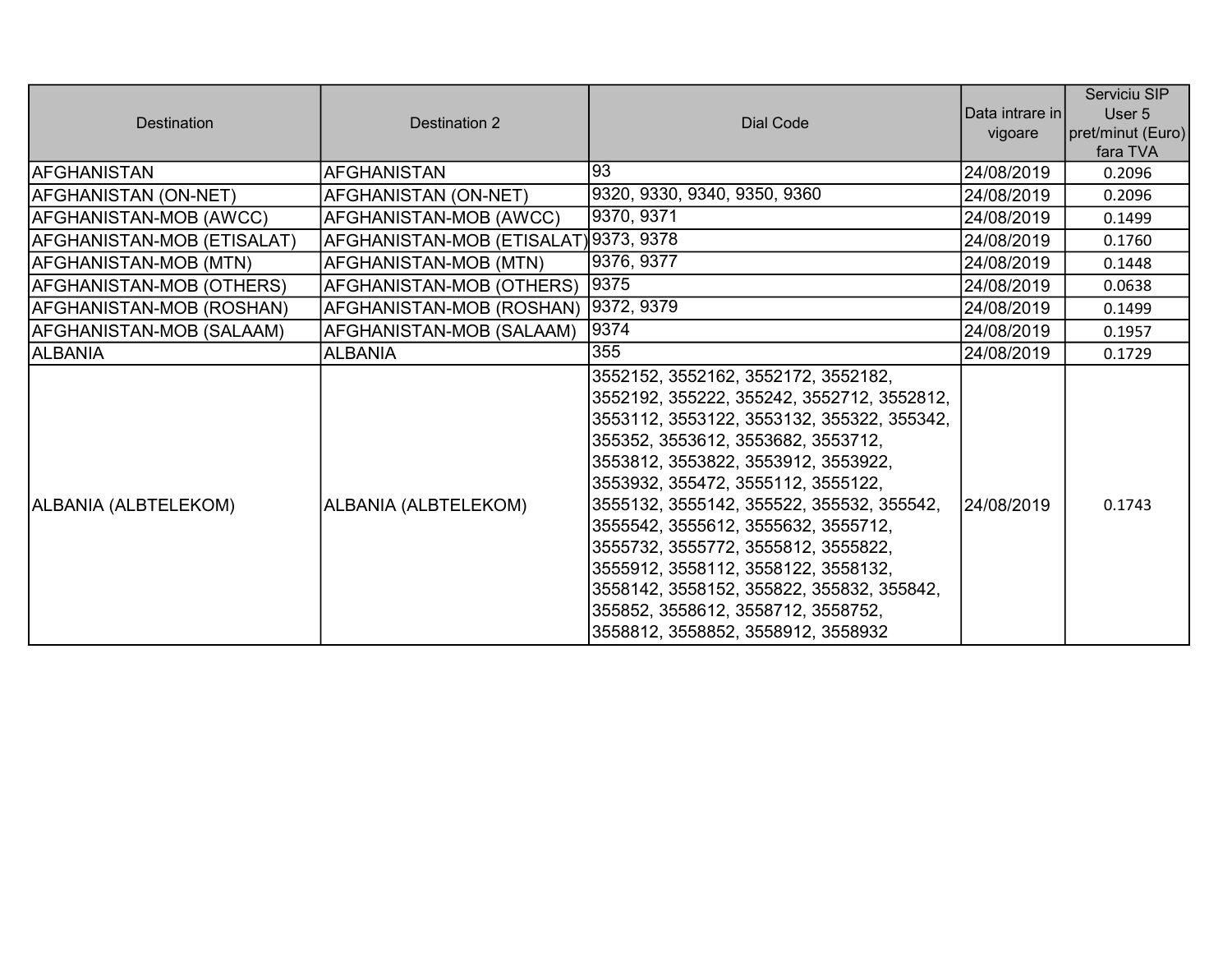|                           |                           | 35521360, 35521362, 35521460, 35521540, |            |        |
|---------------------------|---------------------------|-----------------------------------------|------------|--------|
|                           |                           | 35521541, 35521542, 35521543, 35521544, |            |        |
|                           |                           | 35521545, 35521570, 35521593, 35521660, |            |        |
|                           |                           | 35521662, 35521760, 35521762, 35521840, |            |        |
|                           |                           | 35521842, 35521844, 35521960, 35521962, |            |        |
|                           |                           | 35521964, 35522400, 3552244, 3552260,   |            |        |
|                           |                           | 35522620, 35522700, 35522701, 3552272,  |            |        |
|                           |                           | 3552280, 35522900, 35524600, 35524620,  |            |        |
|                           |                           | 3552614, 35526220, 35526221, 35526290,  |            |        |
|                           |                           | 35526420, 35526460, 35526560, 35526620, |            |        |
|                           |                           | 35526621, 35526622, 3552667, 35526720,  |            |        |
|                           |                           | 35526780, 35526870, 35526920, 35527160, |            |        |
|                           |                           | 35528140, 35528141, 35528170, 35528171, |            |        |
|                           |                           | 35528470, 35528472, 35528740, 35528742, |            |        |
| ALBANIA (ALTERNATIVE NET) | ALBANIA (ALTERNATIVE NET) | 35529220, 35529221, 35531170, 35531172, | 24/08/2019 | 0.1743 |
|                           |                           | 35531174, 35531260, 35531360, 35532410, |            |        |
|                           |                           | 35532411, 35532412, 35532500, 35532501, |            |        |
|                           |                           | 35532502, 35532503, 35532504, 35532505, |            |        |
|                           |                           | 3553260, 3553261, 355334, 3553360,      |            |        |
|                           |                           | 3553371, 35533800, 35534410, 35534430,  |            |        |
|                           |                           | 355345, 3553460, 35535410, 35535460,    |            |        |
|                           |                           | 35535700, 35535701, 35535702, 35535703, |            |        |
|                           |                           | 35535704, 35535705, 35536140, 35536141, |            |        |
|                           |                           | 35536170, 3553622, 3553632, 35536660,   |            |        |
|                           |                           | 35536749, 35536789, 35536860, 35536862, |            |        |
|                           |                           | 35537160, 35537229, 35537270, 35537330, |            |        |
|                           |                           | 35537362, 35537420, 35537473, 35538140, |            |        |
|                           |                           | 35538141, 35538170, 35538260, 35538320, |            |        |
|                           |                           | 35538321, 35538324, 3553833, 3553844,   |            |        |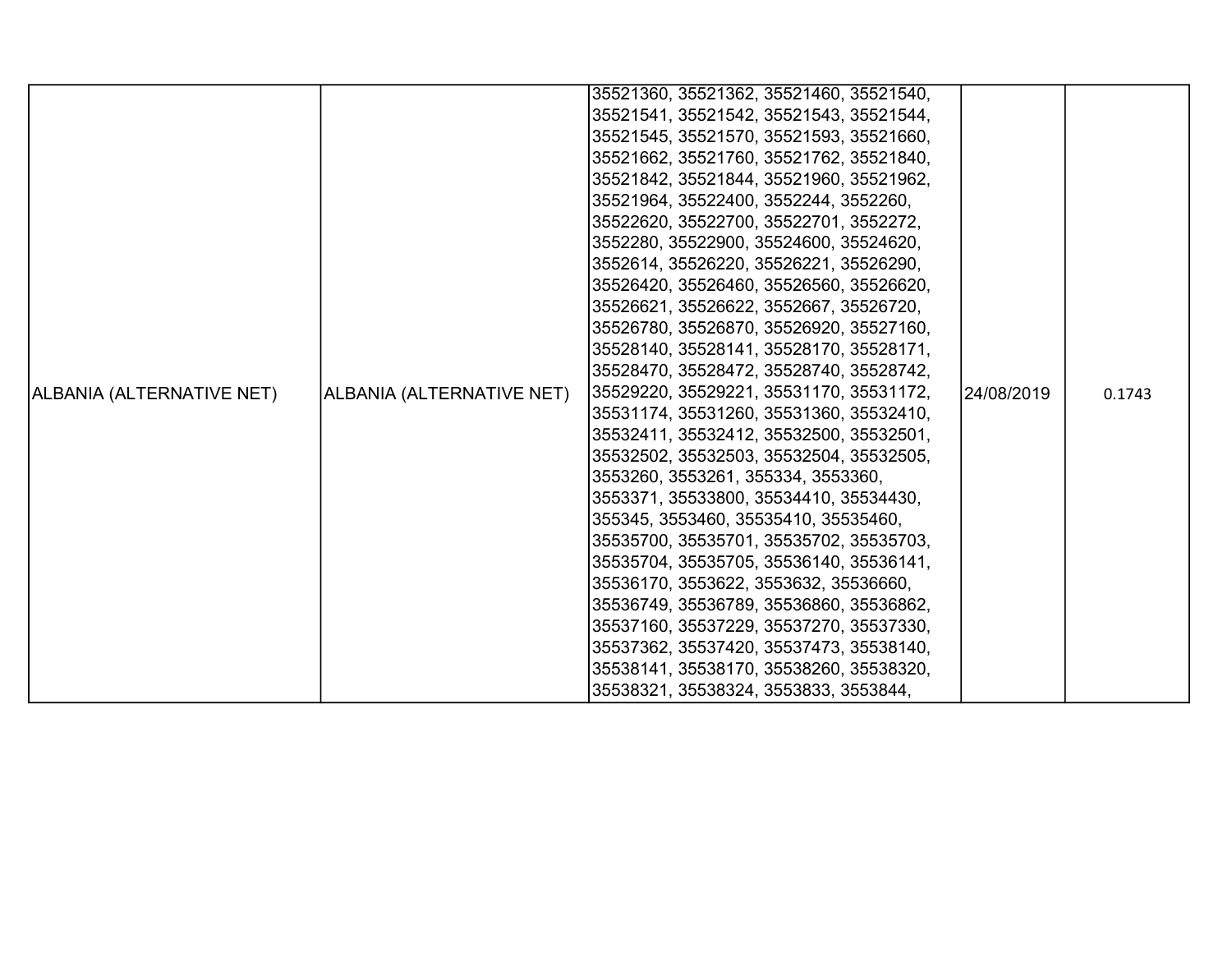|                         |                         | 35521440, 3552155, 35521650, 35521651,  |            |        |
|-------------------------|-------------------------|-----------------------------------------|------------|--------|
|                         |                         | 35521740, 35521741, 3552185, 35521940,  |            |        |
|                         |                         | 3552253, 3552254, 3552440, 35526160,    |            |        |
|                         |                         | 35526250, 35526293, 35526323, 35526350, |            |        |
|                         |                         | 35526363, 35526373, 35526383, 35526450, |            |        |
|                         |                         | 35526490, 35526523, 35526563, 35526650, |            |        |
|                         |                         | 35526673, 35526723, 35526770, 35526840, |            |        |
|                         |                         | 35526890, 35526950, 35526970, 35526990, |            |        |
|                         |                         | 35527023, 35527043, 35527053, 35527070, |            |        |
|                         |                         | 35527140, 35527190, 35527223, 35527253, |            |        |
|                         |                         | 35527270, 35527323, 35527350, 35527370, |            |        |
|                         |                         | 35527390, 35527440, 35527470, 35527490, |            |        |
|                         |                         | 35527523, 35527550, 35527570, 35527590, |            |        |
|                         |                         | 35527623, 35527660, 35527693, 35527723, |            |        |
| ALBANIA (AMC)           | ALBANIA (AMC)           | 35527760, 35527790, 35527840, 35527860, | 24/08/2019 | 0.1729 |
|                         |                         | 35527880, 35527923, 35527950, 35527970, |            |        |
|                         |                         | 35527990, 35528123, 35528124, 35528143, |            |        |
|                         |                         | 35528144, 35528190, 35528223, 35528250, |            |        |
|                         |                         | 35528290, 35528323, 35528350, 35528390, |            |        |
|                         |                         | 35528450, 35528523, 35528570, 35528623, |            |        |
|                         |                         | 35528643, 35528680, 35528763, 35528790, |            |        |
|                         |                         | 35528823, 35528850, 35528870, 35528890, |            |        |
|                         |                         | 35528950, 35528970, 35528990, 35529140, |            |        |
|                         |                         | 35529190, 35529240, 35529280, 35529340, |            |        |
|                         |                         | 35529370, 35529390, 35529423, 35529460, |            |        |
|                         |                         | 35529490, 35529523, 35529550, 35529570, |            |        |
|                         |                         | 35529590, 35529623, 35529650, 35529680, |            |        |
|                         |                         | 35529723, 35529750, 35529763, 35529780, |            |        |
|                         |                         | 35531150, 35531151, 35531250, 35531350, |            |        |
| ALBANIA (OLO)           | ALBANIA (OLO)           | 3554249, 3554250, 3554251, 3554252      | 24/08/2019 | 0.1713 |
| ALBANIA-MOB (AMC)       | ALBANIA-MOB (AMC)       | 35568                                   | 24/08/2019 | 0.4520 |
| ALBANIA-MOB (EAGLE)     | ALBANIA-MOB (EAGLE)     | 35567                                   | 24/08/2019 | 0.4460 |
| ALBANIA-MOB (EAGLE-VAS) | ALBANIA-MOB (EAGLE-VAS) | 35567890                                | 24/08/2019 | 0.4460 |
| ALBANIA-MOB (VODAFONE)  | ALBANIA-MOB (VODAFONE)  | 35569                                   | 24/08/2019 | 0.4572 |
| ALBANIA-TIRANA          | ALBANIA-TIRANA          | 355422, 355423, 355424                  | 24/08/2019 | 0.1729 |
| <b>ALGERIA</b>          | <b>ALGERIA</b>          | $\overline{213}$                        | 24/08/2019 | 0.0679 |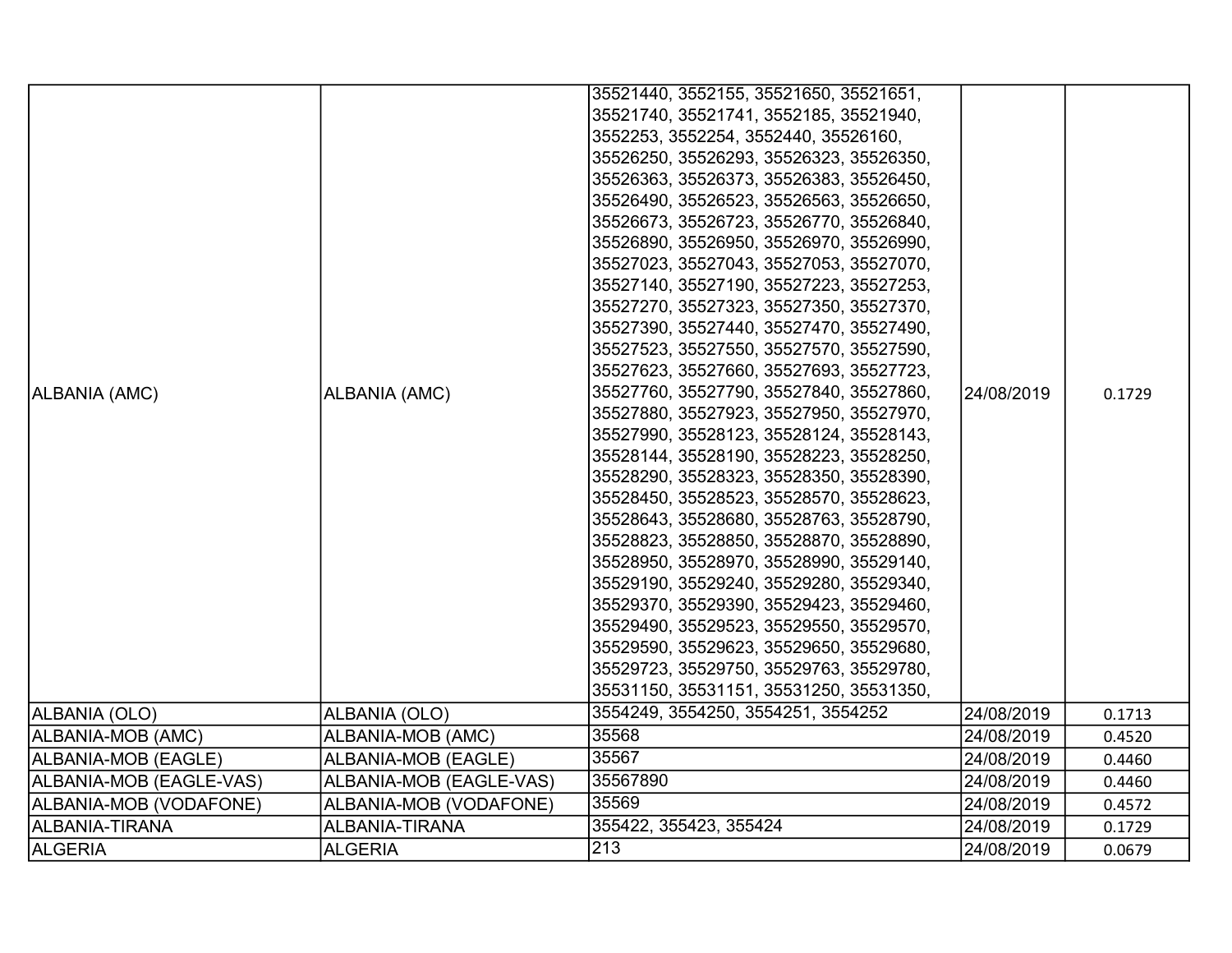| ALGERIA-MOB (ALGERIA TEL)                              | ALGERIA-MOB (ALGERIA TEL)     | 2136                                                                                                                                                                                                                                          | 24/08/2019 | 0.5643 |
|--------------------------------------------------------|-------------------------------|-----------------------------------------------------------------------------------------------------------------------------------------------------------------------------------------------------------------------------------------------|------------|--------|
| <b>ALGERIA-MOB (DJEZZY)</b>                            | <b>BLOCKED</b>                | 2137                                                                                                                                                                                                                                          | 24/08/2019 | 0.8265 |
| ALGERIA-MOB (OOREDOO)                                  | ALGERIA-MOB (OOREDOO)         | 2135                                                                                                                                                                                                                                          | 24/08/2019 | 0.5474 |
| <b>AMERICAN SAMOA</b>                                  | <b>AMERICAN SAMOA</b>         | 1684                                                                                                                                                                                                                                          | 24/08/2019 | 0.0221 |
| <b>ANDORRA</b>                                         | <b>ANDORRA</b>                | 376                                                                                                                                                                                                                                           | 24/08/2019 | 0.0200 |
| <b>ANDORRA-MOB</b>                                     | ANDORRA-MOB                   | 3763, 3764, 3765, 3766                                                                                                                                                                                                                        | 24/08/2019 | 0.2163 |
| ANGOLA                                                 | <b>ANGOLA</b>                 | 244                                                                                                                                                                                                                                           | 24/08/2019 | 0.0458 |
| ANGOLA-MOB (OTHERS)                                    | ANGOLA-MOB (OTHERS)           | 24490, 24491, 24495, 24496, 24497, 24498,<br>24499                                                                                                                                                                                            | 24/08/2019 | 0.1069 |
| ANGOLA-MOB (UNITEL)                                    | ANGOLA-MOB (UNITEL)           | 24492, 24493, 24494                                                                                                                                                                                                                           | 24/08/2019 | 0.1596 |
| ANGUILLA                                               | <b>ANGUILLA</b>               | 1264                                                                                                                                                                                                                                          | 24/08/2019 | 0.1994 |
| <b>ANGUILLA-MOB (DIGICEL)</b>                          | ANGUILLA-MOB (DIGICEL)        | 1264581, 1264582, 1264583, 1264584                                                                                                                                                                                                            | 24/08/2019 | 0.2098 |
| <b>ANGUILLA-MOB (FLOW)</b>                             | ANGUILLA-MOB (FLOW)           | 1264772                                                                                                                                                                                                                                       | 24/08/2019 | 0.2111 |
| <b>ANGUILLA-MOB (OTHERS)</b>                           | <b>ANGUILLA-MOB (OTHERS)</b>  | 1264543                                                                                                                                                                                                                                       | 24/08/2019 | 0.2126 |
| <b>ANTARCTIC</b>                                       | <b>BLOCKED</b>                | 672                                                                                                                                                                                                                                           | 24/08/2019 | 1.9136 |
| ANTIGUA & BARBUDA                                      | <b>ANTIGUA &amp; BARBUDA</b>  | 1268                                                                                                                                                                                                                                          | 24/08/2019 | 0.2379 |
|                                                        |                               | 1268713, 1268714, 1268715, 1268716,<br>1268717, 1268718, 1268719, 1268720,<br>ANTIGUA & BARBUDA-MOB (DIGICIANTIGUA & BARBUDA-MOB (DIG 1268721, 1268722, 1268724, 1268725,<br>1268726, 1268732, 1268734, 1268736,<br>1268783, 1268785, 1268788 | 24/08/2019 | 0.2529 |
| ANTIGUA & BARBUDA-MOB (OTHEÑANTIGUA & BARBUDA-MOB (OTI |                               | 1268464, 1268723, 1268727, 1268728,<br>1268729, 1268762, 1268764, 1268770,<br>1268771, 1268772, 1268773, 1268774,<br>1268775, 1268776, 1268778, 1268779,<br>1268780, 1268781, 1268782, 1268784,<br>1268786, 1268787, 1268789                  | 24/08/2019 | 0.2529 |
| ARGENTINA                                              | ARGENTINA                     | 54                                                                                                                                                                                                                                            | 24/08/2019 | 0.0183 |
| <b>ARGENTINA-BUENOS AIRES</b>                          | <b>ARGENTINA-BUENOS AIRES</b> | 5411                                                                                                                                                                                                                                          | 24/08/2019 | 0.0060 |
| <b>ARGENTINA-CITIES</b>                                | <b>ARGENTINA-CITIES</b>       | 54237, 54249, 54261, 54264, 54266, 54291,<br>542954, 54299, 54332, 54341, 54342, 54343,<br>543461, 543462, 543476, 54348, 54353,<br>54358, 543624, 54364, 54372, 543783, 54381,<br>54387<br>54351, 54354, 54357                               | 24/08/2019 | 0.0143 |
| ARGENTINA-CORDOBA                                      | ARGENTINA-CORDOBA             |                                                                                                                                                                                                                                               | 24/08/2019 | 0.0179 |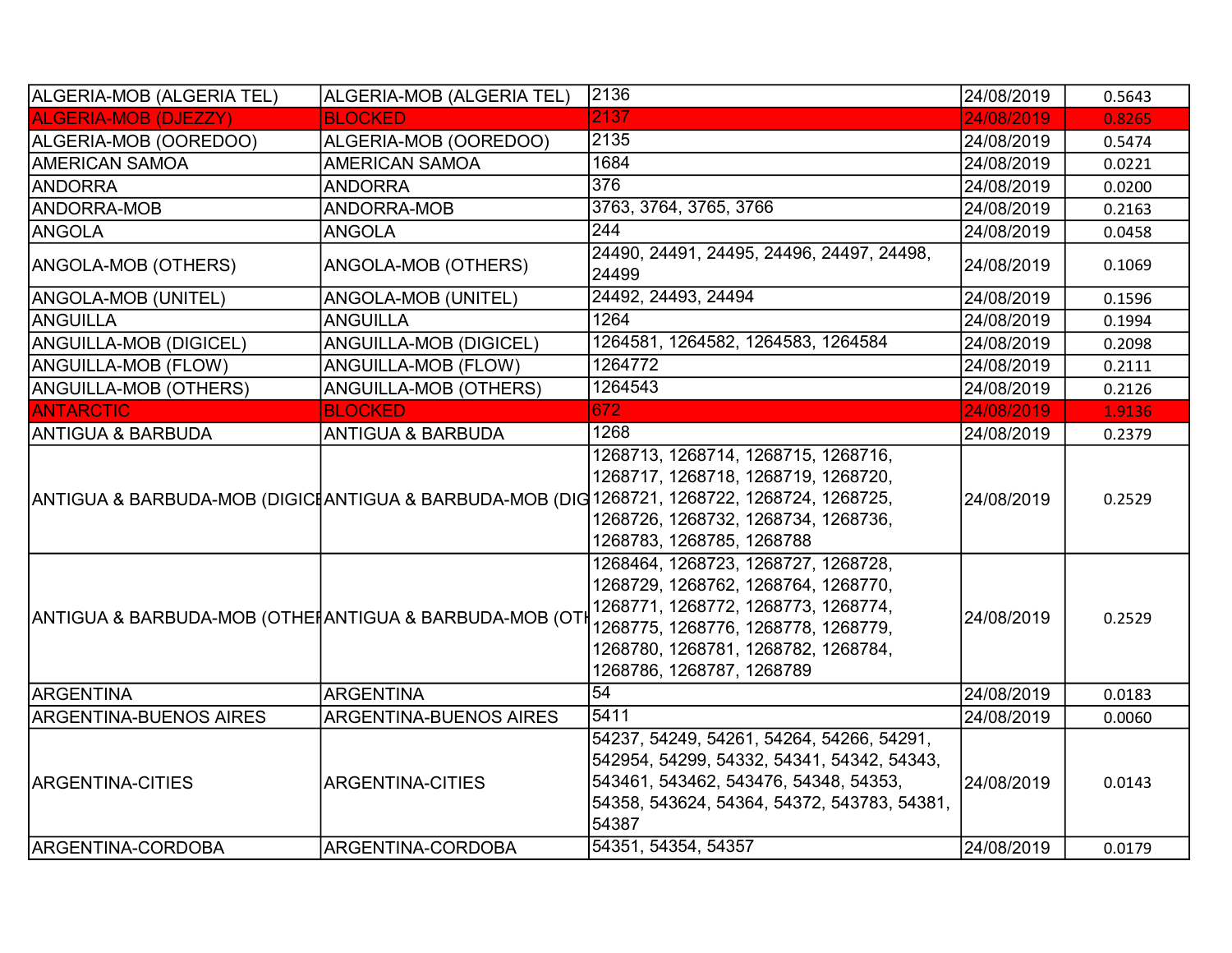|                       |                       | 549112157, 549112158, 549112159,          |             |        |
|-----------------------|-----------------------|-------------------------------------------|-------------|--------|
|                       |                       | 54911216, 54911217, 54911218, 549112190,  |             |        |
|                       |                       | 549112191, 549112192, 549112193,          |             |        |
|                       |                       | 54911263, 54911264, 54911265, 54911266,   |             |        |
|                       |                       | 54911267, 54911268, 54911269, 54911270,   |             |        |
|                       |                       | 54911271, 549112720, 549112721,           |             |        |
|                       |                       | 549112722, 549112723, 549112724,          |             |        |
|                       |                       | 549112725, 549112726, 549112728,          |             |        |
|                       |                       | 549112729, 54911273, 54911274, 54911275,  |             |        |
|                       |                       | 54911276, 54911277, 54911278, 54911279,   |             |        |
|                       |                       | 54911280, 549113226, 549113227,           |             |        |
|                       |                       | 549113228, 549113229, 54911323, 54911324, |             |        |
|                       |                       | 54911325, 54911326, 54911327, 54911328,   |             |        |
|                       |                       | 54911329, 54911330, 54911331, 54911332,   |             |        |
| ARGENTINA-MOB (CLARO) | ARGENTINA-MOB (CLARO) | 54911333, 54911334, 54911335, 54911336,   | 124/08/2019 | 0.1518 |
|                       |                       | 549113370, 549113371, 549113372,          |             |        |
|                       |                       | 549113373, 549113374, 549113375,          |             |        |
|                       |                       | 549113755, 549113756, 549113757,          |             |        |
|                       |                       | 549113758, 549113759, 54911376, 54911377, |             |        |
|                       |                       | 54911378, 54911379, 54911380, 54911381,   |             |        |
|                       |                       | 54911382, 549113830, 549113831,           |             |        |
|                       |                       | 549113832, 549113833, 549113834,          |             |        |
|                       |                       | 549115001, 549115002, 549115003,          |             |        |
|                       |                       | 549115004, 549115005, 549115006,          |             |        |
|                       |                       | 549115007, 549115008, 549115009,          |             |        |
|                       |                       | 54911501, 549115020, 549115021,           |             |        |
|                       |                       | 549115022, 549115023, 549115024,          |             |        |
|                       |                       | 549115025, 54911540, 54911541, 549115420, |             |        |
|                       |                       | 549115421, 549115422, 549115423,          |             |        |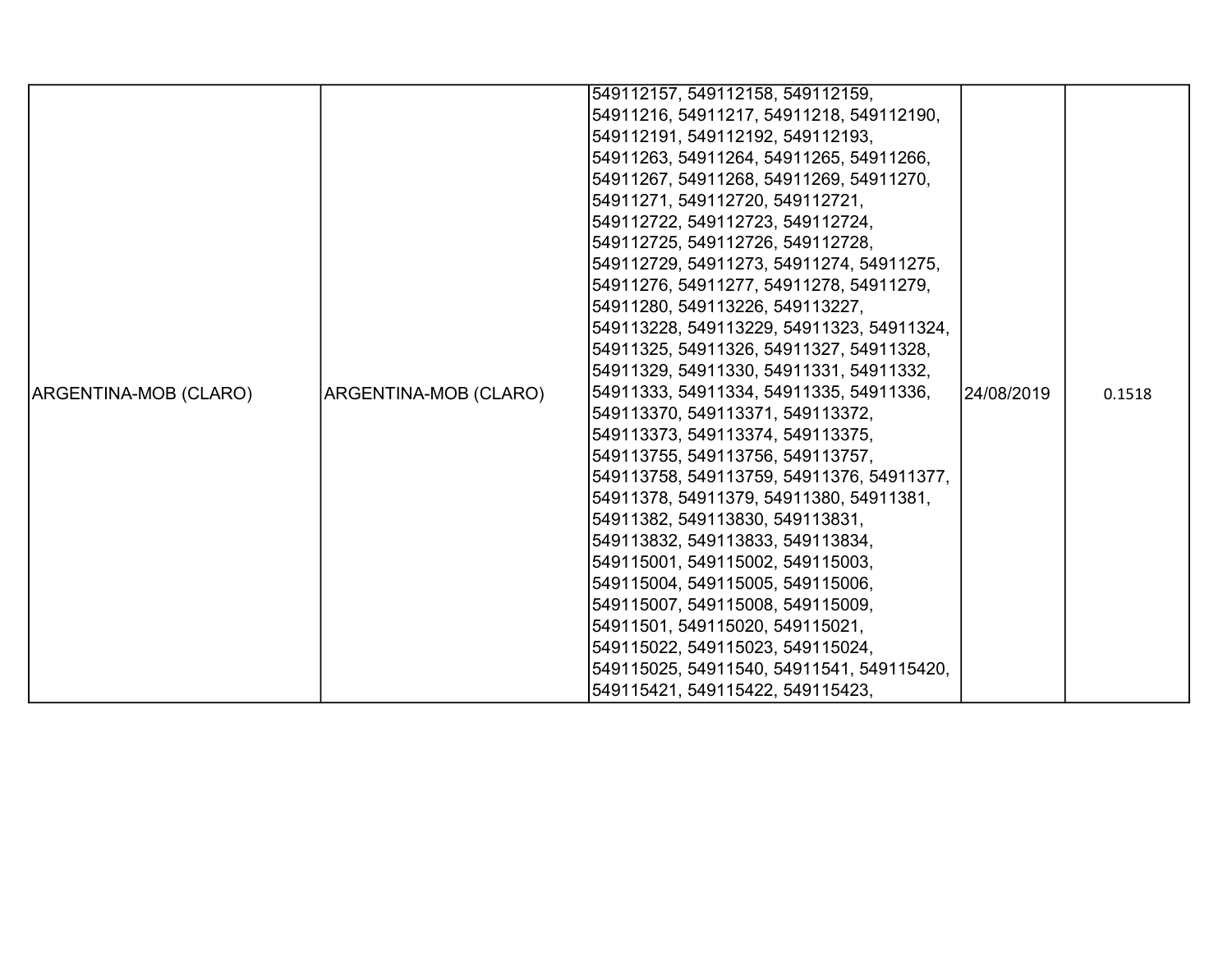|                       |                       | 5492284354, 5492284355, 5492284356, |            |        |
|-----------------------|-----------------------|-------------------------------------|------------|--------|
|                       |                       | 5492284357, 5492284399, 549228447,  |            |        |
|                       |                       | 5492284505, 5492284506, 5492284507, |            |        |
|                       |                       | 5492284508, 5492284509, 549228453,  |            |        |
|                       |                       | 549228455, 5492284560, 5492284561,  |            |        |
|                       |                       | 5492284562, 5492284563, 5492284564, |            |        |
|                       |                       | 549228457, 549228458, 549228460,    |            |        |
|                       |                       | 5492284610, 5492284611, 5492284612, |            |        |
|                       |                       | 5492284613, 5492284614, 549228463,  |            |        |
|                       |                       | 5492284671, 5492284672, 5492284673, |            |        |
|                       |                       | 5492284674, 5492284675, 5492284676, |            |        |
|                       |                       | 5492284679, 549228468, 549228469,   |            |        |
|                       |                       | 5492285401, 5492285402, 5492286401, |            |        |
|                       |                       | 5492286402, 5492286403, 549229141,  |            |        |
| ARGENTINA-MOB (CLARO) | ARGENTINA-MOB (CLARO) | 5492291453, 5492291454, 5492291455, | 24/08/2019 | 0.1518 |
|                       |                       | 5492291456, 5492291457, 5492291458, |            |        |
|                       |                       | 5492291459, 5492291460, 5492291461, |            |        |
|                       |                       | 5492291462, 5492291463, 5492291464, |            |        |
|                       |                       | 5492291465, 5492291466, 5492291499, |            |        |
|                       |                       | 5492291504, 5492291524, 5492291525, |            |        |
|                       |                       | 5492291526, 5492291527, 5492291528, |            |        |
|                       |                       | 5492291529, 5492291540, 5492291541, |            |        |
|                       |                       | 5492291542, 5492291543, 5492291544, |            |        |
|                       |                       | 5492292400, 5492292401, 5492292402, |            |        |
|                       |                       | 5492292403, 549229321, 5492293306,  |            |        |
|                       |                       | 5492293307, 5492293308, 5492293309, |            |        |
|                       |                       | 549229331, 549229332, 549229333,    |            |        |
|                       |                       | 549229334, 549229335, 5492293360,   |            |        |
|                       |                       | 5492293361, 5492293475, 5492293476, |            |        |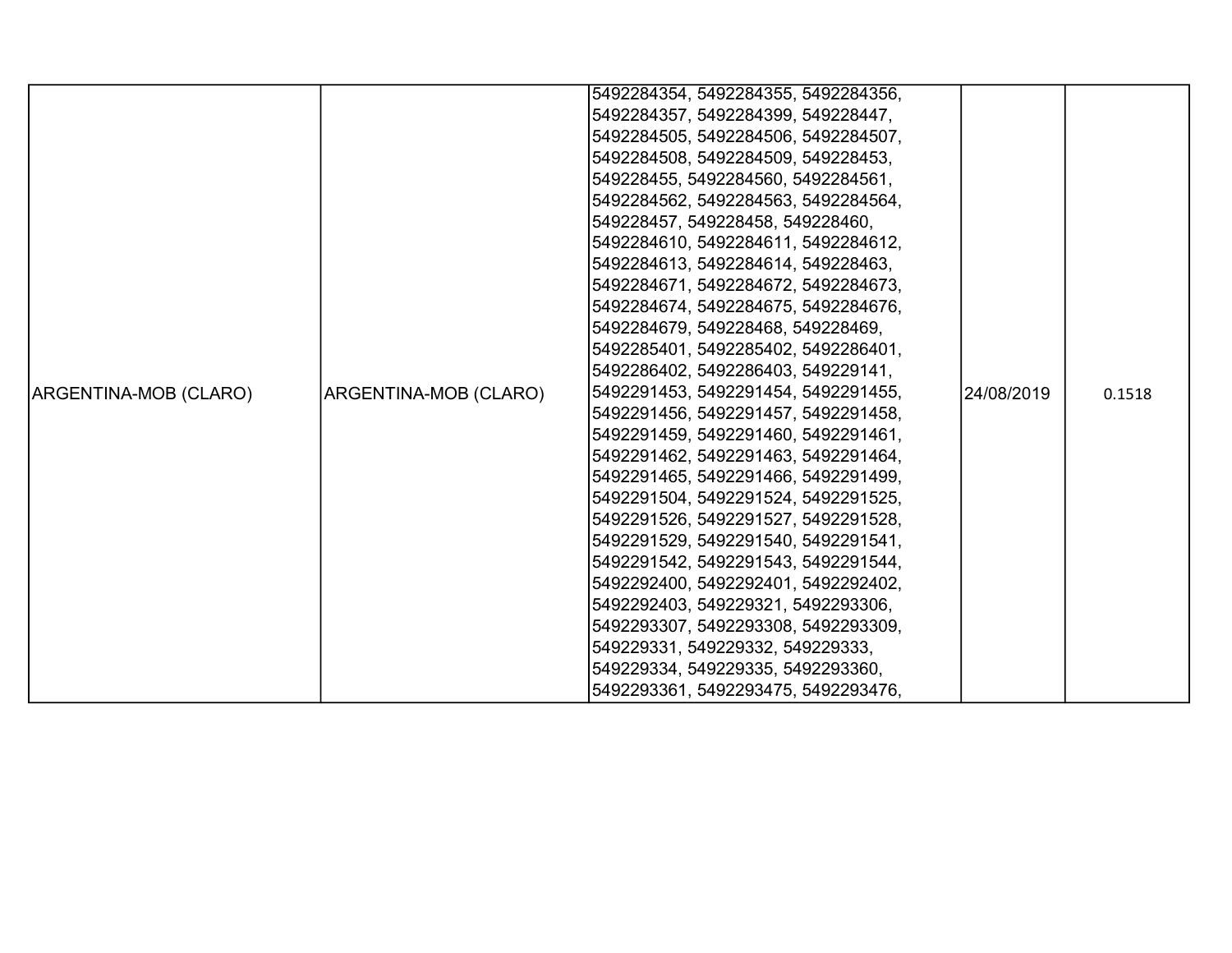|                       |                       | 5492474455, 5492474461, 5492474462, |            |        |
|-----------------------|-----------------------|-------------------------------------|------------|--------|
|                       |                       | 5492474463, 5492474464, 5492474465, |            |        |
|                       |                       | 5492474466, 5492474467, 5492474468, |            |        |
|                       |                       | 5492474469, 5492474470, 5492474471, |            |        |
|                       |                       | 5492474472, 5492474473, 5492474474, |            |        |
|                       |                       | 5492474475, 5492474476, 5492474477, |            |        |
|                       |                       | 5492474478, 5492474492, 5492474493, |            |        |
|                       |                       | 5492474494, 5492474495, 5492474496, |            |        |
|                       |                       | 5492474520, 5492474521, 5492474522, |            |        |
|                       |                       | 5492474523, 5492474524, 5492474551, |            |        |
|                       |                       | 5492474552, 5492474553, 5492474554, |            |        |
|                       |                       | 5492474555, 549247456, 5492474590,  |            |        |
|                       |                       | 5492474597, 5492474598, 5492474599, |            |        |
|                       |                       | 549247540, 5492477210, 5492477211,  |            |        |
| ARGENTINA-MOB (CLARO) | ARGENTINA-MOB (CLARO) | 5492477300, 5492477301, 5492477302, | 24/08/2019 | 0.1518 |
|                       |                       | 5492477303, 5492477309, 5492477310, |            |        |
|                       |                       | 5492477311, 5492477312, 5492477313, |            |        |
|                       |                       | 5492477314, 5492477315, 5492477316, |            |        |
|                       |                       | 5492477317, 5492477318, 5492477329, |            |        |
|                       |                       | 549247733, 549247734, 549247735,    |            |        |
|                       |                       | 5492477360, 5492477361, 5492477362, |            |        |
|                       |                       | 5492477363, 5492477364, 5492477365, |            |        |
|                       |                       | 5492477380, 5492477381, 5492477382, |            |        |
|                       |                       | 5492477383, 5492477384, 5492477385, |            |        |
|                       |                       | 5492477386, 5492477397, 5492477398, |            |        |
|                       |                       | 5492477399, 549247745, 5492477488,  |            |        |
|                       |                       | 5492477489, 549247755, 549247756,   |            |        |
|                       |                       | 549247758, 549247759, 5492477600,   |            |        |
|                       |                       | 5492477601, 5492477602, 5492477603, |            |        |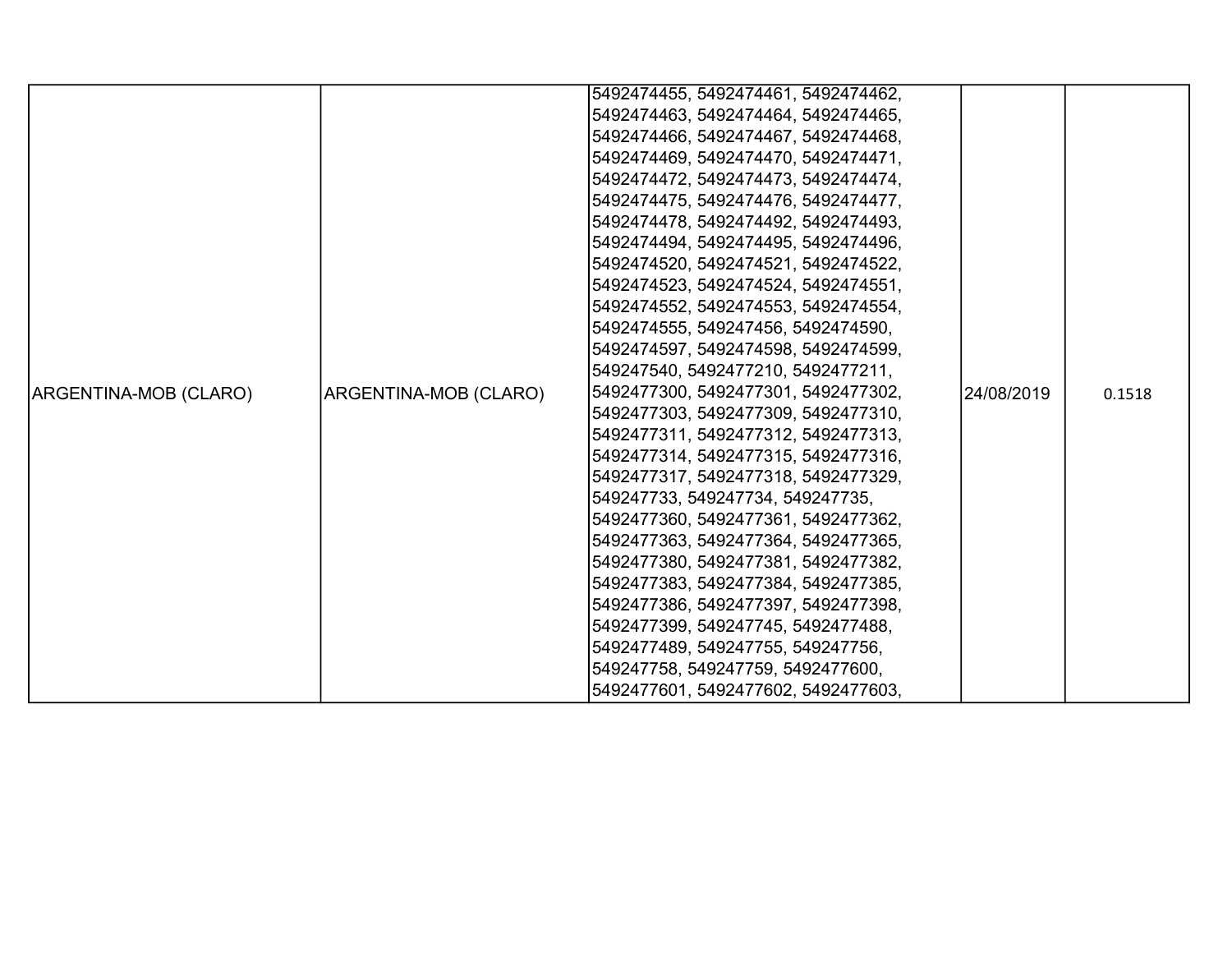|                       |                       | 549280484, 5492804913, 5492804914,  |            |        |
|-----------------------|-----------------------|-------------------------------------|------------|--------|
|                       |                       |                                     |            |        |
|                       |                       | 5492901416, 5492901417, 5492901418, |            |        |
|                       |                       | 5492901419, 5492901447, 5492901448, |            |        |
|                       |                       | 5492901449, 549290147, 5492901490,  |            |        |
|                       |                       | 5492901491, 5492901493, 5492901494, |            |        |
|                       |                       | 5492901495, 5492901496, 5492901497, |            |        |
|                       |                       | 5492901498, 5492901504, 5492901505, |            |        |
|                       |                       | 5492901506, 5492901507, 5492901508, |            |        |
|                       |                       | 5492901509, 5492901520, 5492901521, |            |        |
|                       |                       | 5492901522, 5492901524, 5492901525, |            |        |
|                       |                       | 5492901526, 5492901527, 5492901528, |            |        |
|                       |                       | 5492901529, 5492901530, 5492901531, |            |        |
|                       |                       | 5492901532, 5492901533, 5492901534, |            |        |
|                       |                       | 5492901535, 5492901536, 5492901537, |            |        |
| ARGENTINA-MOB (CLARO) | ARGENTINA-MOB (CLARO) | 5492901538, 5492901553, 5492901554, | 24/08/2019 | 0.1518 |
|                       |                       | 5492901555, 5492901556, 5492901557, |            |        |
|                       |                       | 5492901558, 5492901559, 549290156,  |            |        |
|                       |                       | 5492901626, 5492901627, 5492901628, |            |        |
|                       |                       | 5492901629, 5492901630, 5492902402, |            |        |
|                       |                       | 5492902404, 5492902405, 5492903401, |            |        |
|                       |                       | 5492903402, 549291412, 549291413,   |            |        |
|                       |                       | 549291414, 549291429, 5492914600,   |            |        |
|                       |                       | 5492914601, 5492914602, 5492914603, |            |        |
|                       |                       | 5492914604, 5492914605, 5492914606, |            |        |
|                       |                       | 5492914607, 549291463, 549291468,   |            |        |
|                       |                       | 549291470, 549291471, 549291472,    |            |        |
|                       |                       | 549291473, 549291474, 549291475,    |            |        |
|                       |                       | 549291507, 5492915160, 5492915161,  |            |        |
|                       |                       | 5492915162, 5492915163, 5492915164, |            |        |
|                       |                       |                                     |            |        |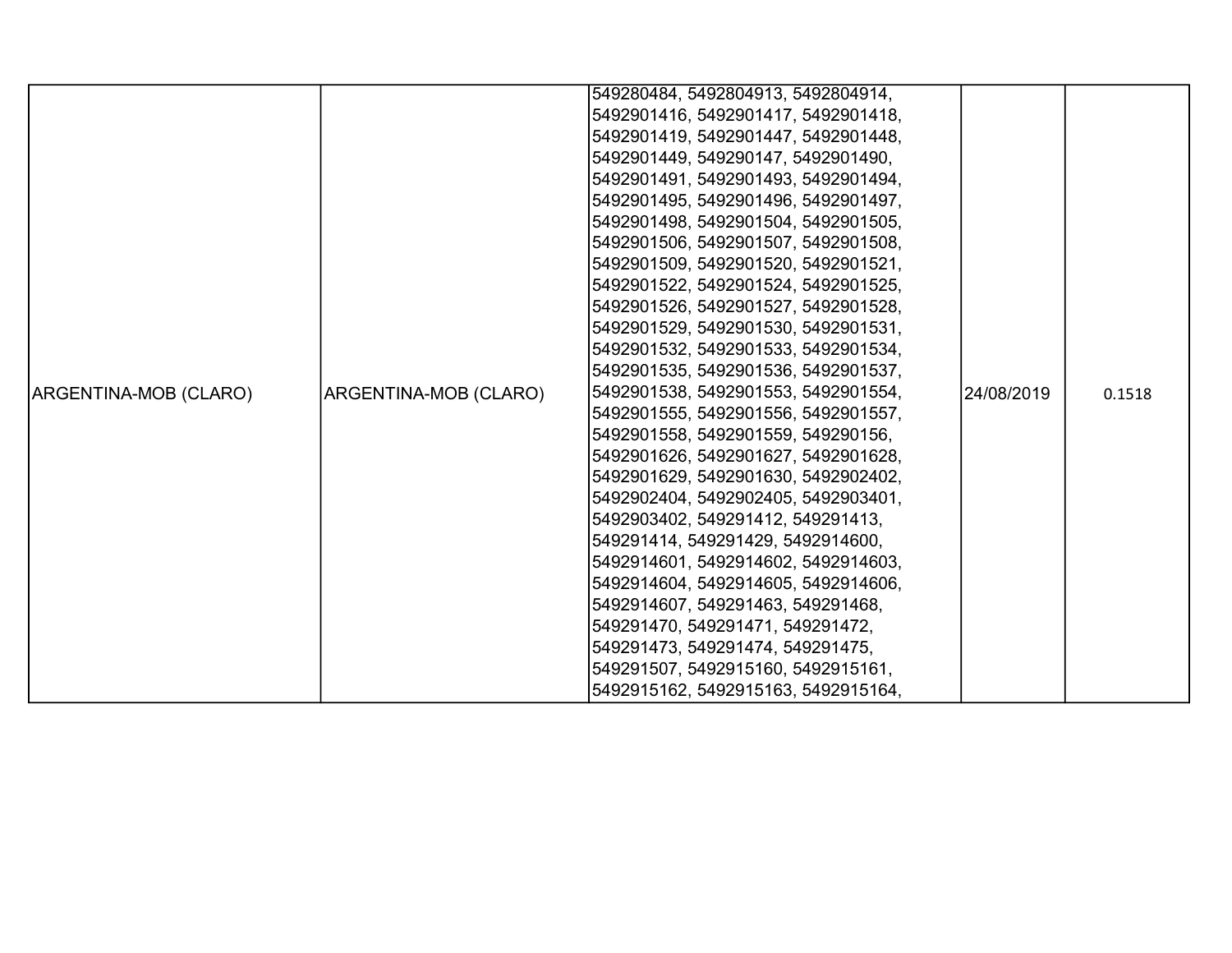|                       |                              | 549298352, 549298354, 549298355,    |            |        |
|-----------------------|------------------------------|-------------------------------------|------------|--------|
|                       |                              | 549298356, 549298357, 5492983580,   |            |        |
|                       |                              | 5492983581, 5492983582, 5492983583, |            |        |
|                       |                              | 5492983584, 5492983585, 5492983586, |            |        |
|                       |                              | 5492983587, 5492983588, 5492983650, |            |        |
|                       |                              | 5492983651, 5492983652, 5492983653, |            |        |
|                       |                              | 5492983654, 5492983655, 5492983656, |            |        |
|                       |                              | 5492983693, 5492983694, 5492983695, |            |        |
|                       |                              | 5492983696, 5492983697, 5492984200, |            |        |
|                       |                              | 5492984201, 5492984202, 5492984203, |            |        |
|                       |                              | 5492984204, 5492984205, 5492984206, |            |        |
|                       |                              | 5492984207, 5492984208, 549298424,  |            |        |
|                       |                              | 5492984250, 5492984251, 5492984252, |            |        |
|                       |                              | 5492984253, 5492984254, 5492984277, |            |        |
| ARGENTINA-MOB (CLARO) | <b>ARGENTINA-MOB (CLARO)</b> | 5492984278, 5492984279, 549298428,  | 24/08/2019 | 0.1518 |
|                       |                              | 5492984290, 5492984291, 5492984305, |            |        |
|                       |                              | 5492984306, 5492984307, 5492984308, |            |        |
|                       |                              | 5492984309, 549298431, 549298432,   |            |        |
|                       |                              | 5492984338, 5492984339, 5492984352, |            |        |
|                       |                              | 5492984353, 5492984354, 5492984355, |            |        |
|                       |                              | 5492984356, 5492984357, 5492984358, |            |        |
|                       |                              | 5492984359, 5492984365, 5492984366, |            |        |
|                       |                              | 5492984367, 5492984368, 5492984369, |            |        |
|                       |                              | 549298437, 549298438, 549298439,    |            |        |
|                       |                              | 549298452, 549298455, 5492984560,   |            |        |
|                       |                              | 5492984561, 5492984562, 5492984563, |            |        |
|                       |                              | 5492984564, 5492984565, 549298457,  |            |        |
|                       |                              | 549298458, 549298461, 549298467,    |            |        |
|                       |                              | 549298468, 549298473, 549298474,    |            |        |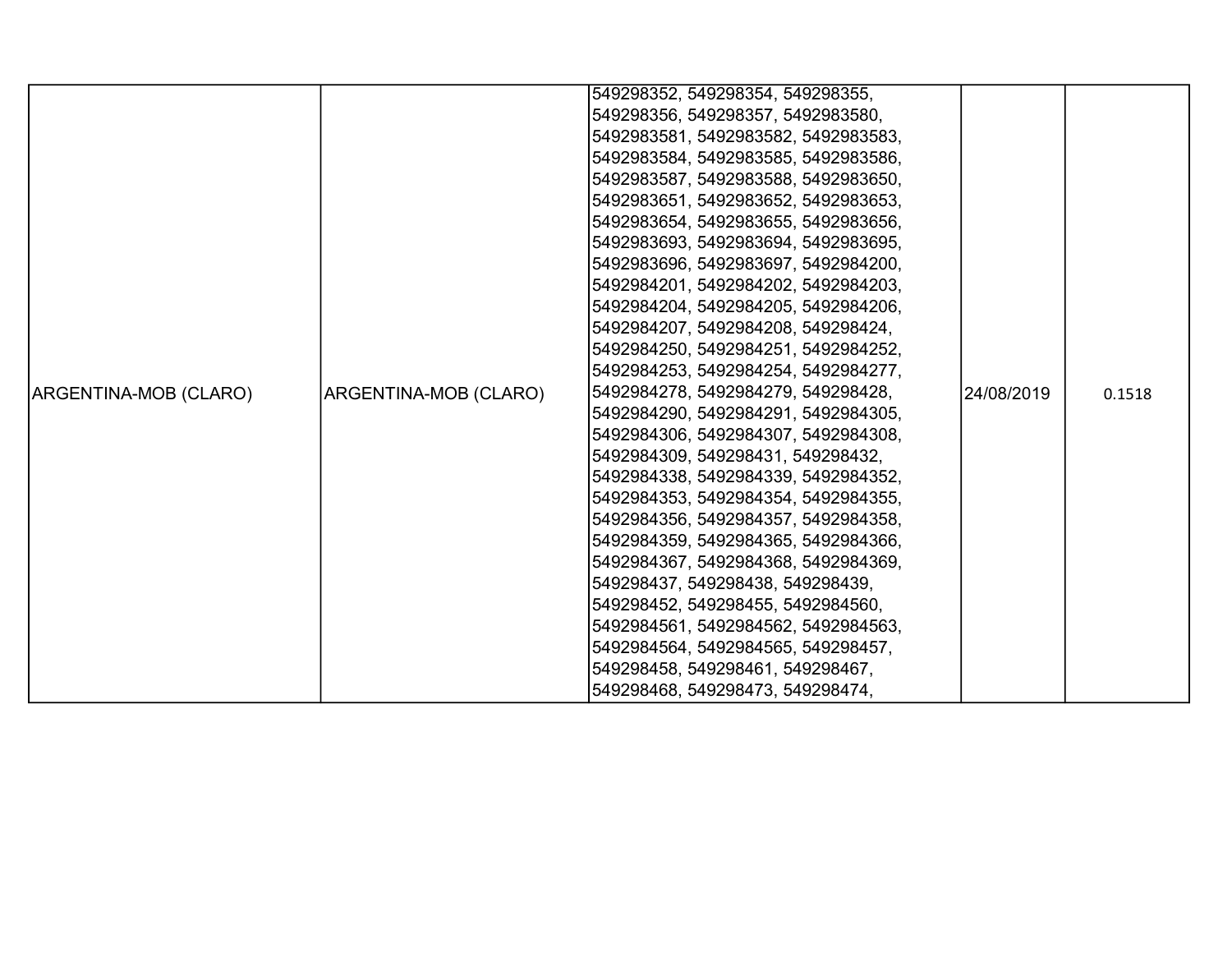|                       |                       | 549344255, 549344258, 549344261,    |            |        |
|-----------------------|-----------------------|-------------------------------------|------------|--------|
|                       |                       | 5493444405, 5493444406, 5493444407, |            |        |
|                       |                       | 5493444408, 5493444409, 549344441,  |            |        |
|                       |                       | 5493444448, 5493444449, 5493444458, |            |        |
|                       |                       | 549344446, 5493444516, 5493444517,  |            |        |
|                       |                       | 5493444518, 549344457, 5493444580,  |            |        |
|                       |                       | 5493444581, 5493444582, 5493444583, |            |        |
|                       |                       | 5493444584, 5493444585, 5493444588, |            |        |
|                       |                       | 5493444589, 5493445400, 5493445401, |            |        |
|                       |                       | 5493445402, 5493445403, 5493445411, |            |        |
|                       |                       | 5493445418, 5493445435, 5493445436, |            |        |
|                       |                       | 5493445437, 5493445438, 5493445439, |            |        |
|                       |                       | 5493445440, 5493445449, 5493445456, |            |        |
|                       |                       | 5493445457, 5493445498, 5493445510, |            |        |
| ARGENTINA-MOB (CLARO) | ARGENTINA-MOB (CLARO) | 5493445511, 5493445574, 5493445575, | 24/08/2019 | 0.1518 |
|                       |                       | 5493446300, 5493446347, 5493446348, |            |        |
|                       |                       | 5493446349, 5493446350, 5493446351, |            |        |
|                       |                       | 549344637, 549344638, 549344640,    |            |        |
|                       |                       | 5493446415, 5493446416, 5493446417, |            |        |
|                       |                       | 5493446418, 5493446419, 5493446476, |            |        |
|                       |                       | 5493446478, 5493446479, 5493446523, |            |        |
|                       |                       | 5493446524, 5493446525, 5493446526, |            |        |
|                       |                       | 549344654, 5493446558, 5493446559,  |            |        |
|                       |                       | 5493446560, 5493446561, 5493446562, |            |        |
|                       |                       | 5493446563, 5493446564, 549344657,  |            |        |
|                       |                       | 5493446583, 5493446588, 5493446589, |            |        |
|                       |                       | 5493446590, 5493446591, 5493446592, |            |        |
|                       |                       | 5493446593, 5493446597, 5493446598, |            |        |
|                       |                       | 5493446599, 549344661, 5493446620,  |            |        |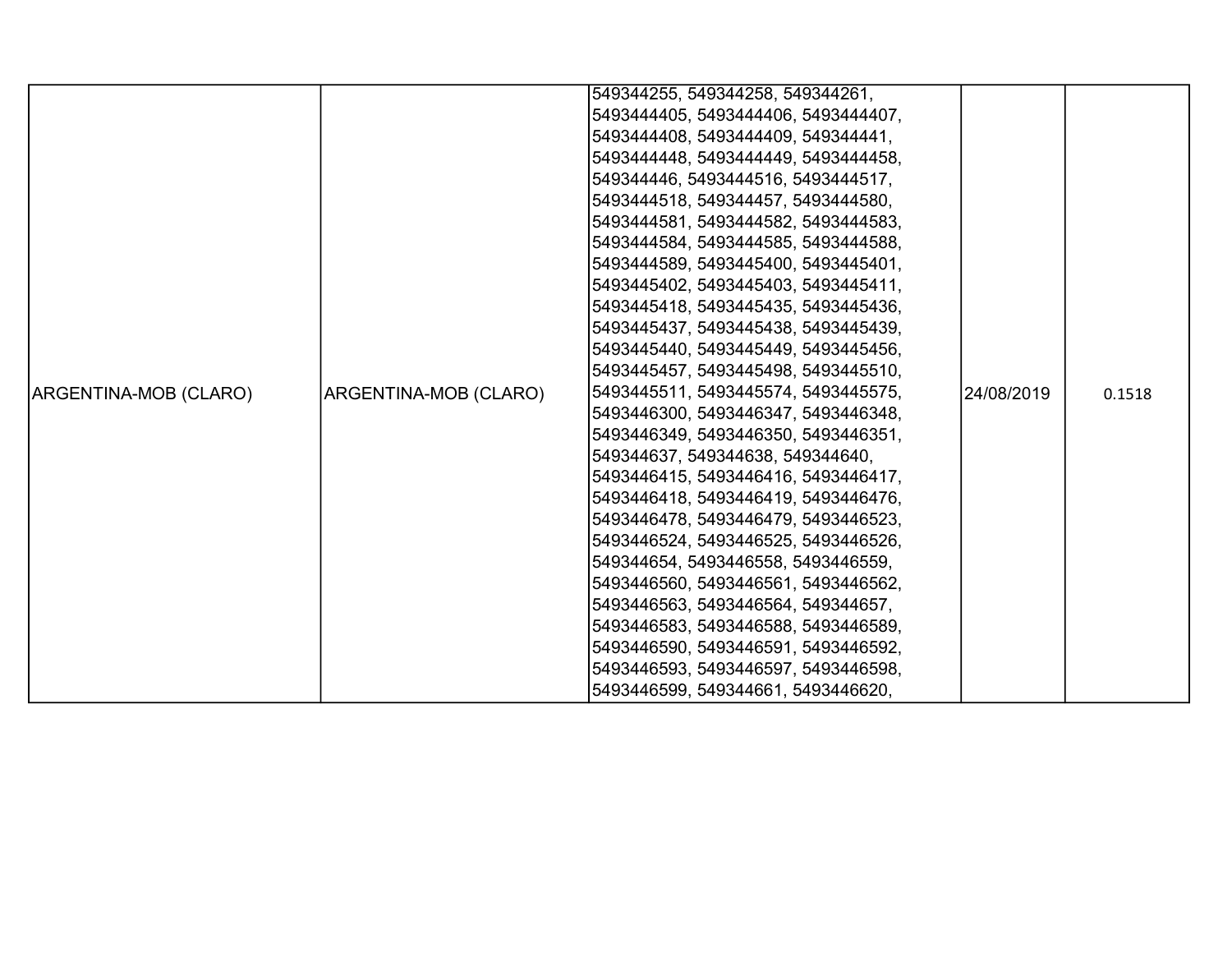|                       |                       | 5493488226, 5493488227, 5493488270, |            |        |
|-----------------------|-----------------------|-------------------------------------|------------|--------|
|                       |                       | 5493488271, 5493488310, 5493488311, |            |        |
|                       |                       | 5493488312, 5493488313, 5493488314, |            |        |
|                       |                       | 5493488315, 5493488316, 5493488317, |            |        |
|                       |                       | 5493488318, 5493488339, 5493488340, |            |        |
|                       |                       | 5493488350, 5493488351, 5493488359, |            |        |
|                       |                       | 549348836, 5493488370, 5493488371,  |            |        |
|                       |                       | 5493488372, 5493488373, 549348850,  |            |        |
|                       |                       | 5493488663, 5493488691, 5493488692, |            |        |
|                       |                       | 5493488693, 5493488694, 5493488695, |            |        |
|                       |                       | 5493489310, 5493489311, 5493489312, |            |        |
|                       |                       | 5493489313, 5493489318, 5493489319, |            |        |
|                       |                       | 5493489327, 5493489328, 5493489329, |            |        |
|                       |                       | 5493489365, 5493489366, 5493489367, |            |        |
| ARGENTINA-MOB (CLARO) | ARGENTINA-MOB (CLARO) | 5493489368, 5493489369, 549348951,  | 24/08/2019 | 0.1518 |
|                       |                       | 5493489618, 5493489619, 5493489620, |            |        |
|                       |                       | 5493489621, 5493489622, 5493489630, |            |        |
|                       |                       | 5493489631, 5493489650, 5493489651, |            |        |
|                       |                       | 5493489659, 5493489660, 5493489661, |            |        |
|                       |                       | 5493489665, 5493489666, 5493489667, |            |        |
|                       |                       | 5493489668, 5493489669, 5493489670, |            |        |
|                       |                       | 5493489671, 5493489672, 5493489673, |            |        |
|                       |                       | 5493489674, 5493489675, 5493489676, |            |        |
|                       |                       | 5493489677, 5493491405, 5493491406, |            |        |
|                       |                       | 5493491407, 5493491408, 5493491409, |            |        |
|                       |                       | 5493491410, 5493491411, 5493491412, |            |        |
|                       |                       | 5493491413, 5493491414, 5493491433, |            |        |
|                       |                       | 5493491434, 5493491435, 5493491436, |            |        |
|                       |                       | 5493491437, 5493491444, 5493491445, |            |        |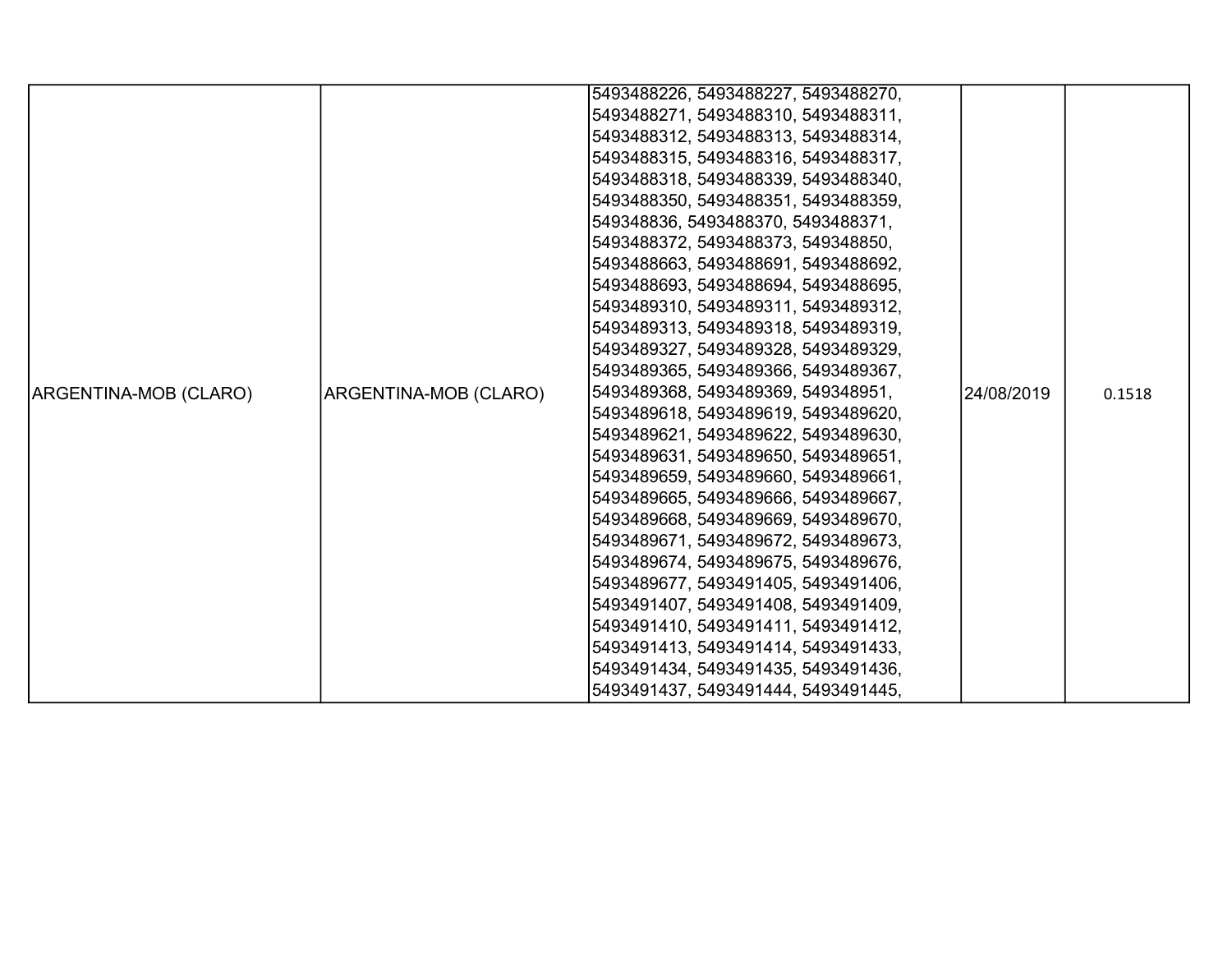|                       |                       | 5493548596, 5493548597, 549354860,  |            |        |
|-----------------------|-----------------------|-------------------------------------|------------|--------|
|                       |                       | 549354861, 5493549415, 5493549416,  |            |        |
|                       |                       | 5493549417, 5493549418, 5493549419, |            |        |
|                       |                       | 549354943, 5493549441, 5493549442,  |            |        |
|                       |                       | 5493549443, 5493549444, 5493549445, |            |        |
|                       |                       | 5493549453, 5493549454, 5493549455, |            |        |
|                       |                       | 5493549456, 5493549457, 5493549458, |            |        |
|                       |                       | 5493549459, 549354946, 5493549470,  |            |        |
|                       |                       | 5493549472, 5493549473, 5493549474, |            |        |
|                       |                       | 5493549475, 5493549506, 549354952,  |            |        |
|                       |                       | 5493549545, 5493549546, 5493549547, |            |        |
|                       |                       | 5493549548, 5493549549, 549354955,  |            |        |
|                       |                       | 5493562407, 5493562408, 5493562409, |            |        |
|                       |                       | 549356241, 5493562435, 5493562436,  |            |        |
|                       |                       |                                     |            |        |
| ARGENTINA-MOB (CLARO) | ARGENTINA-MOB (CLARO) | 5493562437, 5493562438, 5493562439, | 24/08/2019 | 0.1518 |
|                       |                       | 5493562441, 5493562442, 5493562443, |            |        |
|                       |                       | 5493562444, 5493562445, 5493562448, |            |        |
|                       |                       | 5493562449, 5493562454, 5493562456, |            |        |
|                       |                       | 5493562457, 5493562458, 5493562459, |            |        |
|                       |                       | 549356250, 549356251, 5493562520,   |            |        |
|                       |                       | 5493562521, 5493562522, 5493562523, |            |        |
|                       |                       | 5493562524, 5493562525, 5493562541, |            |        |
|                       |                       | 5493562542, 5493562543, 5493562544, |            |        |
|                       |                       | 5493562545, 5493562546, 5493562547, |            |        |
|                       |                       | 5493562548, 5493562549, 549356255,  |            |        |
|                       |                       | 5493562568, 5493562569, 5493562570, |            |        |
|                       |                       | 5493562571, 5493562572, 549356340,  |            |        |
|                       |                       | 5493563410, 5493563411, 5493563412, |            |        |
|                       |                       | 5493563413, 5493563414, 5493563430, |            |        |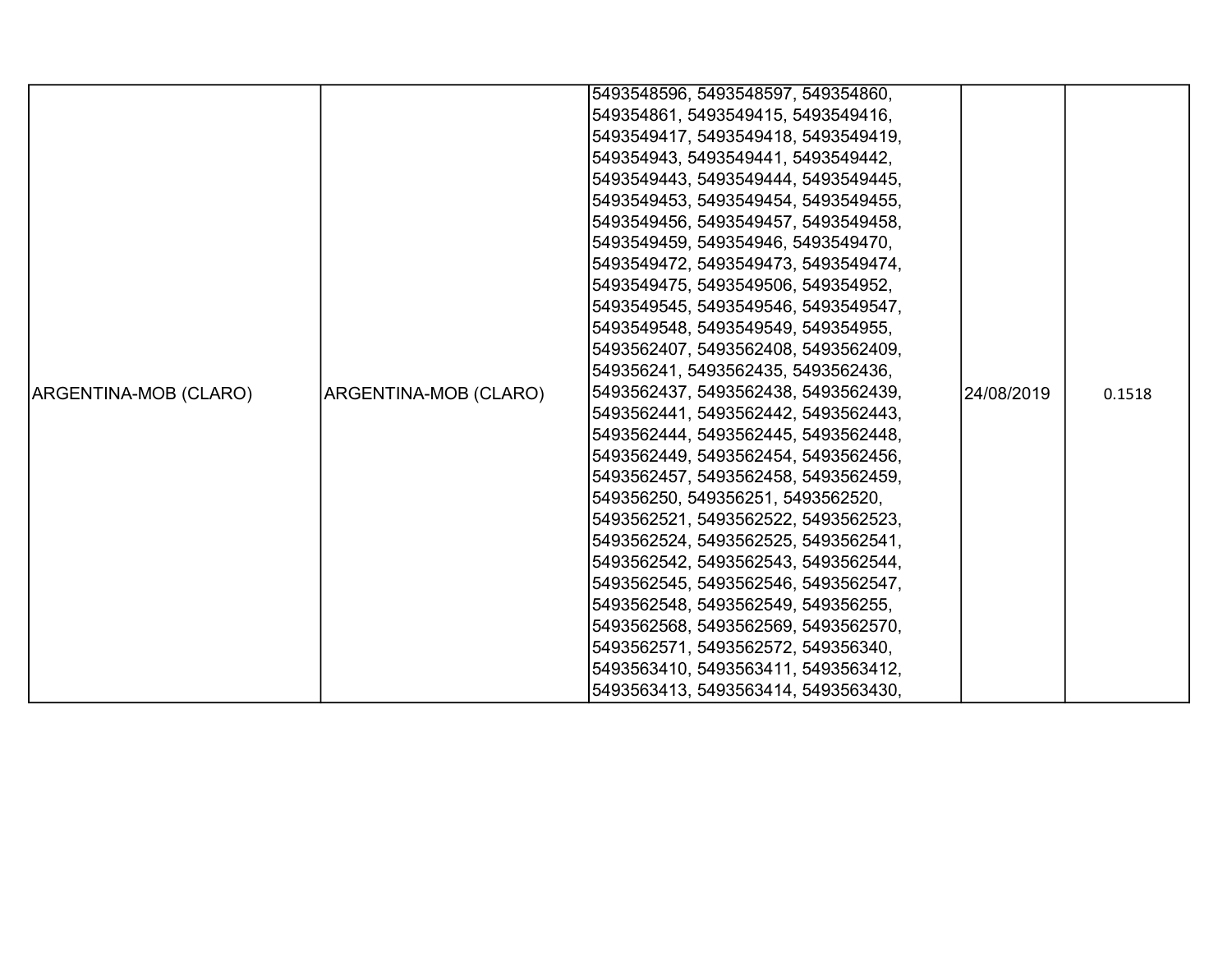|                       |                              | 5493732234, 549373227, 549373230,   |            |        |
|-----------------------|------------------------------|-------------------------------------|------------|--------|
|                       |                              | 5493732310, 5493732311, 5493732312, |            |        |
|                       |                              | 5493732313, 5493732314, 5493732315, |            |        |
|                       |                              | 5493732316, 5493732317, 5493732410, |            |        |
|                       |                              | 5493732411, 5493732412, 5493732413, |            |        |
|                       |                              | 5493732414, 5493732415, 5493732416, |            |        |
|                       |                              | 5493732417, 549373252, 5493732555,  |            |        |
|                       |                              | 5493732556, 5493732557, 5493732558, |            |        |
|                       |                              | 5493732559, 549373257, 549373258,   |            |        |
|                       |                              | 5493732634, 5493732635, 549373264,  |            |        |
|                       |                              | 5493732663, 5493732664, 5493732665, |            |        |
|                       |                              | 5493732666, 5493732667, 5493732668, |            |        |
|                       |                              | 5493732669, 5493732695, 5493732696, |            |        |
|                       |                              | 5493732697, 5493732698, 5493732699, |            |        |
| ARGENTINA-MOB (CLARO) | <b>ARGENTINA-MOB (CLARO)</b> | 5493734405, 5493734406, 549373443,  | 24/08/2019 | 0.1518 |
|                       |                              | 5493734450, 5493734458, 5493734459, |            |        |
|                       |                              | 5493734460, 5493734495, 5493734498, |            |        |
|                       |                              | 5493734499, 5493734585, 5493734587, |            |        |
|                       |                              | 5493735400, 5493735401, 5493735407, |            |        |
|                       |                              | 5493735408, 5493735409, 5493735440, |            |        |
|                       |                              | 5493735441, 5493735442, 5493735459, |            |        |
|                       |                              | 5493735460, 5493735461, 5493735462, |            |        |
|                       |                              | 5493735463, 5493735468, 5493735469, |            |        |
|                       |                              | 5493735480, 5493735481, 5493735482, |            |        |
|                       |                              | 5493735483, 5493735484, 5493735500, |            |        |
|                       |                              | 5493735501, 5493735502, 5493735503, |            |        |
|                       |                              | 5493735504, 5493735505, 5493735506, |            |        |
|                       |                              | 5493735507, 5493735508, 5493735580, |            |        |
|                       |                              | 5493735581, 5493735582, 5493735583, |            |        |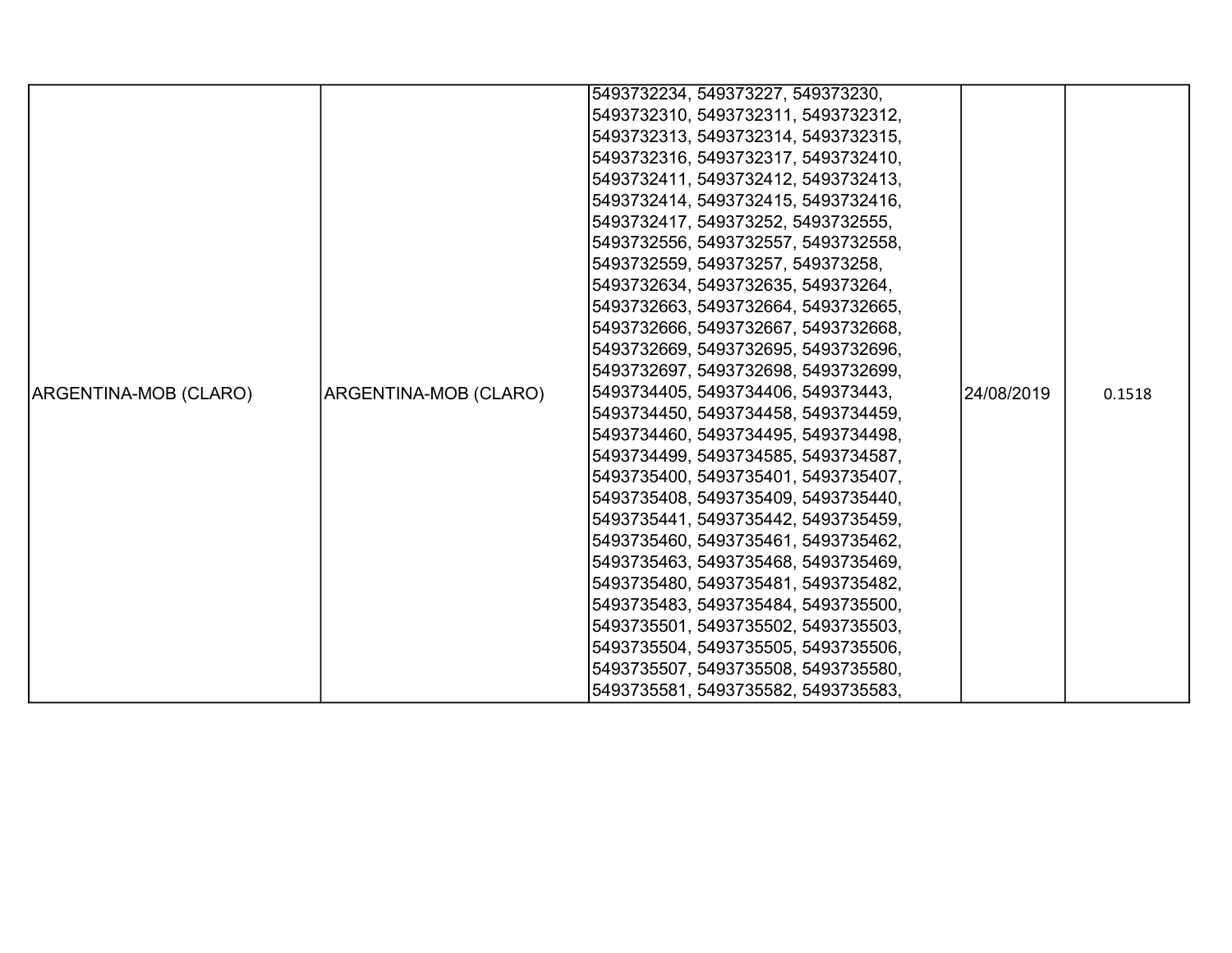|                       |                       | 5493804785, 549380479, 549380480,         |            |        |
|-----------------------|-----------------------|-------------------------------------------|------------|--------|
|                       |                       | 5493804841, 5493804842, 5493804843,       |            |        |
|                       |                       | 5493804844, 5493804845, 549380491,        |            |        |
|                       |                       | 549380492, 549380493, 549380494,          |            |        |
|                       |                       | 549380495, 549381300, 549381301,          |            |        |
|                       |                       | 549381302, 549381303, 549381304,          |            |        |
|                       |                       | 549381319, 5493813200, 5493813201,        |            |        |
|                       |                       | 5493813202, 5493813203, 5493813204,       |            |        |
|                       |                       | 54938135, 54938136, 549381406, 549381412, |            |        |
|                       |                       | 549381413, 549381414, 549381415,          |            |        |
|                       |                       | 549381416, 549381443, 549381444,          |            |        |
|                       |                       | 549381445, 549381446, 549381465,          |            |        |
|                       |                       | 549381466, 549381467, 549381477,          |            |        |
|                       |                       | 549381478, 549381503, 549381504,          |            |        |
| ARGENTINA-MOB (CLARO) | ARGENTINA-MOB (CLARO) | 549381505, 549381506, 549381507,          | 24/08/2019 | 0.1518 |
|                       |                       | 549381508, 549381509, 549381510,          |            |        |
|                       |                       | 549381511, 549381512, 549381513,          |            |        |
|                       |                       | 549381514, 549381515, 549381526,          |            |        |
|                       |                       | 549381527, 549381528, 549381545,          |            |        |
|                       |                       | 549381546, 549381547, 5493815480,         |            |        |
|                       |                       | 5493815481, 5493815482, 5493815483,       |            |        |
|                       |                       | 5493815484, 549381560, 549381561,         |            |        |
|                       |                       | 549381562, 549381563, 549381564,          |            |        |
|                       |                       | 549381565, 549381566, 549381572,          |            |        |
|                       |                       | 54938158, 549381590, 549381593,           |            |        |
|                       |                       | 549381594, 549381595, 54938162, 54938163, |            |        |
|                       |                       | 549381697, 549381698, 549381699,          |            |        |
|                       |                       | 5493821486, 549382220, 549382221,         |            |        |
|                       |                       | 549382222, 5493822230, 5493822231,        |            |        |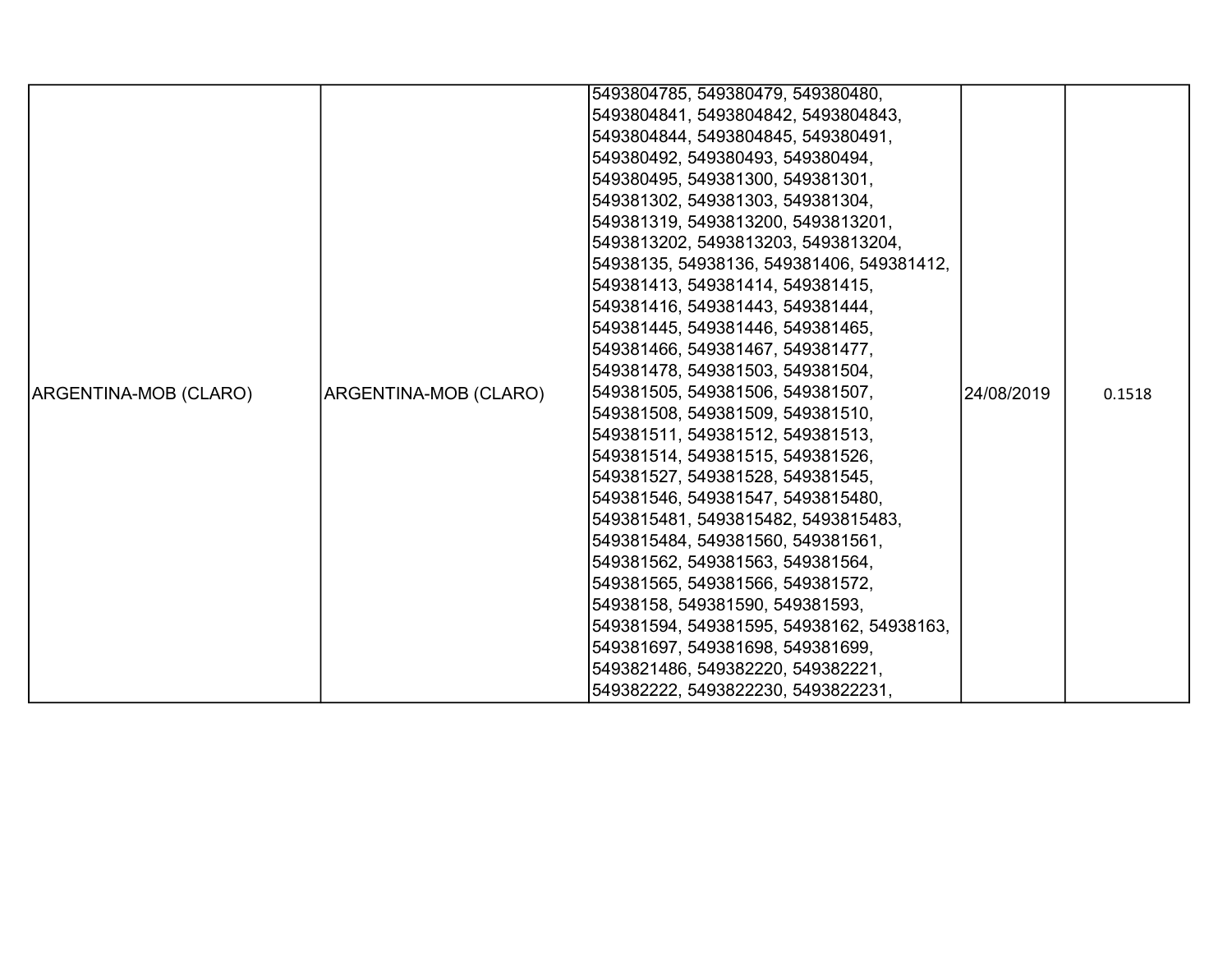|                       |                              | 5493877481, 5493877482, 5493877483, |            |        |
|-----------------------|------------------------------|-------------------------------------|------------|--------|
|                       |                              | 5493877484, 5493877485, 5493877486, |            |        |
|                       |                              | 5493877487, 5493877488, 5493877524, |            |        |
|                       |                              | 5493877525, 5493877526, 5493877527, |            |        |
|                       |                              | 5493877554, 549387835, 549387836,   |            |        |
|                       |                              | 549387837, 5493878410, 5493878411,  |            |        |
|                       |                              | 5493878412, 5493878413, 5493878414, |            |        |
|                       |                              | 5493878430, 5493878434, 5493878441, |            |        |
|                       |                              | 5493878442, 5493878443, 5493878444, |            |        |
|                       |                              | 5493878445, 5493878446, 5493878451, |            |        |
|                       |                              | 5493878452, 5493878453, 5493878454, |            |        |
|                       |                              | 5493878455, 5493878456, 5493878457, |            |        |
|                       |                              | 5493878458, 5493878459, 5493878500, |            |        |
|                       |                              | 5493878501, 5493878502, 5493878503, |            |        |
| ARGENTINA-MOB (CLARO) | <b>ARGENTINA-MOB (CLARO)</b> | 5493878504, 5493878509, 5493878528, | 24/08/2019 | 0.1518 |
|                       |                              | 5493878529, 549387853, 549387854,   |            |        |
|                       |                              | 5493878550, 5493878551, 549387856,  |            |        |
|                       |                              | 5493878572, 5493878573, 5493878574, |            |        |
|                       |                              | 5493878575, 5493878576, 5493878577, |            |        |
|                       |                              | 5493878578, 5493878579, 549387858,  |            |        |
|                       |                              | 549387859, 5493878600, 5493878601,  |            |        |
|                       |                              | 5493878602, 5493878603, 5493878604, |            |        |
|                       |                              | 549387868, 549388407, 549388413,    |            |        |
|                       |                              | 549388417, 549388421, 549388429,    |            |        |
|                       |                              | 549388430, 549388432, 549388437,    |            |        |
|                       |                              | 549388438, 549388439, 54938844,     |            |        |
|                       |                              | 5493884504, 549388451, 549388452,   |            |        |
|                       |                              | 549388454, 549388455, 549388471,    |            |        |
|                       |                              | 549388472, 549388478, 549388479,    |            |        |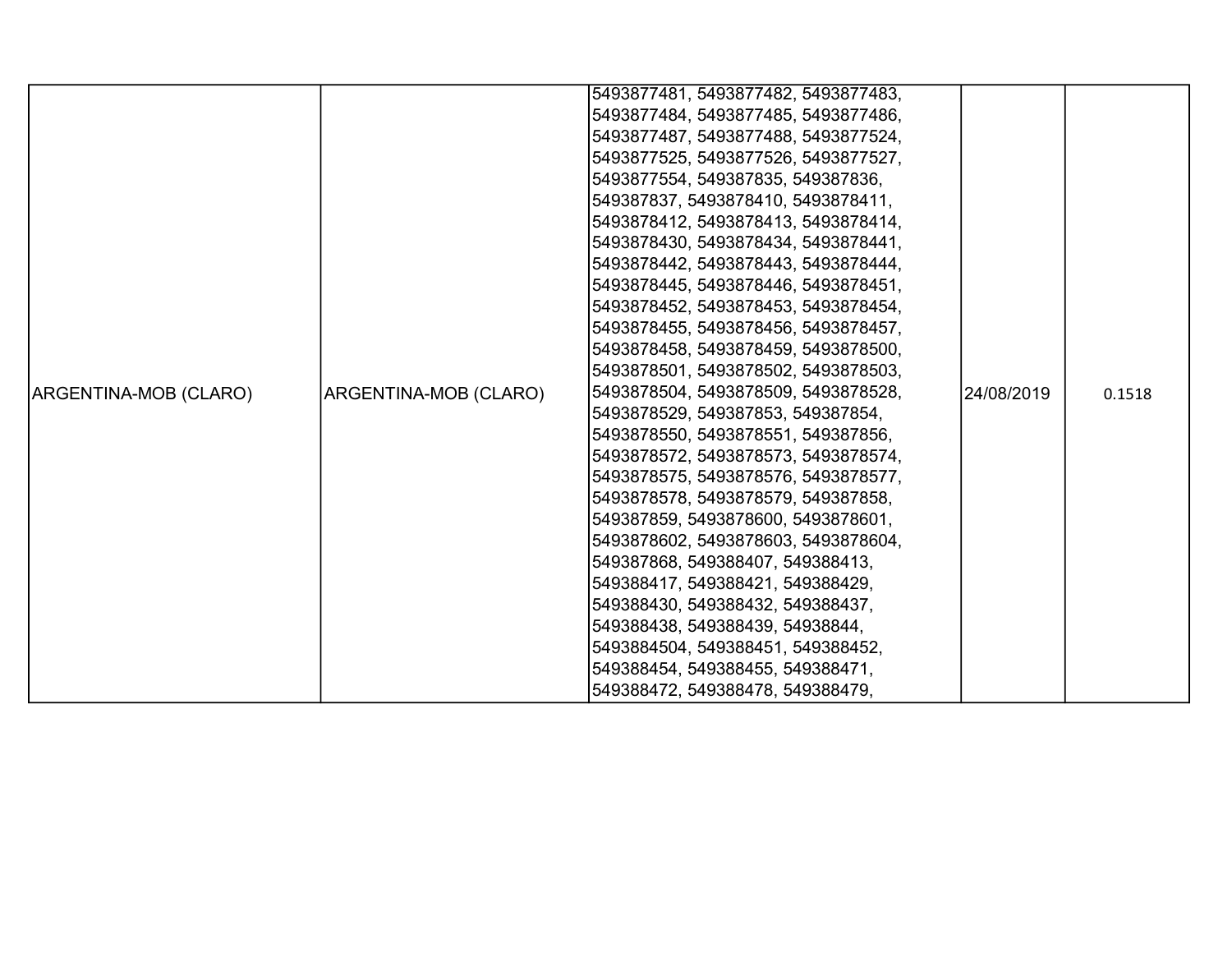|                                 |                          | 54911227, 54911228, 54911229, 54911230,   |            |        |
|---------------------------------|--------------------------|-------------------------------------------|------------|--------|
|                                 |                          | 54911231, 54911232, 54911233, 54911234,   |            |        |
|                                 |                          | 54911235, 54911236, 54911237, 54911238,   |            |        |
|                                 |                          | 549112390, 549112391, 549112392,          |            |        |
|                                 |                          | 549112393, 549112395, 549112396,          |            |        |
|                                 |                          | 549112397, 549112398, 549112399,          |            |        |
|                                 |                          | 54911240, 54911314, 54911315, 54911316,   |            |        |
|                                 |                          | 54911317, 54911318, 54911319, 54911320,   |            |        |
|                                 |                          | 54911321, 549113556, 549113557,           |            |        |
|                                 |                          | 549113558, 549113559, 54911356, 54911357, |            |        |
|                                 |                          | 54911358, 54911359, 5491136, 549113700,   |            |        |
|                                 |                          | 549113701, 549113702, 549113703,          |            |        |
|                                 |                          | 549113704, 549113705, 549113838,          |            |        |
|                                 |                          | 54911384, 54911385, 54911386, 54911387,   |            |        |
| <b>ARGENTINA-MOB (MOVISTAR)</b> | ARGENTINA-MOB (MOVISTAR) | 54911388, 54911389, 54911390, 54911391,   | 24/08/2019 | 0.1518 |
|                                 |                          | 54911392, 54911393, 54911394, 549113950,  |            |        |
|                                 |                          | 549113951, 549113952, 549113953,          |            |        |
|                                 |                          | 549113954, 549113955, 549113956,          |            |        |
|                                 |                          | 549113957, 549113958, 549114020,          |            |        |
|                                 |                          | 549114022, 549114023, 549114024,          |            |        |
|                                 |                          | 549114025, 549114026, 549114027,          |            |        |
|                                 |                          | 549114028, 549114029, 549114030,          |            |        |
|                                 |                          | 549114033, 549114034, 549114035,          |            |        |
|                                 |                          | 549114036, 549114039, 549114041,          |            |        |
|                                 |                          | 549114042, 549114043, 549114044,          |            |        |
|                                 |                          | 549114045, 549114046, 549114047,          |            |        |
|                                 |                          | 549114048, 549114049, 549114050,          |            |        |
|                                 |                          | 549114051, 549114055, 549114060,          |            |        |
|                                 |                          | 549114061, 549114062, 549114064,          |            |        |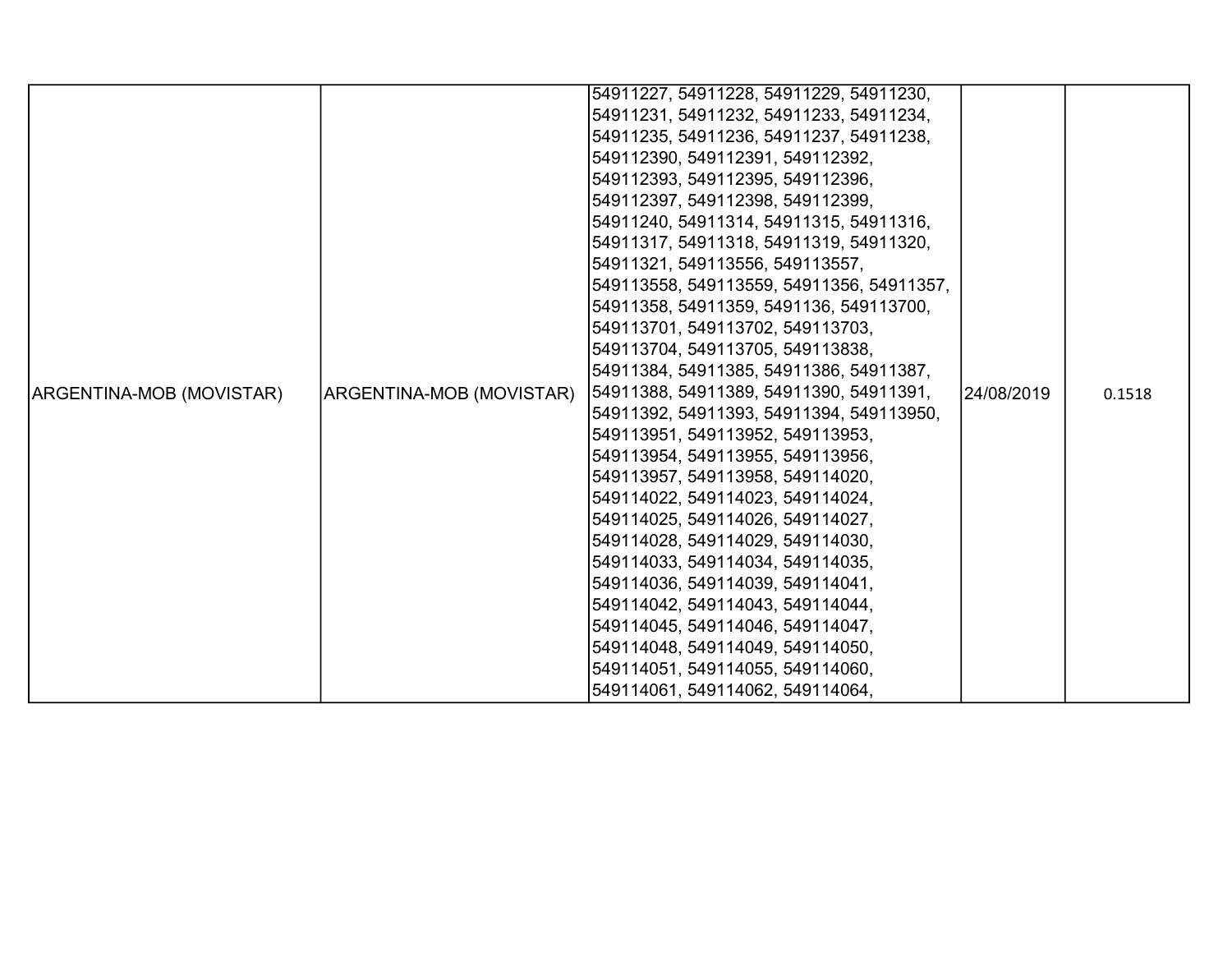|                                 |                          | 5492262468, 549226247, 5492262480,  |            |        |
|---------------------------------|--------------------------|-------------------------------------|------------|--------|
|                                 |                          | 5492262481, 5492262482, 5492262483, |            |        |
|                                 |                          | 5492262487, 5492262488, 5492262489, |            |        |
|                                 |                          | 5492262490, 5492262492, 549226253,  |            |        |
|                                 |                          | 549226258, 5492262590, 5492262591,  |            |        |
|                                 |                          | 5492262592, 5492262593, 5492262594, |            |        |
|                                 |                          | 5492262595, 549226263, 549226264,   |            |        |
|                                 |                          | 5492262676, 5492262677, 5492264404, |            |        |
|                                 |                          | 5492264405, 5492264406, 5492264407, |            |        |
|                                 |                          | 5492264408, 5492264410, 5492264411, |            |        |
|                                 |                          | 5492264412, 5492264413, 5492264414, |            |        |
|                                 |                          | 5492265400, 5492265401, 5492265402, |            |        |
|                                 |                          | 5492265403, 5492265404, 5492265420, |            |        |
|                                 |                          | 5492265421, 5492265422, 5492265423, |            |        |
| <b>ARGENTINA-MOB (MOVISTAR)</b> | ARGENTINA-MOB (MOVISTAR) | 5492265424, 5492266470, 5492266471, | 24/08/2019 | 0.1518 |
|                                 |                          | 5492266472, 549226654, 549226663,   |            |        |
|                                 |                          | 5492266660, 5492266661, 5492266662, |            |        |
|                                 |                          | 549226667, 5492267405, 5492267406,  |            |        |
|                                 |                          | 5492267407, 5492267408, 5492267409, |            |        |
|                                 |                          | 5492267430, 5492267431, 5492267432, |            |        |
|                                 |                          | 5492267433, 5492267434, 5492267435, |            |        |
|                                 |                          | 5492267436, 5492267437, 5492267468, |            |        |
|                                 |                          | 5492267469, 549226751, 549226763,   |            |        |
|                                 |                          | 549226766, 5492267675, 5492267676,  |            |        |
|                                 |                          | 5492268455, 5492268456, 5492268457, |            |        |
|                                 |                          | 5492268458, 5492268459, 5492268540, |            |        |
|                                 |                          | 5492268545, 5492268546, 5492268547, |            |        |
|                                 |                          | 5492268548, 5492268549, 549226863,  |            |        |
|                                 |                          | 5492268663, 5492268664, 549226867,  |            |        |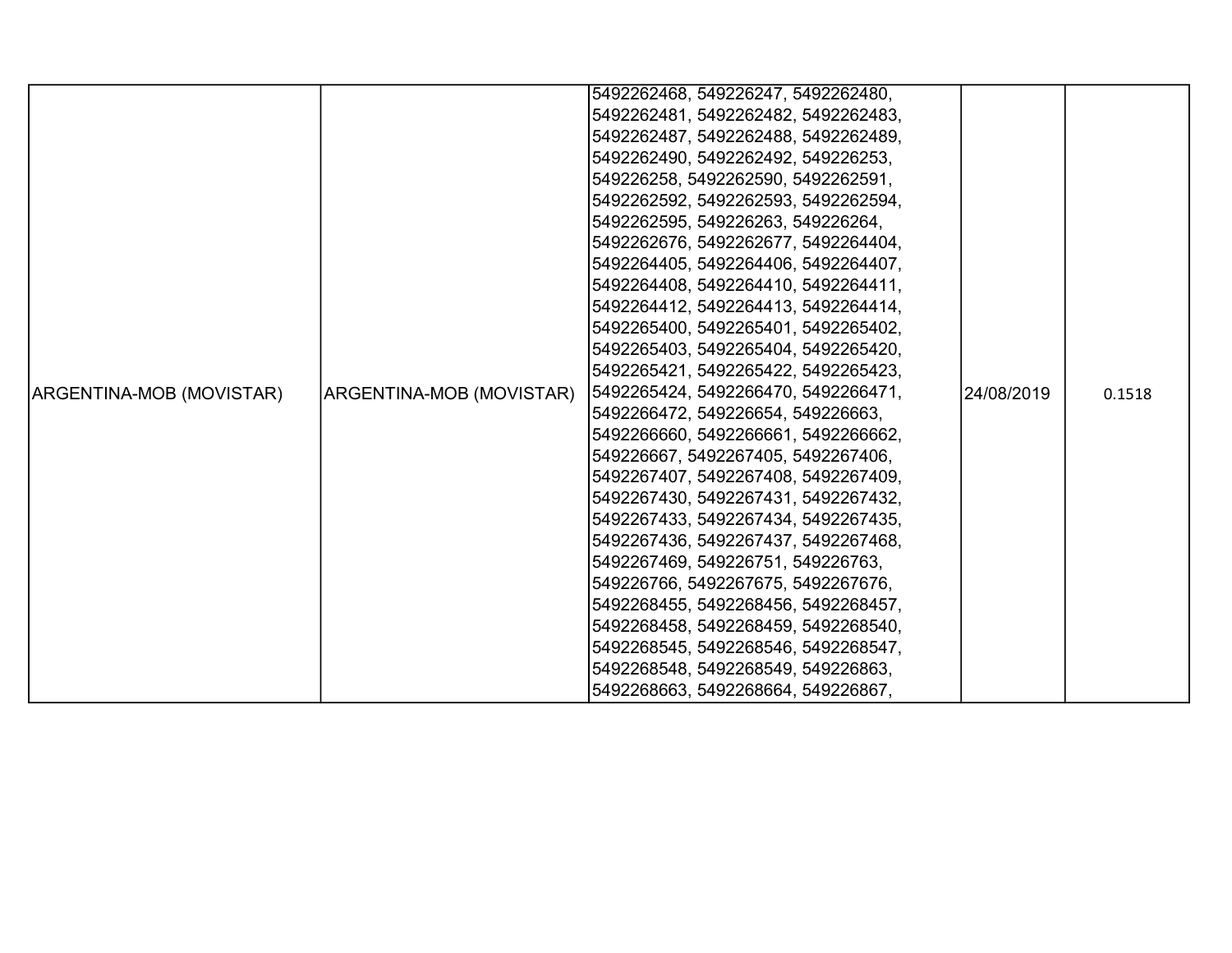|                          |                          | 5492355419, 5492355453, 5492355454, |            |        |
|--------------------------|--------------------------|-------------------------------------|------------|--------|
|                          |                          | 5492355455, 5492355456, 5492355460, |            |        |
|                          |                          | 5492355461, 5492355462, 5492355478, |            |        |
|                          |                          | 5492355479, 5492355542, 5492355543, |            |        |
|                          |                          | 5492355544, 5492355568, 5492355569, |            |        |
|                          |                          | 5492355580, 5492355581, 5492355582, |            |        |
|                          |                          | 549235561, 549235564, 5492355676,   |            |        |
|                          |                          | 5492355677, 5492355678, 5492355679, |            |        |
|                          |                          | 549235569, 5492356406, 5492356407,  |            |        |
|                          |                          | 5492356408, 5492356409, 5492357410, |            |        |
|                          |                          | 5492357411, 5492357412, 5492357413, |            |        |
|                          |                          | 5492357414, 5492357415, 5492357430, |            |        |
|                          |                          | 5492357431, 5492358410, 5492358411, |            |        |
|                          |                          | 5492358412, 5492358413, 5492358420, |            |        |
| ARGENTINA-MOB (MOVISTAR) | ARGENTINA-MOB (MOVISTAR) | 5492358421, 5492358422, 5492358427, | 24/08/2019 | 0.1518 |
|                          |                          | 5492362200, 5492362201, 5492362202, |            |        |
|                          |                          | 5492362203, 5492362204, 5492362205, |            |        |
|                          |                          | 5492362206, 5492362300, 5492362301, |            |        |
|                          |                          | 5492362302, 5492362303, 5492362304, |            |        |
|                          |                          | 549236241, 5492362455, 5492362456,  |            |        |
|                          |                          | 5492362457, 5492362458, 5492362459, |            |        |
|                          |                          | 5492362531, 5492362532, 5492362533, |            |        |
|                          |                          | 5492362534, 5492362535, 5492362537, |            |        |
|                          |                          | 5492362538, 5492362539, 549236254,  |            |        |
|                          |                          | 5492362551, 5492362552, 5492362553, |            |        |
|                          |                          | 5492362554, 5492362555, 5492362556, |            |        |
|                          |                          | 5492362557, 5492362558, 5492362559, |            |        |
|                          |                          | 549236257, 549236258, 549236262,    |            |        |
|                          |                          | 549236264, 549236265, 549236267,    |            |        |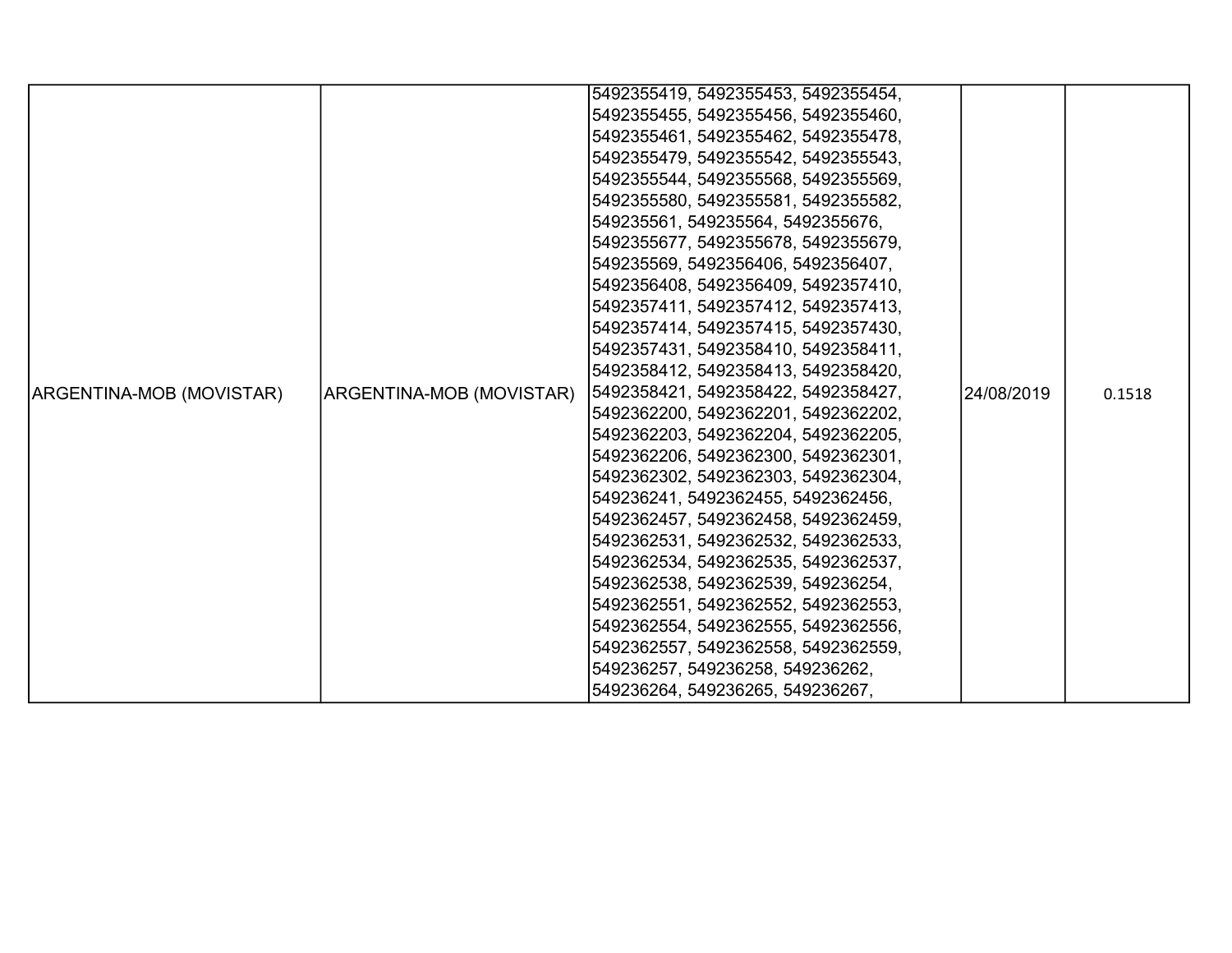|                          |                          | 5492651496, 5492651497, 5492651498, |            |        |
|--------------------------|--------------------------|-------------------------------------|------------|--------|
|                          |                          | 5492651499, 549265220, 549265221,   |            |        |
|                          |                          |                                     |            |        |
|                          |                          | 5492652220, 5492652221, 5492652222, |            |        |
|                          |                          | 5492652223, 5492652224, 549265236,  |            |        |
|                          |                          | 549265237, 549265240, 5492652463,   |            |        |
|                          |                          | 5492652464, 5492652465, 5492652466, |            |        |
|                          |                          | 5492652467, 549265248, 5492652559,  |            |        |
|                          |                          | 549265258, 5492652610, 5492652611,  |            |        |
|                          |                          | 5492652612, 5492652613, 5492652625, |            |        |
|                          |                          | 5492652626, 5492652627, 5492652628, |            |        |
|                          |                          | 5492652629, 549265264, 549265265,   |            |        |
|                          |                          | 549265266, 549265268, 5492652690,   |            |        |
|                          |                          | 5492652691, 5492652692, 5492652725, |            |        |
|                          |                          | 5492652726, 5492652727, 5492652728, |            |        |
| ARGENTINA-MOB (MOVISTAR) | ARGENTINA-MOB (MOVISTAR) | 5492652729, 5492652730, 5492652731, | 24/08/2019 | 0.1518 |
|                          |                          | 5492652732, 5492652733, 5492652734, |            |        |
|                          |                          | 5492652755, 5492652756, 5492652757, |            |        |
|                          |                          | 5492652758, 5492652759, 549265277,  |            |        |
|                          |                          | 5492652786, 5492652837, 5492652838, |            |        |
|                          |                          | 5492652839, 549265287, 549265288,   |            |        |
|                          |                          | 549265289, 5492652910, 5492655494,  |            |        |
|                          |                          | 5492655495, 5492655496, 5492655497, |            |        |
|                          |                          | 5492656406, 5492656407, 5492656408, |            |        |
|                          |                          | 5492656409, 5492656414, 5492656415, |            |        |
|                          |                          | 5492656416, 5492656417, 5492656418, |            |        |
|                          |                          | 5492656419, 5492656442, 5492656443, |            |        |
|                          |                          | 5492656444, 5492656445, 5492656449, |            |        |
|                          |                          | 5492656457, 5492656458, 5492656459, |            |        |
|                          |                          | 5492657255, 5492657256, 5492657257, |            |        |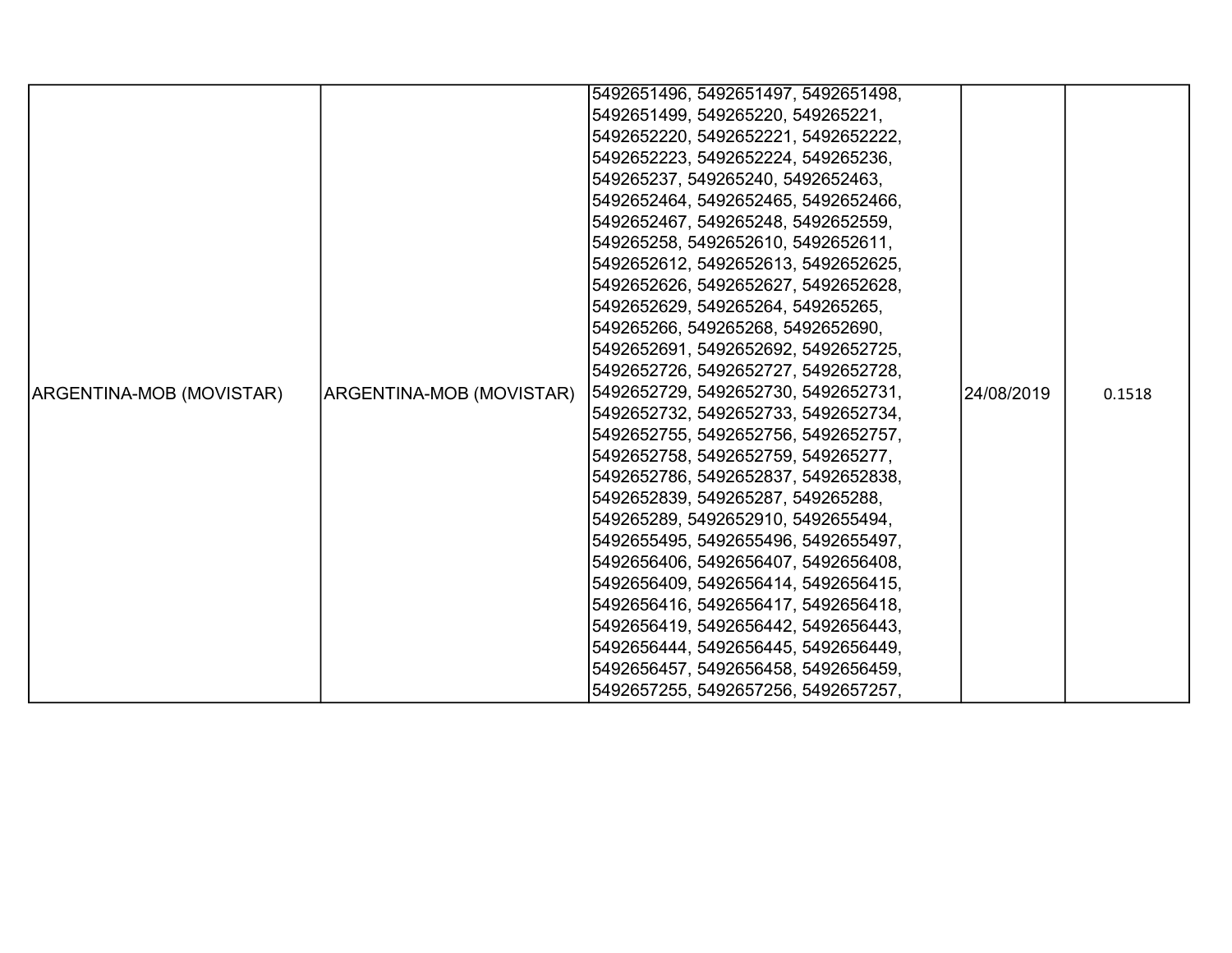|                          |                          | 5492944576, 5492944577, 5492944578, |            |        |
|--------------------------|--------------------------|-------------------------------------|------------|--------|
|                          |                          | 5492944579, 549294458, 5492944596,  |            |        |
|                          |                          | 5492944597, 5492944598, 5492944599, |            |        |
|                          |                          | 549294460, 549294461, 549294462,    |            |        |
|                          |                          | 549294463, 549294466, 549294469,    |            |        |
|                          |                          | 549294470, 5492944710, 5492944711,  |            |        |
|                          |                          | 5492944712, 5492944713, 5492944714, |            |        |
|                          |                          | 5492944715, 5492944716, 5492944717, |            |        |
|                          |                          | 549294480, 549294481, 5492944820,   |            |        |
|                          |                          | 5492944821, 5492944822, 5492944823, |            |        |
|                          |                          | 5492944824, 5492944832, 5492944833, |            |        |
|                          |                          | 5492944834, 5492944835, 5492944836, |            |        |
|                          |                          | 5492944894, 5492944895, 5492944896, |            |        |
|                          |                          | 5492944897, 5492944898, 5492944899, |            |        |
| ARGENTINA-MOB (MOVISTAR) | ARGENTINA-MOB (MOVISTAR) | 549294490, 549294491, 549294492,    | 24/08/2019 | 0.1518 |
|                          |                          | 5492944930, 5492944931, 5492944932, |            |        |
|                          |                          | 5492944933, 5492944934, 5492944935, |            |        |
|                          |                          | 5492944936, 5492944937, 5492944940, |            |        |
|                          |                          | 5492944941, 5492944942, 5492944943, |            |        |
|                          |                          | 5492944944, 549294495, 549294496,   |            |        |
|                          |                          | 549294532, 5492945403, 5492945404,  |            |        |
|                          |                          | 549294541, 5492945431, 5492945432,  |            |        |
|                          |                          | 5492945433, 5492945434, 5492945435, |            |        |
|                          |                          | 5492945436, 5492945437, 5492945438, |            |        |
|                          |                          | 5492945439, 5492945465, 5492945466, |            |        |
|                          |                          | 5492945467, 5492945468, 5492945469, |            |        |
|                          |                          | 5492945477, 549294551, 549294552,   |            |        |
|                          |                          | 5492945530, 5492945531, 5492945532, |            |        |
|                          |                          | 5492945533, 5492945534, 5492945546, |            |        |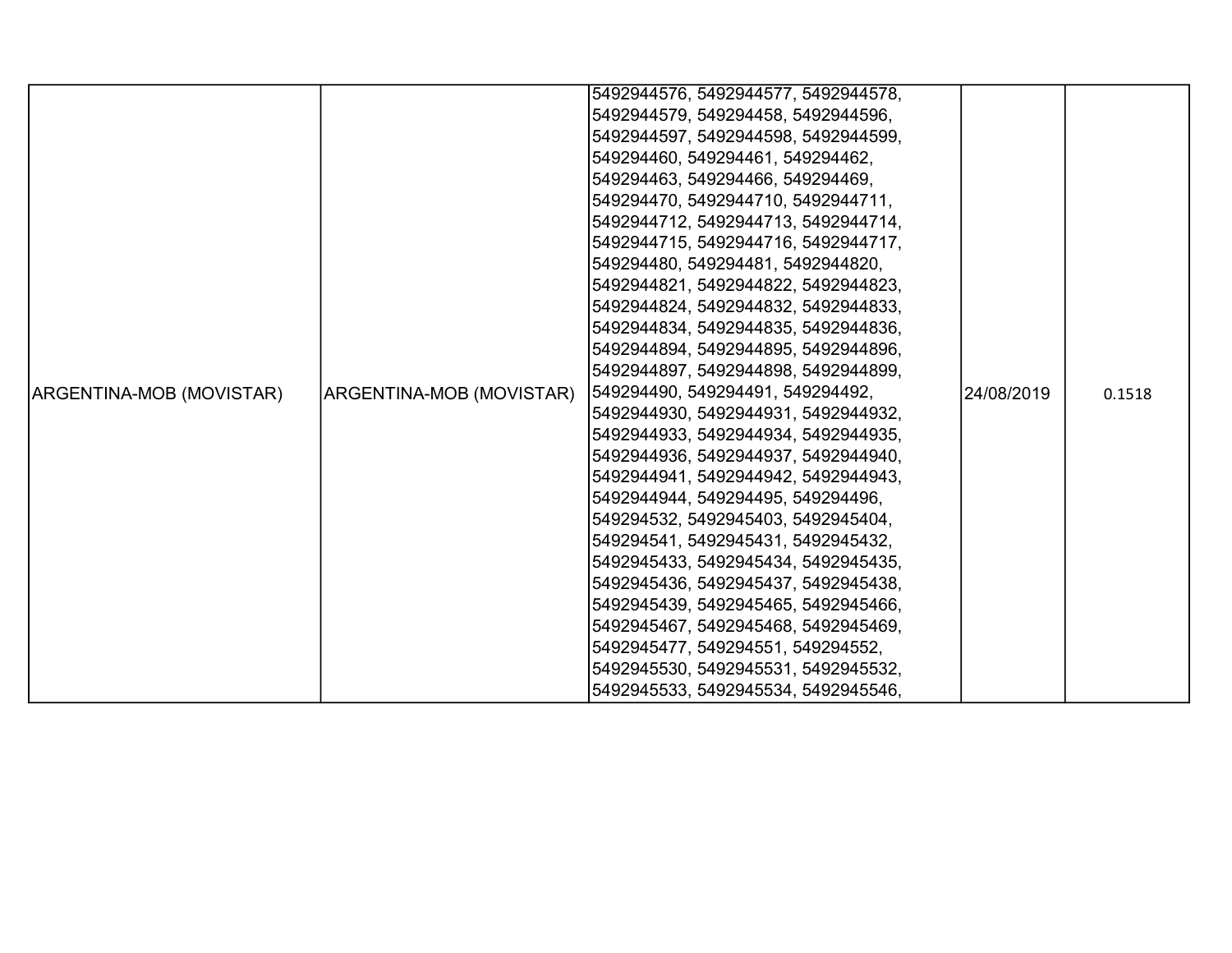|                          |                          | 5493406414, 5493406469, 5493406508, |            |        |
|--------------------------|--------------------------|-------------------------------------|------------|--------|
|                          |                          | 5493406509, 5493407456, 5493407457, |            |        |
|                          |                          | 5493407458, 5493407499, 549340751,  |            |        |
|                          |                          | 549340757, 5493408455, 5493408456,  |            |        |
|                          |                          | 5493408457, 5493408458, 5493409458, |            |        |
|                          |                          | 5493409459, 549341200, 549341201,   |            |        |
|                          |                          | 549341202, 549341203, 549341224,    |            |        |
|                          |                          | 549341225, 549341226, 549341227,    |            |        |
|                          |                          | 549341228, 549341229, 549341328,    |            |        |
|                          |                          | 549341329, 549341330, 549341331,    |            |        |
|                          |                          | 549341379, 54934138, 54934139,      |            |        |
|                          |                          | 5493414064, 5493414065, 5493414066, |            |        |
|                          |                          | 5493414067, 5493414068, 5493414691, |            |        |
|                          |                          | 5493414692, 5493414694, 549341500,  |            |        |
| ARGENTINA-MOB (MOVISTAR) | ARGENTINA-MOB (MOVISTAR) | 549341501, 549341502, 549341503,    | 24/08/2019 | 0.1518 |
|                          |                          | 549341505, 549341506, 549341507,    |            |        |
|                          |                          | 549341508, 549341509, 549341510,    |            |        |
|                          |                          | 549341511, 549341519, 549341520,    |            |        |
|                          |                          | 549341521, 549341566, 549341571,    |            |        |
|                          |                          | 549341577, 549341578, 549341579,    |            |        |
|                          |                          | 549341580, 549341587, 549341588,    |            |        |
|                          |                          | 549341590, 549341591, 549341592,    |            |        |
|                          |                          | 549341593, 549341594, 549341595,    |            |        |
|                          |                          | 549341608, 549341609, 549341622,    |            |        |
|                          |                          | 549341623, 549341624, 549341625,    |            |        |
|                          |                          | 549341627, 549341635, 549341636,    |            |        |
|                          |                          | 549341637, 549341638, 549341639,    |            |        |
|                          |                          | 549341668, 549341669, 549341670,    |            |        |
|                          |                          | 549341671, 549341672, 5493416773,   |            |        |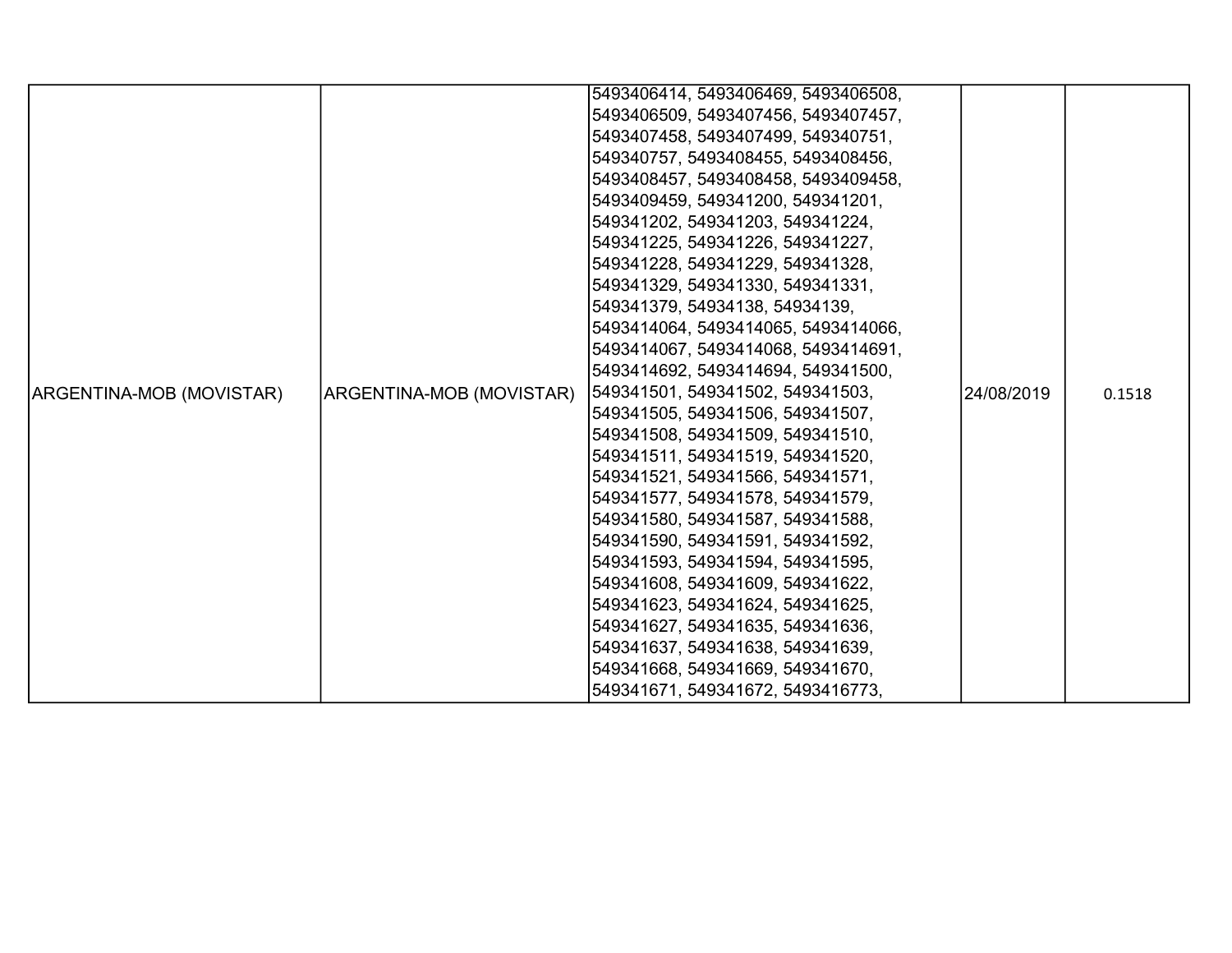|                          |                          | 549351609, 549351610, 549351611,          |            |        |
|--------------------------|--------------------------|-------------------------------------------|------------|--------|
|                          |                          | 549351612, 549351624, 549351625,          |            |        |
|                          |                          | 549351626, 549351627, 549351628,          |            |        |
|                          |                          | 549351629, 549351630, 549351646,          |            |        |
|                          |                          | 549351647, 549351648, 549351658,          |            |        |
|                          |                          | 549351667, 549351668, 549351669,          |            |        |
|                          |                          | 549351670, 549351671, 549351672,          |            |        |
|                          |                          | 549351689, 549351695, 549351696,          |            |        |
|                          |                          | 549351697, 549351698, 549351699,          |            |        |
|                          |                          | 549351713, 549351714, 549351715,          |            |        |
|                          |                          | 549351716, 549351717, 549351718,          |            |        |
|                          |                          | 549351719, 54935177, 54935178, 549351797, |            |        |
|                          |                          | 549351798, 5493521454, 5493521455,        |            |        |
|                          |                          | 5493521456, 5493521457, 5493521458,       |            |        |
| ARGENTINA-MOB (MOVISTAR) | ARGENTINA-MOB (MOVISTAR) | 5493521459, 5493521476, 549352151,        | 24/08/2019 | 0.1518 |
|                          |                          | 5493522400, 5493522401, 5493522406,       |            |        |
|                          |                          | 5493522407, 5493522491, 5493522492,       |            |        |
|                          |                          | 5493522494, 5493524407, 5493524408,       |            |        |
|                          |                          | 5493524409, 5493524412, 5493524413,       |            |        |
|                          |                          | 5493525410, 5493525411, 5493525412,       |            |        |
|                          |                          | 5493525510, 5493525511, 5493525512,       |            |        |
|                          |                          | 5493525513, 5493525514, 549352552,        |            |        |
|                          |                          | 5493525556, 5493525557, 5493525558,       |            |        |
|                          |                          | 5493525559, 5493525566, 5493525567,       |            |        |
|                          |                          | 5493525568, 5493525569, 5493525575,       |            |        |
|                          |                          | 5493525578, 549352558, 5493532500,        |            |        |
|                          |                          | 5493532501, 5493532502, 549353251,        |            |        |
|                          |                          | 5493533410, 5493533411, 5493533412,       |            |        |
|                          |                          | 5493533413, 5493533414, 5493533470,       |            |        |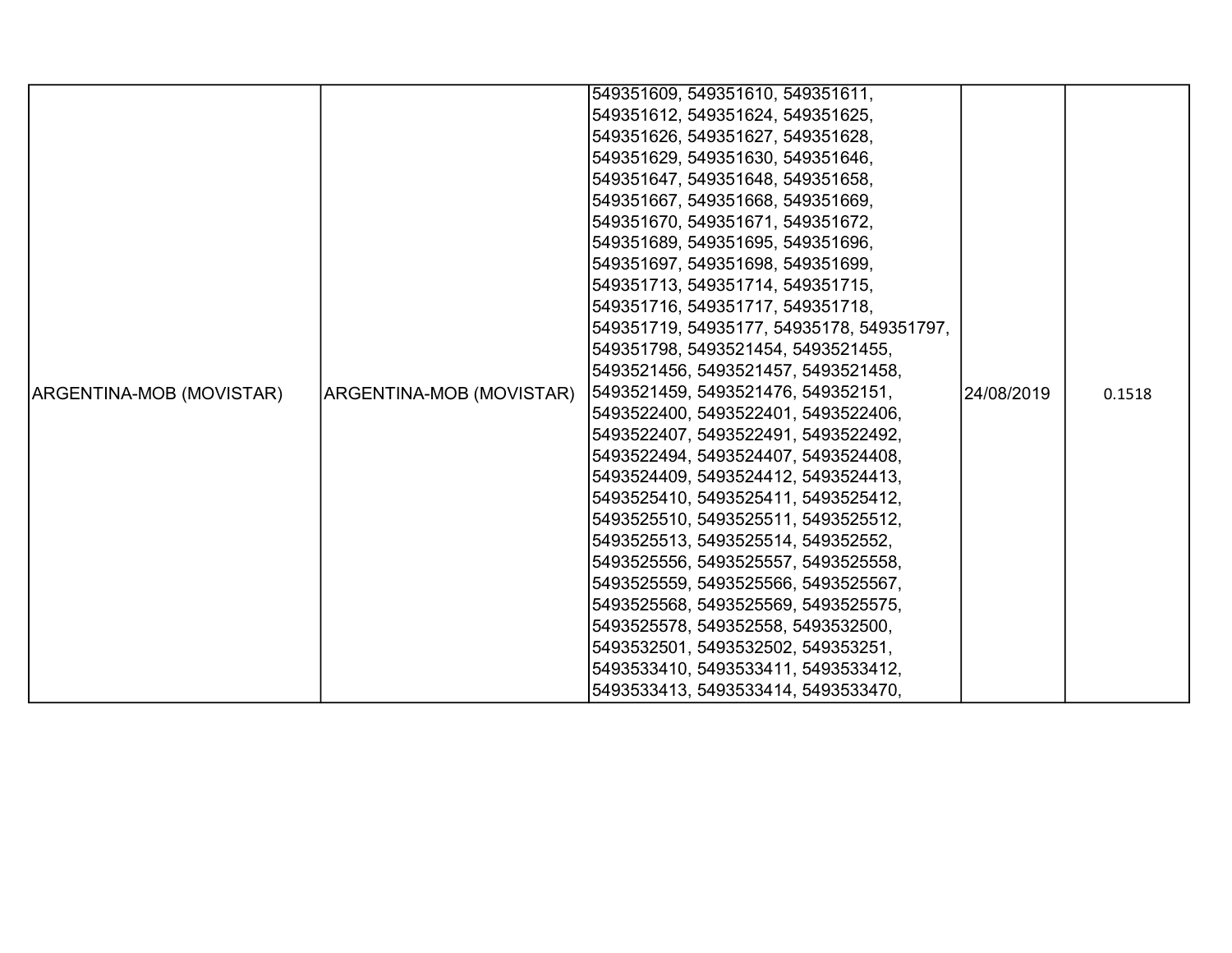|                          |                          | 5493772541, 5493772542, 5493772543, |            |        |
|--------------------------|--------------------------|-------------------------------------|------------|--------|
|                          |                          | 5493772544, 5493772545, 549377255,  |            |        |
|                          |                          | 5493772560, 5493772565, 5493772566, |            |        |
|                          |                          | 5493772567, 5493772568, 5493772570, |            |        |
|                          |                          | 5493772571, 5493772572, 5493773471, |            |        |
|                          |                          | 5493773472, 549377348, 549377351,   |            |        |
|                          |                          | 5493774450, 5493774451, 5493774452, |            |        |
|                          |                          | 5493774453, 5493774454, 5493774455, |            |        |
|                          |                          | 5493774456, 5493774470, 5493774471, |            |        |
|                          |                          | 5493774472, 5493774494, 5493774495, |            |        |
|                          |                          | 5493774496, 5493774497, 5493774498, |            |        |
|                          |                          | 549377451, 5493775451, 5493775452,  |            |        |
|                          |                          | 5493775458, 549377551, 5493777314,  |            |        |
|                          |                          | 5493777315, 5493777316, 5493777317, |            |        |
| ARGENTINA-MOB (MOVISTAR) | ARGENTINA-MOB (MOVISTAR) | 5493777318, 5493777319, 5493777320, | 24/08/2019 | 0.1518 |
|                          |                          | 5493777321, 5493777322, 5493777323, |            |        |
|                          |                          | 5493777324, 5493777325, 5493777326, |            |        |
|                          |                          | 5493777356, 5493777357, 5493777358, |            |        |
|                          |                          | 5493777359, 549377736, 549377737,   |            |        |
|                          |                          | 549377751, 5493777545, 5493777546,  |            |        |
|                          |                          | 5493777547, 5493777548, 5493777549, |            |        |
|                          |                          | 5493777565, 5493777566, 5493777567, |            |        |
|                          |                          | 5493777568, 5493777569, 549377758,  |            |        |
|                          |                          | 5493777630, 5493777631, 5493781413, |            |        |
|                          |                          | 5493781414, 5493781415, 5493781486, |            |        |
|                          |                          | 5493781487, 5493781488, 5493782405, |            |        |
|                          |                          | 5493782406, 5493782407, 5493782408, |            |        |
|                          |                          | 5493782480, 5493782481, 5493782482, |            |        |
|                          |                          | 5493782483, 5493782484, 5493782540, |            |        |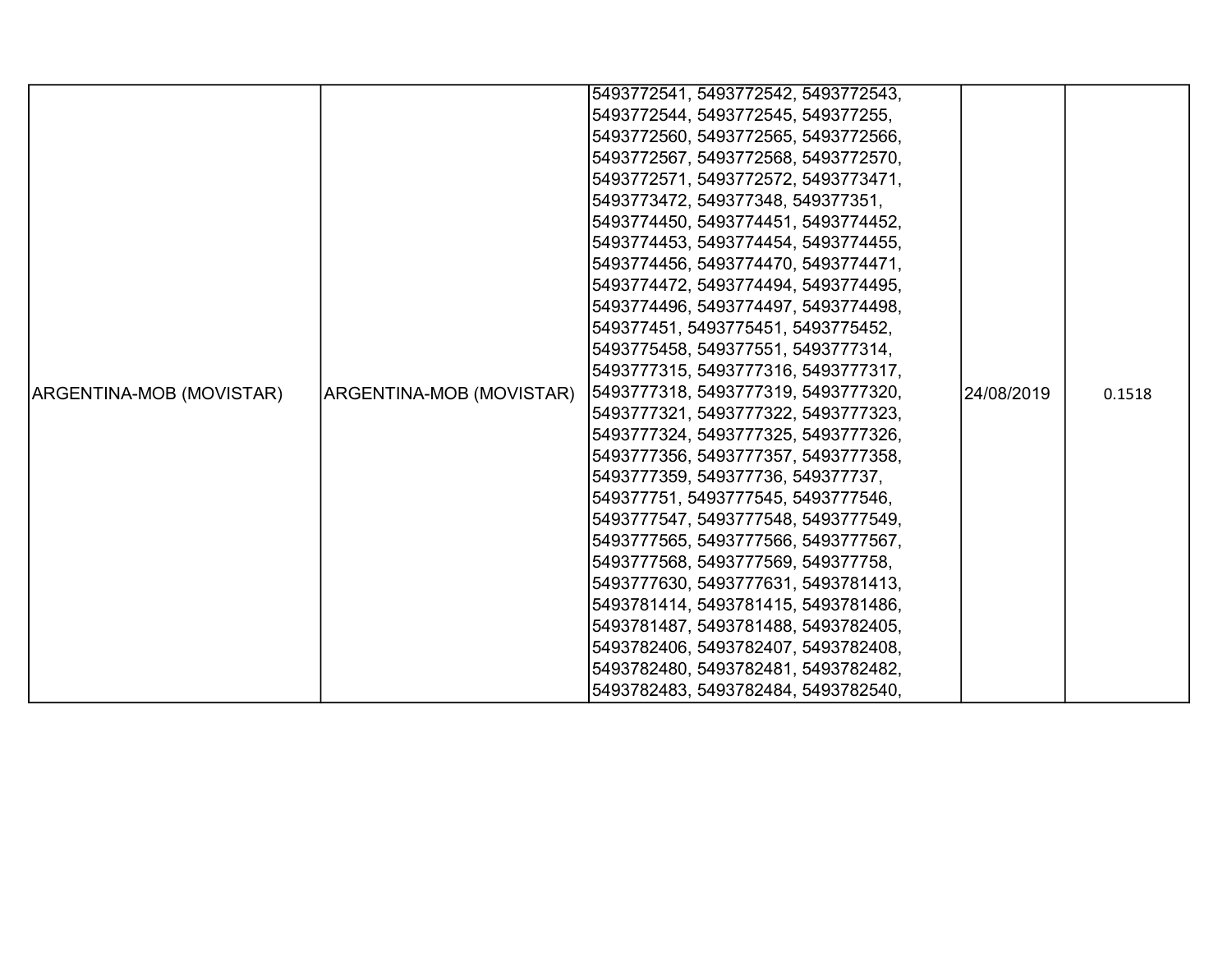| ARGENTINA-MOB (MOVISTAR) | ARGENTINA-MOB (MOVISTAR) | 5493885940, 5493885941, 5493885942,<br>5493885943, 5493885944, 5493885945,<br>5493885947, 5493885948, 5493885950,<br>5493885951, 5493885952, 5493885953,<br>5493885954, 5493885955, 5493885956,<br>5493885957, 549388653, 549388654,<br>5493886550, 5493886551, 5493886552,<br>5493886553, 5493886554, 5493886580,<br>5493886581, 5493886582, 5493886583,<br>5493886584, 5493886585, 5493886586,<br>5493886587, 5493886588, 5493886612,<br>5493886613, 5493886614, 5493886616,<br>5493886617, 549388666, 5493887402,<br> 5493887403, 5493887404, 5493887405,<br>5493887406, 5493887474, 5493887475,<br>5493887476, 5493887477, 5493887478,<br>5493887479, 5493887486, 5493888439,<br>5493888450, 5493888466, 5493888467,<br>549388853, 5493888574, 5493888575,<br>5493888576, 5493888577, 5493888578,<br>5493888579, 5493888580, 5493888581,<br>5493888582, 5493888583, 5493888584,<br>5493888585, 5493888586, 549388862,<br>5493891400, 5493891401, 5493891406,<br>5493891407, 5493891496, 5493891497,<br>5493891498, 5493892493, 5493892494, | 24/08/2019 | 0.1518 |
|--------------------------|--------------------------|------------------------------------------------------------------------------------------------------------------------------------------------------------------------------------------------------------------------------------------------------------------------------------------------------------------------------------------------------------------------------------------------------------------------------------------------------------------------------------------------------------------------------------------------------------------------------------------------------------------------------------------------------------------------------------------------------------------------------------------------------------------------------------------------------------------------------------------------------------------------------------------------------------------------------------------------------------------------------------------------------------------------------------------------|------------|--------|
|                          |                          | 5493894493, 5493894494                                                                                                                                                                                                                                                                                                                                                                                                                                                                                                                                                                                                                                                                                                                                                                                                                                                                                                                                                                                                                         |            |        |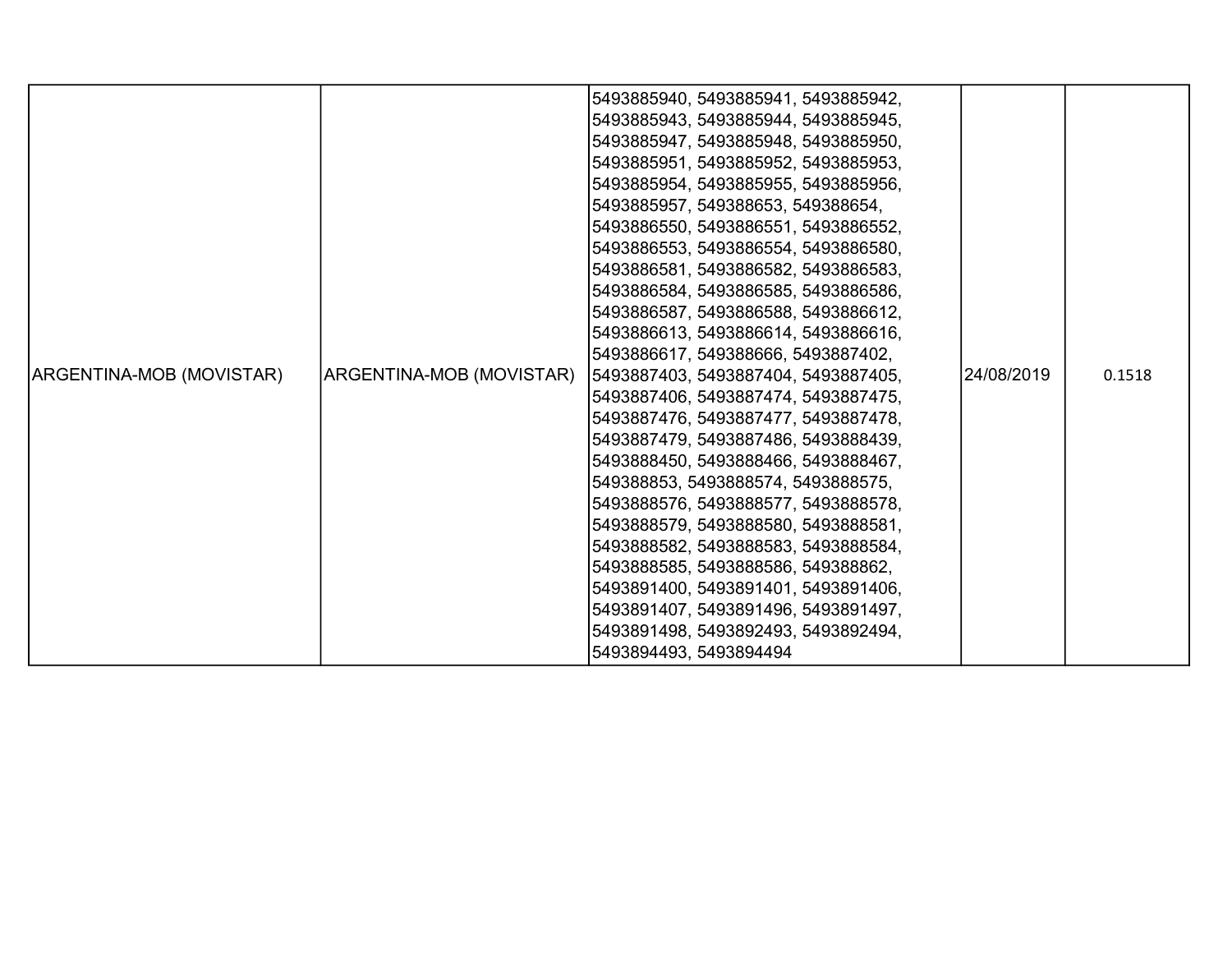|                        |                        | 54112045, 54112046, 54112047, 54112048,   |            |        |
|------------------------|------------------------|-------------------------------------------|------------|--------|
|                        |                        | 54112810, 54112811, 54112812, 54112813,   |            |        |
|                        |                        | 54112814, 5411371590, 5411371591,         |            |        |
|                        |                        | 5411371592, 54113992, 54113993, 54113994, |            |        |
|                        |                        | 54113995, 54113996, 54113997, 54113998,   |            |        |
|                        |                        | 54113999, 54114040, 54114150, 54114154,   |            |        |
|                        |                        | 541141556, 541141557, 541141558,          |            |        |
|                        |                        | 54114337, 54114377, 54114385, 54114527,   |            |        |
|                        |                        | 54114560, 54114561, 54114562, 54114593,   |            |        |
|                        |                        | 54114596, 54114597, 54114598, 54114599,   |            |        |
|                        |                        | 54114615, 541146750, 541146751,           |            |        |
|                        |                        | 541146759, 54114677, 54114678, 54114685,  |            | 0.1518 |
|                        |                        | 54114818, 54114906, 54114907, 54114908,   |            |        |
|                        | ARGENTINA-MOB (OTHERS) | 54114967, 54114976, 54114977, 54114978,   | 24/08/2019 |        |
| ARGENTINA-MOB (OTHERS) |                        | 54114996, 54115100, 54115130, 54115202,   |            |        |
|                        |                        | 54115203, 54115206, 54115207, 54115209,   |            |        |
|                        |                        | 54115211, 54115213, 54115214, 54115251,   |            |        |
|                        |                        | 54115330, 541153810, 541153818,           |            |        |
|                        |                        | 541153819, 54115398, 54117068, 54117069,  |            |        |
|                        |                        | 54117070, 54117071, 541170720, 541170721, |            |        |
|                        |                        | 541170722, 541170723, 541170724,          |            |        |
|                        |                        | 54117085, 54117086, 54117087, 542202400,  |            |        |
|                        |                        | 542202401, 542202508, 542202509,          |            |        |
|                        |                        | 542202590, 542202591, 542202592,          |            |        |
|                        |                        | 542202593, 542202598, 542202599,          |            |        |
|                        |                        | 542202610, 542202611, 542202612,          |            |        |
|                        |                        | 542202613, 542202614, 542204122,          |            |        |
|                        |                        | 542204123, 542204124, 54220413,           |            |        |
|                        |                        | 542204319, 542204700, 542204701,          |            |        |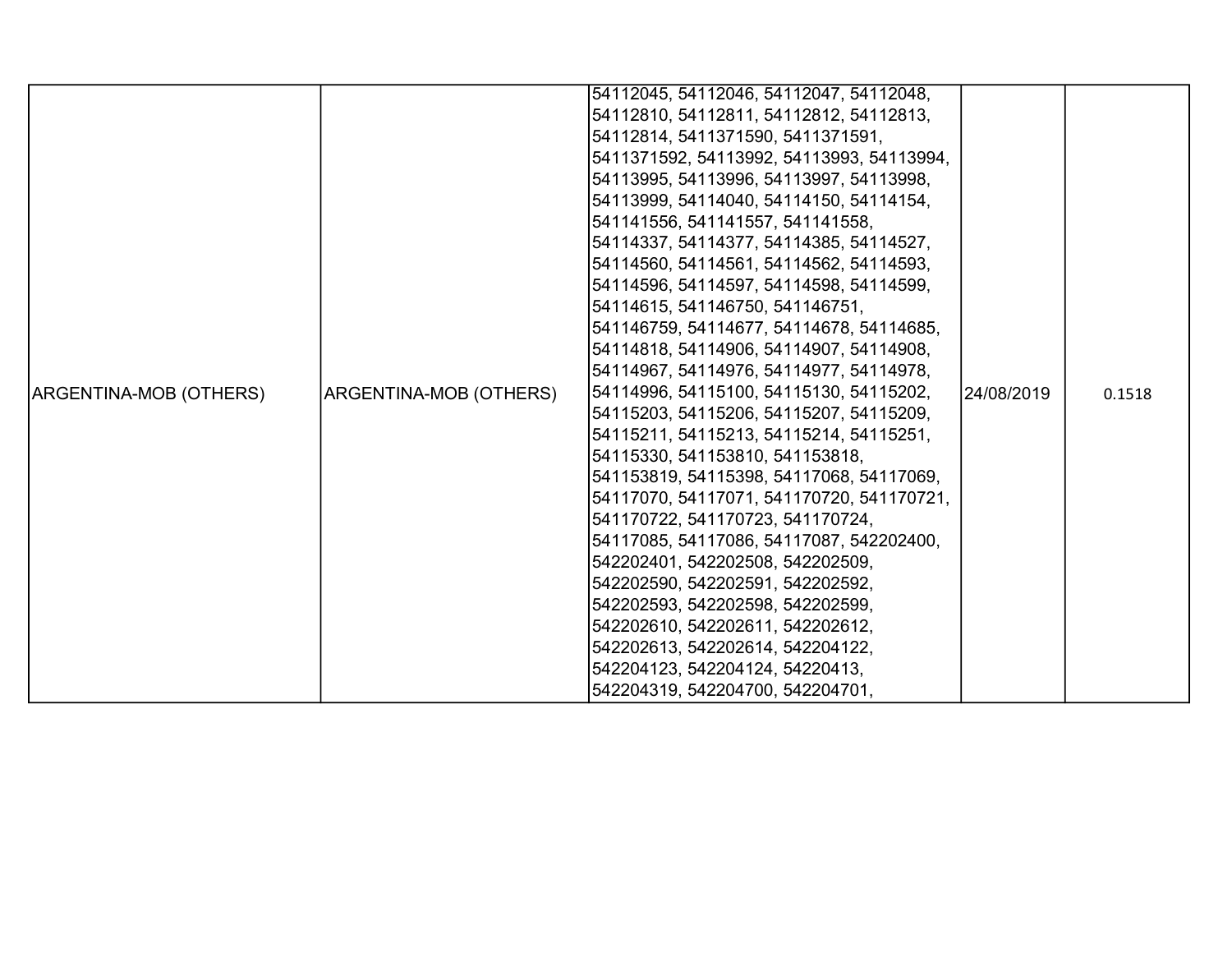|                              |                          | 542975114, 542975115, 542975119,                                    |            |        |
|------------------------------|--------------------------|---------------------------------------------------------------------|------------|--------|
|                              |                          | 542975196, 542975197, 542975219,                                    |            |        |
|                              |                          | 542982410, 542982411, 542982490,                                    |            |        |
|                              |                          | 542983450, 542983451, 542983452,                                    |            |        |
|                              |                          | 542983630, 542984296, 542984297,                                    |            |        |
|                              |                          | 542984470, 542984471, 542984472,                                    |            |        |
|                              |                          | 542984473, 542984474, 542984475,                                    |            |        |
|                              |                          | 542984476, 542984817, 542984818,                                    |            |        |
|                              |                          | 542984819, 54299431, 54299439, 542994830,                           |            |        |
|                              |                          | 542994839, 542995001, 542995002,                                    |            |        |
|                              |                          | 542995139, 542995655, 542995656,                                    |            |        |
|                              |                          | 54299566, 542995910, 542995911,                                     |            |        |
|                              |                          | 542995912, 542995913, 542995914,                                    |            |        |
|                              |                          | 542996138, 542996139, 542996367,                                    |            |        |
| ARGENTINA-MOB (OTHERS)       | ARGENTINA-MOB (OTHERS)   | 542996535, 542996549, 542996752,                                    | 24/08/2019 | 0.1518 |
|                              |                          | 543329450, 543329451, 543329452,                                    |            |        |
|                              |                          | 543329453, 543329458, 543329459,                                    |            |        |
|                              |                          | 543364100, 543364101, 543364261,                                    |            |        |
|                              |                          | 543364262, 543364478, 543364494,                                    |            |        |
|                              |                          | 543364496, 543364497, 543364498,                                    |            |        |
|                              |                          | 543364499, 543382450, 543382459,                                    |            |        |
|                              |                          | 543385450, 543385451, 543385452,                                    |            |        |
|                              |                          | 543385459, 543387482, 543387497,                                    |            |        |
|                              |                          | 543388450, 543388452, 543400450,                                    |            |        |
|                              |                          | 543400452, 543400457, 543400458,                                    |            |        |
|                              |                          | 543400459, 543401430, 543401438,                                    |            |        |
|                              |                          | 543401439, 543402450, 543402451,                                    |            |        |
|                              |                          | 543402452, 543402459, 543404440,                                    |            |        |
|                              |                          | 543404449, 543405450, 543405452,                                    |            |        |
| <b>ARMENIA</b>               | <b>ARMENIA</b>           | $\overline{374}$                                                    | 24/08/2019 | 0.2451 |
| ARMENIA (PREMIUM)            | <b>ARMENIA (PREMIUM)</b> | 37460                                                               | 24/08/2019 | 0.1963 |
| <b>ARMENIA-MOB (BEELINE)</b> | ARMENIA-MOB (BEELINE)    | 37443, 37491, 37496, 37499                                          | 24/08/2019 | 0.2451 |
| ARMENIA-MOB (NAGORNI)        | ARMENIA-MOB (NAGORNI)    | 37497                                                               | 24/08/2019 | 0.1544 |
| <b>ARMENIA-MOB (OTHERS)</b>  | ARMENIA-MOB (OTHERS)     | 37490, 37492                                                        | 24/08/2019 | 0.1851 |
| ARMENIA-MOB (UCOM)           | ARMENIA-MOB (UCOM)       | 37441, 37444, 37455, 37495                                          | 24/08/2019 | 0.2530 |
| ARMENIA-MOB (VIVACELL-MTS)   |                          | ARMENIA-MOB (VIVACELL-MTS) 37449, 37477, 37488, 37493, 37494, 37498 | 24/08/2019 | 0.2309 |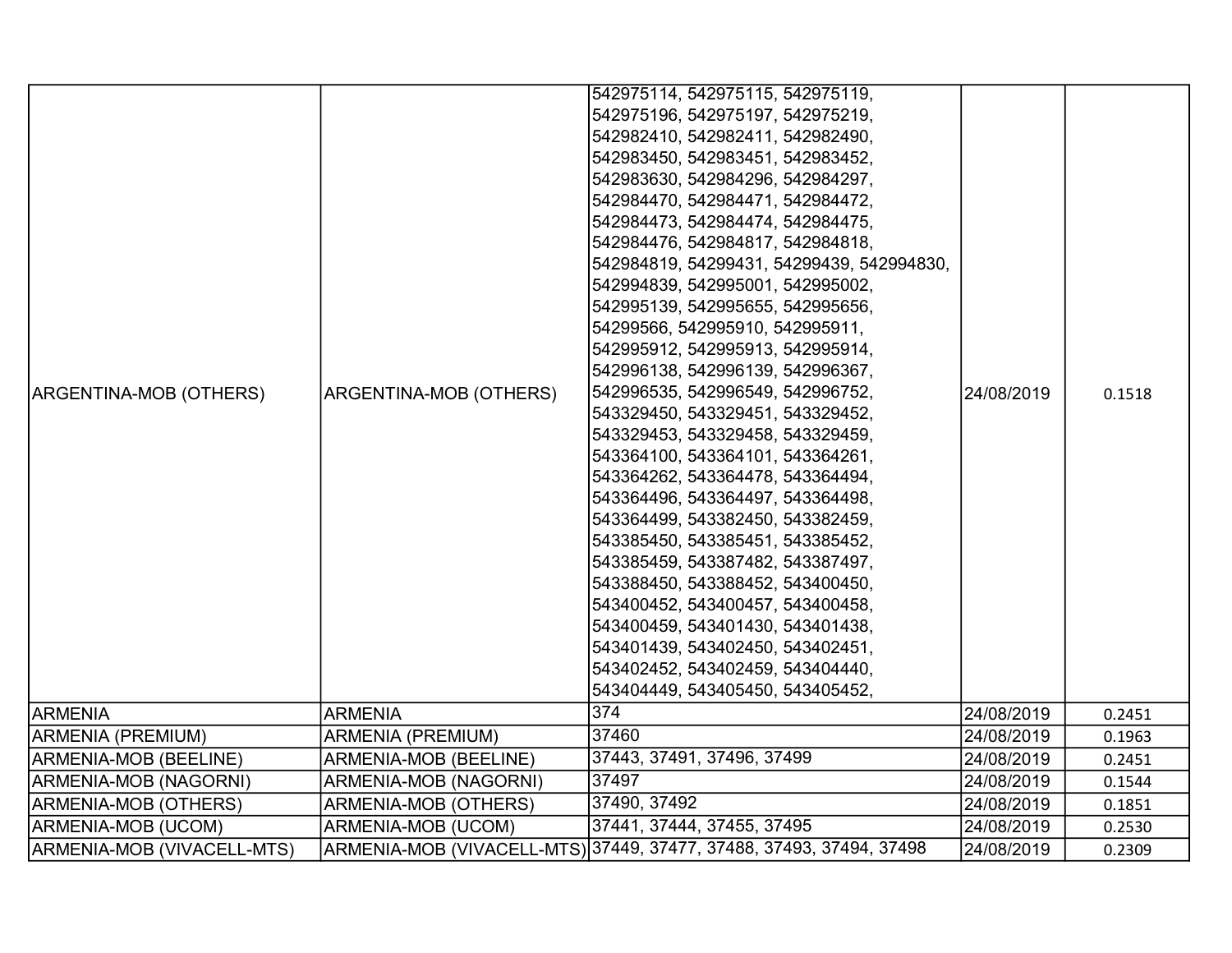| ARMENIA-NAGORNI KARABAKH         | ARMENIA-NAGORNI KARABAKH 37447 |                                                                                                                                                                                                                                                                                                                                                                                                                                                             | 24/08/2019 | 0.1544 |
|----------------------------------|--------------------------------|-------------------------------------------------------------------------------------------------------------------------------------------------------------------------------------------------------------------------------------------------------------------------------------------------------------------------------------------------------------------------------------------------------------------------------------------------------------|------------|--------|
| <b>ARUBA</b>                     | <b>ARUBA</b>                   | 297                                                                                                                                                                                                                                                                                                                                                                                                                                                         | 24/08/2019 | 0.0913 |
| ARUBA-MOB (DIGICEL)              | <b>ARUBA-MOB (DIGICEL)</b>     | 297290, 29763, 29764, 29773, 29774                                                                                                                                                                                                                                                                                                                                                                                                                          | 24/08/2019 | 0.2106 |
| ARUBA-MOB (OTHERS)               | <b>ARUBA-MOB (OTHERS)</b>      | 29756, 29759, 297600, 297622, 29766, 29769,<br>29796, 29799                                                                                                                                                                                                                                                                                                                                                                                                 | 24/08/2019 | 0.2139 |
| <b>ASCENSION</b>                 | <b>BLOCKED</b>                 | 247                                                                                                                                                                                                                                                                                                                                                                                                                                                         | 24/08/2019 | 1.8381 |
| <b>AUSTRALIA</b>                 | <b>AUSTRALIA</b>               | 611                                                                                                                                                                                                                                                                                                                                                                                                                                                         | 24/08/2019 | 0.0117 |
| <b>AUSTRALIA (SPECIAL SVC)</b>   | <b>AUSTRALIA (SPECIAL SVC)</b> | 6113                                                                                                                                                                                                                                                                                                                                                                                                                                                        | 24/08/2019 | 0.0289 |
| AUSTRALIA-CHRISTMAS ISLANDS      |                                | AUSTRALIA-CHRISTMAS ISLAND6189100, 6189101, 6189162, 6189164                                                                                                                                                                                                                                                                                                                                                                                                | 24/08/2019 | 0.0127 |
| <b>AUSTRALIA-CITIES</b>          | AUSTRALIA-CITIES               | 61261, 61262, 61380, 61381, 61382, 61383,<br>61384, 61385, 61386, 61387, 61388, 6139,<br>6173, 61860, 61861, 61862, 61863, 61864,<br>61865, 61870, 61871, 61872, 61873, 61874,<br>61881, 61882, 61883, 61884, 61892, 61893,<br>61894                                                                                                                                                                                                                        | 24/08/2019 | 0.0117 |
| AUSTRALIA-MOB (3G)               | AUSTRALIA-MOB (3G)             | 61425, 61430, 61433                                                                                                                                                                                                                                                                                                                                                                                                                                         | 24/08/2019 | 0.0280 |
| AUSTRALIA-MOB (LYCA)             | <b>AUSTRALIA-MOB (LYCA)</b>    | 61469, 61470                                                                                                                                                                                                                                                                                                                                                                                                                                                | 24/08/2019 | 0.0280 |
| AUSTRALIA-MOB (OPTUS)            | <b>AUSTRALIA-MOB (OPTUS)</b>   | 61401, 61402, 61403, 61411, 61412, 61413,<br> 61421, 61422, 61423, 61431, 61432, 61434,<br>61435, 61466, 614683, 614684, 614685,<br>614686, 614687, 614688, 614689, 61478,<br>614790, 614791, 61481, 61482                                                                                                                                                                                                                                                  | 24/08/2019 | 0.0280 |
| AUSTRALIA-MOB (OTHERS)           | AUSTRALIA-MOB (OTHERS)         | 614200, 614201, 61440, 61441, 61442, 61443,<br>614440, 614441, 614442, 614443, 614445,<br>614446, 614447, 614448, 614449, 61445,<br>61446, 61454, 61460, 61461, 61462, 61463,<br> 61464, 61465, 614680, 614681, 614682,<br> 61471, 61472, 614792, 614793, 614794,<br>614795, 614796, 614797, 614798, 614799,<br>61480, 61483, 61485, 61486, 614888, 61489,<br>614915, 614916, 614917, 614918, 614919,<br>61492, 61493, 61494, 61495, 61496<br>6114, 6142010 | 24/08/2019 | 0.0280 |
| <b>AUSTRALIA-MOB (SATELLITE)</b> | <b>BLOCKED</b>                 |                                                                                                                                                                                                                                                                                                                                                                                                                                                             | 24/08/2019 | 2.4813 |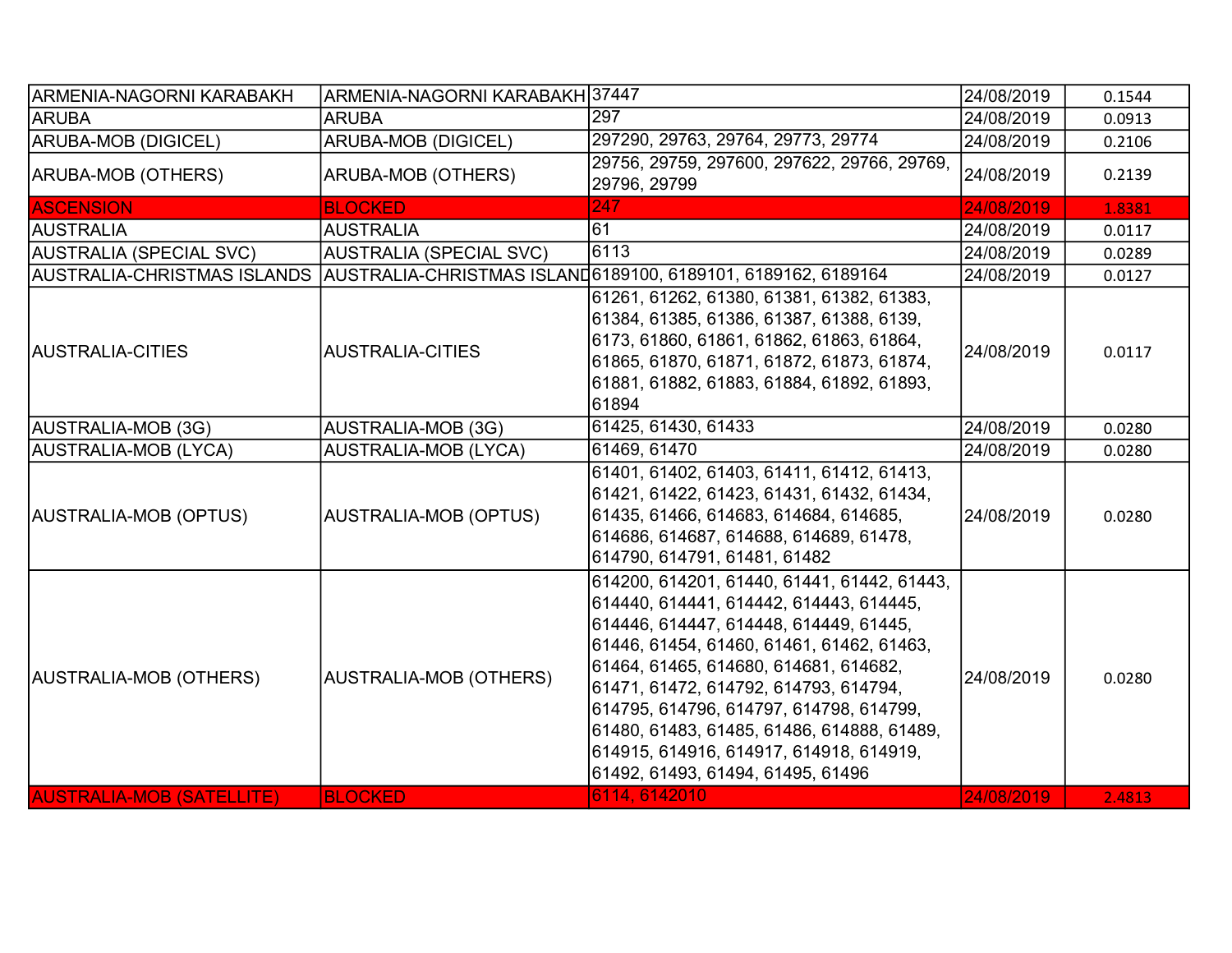| AUSTRALIA-MOB (TELSTRA)         | <b>AUSTRALIA-MOB (TELSTRA)</b>          | 61400, 61407, 61408, 61409, 61417, 61418,<br>61419, 61427, 61428, 61429, 61436, 61437,<br>61438, 61439, 614444, 61447, 61448, 61455,<br>61456, 61457, 61458, 61459, 61467, 614725,<br>614726, 614727, 614728, 614729, 61473,<br>61474, 61475, 61476, 61477, 61484, 61487,<br>614880, 614881, 614882, 614883, 614884,<br>614885, 614886, 614887, 614889, 61490,<br>614910, 614911, 614912, 614913, 614914,<br> 61497, 61498, 61499 | 24/08/2019 | 0.0280 |
|---------------------------------|-----------------------------------------|-----------------------------------------------------------------------------------------------------------------------------------------------------------------------------------------------------------------------------------------------------------------------------------------------------------------------------------------------------------------------------------------------------------------------------------|------------|--------|
| AUSTRALIA-MOB (VODAF)           | AUSTRALIA-MOB (VODAF)                   | 61404, 61405, 61406, 61410, 61414, 61415,<br>61416, 614202, 614203, 614204, 614205,<br>614206, 614207, 614208, 614209, 61424,<br>61426, 61449, 61450, 61451, 61452, 61453                                                                                                                                                                                                                                                         | 24/08/2019 | 0.0280 |
| AUSTRALIA-SYDNEY                | AUSTRALIA-SYDNEY                        | 6128, 6129                                                                                                                                                                                                                                                                                                                                                                                                                        | 24/08/2019 | 0.0117 |
| <b>AUSTRIA</b>                  | <b>AUSTRIA</b>                          | 43                                                                                                                                                                                                                                                                                                                                                                                                                                | 24/08/2019 | 0.0083 |
| AUSTRIA (PREMIUM)               | <b>AUSTRIA (PREMIUM)</b>                | 43710, 43711, 43730, 43740, 43810, 43820                                                                                                                                                                                                                                                                                                                                                                                          | 24/08/2019 | 0.2536 |
| AUSTRIA-MOB (3G)                | AUSTRIA-MOB (3G)                        | 43660, 4367833, 4367890, 4367891, 4368183,<br>43699                                                                                                                                                                                                                                                                                                                                                                               | 24/08/2019 | 0.0178 |
| AUSTRIA-MOB (A1)                | <b>AUSTRIA-MOB (A1)</b>                 | 43644, 43664, 43680, 43681, 43688, 4369981,<br>4369982, 4369988, 4369989                                                                                                                                                                                                                                                                                                                                                          | 24/08/2019 | 0.0178 |
| AUSTRIA-MOB (M2M TMA)           | <b>AUSTRIA-MOB (M2M TMA)</b>            | 43676181, 43676182, 43676183, 43676184,<br>43676185, 43676186, 43676187, 43676188,<br>43676189, 436762592                                                                                                                                                                                                                                                                                                                         | 24/08/2019 | 0.0178 |
| AUSTRIA-MOB (OTHERS)            | <b>AUSTRIA-MOB (OTHERS)</b>             | 43655, 43661, 43663, 43665, 43667, 436688,<br>43670, 43677, 43678, 4368860, 4368861,<br>4368864, 4368877, 436889, 43690                                                                                                                                                                                                                                                                                                           | 24/08/2019 | 0.0178 |
| AUSTRIA-MOB (T-MOBILE)          | <b>AUSTRIA-MOB (T-MOBILE)</b>           | 43650, 43676                                                                                                                                                                                                                                                                                                                                                                                                                      | 24/08/2019 | 0.0178 |
| AZERBAIJAN                      | <b>AZERBAIJAN</b>                       | 994                                                                                                                                                                                                                                                                                                                                                                                                                               | 24/08/2019 | 0.2126 |
| <b>AZERBAIJAN (SPECIAL SVC)</b> | <b>BLOCKED</b>                          | 994900                                                                                                                                                                                                                                                                                                                                                                                                                            | 24/08/2019 | 1.4582 |
| AZERBAIJAN-MOB (AZERCELL)       | AZERBAIJAN-MOB (AZERCELL)  99450, 99451 |                                                                                                                                                                                                                                                                                                                                                                                                                                   | 24/08/2019 | 0.3030 |
| AZERBAIJAN-MOB (BAKCELL)        | AZERBAIJAN-MOB (BAKCELL)                | 99455                                                                                                                                                                                                                                                                                                                                                                                                                             | 24/08/2019 | 0.3030 |
| AZERBAIJAN-MOB (NAR)            | AZERBAIJAN-MOB (NAR)                    | 99470, 99477                                                                                                                                                                                                                                                                                                                                                                                                                      | 24/08/2019 | 0.3030 |
| AZERBAIJAN-MOB (OTHERS)         | AZERBAIJAN-MOB (OTHERS)                 | 99440, 99444, 99460                                                                                                                                                                                                                                                                                                                                                                                                               | 24/08/2019 | 0.3030 |
| <b>BAHAMAS</b>                  | <b>BAHAMAS</b>                          | 1242                                                                                                                                                                                                                                                                                                                                                                                                                              | 24/08/2019 | 0.1125 |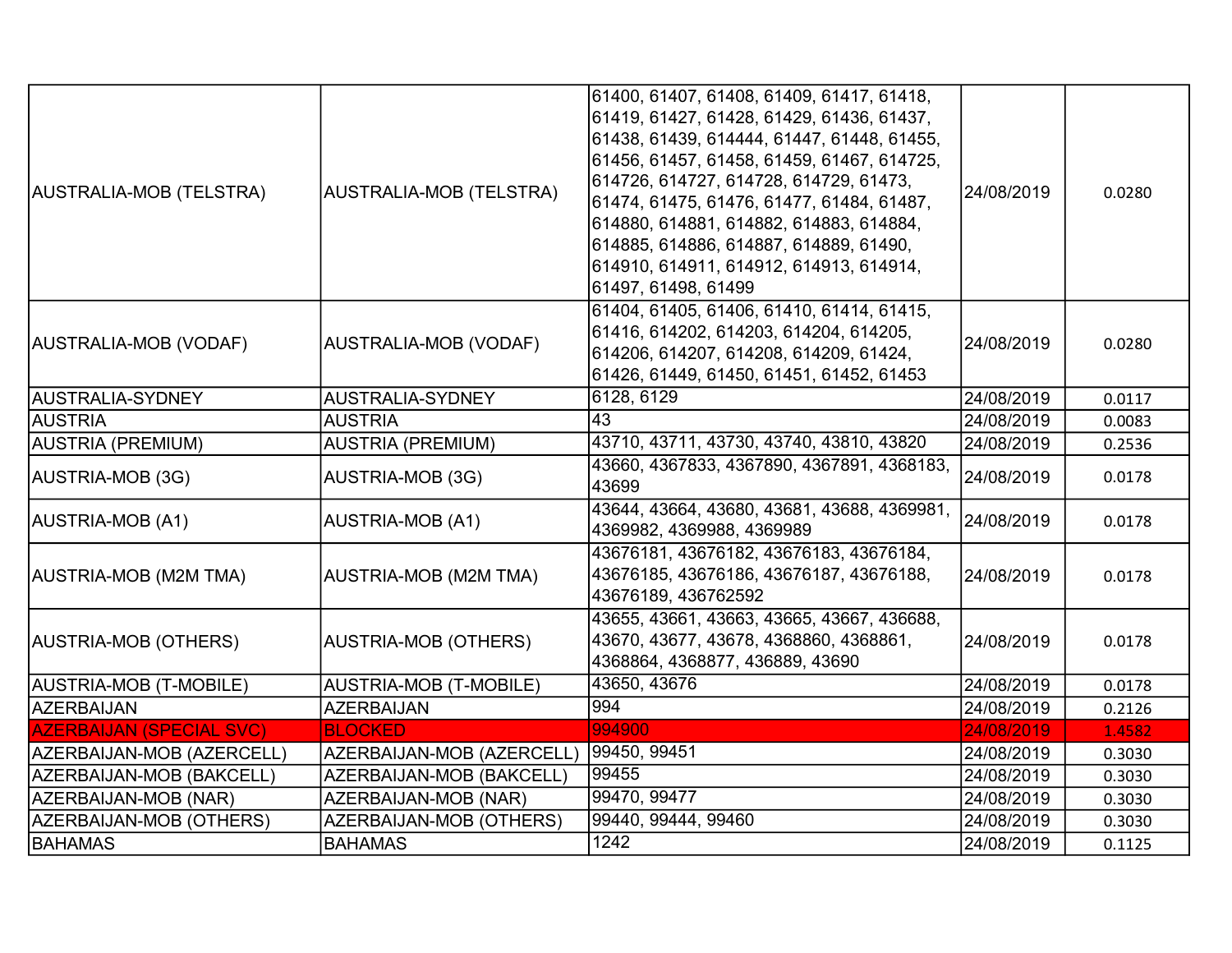| <b>BAHAMAS-MOB</b>              | <b>BAHAMAS-MOB</b>             | 1242357, 1242359, 1242375, 1242376,<br>1242395, 124240, 124241, 124242, 124243,<br>124244, 124245, 1242460, 1242462, 1242463,<br>1242464, 1242465, 1242466, 1242467,<br>1242468, 1242469, 124247, 124248, 124249,<br>1242500, 1242501, 1242503, 1242504,<br>1242505, 1242506, 1242507, 1242508,<br>1242509, 124251, 124252, 124253, 124254,<br>1242550, 1242551, 1242552, 1242553,<br>1242554, 1242556, 1242557, 1242558,<br>1242559, 124256, 124257, 124258, 124259,<br>1242636, 1242646, 1242727, 1242738, 12428 | 24/08/2019 | 0.1139 |
|---------------------------------|--------------------------------|--------------------------------------------------------------------------------------------------------------------------------------------------------------------------------------------------------------------------------------------------------------------------------------------------------------------------------------------------------------------------------------------------------------------------------------------------------------------------------------------------------------------|------------|--------|
| BAHRAIN                         | <b>BAHRAIN</b>                 | 973                                                                                                                                                                                                                                                                                                                                                                                                                                                                                                                | 24/08/2019 | 0.1095 |
| <b>BAHRAIN-MOB (OTHERS)</b>     | <b>BAHRAIN-MOB (OTHERS)</b>    | 97330, 97331, 97332, 97338, 97339, 973667,<br>97377                                                                                                                                                                                                                                                                                                                                                                                                                                                                | 24/08/2019 | 0.1291 |
| BAHRAIN-MOB (VIVA)              | <b>BAHRAIN-MOB (VIVA)</b>      | 97333, 97334, 97335, 9736300, 9736333,<br>9736361, 9736366                                                                                                                                                                                                                                                                                                                                                                                                                                                         | 24/08/2019 | 0.1314 |
| BAHRAIN-MOB (ZAIN)              | <b>BAHRAIN-MOB (ZAIN)</b>      | 97336, 97337, 973663, 973666, 973669                                                                                                                                                                                                                                                                                                                                                                                                                                                                               | 24/08/2019 | 0.1317 |
| <b>BANGLADESH</b>               | <b>BANGLADESH</b>              | 880                                                                                                                                                                                                                                                                                                                                                                                                                                                                                                                | 24/08/2019 | 0.0358 |
| <b>BANGLADESH-MOB (GRAMEEN)</b> | BANGLADESH-MOB (GRAMEEN) 88017 |                                                                                                                                                                                                                                                                                                                                                                                                                                                                                                                    | 24/08/2019 | 0.0358 |
| <b>BANGLADESH-MOB (OTHERS)</b>  | <b>BANGLADESH-MOB (OTHERS)</b> | 88010, 88011, 88012, 88013, 88014, 88015,<br>88016, 88018, 88019                                                                                                                                                                                                                                                                                                                                                                                                                                                   | 24/08/2019 | 0.0358 |
| <b>BARBADOS</b>                 | <b>BARBADOS</b>                | 1246                                                                                                                                                                                                                                                                                                                                                                                                                                                                                                               | 24/08/2019 | 0.1382 |
| <b>BARBADOS (VAS)</b>           | <b>BLOCKED</b>                 | 1246776, 1246777                                                                                                                                                                                                                                                                                                                                                                                                                                                                                                   | 24/08/2019 | 0.8515 |
| <b>BARBADOS-MOB (DIGICEL)</b>   | <b>BARBADOS-MOB (DIGICEL)</b>  | 1246256, 1246257, 1246258, 1246259,<br>124626, 124653, 124654, 124682, 124683,<br>124684, 124685                                                                                                                                                                                                                                                                                                                                                                                                                   | 24/08/2019 | 0.2087 |
| <b>BARBADOS-MOB (FLOW)</b>      | <b>BARBADOS-MOB (FLOW)</b>     | 1246253, 1246254, 1246255, 124628,<br>1246446, 1246447, 1246448, 1246449,<br>124645, 124652                                                                                                                                                                                                                                                                                                                                                                                                                        | 24/08/2019 | 0.1871 |
| <b>BELARUS</b>                  | <b>BELARUS</b>                 | 375                                                                                                                                                                                                                                                                                                                                                                                                                                                                                                                | 24/08/2019 | 0.3951 |
| <b>BELARUS (SPECIAL SVC)</b>    | <b>BLOCKED</b>                 | 37526250, 37526251, 37526720, 37526721                                                                                                                                                                                                                                                                                                                                                                                                                                                                             | 24/08/2019 | 1.0322 |
| <b>BELARUS-MOB 1</b>            | <b>BELARUS-MOB 1</b>           | 37529, 37533, 37544                                                                                                                                                                                                                                                                                                                                                                                                                                                                                                | 24/08/2019 | 0.3951 |
| <b>BELARUS-MOB 2</b>            | <b>BELARUS-MOB 2</b>           | 37525                                                                                                                                                                                                                                                                                                                                                                                                                                                                                                              | 24/08/2019 | 0.3702 |
| BELGIUM                         | BELGIUM                        | $\overline{32}$                                                                                                                                                                                                                                                                                                                                                                                                                                                                                                    | 24/08/2019 | 0.0195 |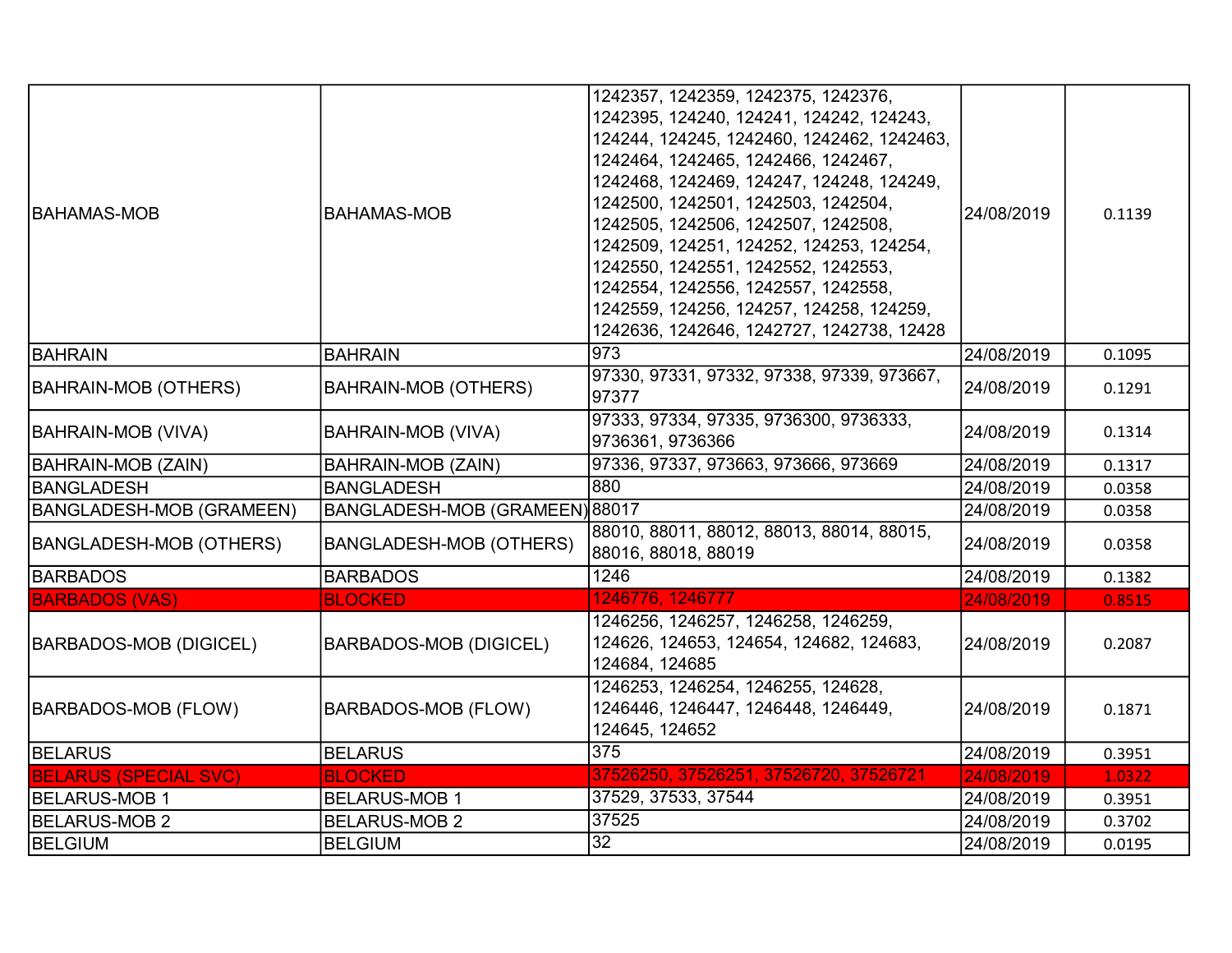| BELGIUM (UNIVERSAL ACCESS)    |                               | BELGIUM (UNIVERSAL ACCESS) 32702, 32703, 32704, 32706, 32707                                                                                    | 24/08/2019 | 0.0263 |
|-------------------------------|-------------------------------|-------------------------------------------------------------------------------------------------------------------------------------------------|------------|--------|
| BELGIUM-MOB (BASE)            | <b>BELGIUM-MOB (BASE)</b>     | 32483, 32484, 32485, 32486, 32487, 32488,<br>32489, 32770002                                                                                    | 24/08/2019 | 0.0199 |
| BELGIUM-MOB (LYCA)            | <b>BELGIUM-MOB (LYCA)</b>     | 324651, 324652, 324653, 324654, 324655,<br>324656, 324657, 324658, 324659, 324660,<br>324661, 324662, 324663, 324664, 324676,<br>324677, 324678 | 24/08/2019 | 0.0199 |
| BELGIUM-MOB (MOBISTAR)        | <b>BELGIUM-MOB (MOBISTAR)</b> | 3249, 32770005                                                                                                                                  | 24/08/2019 | 0.0199 |
| BELGIUM-MOB (OTHERS)          | <b>BELGIUM-MOB (OTHERS)</b>   | 324667, 324669, 324671, 324672, 324674,<br>324679, 324687, 324688, 324689, 324800,<br>3277                                                      | 24/08/2019 | 0.4267 |
| <b>BELGIUM-MOB (PROXIMUS)</b> | <b>BELGIUM-MOB (PROXIMUS)</b> | 32460, 3247, 32770001                                                                                                                           | 24/08/2019 | 0.0199 |
| <b>BELGIUM-MOB (TELENET)</b>  | <b>BELGIUM-MOB (TELENET)</b>  | 324681, 324682, 324683, 324684, 324685                                                                                                          | 24/08/2019 | 0.0199 |
| <b>BELIZE</b>                 | <b>BELIZE</b>                 | 501                                                                                                                                             | 24/08/2019 | 0.2283 |
| <b>BELIZE-MOB</b>             | BELIZE-MOB                    | 5016                                                                                                                                            | 24/08/2019 | 0.2283 |
| <b>BENIN</b>                  | BENIN                         | 229                                                                                                                                             | 24/08/2019 | 0.3298 |
| <b>BENIN-MOB (BELL)</b>       | <b>BENIN-MOB (BELL)</b>       | 22992, 22993                                                                                                                                    | 24/08/2019 | 0.3314 |
| <b>BENIN-MOB (GLO)</b>        | BENIN-MOB (GLO)               | 22968, 22998, 22999                                                                                                                             | 24/08/2019 | 0.3036 |
| <b>BENIN-MOB (LIBERCOM)</b>   | <b>BENIN-MOB (LIBERCOM)</b>   | 22990                                                                                                                                           | 24/08/2019 | 0.3051 |
| <b>BENIN-MOB (MOOV)</b>       | <b>BENIN-MOB (MOOV)</b>       | 22960, 22963, 22964, 22965, 22994, 22995                                                                                                        | 24/08/2019 | 0.3036 |
| <b>BENIN-MOB (MTN)</b>        | <b>BENIN-MOB (MTN)</b>        | 22961, 22962, 22966, 22967, 22969, 22996,<br>22997                                                                                              | 24/08/2019 | 0.3933 |
| BERMUDA                       | <b>BERMUDA</b>                | 1441                                                                                                                                            | 24/08/2019 | 0.0337 |
| BERMUDA-MOB                   | BERMUDA-MOB                   | 14413, 144150, 144151, 144152, 144153,<br>144159, 14417                                                                                         | 24/08/2019 | 0.0152 |
| <b>BHUTAN</b>                 | BHUTAN                        | 975                                                                                                                                             | 24/08/2019 | 0.0835 |
| <b>BOLIVIA</b>                | BOLIVIA                       | 591                                                                                                                                             | 24/08/2019 | 0.2126 |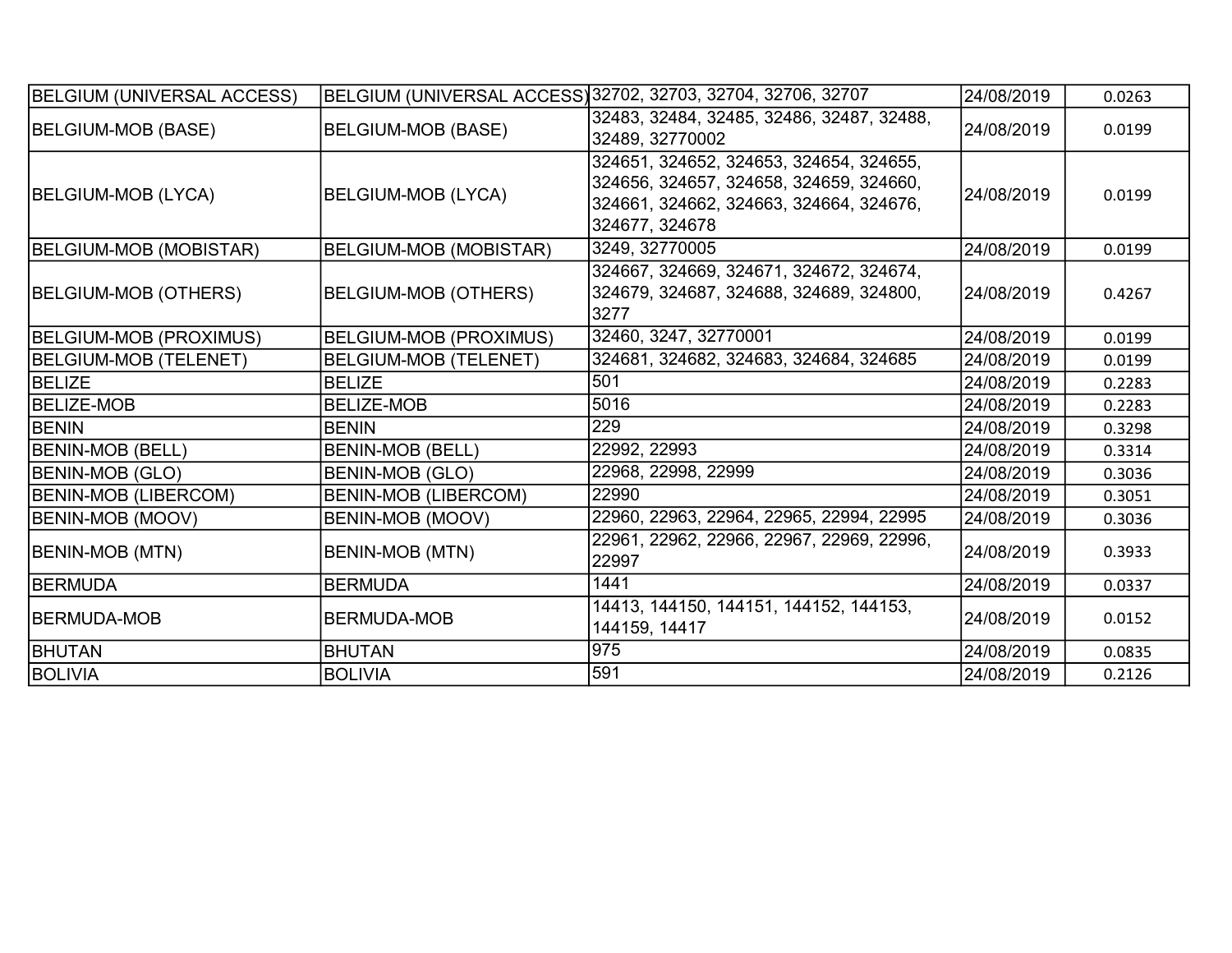| <b>BOLIVIA-CITIES</b>           | <b>BOLIVIA-CITIES</b>           | 5912510, 5912511, 5912512, 59125130,<br>59125131, 5912514, 5912519, 591252,<br>5912543, 5912586, 5912610, 5912611,<br>5912612, 59126130, 59126131, 5912614,<br>5912618, 5912619, 591262, 5913415,<br>5913416, 5913462, 5913463, 5913464,<br>5913485, 5913826, 5913842, 5913846,<br>5913891, 5913896, 5914610, 5914611,<br>5914612, 59146130, 59146131, 5914614,<br>591464, 591466, 5914690, 5914691, 5914692,<br>59146930, 59146931, 5914694 | 24/08/2019 | 0.1082 |
|---------------------------------|---------------------------------|----------------------------------------------------------------------------------------------------------------------------------------------------------------------------------------------------------------------------------------------------------------------------------------------------------------------------------------------------------------------------------------------------------------------------------------------|------------|--------|
| <b>BOLIVIA-COCHABAMBA</b>       | <b>BOLIVIA-COCHABAMBA</b>       | 59144                                                                                                                                                                                                                                                                                                                                                                                                                                        | 24/08/2019 | 0.1082 |
| BOLIVIA-LA PAZ                  | <b>BOLIVIA-LA PAZ</b>           | 59122, 5912820                                                                                                                                                                                                                                                                                                                                                                                                                               | 24/08/2019 | 0.1082 |
| <b>BOLIVIA-MOB (ENTEL)</b>      | <b>BOLIVIA-MOB (ENTEL)</b>      | 59163, 59164, 59166, 59167, 59168, 59171,<br>59172, 59173, 59174                                                                                                                                                                                                                                                                                                                                                                             | 24/08/2019 | 0.1799 |
| <b>BOLIVIA-MOB (TIGO)</b>       | <b>BOLIVIA-MOB (TIGO)</b>       | 59162, 59169, 59175, 59176, 59177, 59178                                                                                                                                                                                                                                                                                                                                                                                                     | 24/08/2019 | 0.1667 |
| <b>BOLIVIA-MOB (VIVA)</b>       | <b>BOLIVIA-MOB (VIVA)</b>       | 59160, 59161, 59165, 59170, 59179                                                                                                                                                                                                                                                                                                                                                                                                            | 24/08/2019 | 0.1667 |
| BOLIVIA-SANTA CRUZ              | <b>BOLIVIA-SANTA CRUZ</b>       | 59133                                                                                                                                                                                                                                                                                                                                                                                                                                        | 24/08/2019 | 0.1082 |
| <b>BOSNIA &amp; HERZEGOVINA</b> | <b>BOSNIA &amp; HERZEGOVINA</b> | 387, 387703005                                                                                                                                                                                                                                                                                                                                                                                                                               | 24/08/2019 | 0.1641 |
|                                 |                                 | 38730951, 38732961, 38733991, 38734961,<br>38735941, 38735942, 38735961, 38737931,<br>38737961, 38737962, 38749401, 38749411,<br>38749961, 38750921, 38750961, 38751941,<br>BOSNIA & HERZEGOVINA (ALTERNBOSNIA & HERZEGOVINA (ALTE 38751961, 38751962, 38752961, 38753511,<br>38753931, 38753961, 38753971, 38755401,<br>3875541, 3875542, 38756921, 38756961,<br>38757961, 38758923, 38758961, 38759961,<br>38770310, 38770311, 38770350    | 24/08/2019 | 0.1641 |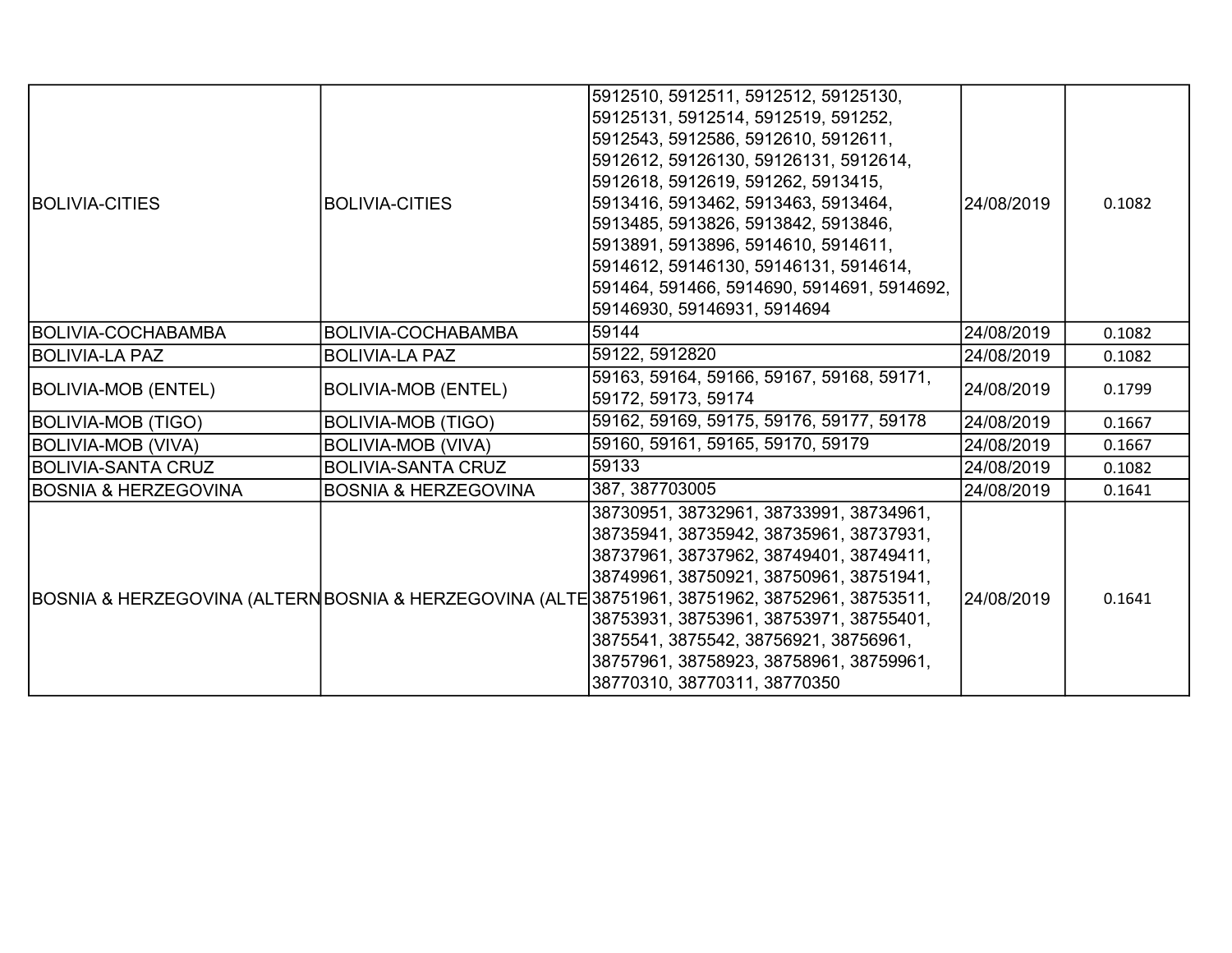|  |  | 38730335, 38730911, 38730912, 38730921,                                                        |            |        |
|--|--|------------------------------------------------------------------------------------------------|------------|--------|
|  |  | 38730931, 38730941, 38730961, 38730971,                                                        |            |        |
|  |  | 38731911, 38731941, 38731942, 38732811,                                                        |            |        |
|  |  | 3873283, 38732911, 38732921, 38732931,                                                         |            |        |
|  |  | 38732941, 38732942, 38732943, 38732951,                                                        |            |        |
|  |  | 38732971, 38732972, 38732973, 38733821,                                                        |            |        |
|  |  | 3873383, 3873384, 38733863, 38733864,                                                          |            |        |
|  |  | 38733881, 38733911, 38733921, 38733922,                                                        |            |        |
|  |  | 38733923, 38733924, 38733931, 38733932,                                                        |            |        |
|  |  | 38733933, 38733941, 38733942, 38733943,                                                        |            |        |
|  |  | 38733944, 38733945, 38733947, 3873395,                                                         |            |        |
|  |  | 38733961, 38733971, 38733972, 38733973,                                                        |            |        |
|  |  | 38733974, 38733975, 38733976, 38733977,                                                        |            |        |
|  |  | 38733978, 38733979, 38734911, 38734941,                                                        |            |        |
|  |  | BOSNIA & HERZEGOVINA (ALTERNBOSNIA & HERZEGOVINA (ALTE 38734951, 38735411, 38735412, 38735413, | 24/08/2019 | 0.1641 |
|  |  | 38735414, 38735415, 38735831, 38735911,                                                        |            |        |
|  |  | 38735921, 38735931, 38735971, 3873683,                                                         |            |        |
|  |  | 38736871, 38736911, 38736921, 38736931,                                                        |            |        |
|  |  | 38736941, 38736951, 38737831, 38737832,                                                        |            |        |
|  |  | 38737911, 38737921, 38737922, 38737923,                                                        |            |        |
|  |  | 38737941, 38737951, 38738911, 38738921,                                                        |            |        |
|  |  | 38738941, 38739911, 38739941, 38739951,                                                        |            |        |
|  |  | 38749911, 38749941, 38749951, 38750911,                                                        |            |        |
|  |  | 38750941, 38750951, 38751851, 38751911,                                                        |            |        |
|  |  | 3875192, 38751931, 38751951, 38751971,                                                         |            |        |
|  |  | 38751981, 38752911, 38752912, 38752921,                                                        |            |        |
|  |  | 38752941, 38753911, 38753921, 38753941,                                                        |            |        |
|  |  | 38753951, 38754921, 38754941, 38755911,                                                        |            |        |
|  |  | 38755941, 38756911, 38756941, 38757921,                                                        |            |        |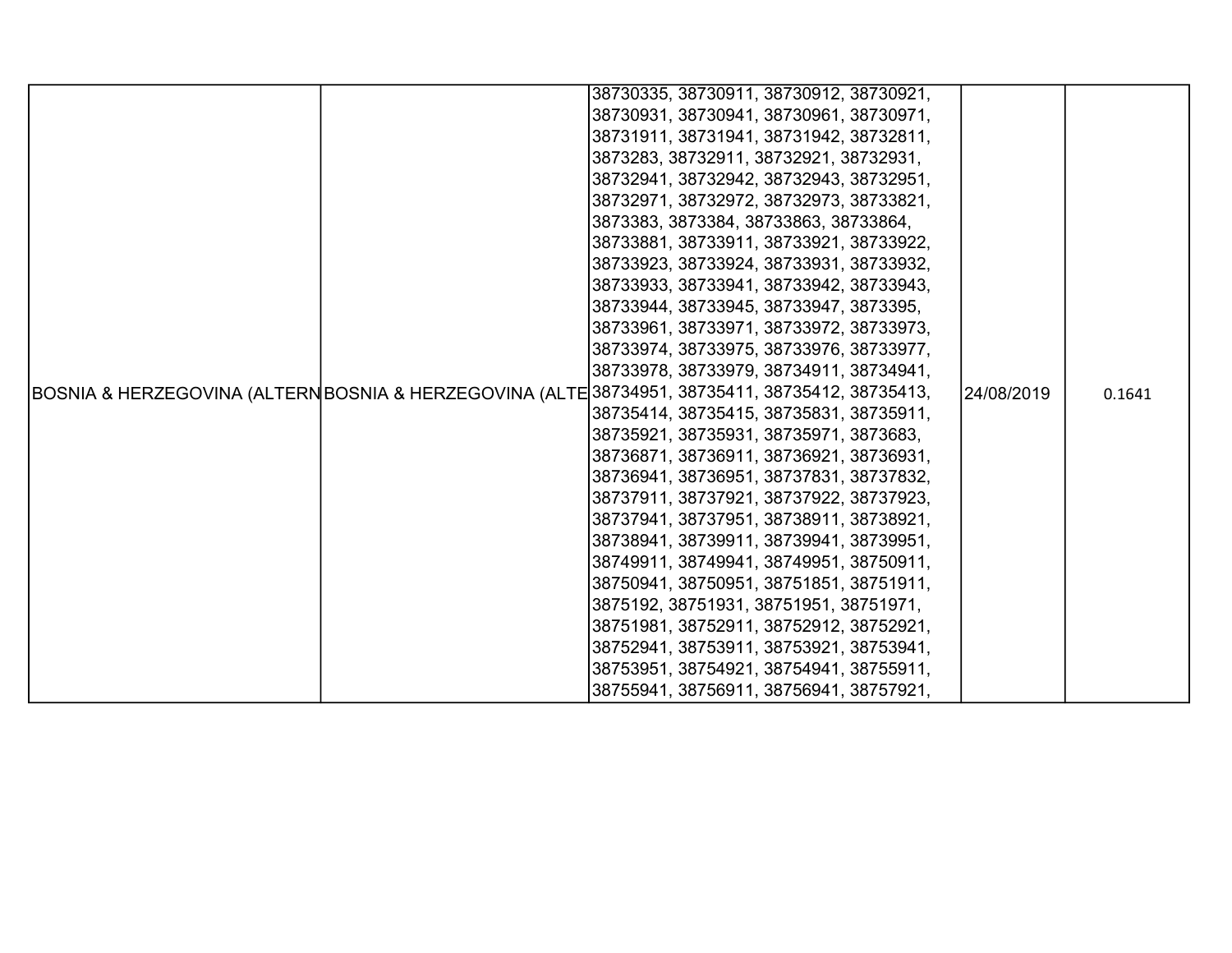|  | 3873027, 3873028, 3873029, 3873050,                                                         |            |        |
|--|---------------------------------------------------------------------------------------------|------------|--------|
|  | 3873051, 3873052, 3873053, 3873054,                                                         |            |        |
|  | 3873056, 3873059, 3873061, 3873083,                                                         |            |        |
|  | 38731511, 3873220, 3873222, 3873224,                                                        |            |        |
|  | 3873240, 3873241, 3873242, 3873243,                                                         |            |        |
|  | 3873244, 3873245, 3873246, 3873255,                                                         |            |        |
|  | 3873259, 3873260, 3873261, 3873265,                                                         |            |        |
|  | 3873266, 3873267, 3873268, 3873269,                                                         |            |        |
|  | 3873272, 3873273, 3873274, 3873277,                                                         |            |        |
|  | 3873278, 3873282, 3873284, 3873285,                                                         |            |        |
|  | 3873286, 3873287, 387332, 387334, 387335,                                                   |            |        |
|  | 387336, 3873370, 3873371, 3873372,                                                          |            |        |
|  | 3873373, 3873375, 3873376, 3873377,                                                         |            |        |
|  | 3873378, 3873380, 3873381, 3873389,                                                         |            |        |
|  | BOSNIA & HERZEGOVINA (BH TELĘBOSNIA & HERZEGOVINA (BH TĘ38734611, 387352, 3873530, 3873531, | 24/08/2019 | 0.1655 |
|  | 3873532, 3873533, 3873534, 3873536,                                                         |            |        |
|  | 3873538, 3873539, 3873554, 3873555,                                                         |            |        |
|  | 3873556, 3873557, 3873559, 3873561,                                                         |            |        |
|  | 3873562, 3873563, 3873564, 3873565,                                                         |            |        |
|  | 3873566, 3873569, 3873570, 3873571,                                                         |            |        |
|  | 3873572, 3873574, 3873575, 3873576,                                                         |            |        |
|  | 3873577, 3873578, 3873579, 3873580,                                                         |            |        |
|  | 3873581, 3873582, 3873585, 3873586,                                                         |            |        |
|  | 3873587, 3873588, 3873589, 3873628,                                                         |            |        |
|  | 3873629, 3873650, 3873651, 3873655,                                                         |            |        |
|  | 3873656, 3873657, 3873658, 3873659,                                                         |            |        |
|  | 3873671, 3873672, 3873673, 3873674,                                                         |            |        |
|  | 3873675, 3873722, 3873729, 3873730,                                                         |            |        |
|  | 3873731, 3873732, 3873733, 3873735,                                                         |            |        |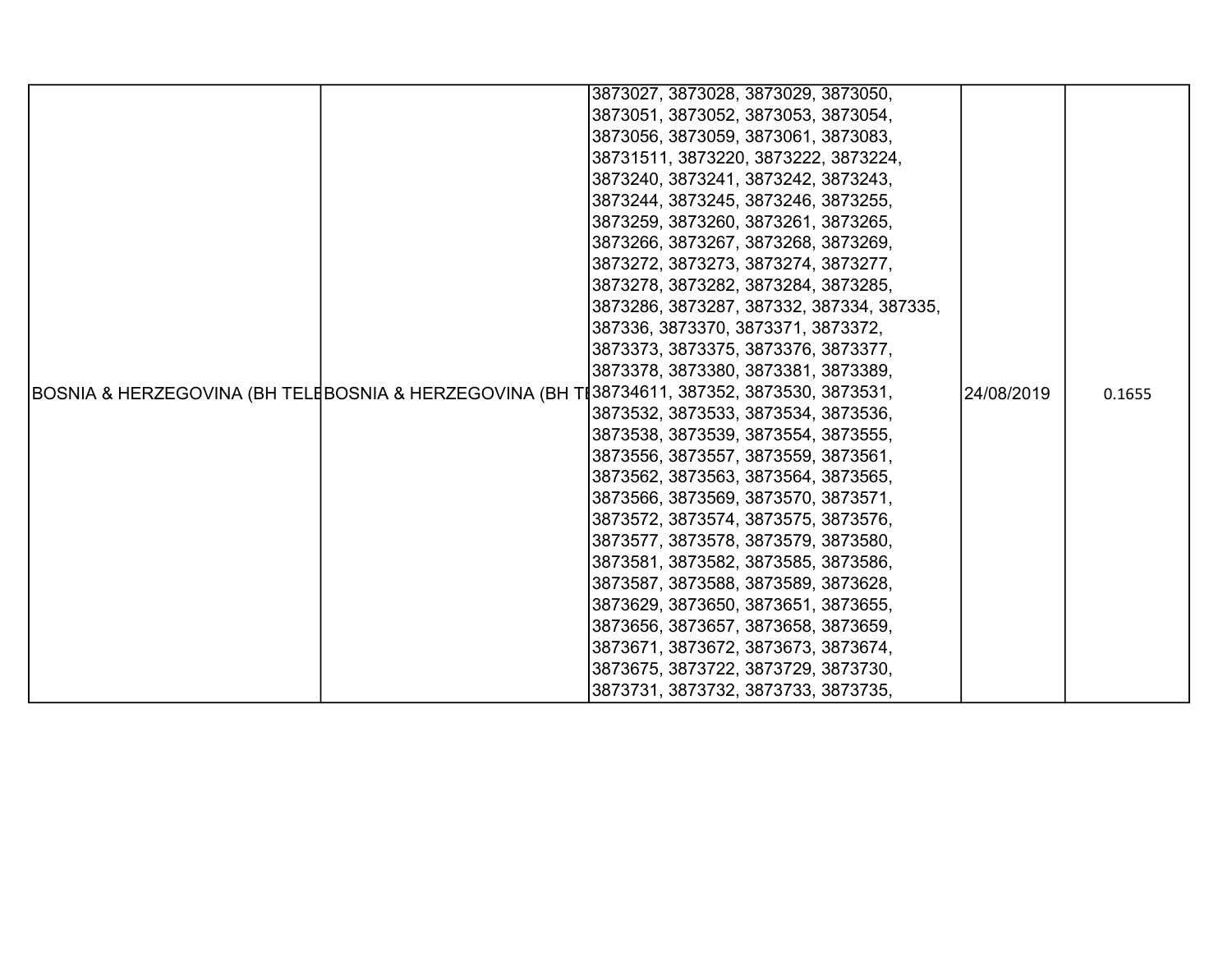| BOSNIA & HERZEGOVINA (HT MOS BOSNIA & HERZEGOVINA (HT M |  | 3873049, 3873063, 3873064, 3873065,<br>3873070, 3873071, 3873073, 3873079,<br>3873080, 3873087, 3873171, 3873172,<br>3873173, 3873174, 3873175, 3873176,<br>3873177, 3873179, 3873280, 3873288,<br>3873289, 38733901, 38733902, 3873420,<br>3873421, 3873424, 3873426, 3873427,<br>3873431, 3873435, 3873436, 3873450,<br>3873481, 3873482, 3873485, 38735901,<br>38735902, 3873631, 3873632, 3873633,<br>3873634, 3873635, 3873636, 3873637,<br>3873638, 3873639, 3873644, 3873648,<br>3873664, 3873665, 3873677, 3873678,<br>3873680, 3873681, 3873682, 3873685,<br>3873686, 3873688, 3873689, 38737901,<br>38737902, 3873920, 3873938, 3873966,<br>3873967, 3873968, 3873969, 3873970,<br>3873971, 3873983, 3873984, 3873985,<br>3874974, 3874975, 3874976, 38751901,<br>38751902 | 24/08/2019 | 0.1655 |
|---------------------------------------------------------|--|--------------------------------------------------------------------------------------------------------------------------------------------------------------------------------------------------------------------------------------------------------------------------------------------------------------------------------------------------------------------------------------------------------------------------------------------------------------------------------------------------------------------------------------------------------------------------------------------------------------------------------------------------------------------------------------------------------------------------------------------------------------------------------------|------------|--------|
|---------------------------------------------------------|--|--------------------------------------------------------------------------------------------------------------------------------------------------------------------------------------------------------------------------------------------------------------------------------------------------------------------------------------------------------------------------------------------------------------------------------------------------------------------------------------------------------------------------------------------------------------------------------------------------------------------------------------------------------------------------------------------------------------------------------------------------------------------------------------|------------|--------|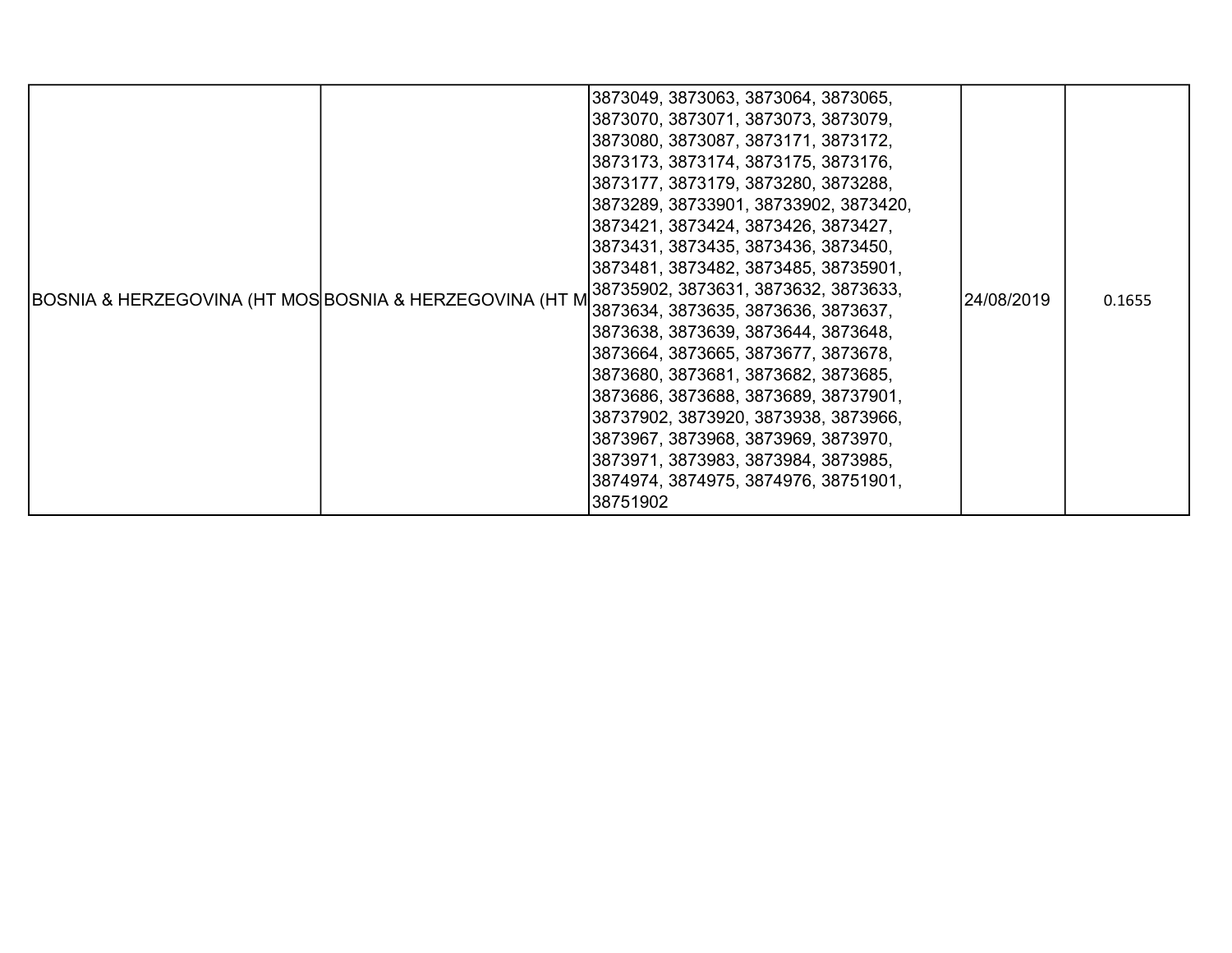|                                                                            |  | 38731488, 38732481, 38732482, 38732488,                                                      |            |        |
|----------------------------------------------------------------------------|--|----------------------------------------------------------------------------------------------|------------|--------|
|                                                                            |  | 38733981, 38733982, 38733983, 38733988,                                                      |            |        |
|                                                                            |  | 38734481, 38734483, 38734488, 38735481,                                                      |            |        |
|                                                                            |  | 38735482, 38735483, 38735484, 38735488,                                                      |            |        |
|                                                                            |  | 38736981, 38736982, 38736988, 38737981,                                                      |            |        |
|                                                                            |  | 38737982, 38737988, 38738481, 38738488,                                                      |            |        |
|                                                                            |  | 38739481, 38739488, 3874920, 3874921,                                                        |            |        |
|                                                                            |  | 3874922, 3874923, 3874924, 3874930,                                                          |            |        |
|                                                                            |  | 3874931, 3874932, 3874933, 3874934,                                                          |            |        |
|                                                                            |  | 3874935, 3874936, 3874938, 3874948,                                                          |            |        |
|                                                                            |  | 3874949, 3875021, 3875022, 3875023,                                                          |            |        |
|                                                                            |  | 3875024, 3875025, 3875026, 3875027,                                                          |            |        |
|                                                                            |  | 3875028, 3875029, 3875032, 3875036,                                                          |            |        |
|                                                                            |  | 3875037, 3875042, 3875043, 3875046,                                                          |            |        |
|                                                                            |  | BOSNIA & HERZEGOVINA (TELEKO BOSNIA & HERZEGOVINA (TELE 3875048, 3875049, 3875120, 3875121,  | 24/08/2019 | 0.1655 |
|                                                                            |  | 3875122, 3875123, 3875124, 3875125,                                                          |            |        |
|                                                                            |  | 3875126, 3875127, 3875128, 387513,                                                           |            |        |
|                                                                            |  | 3875142, 3875143, 3875145, 3875146,                                                          |            |        |
|                                                                            |  | 3875147, 3875148, 3875149, 3875150,                                                          |            |        |
|                                                                            |  | 3875153, 3875155, 3875156, 3875158,                                                          |            |        |
|                                                                            |  | 3875159, 3875164, 3875165, 3875166,                                                          |            |        |
|                                                                            |  | 3875167, 3875168, 3875169, 3875174,                                                          |            |        |
|                                                                            |  | 3875175, 3875176, 3875178, 3875180,                                                          |            |        |
|                                                                            |  | 3875181, 3875182, 3875183, 3875184,                                                          |            |        |
|                                                                            |  | 3875186, 3875187, 3875189, 3875221,                                                          |            |        |
|                                                                            |  | 3875222, 3875223, 3875224, 3875230,                                                          |            |        |
|                                                                            |  | 3875231, 3875232, 3875233, 3875234,                                                          |            |        |
|                                                                            |  | 3875235, 3875236, 3875237, 3875238,                                                          |            |        |
|                                                                            |  | 3875241, 3875242, 3875243, 3875244,                                                          |            |        |
|                                                                            |  | 3876030, 3876031, 3876032, 3876033,                                                          |            |        |
|                                                                            |  | 3876034, 3876035, 38760360, 38760361,                                                        |            |        |
|                                                                            |  | BOSNIA & HERZEGOVINA-MOB (BHBOSNIA & HERZEGOVINA-MOB (38760362, 38760363, 38760364, 3876037, | 24/08/2019 | 0.3712 |
|                                                                            |  | 3876038, 3876039, 38760400, 38760401,                                                        |            |        |
|                                                                            |  | 38760402, 38760403, 38760404, 38761, 38762                                                   |            |        |
| BOSNIA & HERZEGOVINA-MOB (HT BOSNIA & HERZEGOVINA-MOB (38763, 38764        |  |                                                                                              | 24/08/2019 | 0.3712 |
| BOSNIA & HERZEGOVINA-MOB (M- BOSNIA & HERZEGOVINA-MOB ∥38765, 38766, 38767 |  |                                                                                              | 24/08/2019 | 0.4152 |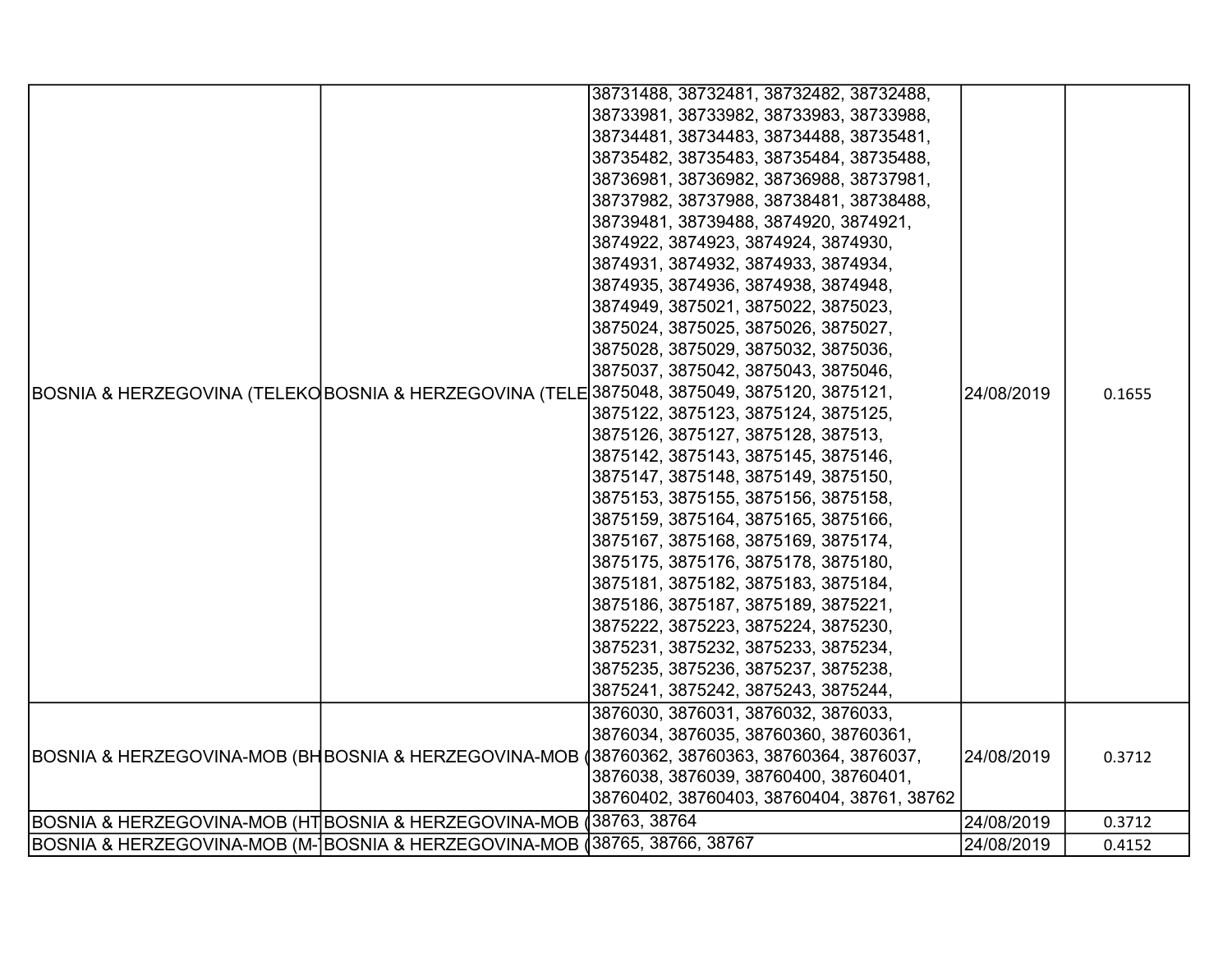| <b>BOTSWANA</b>              | <b>BOTSWANA</b>              | 1267                                                                                                                                                                                                               | 24/08/2019  | 0.1691 |
|------------------------------|------------------------------|--------------------------------------------------------------------------------------------------------------------------------------------------------------------------------------------------------------------|-------------|--------|
| BOTSWANA-MOB (MTN)           | BOTSWANA-MOB (MTN)           | 26771, 267740, 267741, 267742, 267745,<br> 267746, 267747, 267754, 267755, 267756,<br>267759, 267760, 267761, 267762, 267766,<br> 267767, 267770, 267771, 267772, 267773,<br>267776, 267777, 267778                | l24/08/2019 | 0.2487 |
| BOTSWANA-MOB (ORANGE)        | BOTSWANA-MOB (ORANGE)        | 26772, 267743, 267744, 267748, 267750,<br> 267751, 267752, 267753, 267757, 267763,<br> 267764, 267765, 267769, 267774, 267775,<br> 267779, 2677920, 2677922                                                        | l24/08/2019 | 0.2660 |
| BOTSWANA-MOB (OTHERS)        | BOTSWANA-MOB (OTHERS)        | 26770, 26773, 267749, 267758, 267768,<br> 26777, 26778, 267790, 267791, 2677921,<br> 2677923, 2677924, 2677925, 2677926,<br> 2677927, 2677928, 2677929, 267793, 267794,<br> 267795, 267796, 267797, 267798, 267799 | 24/08/2019  | 0.1667 |
| BRAZIL                       | <b>BRAZIL</b>                | 55                                                                                                                                                                                                                 | 24/08/2019  | 0.0052 |
| <b>BRAZIL-BELO HORIZONTE</b> | <b>BRAZIL-BELO HORIZONTE</b> | 55312, 55313, 55314, 55315                                                                                                                                                                                         | 24/08/2019  | 0.0052 |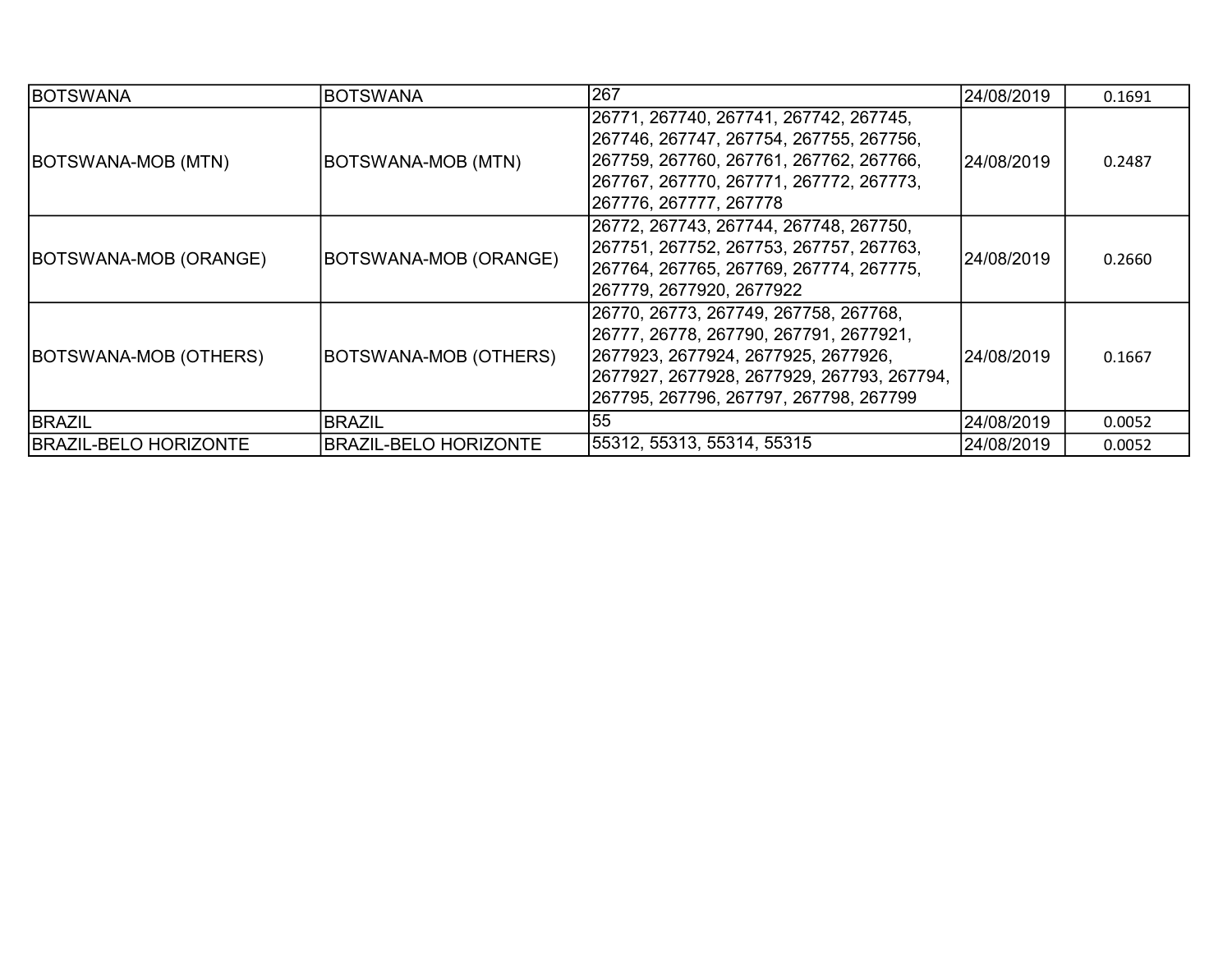|                      |                      | 55123901, 55123902, 55123903, 55123904,    |            |        |
|----------------------|----------------------|--------------------------------------------|------------|--------|
|                      |                      | 55123905, 55123906, 55123907, 55123908,    |            |        |
|                      |                      | 55123909, 55123910, 55123911, 55123912,    |            |        |
|                      |                      | 55123913, 55123916, 55123917, 55123919,    |            |        |
|                      |                      | 55123921, 55123922, 55123923, 55123924,    |            |        |
|                      |                      | 55123925, 55123926, 55123927, 55123928,    |            |        |
|                      |                      | 55123929, 55123931, 55123932, 55123933,    |            |        |
|                      |                      | 55123934, 55123935, 55123936, 55123937,    |            |        |
|                      |                      | 55123938, 55123939, 55123941, 55123942,    |            |        |
|                      |                      | 55123943, 55123944, 55123945, 55123946,    |            |        |
|                      |                      | 55123947, 55123948, 55123949, 55123966,    |            |        |
|                      |                      | 55123969, 55124002, 55124090, 55132,       |            |        |
| <b>BRAZIL-CITIES</b> |                      | 551330, 5513310, 5513311, 5513312,         |            |        |
|                      |                      | 5513313, 5513314, 5513315, 5513316,        | 24/08/2019 |        |
|                      | <b>BRAZIL-CITIES</b> | 5513317, 5513318, 55133190, 55133191,      |            | 0.0052 |
|                      |                      | 55133192, 55133193, 55133194, 55133197,    |            |        |
|                      |                      | 55133199, 551332, 551333, 5513350,         |            |        |
|                      |                      | 55133510, 55133511, 55133512, 55133514,    |            |        |
|                      |                      | 55133515, 55133516, 55133517, 55133518,    |            |        |
|                      |                      | 55133519, 5513352, 5513353, 5513354,       |            |        |
|                      |                      | 55133550, 55133551, 55133552, 55133554,    |            |        |
|                      |                      | 55133555, 55133556, 55133557, 55133558,    |            |        |
|                      |                      | 55133559, 5513356, 5513357, 5513358,       |            |        |
|                      |                      | 5513359, 551336, 551337, 5513380, 5513381, |            |        |
|                      |                      | 5513382, 5513383, 5513384, 5513385,        |            |        |
|                      |                      | 5513386, 5513387, 5513388, 55133890,       |            |        |
|                      |                      | 55133891, 55133892, 55133893, 55133894,    |            |        |
|                      |                      | 55133895, 55133896, 55133897, 55133898,    |            |        |
|                      |                      | 5513390, 5513391, 5513392, 5513393,        |            |        |
|                      |                      | 55983267, 55983268, 55983269, 55983271,    |            |        |
|                      |                      | 55983272, 55983273, 55983274, 55983275,    |            |        |
| <b>BRAZIL-CITIES</b> | <b>BRAZIL-CITIES</b> | 55983276, 55983277, 55983278, 55983279,    | 24/08/2019 | 0.0052 |
|                      |                      | 55983294, 55983337, 55983338, 55983344,    |            |        |
|                      |                      | 55983345, 55984002, 55984020               |            |        |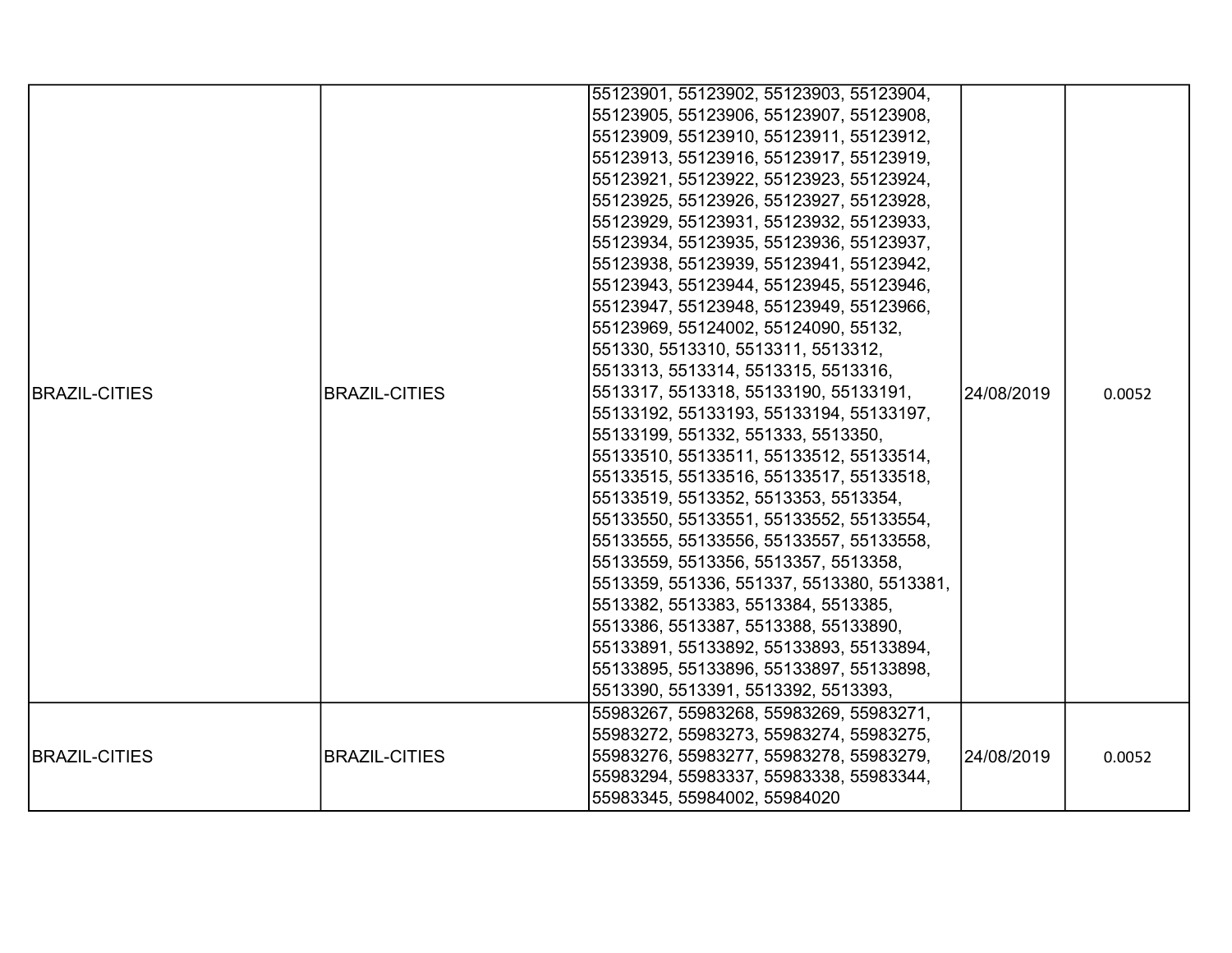| <b>BRAZIL-MOB</b>       | BRAZIL-MOB              | 55137, 55138, 55139, 55147, 55148, 55149,<br>55157, 55158, 55159, 55167, 55168, 55169,<br>55177, 55178, 55179, 55187, 55188, 55189,<br>55197, 55198, 55199, 55206, 55207, 55208,<br>55209, 55217, 55218, 55219, 55227, 55228,<br>55229, 55236, 55237, 55238, 55239, 55247,<br>55248, 55249, 55256, 55257, 55258, 55259,<br>55266, 55267, 55268, 55269, 55277, 55278,<br>55279, 55287, 55288, 55289, 55296, 55297,<br>55298, 55299, 55306, 55307, 55308, 55309,<br>55316, 55317, 55318, 55319, 55326, 55327,<br>55328, 55329, 55336, 55337, 55338, 55339,<br>55346, 55347, 55348, 55349, 55356, 55357,<br>55358, 55359, 55366, 55367, 55368, 55369,<br>55376, 55377, 55378, 55379, 55386, 55387,<br>55388, 55389, 55396, 55397, 55398, 55399,<br>55406, 55407, 55408, 55409, 55416, 55417,<br>55418, 55419, 55426, 55427, 55428, 55429,<br>55436, 55437, 55438, 55439, 55446, 55447,<br>55448, 55449, 55456, 55457, 55458, 55459,<br>55466, 55467, 55468, 55469, 55476, 55477,<br>55478, 55479, 55486, 55487, 55488, 55489,<br> 55496, 55497, 55498, 55499, 55506, 55507,<br>55508, 55509, 55516, 55517, 55518, 55519,<br>55526, 55527, 55528, 55529, 55536, 55537,<br>55538, 55539, 55546, 55547, 55548, 55549,<br>55556, 55557, 55558, 55559, 55566, 55567,<br>55568, 55569, 55576, 55577, 55578, 55579,<br>55586, 55587, 55588, 55589, 55591, 55596, | 24/08/2019 | 0.0159 |
|-------------------------|-------------------------|--------------------------------------------------------------------------------------------------------------------------------------------------------------------------------------------------------------------------------------------------------------------------------------------------------------------------------------------------------------------------------------------------------------------------------------------------------------------------------------------------------------------------------------------------------------------------------------------------------------------------------------------------------------------------------------------------------------------------------------------------------------------------------------------------------------------------------------------------------------------------------------------------------------------------------------------------------------------------------------------------------------------------------------------------------------------------------------------------------------------------------------------------------------------------------------------------------------------------------------------------------------------------------------------------------------------------------------------------------|------------|--------|
| <b>BRAZIL-RIO</b>       | <b>BRAZIL-RIO</b>       | 55212, 55213, 55214, 55215                                                                                                                                                                                                                                                                                                                                                                                                                                                                                                                                                                                                                                                                                                                                                                                                                                                                                                                                                                                                                                                                                                                                                                                                                                                                                                                             | 24/08/2019 | 0.0052 |
| <b>BRAZIL-SAO PAULO</b> | <b>BRAZIL-SAO PAULO</b> | 551152, 5511530, 5511531, 55115320,<br>55115321, 55115322, 55115323, 55115324,<br>55115329, 5511533, 5511534, 5511535,<br>5511536, 5511537, 5511538, 5511539,<br>551154, 551155, 551156, 551157, 551158,<br>551159                                                                                                                                                                                                                                                                                                                                                                                                                                                                                                                                                                                                                                                                                                                                                                                                                                                                                                                                                                                                                                                                                                                                     | 24/08/2019 | 0.0052 |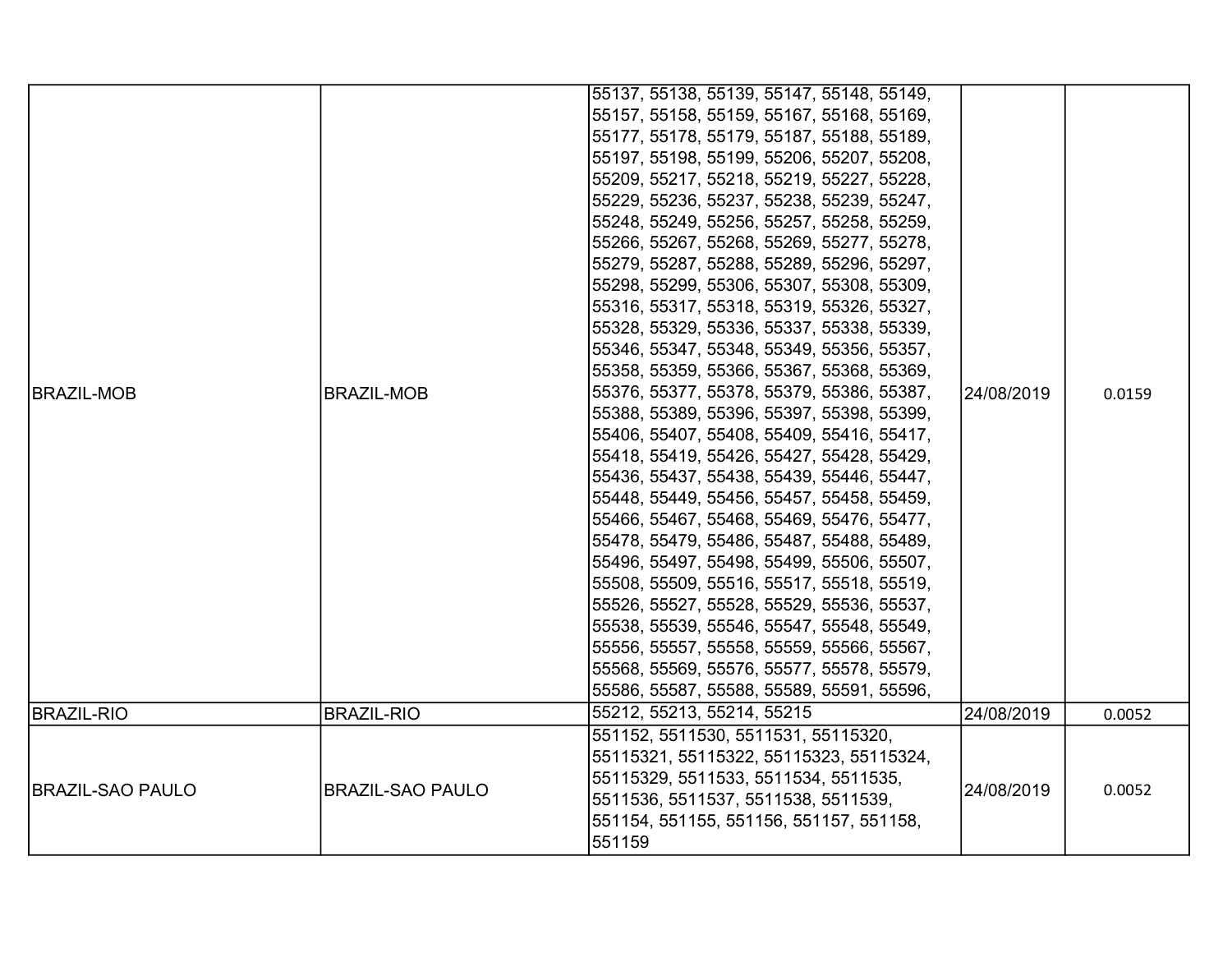| <b>BRITISH VIRGIN ISLANDS</b>                               | <b>BRITISH VIRGIN ISLANDS</b> | 1284                                                                                                                                                                                                                                                            | 24/08/2019  | 0.1994 |
|-------------------------------------------------------------|-------------------------------|-----------------------------------------------------------------------------------------------------------------------------------------------------------------------------------------------------------------------------------------------------------------|-------------|--------|
|                                                             |                               | 1284300, 1284340, 1284341, 1284342,<br>BRITISH VIRGIN ISLANDS-MOB (DI BRITISH VIRGIN ISLANDS-MOB (1284343, 1284344, 1284345, 1284346,<br>1284347, 1284368, 1284393, 1284394                                                                                     | 24/08/2019  | 0.2296 |
| BRITISH VIRGIN ISLANDS-MOB (FL(BRITISH VIRGIN ISLANDS-MOB ( |                               | 1284540, 1284541, 1284542, 1284543,<br>1284544, 1284545, 1284546, 1284547                                                                                                                                                                                       | 24/08/2019  | 0.1983 |
|                                                             |                               | 1284440, 1284441, 1284442, 1284443,<br>1284444, 1284445, 1284446, 128446,<br>BRITISH VIRGIN ISLANDS-MOB (OT BRITISH VIRGIN ISLANDS-MOB (12844960, 12844966, 12844967, 12844968,<br>12844969, 1284499, 12845688, 12845689,<br>1284596, 1284599, 1284689, 1284960 | l24/08/2019 | 0.1983 |
| <b>BRUNEI</b>                                               | <b>BRUNEI</b>                 | 673                                                                                                                                                                                                                                                             | 24/08/2019  | 0.0300 |
| <b>BRUNEI-MOB (DST)</b>                                     | <b>BRUNEI-MOB (DST)</b>       | 673228, 673229, 67371, 67372, 67373, 67377,<br> 67386, 67387, 67388, 67389                                                                                                                                                                                      | 24/08/2019  | 0.0280 |
| <b>BRUNEI-MOB (PCSB)</b>                                    | <b>BRUNEI-MOB (PCSB)</b>      | 67381, 67382, 67383, 67384, 67385                                                                                                                                                                                                                               | 24/08/2019  | 0.0261 |
| <b>BULGARIA</b>                                             | <b>BULGARIA</b>               | 359                                                                                                                                                                                                                                                             | 24/08/2019  | 0.0033 |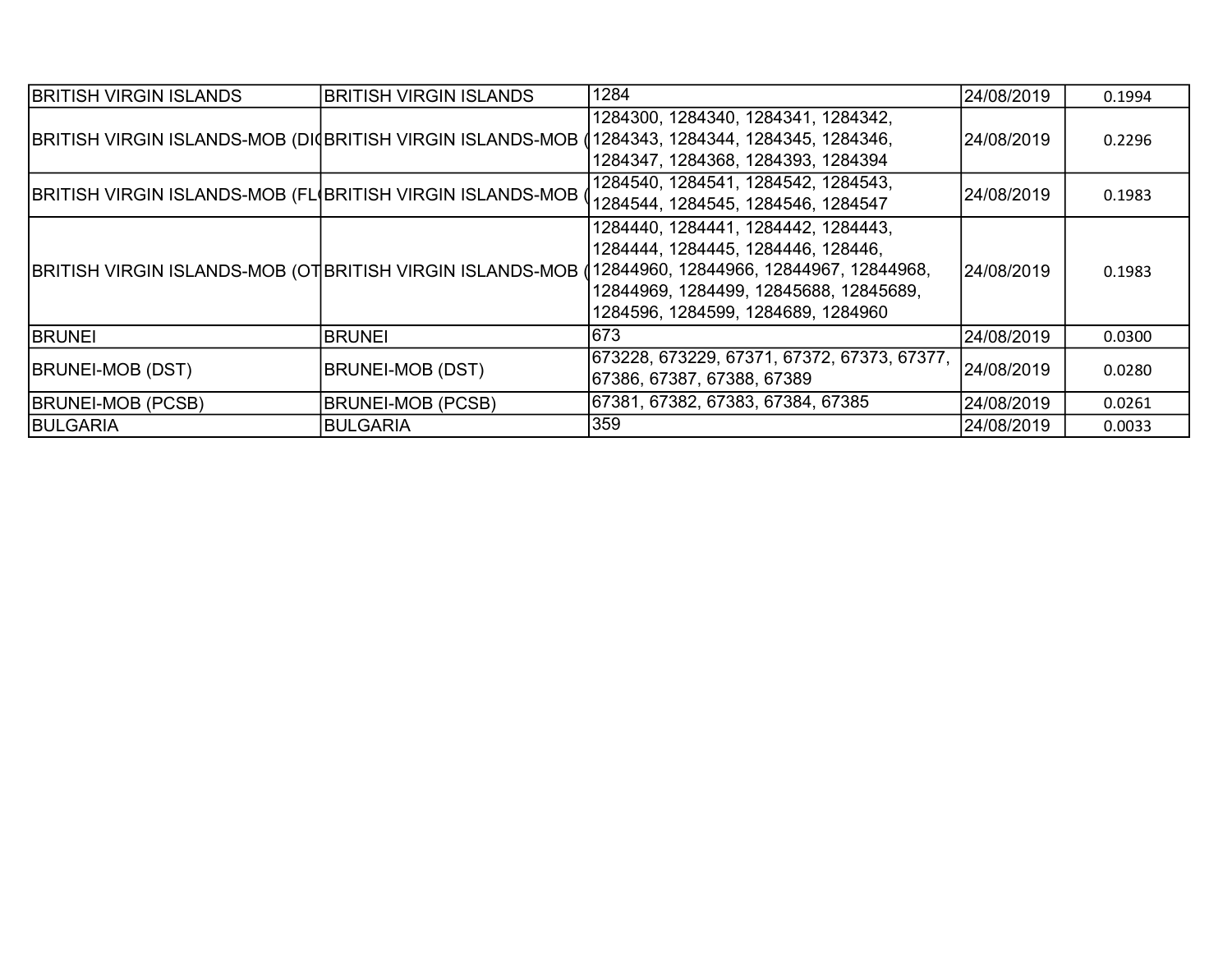|                               |                               | 35930519, 3593069, 35930719, 35930729,                                                        |            |        |
|-------------------------------|-------------------------------|-----------------------------------------------------------------------------------------------|------------|--------|
|                               |                               | 3593089, 3593099, 35931009, 3593115,                                                          |            |        |
|                               |                               | 3593118, 359312389, 35931339, 3593134,                                                        |            |        |
|                               |                               | 359313890, 35931439, 35931459, 35931517,                                                      |            |        |
|                               |                               | 35931518, 35931519, 3593189, 35931919,                                                        |            |        |
|                               |                               | 359323, 359325, 3593281, 35933138,                                                            |            |        |
|                               |                               | 35933139, 3593319, 3593355, 3593369,                                                          |            |        |
|                               |                               | 3593379, 3593399, 359349, 35935089,                                                           |            |        |
|                               |                               | 3593509, 359352999, 35935328, 35935429,                                                       |            |        |
|                               |                               | 359355029, 35935529, 35935538, 35935539,                                                      |            |        |
|                               |                               | 35935618, 35935619, 3593579, 35935819,                                                        |            |        |
|                               |                               | 3593597, 35935989, 3593615, 35936318,                                                         |            |        |
|                               |                               | 35936319, 359363285, 35936329, 35936419,                                                      |            |        |
|                               |                               | 35936519, 35936619, 35936798, 35936799,                                                       |            |        |
|                               |                               | BULGARIA (ALTERNATIVE NETWOIBULGARIA (ALTERNATIVE NETW359369192, 35937208, 3593739, 35937819, | 24/08/2019 | 0.0876 |
|                               |                               | 3593799, 359385, 35939133, 3593917,                                                           |            |        |
|                               |                               | 3593919, 3594168, 3594173, 3594179,                                                           |            |        |
|                               |                               | 359429, 3594315, 3594319, 35943619,                                                           |            |        |
|                               |                               | 3594441, 359445, 3594539, 3594575,                                                            |            |        |
|                               |                               | 3594579, 359469, 35947619, 3594789,                                                           |            |        |
|                               |                               | 35951129, 359511999, 35951318, 35951427,                                                      |            |        |
|                               |                               | 359514590, 35951535, 3595179, 3595185,                                                        |            |        |
|                               |                               | 3595195, 359524, 3595280, 3595281,                                                            |            |        |
|                               |                               | 3595282, 3595283, 359529, 359531099,                                                          |            |        |
|                               |                               | 359531199, 359531299, 359531399,                                                              |            |        |
|                               |                               | 35953279, 35953289, 359533090, 35953419,                                                      |            |        |
|                               |                               | 35953518, 35953619, 359536390, 3595379,                                                       |            |        |
|                               |                               | 3595389, 3595391, 359549, 3595507,                                                            |            |        |
|                               |                               | 35955158, 35955189, 3595545, 3595547,                                                         |            |        |
| <b>BULGARIA (SPECIAL SVC)</b> | <b>BULGARIA (SPECIAL SVC)</b> | 35956934, 35990069                                                                            | 24/08/2019 | 0.5327 |
| <b>BULGARIA (WIMAX)</b>       | <b>BULGARIA (WIMAX)</b>       | 35999                                                                                         | 24/08/2019 | 0.0774 |
| <b>BULGARIA-MOB (MTEL)</b>    | <b>BULGARIA-MOB (MTEL)</b>    | 35988, 359988, 359989                                                                         | 24/08/2019 | 0.0221 |
| <b>BULGARIA-MOB (TELENOR)</b> | <b>BULGARIA-MOB (TELENOR)</b> | 35989                                                                                         | 24/08/2019 | 0.0195 |
| BULGARIA-MOB (VIVATEL)        | <b>BULGARIA-MOB (VIVATEL)</b> | 35987                                                                                         | 24/08/2019 | 0.0234 |
| <b>BURKINA FASO</b>           | <b>BURKINA FASO</b>           | 226                                                                                           | 24/08/2019 | 0.4005 |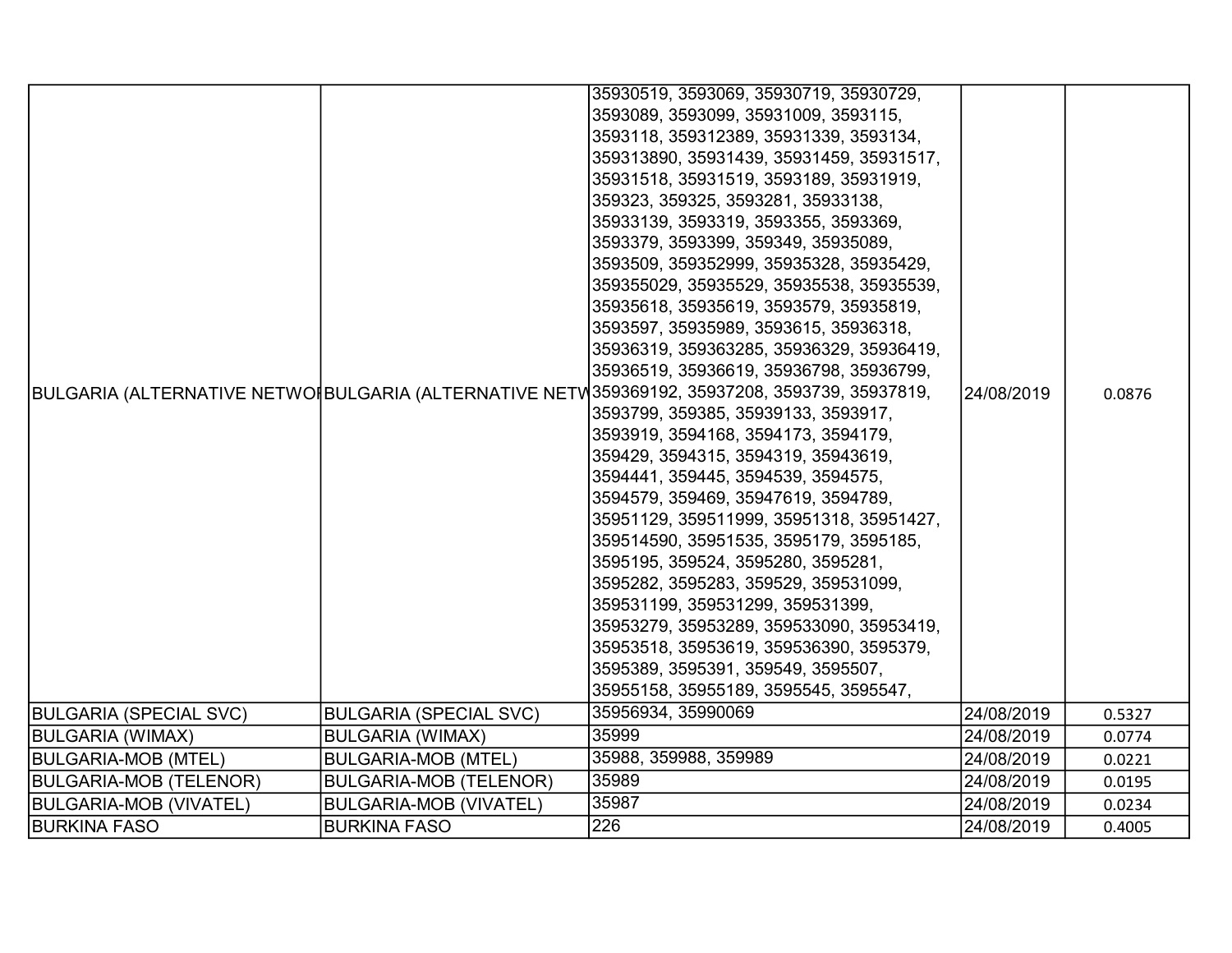| <b>BURKINA FASO-MOB (AIRTEL)</b> | <b>BURKINA FASO-MOB (AIRTEL)</b>                     | 22654, 22655, 22656, 22657, 22664, 22665,<br>22666, 22667, 22674, 22675, 22676, 22677                                                                                                                                                                                                                                                                                                                                                                  | 24/08/2019 | 0.4144 |
|----------------------------------|------------------------------------------------------|--------------------------------------------------------------------------------------------------------------------------------------------------------------------------------------------------------------------------------------------------------------------------------------------------------------------------------------------------------------------------------------------------------------------------------------------------------|------------|--------|
| BURKINA FASO-MOB (TELECEL)       |                                                      | BURKINA FASO-MOB (TELECEL) 22658, 22668, 22669, 22678, 22679                                                                                                                                                                                                                                                                                                                                                                                           | 24/08/2019 | 0.2301 |
| <b>BURKINA FASO-MOB (TELMOB)</b> | BURKINA FASO-MOB (TELMOB) 22670, 22671, 22672, 22673 | 22651, 22652, 22660, 22661, 22662, 22663,                                                                                                                                                                                                                                                                                                                                                                                                              | 24/08/2019 | 0.3884 |
| <b>BURUNDI</b>                   | <b>BURUNDI</b>                                       | 257                                                                                                                                                                                                                                                                                                                                                                                                                                                    | 24/08/2019 | 0.5585 |
| <b>BURUNDI (SPECIAL SVC)</b>     | <b>BURUNDI (SPECIAL SVC)</b>                         | 2571419134, 25721899021, 25721899022,<br>2572221043, 25722213610, 2572221401,<br>25722214020, 25722214021, 2572221407,<br>2572221409, 25722214228, 25722214253,<br>25722214425, 25722214837, 25722217242,<br>25722217472, 25722223301, 257222235,<br>25722223771, 2572222403, 25722224244,<br>25722224693, 25722228000, 2572222803,<br>25722228360, 25722228458, 25722228607,<br>25722228872, 25722228932, 2572228673,<br>2577485, 2578582821, 2579777 | 24/08/2019 | 0.5621 |
| <b>BURUNDI-MOB (ECONET)</b>      | <b>BURUNDI-MOB (ECONET)</b>                          | 25729, 25771, 25772, 25776, 25779                                                                                                                                                                                                                                                                                                                                                                                                                      | 24/08/2019 | 0.5585 |
| <b>BURUNDI-MOB (LACELL SU)</b>   | <b>BURUNDI-MOB (LACELL SU)</b>                       | 25775, 25778                                                                                                                                                                                                                                                                                                                                                                                                                                           | 24/08/2019 | 0.5646 |
| BURUNDI-MOB (LUMITEL)            | <b>BURUNDI-MOB (LUMITEL)</b>                         | 25731, 25761, 25768, 25769                                                                                                                                                                                                                                                                                                                                                                                                                             | 24/08/2019 | 0.5621 |
| <b>BURUNDI-MOB (ONATEL)</b>      | <b>BURUNDI-MOB (ONATEL)</b>                          | 25777                                                                                                                                                                                                                                                                                                                                                                                                                                                  | 24/08/2019 | 0.5585 |
| <b>BURUNDI-MOB (OTHERS)</b>      | <b>BURUNDI-MOB (OTHERS)</b>                          | 25770, 25773, 25774                                                                                                                                                                                                                                                                                                                                                                                                                                    | 24/08/2019 | 0.5585 |
| <b>CAMBODIA</b>                  | <b>CAMBODIA</b>                                      | 855                                                                                                                                                                                                                                                                                                                                                                                                                                                    | 24/08/2019 | 0.0555 |
| CAMBODIA (METFONE)               | <b>CAMBODIA (METFONE)</b>                            | 855236, 855246, 855256, 855266, 855326,<br>855336, 855346, 855356, 855366, 855426,<br>855436, 855446, 855526, 855536, 855546,<br>855556, 855626, 855636, 855646, 855656,<br>855726, 855736, 855746, 855756                                                                                                                                                                                                                                             | 24/08/2019 | 0.0601 |
| CAMBODIA (SMART)                 | <b>CAMBODIA (SMART)</b>                              | 8552345, 8552445, 8552545, 8552645,<br>8553245, 8553345, 8553445, 8553545,<br>8553645, 8554245, 8554345, 8554445,<br>8555245, 8555345, 8555445, 8555545,<br>8556245, 8556345, 8556445, 8556545,<br>8557245, 8557345, 8557445, 8557545                                                                                                                                                                                                                  | 24/08/2019 | 0.0547 |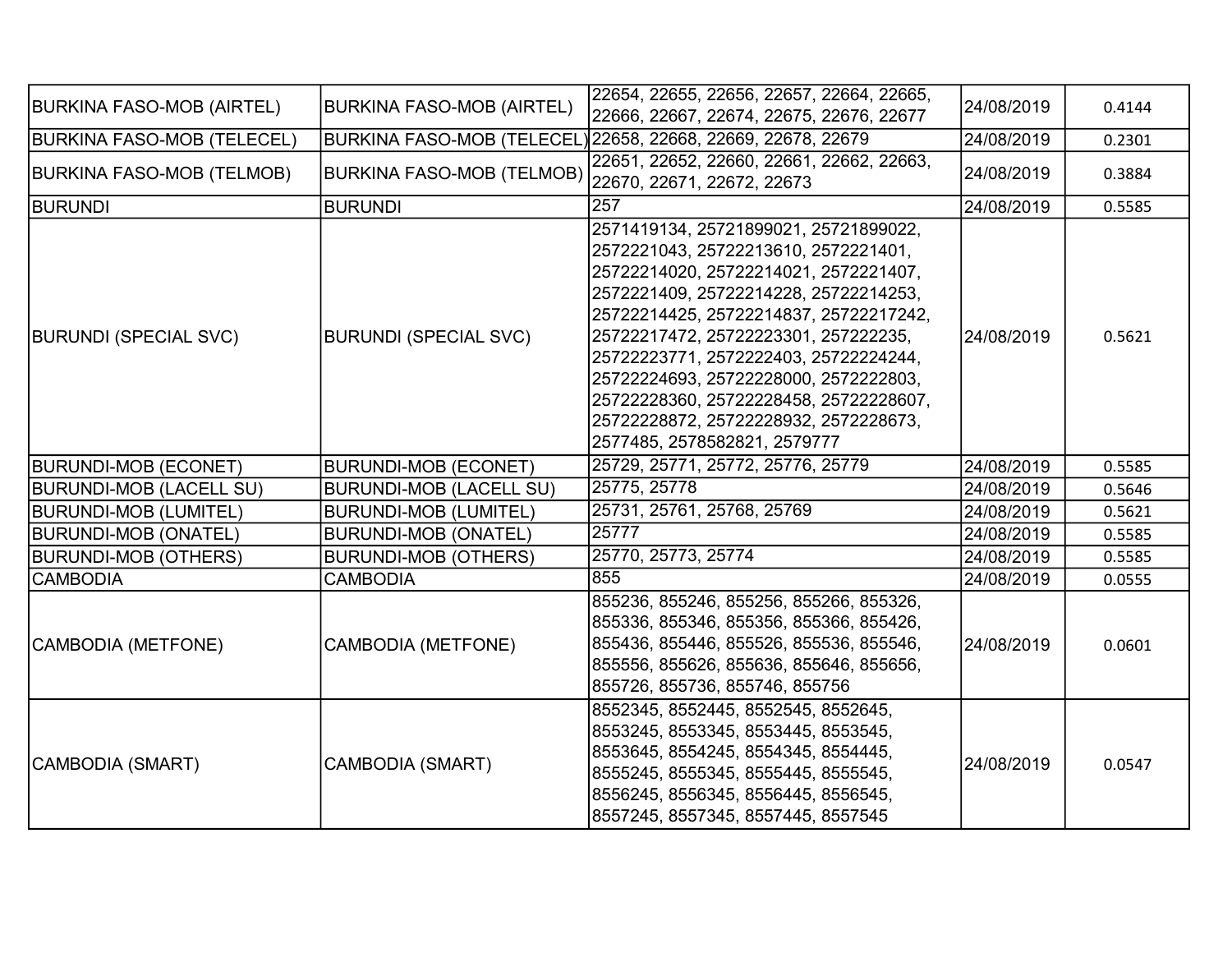|                         |                               | 85511, 85512, 85514, 85517, 85561, 85576,                                        |            |        |
|-------------------------|-------------------------------|----------------------------------------------------------------------------------|------------|--------|
| CAMBODIA-MOB (CELLCARD) | CAMBODIA-MOB (CELLCARD)       | 85577, 85578, 85585, 85589, 85592, 85595,                                        | 24/08/2019 | 0.0472 |
|                         |                               | 85599                                                                            |            |        |
|                         |                               | 85531, 85560, 85566, 85567, 85568, 85571,                                        |            |        |
| CAMBODIA-MOB (METFONE)  | CAMBODIA-MOB (METFONE)        | 85588, 85590, 85597                                                              | 24/08/2019 | 0.0654 |
| CAMBODIA-MOB (OTHERS)   | CAMBODIA-MOB (OTHERS)         | 85513, 85518, 85519, 85538, 85539, 85579,                                        | 24/08/2019 |        |
|                         |                               | 85580, 85583, 85584, 85591, 85594                                                |            | 0.0547 |
| CAMBODIA-MOB (SMART)    | CAMBODIA-MOB (SMART)          | 85510, 85515, 85516, 85569, 85570, 85581,                                        | 24/08/2019 | 0.0472 |
|                         |                               | 85586, 85587, 85593, 85596, 85598                                                |            |        |
| <b>CAMEROON</b>         | <b>CAMEROON</b>               | 237                                                                              | 24/08/2019 | 0.1075 |
| CAMEROON (SPECIAL SVC)  | <b>CAMEROON (SPECIAL SVC)</b> | 237222258, 23722258, 237222945, 23722945,<br>2378                                | 24/08/2019 | 0.1075 |
|                         |                               |                                                                                  |            |        |
| CAMEROON-MOB (MTN)      | CAMEROON-MOB (MTN)            | 237650, 237651, 237652, 237653, 237654,<br>23767, 237680, 237681, 237682, 237683 | 24/08/2019 | 0.3550 |
| CAMEROON-MOB (NEXTTEL)  | CAMEROON-MOB (NEXTTEL)        | 23766, 237685                                                                    | 24/08/2019 | 0.3374 |
| CAMEROON-MOB (ORANGE)   | CAMEROON-MOB (ORANGE)         | 237655, 237656, 237657, 237658, 23769                                            | 24/08/2019 | 0.3933 |
| CAMEROON-MOB (OTHERS)   | CAMEROON-MOB (OTHERS)         | 2376                                                                             | 24/08/2019 | 0.2883 |
|                         |                               | 1173, 1204, 1226, 1236, 1249, 1250, 1289,                                        |            |        |
|                         |                               | 1306, 1343, 1365, 1367, 1403, 1416, 1418,                                        |            |        |
|                         |                               | 1431, 1437, 1438, 1450, 1506, 1514, 1519,                                        |            |        |
| <b>CANADA</b>           | <b>CANADA</b>                 | 1548, 1579, 1581, 1587, 1604, 1613, 1639,                                        | 24/08/2019 | 0.0053 |
|                         |                               | 1647, 1672, 1705, 1709, 1778, 1780, 1782,                                        |            |        |
|                         |                               | 1807, 1819, 1825, 1873, 1879, 1902, 1905                                         |            |        |
| CANADA (NON GEO)        | CANADA (NON GEO)              | 1600999                                                                          | 24/08/2019 | 0.1395 |
|                         |                               | 1226439, 1250232, 1250233, 1250234,                                              |            |        |
|                         |                               | 1250235, 1250236, 1250237, 1250239,                                              |            |        |
|                         |                               | 1250321, 1250369, 1250447, 1250471,                                              |            |        |
|                         |                               | 1250500, 1250771, 1250772, 1250773,                                              |            |        |
|                         |                               | 1250774, 1250775, 1250776, 1250778,                                              |            |        |
| CANADA (NWT)            | CANADA (NWT)                  | 1250779, 1343430, 1343544, 1519595,                                              | 24/08/2019 | 0.1018 |
|                         |                               | 1548985, 1613279, 1613312, 1613375,                                              |            |        |
|                         |                               | 1613582, 1613587, 1613629, 1613638,                                              |            |        |
|                         |                               | 1705245, 1705295, 1705932, 1705944,                                              |            |        |
|                         |                               | 1819221, 1819264, 1819265, 1819268,                                              |            |        |
|                         |                               | 1819547, 1867, 1873621                                                           |            |        |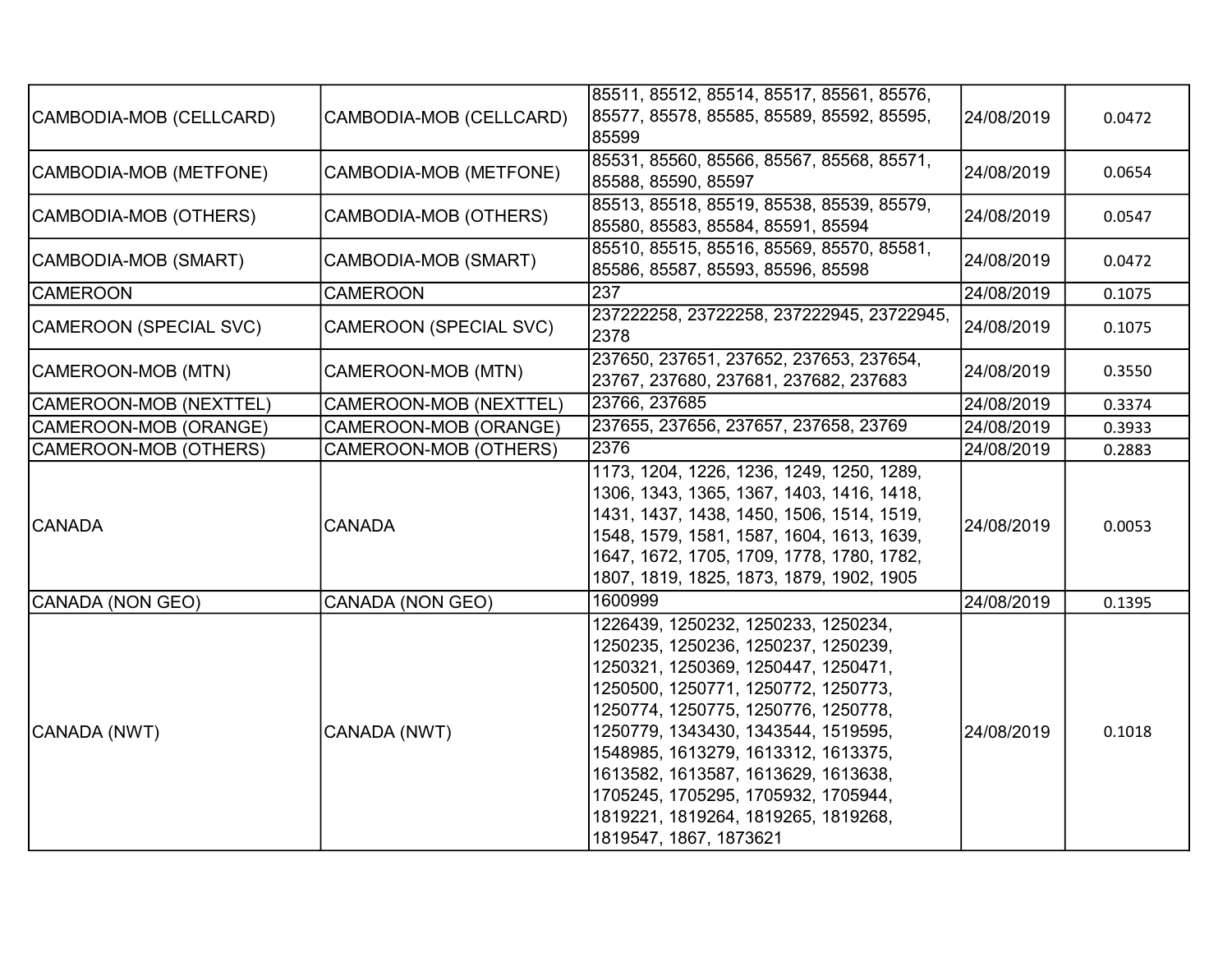| CANADA (REV. SERVICES)                                       | CANADA (REV. SERVICES)          | 108, 109, 1129, 1139, 1171, 1172, 1178                                                                                                                                                                                                                                                                                                                                                           | 24/08/2019 | 0.0055 |
|--------------------------------------------------------------|---------------------------------|--------------------------------------------------------------------------------------------------------------------------------------------------------------------------------------------------------------------------------------------------------------------------------------------------------------------------------------------------------------------------------------------------|------------|--------|
| <b>CAPE VERDE</b>                                            | <b>CAPE VERDE</b>               | 238                                                                                                                                                                                                                                                                                                                                                                                              | 24/08/2019 | 0.1396 |
| <b>CAPE VERDE-MOB</b>                                        | <b>CAPE VERDE-MOB</b>           | 23818, 23831, 23833, 23836, 23843, 23846,                                                                                                                                                                                                                                                                                                                                                        | 24/08/2019 | 0.2683 |
|                                                              |                                 | 23851, 23852, 23853, 23858, 23859, 2389                                                                                                                                                                                                                                                                                                                                                          |            |        |
| CAYMAN ISLANDS                                               | <b>CAYMAN ISLANDS</b>           | 1345                                                                                                                                                                                                                                                                                                                                                                                             | 24/08/2019 | 0.0430 |
|                                                              |                                 | 1345321, 1345322, 1345323, 1345324,<br>1345325, 1345326, 1345327, 1345328,<br>1345329, 1345421, 1345422, 1345423,<br>1345424, 1345425, 1345426, 1345427,<br>CAYMAN ISLANDS-MOB (DIGICEL) CAYMAN ISLANDS-MOB (DIGICE 1345428, 1345429, 1345514, 1345516,<br>1345517, 1345525, 1345526, 1345527,<br>1345529, 1345545, 1345546, 1345547,<br>1345548, 1345549, 1345550, 1345623,<br>1345640, 1345649 | 24/08/2019 | 0.1435 |
| CAYMAN ISLANDS-MOB (FLOW)                                    | CAYMAN ISLANDS-MOB (FLOW)       | 1345916, 1345917, 1345919, 1345922,<br>1345923, 1345924, 1345925, 1345926,<br>1345927, 1345928, 1345929, 1345936,<br>1345937, 1345938, 1345939, 1345990                                                                                                                                                                                                                                          | 24/08/2019 | 0.1651 |
|                                                              |                                 | 1345229, 1345249, 1345616, 1345617,<br>CAYMAN ISLANDS-MOB (OTHERS) CAYMAN ISLANDS-MOB (OTHER 1345625, 1345629, 1345645, 1345646,<br>1345647, 1345930                                                                                                                                                                                                                                             | 24/08/2019 | 0.1663 |
| CENTRAL AFRICAN REPUBLIC                                     | <b>CENTRAL AFRICAN REPUBLIC</b> | 236                                                                                                                                                                                                                                                                                                                                                                                              | 24/08/2019 | 0.4446 |
| CENTRAL AFRICAN REPUBLIC (SPIBLOCKED                         |                                 | 23621, 23622, 23636, 23674                                                                                                                                                                                                                                                                                                                                                                       | 24/08/2019 | 0.8853 |
| CENTRAL AFRICAN REPUBLIC-MO[CENTRAL AFRICAN REPUBLIC-N23670  |                                 |                                                                                                                                                                                                                                                                                                                                                                                                  | 24/08/2019 | 0.4563 |
| CENTRAL AFRICAN REPUBLIC-MO[ICENTRAL AFRICAN REPUBLIC-N23672 |                                 |                                                                                                                                                                                                                                                                                                                                                                                                  | 24/08/2019 | 0.3314 |
| CENTRAL AFRICAN REPUBLIC-MO[ICENTRAL AFRICAN REPUBLIC-N23677 |                                 |                                                                                                                                                                                                                                                                                                                                                                                                  | 24/08/2019 | 0.5170 |
| CENTRAL AFRICAN REPUBLIC-MO[ICENTRAL AFRICAN REPUBLIC-N23675 |                                 |                                                                                                                                                                                                                                                                                                                                                                                                  | 24/08/2019 | 0.6419 |
| <b>CHAD</b>                                                  | <b>CHAD</b>                     | 235                                                                                                                                                                                                                                                                                                                                                                                              | 24/08/2019 | 0.5307 |
| CHAD-MOB (AIRTEL)                                            | <b>CHAD-MOB (AIRTEL)</b>        | 2356                                                                                                                                                                                                                                                                                                                                                                                             | 24/08/2019 | 0.5636 |
| CHAD-MOB (SALAM)                                             | CHAD-MOB (SALAM)                | 2357                                                                                                                                                                                                                                                                                                                                                                                             | 24/08/2019 | 0.5368 |
| CHAD-MOB (TALAWI)                                            | CHAD-MOB (TALAWI)               | 235222, 235223, 235224, 235227, 235228                                                                                                                                                                                                                                                                                                                                                           | 24/08/2019 | 0.5368 |
| CHAD-MOB (TIGO)                                              | CHAD-MOB (TIGO)                 | 2359                                                                                                                                                                                                                                                                                                                                                                                             | 24/08/2019 | 0.5499 |
| <b>CHILE</b>                                                 | <b>CHILE</b>                    | 56                                                                                                                                                                                                                                                                                                                                                                                               | 24/08/2019 | 0.0104 |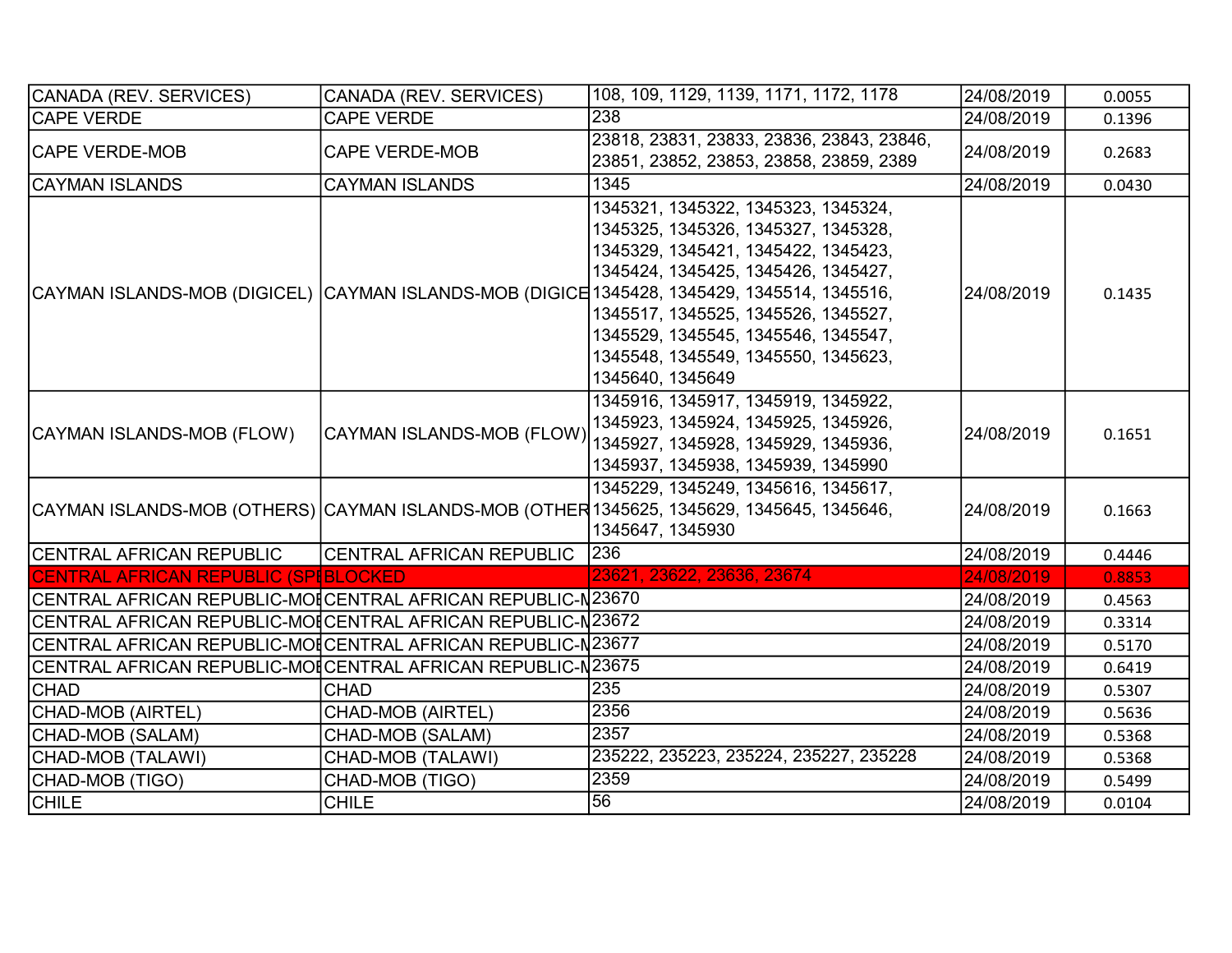|               |               | 56322519, 56323140, 56323210, 56323220, |            |        |
|---------------|---------------|-----------------------------------------|------------|--------|
|               |               | 56323230, 56323240, 56323250, 56323330, |            |        |
|               |               | 56323340, 56332230, 56332240, 56332460, |            |        |
|               |               | 56332470, 56342360, 56342370, 56342380, |            |        |
|               |               | 56342410, 56352270, 56352320, 56352330, |            |        |
|               |               | 56352340, 56412560, 56412960, 56413110, |            |        |
|               |               | 56413120, 56413190, 56413210, 56413550, |            |        |
|               |               | 56413560, 56413570, 56413580, 56422360, |            |        |
|               |               | 56422380, 56422440, 56422450, 56422460, |            |        |
|               |               | 56432440, 56432450, 56432460, 56432470, |            |        |
|               |               | 56432480, 56432490, 56447170, 56447270, |            |        |
|               |               | 56452435, 56452436, 56452437, 56452438, |            |        |
|               |               | 56452439, 56452495, 56452496, 56452497, |            |        |
|               |               | 56452498, 56452499, 56452585, 56452586, |            |        |
| CHILE (CLARO) | CHILE (CLARO) | 56452587, 56452588, 56452589, 56452615, | 24/08/2019 | 0.0104 |
|               |               | 56452616, 56452617, 56452618, 56452619, |            |        |
|               |               | 56452785, 56452786, 56452787, 56452788, |            |        |
|               |               | 56452789, 56452820, 56452930, 56452940, |            |        |
|               |               | 56512455, 56512456, 56512457, 56512458, |            |        |
|               |               | 56512459, 56512460, 56512470, 56512510, |            |        |
|               |               | 56512580, 56512620, 56512630, 56512640, |            |        |
|               |               | 56512710, 56522330, 56522340, 56522350, |            |        |
|               |               | 56522410, 56532320, 56532330, 56532340, |            |        |
|               |               | 56532350, 56552520, 56552530, 56552710, |            |        |
|               |               | 56552740, 56552860, 56572220, 56572221, |            |        |
|               |               | 56572222, 56572350, 56572360, 56572370, |            |        |
|               |               | 56572380, 56572390, 56582330, 56582340, |            |        |
|               |               | 56582350, 56582420, 56582430, 56612320, |            |        |
|               |               | 56612350, 56612360, 56612370, 56632350, |            |        |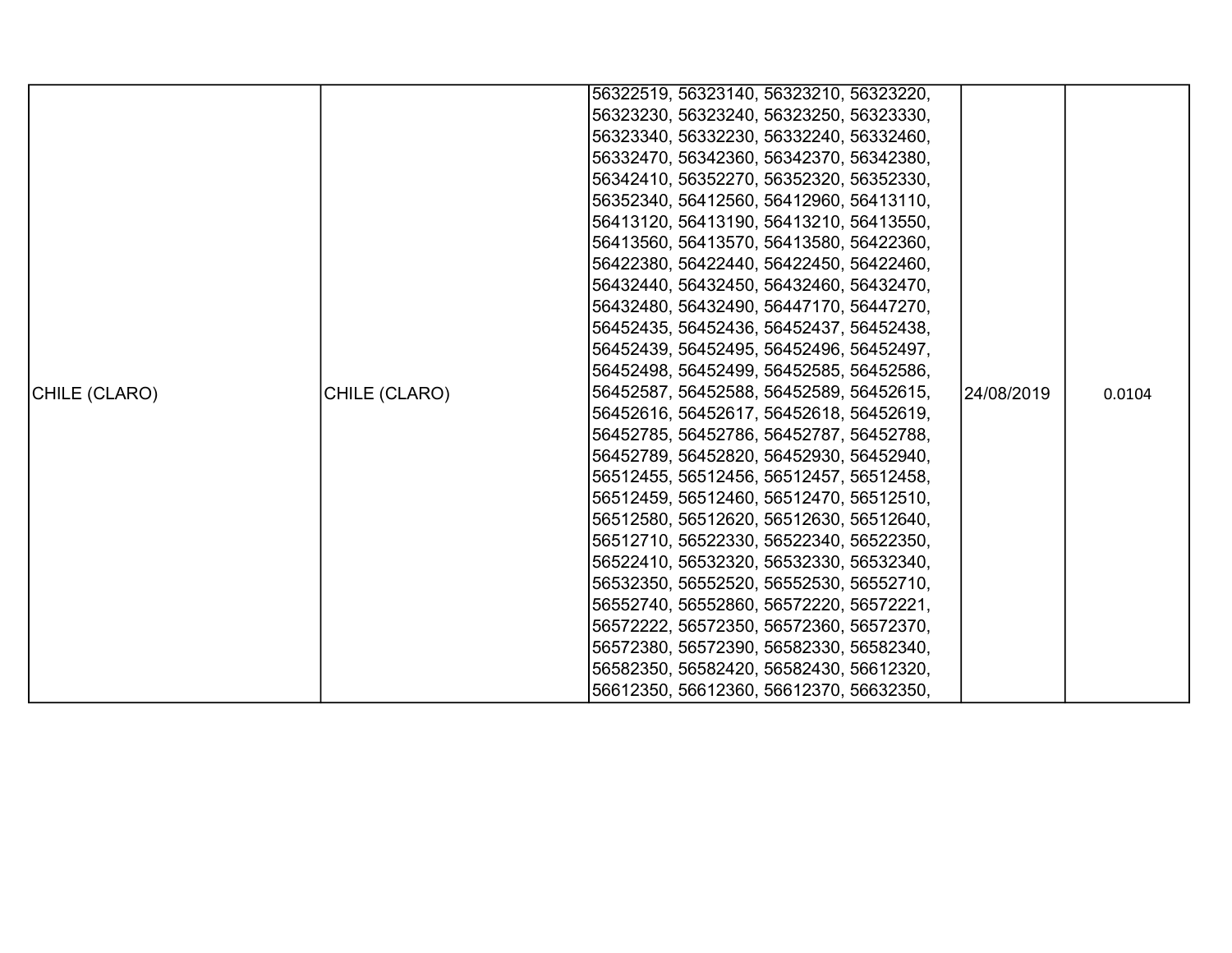|             |             | 56422370, 56422371, 56422372, 56422373, |             |        |
|-------------|-------------|-----------------------------------------|-------------|--------|
|             |             | 56422374, 56422375, 56422970, 56422971, |             |        |
|             | CHILE (CTR) | 56422972, 5642970, 5642971, 5642972,    |             |        |
|             |             | 56432370, 56432371, 56432372, 56432373, |             |        |
|             |             | 56432374, 56432375, 56432970, 56432971, |             |        |
|             |             | 56432972, 5643970, 5643971, 5643972,    |             |        |
|             |             | 5645235, 56452920, 56452921, 56452922,  |             |        |
|             |             | 56452923, 56452924, 564535, 5645920,    |             |        |
|             |             | 5645921, 5645922, 5645923, 5645924,     |             |        |
|             |             | 56632370, 56632371, 56632372, 56632373, |             | 0.0104 |
|             |             | 56632374, 56632375, 56632970, 56632971, | l24/08/2019 |        |
| CHILE (CTR) |             | 56632979, 5663970, 5663971, 5663979,    |             |        |
|             |             | 56642970, 56642971, 56642979, 5664970,  |             |        |
|             |             | 5664971, 5664979, 56652970, 56652971,   |             |        |
|             |             | 56652972, 5665970, 5665971, 5665972,    |             |        |
|             |             | 56712370, 56712371, 56712372, 56712373, |             |        |
|             |             | 56712374, 56712970, 56712971, 56712972, |             |        |
|             |             | 5671970, 5671971, 5671972, 56732370,    |             |        |
|             |             | 56732371, 56732372, 56732373, 56732374, |             |        |
|             |             | 56732375, 56732970, 56732971, 56732979, |             |        |
|             |             | 5673970, 5673971, 5673979, 56752970,    |             |        |
|             |             | 56752971, 56752972, 56752973, 56752974, |             |        |
|             |             | 56752978, 56752979, 5675970, 5675971,   |             |        |
|             |             | 5675978, 5675979                        |             |        |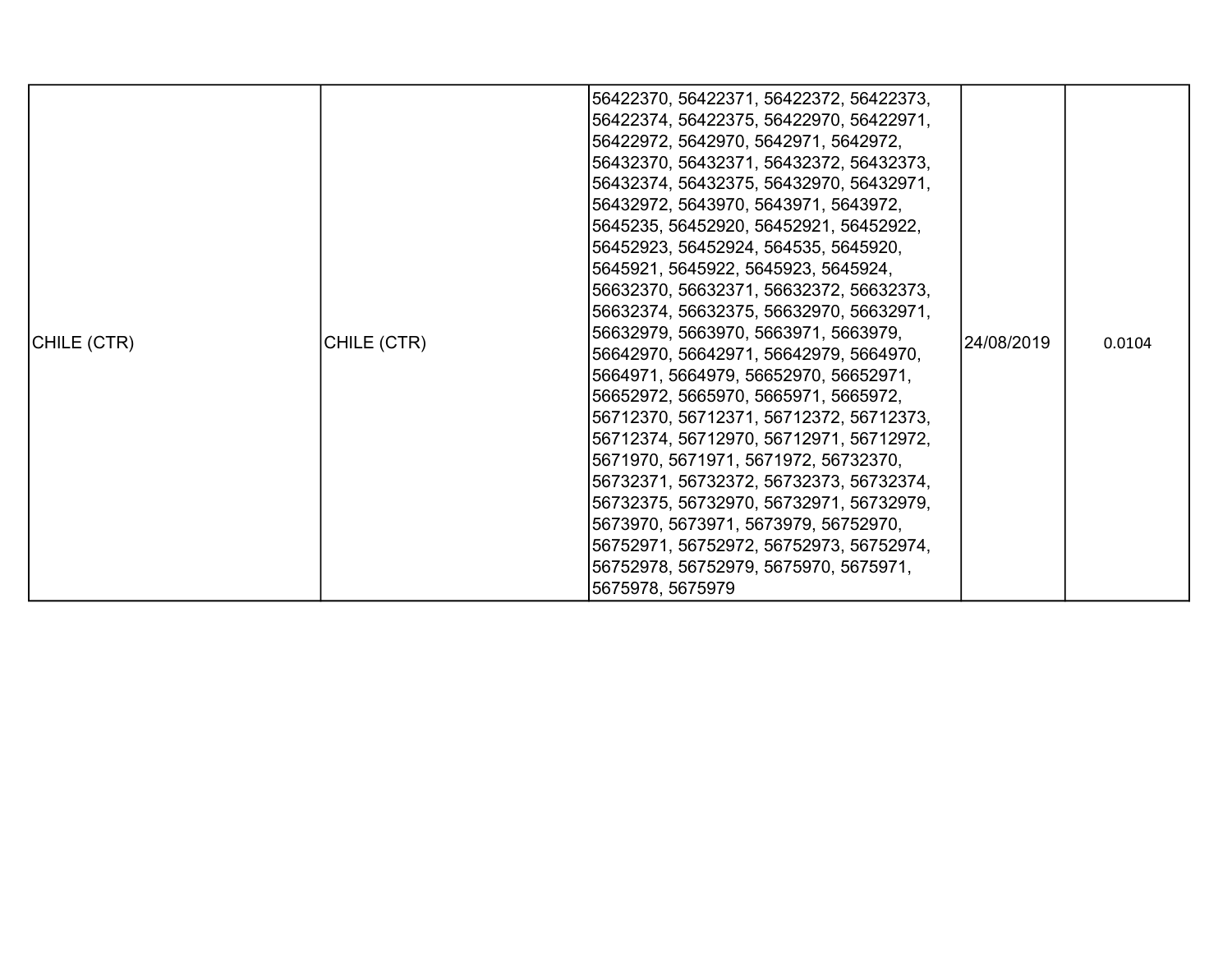| CHILE (RURAL)               | CHILE (RURAL)               | 5611, 5615, 5621962, 5621972, 56224195701,<br>56225880110, 56225884586, 56225884666,<br>56225884673, 56225884680, 56225884694,<br>56225889797, 5622794, 5632196, 5632197,<br>5632198, 5633196, 5633197, 5633198,<br>5634196, 5634197, 5634198, 5635196,<br> 5635197, 5635198, 5641196, 5641197,<br> 5641198, 5642196, 5642197, 5642198,<br>5643196, 5643197, 5643198, 5644, 5645196,<br> 5645197, 5645198, 5651196, 5651197,<br>5651198, 5652196, 5652197, 5652198,<br>5653196, 5653197, 5653198, 5655196,<br>5655197, 5655198, 5657196, 5657197,<br> 5657198, 5658196, 5658197, 5658198,<br>5661196, 5661197, 5661198, 5663196,<br>5663197, 5663198, 5664196, 5664197,<br>5664198, 5665196, 5665197, 5665198,<br> 5667196, 5667197, 5667198, 5671196,<br> 5671197, 5671198, 5672196, 5672197,<br>5672198, 5673196, 5673197, 5673198,<br> 5675196, 5675197, 5675198 | 24/08/2019 | 0.6427 |
|-----------------------------|-----------------------------|---------------------------------------------------------------------------------------------------------------------------------------------------------------------------------------------------------------------------------------------------------------------------------------------------------------------------------------------------------------------------------------------------------------------------------------------------------------------------------------------------------------------------------------------------------------------------------------------------------------------------------------------------------------------------------------------------------------------------------------------------------------------------------------------------------------------------------------------------------------------|------------|--------|
| CHILE (TELCOY)              | CHILE (TELCOY)              | 5667221, 5667223, 5667224, 5667227,<br>5667231, 5667232, 5667233, 5667234,<br>5667235, 56672360, 56672361, 56672362,<br>5667237, 5667241, 56672420, 56672421,<br>56672422, 56672423, 56672430, 56672431,<br>56672432, 5667252                                                                                                                                                                                                                                                                                                                                                                                                                                                                                                                                                                                                                                       | 24/08/2019 | 0.0104 |
| <b>CHILE-EASTER ISLANDS</b> | <b>CHILE-EASTER ISLANDS</b> | 56322100, 5632255                                                                                                                                                                                                                                                                                                                                                                                                                                                                                                                                                                                                                                                                                                                                                                                                                                                   | 24/08/2019 | 0.6427 |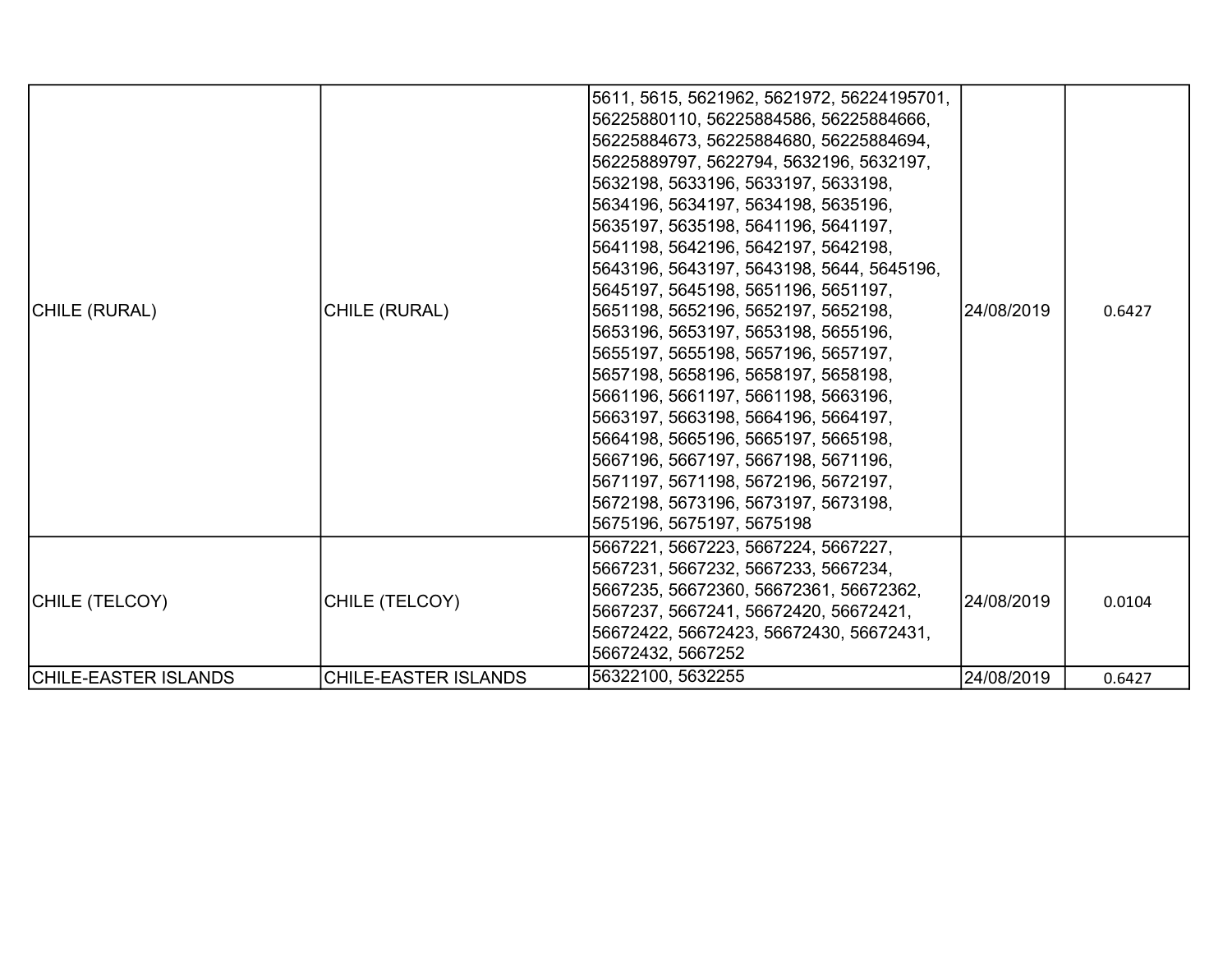| CHILE-MOB (CLARO) | CHILE-MOB (CLARO) | 56954, 56959, 569625, 569626, 569627,<br>569652, 569653, 569654, 569655, 569656,<br>569657, 569670, 569671, 569672, 569673,<br>569674, 569675, 569717, 569718, 569719,<br>569730, 569731, 569732, 569733, 569734,<br>569735, 569736, 569740, 569759, 569767,<br>569768, 569769, 569777, 569778, 569779,<br>569781, 569782, 569783, 569784, 569785,<br>569786, 569790, 569791, 569792, 569793,<br>569794, 569814, 569848, 569849, 569870,<br>569871, 569877, 569880, 569900, 569905,<br>569906, 569910, 569917, 569920, 5699385,<br>5699386, 5699387, 5699388, 569939,<br>5699585, 5699586, 5699587, 5699588,<br>5699589, 5699609, 5699682, 5699683,<br>5699684, 5699685, 5699686, 5699687,<br>5699688, 5699689, 569980, 569984, 569985,<br>569986, 569992, 5699975, 5699976, 5699977,<br>5699978, 5699979, 569998 | 24/08/2019 | 0.0234 |
|-------------------|-------------------|-------------------------------------------------------------------------------------------------------------------------------------------------------------------------------------------------------------------------------------------------------------------------------------------------------------------------------------------------------------------------------------------------------------------------------------------------------------------------------------------------------------------------------------------------------------------------------------------------------------------------------------------------------------------------------------------------------------------------------------------------------------------------------------------------------------------|------------|--------|
|-------------------|-------------------|-------------------------------------------------------------------------------------------------------------------------------------------------------------------------------------------------------------------------------------------------------------------------------------------------------------------------------------------------------------------------------------------------------------------------------------------------------------------------------------------------------------------------------------------------------------------------------------------------------------------------------------------------------------------------------------------------------------------------------------------------------------------------------------------------------------------|------------|--------|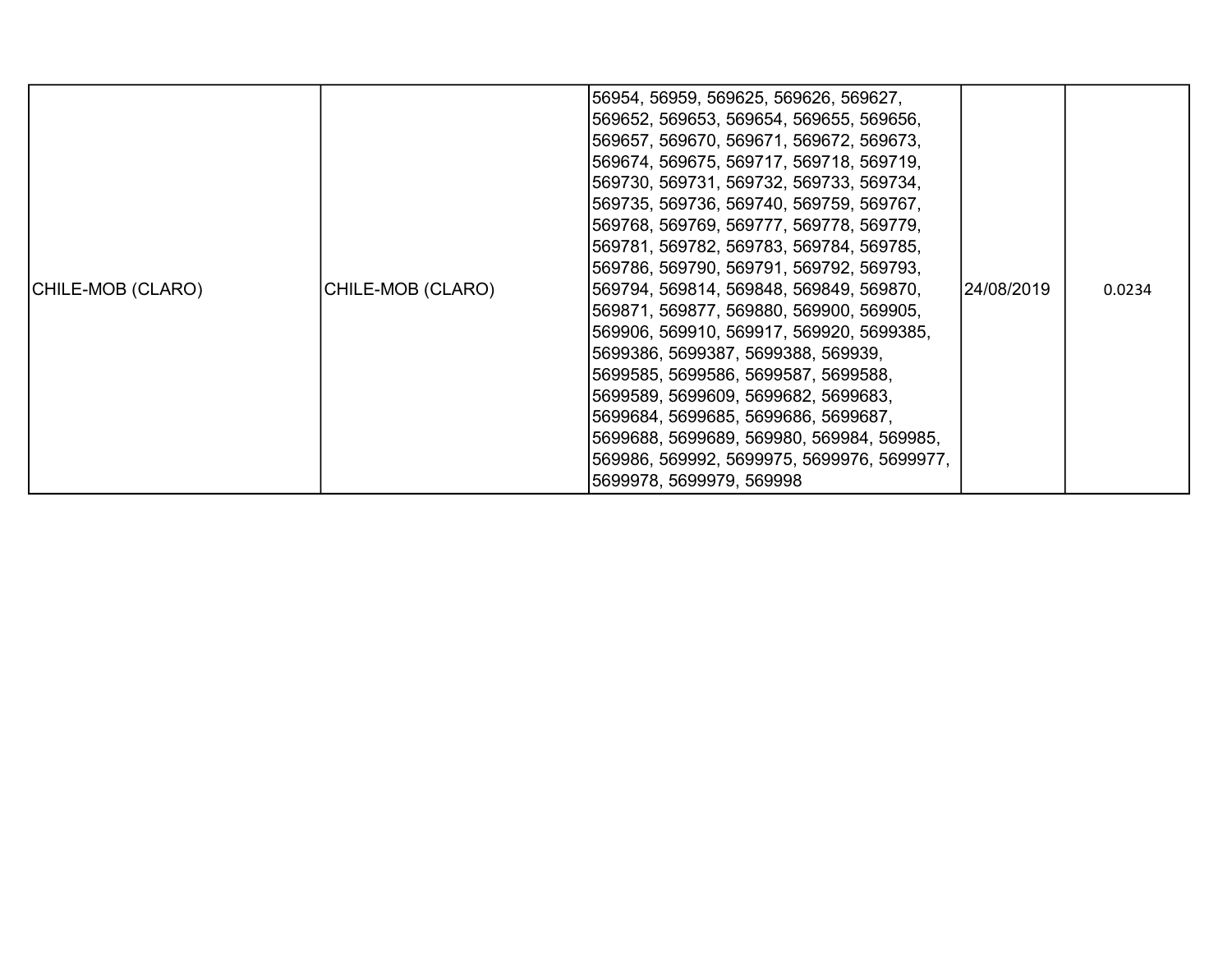| CHILE-MOB (MOVISTAR) | CHILE-MOB (MOVISTAR) | 569630, 569631, 569632, 569633, 569639,<br>569640, 569646, 569647, 569648, 569649,<br>569680, 569681, 569682, 569683, 569684,<br>569685, 569686, 569687, 569712, 569713,<br>569714, 569715, 569716, 569741, 569742,<br>569743, 569744, 569745, 569746, 569747,<br>569748, 569749, 569755, 569756, 569757,<br>569758, 569761, 569762, 569763, 569771,<br>569772, 569773, 569812, 569816, 569817,<br>56983, 56985, 569878, 569879, 569884,<br>569885, 569886, 569887, 56989, 569901,<br>5699020, 5699021, 5699022, 5699023,<br>5699024, 5699025, 569903, 5699040,<br>5699041, 5699042, 5699043, 5699044,<br>5699045, 5699046, 5699047, 5699144,<br>5699145, 5699146, 5699147, 5699148,<br>5699149, 569916, 569918, 569919, 569922,<br>569923, 569924, 569925, 569926, 569927,<br>5699280, 5699281, 5699282, 5699283,<br>5699284, 5699286, 5699287, 569932, 569933,<br>569934, 569936, 569937, 5699380, 5699381,<br>5699389, 569940, 569942, 569943, 569944,<br>569945, 569946, 5699480, 5699481, 5699482,<br>569952, 569953, 569954, 569955, 569956,<br>5699580, 5699581, 5699582, 5699583,<br>5699584, 5699600, 5699602, 5699603,<br>5699604, 5699605, 5699606, 56996085,<br>56996086, 56996087, 56996088, 56996089,<br>569962, 569963, 569964, 569965, 569966, | 24/08/2019 | 0.0234 |
|----------------------|----------------------|----------------------------------------------------------------------------------------------------------------------------------------------------------------------------------------------------------------------------------------------------------------------------------------------------------------------------------------------------------------------------------------------------------------------------------------------------------------------------------------------------------------------------------------------------------------------------------------------------------------------------------------------------------------------------------------------------------------------------------------------------------------------------------------------------------------------------------------------------------------------------------------------------------------------------------------------------------------------------------------------------------------------------------------------------------------------------------------------------------------------------------------------------------------------------------------------------------------------------------------------------------------|------------|--------|
| CHILE-MOB (OTHERS)   | CHILE-MOB (OTHERS)   | 569                                                                                                                                                                                                                                                                                                                                                                                                                                                                                                                                                                                                                                                                                                                                                                                                                                                                                                                                                                                                                                                                                                                                                                                                                                                            | 24/08/2019 | 0.0234 |
| CHILE-SANTIAGO       | CHILE-SANTIAGO       | 562                                                                                                                                                                                                                                                                                                                                                                                                                                                                                                                                                                                                                                                                                                                                                                                                                                                                                                                                                                                                                                                                                                                                                                                                                                                            | 24/08/2019 | 0.0111 |
| <b>CHINA</b>         | <b>CHINA</b>         | 86                                                                                                                                                                                                                                                                                                                                                                                                                                                                                                                                                                                                                                                                                                                                                                                                                                                                                                                                                                                                                                                                                                                                                                                                                                                             | 24/08/2019 | 0.1343 |
| COLOMBIA             | <b>COLOMBIA</b>      | $\overline{57}$                                                                                                                                                                                                                                                                                                                                                                                                                                                                                                                                                                                                                                                                                                                                                                                                                                                                                                                                                                                                                                                                                                                                                                                                                                                | 24/08/2019 | 0.0179 |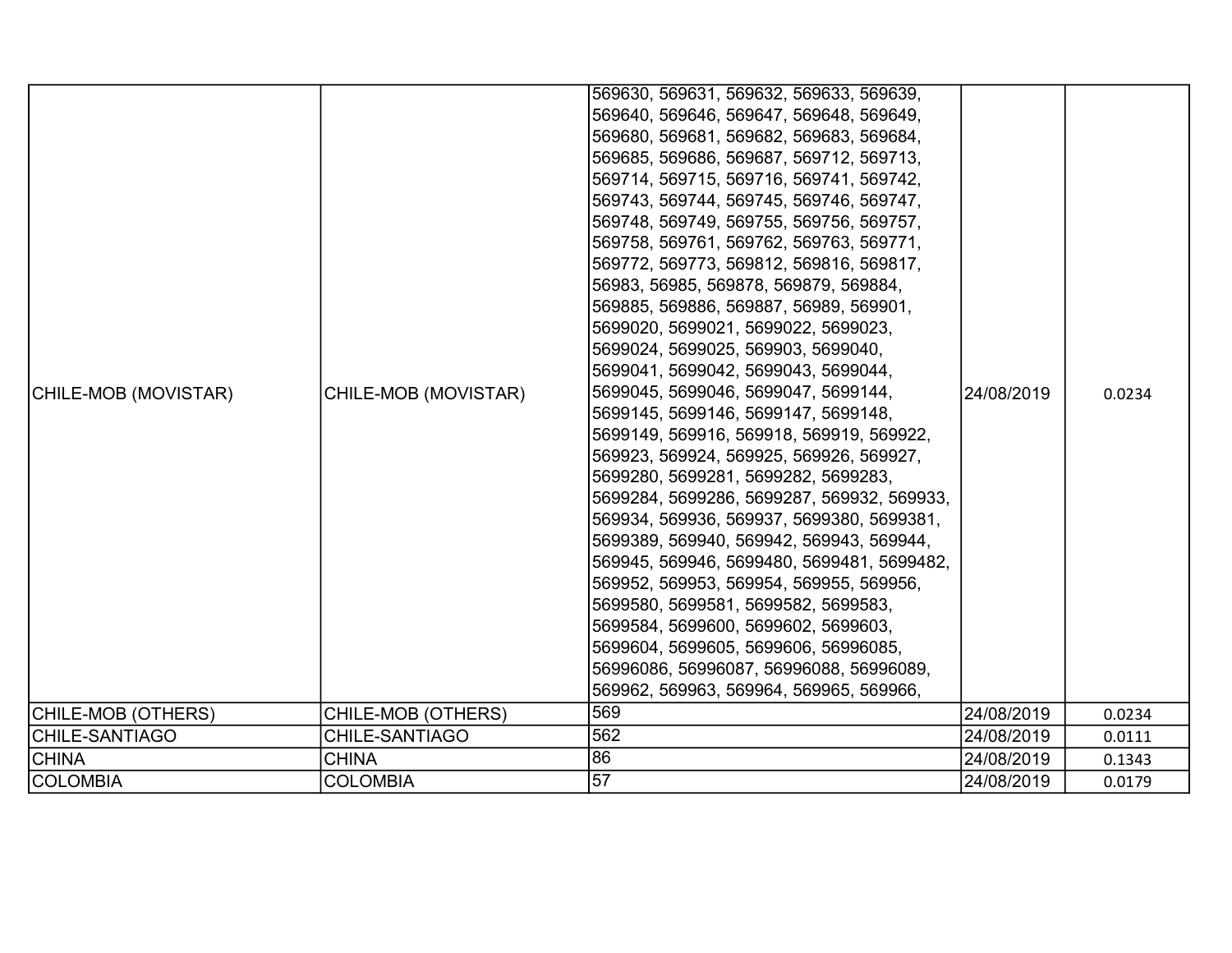| COLOMBIA (LEX)       | <b>COLOMBIA (LEX)</b>   | 5718252, 5718253, 5718254, 5718255,<br>5718256, 5718298, 571834, 571835, 571836,<br>571837, 5718383, 5718385, 5718388, 571839,<br>57184, 57185, 5718647, 5718648, 57186490,<br>57186491, 57186492, 57186493, 57186494,<br>5718656, 571866, 571867, 571868, 571871,<br>5718720, 5718721, 5718722, 571873,<br>5718771, 5718780, 5718781, 5718782,<br>5718785, 5718786, 5718788, 5718789,<br>571879, 571880, 571881, 5718820, 5718821,<br>571883, 571887, 571889, 571890, 5718910,<br>5718911, 571892, 571895, 5718960, 5718961,<br>5718962, 5718963, 5718970, 5718971,<br>5718972, 5718973, 5718974, 5718980,<br>5718981, 5718990, 5718991, 5718992,<br>5718993, 571923, 571924, 571925, 571926,<br>571927, 5719281, 5719282, 5719283,<br>5719284, 57192879, 5719289, 571929,<br>5719301, 5719303, 5719304, 5719306,<br>5719309, 5719310, 5719312, 5719315,<br>5719319, 571932, 571933, 571934, 57220000,<br>57220001, 57220002, 57220003, 57220004,<br>5722002, 5722003, 5722004, 57220080,<br>57220081, 57220082, 57220083, 57220084,<br>57220090, 57220091, 57220092, 57220093,<br>57220094, 5722012, 5722021, 5722023,<br>5722032, 5722033, 5722034, 5722035,<br>5722036, 5722037, 572205, 5722063,<br>5722066, 5722067, 5722068, 5722069, | 24/08/2019 | 0.0179 |
|----------------------|-------------------------|----------------------------------------------------------------------------------------------------------------------------------------------------------------------------------------------------------------------------------------------------------------------------------------------------------------------------------------------------------------------------------------------------------------------------------------------------------------------------------------------------------------------------------------------------------------------------------------------------------------------------------------------------------------------------------------------------------------------------------------------------------------------------------------------------------------------------------------------------------------------------------------------------------------------------------------------------------------------------------------------------------------------------------------------------------------------------------------------------------------------------------------------------------------------------------------------------------------------------------------------|------------|--------|
| COLOMBIA-ARMENIA     | <b>COLOMBIA-ARMENIA</b> | 57673097, 57673098, 57673099, 576731,<br>576732, 576733, 576734, 576735, 576736,<br>576737, 576738, 576739, 576740, 576741,<br>576744, 576745, 576746, 576747, 576748,<br>576749, 576905, 57691460, 57691461,<br>5769567                                                                                                                                                                                                                                                                                                                                                                                                                                                                                                                                                                                                                                                                                                                                                                                                                                                                                                                                                                                                                     | 24/08/2019 | 0.0179 |
| COLOMBIA-BARANQUILLA | COLOMBIA-BARANQUILLA    | 5753, 575905, 575912                                                                                                                                                                                                                                                                                                                                                                                                                                                                                                                                                                                                                                                                                                                                                                                                                                                                                                                                                                                                                                                                                                                                                                                                                         | 24/08/2019 | 0.0179 |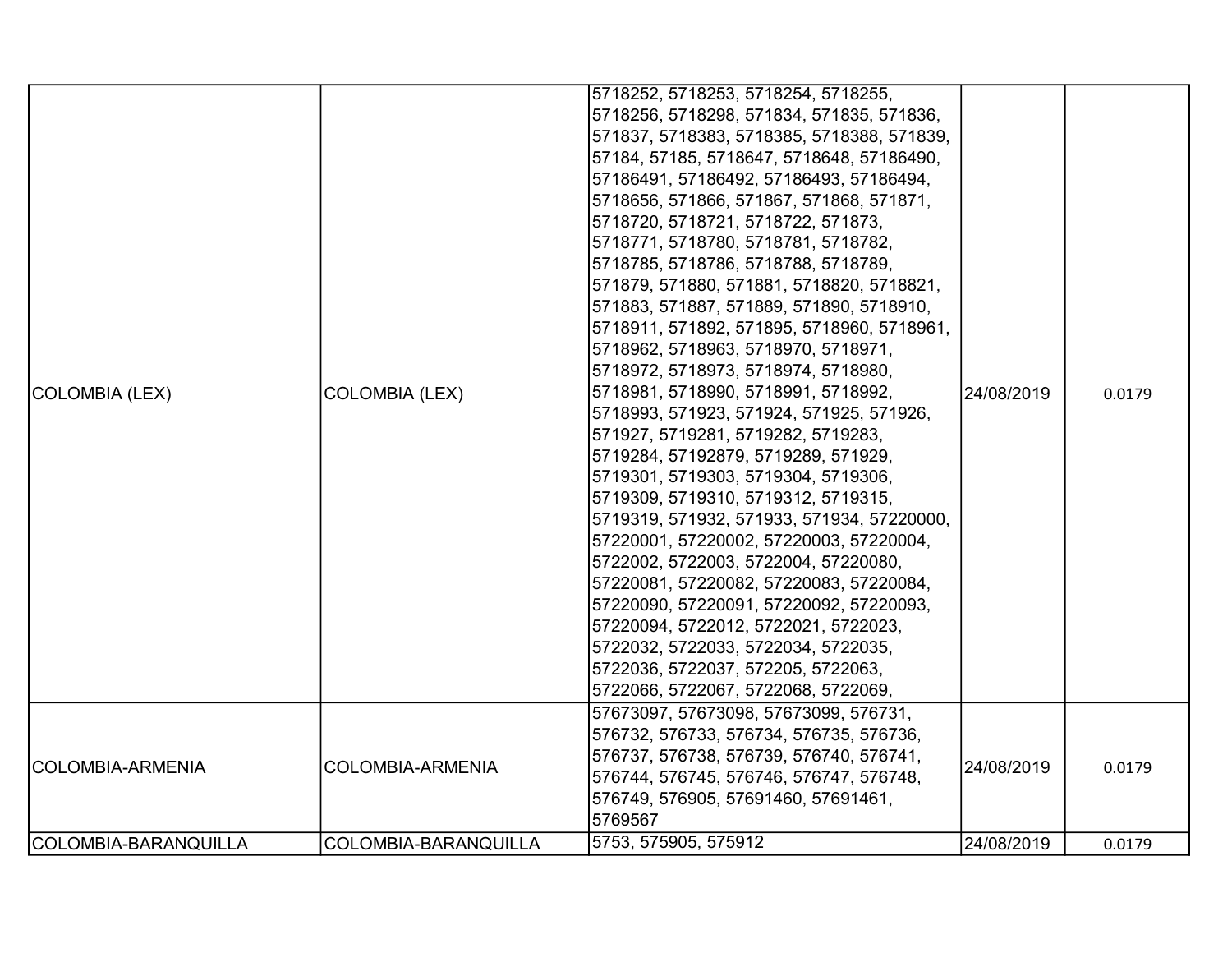| COLOMBIA-BOGOTA      | COLOMBIA-BOGOTA      | 5712, 5713, 5714, 5715, 5716, 5717, 5718210,<br> 5718211, 5718212, 5718213, 5718214,<br>57182732, 57182733, 57182734, 57182735,<br>57182736, 57182737, 57182738, 57182739,<br>57182875, 57182876, 57190, 571920, 571921,<br>5719245, 5719250, 5719258, 5719260,<br>5719265, 5719285, 5719286, 57192871,<br>57192872, 57192873, 57192874, 57192875,<br> 57192876, 57192877, 57192878, 5719288,<br>571931, 5719311, 5719313, 5719314,<br>5719316, 5719317, 5719318                                                       | 24/08/2019 | 0.0156 |
|----------------------|----------------------|------------------------------------------------------------------------------------------------------------------------------------------------------------------------------------------------------------------------------------------------------------------------------------------------------------------------------------------------------------------------------------------------------------------------------------------------------------------------------------------------------------------------|------------|--------|
| COLOMBIA-BUCARAMANGA | COLOMBIA-BUCARAMANGA | 577604, 577605, 577607, 577609, 5776156,<br>5776157, 5776158, 5776159, 577616, 577617,<br> 577618, 577619, 57763, 57764, 577650,<br>577651, 577652, 577653, 5776569, 577657,<br>577658, 577659, 5776650, 57767, 57768,<br> 57769, 5779096, 5779097, 5779099, 577915,<br>5779160, 5779161, 5779162, 5779163,<br>5779164, 57791651, 57791652, 57791653,<br>57791654, 57791655, 57791656, 57791657,<br> 57791658, 57791659, 5779166, 57791674,<br>57791675, 57791676, 57791677, 57791678,<br> 57791679, 5779169, 57791970 | 24/08/2019 | 0.0179 |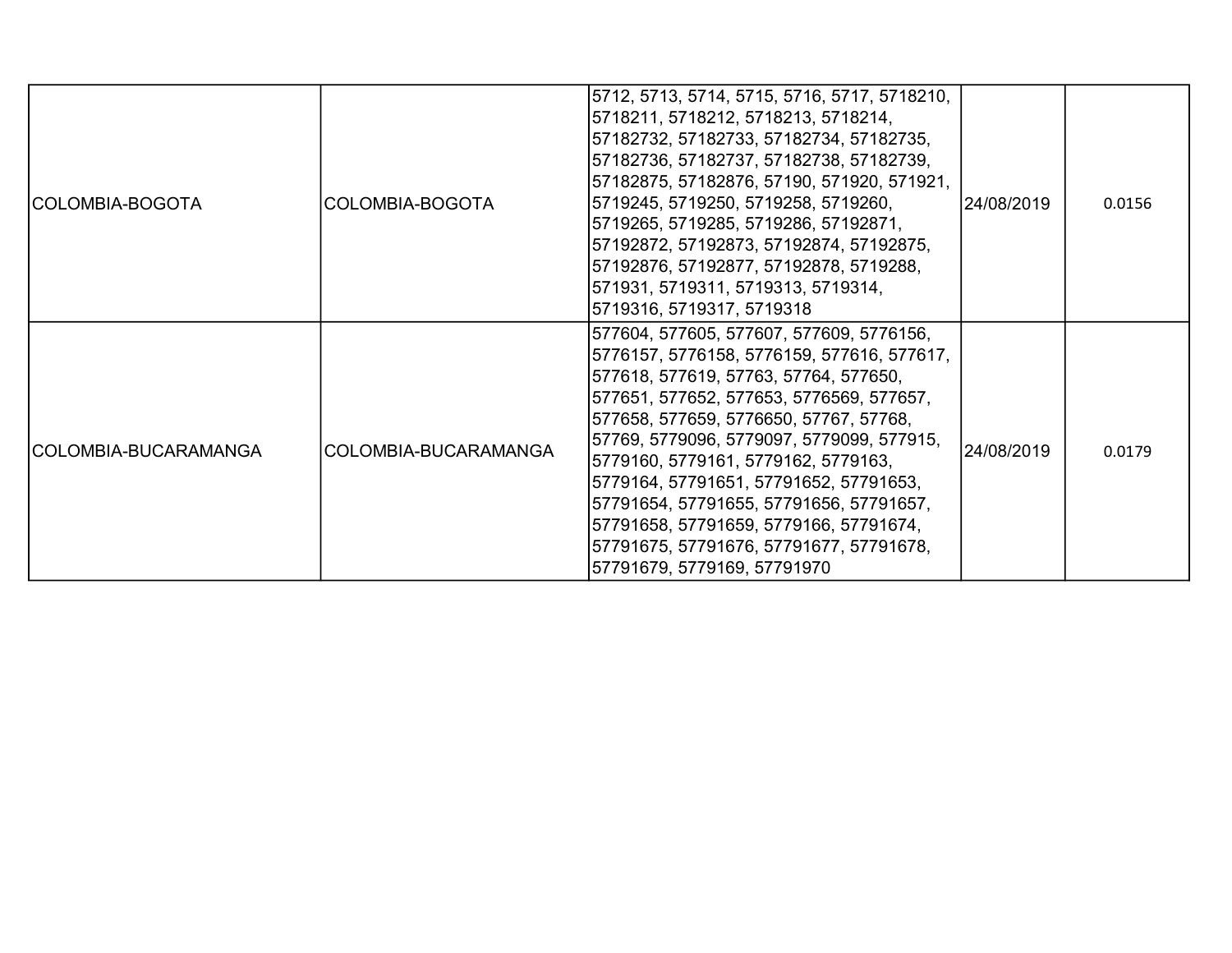| ICOLOMBIA-CALI     | <b>COLOMBIA-CALI</b> | 572282, 57228636, 57228637, 57228638,<br>57228639, 572288, 572289, 5723, 57234,<br>57240, 57241, 57242, 57243, 57244, 57248,<br>57250, 57251, 57252, 57255, 57256, 57257,<br>57259, 57260, 57261, 57262, 57264, 57265,<br>57266, 57267, 57268, 57269, 57288, 57289,<br> 572905, 5729090, 5729091, 5729092,<br>5729093, 5729094, 5729095, 5729096,<br>5729099, 572915, 572920, 57292801,<br>57292802, 57292803, 57292804, 57292805,<br>57292806, 57292807, 57292808, 57292809,<br>5729281, 5729282, 57292830, 57292831,<br> 57292832, 57292833, 57292834, 57292835,<br> 57292836, 57292837, 57292838, 5729284,<br>5729285, 5729286, 5729287, 57292880,<br>57292881, 57292882, 57292883, 57292884,<br>57292885, 57292886, 57292887, 57292888,<br> 57292890, 57292891, 57292892, 57292893,<br> 57292894, 57292895, 57292896, 57292897,<br>57292898, 572952 | 24/08/2019 | 0.0179 |
|--------------------|----------------------|---------------------------------------------------------------------------------------------------------------------------------------------------------------------------------------------------------------------------------------------------------------------------------------------------------------------------------------------------------------------------------------------------------------------------------------------------------------------------------------------------------------------------------------------------------------------------------------------------------------------------------------------------------------------------------------------------------------------------------------------------------------------------------------------------------------------------------------------------------|------------|--------|
| COLOMBIA-CARTAGENA | COLOMBIA-CARTAGENA   | 5756295, 57564, 57565, 57566, 57567,<br>575680, 575681, 575690, 575691, 575692,<br>575693, 575694, 575722, 5759090, 5759091,<br>5759096, 5759098, 5759099, 575915                                                                                                                                                                                                                                                                                                                                                                                                                                                                                                                                                                                                                                                                                       | 24/08/2019 | 0.0179 |
| COLOMBIA-MANIZALES | COLOMBIA-MANIZALES   | 57680, 57687, 57688, 57689, 576910, 5769568 24/08/2019                                                                                                                                                                                                                                                                                                                                                                                                                                                                                                                                                                                                                                                                                                                                                                                                  |            | 0.0179 |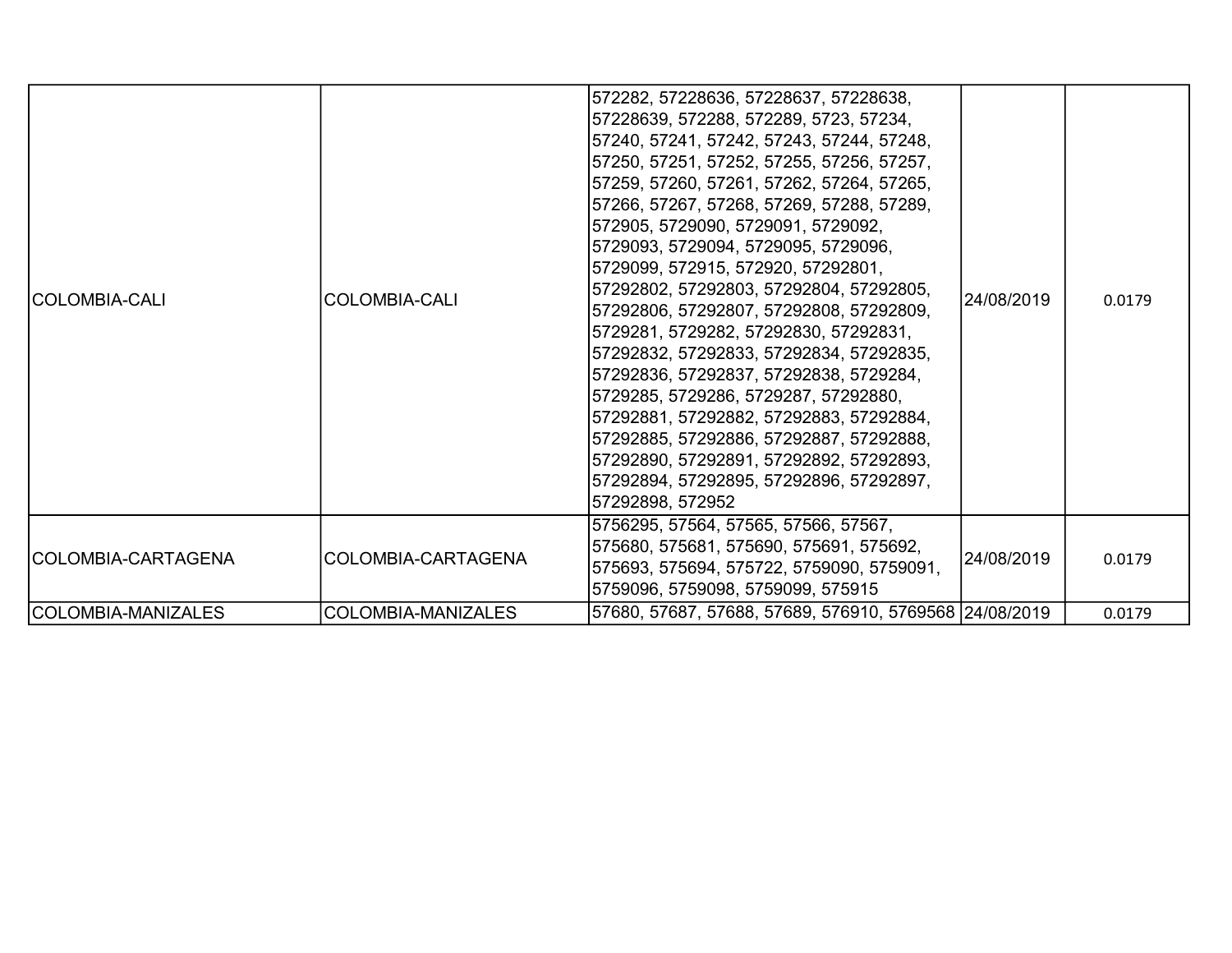| <b>COLOMBIA-MEDELLIN</b> | <b>COLOMBIA-MEDELLIN</b>      | 5740, 57415, 5742, 5743, 5744, 5745, 57460,<br>57461, 574901, 574902, 574903, 574904,<br>574905, 574906, 574907, 574908, 5749090,<br>5749091, 57490920, 57490921, 57490922,<br>57490924, 57490925, 57490926, 57490927,<br>57490928, 57490929, 5749093, 5749094,<br>5749095, 5749096, 5749097, 5749098,<br>5749099, 5749120, 574913, 5749140,<br>5749141, 5749142, 5749143, 5749144,<br>5749145, 574917, 5749220, 5749222,<br>5749223, 5749224, 5749225, 5749226,<br>5749227, 5749228, 5749229, 5749254,<br>5749255, 5749256, 5749257, 5749259, 57495 | 24/08/2019 | 0.0179 |
|--------------------------|-------------------------------|------------------------------------------------------------------------------------------------------------------------------------------------------------------------------------------------------------------------------------------------------------------------------------------------------------------------------------------------------------------------------------------------------------------------------------------------------------------------------------------------------------------------------------------------------|------------|--------|
| COLOMBIA-MOB (AVANTEL)   | <b>COLOMBIA-MOB (AVANTEL)</b> | 57350                                                                                                                                                                                                                                                                                                                                                                                                                                                                                                                                                | 24/08/2019 | 0.0095 |
| COLOMBIA-MOB (CLARO)     | COLOMBIA-MOB (CLARO)          | 57310, 57311, 57312, 57313, 57314, 57320,<br>57321, 57322, 57323                                                                                                                                                                                                                                                                                                                                                                                                                                                                                     | 24/08/2019 | 0.0088 |
| COLOMBIA-MOB (MOVISTAR)  | COLOMBIA-MOB (MOVISTAR)       | 57315, 57316, 57317, 57318, 57319                                                                                                                                                                                                                                                                                                                                                                                                                                                                                                                    | 24/08/2019 | 0.0092 |
| COLOMBIA-MOB (OTHERS)    | <b>COLOMBIA-MOB (OTHERS)</b>  | 57306, 57307, 57308, 57309, 5732, 5733,<br>5734, 5735, 5736, 5737, 5738, 5739                                                                                                                                                                                                                                                                                                                                                                                                                                                                        | 24/08/2019 | 0.0143 |
| COLOMBIA-MOB (TIGO)      | <b>COLOMBIA-MOB (TIGO)</b>    | 573332                                                                                                                                                                                                                                                                                                                                                                                                                                                                                                                                               | 24/08/2019 | 0.0095 |
| ICOLOMBIA-PALMIRA        | <b>COLOMBIA-PALMIRA</b>       | 5722802, 5722803, 5722820, 57228210,<br>57228211, 57228212, 57228213, 5722830,<br>57228310, 57228311, 57228312                                                                                                                                                                                                                                                                                                                                                                                                                                       | 24/08/2019 | 0.0179 |
| COLOMBIA-PEREIRA         | <b>COLOMBIA-PEREIRA</b>       | 57631, 57632, 57633, 57634, 5763500,<br>5763501, 5763502, 5763503, 5763504,<br>5763505, 5763506, 576351, 5763650,<br>5763651, 5769090, 5769091, 5769092,<br>5769093, 5769097, 5769098, 5769099,<br>576916, 576917, 5769563                                                                                                                                                                                                                                                                                                                           | 24/08/2019 | 0.0179 |
| <b>COMOROS</b>           | <b>COMOROS</b>                | 269                                                                                                                                                                                                                                                                                                                                                                                                                                                                                                                                                  | 24/08/2019 | 0.4241 |
| COMOROS (VAS)            | COMOROS (VAS)                 | 2699001, 2699002, 2699003, 2699004,<br>2699105, 2699106, 2699107, 2699108,<br>2699109                                                                                                                                                                                                                                                                                                                                                                                                                                                                | 24/08/2019 | 0.4334 |
| COMOROS-MOB              | <b>COMOROS-MOB</b>            | 2693, 2694                                                                                                                                                                                                                                                                                                                                                                                                                                                                                                                                           | 24/08/2019 | 0.4931 |
| <b>CONGO</b>             | <b>CONGO</b>                  | $\overline{242}$                                                                                                                                                                                                                                                                                                                                                                                                                                                                                                                                     | 24/08/2019 | 0.4345 |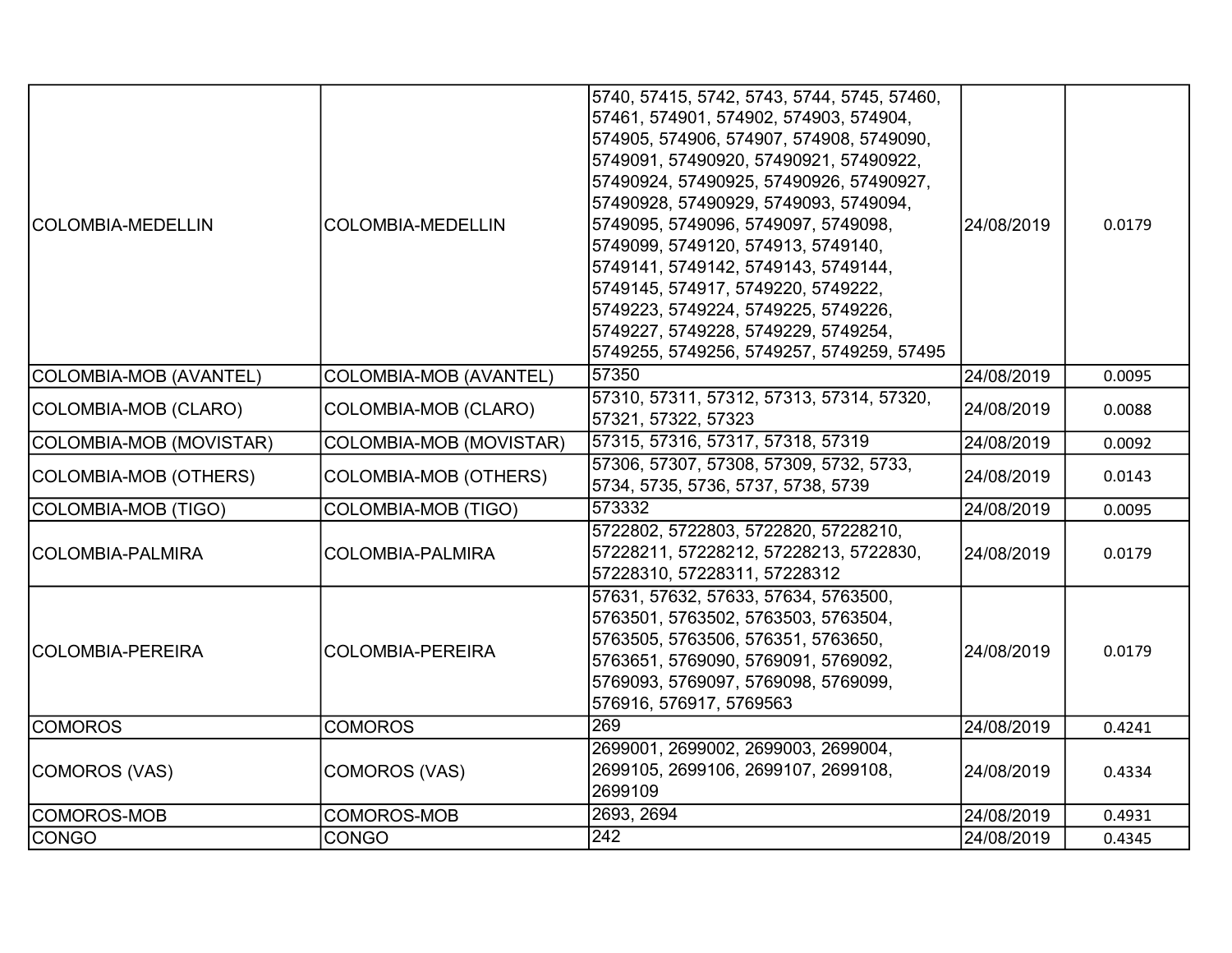| CONGO DR (ZAIRE)                                                       | CONGO DR (ZAIRE)                         | $\overline{243}$                                                                                                                       | 24/08/2019 | 0.5149 |
|------------------------------------------------------------------------|------------------------------------------|----------------------------------------------------------------------------------------------------------------------------------------|------------|--------|
| <b>CONGO DR (ZAIRE) (PREMIUM)</b>                                      | <b>BLOCKED</b>                           | 243123, 243124, 243127, 243133, 243141,<br>24342, 24343, 243770, 2438098, 2438099,<br>24386                                            | 24/08/2019 | 1.4729 |
| CONGO DR (ZAIRE)-MOB (AFRICEL CONGO DR (ZAIRE)-MOB (AFRIḍ24390, 24391  |                                          |                                                                                                                                        | 24/08/2019 | 0.4373 |
| CONGO DR (ZAIRE)-MOB (AIRTEL) CONGO DR (ZAIRE)-MOB (AIRTE 24397, 24399 |                                          |                                                                                                                                        | 24/08/2019 | 0.3947 |
| CONGO DR (ZAIRE)-MOB (ORANGE CONGO DR (ZAIRE)-MOB (ORAN 24384, 24385   |                                          |                                                                                                                                        | 24/08/2019 | 0.4443 |
| CONGO DR (ZAIRE)-MOB (TATEM)                                           | CONGO DR (ZAIRE)-MOB (TATE 24387         |                                                                                                                                        | 24/08/2019 | 0.4567 |
| CONGO DR (ZAIRE)-MOB (TIGO)                                            | CONGO DR (ZAIRE)-MOB (TIGO) 24380, 24389 |                                                                                                                                        | 24/08/2019 | 0.4443 |
| CONGO DR (ZAIRE)-MOB (VODAC) CONGO DR (ZAIRE)-MOB (VODA 24381, 24382   |                                          |                                                                                                                                        | 24/08/2019 | 0.4645 |
| CONGO-MOB (AIRTEL)                                                     | <b>CONGO-MOB (AIRTEL)</b>                | 24205                                                                                                                                  | 24/08/2019 | 0.5812 |
| CONGO-MOB (AZUR)                                                       | CONGO-MOB (AZUR)                         | 24201                                                                                                                                  | 24/08/2019 | 0.4341 |
| CONGO-MOB (MTN)                                                        | CONGO-MOB (MTN)                          | 24206                                                                                                                                  | 24/08/2019 | 0.4458 |
| CONGO-MOB (WARID)                                                      | CONGO-MOB (WARID)                        | 24204                                                                                                                                  | 24/08/2019 | 0.5812 |
| <b>COOK ISLANDS</b>                                                    | <b>BLOCKED</b>                           | 682                                                                                                                                    | 24/08/2019 | 1.0470 |
| <b>COSTA RICA</b>                                                      | <b>COSTA RICA</b>                        | 506                                                                                                                                    | 24/08/2019 | 0.0183 |
| COSTA RICA (OTHERS)                                                    | <b>COSTA RICA (OTHERS)</b>               | 50640, 506412, 506413, 506414, 506415,<br>506416, 506417, 506418, 506419, 50642,<br>50643, 50644, 50645, 50646, 50647, 50648,<br>50649 | 24/08/2019 | 0.0183 |
| COSTA RICA (TELEFONICA)                                                | <b>COSTA RICA (TELEFONICA)</b>           | 506410, 506411                                                                                                                         | 24/08/2019 | 0.0183 |
| COSTA RICA-MOB (CLARO)                                                 | <b>COSTA RICA-MOB (CLARO)</b>            | 5067                                                                                                                                   | 24/08/2019 | 0.0586 |
| <b>COSTA RICA-MOB (KOLBI)</b>                                          | <b>COSTA RICA-MOB (KOLBI)</b>            | 5068                                                                                                                                   | 24/08/2019 | 0.0550 |
| COSTA RICA-MOB (MOVISTAR)                                              | COSTA RICA-MOB (MOVISTAR)                | 5066                                                                                                                                   | 24/08/2019 | 0.0777 |
| COSTA RICA-MOB (OTHERS)                                                | <b>COSTA RICA-MOB (OTHERS)</b>           | 5065                                                                                                                                   | 24/08/2019 | 0.0550 |
| COTE D'IVOIRE                                                          | <b>COTE D'IVOIRE</b>                     | $\overline{225}$                                                                                                                       | 24/08/2019 | 0.2466 |
| COTE D'IVOIRE (MTN)                                                    | <b>COTE D'IVOIRE (MTN)</b>               | 225200, 225210, 225220, 225230, 225240,<br>225300, 225310, 225320, 225330, 225340,<br>225350, 225360                                   | 24/08/2019 | 0.3271 |
| <b>COTE D'IVOIRE (VAS)</b>                                             | <b>BLOCKED</b>                           | 2252170, 2252179, 22590409                                                                                                             | 24/08/2019 | 1.2672 |
| COTE D'IVOIRE-MOB (MOOV)                                               | COTE D'IVOIRE-MOB (MOOV)                 | 22501, 22502, 22503, 22540, 22541, 22542,<br>22543, 22551, 22552, 22553, 22571, 22572                                                  | 24/08/2019 | 0.3416 |
| COTE D'IVOIRE-MOB (MTN)                                                | COTE D'IVOIRE-MOB (MTN)                  | 22504, 22505, 22506, 22544, 22545, 22546,<br>22554, 22555, 22556, 22564, 22565, 22566,<br>22574, 22575, 22576, 22584, 22585, 22586     | 24/08/2019 | 0.3448 |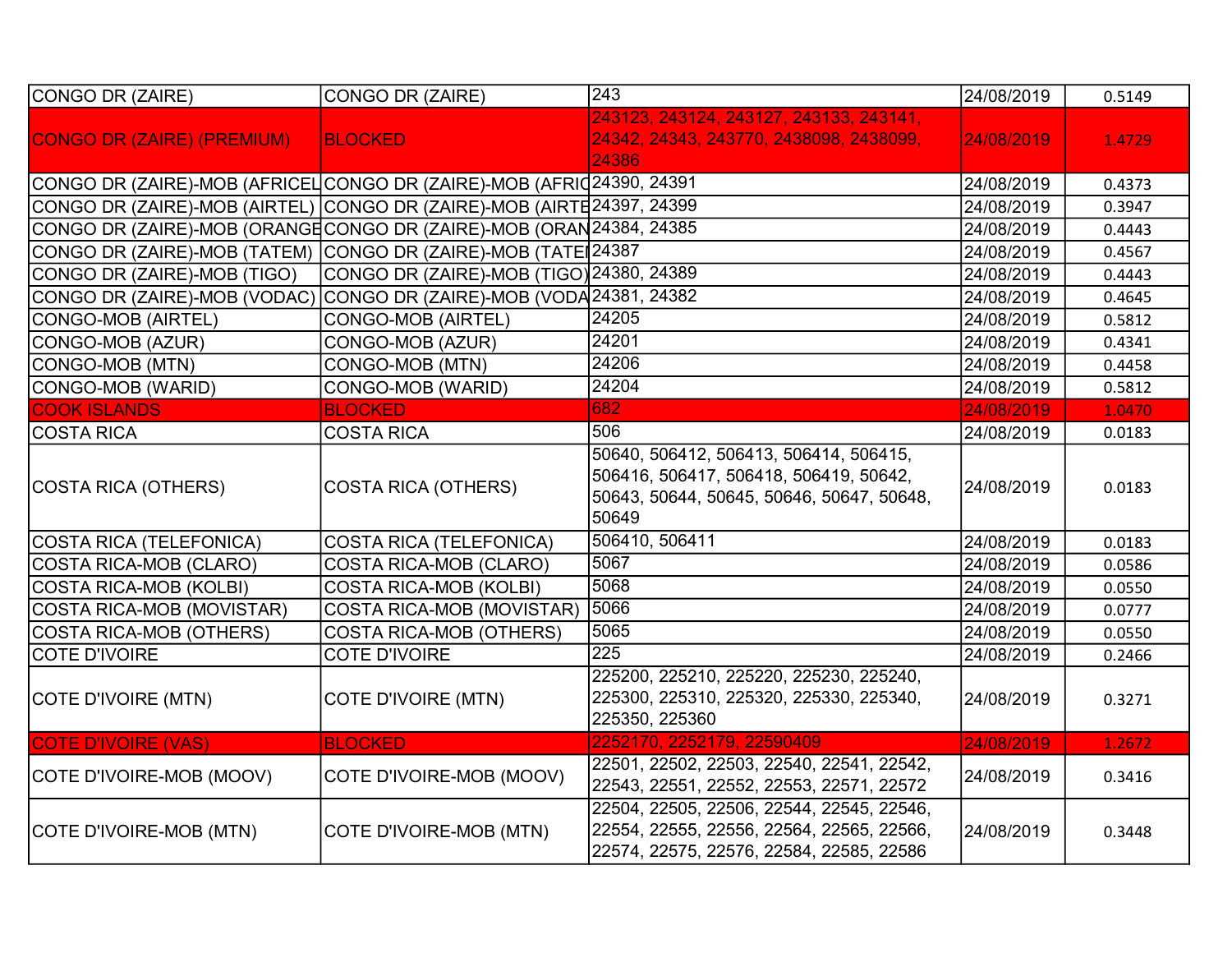| COTE D'IVOIRE-MOB (ORANGE)                                                  |                                                       | 22507, 22508, 22509, 22547, 22548, 22549,<br>COTE D'IVOIRE-MOB (ORANGE) 22557, 22558, 22559, 22567, 22568, 22569,<br>22577, 22578, 22579, 22587, 22588, 22589 | 24/08/2019 | 0.3991 |
|-----------------------------------------------------------------------------|-------------------------------------------------------|---------------------------------------------------------------------------------------------------------------------------------------------------------------|------------|--------|
| <b>CROATIA</b>                                                              | <b>CROATIA</b>                                        | 385                                                                                                                                                           | 24/08/2019 | 0.1495 |
| CROATIA-MOB (TELE2)                                                         | <b>CROATIA-MOB (TELE2)</b>                            | 385901, 38595                                                                                                                                                 | 24/08/2019 | 0.4030 |
| CROATIA-MOB (T-MOBILE)                                                      | <b>CROATIA-MOB (T-MOBILE)</b>                         | 38589098, 38597, 38598, 38599                                                                                                                                 | 24/08/2019 | 0.4030 |
| CROATIA-MOB (VIPNET)                                                        | <b>CROATIA-MOB (VIPNET)</b>                           | 38591, 38592                                                                                                                                                  | 24/08/2019 | 0.4030 |
| <b>CUBA</b>                                                                 | <b>BLOCKED</b>                                        | 53                                                                                                                                                            | 24/08/2019 | 0.7862 |
| <b>CUBA-MOB</b>                                                             | <b>BLOCKED</b>                                        | 537753, 537754, 537755, 537756, 537758,<br>537759                                                                                                             | 24/08/2019 | 0.7862 |
| <b>CYPRUS</b>                                                               | <b>CYPRUS</b>                                         | 357                                                                                                                                                           | 24/08/2019 | 0.0098 |
| CYPRUS (NON-GEO)                                                            | <b>CYPRUS (NON-GEO)</b>                               | 357700, 35777                                                                                                                                                 | 24/08/2019 | 0.1288 |
| CYPRUS (SPECIAL SVC)                                                        | <b>CYPRUS (SPECIAL SVC)</b>                           | 35722222, 35723232, 35724024, 35724242,<br>35725262, 35726026, 35726262                                                                                       | 24/08/2019 | 0.0407 |
| CYPRUS (VOICEMAIL)                                                          | <b>CYPRUS (VOICEMAIL)</b>                             | 35712                                                                                                                                                         | 24/08/2019 | 0.0774 |
| CYPRUS-MOB (LEMONTEL)                                                       | <b>CYPRUS-MOB (LEMONTEL)</b>                          | 35794                                                                                                                                                         | 24/08/2019 | 0.0200 |
| CYPRUS-MOB (MTN)                                                            | <b>CYPRUS-MOB (MTN)</b>                               | 357942, 35796                                                                                                                                                 | 24/08/2019 | 0.0200 |
| CYPRUS-MOB (PRIMETEL)                                                       | <b>CYPRUS-MOB (PRIMETEL)</b>                          | 35795                                                                                                                                                         | 24/08/2019 | 0.0391 |
| CYPRUS-MOB (VODAFONE)                                                       | <b>CYPRUS-MOB (VODAFONE)</b>                          | 35797, 35799                                                                                                                                                  | 24/08/2019 | 0.0200 |
| <b>CZECH REPUBLIC</b>                                                       | <b>CZECH REPUBLIC</b>                                 | 420                                                                                                                                                           | 24/08/2019 | 0.0065 |
| <b>CZECH REPUBLIC (SPECIAL SVC)</b>                                         | CZECH REPUBLIC (SPECIAL SV 42081, 42082, 42083, 42084 |                                                                                                                                                               | 24/08/2019 | 0.0774 |
|                                                                             |                                                       | 420601, 420602, 420606, 420607, 420702,<br>CZECH REPUBLIC-MOB (TELEFONICZECH REPUBLIC-MOB (TELEF 420703, 420704, 420705, 42072, 420962,<br>420966             | 24/08/2019 | 0.0159 |
| CZECH REPUBLIC-MOB (T-MOBILE CZECH REPUBLIC-MOB (T-MOBI                     |                                                       | 420603, 420604, 420605, 42073, 42093,<br>420963, 420964, 420965                                                                                               | 24/08/2019 | 0.0153 |
| CZECH REPUBLIC-MOB (UFON)                                                   | CZECH REPUBLIC-MOB (UFON) 42079                       |                                                                                                                                                               | 24/08/2019 | 0.0159 |
| CZECH REPUBLIC-MOB (VODAFON CZECH REPUBLIC-MOB (VODAF 420608, 42077, 420967 |                                                       |                                                                                                                                                               | 24/08/2019 | 0.0159 |
| DENMARK                                                                     | <b>DENMARK</b>                                        | 45                                                                                                                                                            | 24/08/2019 | 0.0121 |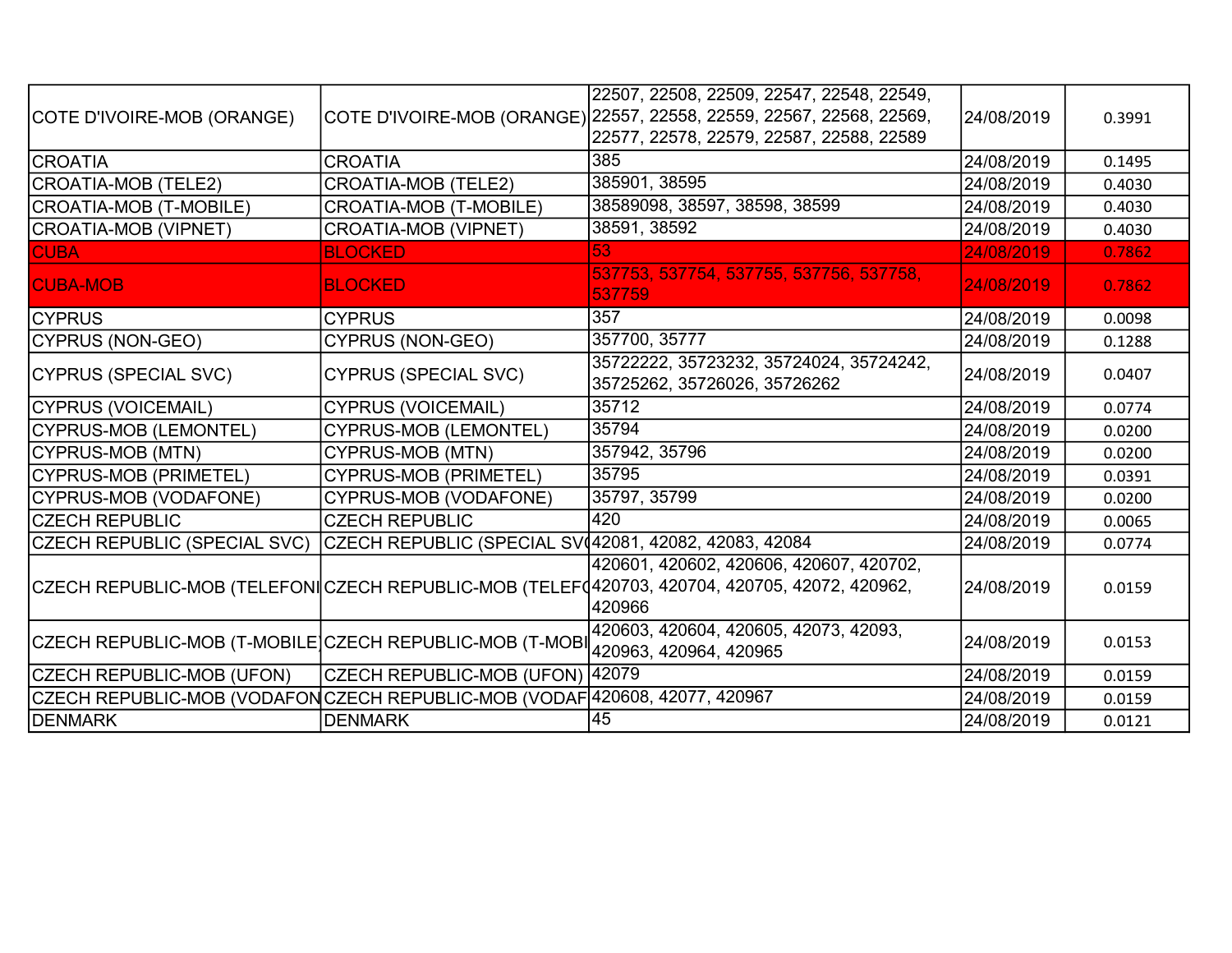| DENMARK-MOB (HI3G)   | DENMARK-MOB (HI3G)   | 452597, 45310, 45311, 45312, 45313, 45314,<br> 45315, 45316, 45317, 45426, 454271, 454272,<br> 454273, 454274, 454283, 454291, 454292,<br> 454294, 454295, 455069, 455211, 455212,<br> 45535, 45536, 45537, 45538, 45605, 459380,<br> 459384, 459385, 459386, 459387, 459388,<br> 459389, 45939 | 24/08/2019 | 0.0152 |
|----------------------|----------------------|-------------------------------------------------------------------------------------------------------------------------------------------------------------------------------------------------------------------------------------------------------------------------------------------------|------------|--------|
| DENMARK-MOB (LYCA)   | DENMARK-MOB (LYCA)   | 45318, 455064, 45713, 45714, 45715, 45716,<br> 45718, 45914, 45916, 45917                                                                                                                                                                                                                       | 24/08/2019 | 0.0152 |
| DENMARK-MOB (OTHERS) | DENMARK-MOB (OTHERS) | 452590, 452591, 452592, 452593, 453235,<br> 455063, 45520, 455259, 45530, 455398,<br> 45600, 45710, 457197, 457198, 45810,<br> 458137, 458138, 458139, 458146, 458147,<br> 458148, 458149, 45910, 459128, 4592, 4593                                                                            | 24/08/2019 | 0.0152 |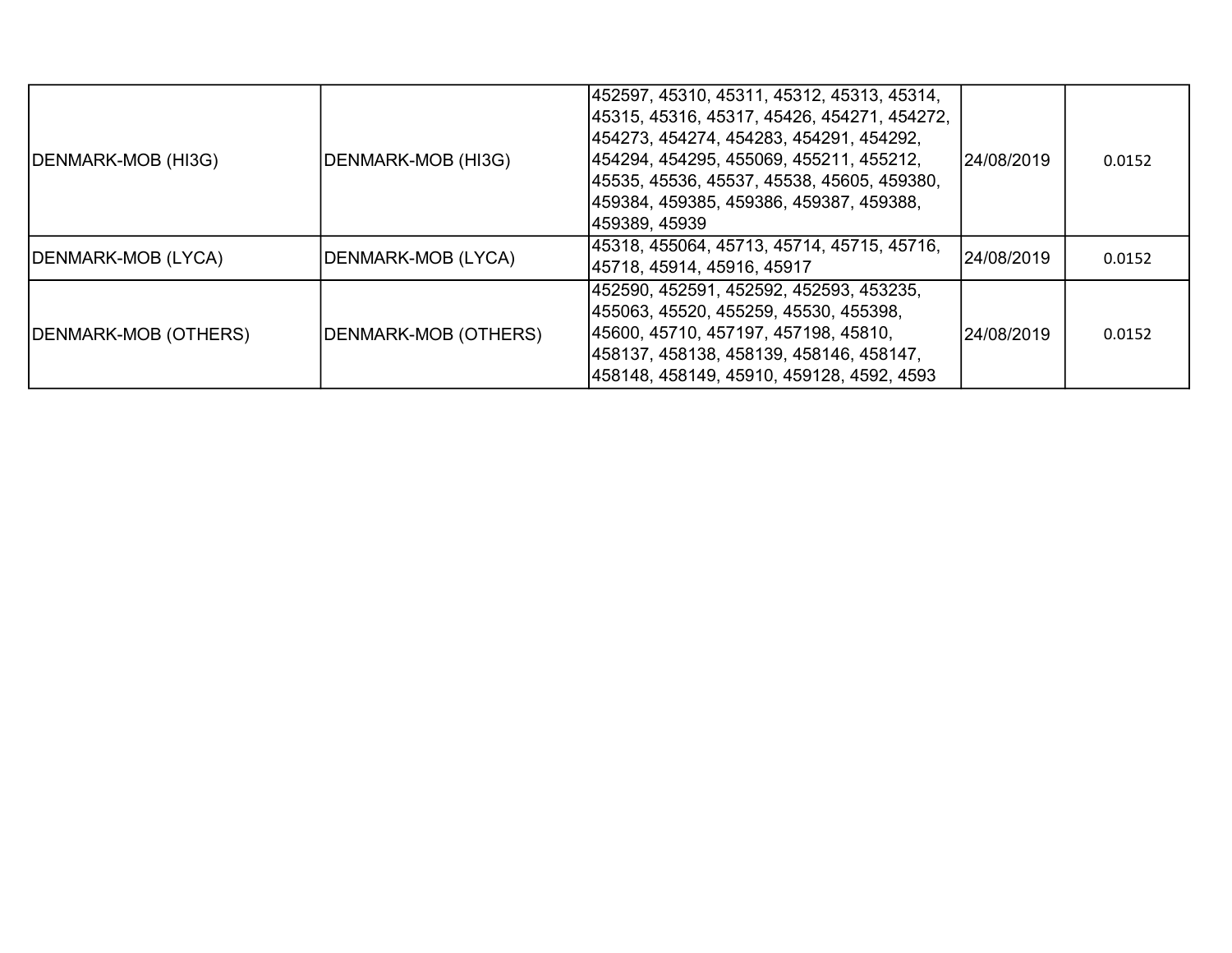|                                         | 4521, 45230, 45231, 45232, 45233, 45234,<br> 45235, 45236, 45237, 45238, 452390, 452391,<br> 452392, 452393, 452394, 452396, 452397,<br> 452398, 452399, 4524, 452595, 452596,<br> 452598, 4529, 4530, 45400, 45401, 45402,<br> 45403, 45404, 454275, 455060, 455061,<br> 45510, 45511, 45512, 45513, 45514, 45515,<br> 45516, 45517, 455180, 455181, 455182,<br> 455183, 455184, 455185, 455186, 455187,<br> 45519, 455210, 455220, 455230, 455240,<br> 455250, 455258, 456099, 45610, 45611, |  |
|-----------------------------------------|------------------------------------------------------------------------------------------------------------------------------------------------------------------------------------------------------------------------------------------------------------------------------------------------------------------------------------------------------------------------------------------------------------------------------------------------------------------------------------------------|--|
| 457172, 457177, 458140, 458141, 458142, | 458143, 458144, 458145, 458161, 458171,<br> 458172, 458173, 458174, 458175, 458177,<br> 458188, 459115, 459116, 459117, 459118,<br> 459120, 459122, 459123, 459124, 459125,<br> 459126, 459127, 459129, 459130, 459152,<br> 459153, 459154, 459155, 459156, 459157,<br> 459158, 459189, 459210, 459211, 459212,<br> 459213, 459214, 459215, 459216, 459217,<br> 459221, 459222, 459270, 459271, 459272,<br>459282                                                                              |  |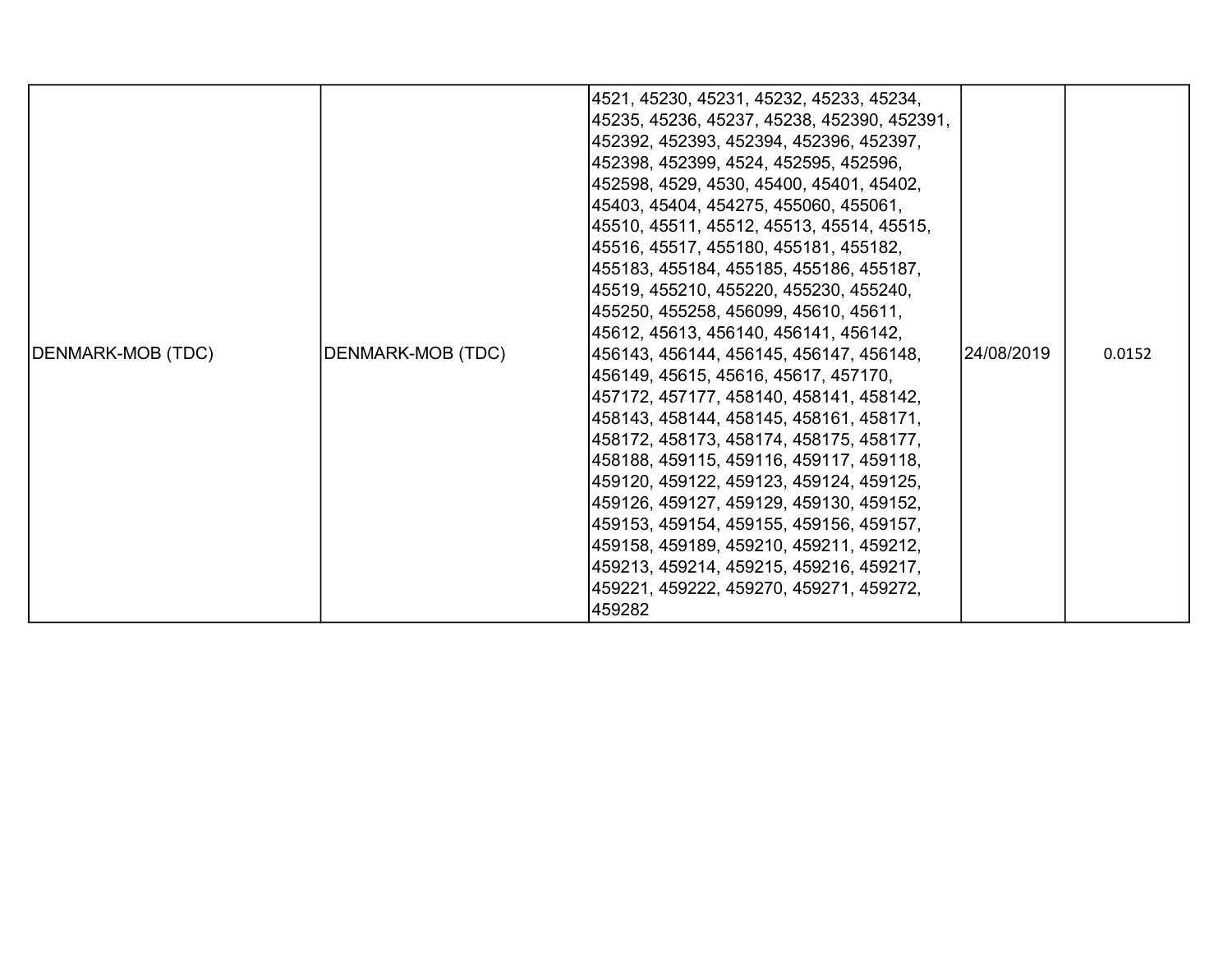|                       |                       | 45319, 4537100108, 4537100110,              |            |        |
|-----------------------|-----------------------|---------------------------------------------|------------|--------|
|                       |                       | 4537100111, 4537100112, 4537100113,         |            |        |
|                       |                       | 4537100114, 45405, 45406, 45407, 45408,     |            |        |
|                       |                       | 45409, 4541, 45424, 45425, 454260, 454270,  |            |        |
|                       |                       | 454280, 454281, 454284, 454285, 454287,     |            |        |
|                       |                       | 454288, 454289, 454290, 454293, 45500,      |            |        |
|                       |                       | 45501, 45502, 45503, 45504, 45505, 455062,  |            |        |
|                       |                       | 455065, 455066, 455067, 455068, 45507,      |            |        |
|                       |                       | 45508, 45509, 455222, 455225, 455233,       |            |        |
|                       |                       | 455242, 455244, 455251, 455252, 455253,     |            |        |
|                       |                       | 455254, 455255, 455256, 455257, 45526,      |            | 0.0152 |
|                       |                       | 45527, 45528, 45529, 455310, 455311,        |            |        |
|                       |                       | 455312, 455313, 455314, 455315, 455316,     | 24/08/2019 |        |
|                       | DENMARK-MOB (TELENOR) | 455317, 455318, 455333, 45539, 456050,      |            |        |
| DENMARK-MOB (TELENOR) |                       | 45606, 45607, 45608, 456090, 456091,        |            |        |
|                       |                       | 456092, 456093, 456094, 456095, 456096,     |            |        |
|                       |                       | 456097, 45618, 45619, 45711, 45712, 457171, |            |        |
|                       |                       | 457173, 457174, 457175, 457176, 457178,     |            |        |
|                       |                       | 457179, 457190, 457191, 457192, 457193,     |            |        |
|                       |                       | 457194, 457195, 457196, 457199, 45811,      |            |        |
|                       |                       | 45812, 458130, 458131, 458132, 458133,      |            |        |
|                       |                       | 458134, 458135, 458136, 4581372, 4581379,   |            |        |
|                       |                       | 45815, 45816, 458170, 458176, 458178,       |            |        |
|                       |                       | 458179, 458180, 458181, 458182, 458183,     |            |        |
|                       |                       | 458184, 458185, 458186, 458187, 458189,     |            |        |
|                       |                       | 45819, 459110, 459111, 459112, 459113,      |            |        |
|                       |                       | 459114, 459119, 459121, 459131, 459132,     |            |        |
|                       |                       | 459133, 459134, 459135, 459136, 459137,     |            |        |
|                       |                       | 459138, 459139, 459150, 459151, 459159,     |            |        |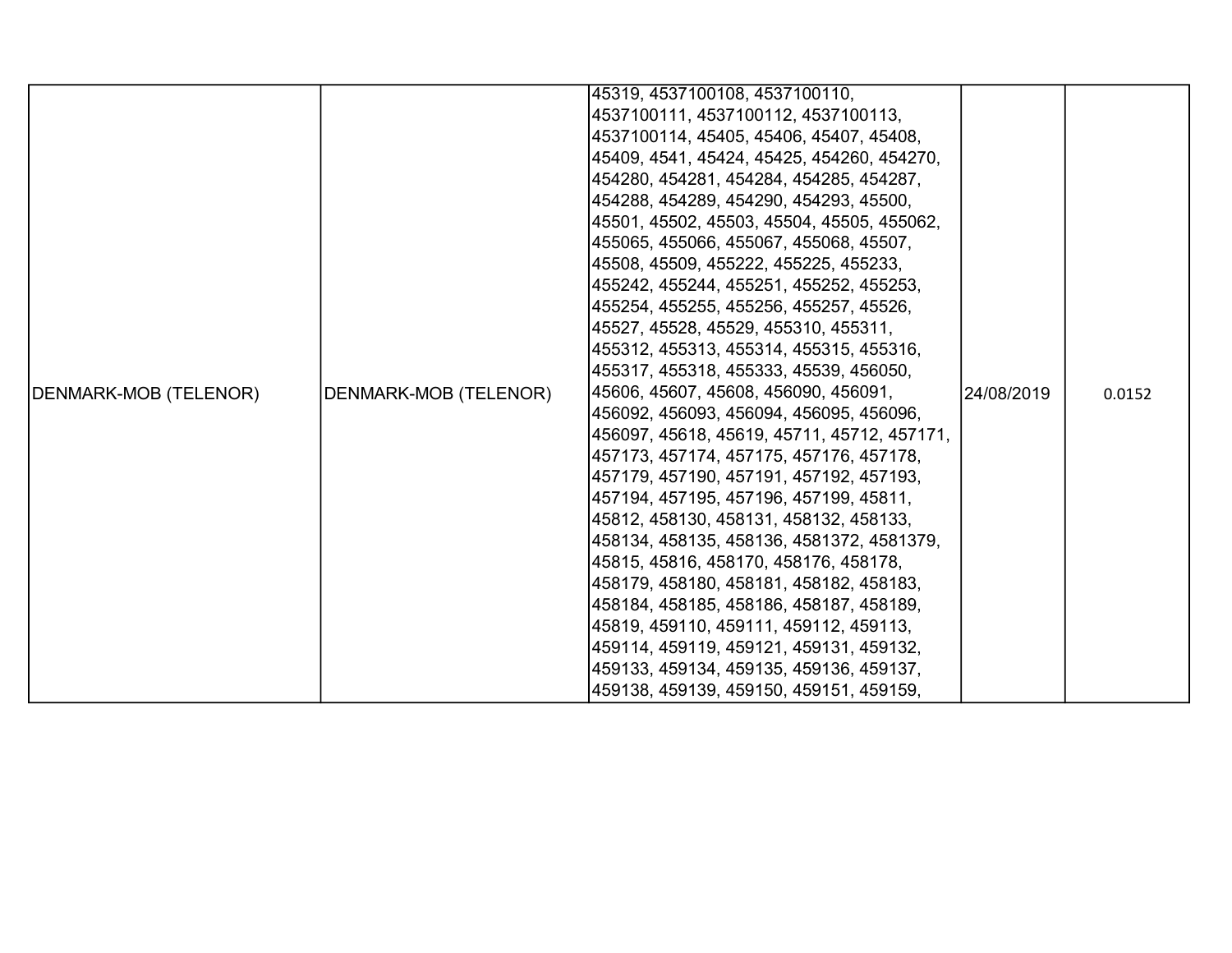| DENMARK-MOB (TELIA)       | <b>DENMARK-MOB (TELIA)</b> | 452395, 4526, 4527, 4528, 45371000, 45420,<br> 45421, 45422, 45423, 454276, 454277,<br> 454278, 454279, 454282, 454286, 454296,<br>454297, 454298, 454299, 455188, 455189,<br>45521, 45522, 45523, 45524, 455319, 45532,<br>455330, 455331, 455332, 455334, 455335,<br>455336, 455337, 455338, 455339, 45534,<br>45601, 45602, 45603, 45604, 456098, 456146 | 24/08/2019 | 0.0152 |
|---------------------------|----------------------------|-------------------------------------------------------------------------------------------------------------------------------------------------------------------------------------------------------------------------------------------------------------------------------------------------------------------------------------------------------------|------------|--------|
| <b>DIEGO GARCIA</b>       | <b>BLOCKED</b>             | 246                                                                                                                                                                                                                                                                                                                                                         | 24/08/2019 | 1.6198 |
| <b>ITUOBILG</b>           | <b>DJIBOUTI</b>            | 253                                                                                                                                                                                                                                                                                                                                                         | 24/08/2019 | 0.3363 |
| <b>DOMINICA</b>           | <b>DOMINICA</b>            | 1767                                                                                                                                                                                                                                                                                                                                                        | 24/08/2019 | 0.2126 |
| DOMINICA-MOB (DIGICEL)    | DOMINICA-MOB (DIGICEL)     | 1767315, 1767316, 1767317, 1767420,<br>1767421, 1767611, 1767612, 1767613,<br>1767614, 1767615, 1767616, 1767617                                                                                                                                                                                                                                            | 24/08/2019 | 0.1994 |
| DOMINICA-MOB (FLOW)       | DOMINICA-MOB (FLOW)        | 1767275, 1767276, 1767277, 1767285,<br>1767295                                                                                                                                                                                                                                                                                                              | 24/08/2019 | 0.1866 |
| DOMINICAN REPUBLIC        | <b>DOMINICAN REPUBLIC</b>  | 1809, 1829, 1849                                                                                                                                                                                                                                                                                                                                            | 24/08/2019 | 0.0358 |
| DOMINICAN REPUBLIC (VIVA) | DOMINICAN REPUBLIC (VIVA)  | 1809422, 1809435, 1809450, 1809503,<br>1829253, 1829254, 1829256, 1829433,<br>1829434, 1829435, 1829503, 1829530,<br>1829666, 1829995, 1829996, 1829997,<br>1829998, 1849288, 1849289, 1849290,<br>1849291, 1849292, 1849293                                                                                                                                | 24/08/2019 | 0.0425 |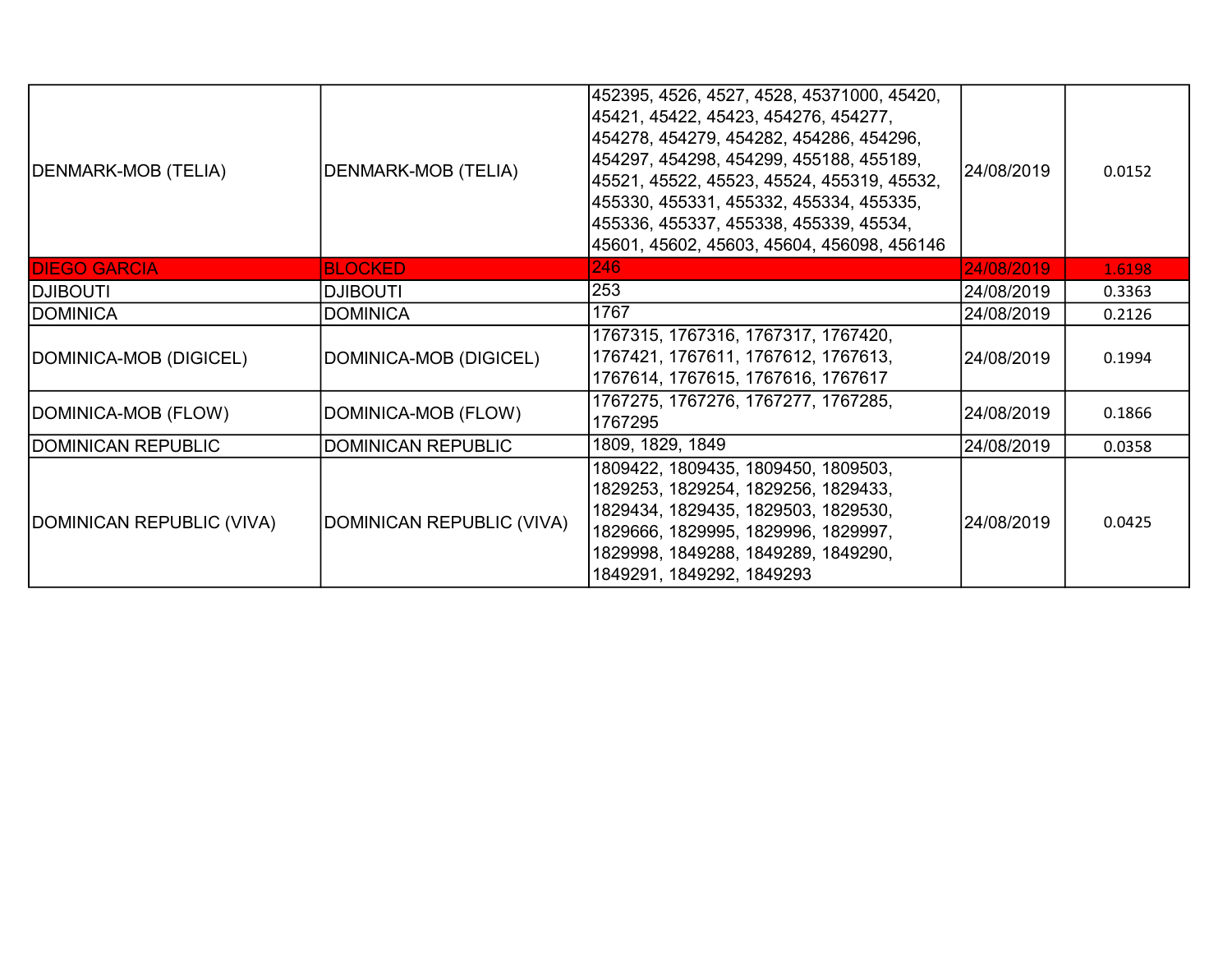| 1809607, 1809608, 1809609, 1809610,                                                            |            |        |
|------------------------------------------------------------------------------------------------|------------|--------|
| 1809613, 1809627, 1809653, 1809654,                                                            |            |        |
| 1809657, 1809660, 1809702, 1809703,                                                            |            |        |
| 1809704, 1809705, 1809706, 1809708,                                                            |            |        |
| 1809712, 1809713, 1809714, 1809715,                                                            |            |        |
| 1809779, 1809780, 1809781, 1809801,                                                            |            |        |
| 1809802, 1809803, 1809804, 1809805,                                                            |            |        |
| 1809815, 1809816, 1809817, 1809819,                                                            |            |        |
| 1809820, 1809845, 1809846, 1809847,                                                            |            |        |
| 1809848, 1809849, 1809850, 1809851,                                                            |            |        |
| 1809852, 1809853, 1809854, 1809855,                                                            |            |        |
| 1809856, 1809857, 1809858, 18098597,                                                           |            |        |
| 18098598, 180985990, 180985991,                                                                |            |        |
| 180985992, 180985993, 180985994,                                                               |            |        |
| DOMINICAN REPUBLIC-MOB (ORANDOMINICAN REPUBLIC-MOB (OR180985995, 180985996, 180985997, 180986, | 24/08/2019 | 0.1031 |
| 1809873, 1809875, 1809876, 1809877,                                                            |            |        |
| 1809878, 1809879, 1809880, 1809881,                                                            |            |        |
| 1809882, 1809883, 1809884, 1809885,                                                            |            |        |
| 1809886, 1809889, 1809890, 1809899,                                                            |            |        |
| 1809901, 1809902, 1809903, 1809904,                                                            |            |        |
| 1809905, 1809906, 1809907, 1809909,                                                            |            |        |
| 1809910, 1809912, 1809913, 1809914,                                                            |            |        |
| 1809915, 1809916, 1809917, 1809918,                                                            |            |        |
| 1809919, 1809923, 1809924, 1809931,                                                            |            |        |
| 1809935, 1809949, 1809958, 1809961,                                                            |            |        |
| 1809962, 1809963, 1809964, 1809965,                                                            |            |        |
| 1809966, 1809967, 1809968, 1809969,                                                            |            |        |
| 1809972, 1809973, 1809974, 1809975,                                                            |            |        |
| 1809977, 1809978, 1809979, 1809980,                                                            |            |        |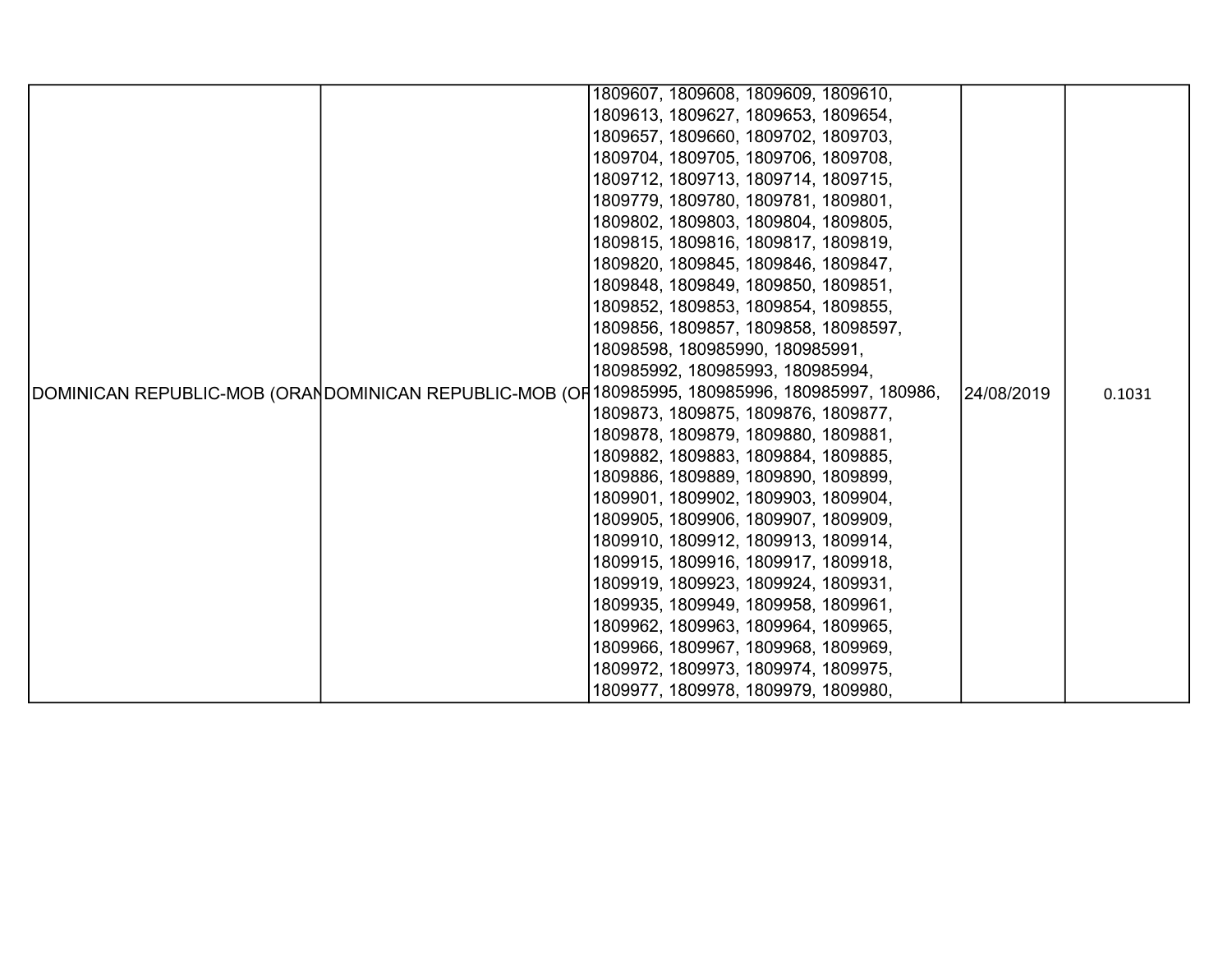|  | 1809206, 1809207, 1809208, 1809209,                                                         |            |        |
|--|---------------------------------------------------------------------------------------------|------------|--------|
|  | 1809210, 1809212, 1809214, 18092223,                                                        |            |        |
|  | 18092224, 18092225, 1809223, 1809224,                                                       |            |        |
|  | 1809225, 1809228, 1809229, 1809230,                                                         |            |        |
|  | 1809232, 1809235, 18092480, 18092482,                                                       |            |        |
|  | 18092484, 18092485, 18092486, 18092487,                                                     |            |        |
|  | 18092488, 1809249, 1809250, 1809251,                                                        |            |        |
|  | 1809252, 1809253, 1809254, 1809256,                                                         |            |        |
|  | 1809257, 1809258, 1809259, 1809260,                                                         |            |        |
|  | 1809264, 1809265, 1809266, 1809267,                                                         |            |        |
|  | 1809268, 1809269, 1809270, 1809271,                                                         |            |        |
|  | 1809272, 1809280, 1809281, 1809282,                                                         |            |        |
|  | 1809283, 1809284, 1809292, 1809293,                                                         |            |        |
|  | 1809297, 1809298, 1809299, 1809301,                                                         |            |        |
|  | DOMINICAN REPUBLIC-MOB (OTHE DOMINICAN REPUBLIC-MOB (OT 1809310, 1809313, 1809321, 1809322, | 24/08/2019 | 0.1018 |
|  | 1809323, 1809324, 1809325, 1809326,                                                         |            |        |
|  | 1809327, 1809330, 1809340, 1809341,                                                         |            |        |
|  | 1809342, 1809343, 1809344, 1809345,                                                         |            |        |
|  | 1809348, 180935, 1809360, 1809361,                                                          |            |        |
|  | 1809366, 1809370, 1809371, 1809374,                                                         |            |        |
|  | 1809376, 1809377, 1809383, 1809386,                                                         |            |        |
|  | 1809387, 1809389, 180939, 1809406,                                                          |            |        |
|  | 1809424, 1809425, 1809426, 1809427,                                                         |            |        |
|  | 1809428, 1809429, 1809451, 1809452,                                                         |            |        |
|  | 1809453, 1809454, 1809456, 1809457,                                                         |            |        |
|  | 1809458, 1809459, 1809460, 1809461,                                                         |            |        |
|  | 1809462, 1809463, 1809464, 1809465,                                                         |            |        |
|  | 1809467, 18094701, 18094702, 18094703,                                                      |            |        |
|  | 18094704, 18094705, 18094706, 18094707,                                                     |            |        |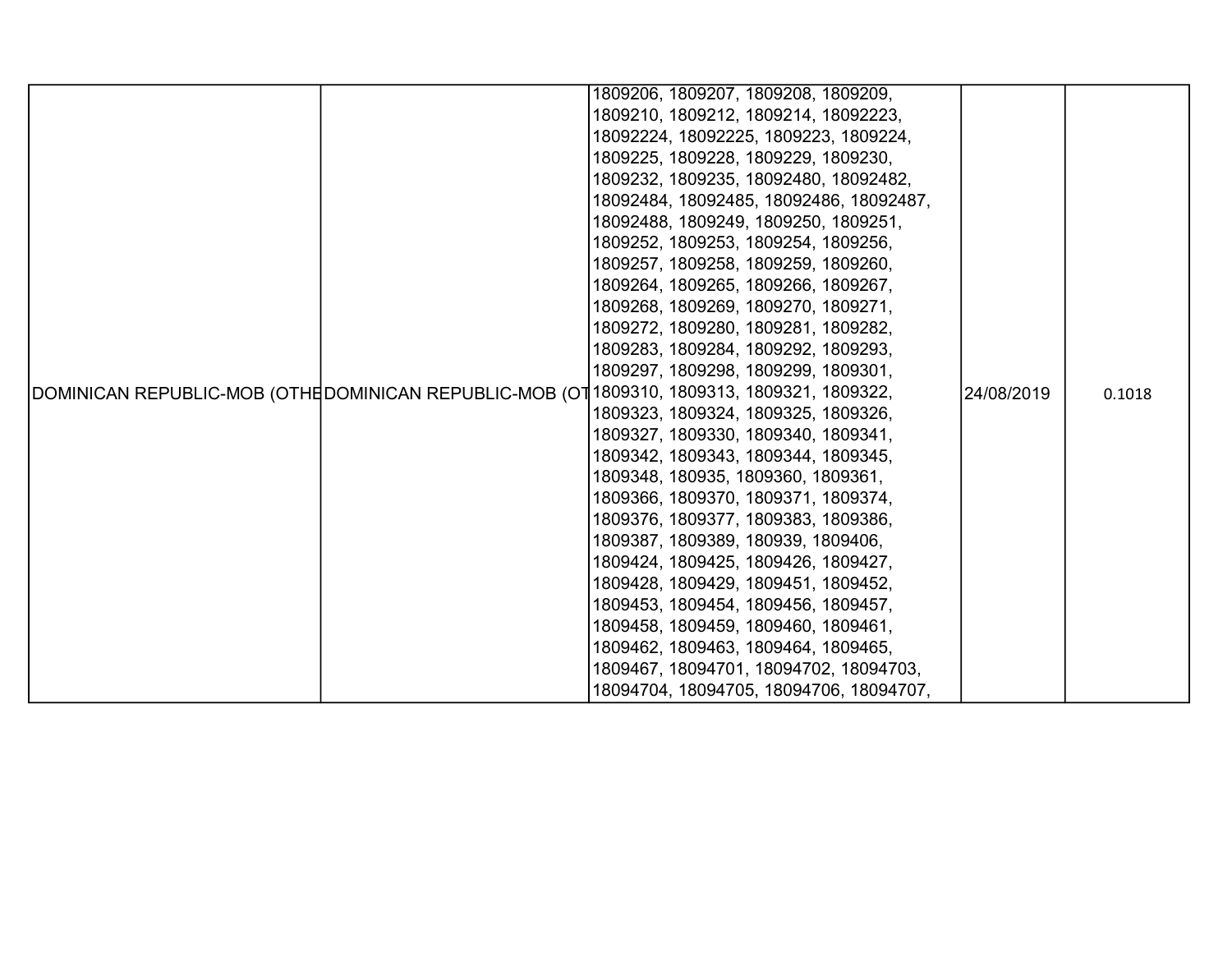|                                                                                              |                                                                            | 1809219, 1809302, 1809303, 1809304, |  |            |        |
|----------------------------------------------------------------------------------------------|----------------------------------------------------------------------------|-------------------------------------|--|------------|--------|
|                                                                                              |                                                                            | 1809305, 1809306, 1809307, 1809308, |  |            |        |
|                                                                                              |                                                                            | 1809309, 1809315, 1809316, 1809317, |  |            |        |
|                                                                                              |                                                                            | 1809318, 1809319, 1809401, 1809402, |  |            |        |
|                                                                                              |                                                                            | 1809403, 1809404, 1809405, 1809407, |  |            |        |
|                                                                                              |                                                                            | 1809408, 1809409, 1809410, 1809413, |  |            |        |
|                                                                                              |                                                                            | 1809415, 1809416, 1809417, 1809418, |  |            |        |
|                                                                                              |                                                                            | 1809419, 1809420, 1809421, 1809423, |  |            |        |
|                                                                                              |                                                                            |                                     |  |            |        |
|                                                                                              | 1809430, 1809431, 1809432, 1809433,<br>1809434, 1809436, 1809437, 1809438, |                                     |  |            |        |
|                                                                                              |                                                                            | 1809439, 180944, 1809614, 1809617,  |  |            |        |
|                                                                                              |                                                                            | 1809619, 1809709, 1809716, 1809717, |  |            |        |
|                                                                                              |                                                                            | 1809718, 1809719, 1809777, 1809818, |  |            |        |
|                                                                                              |                                                                            | 1809997, 1809998, 1829215, 1829303, |  |            |        |
|                                                                                              |                                                                            |                                     |  | 24/08/2019 |        |
| DOMINICAN REPUBLIC-MOB (VIVA) DOMINICAN REPUBLIC-MOB (VIV1829304, 1829306, 1829307, 1829309, |                                                                            | 1829402, 1829403, 1829405, 1829407, |  |            | 0.1239 |
|                                                                                              |                                                                            | 1829408, 1829409, 1829412, 1829413, |  |            |        |
|                                                                                              |                                                                            | 1829414, 1829415, 1829416, 1829417, |  |            |        |
|                                                                                              |                                                                            | 1829422, 1829430, 1829440, 1829441, |  |            |        |
|                                                                                              |                                                                            | 1829442, 1829443, 1829444, 1829445, |  |            |        |
|                                                                                              |                                                                            | 1829446, 1829449, 1829777, 1829818, |  |            |        |
|                                                                                              |                                                                            | 1849213, 1849215, 1849216, 1849217, |  |            |        |
|                                                                                              |                                                                            | 1849218, 1849219, 1849221, 1849222, |  |            |        |
|                                                                                              |                                                                            | 1849223, 1849224, 1849225, 1849226, |  |            |        |
|                                                                                              |                                                                            | 1849227, 1849228, 1849229, 1849230, |  |            |        |
|                                                                                              |                                                                            | 1849231, 1849232, 1849233, 1849234, |  |            |        |
|                                                                                              |                                                                            | 1849235, 1849239, 1849240, 1849241, |  |            |        |
|                                                                                              |                                                                            | 1849242, 1849294, 1849295, 1849296, |  |            |        |
|                                                                                              |                                                                            | 1849305, 1849318, 1849367, 1849416, |  |            |        |
|                                                                                              |                                                                            |                                     |  |            |        |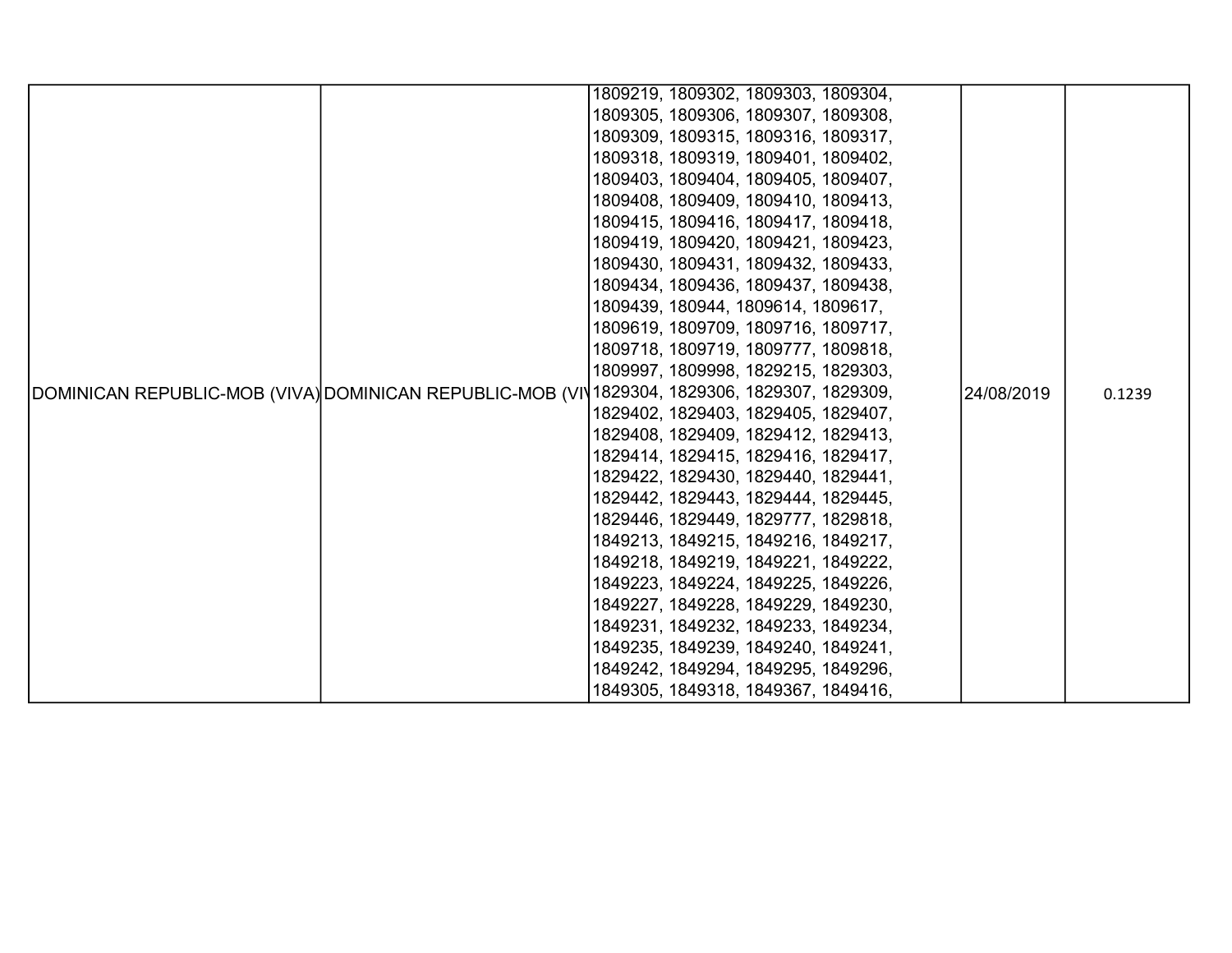|                   |                                                                                         | 18092220, 18092221, 18092222, 18092226,<br>18092227, 18092228, 180922291, 180922292, |            |        |
|-------------------|-----------------------------------------------------------------------------------------|--------------------------------------------------------------------------------------|------------|--------|
|                   |                                                                                         | 180922293, 180922294, 180922295,                                                     |            |        |
|                   |                                                                                         | 180922296, 180922297, 180922298,                                                     |            |        |
|                   |                                                                                         | 180922299, 1809227, 1809231, 1809234,                                                |            |        |
|                   |                                                                                         | 1809236, 1809237, 1809238, 1809239,                                                  |            |        |
|                   |                                                                                         | 18092403, 180924093, 180924300,                                                      |            |        |
|                   |                                                                                         | 180924301, 180924302, 180924305,                                                     |            |        |
|                   |                                                                                         | 180924306, 180924307, 18092433,                                                      |            |        |
|                   |                                                                                         | 180924350, 180924351, 180924352,                                                     |            |        |
|                   |                                                                                         | 180924353, 180924354, 180924355,                                                     |            | 0.0358 |
|                   |                                                                                         | 180924356, 18092438, 1809245, 18092550,                                              |            |        |
|                   | DOMINICAN REPUBLIC-SANTO DOI DOMINICAN REPUBLIC-SANTO 0180925590, 180925591, 180925592, | 18092551, 18092552, 18092553, 18092554,                                              | 24/08/2019 |        |
|                   |                                                                                         | 18092555, 18092556, 18092557, 18092558,                                              |            |        |
|                   |                                                                                         |                                                                                      |            |        |
|                   |                                                                                         | 180925593, 180925594, 180925595,                                                     |            |        |
|                   |                                                                                         | 180925596, 180925597, 180925598, 1809262,                                            |            |        |
|                   |                                                                                         | 1809263, 1809273, 1809274, 18092850,                                                 |            |        |
|                   |                                                                                         | 18092851, 18092852, 18092853, 18092854,                                              |            |        |
|                   |                                                                                         | 18092855, 180928560, 180928565,                                                      |            |        |
|                   |                                                                                         | 180928566, 18092857, 180928581,                                                      |            |        |
|                   |                                                                                         | 180928585, 180928586, 180928587,                                                     |            |        |
|                   |                                                                                         | 180928588, 180928589, 18092859, 1809286,                                             |            |        |
|                   |                                                                                         | 1809287, 1809289, 1809312, 1809314,                                                  |            |        |
|                   |                                                                                         | 1809328, 1809331, 1809332, 1809333,                                                  |            |        |
|                   |                                                                                         | 1809334, 1809335, 1809338, 18093620,                                                 |            |        |
|                   |                                                                                         | 18093621, 18093622, 18093623, 18093624,                                              |            |        |
|                   |                                                                                         | 18093625, 18093626, 18093627, 180936280,                                             |            |        |
|                   |                                                                                         | 180936281, 180936282, 180936283,                                                     |            |        |
| <b>EAST TIMOR</b> | <b>EAST TIMOR</b>                                                                       | 670                                                                                  | 24/08/2019 | 0.3298 |
| <b>ECUADOR</b>    | <b>ECUADOR</b>                                                                          | 593                                                                                  | 24/08/2019 | 0.1362 |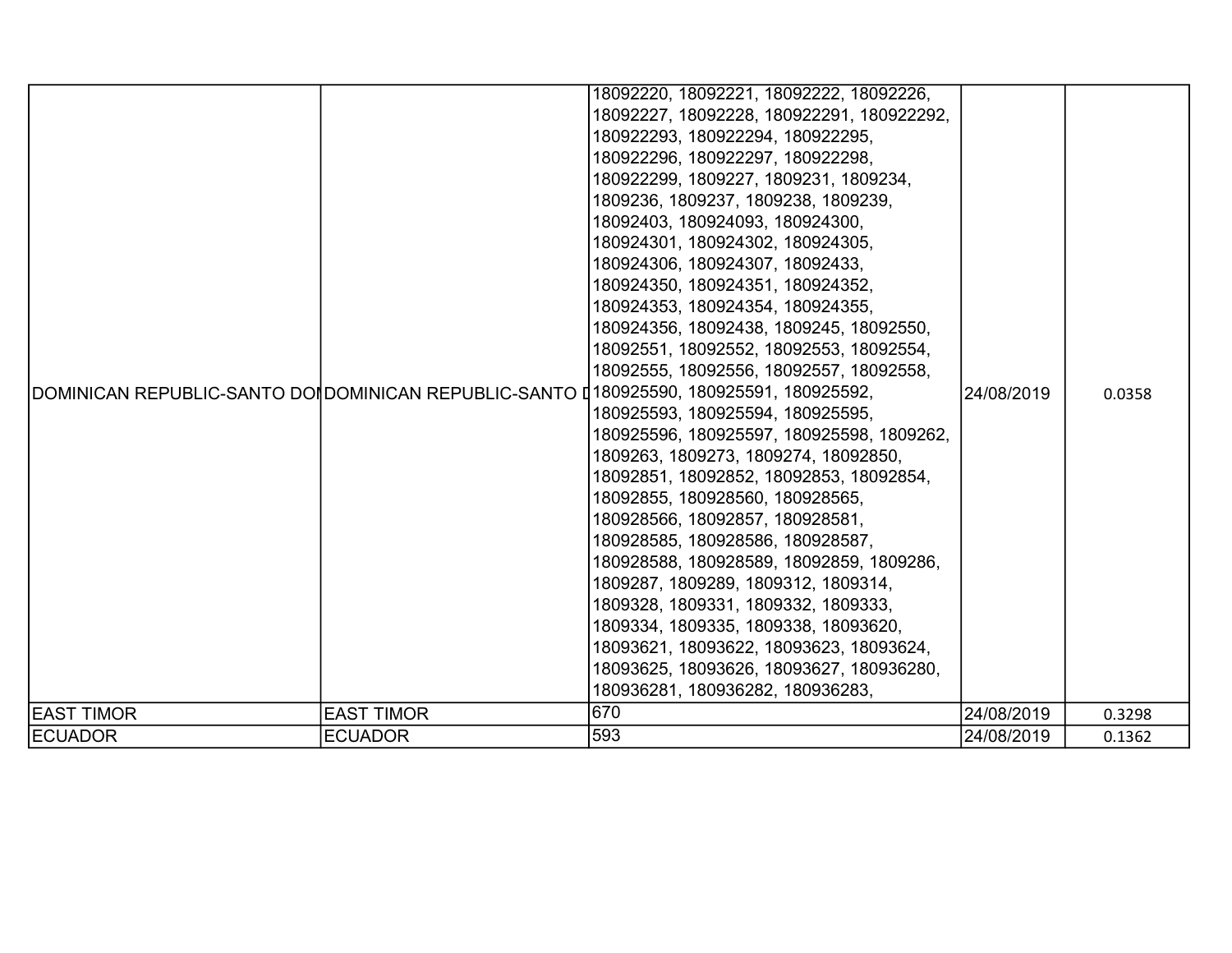| ECUADOR (CLARO)        | ECUADOR (CLARO)        | 5932500, 5932501, 5932502, 5932503,<br>5932510, 5932511, 5932512, 5932513,<br>5932514, 5932515, 5934510, 5934511,<br>5934512, 59355000, 59355001, 59355002,<br>59355003, 59355004, 59365000, 59365001,<br>59365002, 59365003, 59365004, 59375000,<br>59375001, 59375002, 59375003, 59375004,<br>59375005, 59375006                                                                                              | 24/08/2019 | 0.1213 |
|------------------------|------------------------|-----------------------------------------------------------------------------------------------------------------------------------------------------------------------------------------------------------------------------------------------------------------------------------------------------------------------------------------------------------------------------------------------------------------|------------|--------|
| ECUADOR-MOB (CLARO)    | ECUADOR-MOB (CLARO)    | 5939692, 5939693, 5939694, 5939695,<br>5939696, 5939697, 5939698, 5939699,<br>5939794, 5939795, 5939796, 5939797,<br>5939798, 5939799, 593980, 593981, 5939825,<br>5939826, 5939827, 5939828, 5939829,<br>5939836, 593985, 593986, 593988, 593989,<br>593990, 593991, 5939920, 5939921, 5939922,<br>5939923, 5939924, 593993, 593994, 593997,<br>5939991, 5939993, 5939994, 5939995,<br>5939996                 | 24/08/2019 | 0.1994 |
| ECUADOR-MOB (CNT)      | ECUADOR-MOB (CNT)      | 593960, 593961, 5939620, 5939621, 5939622,<br>5939623, 5939624, 5939820, 5939821,<br>5939822, 5939823, 5939824, 593996                                                                                                                                                                                                                                                                                          | 24/08/2019 | 0.2256 |
| ECUADOR-MOB (MOVISTAR) | ECUADOR-MOB (MOVISTAR) | 5939586, 5939587, 5939588, 5939589,<br>5939625, 5939626, 5939627, 5939628,<br>5939629, 5939630, 5939690, 5939786,<br>5939787, 5939788, 5939789, 5939790,<br>5939791, 5939792, 5939793, 5939830,<br>5939831, 5939832, 5939833, 5939834,<br>5939835, 5939837, 5939838, 5939839,<br>593984, 593987, 5939925, 5939926, 5939927,<br>5939928, 5939929, 593995, 593998, 5939990,<br>5939992, 5939997, 5939998, 5939999 | 24/08/2019 | 0.1894 |
| ECUADOR-MOB (OTHERS)   | ECUADOR-MOB (OTHERS)   | 5939                                                                                                                                                                                                                                                                                                                                                                                                            | 24/08/2019 | 0.2256 |
| ECUADOR-QUITO          | ECUADOR-QUITO          | 59322, 59323                                                                                                                                                                                                                                                                                                                                                                                                    | 24/08/2019 | 0.1362 |
| <b>IEGYPT</b>          | <b>EGYPT</b>           | 20                                                                                                                                                                                                                                                                                                                                                                                                              | 24/08/2019 | 0.0887 |
| EGYPT-MOB (EGYPT TEL)  | EGYPT-MOB (EGYPT TEL)  | 2015                                                                                                                                                                                                                                                                                                                                                                                                            | 24/08/2019 | 0.1206 |
| EGYPT-MOB (ETISALAT)   | EGYPT-MOB (ETISALAT)   | 2011                                                                                                                                                                                                                                                                                                                                                                                                            | 24/08/2019 | 0.0927 |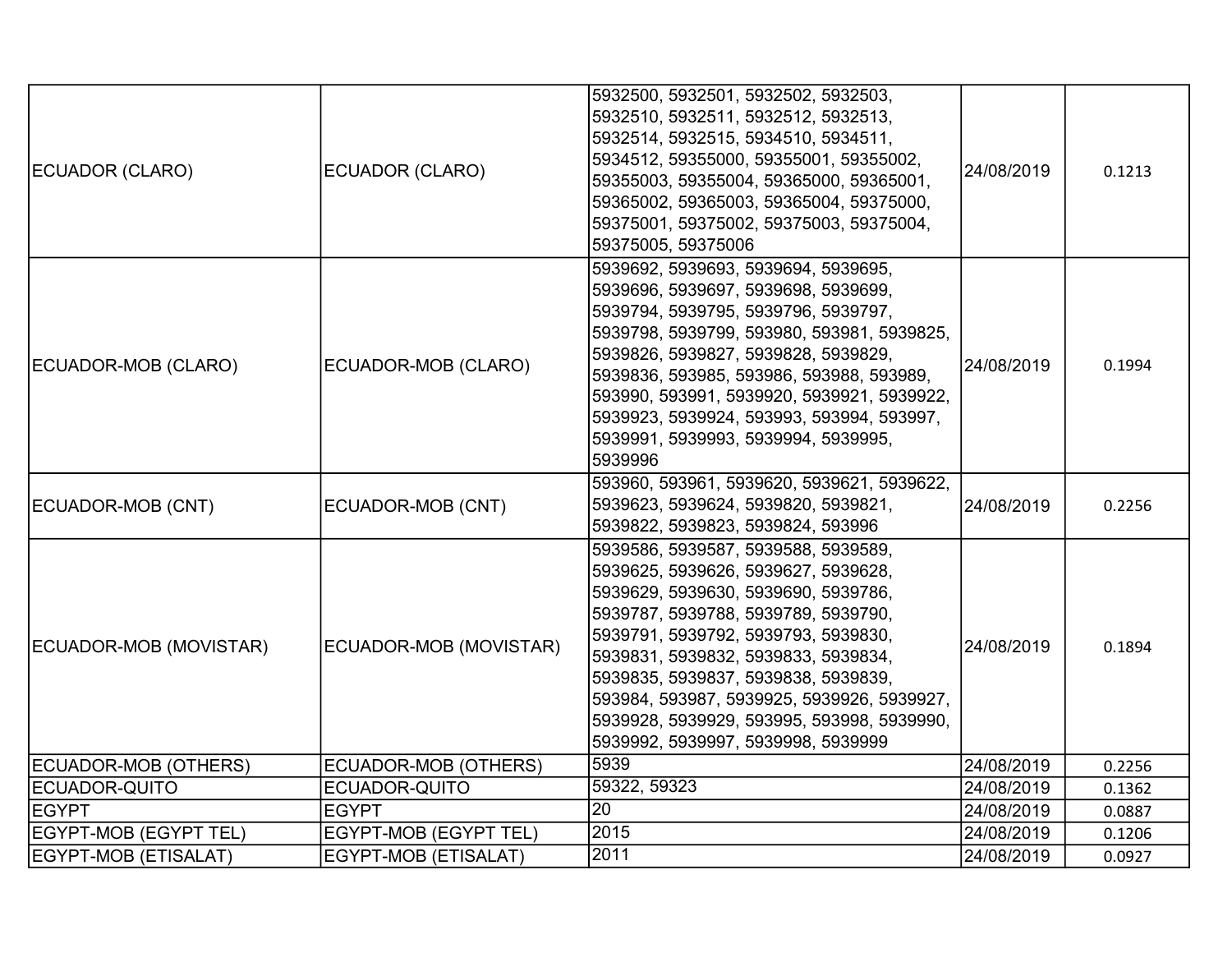| EGYPT-MOB (MOBILNIL)       | EGYPT-MOB (MOBILNIL) | 2012                                                                                                                                                                                                                                                                                                                                                                                                                                                                                                                                                                                                                                                                                                                                                                                                                                                                                                                                                                                                                                                                                                                                                                                                                                      | 24/08/2019 | 0.1251 |
|----------------------------|----------------------|-------------------------------------------------------------------------------------------------------------------------------------------------------------------------------------------------------------------------------------------------------------------------------------------------------------------------------------------------------------------------------------------------------------------------------------------------------------------------------------------------------------------------------------------------------------------------------------------------------------------------------------------------------------------------------------------------------------------------------------------------------------------------------------------------------------------------------------------------------------------------------------------------------------------------------------------------------------------------------------------------------------------------------------------------------------------------------------------------------------------------------------------------------------------------------------------------------------------------------------------|------------|--------|
| EGYPT-MOB (VODAFONE)       | EGYPT-MOB (VODAFONE) | 2010                                                                                                                                                                                                                                                                                                                                                                                                                                                                                                                                                                                                                                                                                                                                                                                                                                                                                                                                                                                                                                                                                                                                                                                                                                      | 24/08/2019 | 0.1232 |
| <b>EL SALVADOR</b>         | <b>EL SALVADOR</b>   | 503                                                                                                                                                                                                                                                                                                                                                                                                                                                                                                                                                                                                                                                                                                                                                                                                                                                                                                                                                                                                                                                                                                                                                                                                                                       | 24/08/2019 | 0.1173 |
| <b>EL SALVADOR (CLARO)</b> | EL SALVADOR (CLARO)  | 50322010, 50322011, 50322012, 50322013,<br>50322014, 5032203, 5032204, 5032205,<br>5032206, 5032209, 5032212, 5032213,<br>5032214, 5032216, 50322185, 50322186,<br>50322187, 50322188, 50322189, 503222,<br>5032231, 5032232, 5032234, 5032235,<br>50322370, 50322371, 50322372, 50322373,<br>50322374, 50322375, 5032239, 5032240,<br>5032241, 5032242, 5032243, 5032245,<br>50322460, 50322461, 50322462, 50322463,<br>50322464, 5032248, 50322490, 50322491,<br>50322492, 50322493, 50322494, 5032250,<br>5032251, 5032253, 50322540, 50322541,<br>50322542, 50322543, 50322544, 5032258,<br>5032260, 5032261, 50322620, 50322621,<br>50322622, 50322623, 50322624, 50322625,<br>50322626, 5032263, 5032264, 5032267,<br>50322683, 50322684, 50322685, 50322686,<br>5032270, 5032271, 5032272, 5032273,<br>5032274, 5032276, 5032277, 5032278,<br>5032279, 50322800, 50322801, 50322802,<br>50322803, 50322804, 50322805, 50322806,<br>50322807, 50322808, 5032281, 5032282,<br>5032284, 5032286, 5032288, 5032289,<br>503229, 5032299, 50323010, 50323011,<br>50323012, 50323058, 50323059, 50323067,<br>50323068, 50323080, 50323081, 5032309,<br>50323100, 50323101, 50323102, 50323103,<br>50323104, 50323130, 50323140, 50323141, | 24/08/2019 | 0.0809 |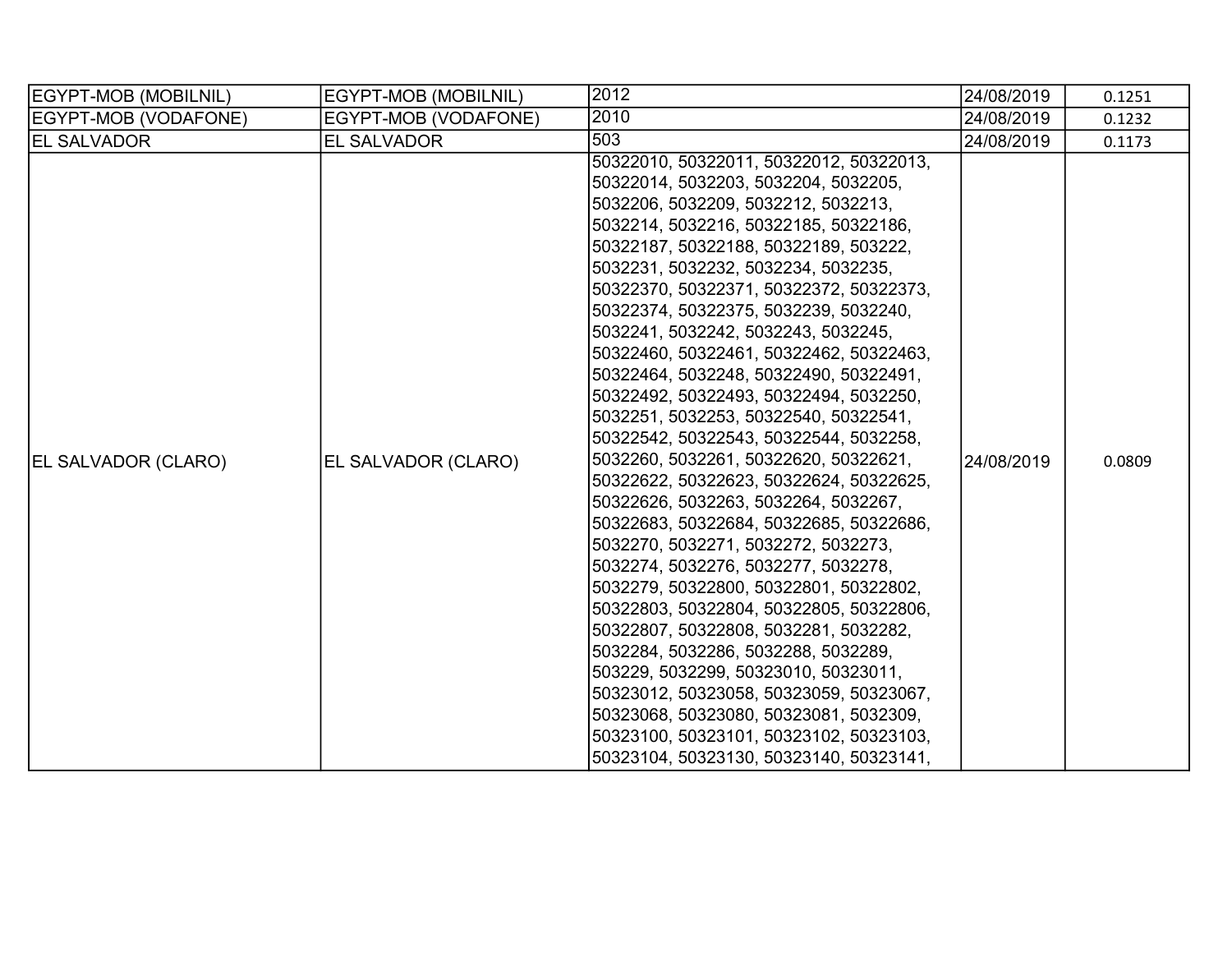| <b>EL SALVADOR (DIGICEL)</b> | <b>EL SALVADOR (DIGICEL)</b> | 50322170, 50322171, 50322172, 50322173,<br>50322174, 50322190, 50322191, 50322192,<br>50322193, 50322194, 50322195, 50322477,<br>50322478, 50322479, 50322550, 50322551,<br>50322552, 50322553, 50322554, 50322556,<br>50322650, 50322651, 50322652, 50322653,<br>50322654, 50322850, 50322851, 50322852,<br>50322853, 50322854, 50322855, 50323329,<br>50323390, 50323425, 50323426, 50323427,<br>50323428, 50323429, 5032343, 50323430,<br>50323431, 50323432, 50323433, 50323434,<br>50324100, 50324101, 50324102, 50324103,<br>50324104, 50324105, 50324106, 50324107,<br>5032423, 50324230, 50324231, 50324232,<br>50324233, 50324234, 50324280, 50324281,<br>50324282, 5032439, 5032504, 5032559,<br>5032560, 50325610, 50325611, 50325612, | 24/08/2019 | 0.1160 |
|------------------------------|------------------------------|---------------------------------------------------------------------------------------------------------------------------------------------------------------------------------------------------------------------------------------------------------------------------------------------------------------------------------------------------------------------------------------------------------------------------------------------------------------------------------------------------------------------------------------------------------------------------------------------------------------------------------------------------------------------------------------------------------------------------------------------------|------------|--------|
| <b>EL SALVADOR (SALNET)</b>  | EL SALVADOR (SALNET)         | 50325613, 50325614, 50325615, 50325617,<br>50325910, 50326430, 50326431, 50326432,<br>50326433, 50326434, 50326440, 50326441<br>50322151, 50322152, 50322153, 50322154,<br>50322155, 50322156, 50322157, 50322175,<br>50322176, 50322177, 50322178, 50322179,<br>50322495, 50322496, 50322497, 50322498,<br>50322499, 50322655, 50322656, 50322681,<br>50322682, 50322692, 50322696, 50322697,<br>50322698, 50322699, 50322830, 50322831,<br>50322832, 50322833, 50322834, 50322835,<br>50322836, 50322837, 50323110, 50323111,<br>50323112, 50323155, 50323156, 50323157,<br>50323158, 50323159, 50323317, 50323379,<br>50323608, 50323609, 50324250, 50324251,                                                                                  | 24/08/2019 | 0.0868 |
|                              |                              | 50324252, 50324620, 50324629, 50324810,<br>50324811, 5032482, 5032550, 50326550,<br>50326551, 50326878                                                                                                                                                                                                                                                                                                                                                                                                                                                                                                                                                                                                                                            |            |        |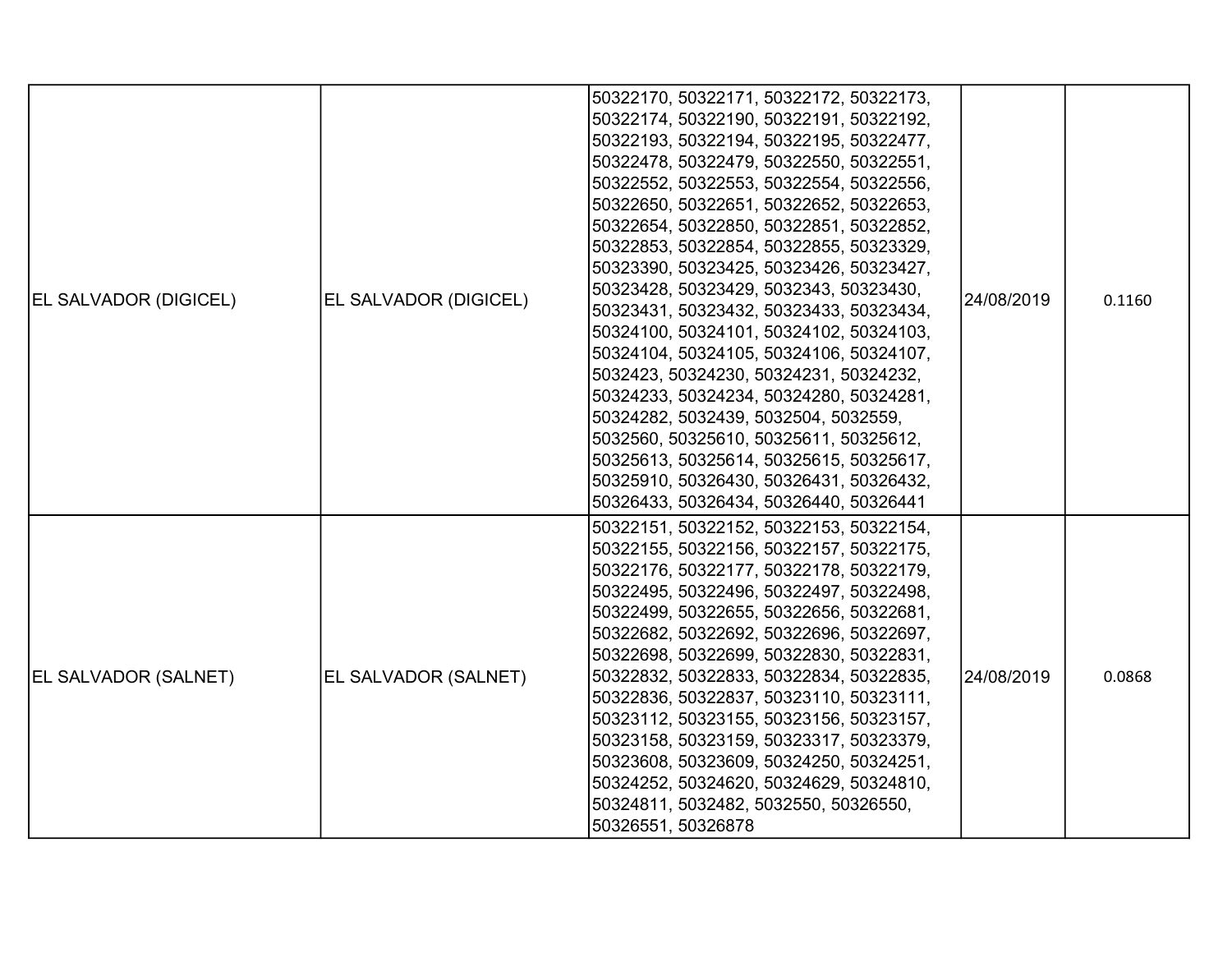|                                 |                          | 50322180, 50322181, 50322182, 50322183, |            |        |
|---------------------------------|--------------------------|-----------------------------------------|------------|--------|
|                                 |                          | 50322184, 50322197, 50322198, 5032233,  |            |        |
|                                 |                          | 5032236, 50322376, 50322377, 50322378,  |            |        |
|                                 |                          | 50322379, 5032238, 5032244, 50322470,   |            |        |
|                                 |                          | 50322471, 50322472, 50322473, 50322474, |            |        |
|                                 |                          | 50322475, 50322476, 50322545, 50322546, |            |        |
|                                 |                          | 50322547, 50322548, 50322549, 50322564, |            |        |
|                                 |                          | 50322565, 50322566, 50322567, 50322568, |            |        |
|                                 |                          | 50322569, 5032257, 50322590, 50322591,  |            |        |
|                                 |                          | 50322592, 50322593, 50322594, 50322595, |            |        |
|                                 |                          | 50322597, 50322598, 50322599, 50322627, |            |        |
|                                 |                          | 50322628, 50322687, 50322688, 5032275,  |            |        |
|                                 |                          | 5032287, 5032302, 50323120, 50323121,   |            |        |
|                                 |                          | 50323122, 50323123, 50323124, 50323148, |            |        |
| <b>EL SALVADOR (TELEFONICA)</b> | EL SALVADOR (TELEFONICA) | 50323149, 50323160, 50323161, 50323162, | 24/08/2019 | 0.1141 |
|                                 |                          | 50323163, 50323164, 50323170, 50323171, |            |        |
|                                 |                          | 50323172, 50323173, 50323174, 5032328,  |            |        |
|                                 |                          | 5032329, 50323360, 50323361, 50323362,  |            |        |
|                                 |                          | 50323410, 50323411, 50323412, 50323440, |            |        |
|                                 |                          | 50323441, 50323442, 50323443, 50323444, |            |        |
|                                 |                          | 5032359, 50323659, 5032366, 5032367,    |            |        |
|                                 |                          | 5032373, 5032374, 50323750, 50323751,   |            |        |
|                                 |                          | 50323752, 50323753, 50323800, 50323801, |            |        |
|                                 |                          | 50323830, 50323831, 50323900, 50323901, |            |        |
|                                 |                          | 50323902, 5032405, 5032414, 5032427,    |            |        |
|                                 |                          | 5032430, 5032431, 5032432, 5032434,     |            |        |
|                                 |                          | 5032435, 50324385, 50324560, 50324561,  |            |        |
|                                 |                          | 50324562, 50324563, 50324564, 50324710, |            |        |
|                                 |                          | 50324730, 5032479, 5032489, 5032513,    |            |        |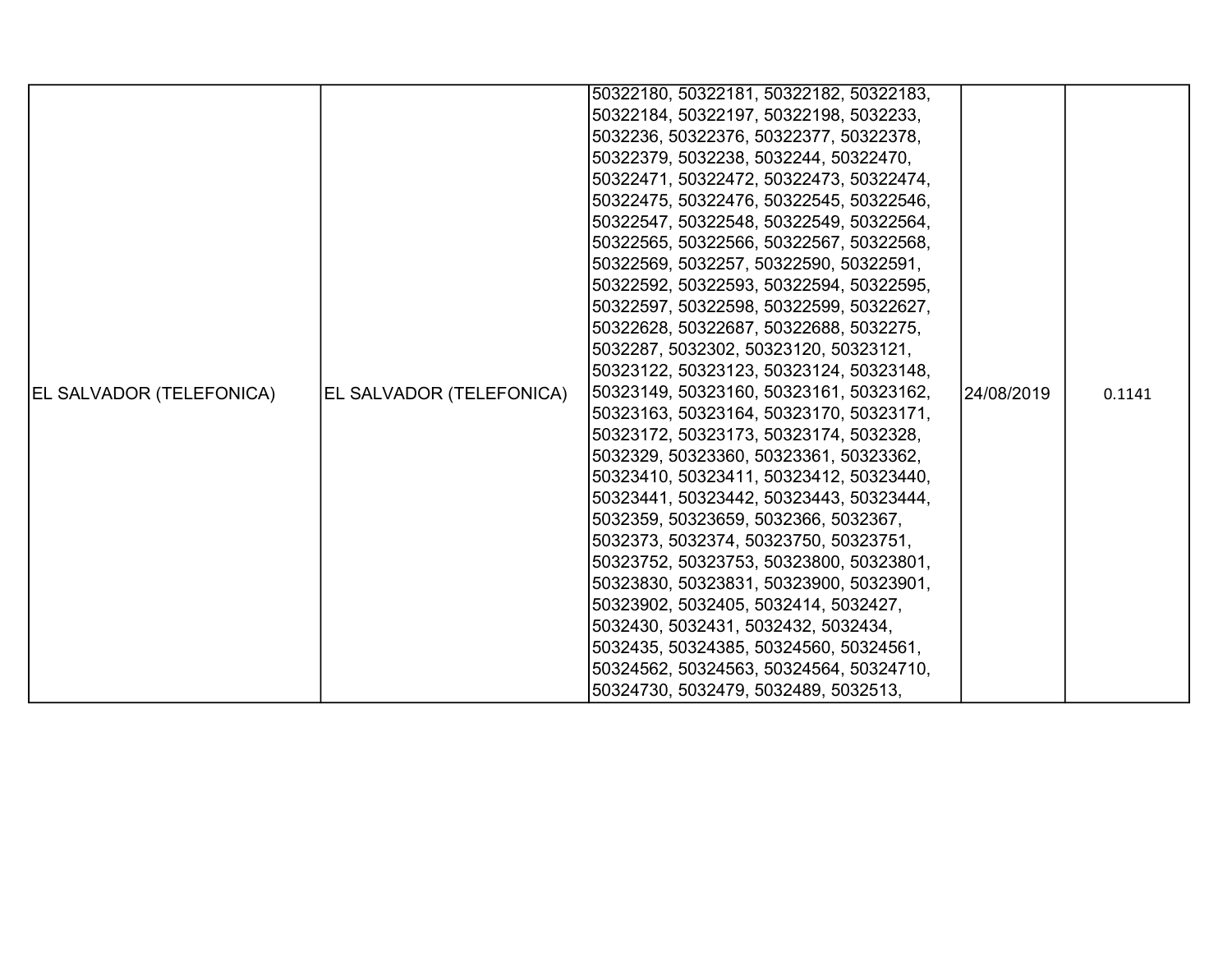|                    |                    | 50322015, 50322016, 50322017, 50322018, |            |        |
|--------------------|--------------------|-----------------------------------------|------------|--------|
|                    |                    | 50322019, 50322072, 50322073, 50322074, |            |        |
|                    |                    | 50322075, 50322076, 50322077, 50322078, |            |        |
|                    |                    | 50322079, 5032208, 50322196, 50322465,  |            |        |
|                    |                    | 50322466, 50322467, 50322468, 50322469, |            |        |
|                    |                    | 5032252, 50322660, 50322661, 50322662,  |            |        |
|                    |                    | 50322668, 50322669, 50322689, 50322693, |            |        |
|                    |                    | 50322694, 50322695, 50322809, 50322838, |            |        |
|                    |                    | 50322839, 50323033, 50323034, 50323035, |            |        |
|                    |                    | 5032304, 50323060, 50323061, 50323062,  |            | 0.1135 |
|                    | EL SALVADOR (TIGO) | 50323063, 50323125, 50323126, 50323127, |            |        |
|                    |                    | 50323128, 50323129, 50323146, 50323152, | 24/08/2019 |        |
|                    |                    | 50323153, 50323154, 50323165, 50323166, |            |        |
|                    |                    | 50323167, 50323168, 50323169, 50323175, |            |        |
| EL SALVADOR (TIGO) |                    | 50323176, 50323177, 50323178, 50323179, |            |        |
|                    |                    | 50323374, 50323400, 50323401, 50323402, |            |        |
|                    |                    | 50323403, 50323404, 50323405, 50323406, |            |        |
|                    |                    | 50323680, 50323920, 5032397, 50323980,  |            |        |
|                    |                    | 50323981, 50323982, 50323983, 50323984, |            |        |
|                    |                    | 50324005, 5032403, 5032404, 5032406,    |            |        |
|                    |                    | 5032407, 50324680, 50324750, 50324751,  |            |        |
|                    |                    | 50324752, 50324753, 50324754, 5032476,  |            |        |
|                    |                    | 50324773, 50324774, 5032497, 50324983,  |            |        |
|                    |                    | 50324984, 5032500, 5032501, 5032505,    |            |        |
|                    |                    | 50325060, 50325061, 50325062, 50325063, |            |        |
|                    |                    | 50325064, 50325069, 5032507, 5032508,   |            |        |
|                    |                    | 5032509, 5032555, 5032556, 50325570,    |            |        |
|                    |                    | 50325571, 50325572, 50325573, 50325574, |            |        |
|                    |                    | 50325575, 5032562, 5032563, 5032564,    |            |        |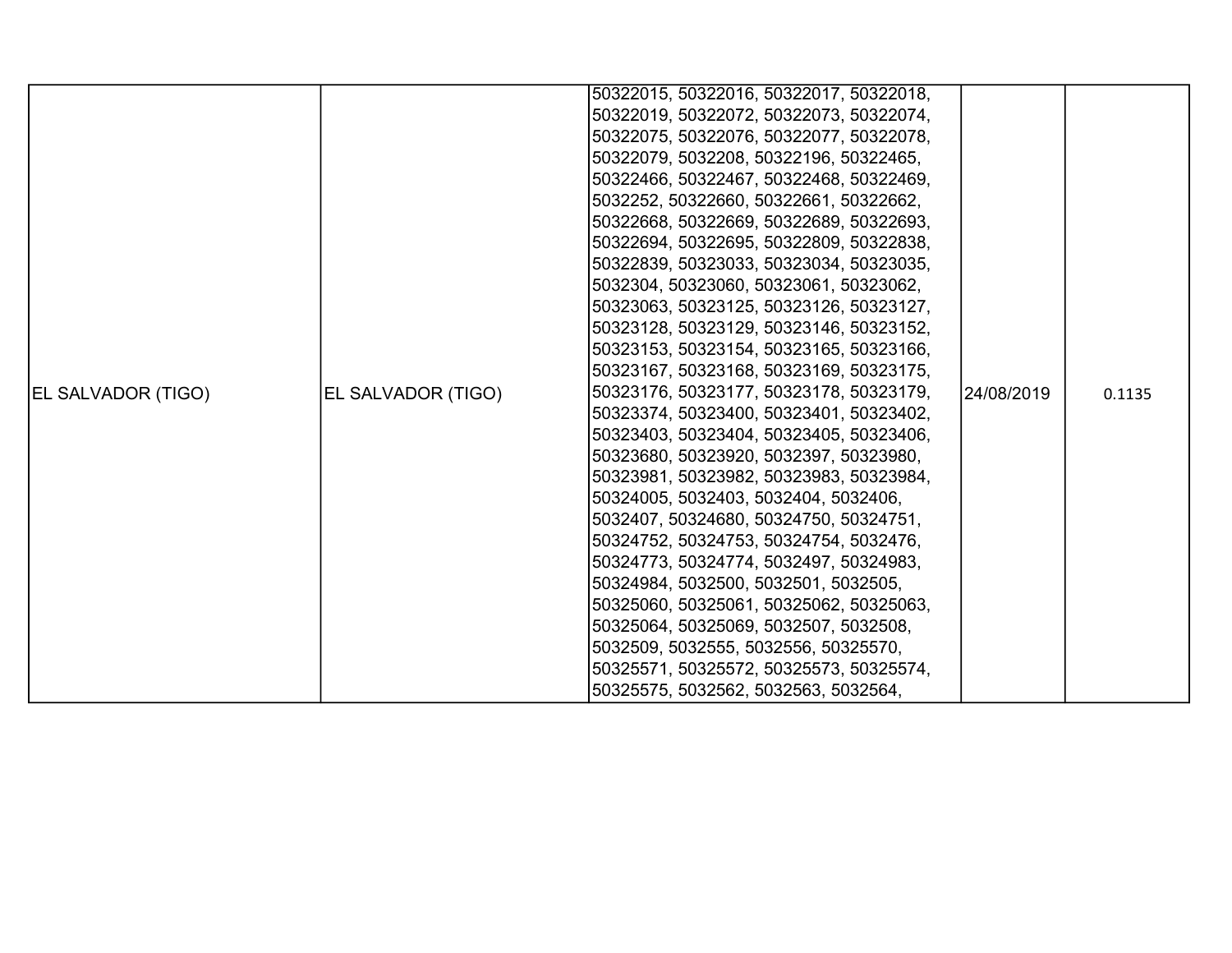| <b>EL SALVADOR-MOB (DIGICEL)</b> | EL SALVADOR-MOB (DIGICEL) | 503785, 503786, 503795, 503796, 5037985,<br>5037986, 5037987, 5037988, 5037989<br>503620, 5037072, 50370730, 50370731,<br>50370732, 50370733, 50370734, 50373,<br>503740, 503741, 503742, 503743, 503744,<br>503746, 5037695, 5037696, 5037697,<br>5037698, 503776, 503777, 5037801,<br>50378020, 50378021, 50378022, 50378023,<br>50378024, 503797                                                                                                                                                                                                                                                                                                                                                                        | 24/08/2019 | 0.1160 |
|----------------------------------|---------------------------|----------------------------------------------------------------------------------------------------------------------------------------------------------------------------------------------------------------------------------------------------------------------------------------------------------------------------------------------------------------------------------------------------------------------------------------------------------------------------------------------------------------------------------------------------------------------------------------------------------------------------------------------------------------------------------------------------------------------------|------------|--------|
| EL SALVADOR-MOB (CLARO)          | EL SALVADOR-MOB (CLARO)   | 503630, 5036310, 5036311, 5036312,<br>5036313, 5036314, 5036315, 5036316,<br>50363170, 50363171, 50363172, 50363173,<br>50363174, 503700, 503701, 503702, 503703,<br>503704, 503705, 503706, 50370700,<br>50370703, 50370704, 50370705, 503707083,<br>50370710, 50370712, 50370717, 50370735,<br>50370736, 50370737, 50370738, 50370739,<br>50370740, 50370741, 50370742, 50370743,<br>50370744, 50370745, 50370746, 503708,<br>503709, 503760, 503761, 503762, 503763,<br>503764, 503765, 503766, 5037687, 5037688,<br>5037689, 5037690, 503774, 503775,<br>50378025, 50378026, 50378027, 50378028,<br>50378029, 5037803, 5037805, 5037806,<br>5037807, 5037808, 5037809, 5037840,<br>5037841, 5037842, 5037843, 5037844, | 24/08/2019 | 0.1173 |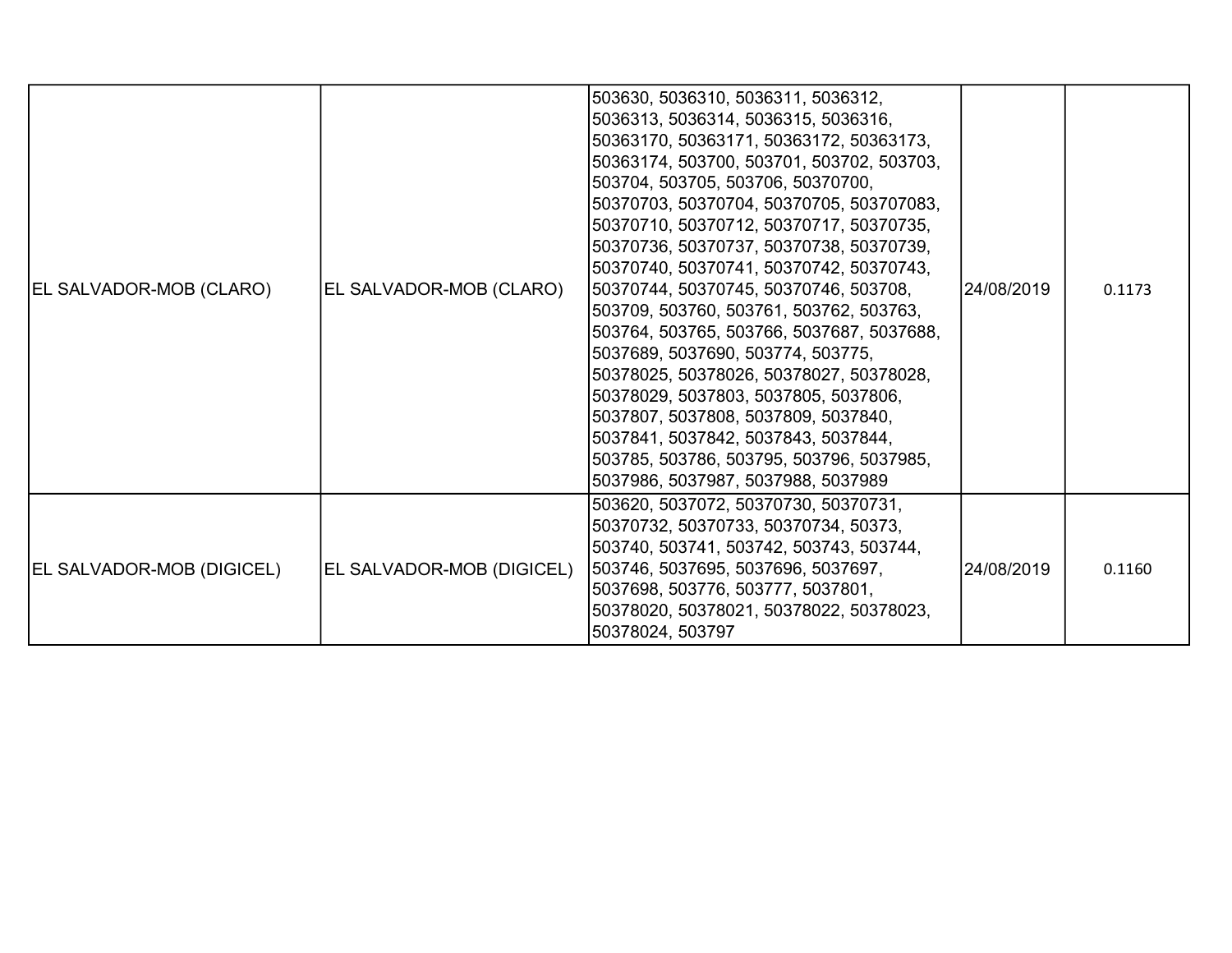| EL SALVADOR-MOB (MOVISTAR)                                         | <b>EL SALVADOR-MOB (MOVISTAR</b> | 503610, 503611, 503612, 503613, 503614,<br>503615, 503616, 503617, 503618, 5036190,<br>5036191, 5036192, 5036193, 5036194,<br>5036195, 5036196, 5036197, 5036198,<br>503642, 5036430, 5036431, 50366116,<br>50370702, 50370708, 50370711, 50370716,<br>50371, 503745, 50376865, 50376866,<br>50376867, 50376868, 50376869, 5037691,<br>5037692, 5037693, 5037694, 5037699,<br>503770, 503771, 503778, 503779, 5037800,<br>503781, 503782, 503783, 5037845, 5037846,<br>5037847, 5037848, 5037849, 503799 | 24/08/2019 | 0.1160 |
|--------------------------------------------------------------------|----------------------------------|----------------------------------------------------------------------------------------------------------------------------------------------------------------------------------------------------------------------------------------------------------------------------------------------------------------------------------------------------------------------------------------------------------------------------------------------------------------------------------------------------------|------------|--------|
| EL SALVADOR-MOB (OTHERS)                                           | EL SALVADOR-MOB (OTHERS)         | 5037                                                                                                                                                                                                                                                                                                                                                                                                                                                                                                     | 24/08/2019 | 0.1180 |
| EL SALVADOR-MOB (TIGO)                                             | EL SALVADOR-MOB (TIGO)           | 503600, 503601, 503602, 50370701,<br>50370706, 50370709, 50370713, 50370714,<br>50370715, 50370719, 50372, 503747, 503748,<br>503749, 50375, 503767, 5037680, 5037681,<br>5037682, 5037683, 5037684, 5037685,<br>50376860, 50376861, 50376862, 50376863,<br>50376864, 503772, 503773, 5037785,<br>5037786, 5037787, 5037788, 5037789,<br>5037795, 5037796, 5037797, 5037798,<br>5037799, 503787, 503788, 503789, 503790,<br>503791, 503792, 503793, 503794                                               | 24/08/2019 | 0.1114 |
| <b>EQUATORIAL GUINEA</b>                                           | <b>EQUATORIAL GUINEA</b>         | 240                                                                                                                                                                                                                                                                                                                                                                                                                                                                                                      | 24/08/2019 | 0.4766 |
| EQUATORIAL GUINEA-MOB (GREE EQUATORIAL GUINEA-MOB (GR 24035, 24055 |                                  |                                                                                                                                                                                                                                                                                                                                                                                                                                                                                                          | 24/08/2019 | 0.4766 |
| EQUATORIAL GUINEA-MOB (OTHE EQUATORIAL GUINEA-MOB (OT 240222       |                                  |                                                                                                                                                                                                                                                                                                                                                                                                                                                                                                          | 24/08/2019 | 0.4766 |
| <b>ERITREA</b>                                                     | <b>ERITREA</b>                   | 291                                                                                                                                                                                                                                                                                                                                                                                                                                                                                                      | 24/08/2019 | 0.2296 |
| <b>ERITREA-MOB</b>                                                 | <b>ERITREA-MOB</b>               | 2917                                                                                                                                                                                                                                                                                                                                                                                                                                                                                                     | 24/08/2019 | 0.2283 |
| <b>ESTONIA</b>                                                     | <b>ESTONIA</b>                   | $\overline{372}$                                                                                                                                                                                                                                                                                                                                                                                                                                                                                         | 24/08/2019 | 0.0117 |
| <b>ESTONIA (NG)</b>                                                | <b>BLOCKED</b>                   | 3723302, 37240, 37256039, 3726297, 37270,<br>37282010, 37282500, 37282501                                                                                                                                                                                                                                                                                                                                                                                                                                | 24/08/2019 | 0.7053 |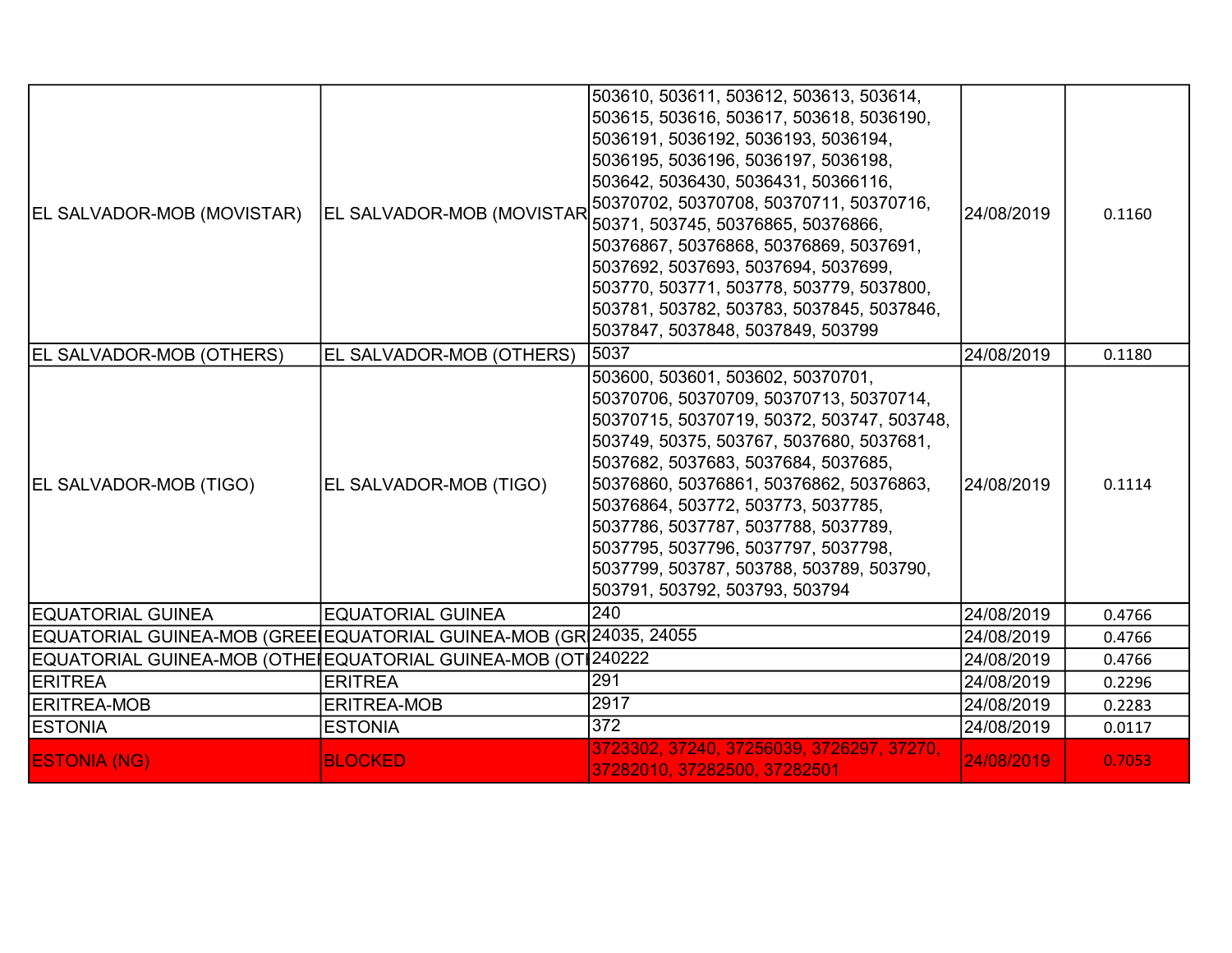| <b>ESTONIA-MOB (ELISA)</b><br> ESTONIA-MOB (ELISA) | 37253318, 37253319, 3725456, 3725457,<br> 3725458, 3725459, 3725461, 3725462, 37256,<br>3725880, 3725881, 3725883, 37258880,<br> 37258881, 37258882, 37258883, 37258884,<br> 37258885, 37258886, 37258887, 3725891,<br> 3725892, 3725893, 3725894, 3725895,<br> 3725897, 3725898, 3725899, 372820201,<br>372820204, 372820205, 372820206,<br> 372820207, 372820208, 372820209 | 124/08/2019 | 0.0148 |
|----------------------------------------------------|-------------------------------------------------------------------------------------------------------------------------------------------------------------------------------------------------------------------------------------------------------------------------------------------------------------------------------------------------------------------------------|-------------|--------|
|----------------------------------------------------|-------------------------------------------------------------------------------------------------------------------------------------------------------------------------------------------------------------------------------------------------------------------------------------------------------------------------------------------------------------------------------|-------------|--------|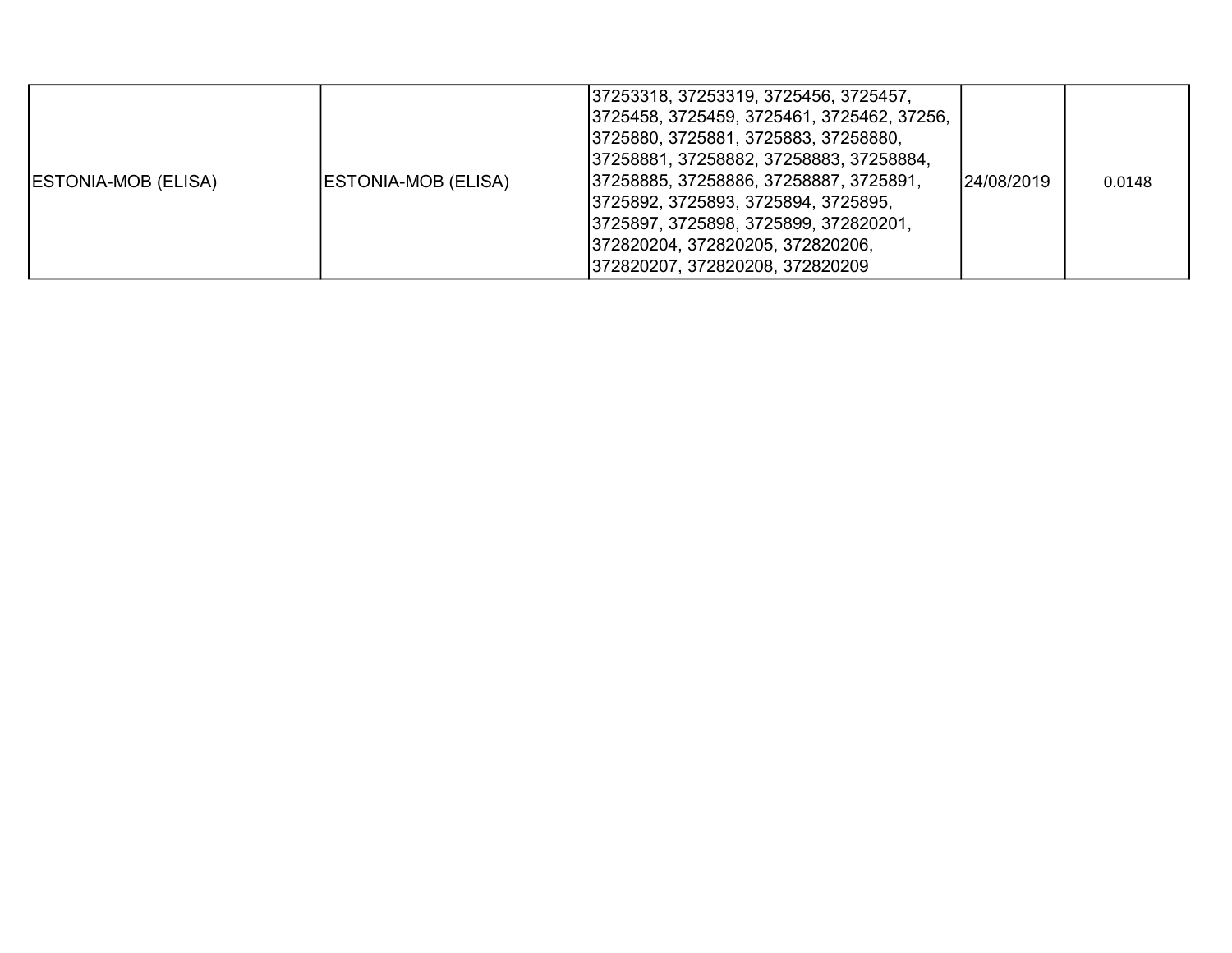|                          |                   | 37253226, 37253229, 3725323, 3725324,   |             |        |
|--------------------------|-------------------|-----------------------------------------|-------------|--------|
|                          |                   | 37253264, 37253267, 37253268, 37253269, |             |        |
|                          |                   | 37253284, 37253285, 37253292, 3725330,  |             |        |
|                          |                   | 37253310, 37253311, 37253312, 37253313, |             |        |
|                          |                   | 37253314, 37253315, 37253316, 37253317, |             |        |
|                          |                   | 3725332, 37253330, 37253331, 37253332,  |             |        |
|                          |                   | 37253333, 37253334, 37253335, 37253337, |             |        |
|                          |                   | 37253338, 37253339, 37253340, 37253341, |             |        |
|                          |                   | 37253345, 37253358, 37253359, 37253363, |             |        |
|                          |                   | 37253364, 37253365, 37253366, 372534,   |             |        |
|                          |                   | 372535, 3725360, 3725361, 3725362,      |             |        |
|                          |                   | 3725363, 3725364, 3725365, 3725366,     |             |        |
|                          |                   | 3725367, 37253680, 37253681, 37253682,  |             |        |
|                          |                   | 372537, 372538, 372539, 37254004,       |             |        |
| <b>ESTONIA-MOB (EMT)</b> | ESTONIA-MOB (EMT) | 37254005, 37254110, 37254145, 37254173, | 124/08/2019 | 0.0148 |
|                          |                   | 37254174, 37254175, 37254176, 37254501, |             |        |
|                          |                   | 37254502, 37256018, 37256019, 37256116, |             |        |
|                          |                   | 37256117, 37256118, 37256119, 3725740,  |             |        |
|                          |                   | 3725741, 3725742, 3725743, 3725744,     |             |        |
|                          |                   | 37257450, 37257493, 37257494, 37257501, |             |        |
|                          |                   | 37257502, 37257503, 37257570, 37257702, |             |        |
|                          |                   | 37257703, 37257704, 37257705, 3725780,  |             |        |
|                          |                   | 3725781, 3725782, 3725783, 3725784,     |             |        |
|                          |                   | 3725785, 3725786, 3725787, 37257880,    |             |        |
|                          |                   | 372585, 3725860, 3725861, 3725863,      |             |        |
|                          |                   | 3725864, 3725865, 3725866, 3725867,     |             |        |
|                          |                   | 3725868, 3725869, 372587, 3725884,      |             |        |
|                          |                   | 3725886, 3725890, 372590, 3725910,      |             |        |
|                          |                   | 3725911, 37259123, 37259124, 37259125,  |             |        |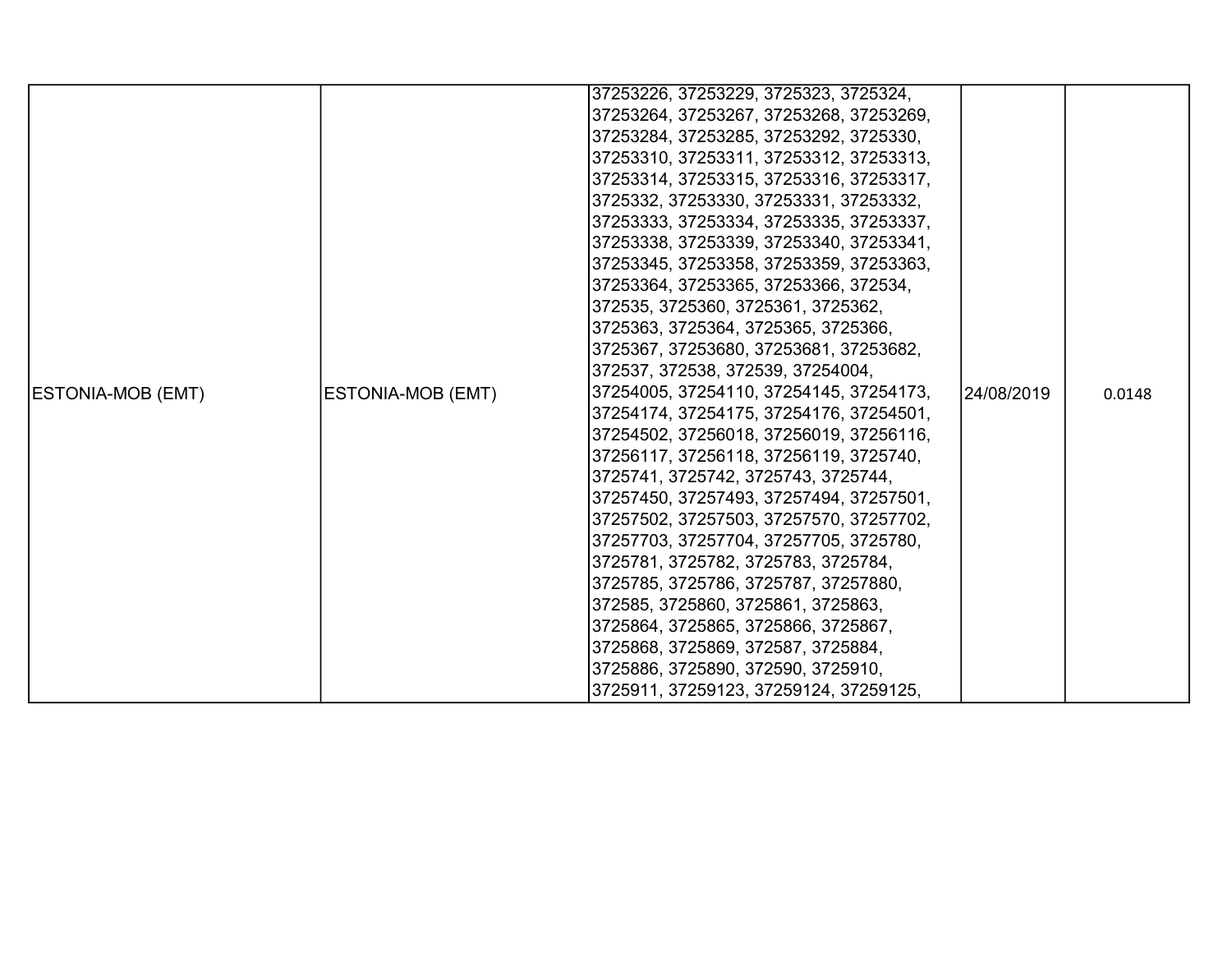|                      |                             | 37281110003, 37281110004, 37281110005, |            |        |
|----------------------|-----------------------------|----------------------------------------|------------|--------|
|                      |                             | 37281110006, 37281110007, 37281110008, |            |        |
|                      |                             | 37281110009, 37281111001, 37281111002, |            |        |
|                      |                             | 37281111003, 37281111004, 37281111005, |            |        |
|                      |                             | 37281111006, 37281111007, 37281111008, |            |        |
|                      |                             | 37281111009, 37281118110, 37281118112, |            |        |
|                      |                             | 37281118113, 37281118114, 37281118115, |            |        |
|                      |                             | 37281118116, 37281118117, 37281118118, |            |        |
|                      |                             | 37281118119, 37281118220, 37281118221, |            |        |
|                      |                             | 37281118223, 37281118224, 37281118225, |            |        |
|                      |                             | 37281118226, 37281118227, 37281118228, |            |        |
|                      |                             | 37281118229, 37281118880, 37281118881, |            |        |
|                      |                             | 37281118882, 37281118883, 37281118884, |            |        |
|                      |                             | 37281118885, 37281118886, 37281118887, |            |        |
| ESTONIA-MOB (OTHERS) | <b>ESTONIA-MOB (OTHERS)</b> | 37281118889, 37281300301, 37281300302, | 24/08/2019 | 0.3051 |
|                      |                             | 37281300303, 37281300304, 37281300305, |            |        |
|                      |                             | 37281300306, 37281300307, 37281300308, |            |        |
|                      |                             | 37281300309, 37281400401, 37281400402, |            |        |
|                      |                             | 37281400403, 37281400404, 37281400405, |            |        |
|                      |                             | 37281400406, 37281400407, 37281400408, |            |        |
|                      |                             | 37281400409, 37281500501, 37281500502, |            |        |
|                      |                             | 37281500503, 37281500504, 37281500505, |            |        |
|                      |                             | 37281500506, 37281500507, 37281500508, |            |        |
|                      |                             | 37281500509, 37281600601, 37281600602, |            |        |
|                      |                             | 37281600603, 37281600604, 37281600605, |            |        |
|                      |                             | 37281600606, 37281600607, 37281600608, |            |        |
|                      |                             | 37281600609, 37281710850, 37281710851, |            |        |
|                      |                             | 37281710852, 37281710853, 37281710854, |            |        |
|                      |                             | 37281710855, 37281710856, 37281710857, |            |        |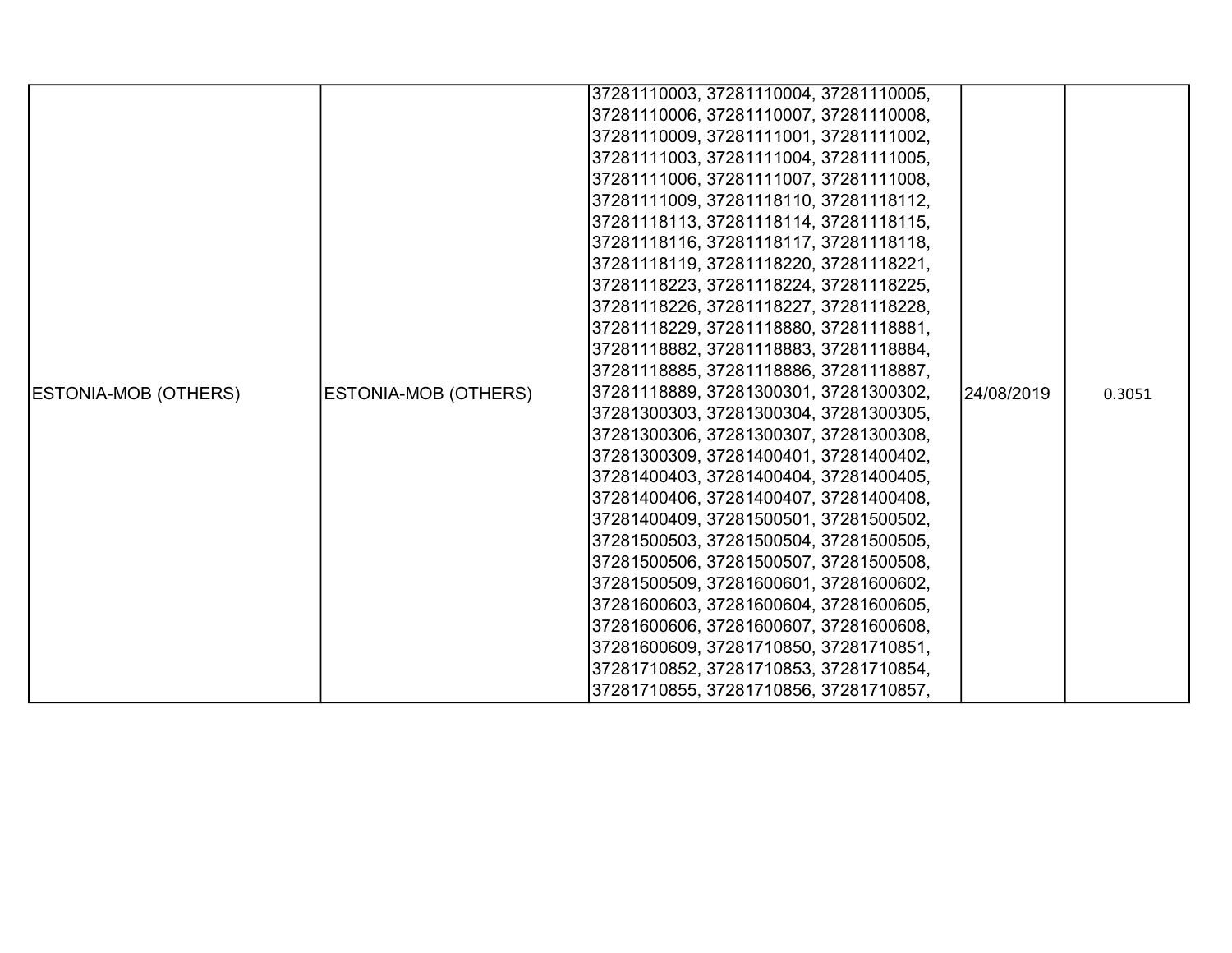| <b>ESTONIA-MOB (TELE 2)</b>     | ESTONIA-MOB (TELE 2)            | 37255, 372580, 372581, 372582, 372583,<br>372584, 3725850, 3725851, 3725852,<br>37258530, 37258531, 37258532, 37258533,<br>37258534, 37258535, 37258536, 37258537,<br>3725855, 37258621, 37258622, 37258623,<br>37258624, 37258625, 37258626, 37258627,<br>37258628, 37258629, 37258821, 3725885,<br>3725887, 37258888, 37258889, 3725889,<br>37259120, 37259140, 37259141, 3728204,<br>37282056, 37282057, 37282058, 37282059,<br>3728206, 3728207, 3728216, 3728217,<br>3728218, 37283 | 24/08/2019 | 0.0148 |
|---------------------------------|---------------------------------|------------------------------------------------------------------------------------------------------------------------------------------------------------------------------------------------------------------------------------------------------------------------------------------------------------------------------------------------------------------------------------------------------------------------------------------------------------------------------------------|------------|--------|
| <b>ETHIOPIA</b>                 | <b>ETHIOPIA</b>                 | 251                                                                                                                                                                                                                                                                                                                                                                                                                                                                                      | 24/08/2019 | 0.2479 |
| <b>ETHIOPIA-ADDIS ABABA</b>     | <b>ETHIOPIA-ADDIS ABABA</b>     | 25111, 25112, 25161                                                                                                                                                                                                                                                                                                                                                                                                                                                                      | 24/08/2019 | 0.2479 |
| ETHIOPIA-MOB (ADDIS ABABA)      |                                 | 251910, 251911, 251912, 251913, 251919,<br>251920, 251921, 251922, 251923, 251929,<br>ETHIOPIA-MOB (ADDIS ABABA) 25193, 25194, 251951, 251952, 2519580,<br>2519581, 2519582, 2519583, 25196, 251970,<br>251971, 251972                                                                                                                                                                                                                                                                   | 24/08/2019 | 0.2470 |
| ETHIOPIA-MOB (OTHERS)           | ETHIOPIA-MOB (OTHERS)           | 25190, 251914, 251915, 251916, 251917,<br>251918, 251924, 251925, 251926, 251927,<br>251928, 251950, 251953, 251954, 251955,<br>251956, 251957, 2519584, 2519585, 2519586,<br>2519587, 2519588, 2519589, 251959, 25197,<br>25198, 25199                                                                                                                                                                                                                                                  | 24/08/2019 | 0.2470 |
| <b>FALKLAND ISLANDS</b>         | <b>BLOCKED</b>                  | 500                                                                                                                                                                                                                                                                                                                                                                                                                                                                                      | 24/08/2019 | 1.4843 |
| <b>FAROE ISLANDS</b>            | <b>FAROE ISLANDS</b>            | 298                                                                                                                                                                                                                                                                                                                                                                                                                                                                                      | 24/08/2019 | 0.0105 |
| <b>FAROE ISLANDS (OPERATOR)</b> | <b>FAROE ISLANDS (OPERATOR)</b> | 298808080                                                                                                                                                                                                                                                                                                                                                                                                                                                                                | 24/08/2019 | 0.0407 |
| <b>FAROE ISLANDS-MOB</b>        | <b>FAROE ISLANDS-MOB</b>        | 29821, 29822, 29823, 29824, 29825, 29826,<br>29827, 29828, 29829, 2985, 29871, 29872,<br>29873, 29874, 29875, 29876, 29877, 29878,<br>29879                                                                                                                                                                                                                                                                                                                                              | 24/08/2019 | 0.0260 |
| lfiji                           | FIJI                            | 679                                                                                                                                                                                                                                                                                                                                                                                                                                                                                      | 24/08/2019 | 0.2647 |
| <b>FIJI-MOB (DIGICEL)</b>       | <b>FIJI-MOB (DIGICEL)</b>       | 67950, 67951, 6797                                                                                                                                                                                                                                                                                                                                                                                                                                                                       | 24/08/2019 | 0.2647 |
| <b>FIJI-MOB (OTHERS)</b>        | <b>FIJI-MOB (OTHERS)</b>        | 6799                                                                                                                                                                                                                                                                                                                                                                                                                                                                                     | 24/08/2019 | 0.2647 |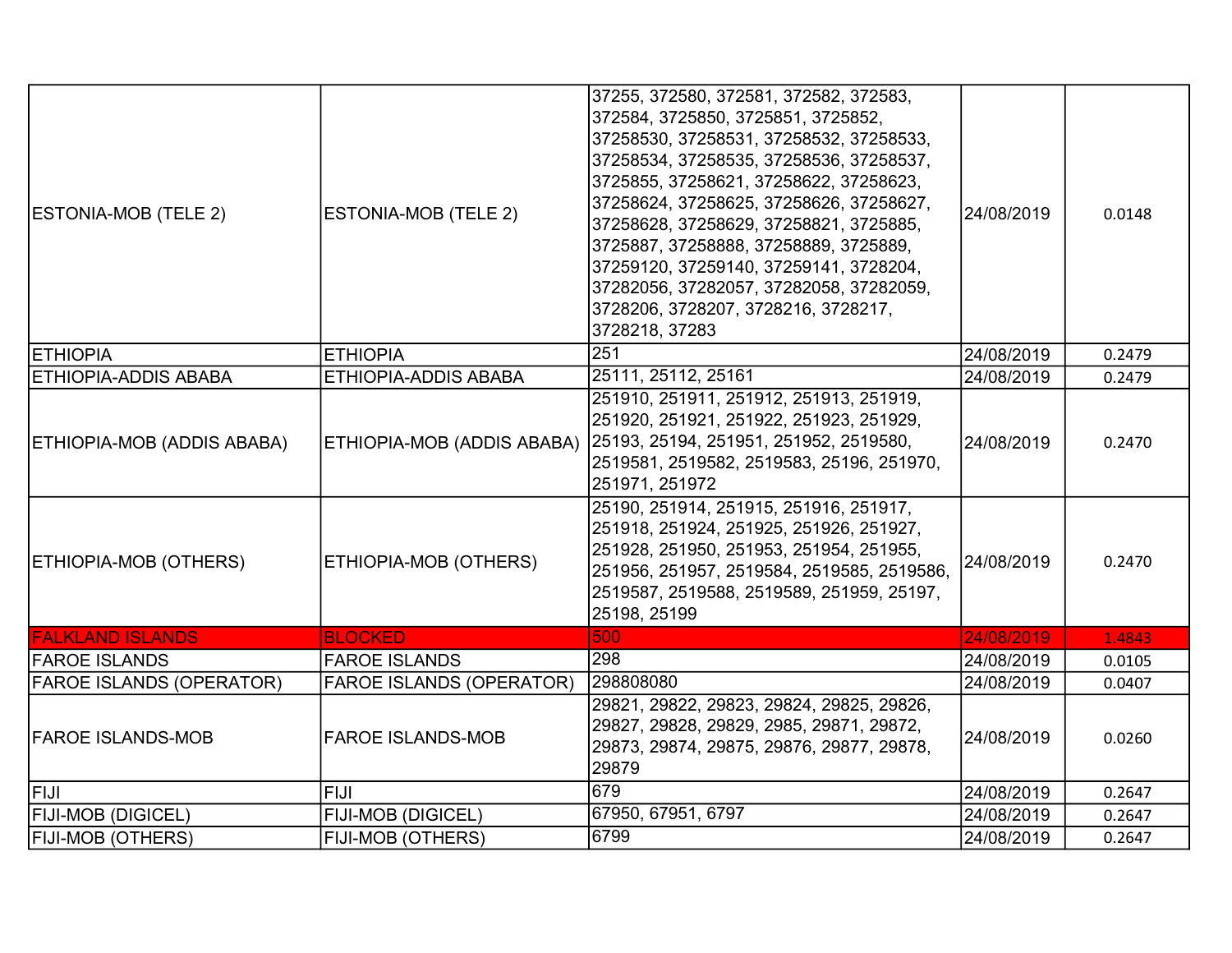| FINLAND                      | <b>FINLAND</b>               | 358                                                                                                                                                                                                                                                                                                                                                                                                                                                                                                                                                                                                                                                   | 24/08/2019 | 0.0464 |
|------------------------------|------------------------------|-------------------------------------------------------------------------------------------------------------------------------------------------------------------------------------------------------------------------------------------------------------------------------------------------------------------------------------------------------------------------------------------------------------------------------------------------------------------------------------------------------------------------------------------------------------------------------------------------------------------------------------------------------|------------|--------|
| FINLAND-MOB (DNA)            | <b>FINLAND-MOB (DNA)</b>     | 35841, 3584320, 3584321, 35844, 3584541,<br>3584574, 3584576, 3584577, 3584578,<br>3584579, 3584944                                                                                                                                                                                                                                                                                                                                                                                                                                                                                                                                                   | 24/08/2019 | 0.0190 |
| FINLAND-MOB (ELISA)          | <b>FINLAND-MOB (ELISA)</b>   | 358451, 358452, 358453, 358456, 358458,<br>35846, 35850                                                                                                                                                                                                                                                                                                                                                                                                                                                                                                                                                                                               | 24/08/2019 | 0.0190 |
| <b>FINLAND-MOB (OTHERS)</b>  | FINLAND-MOB (OTHERS)         | 3584                                                                                                                                                                                                                                                                                                                                                                                                                                                                                                                                                                                                                                                  | 24/08/2019 | 0.0190 |
| FINLAND-MOB (TELIA)          | FINLAND-MOB (TELIA)          | 35840, 35842                                                                                                                                                                                                                                                                                                                                                                                                                                                                                                                                                                                                                                          | 24/08/2019 | 0.0190 |
| FRANCE                       | <b>FRANCE</b>                | $\overline{33}$                                                                                                                                                                                                                                                                                                                                                                                                                                                                                                                                                                                                                                       | 24/08/2019 | 0.0079 |
| <b>FRANCE (VAS)</b>          | <b>FRANCE (VAS)</b>          | 338                                                                                                                                                                                                                                                                                                                                                                                                                                                                                                                                                                                                                                                   | 24/08/2019 | 0.3712 |
| <b>FRANCE-MOB (BOUYGUES)</b> | <b>FRANCE-MOB (BOUYGUES)</b> | 336003, 3360042, 336009, 336055, 336056,<br>336057, 336058, 336059, 33650, 336530,<br>336531, 336532, 336533, 336534, 33658,<br>33659, 33660, 33661, 33662, 33663, 33664,<br>33665, 33666, 33667, 33668, 336690, 336691,<br>336692, 336693, 336694, 336695, 336696,<br>336697, 336699, 33698, 33699, 33700003,<br>337510, 337511, 337512, 337513, 337514,<br>337515, 337518, 337519, 337521, 337522,<br>337523, 337524, 337525, 337527, 337528,<br>337529, 33753, 337540, 337541, 337542,<br>337544, 337545, 337550, 337551, 337552,<br>337553, 337554, 337557, 337558, 337559,<br>33758, 33760, 33761, 33762, 33763, 33764,<br>33765, 337807, 337808 | 24/08/2019 | 0.0224 |
| <b>FRANCE-MOB (FREE)</b>     | <b>FRANCE-MOB (FREE)</b>     | 336000, 336006, 33651, 33652, 336535,<br>336536, 336537, 336538, 336539, 33695,<br>33749, 33766, 33767, 33768, 33769, 337757,<br>33781, 33782, 33783                                                                                                                                                                                                                                                                                                                                                                                                                                                                                                  | 24/08/2019 | 0.0224 |
| <b>FRANCE-MOB (GSTAR)</b>    | <b>FRANCE-MOB (GSTAR)</b>    | 3363800, 3364000, 3364001, 3364002,<br>3364003, 3364004, 3375076, 3375077                                                                                                                                                                                                                                                                                                                                                                                                                                                                                                                                                                             | 24/08/2019 | 0.3712 |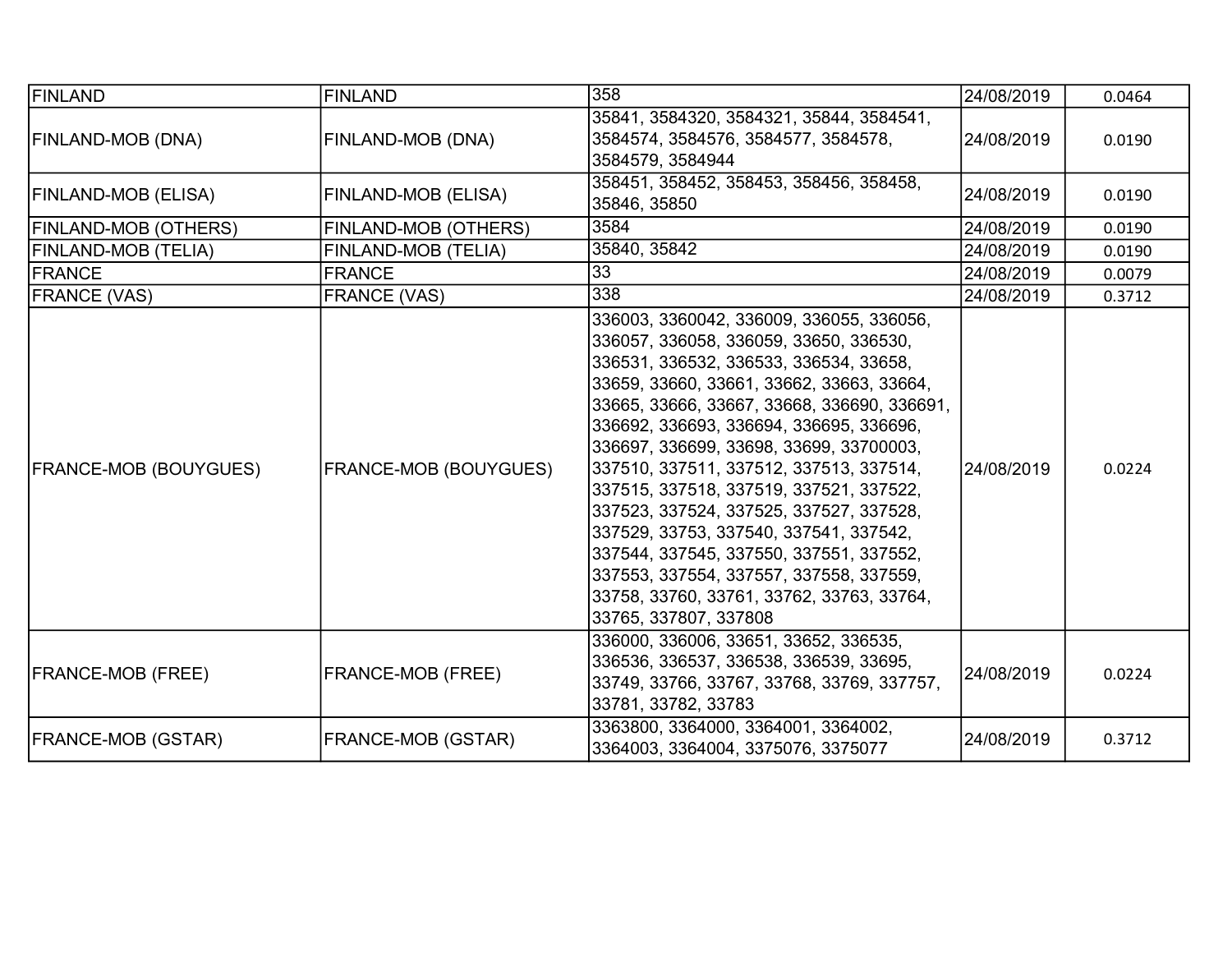| <b>FRANCE-MOB (ORANGE)</b> | FRANCE-MOB (ORANGE)        | 336001, 3360041, 3360051, 336008, 336020,<br>336021, 33607, 33608, 33630, 33631, 33632,<br>33633, 33637, 336381, 336382, 336383,<br>336384, 336385, 336386, 336387, 336388,<br>336389, 336401, 336402, 336403, 336404,<br>336405, 336406, 336407, 336408, 336409,<br>33642, 33643, 336441, 336442, 336443,<br>33645, 33647, 33648, 336490, 336491,<br>336492, 336493, 336494, 3364951, 3364952,<br>3364953, 3364954, 3364955, 3364956,<br>3364957, 3364958, 3364959, 336496, 336497,<br>336498, 3364992, 3364993, 33654, 3367,<br>3368, 33700000, 3375061, 3375062, 3375063,<br>3375064, 3375065, 3375066, 3375067,<br>3375068, 3375069, 337700, 337701, 337702,<br>33772, 337840, 337841, 337842, 337843,<br>337844, 337845, 33785, 33786, 33787, 33788,<br>33789 | 24/08/2019 | 0.0224 |
|----------------------------|----------------------------|--------------------------------------------------------------------------------------------------------------------------------------------------------------------------------------------------------------------------------------------------------------------------------------------------------------------------------------------------------------------------------------------------------------------------------------------------------------------------------------------------------------------------------------------------------------------------------------------------------------------------------------------------------------------------------------------------------------------------------------------------------------------|------------|--------|
| <b>FRANCE-MOB (OTHERS)</b> | <b>FRANCE-MOB (OTHERS)</b> | 336, 337                                                                                                                                                                                                                                                                                                                                                                                                                                                                                                                                                                                                                                                                                                                                                           | 24/08/2019 | 0.0224 |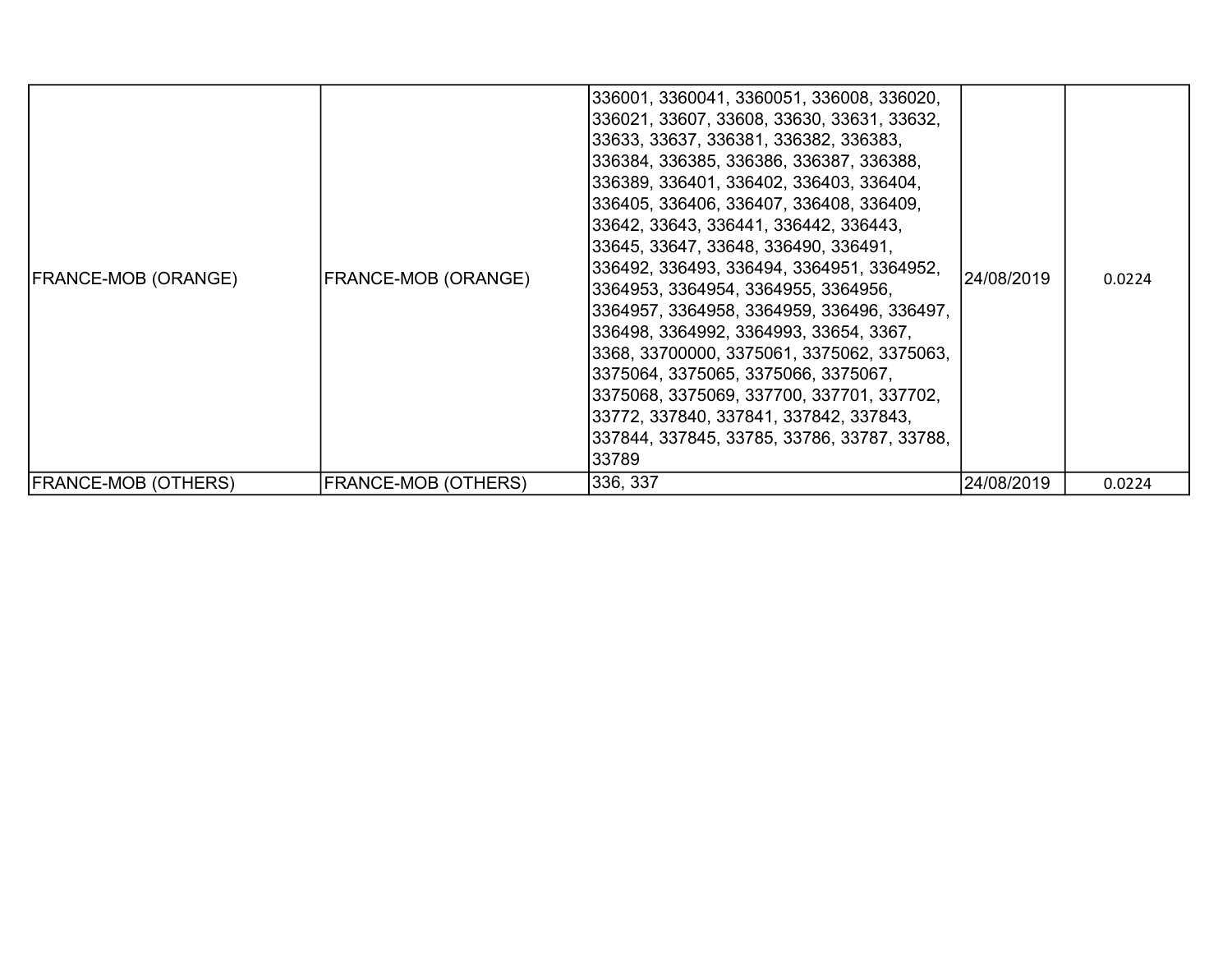|                                                            |                         | 336012, 336013, 336014, 336015, 336016,                                                    |            |        |
|------------------------------------------------------------|-------------------------|--------------------------------------------------------------------------------------------|------------|--------|
|                                                            |                         | 3360170, 3360171, 3360172, 3360173,                                                        |            |        |
|                                                            |                         | 3360174, 3360175, 3360176, 3360177,                                                        |            |        |
|                                                            |                         | 336018, 336019, 336022, 336023, 336026,                                                    |            |        |
|                                                            |                         | 336027, 336028, 336029, 33603, 336040,                                                     |            |        |
|                                                            |                         | 336041, 336044, 336045, 336046, 336047,                                                    |            |        |
|                                                            |                         | 336048, 336049, 336064, 33609, 3361, 3362,                                                 |            |        |
|                                                            |                         | 33634, 33635, 3363801, 3363802, 3363803,                                                   |            |        |
|                                                            |                         | 3363804, 3363805, 3364005, 3364006,                                                        |            |        |
|                                                            |                         | 3364007, 3364008, 3364009, 336410, 336411,                                                 |            |        |
|                                                            |                         | 336412, 336413, 336414, 336415, 3364163,                                                   |            |        |
|                                                            |                         | 3364164, 336418, 336419, 336440, 336447,                                                   |            |        |
|                                                            |                         | 336448, 336449, 33646, 3364995, 3364998,                                                   |            |        |
|                                                            | <b>FRANCE-MOB (SFR)</b> | 3364999, 33655, 3365666, 3365667, 3365668,                                                 |            |        |
| <b>FRANCE-MOB (SFR)</b>                                    |                         | 3365669, 336567, 336568, 336698, 33700001, 24/08/2019                                      |            | 0.0224 |
|                                                            |                         | 33700004, 33700005, 337501, 337502,                                                        |            |        |
|                                                            |                         | 337503, 337504, 337508, 337509, 337516,                                                    |            |        |
|                                                            |                         | 3375202, 3375203, 3375204, 3375205,                                                        |            |        |
|                                                            |                         | 3375206, 3375207, 3375208, 3375209,                                                        |            |        |
|                                                            |                         | 337526, 3375431, 3375433, 3375434,                                                         |            |        |
|                                                            |                         | 3375435, 3375436, 3375437, 3375438,                                                        |            |        |
|                                                            |                         | 3375439, 3375550, 3375551, 3375552,                                                        |            |        |
|                                                            |                         | 3375553, 3375554, 3375560, 3375561,                                                        |            |        |
|                                                            |                         | 3375562, 3375563, 3375564, 337574,                                                         |            |        |
|                                                            |                         | 3375750, 3375751, 3375752, 3375753,                                                        |            |        |
|                                                            |                         | 3375754, 3375755, 3375756, 337576,                                                         |            |        |
|                                                            |                         | 3375777, 337578, 337579, 337703, 337704,                                                   |            |        |
|                                                            |                         | 337713, 337714, 3377150, 3377151, 3377152,                                                 |            |        |
|                                                            |                         | 3377153, 3377154, 337750, 337751, 337752,                                                  |            |        |
| <b>FRENCH GUYANA</b>                                       | FRENCH GUYANA           | 594                                                                                        | 24/08/2019 | 0.0111 |
| FRENCH GUYANA-MOB (DIGICEL) FRENCH GUYANA-MOB (DIGICE      |                         | 59469408, 59469409, 59469412, 59469413,                                                    | 24/08/2019 | 0.0670 |
|                                                            |                         | 59469414, 59469415, 59469416, 5946949                                                      |            |        |
|                                                            |                         | 5946942, 5946943, 59469440, 59469441,                                                      |            |        |
|                                                            |                         | FRENCH GUYANA-MOB (ORANGE) FRENCH GUYANA-MOB (ORANG59469442, 59469443, 59469444, 59469445, | 24/08/2019 | 0.1603 |
|                                                            |                         | 59469448, 59469449                                                                         |            |        |
| FRENCH GUYANA-MOB (OTHERS) FRENCH GUYANA-MOB (OTHER 594694 |                         |                                                                                            | 24/08/2019 | 0.0676 |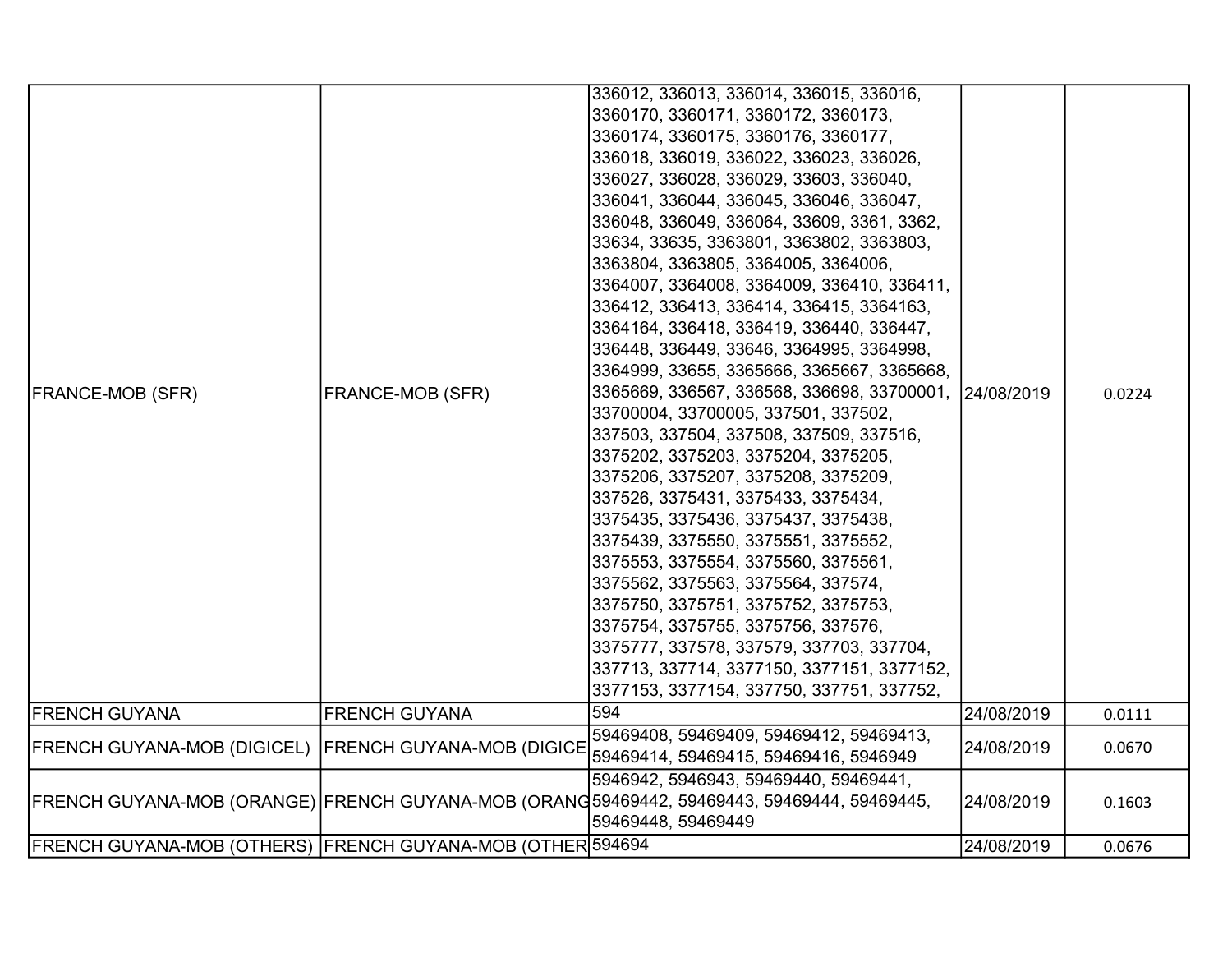| <b>FRENCH GUYANA-MOB (SFR)</b>   | <b>FRENCH GUYANA-MOB (SFR)</b>  | 59469400, 59469401, 59469402, 59469403,<br>59469404, 59469405, 59469406, 59469407,<br>59469417, 59469418, 59469419, 59469446,<br>59469447                                                                                                                                                                                                                                                                                                                                                      | 24/08/2019 | 0.0676 |
|----------------------------------|---------------------------------|------------------------------------------------------------------------------------------------------------------------------------------------------------------------------------------------------------------------------------------------------------------------------------------------------------------------------------------------------------------------------------------------------------------------------------------------------------------------------------------------|------------|--------|
| <b>FRENCH POLYNESIA</b>          | <b>FRENCH POLYNESIA</b>         | 689                                                                                                                                                                                                                                                                                                                                                                                                                                                                                            | 24/08/2019 | 0.2622 |
| <b>GABON</b>                     | <b>GABON</b>                    | 241                                                                                                                                                                                                                                                                                                                                                                                                                                                                                            | 24/08/2019 | 0.4339 |
| <b>GABON-MOB (AIRTEL)</b>        | <b>GABON-MOB (AIRTEL)</b>       | 24174, 24177                                                                                                                                                                                                                                                                                                                                                                                                                                                                                   | 24/08/2019 | 0.4339 |
| <b>GABON-MOB (LIBERTIS)</b>      | <b>GABON-MOB (LIBERTIS)</b>     | 24162, 24165, 24166                                                                                                                                                                                                                                                                                                                                                                                                                                                                            | 24/08/2019 | 0.4159 |
| <b>GAMBIA</b>                    | <b>GAMBIA</b>                   | 220                                                                                                                                                                                                                                                                                                                                                                                                                                                                                            | 24/08/2019 | 0.3418 |
| GAMBIA-MOB (AFRICELL)            | <b>GAMBIA-MOB (AFRICELL)</b>    | 2202, 2207                                                                                                                                                                                                                                                                                                                                                                                                                                                                                     | 24/08/2019 | 0.3418 |
| GAMBIA-MOB (COMIUM)              | <b>GAMBIA-MOB (COMIUM)</b>      | 2206                                                                                                                                                                                                                                                                                                                                                                                                                                                                                           | 24/08/2019 | 0.3418 |
| <b>GAMBIA-MOB (OTHERS)</b>       | <b>GAMBIA-MOB (OTHERS)</b>      | 22080, 22081, 22082, 22083, 22084, 2209                                                                                                                                                                                                                                                                                                                                                                                                                                                        | 24/08/2019 | 0.3418 |
| <b>GAMBIA-MOB (QCELL)</b>        | <b>GAMBIA-MOB (QCELL)</b>       | 2203                                                                                                                                                                                                                                                                                                                                                                                                                                                                                           | 24/08/2019 | 0.3418 |
| <b>GEORGIA</b>                   | <b>GEORGIA</b>                  | 995                                                                                                                                                                                                                                                                                                                                                                                                                                                                                            | 24/08/2019 | 0.1669 |
| <b>GEORGIA (SPECIAL SVC)</b>     | <b>BLOCKED</b>                  | 99572, 99576, 99590                                                                                                                                                                                                                                                                                                                                                                                                                                                                            | 24/08/2019 | 0.6650 |
| <b>GEORGIA-MOB (GEOCELL)</b>     | <b>GEORGIA-MOB (GEOCELL)</b>    | 995514, 995555, 995557, 995558, 995570,<br> 995577, 99558888, 995593                                                                                                                                                                                                                                                                                                                                                                                                                           | 24/08/2019 | 0.2977 |
| <b>GEORGIA-MOB (MAGTICOM)</b>    | <b>GEORGIA-MOB (MAGTICOM)</b>   | 995500500, 995500501, 995500502,<br>995500503, 995500504, 995505555,<br>995505556, 995505557, 995505558,<br>995505559, 995511110, 995511111,<br>995511112, 995511113, 995511114,<br>995522220, 995522221, 995522222,<br>995522223, 995522224, 995533330,<br> 995533331, 995533332, 995533333,<br>995533334, 995544, 995551, 995575777,<br>995575778, 995575779, 995575780,<br> 995575781, 995585888, 995585889,<br> 995585890, 995585891, 995585892, 995591,<br>995595, 995596, 995598, 995599 | 24/08/2019 | 0.2908 |
| <b>GEORGIA-MOB (OTHERS)</b>      | <b>GEORGIA-MOB (OTHERS)</b>     | 9955                                                                                                                                                                                                                                                                                                                                                                                                                                                                                           | 24/08/2019 | 0.3030 |
| <b>GEORGIA-TBILISI</b>           | <b>GEORGIA-TBILISI</b>          | 99532                                                                                                                                                                                                                                                                                                                                                                                                                                                                                          | 24/08/2019 | 0.1664 |
| <b>GERMANY</b>                   | <b>GERMANY</b>                  | 49                                                                                                                                                                                                                                                                                                                                                                                                                                                                                             | 24/08/2019 | 0.0069 |
| <b>GERMANY (CIVIL SERVICES)</b>  | <b>GERMANY (CIVIL SERVICES)</b> | 49115                                                                                                                                                                                                                                                                                                                                                                                                                                                                                          | 24/08/2019 | 0.0069 |
| <b>GERMANY (HARMONIZED SERV)</b> | GERMANY (HARMONIZED SERV 49116  |                                                                                                                                                                                                                                                                                                                                                                                                                                                                                                | 24/08/2019 | 0.0069 |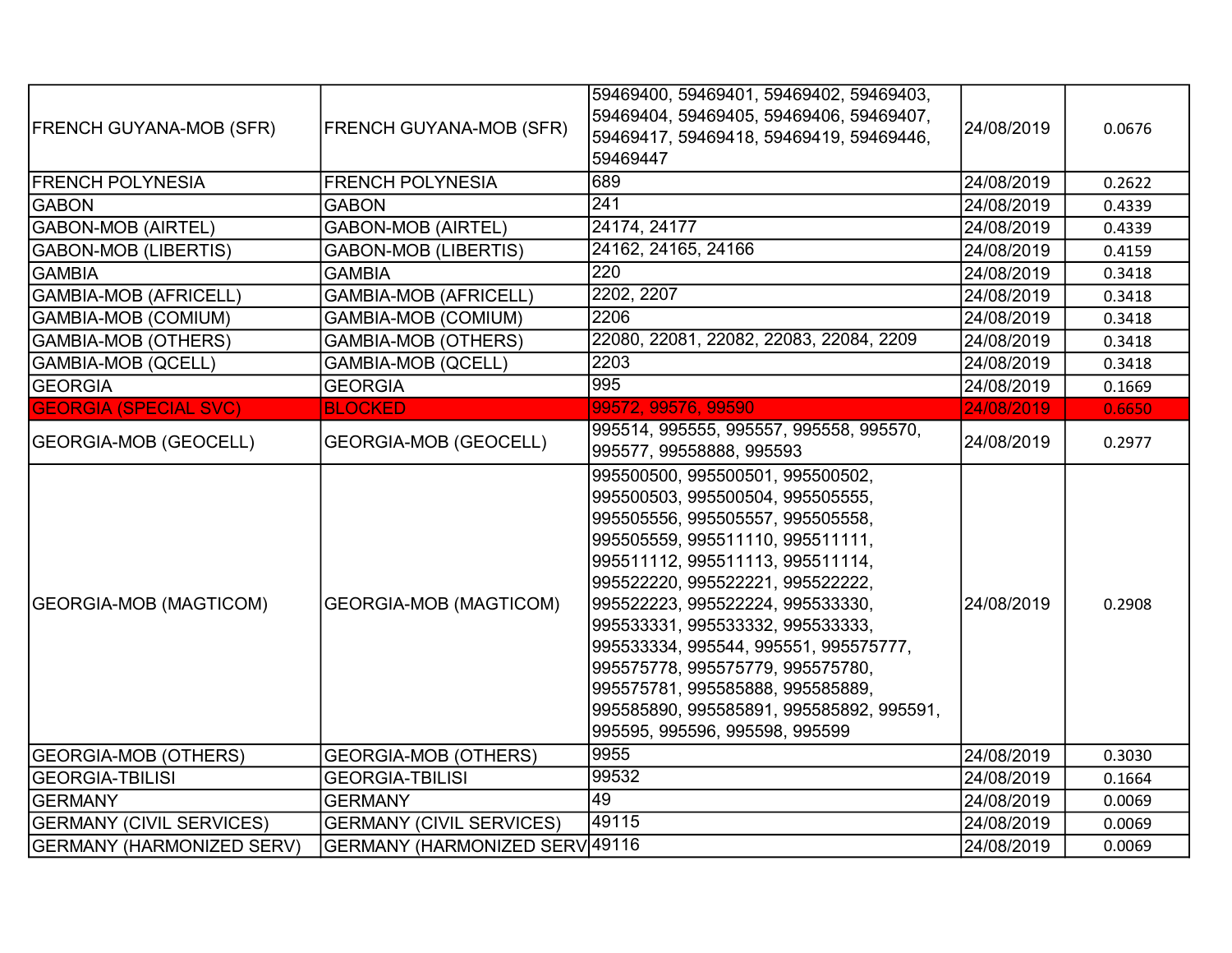| <b>GERMANY (IN-SERVICES)</b>  | <b>GERMANY (IN-SERVICES)</b>                         | 4918                                                                                                                                                                         | 24/08/2019 | 0.0069 |
|-------------------------------|------------------------------------------------------|------------------------------------------------------------------------------------------------------------------------------------------------------------------------------|------------|--------|
| GERMANY-MOB (O2)              | GERMANY-MOB (O2)                                     | 49157, 49159, 49163, 49176, 49177, 49178,<br>49179                                                                                                                           | 24/08/2019 | 0.2080 |
| GERMANY-MOB (PERSONAL)        | <b>GERMANY-MOB (PERSONAL)</b>                        | 49700                                                                                                                                                                        | 24/08/2019 | 0.0216 |
| <b>GERMANY-MOB (T-MOBILE)</b> | <b>GERMANY-MOB (T-MOBILE)</b>                        | 49151, 49160, 49170, 49171, 49175                                                                                                                                            | 24/08/2019 | 0.0216 |
| <b>GERMANY-MOB (VODAFONE)</b> | <b>GERMANY-MOB (VODAFONE)</b>                        | 49152, 49162, 49172, 49173, 49174                                                                                                                                            | 24/08/2019 | 0.0216 |
| <b>GHANA</b>                  | <b>GHANA</b>                                         | 233                                                                                                                                                                          | 24/08/2019 | 0.2773 |
| <b>GHANA-ACCRA</b>            | <b>GHANA-ACCRA</b>                                   | 23330                                                                                                                                                                        | 24/08/2019 | 0.2772 |
| <b>GHANA-MOB (AIRTEL)</b>     | <b>GHANA-MOB (AIRTEL)</b>                            | 23326, 233560, 233561                                                                                                                                                        | 24/08/2019 | 0.2496 |
| GHANA-MOB (EXPRESSO)          | GHANA-MOB (EXPRESSO)                                 | 23328, 23329                                                                                                                                                                 | 24/08/2019 | 0.2660 |
| <b>GHANA-MOB (MTN)</b>        | <b>GHANA-MOB (MTN)</b>                               | 23324, 23354, 23355                                                                                                                                                          | 24/08/2019 | 0.2991 |
| <b>GHANA-MOB (OTHERS)</b>     | <b>GHANA-MOB (OTHERS)</b>                            | 23323                                                                                                                                                                        | 24/08/2019 | 0.3298 |
| GHANA-MOB (TIGO)              | <b>GHANA-MOB (TIGO)</b>                              | 23327, 23357                                                                                                                                                                 | 24/08/2019 | 0.2718 |
| GHANA-MOB (VODAFONE)          | <b>GHANA-MOB (VODAFONE)</b>                          | 23320, 23350                                                                                                                                                                 | 24/08/2019 | 0.2516 |
| <b>GIBRALTAR</b>              | <b>GIBRALTAR</b>                                     | 350                                                                                                                                                                          | 24/08/2019 | 0.0355 |
| GIBRALTAR-MOB (GIBTELECOM)    | GIBRALTAR-MOB (GIBTELECOM 35054, 35056, 35057, 35058 |                                                                                                                                                                              | 24/08/2019 | 0.1435 |
| GIBRALTAR-MOB (OTHERS)        | GIBRALTAR-MOB (OTHERS)                               | 3505, 35060, 35062                                                                                                                                                           | 24/08/2019 | 0.1435 |
| GREECE                        | <b>GREECE</b>                                        | 30                                                                                                                                                                           | 24/08/2019 | 0.0100 |
| <b>GREECE (SPECIAL SVC)</b>   | <b>GREECE (SPECIAL SVC)</b>                          | 308256000                                                                                                                                                                    | 24/08/2019 | 0.5915 |
| <b>GREECE (TETRA)</b>         | <b>GREECE (TETRA)</b>                                | 30696                                                                                                                                                                        | 24/08/2019 | 0.2496 |
| <b>GREECE-ATHENS</b>          | <b>GREECE-ATHENS</b>                                 | 3021                                                                                                                                                                         | 24/08/2019 | 0.0100 |
| <b>GREECE-MOB (COSMOTE)</b>   | GREECE-MOB (COSMOTE)                                 | 30697, 30698                                                                                                                                                                 | 24/08/2019 | 0.0212 |
| <b>GREECE-MOB (MVNO)</b>      | GREECE-MOB (MVNO)                                    | 3069530                                                                                                                                                                      | 24/08/2019 | 0.0212 |
| GREECE-MOB (VODAFONE)         | <b>GREECE-MOB (VODAFONE)</b>                         | 3069111, 30694, 30695, 3069903                                                                                                                                               | 24/08/2019 | 0.0212 |
| <b>GREECE-MOB (WIND)</b>      | <b>GREECE-MOB (WIND)</b>                             | 30690, 30693, 30699                                                                                                                                                          | 24/08/2019 | 0.0212 |
| <b>GREENLAND</b>              | <b>GREENLAND</b>                                     | 299                                                                                                                                                                          | 24/08/2019 | 0.0532 |
| <b>GREENLAND-MOB</b>          | <b>GREENLAND-MOB</b>                                 | 2992, 2994, 2995                                                                                                                                                             | 24/08/2019 | 0.0532 |
| <b>GRENADA</b>                | <b>GRENADA</b>                                       | 1473                                                                                                                                                                         | 24/08/2019 | 0.1473 |
| <b>GRENADA-MOB (DIGICEL)</b>  | <b>GRENADA-MOB (DIGICEL)</b>                         | 1473414, 1473415, 1473416, 1473417,<br>1473418, 1473419, 1473420, 1473421,<br>1473422, 1473423, 1473424, 1473425,<br>1473533, 1473534, 1473535, 1473536,<br>1473537, 1473538 | 24/08/2019 | 0.2061 |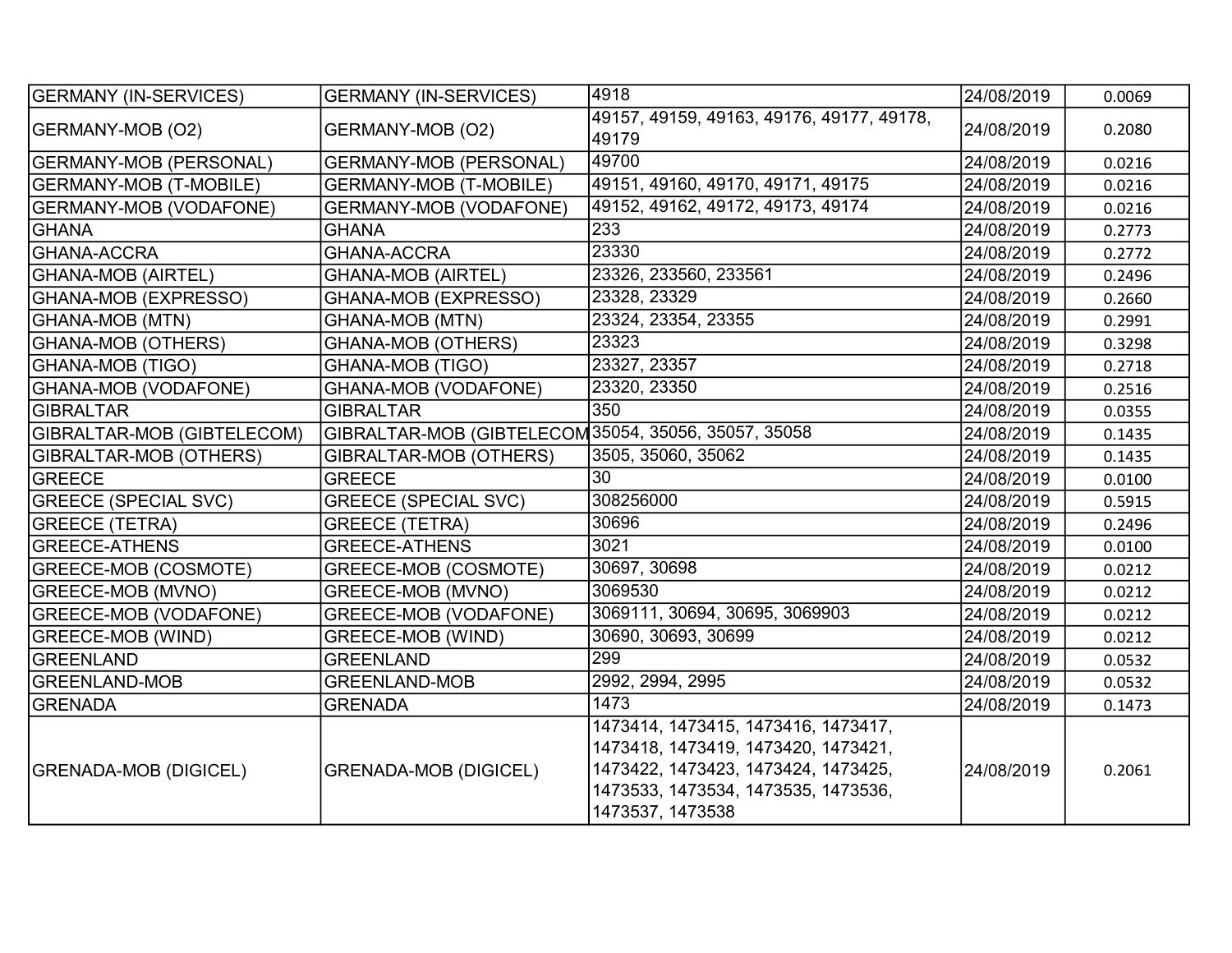| <b>GRENADA-MOB (FLOW)</b>      | <b>GRENADA-MOB (FLOW)</b>       | 1473406, 1473407, 1473409, 1473410,<br>1473441, 1473449, 1473456, 1473457,<br>1473458, 1473459, 1473520, 1473521,<br>1473901                                                                                                                                                                                                                                                                                                    | 24/08/2019 | 0.1957 |
|--------------------------------|---------------------------------|---------------------------------------------------------------------------------------------------------------------------------------------------------------------------------------------------------------------------------------------------------------------------------------------------------------------------------------------------------------------------------------------------------------------------------|------------|--------|
| <b>GUADELOUPE</b>              | <b>GUADELOUPE</b>               | 590                                                                                                                                                                                                                                                                                                                                                                                                                             | 24/08/2019 | 0.0111 |
| (GUADELOUPE-MOB (DAUPHIN)      | <b>GUADELOUPE-MOB (DAUPHIN)</b> | 59069022, 59069066, 59069077, 59069088,<br>59069122                                                                                                                                                                                                                                                                                                                                                                             | 24/08/2019 | 0.0676 |
| GUADELOUPE-MOB (DIGICEL)       | <b>GUADELOUPE-MOB (DIGICEL)</b> | 59069006, 59069007, 59069008, 59069009,<br>59069011, 59069012, 59069013, 59069014,<br>59069015, 59069016, 59069017, 59069018,<br>59069019, 59069020, 59069021, 59069023,<br> 59069024, 59069025, 59069036, 59069042,<br>59069043, 59069044, 59069045, 59069046,<br>59069069, 59069080, 59069081, 59069082,<br>59069083, 59069084, 59069085, 59069086                                                                            | 24/08/2019 | 0.0670 |
| GUADELOUPE-MOB (ORANGE)        | <b>GUADELOUPE-MOB (ORANGE)</b>  | 59069026, 59069027, 59069028, 59069029,<br>59069030, 59069031, 59069032, 59069033,<br>59069034, 59069035, 59069037, 59069038,<br>59069039, 59069040, 59069041, 59069047,<br>59069048, 59069049, 5906905, 59069060,<br> 59069061, 59069062, 59069063, 59069064,<br>59069065, 59069067, 59069068, 59069070,<br>59069071, 59069072, 59069073, 59069074,<br>59069075, 59069076, 59069131, 59069132,<br>59069133, 59069134, 59069135 | 24/08/2019 | 0.1603 |
| <b>GUADELOUPE-MOB (OTHERS)</b> | <b>GUADELOUPE-MOB (OTHERS)</b>  | 590690, 590691                                                                                                                                                                                                                                                                                                                                                                                                                  | 24/08/2019 | 0.0676 |
| <b>GUADELOUPE-MOB (SFR)</b>    | <b>GUADELOUPE-MOB (SFR)</b>     | 59069000, 59069005, 59069078, 59069079,<br>59069089, 5906909                                                                                                                                                                                                                                                                                                                                                                    | 24/08/2019 | 0.0927 |
| <b>GUAM</b>                    | <b>GUAM</b>                     | 1671                                                                                                                                                                                                                                                                                                                                                                                                                            | 24/08/2019 | 0.0196 |
| <b>GUATEMALA</b>               | <b>GUATEMALA</b>                | 502                                                                                                                                                                                                                                                                                                                                                                                                                             | 24/08/2019 | 0.1173 |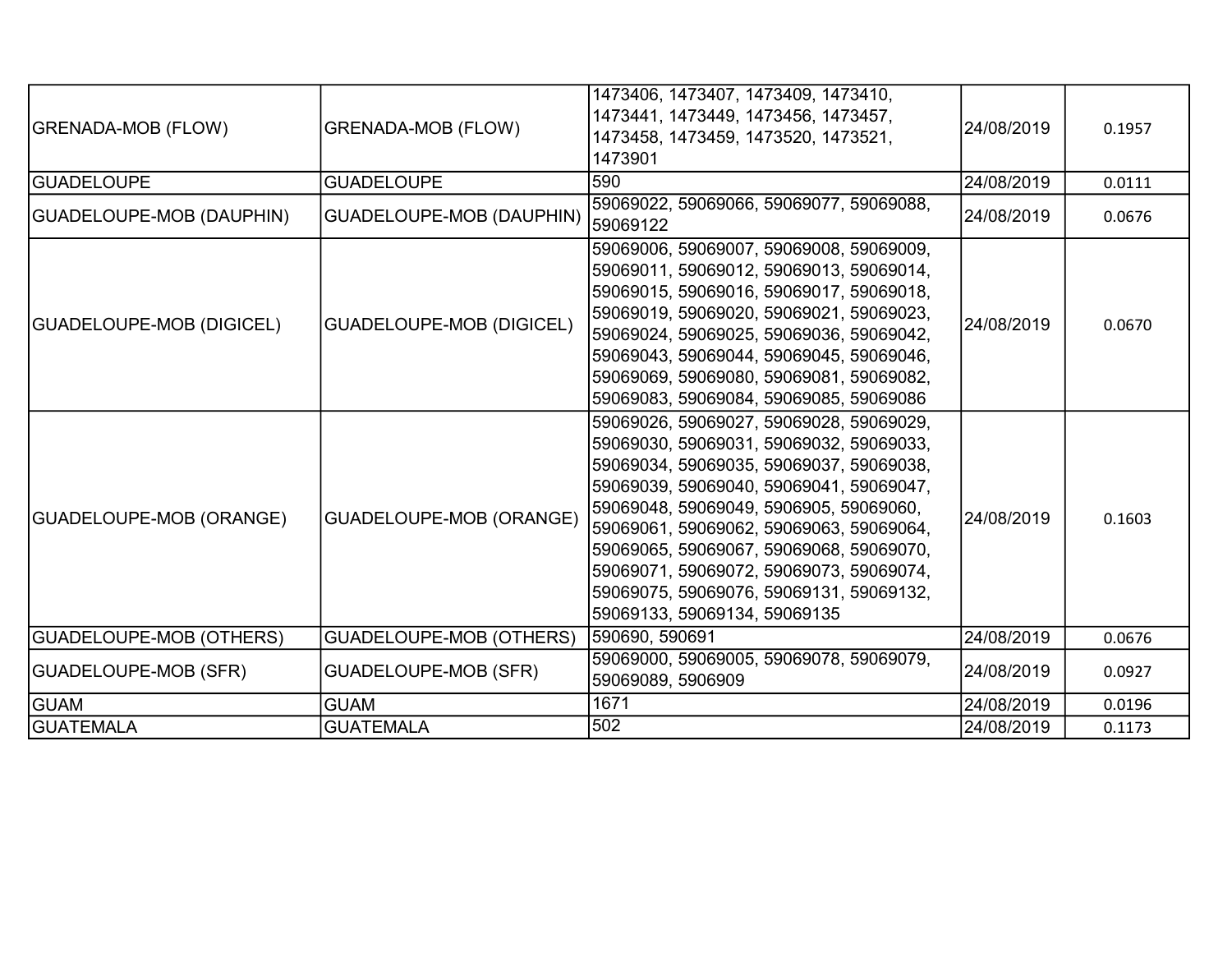| <b>GUATEMALA (MOVISTAR)</b> | <b>GUATEMALA (MOVISTAR)</b> | 5022229, 5022267, 5022268, 5022269,<br>5022277, 5022278, 5022279, 5022374,<br>5022375, 5022376, 5022377, 5022378,<br>5022379, 5022450, 5022459, 5022470,<br>5026648, 5026649, 5026659, 5026660,<br>5026677, 5026679, 5027740, 5027741,<br>5027742, 5027743, 5027744, 5027759,<br>5027779, 5027859, 5027879, 5027959,<br>5027968, 5027969, 5027979                                                            | 24/08/2019 | 0.1451 |
|-----------------------------|-----------------------------|--------------------------------------------------------------------------------------------------------------------------------------------------------------------------------------------------------------------------------------------------------------------------------------------------------------------------------------------------------------------------------------------------------------|------------|--------|
| GUATEMALA (OTHERS)          | <b>GUATEMALA (OTHERS)</b>   | 5022262, 5022263, 5022264, 5022265,<br>5022266, 5022283, 5022325, 5022345,<br>5022348, 5022350, 5022351, 5022352,<br>5022353, 5022354, 5022355, 5022356,<br>5022357, 5022358, 5022359, 502370,<br>5026639, 5026653, 5026655, 5026657,<br>5026683, 5027739, 5027753, 5027757,<br>5027783, 5027810, 5027837, 5027848,<br>5027852, 5027861, 5027863, 5027864,<br>5027865, 5027875, 5027883, 5027939,<br>5027983 | 24/08/2019 | 0.1440 |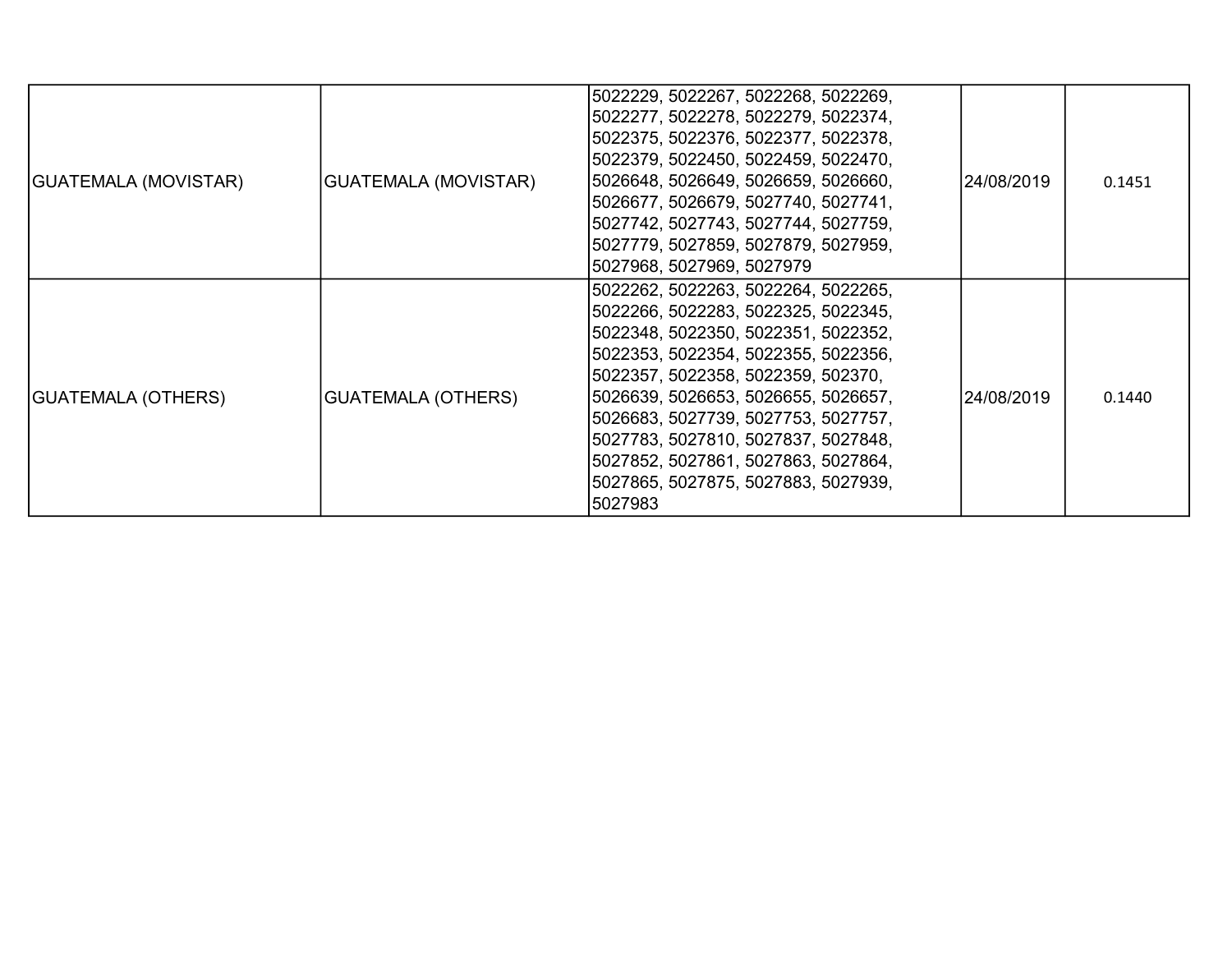|                    |                           | 5022234, 5022235, 5022238, 5022242,        |            |        |
|--------------------|---------------------------|--------------------------------------------|------------|--------|
|                    |                           | 5022243, 5022244, 5022245, 5022246,        |            |        |
|                    |                           | 5022247, 5022250, 5022251, 5022253,        |            |        |
|                    |                           | 5022254, 5022255, 5022256, 5022257,        |            |        |
|                    |                           | 5022258, 5022259, 5022260, 5022261,        |            |        |
|                    |                           | 5022270, 5022286, 5022288, 5022289,        |            |        |
|                    |                           | 5022320, 5022321, 5022322, 5022323,        |            |        |
|                    |                           | 5022324, 5022331, 5022332, 5022333,        |            |        |
|                    |                           | 5022334, 5022335, 5022336, 5022337,        |            |        |
|                    |                           | 5022338, 5022339, 502236, 502241, 5022420, |            |        |
|                    |                           | 5022421, 5022422, 5022423, 5022424,        |            |        |
|                    |                           | 5022425, 5022426, 5022431, 5022432,        |            |        |
|                    |                           | 5022433, 5022434, 5022435, 5022436,        |            |        |
|                    |                           | 5022437, 5022438, 5022439, 5022440,        |            |        |
| GUATEMALA (TELGUA) | <b>GUATEMALA (TELGUA)</b> | 5022441, 5022442, 5022443, 5022444,        | 24/08/2019 | 0.0801 |
|                    |                           | 5022445, 5022448, 5022449, 5022460,        |            |        |
|                    |                           | 5022461, 5022462, 5022463, 5022464,        |            |        |
|                    |                           | 5022471, 5022472, 5022473, 5022474,        |            |        |
|                    |                           | 5022475, 5022476, 5022477, 5022478,        |            |        |
|                    |                           | 5022479, 5022480, 5022483, 5022484,        |            |        |
|                    |                           | 502249, 502250, 5026620, 5026621, 5026623, |            |        |
|                    |                           | 5026629, 5026630, 5026631, 5026632,        |            |        |
|                    |                           | 5026633, 5026634, 5026635, 5026636,        |            |        |
|                    |                           | 5026637, 5026640, 5026641, 5026642,        |            |        |
|                    |                           | 5026643, 5026644, 5026645, 5026646,        |            |        |
|                    |                           | 5026650, 5026670, 5026671, 5026672,        |            |        |
|                    |                           | 5026673, 5026674, 5026675, 5026676,        |            |        |
|                    |                           | 5027720, 5027721, 5027722, 5027723,        |            |        |
|                    |                           | 5027736, 5027737, 5027738, 5027755,        |            |        |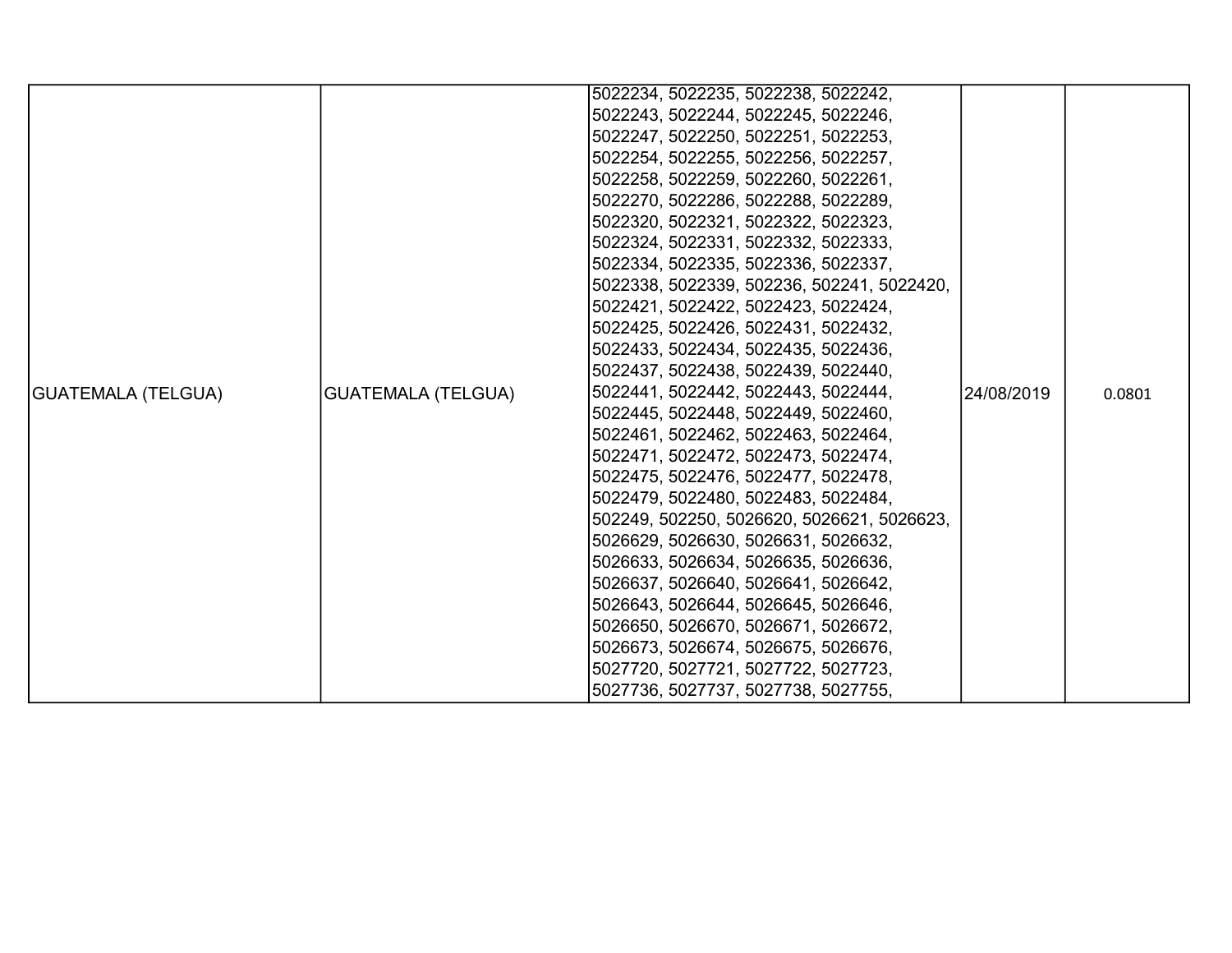| <b>GUATEMALA (TIGO)</b> | <b>GUATEMALA (TIGO)</b> | 502229, 502230, 502231, 5022326, 5022327,<br>5022328, 5022329, 5022427, 5022428,<br>5022429, 5023280, 5023281, 5023282,<br>5023310, 5023320, 5023330, 5023340,<br>5023350, 5026610, 5026624, 5026625,<br>5026626, 5026627, 5026628, 5026638,<br>5027724, 5027725, 5027726, 5027727,<br>5027728, 5027729, 5027824, 5027825,<br>5027826, 5027827, 5027828, 5027829,<br>5027910, 5027911, 5027912, 5027913,<br>5027914, 5027929                                                                                                                                                                                                                                                                                                                                                                                                                                                                         | 24/08/2019 | 0.1271 |
|-------------------------|-------------------------|------------------------------------------------------------------------------------------------------------------------------------------------------------------------------------------------------------------------------------------------------------------------------------------------------------------------------------------------------------------------------------------------------------------------------------------------------------------------------------------------------------------------------------------------------------------------------------------------------------------------------------------------------------------------------------------------------------------------------------------------------------------------------------------------------------------------------------------------------------------------------------------------------|------------|--------|
| GUATEMALA-MOB (CLARO)   | GUATEMALA-MOB (CLARO)   | 50241, 50242, 502470, 502471, 502472,<br>502473, 502474, 502475, 502476, 5024770,<br>5024771, 5024772, 502501, 502511, 502512,<br>502513, 5025310, 5025311, 502541, 502542,<br>502543, 502544, 502545, 502546, 502547,<br>502548, 502549, 5025510, 5025511, 5025512,<br>5025513, 5025514, 5025515, 5025516,<br>5025517, 502553, 5025543, 5025544,<br>5025554, 5025555, 5025556, 5025557,<br>5025558, 5025559, 502556, 502557, 5025582,<br>5025583, 5025584, 5025585, 5025586,<br>5025587, 5025588, 5025589, 502559, 502561,<br>502562, 502563, 502569, 5025710, 5025711,<br>5025712, 5025713, 5025714, 5025715,<br>5025716, 5025717, 5025718, 5025810,<br>5025811, 5025812, 5025813, 5025814,<br>5025815, 5025816, 5025817, 5025818,<br>502582, 502583, 502584, 502585, 502586,<br>502587, 5025910, 5025911, 5025912,<br>5025913, 5025914, 502592, 502593, 502594,<br>502595, 502596, 502597, 502598 | 24/08/2019 | 0.1213 |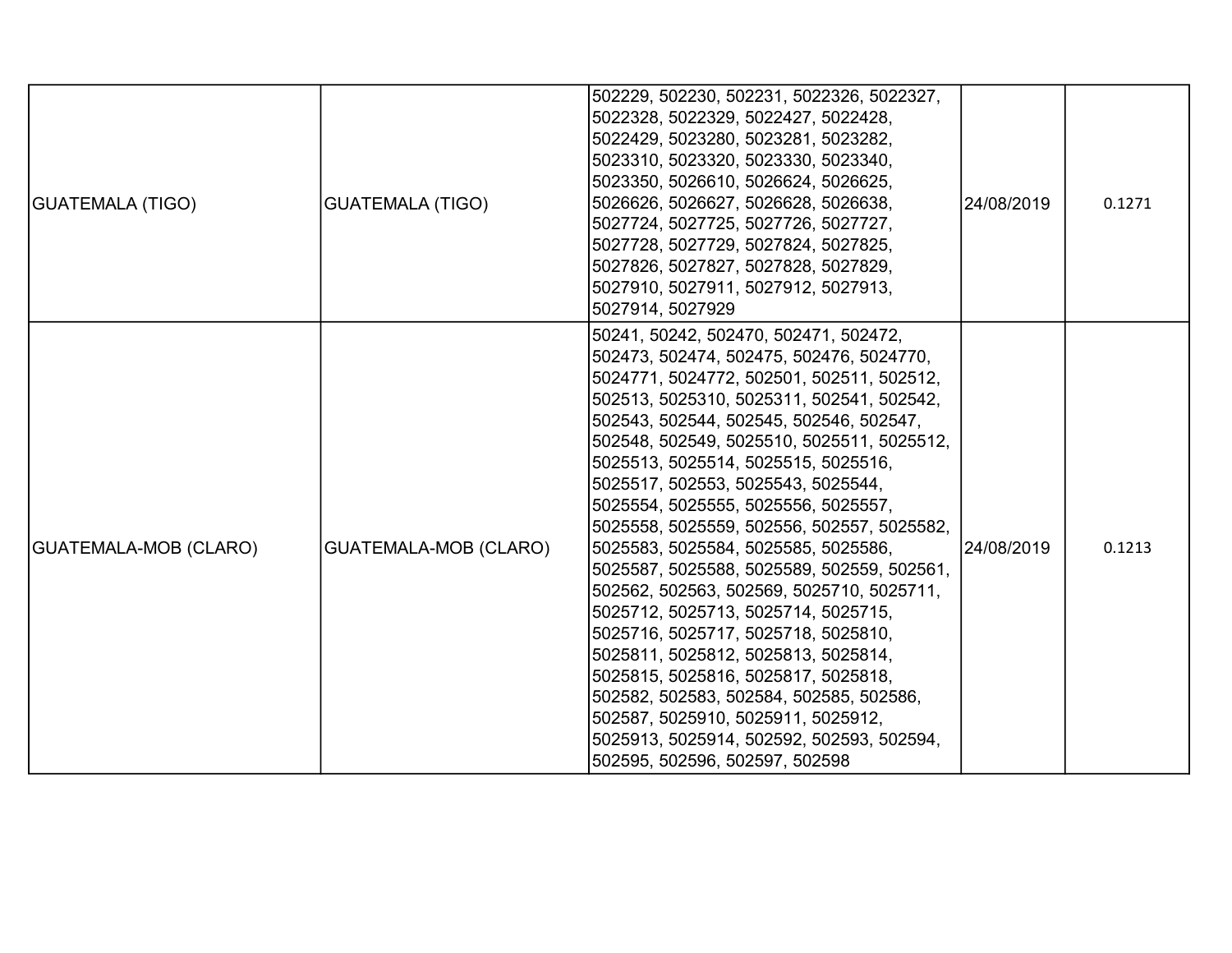| GUATEMALA-MOB (MOVISTAR)      | GUATEMALA-MOB (MOVISTAR) | 50234, 502350, 502351, 502352, 502353,<br> 502354, 502355, 5023560, 5023561, 5023562,<br> 5023563, 5023564, 50243, 50244, 502502,<br>[502507, 502508, 502509, 502510, 502514,<br> 50252, 5025312, 5025313, 502539, 502540,<br> 502550, 5025518, 5025519, 502554, 502560,<br> 502564, 502565, 502566, 502567, 502568,<br> 502579, 5025915, 5025916, 5025917 | 24/08/2019 | 0.1435 |
|-------------------------------|--------------------------|------------------------------------------------------------------------------------------------------------------------------------------------------------------------------------------------------------------------------------------------------------------------------------------------------------------------------------------------------------|------------|--------|
| <b>GUATEMALA-MOB (OTHERS)</b> | GUATEMALA-MOB (OTHERS)   | 5023, 5024, 5025                                                                                                                                                                                                                                                                                                                                           | 24/08/2019 | 0.1461 |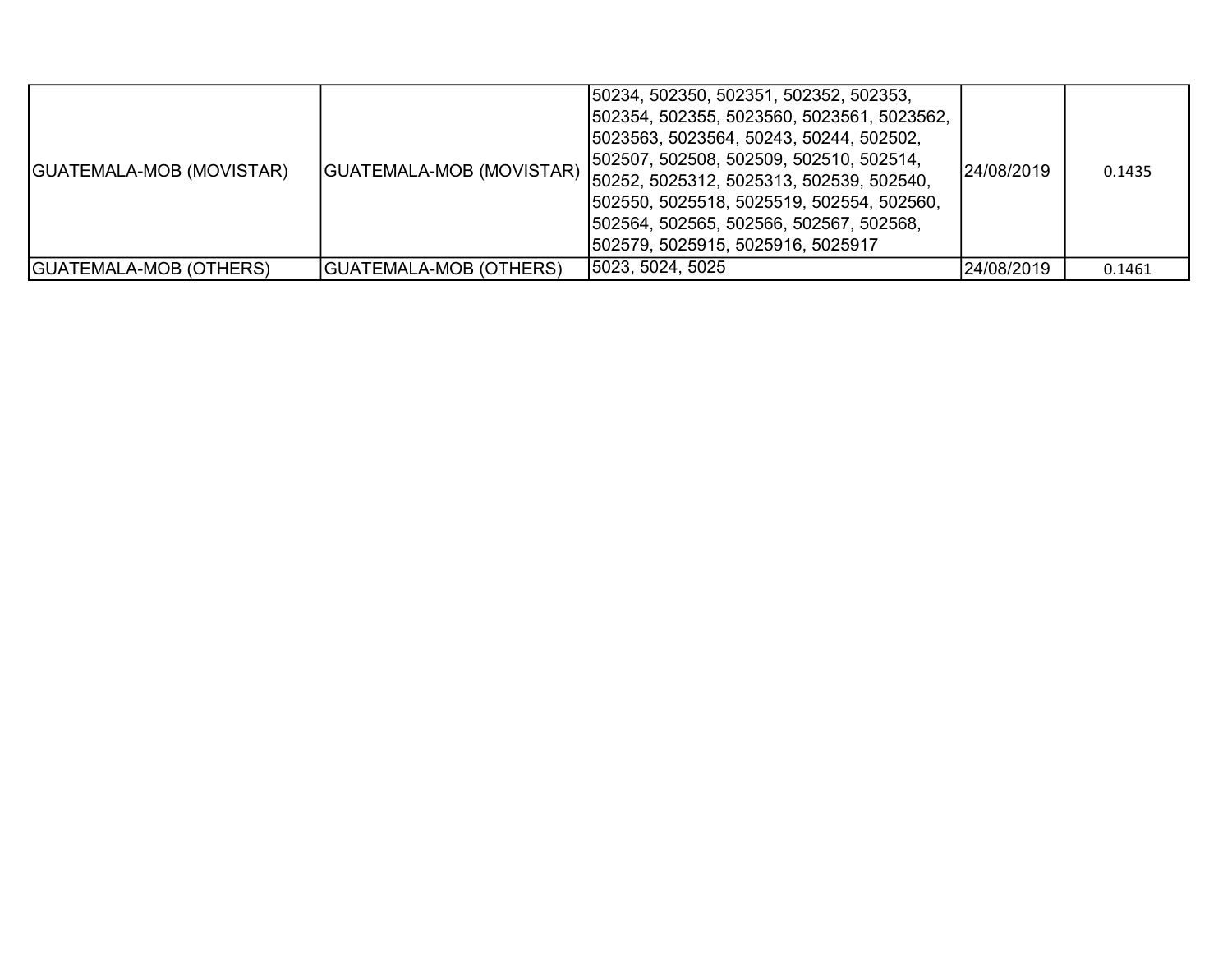|                                   |                                   | 502323, 502324, 502325, 502326, 502327,    |            |        |
|-----------------------------------|-----------------------------------|--------------------------------------------|------------|--------|
|                                   |                                   | 5023283, 5023284, 5023285, 5023286,        |            |        |
|                                   |                                   | 5023287, 5023288, 5023289, 502329, 502330, |            |        |
|                                   |                                   | 5023311, 5023312, 5023313, 5023314,        |            |        |
|                                   |                                   | 5023315, 5023316, 5023317, 5023318,        |            |        |
|                                   |                                   | 5023319, 5023321, 5023322, 5023323,        |            |        |
|                                   |                                   | 5023324, 5023325, 5023326, 5023327,        |            |        |
|                                   |                                   | 5023328, 5023329, 5023331, 5023332,        |            |        |
|                                   |                                   | 5023333, 5023334, 5023335, 5023336,        |            |        |
|                                   |                                   | 5023337, 5023338, 5023339, 5023341,        |            |        |
|                                   |                                   | 5023342, 5023343, 5023344, 5023345,        |            |        |
|                                   |                                   | 5023346, 5023347, 5023348, 5023349,        |            |        |
|                                   |                                   | 5023351, 5023352, 5023353, 5023354,        |            |        |
|                                   |                                   | 5023355, 5023356, 5023357, 5023358,        |            |        |
| <b>GUATEMALA-MOB (TIGO)</b>       | <b>GUATEMALA-MOB (TIGO)</b>       | 5023359, 502336, 502337, 502338, 502339,   | 24/08/2019 | 0.1278 |
|                                   |                                   | 502371, 502372, 502373, 502374, 5023750,   |            |        |
|                                   |                                   | 5023751, 5023752, 5023753, 5023754, 50240, |            |        |
|                                   |                                   | 5024476, 5024477, 5024478, 5024479,        |            |        |
|                                   |                                   | 502448, 502449, 50245, 50246, 5024773,     |            |        |
|                                   |                                   | 5024774, 5024775, 5024776, 5024777,        |            |        |
|                                   |                                   | 5024778, 5024779, 502478, 502479, 502480,  |            |        |
|                                   |                                   | 502481, 502482, 502483, 502484, 502485,    |            |        |
|                                   |                                   | 502486, 502487, 502488, 502489, 50249,     |            |        |
|                                   |                                   | 502500, 502503, 502504, 502505, 502506,    |            |        |
|                                   |                                   | 502515, 502516, 502517, 502518, 502519,    |            |        |
|                                   |                                   | 502520, 502530, 5025314, 5025315, 5025316, |            |        |
|                                   |                                   | 5025317, 5025318, 5025319, 502532, 502533, |            |        |
|                                   |                                   | 502534, 502535, 502536, 502537, 502538,    |            |        |
|                                   |                                   | 502552, 5025550, 5025551, 5025552,         |            |        |
| <b>GUINEA</b>                     | <b>GUINEA</b>                     | $\overline{224}$                           | 24/08/2019 | 0.4482 |
| <b>GUINEA BISSAU</b>              | <b>GUINEA BISSAU</b>              | 245                                        | 24/08/2019 | 0.5636 |
| <b>GUINEA BISSAU-MOB (MTN)</b>    | <b>GUINEA BISSAU-MOB (MTN)</b>    | 24596                                      | 24/08/2019 | 0.5591 |
| <b>GUINEA BISSAU-MOB (ORANGE)</b> | <b>BLOCKED</b>                    | 24595                                      | 24/08/2019 | 0.6943 |
| GUINEA BISSAU-MOB (OTHERS)        | GUINEA BISSAU-MOB (OTHERS) 245977 |                                            | 24/08/2019 | 0.5597 |
| <b>GUINEA-MOB (CELLCOM)</b>       | <b>GUINEA-MOB (CELLCOM)</b>       | 22465, 22467                               | 24/08/2019 | 0.6297 |
| GUINEA-MOB (INTERCEL)             | <b>GUINEA-MOB (INTERCEL)</b>      | 22463                                      | 24/08/2019 | 0.6182 |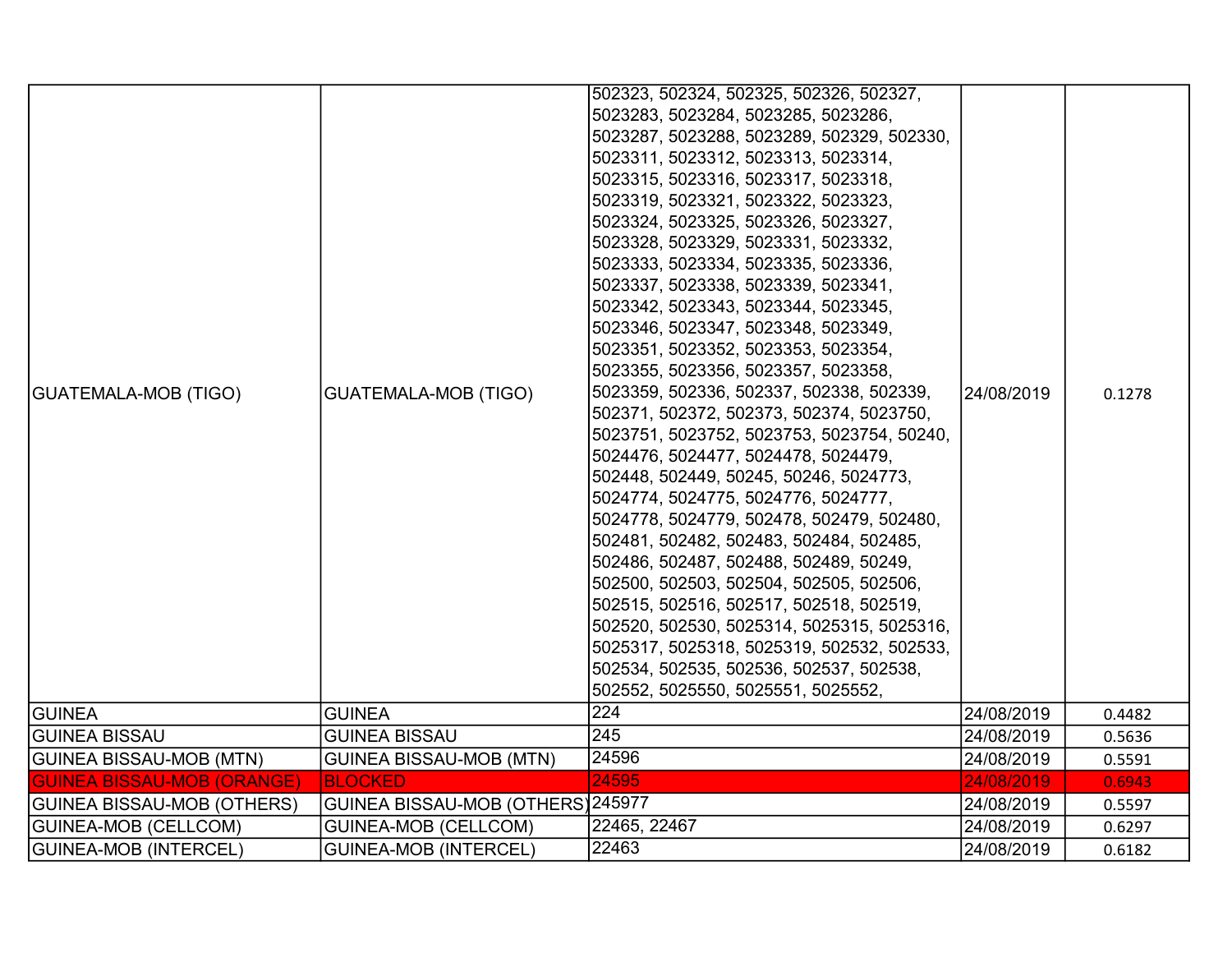| <b>GUINEA-MOB (MTN)</b>      | <b>GUINEA-MOB (MTN)</b>      | 22466                                                                                             | 24/08/2019  | 0.3124 |
|------------------------------|------------------------------|---------------------------------------------------------------------------------------------------|-------------|--------|
| <b>GUINEA-MOB (ORANGE)</b>   | <b>GUINEA-MOB (ORANGE)</b>   | 22462                                                                                             | 24/08/2019  | 0.4351 |
| <b>GUINEA-MOB (OTHERS)</b>   | <b>GUINEA-MOB (OTHERS)</b>   | 22455, 22470, 224722, 22478                                                                       | 24/08/2019  | 0.4986 |
| <b>GUINEA-MOB (SOTELGUI)</b> | <b>GUINEA-MOB (SOTELGUI)</b> | 22460                                                                                             | 24/08/2019  | 0.5160 |
| <b>GUYANA</b>                | <b>GUYANA</b>                | 592                                                                                               | 24/08/2019  | 0.2347 |
| <b>GUYANA-MOB (DIGICEL)</b>  | <b>GUYANA-MOB (DIGICEL)</b>  | 592600, 592601, 592602, 592603, 592604,<br> 592608, 592630, 592659, 59266, 59267,<br>59268, 59269 | 24/08/2019  | 0.1069 |
| <b>GUYANA-MOB (OTHERS)</b>   | <b>GUYANA-MOB (OTHERS)</b>   | 592605, 592606, 592607, 592609, 59261,<br>59262, 59263, 59264, 59265                              | 24/08/2019  | 0.2374 |
| <b>HAITI</b>                 | <b>HAITI</b>                 | 509                                                                                               | 24/08/2019  | 0.1866 |
| HAITI-MOB (DIGICEL)          | HAITI-MOB (DIGICEL)          | 509281, 50929, 50931, 50934, 50936, 50937,<br>50938, 50939, 50944, 50946, 50947, 50948,<br>50949  | l24/08/2019 | 0.2809 |
| HAITI-MOB (NATCOM)           | HAITI-MOB (NATCOM)           | 50932, 50933, 50940, 50941, 50942, 50943                                                          | 24/08/2019  | 0.1866 |
| HAITI-MOB (OTHERS)           | HAITI-MOB (OTHERS)           | 50930, 50935, 5095, 5099813, 5099821                                                              | 24/08/2019  | 0.3298 |
| <b>HONDURAS</b>              | <b>HONDURAS</b>              | 504                                                                                               | 24/08/2019  | 0.1309 |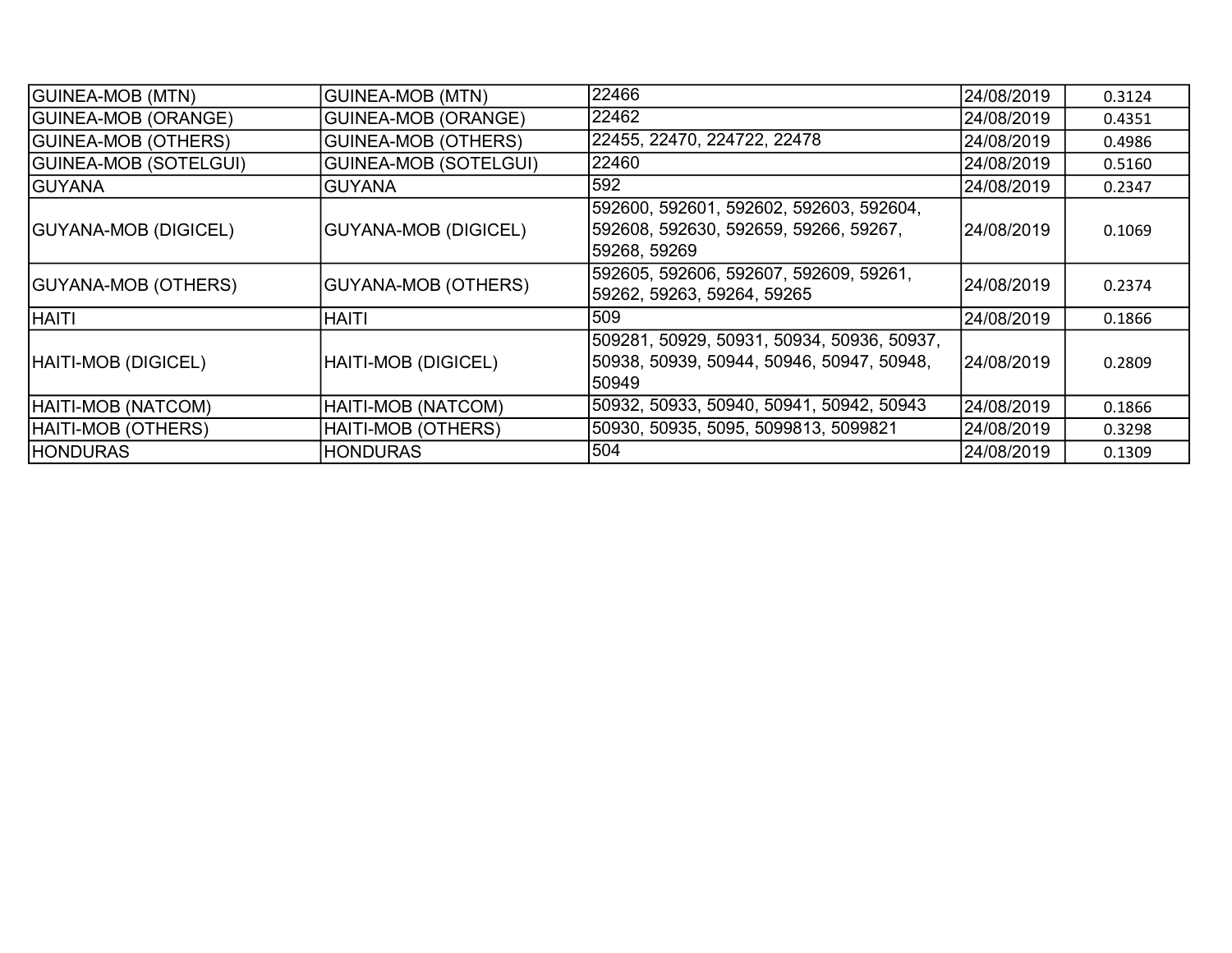| HONDURAS (HONDUTEL)       | HONDURAS (HONDUTEL)          | 5042212, 5042213, 5042216, 504222, 504223,<br>5042240, 5042245, 5042246, 5042255,<br>5042257, 5042270, 5042271, 5042290,<br>5042291, 5042292, 5042400, 5042423,<br>5042424, 5042425, 5042429, 5042431,<br>5042433, 5042434, 5042435, 5042436,<br>5042438, 5042439, 5042440, 5042441,<br>5042442, 5042443, 5042444, 5042445,<br>5042446, 5042447, 5042448, 5042451,<br>5042452, 5042453, 5042455, 5042543,<br>50425449, 5042545, 504255, 5042560,<br>5042561, 5042565, 5042566, 5042574,<br>5042600, 5042640, 5042641, 5042642,<br>5042643, 5042647, 5042648, 504265, 504266,<br>5042670, 5042671, 5042672, 5042673,<br>5042674, 5042690, 5042691, 5042700,<br>5042763, 5042764, 5042766, 5042767,<br>5042768, 5042769, 504277, 504278, 5042791,<br>5042793, 5042794, 5042795, 5042798,<br>5042799 | 24/08/2019 | 0.1301 |
|---------------------------|------------------------------|---------------------------------------------------------------------------------------------------------------------------------------------------------------------------------------------------------------------------------------------------------------------------------------------------------------------------------------------------------------------------------------------------------------------------------------------------------------------------------------------------------------------------------------------------------------------------------------------------------------------------------------------------------------------------------------------------------------------------------------------------------------------------------------------------|------------|--------|
| HONDURAS-MOB (CLARO)      | HONDURAS-MOB (CLARO)         | 5043, 5048                                                                                                                                                                                                                                                                                                                                                                                                                                                                                                                                                                                                                                                                                                                                                                                        | 24/08/2019 | 0.1382 |
| HONDURAS-MOB (HONDUTEL)   | HONDURAS-MOB (HONDUTEL)      | 50472, 5047410, 5047411, 5047412, 50475,<br>50476, 50477, 50478, 50479                                                                                                                                                                                                                                                                                                                                                                                                                                                                                                                                                                                                                                                                                                                            | 24/08/2019 | 0.1330 |
| HONDURAS-MOB (TIGO)       | HONDURAS-MOB (TIGO)          | 5049                                                                                                                                                                                                                                                                                                                                                                                                                                                                                                                                                                                                                                                                                                                                                                                              | 24/08/2019 | 0.1867 |
| <b>IHONGKONG</b>          | <b>HONGKONG</b>              | 852                                                                                                                                                                                                                                                                                                                                                                                                                                                                                                                                                                                                                                                                                                                                                                                               | 24/08/2019 | 0.0325 |
| HONGKONG-MOB              | <b>HONGKONG-MOB</b>          | 85217, 85246, 85248, 85249, 85251, 85252,<br>85253, 85254, 85255, 85256, 85257, 85259,<br>8526, 852701, 852702, 852703, 852704,<br>852705, 852706, 852707, 852708, 852709,<br>85284, 85285, 85286, 85287, 85288, 85289,<br>8529                                                                                                                                                                                                                                                                                                                                                                                                                                                                                                                                                                   | 24/08/2019 | 0.0247 |
| <b>HUNGARY</b>            | <b>HUNGARY</b>               | 36                                                                                                                                                                                                                                                                                                                                                                                                                                                                                                                                                                                                                                                                                                                                                                                                | 24/08/2019 | 0.0524 |
| HUNGARY (NOMADIC NUMBERS) | HUNGARY (NOMADIC NUMBERS3621 |                                                                                                                                                                                                                                                                                                                                                                                                                                                                                                                                                                                                                                                                                                                                                                                                   | 24/08/2019 | 0.0524 |
| HUNGARY-BUDAPEST          | HUNGARY-BUDAPEST             | 361                                                                                                                                                                                                                                                                                                                                                                                                                                                                                                                                                                                                                                                                                                                                                                                               | 24/08/2019 | 0.0524 |
| HUNGARY-MOB (DIGI)        | HUNGARY-MOB (DIGI)           | 3650                                                                                                                                                                                                                                                                                                                                                                                                                                                                                                                                                                                                                                                                                                                                                                                              | 24/08/2019 | 0.0660 |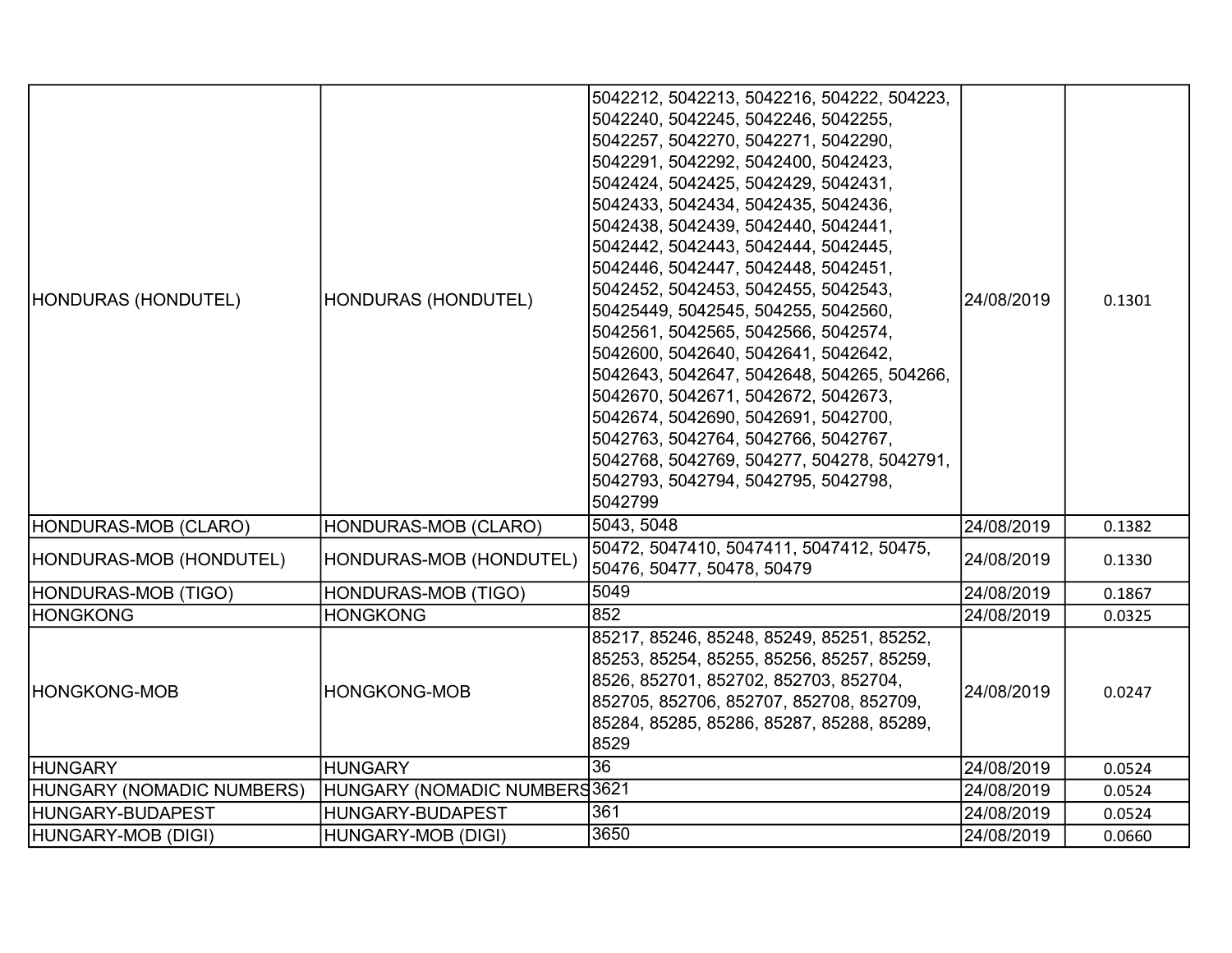| HUNGARY-MOB (TELENOR)       | HUNGARY-MOB (TELENOR)      | 3620                                                                                                                                                                                                           | 24/08/2019  | 0.0520 |
|-----------------------------|----------------------------|----------------------------------------------------------------------------------------------------------------------------------------------------------------------------------------------------------------|-------------|--------|
| HUNGARY-MOB (T-MOBILE)      | HUNGARY-MOB (T-MOBILE)     | 3630, 3631200, 3631201, 36312020, 36312021                                                                                                                                                                     | 24/08/2019  | 0.0473 |
| HUNGARY-MOB (VODAFONE)      | HUNGARY-MOB (VODAFONE)     | 3631, 3670                                                                                                                                                                                                     | 24/08/2019  | 0.0660 |
| <b>ICELAND</b>              | <b>ICELAND</b>             | 354                                                                                                                                                                                                            | 24/08/2019  | 0.0098 |
| <b>ICELAND (FREEPHONE)</b>  | <b>ICELAND (FREEPHONE)</b> | 354800                                                                                                                                                                                                         | 24/08/2019  | 0.0098 |
| <b>ICELAND-MOB (OTHERS)</b> | ICELAND-MOB (OTHERS)       | 354614, 354630, 354646, 354647, 354650,<br>354651, 354760, 354761, 354762, 354763,<br>354764, 354765, 354766, 354767, 35477,<br>35478                                                                          | 24/08/2019  | 0.0200 |
| ICELAND-MOB (SIMINN)        | ICELAND-MOB (SIMINN)       | 354631, 354632, 354637, 354826, 354827,<br>354828, 354829, 35483, 35484, 35485, 35486,<br>35487, 35488, 35489                                                                                                  | 24/08/2019  | 0.0200 |
| ICELAND-MOB (VODAFONE)      | ICELAND-MOB (VODAFONE)     | 354615, 354616, 354617, 354618, 35462,<br>354649, 354655, 354659, 35466, 35467,<br>35468, 35469, 354820, 354821, 354822,<br>354823, 354824, 354825                                                             | 24/08/2019  | 0.0200 |
| <b>INDIA</b>                | <b>INDIA</b>               | 191                                                                                                                                                                                                            | 24/08/2019  | 0.0104 |
| <b>INDIA-CITIES</b>         | INDIA-CITIES               | 9111, 91141, 91161, 91172, 91181, 9120,<br>9122, 9132206, 9133, 9135123, 9140, 9144,<br> 91484, 9179, 918020, 918021, 918022,<br>918023, 918024, 918025, 918026, 918028,<br>918029, 91803, 91804, 91806, 91807 | l24/08/2019 | 0.0104 |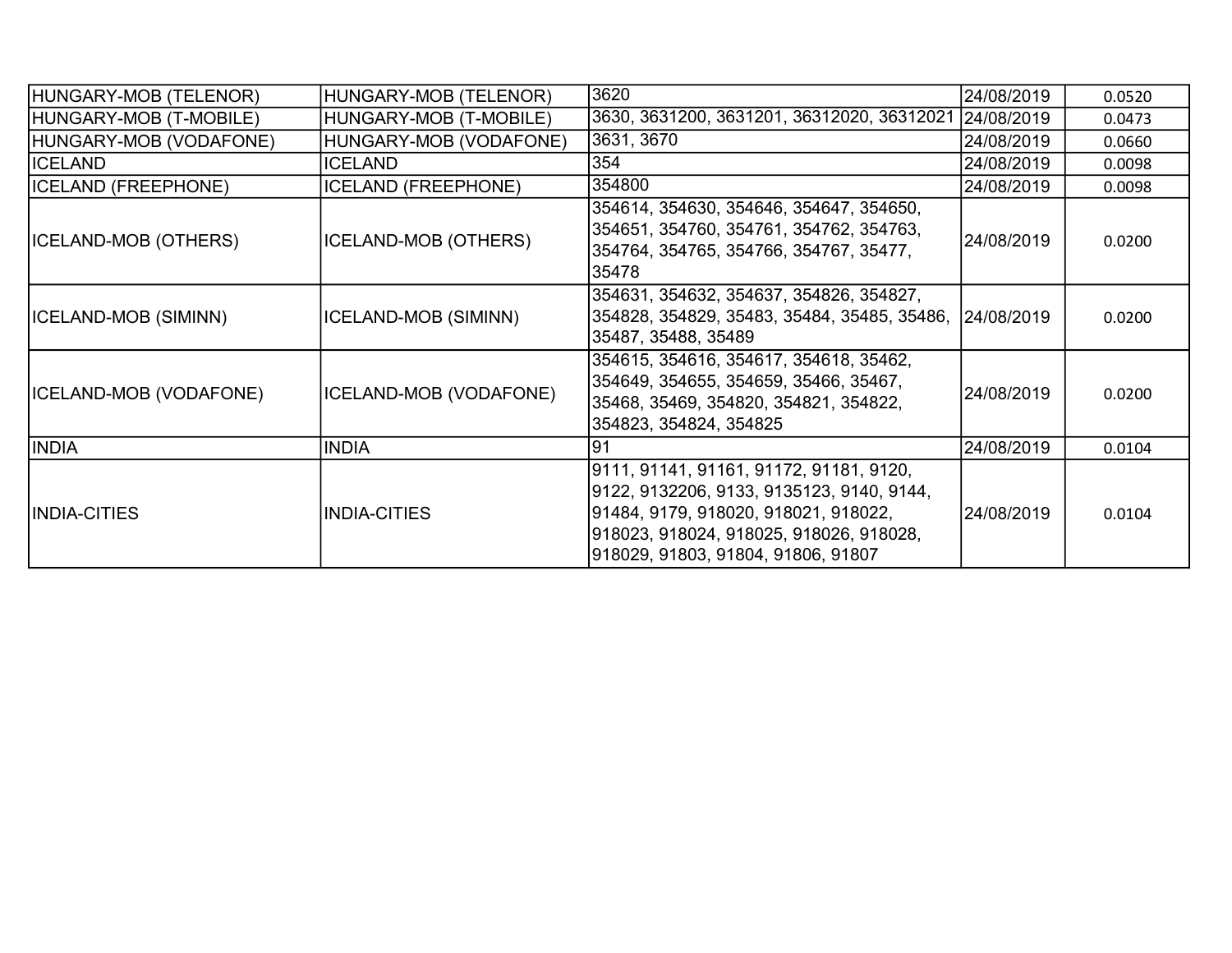|                         |                         | 917588, 917589, 917597, 917598, 917599,   |            |        |
|-------------------------|-------------------------|-------------------------------------------|------------|--------|
|                         |                         | 917839, 918004, 918005, 918275, 918277,   |            |        |
|                         |                         |                                           |            |        |
|                         |                         | 918280, 918281, 918300, 918480, 918500,   |            |        |
|                         |                         | 918544, 918547, 918580, 9186201, 9186202, |            |        |
|                         |                         | 9186203, 9186204, 9186205, 9186206,       |            |        |
|                         |                         | 9186207, 9186211, 9186212, 9186213,       |            |        |
|                         |                         | 9186214, 9186215, 9186216, 9186217,       |            |        |
|                         |                         | 9186251, 9186252, 9186253, 9186254,       |            |        |
|                         |                         | 9186255, 9186256, 9186257, 9186281,       |            |        |
|                         |                         | 9186282, 9186283, 9186284, 9186285,       |            |        |
|                         |                         | 9186286, 9186287, 9186291, 9186292,       |            |        |
|                         |                         | 9186293, 9186294, 9186295, 9186296,       |            |        |
|                         |                         | 9186297, 9186421, 9186422, 9186423,       |            |        |
|                         |                         | 9186424, 9186425, 9186426, 9186427,       |            |        |
| <b>INDIA-MOB (BSNL)</b> | <b>INDIA-MOB (BSNL)</b> | 9186461, 9186462, 9186463, 9186464,       |            | 0.0104 |
|                         |                         | 9186465, 9186466, 9186467, 9186491,       |            |        |
|                         |                         | 9186492, 9186493, 9186494, 9186495,       |            |        |
|                         |                         | 9186496, 9186497, 9186801, 9186802,       |            |        |
|                         |                         | 9186803, 9186804, 9186805, 9186806,       |            |        |
|                         |                         | 9186807, 9186811, 9186812, 9186813,       |            |        |
|                         |                         | 9186814, 9186815, 9186816, 9186817,       | 24/08/2019 |        |
|                         |                         | 9186911, 9186912, 9186913, 9186914,       |            |        |
|                         |                         | 9186915, 9186916, 9186917, 9186921,       |            |        |
|                         |                         | 9186922, 9186923, 9186924, 9186925,       |            |        |
|                         |                         | 9186926, 9186927, 9186931, 9186932,       |            |        |
|                         |                         | 9186933, 9186934, 9186935, 9186936,       |            |        |
|                         |                         | 9186937, 9186941, 9186942, 9186943,       |            |        |
|                         |                         | 9186944, 9186945, 9186946, 9186947,       |            |        |
|                         |                         | 918762, 918763, 918764, 918765, 918887,   |            |        |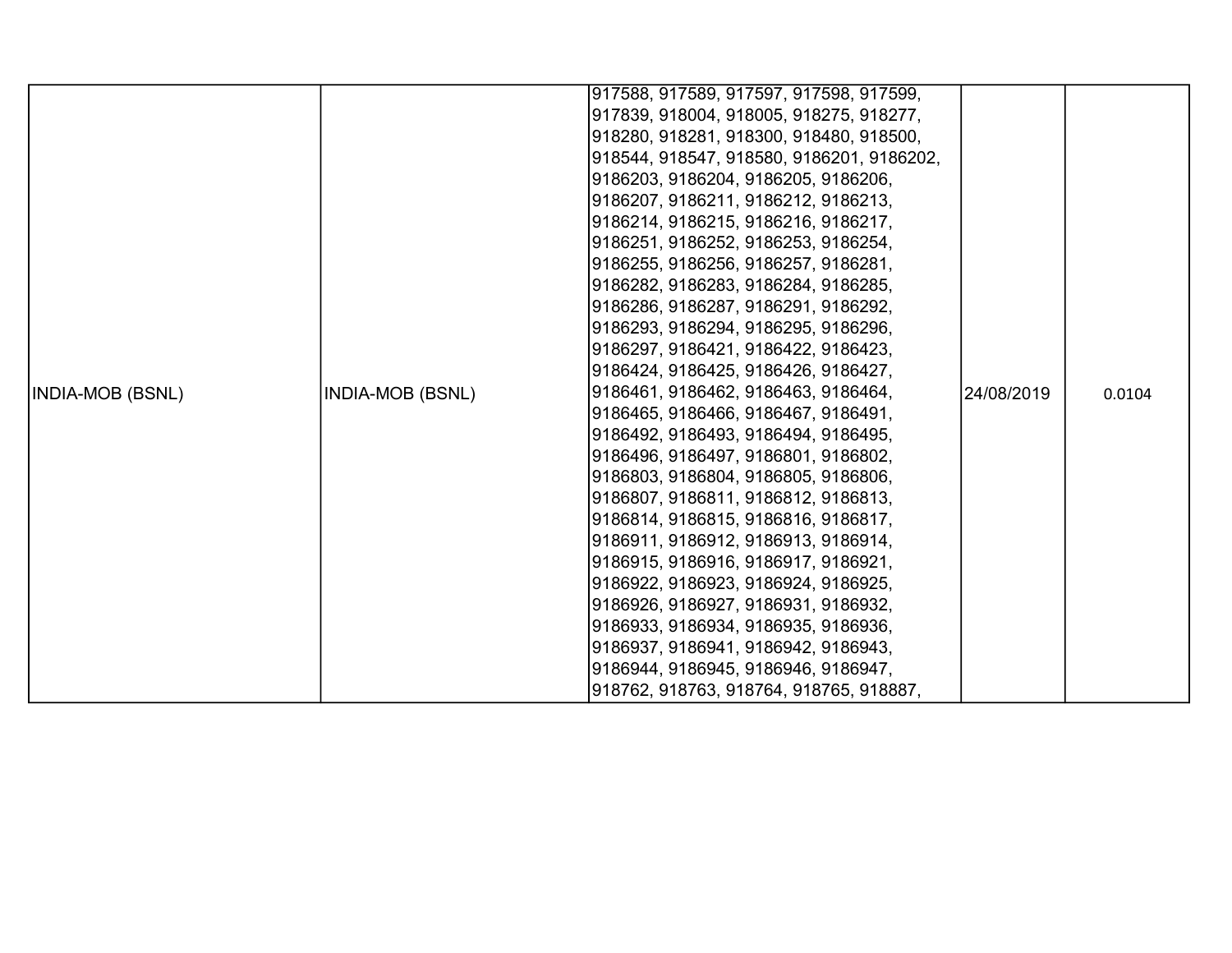|                           |                           | 917275, 917276, 917277, 917278, 917293,   |            |        |
|---------------------------|---------------------------|-------------------------------------------|------------|--------|
|                           |                           | 917298, 917299, 917301, 917302, 917303,   |            |        |
|                           |                           |                                           |            |        |
|                           |                           | 917304, 917305, 917306, 917307, 917308,   |            |        |
|                           |                           | 917309, 91735, 917373, 917377, 917383,    |            |        |
|                           |                           | 917384, 917385, 917386, 917387, 917388,   |            |        |
|                           |                           | 917389, 917396, 917398, 917399, 917401,   |            |        |
|                           |                           | 917402, 917403, 917404, 917405, 917411,   |            |        |
|                           |                           | 917415, 917416, 917417, 917418, 917419,   |            |        |
|                           |                           | 917428, 917429, 917439, 917483, 917488,   |            |        |
|                           |                           | 917489, 917498, 917499, 917500, 917501,   |            |        |
|                           |                           | 917502, 917503, 917504, 917505, 917520,   |            | 0.0104 |
|                           |                           | 917568, 917569, 917600, 917602, 917607,   |            |        |
|                           |                           | 917620, 917654, 917666, 917667, 917668,   |            |        |
|                           | <b>INDIA-MOB (OTHERS)</b> | 917669, 917676, 917677, 917679, 917696,   |            |        |
| <b>INDIA-MOB (OTHERS)</b> |                           | 917697, 917698, 917699, 917702, 917708,   | 24/08/2019 |        |
|                           |                           | 917709, 917735, 917736, 917737, 917738,   |            |        |
|                           |                           | 917739, 917742, 917760, 917780, 917795,   |            |        |
|                           |                           | 917796, 917807, 917808, 917809, 917814,   |            |        |
|                           |                           | 917827, 917828, 917842, 9178438, 9178439, |            |        |
|                           |                           | 9178440, 9178448, 9178449, 917845,        |            |        |
|                           |                           | 9178460, 9178468, 9178469, 9178470,       |            |        |
|                           |                           | 9178478, 9178479, 9178480, 9178488,       |            |        |
|                           |                           | 9178489, 9178490, 9178498, 9178499,       |            |        |
|                           |                           | 9178500, 9178508, 9178509, 9178510,       |            |        |
|                           |                           | 9178518, 9178519, 9178520, 9178528,       |            |        |
|                           |                           | 9178529, 9178530, 9178538, 9178539,       |            |        |
|                           |                           | 9178540, 9178548, 9178549, 9178550,       |            |        |
|                           |                           | 9178558, 9178559, 9178560, 9178568,       |            |        |
|                           |                           | 9178569, 9178570, 9178578, 9178579,       |            |        |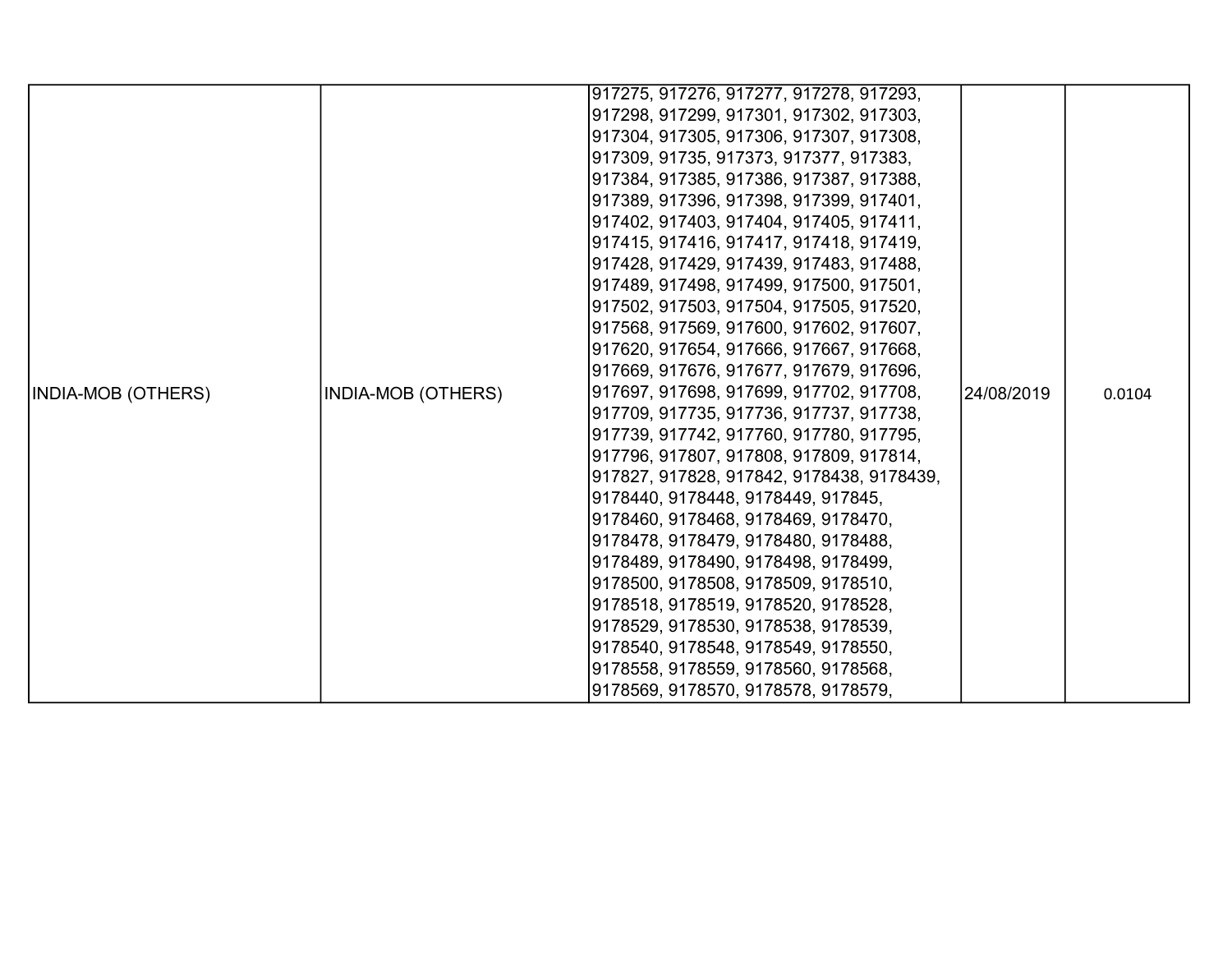| <b>INDIA-MOB (OTHERS)</b> | <b>INDIA-MOB (OTHERS)</b> | 9187398, 9187399, 9187400, 9187408,<br> 9187409, 9187410, 9187418, 9187419,<br> 9187420, 9187428, 9187429, 9187430,<br> 9187438, 9187439, 9187440, 9187448,<br> 9187449, 9187450, 9187458, 9187459,<br> 9187460, 9187468, 9187469, 9187470,<br> 9187478, 9187479, 9187480, 9187488,<br> 9187489, 9187490, 9187498, 9187499,<br> 918750, 9187510, 9187518, 9187519,<br> 9187520, 9187528, 9187529, 9187530,<br> 9187538, 9187539, 918754, 918755, 918756,<br> 918757, 918758, 918759, 918760, 9187610,<br> 9187618, 9187619, 918766, 918767, 918768,<br> 918769, 918790, 918791, 918792, 918793,<br> 918796, 918797, 918798, 918799, 918800,<br> 918801, 918802, 918803, 918804, 918805,<br>918807, 918808, 918809, 918810, 9188110,<br> 9188118, 9188119, 9188120, 9188128,<br> 9188129, 918815, 918817, 918820, 918822,<br> 918824, 918825, 918826, 918827, 918828,<br> 9188290, 9188298, 9188299, 9188520,<br> 9188528, 9188529, 918853, 9188540,<br> 9188548, 9188549, 9188550, 9188558, | 24/08/2019 | 0.0104 |
|---------------------------|---------------------------|---------------------------------------------------------------------------------------------------------------------------------------------------------------------------------------------------------------------------------------------------------------------------------------------------------------------------------------------------------------------------------------------------------------------------------------------------------------------------------------------------------------------------------------------------------------------------------------------------------------------------------------------------------------------------------------------------------------------------------------------------------------------------------------------------------------------------------------------------------------------------------------------------------------------------------------------------------------------------------------------|------------|--------|
|                           |                           | 9188559, 9188560, 9188568, 9188569,<br> 9188570, 9188578, 9188579, 918858, 918859,<br> 918860, 918861, 9188620, 9188628, 9188629,<br> 9188630, 9188638, 9188639, 9188640,<br> 9188648, 9188649, 9188650, 9188658,<br>9188659, 918866, 918867, 9188680, 9188688,                                                                                                                                                                                                                                                                                                                                                                                                                                                                                                                                                                                                                                                                                                                             |            |        |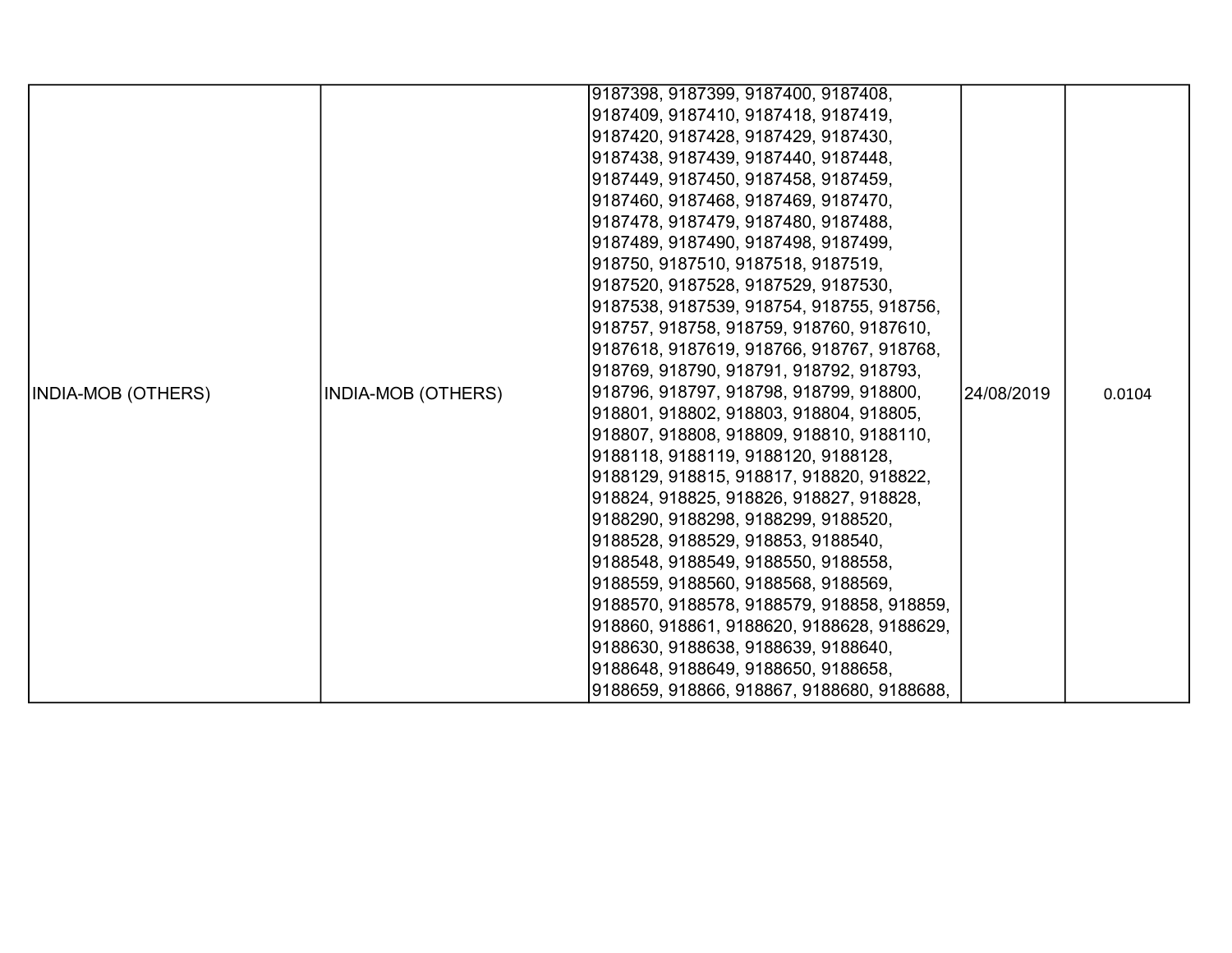|                             |                      | 917409, 917506, 917507, 917508, 917509,    |            |        |
|-----------------------------|----------------------|--------------------------------------------|------------|--------|
|                             |                      | 917549, 917566, 917567, 917631, 917639,    |            |        |
|                             |                      | 917665, 9177670, 9177678, 9177679,         |            |        |
|                             |                      | 9177680, 9177688, 9177689, 9177690,        |            |        |
|                             |                      | 9177698, 9177699, 9177700, 917797, 917798, |            |        |
|                             |                      | 917799, 917800, 9178239, 9178240, 9178248, |            |        |
|                             |                      | 9178249, 9178250, 9178258, 9178259,        |            |        |
|                             |                      | 9178260, 9178268, 9178269, 917829, 917830, |            |        |
|                             |                      | 9178310, 9178318, 9178319, 9178320,        |            |        |
|                             |                      | 9178328, 9178329, 9178330, 9178338,        |            |        |
|                             |                      | 9178339, 9178340, 917837, 917838, 9178670, |            |        |
|                             |                      | 9178678, 9178679, 9178680, 9178688,        |            |        |
|                             |                      | 9178689, 917872, 917873, 917874, 917875,   |            |        |
|                             |                      | 918001, 918006, 918007, 918017, 918051,    |            |        |
| <b>INDIA-MOB (VODAFONE)</b> | INDIA-MOB (VODAFONE) | 918052, 918053, 918054, 918086, 918095,    | 24/08/2019 | 0.0104 |
|                             |                      | 918098, 9181100, 9181108, 9181109,         |            |        |
|                             |                      | 9181110, 918141, 918142, 918145, 918238,   |            |        |
|                             |                      | 918239, 9182569, 9182570, 9182578,         |            |        |
|                             |                      | 9182579, 9182580, 9182588, 9182589,        |            |        |
|                             |                      | 9182590, 9182598, 9182599, 918297, 918298, |            |        |
|                             |                      | 9183340, 9183348, 9183349, 9183350,        |            |        |
|                             |                      | 9183358, 9183359, 9183360, 9183368,        |            |        |
|                             |                      | 9183369, 9183370, 9183379, 9183380,        |            |        |
|                             |                      | 9183388, 9183389, 9183390, 9183398,        |            |        |
|                             |                      | 9183399, 9183420, 9183428, 9183429,        |            |        |
|                             |                      | 918348, 9183570, 9183578, 9183579,         |            |        |
|                             |                      | 9183580, 9183588, 9183589, 9183590,        |            |        |
|                             |                      | 9183598, 9183599, 918370, 918371, 918372,  |            |        |
|                             |                      | 918373, 9183750, 9183758, 9183759,         |            |        |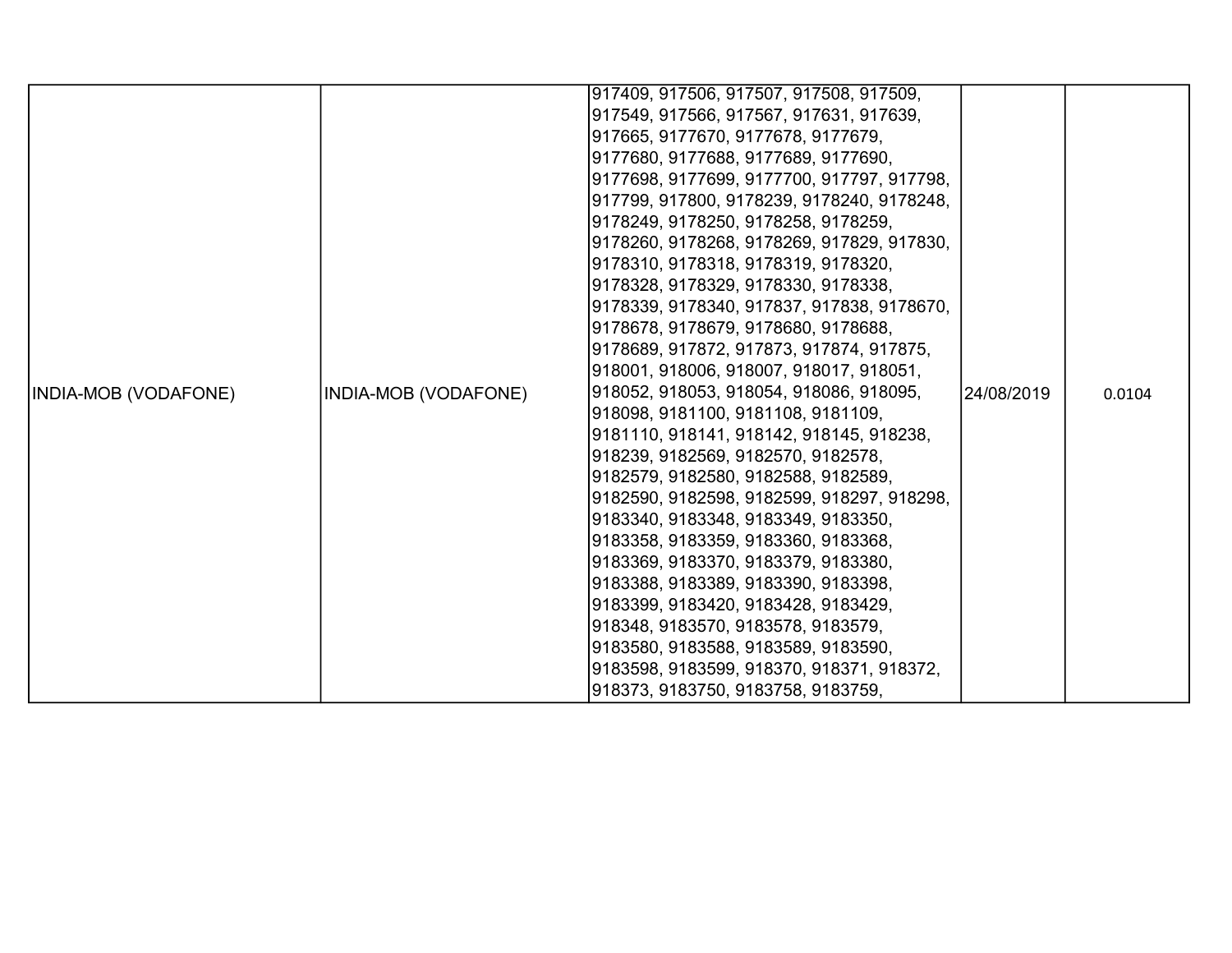| <b>IINDIA-STATES</b>          | <b>INDIA-STATES</b>           | 911262, 911274, 911276, 911282, 91129,<br>91130, 91131, 91132, 911332, 911334,<br>911336, 911342, 91135, 911392, 911396,<br>911421, 911432, 911438, 91144, 91145,<br>911460, 911461, 911462, 911463, 911464,<br>911468, 911469, 911472, 911475, 911476,<br>911477, 911478, 911482, 911483, 911484,<br>911488, 911491, 911493, 911494, 911495,<br>911498, 911499, 911501, 911503, 911504,<br>911505, 911507, 911509, 91151, 911526,<br>911531, 911534, 91154, 911552, 911555,<br>911560, 911561, 911562, 911564, 911565,<br>911567, 911568, 911571, 911572, 911573,<br> 911574, 911575, 911576, 911577, 911580,<br>911581, 911582, 911583, 911586, 911587,<br>911588, 911590, 911591, 911592, 911593,<br>911595, 911596, 91160, 91162, 91163, 91164,<br>91165, 91166, 91167, 91168, 91169, 91170,<br>91171, 91173, 91174, 91175, 91176, 91177,<br>91178, 91179, 91180, 91182, 91183, 91184,<br>91185, 91186, 91187, 91188, 91189, 911902,<br>911905, 911972, 912112, 912115, 912162,<br>912164, 91217, 912181, 91231, 912324,<br>91233, 912342, 912378, 912381, 912382,<br>912383, 912385, 91240, 91241, 912421,<br>912422, 912423, 912425, 912426, 912430,<br>912452, 912471, 912472, 912478, 912482,<br>912484, 912485, 912488, 91250, 91251,<br>912522, 91253, 912550, 912554, 912556, | 24/08/2019 | 0.0104 |
|-------------------------------|-------------------------------|------------------------------------------------------------------------------------------------------------------------------------------------------------------------------------------------------------------------------------------------------------------------------------------------------------------------------------------------------------------------------------------------------------------------------------------------------------------------------------------------------------------------------------------------------------------------------------------------------------------------------------------------------------------------------------------------------------------------------------------------------------------------------------------------------------------------------------------------------------------------------------------------------------------------------------------------------------------------------------------------------------------------------------------------------------------------------------------------------------------------------------------------------------------------------------------------------------------------------------------------------------------------------------------|------------|--------|
| <b>INDONESIA</b>              | <b>INDONESIA</b>              | 62                                                                                                                                                                                                                                                                                                                                                                                                                                                                                                                                                                                                                                                                                                                                                                                                                                                                                                                                                                                                                                                                                                                                                                                                                                                                                       | 24/08/2019 | 0.0303 |
| INDONESIA-JAKARTA             | <b>INDONESIA-JAKARTA</b>      | 6221                                                                                                                                                                                                                                                                                                                                                                                                                                                                                                                                                                                                                                                                                                                                                                                                                                                                                                                                                                                                                                                                                                                                                                                                                                                                                     | 24/08/2019 | 0.0261 |
| <b>INDONESIA-MAJOR CITIES</b> | <b>INDONESIA-MAJOR CITIES</b> | 62778                                                                                                                                                                                                                                                                                                                                                                                                                                                                                                                                                                                                                                                                                                                                                                                                                                                                                                                                                                                                                                                                                                                                                                                                                                                                                    | 24/08/2019 | 0.0303 |
| INDONESIA-MOB (3G)            | INDONESIA-MOB (3G)            | 62895, 62896, 62897, 62898, 62899                                                                                                                                                                                                                                                                                                                                                                                                                                                                                                                                                                                                                                                                                                                                                                                                                                                                                                                                                                                                                                                                                                                                                                                                                                                        | 24/08/2019 | 0.0428 |
| INDONESIA-MOB (INDOSAT)       | INDONESIA-MOB (INDOSAT)       | 62814, 62815, 62816, 62855, 62856, 62857,<br>62858                                                                                                                                                                                                                                                                                                                                                                                                                                                                                                                                                                                                                                                                                                                                                                                                                                                                                                                                                                                                                                                                                                                                                                                                                                       | 24/08/2019 | 0.0456 |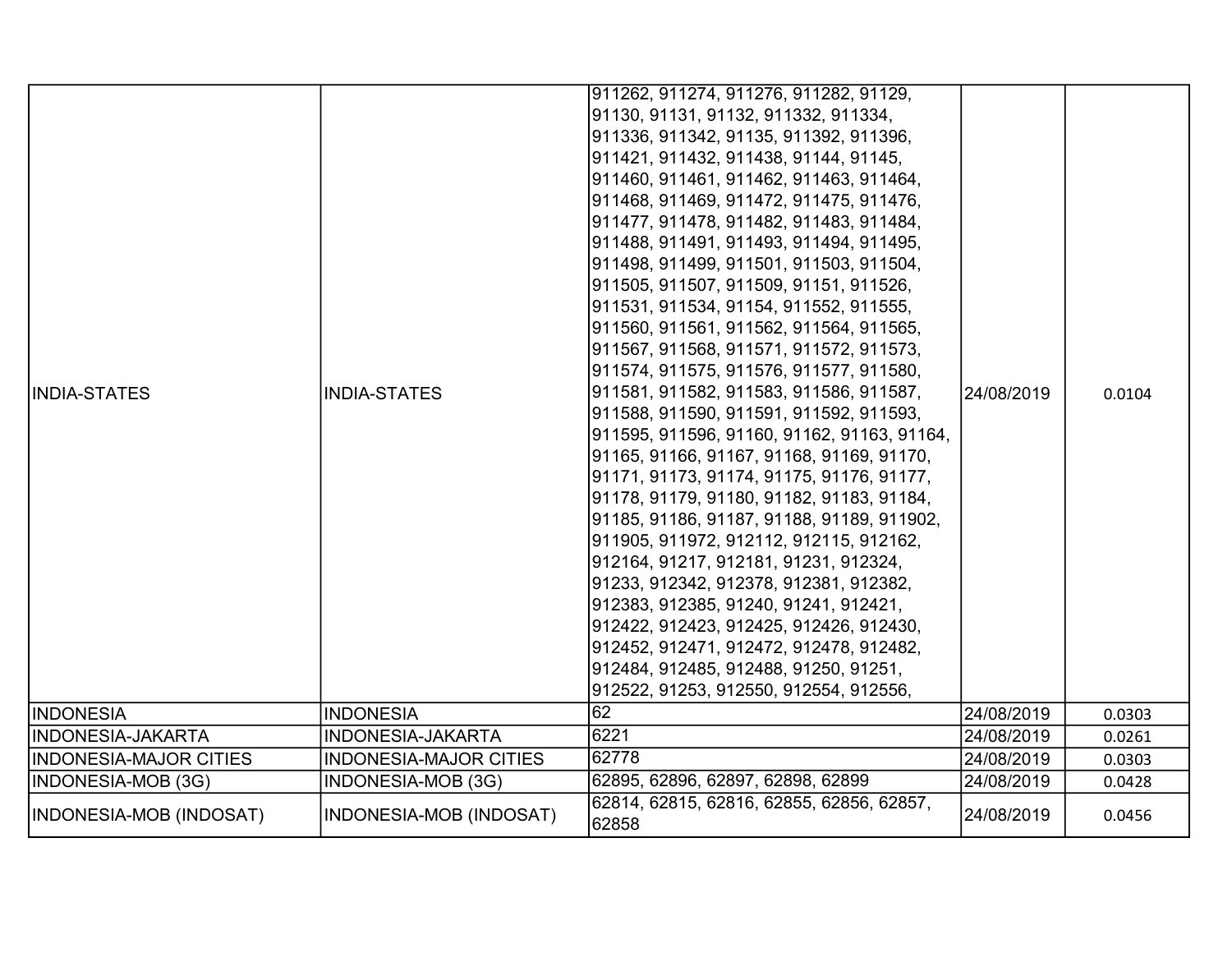|                                                              |                           | 6280, 62810, 62820, 62824, 62825, 62826,                         |            |        |
|--------------------------------------------------------------|---------------------------|------------------------------------------------------------------|------------|--------|
|                                                              |                           | 62827, 62828, 62829, 6283, 6284, 62850,                          |            |        |
|                                                              |                           | 62854, 62860, 62861, 62862, 62863, 62864,                        |            |        |
| INDONESIA-MOB (OFF-NET)                                      | INDONESIA-MOB (OFF-NET)   | 62865, 62866, 62867, 628680, 628682,                             | 24/08/2019 | 0.0428 |
|                                                              |                           | 628683, 628684, 628685, 628686, 628687,                          |            |        |
|                                                              |                           | 628688, 628689, 62869, 62870, 62871, 62872,                      |            |        |
|                                                              |                           | 62873, 62874, 62875, 62876, 62879, 6288,                         |            |        |
|                                                              |                           | 62890, 62891, 62892, 62893, 62894                                |            |        |
| INDONESIA-MOB (OTHERS)                                       | INDONESIA-MOB (OTHERS)    | 628                                                              | 24/08/2019 | 0.0428 |
| <b>INDONESIA-MOB (SATELLITE)</b>                             | INDONESIA-MOB (SATELLITE) | 628681                                                           | 24/08/2019 | 0.0428 |
| <b>INDONESIA-MOB (TELKOMSEL)</b>                             | INDONESIA-MOB (TELKOMSEL) | 62811, 62812, 62813, 62821, 62822, 62823,<br>62851, 62852, 62853 | 24/08/2019 | 0.0456 |
|                                                              |                           | 62817, 62818, 62819, 62831, 62832, 62833,                        |            |        |
| INDONESIA-MOB (XL AXIATA)                                    | INDONESIA-MOB (XL AXIATA) | 62838, 62859, 62877, 62878                                       | 24/08/2019 | 0.0428 |
| INDONESIA-SURABAYA                                           | <b>INDONESIA-SURABAYA</b> | 6231                                                             | 24/08/2019 | 0.0261 |
| <b>INMARSAT AERO</b>                                         | <b>BLOCKED</b>            | 8705                                                             | 24/08/2019 | 4.1296 |
| <b>INMARSAT B</b>                                            | <b>BLOCKED</b>            | 87030, 87031, 87032, 87033, 87034, 87035,                        | 24/08/2019 | 1.6858 |
|                                                              |                           | 87036, 87037, 87038                                              |            |        |
| <b>INMARSAT B HSD</b>                                        | <b>BLOCKED</b>            | 87039                                                            | 24/08/2019 | 7.8905 |
| <b>INMARSAT BGAN</b>                                         | <b>BLOCKED</b>            | 87077                                                            | 24/08/2019 | 3.6418 |
| <b>INMARSAT BGAN HSD</b>                                     | <b>BLOCKED</b>            | 87078                                                            | 24/08/2019 | 5.9367 |
| <b>INMARSAT M</b>                                            | <b>BLOCKED</b>            | 87061, 87062, 87063, 87064, 87065, 87066,<br>87067, 87068, 87069 | 24/08/2019 | 1.3339 |
| <b>INMARSAT M4</b>                                           | <b>BLOCKED</b>            | 87060                                                            | 24/08/2019 | 6.3012 |
| <b>INMARSAT MINI-M</b>                                       | <b>BLOCKED</b>            | 87076                                                            | 24/08/2019 | 1.2150 |
| <b>INTERNATIONAL NETWORKS (AER BLOCKED</b>                   |                           | 88299                                                            | 24/08/2019 | 7.4363 |
| <b>INTERNATIONAL NETWORKS (AER BLOCKED</b>                   |                           | 88298                                                            | 24/08/2019 | 0.7667 |
| <b>INTERNATIONAL NETWORKS (ANT BLOCKED)</b>                  |                           | 88234                                                            | 24/08/2019 | 4.0437 |
| <b>INTERNATIONAL NETWORKS (CANBLOCKED)</b>                   |                           | 88222                                                            | 24/08/2019 | 9.7833 |
| <b>INTERNATIONAL NETWORKS (CINOBLOCKED)</b>                  |                           | 88237                                                            | 24/08/2019 | 2.6118 |
| INTERNATIONAL NETWORKS (DTA INTERNATIONAL NETWORKS (D 882280 |                           |                                                                  | 24/08/2019 | 0.0177 |
| <b>INTERNATIONAL NETWORKS (ELLIBLOCKED)</b>                  |                           | 8835140                                                          | 24/08/2019 | 2.6118 |
| <b>INTERNATIONAL NETWORKS (EMNBLOCKED)</b>                   |                           | 883170                                                           | 24/08/2019 | 2.6118 |
| <b>INTERNATIONAL NETWORKS (EMSBLOCKED)</b>                   |                           | 88213                                                            | 24/08/2019 | 2.6495 |
| INTERNATIONAL NETWORKS (FT CINTERNATIONAL NETWORKS (F 883130 |                           |                                                                  | 24/08/2019 | 0.0209 |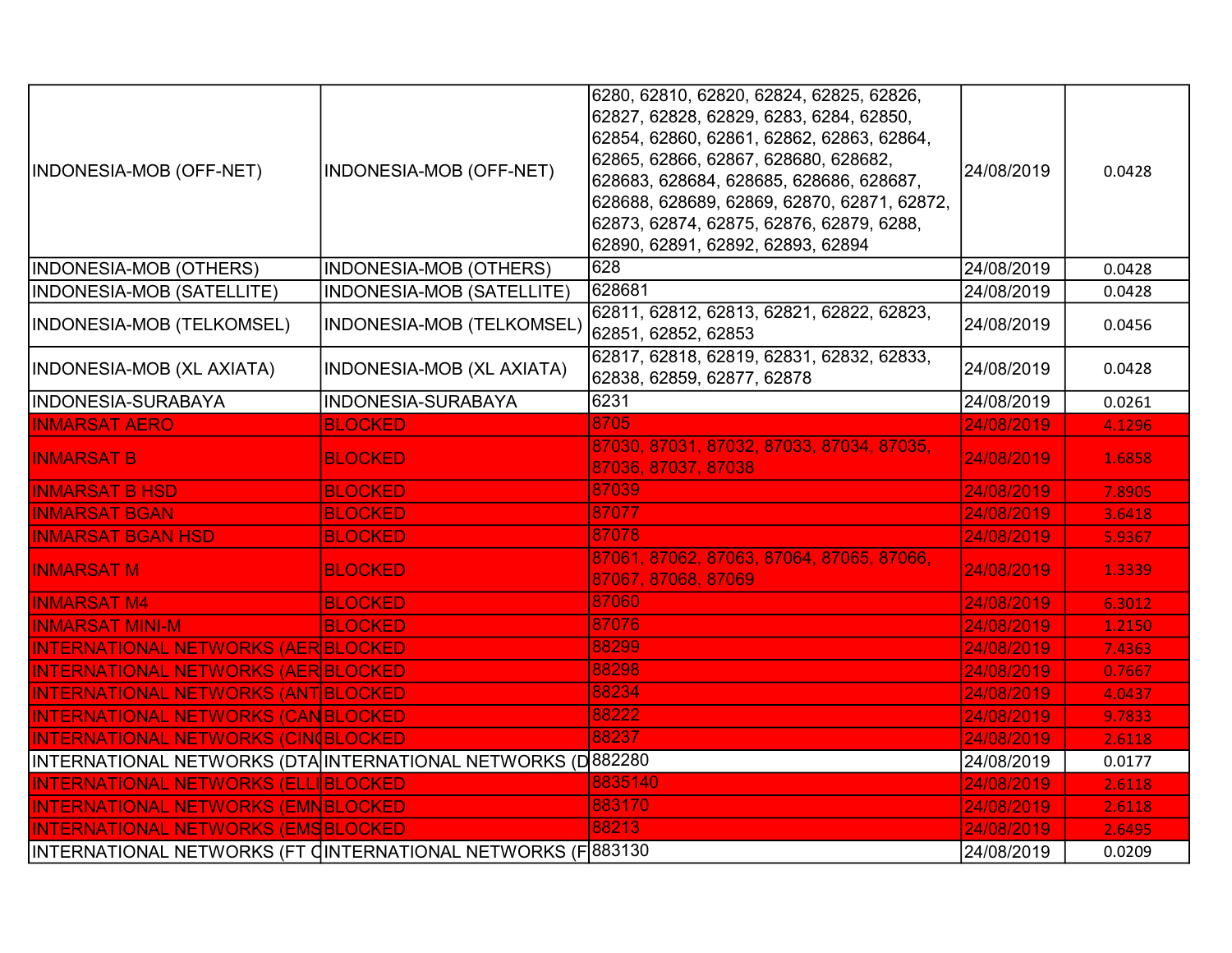| <b>INTERNATIONAL NETWORKS (GLOBLOCKED</b>                    |                       | 88215, 88231              | 24/08/2019 | 3.0328  |
|--------------------------------------------------------------|-----------------------|---------------------------|------------|---------|
| <b>INTERNATIONAL NETWORKS (GLOBLOCKED</b>                    |                       | 88210                     | 24/08/2019 | 3.0328  |
| <b>INTERNATIONAL NETWORKS (GLOBLOCKED)</b>                   |                       | 8818, 8819                | 24/08/2019 | 2.8545  |
| <b>INTERNATIONAL NETWORKS (HIS BLOCKED</b>                   |                       | 88212                     | 24/08/2019 | 3.0328  |
| <b>INTERNATIONAL NETWORKS (INTEBLOCKED</b>                   |                       | 88241                     | 24/08/2019 | 2.6118  |
| <b>INTERNATIONAL NETWORKS (IRID BLOCKED</b>                  |                       | 8816                      | 24/08/2019 | 4.2416  |
| <b>INTERNATIONAL NETWORKS (IRID BLOCKED</b>                  |                       | 8817                      | 24/08/2019 | 4.2416  |
| <b>INTERNATIONAL NETWORKS (JAS BLOCKED</b>                   |                       | 88235                     | 24/08/2019 | 3.0328  |
| INTERNATIONAL NETWORKS (JER BLOCKED                          |                       | 88236                     | 24/08/2019 | 4.5677  |
| <b>INTERNATIONAL NETWORKS (MCFBLOCKED</b>                    |                       | 88232                     | 24/08/2019 | 1.5509  |
| <b>INTERNATIONAL NETWORKS (MEDBLOCKED</b>                    |                       | 883100                    | 24/08/2019 | 2.6118  |
| <b>INTERNATIONAL NETWORKS (MT NBLOCKED)</b>                  |                       | 88249                     | 24/08/2019 | 2.9419  |
| INTERNATIONAL NETWORKS (MUL INTERNATIONAL NETWORKS (M883140  |                       |                           | 24/08/2019 | 0.1348  |
| <b>INTERNATIONAL NETWORKS (ORABLOCKED)</b>                   |                       | 88233                     | 24/08/2019 | 2.6118  |
| <b>INTERNATIONAL NETWORKS (SIPNBLOCKED)</b>                  |                       | 8835130                   | 24/08/2019 | 2.6118  |
| <b>INTERNATIONAL NETWORKS (SITABLOCKED</b>                   |                       | 88223                     | 24/08/2019 | 3.9157  |
| <b>INTERNATIONAL NETWORKS (SMABLOCKED</b>                    |                       | 88297                     | 24/08/2019 | 3.0328  |
|                                                              |                       |                           |            |         |
| INTERNATIONAL NETWORKS (TELIINTERNATIONAL NETWORKS (T883210  |                       |                           | 24/08/2019 | 0.0274  |
| INTERNATIONAL NETWORKS (TEL BLOCKED                          |                       | 88245                     | 24/08/2019 | 8.4794  |
| INTERNATIONAL NETWORKS (TELIBLOCKED                          |                       | 883120                    | 24/08/2019 | 14.9990 |
| <b>INTERNATIONAL NETWORKS (THU BLOCKED</b>                   |                       | 88216                     | 24/08/2019 | 1.6403  |
| INTERNATIONAL NETWORKS (T-M(INTERNATIONAL NETWORKS (T 882285 |                       |                           | 24/08/2019 | 0.0177  |
| INTERNATIONAL NETWORKS (TRA INTERNATIONAL NETWORKS (T)88247  |                       |                           | 24/08/2019 | 0.0209  |
| <b>INTERNATIONAL NETWORKS (TYN BLOCKED)</b>                  |                       | 88246                     | 24/08/2019 | 3.0328  |
| <b>INTERNATIONAL NETWORKS (UNCBLOCKED</b>                    |                       | 888                       | 24/08/2019 | 1.3078  |
| INTERNATIONAL NETWORKS (VOD INTERNATIONAL NETWORKS (V 88239  |                       |                           | 24/08/2019 | 0.4732  |
| <b>INTERNATIONAL NETWORKS (VOX BLOCKED)</b>                  |                       | 883510                    | 24/08/2019 | 1.3078  |
| <u>INTERNATIONAL NETWORKS (WIN BLOCKED</u>                   |                       | 8835150                   | 24/08/2019 | 1.3078  |
| <b>IRAN</b>                                                  | <b>IRAN</b>           | 98                        | 24/08/2019 | 0.1004  |
| IRAN-MOB (MCI)                                               | <b>IRAN-MOB (MCI)</b> | 9891                      | 24/08/2019 | 0.1560  |
| <b>IRAN-MOB (MTN)</b>                                        | <b>IRAN-MOB (MTN)</b> | 98901, 98902, 98903, 9893 | 24/08/2019 | 0.1560  |
| <b>IRAN-MOB (OTHERS)</b>                                     | IRAN-MOB (OTHERS)     | 989                       | 24/08/2019 | 0.1560  |
| <b>IRAN-TEHRAN</b>                                           | <b>IRAN-TEHRAN</b>    | 9821<br>964               | 24/08/2019 | 0.1004  |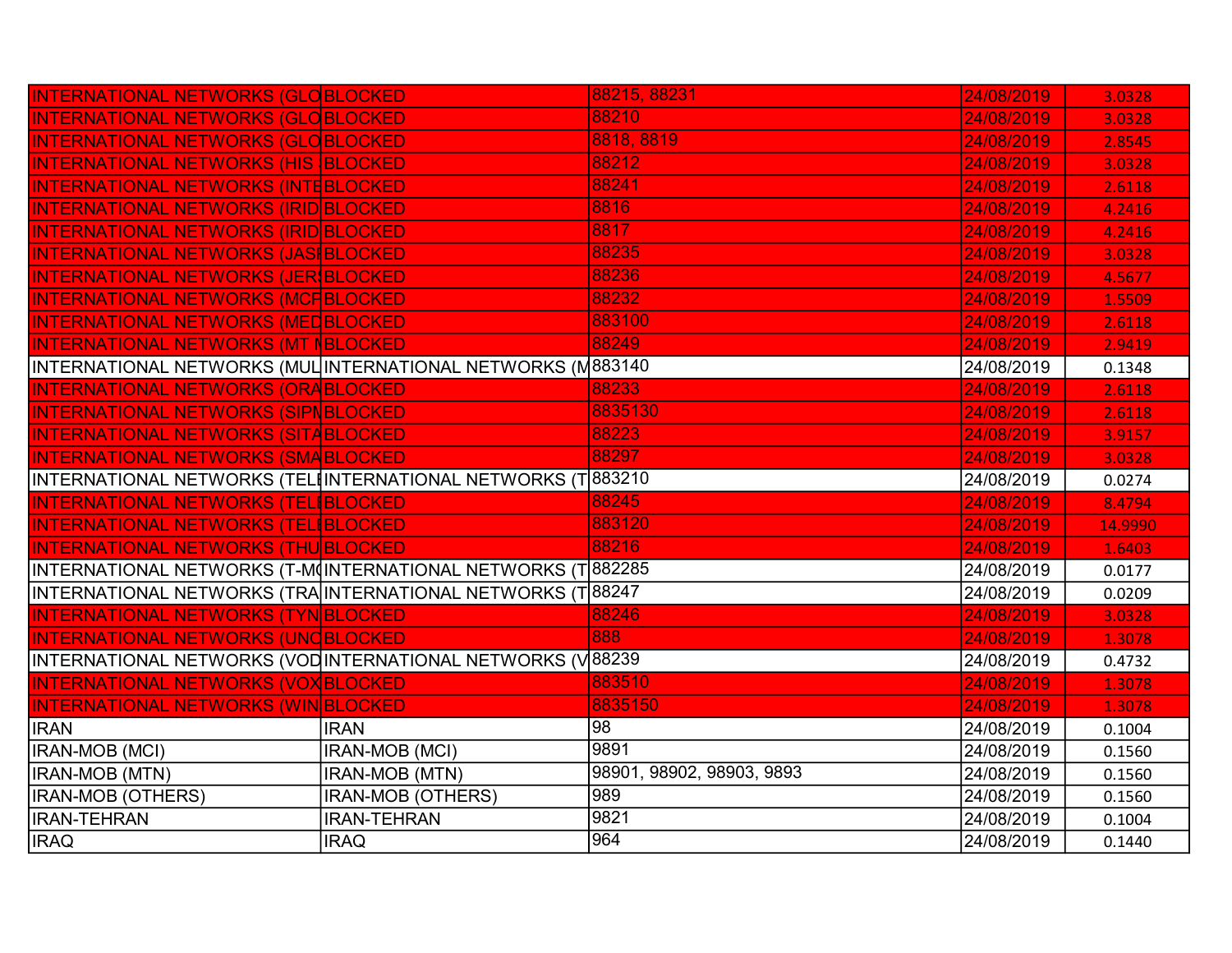| <b>IRAQ-BAGHDAD</b>                                                   | IRAQ-BAGHDAD                      | 9641                                                                                                                                                    | 24/08/2019 | 0.1440 |
|-----------------------------------------------------------------------|-----------------------------------|---------------------------------------------------------------------------------------------------------------------------------------------------------|------------|--------|
| <b>IRAQ-KURDISH</b>                                                   | <b>IRAQ-KURDISH</b>               | 964536, 964537, 964538, 964539, 96462,<br>96466                                                                                                         | 24/08/2019 | 0.1343 |
| <b>IRAQ-MOB (ASIACELL)</b>                                            | IRAQ-MOB (ASIACELL)               | 96477                                                                                                                                                   | 24/08/2019 | 0.1890 |
| <b>IRAQ-MOB (KOREK)</b>                                               | IRAQ-MOB (KOREK)                  | 96475                                                                                                                                                   | 24/08/2019 | 0.2139 |
| <b>IRAQ-MOB (OTHERS)</b>                                              | IRAQ-MOB (OTHERS)                 | 9645321, 9645322, 9645323, 9645324, 96470,<br>96471, 96472, 96473, 96474, 96476                                                                         | 24/08/2019 | 0.1440 |
| IRAQ-MOB (ZAIN)                                                       | IRAQ-MOB (ZAIN)                   | 96478, 96479                                                                                                                                            | 24/08/2019 | 0.2098 |
| <b>IRELAND</b>                                                        | <b>IRELAND</b>                    | 353                                                                                                                                                     | 24/08/2019 | 0.0072 |
| <b>IRELAND (NAT. ACCESS VOIP)</b>                                     | <b>IRELAND (NAT. ACCESS VOIP)</b> | 35376                                                                                                                                                   | 24/08/2019 | 0.0788 |
| <b>IRELAND (NORTHERN IRELAND)</b>                                     | IRELAND (NORTHERN IRELAND) 35348  |                                                                                                                                                         | 24/08/2019 | 0.0072 |
| <b>IRELAND (PERSONAL NUMBER)</b>                                      | IRELAND (PERSONAL NUMBER) 353700  |                                                                                                                                                         | 24/08/2019 | 0.1141 |
| <b>IRELAND (UNIVERSAL ACCESS)</b>                                     | IRELAND (UNIVERSAL ACCESS) 353818 |                                                                                                                                                         | 24/08/2019 | 0.1214 |
| IRELAND-MOB (3G)                                                      | IRELAND-MOB (3G)                  | 35383                                                                                                                                                   | 24/08/2019 | 0.0170 |
| <b>IRELAND-MOB (ID)</b>                                               | <b>IRELAND-MOB (ID)</b>           | 3538970, 3538971                                                                                                                                        | 24/08/2019 | 0.0346 |
| <b>IRELAND-MOB (LYCA)</b>                                             | <b>IRELAND-MOB (LYCA)</b>         | 3538998                                                                                                                                                 | 24/08/2019 | 0.0170 |
| <b>IRELAND-MOB (METEOR)</b>                                           | <b>IRELAND-MOB (METEOR)</b>       | 35385                                                                                                                                                   | 24/08/2019 | 0.0170 |
| IRELAND-MOB (O2)                                                      | IRELAND-MOB (O2)                  | 35386                                                                                                                                                   | 24/08/2019 | 0.0170 |
| <b>IRELAND-MOB (OTHERS)</b>                                           | <b>IRELAND-MOB (OTHERS)</b>       | 3538                                                                                                                                                    | 24/08/2019 | 0.0450 |
| <b>IRELAND-MOB (TESCO)</b>                                            | <b>IRELAND-MOB (TESCO)</b>        | 3538920, 3538921, 3538922, 3538923,<br>3538924, 3538925, 3538926, 3538927,<br>353894, 35389520, 35389521, 35389522,<br>35389523, 3538954                | 24/08/2019 | 0.0170 |
| <b>IRELAND-MOB (VIRGIN)</b>                                           | IRELAND-MOB (VIRGIN)              | 3538960, 3538961                                                                                                                                        | 24/08/2019 | 0.0450 |
| <b>IRELAND-MOB (VODAFONE)</b>                                         | <b>IRELAND-MOB (VODAFONE)</b>     | 35382, 35387                                                                                                                                            | 24/08/2019 | 0.0170 |
| <b>ISRAEL</b>                                                         | <b>ISRAEL</b>                     | 972                                                                                                                                                     | 24/08/2019 | 0.0062 |
| <b>ISRAEL-MOB (OTHERS)</b>                                            | <b>ISRAEL-MOB (OTHERS)</b>        | 972050, 972051, 972052, 972053, 972054,<br>972055, 972057, 972058, 9721515, 9721535,<br>97250, 97251, 97252, 97253, 97254, 97255,<br>97257, 97258, 9726 | 24/08/2019 | 0.0233 |
| ISRAEL-MOB (PALESTINE)                                                | ISRAEL-MOB (PALESTINE)            | 972059, 97259                                                                                                                                           | 24/08/2019 | 0.1890 |
| ISRAEL-MOB (PALESTINE-WATAN) ISRAEL-MOB (PALESTINE-WATA 972056, 97256 |                                   |                                                                                                                                                         | 24/08/2019 | 0.1890 |
| <b>ISRAEL-PALESTINE</b>                                               | <b>ISRAEL-PALESTINE</b>           | 972022, 972042, 972082, 972092, 97222,<br>97242, 97282, 97292                                                                                           | 24/08/2019 | 0.1642 |
| <b>ITALY</b>                                                          | <b>ITALY</b>                      | $\overline{39}$                                                                                                                                         | 24/08/2019 | 0.0091 |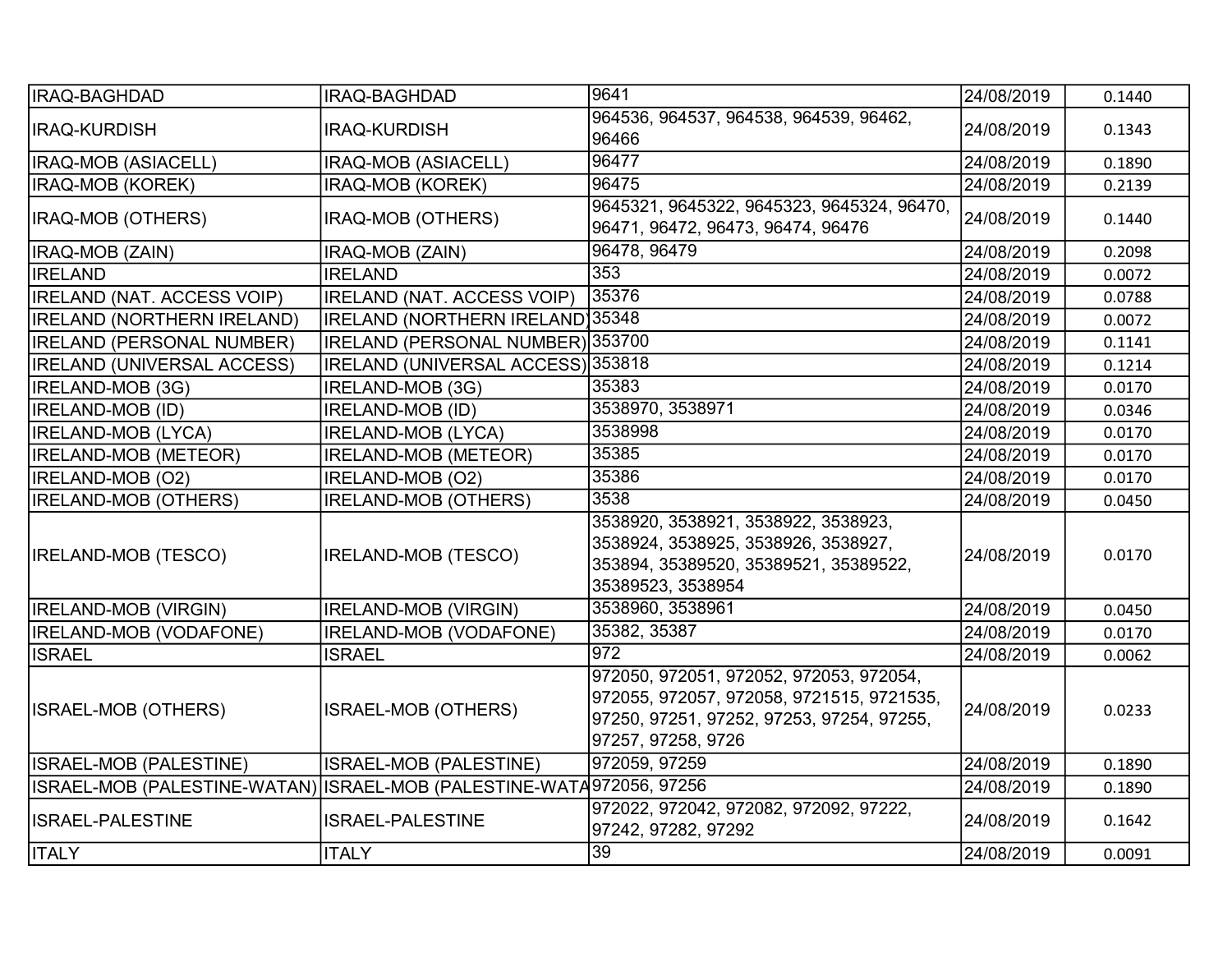| <b>ITALY-MOB (BT)</b>       | ITALY-MOB (BT)              | 393710, 39740                                                                                                        | 24/08/2019 | 0.0190 |
|-----------------------------|-----------------------------|----------------------------------------------------------------------------------------------------------------------|------------|--------|
| ITALY-MOB (DIGI)            | ITALY-MOB (DIGI)            | 393533, 39742                                                                                                        | 24/08/2019 | 0.2691 |
| <b>ITALY-MOB (FASTWEB)</b>  | <b>ITALY-MOB (FASTWEB)</b>  | 393755, 393756, 39745                                                                                                | 24/08/2019 | 0.0190 |
| ITALY-MOB (H3G)             | ITALY-MOB (H3G)             | 39373, 39390, 39391, 39392, 39393, 39397                                                                             | 24/08/2019 | 0.0190 |
| ITALY-MOB (ILIAD)           | <b>ITALY-MOB (ILIAD)</b>    | 393515, 393516, 393517, 393518, 393519,<br>39747                                                                     | 24/08/2019 | 0.1535 |
| ITALY-MOB (LYCA)            | <b>ITALY-MOB (LYCA)</b>     | 393511, 393512, 39382                                                                                                | 24/08/2019 | 0.0190 |
| <b>ITALY-MOB (NOVERCA)</b>  | <b>ITALY-MOB (NOVERCA)</b>  | 39350, 39381                                                                                                         | 24/08/2019 | 0.0701 |
| <b>ITALY-MOB (OTHERS)</b>   | <b>ITALY-MOB (OTHERS)</b>   | 393, 3974                                                                                                            | 24/08/2019 | 0.5929 |
| <b>ITALY-MOB (POSTE)</b>    | <b>ITALY-MOB (POSTE)</b>    | 39355, 393711, 393713, 393714, 39741                                                                                 | 24/08/2019 | 0.0965 |
| ITALY-MOB (TIM)             | <b>ITALY-MOB (TIM)</b>      | 39330, 39331, 39333, 39334, 39335, 39336,<br>39337, 39338, 39339, 39360, 39363, 39366,<br>39368, 39370, 39385        | 24/08/2019 | 0.0190 |
| <b>ITALY-MOB (VODAFONE)</b> | <b>ITALY-MOB (VODAFONE)</b> | 39340, 39342, 39343, 39344, 39345, 39346,<br>39347, 39348, 39349, 393760, 39377, 393791, 24/08/2019<br>393792, 39383 |            | 0.0190 |
| ITALY-MOB (WELCOME)         | <b>ITALY-MOB (WELCOME)</b>  | 393783, 39746                                                                                                        | 24/08/2019 | 0.0216 |
| ITALY-MOB (WIND)            | ITALY-MOB (WIND)            | 39320, 39322, 39323, 39324, 39327, 39328,<br>39329, 39380, 39388, 39389                                              | 24/08/2019 | 0.0190 |
| <b>JAMAICA</b>              | <b>JAMAICA</b>              | 1876                                                                                                                 | 24/08/2019 | 0.2191 |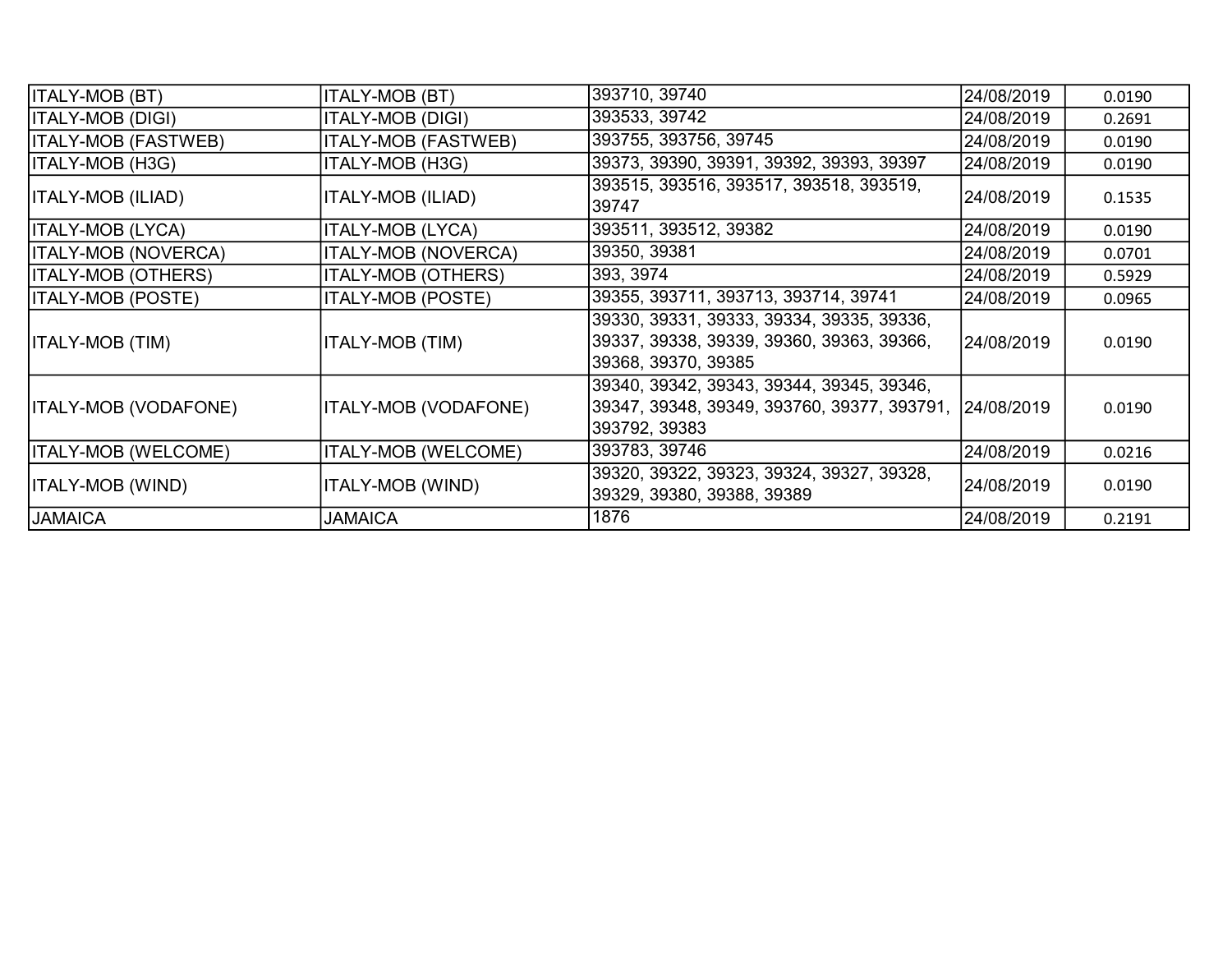| JAMAICA-MOB (DIGICEL) | JAMAICA-MOB (DIGICEL) | 187624, 187625, 187626, 1876275, 1876276,<br>1876277, 1876278, 1876279, 187628, 187629,<br>1876301, 1876302, 1876303, 1876304,<br>1876305, 1876306, 1876307, 1876308,<br>1876309, 187635, 187636, 187637, 187638,<br>187639, 1876401, 1876402, 1876403,<br>1876404, 1876405, 1876406, 1876407,<br>1876408, 1876409, 187641, 187642, 187643,<br>187644, 187645, 187646, 187647, 187648,<br>187649, 1876503, 1876504, 1876505,<br>1876506, 1876507, 1876508, 1876509,<br>1876520, 1876521, 1876522, 1876524,<br>1876527, 1876528, 1876529, 1876550,<br>1876551, 1876552, 1876553, 1876554,<br>1876556, 1876557, 1876558, 1876559,<br>1876560, 1876561, 1876562, 1876564,<br>1876565, 1876566, 1876567, 1876568,<br>1876569, 187657, 187658, 187659, 1876618,<br>1876619, 1876648, 1876649, 1876665,<br>1876667, 1876668, 1876669, 187684, 187685,<br>187686, 187687, 187688, 187689 | 24/08/2019 | 0.2176 |
|-----------------------|-----------------------|-----------------------------------------------------------------------------------------------------------------------------------------------------------------------------------------------------------------------------------------------------------------------------------------------------------------------------------------------------------------------------------------------------------------------------------------------------------------------------------------------------------------------------------------------------------------------------------------------------------------------------------------------------------------------------------------------------------------------------------------------------------------------------------------------------------------------------------------------------------------------------------|------------|--------|
|-----------------------|-----------------------|-----------------------------------------------------------------------------------------------------------------------------------------------------------------------------------------------------------------------------------------------------------------------------------------------------------------------------------------------------------------------------------------------------------------------------------------------------------------------------------------------------------------------------------------------------------------------------------------------------------------------------------------------------------------------------------------------------------------------------------------------------------------------------------------------------------------------------------------------------------------------------------|------------|--------|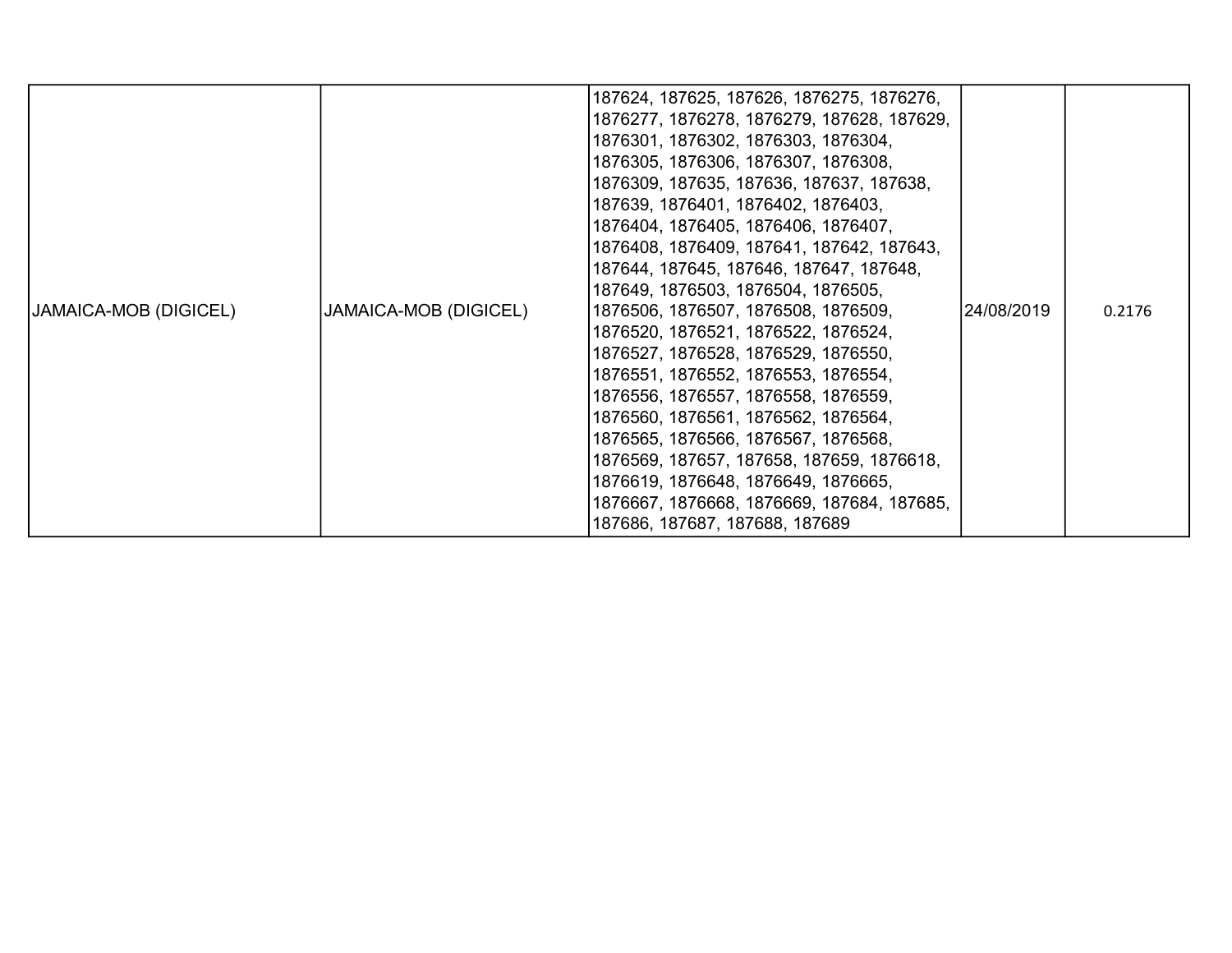| JAMAICA-MOB (FLOW)       | JAMAICA-MOB (FLOW)              | 1876314, 1876315, 1876316, 1876317,<br>1876318, 1876319, 187632, 187633, 187634,<br>1876501, 1876502, 1876510, 1876512,<br>1876513, 1876517, 1876518, 1876519,<br>187653, 187654, 1876563, 1876700, 1876707,<br>187677, 1876781, 1876782, 1876783,<br>1876784, 1876787, 1876788, 1876789,<br>1876790, 1876791, 1876792, 1876793,<br>1876796, 1876797, 1876798, 1876799,<br>1876801, 1876802, 1876803, 1876804,<br>1876805, 1876806, 1876807, 1876808,<br>1876809, 1876810, 1876812, 1876813,<br>1876814, 1876815, 1876816, 1876817,<br>1876818, 1876819, 187682, 187683, 1876909,<br>1876919, 1876990, 1876995, 1876997,<br>1876999 | 24/08/2019 | 0.2202 |
|--------------------------|---------------------------------|-------------------------------------------------------------------------------------------------------------------------------------------------------------------------------------------------------------------------------------------------------------------------------------------------------------------------------------------------------------------------------------------------------------------------------------------------------------------------------------------------------------------------------------------------------------------------------------------------------------------------------------|------------|--------|
| <b>JAPAN</b>             | <b>JAPAN</b>                    | 81                                                                                                                                                                                                                                                                                                                                                                                                                                                                                                                                                                                                                                  | 24/08/2019 | 0.0183 |
| <b>JAPAN (IP PHONE)</b>  | <b>JAPAN (IP PHONE)</b>         | 8150                                                                                                                                                                                                                                                                                                                                                                                                                                                                                                                                                                                                                                | 24/08/2019 | 0.0300 |
| <b>JAPAN-MOB</b>         | <b>JAPAN-MOB</b>                | 8170, 8180, 8190                                                                                                                                                                                                                                                                                                                                                                                                                                                                                                                                                                                                                    | 24/08/2019 | 0.0456 |
| <b>JORDAN</b>            | <b>JORDAN</b>                   | 962                                                                                                                                                                                                                                                                                                                                                                                                                                                                                                                                                                                                                                 | 24/08/2019 | 0.1669 |
| JORDAN-MOB (ORANGE)      | JORDAN-MOB (ORANGE)             | 96277                                                                                                                                                                                                                                                                                                                                                                                                                                                                                                                                                                                                                               | 24/08/2019 | 0.1937 |
| JORDAN-MOB (OTHERS)      | JORDAN-MOB (OTHERS)             | 96270, 96271, 96272, 96273, 962745, 962750,<br>962751, 962752, 962753, 962754, 962755                                                                                                                                                                                                                                                                                                                                                                                                                                                                                                                                               | 24/08/2019 | 0.1957 |
| JORDAN-MOB (UMNIAH)      | JORDAN-MOB (UMNIAH)             | 96278                                                                                                                                                                                                                                                                                                                                                                                                                                                                                                                                                                                                                               | 24/08/2019 | 0.1957 |
| JORDAN-MOB (ZAIN)        | JORDAN-MOB (ZAIN)               | 96279                                                                                                                                                                                                                                                                                                                                                                                                                                                                                                                                                                                                                               | 24/08/2019 | 0.1957 |
| <b>KAZAKHSTAN</b>        | <b>KAZAKHSTAN</b>               | $\overline{77}$                                                                                                                                                                                                                                                                                                                                                                                                                                                                                                                                                                                                                     | 24/08/2019 | 0.0494 |
| KAZAKHSTAN (PREMIUM)     | KAZAKHSTAN (PREMIUM)            | 7762531                                                                                                                                                                                                                                                                                                                                                                                                                                                                                                                                                                                                                             | 24/08/2019 | 0.5915 |
| KAZAKHSTAN (SPECIAL SVC) | <b>KAZAKHSTAN (SPECIAL SVC)</b> | 776, 77800, 77809, 7785, 7788, 77905, 77908                                                                                                                                                                                                                                                                                                                                                                                                                                                                                                                                                                                         | 24/08/2019 | 0.5915 |
| KAZAKHSTAN-ALMATY        | KAZAKHSTAN-ALMATY               | 77272, 77273, 77279                                                                                                                                                                                                                                                                                                                                                                                                                                                                                                                                                                                                                 | 24/08/2019 | 0.0390 |
| KAZAKHSTAN-ASTANA        | KAZAKHSTAN-ASTANA               | 77172                                                                                                                                                                                                                                                                                                                                                                                                                                                                                                                                                                                                                               | 24/08/2019 | 0.0390 |
| KAZAKHSTAN-KARAGANDA     | KAZAKHSTAN-KARAGANDA            | $\frac{1}{77212}$                                                                                                                                                                                                                                                                                                                                                                                                                                                                                                                                                                                                                   | 24/08/2019 | 0.0390 |
| KAZAKHSTAN-MOB (BEELINE) | KAZAKHSTAN-MOB (BEELINE)        | 7705, 7706, 7771, 7776, 7777                                                                                                                                                                                                                                                                                                                                                                                                                                                                                                                                                                                                        | 24/08/2019 | 0.0950 |
| KAZAKHSTAN-MOB (KCELL)   | KAZAKHSTAN-MOB (KCELL)          | 7701, 7702, 7775, 7778                                                                                                                                                                                                                                                                                                                                                                                                                                                                                                                                                                                                              | 24/08/2019 | 0.2054 |
| KAZAKHSTAN-MOB (OTHERS)  | KAZAKHSTAN-MOB (OTHERS)         | 7700, 7708                                                                                                                                                                                                                                                                                                                                                                                                                                                                                                                                                                                                                          | 24/08/2019 | 0.1963 |
| KAZAKHSTAN-MOB (TELE2)   | KAZAKHSTAN-MOB (TELE2)          | 7707, 7747                                                                                                                                                                                                                                                                                                                                                                                                                                                                                                                                                                                                                          | 24/08/2019 | 0.2250 |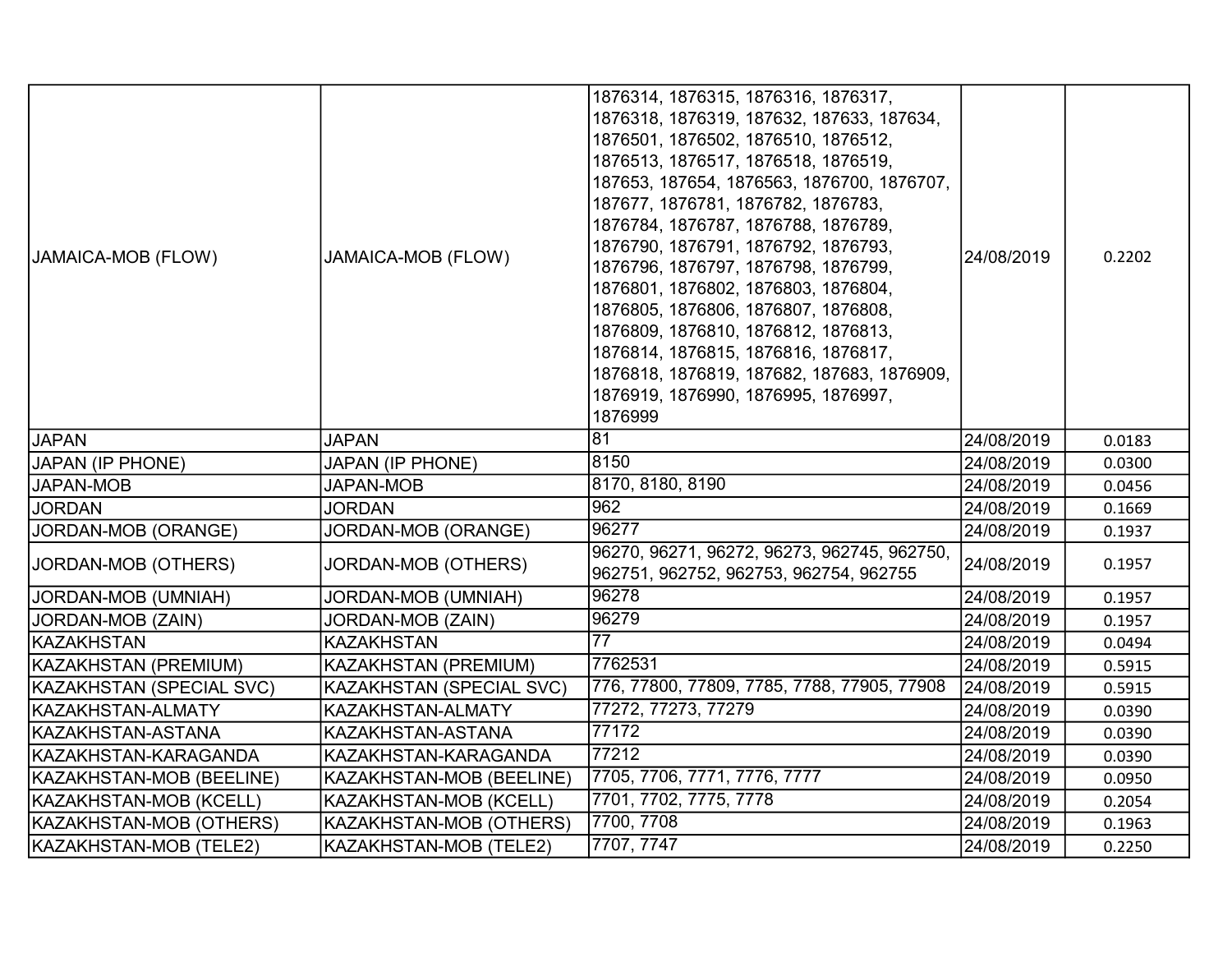| KENYA                                                             | <b>KENYA</b>                   | 254                                                                                                                                                                                                                                                                                                                                                       | 24/08/2019 | 0.2010 |
|-------------------------------------------------------------------|--------------------------------|-----------------------------------------------------------------------------------------------------------------------------------------------------------------------------------------------------------------------------------------------------------------------------------------------------------------------------------------------------------|------------|--------|
| <b>KENYA-MOB (AIRTEL)</b>                                         | <b>KENYA-MOB (AIRTEL)</b>      | 25473, 25475, 25476, 25478                                                                                                                                                                                                                                                                                                                                | 24/08/2019 | 0.2604 |
| <b>KENYA-MOB (ORANGE)</b>                                         | <b>KENYA-MOB (ORANGE)</b>      | 25477                                                                                                                                                                                                                                                                                                                                                     | 24/08/2019 | 0.1680 |
| <b>KENYA-MOB (OTHERS)</b>                                         | <b>KENYA-MOB (OTHERS)</b>      | 254744, 254747, 254749, 254794                                                                                                                                                                                                                                                                                                                            | 24/08/2019 | 0.1667 |
| KENYA-MOB (SAFARICOM)                                             | <b>KENYA-MOB (SAFARICOM)</b>   | 25470, 25471, 25472, 254740, 254741,<br>254742, 254743, 254745, 254746, 254748,<br>254790, 254791, 254792, 254793, 254795,<br>254796, 254797, 254798, 254799                                                                                                                                                                                              | 24/08/2019 | 0.1214 |
| KENYA-NAIROBI                                                     | <b>KENYA-NAIROBI</b>           | 25420                                                                                                                                                                                                                                                                                                                                                     | 24/08/2019 | 0.2015 |
| KIRGYZSTAN                                                        | <b>KIRGYZSTAN</b>              | 996                                                                                                                                                                                                                                                                                                                                                       | 24/08/2019 | 0.1866 |
| KIRGYZSTAN (NURTELECOM)                                           | KIRGYZSTAN (NURTELECOM)        | 996312973                                                                                                                                                                                                                                                                                                                                                 | 24/08/2019 | 0.1109 |
| <b>KIRGYZSTAN (PREMIUM)</b>                                       | <b>BLOCKED</b>                 | 996655                                                                                                                                                                                                                                                                                                                                                    | 24/08/2019 | 0.6650 |
| KIRGYZSTAN-BISHKEK                                                | KIRGYZSTAN-BISHKEK             | 996312                                                                                                                                                                                                                                                                                                                                                    | 24/08/2019 | 0.1382 |
| KIRGYZSTAN-MOB (BEELINE)                                          | KIRGYZSTAN-MOB (BEELINE)       | 99622, 99677, 996996, 996999                                                                                                                                                                                                                                                                                                                              | 24/08/2019 | 0.2014 |
| KIRGYZSTAN-MOB (MEGACOM)                                          | KIRGYZSTAN-MOB (MEGACOM) 99655 |                                                                                                                                                                                                                                                                                                                                                           | 24/08/2019 | 0.1903 |
| KIRGYZSTAN-MOB (NURTELECOM)KIRGYZSTAN-MOB (NURTELEC 499650, 99670 |                                |                                                                                                                                                                                                                                                                                                                                                           | 24/08/2019 | 0.2035 |
| KIRGYZSTAN-MOB (OTHERS)                                           | KIRGYZSTAN-MOB (OTHERS)        | 99620, 996503, 996504, 99651, 99652, 99653,<br>99654, 99656, 99657                                                                                                                                                                                                                                                                                        | 24/08/2019 | 0.2035 |
| KIRIBATI                                                          | <b>BLOCKED</b>                 | 686                                                                                                                                                                                                                                                                                                                                                       | 24/08/2019 | 1.4382 |
| KOREA                                                             | <b>KOREA</b>                   | 82                                                                                                                                                                                                                                                                                                                                                        | 24/08/2019 | 0.0105 |
| KOREA (NATIONAL ACCESS VOIP) KOREA (NATIONAL ACCESS VOI8270       |                                |                                                                                                                                                                                                                                                                                                                                                           | 24/08/2019 | 0.0117 |
| KOREA DPR                                                         | <b>KOREA DPR</b>               | 850                                                                                                                                                                                                                                                                                                                                                       | 24/08/2019 | 0.3689 |
| KOREA-MOB (KTF)                                                   | KOREA-MOB (KTF)                | 8201033, 8201034, 8201042, 8201043,<br>8201044, 8201051, 820106, 8201072,<br>8201073, 8201074, 820109, 82016, 82018,<br>821025, 821026, 821027, 821028, 821029,<br>821030, 821032, 821033, 821034, 821042,<br>821043, 821044, 821051, 821065, 821066,<br>821067, 821068, 821072, 821073, 821074,<br>821095, 821096, 821097, 821098, 821099,<br>8216, 8218 | 24/08/2019 | 0.0150 |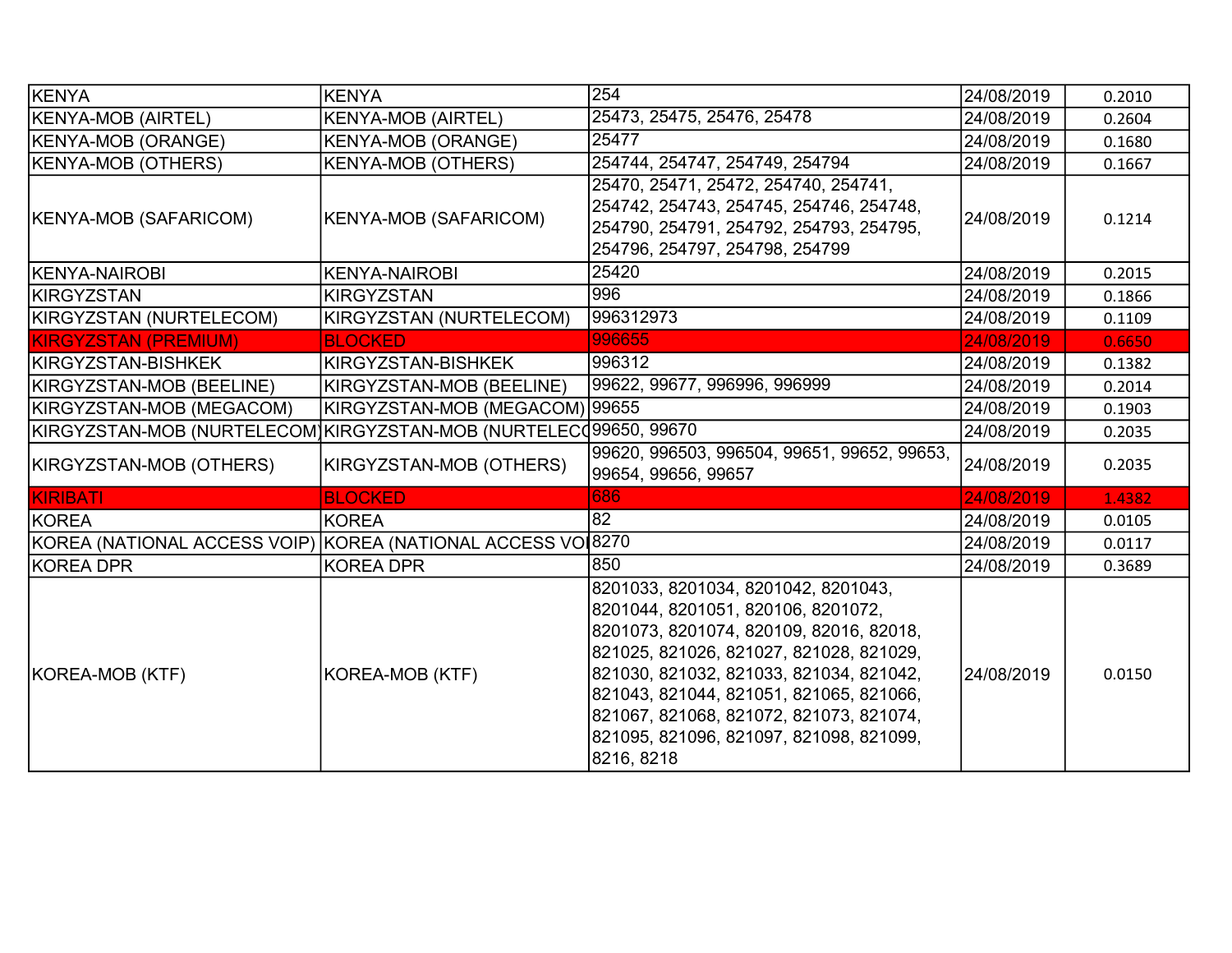| KOREA-MOB (LGT)       | KOREA-MOB (LGT)       | 8201022, 8201023, 8201024, 8201039,<br>8201055, 8201056, 8201057, 8201058,<br>820107, 820108, 82019, 821021, 821022,<br>821023, 821024, 821039, 821055, 821056,<br>821057, 821058, 821075, 821076, 821077,<br> 821078, 821079, 821080, 821081, 821082,<br>821083, 821084, 8219                                                                                                                                                                                                                                                                  | 24/08/2019 | 0.0150 |
|-----------------------|-----------------------|-------------------------------------------------------------------------------------------------------------------------------------------------------------------------------------------------------------------------------------------------------------------------------------------------------------------------------------------------------------------------------------------------------------------------------------------------------------------------------------------------------------------------------------------------|------------|--------|
| KOREA-MOB (OTHERS)    | KOREA-MOB (OTHERS)    | 820100, 820101, 8201059, 8201060, 8201061,<br>8201069, 8201070, 82012, 82013, 82014,<br>82015, 821                                                                                                                                                                                                                                                                                                                                                                                                                                              | 24/08/2019 | 0.0150 |
| KOREA-MOB (SKT)       | KOREA-MOB (SKT)       | 8201000, 8201020, 8201021, 820103, 820104,<br>8201050, 8201052, 8201053, 8201054,<br>8201062, 8201063, 8201064, 8201071,<br>8201085, 8201086, 8201087, 8201088,<br>8201089, 8201090, 8201091, 8201092,<br>8201093, 8201094, 82011, 82017, 82100,<br>82101, 821020, 821031, 821035, 821036,<br>821037, 821038, 821040, 821041, 821045,<br>821046, 821047, 821048, 821049, 821050,<br>821052, 821053, 821054, 821062, 821063,<br>821064, 821071, 821085, 821086, 821087,<br>821088, 821089, 821090, 821091, 821092,<br>821093, 821094, 8211, 8217 | 24/08/2019 | 0.0150 |
| KOREA-SEOUL           | KOREA-SEOUL           | 822                                                                                                                                                                                                                                                                                                                                                                                                                                                                                                                                             | 24/08/2019 | 0.0104 |
| <b>KOSOVO</b>         | KOSOVO                | 383                                                                                                                                                                                                                                                                                                                                                                                                                                                                                                                                             | 24/08/2019 | 0.1655 |
| KOSOVO (IPKO)         | KOSOVO (IPKO)         | 383387                                                                                                                                                                                                                                                                                                                                                                                                                                                                                                                                          | 24/08/2019 | 0.1643 |
| KOSOVO-KUJTESA        | KOSOVO-KUJTESA        | 3832804, 383281, 3832901, 383291, 3833840,<br>3833841, 3833901, 383391                                                                                                                                                                                                                                                                                                                                                                                                                                                                          | 24/08/2019 | 0.1846 |
| KOSOVO-MOB (IPKO)     | KOSOVO-MOB (IPKO)     | 38343, 38349                                                                                                                                                                                                                                                                                                                                                                                                                                                                                                                                    | 24/08/2019 | 0.5168 |
| KOSOVO-MOB (MTS)      | KOSOVO-MOB (MTS)      | 38347                                                                                                                                                                                                                                                                                                                                                                                                                                                                                                                                           | 24/08/2019 | 0.5181 |
| KOSOVO-MOB (OTHERS)   | KOSOVO-MOB (OTHERS)   | 38344, 383450, 383451, 383452, 383453,<br>383454, 383457, 383458, 383459, 38346                                                                                                                                                                                                                                                                                                                                                                                                                                                                 | 24/08/2019 | 0.4446 |
| KOSOVO-MOB (Z-MOBILE) | KOSOVO-MOB (Z-MOBILE) | 383455, 383456, 383461                                                                                                                                                                                                                                                                                                                                                                                                                                                                                                                          | 24/08/2019 | 0.4446 |
| KUWAIT                | KUWAIT                | 965                                                                                                                                                                                                                                                                                                                                                                                                                                                                                                                                             | 24/08/2019 | 0.0476 |
| KUWAIT-MOB (OOREDOO)  | KUWAIT-MOB (OOREDOO)  | 9656                                                                                                                                                                                                                                                                                                                                                                                                                                                                                                                                            | 24/08/2019 | 0.0363 |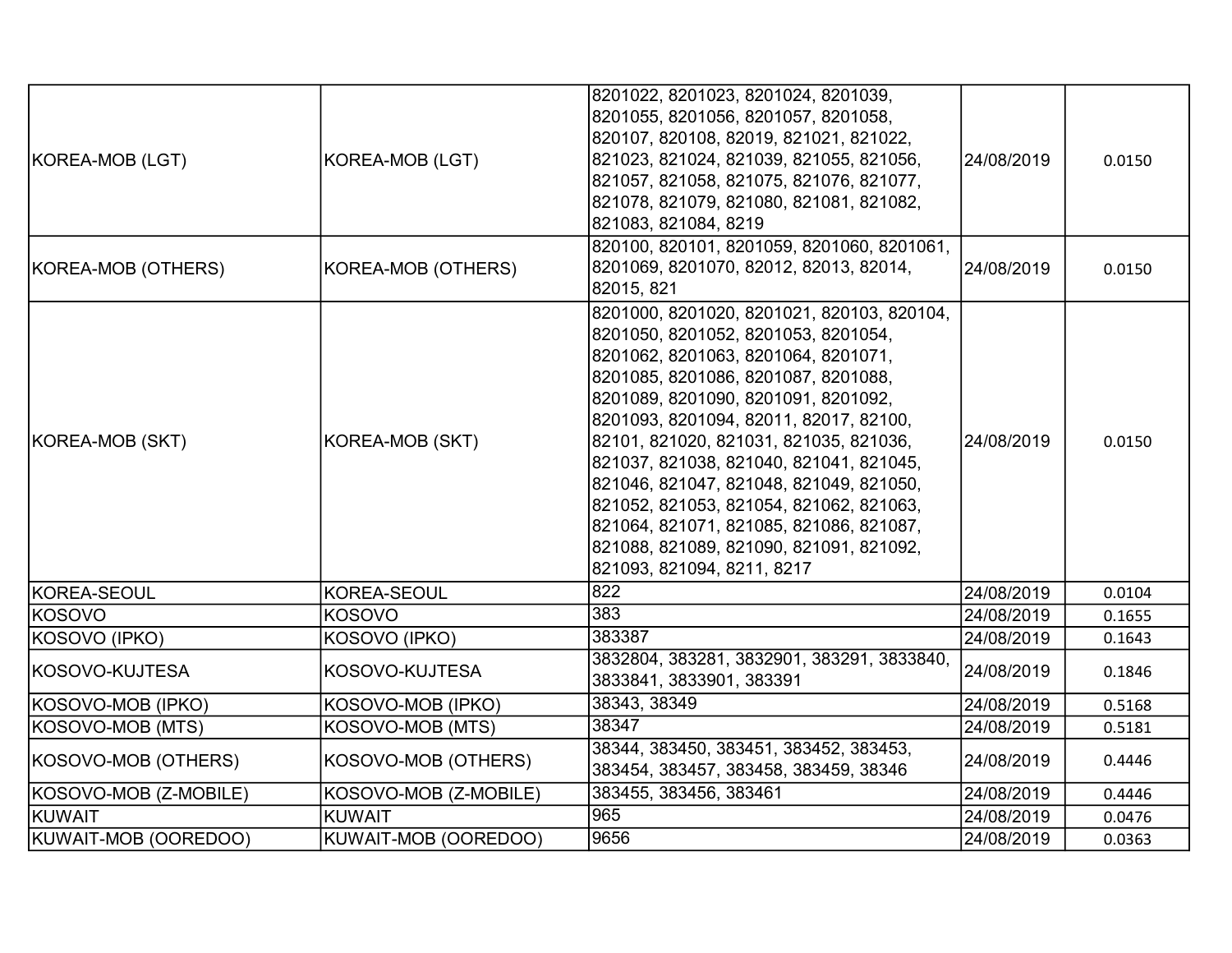| KUWAIT-MOB (VIVA) | <b>KUWAIT-MOB (VIVA)</b> | 9655                                                                                                                                                                                                                                                                                                                                                                                                                                                                                                                                                                                                                                                                                                                                                                                                                                                                                                                                                                                                                                                                                                                                                                                                                                                | 24/08/2019 | 0.0393 |
|-------------------|--------------------------|-----------------------------------------------------------------------------------------------------------------------------------------------------------------------------------------------------------------------------------------------------------------------------------------------------------------------------------------------------------------------------------------------------------------------------------------------------------------------------------------------------------------------------------------------------------------------------------------------------------------------------------------------------------------------------------------------------------------------------------------------------------------------------------------------------------------------------------------------------------------------------------------------------------------------------------------------------------------------------------------------------------------------------------------------------------------------------------------------------------------------------------------------------------------------------------------------------------------------------------------------------|------------|--------|
| KUWAIT-MOB (ZAIN) | KUWAIT-MOB (ZAIN)        | 9659                                                                                                                                                                                                                                                                                                                                                                                                                                                                                                                                                                                                                                                                                                                                                                                                                                                                                                                                                                                                                                                                                                                                                                                                                                                | 24/08/2019 | 0.0452 |
| LAOS              | LAOS                     | 856                                                                                                                                                                                                                                                                                                                                                                                                                                                                                                                                                                                                                                                                                                                                                                                                                                                                                                                                                                                                                                                                                                                                                                                                                                                 | 24/08/2019 | 0.0848 |
| <b>LATVIA</b>     | <b>LATVIA</b>            | 371                                                                                                                                                                                                                                                                                                                                                                                                                                                                                                                                                                                                                                                                                                                                                                                                                                                                                                                                                                                                                                                                                                                                                                                                                                                 | 24/08/2019 | 0.1869 |
| LATVIA (OLO)      | LATVIA (OLO)             | 37161301, 37161302, 37161303, 37161304,<br>37162001, 37162002, 37162003, 37162004,<br>37162005, 37162006, 37162007, 37162008,<br>37162100, 37162101, 37162102, 37162103,<br>37162104, 37162105, 37162106, 37162107,<br>37162108, 37162200, 37162201, 37162202,<br>37162203, 37162204, 37162205, 37162206,<br>371622222, 37162301, 37162302, 37162303,<br>37162304, 37162305, 37162306, 37162307,<br>37162333, 37162400, 37162401, 37162402,<br>37162403, 37162444, 37162500, 37162501,<br>37162502, 37162503, 37162555, 37162600,<br> 37162601, 37162602, 37162603, 37162604,<br>37162605, 37162606, 37162607, 37162608,<br>37162666, 37162700, 37162701, 37162702,<br>37162703, 37162778, 37162779, 3716278,<br>37162790, 37162791, 37162792, 37162793,<br>37162794, 37162795, 37162796, 37162797,<br>37162800, 37162801, 37162802, 37162803,<br>37162804, 37162888, 37162900, 37162901,<br>37162902, 37162903, 37162904, 37162905,<br>37162906, 37162907, 37162908, 37162999,<br>37163030, 371630310, 371630311,<br>371630314, 371630315, 371630318,<br>371630319, 37163032, 371630380,<br>371630381, 371630382, 371630383,<br>371630384, 371630385, 371630386,<br> 371630387, 371630390, 37163090, 37163091,<br>371630920, 371630921, 371630924, | 24/08/2019 | 0.2438 |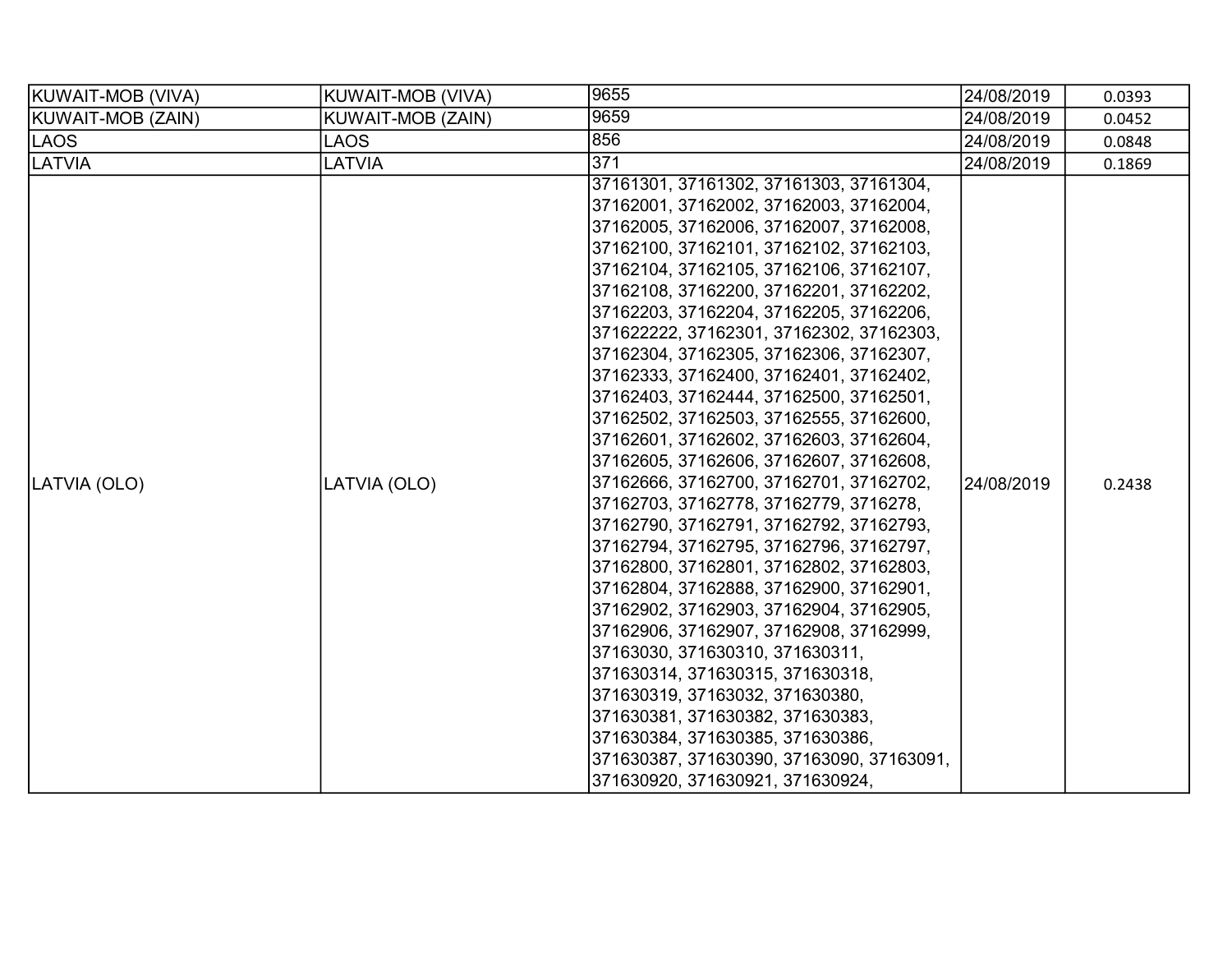|              |              | 371657137, 371657138, 371657139,          |            |        |
|--------------|--------------|-------------------------------------------|------------|--------|
|              |              | 37165714, 371657150, 371657151,           |            |        |
|              |              | 371657152, 371657153, 371657154,          |            |        |
|              |              | 371657155, 371657156, 371657158,          |            |        |
|              |              | 371657159, 37165716, 37165719, 37165770,  |            |        |
|              |              | 37165771, 37165772, 37165773, 371657760,  |            |        |
|              |              | 371657761, 371657764, 371657765,          |            |        |
|              |              | 371657768, 371657769, 371657770,          |            |        |
|              |              | 371657777, 37165790, 37165791, 37165792,  |            |        |
|              |              | 37165794, 37165795, 37165796, 37165797,   |            |        |
|              |              | 371657988, 37165800, 37165801, 37165802,  |            |        |
|              |              | 37165803, 37165804, 37165805, 37165806,   |            |        |
|              |              | 37165807, 371658081, 371658088, 37165813, |            |        |
|              |              | 37165814, 37165815, 37165816, 37165817,   |            |        |
| LATVIA (OLO) | LATVIA (OLO) | 37165818, 3716582, 371658881, 371658882,  | 24/08/2019 | 0.2438 |
|              |              | 371658883, 371658884, 371658885,          |            |        |
|              |              | 371658888, 371658889, 37165901, 37165902, |            |        |
|              |              | 37165903, 37165904, 37165905, 37165906,   |            |        |
|              |              | 37165907, 37165908, 37165909, 37165999,   |            |        |
|              |              | 37166000, 37166001, 371660020, 371660021, |            |        |
|              |              | 371660022, 371660023, 371660024,          |            |        |
|              |              | 371660025, 371660026, 371660027,          |            |        |
|              |              | 371660028, 371660029, 37166003,           |            |        |
|              |              | 371660040, 371660041, 371660042,          |            |        |
|              |              | 371660043, 371660044, 371660045,          |            |        |
|              |              | 371660046, 371660047, 371660048,          |            |        |
|              |              | 371660049, 37166005, 37166006, 37166007,  |            |        |
|              |              | 37166008, 37166009, 3716601, 371660200,   |            |        |
|              |              | 371660201, 371660202, 371660203,          |            |        |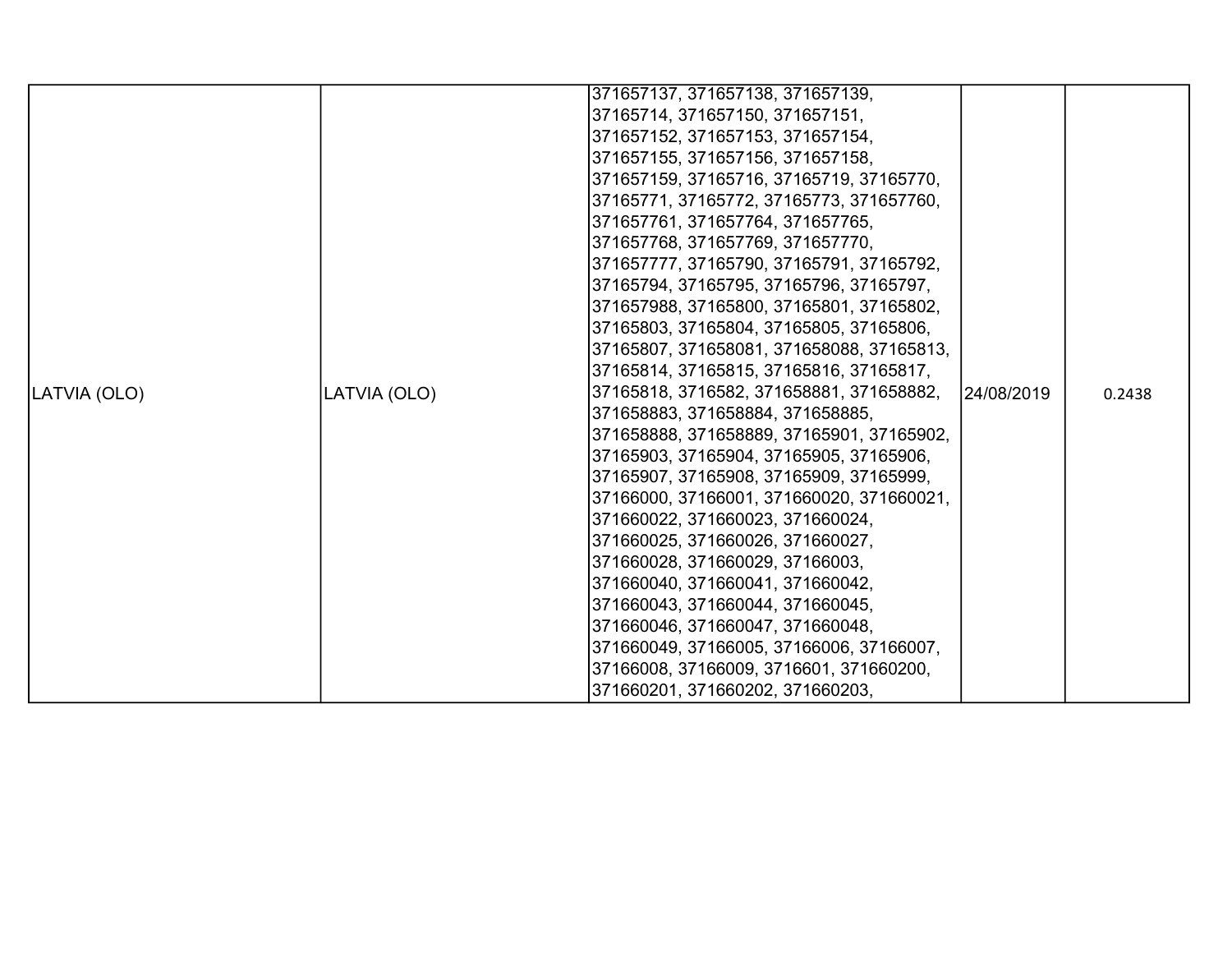|                             |                | 3712093, 3712095, 3712096, 3712097,       |            |        |
|-----------------------------|----------------|-------------------------------------------|------------|--------|
|                             |                | 3712098, 3712099, 37121, 371222, 3712270, |            |        |
|                             |                | 3712271, 3712273, 3712274, 3712275,       |            |        |
|                             |                | 3712276, 3712278, 3712279, 3712285,       |            |        |
|                             |                | 3712289, 3712290, 3712291, 3712292,       |            |        |
|                             |                | 3712293, 3712294, 3712295, 3712296,       |            |        |
|                             |                | 3712297, 3712298, 3712321, 37123230,      |            |        |
|                             |                | 37123231, 37123232, 37123233, 37123234,   |            |        |
|                             |                | 37123235, 37123236, 37123237, 37123238,   |            |        |
|                             |                | 37123239, 3712324, 3712325, 3712326,      |            |        |
|                             |                | 3712329, 3712331, 3712332, 37123330,      |            |        |
|                             |                | 37123331, 37123332, 37123333, 37123334,   |            |        |
|                             |                | 37123335, 37123336, 37123337, 37123338,   |            |        |
|                             |                | 37123339, 3712334, 3712335, 3712336,      |            |        |
| <b>LATVIA (SPECIAL SVC)</b> | <b>BLOCKED</b> | 3712338, 3712339, 37123445, 37123446,     | 24/08/2019 | 0.7352 |
|                             |                | 37123447, 37123448, 37123449, 3712346,    |            |        |
|                             |                | 3712348, 3712349, 3712351, 3712352,       |            |        |
|                             |                | 3712353, 3712354, 3712356, 3712358,       |            |        |
|                             |                | 3712359, 3712401, 3712402, 3712403,       |            |        |
|                             |                | 3712404, 3712405, 3712406, 3712407,       |            |        |
|                             |                | 3712408, 3712409, 3712410, 3712412,       |            |        |
|                             |                | 3712413, 3712414, 3712415, 3712416,       |            |        |
|                             |                | 3712417, 3712418, 3712419, 3712441,       |            |        |
|                             |                | 3712443, 3712445, 3712446, 3712447,       |            |        |
|                             |                | 3712448, 3712449, 3712454, 3712456,       |            |        |
|                             |                | 3712457, 3712470, 3712471, 3712472,       |            |        |
|                             |                | 3712473, 3712474, 3712475, 3712476,       |            |        |
|                             |                | 3712501, 3712502, 3712503, 3712504,       |            |        |
|                             |                | 3712505, 3712506, 3712507, 3712508,       |            |        |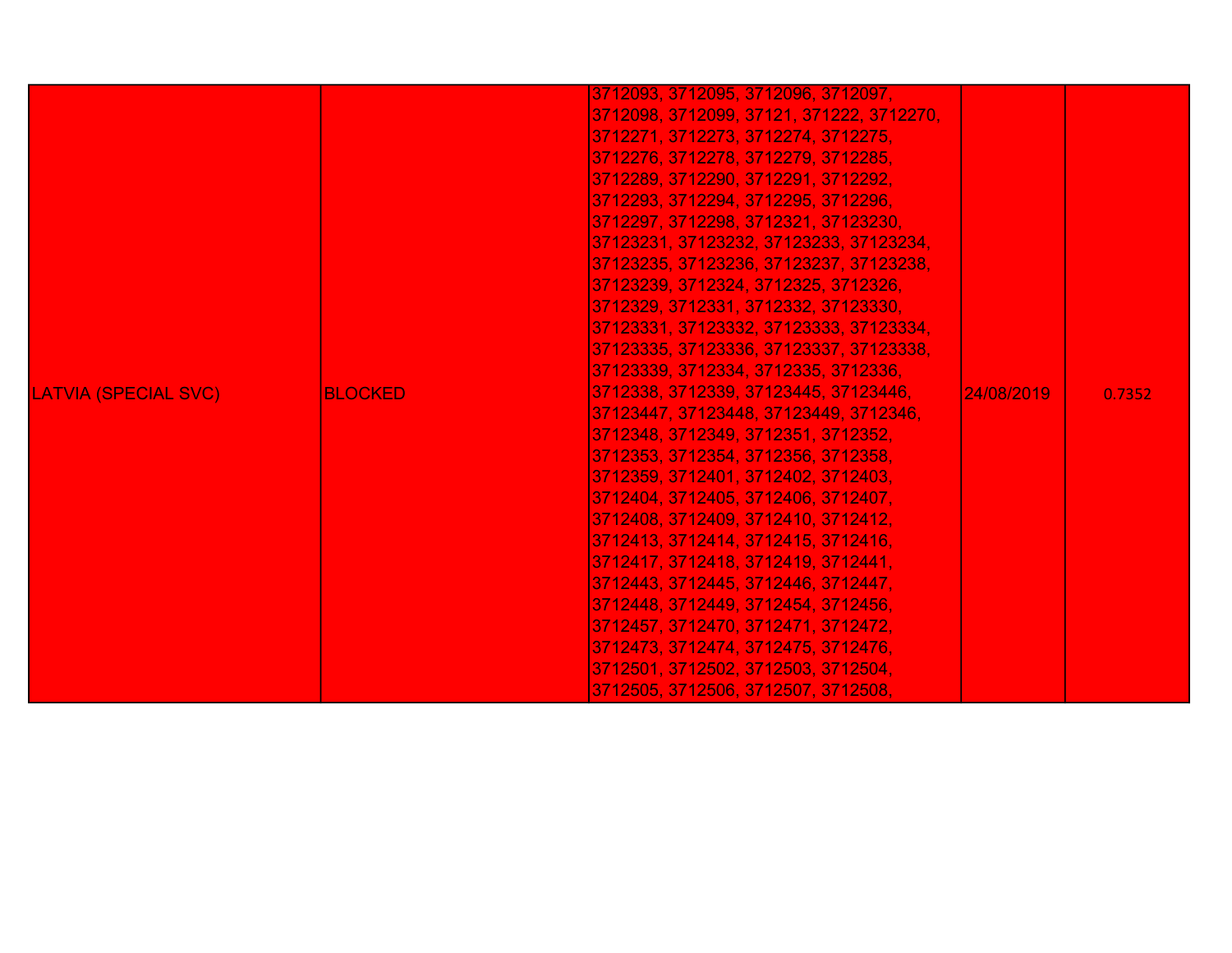| LATVIA-MOB (BITE LATVIA) | LATVIA-MOB (BITE LATVIA) | 3712014, 3712015, 3712016, 3712017,<br>3712019, 371206, 371207, 371208, 3712205,<br>3712206, 3712207, 3712208, 3712209,<br>371221, 3712239, 371225, 3712272, 3712280,<br>3712281, 3712282, 3712283, 3712284,<br>371230, 371231, 3712320, 3712322, 3712327,<br>3712330, 3712337, 37123400, 37123444,<br>3712347, 37123500, 3712355, 3712357,<br>3712363, 3712364, 3712365, 3712366,<br>3712367, 3712368, 3712369, 371237, 371238,<br>371239, 3712400, 3712411, 371242, 371243,<br>3712440, 3712442, 371245, 371246, 3712477,<br>3712488, 3712499, 3712500, 371251,<br>3712550, 3712551, 3712552, 3712553,<br>3712554, 3712555, 3712585, 3712586,<br>3712587, 3712588, 3712720, 3712721,<br>3712722, 3712723, 3712724, 3712725,<br>3712727, 371274, 371275, 3712760, 3712761,<br>3712762, 3712763, 3712764, 3712765,<br>3712766, 3712767, 3712770, 3712771,<br>3712772, 3712773, 3712774, 3712775,<br>3712776, 3712778, 3712779, 3712791,<br>3712792, 3712794, 3712796, 3712797,<br>3712798, 3712799, 371285, 3712900,<br>3712902, 3712903, 3712906, 3712907,<br>3712908, 3712909 | 24/08/2019 | 0.3289 |
|--------------------------|--------------------------|---------------------------------------------------------------------------------------------------------------------------------------------------------------------------------------------------------------------------------------------------------------------------------------------------------------------------------------------------------------------------------------------------------------------------------------------------------------------------------------------------------------------------------------------------------------------------------------------------------------------------------------------------------------------------------------------------------------------------------------------------------------------------------------------------------------------------------------------------------------------------------------------------------------------------------------------------------------------------------------------------------------------------------------------------------------------------------|------------|--------|
| LATVIA-MOB (LMT)         | LATVIA-MOB (LMT)         | 3712203, 3712204, 371224, 371226, 3712277,<br>3712288, 3712299, 3712328, 3712444,<br>371254, 3712556, 3712557, 3712558,<br>3712559, 371256, 371257, 371261, 371262,<br>371263, 371264, 371265, 371266, 3712729,<br>371273, 3712777, 371278, 3712790, 371280,<br>371283, 3712849, 371286, 371287, 371291,<br>371292, 371293, 371294                                                                                                                                                                                                                                                                                                                                                                                                                                                                                                                                                                                                                                                                                                                                              | 24/08/2019 | 0.3289 |
| LATVIA-MOB (OTHERS)      | LATVIA-MOB (OTHERS)      | 3716888                                                                                                                                                                                                                                                                                                                                                                                                                                                                                                                                                                                                                                                                                                                                                                                                                                                                                                                                                                                                                                                                         | 24/08/2019 | 0.5304 |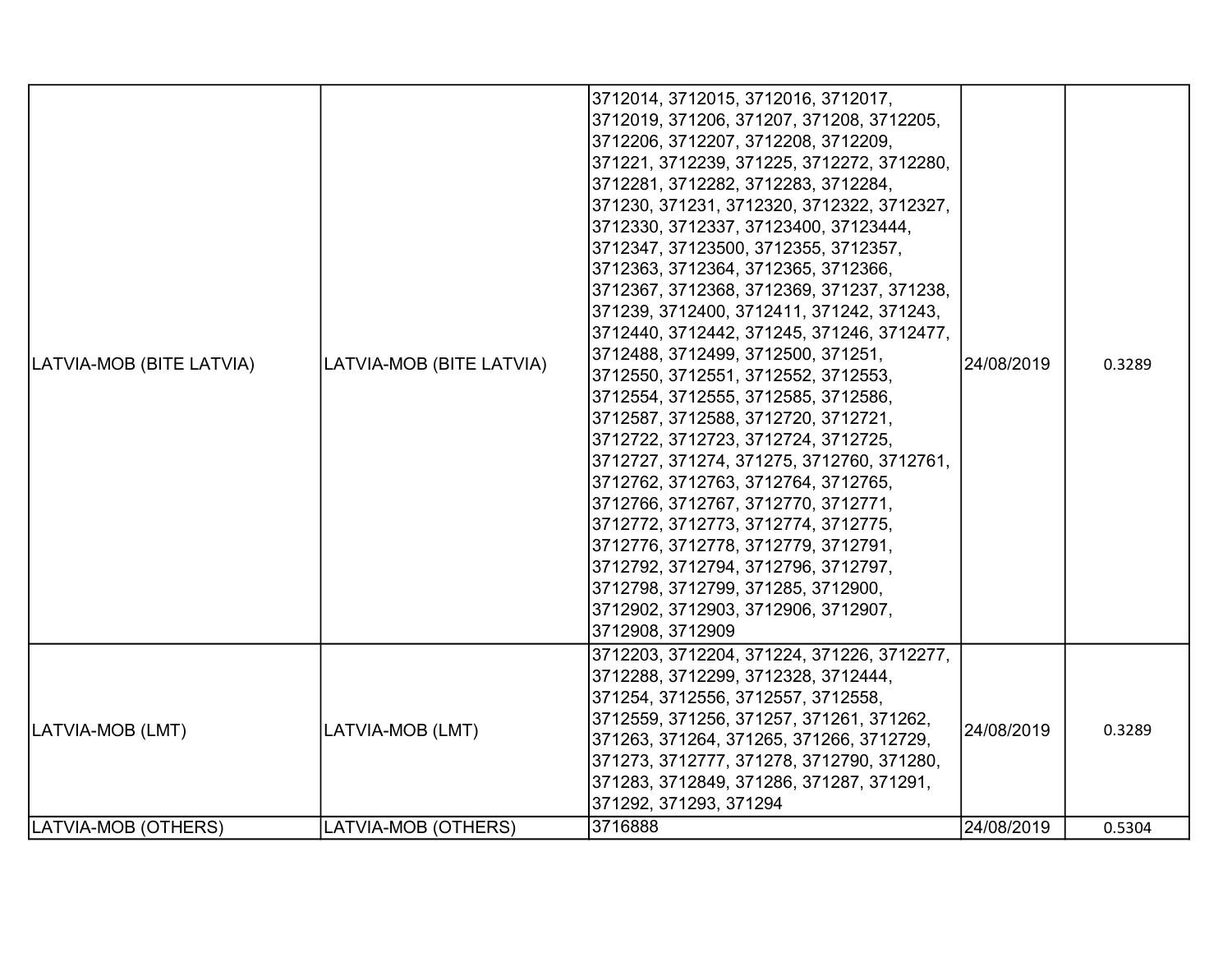| LATVIA-MOB (TELE 2)  | LATVIA-MOB (TELE 2)  | 371200, 371203, 371204, 371205, 3712230,<br>3712231, 3712232, 3712233, 3712234,<br>3712235, 3712236, 3712237, 3712238,<br>37123402, 37123456, 3712478, 3712479,<br>3712480, 3712481, 3712482, 3712483,<br>3712484, 3712485, 3712486, 3712487,<br>3712489, 371249, 371252, 371253, 371259,<br>371260, 371267, 371268, 371269, 371270,<br>371271, 3712726, 371281, 371282, 3712844,<br>3712845, 3712846, 3712847, 3712848,<br>371288, 371289, 371295, 371296, 371297,<br>371298, 371299                                                                                                                                                                                   | 24/08/2019 | 0.3289 |
|----------------------|----------------------|-------------------------------------------------------------------------------------------------------------------------------------------------------------------------------------------------------------------------------------------------------------------------------------------------------------------------------------------------------------------------------------------------------------------------------------------------------------------------------------------------------------------------------------------------------------------------------------------------------------------------------------------------------------------------|------------|--------|
| LATVIA-MOB (TRIATEL) | LATVIA-MOB (TRIATEL) | 3712581, 3712582, 3712583, 3712584,<br>3712589                                                                                                                                                                                                                                                                                                                                                                                                                                                                                                                                                                                                                          | 24/08/2019 | 0.3289 |
| lLATVIA-RIGA         | <b>LATVIA-RIGA</b>   | 3716668, 3716669, 3716670, 3716671,<br>3716672, 3716673, 3716674, 3716675,<br>3716676, 3716678, 3716679, 3716680,<br>3716681, 3716682, 3716683, 3716684,<br>3716685, 3716686, 3716687, 371670,<br>3716710, 3716711, 3716712, 3716713,<br>3716714, 3716717, 3716718, 3716720,<br>3716721, 3716722, 3716724, 3716725,<br>3716726, 3716727, 3716728, 3716729,<br>371673, 3716740, 3716741, 3716742,<br>3716743, 3716744, 3716745, 3716746,<br>3716747, 371675, 3716760, 3716761,<br>3716762, 37167667, 37167668, 3716767,<br>3716768, 3716770, 3716773, 3716774,<br>3716775, 3716776, 3716777, 3716780,<br>3716781, 3716782, 3716783, 3716784,<br>3716786, 3716789, 371679 | 24/08/2019 | 0.1869 |
| <b>LEBANON</b>       | <b>LEBANON</b>       | 961                                                                                                                                                                                                                                                                                                                                                                                                                                                                                                                                                                                                                                                                     | 24/08/2019 | 0.0885 |
| <b>LEBANON-MOB</b>   | <b>LEBANON-MOB</b>   | 9613, 96170, 96171, 961760, 961761, 961763,<br>961764, 961765, 961766, 961767, 961768,<br>961769, 961788, 961789, 961791, 961793,<br>96181                                                                                                                                                                                                                                                                                                                                                                                                                                                                                                                              | 24/08/2019 | 0.1832 |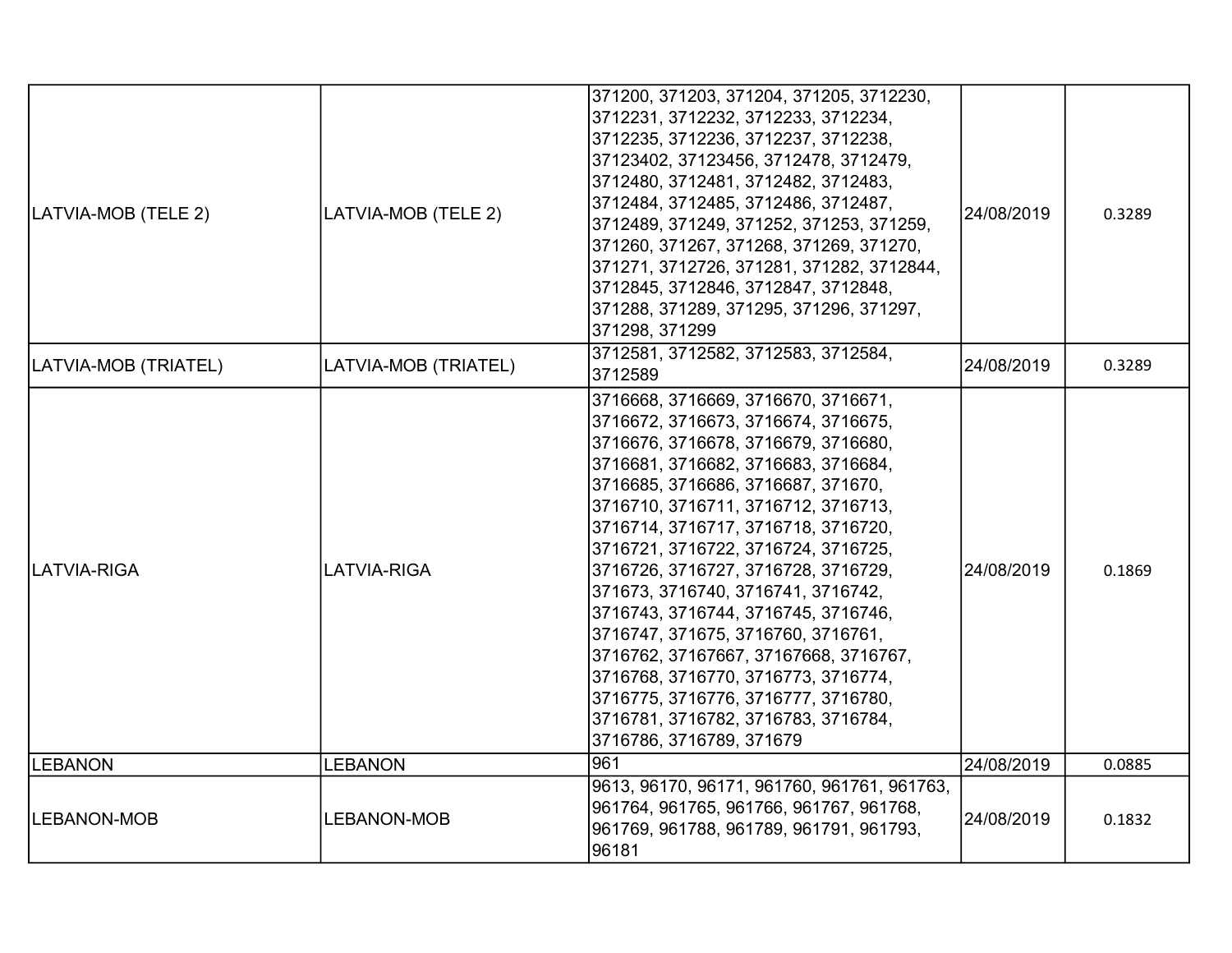| <b>LESOTHO</b>                                                       | <b>LESOTHO</b>             | 266                                                                                                                                                                                                                                             | 24/08/2019 | 0.4089 |
|----------------------------------------------------------------------|----------------------------|-------------------------------------------------------------------------------------------------------------------------------------------------------------------------------------------------------------------------------------------------|------------|--------|
| LESOTHO-MOB (ECONET)                                                 | LESOTHO-MOB (ECONET)       | 2666                                                                                                                                                                                                                                            | 24/08/2019 | 0.3910 |
| LESOTHO-MOB (VODACOM)                                                | LESOTHO-MOB (VODACOM)      | 2665                                                                                                                                                                                                                                            | 24/08/2019 | 0.4615 |
| LIBERIA                                                              | LIBERIA                    | 231                                                                                                                                                                                                                                             | 24/08/2019 | 0.4640 |
| LIBERIA-MOB (CELLCOM)                                                | LIBERIA-MOB (CELLCOM)      | 2317                                                                                                                                                                                                                                            | 24/08/2019 | 0.4152 |
| LIBERIA-MOB (COMIUM)                                                 | LIBERIA-MOB (COMIUM)       | 2315                                                                                                                                                                                                                                            | 24/08/2019 | 0.3903 |
| LIBERIA-MOB (LIBERCELL)                                              | LIBERIA-MOB (LIBERCELL)    | 2314, 23199                                                                                                                                                                                                                                     | 24/08/2019 | 0.4784 |
| LIBERIA-MOB (MTN)                                                    | LIBERIA-MOB (MTN)          | 2316, 23188                                                                                                                                                                                                                                     | 24/08/2019 | 0.3940 |
| <b>LIBYA</b>                                                         | LIBYA                      | 218                                                                                                                                                                                                                                             | 24/08/2019 | 0.2548 |
| LIBYA-MOB                                                            | LIBYA-MOB                  | 21891, 21892, 21893, 21894, 21895, 21896                                                                                                                                                                                                        | 24/08/2019 | 0.3177 |
| <b>LIECHTENSTEIN</b>                                                 | <b>LIECHTENSTEIN</b>       | 423                                                                                                                                                                                                                                             | 24/08/2019 | 0.0582 |
| LIECHTENSTEIN (IMS)                                                  | <b>LIECHTENSTEIN (IMS)</b> | 42360, 42361, 42362, 42363, 42364, 42365,<br>42366, 42367, 42368                                                                                                                                                                                | 24/08/2019 | 0.0582 |
| LIECHTENSTEIN-MOB (OTHERS)                                           |                            | 423690, 423691, 423692, 423693, 423694,<br> 423695, 423696, 4236970, 4236971, 4236972,<br>LIECHTENSTEIN-MOB (OTHERS 4236973, 4236974, 4236975, 4236976,<br> 4236979, 423698, 423699, 42370, 42371,<br> 42372, 42373, 42374, 42375, 42376, 42379 | 24/08/2019 | 0.0582 |
| LIECHTENSTEIN-MOB (SALT)                                             | LIECHTENSTEIN-MOB (SALT)   | 42369756, 4236978, 423756, 42378                                                                                                                                                                                                                | 24/08/2019 | 0.0582 |
| LIECHTENSTEIN-MOB (SWISSCOM LIECHTENSTEIN-MOB (SWISSC 4236977, 42377 |                            |                                                                                                                                                                                                                                                 | 24/08/2019 | 0.0582 |
| <b>LITHUANIA</b>                                                     | <b>LITHUANIA</b>           | 370                                                                                                                                                                                                                                             | 24/08/2019 | 0.0117 |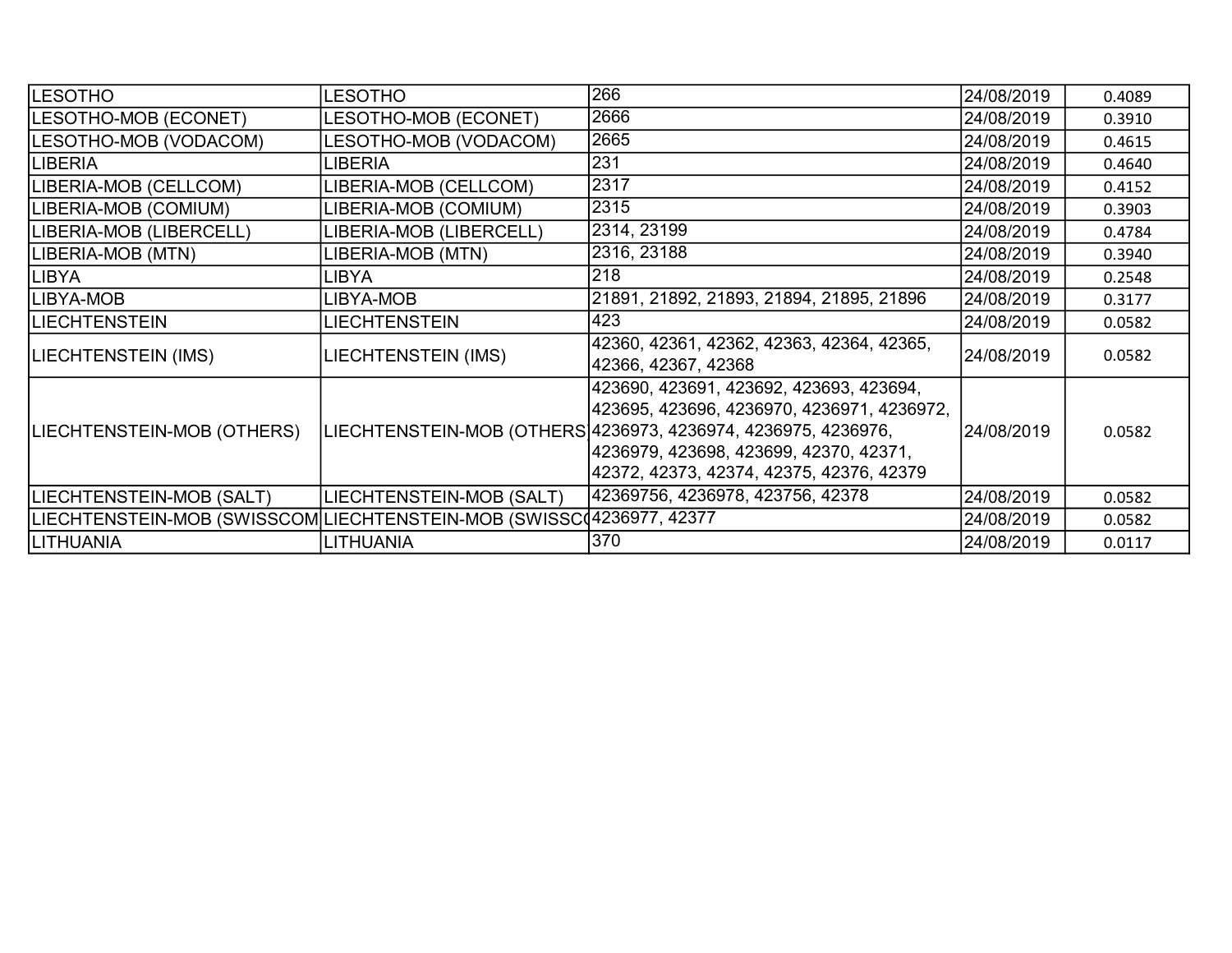|                         |                         | 37037251, 37037252, 37037254, 37037255,  |            |        |
|-------------------------|-------------------------|------------------------------------------|------------|--------|
|                         |                         |                                          |            |        |
|                         |                         | 37037256, 37037364, 37037368, 37037369,  |            |        |
|                         |                         | 37037783, 37038921, 37038929, 37041202,  |            |        |
|                         |                         | 37041721, 37041751, 37042521, 37042522,  |            |        |
|                         |                         | 37045485, 37045540, 37046364, 37046450,  |            |        |
|                         |                         | 37046467, 37052068, 37052082, 37052090,  |            |        |
|                         |                         | 37052173, 370521939, 370521940,          |            |        |
|                         |                         | 370521941, 37052521, 37052528, 37052529, |            |        |
|                         |                         | 37052530, 37052533, 37052654, 37066103,  |            |        |
|                         |                         | 37066186, 37066187, 37066301, 37066302,  |            |        |
|                         |                         | 37066303, 37066304, 37066305, 37066306,  |            |        |
|                         |                         | 37066307, 37066308, 37066309, 37066310,  |            |        |
|                         |                         | 37066321, 37066324, 37066325, 37066326,  |            |        |
|                         |                         | 37066327, 37066328, 37066329, 37066340,  |            |        |
| LITHUANIA (SPECIAL SVC) | LITHUANIA (SPECIAL SVC) | 3706640001, 3706640002, 3706640003,      | 24/08/2019 | 0.5181 |
|                         |                         | 3706640004, 3706640005, 3706640006,      |            |        |
|                         |                         | 3706640007, 3706640008, 3706640009,      |            |        |
|                         |                         | 370664001, 370664002, 370664003,         |            |        |
|                         |                         | 370664004, 370664005, 370664006,         |            |        |
|                         |                         | 370664007, 370664008, 370664009,         |            |        |
|                         |                         | 37066401, 37066402, 37066403, 37066404,  |            |        |
|                         |                         | 37066405, 37066406, 37066407, 37066408,  |            |        |
|                         |                         | 37066409, 37066410, 37066412, 37066413,  |            |        |
|                         |                         | 37066414, 37066415, 37066416, 37066417,  |            |        |
|                         |                         | 37066418, 37066419, 37066420, 37066421,  |            |        |
|                         |                         | 37066423, 37066424, 37066425, 37066426,  |            |        |
|                         |                         | 37066427, 37066428, 37066429, 37066430,  |            |        |
|                         |                         | 37066431, 37066432, 37066434, 37066435,  |            |        |
|                         |                         | 37066436, 37066437, 37066438, 37066439,  |            |        |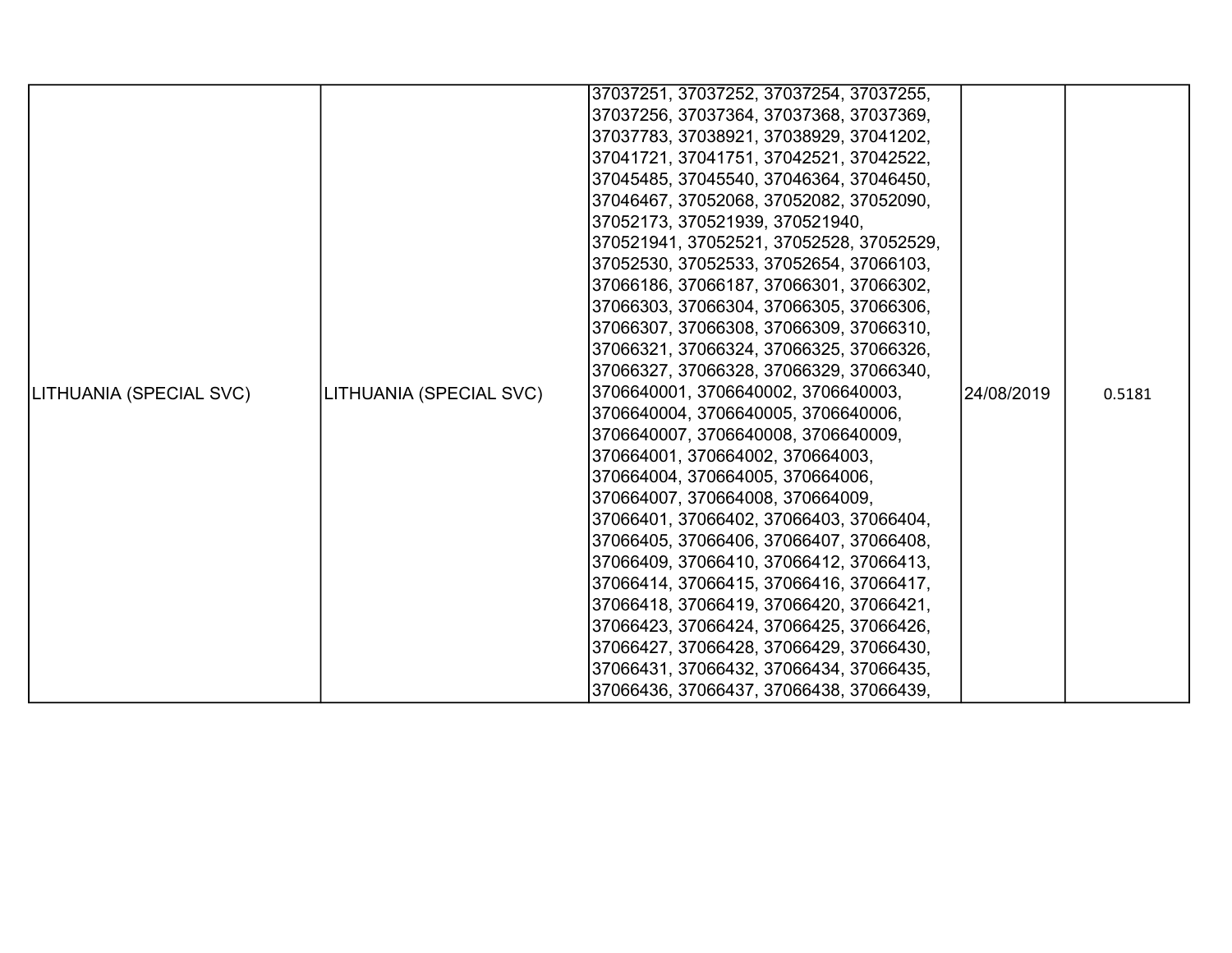| LITHUANIA-MOB (BITE GSM) | LITHUANIA-MOB (BITE GSM) | 37063, 370640, 370641, 370642, 370643,<br>370644, 370649, 37065, 370660, 37066105,<br>3706611, 3706612, 3706613, 3706614,<br>3706615, 3706616, 3706617, 3706618,<br>3706619, 37066320, 37066323, 3706660,<br>3706661, 3706665, 3706667, 3706668,<br>3706669, 3706670, 37066710, 37066711,<br>3706676, 3706677, 3706678, 3706679,<br>37066900, 3706696, 3706697, 3706698,<br>3706699, 370681, 370685, 370689, 370690,<br>3706910, 3706913, 3706914, 3706915,<br>3706916, 3706917, 3706918, 3706919,<br>37069742, 37069743, 370699 | 24/08/2019 | 0.0156 |
|--------------------------|--------------------------|----------------------------------------------------------------------------------------------------------------------------------------------------------------------------------------------------------------------------------------------------------------------------------------------------------------------------------------------------------------------------------------------------------------------------------------------------------------------------------------------------------------------------------|------------|--------|
| LITHUANIA-MOB (OMNITEL)  | LITHUANIA-MOB (OMNITEL)  | 37061, 37062, 370662, 370663, 37066313,<br>37066314, 37066315, 37066316, 37066317,<br>37066318, 37066319, 37066478, 37066479,<br>37066480, 37066481, 37066482, 37066483,<br>37066484, 37066485, 37066486, 37066487,<br>37066512, 37066513, 37066514, 37066515,<br>37066516, 37066517, 37066518, 37066519,<br>37066520, 37066521, 370680, 370682,<br>370686, 370687, 370688, 370692, 370693,<br>370694, 370695, 370696, 370697, 370698                                                                                            | 24/08/2019 | 0.0156 |
| LITHUANIA-MOB (OTHERS)   | LITHUANIA-MOB (OTHERS)   | 3706                                                                                                                                                                                                                                                                                                                                                                                                                                                                                                                             | 24/08/2019 | 0.0156 |
| LITHUANIA-MOB (TELE 2)   | LITHUANIA-MOB (TELE 2)   | 37060, 370645, 370646, 370647, 370648,<br>3706640000, 370668005, 370668006,<br>370668007, 370668008, 370668009,<br>37066801, 37066802, 37066803, 37066804,<br>37066805, 37066806, 37066807, 37066808,<br>37066809, 3706686, 37067, 370683, 370684                                                                                                                                                                                                                                                                                | 24/08/2019 | 0.0156 |
| <b>LUXEMBOURG</b>        | <b>LUXEMBOURG</b>        | 352                                                                                                                                                                                                                                                                                                                                                                                                                                                                                                                              | 24/08/2019 | 0.0113 |
| LUXEMBOURG (VAS)         | LUXEMBOURG (VAS)         | 352118, 35212, 35213, 352800, 352801,<br>352900, 352901, 352905                                                                                                                                                                                                                                                                                                                                                                                                                                                                  | 24/08/2019 | 0.0920 |
| LUXEMBOURG-MOB (ORANGE)  | LUXEMBOURG-MOB (ORANGE)  | 352661                                                                                                                                                                                                                                                                                                                                                                                                                                                                                                                           | 24/08/2019 | 0.0208 |
| LUXEMBOURG-MOB (OTHERS)  | LUXEMBOURG-MOB (OTHERS)  | 35260, 3526021, 352621, 352651, 352655,<br>352671, 352681                                                                                                                                                                                                                                                                                                                                                                                                                                                                        | 24/08/2019 | 0.0208 |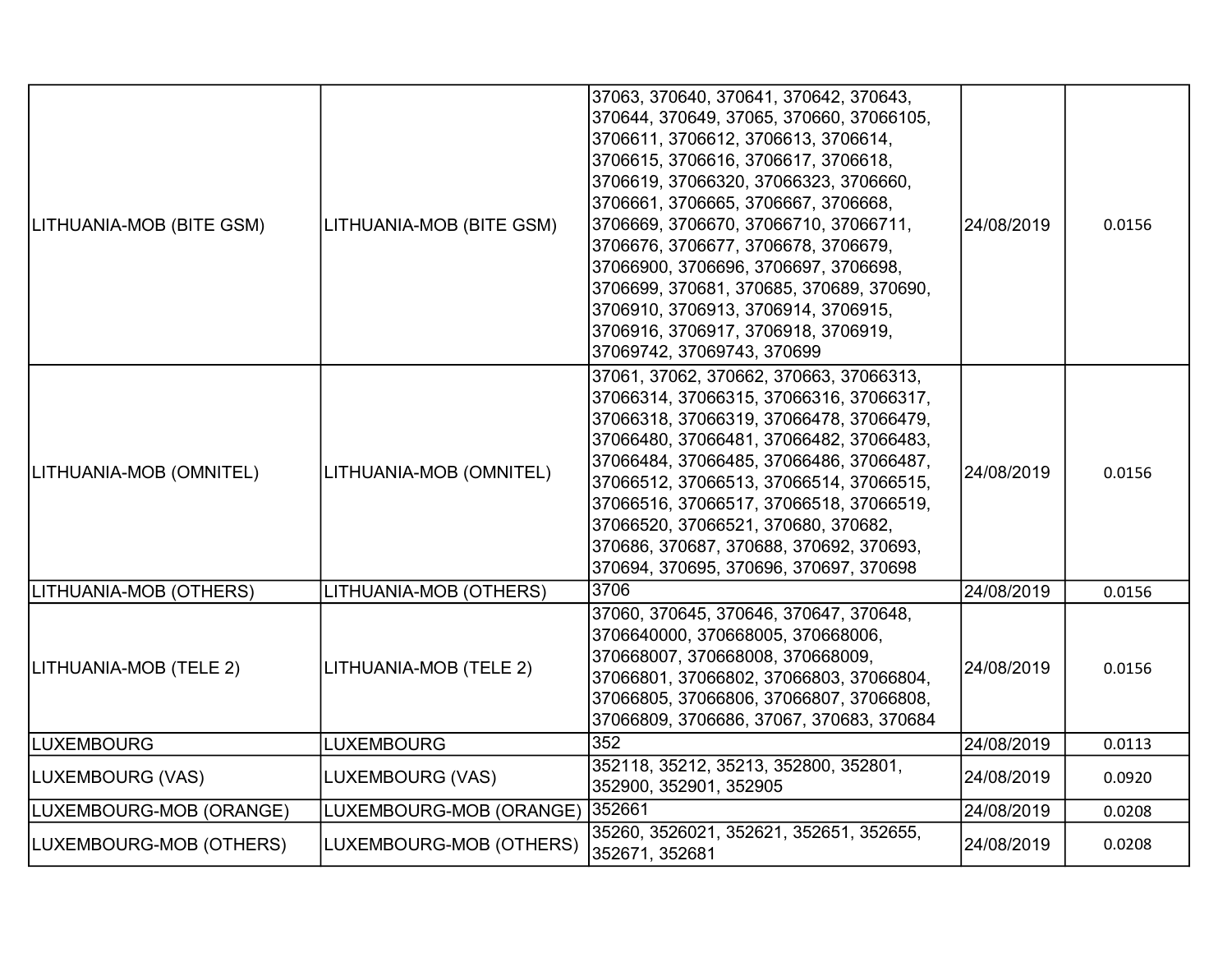| LUXEMBOURG-MOB (TANGO)    | LUXEMBOURG-MOB (TANGO)    | 352691                                                                                                                                                                                                                                                                                                                                                                                                                                                                                                                                                                                                                                                                                                                                                       | 24/08/2019 | 0.0208 |
|---------------------------|---------------------------|--------------------------------------------------------------------------------------------------------------------------------------------------------------------------------------------------------------------------------------------------------------------------------------------------------------------------------------------------------------------------------------------------------------------------------------------------------------------------------------------------------------------------------------------------------------------------------------------------------------------------------------------------------------------------------------------------------------------------------------------------------------|------------|--------|
| <b>MACAU</b>              | <b>MACAU</b>              | 853                                                                                                                                                                                                                                                                                                                                                                                                                                                                                                                                                                                                                                                                                                                                                          | 24/08/2019 | 0.1213 |
| <b>MACEDONIA</b>          | <b>MACEDONIA</b>          | 389                                                                                                                                                                                                                                                                                                                                                                                                                                                                                                                                                                                                                                                                                                                                                          | 24/08/2019 | 0.1729 |
| <b>MACEDONIA (AICALL)</b> | MACEDONIA (AICALL)        | 38926090, 38926091, 38926092, 38926121,<br>38932605, 38932606, 38932607, 38932608,<br>38932609, 38932610, 38932612, 38932616,<br>38932617, 38933612, 38934609, 38934612,<br>38943608, 38943609, 38943612, 38946609,<br>38947609, 38947610, 38947612, 38948612                                                                                                                                                                                                                                                                                                                                                                                                                                                                                                | 24/08/2019 | 0.1729 |
| MACEDONIA (AKTON)         | <b>MACEDONIA (AKTON)</b>  | 38923440, 38931440, 38932420, 38933440,<br>38934440, 38942440, 38943440, 38944440,<br>38945440, 38946440, 38947440, 38948440                                                                                                                                                                                                                                                                                                                                                                                                                                                                                                                                                                                                                                 | 24/08/2019 | 0.1729 |
| MACEDONIA (BLIZOO)        | MACEDONIA (BLIZOO)        | 38926163, 38926164, 38926165, 38926166,<br>38926167, 38926168, 38926169, 38926200,<br>38926201, 38926202, 38926203, 38931613,<br>38931614, 38931615, 38931617, 38931618,<br>38931619, 38931620, 38932613, 38932614,<br>38932618, 38932619, 38932620, 38932628,<br>38933613, 38933614, 38933615, 38933618,<br>38933619, 38942613, 38942615, 38942618,<br>38942619, 389426200, 389426201,<br>389426202, 38943613, 38943614, 38943615,<br>38943616, 38943618, 38943619, 38944612,<br>38944613, 38944614, 38944615, 38944616,<br>38944617, 38944618, 38944619, 38944620,<br>38944621, 38945610, 38946615, 38946616,<br>38947613, 38947614, 38947618, 38947620,<br>38947621, 38947622, 38947623, 38948613,<br>38948614, 38948615, 38948618, 38948619,<br>38948620 | 24/08/2019 | 0.1729 |
| MACEDONIA (INFEL)         | MACEDONIA (INFEL)         | 38926111, 38931611, 38932611, 38934611,<br>38942611, 38944611, 38945611, 38946611,<br>38946612, 38947616, 38948616                                                                                                                                                                                                                                                                                                                                                                                                                                                                                                                                                                                                                                           | 24/08/2019 | 0.1729 |
| MACEDONIA (MAKTEL)        | <b>MACEDONIA (MAKTEL)</b> | 38931, 38932, 38933, 38934, 38942, 38943,<br>38944, 38945, 38946, 38947, 38948                                                                                                                                                                                                                                                                                                                                                                                                                                                                                                                                                                                                                                                                               | 24/08/2019 | 0.1641 |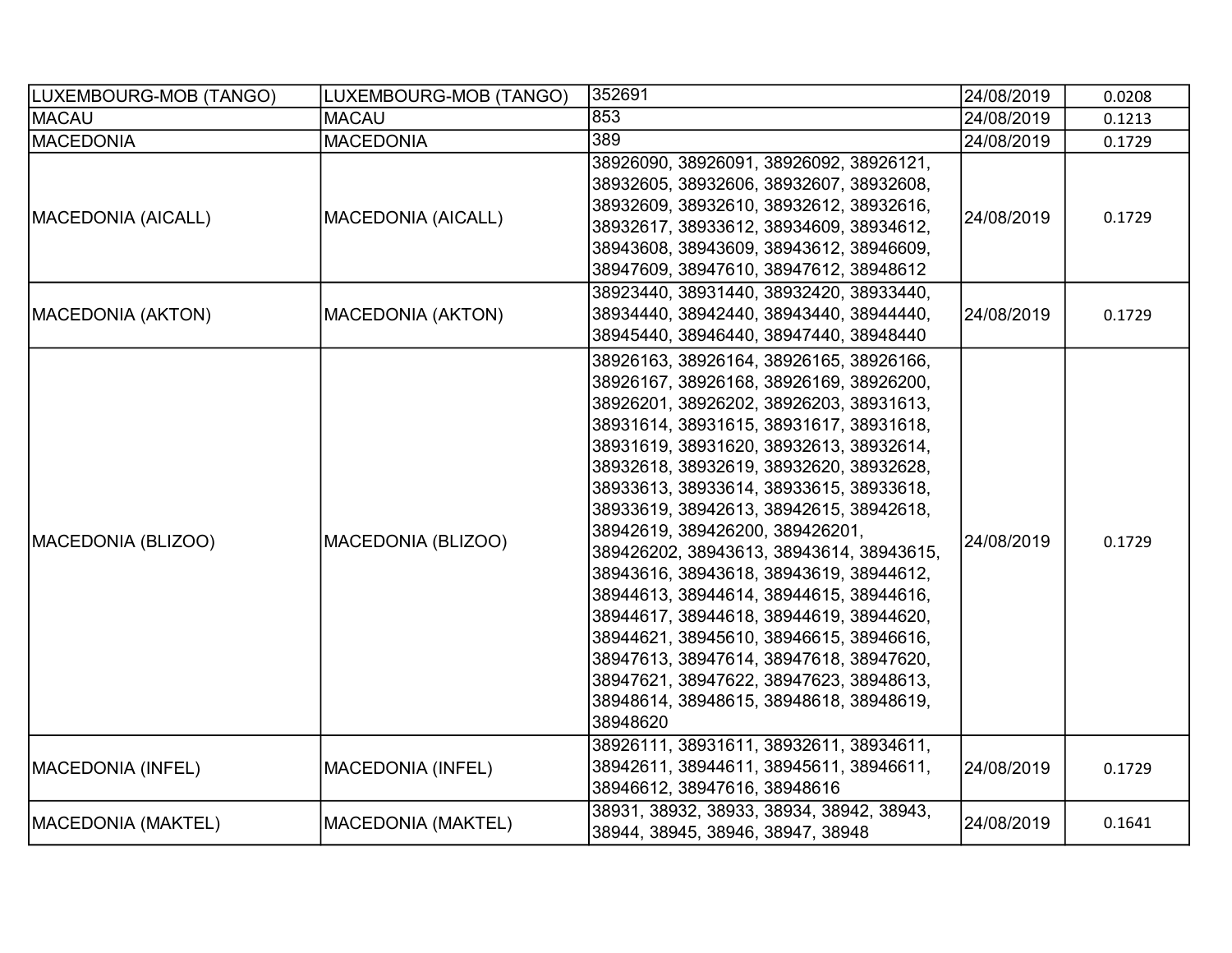| MACEDONIA (NEOTEL) | <b>MACEDONIA (NEOTEL)</b>  | 38925511, 38925512, 38925513, 38925514,<br>38925515, 38925516, 38925517, 38925518,<br>38931550, 38932550, 38932551, 38933550,<br>38933551, 38934550, 38934551, 38934552,<br>38942550, 38943550, 38943551, 38943552,<br>38943553, 38944550, 38945550, 38946550,<br>38946551, 38946552, 38947550, 38947551,<br>38947552, 38947553, 38948550, 38948551,<br>38948552 | 24/08/2019 | 0.1729 |
|--------------------|----------------------------|------------------------------------------------------------------------------------------------------------------------------------------------------------------------------------------------------------------------------------------------------------------------------------------------------------------------------------------------------------------|------------|--------|
| MACEDONIA (ON-NET) | <b>IMACEDONIA (ON-NET)</b> | 38925100, 38925101, 38925102, 38925103,<br> 38925104, 3892511, 3892512, 38931511,<br>38931512, 38932511, 38932512, 38933512,<br>38933515, 38934511, 38934512, 38942511,<br>38942512, 38943511, 38943512, 38943513,<br>38944511, 38944512, 38945511, 38945512,<br>38946511, 38946512, 38947511, 38947512,<br>38948510, 38948511, 38948512                         | 24/08/2019 | 0.1729 |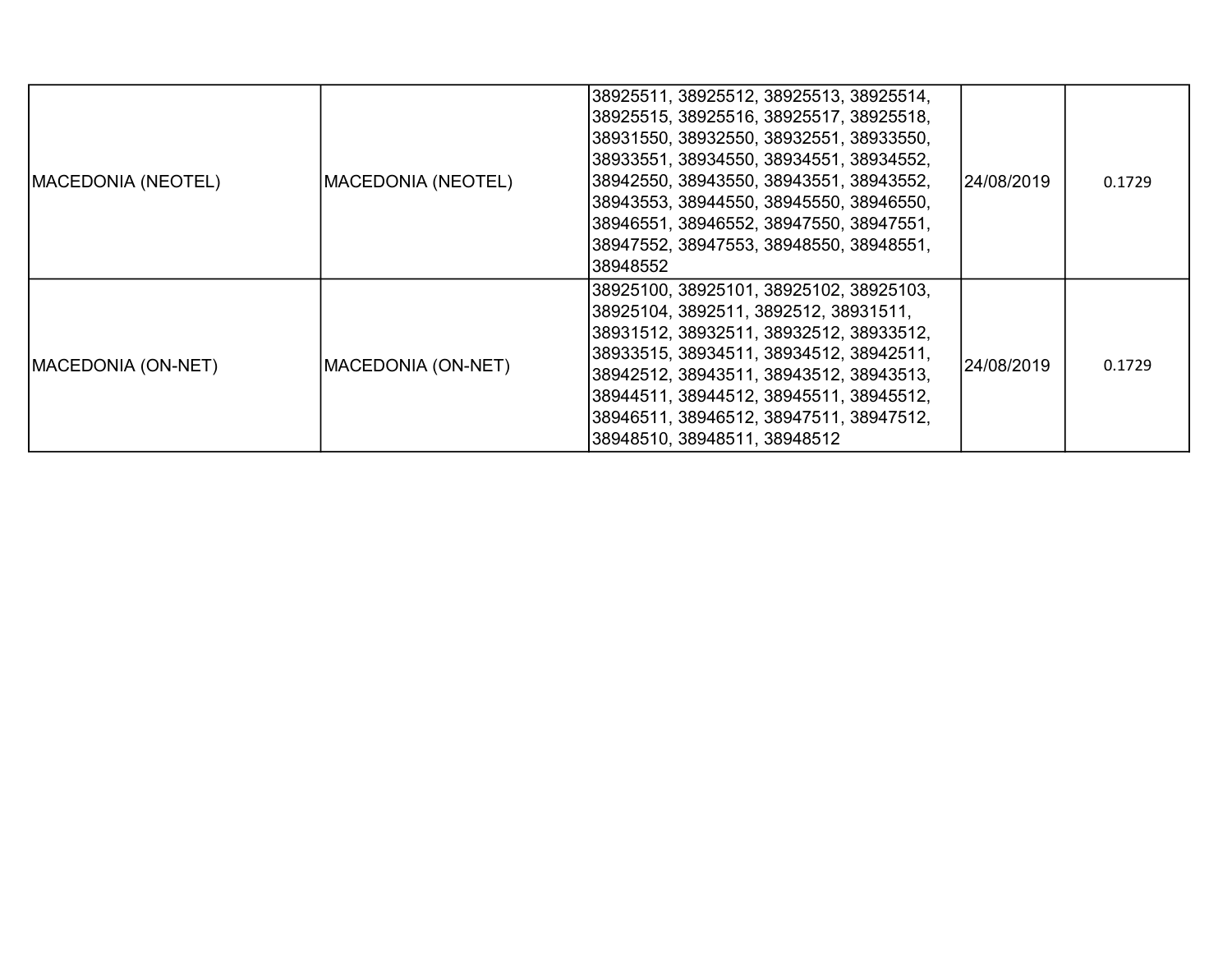| <b>MACEDONIA (OTHERS)</b>      | <b>MACEDONIA (OTHERS)</b>       | 38925051, 38925052, 38925053, 38925054,<br>38925055, 38925056, 38925057, 38925058,<br>38925059, 38925200, 38925201, 38925202,<br>38925203, 38925204, 38925205, 38925206,<br>38925207, 38925208, 38925209, 3892521,<br>38925210, 3892522, 3892523, 3892524,<br>3892525, 3892526, 3892527, 38925280,<br>3892529, 38925290, 38925300, 3892540,<br>3892541, 3892542, 38931506, 3893152,<br>38931540, 38931541, 38931542, 3893252,<br>38932540, 38932541, 38932542, 3893352,<br>38933540, 38933541, 38933542, 3893452,<br>38934540, 38934541, 38934542, 3894252,<br>38942540, 38942541, 38942542, 3894352,<br>38943540, 38943541, 38943542, 38944506,<br>3894452, 38944540, 38944541, 38944542,<br>3894552, 38945540, 38945541, 38945542,<br>3894652, 38946540, 38946541, 38946542,<br>3894752, 38947530, 38947532, 38947533,<br>38947540, 38947541, 38947542, 3894852,<br>38948530, 38948532, 38948533, 38948540,<br>38948541, 38948542 | 24/08/2019 | 0.1729 |
|--------------------------------|---------------------------------|-------------------------------------------------------------------------------------------------------------------------------------------------------------------------------------------------------------------------------------------------------------------------------------------------------------------------------------------------------------------------------------------------------------------------------------------------------------------------------------------------------------------------------------------------------------------------------------------------------------------------------------------------------------------------------------------------------------------------------------------------------------------------------------------------------------------------------------------------------------------------------------------------------------------------------------|------------|--------|
| MACEDONIA-MOB (ONE.VIP)        | MACEDONIA-MOB (ONE.VIP)         | 389732, 3897340, 38975, 38976, 38977,<br>38978, 38979                                                                                                                                                                                                                                                                                                                                                                                                                                                                                                                                                                                                                                                                                                                                                                                                                                                                               | 24/08/2019 | 0.3856 |
| MACEDONIA-MOB (TELEKABEL)      |                                 | 3897420, 3897422, 3897423, 3897424,<br>MACEDONIA-MOB (TELEKABEL) 3897425, 3897426, 3897427, 3897428,<br>3897429, 3897460, 389747                                                                                                                                                                                                                                                                                                                                                                                                                                                                                                                                                                                                                                                                                                                                                                                                    | 24/08/2019 | 0.3856 |
| MACEDONIA-MOB (T-MOBILE)       | MACEDONIA-MOB (T-MOBILE)        | 38970, 38971, 38972                                                                                                                                                                                                                                                                                                                                                                                                                                                                                                                                                                                                                                                                                                                                                                                                                                                                                                                 | 24/08/2019 | 0.3856 |
| MADAGASCAR                     | <b>MADAGASCAR</b>               | 261                                                                                                                                                                                                                                                                                                                                                                                                                                                                                                                                                                                                                                                                                                                                                                                                                                                                                                                                 | 24/08/2019 | 0.5937 |
| <b>MADAGASCAR (VAS)</b>        | <b>BLOCKED</b>                  | 261200, 26122                                                                                                                                                                                                                                                                                                                                                                                                                                                                                                                                                                                                                                                                                                                                                                                                                                                                                                                       | 24/08/2019 | 1.1057 |
| MADAGASCAR-MOB (AIRTEL)        | MADAGASCAR-MOB (AIRTEL)         | 26133                                                                                                                                                                                                                                                                                                                                                                                                                                                                                                                                                                                                                                                                                                                                                                                                                                                                                                                               | 24/08/2019 | 0.5967 |
| MADAGASCAR-MOB (BLUELINE)      | MADAGASCAR-MOB (BLUELINE) 26139 |                                                                                                                                                                                                                                                                                                                                                                                                                                                                                                                                                                                                                                                                                                                                                                                                                                                                                                                                     | 24/08/2019 | 0.5937 |
| <b>MADAGASCAR-MOB (ORANGE)</b> | <b>BLOCKED</b>                  | 26132                                                                                                                                                                                                                                                                                                                                                                                                                                                                                                                                                                                                                                                                                                                                                                                                                                                                                                                               | 24/08/2019 | 0.6871 |
| MADAGASCAR-MOB (OTHERS)        | MADAGASCAR-MOB (OTHERS)         | 26130, 26131, 26135, 26136, 26137, 26138                                                                                                                                                                                                                                                                                                                                                                                                                                                                                                                                                                                                                                                                                                                                                                                                                                                                                            | 24/08/2019 | 0.5937 |
| MADAGASCAR-MOB (TELMA)         | MADAGASCAR-MOB (TELMA)          | 26134                                                                                                                                                                                                                                                                                                                                                                                                                                                                                                                                                                                                                                                                                                                                                                                                                                                                                                                               | 24/08/2019 | 0.5929 |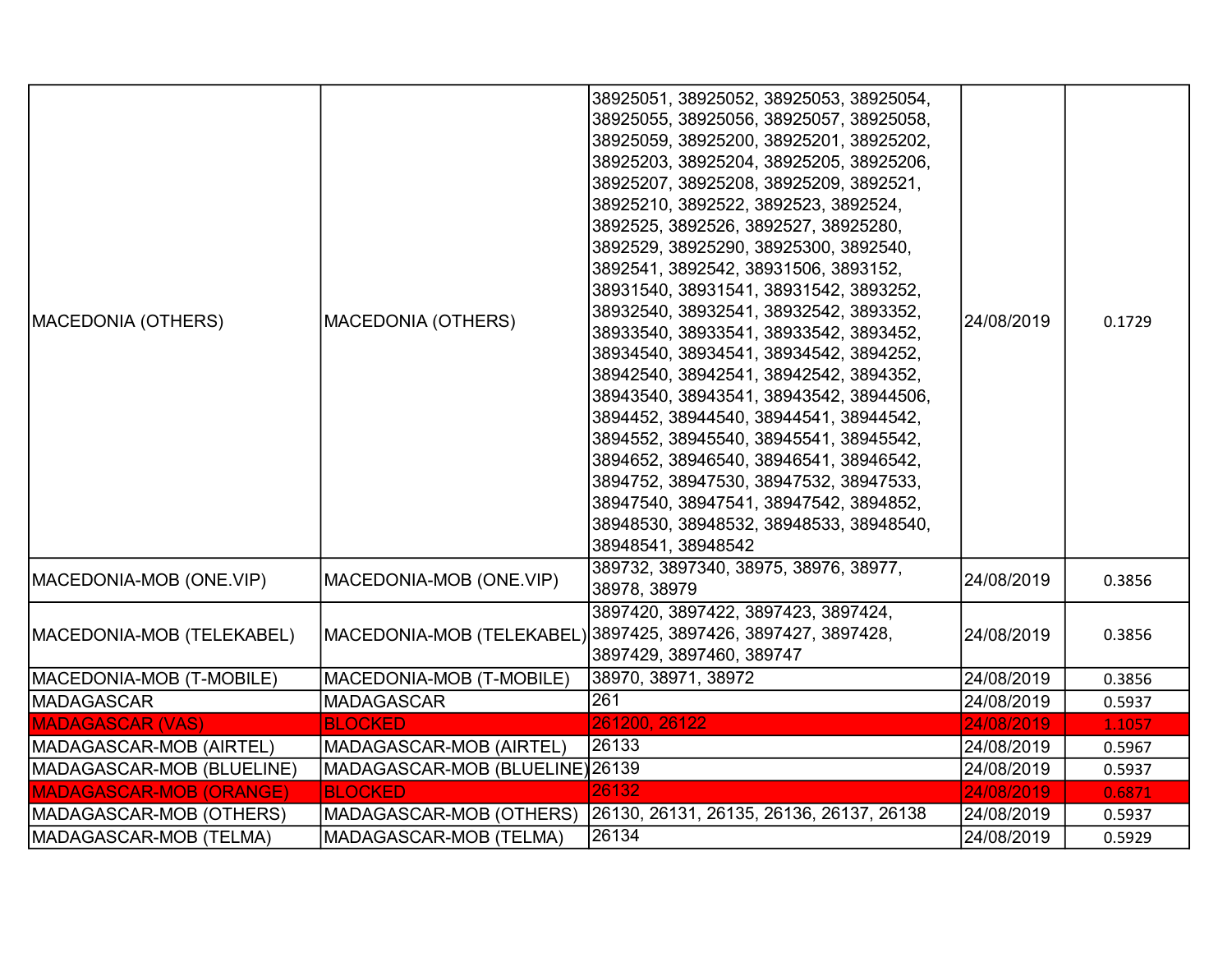| <b>MALAWI</b>         | <b>MALAWI</b>         | 265                                                                                                                                                                                                                                                                                                                                                                                                                                                        | 24/08/2019 | 0.3674 |
|-----------------------|-----------------------|------------------------------------------------------------------------------------------------------------------------------------------------------------------------------------------------------------------------------------------------------------------------------------------------------------------------------------------------------------------------------------------------------------------------------------------------------------|------------|--------|
| MALAWI-MOB (AIRTEL)   | MALAWI-MOB (AIRTEL)   | 26599                                                                                                                                                                                                                                                                                                                                                                                                                                                      | 24/08/2019 | 0.4484 |
| MALAWI-MOB (TNM)      | MALAWI-MOB (TNM)      | 26531, 26588                                                                                                                                                                                                                                                                                                                                                                                                                                               | 24/08/2019 | 0.4264 |
| <b>MALAYSIA</b>       | <b>MALAYSIA</b>       | 160                                                                                                                                                                                                                                                                                                                                                                                                                                                        | 24/08/2019 | 0.0130 |
| MALAYSIA-MOB (CELCOM) | MALAYSIA-MOB (CELCOM) | 6010172, 6010173, 6010174, 6010175,<br>6010178, 601030, 601031, 601032, 601033,<br>601034, 601040, 601041, 601050, 601051,<br>601052, 601053, 601054, 601057, 601058,<br>601059, 601077, 601078, 601079, 601080,<br>601081, 601083, 601084, 601085, 601086,<br>601087, 6011105, 6011106, 6011107,<br>6011108, 6011109, 6011130, 6011131,<br>6011132, 6011133, 6011134, 6011150,<br>6011151, 6011152, 6011153, 6011154,<br>601119, 6013, 60145, 60148, 6019 | 24/08/2019 | 0.0152 |
| MALAYSIA-MOB (DIGI)   | MALAYSIA-MOB (DIGI)   | 60100, 601010, 601011, 601012, 601013,<br>601014, 601015, 601016, 6010170, 6010171,<br>6010176, 6010177, 6010179, 601018, 601019,<br>60102, 601035, 601036, 601037, 601038,<br>601039, 601044, 601045, 601046, 601047,<br>601048, 601049, 601055, 601056, 601066,<br>601072, 601073, 601074, 601075, 601076,<br>601082, 601088, 60109, 6011160, 6011161,<br>6011162, 6011163, 6011164, 60143, 60146,<br>60149, 6016                                        | 24/08/2019 | 0.0152 |
| MALAYSIA-MOB (MAXIS)  | MALAYSIA-MOB (MAXIS)  | 601042, 601043, 601060, 601061, 601062,<br>601063, 601064, 601070, 601071, 601089,<br>601112, 6011135, 6011136, 6011137,<br>6011138, 6011139, 6012, 60142, 60147, 6017                                                                                                                                                                                                                                                                                     | 24/08/2019 | 0.0152 |
| MALAYSIA-MOB (OTHERS) | MALAYSIA-MOB (OTHERS) | 601065, 601067, 601068, 601069, 6011100,<br>6011101, 6011102, 6011103, 6011104,<br>6011110, 6011111, 6011112, 6011113,<br>6011114, 6011170, 6011171, 6011172,<br>6011173, 6011174, 60154, 6018                                                                                                                                                                                                                                                             | 24/08/2019 | 0.0152 |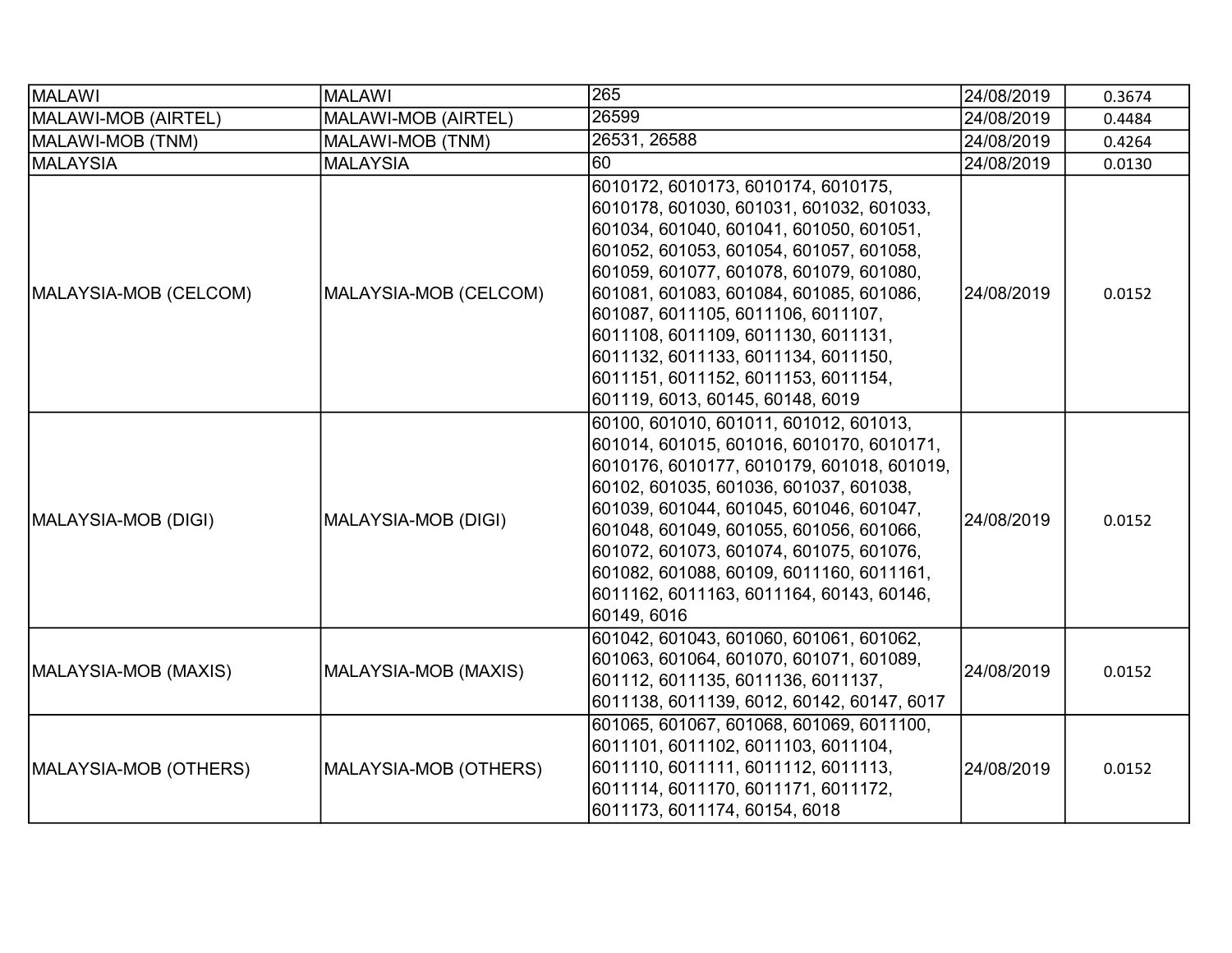| MALAYSIA-MOB (TM)            | MALAYSIA-MOB (TM)       | 60110, 6011115, 6011116, 6011117, 6011118,<br> 6011119, 601114, 6011155, 6011156,<br>6011157, 6011158, 6011159, 6011165,<br>6011166, 6011167, 6011168, 6011169,<br>6011175, 6011176, 6011177, 6011178,<br>6011179, 601118, 60112, 60113, 60114,<br>60115, 60116, 60117, 60118, 60119, 601440 | 24/08/2019 | 0.0152 |
|------------------------------|-------------------------|----------------------------------------------------------------------------------------------------------------------------------------------------------------------------------------------------------------------------------------------------------------------------------------------|------------|--------|
| <b>MALDIVES</b>              | <b>BLOCKED</b>          | 960                                                                                                                                                                                                                                                                                          | 24/08/2019 | 0.8515 |
| <b>MALDIVES (DHIRAGU)</b>    | <b>BLOCKED</b>          | 960300, 960330, 960331, 960332, 960333,<br>960334, 960335, 960339, 960650, 960652,<br>960654, 960656, 960658, 960660, 960662,<br>960664, 960665, 960666, 960668, 960670,<br>960672, 960674, 960676, 960678, 960680,<br>960682, 960684, 960686, 960688, 960689                                | 24/08/2019 | 0.8515 |
| MALDIVES-MOB (OOREDOO)       | <b>BLOCKED</b>          | 9609                                                                                                                                                                                                                                                                                         | 24/08/2019 | 0.8420 |
| <b>MALDIVES-MOB (OTHERS)</b> | <b>BLOCKED</b>          | 9607                                                                                                                                                                                                                                                                                         | 24/08/2019 | 0.8515 |
| <b>MALI</b>                  | MALI                    | 223                                                                                                                                                                                                                                                                                          | 24/08/2019 | 0.2172 |
| MALI (ORANGE)                | MALI (ORANGE)           | 2232001, 223442, 223443, 223449                                                                                                                                                                                                                                                              | 24/08/2019 | 0.1699 |
| MALI-MOB (ATEL)              | MALI-MOB (ATEL)         | 22340, 22342, 2235                                                                                                                                                                                                                                                                           | 24/08/2019 | 0.3800 |
| MALI-MOB (MALITEL)           | MALI-MOB (MALITEL)      | 2236, 22389, 22395, 22396, 22397, 22398,<br>22399                                                                                                                                                                                                                                            | 24/08/2019 | 0.3947 |
| MALI-MOB (ORANGE)            | MALI-MOB (ORANGE)       | 2237, 22382, 22383, 22390, 22391, 22392,<br>22393, 22394                                                                                                                                                                                                                                     | 24/08/2019 | 0.3888 |
| <b>IMALTA</b>                | <b>IMALTA</b>           | 356                                                                                                                                                                                                                                                                                          | 24/08/2019 | 0.0091 |
| MALTA-MOB (GO MOBILE)        | MALTA-MOB (GO MOBILE)   | 35672, 35679, 3569889                                                                                                                                                                                                                                                                        | 24/08/2019 | 0.0156 |
| MALTA-MOB (MELITA)           | MALTA-MOB (MELITA)      | 35677                                                                                                                                                                                                                                                                                        | 24/08/2019 | 0.0156 |
| MALTA-MOB (OTHERS)           | MALTA-MOB (OTHERS)      | 3567                                                                                                                                                                                                                                                                                         | 24/08/2019 | 0.0156 |
| MALTA-MOB (VODAFONE)         | MALTA-MOB (VODAFONE)    | 3568004, 35692, 35694, 3569696, 3569811,<br>3569812, 3569813, 3569897, 35699                                                                                                                                                                                                                 | 24/08/2019 | 0.0156 |
| <b>MARSHALL ISLANDS</b>      | <b>MARSHALL ISLANDS</b> | 692                                                                                                                                                                                                                                                                                          | 24/08/2019 | 0.2755 |
| <b>MARTINIQUE</b>            | <b>MARTINIQUE</b>       | 596                                                                                                                                                                                                                                                                                          | 24/08/2019 | 0.0111 |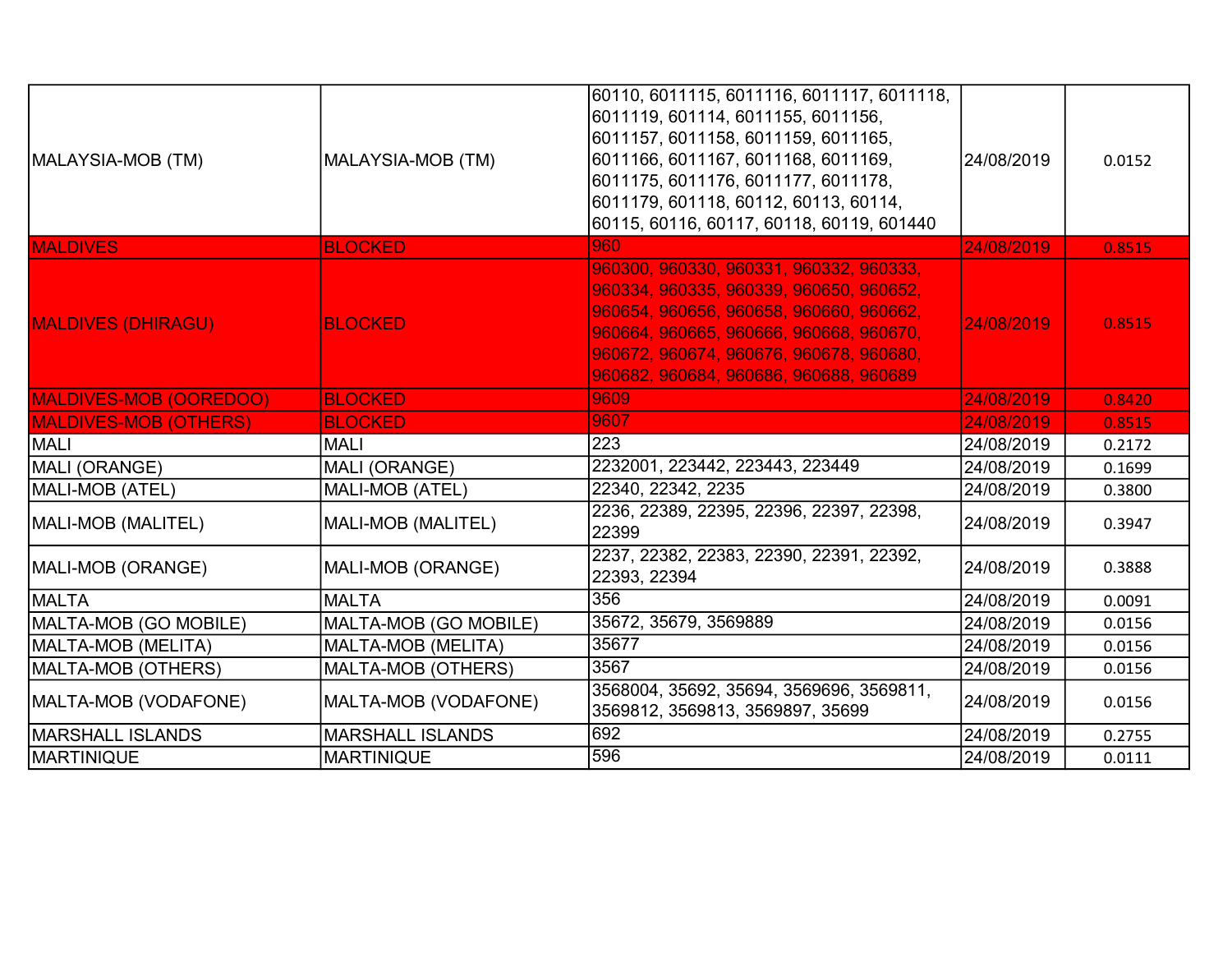| MARTINIQUE-MOB (DIGICEL)       | MARTINIQUE-MOB (DIGICEL)       | 59669610, 59669611, 59669616, 59669617,<br>59669618, 59669619, 59669650, 59669651,<br>59669652, 59669653, 59669654, 5966967,<br>59669690, 59669691, 59669692, 59669693,<br>59669694, 59669695, 59669696, 59669697,<br>59669698                               | 24/08/2019 | 0.0670 |
|--------------------------------|--------------------------------|--------------------------------------------------------------------------------------------------------------------------------------------------------------------------------------------------------------------------------------------------------------|------------|--------|
| MARTINIQUE-MOB (ORANGE)        | MARTINIQUE-MOB (ORANGE)        | 5966962, 5966963, 5966964, 59669655,<br>59669656, 59669680, 59669681, 59669682,<br>59669683, 59669684, 59669685, 59669686,<br>59669699, 59669745                                                                                                             | 24/08/2019 | 0.1603 |
| MARTINIQUE-MOB (OTHERS)        | MARTINIQUE-MOB (OTHERS)        | 596696, 596697                                                                                                                                                                                                                                               | 24/08/2019 | 0.0676 |
| MARTINIQUE-MOB (SFR)           | MARTINIQUE-MOB (SFR)           | 5966960, 5966966, 59669687, 59669688,<br>59669689                                                                                                                                                                                                            | 24/08/2019 | 0.0676 |
| MAURETANIA                     | <b>MAURETANIA</b>              | $\overline{222}$                                                                                                                                                                                                                                             | 24/08/2019 | 0.5754 |
| MAURETANIA-MOB (CHINGUITEL)    | MAURETANIA-MOB (CHINGUITE 2222 |                                                                                                                                                                                                                                                              | 24/08/2019 | 0.5477 |
| <b>MAURETANIA-MOB (MATTEL)</b> | <b>BLOCKED</b>                 | 2223                                                                                                                                                                                                                                                         | 24/08/2019 | 0.6647 |
| MAURETANIA-MOB (MAURITEL)      | MAURETANIA-MOB (MAURITEL)      | 22240, 22241, 22242, 22243, 22244, 22246,<br>22247, 22248, 22249                                                                                                                                                                                             | 24/08/2019 | 0.5695 |
| MAURITIUS                      | MAURITIUS                      | 230                                                                                                                                                                                                                                                          | 24/08/2019 | 0.1082 |
| MAURITIUS-MOB (ORANGE)         | MAURITIUS-MOB (ORANGE)         | 230525, 230570, 230575, 230576, 230577,<br>230578, 230579, 230580, 230581, 230582,<br>2305875, 2305876, 2305877, 2305878,<br>230590, 230591, 230592, 230594                                                                                                  | 24/08/2019 | 0.1082 |
| MAURITIUS-MOB (OTHERS)         | MAURITIUS-MOB (OTHERS)         | 2305428, 2305429, 230544, 2305471,<br>2305472, 2305473, 2305474, 2305475,<br>2305476, 2305477, 2305478, 2305479,<br>230549, 230571, 230572, 230573, 230574,<br>230584, 230585, 230586, 2305871, 230588,<br>230589, 230593, 230595, 230596, 230597,<br>230598 | 24/08/2019 | 0.1082 |
| <b>MAYOTTE</b>                 | <b>MAYOTTE</b>                 | 262269, 26297631, 26297637                                                                                                                                                                                                                                   | 24/08/2019 | 0.0359 |
| MAYOTTE-MOB (ORANGE)           | MAYOTTE-MOB (ORANGE)           | 26263900, 26263901, 26263902, 26263960,<br>26263961, 26263962, 26263963, 26263964,<br>26263976, 26263999                                                                                                                                                     | 24/08/2019 | 0.5474 |
| MAYOTTE-MOB (OTHERS)           | MAYOTTE-MOB (OTHERS)           | 262639                                                                                                                                                                                                                                                       | 24/08/2019 | 0.5474 |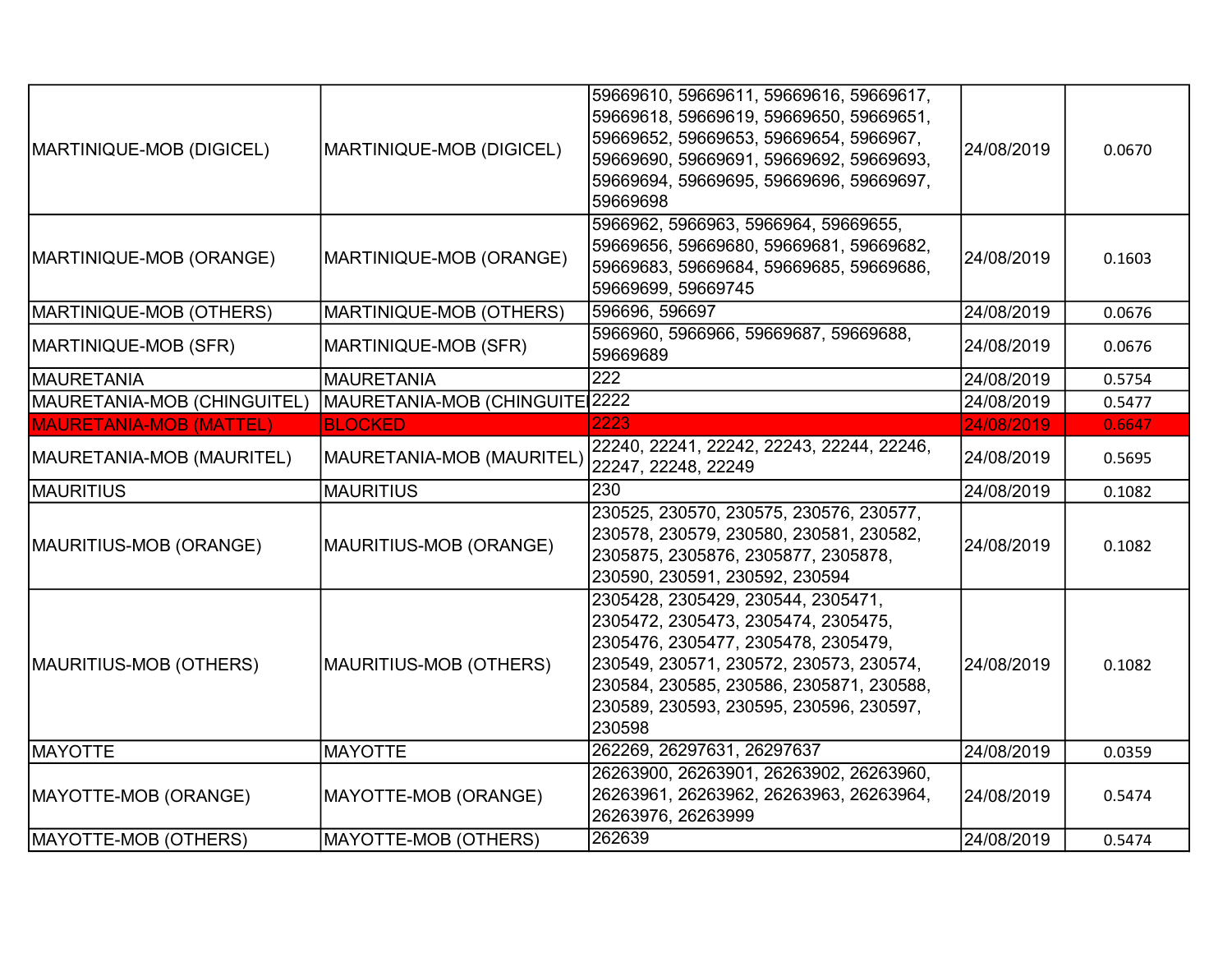| MAYOTTE-MOB (SFR)                      | MAYOTTE-MOB (SFR)                      | 26263909, 26263910, 26263911, 26263920,<br>26263921, 26263922, 26263923, 26263924,<br>26263925, 26263927, 26263928, 26263929,<br>26263940, 26263965, 26263966, 26263967,<br>26263968, 26263969<br>$\overline{52}$                                                                                                                                                                                                                                                                                                                                                                                                                                                                                                                                                                                                                                                                                                                                                                                                                                                                              | 24/08/2019               | 0.5474           |
|----------------------------------------|----------------------------------------|------------------------------------------------------------------------------------------------------------------------------------------------------------------------------------------------------------------------------------------------------------------------------------------------------------------------------------------------------------------------------------------------------------------------------------------------------------------------------------------------------------------------------------------------------------------------------------------------------------------------------------------------------------------------------------------------------------------------------------------------------------------------------------------------------------------------------------------------------------------------------------------------------------------------------------------------------------------------------------------------------------------------------------------------------------------------------------------------|--------------------------|------------------|
| <b>MEXICO</b><br>MEXICO-MOB (IUSACELL) | <b>MEXICO</b><br>MEXICO-MOB (IUSACELL) | 521221147, 521221148, 521221149,<br>521221150, 521221151, 521221152,<br>521221153, 521221155, 521221156,<br>521221157, 521221158, 521221159,<br>52122116, 521221170, 521221171,<br>521221172, 521221173, 521221174,<br>521221175, 521221176, 521221202,<br>521221203, 521221204, 521221205,<br>521221206, 521221207, 521221208,<br>521221209, 52122121, 52122122, 52122123,<br>521221240, 521221241, 521221242,<br>521221243, 521221244, 521221245,<br>521221283, 521221284, 521221285,<br>521221286, 521221287, 521221288,<br>521221294, 521221295, 521221296,<br>521221297, 521221298, 521221299,<br>52122130, 521221310, 521221311,<br>521221312, 521221313, 521221314,<br>521221315, 521221316, 521221317,<br>521221319, 52122132, 52122133, 521221340,<br>521221341, 521221342, 521222121,<br>521222131, 521222142, 521222150,<br>521222159, 521222170, 521222198,<br>521222203, 521222204, 521222215,<br>521222239, 521222256, 521222258,<br>521222259, 521222260, 521222262,<br>52122229, 521222300, 521222301,<br>521222302, 521222330, 521222362,<br>521222363, 521222364, 521222365, | 24/08/2019<br>24/08/2019 | 0.0052<br>0.0079 |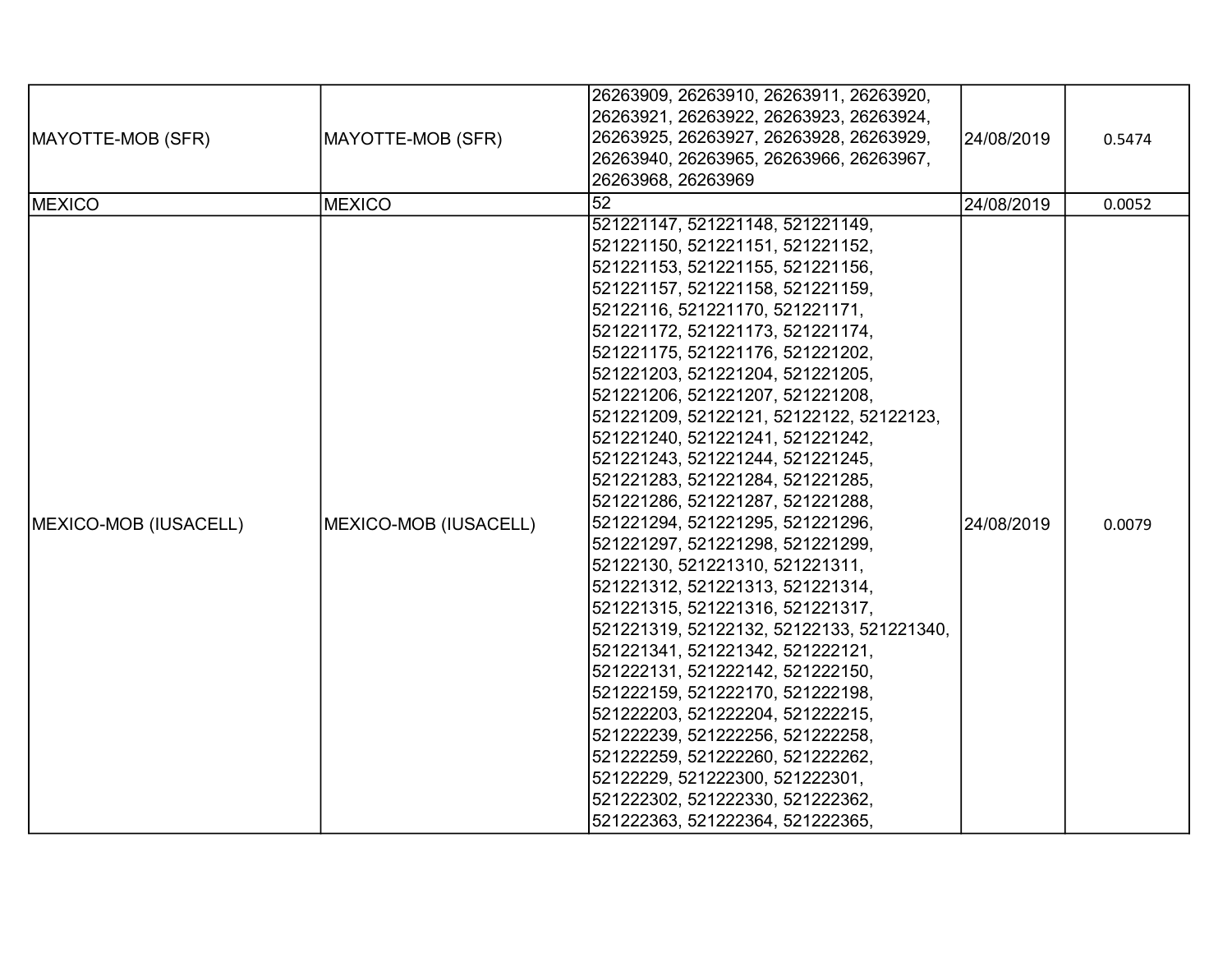|                               |                       | 521312184, 521312209, 521312210,          |            |        |
|-------------------------------|-----------------------|-------------------------------------------|------------|--------|
|                               |                       | 521312211, 521312213, 521312214,          |            |        |
|                               |                       | 521312219, 521312220, 521312224,          |            |        |
|                               |                       | 521312225, 521312226, 521312227,          |            |        |
|                               |                       | 521312228, 521312229, 521312300,          |            |        |
|                               |                       | 521312301, 521312304, 5213123117,         |            |        |
|                               |                       | 521312318, 5213123196, 5213123197,        |            |        |
|                               |                       | 5213123198, 5213123199, 521312550,        |            |        |
|                               |                       | 521313101, 521313104, 521313105,          |            |        |
|                               |                       | 521313114, 521313117, 521313130,          |            |        |
|                               |                       | 521313131, 521313151, 521313152,          |            |        |
|                               |                       | 521313153, 521313154, 521313155,          |            |        |
|                               |                       | 521313156, 521313157, 521313160,          |            |        |
|                               |                       | 521313161, 521313162, 521313163,          |            |        |
| <b>IMEXICO-MOB (IUSACELL)</b> | MEXICO-MOB (IUSACELL) | 521313164, 521313165, 521313166,          | 24/08/2019 | 0.0079 |
|                               |                       | 521313167, 521313168, 521313169,          |            |        |
|                               |                       | 521313325, 52131350, 52131351, 52131352,  |            |        |
|                               |                       | 52131353, 52131354, 52131355, 52131356,   |            |        |
|                               |                       | 52131357, 52131358, 521313590, 521313591, |            |        |
|                               |                       | 521313592, 521313593, 521313594,          |            |        |
|                               |                       | 521313595, 521313596, 521313597,          |            |        |
|                               |                       | 521313598, 521313599, 521314105,          |            |        |
|                               |                       | 521314123, 521314127, 521314128,          |            |        |
|                               |                       | 521314146, 521314151, 5213141516,         |            |        |
|                               |                       | 5213141517, 5213141518, 5213141519,       |            |        |
|                               |                       | 521314152, 521314153, 521314170,          |            |        |
|                               |                       | 521314171, 521314172, 521314173,          |            |        |
|                               |                       | 521314174, 521314179, 521314180,          |            |        |
|                               |                       | 521314181, 521314182, 521314183,          |            |        |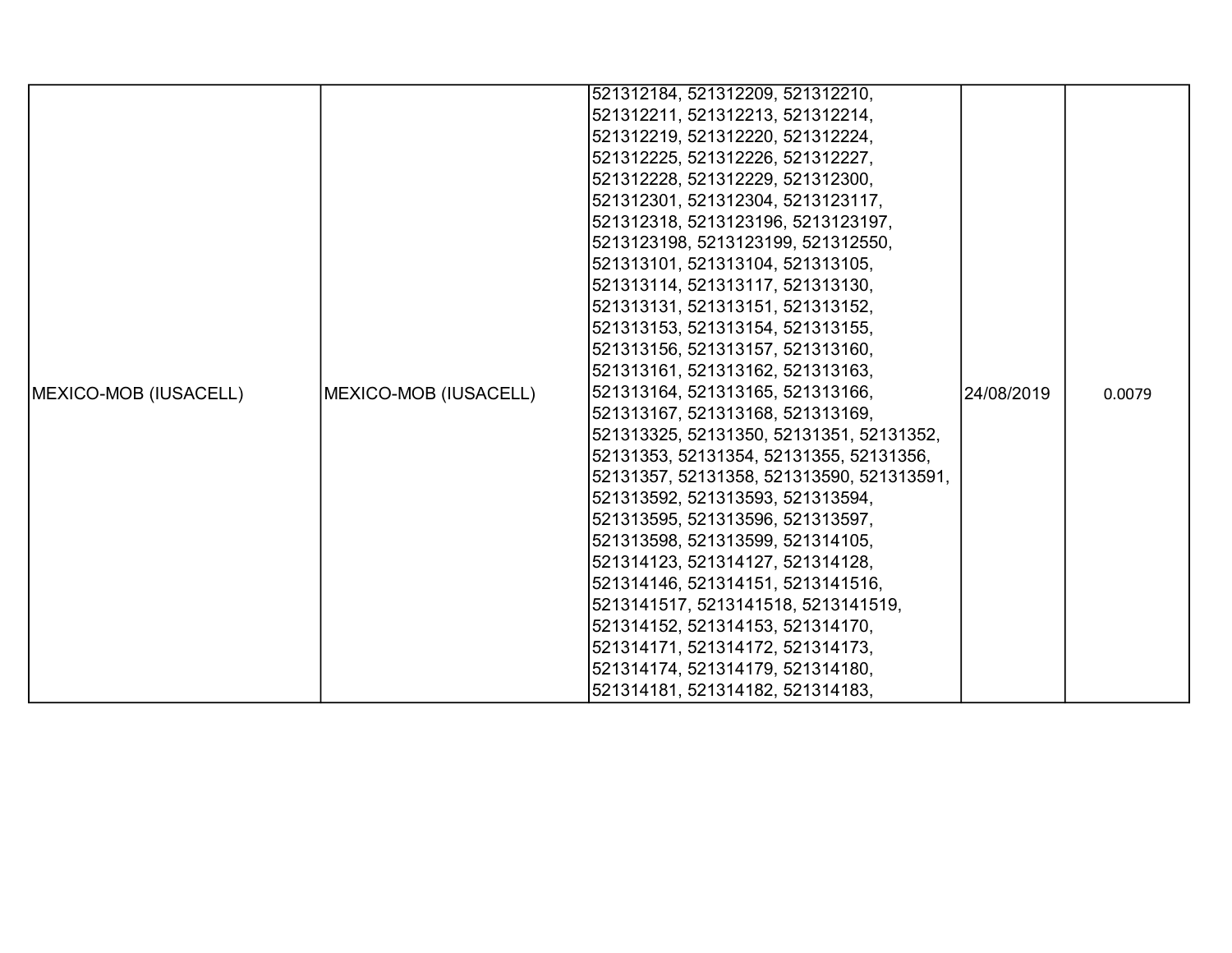|                       |                       | 521418595, 521418596, 521418597,          |            |        |
|-----------------------|-----------------------|-------------------------------------------|------------|--------|
|                       |                       | 521418598, 521418599, 521419104,          |            |        |
|                       |                       | 521419111, 521419136, 521419137,          |            |        |
|                       |                       | 521419140, 521419141, 521419142,          |            |        |
|                       |                       | 521419143, 521419144, 521419145,          |            |        |
|                       |                       | 521419146, 521419147, 521419148,          |            |        |
|                       |                       | 521419149, 52141929, 521421109,           |            |        |
|                       |                       | 521425138, 521427107, 521427110,          |            |        |
|                       |                       | 521427143, 521427149, 521427153,          |            |        |
|                       |                       | 521427154, 521427155, 521427179,          |            |        |
|                       |                       | 521427180, 521427181, 521427182,          |            |        |
|                       |                       | 521427189, 521427190, 521427191,          |            |        |
|                       |                       | 521427192, 521427193, 521427194,          |            |        |
|                       |                       | 521427195, 521427196, 521427197,          |            |        |
| MEXICO-MOB (IUSACELL) | MEXICO-MOB (IUSACELL) | 521427198, 521427199, 521427200,          | 24/08/2019 | 0.0079 |
|                       |                       | 521427205, 521427206, 521427207,          |            |        |
|                       |                       | 521427271, 521427275, 521427279, 5214273, |            |        |
|                       |                       | 5214275, 521428104, 521428116, 521428117, |            |        |
|                       |                       | 521428118, 521428119, 521428121,          |            |        |
|                       |                       | 521428122, 521428123, 521428124,          |            |        |
|                       |                       | 521428125, 5214285, 521428682, 521429108, |            |        |
|                       |                       | 521429125, 521429126, 521429127,          |            |        |
|                       |                       | 521429128, 521429131, 521429132,          |            |        |
|                       |                       | 521429133, 521429136, 52142950, 52142951, |            |        |
|                       |                       | 52142952, 52142953, 52142954, 52142955,   |            |        |
|                       |                       | 52142956, 52142957, 52142958, 521429590,  |            |        |
|                       |                       | 521429591, 521429592, 521429593,          |            |        |
|                       |                       | 521429594, 521429595, 521429596,          |            |        |
|                       |                       | 521429597, 521429598, 521429599,          |            |        |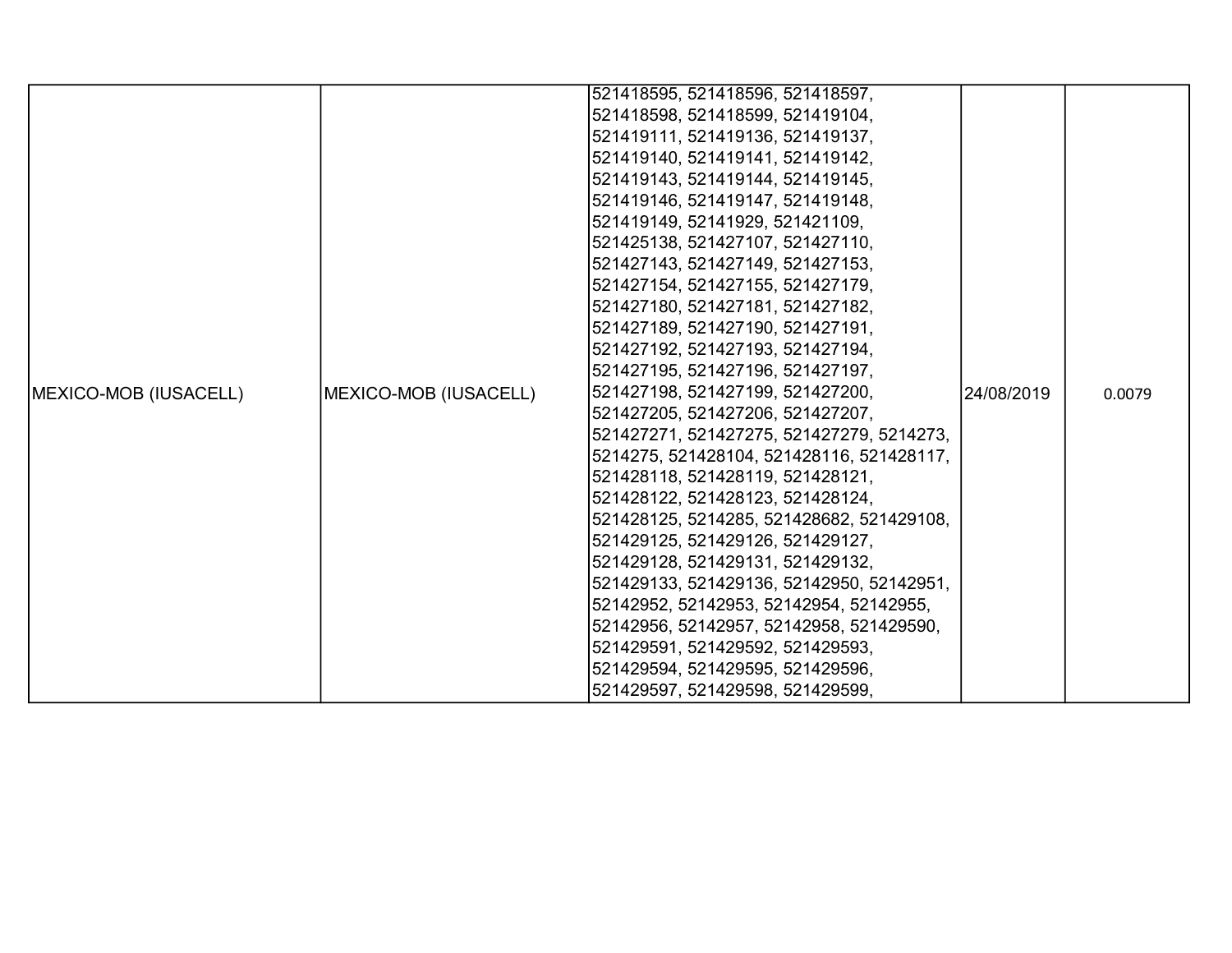|                               |                       | 521474122, 521474124, 521474140,       |            |        |
|-------------------------------|-----------------------|----------------------------------------|------------|--------|
|                               |                       | 521474141, 521474143, 521474144,       |            |        |
|                               |                       | 521474145, 521474147, 521474150,       |            |        |
|                               |                       | 521474151, 521474152, 521474153,       |            |        |
|                               |                       | 521474154, 521474155, 521474156,       |            |        |
|                               |                       | 521474157, 521474158, 521474159,       |            |        |
|                               |                       | 521474590, 521474591, 521474592,       |            |        |
|                               |                       | 521474593, 521474594, 521474595,       |            |        |
|                               |                       | 521474596, 521474597, 521474598,       |            |        |
|                               |                       | 521474599, 52147472, 521474741,        |            |        |
|                               |                       | 521474745, 5214747495, 5214747496,     |            |        |
|                               |                       | 5214747497, 5214747499, 52147479,      |            |        |
|                               |                       | 521475109, 521475111, 521475954,       |            |        |
|                               |                       | 521476109, 521476113, 521476137,       |            |        |
| <b>IMEXICO-MOB (IUSACELL)</b> | MEXICO-MOB (IUSACELL) | 521476138, 521476139, 521476140,       | 24/08/2019 | 0.0079 |
|                               |                       | 521476141, 521476142, 521476143,       |            |        |
|                               |                       | 52147657, 52147658, 52147659, 5214766, |            |        |
|                               |                       | 52147672, 5214767475, 5214767476,      |            |        |
|                               |                       | 5214767477, 5214767478, 5214767479,    |            |        |
|                               |                       | 521477105, 521477144, 521477153,       |            |        |
|                               |                       | 521477154, 521477163, 521477168,       |            |        |
|                               |                       | 521477170, 521477174, 521477176,       |            |        |
|                               |                       | 521477181, 521477199, 521477206,       |            |        |
|                               |                       | 521477216, 521477235, 521477238,       |            |        |
|                               |                       | 521477243, 521477244, 521477258,       |            |        |
|                               |                       | 521477268, 521477269, 521477294,       |            |        |
|                               |                       | 521477308, 521477309, 521477310,       |            |        |
|                               |                       | 521477379, 521477404, 521477426,       |            |        |
|                               |                       | 521477427, 521477428, 52147743,        |            |        |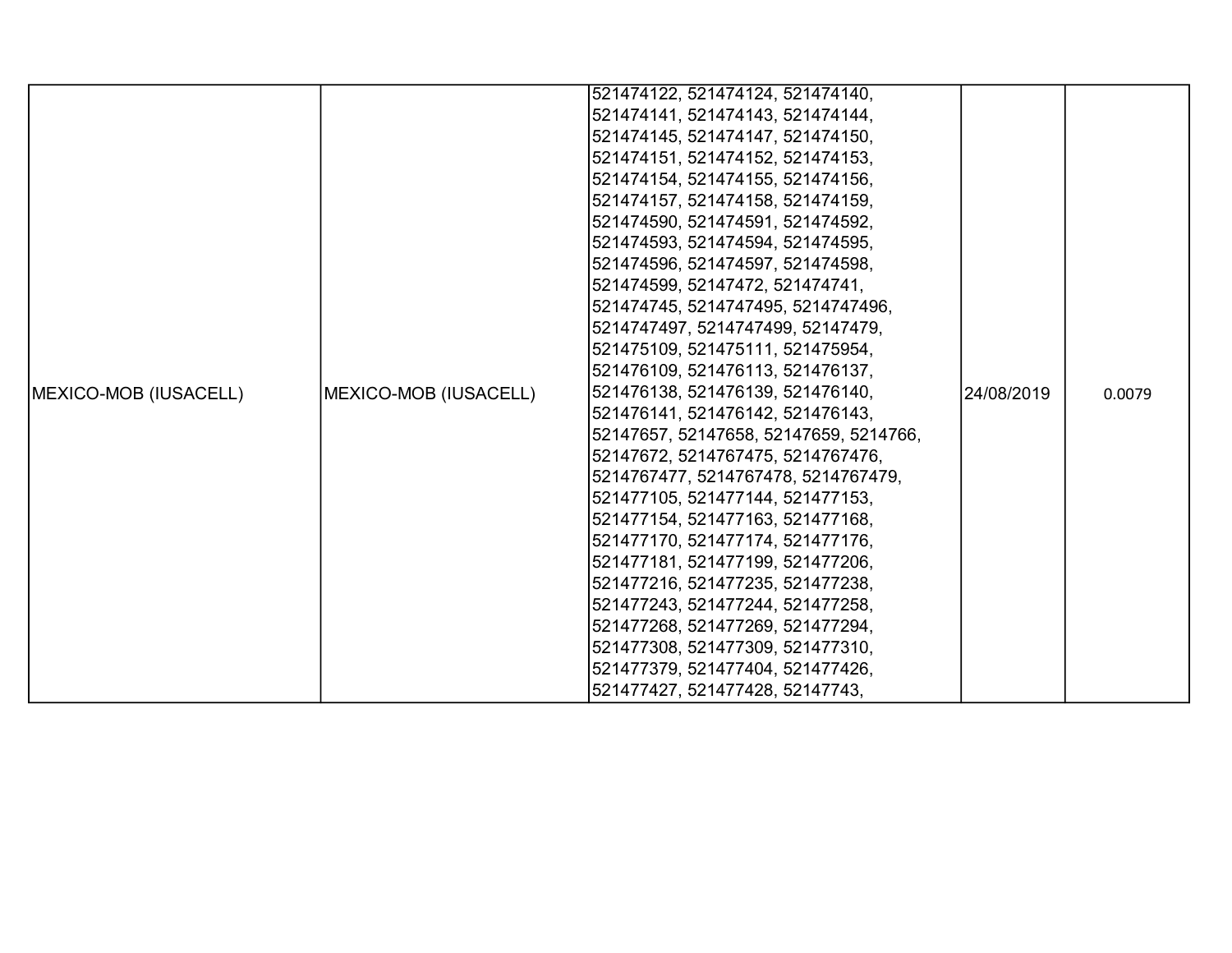|                               |                       | 521552284, 521552285, 5215522860,   |            |        |
|-------------------------------|-----------------------|-------------------------------------|------------|--------|
|                               |                       | 5215522861, 5215522862, 5215522863, |            |        |
|                               |                       | 5215522864, 5215522865, 5215522866, |            |        |
|                               |                       | 5215522867, 5215522868, 5215522869, |            |        |
|                               |                       | 5215522870, 5215522871, 5215522872, |            |        |
|                               |                       | 5215522873, 5215522874, 5215522875, |            |        |
|                               |                       | 5215522876, 5215522877, 5215522878, |            |        |
|                               |                       | 5215522879, 521552288, 521552289,   |            |        |
|                               |                       | 5215522910, 5215522911, 5215522912, |            |        |
|                               |                       | 5215522913, 5215522914, 5215522915, |            |        |
|                               |                       | 5215522916, 5215522917, 5215522918, |            |        |
|                               |                       | 5215522919, 5215522920, 5215522921, |            |        |
|                               |                       | 5215522922, 5215522923, 5215522924, |            |        |
|                               |                       | 5215522925, 5215522926, 5215522927, |            |        |
| <b>IMEXICO-MOB (IUSACELL)</b> | MEXICO-MOB (IUSACELL) | 5215522928, 5215522929, 5215522930, | 24/08/2019 | 0.0079 |
|                               |                       | 5215522931, 5215522932, 5215522933, |            |        |
|                               |                       | 5215522934, 5215522935, 5215522936, |            |        |
|                               |                       | 5215522937, 5215522938, 5215522939, |            |        |
|                               |                       | 5215522940, 5215522941, 5215522942, |            |        |
|                               |                       | 5215522943, 5215522944, 5215522945, |            |        |
|                               |                       | 5215522946, 5215522947, 5215522948, |            |        |
|                               |                       | 5215522949, 5215523460, 5215523461, |            |        |
|                               |                       | 5215523462, 5215523463, 5215523464, |            |        |
|                               |                       | 5215523465, 5215523466, 5215523467, |            |        |
|                               |                       | 5215523468, 5215523469, 5215523470, |            |        |
|                               |                       | 5215523471, 5215523472, 5215523473, |            |        |
|                               |                       | 5215523474, 5215523475, 5215523476, |            |        |
|                               |                       | 5215523477, 5215523478, 5215523479, |            |        |
|                               |                       | 5215523760, 5215523761, 5215523762, |            |        |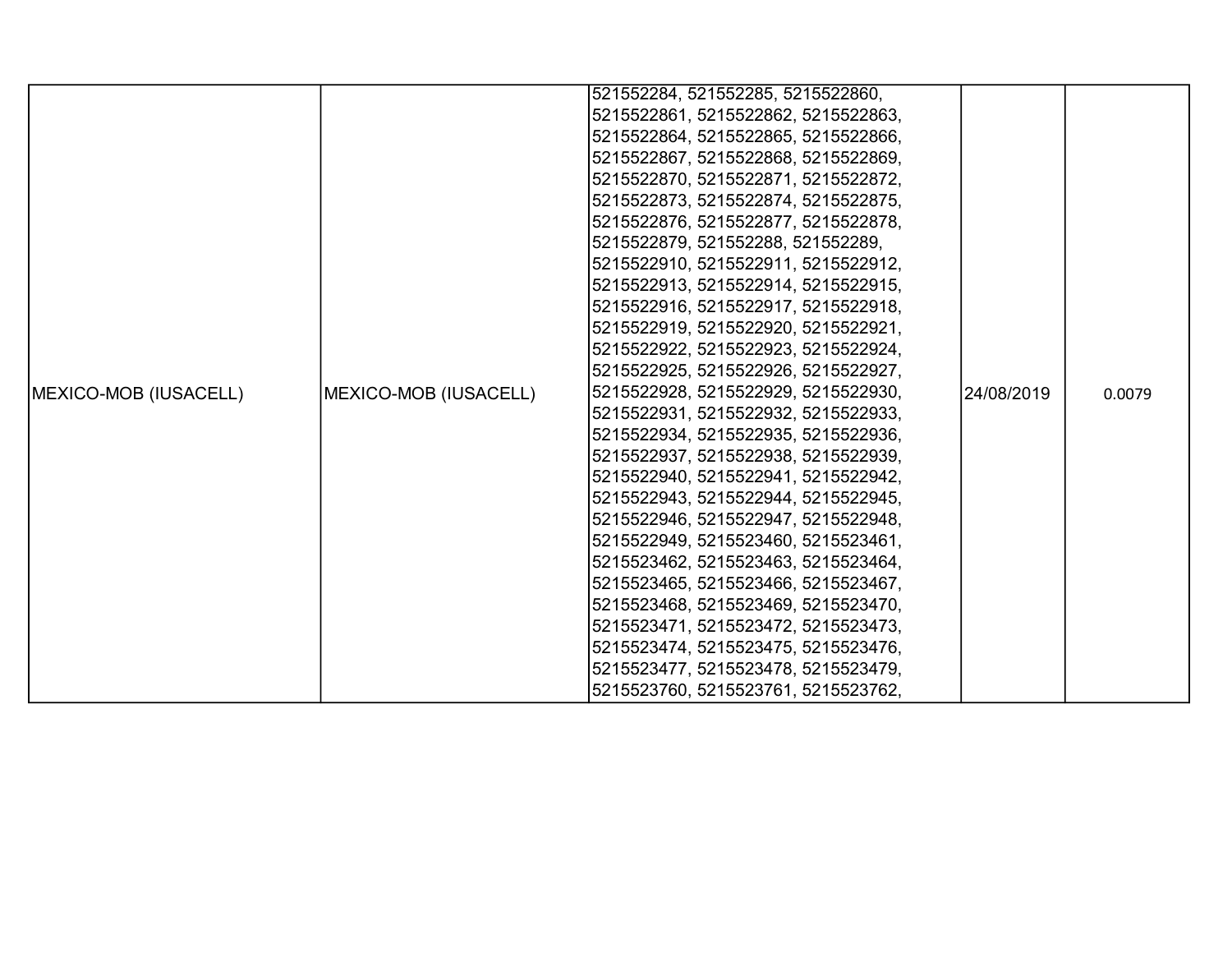|                               |                       | 521612189, 521612190, 521612194,          |            |        |
|-------------------------------|-----------------------|-------------------------------------------|------------|--------|
|                               |                       | 521612225, 521612226, 521612236,          |            |        |
|                               |                       | 521612237, 521612238, 521612241,          |            |        |
|                               |                       | 521612243, 521612245, 521612246,          |            |        |
|                               |                       | 521612249, 52161225, 52161250, 52161251,  |            |        |
|                               |                       | 52161252, 52161253, 52161254, 52161255,   |            |        |
|                               |                       | 52161256, 52161257, 52161258, 52161259,   |            |        |
|                               |                       | 521613112, 521613142, 521614186,          |            |        |
|                               |                       | 521614187, 521614258, 521614274,          |            |        |
|                               |                       | 521614288, 52161429, 521614302,           |            |        |
|                               |                       | 521614303, 521614304, 521614305,          |            |        |
|                               |                       | 521614312, 521614313, 5216143133,         |            |        |
|                               |                       | 5216143134, 5216143135, 5216143136,       |            |        |
|                               |                       | 5216143137, 5216143138, 5216143139,       |            |        |
| <b>IMEXICO-MOB (IUSACELL)</b> | MEXICO-MOB (IUSACELL) | 521614334, 521614387, 521614393,          | 24/08/2019 | 0.0079 |
|                               |                       | 521614395, 521614396, 521614397,          |            |        |
|                               |                       | 521614398, 521614521, 521614522,          |            |        |
|                               |                       | 521614523, 521614524, 521614525,          |            |        |
|                               |                       | 521614526, 521614561, 521614562,          |            |        |
|                               |                       | 521614563, 521618160, 521618167,          |            |        |
|                               |                       | 521618186, 52161819, 521618200,           |            |        |
|                               |                       | 521618201, 521618205, 521618206,          |            |        |
|                               |                       | 521618210, 521618211, 521618212,          |            |        |
|                               |                       | 521618213, 521618227, 521618228,          |            |        |
|                               |                       | 521618308, 521618309, 521618335,          |            |        |
|                               |                       | 521618336, 521618337, 521618338, 5216185, |            |        |
|                               |                       | 521622114, 521622115, 521622117,          |            |        |
|                               |                       | 521622127, 521622129, 521622133,          |            |        |
|                               |                       | 521622149, 521622176, 521622178,          |            |        |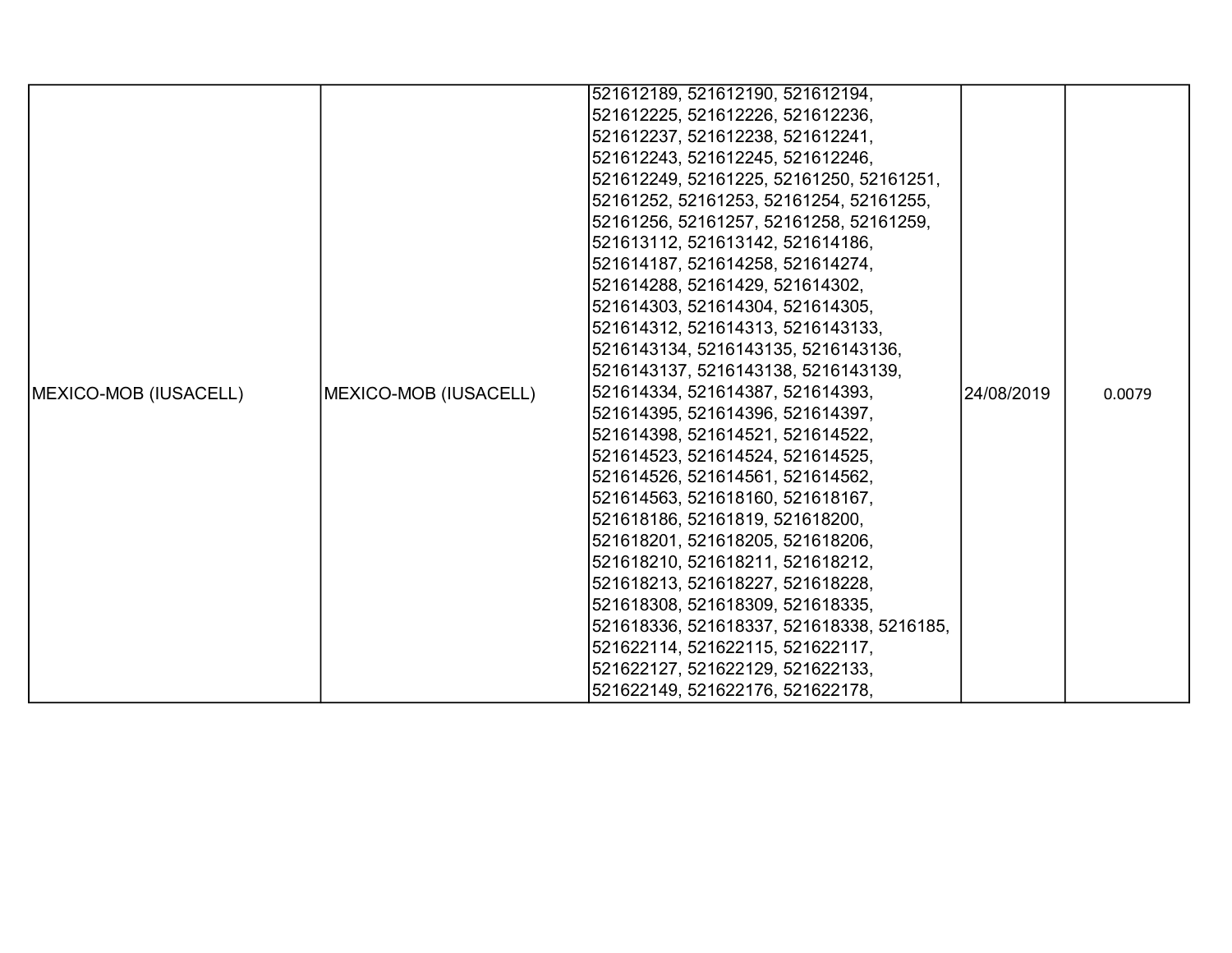|                               |                       | 521694104, 521694106, 521694107,    |            |        |
|-------------------------------|-----------------------|-------------------------------------|------------|--------|
|                               |                       | 521694112, 521694122, 521694123,    |            |        |
|                               |                       | 521695104, 521695106, 521695107,    |            |        |
|                               |                       | 521695111, 521695123, 521695124,    |            |        |
|                               |                       | 521711102, 521712117, 521712144,    |            |        |
|                               |                       | 521712145, 521712146, 521712170,    |            |        |
|                               |                       | 521712179, 521712184, 521712185,    |            |        |
|                               |                       | 521712186, 521712194, 521712195,    |            |        |
|                               |                       | 521712196, 521712197, 521712198,    |            |        |
|                               |                       | 521712199, 521712200, 521712201,    |            |        |
|                               |                       | 521712202, 521712203, 521712204,    |            |        |
|                               |                       | 521712241, 521712242, 521712243,    |            |        |
|                               |                       | 521712244, 521712245, 521712246,    |            |        |
|                               |                       | 521712257, 521712258, 521712259,    |            |        |
| <b>IMEXICO-MOB (IUSACELL)</b> | MEXICO-MOB (IUSACELL) | 521712260, 521712261, 521712262,    | 24/08/2019 | 0.0079 |
|                               |                       | 521712263, 521712264, 521712267,    |            |        |
|                               |                       | 521712268, 521712269, 521712270,    |            |        |
|                               |                       | 521712275, 521712276, 521712277,    |            |        |
|                               |                       | 521713129, 521713130, 52171455,     |            |        |
|                               |                       | 521715107, 521715125, 521715126,    |            |        |
|                               |                       | 521715130, 521715148, 521715149,    |            |        |
|                               |                       | 521715150, 5217151525, 5217151526,  |            |        |
|                               |                       | 5217151527, 5217151528, 5217151529, |            |        |
|                               |                       | 521715154, 521715155, 521715157,    |            |        |
|                               |                       | 521715158, 521715160, 521715161,    |            |        |
|                               |                       | 521715162, 521715164, 521715165,    |            |        |
|                               |                       | 521715166, 521715167, 521715169,    |            |        |
|                               |                       | 521715170, 521717106, 5217171130,   |            |        |
|                               |                       | 5217171131, 52171713, 521721105,    |            |        |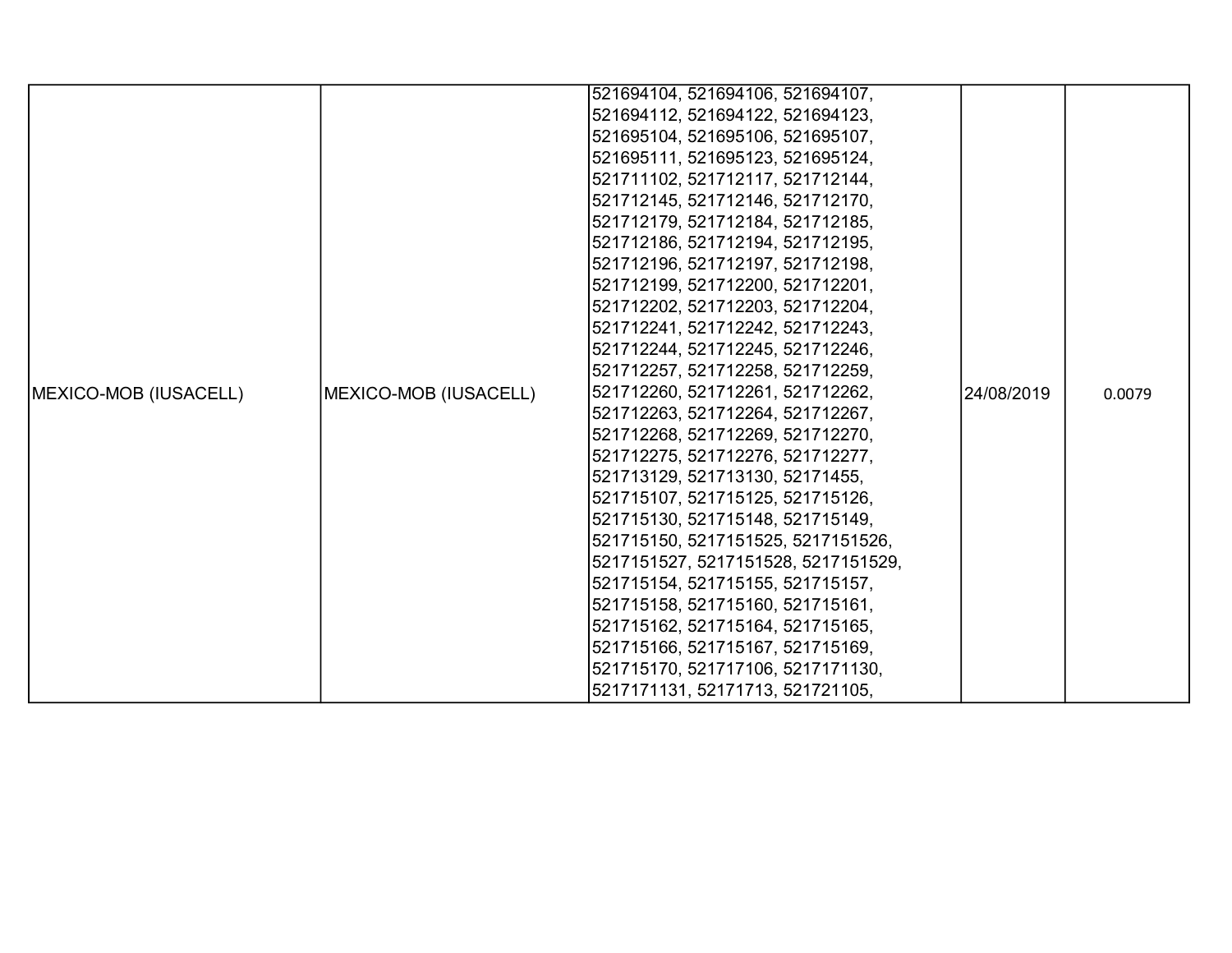|                               |                       | 521782233, 521782234, 521782235,          |            |        |
|-------------------------------|-----------------------|-------------------------------------------|------------|--------|
|                               |                       | 521782236, 521782237, 521782238,          |            |        |
|                               |                       | 521782239, 52178259, 52178281, 521782820, |            |        |
|                               |                       | 521782880, 521782886, 521783101,          |            |        |
|                               |                       | 521783103, 521783109, 521783114,          |            |        |
|                               |                       | 521783130, 521783131, 521783148,          |            |        |
|                               |                       | 521783590, 521783591, 521783592,          |            |        |
|                               |                       | 521783593, 521783594, 521783595,          |            |        |
|                               |                       | 521783596, 521783597, 521783598,          |            |        |
|                               |                       | 521783599, 5217838315, 5217838316,        |            |        |
|                               |                       | 5217838317, 5217838318, 521783838,        |            |        |
|                               |                       | 52178384, 521784102, 521784112,           |            |        |
|                               |                       | 521784113, 521784131, 521784132,          |            |        |
|                               |                       | 521784148, 521784149, 521784153,          |            |        |
| <b>IMEXICO-MOB (IUSACELL)</b> | MEXICO-MOB (IUSACELL) | 521784154, 521784160, 521784162,          | 24/08/2019 | 0.0079 |
|                               |                       | 5217841630, 5217841631, 5217841632,       |            |        |
|                               |                       | 5217841633, 5217841634, 521784166,        |            |        |
|                               |                       | 521784847, 521785111, 521786148,          |            |        |
|                               |                       | 521791108, 521791113, 521797129,          |            |        |
|                               |                       | 521811053, 52181110, 521811153,           |            |        |
|                               |                       | 521811154, 521811162, 521811163,          |            |        |
|                               |                       | 521811173, 521811174, 521811248,          |            |        |
|                               |                       | 521811284, 521811288, 521811289,          |            |        |
|                               |                       | 521811290, 521811346, 521811347,          |            |        |
|                               |                       | 521811378, 521811379, 52181141, 52181142, |            |        |
|                               |                       | 521811479, 521811480, 521811494,          |            |        |
|                               |                       | 521811510, 521811511, 521811534,          |            |        |
|                               |                       | 521811542, 521811552, 521811615,          |            |        |
|                               |                       | 521811616, 521811625, 521811685,          |            |        |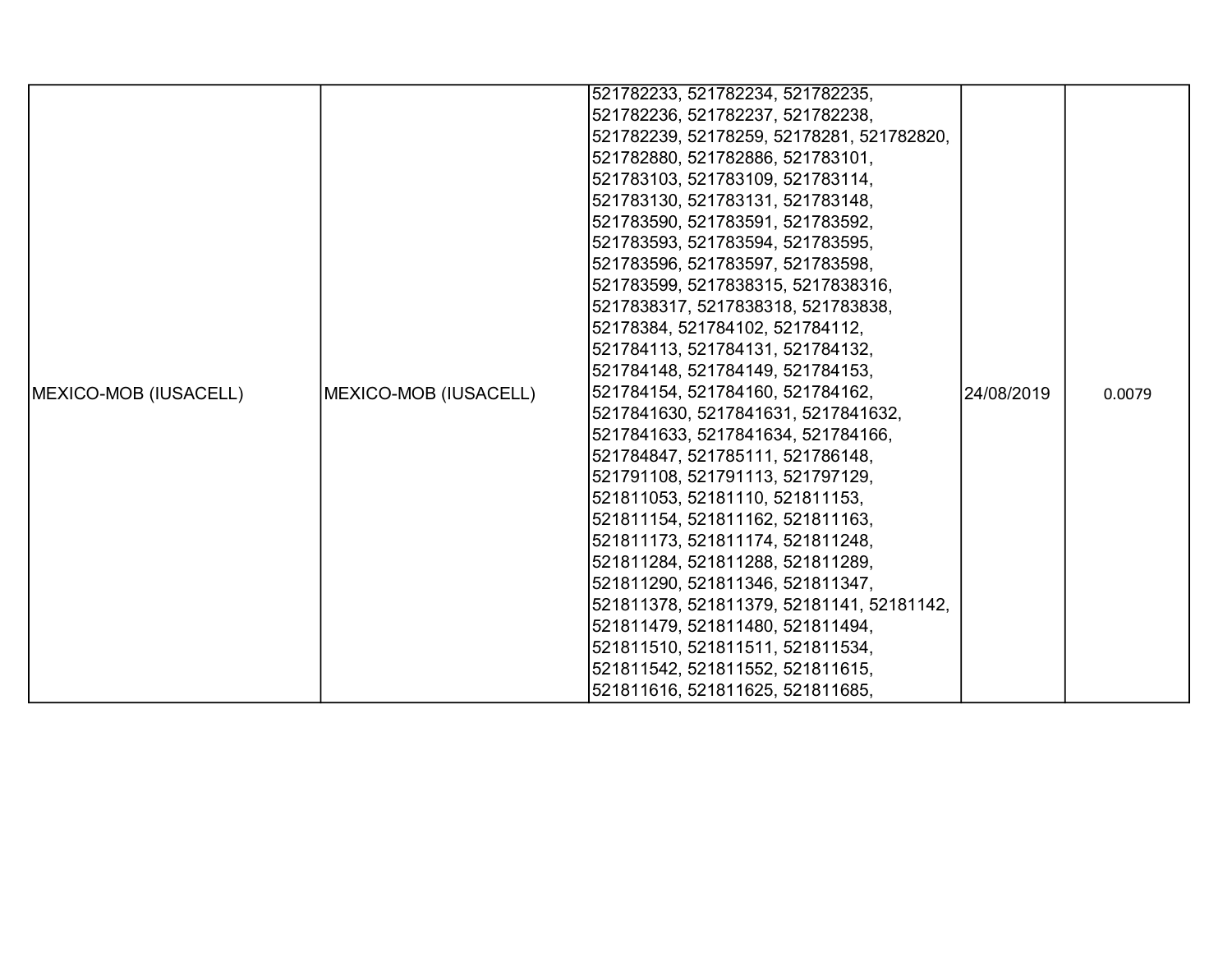|                               |                       | 521932133, 521932135, 521932136,    |            |        |
|-------------------------------|-----------------------|-------------------------------------|------------|--------|
|                               |                       | 521932137, 521932139, 521932141,    |            |        |
|                               |                       | 521932142, 521932143, 521932144,    |            |        |
|                               |                       | 521932145, 521932146, 521932147,    |            |        |
|                               |                       | 521932148, 5219321490, 5219321491,  |            |        |
|                               |                       | 5219321492, 5219321493, 5219321494, |            |        |
|                               |                       | 5219321495, 5219321496, 521932150,  |            |        |
|                               |                       | 5219321510, 5219321511, 5219321512, |            |        |
|                               |                       | 5219321513, 5219321514, 5219325,    |            |        |
|                               |                       | 521933115, 521933120, 521933141,    |            |        |
|                               |                       | 521933142, 521933148, 521933149,    |            |        |
|                               |                       | 521933150, 521933161, 5219331612,   |            |        |
|                               |                       | 5219331613, 5219331614, 5219331615, |            |        |
|                               |                       | 5219331616, 5219331617, 5219331618, |            |        |
| <b>IMEXICO-MOB (IUSACELL)</b> | MEXICO-MOB (IUSACELL) | 5219331619, 52193317, 5219331800,   | 24/08/2019 | 0.0079 |
|                               |                       | 5219331801, 5219331802, 5219331803, |            |        |
|                               |                       | 5219331804, 5219331805, 5219331806, |            |        |
|                               |                       | 5219331807, 5219331808, 5219331809, |            |        |
|                               |                       | 521933181, 521933182, 521933183,    |            |        |
|                               |                       | 521933184, 521933185, 521933186,    |            |        |
|                               |                       | 521933187, 521933188, 521933189,    |            |        |
|                               |                       | 5219331900, 5219331901, 5219331902, |            |        |
|                               |                       | 5219331903, 5219331904, 5219331905, |            |        |
|                               |                       | 5219331906, 5219335, 521934103,     |            |        |
|                               |                       | 521934107, 521934108, 521934114,    |            |        |
|                               |                       | 521934130, 521934131, 521934132,    |            |        |
|                               |                       | 521934135, 521934136, 521934137,    |            |        |
|                               |                       | 521934138, 521934139, 521934140,    |            |        |
|                               |                       | 5219341410, 5219341411, 5219341412, |            |        |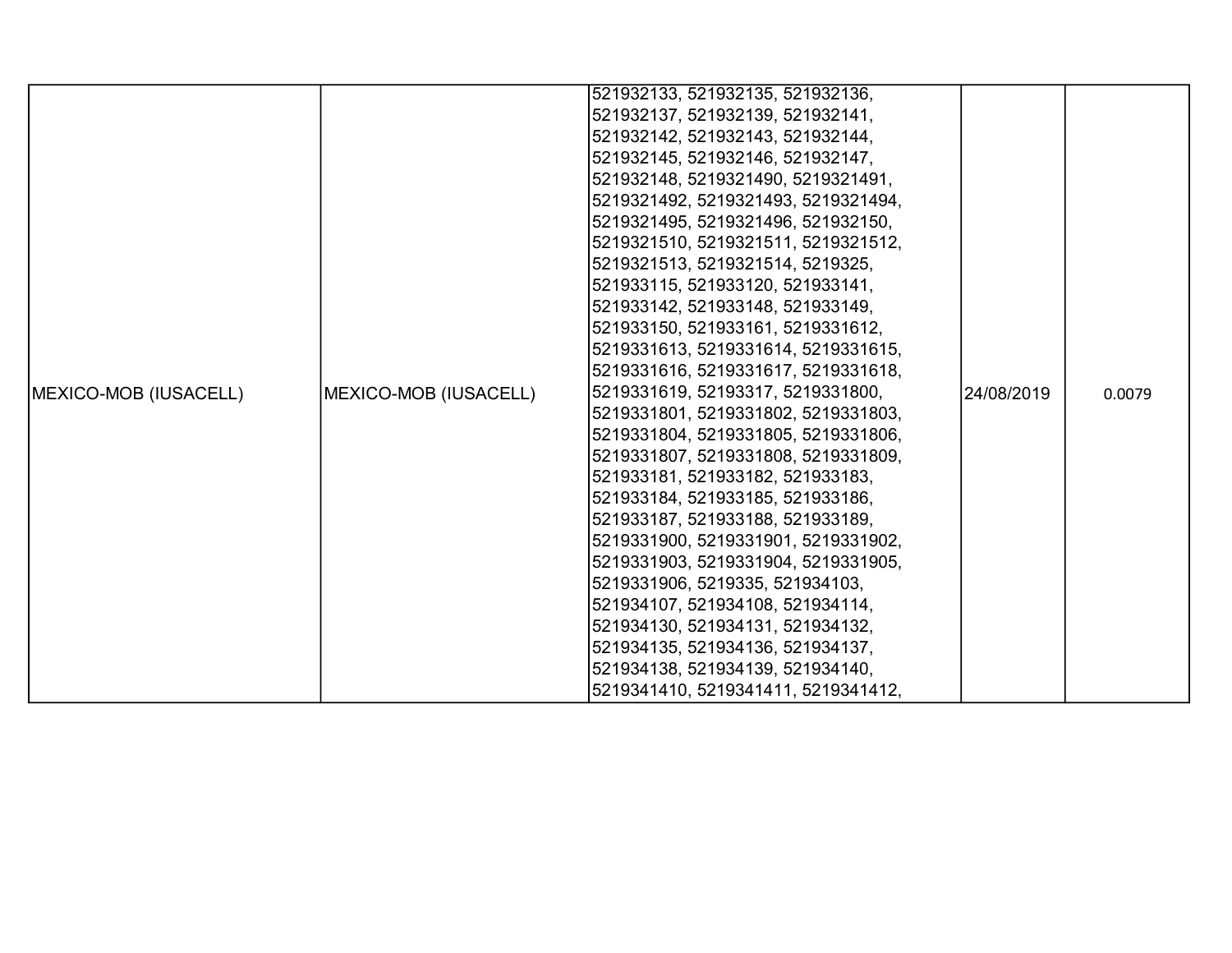|                       |                       | 521999350, 521999369, 521999370,          |            |        |
|-----------------------|-----------------------|-------------------------------------------|------------|--------|
|                       |                       | 521999372, 521999377, 521999378,          |            |        |
|                       |                       | 521999379, 52199938, 521999390,           |            |        |
|                       |                       | 521999391, 521999392, 521999393,          |            |        |
|                       |                       | 521999394, 521999395, 52199947, 52199948, |            |        |
|                       |                       | 521999514, 521999516, 52199952, 52199953, |            |        |
|                       |                       | 521999540, 521999555, 521999556,          |            |        |
|                       |                       | 521999561, 521999562, 521999563,          |            |        |
|                       |                       | 521999564, 521999566, 521999567,          |            |        |
|                       |                       | 521999568, 521999569, 521999570,          |            |        |
|                       |                       | 521999571, 521999572, 521999573,          |            |        |
|                       |                       | 521999584, 521999585, 521999586,          |            |        |
|                       |                       | 5219995870, 5219995871, 5219995872,       |            |        |
|                       |                       | 5219995873, 5219995874, 521999588,        |            |        |
| MEXICO-MOB (IUSACELL) | MEXICO-MOB (IUSACELL) | 521999589, 52199959, 521999949,           | 24/08/2019 | 0.0079 |
|                       |                       | 521999950, 521999956, 521999968,          |            |        |
|                       |                       | 521999969, 5222111, 52221120, 52221146,   |            |        |
|                       |                       | 52221147, 52221148, 52221149, 52221150,   |            |        |
|                       |                       | 52221151, 52221152, 52221153, 52221155,   |            |        |
|                       |                       | 52221156, 52221157, 52221158, 52221159,   |            |        |
|                       |                       | 5222116, 52221170, 52221171, 52221172,    |            |        |
|                       |                       | 52221173, 52221174, 52221175, 52221176,   |            |        |
|                       |                       | 52221202, 52221203, 52221204, 52221205,   |            |        |
|                       |                       | 52221206, 52221207, 52221208, 52221209,   |            |        |
|                       |                       | 5222121, 5222122, 5222123, 52221240,      |            |        |
|                       |                       | 52221241, 52221242, 52221243, 52221244,   |            |        |
|                       |                       | 52221245, 52221283, 52221284, 52221285,   |            |        |
|                       |                       | 52221286, 52221287, 52221288, 52221294,   |            |        |
|                       |                       | 52221295, 52221296, 52221297, 52221298,   |            |        |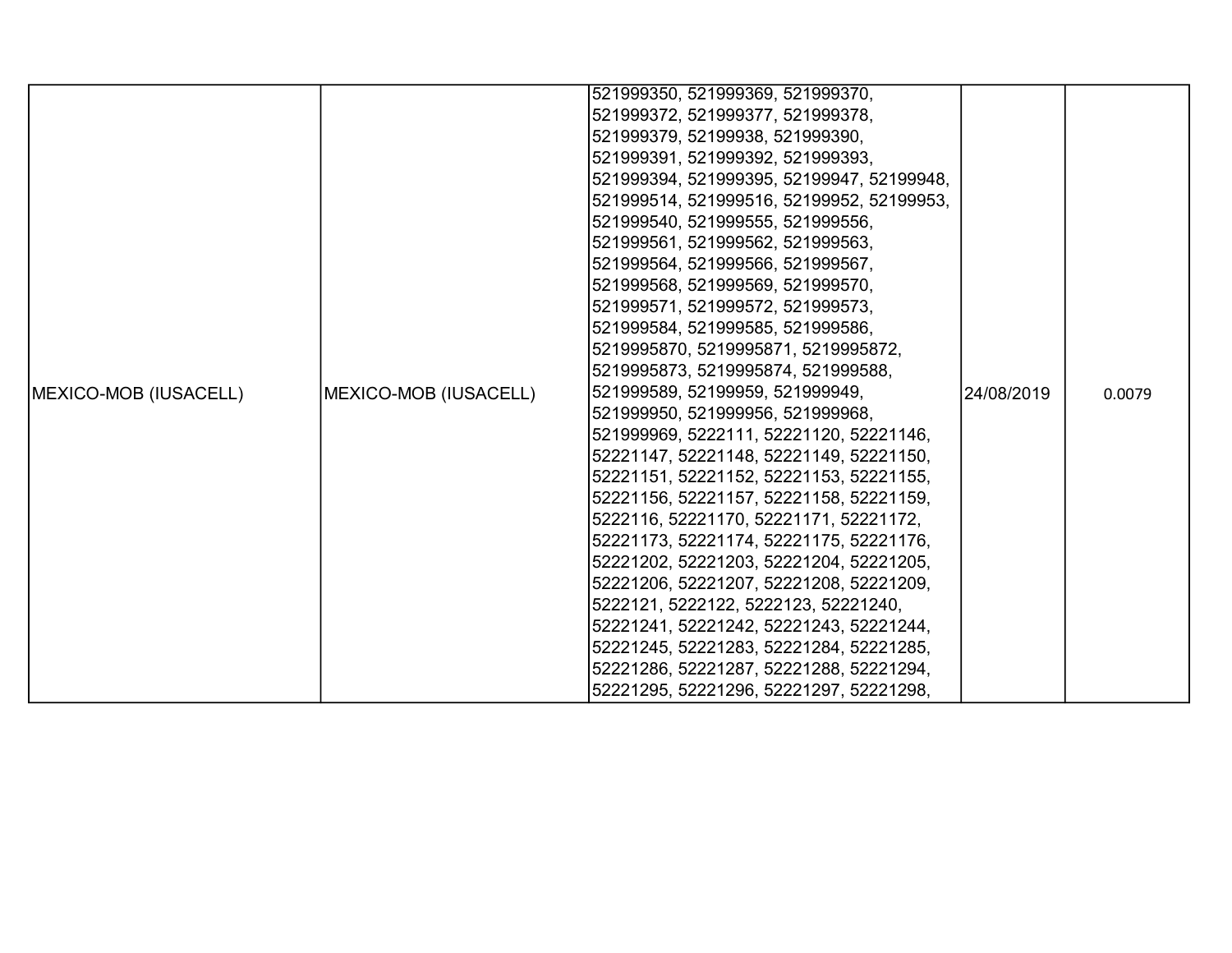|                       |                                                                                                                                                                                                                | 52313152, 52313153, 52313154, 52313155,   |             |        |
|-----------------------|----------------------------------------------------------------------------------------------------------------------------------------------------------------------------------------------------------------|-------------------------------------------|-------------|--------|
|                       |                                                                                                                                                                                                                | 52313156, 52313157, 52313160, 52313161,   |             |        |
|                       |                                                                                                                                                                                                                | 52313162, 52313163, 52313164, 52313165,   |             |        |
|                       |                                                                                                                                                                                                                | 52313166, 52313167, 52313168, 52313169,   |             |        |
|                       |                                                                                                                                                                                                                | 52313325, 5231350, 5231351, 5231352,      |             |        |
|                       |                                                                                                                                                                                                                | 5231353, 5231354, 5231355, 5231356,       |             |        |
|                       |                                                                                                                                                                                                                | 5231357, 5231358, 52313590, 52313591,     |             |        |
|                       |                                                                                                                                                                                                                | 52313592, 52313593, 52313594, 52313595,   |             |        |
|                       |                                                                                                                                                                                                                | 52313596, 52313597, 52313598, 52313599,   |             |        |
|                       |                                                                                                                                                                                                                | 52314105, 52314123, 52314127, 52314128,   |             |        |
|                       |                                                                                                                                                                                                                | 52314146, 52314151, 523141516, 523141517, |             |        |
|                       |                                                                                                                                                                                                                | 523141518, 523141519, 52314152, 52314153, |             |        |
|                       |                                                                                                                                                                                                                | 52314170, 52314171, 52314172, 52314173,   |             |        |
|                       |                                                                                                                                                                                                                | 52314174, 52314179, 52314180, 52314181,   |             |        |
| MEXICO-MOB (IUSACELL) | MEXICO-MOB (IUSACELL)                                                                                                                                                                                          | 52314182, 52314183, 52314184, 52314185,   | l24/08/2019 | 0.0079 |
|                       |                                                                                                                                                                                                                | 52314186, 52314187, 52314188, 52314189,   |             |        |
|                       |                                                                                                                                                                                                                | 5231430, 52314337, 52314358, 523145,      |             |        |
|                       |                                                                                                                                                                                                                | 5231485, 52315101, 52315102, 52315106,    |             |        |
|                       |                                                                                                                                                                                                                | 52315116, 52315117, 52315118, 52315119,   |             |        |
|                       | 52315120, 52315121, 52315122, 52315123,<br>52315124, 5231530, 5231531, 5231532,<br>5231533, 5231534, 52315350, 52315351,<br>52315352, 52315353, 52315354, 52315355,<br>52315356, 52315357, 52315358, 52315359, |                                           |             |        |
|                       |                                                                                                                                                                                                                |                                           |             |        |
|                       |                                                                                                                                                                                                                |                                           |             |        |
|                       |                                                                                                                                                                                                                |                                           |             |        |
|                       |                                                                                                                                                                                                                |                                           |             |        |
|                       |                                                                                                                                                                                                                | 5231536, 5231537, 5231538, 5231539,       |             |        |
|                       |                                                                                                                                                                                                                | 5231550, 5231551, 5231552, 5231553,       |             |        |
|                       |                                                                                                                                                                                                                | 5231554, 5231555, 5231556, 5231557,       |             |        |
|                       |                                                                                                                                                                                                                | 5231558, 52315590, 52315591, 52315592,    |             |        |
|                       |                                                                                                                                                                                                                | 52315593, 52315594, 52315595, 52315596,   |             |        |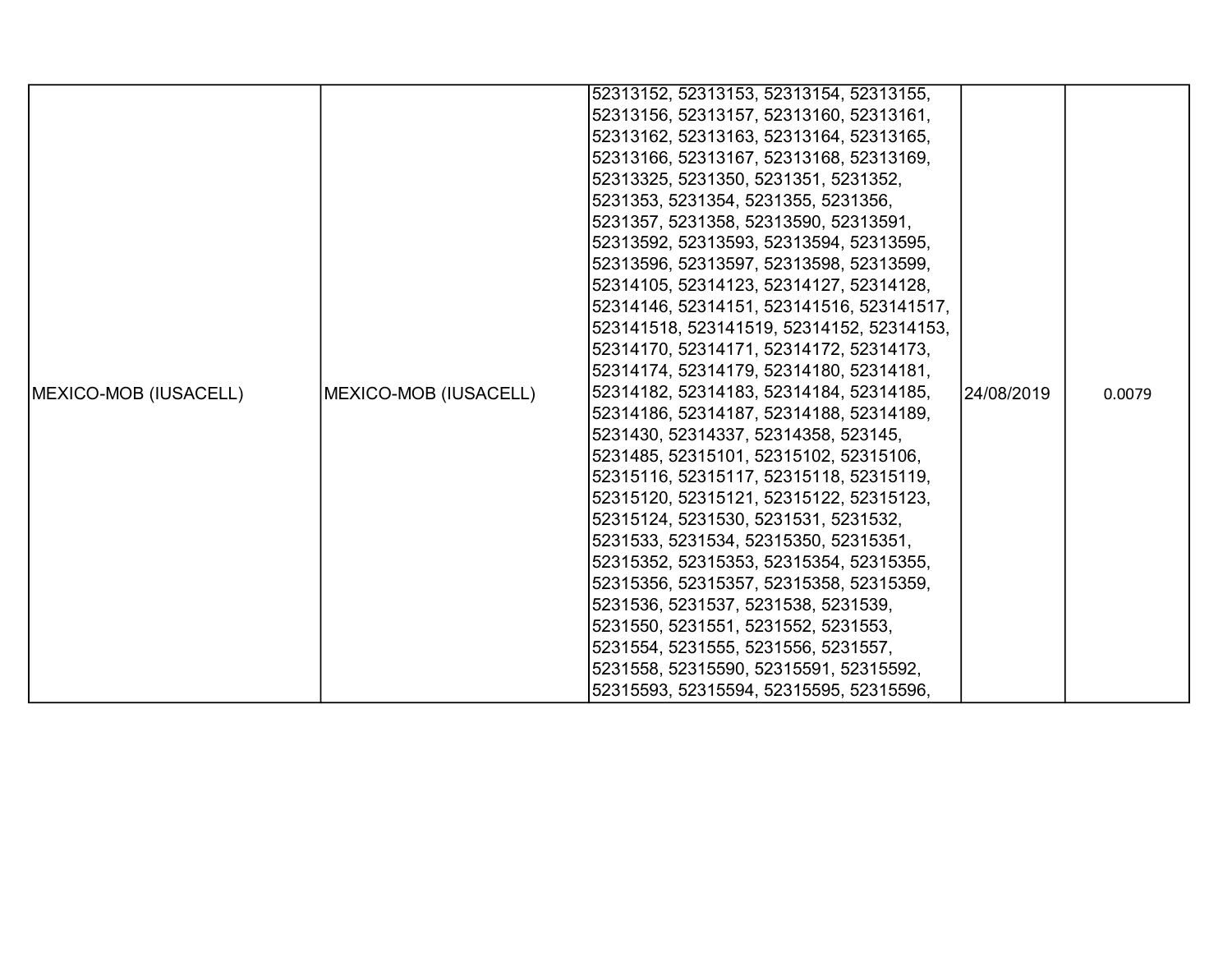|                               |                               | 52434148, 52434149, 52434150, 52434151,   |            |        |
|-------------------------------|-------------------------------|-------------------------------------------|------------|--------|
|                               |                               | 52434152, 52436124, 52436128, 52441112,   |            |        |
|                               |                               | 52441113, 52441124, 52441139, 52441140,   |            |        |
|                               |                               | 52441142, 52441143, 52441144, 52441145,   |            |        |
|                               |                               | 52441146, 52441147, 52441148, 52441149,   |            |        |
|                               |                               | 5244116, 52441171, 52441172, 52441173,    |            |        |
|                               |                               | 524411745, 524411746, 524411747,          |            |        |
|                               |                               | 524411748, 524411749, 52441175, 52441176, |            |        |
|                               |                               | 524411770, 524411771, 524411772,          |            |        |
|                               |                               | 524411773, 524411774, 5244125, 52442108,  |            |        |
|                               |                               | 52442109, 52442114, 52442115, 52442132,   |            |        |
|                               |                               | 52442133, 52442134, 52442173, 52442180,   |            |        |
|                               |                               | 52442184, 52442188, 52442189, 52442197,   |            |        |
|                               |                               | 52442201, 52442202, 52442208, 52442233,   |            |        |
| <b>IMEXICO-MOB (IUSACELL)</b> | <b>IMEXICO-MOB (IUSACELL)</b> | 52442239, 52442247, 52442255, 52442258,   | 24/08/2019 | 0.0079 |
|                               |                               | 52442259, 5244229, 52442311, 52442326,    |            |        |
|                               |                               | 52442354, 52442355, 52442389, 52442394,   |            |        |
|                               |                               | 52442395, 52442400, 52442405, 52442479,   |            |        |
|                               |                               | 52442481, 52442482, 52442483, 52442512,   |            |        |
|                               |                               | 52442513, 52442514, 52442518, 52442519,   |            |        |
|                               |                               | 52442520, 52442528, 52442529, 52442530,   |            |        |
|                               |                               | 52442531, 52442532, 52442533, 52442534,   |            |        |
|                               |                               | 52442535, 52442536, 52442537, 524425375,  |            |        |
|                               |                               | 524425376, 524425377, 524425378,          |            |        |
|                               |                               | 524425379, 52442538, 52442539, 52442558,  |            |        |
|                               |                               | 52442559, 52442560, 52442561, 52442593,   |            |        |
|                               |                               | 52442647, 52442648, 52442649, 52442650,   |            |        |
|                               |                               | 52442651, 52442652, 52442664, 52442665,   |            |        |
|                               |                               | 52442666, 52442667, 52442668, 52442669,   |            |        |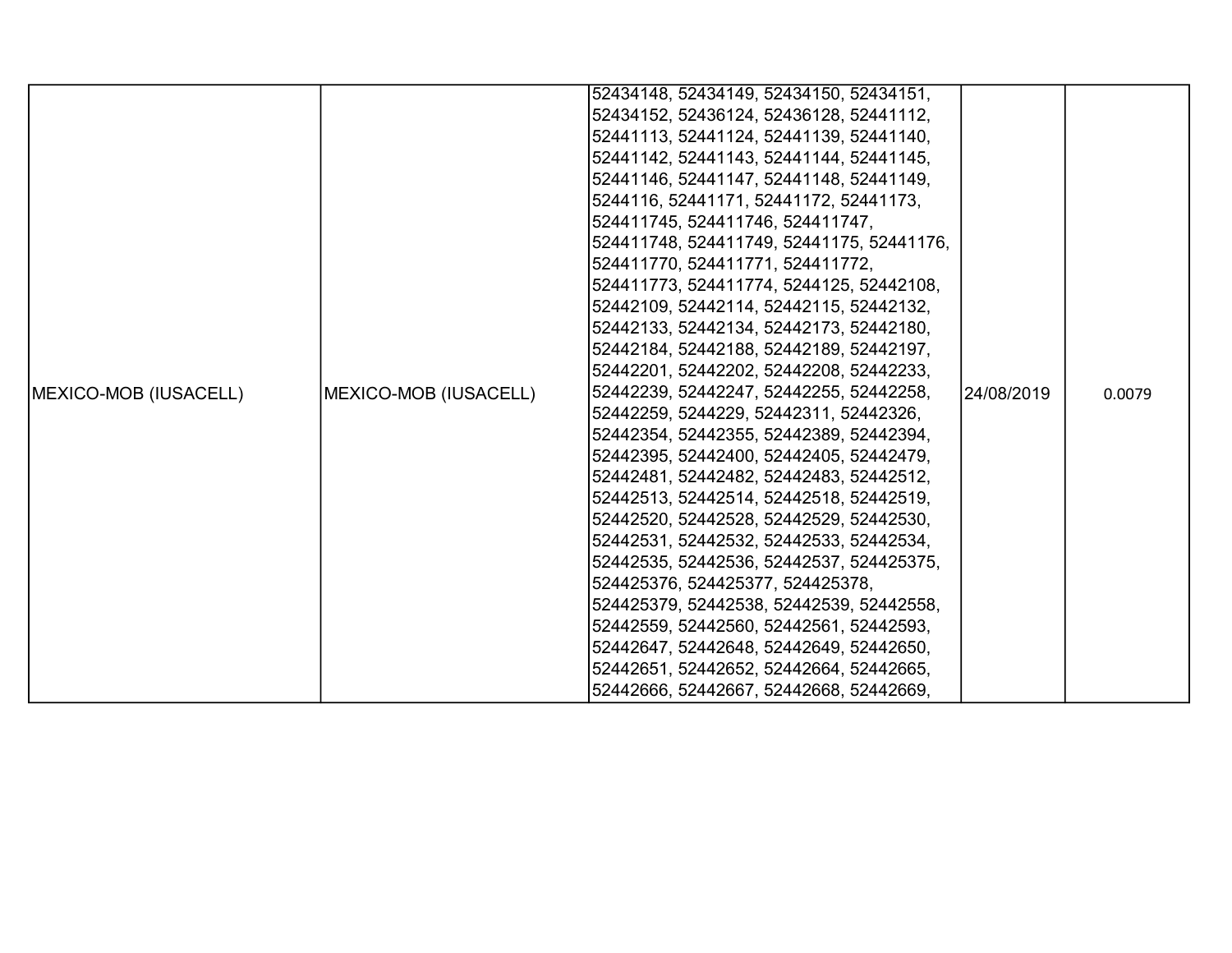|                               |                       | 52481384, 52481390, 524815, 5248338,     |            |        |
|-------------------------------|-----------------------|------------------------------------------|------------|--------|
|                               |                       | 52487120, 52487141, 52487876, 52488104,  |            |        |
|                               |                       | 52488106, 52488144, 52488146, 52488147,  |            |        |
|                               |                       | 52488151, 52488152, 52488153, 52488154,  |            |        |
|                               |                       | 524885, 52488884, 52488886, 52489101,    |            |        |
|                               |                       | 52489106, 52489129, 52489132, 524891343, |            |        |
|                               |                       | 524891344, 524891345, 524891346,         |            |        |
|                               |                       | 524891347, 524891348, 524891349,         |            |        |
|                               |                       | 524891350, 524891351, 524891352,         |            |        |
|                               |                       | 524891353, 524891354, 524891355,         |            |        |
|                               |                       | 524891356, 524891357, 5248930, 5248931,  |            |        |
|                               |                       | 5248932, 5248933, 5248934, 5248935,      |            |        |
|                               |                       | 5248936, 52489370, 52489371, 52489372,   |            |        |
|                               |                       | 52489373, 52489374, 52489375, 52489376,  |            |        |
| <b>IMEXICO-MOB (IUSACELL)</b> | MEXICO-MOB (IUSACELL) | 52489377, 52489378, 52489379, 5248938,   | 24/08/2019 | 0.0079 |
|                               |                       | 5248939, 52492110, 52492119, 52492131,   |            |        |
|                               |                       | 52492165, 52492169, 52492183, 52492184,  |            |        |
|                               |                       | 52492185, 52492188, 52492189, 52492190,  |            |        |
|                               |                       | 52492215, 52492216, 52492217, 52492218,  |            |        |
|                               |                       | 52492219, 52492232, 52492233, 52492238,  |            |        |
|                               |                       | 52492239, 52492241, 52492249, 5249225,   |            |        |
|                               |                       | 5249258, 5249259, 524927, 52492893,      |            |        |
|                               |                       | 52492905, 5249292, 52492946, 5249299,    |            |        |
|                               |                       | 52493105, 52493108, 52493133, 52493134,  |            |        |
|                               |                       | 52493139, 52493140, 52493160, 52493161,  |            |        |
|                               |                       | 52493165, 52493167, 52493173, 52493174,  |            |        |
|                               |                       | 524935, 524937, 524938, 52493934,        |            |        |
|                               |                       | 52493944, 52493946, 52494104, 52494105,  |            |        |
|                               |                       | 52494114, 52494115, 52494117, 5249459,   |            |        |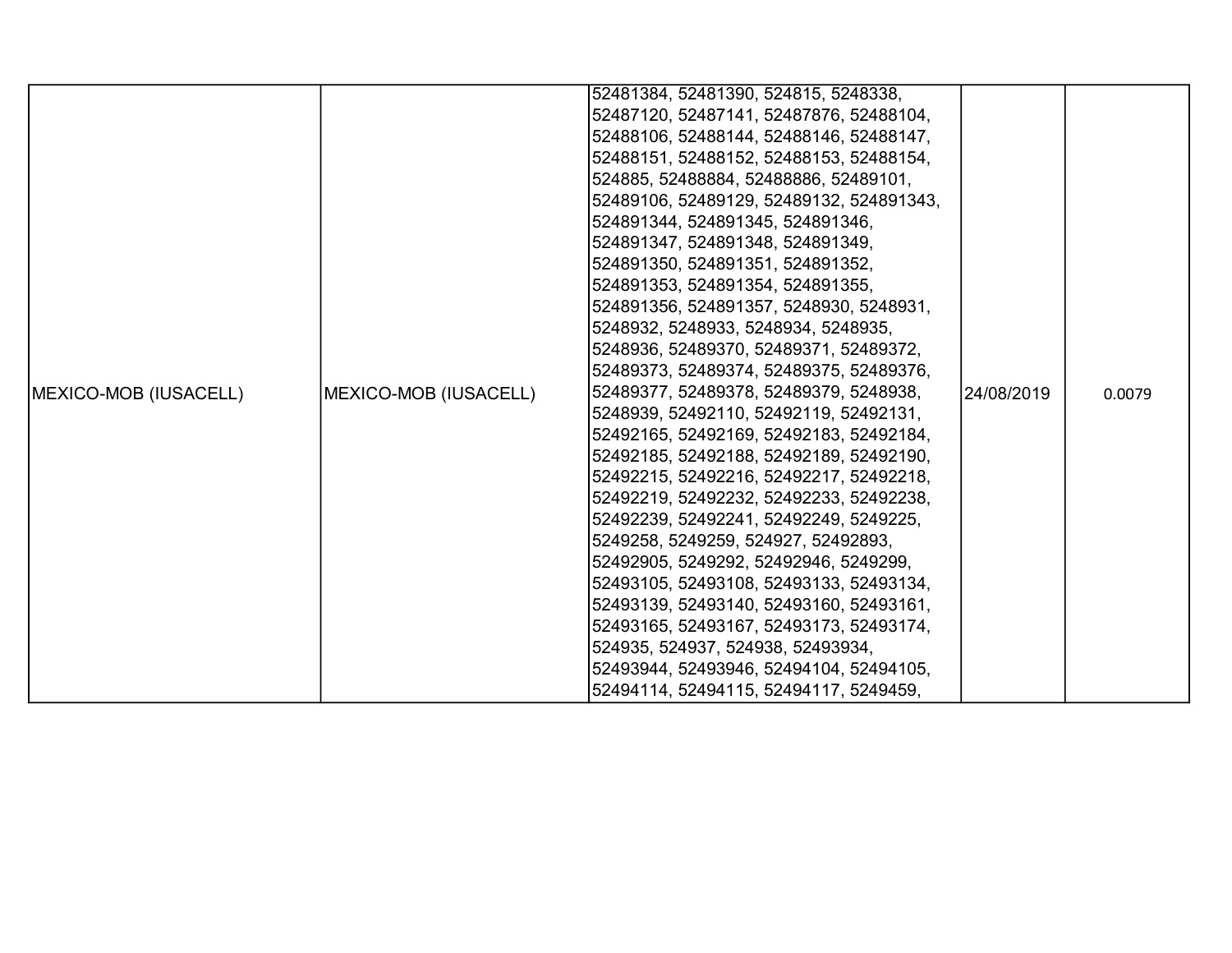|                       |                       | 525524762, 525524763, 525524764,          |            |        |
|-----------------------|-----------------------|-------------------------------------------|------------|--------|
|                       |                       |                                           |            |        |
|                       |                       | 525524765, 525524766, 525524767,          |            |        |
|                       |                       | 525524768, 525524769, 525524770,          |            |        |
|                       |                       | 525524771, 525524772, 525524773,          |            |        |
|                       |                       | 525524774, 525524775, 525524776,          |            |        |
|                       |                       | 525524777, 525524778, 525524779,          |            |        |
|                       |                       | 525524780, 525524781, 525524782,          |            |        |
|                       |                       | 525524783, 525524784, 525524785,          |            |        |
|                       |                       | 525524786, 525524787, 525524788,          |            |        |
|                       |                       | 525524789, 525524790, 525524791,          |            |        |
|                       |                       | 525524792, 525524793, 525524794,          |            |        |
|                       |                       | 525524795, 525524796, 525524797,          |            |        |
|                       |                       | 525524798, 525524799, 52552480,           |            |        |
|                       |                       | 525524810, 525524811, 525524812,          |            |        |
| MEXICO-MOB (IUSACELL) | MEXICO-MOB (IUSACELL) | 525524813, 525524814, 525524815,          | 24/08/2019 | 0.0079 |
|                       |                       | 525524816, 525524817, 525524818,          |            |        |
|                       |                       | 525524819, 525524820, 525524821,          |            |        |
|                       |                       | 525524822, 525524823, 525524824,          |            |        |
|                       |                       | 525524825, 525524826, 525524827,          |            |        |
|                       |                       | 525524828, 525524829, 52552483, 52552484, |            |        |
|                       |                       | 525524850, 525524851, 525524852,          |            |        |
|                       |                       | 525524853, 525524854, 525524855,          |            |        |
|                       |                       | 525524856, 525524857, 525524858,          |            |        |
|                       |                       | 525524859, 52552486, 52552487, 52552488,  |            |        |
|                       |                       | 52552489, 52552490, 52552491, 52552558,   |            |        |
|                       |                       | 52552559, 5255256, 5255257, 52552927,     |            |        |
|                       |                       | 52552928, 52552929, 52552930, 52552931,   |            |        |
|                       |                       | 52552932, 52552933, 52552935, 5255300,    |            |        |
|                       |                       | 5255301, 52553020, 52553021, 52553022,    |            |        |
|                       |                       |                                           |            |        |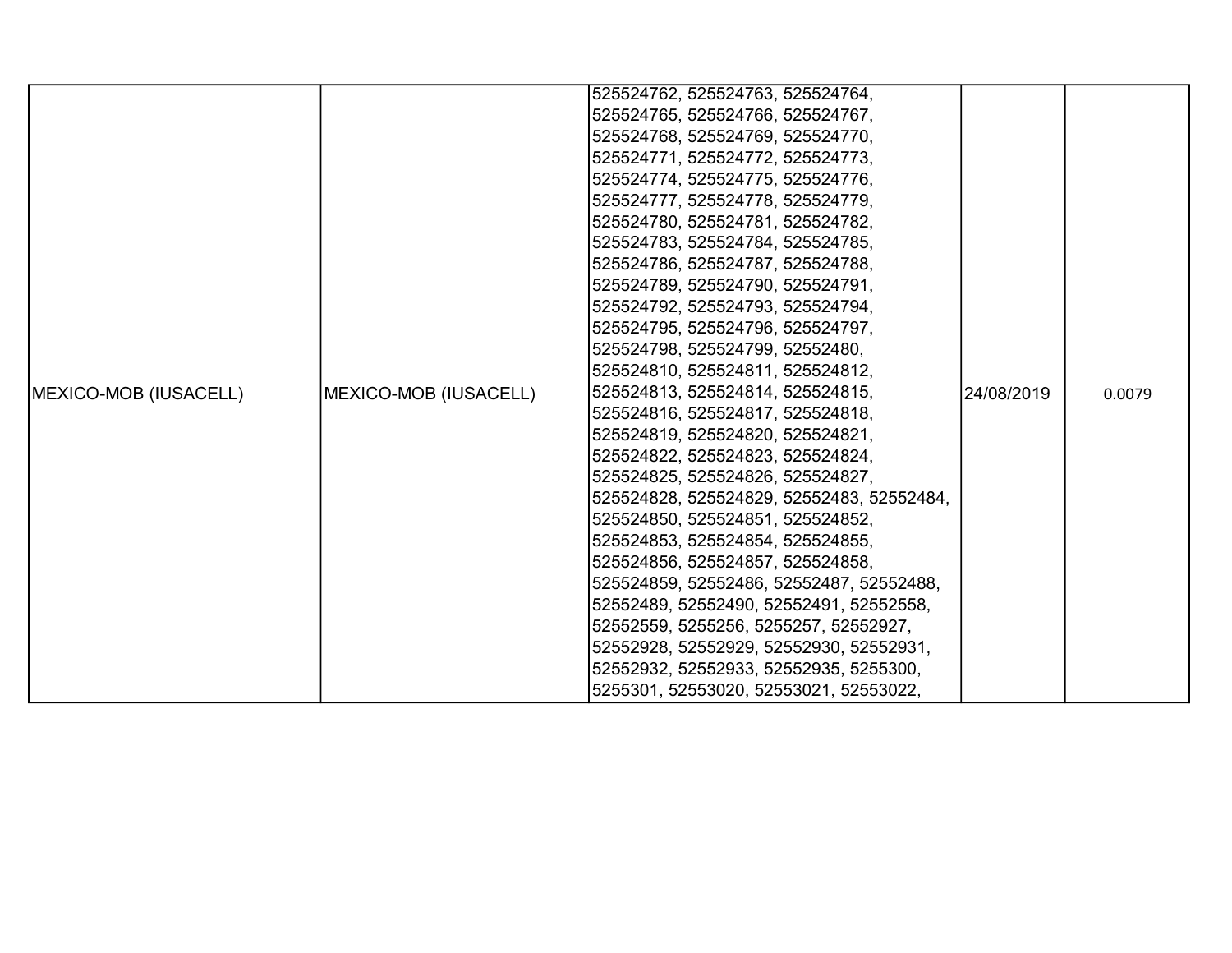|                               |                       | 52653172, 52653179, 5265318, 52653590,  |            |        |
|-------------------------------|-----------------------|-----------------------------------------|------------|--------|
|                               |                       | 52653591, 52653592, 52653593, 52653594, |            |        |
|                               |                       | 52653595, 52653596, 52653597, 52653598, |            |        |
|                               |                       | 52653599, 52656216, 52656217, 52656223, |            |        |
|                               |                       | 52656237, 52656260, 52656271, 52656272, |            |        |
|                               |                       | 52656283, 52656293, 52656294, 52656302, |            |        |
|                               |                       | 52656322, 52656323, 52656335, 52656345, |            |        |
|                               |                       | 52656371, 52656375, 52656388, 52656392, |            |        |
|                               |                       | 52656410, 52656411, 52656419, 52656422, |            |        |
|                               |                       | 52656423, 52656424, 52656425, 52656426, |            |        |
|                               |                       | 52656427, 52656428, 52656429, 52656430, |            |        |
|                               |                       | 52656435, 52656436, 52656437, 52656440, |            |        |
|                               |                       | 52656441, 52656566, 52656569, 52656593, |            |        |
|                               |                       | 52656604, 52656663, 5265669, 52656702,  |            |        |
| <b>IMEXICO-MOB (IUSACELL)</b> | MEXICO-MOB (IUSACELL) | 52656704, 52656708, 52656709, 52656752, | 24/08/2019 | 0.0079 |
|                               |                       | 52656780, 52656781, 52656782, 52656787, |            |        |
|                               |                       | 52656788, 52656789, 52656790, 52656791, |            |        |
|                               |                       | 52656792, 52656793, 52656794, 52656795, |            |        |
|                               |                       | 52656796, 52656797, 52656798, 52656799, |            |        |
|                               |                       | 52661103, 52661105, 52661109, 52661118, |            |        |
|                               |                       | 52661137, 52661138, 52661140, 52661141, |            |        |
|                               |                       | 52661142, 52661143, 52661144, 52661148, |            |        |
|                               |                       | 52661149, 52661150, 52661590, 52661591, |            |        |
|                               |                       | 52661592, 52661593, 52661594, 52661595, |            |        |
|                               |                       | 52661596, 52661597, 52661598, 52661599, |            |        |
|                               |                       | 52661611, 52662165, 52662166, 52662170, |            |        |
|                               |                       | 52662175, 52662228, 52662231, 52662304, |            |        |
|                               |                       | 52662307, 52662308, 52662353, 52662375, |            |        |
|                               |                       | 52662376, 52662377, 52662380, 52662381, |            |        |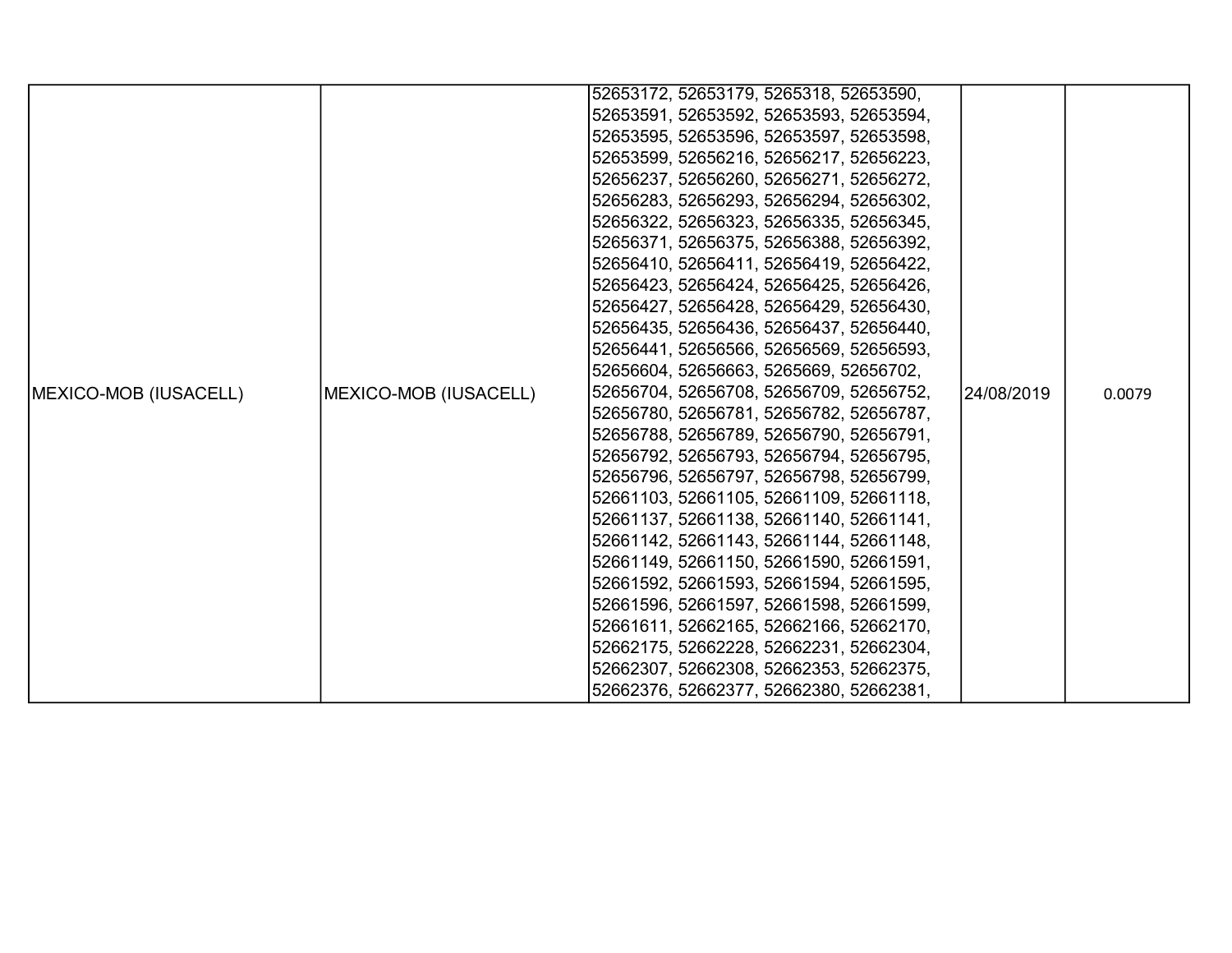|                       |                       | 52746122, 52747113, 52747126, 52747135, |            |        |
|-----------------------|-----------------------|-----------------------------------------|------------|--------|
|                       |                       | 52747155, 52747156, 52747169, 52747170, |            |        |
|                       |                       | 52747196, 52747197, 527473, 52747473,   |            |        |
|                       |                       | 52747479, 52747490, 52747498, 5274750,  |            |        |
|                       |                       | 5274759, 52748103, 52748104, 52748111,  |            |        |
|                       |                       | 52749113, 52751101, 52753123, 52753129, |            |        |
|                       |                       | 52753150, 52753151, 52753152, 52753171, |            |        |
|                       |                       | 52753173, 52753174, 52753175, 52753176, |            |        |
|                       |                       | 52753177, 52753178, 52753179, 52753180, |            |        |
|                       |                       | 52753181, 52753182, 52753183, 52753184, |            |        |
|                       |                       | 52753185, 52753186, 52753187, 52753188, |            |        |
|                       |                       | 52753189, 52753190, 52753191, 52753192, |            |        |
|                       |                       | 52753193, 52753194, 52753195, 52753196, |            |        |
|                       |                       | 52753197, 52753198, 52753199, 52753536, |            |        |
| MEXICO-MOB (IUSACELL) | MEXICO-MOB (IUSACELL) | 52754111, 52755106, 52755109, 52755119, | 24/08/2019 | 0.0079 |
|                       |                       | 52755134, 52755144, 52755146, 52755149, |            |        |
|                       |                       | 52755150, 52755151, 52755152, 52755153, |            |        |
|                       |                       | 52755154, 52755155, 52755156, 52755157, |            |        |
|                       |                       | 52755158, 52755159, 52755550, 52755551, |            |        |
|                       |                       | 5275559, 52756129, 52757131, 52759104,  |            |        |
|                       |                       | 52759105, 52762103, 52762104, 52762110, |            |        |
|                       |                       | 52762126, 52762626, 52762628, 52764106, |            |        |
|                       |                       | 52764107, 52765104, 52765105, 52765117, |            |        |
|                       |                       | 52766110, 52766111, 52766115, 52766119, |            |        |
|                       |                       | 52767109, 52767118, 527675, 52768114,   |            |        |
|                       |                       | 52771177, 52771196, 52771224, 52771241, |            |        |
|                       |                       | 52771256, 52771279, 5277128, 52771290,  |            |        |
|                       |                       | 52771291, 52771292, 52771293, 52771295, |            |        |
|                       |                       | 52771304, 52771305, 52771306, 52771307, |            |        |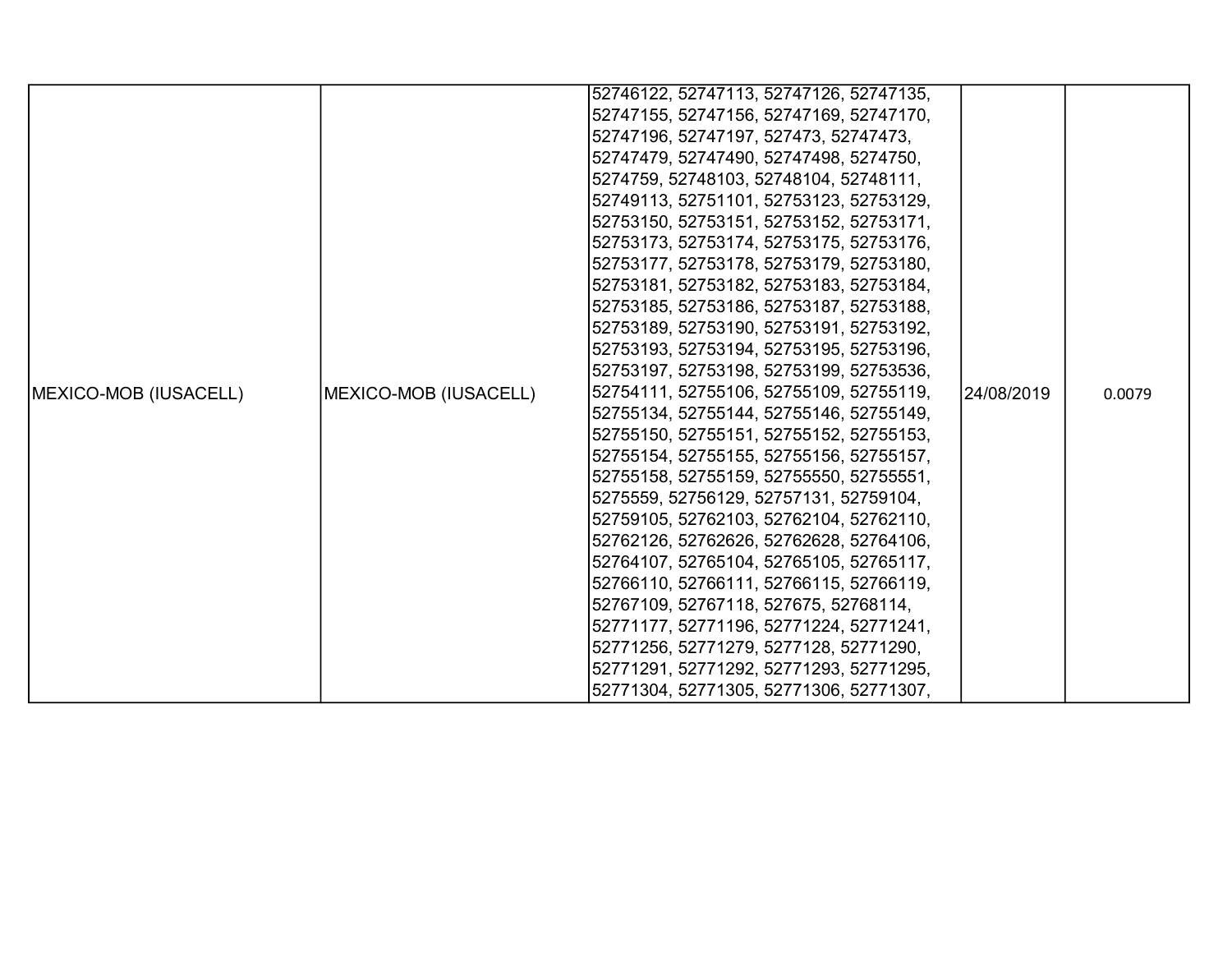|                               |                       | 5287159, 52871790, 52871794, 52871799,  |            |        |
|-------------------------------|-----------------------|-----------------------------------------|------------|--------|
|                               |                       | 5287183, 52872139, 52872141, 52872142,  |            |        |
|                               |                       | 52872144, 52872145, 52872148, 52872149, |            |        |
|                               |                       | 52872150, 52872151, 52877121, 52877122, |            |        |
|                               |                       | 52877123, 52877124, 52877126, 52877130, |            |        |
|                               |                       | 52877150, 52877151, 52877152, 52877153, |            |        |
|                               |                       | 52877154, 52877155, 52877156, 52877157, |            |        |
|                               |                       | 52877158, 52877159, 52878100, 52878121, |            |        |
|                               |                       | 52878139, 528781395, 528781396,         |            |        |
|                               |                       | 528781397, 528781398, 528781399,        |            |        |
|                               |                       | 52878140, 52878150, 52878159, 52878160, |            |        |
|                               |                       | 52878165, 52878166, 52878167, 52878168, |            |        |
|                               |                       | 52878169, 5287817, 5287818, 5287850,    |            |        |
|                               |                       | 5287851, 5287852, 5287853, 5287854,     |            |        |
| <b>IMEXICO-MOB (IUSACELL)</b> | MEXICO-MOB (IUSACELL) | 5287855, 5287856, 5287857, 5287858,     | 24/08/2019 | 0.0079 |
|                               |                       | 5287859, 52891108, 52891114, 52894121,  |            |        |
|                               |                       | 52894123, 52894124, 52894128, 52894129, |            |        |
|                               |                       | 52894130, 52894131, 52897110, 52897115, |            |        |
|                               |                       | 52897117, 52897118, 52897122, 52897123, |            |        |
|                               |                       | 52897124, 52897125, 52897126, 52899150, |            |        |
|                               |                       | 52899161, 52899166, 52899197, 52899210, |            |        |
|                               |                       | 52899219, 52899224, 52899227, 52899242, |            |        |
|                               |                       | 52899243, 52899277, 52899278, 52899309, |            |        |
|                               |                       | 52899313, 52899314, 52899315, 52899316, |            |        |
|                               |                       | 52899317, 52899318, 52899319, 52899321, |            |        |
|                               |                       | 52899322, 52899323, 52899326, 52899327, |            |        |
|                               |                       | 52899328, 52899329, 52899330, 52899333, |            |        |
|                               |                       | 52899334, 52899335, 52899336, 52899337, |            |        |
|                               |                       | 52899342, 52899343, 52899410, 52899411, |            |        |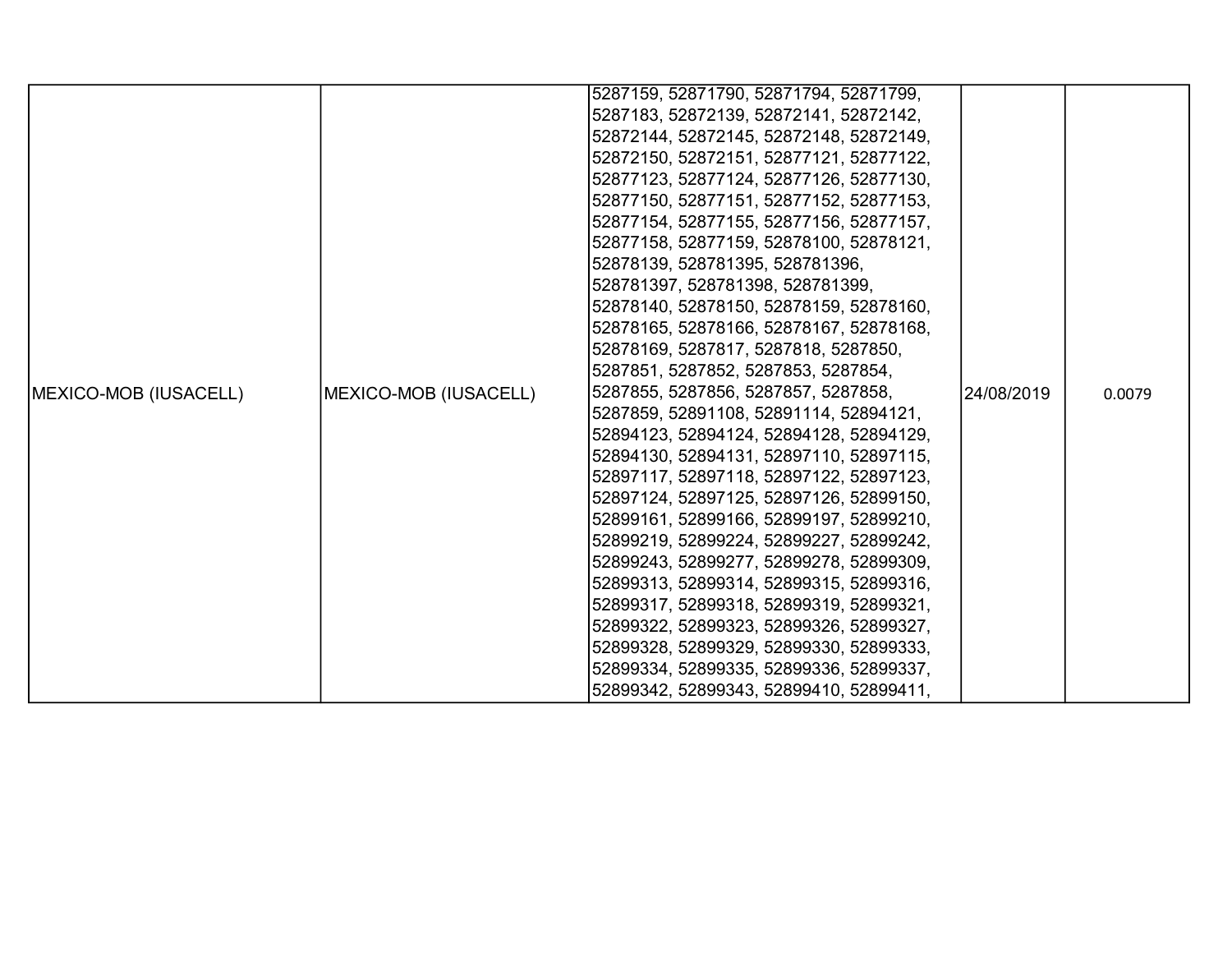|                               |                               | 5298357, 5298358, 5298359, 52983831,     |            |        |
|-------------------------------|-------------------------------|------------------------------------------|------------|--------|
|                               |                               | 52983838, 5298386, 52984107, 52984113,   |            |        |
|                               |                               | 52984126, 52984139, 52984158, 52984171,  |            |        |
|                               |                               | 52984176, 52984190, 52984191, 52984192,  |            |        |
|                               |                               | 52984193, 52984194, 52984228, 52984229,  |            |        |
|                               |                               | 52984230, 52984232, 52984233, 52984243,  |            |        |
|                               |                               | 52984246, 52984247, 52984249, 529842500, |            |        |
|                               |                               | 529842501, 529842502, 529842503,         |            |        |
|                               |                               | 529842504, 529842505, 529842506,         |            |        |
|                               |                               | 529842507, 529842508, 529842509,         |            |        |
|                               |                               | 52984252, 52984259, 52984265, 52984266,  |            |        |
|                               |                               | 52984268, 52984269, 52984270, 52984271,  |            |        |
|                               |                               | 52984272, 52984273, 52984274, 52984275,  |            |        |
|                               |                               | 52984281, 52984283, 52984284, 52984285,  |            |        |
| <b>IMEXICO-MOB (IUSACELL)</b> | <b>IMEXICO-MOB (IUSACELL)</b> | 52984286, 52984287, 52984288, 52984289,  | 24/08/2019 | 0.0079 |
|                               |                               | 529842930, 529842931, 529842932,         |            |        |
|                               |                               | 529842933, 529842934, 529842935,         |            |        |
|                               |                               | 529842936, 529842937, 529842938, 529845, |            |        |
|                               |                               | 52984801, 52985105, 52985110, 52985120,  |            |        |
|                               |                               | 52985128, 52985129, 529855, 52986104,    |            |        |
|                               |                               | 52986108, 52986122, 5298650, 5298651,    |            |        |
|                               |                               | 5298652, 5298653, 5298654, 5298655,      |            |        |
|                               |                               | 5298656, 5298657, 5298658, 5298659,      |            |        |
|                               |                               | 52987104, 52987115, 52987127, 52987128,  |            |        |
|                               |                               | 52987133, 52987134, 52987135, 52987136,  |            |        |
|                               |                               | 52987138, 52987139, 5298759, 52987871,   |            |        |
|                               |                               | 52987873, 52987879, 52988109, 52988111,  |            |        |
|                               |                               | 52988112, 52988116, 52988117, 52988118,  |            |        |
|                               |                               | 52988119, 52991118, 52993107, 52993108,  |            |        |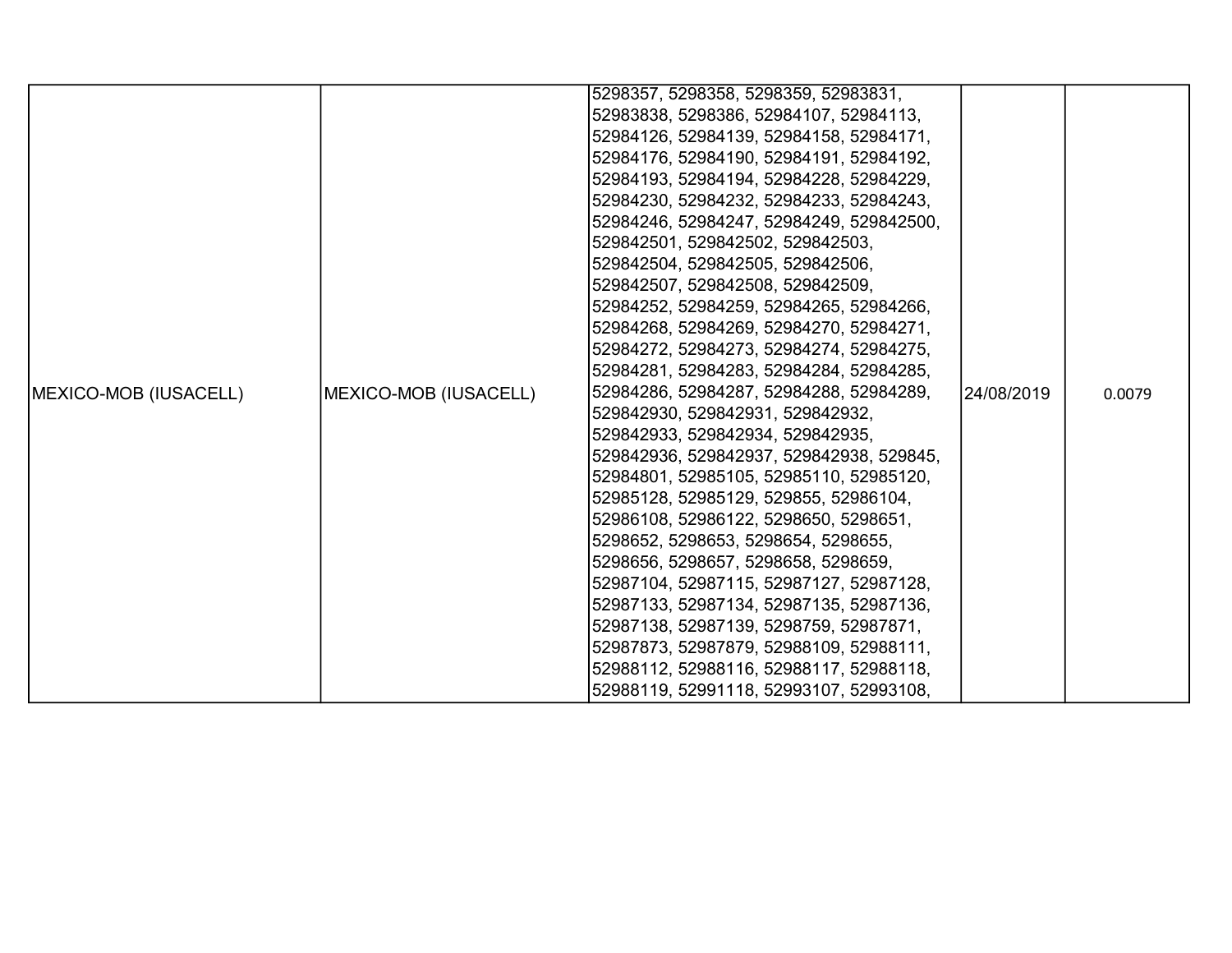|                               |                       | 521221142, 521221143, 521221144, |             |        |
|-------------------------------|-----------------------|----------------------------------|-------------|--------|
|                               |                       | 521221145, 521221154, 521221365, |             |        |
|                               |                       | 521221366, 521221367, 521221368, |             |        |
|                               |                       | 521221369, 52122137, 521221380,  |             |        |
|                               |                       | 521221381, 521221382, 521221383, |             |        |
|                               |                       | 521221384, 521222143, 521222145, |             |        |
|                               |                       | 521222146, 521222147, 521222148, |             |        |
|                               |                       | 521222149, 521222165, 521222166, |             |        |
|                               |                       | 521222167, 521222168, 521222171, |             |        |
|                               |                       | 521222172, 521222173, 521222272, |             |        |
|                               |                       | 521222275, 521222276, 521222278, |             |        |
|                               |                       | 521222279, 521222283, 52122231,  |             |        |
|                               |                       | 521222326, 521222366, 521222384, |             |        |
|                               |                       | 521222385, 521222386, 521222387, |             |        |
| <b>IMEXICO-MOB (MOVISTAR)</b> | MEXICO-MOB (MOVISTAR) | 521222388, 521222389, 521222390, | l24/08/2019 | 0.0111 |
|                               |                       | 521222394, 521222401, 521222408, |             |        |
|                               |                       | 521222410, 521222411, 521222412, |             |        |
|                               |                       | 521222414, 521222415, 521222416, |             |        |
|                               |                       | 521222417, 521222418, 521222448, |             |        |
|                               |                       | 521222449, 521222450, 521222451, |             |        |
|                               |                       | 521222452, 521222479, 521222498, |             |        |
|                               |                       | 521222499, 521222540, 521222541, |             |        |
|                               |                       | 521222542, 521222543, 521222556, |             |        |
|                               |                       | 521222557, 521222558, 521222559, |             |        |
|                               |                       | 521222560, 521222561, 521222606, |             |        |
|                               |                       | 521222607, 521222608, 521222609, |             |        |
|                               |                       | 521222610, 521222611, 521222612, |             |        |
|                               |                       | 521222613, 521222626, 521222627, |             |        |
|                               |                       | 521222628, 521222629, 521222630, |             |        |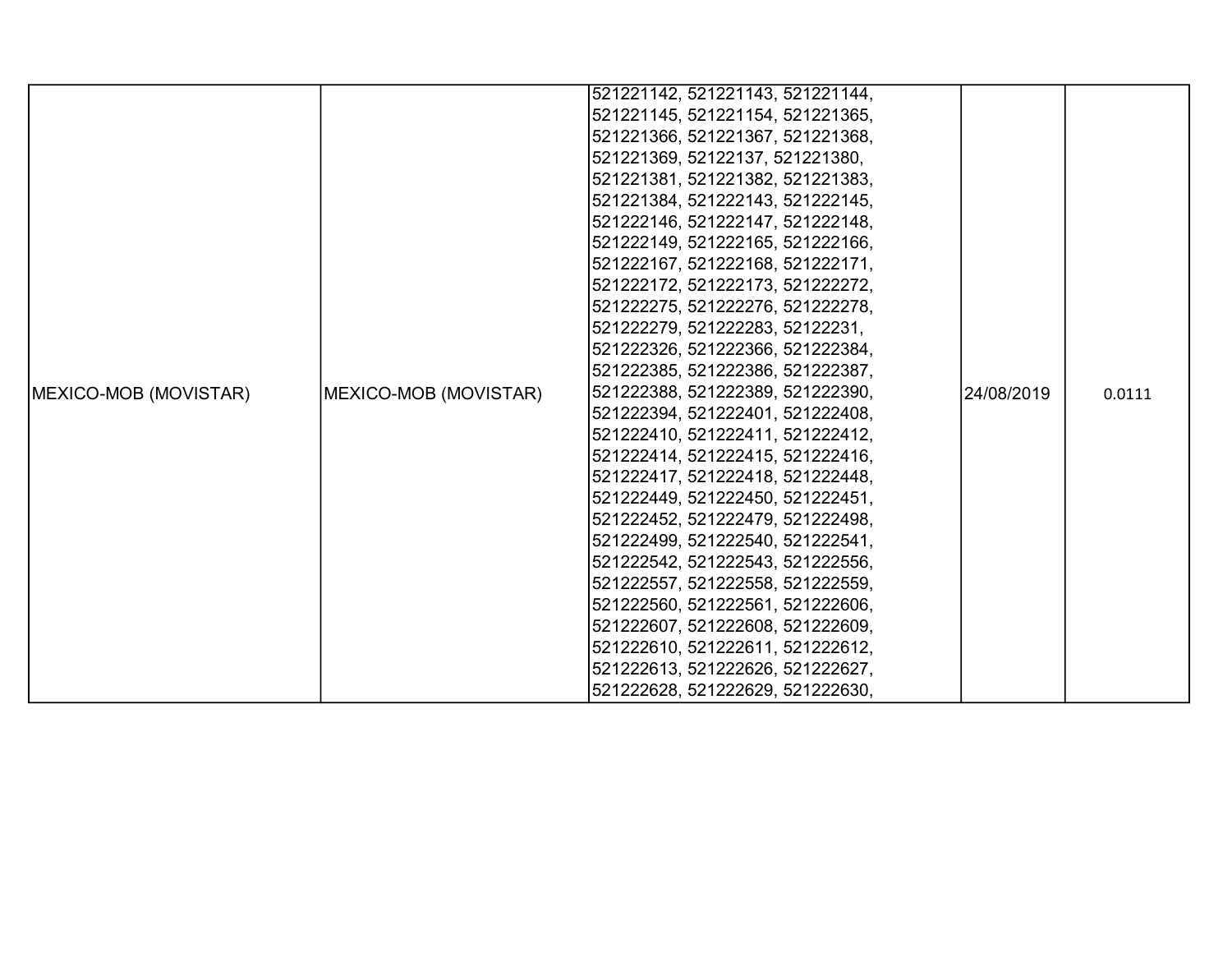|                       |                       | 521331182, 521331183, 521331190,          |            |        |
|-----------------------|-----------------------|-------------------------------------------|------------|--------|
|                       |                       | 521331191, 521331192, 521331205,          |            |        |
|                       |                       | 521331206, 521331207, 521331208,          |            |        |
|                       |                       | 521331209, 521331210, 521331211,          |            |        |
|                       |                       | 521331212, 521331213, 521331214,          |            |        |
|                       |                       | 521331231, 521331232, 521331233,          |            |        |
|                       |                       | 521331234, 521331235, 521331236,          |            |        |
|                       |                       | 521331237, 521331238, 521331239,          |            |        |
|                       |                       | 521331240, 521331274, 521331275,          |            |        |
|                       |                       | 521331276, 521331277, 521331278,          |            |        |
|                       |                       | 521331315, 521331316, 521331317,          |            |        |
|                       |                       | 521331400, 521331401, 521331402,          |            |        |
|                       |                       | 521331403, 521331420, 521331421,          |            |        |
|                       |                       | 521331474, 521331475, 521331476,          |            |        |
| MEXICO-MOB (MOVISTAR) | MEXICO-MOB (MOVISTAR) | 521331480, 521331481, 521331482,          | 24/08/2019 | 0.0111 |
|                       |                       | 521331483, 521331494, 521331495,          |            |        |
|                       |                       | 521331496, 521331497, 521331498,          |            |        |
|                       |                       | 521331499, 521331500, 521331501,          |            |        |
|                       |                       | 521331502, 521331503, 521331504,          |            |        |
|                       |                       | 521331547, 521331548, 521331549,          |            |        |
|                       |                       | 52133155, 521331560, 521331619, 52133162, |            |        |
|                       |                       | 521331630, 521331631, 521331632,          |            |        |
|                       |                       | 521331633, 521331634, 521331635,          |            |        |
|                       |                       | 521331636, 521331637, 521331638,          |            |        |
|                       |                       | 521331678, 521331679, 52133168,           |            |        |
|                       |                       | 521331775, 521331776, 521331777,          |            |        |
|                       |                       | 521331778, 521331779, 521331780,          |            |        |
|                       |                       | 521331781, 521331782, 521331783,          |            |        |
|                       |                       | 521331784, 5213319322, 5213319323,        |            |        |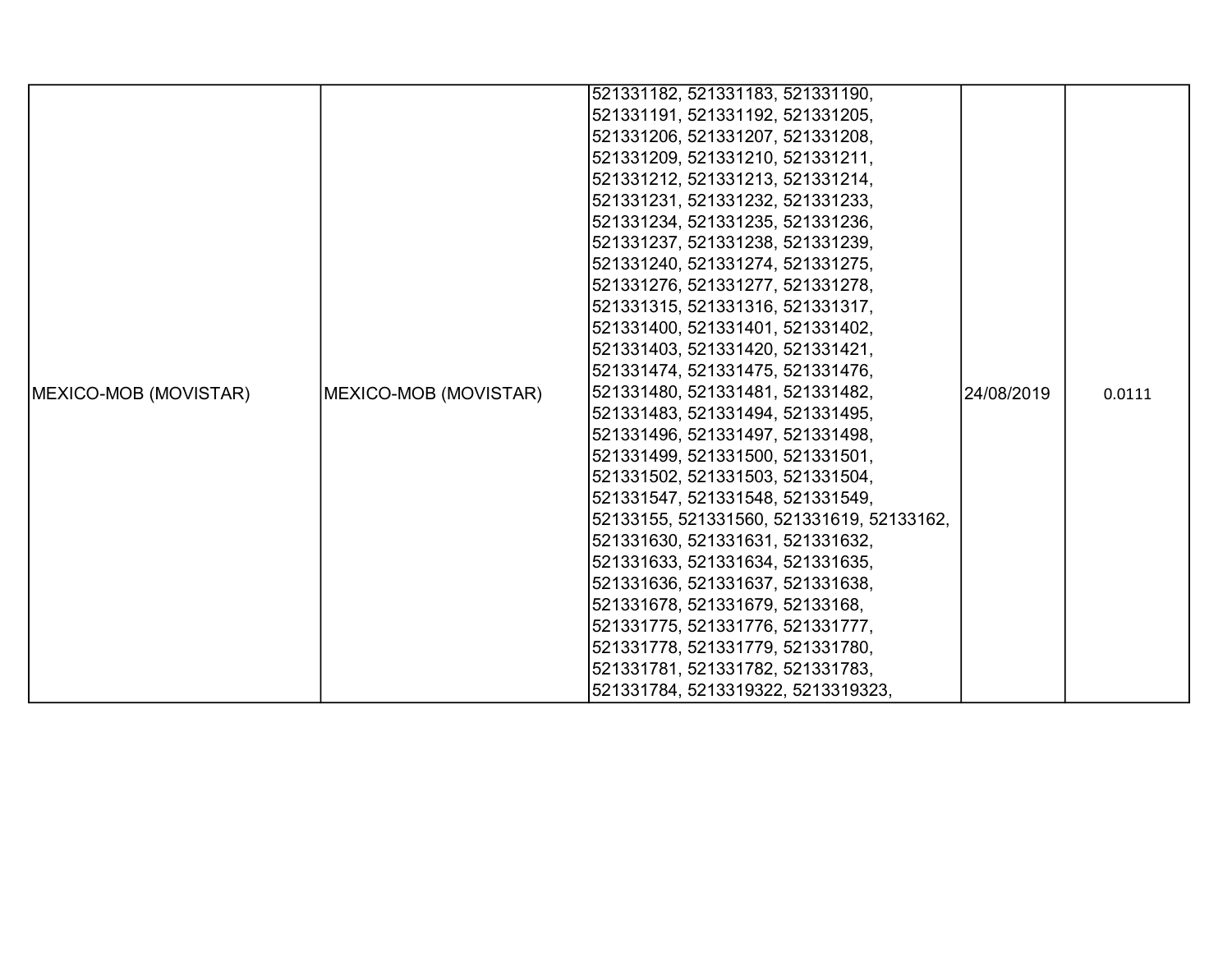|                       |                       | 521449372, 521449373, 521449374, |             |        |
|-----------------------|-----------------------|----------------------------------|-------------|--------|
|                       |                       | 521449375, 521449407, 521449408, |             |        |
|                       |                       | 521449409, 521449410, 521449411, |             |        |
|                       |                       | 521449416, 521449417, 521449418, |             |        |
|                       |                       | 521449419, 521449420, 521449421, |             |        |
|                       |                       | 521451100, 521451101, 521451105, |             |        |
|                       |                       | 521452109, 521452116, 521452117, |             |        |
|                       |                       | 521452118, 521452133, 521452137, |             |        |
|                       |                       | 521452138, 521452140, 521452141, |             |        |
|                       |                       | 521452146, 521452155, 521452187, |             |        |
|                       |                       | 521452205, 521452206, 521452213, |             |        |
|                       |                       | 521452214, 521452221, 521453112, |             |        |
|                       |                       | 521453123, 521453127, 521453130, |             |        |
|                       |                       | 521453135, 521453136, 521453161, |             |        |
| MEXICO-MOB (MOVISTAR) | MEXICO-MOB (MOVISTAR) | 521453168, 521453999, 521454100, | l24/08/2019 | 0.0111 |
|                       |                       | 521454101, 521455100, 521456102, |             |        |
|                       |                       | 521456104, 521456105, 521456112, |             |        |
|                       |                       | 521456124, 521456125, 521456127, |             |        |
|                       |                       | 521456130, 521456131, 521456137, |             |        |
|                       |                       | 521457101, 521458100, 521458101, |             |        |
|                       |                       | 521458108, 521458112, 521458113, |             |        |
|                       |                       | 521458114, 521458122, 521458125, |             |        |
|                       |                       | 521459101, 521459102, 521459125, |             |        |
|                       |                       | 521459126, 521461135, 521461141, |             |        |
|                       |                       | 521461142, 521461143, 521461152, |             |        |
|                       |                       | 521461153, 521461155, 521461198, |             |        |
|                       |                       | 521461199, 521461200, 521461201, |             |        |
|                       |                       | 521461209, 521461210, 521461217, |             |        |
|                       |                       | 521461218, 521461222, 521461223, |             |        |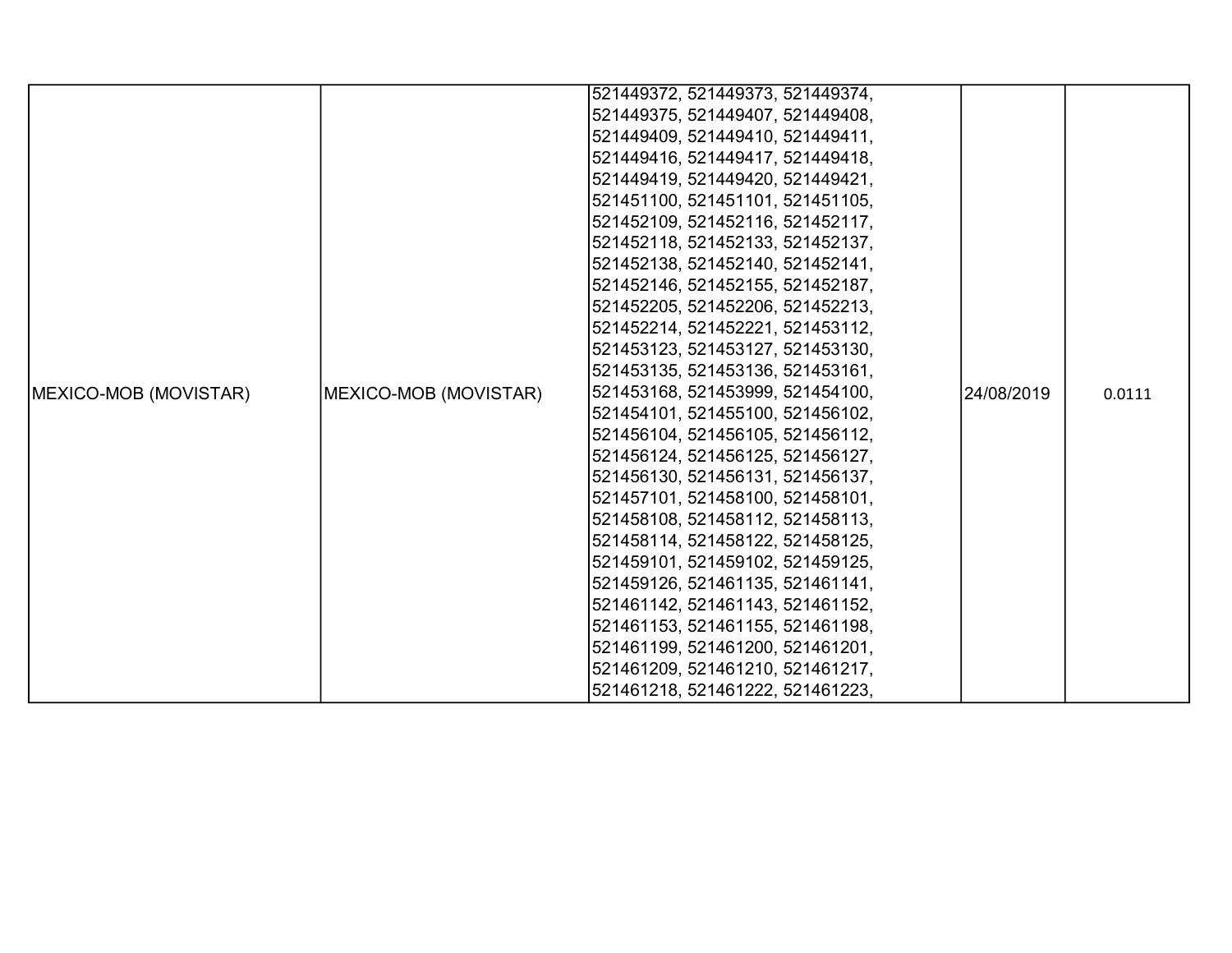|                       |                       | 5215528779, 5215529246, 5215529253,       |            |        |
|-----------------------|-----------------------|-------------------------------------------|------------|--------|
|                       |                       | 5215529255, 5215529256, 5215529257,       |            |        |
|                       |                       | 5215529258, 5215529259, 5215529264,       |            |        |
|                       |                       | 5215529265, 5215529266, 5215529267,       |            |        |
|                       |                       | 5215529268, 5215529269, 5215529765,       |            |        |
|                       |                       | 5215529766, 5215529767, 5215529768,       |            |        |
|                       |                       | 5215529769, 5215529776, 5215529777,       |            |        |
|                       |                       | 5215529778, 5215529779, 521552979,        |            |        |
|                       |                       | 52155298, 52155299, 521553065, 521553066, |            |        |
|                       |                       | 52155315, 52155316, 521553170, 521553171, |            |        |
|                       |                       | 521553172, 521553173, 521553174,          |            |        |
|                       |                       | 521553175, 521553176, 521553177,          |            |        |
|                       |                       | 521553178, 5215531796, 5215531797,        |            |        |
|                       |                       | 5215531798, 5215531799, 5215531801,       |            |        |
| MEXICO-MOB (MOVISTAR) | MEXICO-MOB (MOVISTAR) | 5215531802, 5215531803, 5215531804,       | 24/08/2019 | 0.0111 |
|                       |                       | 5215531805, 5215531806, 5215531807,       |            |        |
|                       |                       | 5215531808, 5215531809, 5215531813,       |            |        |
|                       |                       | 5215531814, 5215531815, 5215531816,       |            |        |
|                       |                       | 5215531817, 5215531818, 5215531819,       |            |        |
|                       |                       | 5215531825, 5215531826, 5215531827,       |            |        |
|                       |                       | 5215531828, 5215531829, 5215532574,       |            |        |
|                       |                       | 5215532575, 5215532576, 5215532577,       |            |        |
|                       |                       | 5215532578, 5215532579, 521553278,        |            |        |
|                       |                       | 521553279, 52155328, 52155329, 521553301, |            |        |
|                       |                       | 521553302, 521553303, 521553304,          |            |        |
|                       |                       | 521553305, 521553306, 521553307,          |            |        |
|                       |                       | 521553308, 521553309, 52155331,           |            |        |
|                       |                       | 521553320, 521553321, 521553322,          |            |        |
|                       |                       | 521553323, 521553324, 521553325,          |            |        |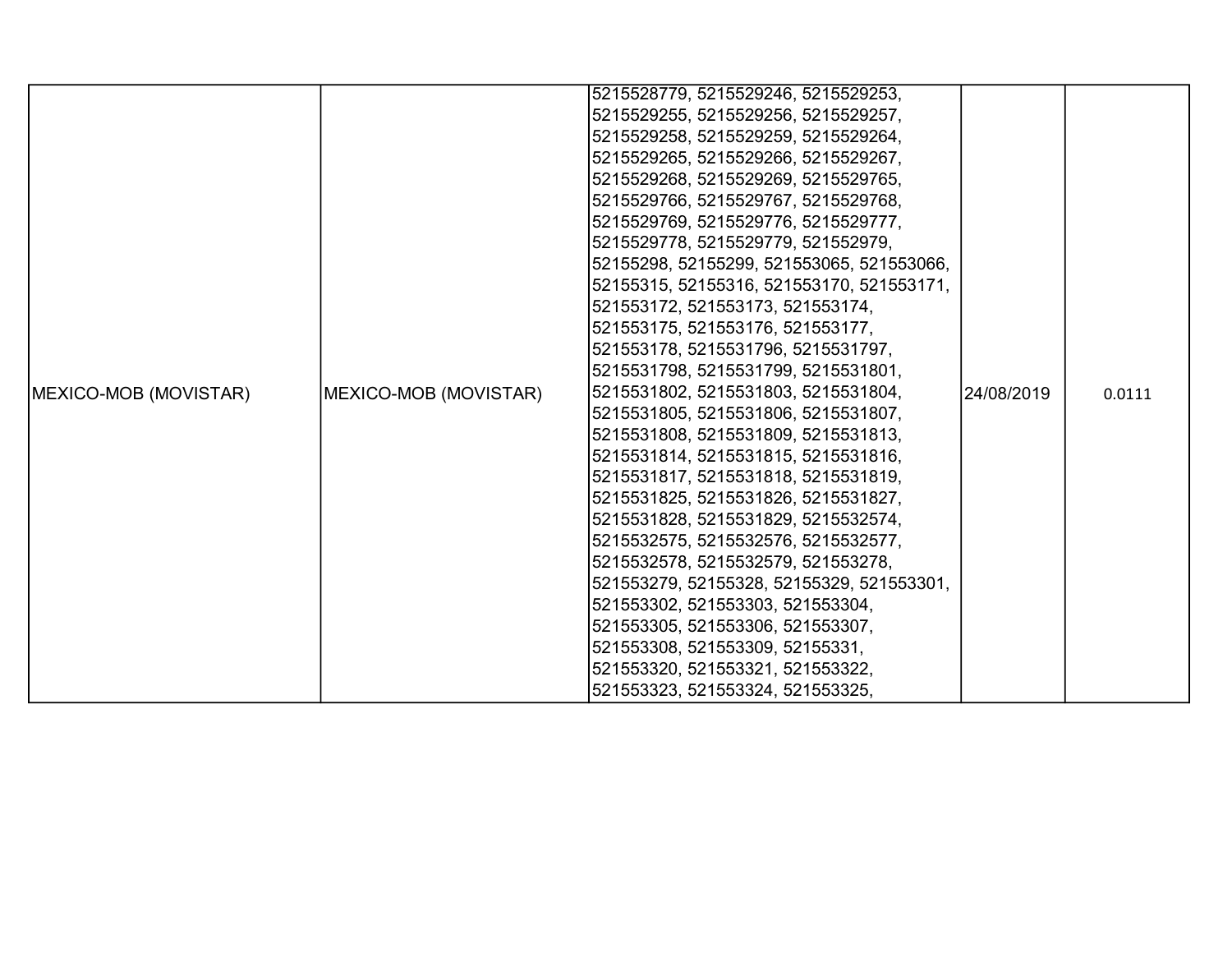|                       |                       | 5215588355, 5215588356, 5215588357, |            |        |
|-----------------------|-----------------------|-------------------------------------|------------|--------|
|                       |                       | 5215588358, 5215588359, 5215588360, |            |        |
|                       |                       | 5215588361, 5215588362, 5215588363, |            |        |
|                       |                       | 5215588364, 5215588365, 5215588366, |            |        |
|                       |                       | 5215588367, 5215588368, 5215588369, |            |        |
|                       |                       | 5215588370, 5215588371, 5215588372, |            |        |
|                       |                       | 5215588373, 5215588374, 5215588375, |            |        |
|                       |                       | 5215588376, 5215588377, 5215588378, |            |        |
|                       |                       | 5215588379, 5215588380, 5215588381, |            |        |
|                       |                       | 5215588382, 5215588383, 5215588384, |            |        |
|                       |                       | 5215588385, 5215588386, 5215588387, |            |        |
|                       |                       | 5215588388, 5215588389, 5215588390, |            |        |
|                       |                       | 5215588391, 5215588392, 5215588393, |            |        |
|                       |                       | 521559119, 521559120, 521559121,    |            |        |
| MEXICO-MOB (MOVISTAR) | MEXICO-MOB (MOVISTAR) | 521559122, 521559123, 521559124,    | 24/08/2019 | 0.0111 |
|                       |                       | 521559125, 521559596, 521588100,    |            |        |
|                       |                       | 521591101, 521592100, 521593100,    |            |        |
|                       |                       | 521594102, 521595103, 521596101,    |            |        |
|                       |                       | 521597103, 521597104, 521597110,    |            |        |
|                       |                       | 521599100, 521612101, 521612109,    |            |        |
|                       |                       | 521612110, 521612112, 521612113,    |            |        |
|                       |                       | 521612115, 521612116, 521612118,    |            |        |
|                       |                       | 521612119, 521612126, 521612132,    |            |        |
|                       |                       | 521612133, 521612134, 521612135,    |            |        |
|                       |                       | 521612142, 521612143, 521612144,    |            |        |
|                       |                       | 521612147, 521612148, 521612162,    |            |        |
|                       |                       | 521612163, 521612164, 521612171,    |            |        |
|                       |                       | 521612172, 521612173, 521612191,    |            |        |
|                       |                       | 521612192, 521612206, 521612207,    |            |        |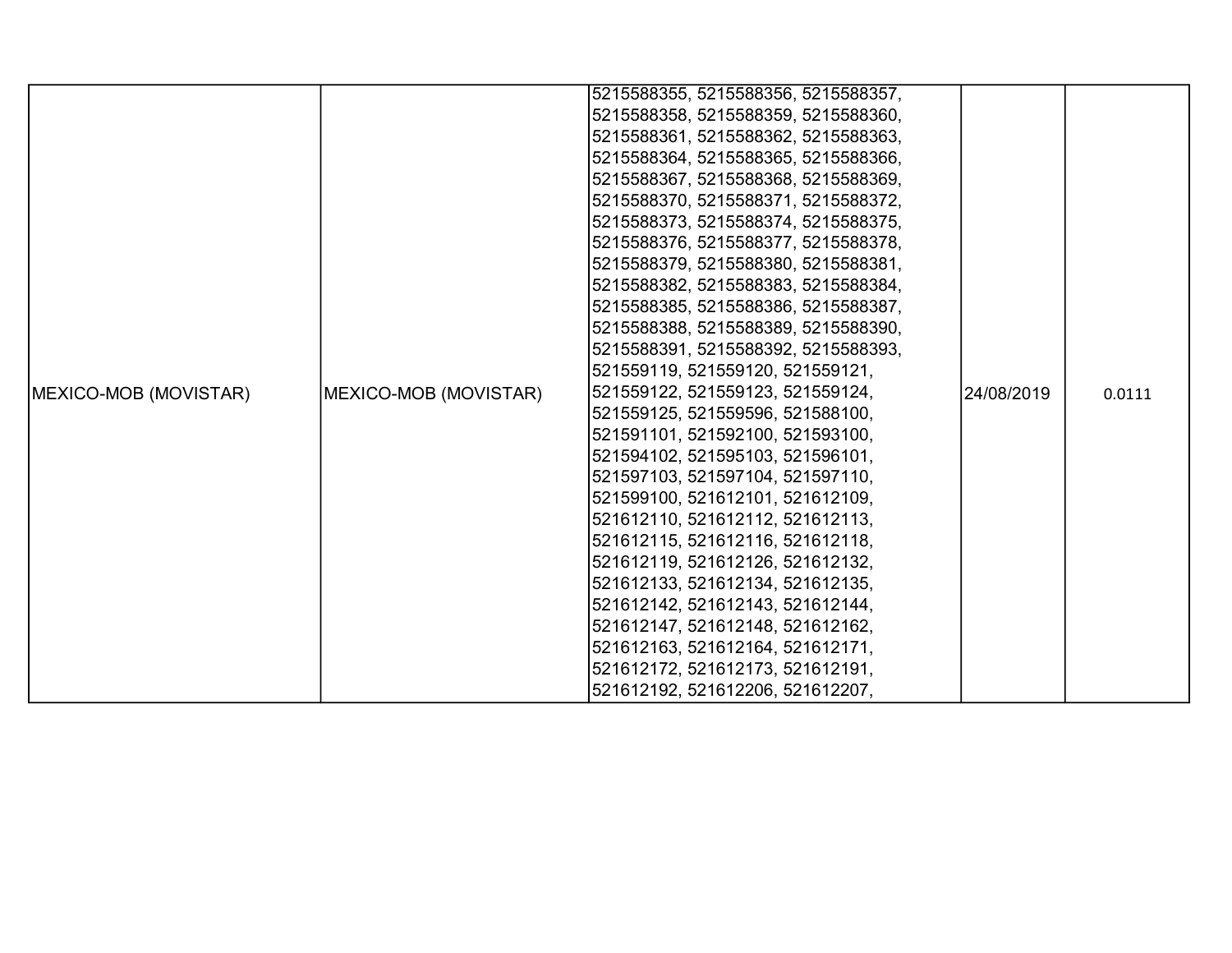|                       |                               | 521653524, 521653525, 521653526, |            |        |
|-----------------------|-------------------------------|----------------------------------|------------|--------|
|                       |                               | 521653527, 521653528, 521653529, |            |        |
|                       |                               | 521653531, 521653532, 521653533, |            |        |
|                       |                               | 521653537, 521653949, 521653950, |            |        |
|                       |                               | 521653951, 521653952, 521653953, |            |        |
|                       |                               | 521653954, 521653955, 521653956, |            |        |
|                       |                               | 521653957, 521653958, 521653959, |            |        |
|                       |                               | 521656116, 521656117, 521656118, |            |        |
|                       |                               | 521656119, 521656151, 521656152, |            |        |
|                       |                               | 521656153, 521656154, 521656155, |            |        |
|                       |                               | 521656156, 521656157, 521656158, |            |        |
|                       |                               | 521656159, 521656160, 521656161, |            |        |
|                       |                               |                                  |            |        |
|                       |                               | 521656162, 521656163, 521656164, |            |        |
|                       |                               | 521656165, 521656177, 521656178, |            |        |
| MEXICO-MOB (MOVISTAR) | <b>IMEXICO-MOB (MOVISTAR)</b> | 521656179, 521656181, 521656182, | 24/08/2019 | 0.0111 |
|                       |                               | 521656183, 521656184, 521656185, |            |        |
|                       |                               | 521656186, 521656187, 521656188, |            |        |
|                       |                               | 521656189, 521656190, 521656191, |            |        |
|                       |                               | 521656192, 521656193, 521656194, |            |        |
|                       |                               | 521656195, 521656218, 521656224, |            |        |
|                       |                               | 521656225, 521656228, 521656234, |            |        |
|                       |                               | 521656235, 521656236, 521656238, |            |        |
|                       |                               | 521656239, 521656240, 521656241, |            |        |
|                       |                               | 521656242, 521656243, 521656244, |            |        |
|                       |                               | 521656245, 521656246, 521656247, |            |        |
|                       |                               | 521656249, 521656250, 521656253, |            |        |
|                       |                               | 521656254, 521656255, 521656256, |            |        |
|                       |                               | 521656290, 521656291, 521656292, |            |        |
|                       |                               | 521656329, 521656330, 521656331, |            |        |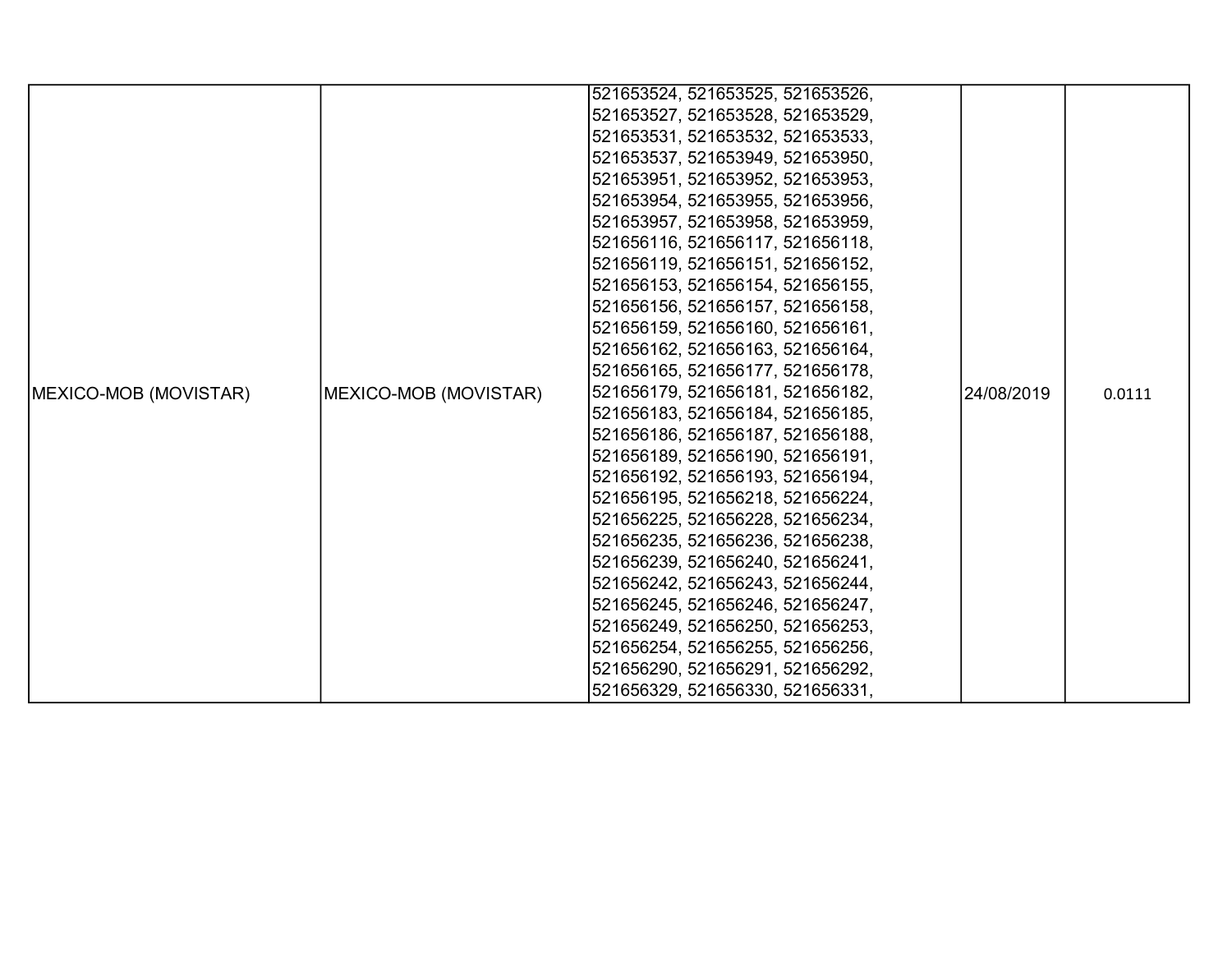|                       |                               | 521686127, 521686128, 521686129, |            |        |
|-----------------------|-------------------------------|----------------------------------|------------|--------|
|                       |                               |                                  |            |        |
|                       |                               | 521686130, 521686131, 521686132, |            |        |
|                       |                               | 521686133, 521686136, 521686137, |            |        |
|                       |                               | 521686138, 521686139, 521686142, |            |        |
|                       |                               | 521686143, 521686144, 521686145, |            |        |
|                       |                               | 521686146, 521686165, 521686166, |            |        |
|                       |                               | 521686167, 521686168, 521686169, |            |        |
|                       |                               | 521686172, 521686173, 521686174, |            |        |
|                       |                               | 521686175, 521686176, 521686178, |            |        |
|                       |                               | 521686179, 521686180, 521686181, |            |        |
|                       |                               | 521686204, 521686205, 521686206, |            |        |
|                       |                               | 521686207, 521686208, 521686255, |            |        |
|                       |                               | 521686256, 521686257, 521686258, |            |        |
|                       |                               | 521686259, 521686260, 521686263, |            |        |
| MEXICO-MOB (MOVISTAR) | <b>IMEXICO-MOB (MOVISTAR)</b> | 521686264, 521686265, 521686266, | 24/08/2019 | 0.0111 |
|                       |                               | 521686267, 521686268, 521686281, |            |        |
|                       |                               | 521686282, 521686283, 521686315, |            |        |
|                       |                               | 521686316, 521686317, 521686318, |            |        |
|                       |                               | 521686319, 521686320, 521686321, |            |        |
|                       |                               | 521686322, 521686323, 521686324, |            |        |
|                       |                               | 521686325, 521686328, 521686329, |            |        |
|                       |                               | 521686330, 521686331, 521686332, |            |        |
|                       |                               | 521686344, 521686361, 521686362, |            |        |
|                       |                               | 521686363, 521686364, 521686365, |            |        |
|                       |                               | 521686366, 521686367, 521686368, |            |        |
|                       |                               | 521686369, 521686370, 521686371, |            |        |
|                       |                               | 521686375, 521686376, 521686377, |            |        |
|                       |                               | 521686378, 521686379, 521686380, |            |        |
|                       |                               | 521686381, 521686382, 521686403, |            |        |
|                       |                               |                                  |            |        |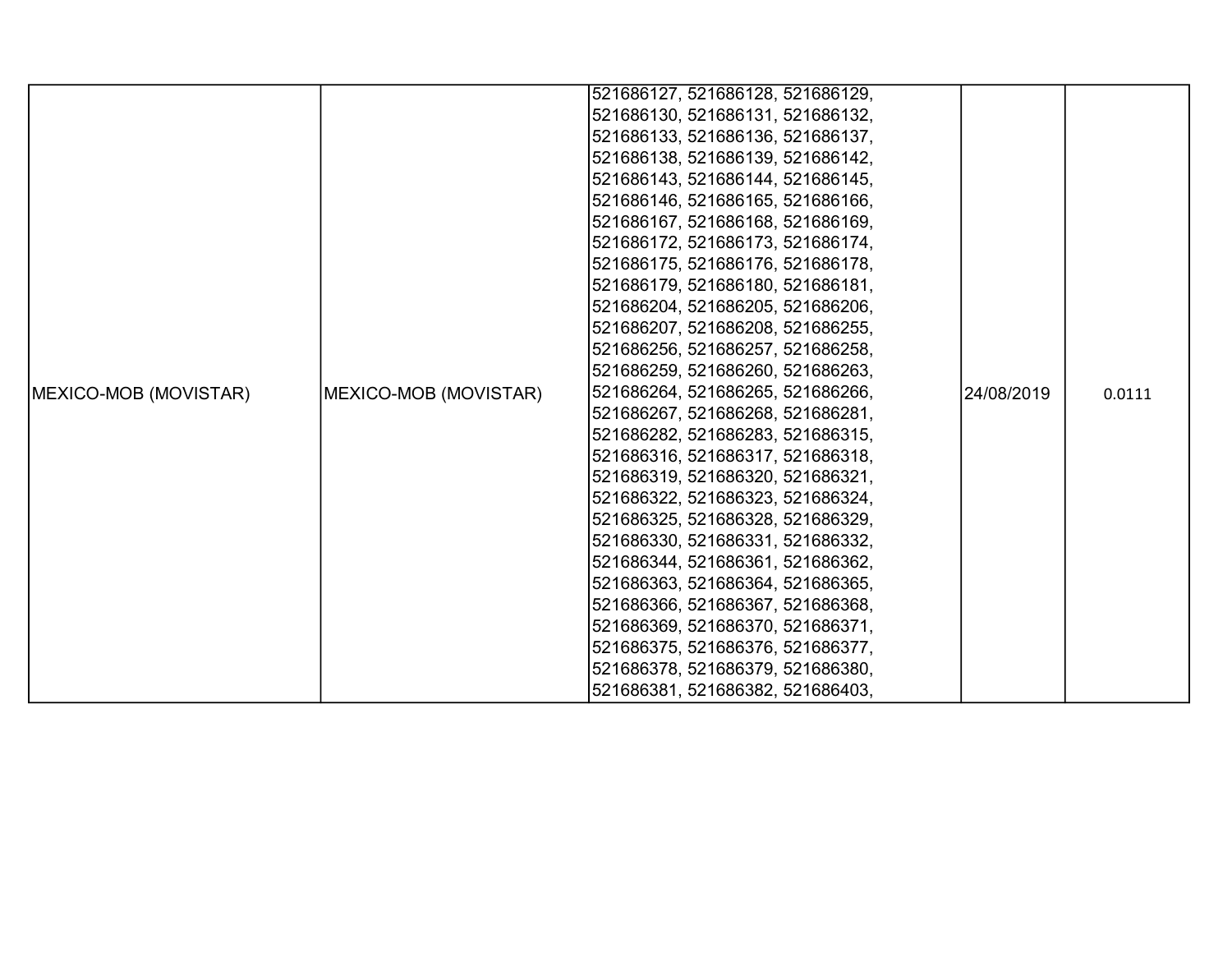|                               |                       | 521744304, 521744305, 521744306,    |             |        |
|-------------------------------|-----------------------|-------------------------------------|-------------|--------|
|                               |                       | 521744307, 521744316, 521744457,    |             |        |
|                               |                       | 521745101, 521746103, 521746104,    |             |        |
|                               |                       | 521746105, 521747111, 521747112,    |             |        |
|                               |                       | 521747114, 521747120, 521747127,    |             |        |
|                               |                       | 521747128, 521747142, 521747144,    |             |        |
|                               |                       | 521747145, 521747147, 521747151,    |             |        |
|                               |                       | 521747152, 521747153, 521747172,    |             |        |
|                               |                       | 521747178, 521747179, 521747180,    |             |        |
|                               |                       | 521747188, 521748101, 521748102,    |             |        |
|                               |                       | 521748109, 521749102, 521749108,    |             |        |
|                               |                       | 521749111, 521749112, 521749115,    |             |        |
|                               |                       | 521749119, 521749120, 521751100,    |             |        |
|                               |                       | 521753108, 521753111, 521753113,    |             |        |
| <b>IMEXICO-MOB (MOVISTAR)</b> | MEXICO-MOB (MOVISTAR) | 521753122, 521753125, 521753126,    | 124/08/2019 | 0.0111 |
|                               |                       | 521753127, 521753128, 521753131,    |             |        |
|                               |                       | 521753132, 521753133, 521753134,    |             |        |
|                               |                       | 521753135, 521753156, 521753172,    |             |        |
|                               |                       | 521754101, 521754102, 521755105,    |             |        |
|                               |                       | 521755110, 521755116, 521755117,    |             |        |
|                               |                       | 521755118, 521755122, 521755123,    |             |        |
|                               |                       | 521756101, 521756102, 521756121,    |             |        |
|                               |                       | 5217561370, 5217561371, 5217561372, |             |        |
|                               |                       | 5217561373, 5217561374, 5217561375, |             |        |
|                               |                       | 5217561376, 5217561377, 5217561378, |             |        |
|                               |                       | 5217561379, 521757101, 521757104,   |             |        |
|                               |                       | 521757127, 521757128, 521758101,    |             |        |
|                               |                       | 521758102, 521759102, 521759120,    |             |        |
|                               |                       | 521759121, 521759122, 521759123,    |             |        |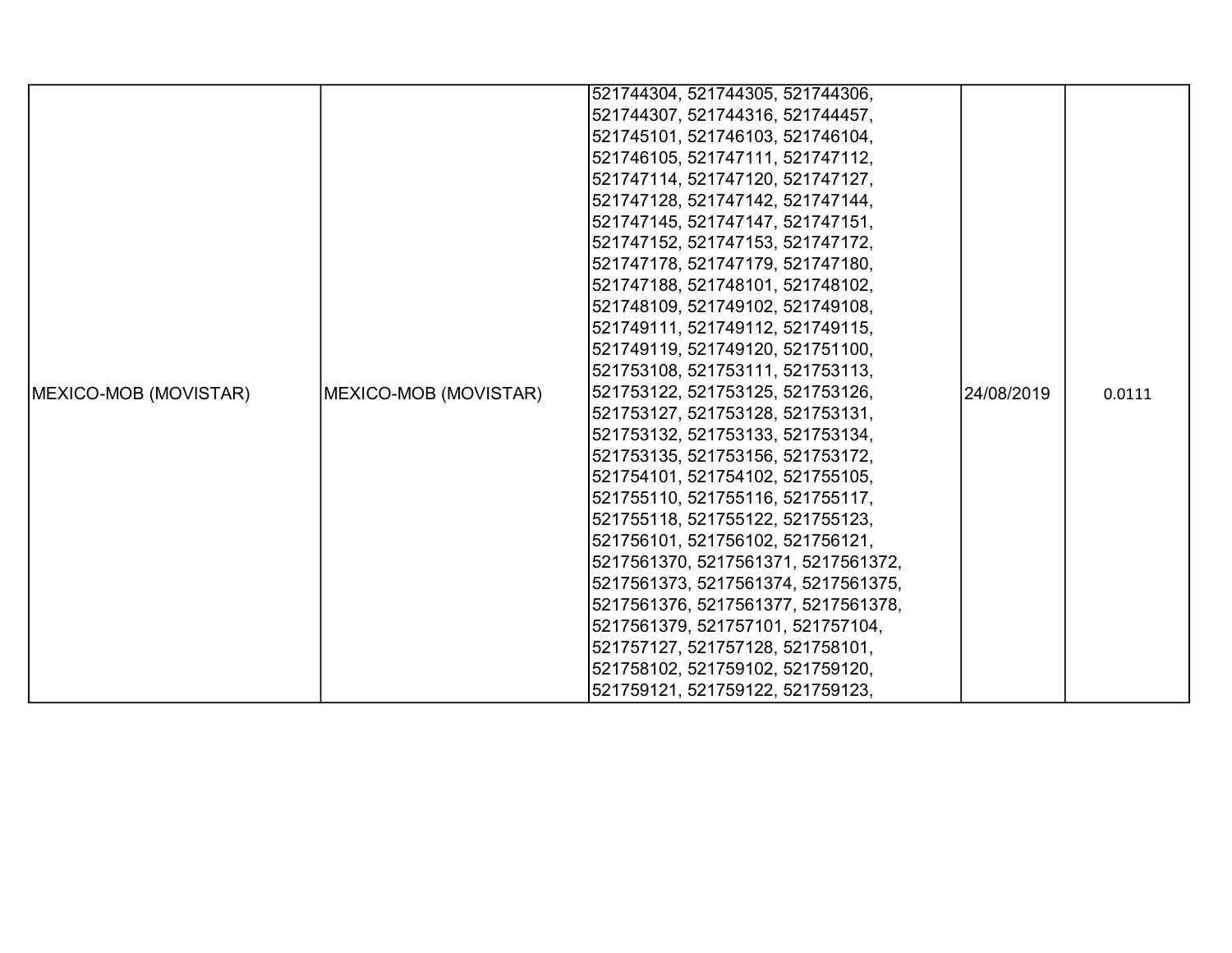| 521831195, 521831197, 521831198,                                                                 |        |
|--------------------------------------------------------------------------------------------------|--------|
| 521831199, 521831231, 521831234,                                                                 |        |
| 521831235, 521832100, 521833113,                                                                 |        |
|                                                                                                  |        |
| 521833114, 521833129, 521833135,                                                                 |        |
| 521833136, 521833141, 521833143,                                                                 |        |
| 521833144, 521833145, 521833156,                                                                 |        |
| 521833158, 521833165, 521833166,                                                                 |        |
| 521833167, 521833168, 521833169,                                                                 |        |
| 521833170, 521833171, 521833172,                                                                 |        |
| 521833173, 521833177, 521833178,                                                                 |        |
| 521833179, 521833192, 521833193,                                                                 |        |
| 521833201, 521833220, 521833225,                                                                 |        |
| 521833240, 521833242, 521833248,                                                                 |        |
| 521833249, 521833250, 521833253,                                                                 |        |
| 521833308, 521833313, 521833318,<br>MEXICO-MOB (MOVISTAR)<br>MEXICO-MOB (MOVISTAR)<br>24/08/2019 | 0.0111 |
| 521833319, 521833330, 521833331,                                                                 |        |
| 521833335, 521833336, 521833337,                                                                 |        |
| 521833345, 521833346, 521833347,                                                                 |        |
| 521833348, 521833349, 521833350,                                                                 |        |
| 521833351, 521833352, 521833353,                                                                 |        |
| 521833354, 521833355, 521833376,                                                                 |        |
| 521833377, 521833378, 521833379,                                                                 |        |
| 521833381, 521833382, 521833383,                                                                 |        |
| 521833397, 521833400, 521833404,                                                                 |        |
| 521833405, 521833406, 521833407,                                                                 |        |
| 521833408, 521833410, 521833411,                                                                 |        |
| 521833412, 521833413, 521833414,                                                                 |        |
| 521833416, 521833417, 521833418,                                                                 |        |
| 521833419, 521833420, 521833421,                                                                 |        |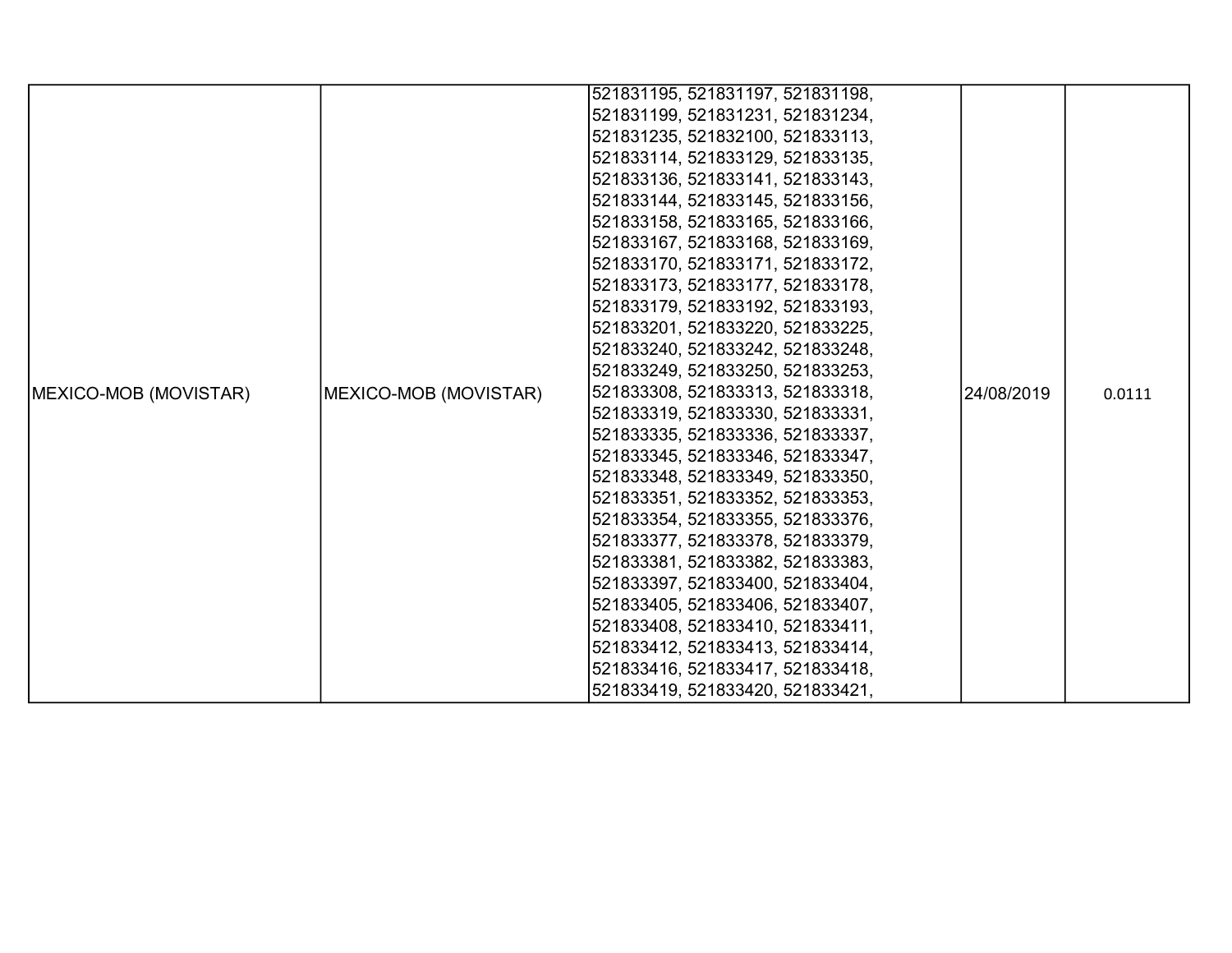|                       |                       | 521871258, 521871259, 521871276, |            |        |
|-----------------------|-----------------------|----------------------------------|------------|--------|
|                       |                       | 521871278, 521871279, 521871281, |            |        |
|                       |                       | 521871283, 521871284, 521871286, |            |        |
|                       |                       | 521871287, 521871288, 521871304, |            |        |
|                       |                       | 521871305, 521871306, 521871307, |            |        |
|                       |                       | 521871308, 521871309, 521871310, |            |        |
|                       |                       | 521871318, 521871322, 521871326, |            |        |
|                       |                       | 521871327, 521871352, 521871361, |            |        |
|                       |                       | 521871362, 521871363, 521871364, |            |        |
|                       |                       | 521871365, 521871366, 521871367, |            |        |
|                       |                       | 521871368, 521871369, 521871370, |            |        |
|                       |                       | 521871371, 521871372, 521871373, |            |        |
|                       |                       | 521871374, 521871375, 521871376, |            |        |
|                       |                       | 521871390, 521871422, 521871423, |            |        |
| MEXICO-MOB (MOVISTAR) | MEXICO-MOB (MOVISTAR) | 521871424, 521871425, 521871426, | 24/08/2019 | 0.0111 |
|                       |                       | 521871427, 521871428, 521871429, |            |        |
|                       |                       | 521871430, 521871431, 521871442, |            |        |
|                       |                       | 521871443, 521871444, 521871445, |            |        |
|                       |                       | 521871446, 521871447, 521871448, |            |        |
|                       |                       | 521871449, 521871550, 521871551, |            |        |
|                       |                       | 521871552, 521871553, 521871554, |            |        |
|                       |                       | 521871555, 521871556, 521871557, |            |        |
|                       |                       | 521871702, 521871703, 521871704, |            |        |
|                       |                       | 521871726, 521871728, 521871738, |            |        |
|                       |                       | 521871739, 521871740, 521871745, |            |        |
|                       |                       | 521871746, 521871758, 521871798, |            |        |
|                       |                       | 521871850, 521871851, 521871852, |            |        |
|                       |                       | 521871853, 521871854, 521871855, |            |        |
|                       |                       | 521871856, 521871857, 521871858, |            |        |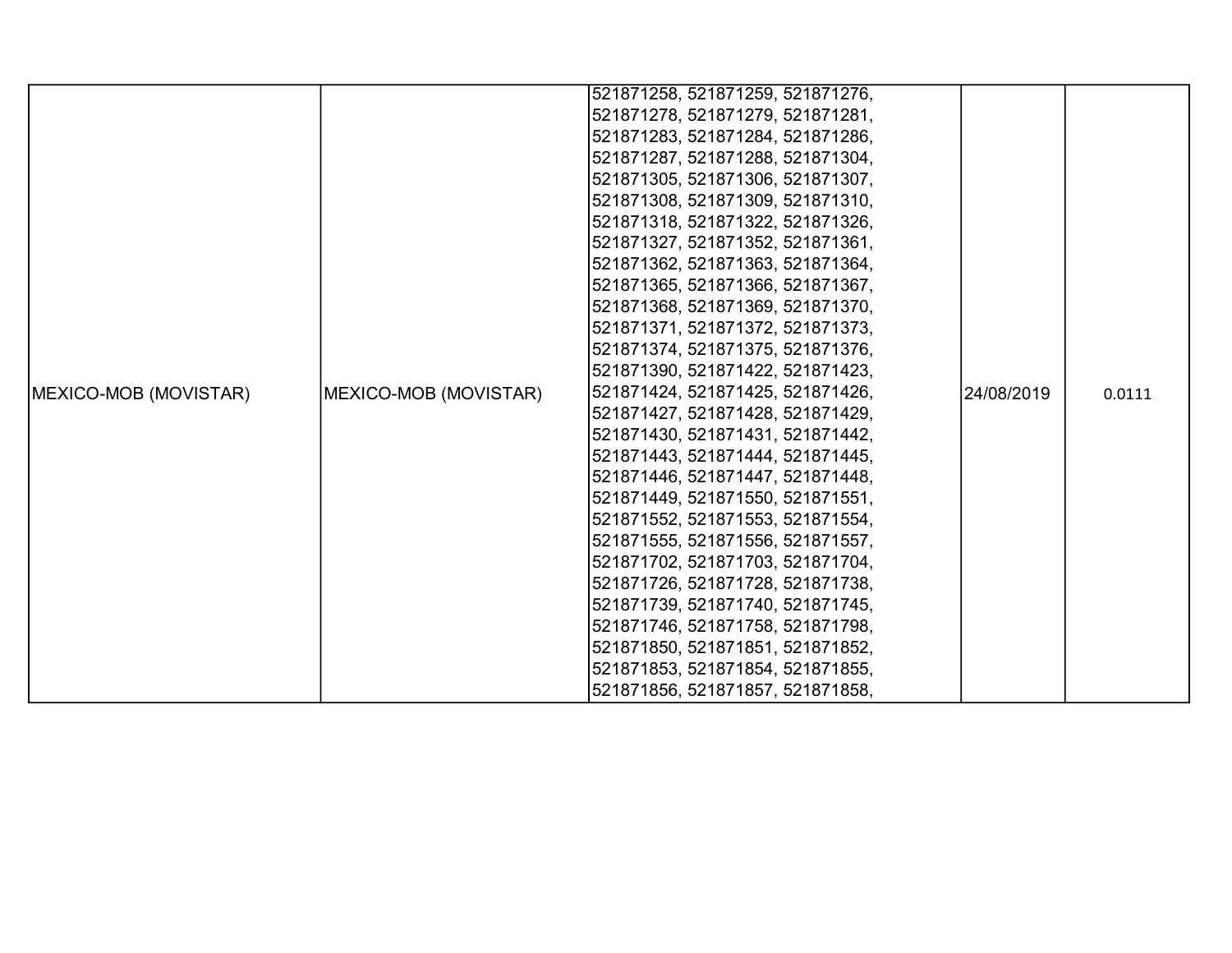|                               |                       | 521993489, 521993490, 521993491,    |            |        |
|-------------------------------|-----------------------|-------------------------------------|------------|--------|
|                               |                       | 521993492, 521994100, 521995100,    |            |        |
|                               |                       | 521996101, 521996106, 521997103,    |            |        |
|                               |                       | 521997104, 521997117, 521997125,    |            |        |
|                               |                       | 521997126, 521997136, 521997137,    |            |        |
|                               |                       | 521998127, 521998128, 521998133,    |            |        |
|                               |                       | 521998139, 521998141, 521998142,    |            |        |
|                               |                       | 521998154, 521998160, 521998162,    |            |        |
|                               |                       | 521998163, 521998164, 521998169,    |            |        |
|                               |                       | 521998170, 521998171, 521998172,    |            |        |
|                               |                       | 521998173, 521998247, 521998262,    |            |        |
|                               |                       | 521998263, 521998264, 521998265,    |            |        |
|                               |                       | 521998266, 521998268, 521998269,    |            |        |
|                               |                       | 521998270, 521998284, 5219983125,   |            |        |
| <b>IMEXICO-MOB (MOVISTAR)</b> | MEXICO-MOB (MOVISTAR) | 5219983126, 5219983127, 5219983128, | 24/08/2019 | 0.0111 |
|                               |                       | 5219983129, 521998314, 521998323,   |            |        |
|                               |                       | 521998324, 521998325, 521998334,    |            |        |
|                               |                       | 521998356, 521998357, 521998358,    |            |        |
|                               |                       | 521998359, 521998375, 521998376,    |            |        |
|                               |                       | 521998377, 521998378, 521998379,    |            |        |
|                               |                       | 521998450, 521998451, 521998452,    |            |        |
|                               |                       | 521998453, 521998454, 521998455,    |            |        |
|                               |                       | 521999145, 521999146, 521999153,    |            |        |
|                               |                       | 521999162, 521999179, 521999180,    |            |        |
|                               |                       | 521999181, 521999186, 521999187,    |            |        |
|                               |                       | 52199920, 521999301, 521999302,     |            |        |
|                               |                       | 521999321, 521999373, 521999383,    |            |        |
|                               |                       | 521999396, 521999397, 521999398,    |            |        |
|                               |                       | 5219994025, 5219994026, 5219994027, |            |        |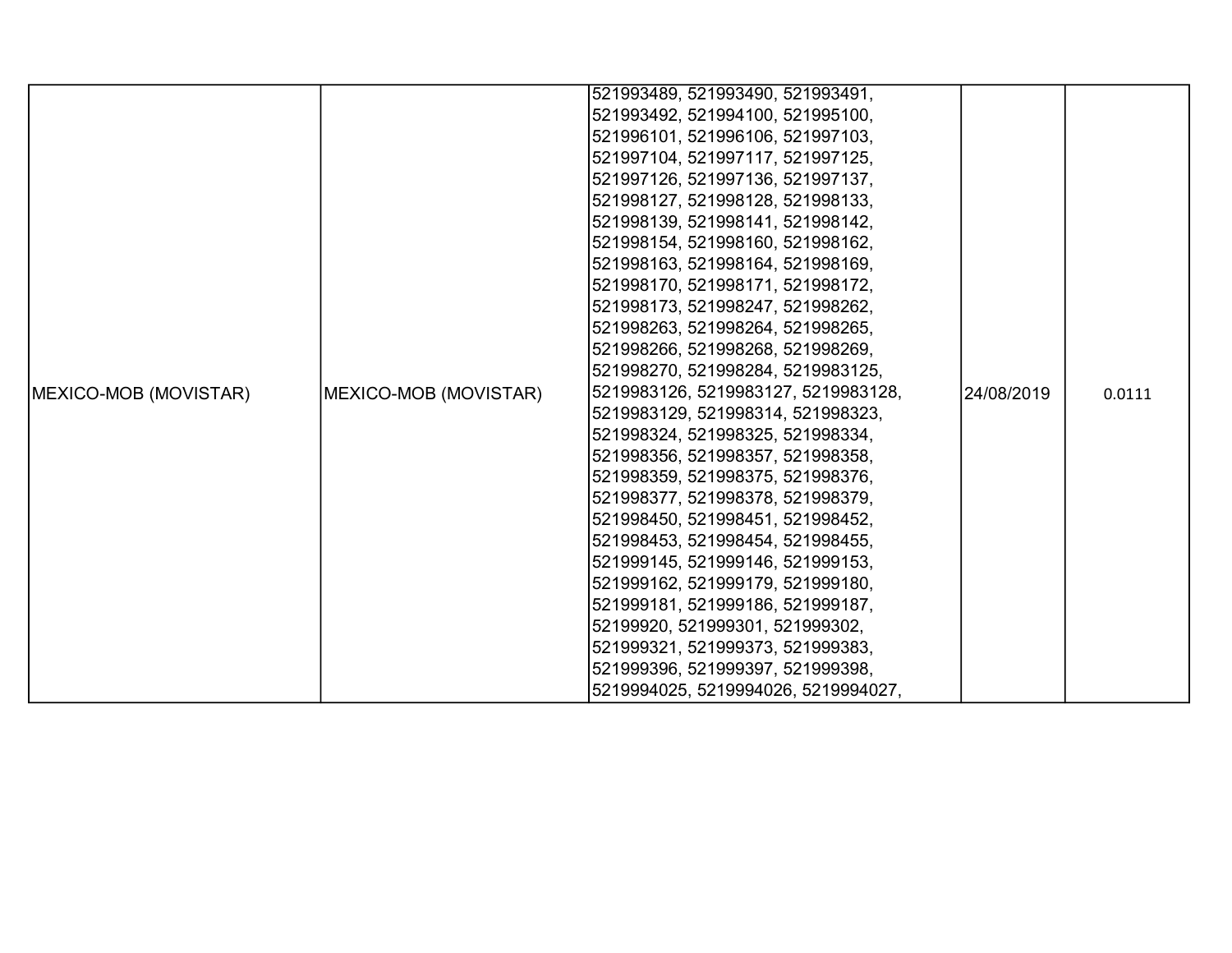|                       |                       | 52327106, 52328101, 52329100, 52331037, |            |        |
|-----------------------|-----------------------|-----------------------------------------|------------|--------|
|                       |                       |                                         |            |        |
|                       |                       | 52331049, 52331050, 52331051, 52331052, |            |        |
|                       |                       | 52331053, 52331054, 52331055, 52331056, |            |        |
|                       |                       | 52331060, 52331083, 52331084, 52331085, |            |        |
|                       |                       | 52331100, 52331101, 52331102, 52331103, |            |        |
|                       |                       | 52331104, 52331105, 52331106, 52331107, |            |        |
|                       |                       | 52331119, 52331120, 52331121, 52331122, |            |        |
|                       |                       | 52331123, 52331124, 52331125, 52331126, |            |        |
|                       |                       | 52331127, 52331152, 52331153, 52331159, |            |        |
|                       |                       | 52331160, 52331161, 52331162, 52331163, |            | 0.0111 |
|                       |                       | 52331164, 52331165, 52331166, 52331167, |            |        |
|                       |                       | 52331168, 52331179, 52331180, 52331181, |            |        |
|                       |                       | 52331182, 52331183, 52331190, 52331191, |            |        |
|                       |                       | 52331192, 52331205, 52331206, 52331207, |            |        |
| MEXICO-MOB (MOVISTAR) | MEXICO-MOB (MOVISTAR) | 52331208, 52331209, 52331210, 52331211, | 24/08/2019 |        |
|                       |                       | 52331212, 52331213, 52331214, 52331231, |            |        |
|                       |                       | 52331232, 52331233, 52331234, 52331235, |            |        |
|                       |                       | 52331236, 52331237, 52331238, 52331239, |            |        |
|                       |                       | 52331240, 52331274, 52331275, 52331276, |            |        |
|                       |                       | 52331277, 52331278, 52331315, 52331316, |            |        |
|                       |                       | 52331317, 52331400, 52331401, 52331402, |            |        |
|                       |                       | 52331403, 52331420, 52331421, 52331474, |            |        |
|                       |                       | 52331475, 52331476, 52331480, 52331481, |            |        |
|                       |                       | 52331482, 52331483, 52331494, 52331495, |            |        |
|                       |                       | 52331496, 52331497, 52331498, 52331499, |            |        |
|                       |                       | 52331500, 52331501, 52331502, 52331503, |            |        |
|                       |                       | 52331504, 52331547, 52331548, 52331549, |            |        |
|                       |                       | 5233155, 52331560, 52331619, 5233162,   |            |        |
|                       |                       | 52331630, 52331631, 52331632, 52331633, |            |        |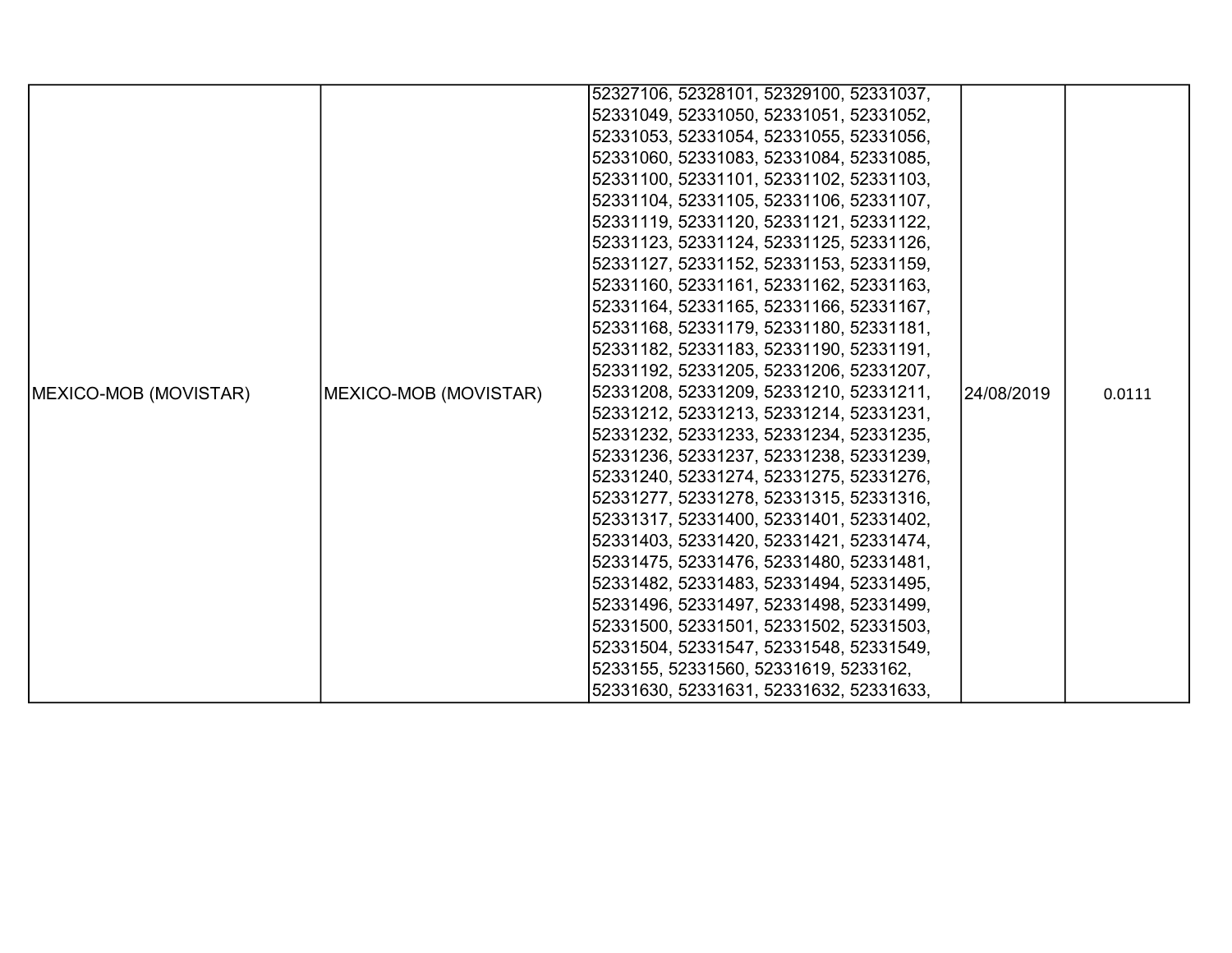|                               |                       | 52453999, 52454100, 52454101, 52455100,   |            |        |
|-------------------------------|-----------------------|-------------------------------------------|------------|--------|
|                               |                       | 52456102, 52456104, 52456105, 52456112,   |            |        |
|                               |                       | 52456124, 52456125, 52456127, 52456130,   |            |        |
|                               |                       | 52456131, 52456137, 52457101, 52458100,   |            |        |
|                               |                       | 52458101, 52458108, 52458112, 52458113,   |            |        |
|                               |                       | 52458114, 52458122, 52458125, 52459101,   |            |        |
|                               |                       | 52459102, 52459125, 52459126, 52461135,   |            |        |
|                               |                       | 52461141, 52461142, 52461143, 52461152,   |            |        |
|                               |                       | 52461153, 52461155, 52461198, 52461199,   |            |        |
|                               |                       | 52461200, 52461201, 52461209, 52461210,   |            |        |
|                               |                       | 52461217, 52461218, 52461222, 52461223,   |            |        |
|                               |                       | 52461224, 52461255, 52461256, 52461257,   |            |        |
|                               |                       | 524612585, 524612586, 524612587,          |            |        |
|                               |                       | 524612588, 524612589, 52461259, 52461260, |            |        |
| <b>IMEXICO-MOB (MOVISTAR)</b> | MEXICO-MOB (MOVISTAR) | 52461261, 52461262, 52461263, 52461278,   | 24/08/2019 | 0.0111 |
|                               |                       | 52461279, 52461280, 52461281, 52461288,   |            |        |
|                               |                       | 52461289, 52461290, 52461291, 52461292,   |            |        |
|                               |                       | 52461293, 52461320, 524613600, 524613601, |            |        |
|                               |                       | 524613602, 524613603, 524613604,          |            |        |
|                               |                       | 524613605, 524613606, 524613607,          |            |        |
|                               |                       | 524613608, 524613609, 52462118, 52462120, |            |        |
|                               |                       | 52462121, 52462127, 52462131, 52462132,   |            |        |
|                               |                       | 52462133, 52462134, 52462160, 52462161,   |            |        |
|                               |                       | 52462163, 52462164, 52462165, 52462174,   |            |        |
|                               |                       | 52462175, 52462179, 52462180, 52462181,   |            |        |
|                               |                       | 52462182, 52462183, 52462199, 52462200,   |            |        |
|                               |                       | 52462211, 52462212, 52462213, 52462216,   |            |        |
|                               |                       | 52462223, 52462224, 52462227, 52462228,   |            |        |
|                               |                       | 52462229, 52462230, 52462242, 52462243,   |            |        |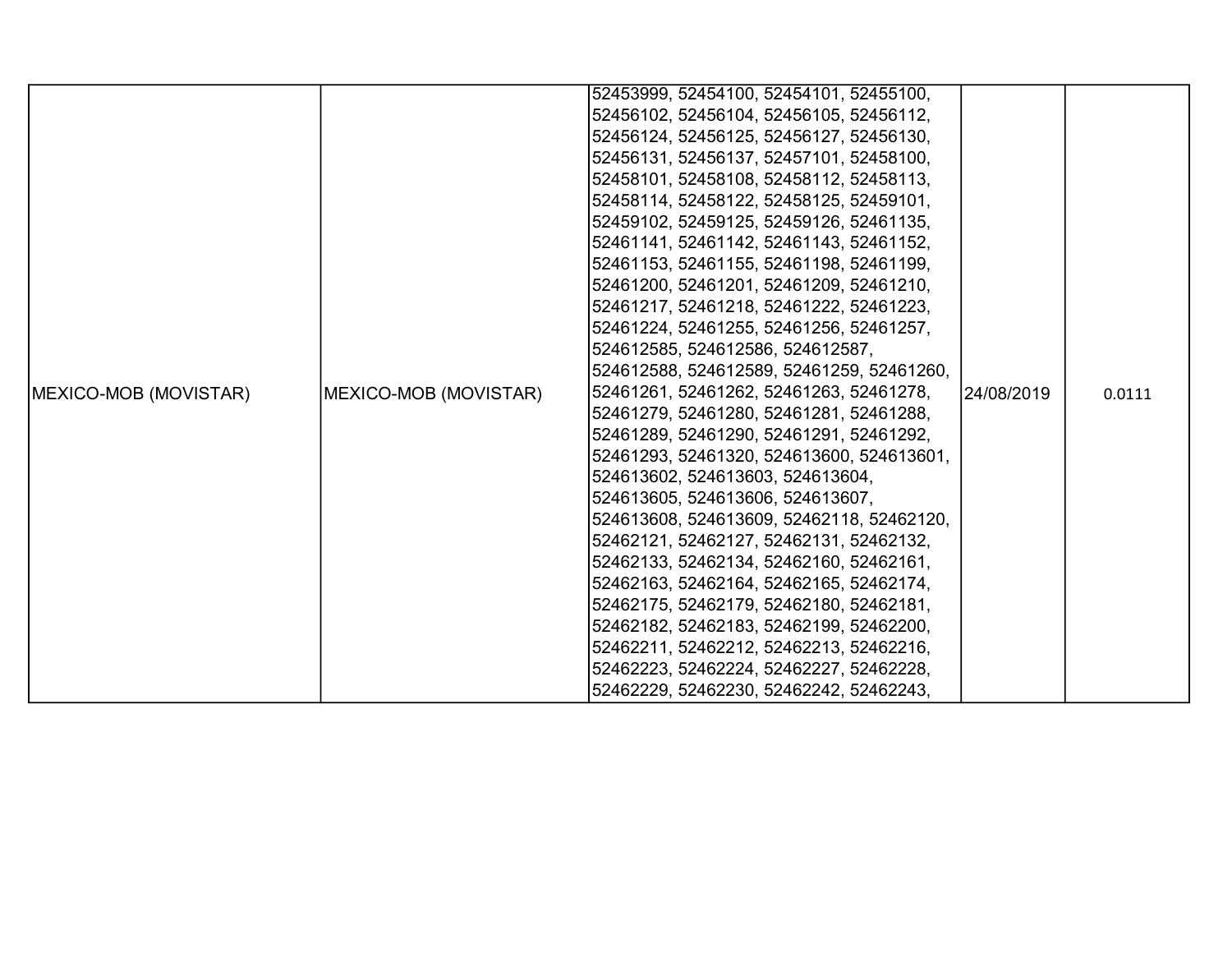|                       |                       | 525535459, 525535462, 525535463,          |             |        |
|-----------------------|-----------------------|-------------------------------------------|-------------|--------|
|                       |                       | 525535464, 525535465, 525535466,          |             |        |
|                       |                       | 525535467, 525535468, 525535469,          |             |        |
|                       |                       | 525536043, 525536044, 525536045,          |             |        |
|                       |                       | 525536046, 525536047, 525536048,          |             |        |
|                       |                       | 525536049, 525536053, 525536054,          |             |        |
|                       |                       | 525536055, 525536056, 525536057,          |             |        |
|                       |                       | 525536058, 52553738, 52553739, 5255374,   |             |        |
|                       |                       | 5255375, 5255376, 5255377, 5255378,       |             |        |
|                       |                       | 5255379, 5255380, 5255381, 5255382,       |             |        |
|                       |                       | 5255383, 5255384, 5255385, 52553860,      |             |        |
|                       |                       | 52553861, 52553862, 52553863, 52553864,   |             |        |
|                       |                       | 52553865, 52553866, 52553867, 52553945,   |             |        |
|                       |                       | 52554146, 52554213, 52554214, 52554215,   |             |        |
| MEXICO-MOB (MOVISTAR) | MEXICO-MOB (MOVISTAR) | 52554216, 52554217, 52554218, 52554219,   | l24/08/2019 | 0.0111 |
|                       |                       | 5255422, 5255423, 5255424, 5255425,       |             |        |
|                       |                       | 5255426, 5255427, 5255428, 5255429,       |             |        |
|                       |                       | 5255430, 52554310, 52554311, 52554312,    |             |        |
|                       |                       | 52554637, 52554638, 52554639, 5255464,    |             |        |
|                       |                       | 5255465, 5255466, 5255467, 5255468,       |             |        |
|                       |                       | 5255469, 5255470, 5255471, 5255472,       |             |        |
|                       |                       | 52554730, 52554731, 52554732, 52554733,   |             |        |
|                       |                       | 52554734, 52554735, 52554736, 52555040,   |             |        |
|                       |                       | 52555041, 52555042, 52555043, 52555045,   |             |        |
|                       |                       | 52555098, 52555099, 525557399, 525557504, |             |        |
|                       |                       | 525557599, 52555800, 52555805, 52555806,  |             |        |
|                       |                       | 525558086, 525558087, 525558088,          |             |        |
|                       |                       | 525558089, 525558313, 525558347,          |             |        |
|                       |                       | 525558348, 52555928, 52556003, 52556004,  |             |        |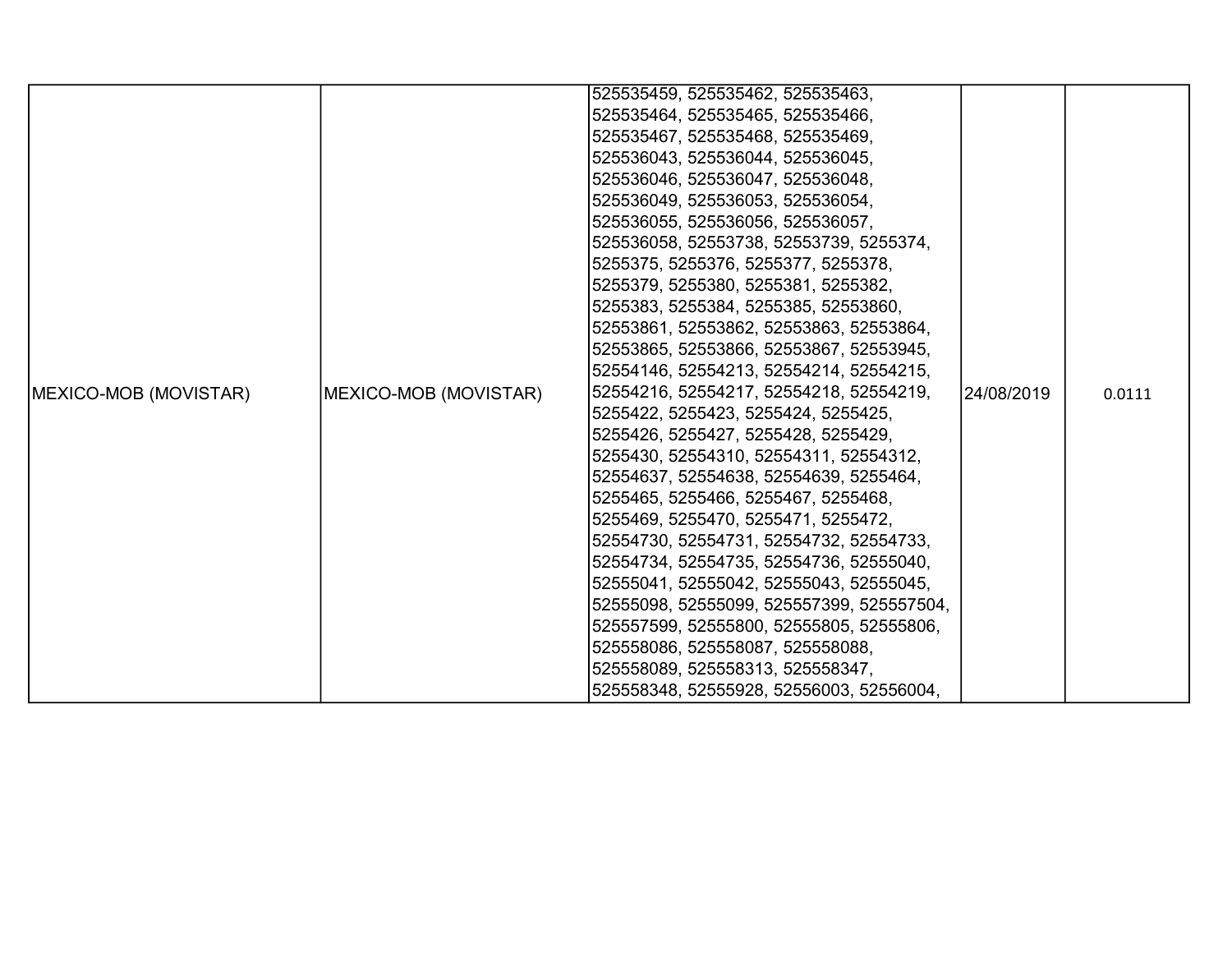|                       |                       | 52618139, 52618140, 52618141, 52618147, |            |        |
|-----------------------|-----------------------|-----------------------------------------|------------|--------|
|                       |                       | 52618148, 52618172, 52618173, 52618176, |            |        |
|                       |                       | 52618177, 52618178, 52618179, 52618180, |            |        |
|                       |                       | 52618203, 52618207, 52618208, 52618224, |            |        |
|                       |                       | 52618225, 52618237, 52618238, 52618239, |            |        |
|                       |                       | 5261824, 52618250, 52618251, 52618252,  |            |        |
|                       |                       | 52618253, 52618254, 52618264, 52618280, |            |        |
|                       |                       | 52618281, 52618282, 52618283, 52618284, |            |        |
|                       |                       | 52618285, 52618286, 52618287, 52618802, |            |        |
|                       |                       | 52618805, 52618808, 52618809, 52618816, |            | 0.0111 |
|                       |                       | 52618821, 52618830, 52618831, 52618834, |            |        |
|                       |                       | 52618850, 52618851, 52618852, 52618853, | 24/08/2019 |        |
|                       | MEXICO-MOB (MOVISTAR) | 52618854, 52618855, 52618856, 52618857, |            |        |
|                       |                       | 52618858, 52618859, 52621100, 52622102, |            |        |
| MEXICO-MOB (MOVISTAR) |                       | 52622104, 52622105, 52622106, 52622107, |            |        |
|                       |                       | 52622108, 52622119, 52622130, 52622136, |            |        |
|                       |                       | 52622141, 52622143, 52622153, 52622154, |            |        |
|                       |                       | 52622160, 52622177, 52622200, 52622226, |            |        |
|                       |                       | 52622229, 52622230, 52622362, 52622570, |            |        |
|                       |                       | 52622571, 52622572, 52622573, 52622574, |            |        |
|                       |                       | 52622575, 52622576, 52622577, 52622578, |            |        |
|                       |                       | 52622579, 52623100, 52623102, 52624101, |            |        |
|                       |                       | 52624102, 52624103, 52624107, 52624109, |            |        |
|                       |                       | 52624111, 52624112, 52624114, 52624115, |            |        |
|                       |                       | 52624116, 52624118, 52624126, 52624127, |            |        |
|                       |                       | 52624133, 52624134, 52624135, 52624136, |            |        |
|                       |                       | 52624140, 526241411, 526241412,         |            |        |
|                       |                       | 526241413, 526241414, 5262414150,       |            |        |
|                       |                       | 5262414151, 5262414152, 5262414153,     |            |        |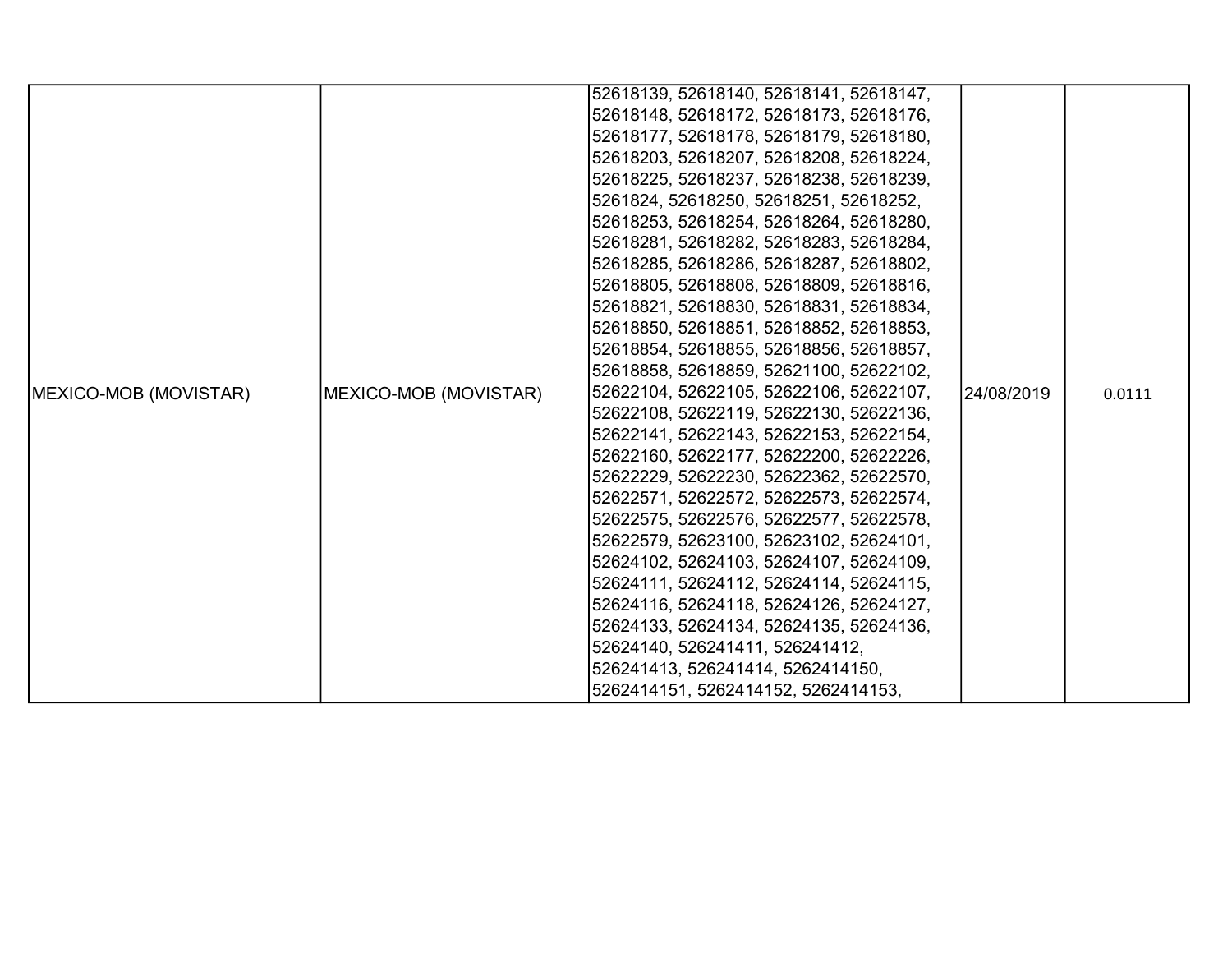|                       |                       | 52662292, 52662293, 52662294, 52662331, |            |        |
|-----------------------|-----------------------|-----------------------------------------|------------|--------|
|                       |                       | 52662332, 52662334, 52662384, 52662385, |            |        |
|                       |                       | 52662386, 52662387, 52662388, 52662389, |            |        |
|                       |                       |                                         |            |        |
|                       |                       | 52662390, 52662391, 52662392, 52662393, |            |        |
|                       |                       | 52662408, 52662482, 52662483, 52662484, |            |        |
|                       |                       | 52662485, 52662486, 52662487, 52662489, |            |        |
|                       |                       | 52662490, 52664100, 52664101, 52664131, |            |        |
|                       |                       | 52664132, 52664141, 52664142, 52664145, |            |        |
|                       |                       | 52664146, 52664147, 52664148, 52664149, |            |        |
|                       |                       | 52664150, 52664152, 52664153, 52664154, |            | 0.0111 |
|                       |                       | 52664155, 52664156, 52664157, 52664158, |            |        |
|                       |                       | 52664159, 52664160, 52664161, 52664170, |            |        |
|                       | MEXICO-MOB (MOVISTAR) | 52664171, 52664172, 52664173, 52664177, |            |        |
|                       |                       | 52664178, 52664179, 52664180, 52664181, |            |        |
| MEXICO-MOB (MOVISTAR) |                       | 52664182, 52664183, 52664184, 52664185, | 24/08/2019 |        |
|                       |                       | 52664186, 52664187, 52664195, 52664196, |            |        |
|                       |                       | 52664212, 52664220, 52664221, 52664222, |            |        |
|                       |                       | 52664223, 52664224, 52664225, 52664227, |            |        |
|                       |                       | 52664228, 52664229, 52664230, 52664238, |            |        |
|                       |                       | 52664239, 52664240, 52664241, 52664242, |            |        |
|                       |                       | 52664243, 52664244, 52664245, 52664246, |            |        |
|                       |                       | 52664251, 52664252, 52664253, 52664254, |            |        |
|                       |                       | 52664256, 52664257, 52664258, 52664259, |            |        |
|                       |                       | 52664260, 52664275, 52664276, 52664277, |            |        |
|                       |                       | 52664278, 52664384, 52664401, 52664402, |            |        |
|                       |                       | 52664418, 52664419, 52664420, 52664421, |            |        |
|                       |                       | 52664422, 52664427, 52664428, 52664429, |            |        |
|                       |                       | 52664430, 52664431, 52664432, 52664433, |            |        |
|                       |                       |                                         |            |        |
|                       |                       | 52664434, 52664435, 52664465, 52664466, |            |        |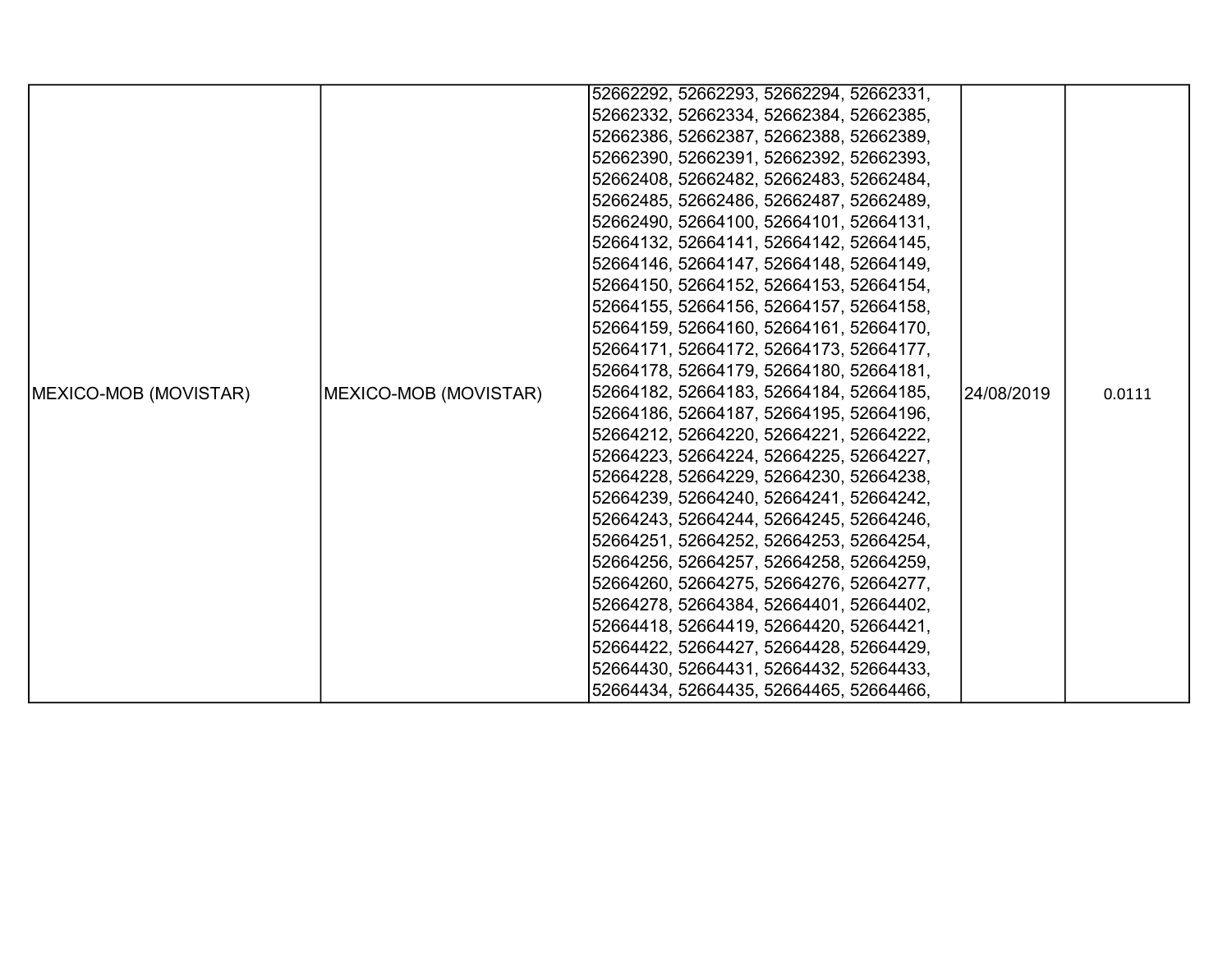|                               |                               | 52719325, 52719326, 52719327, 52719328,   |             |        |
|-------------------------------|-------------------------------|-------------------------------------------|-------------|--------|
|                               |                               | 52719329, 52721100, 52721101, 52721102,   |             |        |
|                               |                               | 52721103, 52721107, 52721108, 52722127,   |             |        |
|                               |                               | 52722142, 52722143, 52722144, 52722163,   |             |        |
|                               |                               |                                           |             |        |
|                               |                               | 52722176, 52722177, 52722178, 52722187,   |             |        |
|                               |                               | 52722189, 52722191, 52722192, 52722193,   |             |        |
|                               |                               | 52722194, 52722195, 52722198, 527222490,  |             |        |
|                               |                               | 527222491, 527222492, 527222493,          |             |        |
|                               |                               | 527222494, 527222496, 527222497,          |             |        |
|                               |                               | 527222498, 527222499, 52722257, 52722258, |             | 0.0111 |
|                               |                               | 52722259, 52722297, 52722301, 52722302,   |             |        |
|                               |                               | 52722307, 52722308, 52722309, 52722310,   | l24/08/2019 |        |
|                               | <b>IMEXICO-MOB (MOVISTAR)</b> | 52722311, 52722331, 52722332, 52722333,   |             |        |
|                               |                               | 52722334, 52722335, 52722336, 52722337,   |             |        |
| <b>IMEXICO-MOB (MOVISTAR)</b> |                               | 52722338, 52722339, 52722340, 52722341,   |             |        |
|                               |                               | 52722342, 52722343, 52722416, 52722432,   |             |        |
|                               |                               | 52722433, 52722434, 52722435, 52722436,   |             |        |
|                               |                               | 52722439, 52722440, 52722441, 52722448,   |             |        |
|                               |                               | 52722449, 52722450, 52722451, 52722452,   |             |        |
|                               |                               | 52722453, 52722472, 52722488, 52722491,   |             |        |
|                               |                               | 52722524, 52722525, 52722526, 52722527,   |             |        |
|                               |                               | 52722528, 52722529, 52722577, 52722586,   |             |        |
|                               |                               | 52722587, 52722588, 52722589, 52722596,   |             |        |
|                               |                               | 52722633, 52722634, 52722635, 52722636,   |             |        |
|                               |                               | 52722637, 52722689, 52722712, 52722743,   |             |        |
|                               |                               | 52722744, 52722745, 52722746, 52722747,   |             |        |
|                               |                               | 52722748, 52722753, 52722754, 52722755,   |             |        |
|                               |                               | 52722756, 52722758, 52722759, 52722760,   |             |        |
|                               |                               | 52722761, 52722762, 527227650, 527227651, |             |        |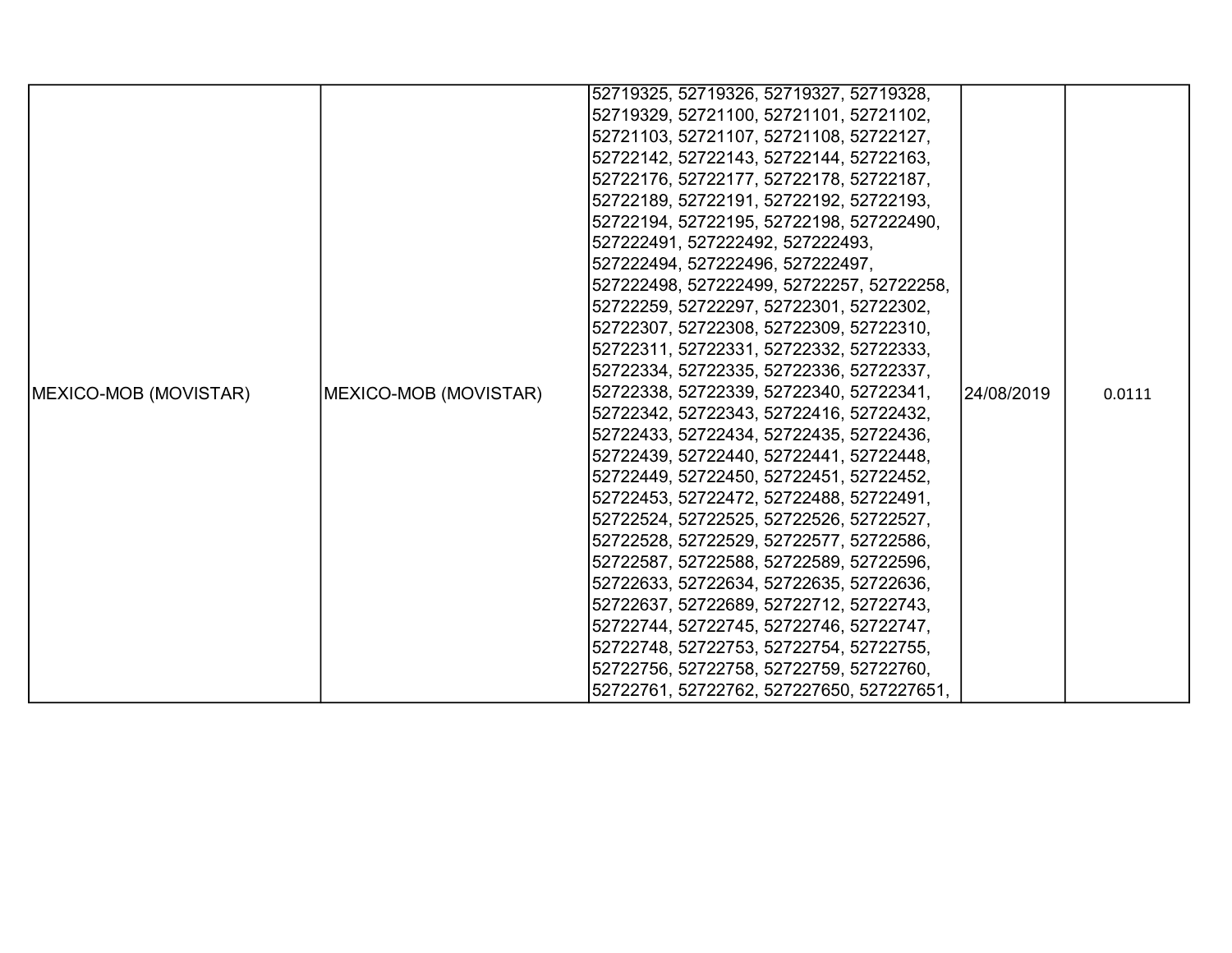|                               |                       | 52811130, 52811131, 52811132, 52811135, |            |        |
|-------------------------------|-----------------------|-----------------------------------------|------------|--------|
|                               |                       |                                         |            |        |
|                               |                       | 52811136, 52811137, 52811138, 52811139, |            |        |
|                               |                       | 5281114, 52811150, 52811151, 52811152,  |            |        |
|                               |                       | 52811171, 52811172, 52811186, 52811187, |            |        |
|                               |                       | 52811188, 52811189, 5281119, 52811200,  |            |        |
|                               |                       | 52811201, 52811202, 52811203, 52811204, |            |        |
|                               |                       | 52811205, 52811206, 52811207, 52811217, |            |        |
|                               |                       | 52811218, 52811219, 52811220, 52811221, |            |        |
|                               |                       | 52811222, 52811258, 52811259, 5281126,  |            |        |
|                               |                       | 52811270, 52811271, 52811272, 52811311, |            | 0.0111 |
|                               |                       | 52811312, 52811313, 52811314, 52811315, |            |        |
|                               |                       | 52811316, 52811317, 52811318, 52811319, |            |        |
|                               | MEXICO-MOB (MOVISTAR) | 5281132, 52811330, 52811348, 52811349,  |            |        |
|                               |                       | 52811350, 52811368, 52811369, 52811370, |            |        |
| <b>IMEXICO-MOB (MOVISTAR)</b> |                       | 52811371, 52811372, 52811373, 52811374, | 24/08/2019 |        |
|                               |                       | 52811375, 52811376, 52811377, 52811381, |            |        |
|                               |                       | 52811382, 52811383, 52811384, 52811385, |            |        |
|                               |                       | 52811386, 52811387, 52811388, 52811389, |            |        |
|                               |                       | 5281139, 52811393, 52811400, 52811559,  |            |        |
|                               |                       | 5281156, 52811570, 52811571, 52811572,  |            |        |
|                               |                       | 52811573, 52811574, 52811575, 52811617, |            |        |
|                               |                       | 52811618, 52811619, 52811620, 52811621, |            |        |
|                               |                       | 52811622, 52811623, 52811624, 52811643, |            |        |
|                               |                       | 52811666, 52811667, 52811668, 52811669, |            |        |
|                               |                       | 52811670, 52811671, 52811672, 52811673, |            |        |
|                               |                       | 52811674, 52811675, 52811698, 52811699, |            |        |
|                               |                       | 5281170, 5281171, 5281172, 52811730,    |            |        |
|                               |                       | 52811731, 52811732, 52811751, 52811752, |            |        |
|                               |                       | 52811753, 52811754, 52811755, 52811756, |            |        |
|                               |                       |                                         |            |        |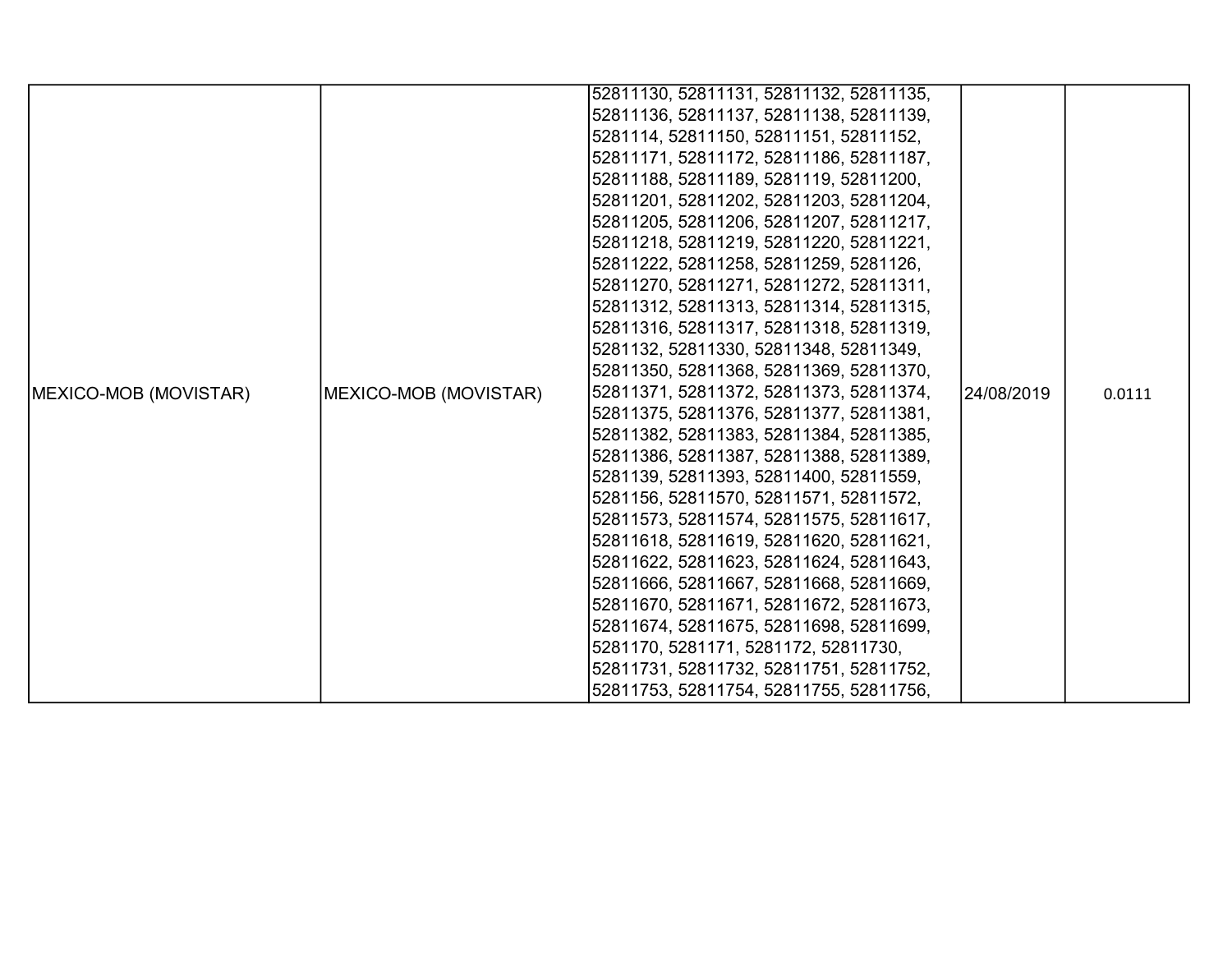| 52867123, 52867124, 52867125, 52867134,<br>52867135, 52867140, 52867141, 52867142,<br>52867143, 52867144, 52867145, 52867146,<br>52867162, 52867163, 52867164, 52867165,<br>52867166, 52867167, 52867175, 52867176,<br>52867177, 52867178, 52867179, 52867180,<br>52867181, 52867182, 52867219, 52867220,<br>52867221, 52867236, 52867237, 52867238,<br>52867239, 52867240, 52867257, 52867258,<br>52867259, 52867260, 52867261, 52867262,<br>52867263, 52867264, 528672880, 528672881,<br>528672882, 528672883, 528672884,<br>528672885, 528672886, 528672887,<br>528672888, 528672889, 528672890,<br>MEXICO-MOB (MOVISTAR)<br>24/08/2019<br>0.0111<br>528672891, 528672892, 528672893,<br>528672894, 528672895, 528672896,<br>528672897, 528672898, 528672899,<br>528672900, 528672901, 528672902,<br>528672903, 528672904, 528672905,<br>528672906, 528672907, 528672908,<br>528672909, 528672910, 528672911,<br>528672912, 528672913, 528672914,<br>528672915, 528672916, 528672917,<br>528672918, 528672919, 528672920,<br>528672921, 528672922, 528672923, |                       | 52867114, 52867118, 52867119, 52867122, |  |  |
|------------------------------------------------------------------------------------------------------------------------------------------------------------------------------------------------------------------------------------------------------------------------------------------------------------------------------------------------------------------------------------------------------------------------------------------------------------------------------------------------------------------------------------------------------------------------------------------------------------------------------------------------------------------------------------------------------------------------------------------------------------------------------------------------------------------------------------------------------------------------------------------------------------------------------------------------------------------------------------------------------------------------------------------------------------------|-----------------------|-----------------------------------------|--|--|
|                                                                                                                                                                                                                                                                                                                                                                                                                                                                                                                                                                                                                                                                                                                                                                                                                                                                                                                                                                                                                                                                  |                       |                                         |  |  |
|                                                                                                                                                                                                                                                                                                                                                                                                                                                                                                                                                                                                                                                                                                                                                                                                                                                                                                                                                                                                                                                                  |                       |                                         |  |  |
|                                                                                                                                                                                                                                                                                                                                                                                                                                                                                                                                                                                                                                                                                                                                                                                                                                                                                                                                                                                                                                                                  |                       |                                         |  |  |
|                                                                                                                                                                                                                                                                                                                                                                                                                                                                                                                                                                                                                                                                                                                                                                                                                                                                                                                                                                                                                                                                  |                       |                                         |  |  |
|                                                                                                                                                                                                                                                                                                                                                                                                                                                                                                                                                                                                                                                                                                                                                                                                                                                                                                                                                                                                                                                                  |                       |                                         |  |  |
|                                                                                                                                                                                                                                                                                                                                                                                                                                                                                                                                                                                                                                                                                                                                                                                                                                                                                                                                                                                                                                                                  |                       |                                         |  |  |
|                                                                                                                                                                                                                                                                                                                                                                                                                                                                                                                                                                                                                                                                                                                                                                                                                                                                                                                                                                                                                                                                  |                       |                                         |  |  |
|                                                                                                                                                                                                                                                                                                                                                                                                                                                                                                                                                                                                                                                                                                                                                                                                                                                                                                                                                                                                                                                                  |                       |                                         |  |  |
|                                                                                                                                                                                                                                                                                                                                                                                                                                                                                                                                                                                                                                                                                                                                                                                                                                                                                                                                                                                                                                                                  |                       |                                         |  |  |
|                                                                                                                                                                                                                                                                                                                                                                                                                                                                                                                                                                                                                                                                                                                                                                                                                                                                                                                                                                                                                                                                  |                       |                                         |  |  |
|                                                                                                                                                                                                                                                                                                                                                                                                                                                                                                                                                                                                                                                                                                                                                                                                                                                                                                                                                                                                                                                                  |                       |                                         |  |  |
|                                                                                                                                                                                                                                                                                                                                                                                                                                                                                                                                                                                                                                                                                                                                                                                                                                                                                                                                                                                                                                                                  |                       |                                         |  |  |
|                                                                                                                                                                                                                                                                                                                                                                                                                                                                                                                                                                                                                                                                                                                                                                                                                                                                                                                                                                                                                                                                  |                       |                                         |  |  |
|                                                                                                                                                                                                                                                                                                                                                                                                                                                                                                                                                                                                                                                                                                                                                                                                                                                                                                                                                                                                                                                                  |                       |                                         |  |  |
|                                                                                                                                                                                                                                                                                                                                                                                                                                                                                                                                                                                                                                                                                                                                                                                                                                                                                                                                                                                                                                                                  | MEXICO-MOB (MOVISTAR) |                                         |  |  |
|                                                                                                                                                                                                                                                                                                                                                                                                                                                                                                                                                                                                                                                                                                                                                                                                                                                                                                                                                                                                                                                                  |                       |                                         |  |  |
|                                                                                                                                                                                                                                                                                                                                                                                                                                                                                                                                                                                                                                                                                                                                                                                                                                                                                                                                                                                                                                                                  |                       |                                         |  |  |
|                                                                                                                                                                                                                                                                                                                                                                                                                                                                                                                                                                                                                                                                                                                                                                                                                                                                                                                                                                                                                                                                  |                       |                                         |  |  |
|                                                                                                                                                                                                                                                                                                                                                                                                                                                                                                                                                                                                                                                                                                                                                                                                                                                                                                                                                                                                                                                                  |                       |                                         |  |  |
|                                                                                                                                                                                                                                                                                                                                                                                                                                                                                                                                                                                                                                                                                                                                                                                                                                                                                                                                                                                                                                                                  |                       |                                         |  |  |
|                                                                                                                                                                                                                                                                                                                                                                                                                                                                                                                                                                                                                                                                                                                                                                                                                                                                                                                                                                                                                                                                  |                       |                                         |  |  |
|                                                                                                                                                                                                                                                                                                                                                                                                                                                                                                                                                                                                                                                                                                                                                                                                                                                                                                                                                                                                                                                                  |                       |                                         |  |  |
|                                                                                                                                                                                                                                                                                                                                                                                                                                                                                                                                                                                                                                                                                                                                                                                                                                                                                                                                                                                                                                                                  |                       |                                         |  |  |
|                                                                                                                                                                                                                                                                                                                                                                                                                                                                                                                                                                                                                                                                                                                                                                                                                                                                                                                                                                                                                                                                  |                       |                                         |  |  |
|                                                                                                                                                                                                                                                                                                                                                                                                                                                                                                                                                                                                                                                                                                                                                                                                                                                                                                                                                                                                                                                                  |                       |                                         |  |  |
|                                                                                                                                                                                                                                                                                                                                                                                                                                                                                                                                                                                                                                                                                                                                                                                                                                                                                                                                                                                                                                                                  |                       |                                         |  |  |
|                                                                                                                                                                                                                                                                                                                                                                                                                                                                                                                                                                                                                                                                                                                                                                                                                                                                                                                                                                                                                                                                  |                       | 528672924, 528672925, 528672926,        |  |  |
| 528672927, 528672928, 528672929,                                                                                                                                                                                                                                                                                                                                                                                                                                                                                                                                                                                                                                                                                                                                                                                                                                                                                                                                                                                                                                 |                       |                                         |  |  |
| 528672930, 528672931, 528672932,                                                                                                                                                                                                                                                                                                                                                                                                                                                                                                                                                                                                                                                                                                                                                                                                                                                                                                                                                                                                                                 |                       |                                         |  |  |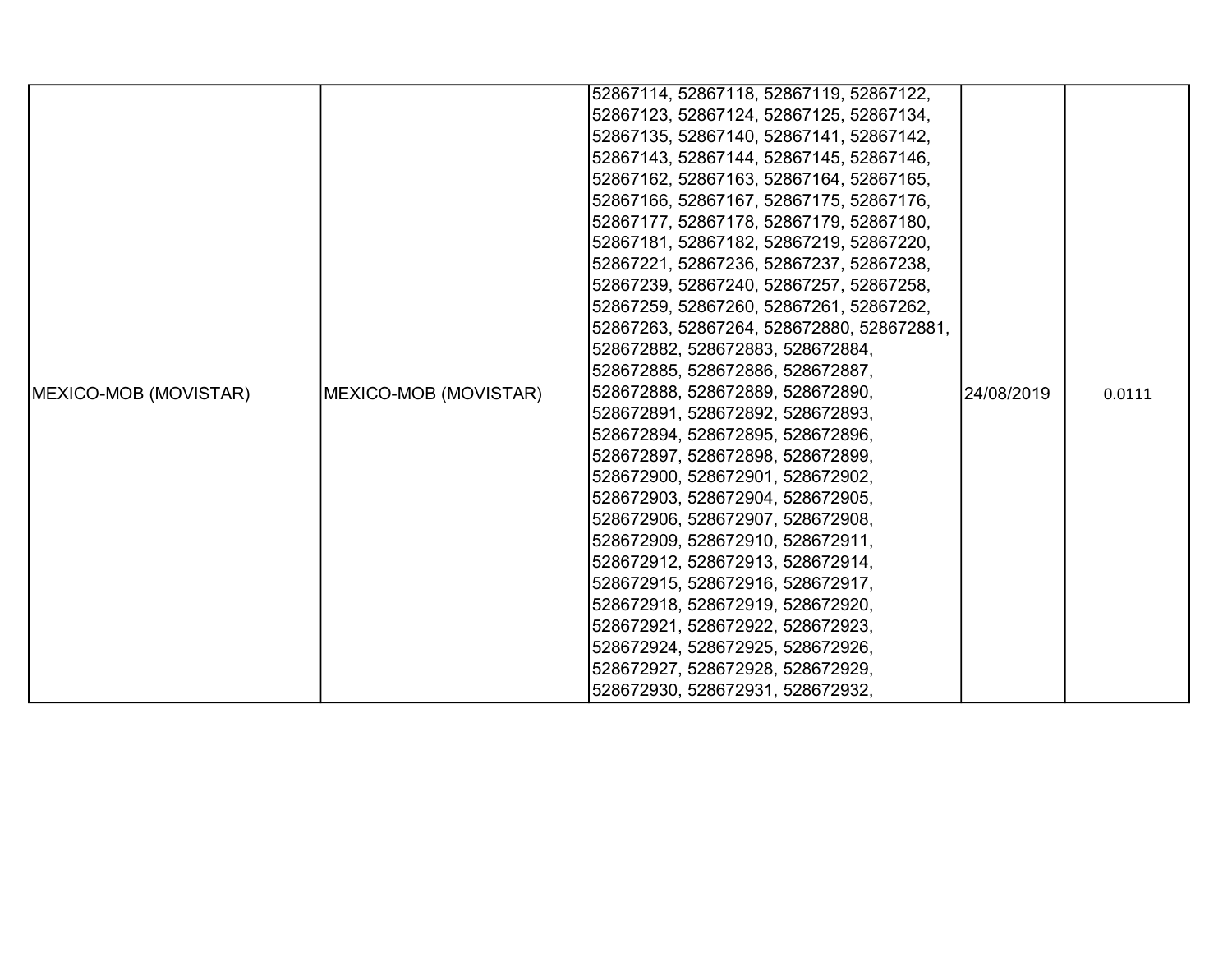| <b>IMEXICO-MOB (MOVISTAR)</b> | MEXICO-MOB (MOVISTAR) | 52962176, 52962177, 52962178, 52962179,<br>52962202, 52962204, 52962205, 52962206,<br>52962207, 52962208, 52962224, 52962225,<br>52962226, 52962227, 52962235, 52963111,<br>52963114, 52963128, 52963130, 52963152,<br>52963158, 52963160, 529632060, 529632061,<br>529632062, 529632063, 529632064,<br>529632065, 529632066, 529632067,<br>529632068, 529632069, 52964101, 52964103,<br>52964110, 529641180, 529641181,<br>529641182, 529641183, 529641184,<br>529641185, 529641186, 529641187,<br>529641188, 529641189, 52965102, 52965104,<br>52965123, 52966105, 52966107, 52966110,<br>52967104, 52967105, 52967111, 52967113,<br>52967143, 52967144, 52967156, 52967171,<br>52967172, 52967182, 52968102, 52968104,<br>52968115, 52968122, 52968126, 529681320,<br>529681321, 529681322, 529681323,<br>529681324, 529681325, 529681326,<br>529681327, 529681328, 529681329,<br>529681400, 529681401, 529681402,<br>529681403, 529681404, 529681405,<br>529681406, 529681407, 529681408,<br>529681409, 52969100, 52969101, 52971105, | 24/08/2019 | 0.0111 |
|-------------------------------|-----------------------|-------------------------------------------------------------------------------------------------------------------------------------------------------------------------------------------------------------------------------------------------------------------------------------------------------------------------------------------------------------------------------------------------------------------------------------------------------------------------------------------------------------------------------------------------------------------------------------------------------------------------------------------------------------------------------------------------------------------------------------------------------------------------------------------------------------------------------------------------------------------------------------------------------------------------------------------------------------------------------------------------------------------------------------------|------------|--------|
|                               |                       | 52971110, 52971111, 52971122, 52971129,<br>52971130, 52971136, 52971138, 52971143,<br>52971147, 52971148, 52971161, 52971163,<br>52971164, 52971171, 52971172, 52971183,                                                                                                                                                                                                                                                                                                                                                                                                                                                                                                                                                                                                                                                                                                                                                                                                                                                                  |            |        |
| MEXICO-MOB (OTHERS)           | MEXICO-MOB (OTHERS)   | 521                                                                                                                                                                                                                                                                                                                                                                                                                                                                                                                                                                                                                                                                                                                                                                                                                                                                                                                                                                                                                                       | 24/08/2019 | 0.0079 |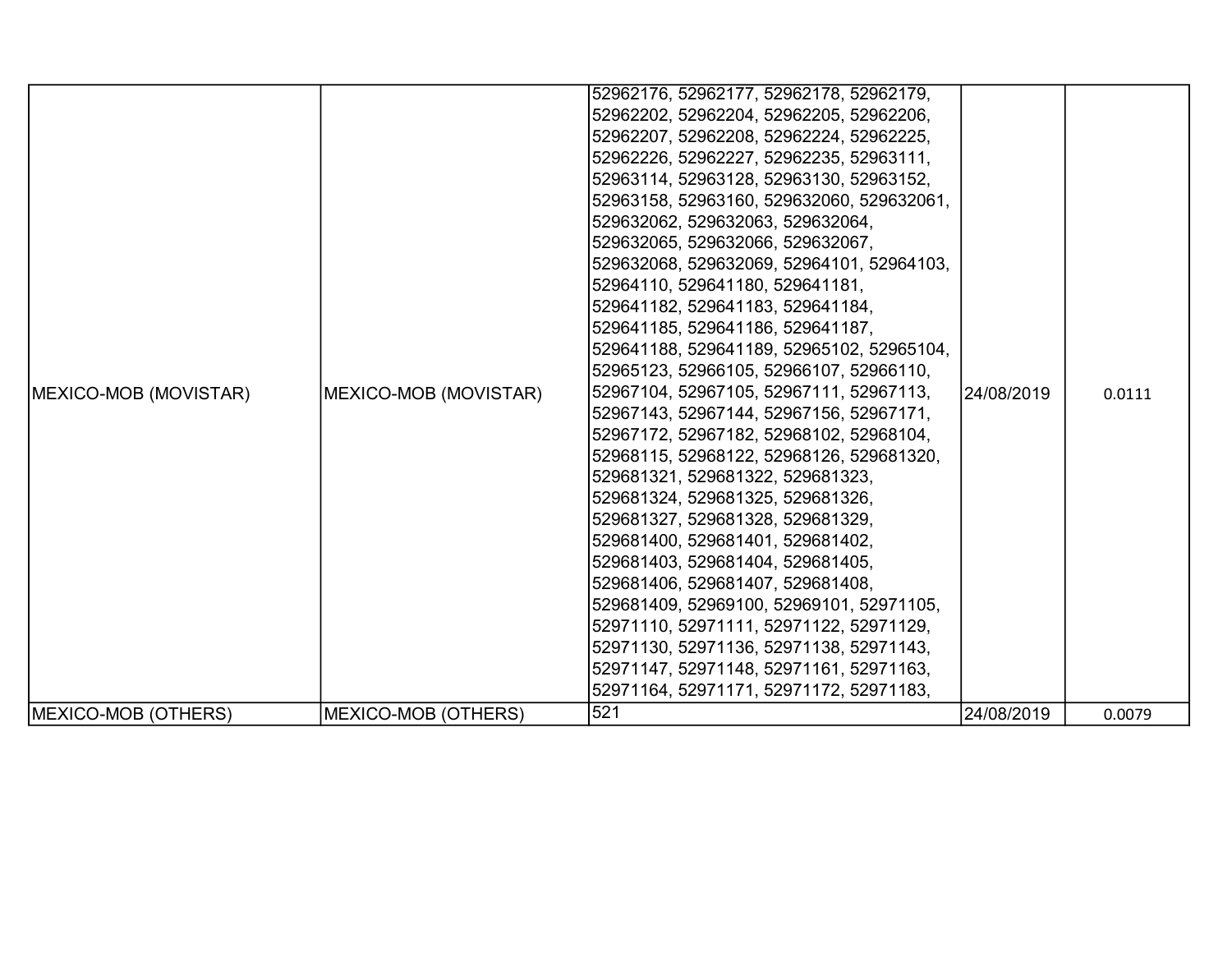|                             |                     | 52122119, 521221200, 521221201,          |             |        |
|-----------------------------|---------------------|------------------------------------------|-------------|--------|
|                             |                     | 521221246, 521221247, 521221248,         |             |        |
|                             |                     | 521221249, 52122125, 52122126, 52122127, |             |        |
|                             |                     | 521221280, 521221344, 521221345,         |             |        |
|                             |                     | 521221346, 521221347, 521221348,         |             |        |
|                             |                     | 521221349, 52122135, 5212213600,         |             |        |
|                             |                     | 5212213601, 5212213602, 5212213603,      |             |        |
|                             |                     | 5212213604, 5212213605, 52122136060,     |             |        |
|                             |                     | 52122136061, 52122136062, 52122136063,   |             |        |
|                             |                     | 52122136064, 521221361, 521221362,       |             |        |
|                             |                     | 521221363, 521221364, 521221405,         |             |        |
|                             |                     | 521221406, 521221407, 521221408,         |             |        |
|                             |                     | 521221409, 52122141, 52122142, 52122143, |             |        |
|                             |                     | 521221440, 521221441, 521221442,         |             |        |
| <b>IMEXICO-MOB (TELCEL)</b> | MEXICO-MOB (TELCEL) | 5212214430, 5212214431, 5212214432,      | 124/08/2019 | 0.0057 |
|                             |                     | 5212214433, 52122210, 52122211,          |             |        |
|                             |                     | 521222120, 521222122, 521222123,         |             |        |
|                             |                     | 521222124, 521222125, 521222126,         |             |        |
|                             |                     | 521222127, 521222128, 521222132,         |             |        |
|                             |                     | 521222133, 521222134, 521222135,         |             |        |
|                             |                     | 521222136, 521222139, 521222140,         |             |        |
|                             |                     | 521222151, 521222152, 521222154,         |             |        |
|                             |                     | 521222155, 521222156, 521222157,         |             |        |
|                             |                     | 521222158, 521222160, 521222161,         |             |        |
|                             |                     | 521222162, 521222163, 521222164,         |             |        |
|                             |                     | 521222174, 521222175, 521222176,         |             |        |
|                             |                     | 521222177, 521222178, 521222180,         |             |        |
|                             |                     | 521222181, 521222182, 521222183,         |             |        |
|                             |                     | 521222184, 521222185, 521222186,         |             |        |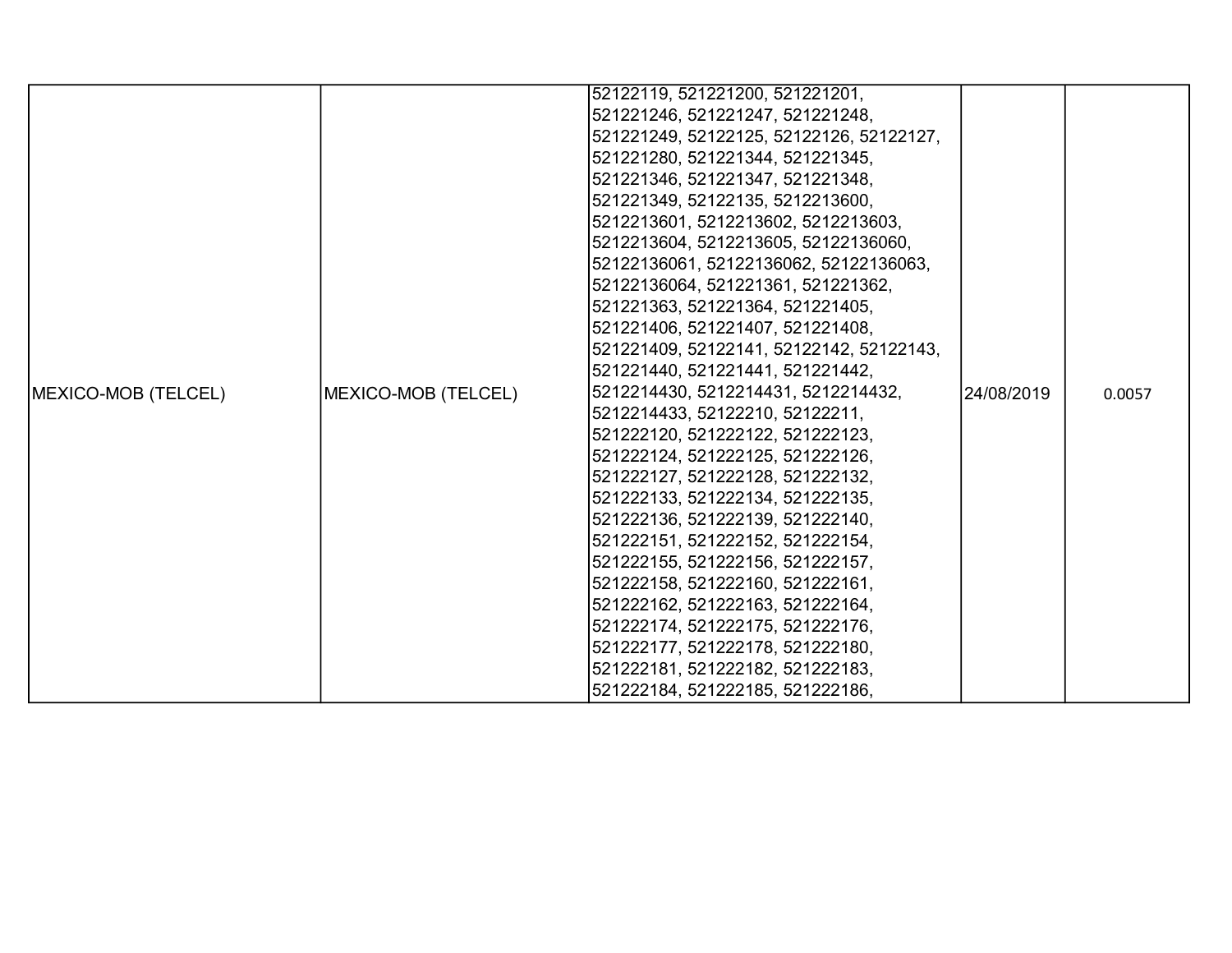|                            |                     | 52122911, 521229120, 521229124,  |            |        |
|----------------------------|---------------------|----------------------------------|------------|--------|
|                            |                     | 521229125, 521229126, 521229127, |            |        |
|                            |                     | 521229128, 521229129, 521229131, |            |        |
|                            |                     | 521229132, 521229133, 521229134, |            |        |
|                            |                     | 521229137, 521229138, 521229139, |            |        |
|                            |                     | 521229140, 521229143, 521229144, |            |        |
|                            |                     | 521229145, 521229146, 521229147, |            |        |
|                            |                     | 521229148, 521229149, 521229152, |            |        |
|                            |                     | 521229153, 521229154, 521229157, |            |        |
|                            |                     | 521229158, 521229159, 521229160, |            |        |
|                            |                     | 521229161, 521229168, 521229169, |            |        |
|                            |                     | 521229172, 521229173, 521229174, |            |        |
|                            |                     | 521229175, 521229176, 521229177, |            |        |
|                            |                     | 521229205, 521229206, 521229207, |            |        |
| <b>MEXICO-MOB (TELCEL)</b> | MEXICO-MOB (TELCEL) | 521229208, 521229209, 521229210, | 24/08/2019 | 0.0057 |
|                            |                     | 521229211, 521229212, 521229213, |            |        |
|                            |                     | 521229214, 521229215, 521229216, |            |        |
|                            |                     | 521229219, 521229220, 521229221, |            |        |
|                            |                     | 521229222, 521229223, 521229225, |            |        |
|                            |                     | 521229227, 521229228, 521229229, |            |        |
|                            |                     | 521229241, 521229242, 521229243, |            |        |
|                            |                     | 521229244, 521229245, 521229246, |            |        |
|                            |                     | 521229247, 521229250, 521229251, |            |        |
|                            |                     | 521229264, 521229265, 521229266, |            |        |
|                            |                     | 521229318, 521229354, 521229355, |            |        |
|                            |                     | 521229356, 52122936, 521229370,  |            |        |
|                            |                     | 521229371, 521229372, 521229373, |            |        |
|                            |                     | 521229374, 521229397, 521229398, |            |        |
|                            |                     | 521229399, 52122940, 521229411,  |            |        |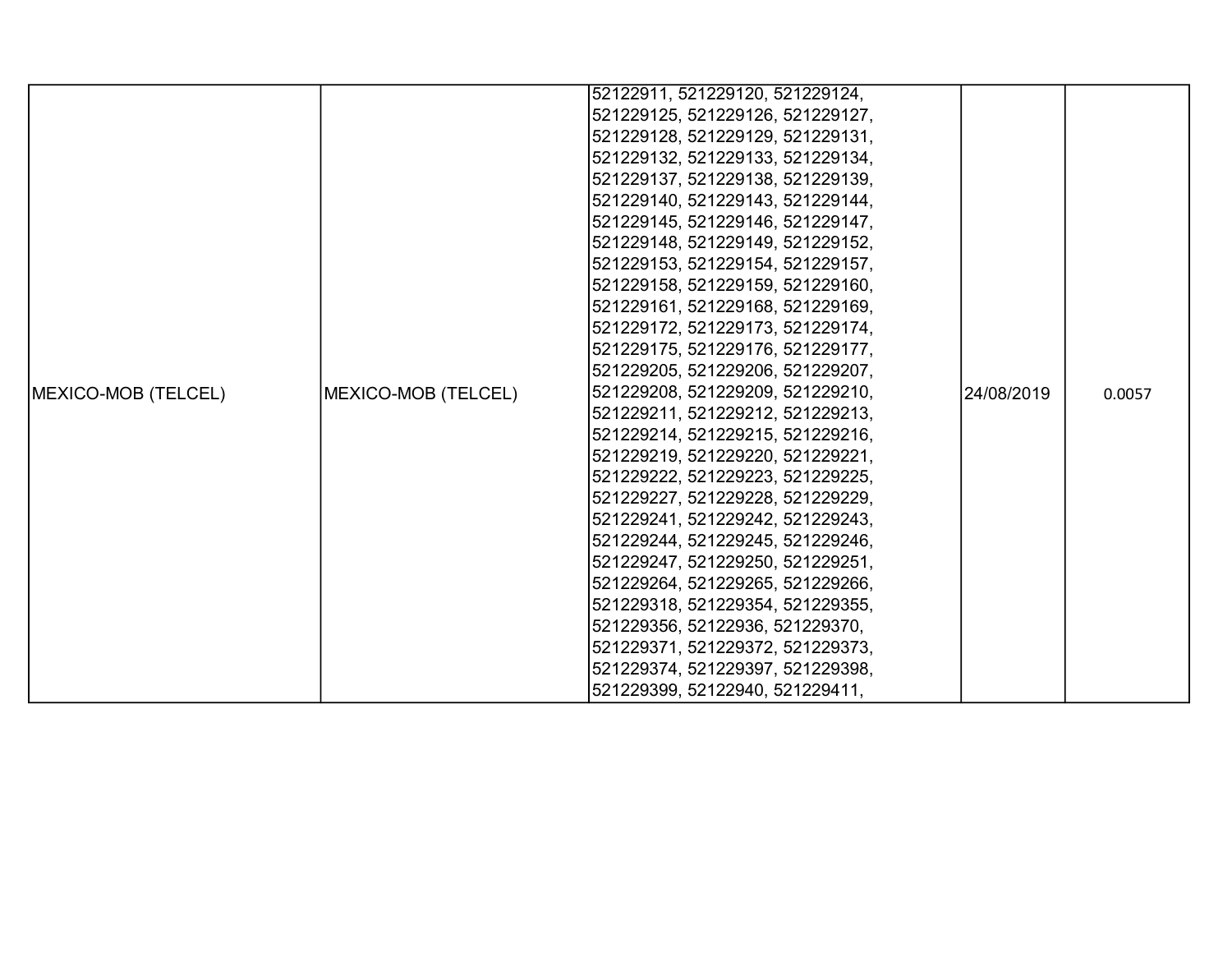|                             |                     | 5212462437, 5212462438, 5212462439,    |            |        |
|-----------------------------|---------------------|----------------------------------------|------------|--------|
|                             |                     | 52124624400, 52124624401, 52124624402, |            |        |
|                             |                     | 52124624403, 52124624404, 52124624405, |            |        |
|                             |                     | 52124624406, 52124624407, 52124624408, |            |        |
|                             |                     | 52124624409, 52124624410, 52124624411, |            |        |
|                             |                     | 52124624412, 52124624413, 52124624414, |            |        |
|                             |                     | 52124624415, 52124624416, 52124624417, |            |        |
|                             |                     | 52124624418, 52124624419, 5212462442,  |            |        |
|                             |                     | 5212462443, 5212462444, 5212462445,    |            |        |
|                             |                     | 52124624460, 52124624461, 52124624462, |            |        |
|                             |                     | 5212462447, 5212462448, 5212462449,    |            |        |
|                             |                     | 521246294, 521246295, 521246296,       |            |        |
|                             |                     | 521246297, 521246298, 5212462990,      |            |        |
|                             |                     | 521246457, 521246469, 521246470,       |            |        |
| <b>IMEXICO-MOB (TELCEL)</b> | MEXICO-MOB (TELCEL) | 521246480, 521246493, 521246494,       | 24/08/2019 | 0.0057 |
|                             |                     | 521246757, 521247100, 521247101,       |            |        |
|                             |                     | 521247104, 521247106, 521247108,       |            |        |
|                             |                     | 521247110, 521247118, 521247124,       |            |        |
|                             |                     | 521247127, 521247132, 5212471330,      |            |        |
|                             |                     | 5212471331, 5212471332, 5212471333,    |            |        |
|                             |                     | 5212471334, 5212471335, 5212471336,    |            |        |
|                             |                     | 5212471337, 5212471380, 5212471381,    |            |        |
|                             |                     | 5212471382, 5212471383, 5212471384,    |            |        |
|                             |                     | 5212471385, 5212471386, 5212471387,    |            |        |
|                             |                     | 5212471388, 5212471389, 5212471390,    |            |        |
|                             |                     | 5212471391, 5212471392, 5212471393,    |            |        |
|                             |                     | 5212471394, 5212471395, 5212471396,    |            |        |
|                             |                     | 5212471397, 5212471740, 5212471741,    |            |        |
|                             |                     | 5212471742, 5212471743, 5212471744,    |            |        |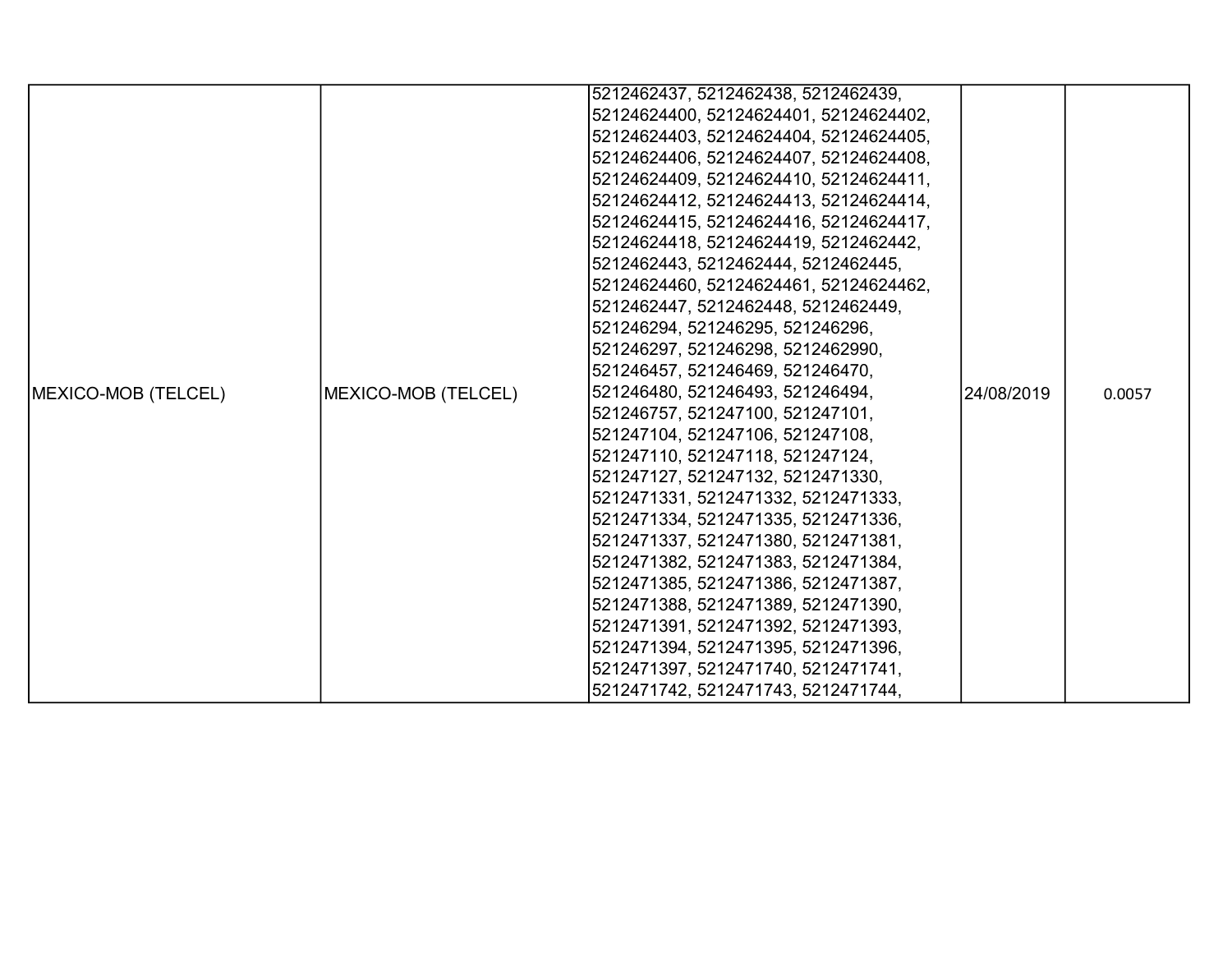|                             |                     | 521283125, 521283126, 521283128,       |            |        |
|-----------------------------|---------------------|----------------------------------------|------------|--------|
|                             |                     | 521283129, 52128313000, 52128313001,   |            |        |
|                             |                     | 52128313002, 52128313003, 52128313004, |            |        |
|                             |                     | 52128313005, 52128313006, 52128313007, |            |        |
|                             |                     | 52128313008, 52128313009, 5212831301,  |            |        |
|                             |                     | 5212831302, 5212831303, 5212831304,    |            |        |
|                             |                     | 5212831305, 5212831306, 5212831307,    |            |        |
|                             |                     | 52128313080, 52128313081, 52128313082, |            |        |
|                             |                     | 52128313083, 52128313084, 52128313085, |            |        |
|                             |                     | 52128313086, 52128313087, 52128313088, |            |        |
|                             |                     | 52128313089, 5212831309, 5212831310,   |            |        |
|                             |                     | 5212831311, 5212831312, 5212831313,    |            |        |
|                             |                     | 5212831314, 5212831315, 5212831316,    |            |        |
|                             |                     | 5212831317, 5212831318, 5212831319,    |            |        |
| <b>IMEXICO-MOB (TELCEL)</b> | MEXICO-MOB (TELCEL) | 5212831320, 5212831321, 5212831322,    | 24/08/2019 | 0.0057 |
|                             |                     | 5212831323, 5212831324, 5212831325,    |            |        |
|                             |                     | 5212831326, 5212831327, 5212831328,    |            |        |
|                             |                     | 5212831329, 521283554, 521283873,      |            |        |
|                             |                     | 521283874, 521283876, 521284100,       |            |        |
|                             |                     | 521284102, 521284104, 521284106,       |            |        |
|                             |                     | 521284109, 5212841120, 5212841121,     |            |        |
|                             |                     | 5212841122, 5212841123, 5212841124,    |            |        |
|                             |                     | 5212841125, 5212841126, 5212841127,    |            |        |
|                             |                     | 5212841128, 5212841129, 5212841180,    |            |        |
|                             |                     | 5212841181, 521284551, 521285100,      |            |        |
|                             |                     | 521285103, 521285104, 521285105,       |            |        |
|                             |                     | 521285106, 521285108, 521285109,       |            |        |
|                             |                     | 521285110, 521285111, 521285112,       |            |        |
|                             |                     | 521285114, 521285115, 521285117,       |            |        |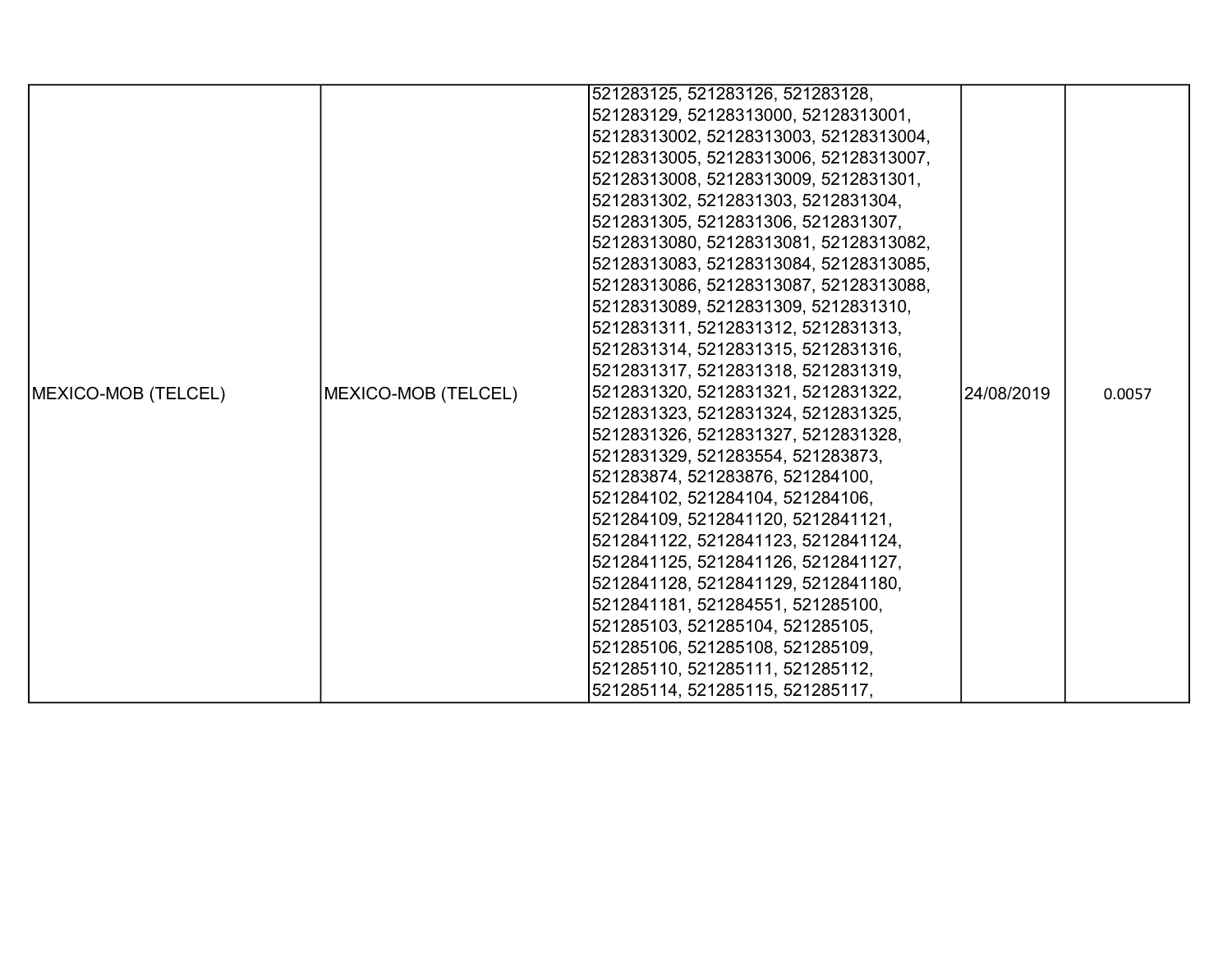|                     |                     | 5213231361, 5213231362, 5213231363,    |            |        |
|---------------------|---------------------|----------------------------------------|------------|--------|
|                     |                     | 5213231364, 52132313650, 52132313651,  |            |        |
|                     |                     | 52132313652, 52132313653, 52132313654, |            |        |
|                     |                     | 52132313655, 52132313656, 52132313657, |            |        |
|                     |                     | 52132313658, 52132313659, 5213231366,  |            |        |
|                     |                     | 5213231367, 5213231368, 5213231369,    |            |        |
|                     |                     | 5213231422, 5213231423, 5213231424,    |            |        |
|                     |                     | 5213231425, 5213231426, 5213231427,    |            |        |
|                     |                     | 5213231428, 5213231429, 521323143,     |            |        |
|                     |                     | 5213231440, 5213231441, 5213231442,    |            |        |
|                     |                     | 5213231443, 5213231444, 5213231445,    |            |        |
|                     |                     | 5213231446, 521323232, 521323239,      |            |        |
|                     |                     | 521323282, 521323729, 521324100,       |            |        |
|                     |                     | 521324103, 521324105, 521324106,       |            |        |
| MEXICO-MOB (TELCEL) | MEXICO-MOB (TELCEL) | 521324108, 521324111, 521324112,       | 24/08/2019 | 0.0057 |
|                     |                     | 521324114, 521324116, 5213241200,      |            |        |
|                     |                     | 5213241201, 5213241202, 5213241203,    |            |        |
|                     |                     | 5213241204, 5213241206, 5213241207,    |            |        |
|                     |                     | 5213241208, 5213241209, 5213241260,    |            |        |
|                     |                     | 5213241261, 5213241262, 5213241263,    |            |        |
|                     |                     | 521325100, 521325103, 521325105,       |            |        |
|                     |                     | 521325111, 521325112, 5213251140,      |            |        |
|                     |                     | 5213251141, 52132511420, 52132511425,  |            |        |
|                     |                     | 52132511426, 52132511427, 52132511428, |            |        |
|                     |                     | 52132511429, 5213251143, 5213251144,   |            |        |
|                     |                     | 5213251145, 5213251146, 5213251147,    |            |        |
|                     |                     | 5213251148, 5213251410, 5213251411,    |            |        |
|                     |                     | 5213251412, 5213251413, 52132514140,   |            |        |
|                     |                     | 52132514141, 52132514142, 52132514143, |            |        |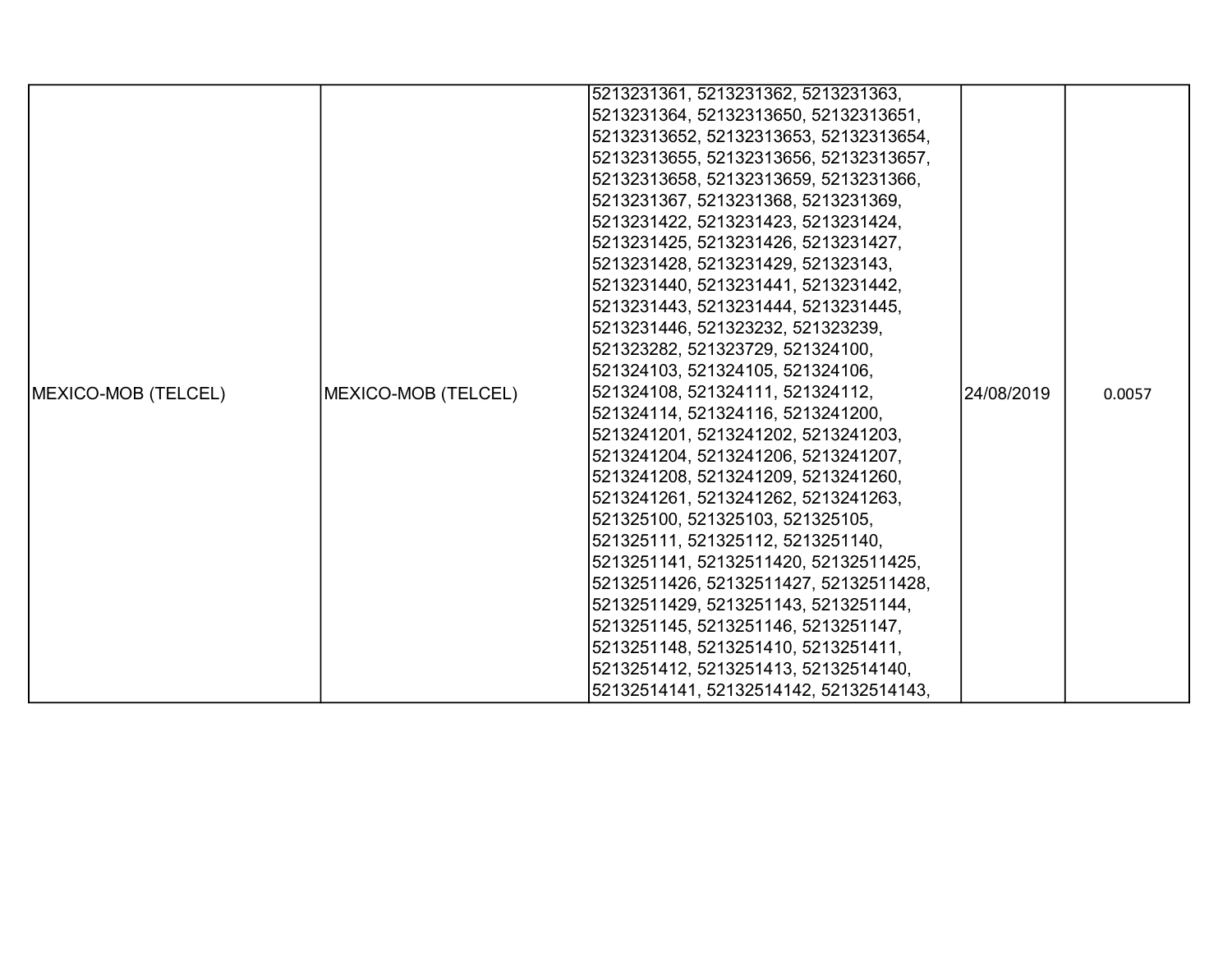|                     |                     | 5213515131, 5213515132, 5213515133,    |            |        |
|---------------------|---------------------|----------------------------------------|------------|--------|
|                     |                     | 5213515134, 521351519, 521351548,      |            |        |
|                     |                     | 521351747, 521351913, 521352100,       |            |        |
|                     |                     | 521352103, 521352105, 521352106,       |            |        |
|                     |                     | 521352107, 521352110, 521352111,       |            |        |
|                     |                     | 521352112, 521352113, 521352116,       |            |        |
|                     |                     | 521352117, 521352123, 521352125,       |            |        |
|                     |                     | 521352132, 521352136, 521352138,       |            |        |
|                     |                     | 521352139, 521352142, 521352144,       |            |        |
|                     |                     | 521352145, 521352146, 521352147,       |            |        |
|                     |                     | 521352154, 521352155, 521352156,       |            |        |
|                     |                     | 521352163, 521352164, 52135216500,     |            |        |
|                     |                     | 52135216501, 52135216502, 52135216503, |            |        |
|                     |                     | 52135216504, 52135216505, 52135216506, |            |        |
| MEXICO-MOB (TELCEL) | MEXICO-MOB (TELCEL) | 52135216507, 52135216508, 52135216509, | 24/08/2019 | 0.0057 |
|                     |                     | 5213521652, 5213521655, 5213521656,    |            |        |
|                     |                     | 5213521657, 5213521658, 5213521659,    |            |        |
|                     |                     | 521352193, 521352194, 521352523,       |            |        |
|                     |                     | 521352528, 521352529, 521352557,       |            |        |
|                     |                     | 521352561, 521353100, 521353101,       |            |        |
|                     |                     | 521353102, 521353105, 521353106,       |            |        |
|                     |                     | 521353107, 521353108, 521353109,       |            |        |
|                     |                     | 521353110, 521353120, 521353123,       |            |        |
|                     |                     | 521353124, 521353125, 521353126,       |            |        |
|                     |                     | 521353127, 521353131, 521353132,       |            |        |
|                     |                     | 521353133, 521353134, 521353135,       |            |        |
|                     |                     | 521353152, 5213531530, 5213531531,     |            |        |
|                     |                     | 52135315320, 52135315321, 52135315322, |            |        |
|                     |                     | 52135315323, 52135315324, 52135315325, |            |        |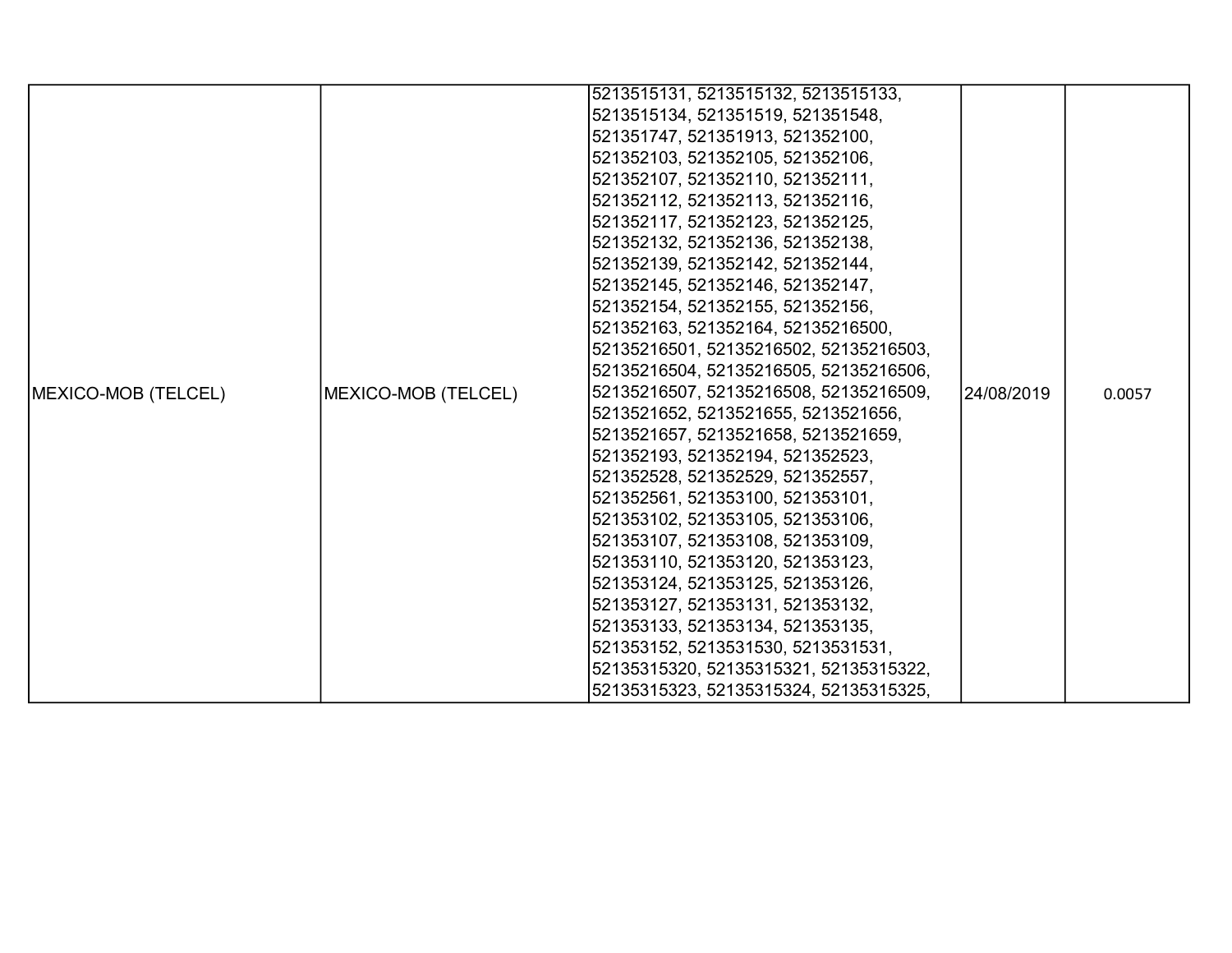|                            |                     | 521418183, 521418187, 521419100,    |            |        |
|----------------------------|---------------------|-------------------------------------|------------|--------|
|                            |                     | 521419103, 521419105, 521419107,    |            |        |
|                            |                     | 521419112, 521419113, 521419114,    |            |        |
|                            |                     | 521419115, 521419116, 521419117,    |            |        |
|                            |                     | 521419118, 521419120, 521419122,    |            |        |
|                            |                     | 521419123, 521419124, 521419128,    |            |        |
|                            |                     | 521419129, 521419131, 521419135,    |            |        |
|                            |                     | 521419138, 5214191390, 5214191391,  |            |        |
|                            |                     | 5214191392, 5214191393, 5214191394, |            |        |
|                            |                     | 5214191395, 5214191396, 5214191397, |            |        |
|                            |                     | 5214191398, 5214191399, 521419154,  |            |        |
|                            |                     | 521419155, 5214191560, 5214191561,  |            |        |
|                            |                     | 5214191562, 5214191563, 5214191564, |            |        |
|                            |                     | 5214191565, 5214191566, 521419191,  |            |        |
| <b>MEXICO-MOB (TELCEL)</b> | MEXICO-MOB (TELCEL) | 521419265, 521419270, 521421102,    | 24/08/2019 | 0.0057 |
|                            |                     | 521421103, 521421105, 521421106,    |            |        |
|                            |                     | 521421107, 521421108, 521421110,    |            |        |
|                            |                     | 5214211110, 5214211111, 5214211112, |            |        |
|                            |                     | 5214211113, 5214211114, 5214211115, |            |        |
|                            |                     | 521421462, 521421472, 521422102,    |            |        |
|                            |                     | 521423102, 521424536, 521425100,    |            |        |
|                            |                     | 521425103, 521425104, 521425105,    |            |        |
|                            |                     | 521425106, 521425107, 521425108,    |            |        |
|                            |                     | 521425109, 521425110, 521425111,    |            |        |
|                            |                     | 521425112, 521425114, 521425115,    |            |        |
|                            |                     | 521425116, 521425117, 521425118,    |            |        |
|                            |                     | 521425119, 521425120, 521425121,    |            |        |
|                            |                     | 521425122, 521425123, 521425124,    |            |        |
|                            |                     | 521425125, 521425126, 521425127,    |            |        |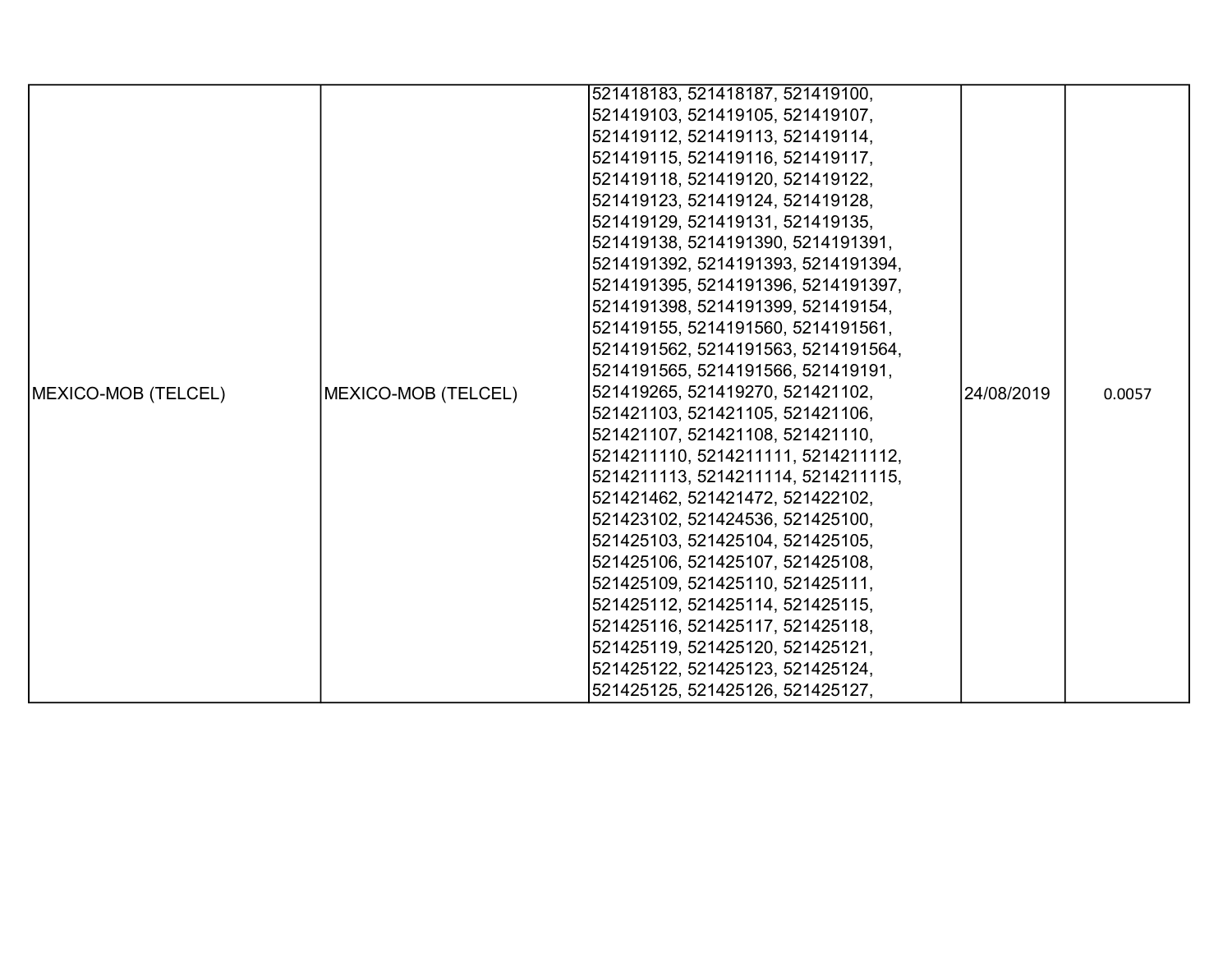|                            |                     | 521443377, 521443378, 521443379,    |            |        |
|----------------------------|---------------------|-------------------------------------|------------|--------|
|                            |                     | 521443380, 521443383, 521443385,    |            |        |
|                            |                     | 521443386, 521443388, 521443389,    |            |        |
|                            |                     | 521443390, 521443391, 521443392,    |            |        |
|                            |                     | 521443393, 521443394, 521443395,    |            |        |
|                            |                     | 521443396, 521443397, 521443399,    |            |        |
|                            |                     | 521443400, 521443401, 521443402,    |            |        |
|                            |                     | 521443403, 521443404, 521443405,    |            |        |
|                            |                     | 521443406, 521443408, 521443409,    |            |        |
|                            |                     | 521443410, 521443411, 521443412,    |            |        |
|                            |                     | 521443413, 521443414, 521443415,    |            |        |
|                            |                     | 521443416, 521443417, 521443418,    |            |        |
|                            |                     | 521443437, 521443438, 521443439,    |            |        |
|                            |                     | 521443459, 521443460, 521443461,    |            |        |
| <b>MEXICO-MOB (TELCEL)</b> | MEXICO-MOB (TELCEL) | 521443462, 521443463, 521443464,    | 24/08/2019 | 0.0057 |
|                            |                     | 521443465, 521443468, 521443469,    |            |        |
|                            |                     | 521443470, 521443471, 521443473,    |            |        |
|                            |                     | 521443474, 521443475, 521443476,    |            |        |
|                            |                     | 521443477, 521443479, 521443480,    |            |        |
|                            |                     | 521443481, 521443482, 521443483,    |            |        |
|                            |                     | 521443484, 521443485, 521443486,    |            |        |
|                            |                     | 521443487, 521443489, 521443490,    |            |        |
|                            |                     | 521443491, 521443492, 521443681,    |            |        |
|                            |                     | 521443682, 521443683, 521443684,    |            |        |
|                            |                     | 521443685, 521443686, 521443687,    |            |        |
|                            |                     | 521443691, 521443692, 521443693,    |            |        |
|                            |                     | 521443694, 521443695, 521443696,    |            |        |
|                            |                     | 521443697, 5214436980, 5214436981,  |            |        |
|                            |                     | 5214436982, 5214436983, 5214436984, |            |        |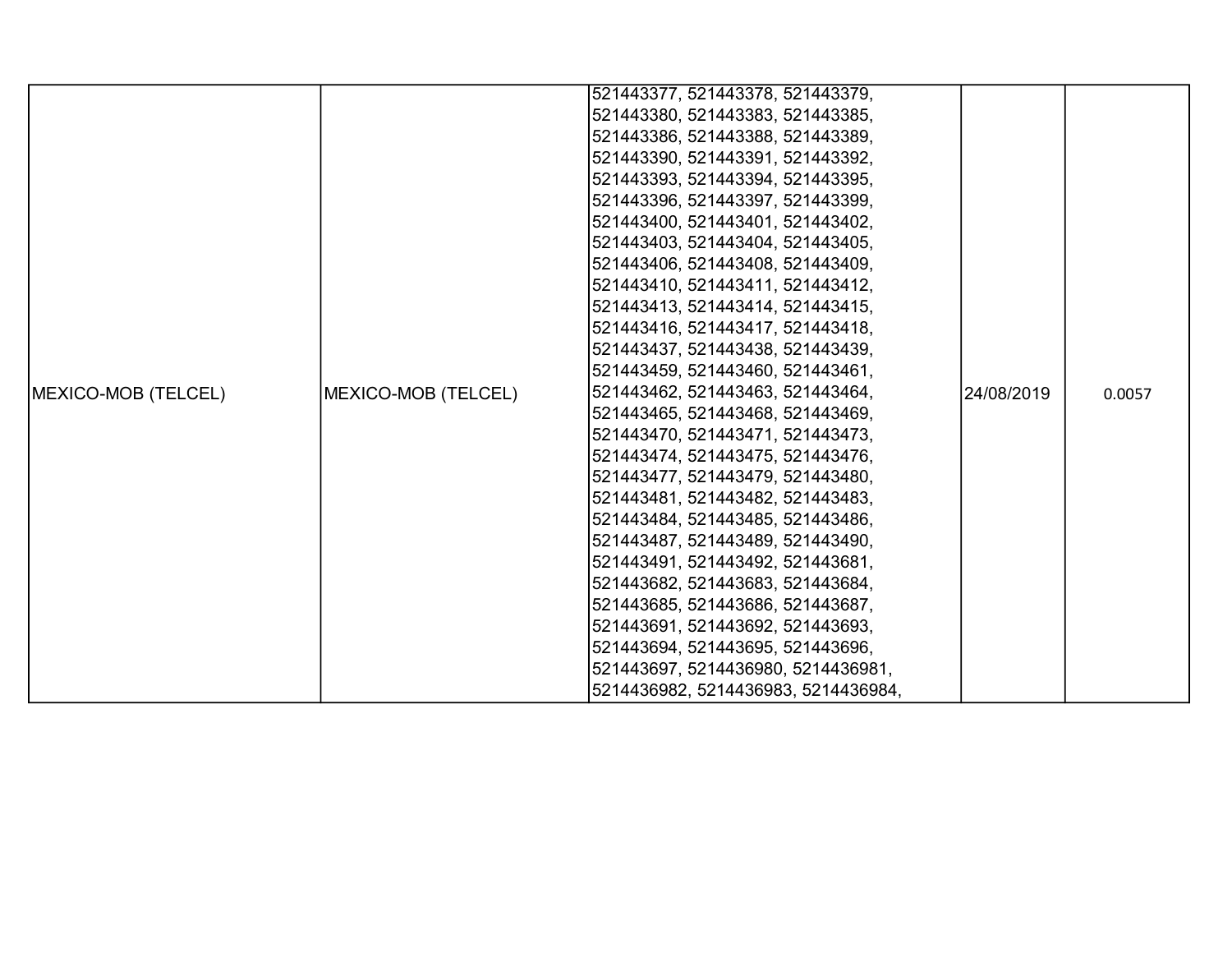|                             |                     | 521461377, 521461378, 521461379,  |            |        |
|-----------------------------|---------------------|-----------------------------------|------------|--------|
|                             |                     | 521461380, 521461381, 5214613820, |            |        |
|                             |                     | 521461421, 521461422, 521461546,  |            |        |
|                             |                     | 521462100, 521462101, 521462102,  |            |        |
|                             |                     | 521462103, 521462106, 521462107,  |            |        |
|                             |                     | 521462108, 521462109, 521462110,  |            |        |
|                             |                     | 521462111, 521462113, 521462115,  |            |        |
|                             |                     | 521462116, 521462117, 521462123,  |            |        |
|                             |                     | 521462125, 521462126, 521462129,  |            |        |
|                             |                     | 521462130, 521462140, 521462141,  |            |        |
|                             |                     | 521462146, 521462147, 521462148,  |            |        |
|                             |                     | 521462149, 521462150, 521462152,  |            |        |
|                             |                     | 521462153, 521462156, 521462157,  |            |        |
|                             |                     | 521462158, 521462176, 521462177,  |            |        |
| <b>IMEXICO-MOB (TELCEL)</b> | MEXICO-MOB (TELCEL) | 521462178, 521462190, 521462191,  | 24/08/2019 | 0.0057 |
|                             |                     | 521462192, 521462193, 521462194,  |            |        |
|                             |                     | 521462207, 521462208, 521462209,  |            |        |
|                             |                     | 521462210, 521462217, 521462218,  |            |        |
|                             |                     | 521462219, 521462220, 521462233,  |            |        |
|                             |                     | 521462234, 521462235, 521462236,  |            |        |
|                             |                     | 521462237, 521462249, 521462250,  |            |        |
|                             |                     | 521462251, 521462252, 521462266,  |            |        |
|                             |                     | 521462267, 521462268, 521462269,  |            |        |
|                             |                     | 521462270, 521462271, 521462272,  |            |        |
|                             |                     | 521462285, 521462286, 521462287,  |            |        |
|                             |                     | 521462288, 521462289, 521462290,  |            |        |
|                             |                     | 521462291, 521462292, 521462303,  |            |        |
|                             |                     | 521462304, 521462305, 521462306,  |            |        |
|                             |                     | 521462307, 521462308, 521462309,  |            |        |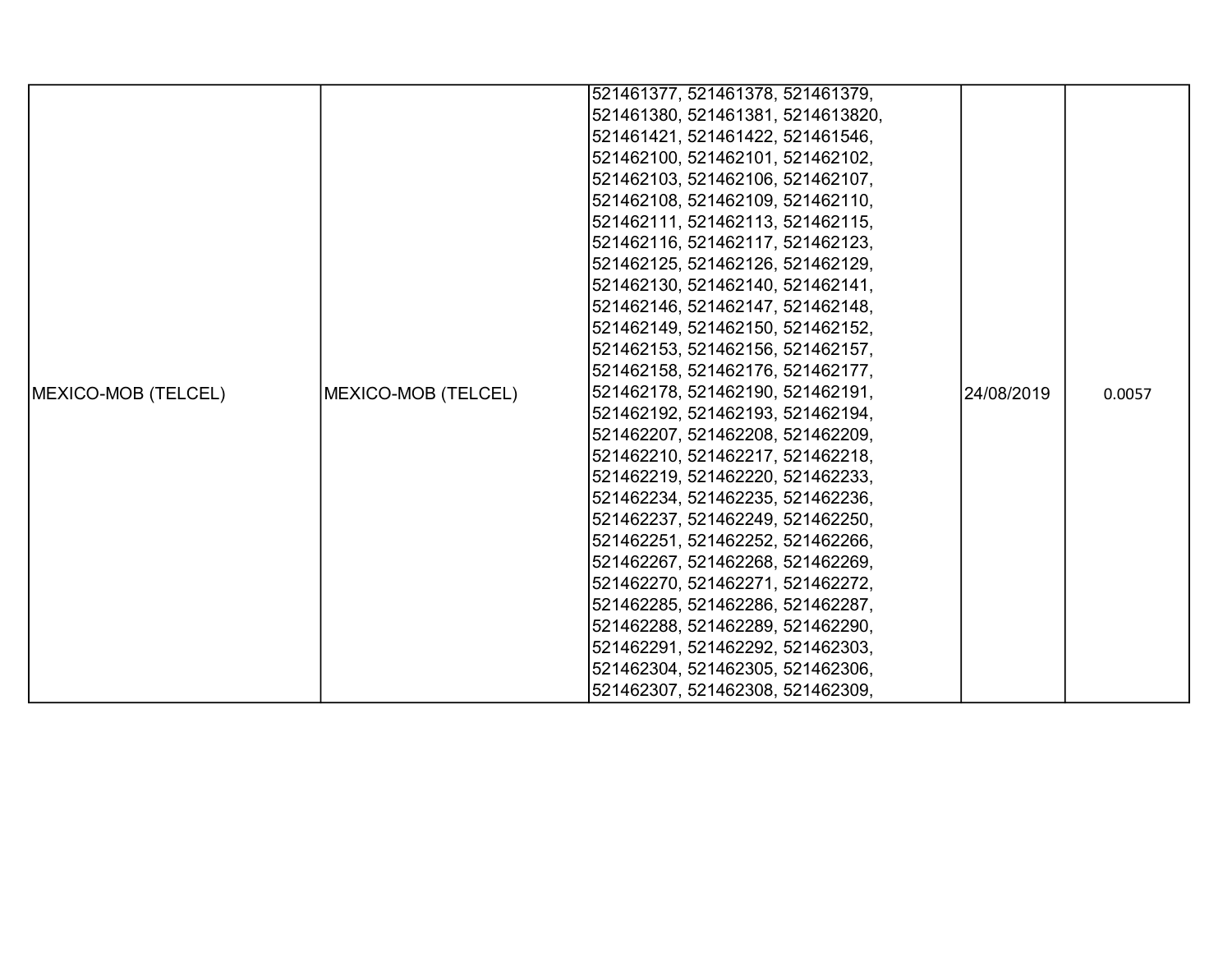|                     |                     | 5214861220, 5214861221, 521486865,  |            |        |
|---------------------|---------------------|-------------------------------------|------------|--------|
|                     |                     | 521487100, 521487101, 521487102,    |            |        |
|                     |                     | 521487104, 521487107, 521487109,    |            |        |
|                     |                     | 521487110, 521487111, 521487112,    |            |        |
|                     |                     | 521487113, 521487114, 521487116,    |            |        |
|                     |                     | 521487121, 521487122, 521487124,    |            |        |
|                     |                     | 521487125, 521487126, 521487128,    |            |        |
|                     |                     | 521487129, 521487130, 521487133,    |            |        |
|                     |                     | 521487134, 521487138, 521487139,    |            |        |
|                     |                     | 521487140, 521487143, 521487144,    |            |        |
|                     |                     | 521487145, 521487146, 521487147,    |            |        |
|                     |                     | 521487148, 5214871490, 5214871491,  |            |        |
|                     |                     | 5214871492, 5214871493, 5214871494, |            |        |
|                     |                     | 5214871495, 5214871496, 5214871497, |            |        |
| MEXICO-MOB (TELCEL) | MEXICO-MOB (TELCEL) | 5214871498, 5214871499, 521487154,  | 24/08/2019 | 0.0057 |
|                     |                     | 521487155, 5214871560, 5214871561,  |            |        |
|                     |                     | 5214871562, 521487550, 521487875,   |            |        |
|                     |                     | 521488100, 521488101, 521488105,    |            |        |
|                     |                     | 521488109, 521488110, 521488111,    |            |        |
|                     |                     | 521488112, 521488114, 521488116,    |            |        |
|                     |                     | 521488120, 521488123, 521488124,    |            |        |
|                     |                     | 521488126, 521488128, 521488132,    |            |        |
|                     |                     | 521488136, 521488137, 521488141,    |            |        |
|                     |                     | 521488142, 521488143, 521488145,    |            |        |
|                     |                     | 5214881490, 5214881491, 5214881492, |            |        |
|                     |                     | 5214881493, 5214881494, 5214881495, |            |        |
|                     |                     | 5214881496, 5214881497, 5214881498, |            |        |
|                     |                     | 5214881499, 521488173, 521488174,   |            |        |
|                     |                     | 521488883, 521488885, 521488889,    |            |        |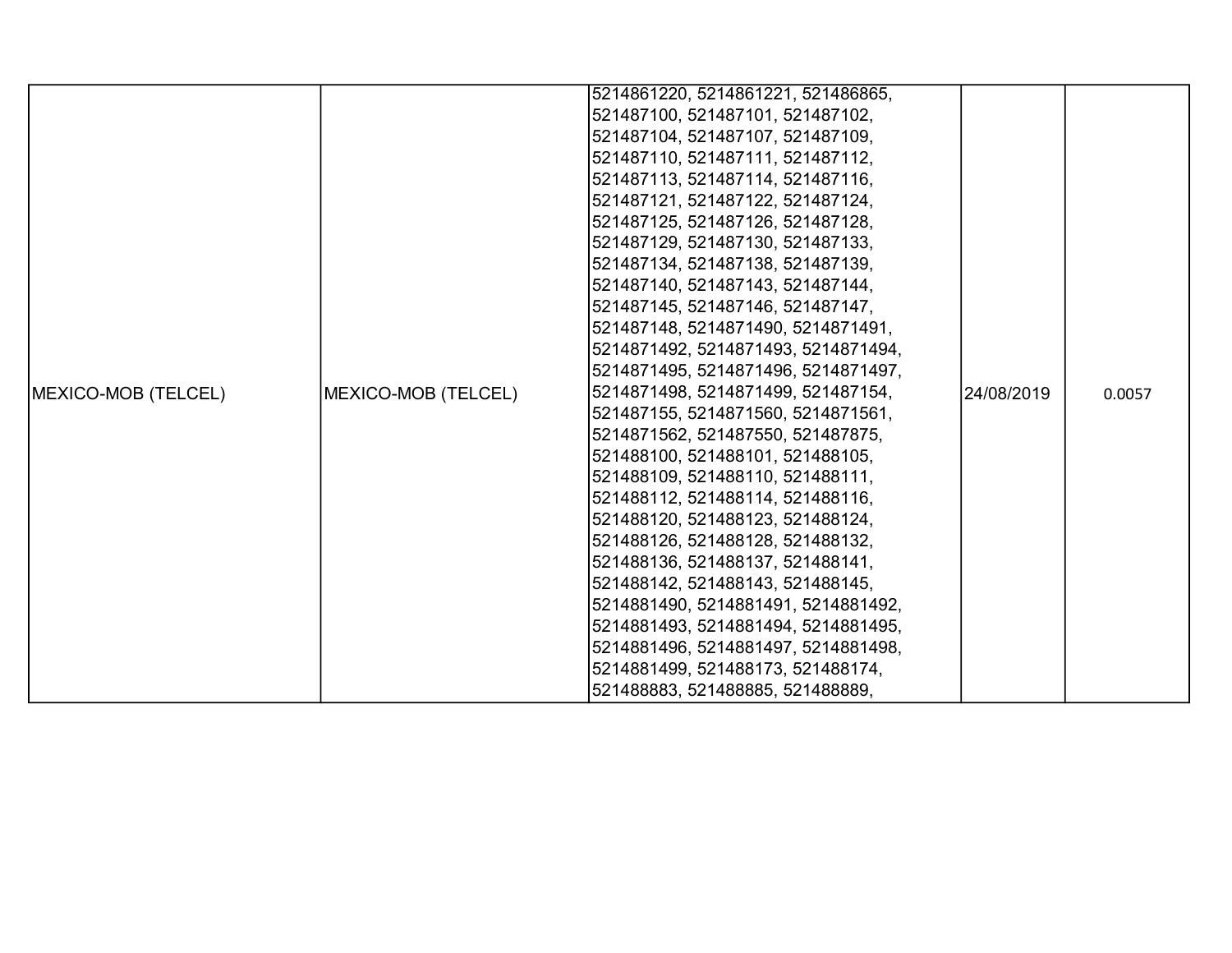|                             |                     | 521554194, 521554337, 521554338,          |             |        |
|-----------------------------|---------------------|-------------------------------------------|-------------|--------|
|                             |                     | 521554339, 52155434, 52155435, 52155436,  |             |        |
|                             |                     | 52155437, 52155438, 521554390, 521554391, |             |        |
|                             |                     | 521554392, 521554393, 521554394,          |             |        |
|                             |                     | 521554395, 521554396, 521554441,          |             |        |
|                             |                     | 521554442, 521554443, 521554447,          |             |        |
|                             |                     | 521554448, 521554449, 52155445, 52155446, |             |        |
|                             |                     | 52155447, 52155448, 52155449, 52155450,   |             |        |
|                             |                     | 52155451, 52155452, 52155453, 52155454,   |             |        |
|                             |                     | 521554551, 521554552, 521554553,          |             |        |
|                             |                     | 521554554, 521554555, 521554556,          |             |        |
|                             |                     | 521554557, 521554558, 521554559,          |             |        |
|                             |                     | 52155456, 52155457, 52155458, 521554590,  |             |        |
|                             |                     | 521554591, 521554592, 521554594,          |             |        |
| <b>IMEXICO-MOB (TELCEL)</b> | MEXICO-MOB (TELCEL) | 521554595, 521554757, 521554758,          | 124/08/2019 | 0.0057 |
|                             |                     | 521554759, 52155476, 521554771,           |             |        |
|                             |                     | 521554772, 521554773, 521554775,          |             |        |
|                             |                     | 521554776, 521554778, 521554779,          |             |        |
|                             |                     | 521554781, 521554782, 521554783,          |             |        |
|                             |                     | 521554784, 521554785, 521554786,          |             |        |
|                             |                     | 521554787, 521554788, 521554789,          |             |        |
|                             |                     | 52155479, 5215548, 52155490, 521554910,   |             |        |
|                             |                     | 521554912, 521554913, 521554914,          |             |        |
|                             |                     | 521554915, 521554916, 521554917,          |             |        |
|                             |                     | 521554919, 52155492, 52155493, 52155494,  |             |        |
|                             |                     | 52155495, 52155496, 521554970, 521554971, |             |        |
|                             |                     | 521555064, 521555065, 521555066,          |             |        |
|                             |                     | 521555067, 521555068, 521555069,          |             |        |
|                             |                     | 521555070, 521555071, 521555072,          |             |        |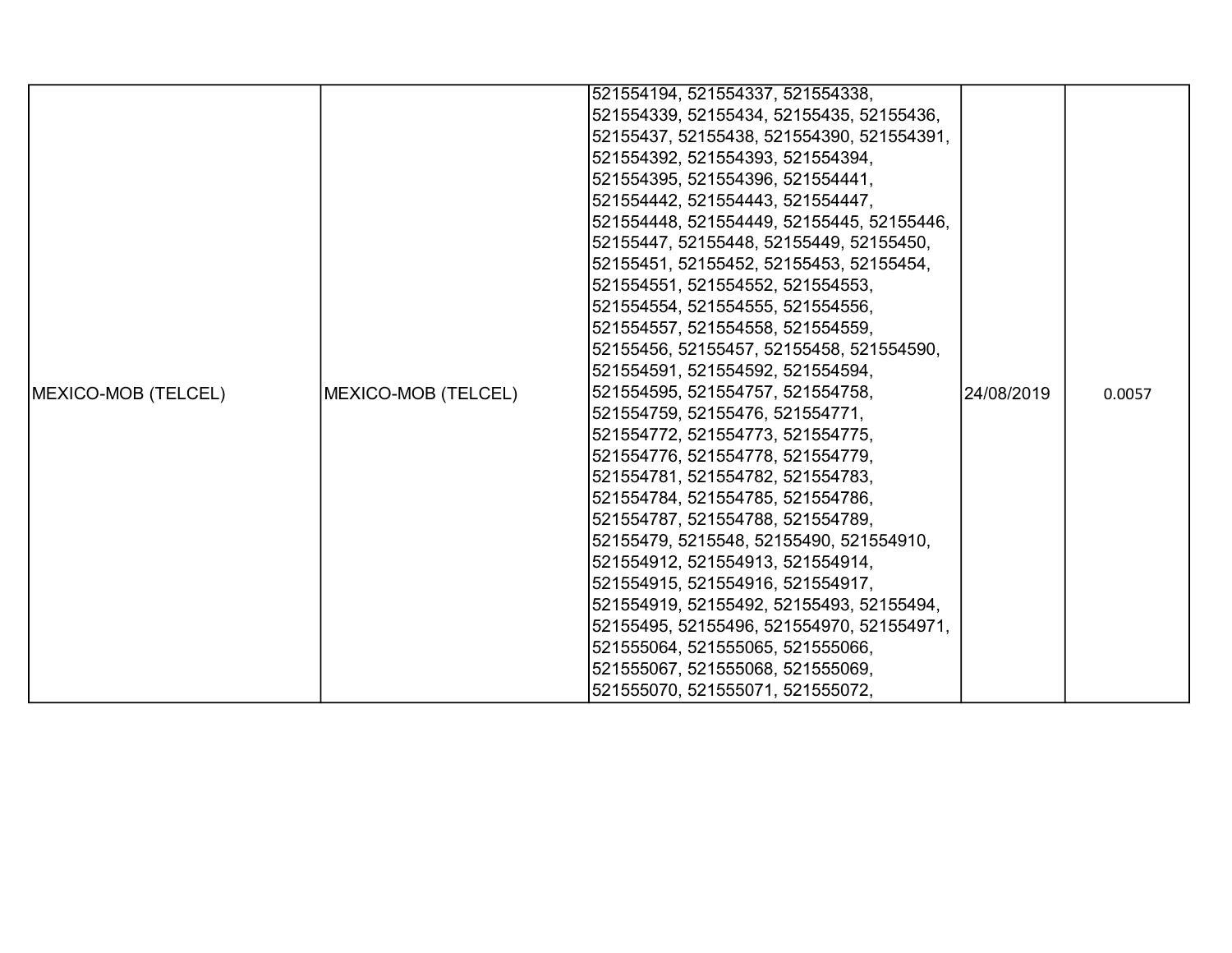|                            |                     | 521624137, 5216241417, 5216241418,  |             |        |
|----------------------------|---------------------|-------------------------------------|-------------|--------|
|                            |                     | 5216241419, 521624145, 521624147,   |             |        |
|                            |                     | 521624150, 521624151, 521624154,    |             |        |
|                            |                     | 521624155, 521624156, 521624157,    |             |        |
|                            |                     | 521624158, 521624159, 521624160,    |             |        |
|                            |                     | 521624161, 521624164, 521624165,    |             |        |
|                            |                     | 521624166, 521624168, 521624171,    |             |        |
|                            |                     | 521624174, 521624175, 521624176,    |             |        |
|                            |                     | 521624177, 521624178, 521624179,    |             |        |
|                            |                     | 521624182, 521624184, 521624191,    |             |        |
|                            |                     | 521624192, 521624210, 521624211,    |             |        |
|                            |                     | 521624212, 521624213, 521624217,    |             |        |
|                            |                     | 521624218, 521624219, 521624220,    |             |        |
|                            |                     | 521624224, 521624225, 521624226,    |             |        |
| <b>MEXICO-MOB (TELCEL)</b> | MEXICO-MOB (TELCEL) | 521624227, 521624228, 521624229,    | 124/08/2019 | 0.0057 |
|                            |                     | 521624230, 5216242370, 5216242371,  |             |        |
|                            |                     | 5216242372, 5216242373, 5216242374, |             |        |
|                            |                     | 5216242375, 5216242376, 5216242377, |             |        |
|                            |                     | 5216242378, 5216242379, 521624238,  |             |        |
|                            |                     | 521624239, 521624240, 521624241,    |             |        |
|                            |                     | 521624242, 521624243, 521624244,    |             |        |
|                            |                     | 521624261, 521624262, 521624263,    |             |        |
|                            |                     | 521624264, 521624265, 521624266,    |             |        |
|                            |                     | 5216242675, 5216242676, 5216242677, |             |        |
|                            |                     | 5216242678, 5216242679, 521624314,  |             |        |
|                            |                     | 521624315, 521624316, 521624317,    |             |        |
|                            |                     | 521624318, 521624319, 521624320,    |             |        |
|                            |                     | 521624355, 521624358, 521625100,    |             |        |
|                            |                     | 521625101, 521625102, 521625103,    |             |        |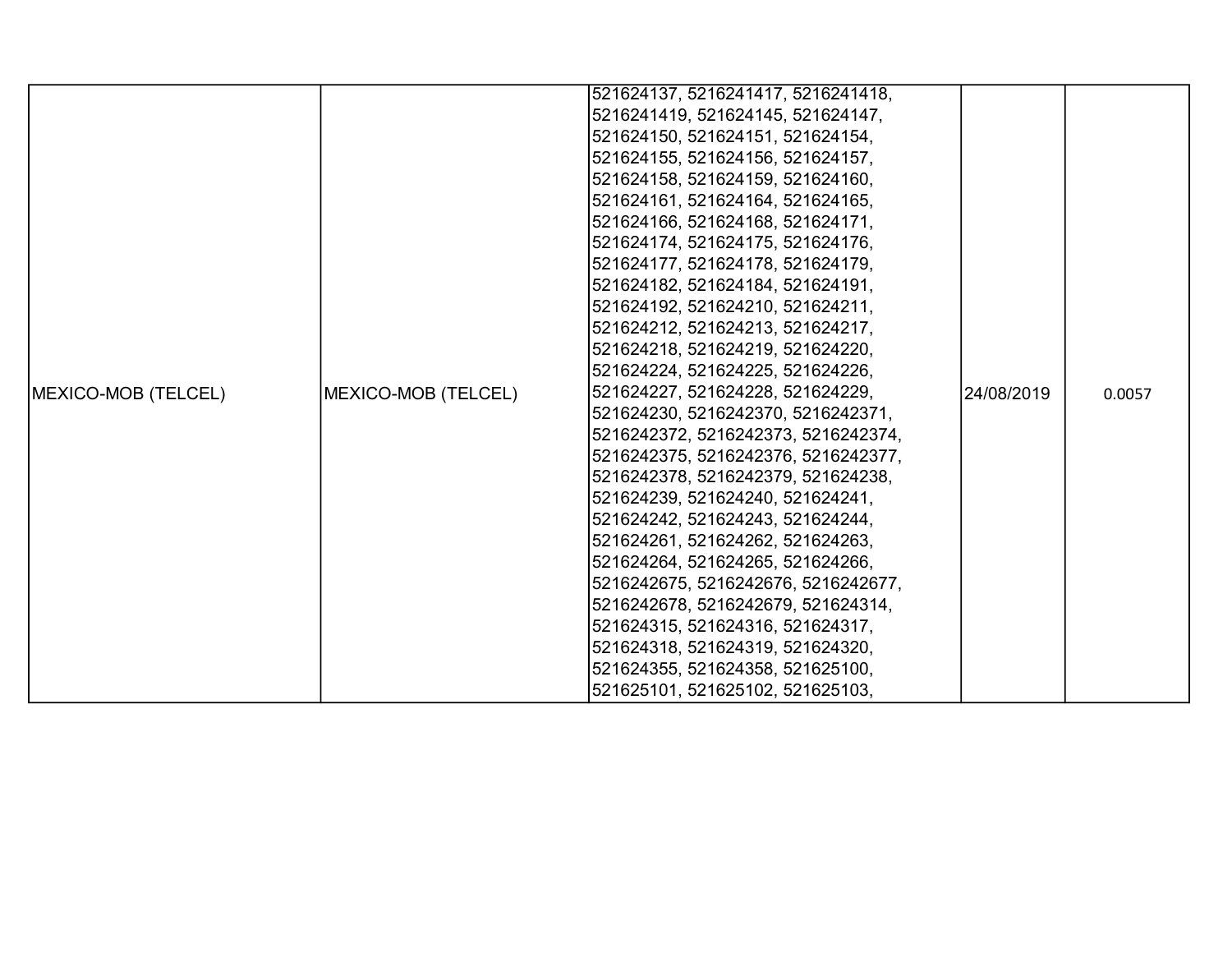|                     |                     | 521653208, 5216532090, 5216532091,  |            |        |
|---------------------|---------------------|-------------------------------------|------------|--------|
|                     |                     | 5216532092, 5216532093, 5216532094, |            |        |
|                     |                     | 5216532095, 5216532096, 521653530,  |            |        |
|                     |                     | 521653538, 521653539, 521653849,    |            |        |
|                     |                     | 52165610, 521656110, 521656111,     |            |        |
|                     |                     | 521656112, 521656113, 521656114,    |            |        |
|                     |                     | 521656115, 52165612, 521656130,     |            |        |
|                     |                     | 521656131, 521656132, 521656133,    |            |        |
|                     |                     | 521656134, 521656135, 521656136,    |            |        |
|                     |                     | 521656137, 521656138, 521656144,    |            |        |
|                     |                     | 521656145, 521656148, 521656149,    |            |        |
|                     |                     | 521656150, 521656166, 521656167,    |            |        |
|                     |                     | 521656168, 521656169, 521656174,    |            |        |
|                     |                     | 521656175, 521656176, 521656180,    |            |        |
| MEXICO-MOB (TELCEL) | MEXICO-MOB (TELCEL) | 521656196, 521656197, 521656198,    | 24/08/2019 | 0.0057 |
|                     |                     | 521656199, 521656200, 521656201,    |            |        |
|                     |                     | 521656202, 521656203, 521656205,    |            |        |
|                     |                     | 521656206, 521656211, 521656213,    |            |        |
|                     |                     | 521656214, 521656215, 521656221,    |            |        |
|                     |                     | 521656222, 521656262, 521656263,    |            |        |
|                     |                     | 521656264, 521656265, 521656266,    |            |        |
|                     |                     | 521656267, 521656268, 521656269,    |            |        |
|                     |                     | 521656270, 521656273, 521656274,    |            |        |
|                     |                     | 521656275, 521656276, 521656277,    |            |        |
|                     |                     | 521656278, 521656279, 521656280,    |            |        |
|                     |                     | 521656281, 521656284, 521656285,    |            |        |
|                     |                     | 521656286, 521656287, 521656296,    |            |        |
|                     |                     | 521656297, 521656298, 521656299,    |            |        |
|                     |                     | 521656300, 521656301, 521656304,    |            |        |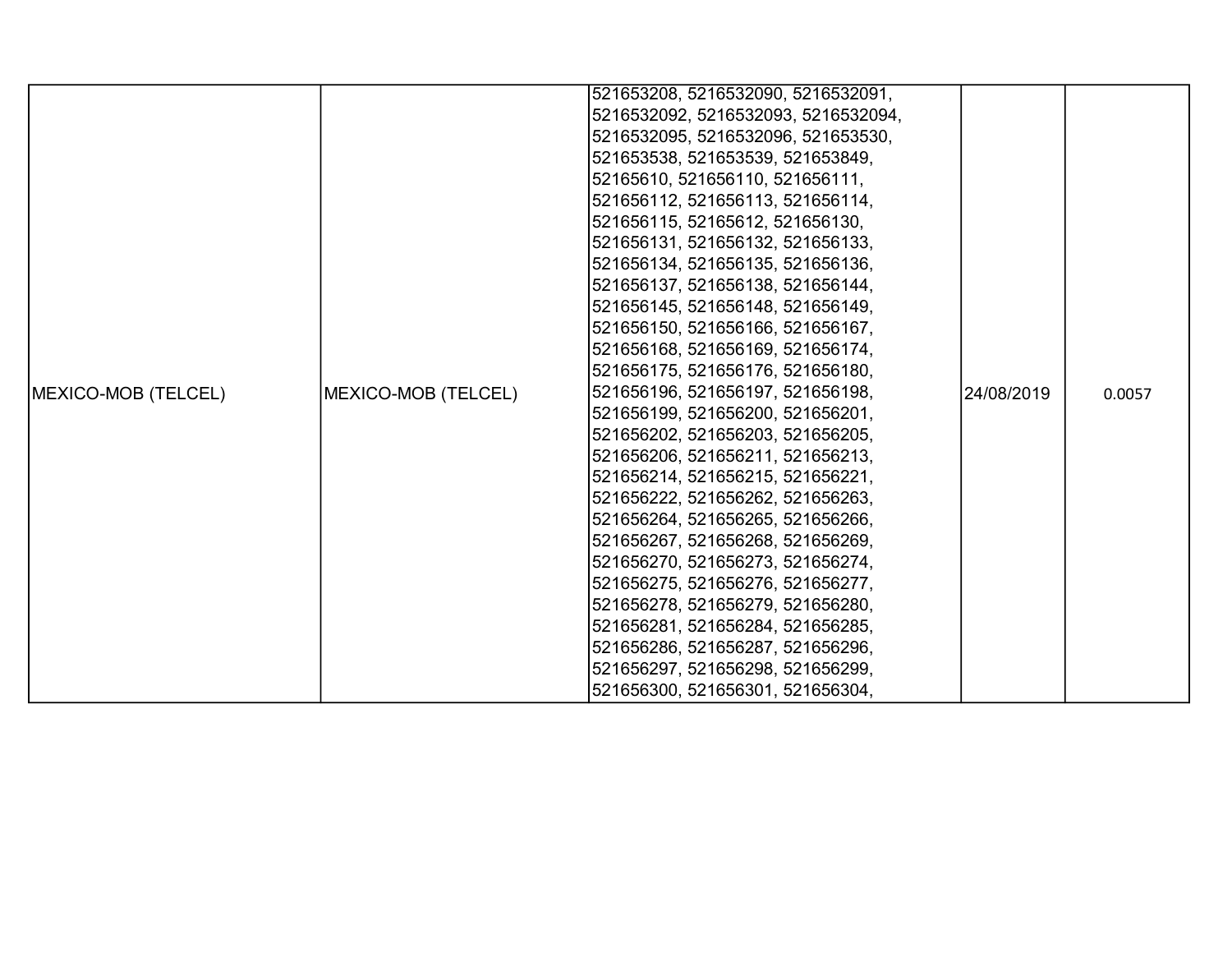|                     |                     | 521667232, 521667233, 521667234,          |            |        |
|---------------------|---------------------|-------------------------------------------|------------|--------|
|                     |                     | 521667235, 521667236, 521667243,          |            |        |
|                     |                     | 521667244, 521667245, 521667252,          |            |        |
|                     |                     | 521667253, 521667254, 521667255,          |            |        |
|                     |                     | 521667264, 521667265, 521667266,          |            |        |
|                     |                     | 521667267, 521667268, 521667303,          |            |        |
|                     |                     | 521667304, 521667305, 521667306,          |            |        |
|                     |                     | 521667307, 521667308, 521667309,          |            |        |
|                     |                     | 521667310, 521667315, 521667316,          |            |        |
|                     |                     | 521667317, 521667318, 521667319,          |            |        |
|                     |                     | 52166732, 521667330, 521667331,           |            |        |
|                     |                     | 521667332, 521667333, 521667334,          |            |        |
|                     |                     | 52166734, 52166735, 521667360, 521667361, |            |        |
|                     |                     | 521667387, 521667388, 521667389,          |            |        |
| MEXICO-MOB (TELCEL) | MEXICO-MOB (TELCEL) | 521667390, 521667392, 521667393,          | 24/08/2019 | 0.0057 |
|                     |                     | 521667394, 521667395, 521667396,          |            |        |
|                     |                     | 521667401, 521667402, 521667403,          |            |        |
|                     |                     | 521667404, 521667405, 521667406,          |            |        |
|                     |                     | 521667407, 521667408, 521667409,          |            |        |
|                     |                     | 52166741, 52166742, 521667430, 521667431, |            |        |
|                     |                     | 521667432, 521667452, 521667453,          |            |        |
|                     |                     | 521667457, 521667458, 521667459,          |            |        |
|                     |                     | 52166746, 52166747, 521667481, 521667482, |            |        |
|                     |                     | 521667483, 521667484, 521667485,          |            |        |
|                     |                     | 521667486, 521667487, 521667489,          |            |        |
|                     |                     | 52166749, 521667501, 521667502,           |            |        |
|                     |                     | 521667503, 521667627, 521667726,          |            |        |
|                     |                     | 521667730, 521667746, 521667747,          |            |        |
|                     |                     | 521667748, 521667751, 521667755,          |            |        |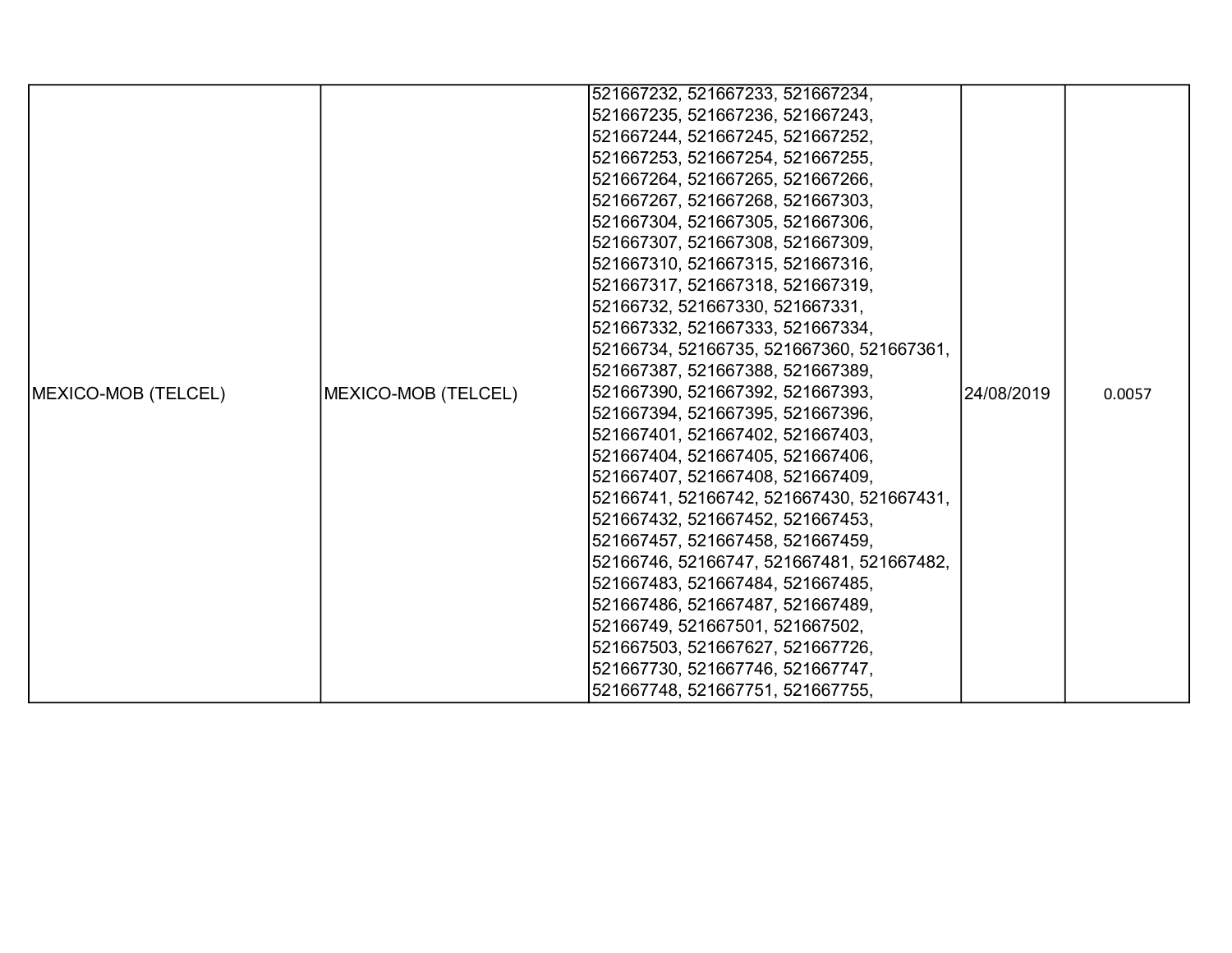|                     |                     | 521713119, 521713120, 521713137,    |            |        |
|---------------------|---------------------|-------------------------------------|------------|--------|
|                     |                     | 521713138, 521714102, 521715100,    |            |        |
|                     |                     | 521715101, 521715102, 521715103,    |            |        |
|                     |                     | 521715104, 521715105, 521715108,    |            |        |
|                     |                     | 521715109, 521715110, 521715112,    |            |        |
|                     |                     | 521715114, 521715115, 521715118,    |            |        |
|                     |                     | 521715119, 521715120, 521715121,    |            |        |
|                     |                     |                                     |            |        |
|                     |                     | 521715123, 521715124, 521715127,    |            |        |
|                     |                     | 521715131, 521715134, 521715135,    |            |        |
|                     |                     | 521715138, 521715139, 521715141,    |            |        |
|                     |                     | 521715143, 521715144, 521715145,    |            |        |
|                     |                     | 521715146, 521715147, 5217151520,   |            |        |
|                     |                     | 5217151521, 5217151522, 5217151523, |            |        |
|                     |                     | 5217151524, 521715159, 521715163,   |            |        |
| MEXICO-MOB (TELCEL) | MEXICO-MOB (TELCEL) | 521715173, 521716101, 521717103,    | 24/08/2019 | 0.0057 |
|                     |                     | 521718102, 521719104, 521721889,    |            |        |
|                     |                     | 521722100, 521722101, 521722102,    |            |        |
|                     |                     | 521722103, 521722104, 521722105,    |            |        |
|                     |                     | 521722106, 521722107, 521722110,    |            |        |
|                     |                     | 521722111, 521722115, 521722116,    |            |        |
|                     |                     | 521722117, 521722119, 521722120,    |            |        |
|                     |                     | 521722121, 521722122, 521722124,    |            |        |
|                     |                     | 521722125, 521722128, 521722129,    |            |        |
|                     |                     | 521722130, 521722131, 521722133,    |            |        |
|                     |                     | 521722137, 521722138, 521722139,    |            |        |
|                     |                     | 521722140, 521722141, 521722145,    |            |        |
|                     |                     | 521722146, 521722147, 521722148,    |            |        |
|                     |                     | 521722151, 521722152, 521722154,    |            |        |
|                     |                     | 521722155, 521722156, 521722157,    |            |        |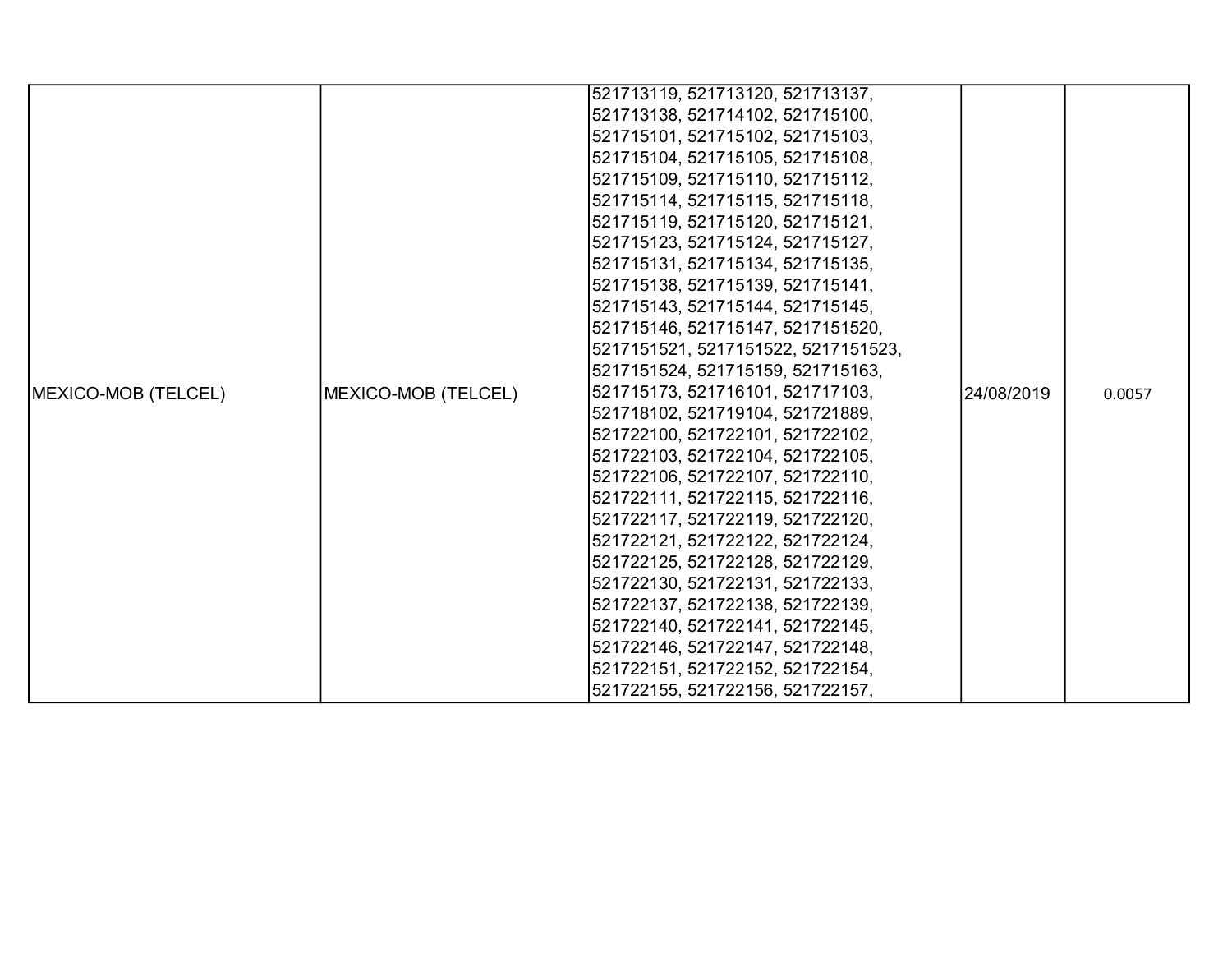|                             |                     | 521744186, 521744187, 521744191,    |            |        |
|-----------------------------|---------------------|-------------------------------------|------------|--------|
|                             |                     | 521744192, 521744193, 521744194,    |            |        |
|                             |                     | 521744204, 521744205, 521744207,    |            |        |
|                             |                     | 521744208, 521744209, 521744221,    |            |        |
|                             |                     | 521744222, 521744223, 521744224,    |            |        |
|                             |                     | 521744225, 521744227, 521744228,    |            |        |
|                             |                     | 521744229, 521744235, 521744236,    |            |        |
|                             |                     | 521744238, 521744239, 521744240,    |            |        |
|                             |                     | 521744241, 521744242, 521744243,    |            |        |
|                             |                     | 521744256, 521744257, 521744258,    |            |        |
|                             |                     | 521744259, 521744260, 521744262,    |            |        |
|                             |                     | 521744263, 521744264, 521744265,    |            |        |
|                             |                     | 521744266, 521744267, 521744268,    |            |        |
|                             |                     | 521744284, 521744285, 521744286,    |            |        |
| <b>IMEXICO-MOB (TELCEL)</b> | MEXICO-MOB (TELCEL) | 521744287, 521744291, 521744292,    | 24/08/2019 | 0.0057 |
|                             |                     | 521744293, 521744294, 521744295,    |            |        |
|                             |                     | 521744296, 521744309, 521744310,    |            |        |
|                             |                     | 521744311, 521744312, 521744313,    |            |        |
|                             |                     | 521744314, 521744317, 521744318,    |            |        |
|                             |                     | 521744319, 521744320, 521744321,    |            |        |
|                             |                     | 521744322, 521744323, 521744324,    |            |        |
|                             |                     | 521744325, 521744326, 521744332,    |            |        |
|                             |                     | 521744333, 521744334, 521744335,    |            |        |
|                             |                     | 521744336, 521744337, 521744338,    |            |        |
|                             |                     | 521744339, 521744340, 521744346,    |            |        |
|                             |                     | 521744347, 521744348, 521744349,    |            |        |
|                             |                     | 521744350, 521744351, 521744352,    |            |        |
|                             |                     | 521744353, 521744354, 5217443550,   |            |        |
|                             |                     | 5217443551, 5217443552, 5217443553, |            |        |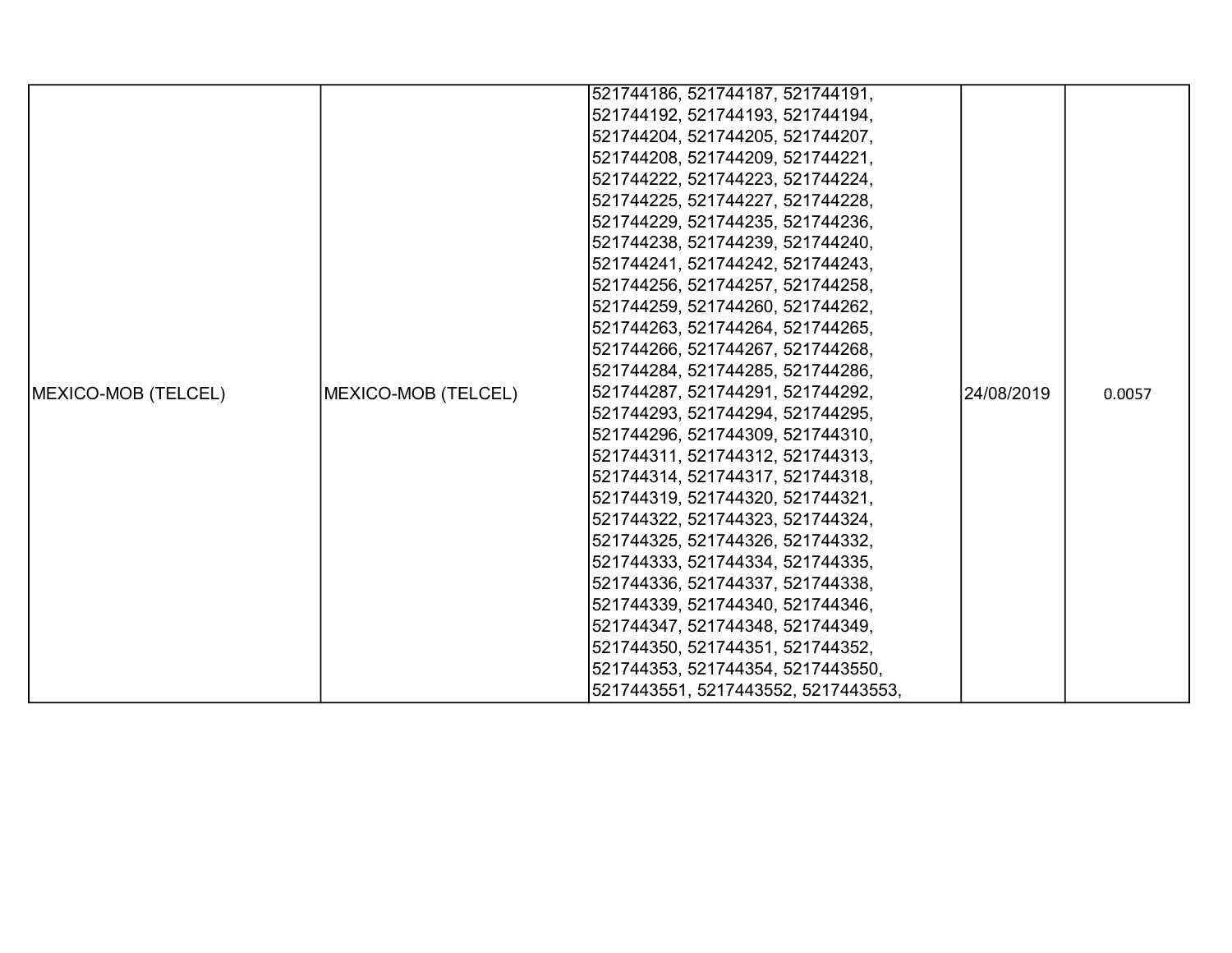|                     |                     | 521771195, 521771197, 521771198,          |            |        |
|---------------------|---------------------|-------------------------------------------|------------|--------|
|                     |                     | 521771199, 52177120, 521771210,           |            |        |
|                     |                     | 521771213, 521771214, 521771215,          |            |        |
|                     |                     | 521771216, 521771217, 521771218,          |            |        |
|                     |                     | 521771219, 521771220, 521771221,          |            |        |
|                     |                     | 521771227, 521771234, 521771235,          |            |        |
|                     |                     | 521771236, 521771238, 521771239,          |            |        |
|                     |                     | 521771240, 521771242, 521771243,          |            |        |
|                     |                     | 521771244, 521771245, 52177126,           |            |        |
|                     |                     | 521771270, 521771297, 521771298,          |            |        |
|                     |                     | 521771299, 521771300, 521771301,          |            |        |
|                     |                     | 521771302, 521771303, 521771321,          |            |        |
|                     |                     | 521771322, 521771323, 521771324,          |            |        |
|                     |                     | 521771329, 521771330, 521771331,          |            |        |
| MEXICO-MOB (TELCEL) | MEXICO-MOB (TELCEL) | 521771332, 521771333, 521771334,          | 24/08/2019 | 0.0057 |
|                     |                     | 521771338, 521771339, 52177134, 52177135, |            |        |
|                     |                     | 521771360, 521771361, 521771362,          |            |        |
|                     |                     | 521771363, 521771364, 521771365,          |            |        |
|                     |                     | 521771366, 521771402, 521771403,          |            |        |
|                     |                     | 521771404, 521771405, 5217714060,         |            |        |
|                     |                     | 521771525, 521771526, 521771527,          |            |        |
|                     |                     | 521771683, 521771684, 521771700,          |            |        |
|                     |                     | 521771701, 521771702, 521771703,          |            |        |
|                     |                     | 521771705, 521771708, 521771712,          |            |        |
|                     |                     | 521771720, 521771722, 521771729,          |            |        |
|                     |                     | 521771772, 521771775, 521771793,          |            |        |
|                     |                     | 521771794, 521772101, 521772104,          |            |        |
|                     |                     | 521772105, 521772106, 521772108,          |            |        |
|                     |                     | 521772109, 52177211, 521772120,           |            |        |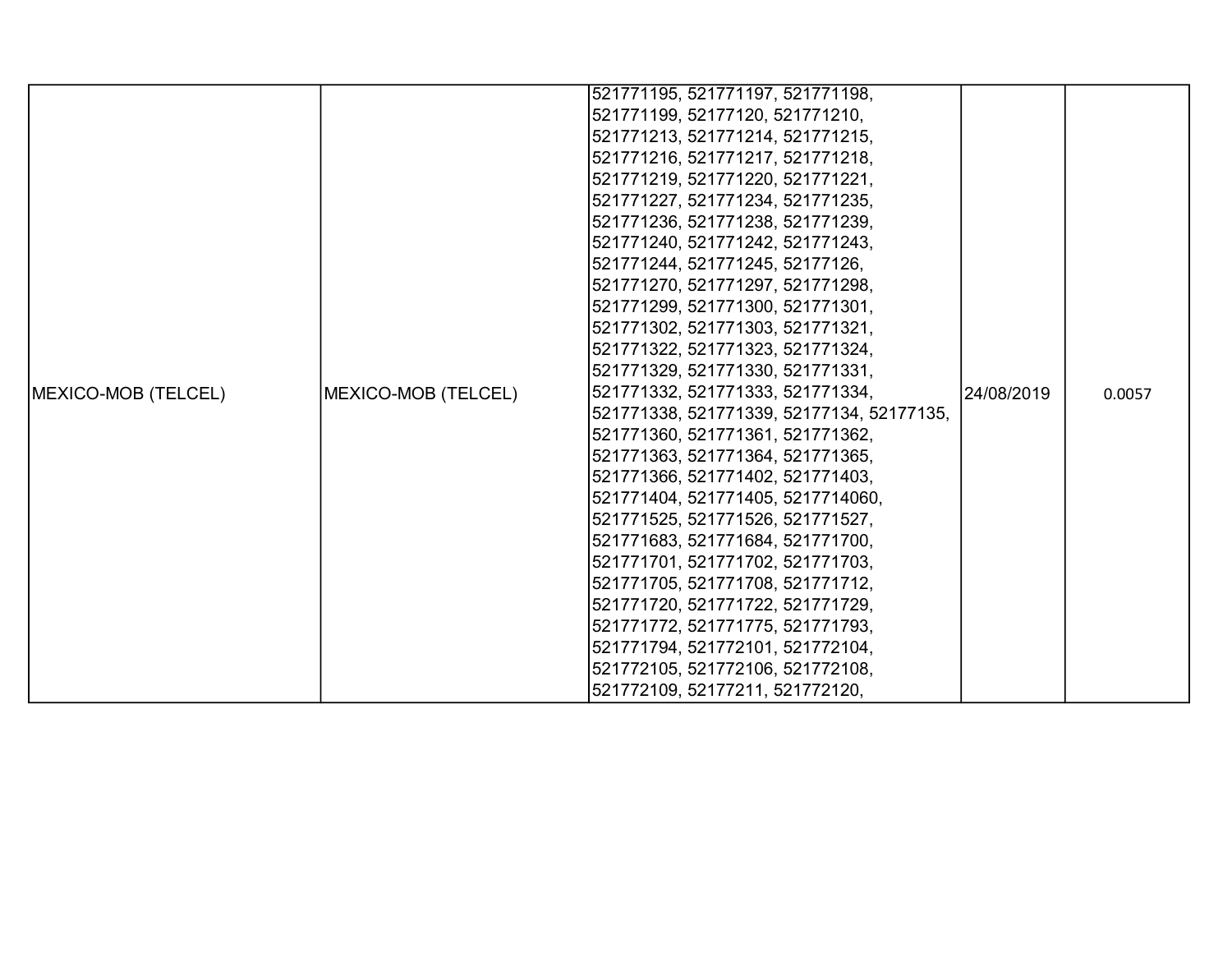|                             |                     | 521811301, 521811465, 521811466, |            |        |
|-----------------------------|---------------------|----------------------------------|------------|--------|
|                             |                     | 521811467, 521811468, 521811469, |            |        |
|                             |                     | 521811470, 521811471, 521811473, |            |        |
|                             |                     | 521811474, 521811475, 521811481, |            |        |
|                             |                     | 521811482, 521811483, 521811484, |            |        |
|                             |                     | 521811485, 521811486, 521811487, |            |        |
|                             |                     | 521811488, 521811489, 521811490, |            |        |
|                             |                     | 521811495, 521811496, 521811497, |            |        |
|                             |                     | 521811498, 521811499, 521811500, |            |        |
|                             |                     | 521811501, 521811502, 521811503, |            |        |
|                             |                     | 521811504, 521811507, 521811508, |            |        |
|                             |                     | 521811509, 521811513, 521811514, |            |        |
|                             |                     | 521811516, 521811517, 521811518, |            |        |
|                             |                     | 521811519, 521811524, 521811525, |            |        |
| <b>IMEXICO-MOB (TELCEL)</b> | MEXICO-MOB (TELCEL) | 521811526, 521811527, 521811528, | 24/08/2019 | 0.0057 |
|                             |                     | 521811529, 521811530, 521811531, |            |        |
|                             |                     | 521811532, 521811533, 521811535, |            |        |
|                             |                     | 521811536, 521811537, 521811538, |            |        |
|                             |                     | 521811539, 521811543, 521811544, |            |        |
|                             |                     | 521811545, 521811553, 521811554, |            |        |
|                             |                     | 521811555, 521811556, 521811577, |            |        |
|                             |                     | 521811578, 521811579, 521811582, |            |        |
|                             |                     | 521811583, 521811584, 521811585, |            |        |
|                             |                     | 521811586, 521811587, 521811588, |            |        |
|                             |                     | 521811589, 521811590, 521811591, |            |        |
|                             |                     | 521811596, 521811599, 52181160,  |            |        |
|                             |                     | 521811610, 521811611, 521811612, |            |        |
|                             |                     | 521811613, 521811626, 521811627, |            |        |
|                             |                     | 521811628, 521811629, 521811630, |            |        |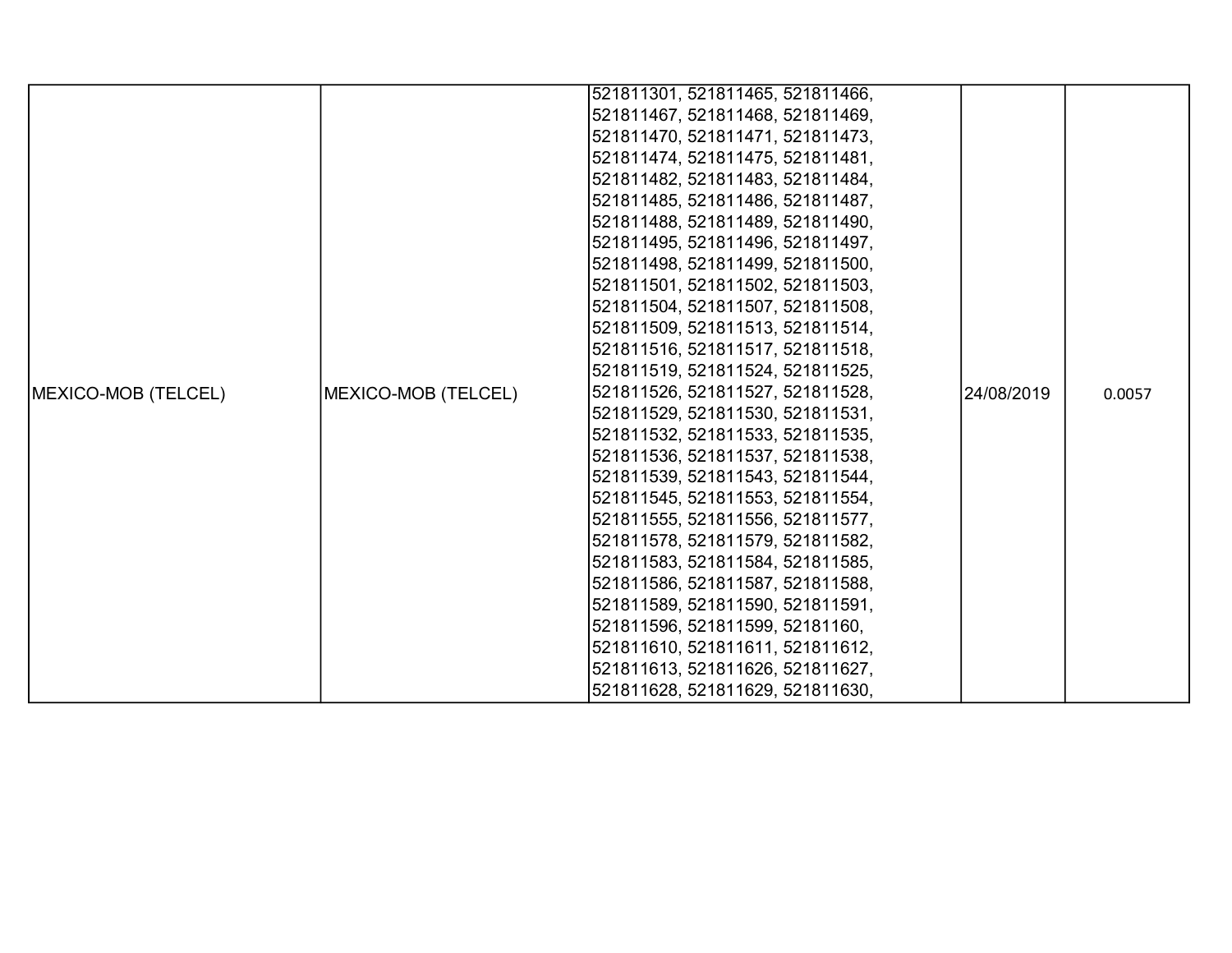|                     |                     | 521844312, 521844326, 521844327,    |            |        |
|---------------------|---------------------|-------------------------------------|------------|--------|
|                     |                     | 521844328, 521844340, 521844341,    |            |        |
|                     |                     | 521844342, 521844343, 521844344,    |            |        |
|                     |                     | 521844347, 521844348, 521844349,    |            |        |
|                     |                     | 52184435, 521844360, 521844361,     |            |        |
|                     |                     | 521844362, 521844419, 521844427,    |            |        |
|                     |                     | 521844437, 521844443, 521844444,    |            |        |
|                     |                     | 521844448, 521844449, 521844451,    |            |        |
|                     |                     | 521844452, 521844453, 521844455,    |            |        |
|                     |                     | 521844456, 521844459, 521844460,    |            |        |
|                     |                     | 521844461, 521844463, 521844464,    |            |        |
|                     |                     | 521844487, 521844492, 521844493,    |            |        |
|                     |                     | 521844494, 521844495, 521844496,    |            |        |
|                     |                     | 521844497, 521844498, 521844499,    |            |        |
| MEXICO-MOB (TELCEL) | MEXICO-MOB (TELCEL) | 521844501, 521844502, 521844503,    |            | 0.0057 |
|                     |                     | 521844504, 521844505, 5218445060,   |            |        |
|                     |                     | 5218445061, 5218445062, 5218445063, |            |        |
|                     |                     | 5218445064, 5218445065, 5218445066, |            |        |
|                     |                     | 5218445067, 5218445068, 5218445069, |            |        |
|                     |                     | 521844527, 521844528, 521844529,    |            |        |
|                     |                     | 52184453, 521844540, 521844541,     | 24/08/2019 |        |
|                     |                     | 521844542, 521844543, 5218445440,   |            |        |
|                     |                     | 5218445441, 5218445442, 5218445443, |            |        |
|                     |                     | 5218445444, 5218445445, 5218445446, |            |        |
|                     |                     | 521844606, 521844607, 521844608,    |            |        |
|                     |                     | 521844609, 521844622, 521844667,    |            |        |
|                     |                     | 521844668, 521844806, 521844807,    |            |        |
|                     |                     | 521844808, 521844858, 521844869,    |            |        |
|                     |                     | 521844870, 521844879, 521844880,    |            |        |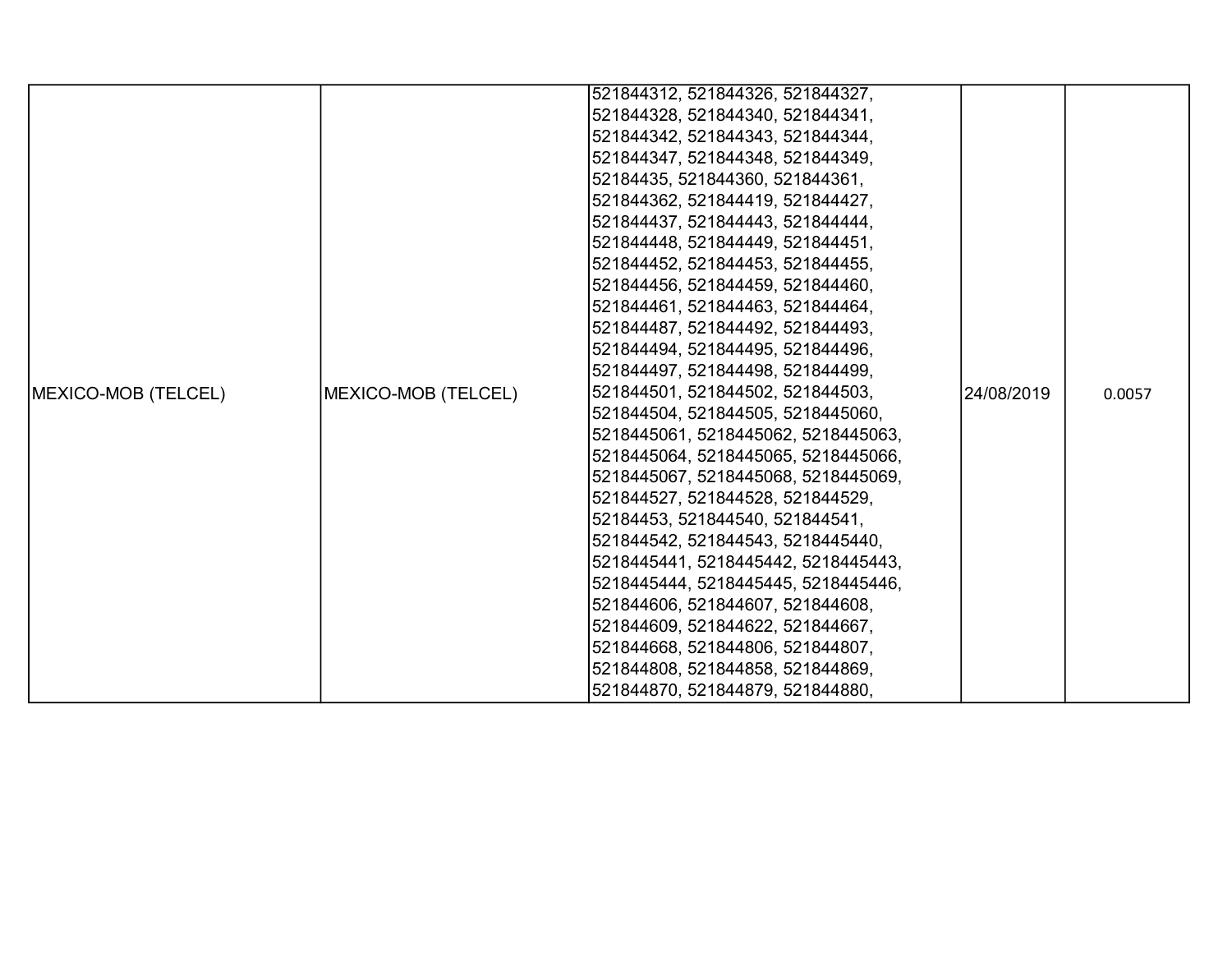|                     |                     | 521899457, 521899458, 521899459,    |            |        |
|---------------------|---------------------|-------------------------------------|------------|--------|
|                     |                     | 521899460, 521899461, 521899465,    |            |        |
|                     |                     | 521899466, 521899467, 521899468,    |            |        |
|                     |                     | 521899469, 5218994700, 5218994701,  |            |        |
|                     |                     | 5218994702, 5218994703, 5218994704, |            |        |
|                     |                     | 5218994705, 5218994706, 5218994707, |            |        |
|                     |                     | 5218994708, 5218994709, 521899493,  |            |        |
|                     |                     | 521899494, 521899495, 521899496,    |            |        |
|                     |                     | 521899497, 521899498, 521899499,    |            |        |
|                     |                     | 521899857, 521899871, 521899872,    |            |        |
|                     |                     | 521899873, 521899876, 521899877,    |            |        |
|                     |                     | 521899878, 521899899, 521899911,    |            |        |
|                     |                     | 521899912, 521899913, 521899917,    |            |        |
|                     |                     | 521899918, 521899927, 5218999310,   |            |        |
| MEXICO-MOB (TELCEL) | MEXICO-MOB (TELCEL) | 5218999311, 521899936, 5218999373,  | 24/08/2019 | 0.0057 |
|                     |                     | 5218999374, 5218999378, 5218999379, |            |        |
|                     |                     | 521899938, 521899941, 521899944,    |            |        |
|                     |                     | 521899945, 521899947, 521899948,    |            |        |
|                     |                     | 521899950, 521899956, 521899959,    |            |        |
|                     |                     | 521899960, 521899961, 521899962,    |            |        |
|                     |                     | 521899963, 521899967, 521899968,    |            |        |
|                     |                     | 521899981, 521899982, 521899983,    |            |        |
|                     |                     | 521899984, 521913100, 521913102,    |            |        |
|                     |                     | 521913103, 521913105, 521913106,    |            |        |
|                     |                     | 521913107, 521913108, 521913109,    |            |        |
|                     |                     | 521913110, 521913111, 521913116,    |            |        |
|                     |                     | 521913331, 521913403, 521914100,    |            |        |
|                     |                     | 521914102, 521914105, 521914107,    |            |        |
|                     |                     | 521914108, 521914109, 521914111,    |            |        |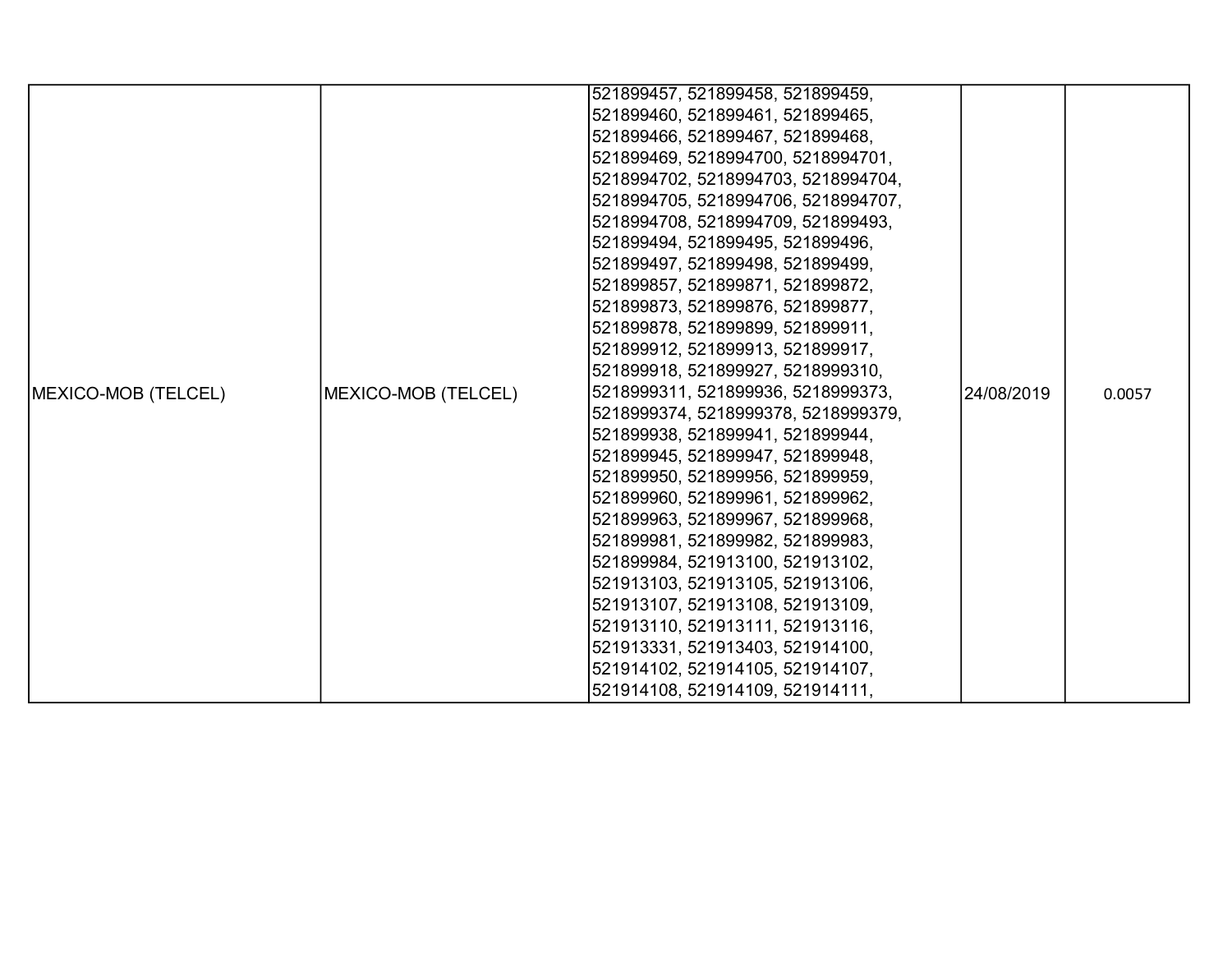|                             |                     | 521951285, 521951286, 521951287,    |            |        |
|-----------------------------|---------------------|-------------------------------------|------------|--------|
|                             |                     | 521951288, 521951289, 521951290,    |            |        |
|                             |                     | 521951291, 521951292, 521951302,    |            |        |
|                             |                     | 521951303, 521951304, 521951305,    |            |        |
|                             |                     | 521951306, 521951307, 521951308,    |            |        |
|                             |                     |                                     |            |        |
|                             |                     | 521951309, 521951310, 521951311,    |            |        |
|                             |                     | 521951312, 521951313, 521951314,    |            |        |
|                             |                     | 521951318, 521951319, 521951320,    |            |        |
|                             |                     | 521951321, 521951322, 521951323,    |            |        |
|                             |                     | 521951324, 521951325, 521951326,    |            |        |
|                             |                     | 521951327, 521951341, 521951342,    |            |        |
|                             |                     | 521951343, 521951344, 521951345,    |            |        |
|                             |                     | 521951346, 521951347, 521951348,    |            |        |
|                             |                     | 521951349, 521951350, 521951354,    |            |        |
| <b>IMEXICO-MOB (TELCEL)</b> | MEXICO-MOB (TELCEL) | 521951355, 521951356, 521951357,    | 24/08/2019 | 0.0057 |
|                             |                     | 521951358, 521951359, 521951360,    |            |        |
|                             |                     | 521951361, 521951362, 521951363,    |            |        |
|                             |                     | 521951364, 521951365, 521951366,    |            |        |
|                             |                     | 521951367, 521951391, 521951392,    |            |        |
|                             |                     | 521951393, 521951394, 521951395,    |            |        |
|                             |                     | 521951396, 521951397, 521951398,    |            |        |
|                             |                     | 521951399, 521951400, 521951401,    |            |        |
|                             |                     | 521951402, 5219514030, 5219514031,  |            |        |
|                             |                     | 5219514032, 5219514033, 5219514034, |            |        |
|                             |                     | 5219514035, 5219514036, 5219514037, |            |        |
|                             |                     | 5219514038, 5219514039, 521951411,  |            |        |
|                             |                     | 521951412, 521951413, 521951414,    |            |        |
|                             |                     | 521951415, 521951416, 521951417,    |            |        |
|                             |                     | 521951418, 521951419, 521951420,    |            |        |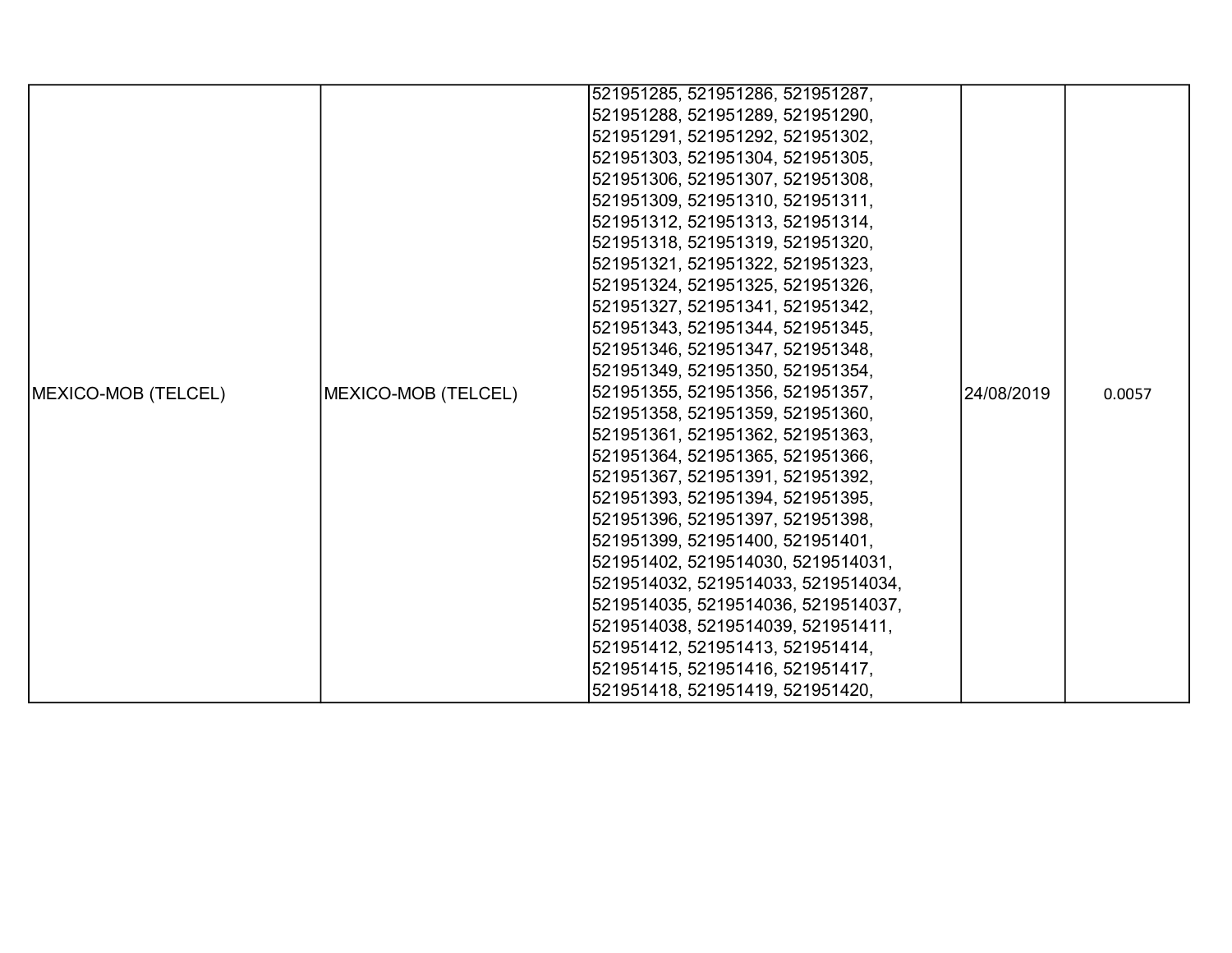|                            |                     | 521967161, 521967162, 521967163,    |            |        |
|----------------------------|---------------------|-------------------------------------|------------|--------|
|                            |                     | 521967164, 521967165, 521967166,    |            |        |
|                            |                     | 521967167, 521967168, 521967169,    |            |        |
|                            |                     | 521967183, 521967184, 521967185,    |            |        |
|                            |                     | 521967186, 521967187, 521967190,    |            |        |
|                            |                     | 521967191, 521967192, 521967193,    |            |        |
|                            |                     | 521967194, 5219671950, 5219671951,  |            |        |
|                            |                     | 5219671952, 5219671953, 5219671954, |            |        |
|                            |                     | 5219671955, 521967679, 521967680,   |            |        |
|                            |                     | 521967683, 521967706, 521968100,    |            |        |
|                            |                     | 521968103, 521968105, 521968106,    |            |        |
|                            |                     | 521968107, 521968108, 521968109,    |            |        |
|                            |                     | 521968112, 521968114, 521968117,    |            |        |
|                            |                     | 521968118, 521968119, 521968120,    |            |        |
| <b>MEXICO-MOB (TELCEL)</b> | MEXICO-MOB (TELCEL) | 521968121, 521968123, 521968124,    |            | 0.0057 |
|                            |                     | 521968125, 521968127, 521968128,    |            |        |
|                            |                     | 521968129, 521968130, 521968151,    |            |        |
|                            |                     | 5219681520, 5219681521, 5219681522, |            |        |
|                            |                     | 5219681523, 5219681524, 5219681525, |            |        |
|                            |                     | 5219681526, 5219681527, 5219681528, |            |        |
|                            |                     | 521968670, 521968689, 521968744,    | 24/08/2019 |        |
|                            |                     | 521969593, 521969913, 521971101,    |            |        |
|                            |                     | 521971102, 521971104, 521971107,    |            |        |
|                            |                     | 521971113, 521971114, 521971115,    |            |        |
|                            |                     | 521971116, 521971117, 521971118,    |            |        |
|                            |                     | 521971119, 521971120, 521971121,    |            |        |
|                            |                     | 521971125, 521971126, 521971127,    |            |        |
|                            |                     | 521971128, 521971131, 521971132,    |            |        |
|                            |                     | 521971137, 521971139, 521971140,    |            |        |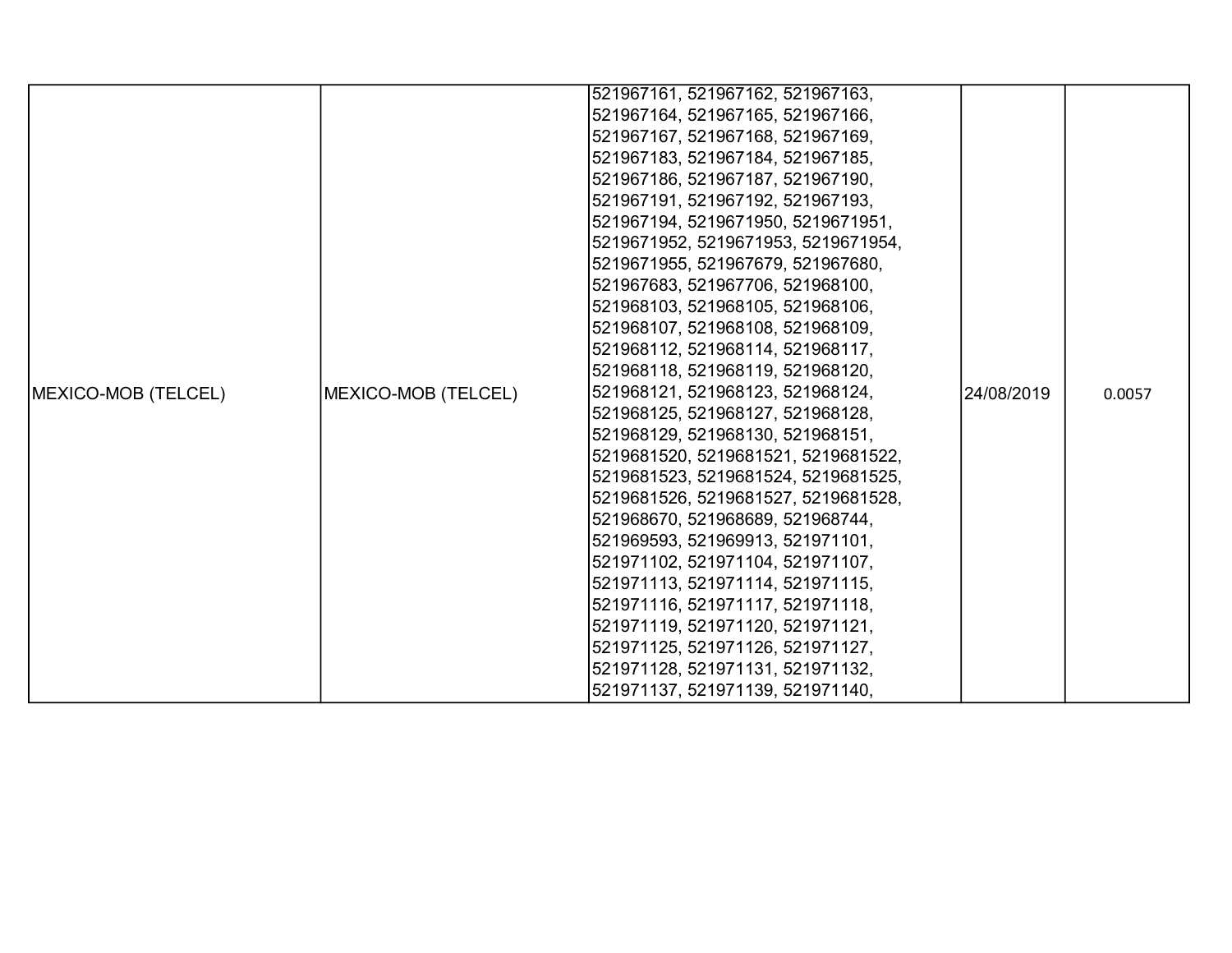|                            |                     | 521998152, 521998153, 521998155, |            |        |
|----------------------------|---------------------|----------------------------------|------------|--------|
|                            |                     | 521998156, 521998157, 521998158, |            |        |
|                            |                     | 521998159, 521998161, 521998165, |            |        |
|                            |                     | 521998166, 521998167, 521998168, |            |        |
|                            |                     | 521998179, 521998180, 521998181, |            |        |
|                            |                     | 521998183, 521998184, 521998186, |            |        |
|                            |                     | 521998187, 521998188, 521998189, |            |        |
|                            |                     | 521998190, 521998191, 521998192, |            |        |
|                            |                     | 521998195, 521998196, 521998197, |            |        |
|                            |                     | 521998198, 521998199, 521998200, |            |        |
|                            |                     | 521998201, 521998202, 521998203, |            |        |
|                            |                     | 521998204, 521998205, 521998212, |            |        |
|                            |                     | 521998213, 521998214, 521998215, |            |        |
|                            |                     | 521998216, 521998218, 521998219, |            |        |
| <b>MEXICO-MOB (TELCEL)</b> | MEXICO-MOB (TELCEL) | 521998221, 521998222, 521998223, | 24/08/2019 | 0.0057 |
|                            |                     | 521998224, 521998225, 521998227, |            |        |
|                            |                     | 521998228, 521998229, 521998230, |            |        |
|                            |                     | 521998231, 521998232, 521998233, |            |        |
|                            |                     | 521998235, 521998236, 521998238, |            |        |
|                            |                     | 521998239, 521998240, 521998241, |            |        |
|                            |                     | 521998242, 521998243, 521998244, |            |        |
|                            |                     | 521998245, 521998246, 521998257, |            |        |
|                            |                     | 521998258, 521998259, 521998301, |            |        |
|                            |                     | 521998302, 521998303, 521998304, |            |        |
|                            |                     | 521998305, 521998306, 521998307, |            |        |
|                            |                     | 521998310, 521998315, 521998316, |            |        |
|                            |                     | 521998317, 521998318, 521998319, |            |        |
|                            |                     | 521998320, 521998321, 521998322, |            |        |
|                            |                     | 521998329, 521998330, 521998331, |            |        |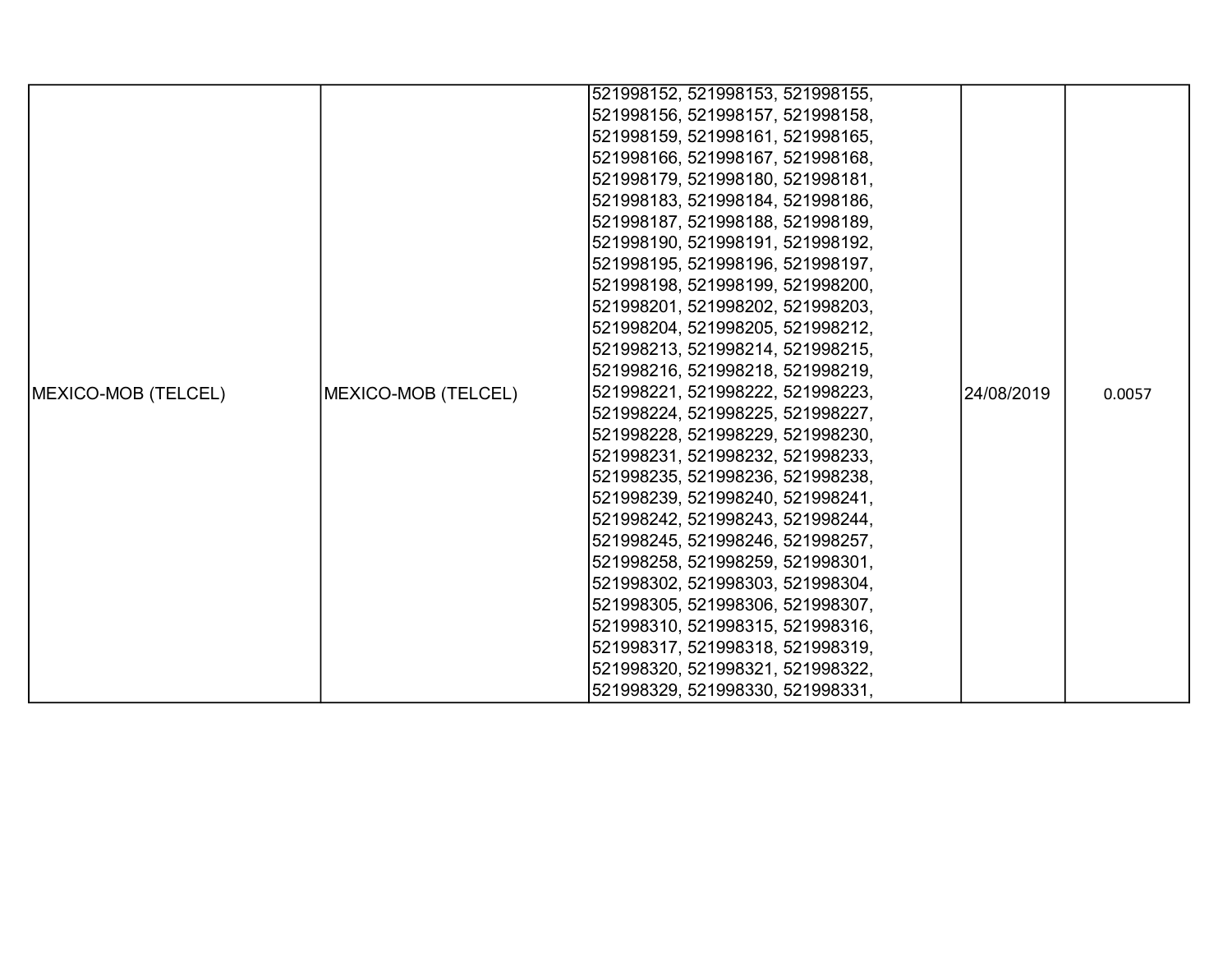|                     |                     | 52224103, 52224104, 52224105, 52224106,   |            |        |
|---------------------|---------------------|-------------------------------------------|------------|--------|
|                     |                     | 52224107, 52224108, 52224109, 52224110,   |            |        |
|                     |                     | 52224111, 52224112, 52224113, 52224114,   |            |        |
|                     |                     | 522241150, 522241151, 522241152,          |            |        |
|                     |                     | 522241153, 522241154, 522241160,          |            |        |
|                     |                     | 522241161, 522241162, 522241163,          |            |        |
|                     |                     | 522241164, 522241165, 522241166,          |            |        |
|                     |                     |                                           |            |        |
|                     |                     | 5222411670, 52225100, 52225101, 52225103, |            |        |
|                     |                     | 52225104, 52225105, 52225108, 52225109,   |            |        |
|                     |                     | 52225110, 522251120, 522251121,           |            |        |
|                     |                     | 522251122, 522251123, 522251124,          |            |        |
|                     |                     | 522251125, 522251126, 522251127,          |            |        |
|                     |                     | 522251128, 522251129, 522251130,          |            |        |
|                     |                     | 52226100, 52226102, 52226103, 52226104,   |            |        |
| MEXICO-MOB (TELCEL) | MEXICO-MOB (TELCEL) | 52226105, 52226106, 52226108, 522261090,  | 24/08/2019 | 0.0057 |
|                     |                     | 522261091, 522261092, 522261093,          |            |        |
|                     |                     | 522261094, 522261095, 522261097,          |            |        |
|                     |                     | 522261098, 522261099, 522261150,          |            |        |
|                     |                     | 522261151, 522261152, 522261153,          |            |        |
|                     |                     | 52226553, 52227100, 52227101, 52227105,   |            |        |
|                     |                     | 52227109, 52227111, 52227113, 52227115,   |            |        |
|                     |                     | 52227117, 52227119, 52227125, 522271340,  |            |        |
|                     |                     | 522271341, 522271342, 5222810, 52228110,  |            |        |
|                     |                     | 52228111, 52228112, 52228113, 52228114,   |            |        |
|                     |                     | 52228118, 52228119, 52228120, 52228121,   |            |        |
|                     |                     | 52228122, 52228124, 52228125, 52228126,   |            |        |
|                     |                     | 52228127, 52228132, 52228133, 52228134,   |            |        |
|                     |                     | 52228138, 52228139, 52228140, 52228142,   |            |        |
|                     |                     | 52228144, 52228145, 52228146, 52228147,   |            |        |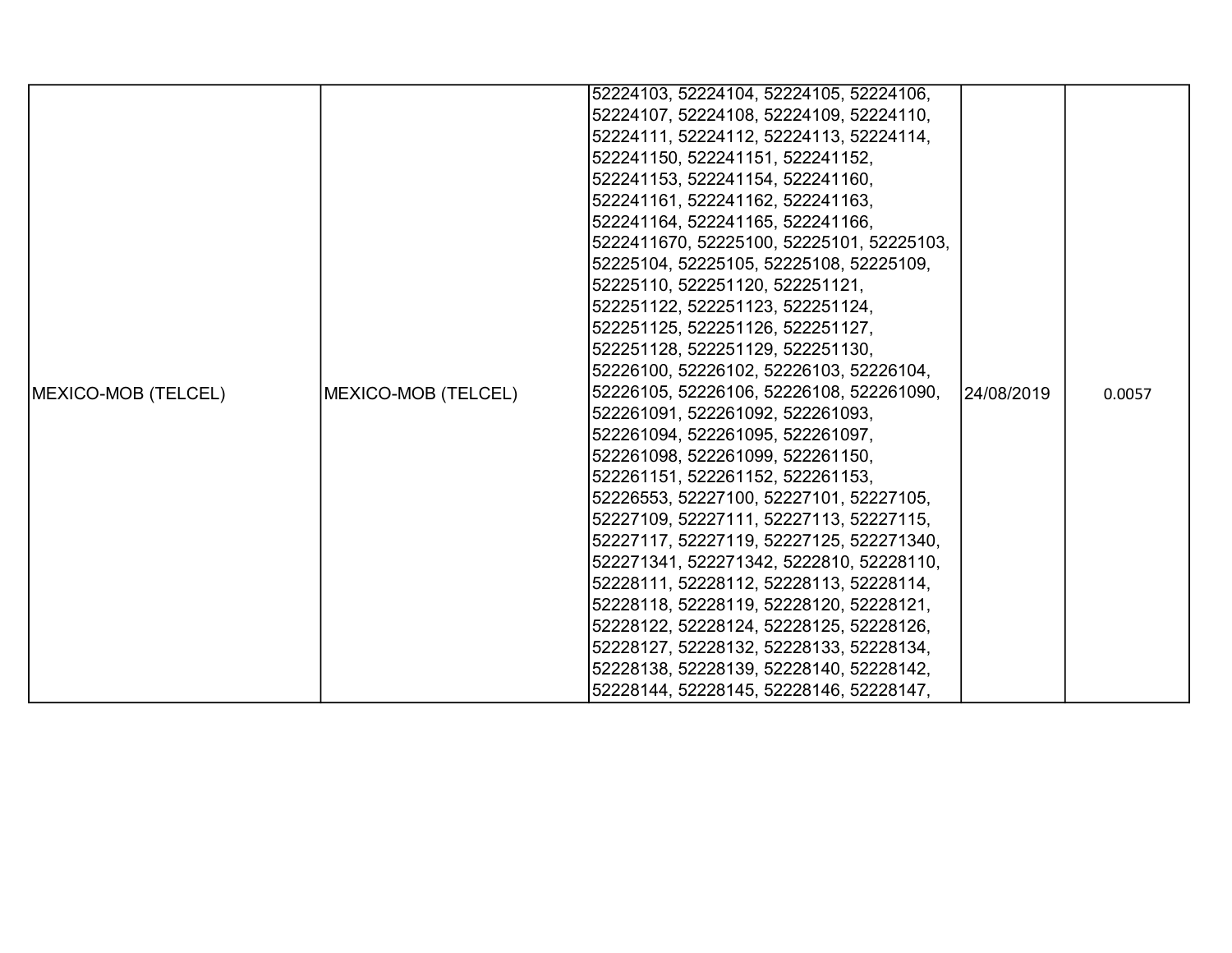|                            |                     | 52241407, 52241414, 52241419, 52241420,   |            |        |
|----------------------------|---------------------|-------------------------------------------|------------|--------|
|                            |                     | 52243100, 52243101, 52243103, 52243106,   |            |        |
|                            |                     | 52243107, 52243108, 52243110, 52243112,   |            |        |
|                            |                     | 52243113, 52243114, 52243115, 52243116,   |            |        |
|                            |                     | 52243119, 52243121, 52243123, 52243124,   |            |        |
|                            |                     | 52243126, 5224312700, 5224312701,         |            |        |
|                            |                     | 5224312702, 522431271, 522431272,         |            |        |
|                            |                     | 522431273, 522431274, 522431275,          |            |        |
|                            |                     | 522431276, 522431277, 5224312780,         |            |        |
|                            |                     | 5224312781, 5224312782, 5224312783,       |            |        |
|                            |                     | 5224312800, 5224312801, 5224312802,       |            |        |
|                            |                     | 5224312803, 5224312804, 5224312805,       |            |        |
|                            |                     | 5224312806, 5224312807, 5224312808,       |            |        |
|                            |                     | 5224312809, 522431281, 522431282,         |            |        |
| <b>MEXICO-MOB (TELCEL)</b> | MEXICO-MOB (TELCEL) | 522431283, 522431284, 522431285,          | 24/08/2019 | 0.0057 |
|                            |                     | 522431286, 522431287, 522431288,          |            |        |
|                            |                     | 522431289, 52243130, 52243131, 522431320, |            |        |
|                            |                     | 522431321, 522431322, 522431323,          |            |        |
|                            |                     | 52243434, 52243435, 52244100, 52244102,   |            |        |
|                            |                     | 52244106, 52244109, 52244110, 52244111,   |            |        |
|                            |                     | 52244113, 52244117, 52244118, 52244119,   |            |        |
|                            |                     | 52244120, 52244121, 52244122, 52244123,   |            |        |
|                            |                     | 52244124, 52244130, 52244131, 52244137,   |            |        |
|                            |                     | 52244139, 52244140, 52244146, 52244147,   |            |        |
|                            |                     | 522441480, 522441481, 522441482,          |            |        |
|                            |                     | 522441483, 52244158, 522441590,           |            |        |
|                            |                     | 522441591, 522441592, 522441593,          |            |        |
|                            |                     | 522441594, 522441595, 5224415960,         |            |        |
|                            |                     | 5224415961, 5224415962, 5224415963,       |            |        |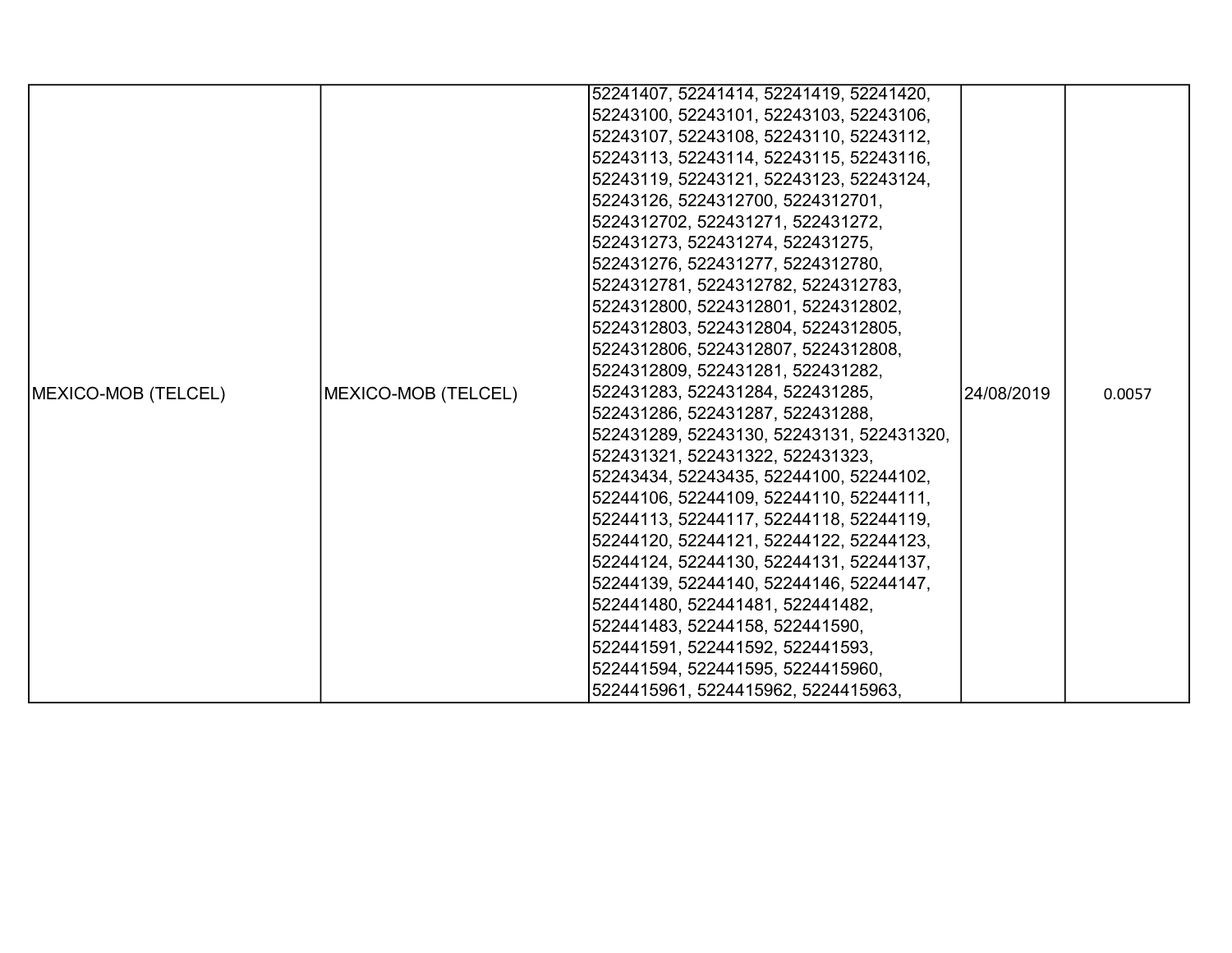|                     |                     | 52278112, 52278113, 52278114, 52278115,   |            |        |
|---------------------|---------------------|-------------------------------------------|------------|--------|
|                     |                     | 52278116, 52278117, 52278118, 52278119,   |            |        |
|                     |                     | 52278120, 52278121, 52278122, 52278123,   |            |        |
|                     |                     | 52278124, 522781250, 522781251,           |            |        |
|                     |                     | 522781252, 522781253, 522781254,          |            |        |
|                     |                     | 522781255, 52279100, 52279104, 52279105,  |            |        |
|                     |                     | 52279106, 52279107, 52279108, 52279109,   |            |        |
|                     |                     | 52279110, 52279111, 52279112, 52279113,   |            |        |
|                     |                     | 52279114, 52279115, 522791160, 522791161, |            |        |
|                     |                     | 522791162, 522791163, 522791164,          |            |        |
|                     |                     | 522791165, 522791166, 522791167,          |            | 0.0057 |
|                     |                     | 5227911680, 5227911681, 5227911682,       |            |        |
|                     | MEXICO-MOB (TELCEL) | 5227911683, 5227911684, 5227911685,       | 24/08/2019 |        |
|                     |                     | 5227911686, 5227911687, 5227911688,       |            |        |
| MEXICO-MOB (TELCEL) |                     | 5227911689, 522791169, 522791170,         |            |        |
|                     |                     | 522791171, 522791172, 522791173,          |            |        |
|                     |                     | 522791174, 522791175, 522791176,          |            |        |
|                     |                     | 522791177, 522791178, 52281102, 52281106, |            |        |
|                     |                     | 522811120, 522811121, 522811122,          |            |        |
|                     |                     | 522811123, 522811124, 522811125,          |            |        |
|                     |                     | 52281869, 52281870, 52281879, 52282100,   |            |        |
|                     |                     | 52282101, 52282103, 52282104, 52282105,   |            |        |
|                     |                     | 52282107, 52282108, 52282110, 52282111,   |            |        |
|                     |                     | 52282118, 52282119, 52282123, 52282126,   |            |        |
|                     |                     | 52282127, 52282128, 52282129, 52282130,   |            |        |
|                     |                     | 5228213100, 5228213101, 5228213102,       |            |        |
|                     |                     | 5228213103, 5228213104, 5228213105,       |            |        |
|                     |                     | 5228213106, 5228213107, 5228213108,       |            |        |
|                     |                     | 5228213109, 522821311, 522821312,         |            |        |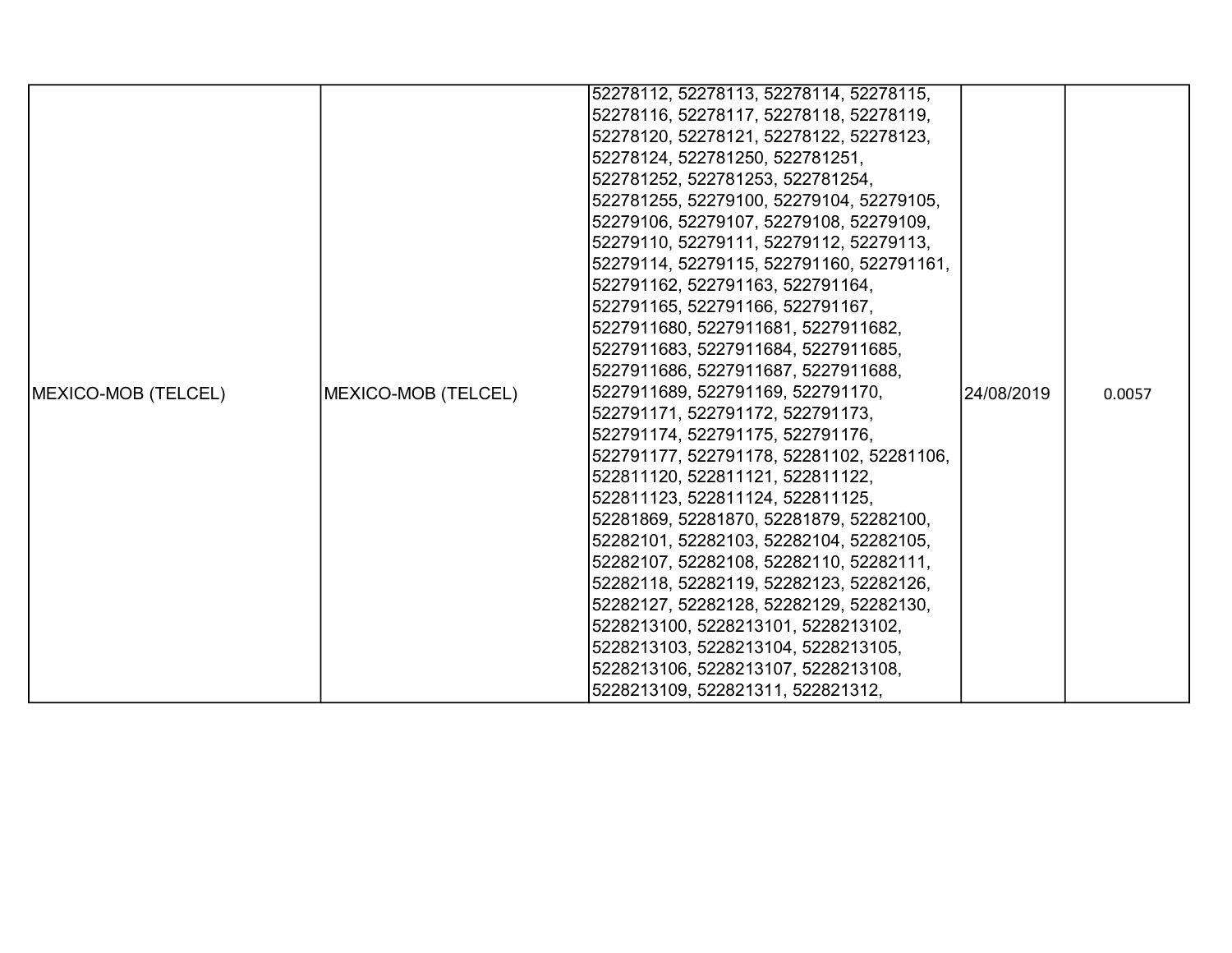|                             |                     | 52322304, 52322305, 523223070, 523223071, |             |        |
|-----------------------------|---------------------|-------------------------------------------|-------------|--------|
|                             |                     | 5232230720, 5232230721, 5232230722,       |             |        |
|                             |                     | 5232230723, 5232230724, 5232230725,       |             |        |
|                             |                     | 5232230726, 5232230727, 5232230728,       |             |        |
|                             |                     | 5232230729, 5232230730, 5232230731,       |             |        |
|                             |                     | 5232230732, 5232230733, 5232230734,       |             |        |
|                             |                     | 5232230735, 5232230736, 5232230737,       |             |        |
|                             |                     | 5232230738, 5232230739, 5232230740,       |             |        |
|                             |                     | 5232230741, 5232230742, 5232230743,       |             |        |
|                             |                     | 5232230744, 5232230745, 5232230746,       |             |        |
|                             |                     | 5232230747, 5232230748, 5232230749,       |             | 0.0057 |
|                             |                     | 523223075, 523223076, 523223077,          | l24/08/2019 |        |
|                             |                     | 523223078, 523223079, 52322320, 52322321, |             |        |
|                             |                     | 52322322, 52322323, 52322429, 52322728,   |             |        |
| <b>IMEXICO-MOB (TELCEL)</b> |                     | 52322779, 52322888, 52322889, 52323100,   |             |        |
|                             |                     | 52323101, 52323104, 52323105, 52323106,   |             |        |
|                             |                     | 52323108, 52323112, 52323113, 52323116,   |             |        |
|                             |                     | 52323117, 52323118, 52323120, 52323121,   |             |        |
|                             |                     | 52323122, 52323123, 52323124, 52323126,   |             |        |
|                             | MEXICO-MOB (TELCEL) | 52323127, 52323129, 52323130, 52323131,   |             |        |
|                             |                     | 52323132, 52323134, 52323135, 523231360,  |             |        |
|                             |                     | 523231361, 523231362, 523231363,          |             |        |
|                             |                     | 523231364, 5232313650, 5232313651,        |             |        |
|                             |                     | 5232313652, 5232313653, 5232313654,       |             |        |
|                             |                     | 5232313655, 5232313656, 5232313657,       |             |        |
|                             |                     | 5232313658, 5232313659, 523231366,        |             |        |
|                             |                     | 523231367, 523231368, 523231369,          |             |        |
|                             |                     | 523231422, 523231423, 523231424,          |             |        |
|                             |                     | 523231425, 523231426, 523231427,          |             |        |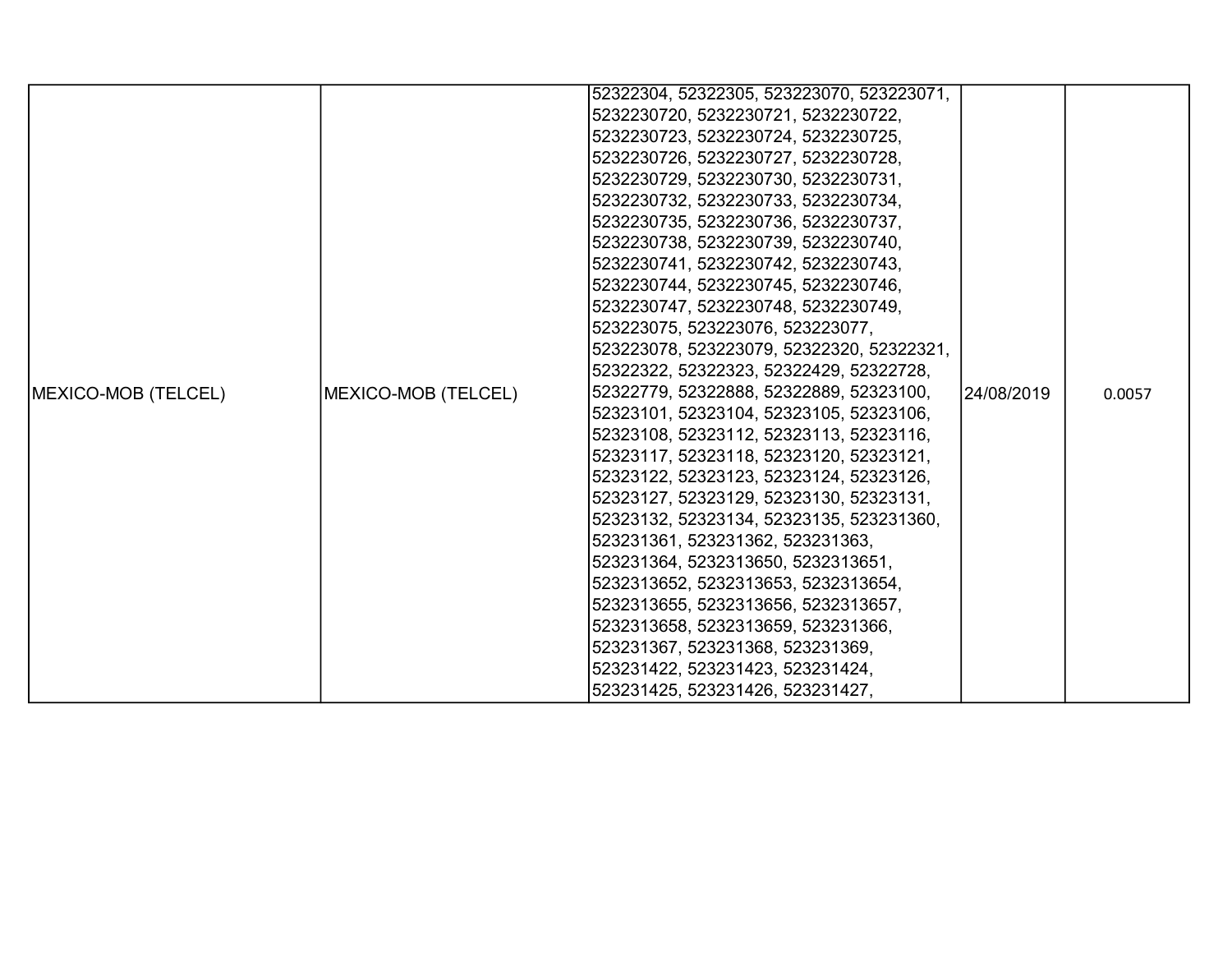|                            |                     | 52352105, 52352106, 52352107, 52352110,   |             |        |
|----------------------------|---------------------|-------------------------------------------|-------------|--------|
|                            |                     | 52352111, 52352112, 52352113, 52352116,   |             |        |
|                            |                     | 52352117, 52352123, 52352125, 52352132,   |             |        |
|                            |                     | 52352136, 52352138, 52352139, 52352142,   |             |        |
|                            |                     | 52352144, 52352145, 52352146, 52352147,   |             |        |
|                            |                     | 52352154, 52352155, 52352156, 52352163,   |             |        |
|                            |                     | 52352164, 5235216500, 5235216501,         |             |        |
|                            |                     | 5235216502, 5235216503, 5235216504,       |             |        |
|                            |                     | 5235216505, 5235216506, 5235216507,       |             |        |
|                            |                     | 5235216508, 5235216509, 523521652,        |             |        |
|                            |                     | 523521655, 523521656, 523521657,          |             |        |
|                            |                     | 523521658, 523521659, 52352193, 52352194, |             |        |
|                            |                     | 52352523, 52352528, 52352529, 52352557,   |             |        |
|                            |                     | 52352561, 52353100, 52353101, 52353102,   |             |        |
| <b>MEXICO-MOB (TELCEL)</b> | MEXICO-MOB (TELCEL) | 52353105, 52353106, 52353107, 52353108,   | l24/08/2019 | 0.0057 |
|                            |                     | 52353109, 52353110, 52353120, 52353123,   |             |        |
|                            |                     | 52353124, 52353125, 52353126, 52353127,   |             |        |
|                            |                     | 52353131, 52353132, 52353133, 52353134,   |             |        |
|                            |                     | 52353135, 52353152, 523531530, 523531531, |             |        |
|                            |                     | 5235315320, 5235315321, 5235315322,       |             |        |
|                            |                     | 5235315323, 5235315324, 5235315325,       |             |        |
|                            |                     | 5235315326, 5235315327, 5235315328,       |             |        |
|                            |                     | 5235315329, 5235315330, 5235315331,       |             |        |
|                            |                     | 5235315332, 5235315333, 5235315334,       |             |        |
|                            |                     | 5235315335, 5235315336, 5235315337,       |             |        |
|                            |                     | 5235315338, 5235315339, 5235315340,       |             |        |
|                            |                     | 5235315341, 5235315342, 5235315343,       |             |        |
|                            |                     | 5235315344, 5235315345, 5235315346,       |             |        |
|                            |                     | 5235315347, 5235315348, 5235315349,       |             |        |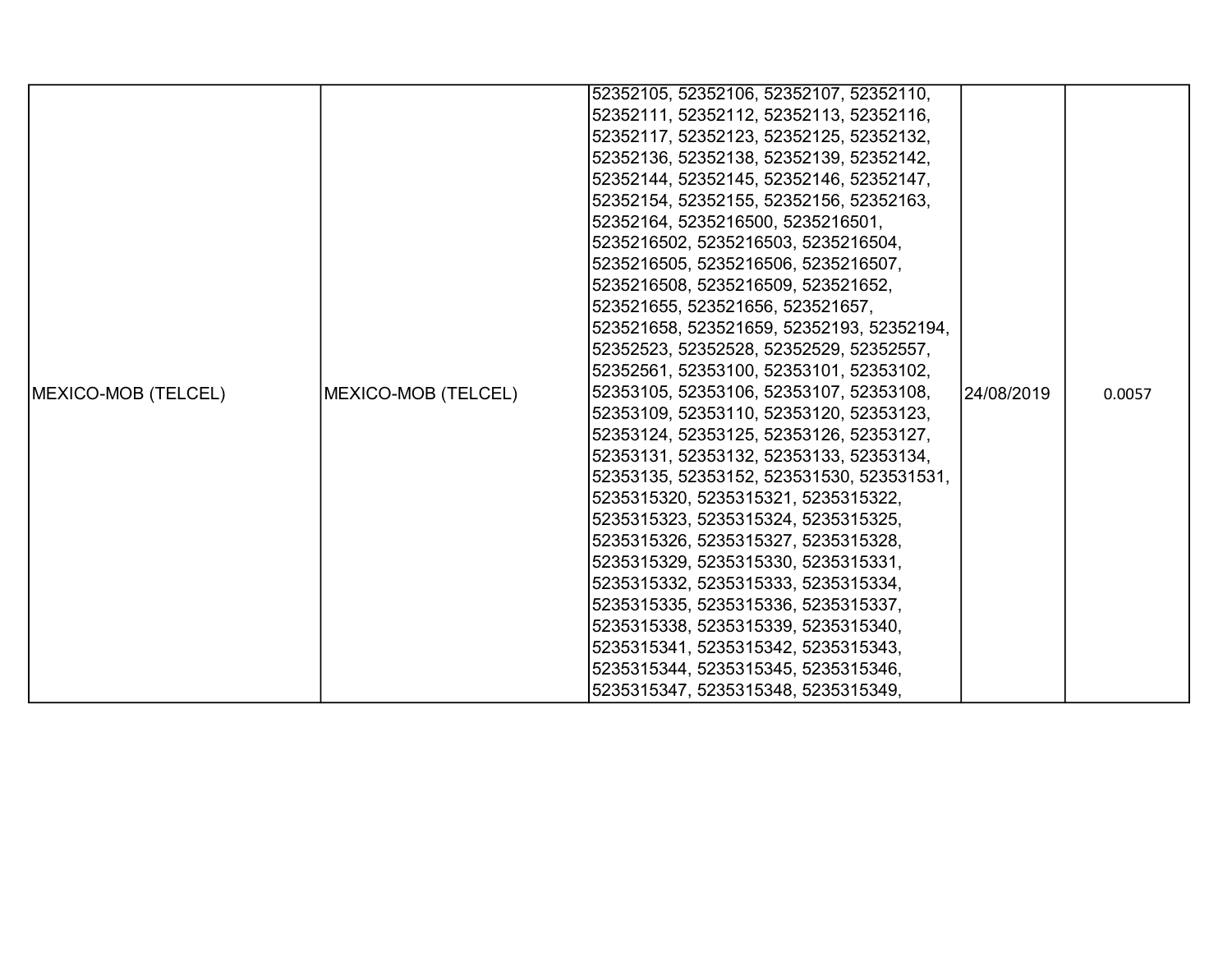|                             |                     | 52425133, 52425134, 52425135, 52425139,   |            |        |
|-----------------------------|---------------------|-------------------------------------------|------------|--------|
|                             |                     | 524251400, 524251401, 524251402,          |            |        |
|                             |                     | 524251403, 524251404, 524251405,          |            |        |
|                             |                     | 524251406, 524251408, 524251409,          |            |        |
|                             |                     | 52425146, 52425147, 524251480, 52426102,  |            |        |
|                             |                     | 52427100, 52427102, 52427103, 52427104,   |            |        |
|                             |                     | 52427109, 52427112, 52427114, 52427115,   |            |        |
|                             |                     | 52427116, 52427117, 52427118, 52427119,   |            |        |
|                             |                     | 52427120, 52427121, 52427122, 52427123,   |            |        |
|                             |                     | 52427126, 52427127, 52427150, 52427151,   |            |        |
|                             |                     | 52427152, 52427157, 52427161, 52427162,   |            | 0.0057 |
|                             |                     | 52427165, 52427166, 52427167, 52427168,   | 24/08/2019 |        |
|                             |                     | 52427183, 52427184, 52427185, 52427186,   |            |        |
|                             | MEXICO-MOB (TELCEL) | 52427201, 52427202, 52427203, 524272040,  |            |        |
| <b>IMEXICO-MOB (TELCEL)</b> |                     | 524272041, 524272042, 524272043,          |            |        |
|                             |                     | 524272044, 524272045, 524272046,          |            |        |
|                             |                     | 524272047, 524272048, 524272049,          |            |        |
|                             |                     | 52427219, 52427224, 52427225, 52427226,   |            |        |
|                             |                     | 52427227, 52427228, 524272290, 524272291, |            |        |
|                             |                     | 52427231, 52427273, 52427276, 52427277,   |            |        |
|                             |                     | 52427278, 52427288, 52427289, 52427290,   |            |        |
|                             |                     | 52427427, 52428102, 52428103, 52428105,   |            |        |
|                             |                     | 52428106, 52428107, 52428108, 52428109,   |            |        |
|                             |                     | 52428110, 52428112, 52428114, 52428120,   |            |        |
|                             |                     | 52428126, 52428127, 524281310, 524281311, |            |        |
|                             |                     | 524281312, 524281313, 524281314,          |            |        |
|                             |                     | 524281315, 524281316, 524281317,          |            |        |
|                             |                     | 524281318, 524281319, 52428147,           |            |        |
|                             |                     | 524281480, 524281481, 52428681, 52428687, |            |        |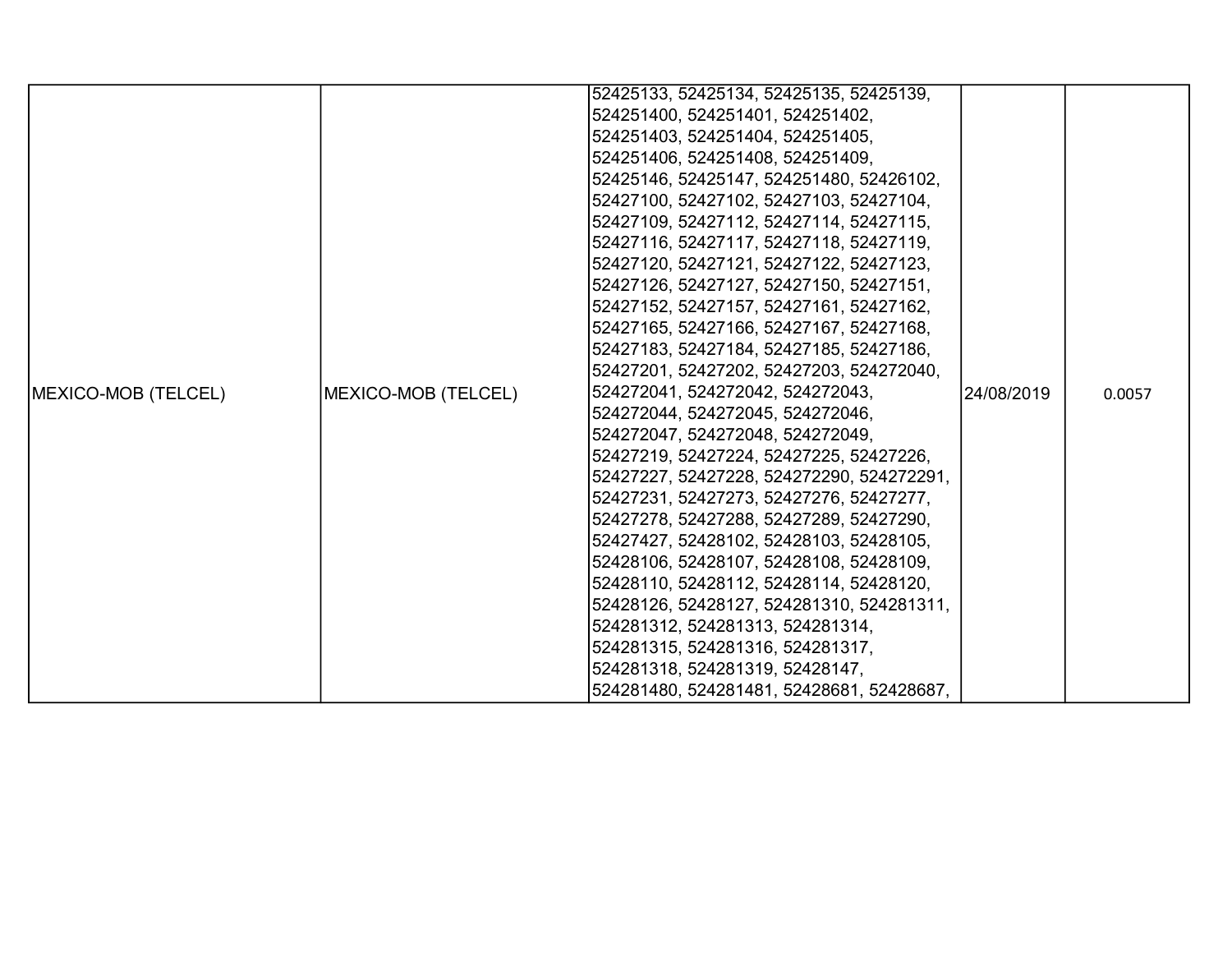|                             |                     | 52444396, 52444397, 52444411, 52444412, |            |        |
|-----------------------------|---------------------|-----------------------------------------|------------|--------|
|                             |                     | 52444413, 52444414, 52444415, 52444416, |            |        |
|                             |                     |                                         |            |        |
|                             |                     | 52444417, 52444418, 52444419, 5244442,  |            |        |
|                             |                     | 5244443, 52444440, 52444441, 52444443,  |            |        |
|                             |                     | 52444444, 52444445, 52444446, 52444447, |            |        |
|                             |                     | 52444448, 52444449, 52444450, 52444451, |            |        |
|                             |                     | 52444452, 52444453, 52444457, 52444481, |            |        |
|                             |                     | 52444496, 52444497, 52444498, 52444501, |            |        |
|                             |                     | 52444502, 52444503, 52444504, 52444505, |            |        |
|                             |                     | 52444506, 52444507, 52444508, 52444509, |            | 0.0057 |
|                             |                     | 52444510, 52444511, 52444512, 52444537, |            |        |
|                             |                     | 52444538, 52444539, 52444540, 52444541, | 24/08/2019 |        |
|                             |                     | 52444542, 52444543, 52444544, 52444545, |            |        |
|                             |                     | 52444546, 52444572, 52444573, 52444574, |            |        |
| <b>IMEXICO-MOB (TELCEL)</b> | MEXICO-MOB (TELCEL) | 52444575, 52444576, 52444577, 52444578, |            |        |
|                             |                     | 52444579, 52444583, 52444584, 52444586, |            |        |
|                             |                     | 52444587, 52444800, 52444801, 52444802, |            |        |
|                             |                     | 52444803, 52444819, 52444827, 52444829, |            |        |
|                             |                     | 52444836, 52444843, 52444844, 52444845, |            |        |
|                             |                     | 52444846, 52444856, 52444857, 52444858, |            |        |
|                             |                     | 52444859, 52444860, 52445100, 52445101, |            |        |
|                             |                     | 52445103, 52445105, 52445106, 52445108, |            |        |
|                             |                     | 52445109, 52445110, 52445111, 52445112, |            |        |
|                             |                     | 52445113, 52445117, 52445122, 52445123, |            |        |
|                             |                     | 52445131, 52445135, 52445139, 52445140, |            |        |
|                             |                     | 52445141, 52445144, 52445145, 52445157, |            |        |
|                             |                     | 52445158, 524451590, 524451591,         |            |        |
|                             |                     | 524451592, 524451593, 524451594,        |            |        |
|                             |                     | 524451595, 524451596, 524451597,        |            |        |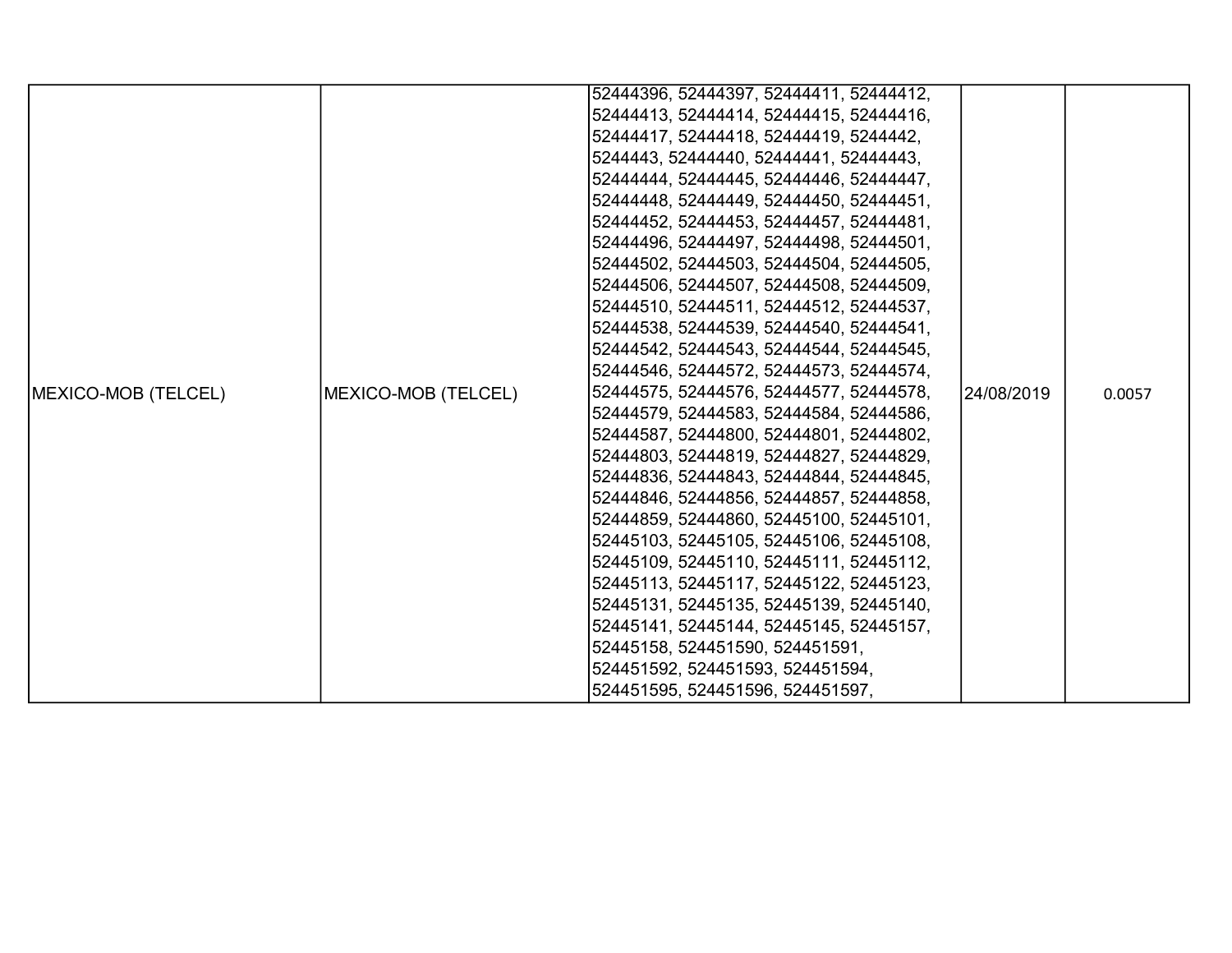|                            |                     | 52468115, 52468117, 52468118, 52468120,   |            |        |
|----------------------------|---------------------|-------------------------------------------|------------|--------|
|                            |                     |                                           |            |        |
|                            |                     | 52468123, 52468129, 52468132, 524681370,  |            |        |
|                            |                     | 524681371, 524681372, 524681373,          |            |        |
|                            |                     | 524681374, 524681375, 524681376,          |            |        |
|                            |                     | 524681377, 524681378, 524681379,          |            |        |
|                            |                     | 52468155, 52468156, 524681570, 52468680,  |            |        |
|                            |                     | 52468686, 52468687, 52468689, 52469103,   |            |        |
|                            |                     | 52469107, 52469113, 52469121, 52469124,   |            |        |
|                            |                     | 52469126, 52469128, 52469132, 52469133,   |            |        |
|                            |                     | 524691340, 524691341, 524691342,          |            |        |
|                            |                     | 524691343, 524691344, 524691345,          | 24/08/2019 | 0.0057 |
|                            |                     | 524691346, 524691347, 524691348,          |            |        |
|                            | MEXICO-MOB (TELCEL) | 524691349, 52469141, 524691420,           |            |        |
|                            |                     | 524691421, 524691422, 52469603, 52469621, |            |        |
| <b>MEXICO-MOB (TELCEL)</b> |                     | 52469697, 52471101, 52472100, 52472101,   |            |        |
|                            |                     | 52472107, 52472108, 52472111, 52472113,   |            |        |
|                            |                     | 52472133, 52472137, 52472139, 52472140,   |            |        |
|                            |                     | 52472158, 52472159, 52472161, 52472165,   |            |        |
|                            |                     | 52472166, 524721680, 524721681,           |            |        |
|                            |                     | 524721682, 524721683, 524721684,          |            |        |
|                            |                     | 524721685, 524721686, 524721687,          |            |        |
|                            |                     | 524721688, 524721689, 52472179, 52472180, |            |        |
|                            |                     | 52472565, 52472721, 52472737, 52472738,   |            |        |
|                            |                     | 52473100, 52473101, 52473103, 52473108,   |            |        |
|                            |                     | 52473114, 52473117, 52473118, 52473119,   |            |        |
|                            |                     | 52473120, 52473121, 52473122, 52473124,   |            |        |
|                            |                     | 52473139, 52473140, 52473144, 52473147,   |            |        |
|                            |                     | 52473148, 52473164, 52473165, 52473171,   |            |        |
|                            |                     | 524731720, 524731721, 524731722,          |            |        |
|                            |                     |                                           |            |        |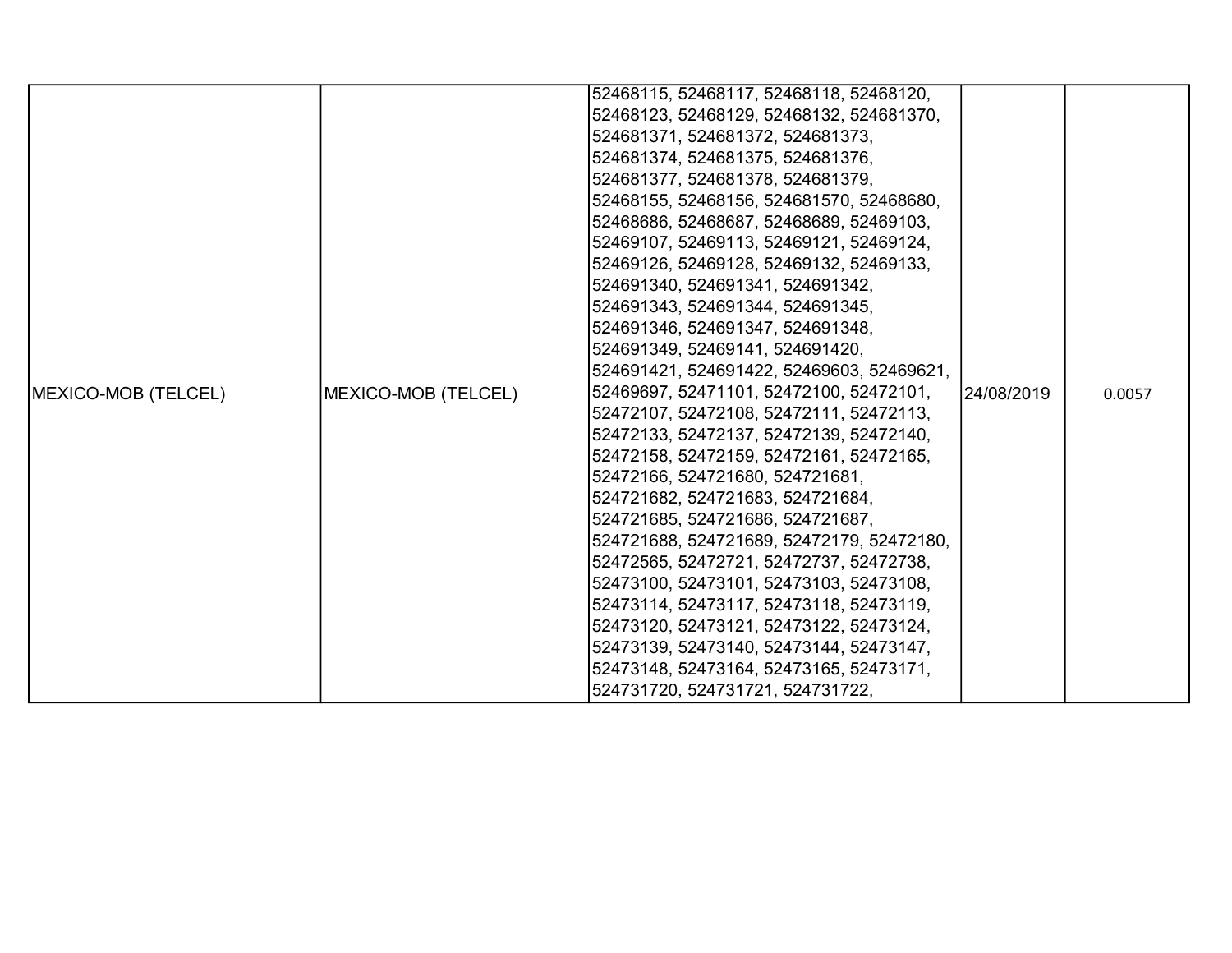|                             |                     | 524981237, 524981238, 524981239,         |            |        |
|-----------------------------|---------------------|------------------------------------------|------------|--------|
|                             |                     | 524981280, 524981281, 524981282,         |            |        |
|                             |                     | 524981283, 524981284, 524981285,         |            |        |
|                             |                     | 524981286, 524981287, 524981288,         |            |        |
|                             |                     | 52498981, 52499100, 52499102, 52499103,  |            |        |
|                             |                     | 52499105, 524991100, 524991101,          |            |        |
|                             |                     | 524991102, 52551001, 52551002, 52551003, |            |        |
|                             |                     | 52551004, 52551005, 52551006, 52551007,  |            |        |
|                             |                     | 52551008, 52551009, 52551010, 52551011,  |            |        |
|                             |                     | 52551012, 52551013, 52551014, 52551015,  |            | 0.0057 |
|                             |                     | 52551016, 52551017, 52551044, 52551045,  |            |        |
|                             |                     | 52551046, 52551047, 52551048, 52551068,  | 24/08/2019 |        |
|                             |                     | 52551069, 52551070, 52551071, 52551072,  |            |        |
|                             |                     | 52551128, 52551129, 5255113, 5255114,    |            |        |
| <b>IMEXICO-MOB (TELCEL)</b> | MEXICO-MOB (TELCEL) | 52551150, 52551151, 52551152, 52551153,  |            |        |
|                             |                     | 52551154, 52551155, 52551156, 52551186,  |            |        |
|                             |                     | 52551187, 52551188, 52551189, 5255119,   |            |        |
|                             |                     | 52551200, 52551201, 52551202, 52551224,  |            |        |
|                             |                     | 52551225, 52551227, 52551228, 52551229,  |            |        |
|                             |                     | 5255123, 5255124, 52551286, 52551287,    |            |        |
|                             |                     | 52551288, 52551289, 5255129, 5255130,    |            |        |
|                             |                     | 52551310, 52551319, 52551320, 52551321,  |            |        |
|                             |                     | 52551322, 52551329, 52551330, 52551331,  |            |        |
|                             |                     | 52551332, 52551333, 52551335, 52551336,  |            |        |
|                             |                     | 52551337, 52551338, 52551339, 52551340,  |            |        |
|                             |                     | 52551341, 52551342, 52551343, 52551344,  |            |        |
|                             |                     | 52551345, 52551353, 52551354, 52551355,  |            |        |
|                             |                     | 52551356, 52551357, 52551358, 52551359,  |            |        |
|                             |                     | 5255136, 5255137, 52551380, 52551381,    |            |        |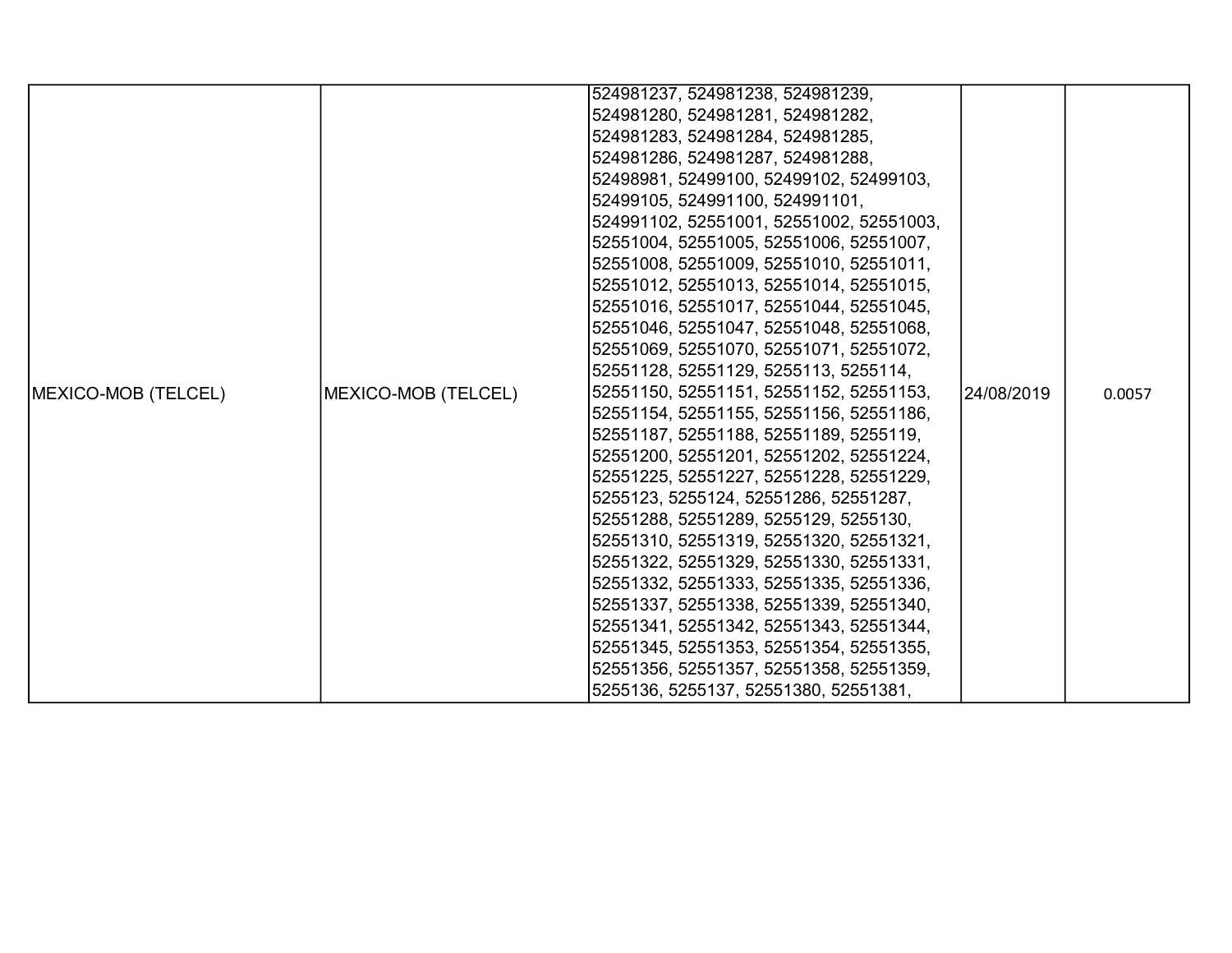|                            |                     | 526131414, 526131415, 526131416,         |             |        |
|----------------------------|---------------------|------------------------------------------|-------------|--------|
|                            |                     | 526131417, 526131418, 5261410, 52614110, |             |        |
|                            |                     | 52614111, 52614112, 52614115, 52614116,  |             |        |
|                            |                     | 52614117, 52614118, 52614119, 5261412,   |             |        |
|                            |                     | 52614130, 52614131, 52614132, 52614133,  |             |        |
|                            |                     | 52614136, 52614137, 52614138, 52614139,  |             |        |
|                            |                     | 52614140, 52614141, 52614142, 52614152,  |             |        |
|                            |                     | 52614153, 52614154, 52614156, 52614157,  |             |        |
|                            |                     | 52614159, 52614160, 52614161, 52614162,  |             |        |
|                            |                     | 52614163, 52614167, 52614168, 52614169,  |             |        |
|                            |                     | 52614174, 52614175, 52614176, 52614177,  |             | 0.0057 |
|                            | MEXICO-MOB (TELCEL) | 52614178, 52614181, 52614182, 52614183,  | l24/08/2019 |        |
|                            |                     | 52614184, 52614188, 52614189, 52614190,  |             |        |
|                            |                     | 52614191, 52614192, 52614195, 52614196,  |             |        |
| <b>MEXICO-MOB (TELCEL)</b> |                     | 52614197, 52614198, 52614199, 52614215,  |             |        |
|                            |                     | 52614216, 52614217, 52614218, 52614219,  |             |        |
|                            |                     | 52614220, 52614221, 52614222, 52614223,  |             |        |
|                            |                     | 52614224, 52614225, 52614227, 52614228,  |             |        |
|                            |                     | 52614229, 52614230, 52614231, 52614234,  |             |        |
|                            |                     | 52614235, 52614239, 52614240, 52614241,  |             |        |
|                            |                     | 52614242, 52614243, 52614244, 52614245,  |             |        |
|                            |                     | 52614246, 52614247, 52614249, 52614250,  |             |        |
|                            |                     | 52614251, 52614252, 52614253, 52614254,  |             |        |
|                            |                     | 52614255, 52614256, 52614268, 52614275,  |             |        |
|                            |                     | 52614276, 52614277, 52614278, 52614279,  |             |        |
|                            |                     | 52614280, 52614281, 52614283, 52614284,  |             |        |
|                            |                     | 52614285, 52614286, 52614289, 52614336,  |             |        |
|                            |                     | 52614337, 52614338, 52614339, 52614342,  |             |        |
|                            |                     | 52614343, 52614344, 52614345, 52614349,  |             |        |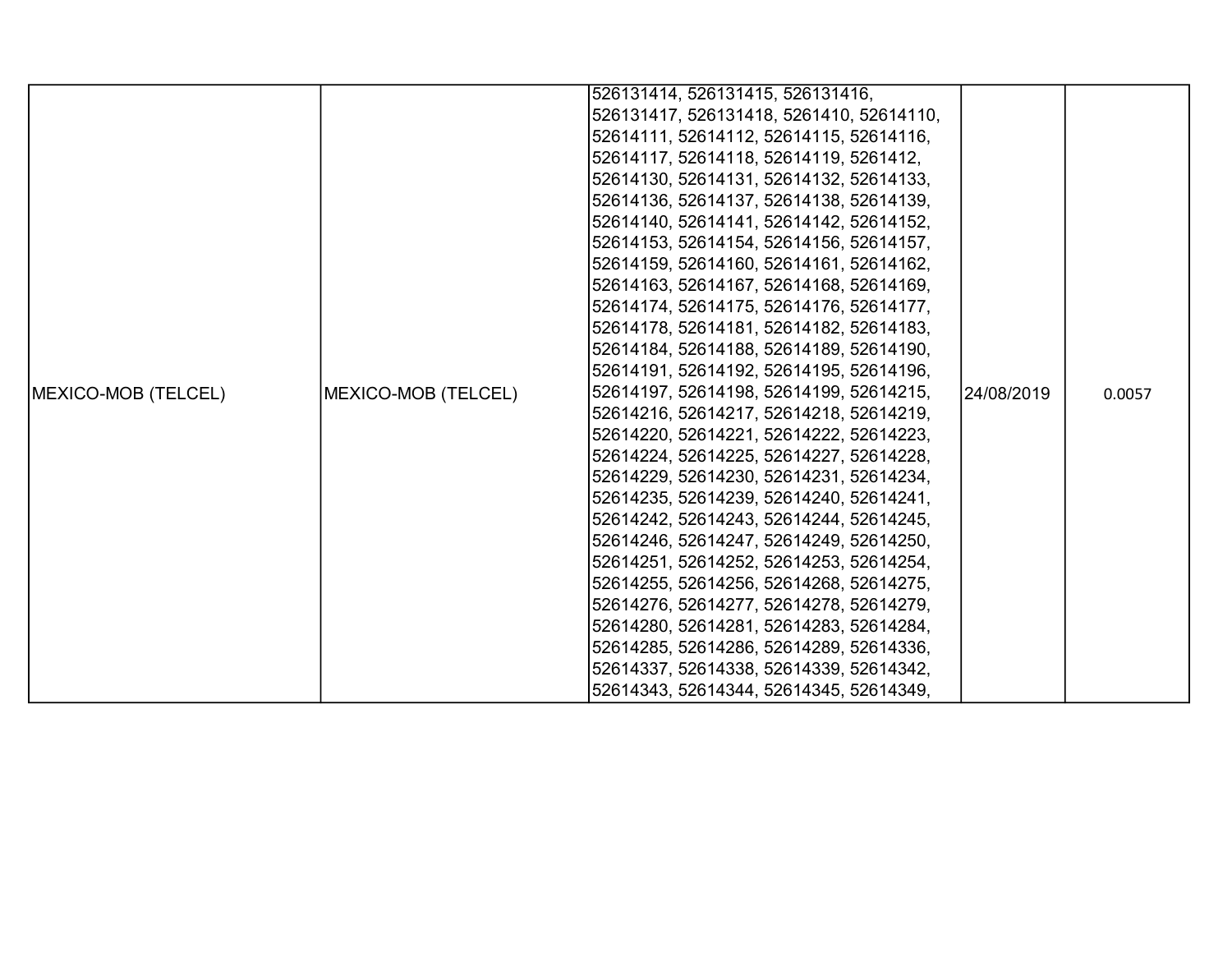|                             |                     | 52641327, 52642100, 52642104, 52642107,  |            |        |
|-----------------------------|---------------------|------------------------------------------|------------|--------|
|                             |                     | 52642109, 52642112, 52642113, 52642114,  |            |        |
|                             |                     | 52642115, 52642116, 52642117, 52642134,  |            |        |
|                             |                     | 52642135, 52642136, 52642137, 52642140,  |            |        |
|                             |                     | 52642141, 52642142, 52642145, 52642147,  |            |        |
|                             |                     | 52642149, 52642150, 52642151, 52642152,  |            |        |
|                             |                     | 52642156, 52642157, 52642158, 526421600, |            |        |
|                             |                     | 526421601, 526421602, 526421603,         |            |        |
|                             |                     | 526421604, 52642423, 52642425, 52642426, |            |        |
|                             |                     | 52642428, 52642482, 52642483, 52642853,  |            |        |
|                             |                     | 52643103, 52644100, 52644101, 52644102,  | 24/08/2019 | 0.0057 |
|                             |                     | 52644103, 52644110, 52644114, 52644115,  |            |        |
|                             |                     | 52644117, 52644118, 52644121, 52644122,  |            |        |
|                             |                     | 52644126, 52644127, 52644129, 52644133,  |            |        |
| <b>IMEXICO-MOB (TELCEL)</b> | MEXICO-MOB (TELCEL) | 52644134, 52644137, 52644138, 52644139,  |            |        |
|                             |                     | 52644140, 52644141, 52644142, 52644143,  |            |        |
|                             |                     | 52644145, 52644146, 52644149, 52644150,  |            |        |
|                             |                     | 52644154, 52644155, 52644156, 52644159,  |            |        |
|                             |                     | 52644161, 52644167, 52644168, 52644171,  |            |        |
|                             |                     | 52644172, 52644173, 52644188, 52644189,  |            |        |
|                             |                     | 5264419, 52644200, 52644201, 52644202,   |            |        |
|                             |                     | 52644203, 52644204, 52644209, 52644210,  |            |        |
|                             |                     | 52644211, 52644212, 52644213, 52644220,  |            |        |
|                             |                     | 52644221, 52644222, 52644225, 52644226,  |            |        |
|                             |                     | 52644227, 52644228, 52644229, 52644230,  |            |        |
|                             |                     | 52644231, 52644232, 52644233, 52644234,  |            |        |
|                             |                     | 52644235, 52644236, 52644248, 52644249,  |            |        |
|                             |                     | 5264425, 52644260, 52644261, 526442620,  |            |        |
|                             |                     | 526442621, 526442622, 526442623,         |            |        |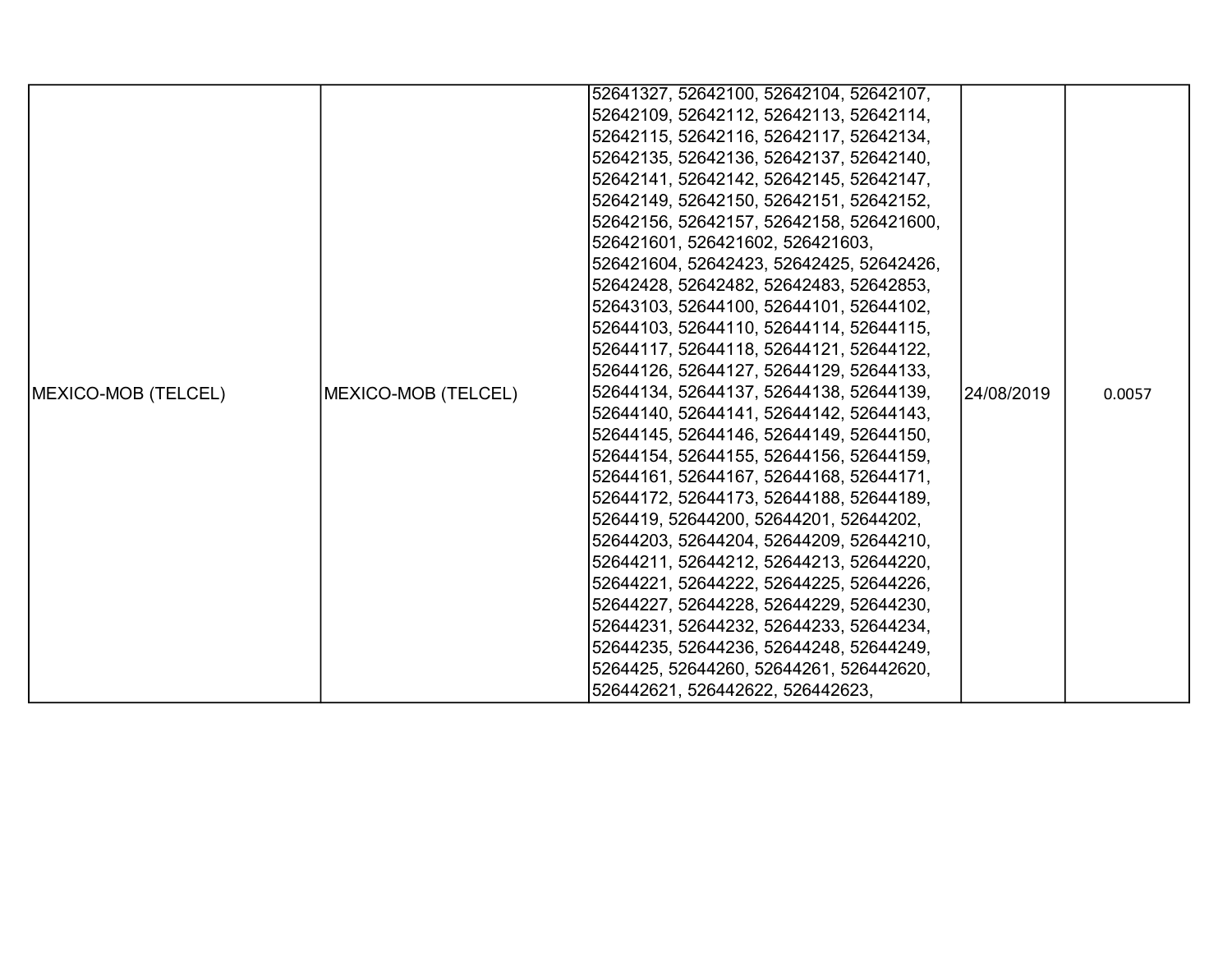|                             |                     | 52664582, 52664583, 52664584, 52664585,   |             |        |
|-----------------------------|---------------------|-------------------------------------------|-------------|--------|
|                             |                     | 52664586, 52664587, 526645880, 526645882, |             |        |
|                             |                     | 526645883, 526645884, 526645885,          |             |        |
|                             |                     | 526645886, 526645887, 526645888,          |             |        |
|                             |                     | 526645889, 52664589, 52664590, 52664591,  |             |        |
|                             |                     | 52664592, 52664594, 52664595, 52664596,   |             |        |
|                             |                     | 52664597, 52664599, 52664603, 52664604,   |             |        |
|                             |                     | 52664605, 52664610, 52664611, 52664612,   |             |        |
|                             |                     | 52664613, 52664614, 52664616, 52664628,   |             |        |
|                             |                     | 52664632, 52664640, 52664641, 52664642,   |             |        |
|                             |                     | 52664648, 52664651, 526646571, 526646572, |             |        |
|                             |                     | 526646573, 526646574, 526646575,          |             |        |
|                             |                     | 526646576, 526646577, 526646578,          |             |        |
|                             |                     | 526646579, 52664665, 52664666, 52664669,  |             |        |
| <b>IMEXICO-MOB (TELCEL)</b> | MEXICO-MOB (TELCEL) | 52664670, 52664673, 52664674, 52664678,   | 124/08/2019 | 0.0057 |
|                             |                     | 52664693, 52664694, 52664695, 52664696,   |             |        |
|                             |                     | 52664697, 52664698, 52664699, 52664708,   |             |        |
|                             |                     | 526647091, 526647092, 526647093,          |             |        |
|                             |                     | 526647094, 526647095, 526647096,          |             |        |
|                             |                     | 526647097, 526647098, 526647099,          |             |        |
|                             |                     | 52664723, 52664724, 52664725, 52664726,   |             |        |
|                             |                     | 52664727, 52664728, 52664729, 52664730,   |             |        |
|                             |                     | 52664731, 526647320, 526647321,           |             |        |
|                             |                     | 526647322, 526647323, 526647324,          |             |        |
|                             |                     | 526647325, 526647326, 526647327,          |             |        |
|                             |                     | 526647328, 526647329, 526647335,          |             |        |
|                             |                     | 52664749, 5266475, 5266476, 52664770,     |             |        |
|                             |                     | 52664771, 52664772, 52664773, 52664774,   |             |        |
|                             |                     | 52664775, 52664776, 52664778, 52664779,   |             |        |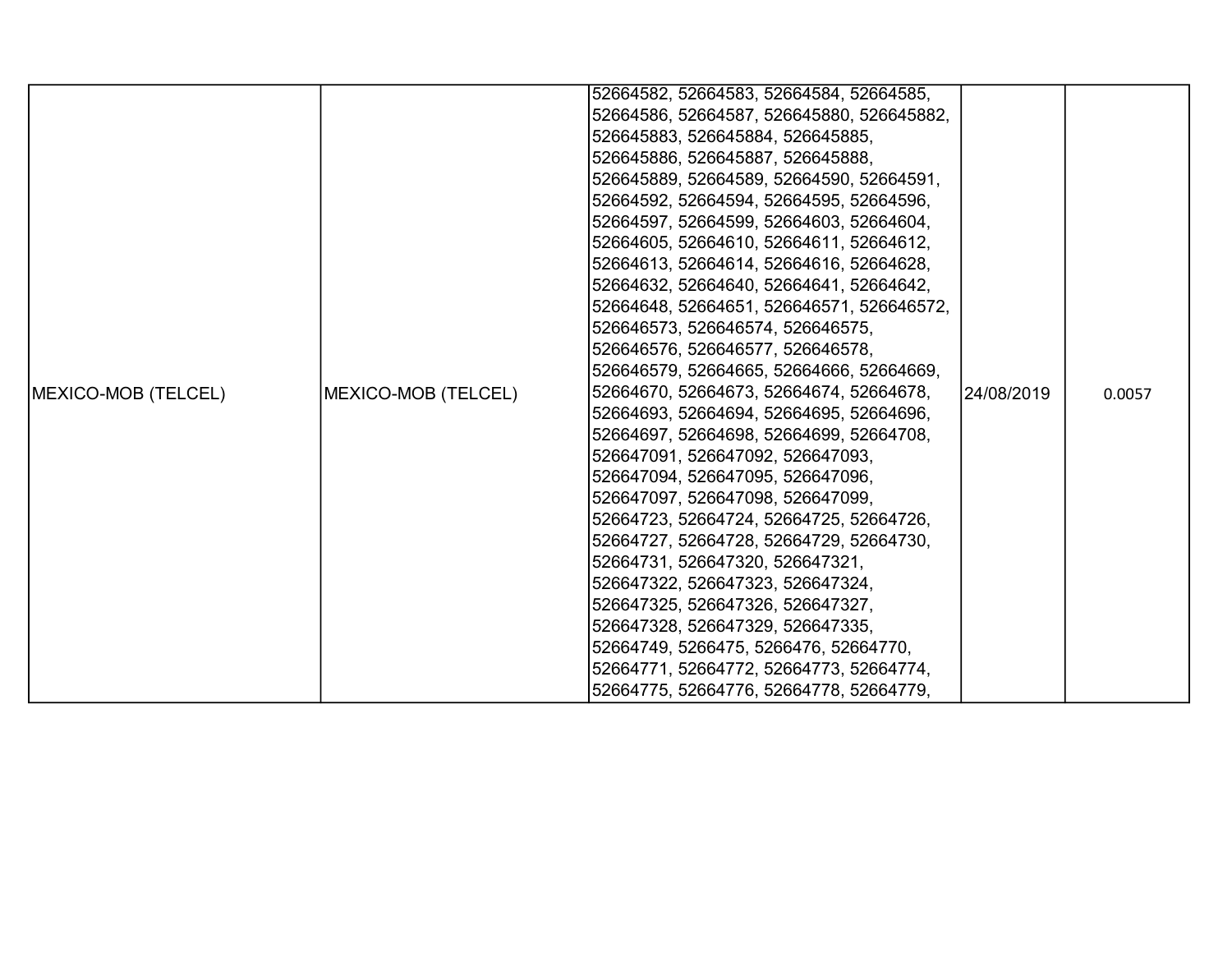|                             |                     | 5269512251, 5269512252, 5269512253,                  |  |        |
|-----------------------------|---------------------|------------------------------------------------------|--|--------|
|                             |                     | 5269512254, 526951228, 526951229,                    |  |        |
|                             |                     | 526951380, 526951381, 526951382,                     |  |        |
|                             |                     | 526951383, 526951384, 526951385,                     |  |        |
|                             |                     | 526951386, 526951387, 52695593, 52695951,            |  |        |
|                             |                     | 52695956, 52696100, 52696102, 52696104,              |  |        |
|                             |                     | 52696105, 52696107, 52696108, 52696109,              |  |        |
|                             |                     | 52696110, 52696111, 52696112, 52696113,              |  |        |
|                             |                     | 52696115, 52696116, 526961170, 526961171,            |  |        |
|                             |                     | 526961172, 526961173, 526961174,                     |  |        |
|                             |                     | 526961175, 526961176, 526961177,                     |  |        |
|                             |                     | 526961178, 52696964, 52697102, 52697104,             |  |        |
|                             |                     | 52697107, 52697109, 52697110, 52697111,              |  |        |
|                             |                     | 52697112, 52697113, 52697114, 52697115,              |  |        |
| <b>IMEXICO-MOB (TELCEL)</b> | MEXICO-MOB (TELCEL) | 52697116, 526971170, 526971171, 52697729, 24/08/2019 |  | 0.0057 |
|                             |                     | 52698103, 52698104, 52698106, 52698107,              |  |        |
|                             |                     | 52698108, 52698109, 52698110, 52698111,              |  |        |
|                             |                     | 52698112, 52698113, 52698114, 52698115,              |  |        |
|                             |                     | 52698116, 52698117, 526981250, 526981251,            |  |        |
|                             |                     | 526981252, 526981253, 52698860, 52698889,            |  |        |
|                             |                     | 52711101, 52712100, 52712101, 52712102,              |  |        |
|                             |                     | 52712105, 52712107, 52712108, 52712113,              |  |        |
|                             |                     | 52712114, 52712115, 52712116, 52712118,              |  |        |
|                             |                     | 52712126, 52712128, 52712129, 52712130,              |  |        |
|                             |                     | 52712132, 52712133, 52712134, 52712135,              |  |        |
|                             |                     | 52712136, 52712138, 52712139, 52712140,              |  |        |
|                             |                     | 52712141, 52712142, 52712143, 52712147,              |  |        |
|                             |                     | 52712148, 52712149, 52712150, 52712151,              |  |        |
|                             |                     | 52712152, 52712153, 52712154, 52712155,              |  |        |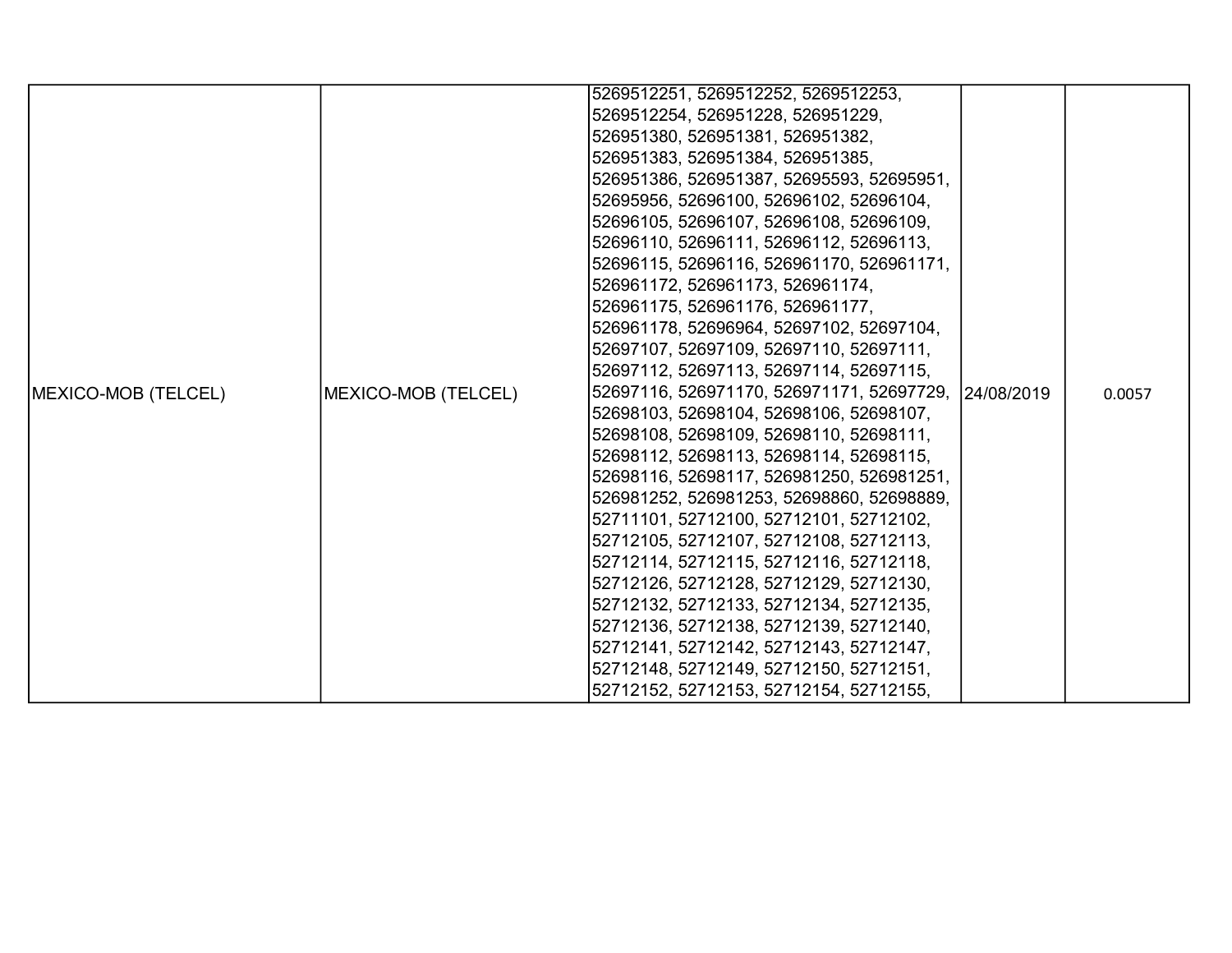|                            |                     | 527411363, 527411364, 527411365,          |            |        |
|----------------------------|---------------------|-------------------------------------------|------------|--------|
|                            |                     | 527411366, 527411367, 527411368,          |            |        |
|                            |                     | 5274113690, 5274113691, 5274113692,       |            |        |
|                            |                     | 5274113693, 52741137, 527411380,          |            |        |
|                            |                     | 527411381, 527411382, 527411383,          |            |        |
|                            |                     | 527411384, 527411385, 527411386,          |            |        |
|                            |                     | 527411387, 527411388, 527411389,          |            |        |
|                            |                     | 527411440, 527411441, 527411442,          |            |        |
|                            |                     | 527411443, 527411444, 52741145, 52741146, |            |        |
|                            |                     | 52741411, 52742100, 52742102, 52742103,   |            |        |
|                            |                     | 52742105, 52742106, 52742107, 52742109,   |            |        |
|                            |                     | 52742110, 52742111, 52742112, 52742113,   |            |        |
|                            |                     | 52742114, 52742115, 52742116, 52742117,   |            |        |
|                            |                     | 52742119, 52742120, 527421210, 527421211, |            |        |
| <b>MEXICO-MOB (TELCEL)</b> | MEXICO-MOB (TELCEL) | 527421212, 527421213, 52742122,           | 24/08/2019 | 0.0057 |
|                            |                     | 527421230, 527421231, 527421232,          |            |        |
|                            |                     | 527421233, 527421234, 527421235,          |            |        |
|                            |                     | 527421236, 527421237, 527421238,          |            |        |
|                            |                     | 527421239, 52742424, 52743101, 52744102,  |            |        |
|                            |                     | 52744103, 52744104, 52744105, 52744106,   |            |        |
|                            |                     | 52744107, 52744117, 52744118, 52744123,   |            |        |
|                            |                     | 52744124, 52744128, 52744129, 52744135,   |            |        |
|                            |                     | 52744136, 52744143, 52744144, 52744157,   |            |        |
|                            |                     | 52744159, 52744160, 52744163, 52744164,   |            |        |
|                            |                     | 52744165, 52744166, 52744170, 52744171,   |            |        |
|                            |                     | 52744172, 52744174, 52744175, 52744176,   |            |        |
|                            |                     | 52744177, 52744178, 52744180, 52744181,   |            |        |
|                            |                     | 52744186, 52744187, 52744191, 52744192,   |            |        |
|                            |                     | 52744193, 52744194, 52744204, 52744205,   |            |        |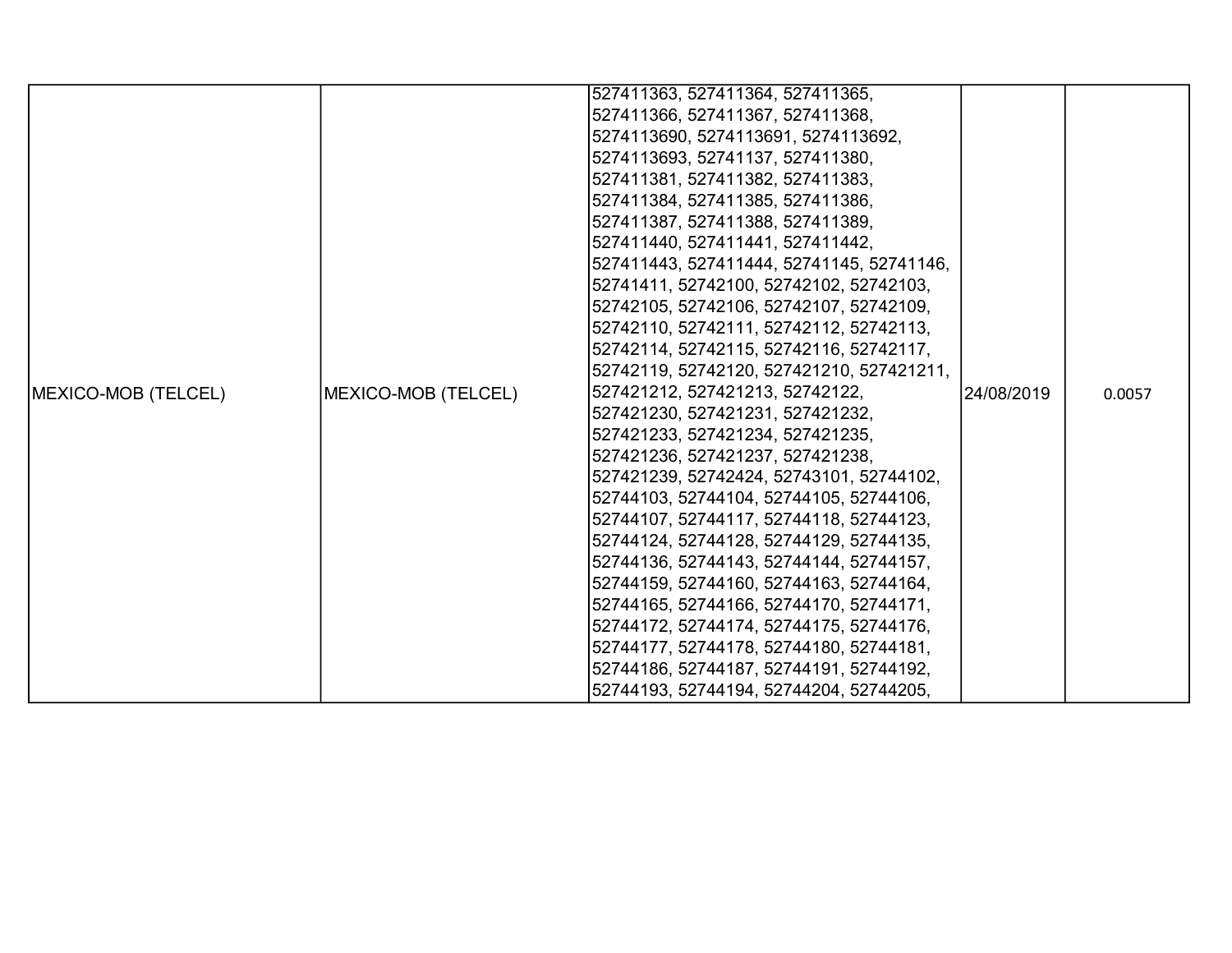|                             |                     | 52771163, 52771172, 52771173, 52771174,  |            |        |
|-----------------------------|---------------------|------------------------------------------|------------|--------|
|                             |                     | 52771175, 52771176, 52771178, 52771179,  |            |        |
|                             |                     | 5277118, 52771190, 52771191, 52771192,   |            |        |
|                             |                     | 52771194, 52771195, 52771197, 52771198,  |            |        |
|                             |                     | 52771199, 5277120, 52771210, 52771213,   |            |        |
|                             |                     | 52771214, 52771215, 52771216, 52771217,  |            |        |
|                             |                     | 52771218, 52771219, 52771220, 52771221,  |            |        |
|                             |                     | 52771227, 52771234, 52771235, 52771236,  |            |        |
|                             |                     | 52771238, 52771239, 52771240, 52771242,  |            |        |
|                             |                     | 52771243, 52771244, 52771245, 5277126,   |            |        |
|                             | MEXICO-MOB (TELCEL) | 52771270, 52771297, 52771298, 52771299,  |            | 0.0057 |
|                             |                     | 52771300, 52771301, 52771302, 52771303,  | 24/08/2019 |        |
|                             |                     | 52771321, 52771322, 52771323, 52771324,  |            |        |
|                             |                     | 52771329, 52771330, 52771331, 52771332,  |            |        |
| <b>IMEXICO-MOB (TELCEL)</b> |                     | 52771333, 52771334, 52771338, 52771339,  |            |        |
|                             |                     | 5277134, 5277135, 52771360, 52771361,    |            |        |
|                             |                     | 52771362, 52771363, 52771364, 52771365,  |            |        |
|                             |                     | 52771366, 52771402, 52771403, 52771404,  |            |        |
|                             |                     | 52771405, 527714060, 52771525, 52771526, |            |        |
|                             |                     | 52771527, 52771683, 52771684, 52771700,  |            |        |
|                             |                     | 52771701, 52771702, 52771703, 52771705,  |            |        |
|                             |                     | 52771708, 52771712, 52771720, 52771722,  |            |        |
|                             |                     | 52771729, 52771772, 52771775, 52771793,  |            |        |
|                             |                     | 52771794, 52772101, 52772104, 52772105,  |            |        |
|                             |                     | 52772106, 52772108, 52772109, 5277211,   |            |        |
|                             |                     | 52772120, 52772121, 52772122, 52772123,  |            |        |
|                             |                     | 52772124, 52772125, 52772126, 52772128,  |            |        |
|                             |                     | 52772129, 5277213, 52772140, 52772141,   |            |        |
|                             |                     | 52772142, 52772143, 52772144, 52772145,  |            |        |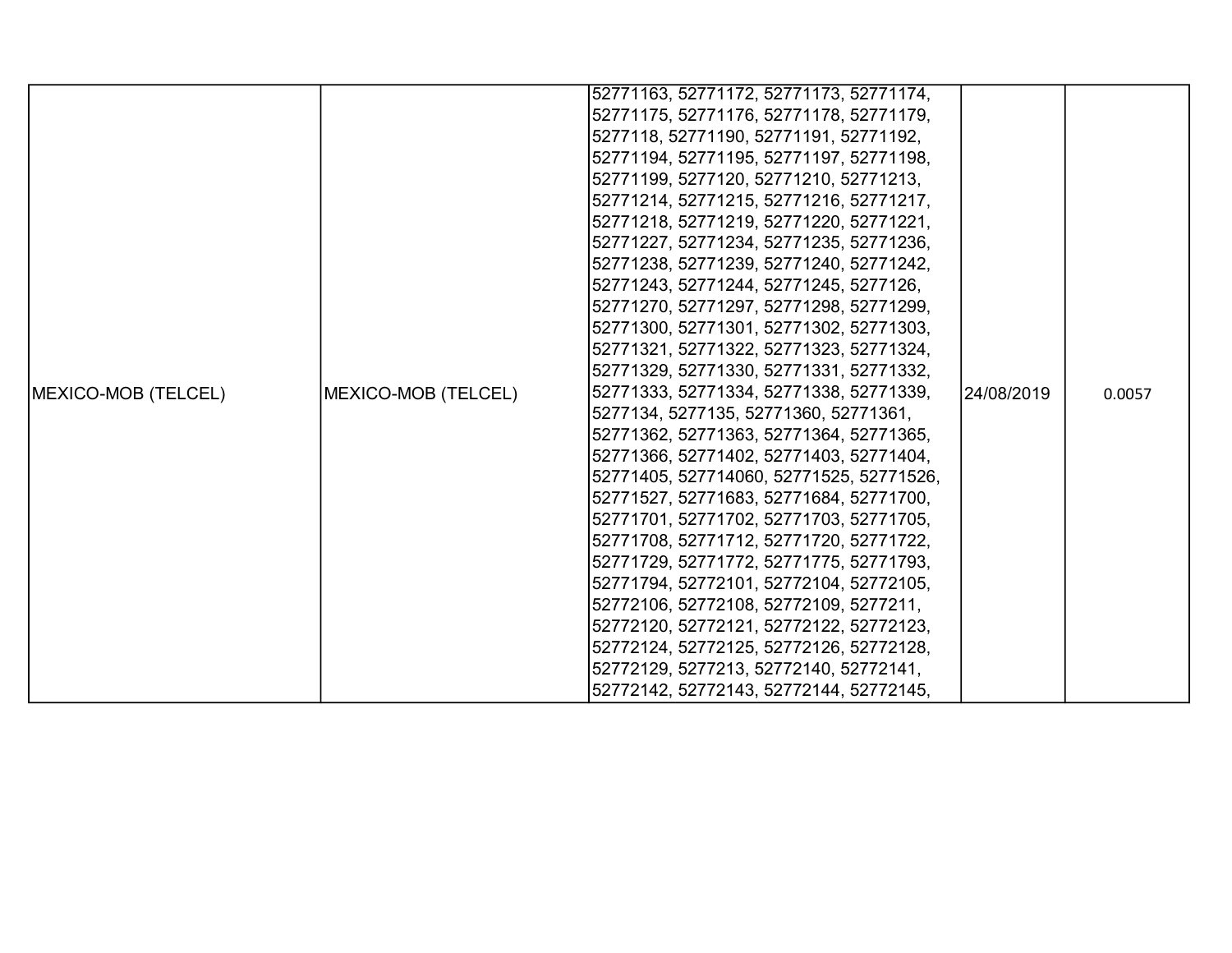|                             |                     | 52811599, 5281160, 52811610, 52811611,  |            |        |
|-----------------------------|---------------------|-----------------------------------------|------------|--------|
|                             |                     | 52811612, 52811613, 52811626, 52811627, |            |        |
|                             |                     | 52811628, 52811629, 52811630, 52811631, |            |        |
|                             |                     | 52811633, 52811634, 52811635, 52811636, |            |        |
|                             |                     | 52811637, 52811638, 52811639, 52811640, |            |        |
|                             |                     | 52811652, 52811653, 52811654, 52811655, |            |        |
|                             |                     | 52811656, 52811657, 52811658, 52811659, |            |        |
|                             |                     | 52811660, 52811661, 52811662, 52811663, |            |        |
|                             |                     | 52811664, 52811665, 52811679, 52811680, |            |        |
|                             |                     | 52811681, 52811682, 52811683, 52811684, |            |        |
|                             |                     | 52811686, 52811687, 52811688, 52811689, |            |        |
|                             |                     | 52811690, 52811691, 52811692, 52811693, |            |        |
|                             |                     | 52811695, 52811696, 52811697, 5281174,  |            |        |
|                             |                     | 52811778, 52811779, 5281178, 5281179,   |            |        |
| <b>IMEXICO-MOB (TELCEL)</b> | MEXICO-MOB (TELCEL) | 52811800, 52811801, 52811802, 52811820, | 24/08/2019 | 0.0057 |
|                             |                     | 52811821, 52811822, 52811823, 52811824, |            |        |
|                             |                     | 52811825, 52811826, 52811827, 52811828, |            |        |
|                             |                     | 52811903, 52811904, 52811905, 52811906, |            |        |
|                             |                     | 52811907, 52811908, 52811909, 52811910, |            |        |
|                             |                     | 52811911, 52811912, 52811913, 52811914, |            |        |
|                             |                     | 52811915, 52811916, 52811917, 52811973, |            |        |
|                             |                     | 52811974, 52811975, 52811976, 52811977, |            |        |
|                             |                     | 52811978, 52811979, 5281198, 5281199,   |            |        |
|                             |                     | 5281200, 5281201, 52812021, 52812022,   |            |        |
|                             |                     | 52812023, 52812024, 52812025, 52812026, |            |        |
|                             |                     | 52812027, 52812028, 52812029, 52812030, |            |        |
|                             |                     | 52812031, 52812032, 52812034, 52812035, |            |        |
|                             |                     | 52812036, 52812037, 52812038, 52812039, |            |        |
|                             |                     | 52812040, 52812100, 52812146, 52812147, |            |        |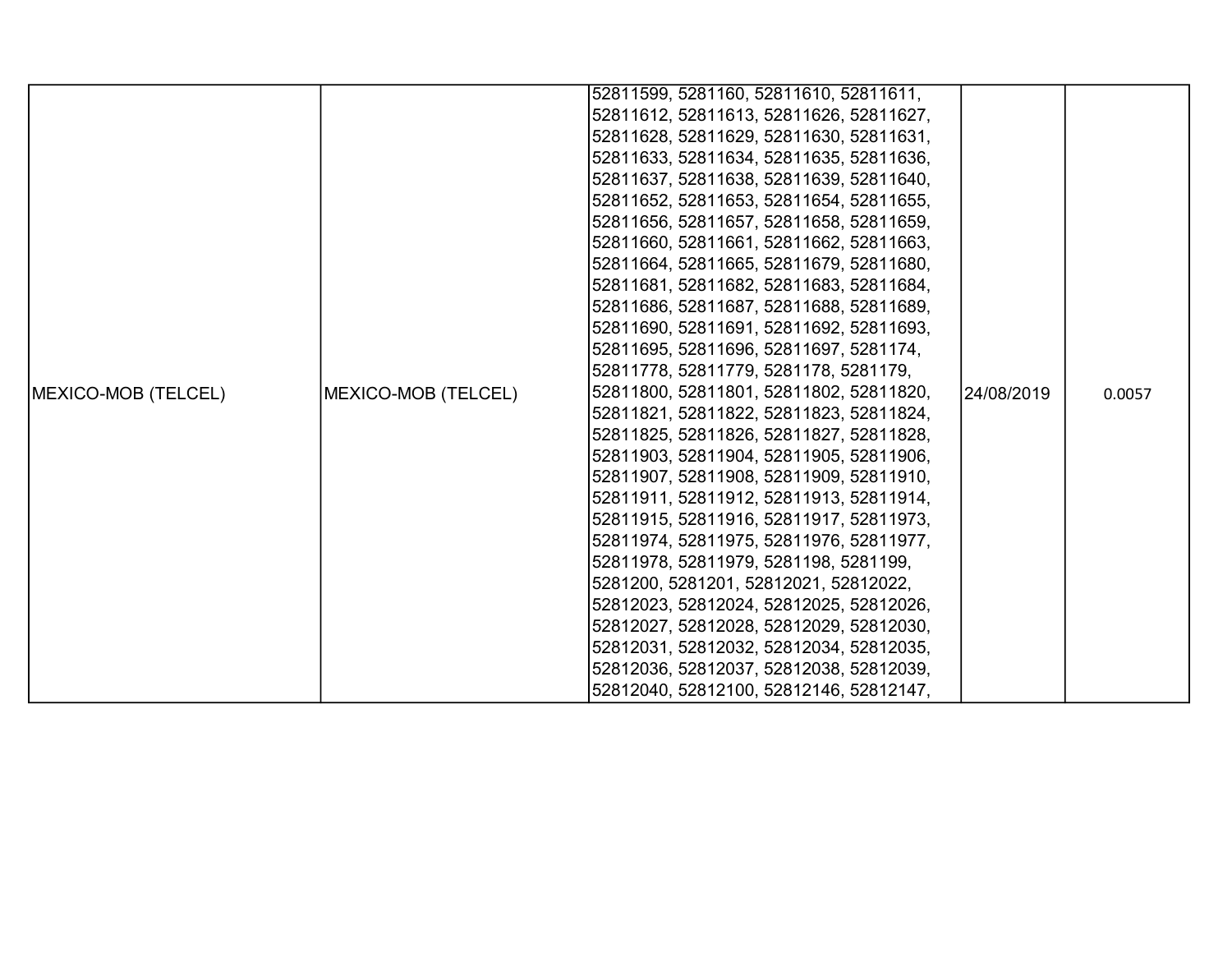|                     |                     | 52864617, 52864618, 52864809, 52866100,   |            |        |
|---------------------|---------------------|-------------------------------------------|------------|--------|
|                     |                     | 52866101, 52866107, 52866112, 52866115,   |            |        |
|                     |                     | 52866116, 52866120, 52866123, 52866124,   |            |        |
|                     |                     | 52866130, 52866131, 52866132, 52866133,   |            |        |
|                     |                     | 52866134, 52866135, 52866136, 52866137,   |            |        |
|                     |                     | 52866139, 52866140, 52866141, 52866142,   |            |        |
|                     |                     | 52866143, 52866147, 52866148, 52866154,   |            |        |
|                     |                     | 52866155, 52866159, 52866163, 52866164,   |            |        |
|                     |                     | 52866165, 52866169, 52866170, 52866171,   |            |        |
|                     |                     | 52866172, 52866173, 52866174, 52866175,   |            |        |
|                     |                     | 52866176, 52866185, 52866200, 52866204,   |            |        |
|                     |                     | 52866205, 52866206, 52866207, 52866208,   |            |        |
|                     |                     | 52866209, 52866210, 52866211, 52866212,   |            |        |
|                     |                     | 52866213, 52866214, 52866234, 52866235,   |            |        |
| MEXICO-MOB (TELCEL) | MEXICO-MOB (TELCEL) | 52866236, 52866237, 52866238, 528662390,  | 24/08/2019 | 0.0057 |
|                     |                     | 528662391, 528662392, 528662393,          |            |        |
|                     |                     | 528662394, 528662395, 528662396,          |            |        |
|                     |                     | 528662397, 528662398, 528662399,          |            |        |
|                     |                     | 52866252, 52866253, 52866254, 52866255,   |            |        |
|                     |                     | 52866256, 52866257, 528662580, 528662581, |            |        |
|                     |                     | 528662582, 528662583, 528662584,          |            |        |
|                     |                     | 528662585, 528662586, 528662587,          |            |        |
|                     |                     | 52866630, 52866638, 52866642, 52866643,   |            |        |
|                     |                     | 52866650, 52866651, 52866652, 52867100,   |            |        |
|                     |                     | 52867102, 52867103, 52867104, 52867117,   |            |        |
|                     |                     | 52867120, 52867126, 52867128, 52867129,   |            |        |
|                     |                     | 52867148, 52867154, 52867156, 52867157,   |            |        |
|                     |                     | 52867161, 52867183, 52867223, 52867225,   |            |        |
|                     |                     | 52867227, 52867228, 52867229, 52867230,   |            |        |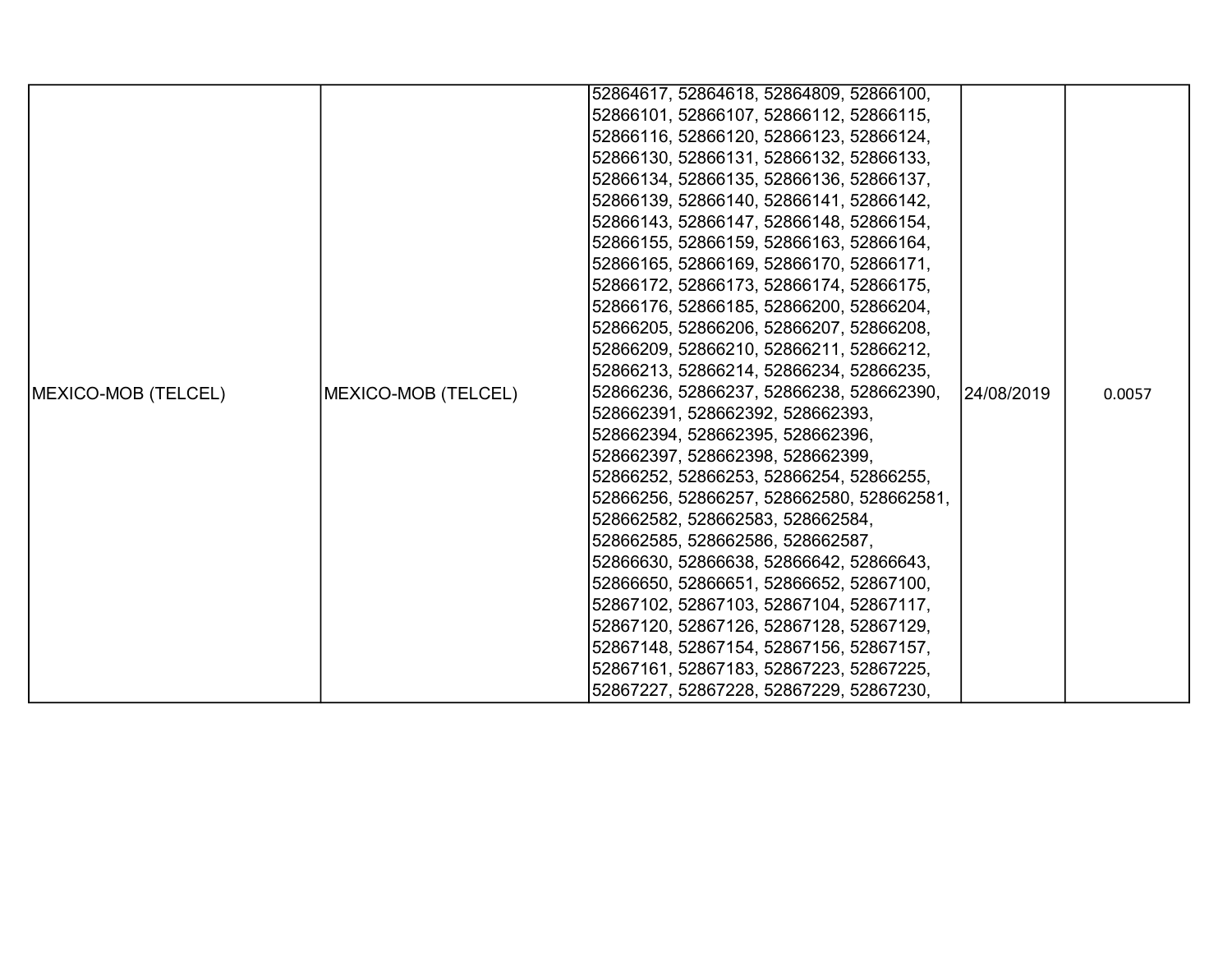|                            |                     | 52919165, 52919168, 52919169, 52919170,   |             |        |
|----------------------------|---------------------|-------------------------------------------|-------------|--------|
|                            |                     | 52919171, 52919172, 529191730, 529191731, |             |        |
|                            |                     | 529191732, 529191733, 529191734,          |             |        |
|                            |                     | 529191735, 529191736, 52919209, 52919670, |             |        |
|                            |                     | 52919686, 52921100, 52921101, 52921102,   |             |        |
|                            |                     | 52921103, 52921104, 52921105, 52921109,   |             |        |
|                            |                     | 52921110, 52921111, 52921112, 52921115,   |             |        |
|                            |                     | 52921116, 52921117, 52921118, 52921119,   |             |        |
|                            |                     | 52921120, 52921123, 52921124, 52921125,   |             |        |
|                            |                     | 52921132, 52921133, 52921134, 52921135,   |             |        |
|                            |                     | 52921136, 52921137, 52921138, 52921139,   |             |        |
|                            |                     | 52921140, 52921141, 52921142, 52921143,   |             |        |
|                            |                     | 52921145, 52921146, 52921147, 52921148,   |             |        |
|                            |                     | 52921149, 52921150, 52921151, 52921178,   |             |        |
| <b>MEXICO-MOB (TELCEL)</b> | MEXICO-MOB (TELCEL) | 52921179, 52921180, 52921181, 52921195,   | l24/08/2019 | 0.0057 |
|                            |                     | 52921196, 52921197, 52921200, 52921202,   |             |        |
|                            |                     | 52921203, 52921206, 52921207, 52921208,   |             |        |
|                            |                     | 52921221, 52921222, 52921223, 52921224,   |             |        |
|                            |                     | 52921228, 52921229, 52921230, 52921233,   |             |        |
|                            |                     | 52921234, 52921235, 52921236, 52921238,   |             |        |
|                            |                     | 52921239, 52921240, 52921252, 52921253,   |             |        |
|                            |                     | 52921254, 52921255, 52921256, 529212570,  |             |        |
|                            |                     | 529212571, 529212572, 529212573,          |             |        |
|                            |                     | 529212574, 529212575, 529212576,          |             |        |
|                            |                     | 529212577, 529212578, 5292125790,         |             |        |
|                            |                     | 5292125791, 5292125792, 52921258,         |             |        |
|                            |                     | 52921259, 529212600, 529212601,           |             |        |
|                            |                     | 529212602, 529212603, 529212604,          |             |        |
|                            |                     | 529212605, 529212606, 529212607,          |             |        |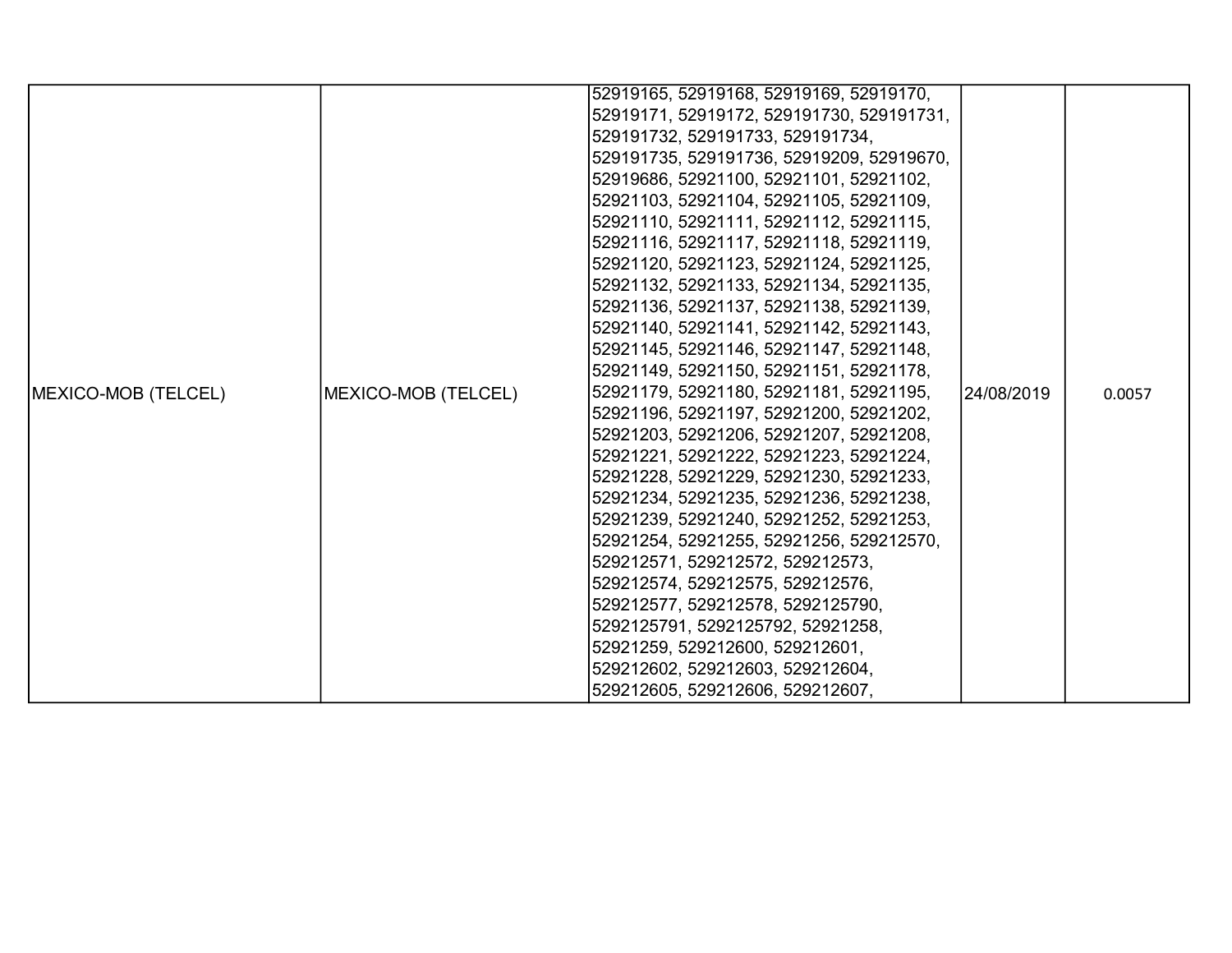|                     |                     | 52954177, 52954178, 52954180, 52954181,  |            |        |
|---------------------|---------------------|------------------------------------------|------------|--------|
|                     |                     | 52954182, 52954183, 52954184, 52954540,  |            |        |
|                     |                     | 52954544, 52954559, 52954582, 52954588,  |            |        |
|                     |                     | 52958100, 52958106, 52958107, 52958109,  |            |        |
|                     |                     |                                          |            |        |
|                     |                     | 52958111, 52958113, 52958115, 52958116,  |            |        |
|                     |                     | 52958117, 52958118, 52958119, 52958122,  |            |        |
|                     |                     | 52958124, 52958125, 52958128, 52958130,  |            |        |
|                     |                     | 52958131, 52958136, 52958142, 529581430, |            |        |
|                     |                     | 529581431, 529581432, 529581433,         |            |        |
|                     |                     | 529581434, 529581435, 529581436,         |            |        |
|                     |                     | 529581437, 529581438, 529581439,         |            |        |
|                     |                     | 529581440, 529581441, 529581442,         |            |        |
|                     |                     | 529581443, 529581444, 529581445,         |            |        |
|                     |                     | 529581446, 529581447, 529581448,         |            |        |
| MEXICO-MOB (TELCEL) | MEXICO-MOB (TELCEL) | 529581449, 52958173, 52958174, 52958583, | 24/08/2019 | 0.0057 |
|                     |                     | 52958584, 529585855, 529585856,          |            |        |
|                     |                     | 529585857, 529585858, 529585859,         |            |        |
|                     |                     | 52961100, 52961101, 52961102, 52961103,  |            |        |
|                     |                     | 52961106, 52961107, 52961108, 52961109,  |            |        |
|                     |                     | 52961110, 52961111, 52961113, 52961114,  |            |        |
|                     |                     | 52961115, 52961116, 52961117, 52961119,  |            |        |
|                     |                     | 52961120, 52961122, 52961124, 52961128,  |            |        |
|                     |                     | 52961129, 52961130, 52961131, 52961132,  |            |        |
|                     |                     | 52961133, 52961134, 52961135, 52961136,  |            |        |
|                     |                     | 52961137, 52961138, 52961142, 52961143,  |            |        |
|                     |                     | 52961150, 52961151, 52961152, 52961154,  |            |        |
|                     |                     | 52961155, 52961156, 52961165, 52961166,  |            |        |
|                     |                     | 52961168, 52961169, 52961171, 52961172,  |            |        |
|                     |                     | 52961173, 52961174, 52961175, 52961176,  |            |        |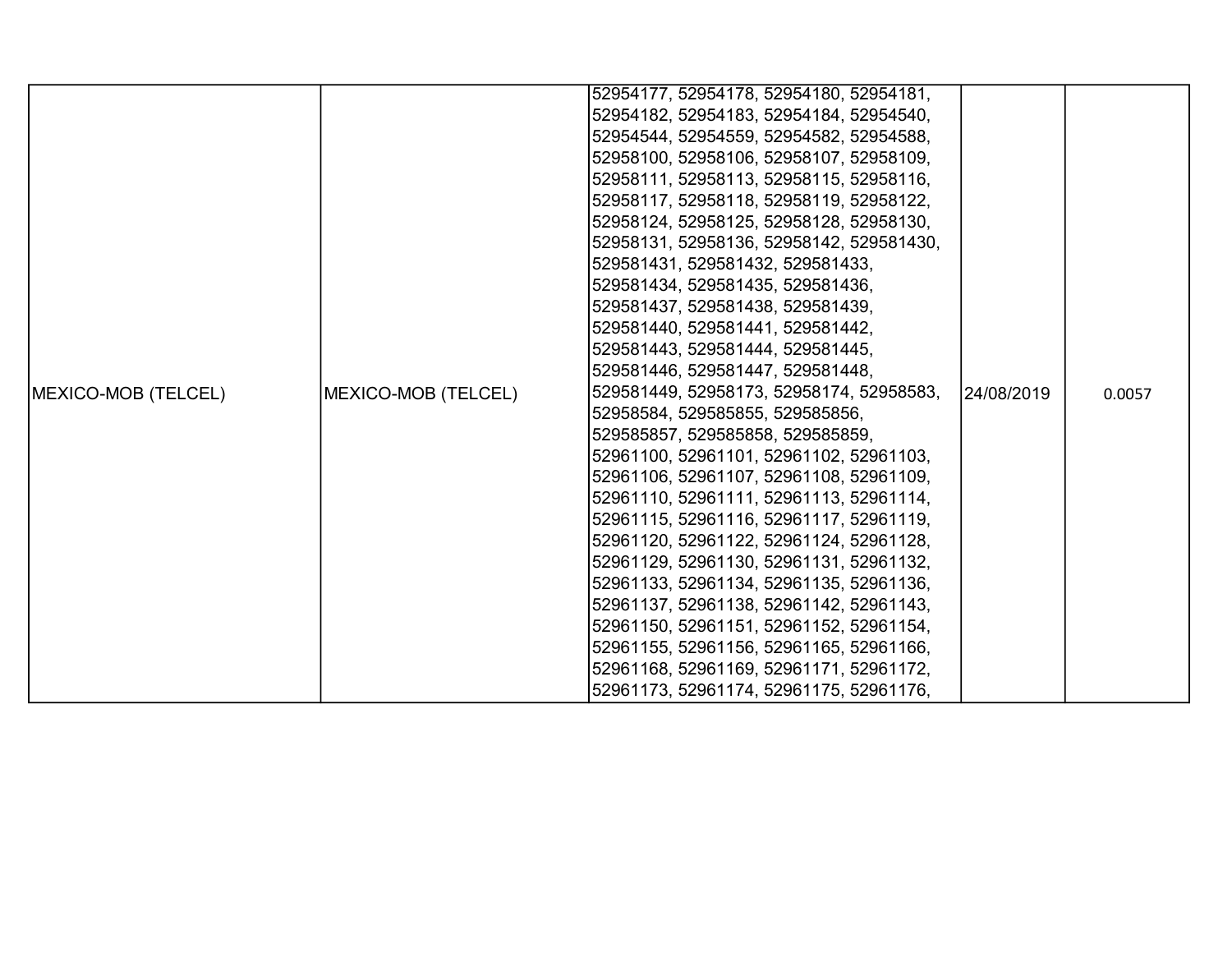|                          |                                       | 52984210, 52984211, 52984212, 52984213,   |            |        |
|--------------------------|---------------------------------------|-------------------------------------------|------------|--------|
|                          |                                       | 52984214, 52984215, 52984216, 52984217,   |            |        |
|                          |                                       | 52984218, 52984234, 52984235, 52984236,   |            |        |
|                          |                                       | 52984238, 52984239, 52984240, 52984241,   |            |        |
|                          |                                       | 52984253, 52984254, 52984255, 52984256,   |            |        |
|                          |                                       | 52984276, 52984277, 52984278, 52984279,   |            |        |
|                          |                                       | 529842800, 529842801, 529842802,          |            |        |
|                          |                                       | 529842803, 529842804, 529842805,          |            |        |
|                          |                                       | 529842807, 529842808, 529842809,          |            |        |
|                          |                                       | 52984309, 5298431, 52984320, 52984321,    |            |        |
|                          |                                       | 52984322, 529843230, 529843231,           |            |        |
|                          |                                       | 529843232, 529843233, 529843234,          |            |        |
|                          |                                       | 529843235, 529843236, 52984745, 52984804, |            |        |
|                          |                                       | 52984806, 52984807, 52984876, 52984877,   |            |        |
| MEXICO-MOB (TELCEL)      | MEXICO-MOB (TELCEL)                   | 52984879, 52985100, 52985101, 52985102,   | 24/08/2019 | 0.0057 |
|                          |                                       | 52985106, 52985107, 52985108, 52985109,   |            |        |
|                          |                                       | 52985111, 52985112, 52985113, 52985114,   |            |        |
|                          |                                       | 52985115, 52985121, 52985122, 52985124,   |            |        |
|                          |                                       | 52985125, 52985126, 52985146, 529851470,  |            |        |
|                          |                                       | 529851471, 529851472, 529851473,          |            |        |
|                          |                                       | 529851474, 529851475, 529851476,          |            |        |
|                          |                                       | 529851477, 529851478, 52985808, 52985852, |            |        |
|                          |                                       | 52985858, 52986100, 52986103, 52986105,   |            |        |
|                          |                                       | 52986106, 52986107, 52986111, 52986112,   |            |        |
|                          |                                       | 52986113, 52986114, 52986118, 52986119,   |            |        |
|                          |                                       | 52986120, 52986861, 52986866, 52987100,   |            |        |
|                          |                                       | 52987101, 52987103, 52987105, 52987107,   |            |        |
|                          |                                       | 52987111, 52987112, 52987113, 52987114,   |            |        |
|                          |                                       | 52987116, 52987117, 52987118, 52987119,   |            |        |
| <b>MICRONESIA</b>        | <b>MICRONESIA</b>                     | 691                                       | 24/08/2019 | 0.5242 |
| <b>IMOLDOVA</b>          | IMOLDOVA                              | 373                                       | 24/08/2019 | 0.3168 |
| MOLDOVA (NON GEOGRAPHIC) | MOLDOVA (NON GEOGRAPHIC) 37330, 37338 |                                           | 24/08/2019 | 0.3168 |
| MOLDOVA (PRIDNESTROVIE)  | MOLDOVA (PRIDNESTROVIE)               | 37321, 3735                               | 24/08/2019 | 0.2126 |
| MOLDOVA (PRS)            | <b>MOLDOVA (PRS)</b>                  | 373900                                    | 24/08/2019 | 0.3168 |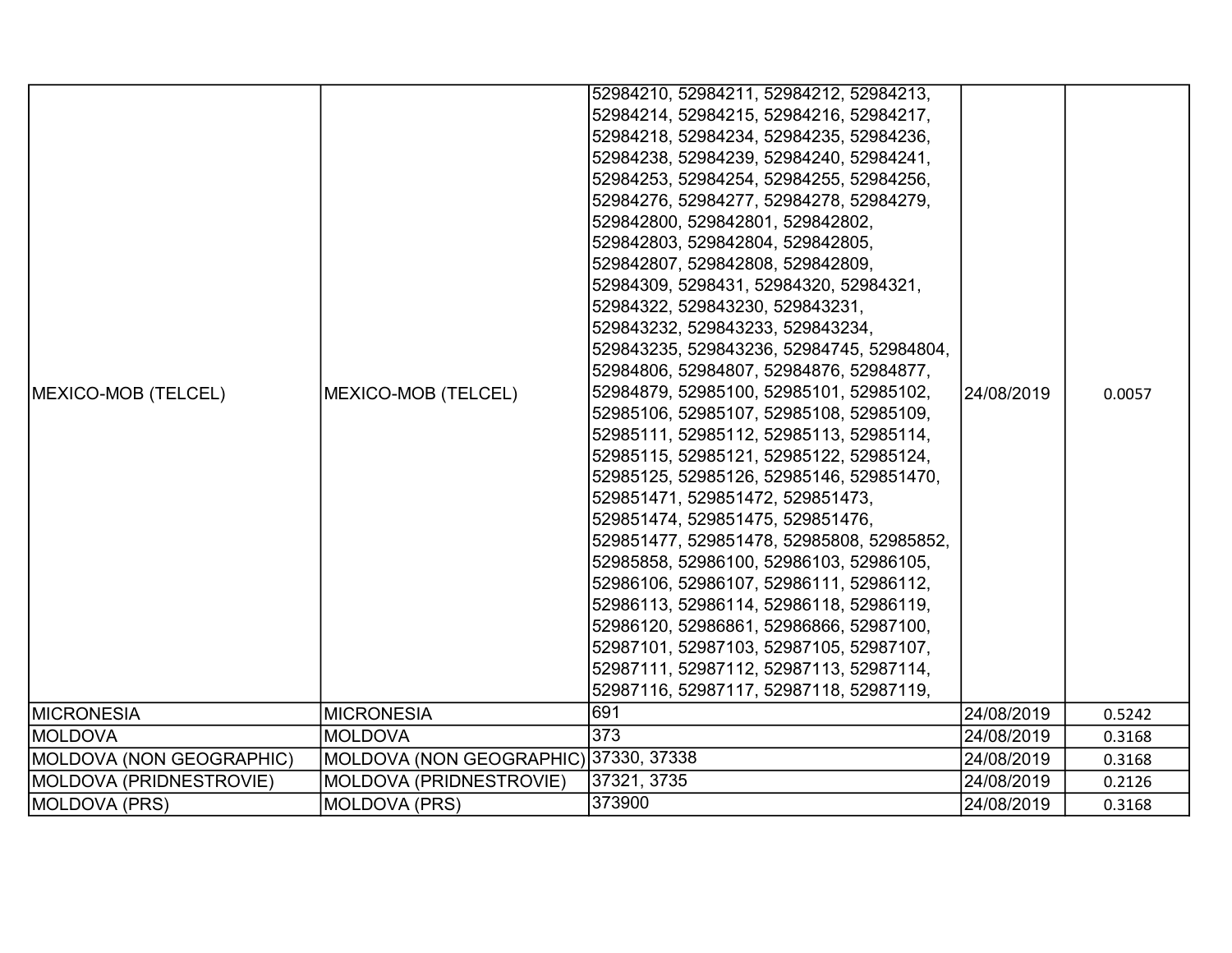| MOLDOVA (SPECIAL SVC)    | MOLDOVA (SPECIAL SVC)                        | 373900356, 373900357, 373900358,<br>373900359, 37390036, 37390037, 37390038,<br>37390039, 37390040, 37390041, 37390042,<br>37390043, 37390044, 373900450, 373900451,<br>373900452, 373900453, 373900454,<br>373900455, 373900667, 373900668,<br>373900669, 373900670, 373900671,<br>373900672, 373900673, 373900674,<br>373900675, 3739006760, 3739006761,<br>3739006762, 3739006763, 3739006764,<br>3739006765, 3739006766 | 24/08/2019 | 0.3168 |
|--------------------------|----------------------------------------------|-----------------------------------------------------------------------------------------------------------------------------------------------------------------------------------------------------------------------------------------------------------------------------------------------------------------------------------------------------------------------------------------------------------------------------|------------|--------|
| MOLDOVA-MOB (IDC)        | MOLDOVA-MOB (IDC)                            | 37377                                                                                                                                                                                                                                                                                                                                                                                                                       | 24/08/2019 | 0.2516 |
| MOLDOVA-MOB (MOLDCELL)   | MOLDOVA-MOB (MOLDCELL)                       | 37376, 37378, 37379                                                                                                                                                                                                                                                                                                                                                                                                         | 24/08/2019 | 0.3271 |
| MOLDOVA-MOB (ORANGE)     | MOLDOVA-MOB (ORANGE)                         | 37360, 373610, 373611, 373620, 373621,<br>37368, 37369                                                                                                                                                                                                                                                                                                                                                                      | 24/08/2019 | 0.2336 |
| MOLDOVA-MOB (UNITE)      | MOLDOVA-MOB (UNITE)                          | 373676, 3736770, 3736771, 3736772,<br>3736773, 3736774, 3736775, 3736777,<br>3736788                                                                                                                                                                                                                                                                                                                                        | 24/08/2019 | 0.2908 |
| MONACO                   | <b>MONACO</b>                                | 377                                                                                                                                                                                                                                                                                                                                                                                                                         | 24/08/2019 | 0.0701 |
| <b>MONACO (VAS)</b>      | <b>BLOCKED</b>                               | 3774098                                                                                                                                                                                                                                                                                                                                                                                                                     | 24/08/2019 | 0.7384 |
| MONACO-MOB (KFOR-KOSOVO) | MONACO-MOB (KFOR-KOSOVO)37744, 37745, 377461 |                                                                                                                                                                                                                                                                                                                                                                                                                             | 24/08/2019 | 0.5166 |
| MONACO-MOB (OTHERS)      | MONACO-MOB (OTHERS)                          | 3773, 3776                                                                                                                                                                                                                                                                                                                                                                                                                  | 24/08/2019 | 0.2977 |
| MONGOLIA                 | <b>MONGOLIA</b>                              | 976                                                                                                                                                                                                                                                                                                                                                                                                                         | 24/08/2019 | 0.0176 |
| <b>IMONTENEGRO</b>       | <b>MONTENEGRO</b>                            | 382                                                                                                                                                                                                                                                                                                                                                                                                                         | 24/08/2019 | 0.3712 |
| MONTENEGRO (IPMONT)      | MONTENEGRO (IPMONT)                          | 3827890                                                                                                                                                                                                                                                                                                                                                                                                                     | 24/08/2019 | 0.1711 |
|                          |                                              | 38215999, 3821600, 3821606, 38218000,<br>MONTENEGRO (MTEL SPECIAL SV MONTENEGRO (MTEL SPECIAL 38219500, 38219600, 38219888, 38219891,<br>38219905                                                                                                                                                                                                                                                                           | 24/08/2019 | 0.1711 |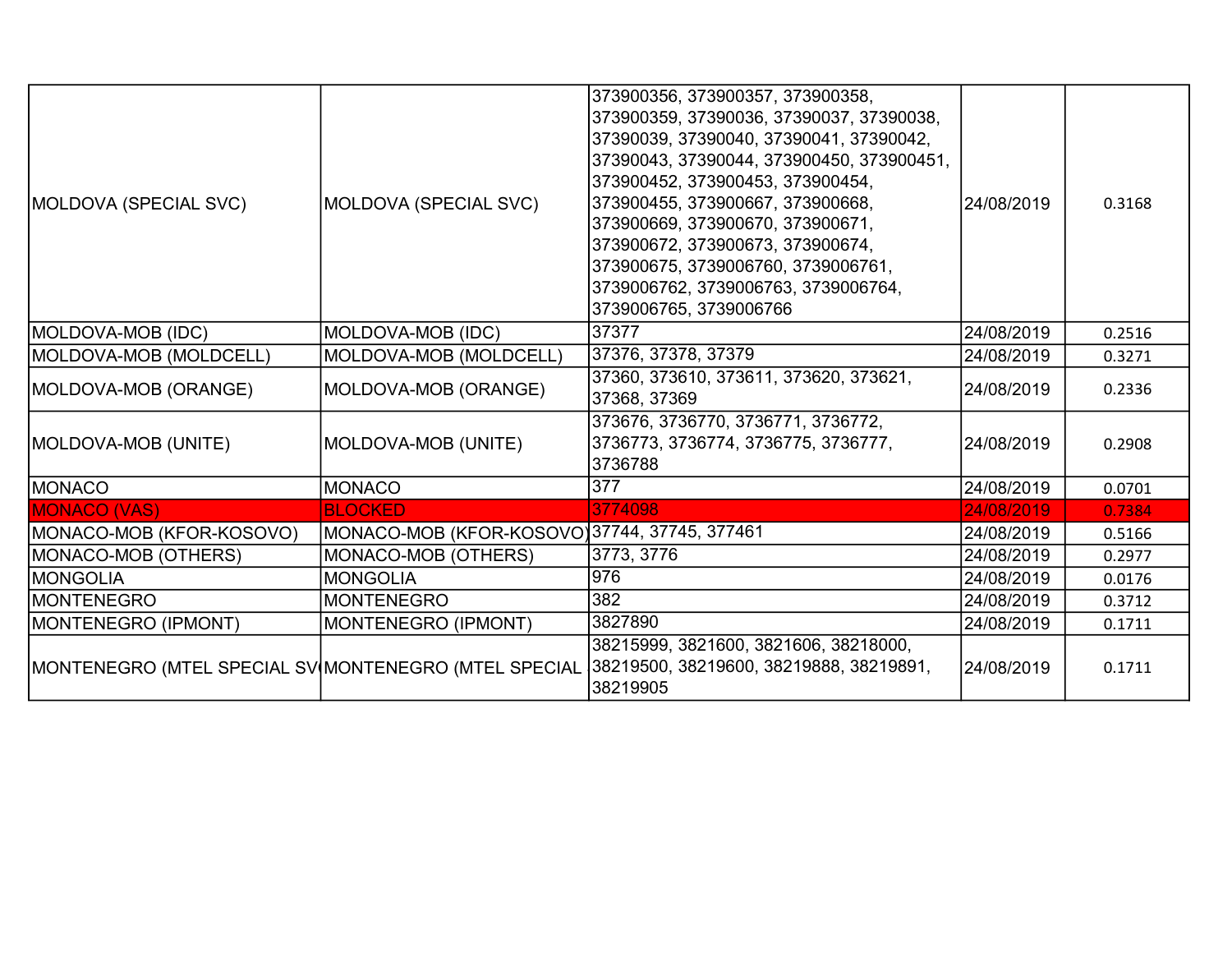| MONTENEGRO (MTEL)                                                             | MONTENEGRO (MTEL)                     | 38220251, 38220252, 38220253, 38220254,<br>3822068, 38230680, 38230681, 38230682,<br>38230683, 38230684, 38231781, 38232780,<br>38232781, 38233680, 38233681, 38233682,<br>38233683, 38233684, 38233685, 38233686,<br>38233687, 38240680, 38240681, 38240682,<br>38240683, 38240684, 38240685, 38240686,<br>38240687, 38241680, 38241681, 38250680,<br>38250681, 38251680, 38251681, 38251682,<br>38252680, 3827810, 3827811 | 24/08/2019 | 0.1711 |
|-------------------------------------------------------------------------------|---------------------------------------|------------------------------------------------------------------------------------------------------------------------------------------------------------------------------------------------------------------------------------------------------------------------------------------------------------------------------------------------------------------------------------------------------------------------------|------------|--------|
| MONTENEGRO (ORION)                                                            | MONTENEGRO (ORION)                    | 38220450, 38220455, 38240410, 3827830                                                                                                                                                                                                                                                                                                                                                                                        | 24/08/2019 | 0.1711 |
| MONTENEGRO (TELEMACH)                                                         | MONTENEGRO (TELEMACH)                 | 38220250, 38220330, 38220331, 38220332,<br>38220333, 38220334, 38220335, 38220336,<br>38230201, 38231200, 38231201, 38232200,<br>38232201, 38233200, 38240206, 38240207,<br>38250200, 38250201, 38252200, 38252201,<br>38278310, 38278311, 38278312, 38278313,<br>38278314                                                                                                                                                   | 24/08/2019 | 0.1711 |
| MONTENEGRO (TELENOR SPECIAIMONTENEGRO (TELENOR SPEC3821189, 3821700, 38219400 |                                       |                                                                                                                                                                                                                                                                                                                                                                                                                              | 24/08/2019 | 0.1711 |
| MONTENEGRO (TELENOR)                                                          | MONTENEGRO (TELENOR)                  | 38220690, 38230690, 38231691, 38232690,<br>38233690, 38240690, 38241690, 38250690,<br>38251690, 38252690                                                                                                                                                                                                                                                                                                                     | 24/08/2019 | 0.1711 |
| MONTENEGRO (VAS)                                                              | <b>MONTENEGRO (VAS)</b>               | 38220437                                                                                                                                                                                                                                                                                                                                                                                                                     | 24/08/2019 | 0.3900 |
| MONTENEGRO-MOB (MTEL)                                                         | MONTENEGRO-MOB (MTEL)                 | 38260, 38268                                                                                                                                                                                                                                                                                                                                                                                                                 | 24/08/2019 | 0.4204 |
| MONTENEGRO-MOB (TELENOR)                                                      | MONTENEGRO-MOB (TELENOR) 38263, 38269 |                                                                                                                                                                                                                                                                                                                                                                                                                              | 24/08/2019 | 0.4204 |
| <b>MONTENEGRO-MOB (T-MOBILE)</b>                                              | <b>BLOCKED</b>                        | 38266, 38267                                                                                                                                                                                                                                                                                                                                                                                                                 | 24/08/2019 | 0.7384 |
| <b>MONTSERRAT</b>                                                             | <b>MONTSERRAT</b>                     | 1664                                                                                                                                                                                                                                                                                                                                                                                                                         | 24/08/2019 | 0.2516 |
| <b>IMOROCCO</b>                                                               | <b>MOROCCO</b>                        | 212                                                                                                                                                                                                                                                                                                                                                                                                                          | 24/08/2019 | 0.0194 |
| MOROCCO (WANA)                                                                | MOROCCO (WANA)                        | 212529, 212538                                                                                                                                                                                                                                                                                                                                                                                                               | 24/08/2019 | 0.0950 |
| MOROCCO-MOB (GNA)                                                             | MOROCCO-MOB (GNA)                     | 2126921, 2126922, 2128920                                                                                                                                                                                                                                                                                                                                                                                                    | 24/08/2019 | 0.0208 |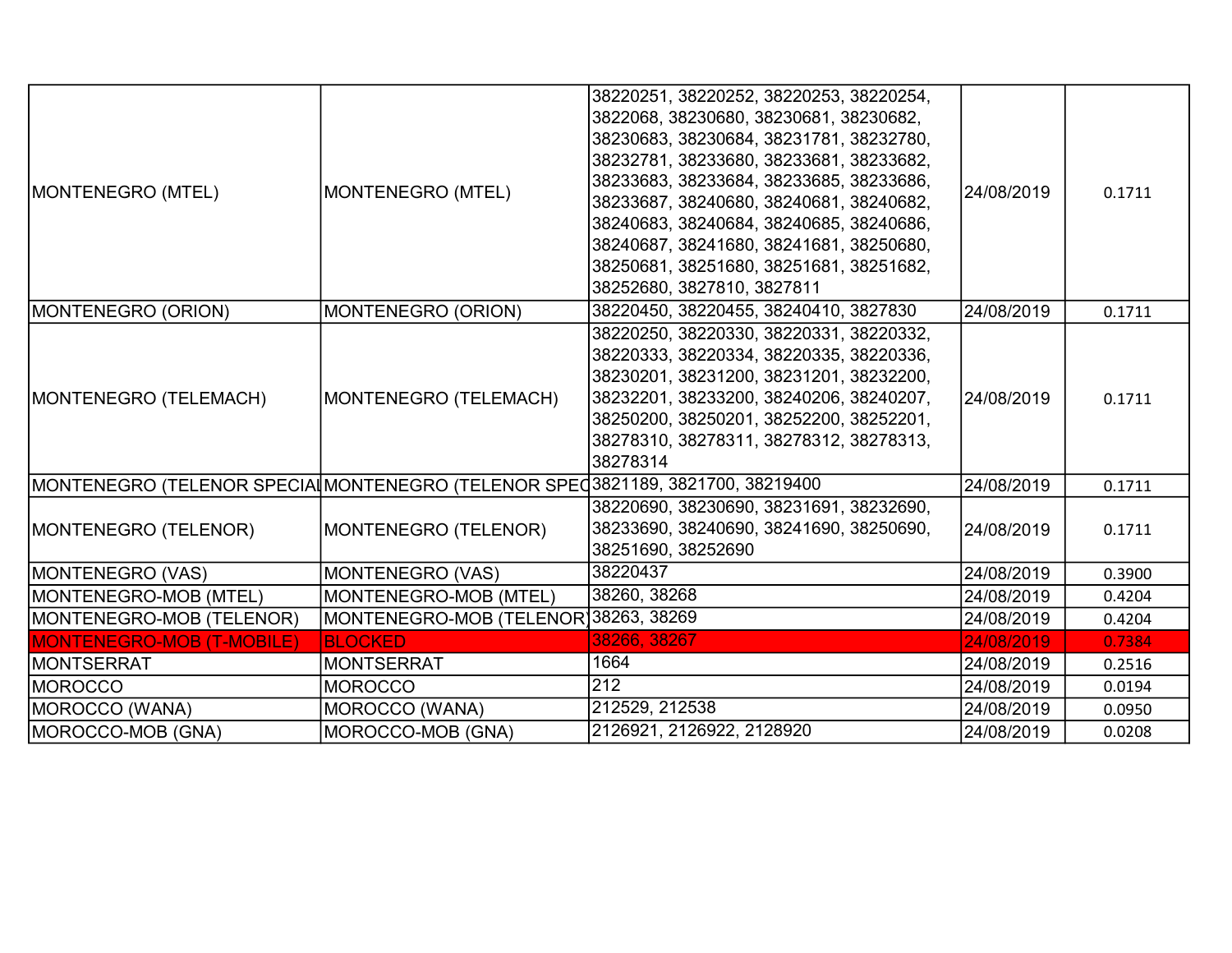| MOROCCO-MOB (IAM)                                                       | MOROCCO-MOB (IAM)                    | 212610, 212611, 212613, 212615, 212616,<br>212618, 212622, 212623, 212624, 212628,<br>212636, 212637, 212639, 212641, 212642,<br>212643, 212648, 212650, 212651, 212652,<br>212653, 212654, 212655, 212658, 212659,<br>212661, 212662, 212666, 212667, 212668,<br>212670, 212671, 212672, 212673, 212676,<br>212677, 212678, 212682, 212689, 212696,<br>212697, 212761, 212762, 212766, 212767 | 24/08/2019 | 0.5190 |
|-------------------------------------------------------------------------|--------------------------------------|------------------------------------------------------------------------------------------------------------------------------------------------------------------------------------------------------------------------------------------------------------------------------------------------------------------------------------------------------------------------------------------------|------------|--------|
| MOROCCO-MOB (INWI RESTRICTE MOROCCO-MOB (INWI RESTRIC                   |                                      | 212526, 212527, 212533, 212534, 212540,<br>212546, 212547, 212550, 212553                                                                                                                                                                                                                                                                                                                      | 24/08/2019 | 0.2977 |
| MOROCCO-MOB (INWI)                                                      | MOROCCO-MOB (INWI)                   | 21260, 212626, 212627, 212629, 212630,<br>212633, 212634, 212635, 212638, 212640,<br>212646, 212647, 212680, 212681, 212687,<br>212690, 212695, 212698, 212699, 212700,<br>212706, 212707, 212708                                                                                                                                                                                              | 24/08/2019 | 0.5004 |
| MOROCCO-MOB (ORANGE)                                                    | MOROCCO-MOB (ORANGE)                 | 212612, 212614, 212617, 212619, 212620,<br>212621, 212625, 212631, 212632, 212644,<br>212645, 212649, 212656, 212657, 212660,<br>212663, 212664, 212665, 212669, 212674,<br>212675, 212679, 212684, 212688, 212691,<br>212693, 212694, 212770, 212771, 212772,<br>212777                                                                                                                       | 24/08/2019 | 0.4651 |
| MOROCCO-MOB (OTHERS)                                                    | MOROCCO-MOB (OTHERS)                 | 212683, 212685, 212686, 2126920, 2126923,<br>2126924, 2126925, 2126926, 2126927,<br>2126928, 2126929                                                                                                                                                                                                                                                                                           | 24/08/2019 | 0.1669 |
| MOZAMBIQUE                                                              | <b>MOZAMBIQUE</b>                    | 258                                                                                                                                                                                                                                                                                                                                                                                            | 24/08/2019 | 0.1083 |
| MOZAMBIQUE-MOB (MOVITEL)                                                | MOZAMBIQUE-MOB (MOVITEL)             | 25886, 25887                                                                                                                                                                                                                                                                                                                                                                                   | 24/08/2019 | 0.1786 |
| MOZAMBIQUE-MOB (OTHERS)                                                 | MOZAMBIQUE-MOB (OTHERS)              | 25882, 25883                                                                                                                                                                                                                                                                                                                                                                                   | 24/08/2019 | 0.0803 |
| MOZAMBIQUE-MOB (VODACOM)                                                | MOZAMBIQUE-MOB (VODACOM)25884, 25885 |                                                                                                                                                                                                                                                                                                                                                                                                | 24/08/2019 | 0.3712 |
| MYANMAR (=BURMA)                                                        | MYANMAR (=BURMA)                     | 95                                                                                                                                                                                                                                                                                                                                                                                             | 24/08/2019 | 0.1472 |
| MYANMAR (=BURMA)-MOB (OORE∐MYANMAR (=BURMA)-MOB (OOH95995, 95996, 95997 |                                      |                                                                                                                                                                                                                                                                                                                                                                                                | 24/08/2019 | 0.2243 |
| MYANMAR (=BURMA)-MOB (OTHERMYANMAR (=BURMA)-MOB (OTH 959                |                                      |                                                                                                                                                                                                                                                                                                                                                                                                | 24/08/2019 | 0.2077 |
| MYANMAR (=BURMA)-MOB (TELEN(MYANMAR (=BURMA)-MOB (TEL                   |                                      | 959750, 959751, 959752, 95976, 95977,<br>95978, 95979                                                                                                                                                                                                                                                                                                                                          | 24/08/2019 | 0.1391 |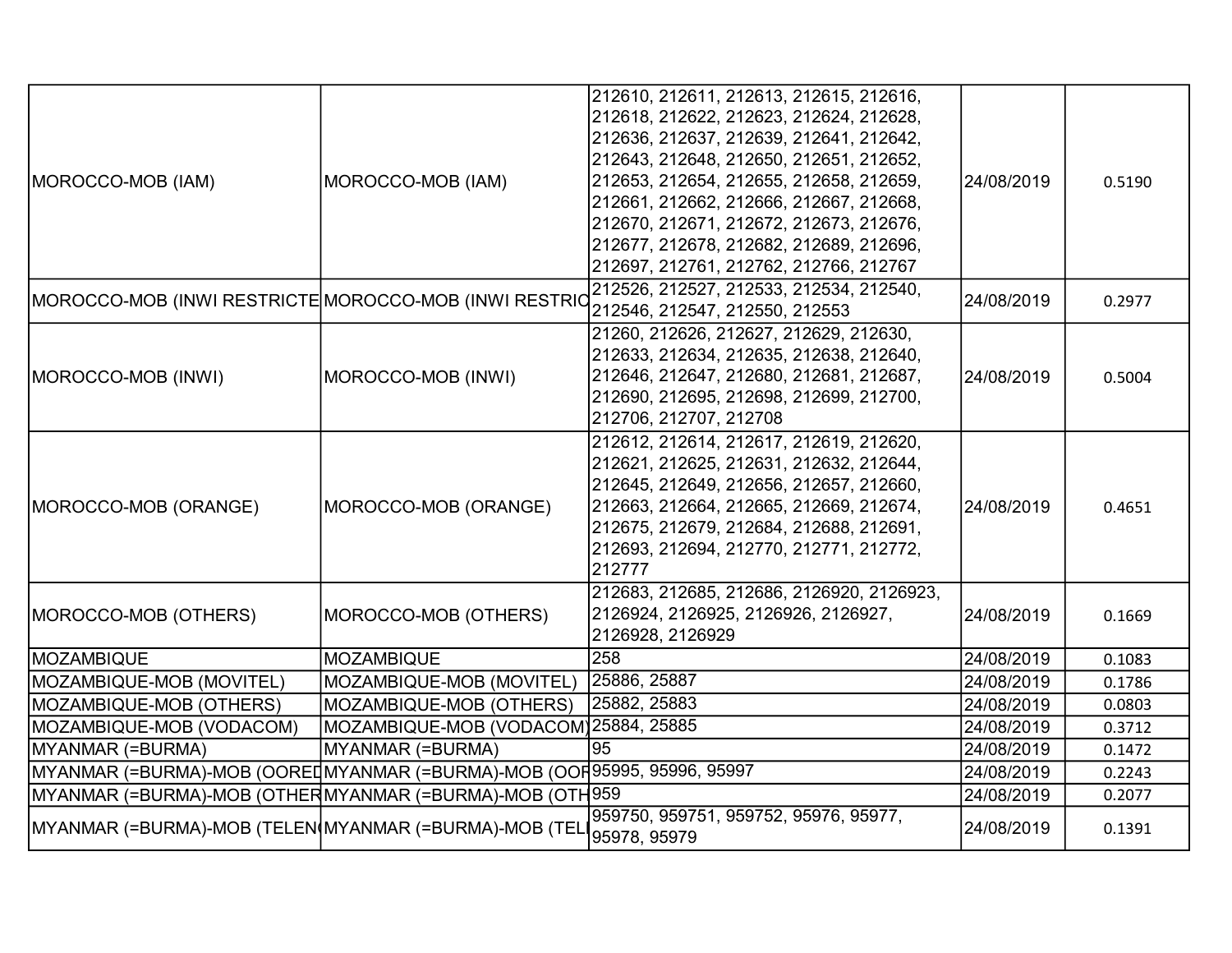| NAMIBIA                                                            | <b>NAMIBIA</b>            | 264                                                                                                                                                                                                                                                                                                                                                                          | 24/08/2019 | 0.1128 |
|--------------------------------------------------------------------|---------------------------|------------------------------------------------------------------------------------------------------------------------------------------------------------------------------------------------------------------------------------------------------------------------------------------------------------------------------------------------------------------------------|------------|--------|
| NAMIBIA-MOB (MTC)                                                  | NAMIBIA-MOB (MTC)         | 26460, 26481, 26483, 26488                                                                                                                                                                                                                                                                                                                                                   | 24/08/2019 | 0.0517 |
| NAMIBIA-MOB (TN MOBILE)                                            | NAMIBIA-MOB (TN MOBILE)   | 26482, 26485                                                                                                                                                                                                                                                                                                                                                                 | 24/08/2019 | 0.0914 |
| <b>NAURU</b>                                                       | <b>BLOCKED</b>            | 674                                                                                                                                                                                                                                                                                                                                                                          | 24/08/2019 | 1.3731 |
| NEPAL                                                              | <b>NEPAL</b>              | 977                                                                                                                                                                                                                                                                                                                                                                          | 24/08/2019 | 0.1611 |
| NEPAL-KATHMANDU                                                    | NEPAL-KATHMANDU           | 97714, 97715, 97716                                                                                                                                                                                                                                                                                                                                                          | 24/08/2019 | 0.1611 |
| NEPAL-MOB (NCELL)                                                  | NEPAL-MOB (NCELL)         | 977980, 977981, 977982                                                                                                                                                                                                                                                                                                                                                       | 24/08/2019 | 0.1630 |
| NEPAL-MOB (OTHERS)                                                 | <b>NEPAL-MOB (OTHERS)</b> | 97796, 97797, 97798, 977990, 977993                                                                                                                                                                                                                                                                                                                                          | 24/08/2019 | 0.1544 |
| NETHERLANDS                                                        | <b>NETHERLANDS</b>        | 31                                                                                                                                                                                                                                                                                                                                                                           | 24/08/2019 | 0.0104 |
| NETHERLANDS ANTILLES                                               | NETHERLANDS ANTILLES      | 599                                                                                                                                                                                                                                                                                                                                                                          | 24/08/2019 | 0.1589 |
| NETHERLANDS ANTILLES (SPECIA BLOCKED                               |                           | 599603, 599604, 599605, 599718                                                                                                                                                                                                                                                                                                                                               | 24/08/2019 | 1.4382 |
| NETHERLANDS ANTILLES-CURACANETHERLANDS ANTILLES-CURA               |                           | 5999434, 5999435, 5999441, 5999444,<br>599946, 599950, 5999730, 5999732, 5999733,<br>5999734, 5999735, 5999736, 5999737,<br>5999738, 5999739, 5999744, 5999745,<br>5999746, 5999747, 5999748, 5999749,<br>5999763, 5999765, 5999767, 5999777,<br>5999787, 5999788, 5999789, 5999833,<br>5999839, 599984, 5999867, 5999870,<br>5999871, 5999885, 5999887, 5999888,<br>5999889 | 24/08/2019 | 0.0404 |
| NETHERLANDS ANTILLES-MOB (DI NETHERLANDS ANTILLES-MOB 59970, 59978 |                           |                                                                                                                                                                                                                                                                                                                                                                              | 24/08/2019 | 0.1238 |
| NETHERLANDS ANTILLES-MOB (DI NETHERLANDS ANTILLES-MOB              |                           | 599965, 599966, 599967, 599968, 599969,<br>5999724                                                                                                                                                                                                                                                                                                                           | 24/08/2019 | 0.1239 |
|                                                                    |                           | 5993181, 5993184, 5993185, 5993186,<br>5993187, 5993188, 5993191, 5993194,<br>5993195, 5993197, 5993198, 5994161,<br>NETHERLANDS ANTILLES-MOB (OTNETHERLANDS ANTILLES-MOB   5994164, 5994165, 5994166, 5994167,<br>5994168, 599770, 599777, 59979, 599951,<br>599952, 599953, 599954, 599955, 599956,<br>599957, 599961, 5999630, 5999631                                    | 24/08/2019 | 0.1730 |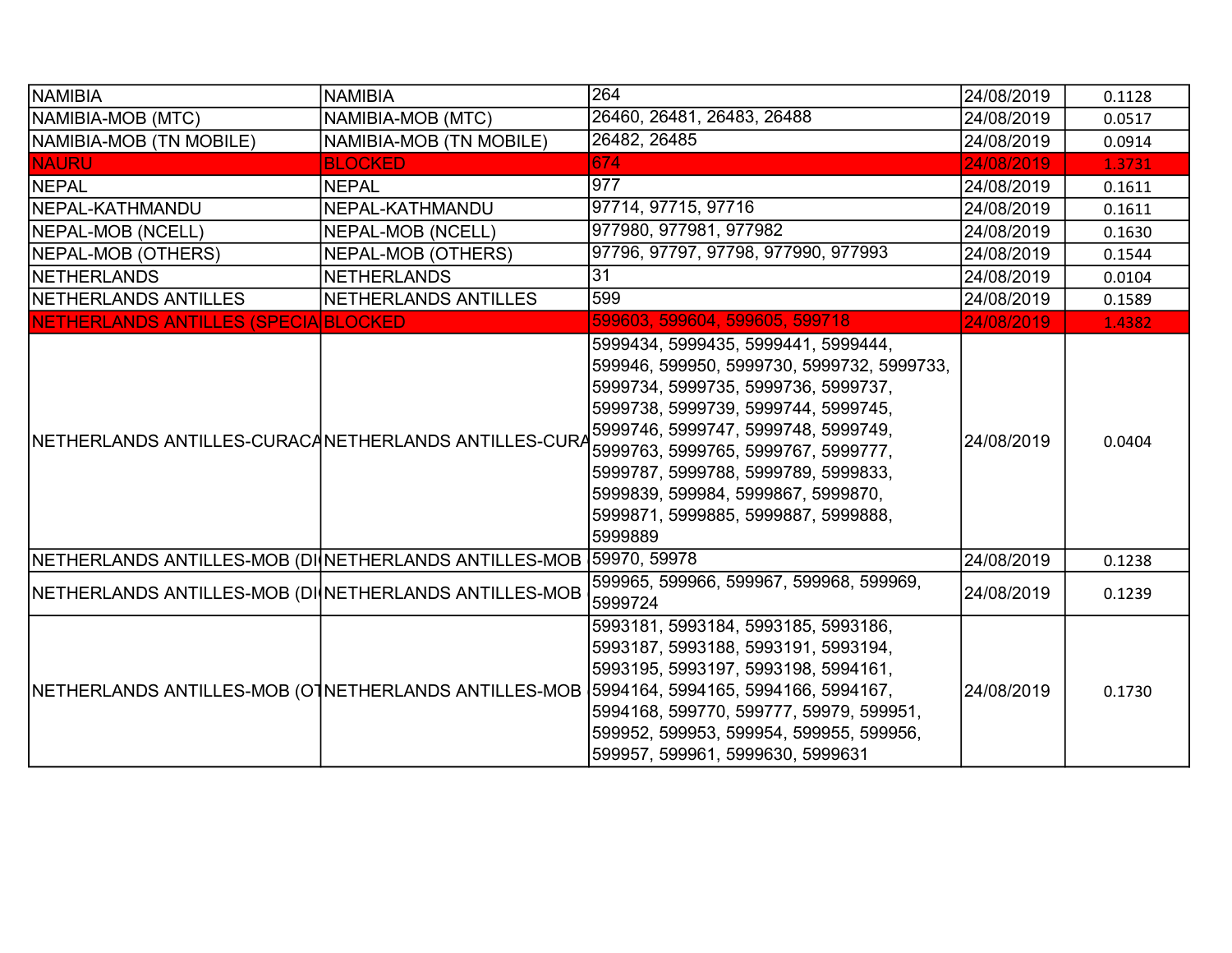| NETHERLANDS-MOB (KPN)                               | NETHERLANDS-MOB (KPN)                  | 31610, 31612, 31613, 31620, 31622, 31623,<br>31630, 31651, 31653, 31657, 316587, 316588,<br>316589, 31665, 31682, 31683, 3197011,<br>3197012, 3197013, 3197016, 3197017,<br>3197018, 3197020, 3197021, 3197022                                                                                                                                                                                                                                     | 24/08/2019 | 0.0163 |
|-----------------------------------------------------|----------------------------------------|----------------------------------------------------------------------------------------------------------------------------------------------------------------------------------------------------------------------------------------------------------------------------------------------------------------------------------------------------------------------------------------------------------------------------------------------------|------------|--------|
| NETHERLANDS-MOB (LYCA)                              | NETHERLANDS-MOB (LYCA)                 | 31684, 31685, 316860, 316861, 316862,<br>316863, 316864, 31687                                                                                                                                                                                                                                                                                                                                                                                     | 24/08/2019 | 0.0163 |
| NETHERLANDS-MOB (OTHERS)                            | NETHERLANDS-MOB (OTHERS) 316, 31970107 |                                                                                                                                                                                                                                                                                                                                                                                                                                                    | 24/08/2019 | 0.0430 |
| NETHERLANDS-MOB (TELE2)                             | NETHERLANDS-MOB (TELE2)                | 31636, 31640, 319708                                                                                                                                                                                                                                                                                                                                                                                                                               | 24/08/2019 | 0.0163 |
| NETHERLANDS-MOB (TELFORT)                           | NETHERLANDS-MOB (TELFORT               | 31616, 31617, 31619, 31626, 31633, 31644,<br>31645, 31647, 31649                                                                                                                                                                                                                                                                                                                                                                                   | 24/08/2019 | 0.0163 |
| NETHERLANDS-MOB (T-MOBILE)                          |                                        | 31614, 31618, 31624, 31628, 316320, 316321,<br>NETHERLANDS-MOB (T-MOBILE 316322, 31634, 31638, 31639, 31641, 31642,<br>31643, 31648, 316560, 316561, 31681                                                                                                                                                                                                                                                                                         | 24/08/2019 | 0.0163 |
| NETHERLANDS-MOB (VODAFONE) NETHERLANDS-MOB (VODAFON |                                        | 31611, 31615, 31621, 31625, 31627, 31629,<br>31631, 31646, 31650, 31652, 31654, 31655                                                                                                                                                                                                                                                                                                                                                              | 24/08/2019 | 0.0163 |
| <b>NEW CALEDONIA</b>                                | <b>NEW CALEDONIA</b>                   | 687                                                                                                                                                                                                                                                                                                                                                                                                                                                | 24/08/2019 | 0.2683 |
| NEW ZEALAND                                         | <b>NEW ZEALAND</b>                     | $\overline{64}$                                                                                                                                                                                                                                                                                                                                                                                                                                    | 24/08/2019 | 0.0138 |
| NEW ZEALAND-MOB                                     | <b>NEW ZEALAND-MOB</b>                 | 642                                                                                                                                                                                                                                                                                                                                                                                                                                                | 24/08/2019 | 0.0398 |
| NICARAGUA                                           | <b>NICARAGUA</b>                       | 505                                                                                                                                                                                                                                                                                                                                                                                                                                                | 24/08/2019 | 0.1357 |
| NICARAGUA-MOB (CLARO)                               | NICARAGUA-MOB (CLARO)                  | 505550, 505551, 505552, 505553, 505554,<br>505555, 505556, 5055570, 50556, 50557,<br>50558, 505820, 505821, 505822, 505823,<br>505833, 505835, 505836, 505840, 505841,<br>505842, 505843, 505844, 505849, 505850,<br>505851, 505852, 505853, 505854, 505860,<br>505861, 505862, 505863, 505864, 505865,<br>505866, 505869, 505870, 505871, 505872,<br>505873, 505874, 505882, 505883, 505884,<br>505885, 505890, 505891, 505892, 505893,<br>505894 | 24/08/2019 | 0.2765 |
| NICARAGUA-MOB (COOTEL)                              | NICARAGUA-MOB (COOTEL)                 | 505620, 505630, 505633, 505635, 505640,<br>505644, 505645, 505650, 505655, 505677,<br>50568, 505690, 505695, 505699                                                                                                                                                                                                                                                                                                                                | 24/08/2019 | 0.2387 |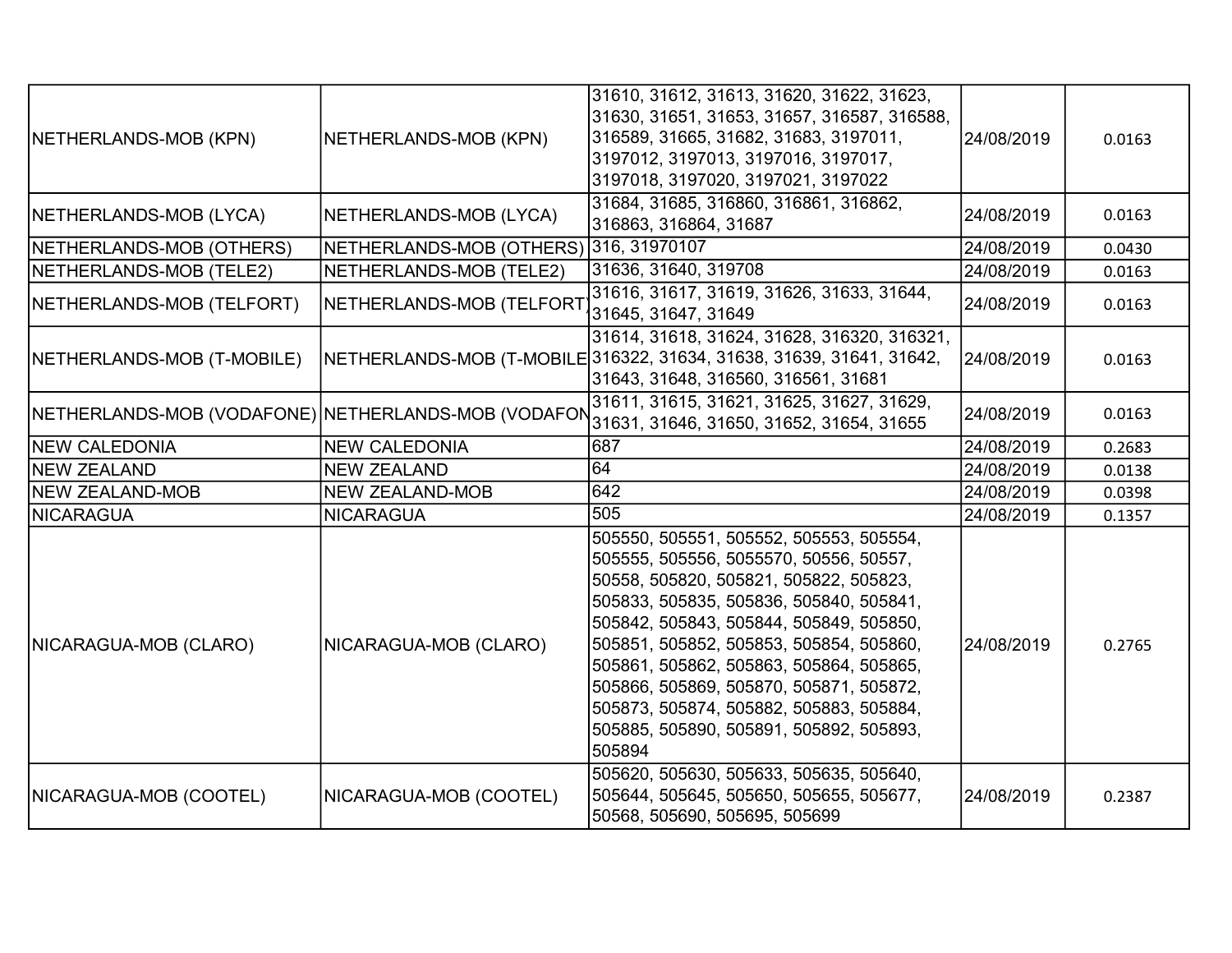| NICARAGUA-MOB (MOVISTAR) | NICARAGUA-MOB (MOVISTAR)   | 1505750, 505751, 505752, 505753, 505754,<br> 505755, 50576, 50577, 50578, 50581, 505824,<br>505825, 505826, 505827, 505828, 505829,<br>505832, 505837, 505838, 505839, 505845,<br> 505846, 505847, 505848, 505855, 505856,<br> 505857, 505858, 505859, 505867, 505868,<br> 505875, 505876, 505877, 505878, 505879,<br> 5058802, 5058803, 5058804, 5058805,<br>5058806, 5058807, 5058808, 5058809,<br> 505881, 505886, 505887, 505888, 505889,<br> 505895, 505896, 505897, 505898, 505899 | 24/08/2019 | 0.2504 |
|--------------------------|----------------------------|------------------------------------------------------------------------------------------------------------------------------------------------------------------------------------------------------------------------------------------------------------------------------------------------------------------------------------------------------------------------------------------------------------------------------------------------------------------------------------------|------------|--------|
| NICARAGUA-MOB (OTHERS)   | NICARAGUA-MOB (OTHERS)     | 5058                                                                                                                                                                                                                                                                                                                                                                                                                                                                                     | 24/08/2019 | 0.2536 |
| <b>INIGER</b>            | <b>NIGER</b>               | 227                                                                                                                                                                                                                                                                                                                                                                                                                                                                                      | 24/08/2019 | 0.3207 |
| NIGER (SPECIAL SVC)      | <b>NIGER (SPECIAL SVC)</b> | 22709, 2271, 227201, 2272039, 22739                                                                                                                                                                                                                                                                                                                                                                                                                                                      | 24/08/2019 | 0.3258 |
| <b>NIGERIA</b>           | <b>NIGERIA</b>             | 234                                                                                                                                                                                                                                                                                                                                                                                                                                                                                      | 24/08/2019 | 0.1011 |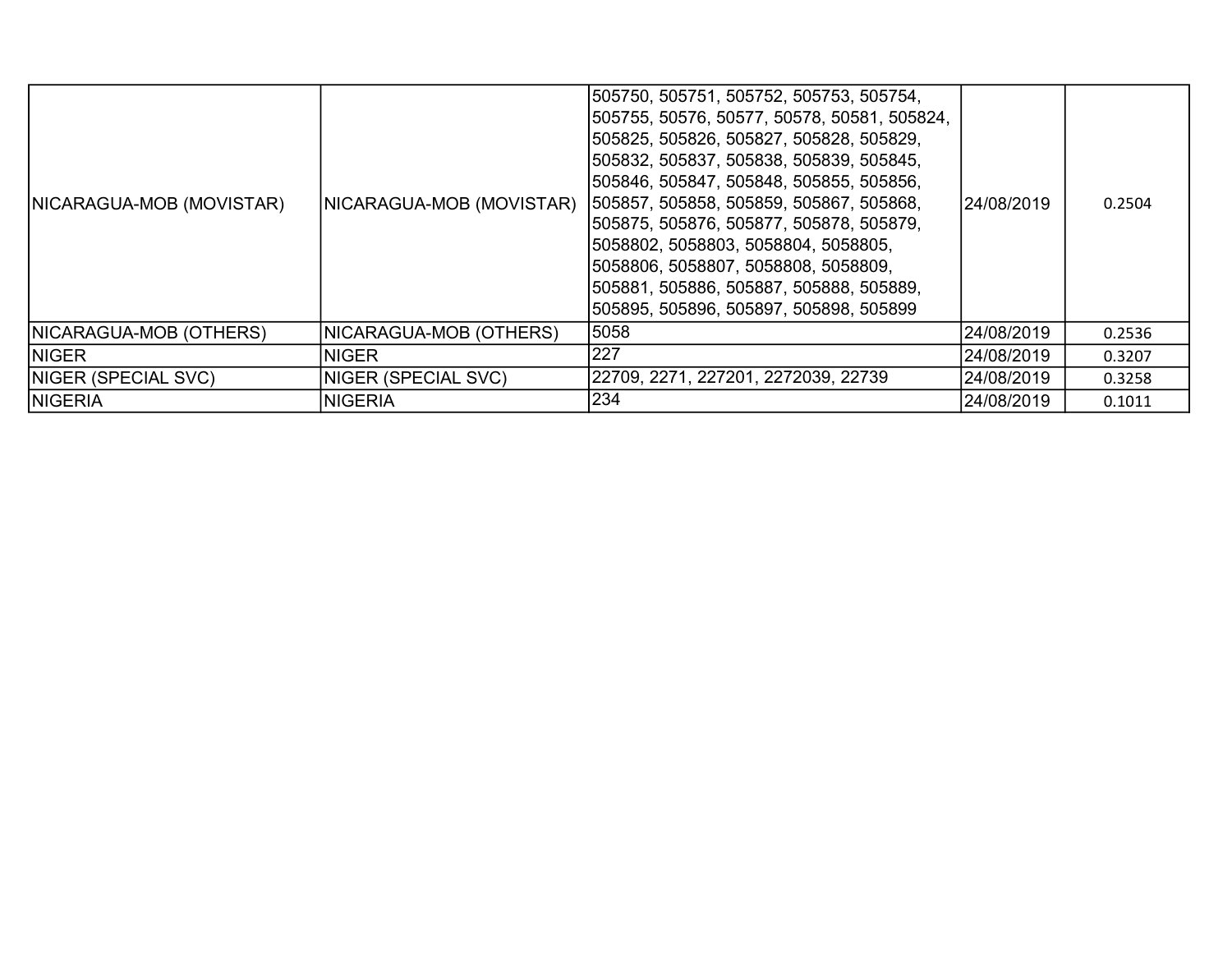| <b>NIGERIA-LAGOS</b>     | NIGERIA-LAGOS          | 2341222, 2341223, 2341224, 2341225,<br>2341226, 2341227, 2341228, 2341229,<br>234123, 234124, 234125, 234126, 234127,<br>234128, 234130, 234131, 234132, 234133,<br>2341340, 2341341, 2341343, 2341344,<br>2341345, 2341346, 2341347, 2341348,<br>2341349, 234135, 234136, 234137, 234138,<br>234139, 2341410, 2341411, 2341412,<br>2341413, 2341414, 234142, 234144, 2341450,<br>2341451, 2341452, 2341455, 2341456,<br>2341457, 2341458, 2341459, 234146, 234147,<br>234149, 23415, 234160, 234161, 234162,<br>234163, 234164, 2341650, 2341651, 2341652,<br>2341653, 2341654, 2341675, 2341676,<br>2341677, 2341678, 2341679, 234168, 234169,<br>2341705, 2341706, 2341707, 2341708,<br>2341709, 234171, 234175, 2341770, 2341771,<br>2341772, 2341795, 2341796, 2341797,<br>2341798, 2341799, 2341800, 2341801,<br>2341802, 2341803, 2341805, 2341806,<br>2341807, 2341808, 2341809, 234186, 234190,<br>234191, 234192, 234193, 234194, 234196,<br>234197, 234198, 234199, 2342903, 2342904,<br>2342905, 2348493, 2348494, 2349903, | 24/08/2019 | 0.1011 |
|--------------------------|------------------------|-----------------------------------------------------------------------------------------------------------------------------------------------------------------------------------------------------------------------------------------------------------------------------------------------------------------------------------------------------------------------------------------------------------------------------------------------------------------------------------------------------------------------------------------------------------------------------------------------------------------------------------------------------------------------------------------------------------------------------------------------------------------------------------------------------------------------------------------------------------------------------------------------------------------------------------------------------------------------------------------------------------------------------------------|------------|--------|
| NIGERIA-MOB (9MOBILE)    | NIGERIA-MOB (9MOBILE)  | 234809, 234817, 234818, 234908, 234909                                                                                                                                                                                                                                                                                                                                                                                                                                                                                                                                                                                                                                                                                                                                                                                                                                                                                                                                                                                                  | 24/08/2019 | 0.0954 |
| NIGERIA-MOB (AIRTEL)     | NIGERIA-MOB (AIRTEL)   | 234701, 234708, 234802, 234808, 234812,<br>234902, 234907                                                                                                                                                                                                                                                                                                                                                                                                                                                                                                                                                                                                                                                                                                                                                                                                                                                                                                                                                                               | 24/08/2019 | 0.0958 |
| NIGERIA-MOB (GLOBACOM)   | NIGERIA-MOB (GLOBACOM) | 234705, 234805, 234807, 234811, 234815,<br>234905                                                                                                                                                                                                                                                                                                                                                                                                                                                                                                                                                                                                                                                                                                                                                                                                                                                                                                                                                                                       | 24/08/2019 | 0.1018 |
| <b>NIGERIA-MOB (MTN)</b> | NIGERIA-MOB (MTN)      | 2347041, 2347042, 2347043, 2347044,<br>2347045, 2347046, 234706, 234803, 234806,<br>234810, 234813, 234814, 234816, 234903,<br>234906                                                                                                                                                                                                                                                                                                                                                                                                                                                                                                                                                                                                                                                                                                                                                                                                                                                                                                   | 24/08/2019 | 0.1018 |
| NIGERIA-MOB (OTHERS)     | NIGERIA-MOB (OTHERS)   | 234700, 234702, 2347047, 2347048, 2347049,<br>234707, 234709, 234800, 234801, 234804,<br>2348190, 2348191, 234900, 234901, 234904                                                                                                                                                                                                                                                                                                                                                                                                                                                                                                                                                                                                                                                                                                                                                                                                                                                                                                       | 24/08/2019 | 0.1102 |
|                          |                        |                                                                                                                                                                                                                                                                                                                                                                                                                                                                                                                                                                                                                                                                                                                                                                                                                                                                                                                                                                                                                                         |            |        |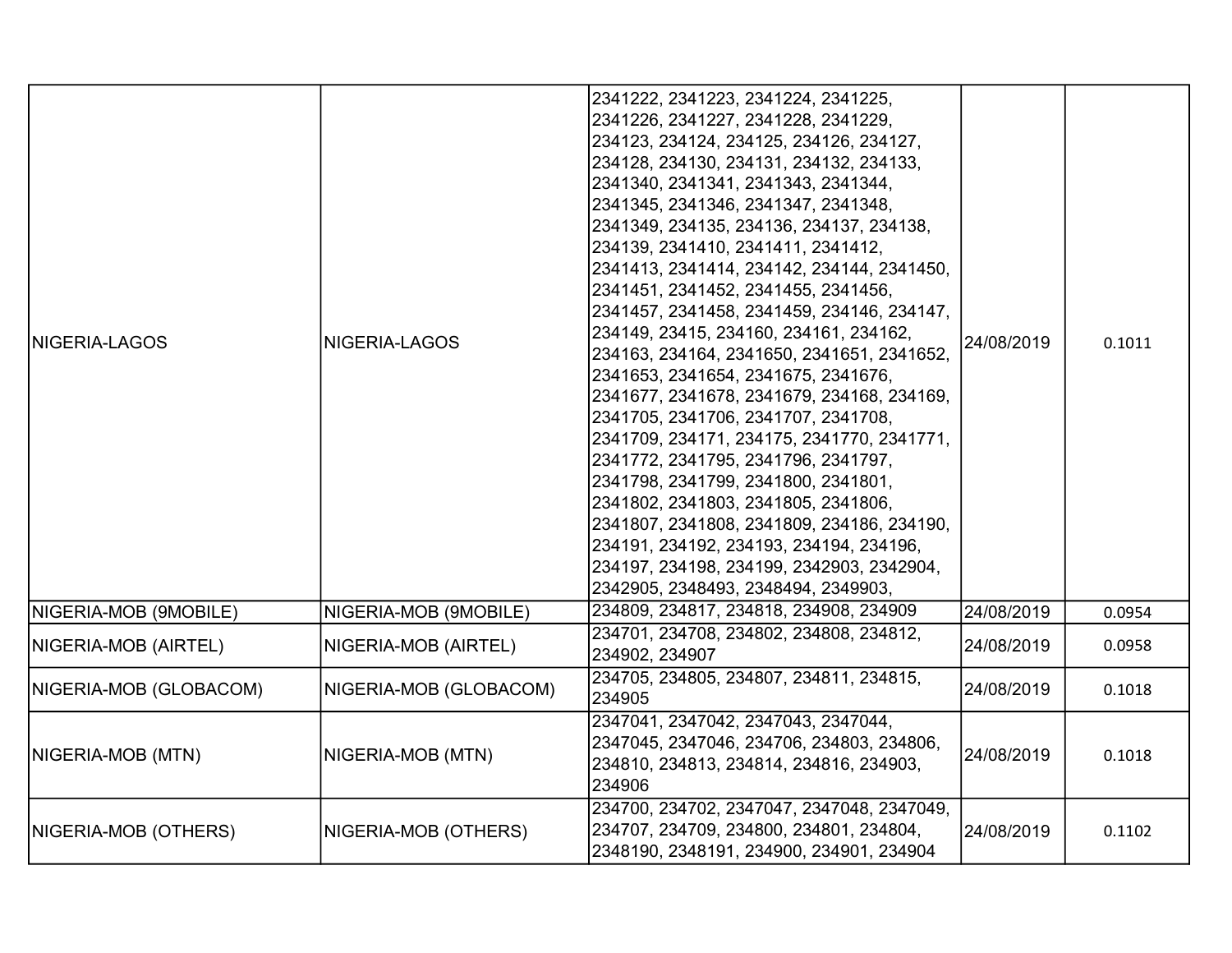| NIGER-MOB (AIRTEL)        | NIGER-MOB (AIRTEL)       | 22788, 22789, 22796, 22797, 22798, 22799                                                                                                                                                                                                                                                          | 24/08/2019  | 0.2434 |
|---------------------------|--------------------------|---------------------------------------------------------------------------------------------------------------------------------------------------------------------------------------------------------------------------------------------------------------------------------------------------|-------------|--------|
| NIGER-MOB (MOOV)          | NIGER-MOB (MOOV)         | 22784, 22785, 22794, 22795                                                                                                                                                                                                                                                                        | 24/08/2019  | 0.2772 |
| NIGER-MOB (ORANGE)        | NIGER-MOB (ORANGE)       | 22780, 22790, 22791, 22792                                                                                                                                                                                                                                                                        | 24/08/2019  | 0.2842 |
| NIGER-MOB (SAHELCOM)      | NIGER-MOB (SAHELCOM)     | 22793                                                                                                                                                                                                                                                                                             | 24/08/2019  | 0.2777 |
| <b>NIUE</b>               | <b>BLOCKED</b>           | 683                                                                                                                                                                                                                                                                                               | 24/08/2019  | 1.6812 |
| <b>NORFOLK ISLANDS</b>    | <b>BLOCKED</b>           | 6723                                                                                                                                                                                                                                                                                              | 24/08/2019  | 1.4252 |
| INORTHERN MARIANA ISLANDS | NORTHERN MARIANA ISLANDS | 1670                                                                                                                                                                                                                                                                                              | 24/08/2019  | 0.0456 |
| <b>NORWAY</b>             | <b>NORWAY</b>            | 147                                                                                                                                                                                                                                                                                               | 24/08/2019  | 0.0069 |
| <b>NORWAY (VAS)</b>       | NORWAY (VAS)             | 4702, 4703, 4704, 4705, 4706, 4707, 4708,<br>4709, 471881, 471882, 47810, 47811, 47812,<br>47813, 47814, 47815, 4785, 47880                                                                                                                                                                       | 124/08/2019 | 0.1802 |
| NORWAY-MOB (LYCA)         | NORWAY-MOB (LYCA)        | 474094, 474095, 474096, 474097, 474098,<br>474099, 474552, 474553, 474554, 474555,<br> 474556, 474557, 474558, 474592, 474671,<br>474672, 479125, 479126, 479127, 479128,<br>479129, 479471, 479472, 479473, 479695,<br>479696, 479697, 479698, 479699, 479735,<br>479736, 479737, 479738, 479739 | 24/08/2019  | 0.0156 |
| <b>NORWAY-MOB (M2M)</b>   | NORWAY-MOB (M2M)         | 475800, 475903, 475904, 475907, 475908,<br>475909, 475933, 475934, 475935, 475936,<br>475937, 475938, 475939, 47594, 47596, 47597                                                                                                                                                                 | 24/08/2019  | 0.0156 |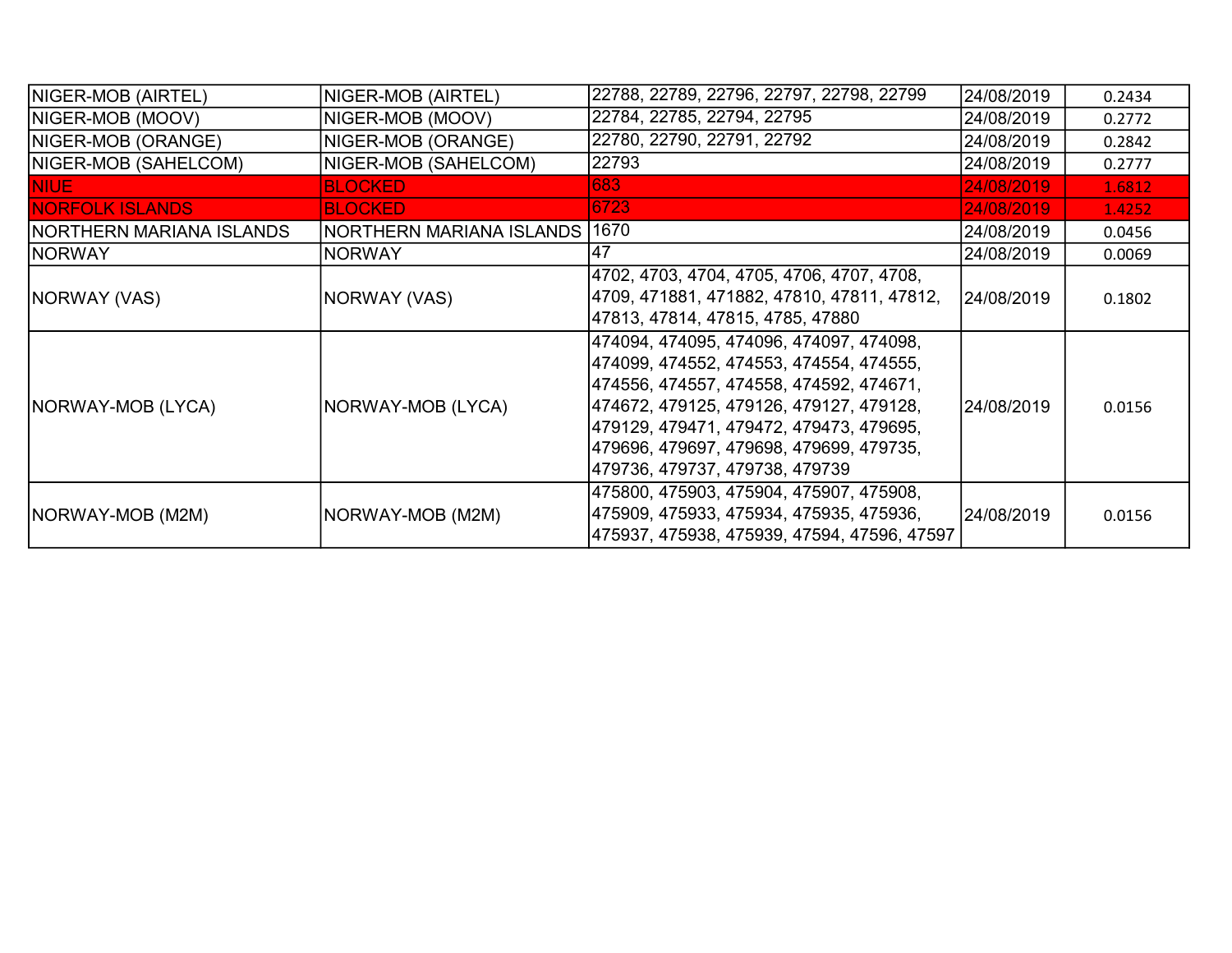|                     |                     | 474013, 474014, 47402, 47403, 474040,      |            |        |
|---------------------|---------------------|--------------------------------------------|------------|--------|
|                     |                     | 474045, 474046, 474047, 474048, 474049,    |            |        |
|                     |                     | 474050, 474055, 474060, 474061, 474062,    |            |        |
|                     |                     | 474063, 474064, 474067, 47407, 474100,     |            |        |
|                     |                     | 474101, 474106, 474107, 474117, 474118,    |            |        |
|                     |                     | 474119, 47412, 47413, 47450, 47451, 47452, |            |        |
|                     |                     | 474539, 47454, 474550, 474551, 474559,     |            |        |
|                     |                     | 474566, 474567, 474568, 474569, 474576,    |            |        |
|                     |                     | 474577, 474578, 474579, 474583, 474584,    |            |        |
|                     |                     | 474586, 474591, 474593, 474594, 47460,     |            |        |
|                     |                     | 474630, 474631, 474632, 474633, 47464,     |            |        |
|                     |                     | 474650, 474654, 474660, 474661, 474662,    |            |        |
|                     |                     | 474663, 474670, 474673, 474674, 474675,    |            |        |
|                     |                     | 474713, 474714, 474715, 474716, 474717,    |            |        |
| NORWAY-MOB (NETCOM) | NORWAY-MOB (NETCOM) | 47472, 47473, 474744, 474754, 474757,      | 24/08/2019 | 0.0156 |
|                     |                     | 474758, 474759, 474833, 474834, 474837,    |            |        |
|                     |                     | 474840, 474850, 474851, 474893, 475931,    |            |        |
|                     |                     | 475932, 47598, 47599, 479048, 479049,      |            |        |
|                     |                     | 47920, 479210, 479217, 47922, 479237,      |            |        |
|                     |                     | 47924, 479257, 47926, 479277, 47928,       |            |        |
|                     |                     | 479297, 47930, 479317, 47932, 479337,      |            |        |
|                     |                     | 47934, 479357, 47936, 479377, 47938,       |            |        |
|                     |                     | 479391, 479404, 479410, 479411, 479412,    |            |        |
|                     |                     | 47942, 479442, 479443, 479447, 479448,     |            |        |
|                     |                     | 479449, 479664, 479692, 47978, 479790,     |            |        |
|                     |                     | 479791, 479792, 479793, 479794, 47980,     |            |        |
|                     |                     | 47981, 47982, 479830, 479831, 479832,      |            |        |
|                     |                     | 479833, 479834, 479835, 479836, 479837,    |            |        |
|                     |                     | 47984, 479854, 47986, 479876, 47988,       |            |        |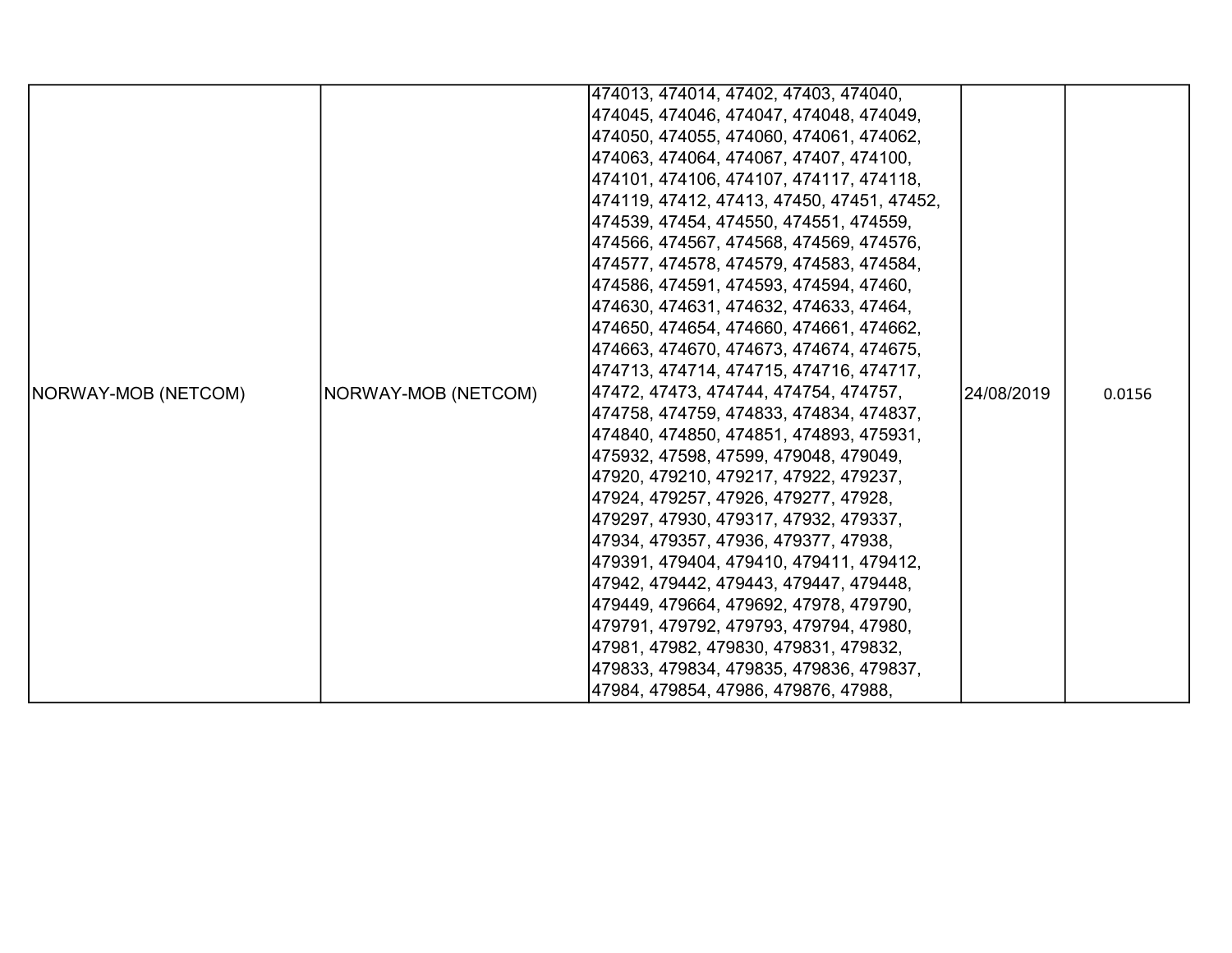|                     |                     | 474057, 474058, 474059, 474065, 474066,    |             |        |
|---------------------|---------------------|--------------------------------------------|-------------|--------|
|                     |                     |                                            |             |        |
|                     |                     | 474068, 474069, 474080, 474081, 474082,    |             |        |
|                     |                     | 474083, 474090, 474091, 4740920, 4740921,  |             |        |
|                     |                     | 4740922, 4740923, 4740924, 474093, 474102, |             |        |
|                     |                     | 474103, 474104, 474105, 474108, 474109,    |             |        |
|                     |                     | 474180, 474181, 474182, 474183, 47419,     |             |        |
|                     |                     | 4742, 4743, 4744, 474530, 474531, 474532,  |             |        |
|                     |                     | 474533, 474534, 474535, 474536, 474537,    |             |        |
|                     |                     | 474538, 474590, 474595, 474596, 474598,    |             |        |
|                     |                     | 474599, 474610, 474621, 474622, 474623,    |             | 0.0156 |
|                     |                     | 474624, 474625, 474626, 474627, 474634,    |             |        |
|                     | NORWAY-MOB (OTHERS) | 474635, 474636, 474637, 474638, 474639,    | l24/08/2019 |        |
|                     |                     | 474651, 474652, 474653, 474655, 474656,    |             |        |
|                     |                     | 474657, 474658, 474659, 474664, 474665,    |             |        |
| NORWAY-MOB (OTHERS) |                     | 474668, 474669, 474676, 474677, 474678,    |             |        |
|                     |                     | 474679, 474697, 474698, 474699, 47470,     |             |        |
|                     |                     | 474710, 474711, 474712, 474740, 474741,    |             |        |
|                     |                     | 474742, 474743, 474752, 474753, 474755,    |             |        |
|                     |                     | 474756, 474772, 474773, 474774, 474791,    |             |        |
|                     |                     | 474792, 474793, 474794, 474795, 474796,    |             |        |
|                     |                     | 474831, 474832, 474835, 474836, 474838,    |             |        |
|                     |                     | 474839, 474841, 474843, 474844, 474845,    |             |        |
|                     |                     | 474846, 474847, 474852, 474853, 474854,    |             |        |
|                     |                     | 474855, 474856, 474857, 474858, 47486,     |             |        |
|                     |                     | 47487, 474880, 474881, 474882, 474883,     |             |        |
|                     |                     | 474884, 474885, 474887, 474890, 474891,    |             |        |
|                     |                     | 474892, 474896, 474897, 474898, 4749,      |             |        |
|                     |                     | 475801, 475802, 475803, 475804, 475805,    |             |        |
|                     |                     | 475806, 475807, 475808, 475809, 47581,     |             |        |
|                     |                     |                                            |             |        |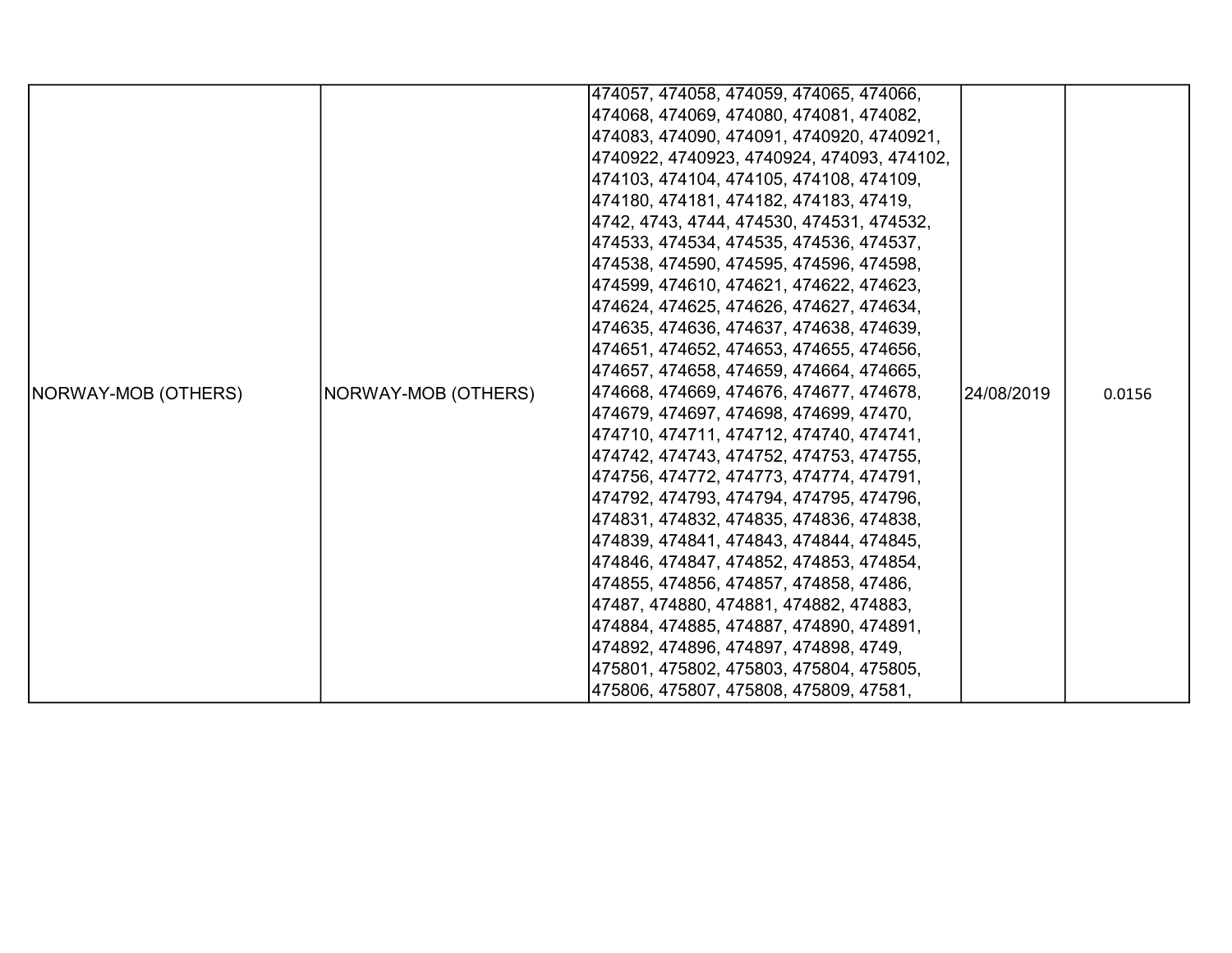| NORWAY-MOB (TELENOR)    | NORWAY-MOB (TELENOR)     | 474007, 474008, 474009, 474015, 474016,<br>474017, 474018, 474019, 474041, 474042,<br>474043, 474044, 474084, 474085, 474086,<br>474087, 474088, 474089, 4740925, 4740926,<br>4740927, 4740928, 4740929, 474110, 474111,<br>474112, 474113, 474114, 474115, 474116,<br> 47414, 47415, 47416, 47417, 474184, 474185,<br> 474186, 474187, 474188, 474189, 474560,<br> 474561, 474562, 474563, 474564, 474565,<br> 474570, 474571, 474572, 474573, 474574,<br>474575, 474580, 474581, 474582, 474585,<br> 474587, 474588, 474589, 474597, 474611,<br> 474612, 474613, 474614, 474615, 474616,<br> 474617, 474618, 474619, 474620, 474628,<br> 474629, 474666, 474667, 47468, 474690,<br>474691, 474692, 474693, 474694, 474695,<br> 474696, 474718, 474719, 474745, 474746,<br> 474747, 474748, 474749, 474750, 474751,<br> 47476, 474770, 474771, 474775, 474776,<br> 474777, 474778, 474779, 47478, 474790,<br>474797, 474798, 474799, 47480, 47481,<br>47482, 474830, 474842, 474848, 474849,<br>474859, 474886, 474888, 474889, 474894,<br>474895, 474899, 475900, 475901, 475905,<br>47591, 47592, 47595, 47900, 47901, 47902,<br>479030, 479036, 479040, 479041, 479047,<br>47905, 47906, 47907, 47908, 47909, 479100,<br> 47911, 479120, 479121, 479122, 479123,<br>479124, 47913, 47915, 47916, 47917, 47918, | 24/08/2019 | 0.0156 |
|-------------------------|--------------------------|--------------------------------------------------------------------------------------------------------------------------------------------------------------------------------------------------------------------------------------------------------------------------------------------------------------------------------------------------------------------------------------------------------------------------------------------------------------------------------------------------------------------------------------------------------------------------------------------------------------------------------------------------------------------------------------------------------------------------------------------------------------------------------------------------------------------------------------------------------------------------------------------------------------------------------------------------------------------------------------------------------------------------------------------------------------------------------------------------------------------------------------------------------------------------------------------------------------------------------------------------------------------------------------------------------------------|------------|--------|
| <b>OMAN</b>             | <b>OMAN</b>              | 968                                                                                                                                                                                                                                                                                                                                                                                                                                                                                                                                                                                                                                                                                                                                                                                                                                                                                                                                                                                                                                                                                                                                                                                                                                                                                                                | 24/08/2019 | 0.1161 |
| OMAN-MOB (OOREDOO)      | OMAN-MOB (OOREDOO)       | 96879, 968907, 968908, 968909, 96894,<br>96895, 96896, 96897                                                                                                                                                                                                                                                                                                                                                                                                                                                                                                                                                                                                                                                                                                                                                                                                                                                                                                                                                                                                                                                                                                                                                                                                                                                       | 24/08/2019 | 0.3290 |
| OMAN-MOB (OTHERS)       | <b>OMAN-MOB (OTHERS)</b> | 9687, 96890, 96891, 96892, 96893, 96898,<br>96899                                                                                                                                                                                                                                                                                                                                                                                                                                                                                                                                                                                                                                                                                                                                                                                                                                                                                                                                                                                                                                                                                                                                                                                                                                                                  | 24/08/2019 | 0.3290 |
| <b>PAKISTAN</b>         | <b>PAKISTAN</b>          | 92                                                                                                                                                                                                                                                                                                                                                                                                                                                                                                                                                                                                                                                                                                                                                                                                                                                                                                                                                                                                                                                                                                                                                                                                                                                                                                                 | 24/08/2019 | 0.0502 |
| <b>PAKISTAN-KARACHI</b> | PAKISTAN-KARACHI         | 9221                                                                                                                                                                                                                                                                                                                                                                                                                                                                                                                                                                                                                                                                                                                                                                                                                                                                                                                                                                                                                                                                                                                                                                                                                                                                                                               | 24/08/2019 | 0.0515 |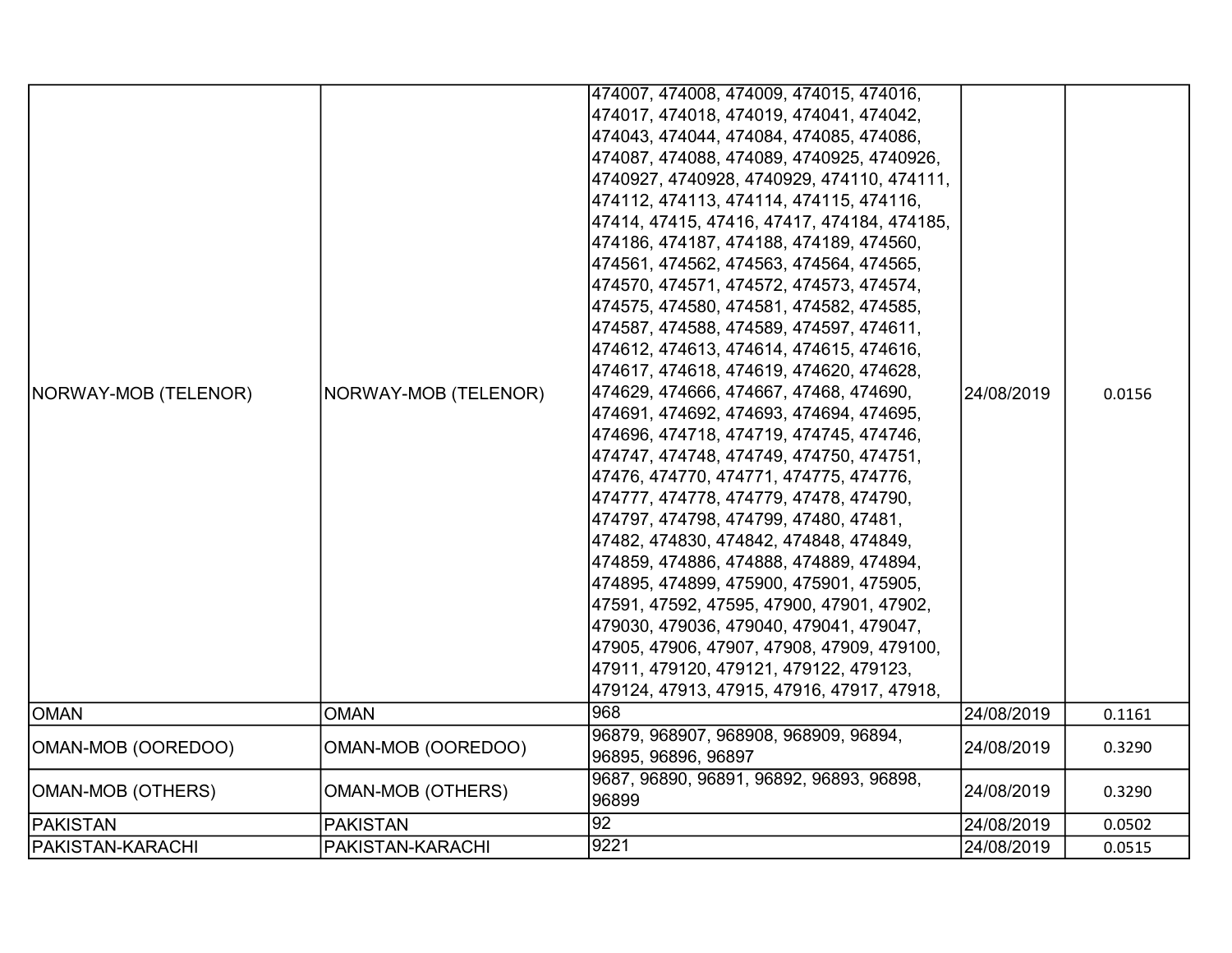| PAKISTAN-MOB (MOBILINK)     | PAKISTAN-MOB (MOBILINK)  | 9230                                                                                                                                                                                                                                                                                                                                                                                                                                                                                                                                                                                                                                                                                                                                                             | 24/08/2019 | 0.0420 |
|-----------------------------|--------------------------|------------------------------------------------------------------------------------------------------------------------------------------------------------------------------------------------------------------------------------------------------------------------------------------------------------------------------------------------------------------------------------------------------------------------------------------------------------------------------------------------------------------------------------------------------------------------------------------------------------------------------------------------------------------------------------------------------------------------------------------------------------------|------------|--------|
| PAKISTAN-MOB (OTHERS)       | PAKISTAN-MOB (OTHERS)    | 9235, 9236, 9237, 9238, 9239                                                                                                                                                                                                                                                                                                                                                                                                                                                                                                                                                                                                                                                                                                                                     | 24/08/2019 | 0.0430 |
| PAKISTAN-MOB (TELENOR)      | PAKISTAN-MOB (TELENOR)   | 9234                                                                                                                                                                                                                                                                                                                                                                                                                                                                                                                                                                                                                                                                                                                                                             | 24/08/2019 | 0.0404 |
| PAKISTAN-MOB (UFONE)        | PAKISTAN-MOB (UFONE)     | 9233                                                                                                                                                                                                                                                                                                                                                                                                                                                                                                                                                                                                                                                                                                                                                             | 24/08/2019 | 0.0416 |
| PAKISTAN-MOB (WARID)        | PAKISTAN-MOB (WARID)     | 9232                                                                                                                                                                                                                                                                                                                                                                                                                                                                                                                                                                                                                                                                                                                                                             | 24/08/2019 | 0.0404 |
| PAKISTAN-MOB (ZONG)         | PAKISTAN-MOB (ZONG)      | 9231                                                                                                                                                                                                                                                                                                                                                                                                                                                                                                                                                                                                                                                                                                                                                             | 24/08/2019 | 0.0377 |
| PALAU                       | <b>PALAU</b>             | 680                                                                                                                                                                                                                                                                                                                                                                                                                                                                                                                                                                                                                                                                                                                                                              | 24/08/2019 | 0.3718 |
| <b>PALESTINE</b>            | <b>PALESTINE</b>         | 1970                                                                                                                                                                                                                                                                                                                                                                                                                                                                                                                                                                                                                                                                                                                                                             | 24/08/2019 | 0.1654 |
| PALESTINE-MOB (OTHERS)      | PALESTINE-MOB (OTHERS)   | 970059, 97059                                                                                                                                                                                                                                                                                                                                                                                                                                                                                                                                                                                                                                                                                                                                                    | 24/08/2019 | 0.1890 |
| PALESTINE-MOB (WATANIYA)    | PALESTINE-MOB (WATANIYA) | 970056, 97056                                                                                                                                                                                                                                                                                                                                                                                                                                                                                                                                                                                                                                                                                                                                                    | 24/08/2019 | 0.1907 |
| <b>PANAMA</b>               | <b>PANAMA</b>            | 507                                                                                                                                                                                                                                                                                                                                                                                                                                                                                                                                                                                                                                                                                                                                                              | 24/08/2019 | 0.0267 |
| <b>IPANAMA-CITY</b>         | PANAMA-CITY              | 507203, 507204, 507205, 507206, 507207,<br>507208, 507210, 507211, 507212, 507213,<br>507214, 507215, 507216, 507217, 50722,<br>50723, 50724, 50725, 50726, 50727, 50728,<br>50729, 507308, 5073090, 5073091, 5073092,<br>5073093, 5073094, 5073095, 5073096,<br>5073097, 5073098, 507310, 507311, 507312,<br>507314, 507315, 507316, 507317, 507318,<br>507319, 50732, 507331, 507332, 507334,<br>507335, 507336, 507337, 507338, 507339,<br>507340, 507341, 507342, 507343, 507346,<br>507348, 507349, 507350, 507351, 507352,<br>507353, 507354, 507355, 507357, 507358,<br>507359, 50736, 507371, 507372, 507373,<br>507374, 507375, 507381, 507382, 507383,<br>507384, 507385, 507386, 507387, 507388,<br>507389, 507390, 507391, 507392, 507398,<br>507399 | 24/08/2019 | 0.0267 |
| PANAMA-MOB (CLARO)          | PANAMA-MOB (CLARO)       | 507620, 507621, 507622, 507623, 507624,<br>507625, 507626                                                                                                                                                                                                                                                                                                                                                                                                                                                                                                                                                                                                                                                                                                        | 24/08/2019 | 0.1264 |
| <b>PANAMA-MOB (DIGICEL)</b> | PANAMA-MOB (DIGICEL)     | 507610, 507611, 507612, 507613, 507614,<br>507615                                                                                                                                                                                                                                                                                                                                                                                                                                                                                                                                                                                                                                                                                                                | 24/08/2019 | 0.1297 |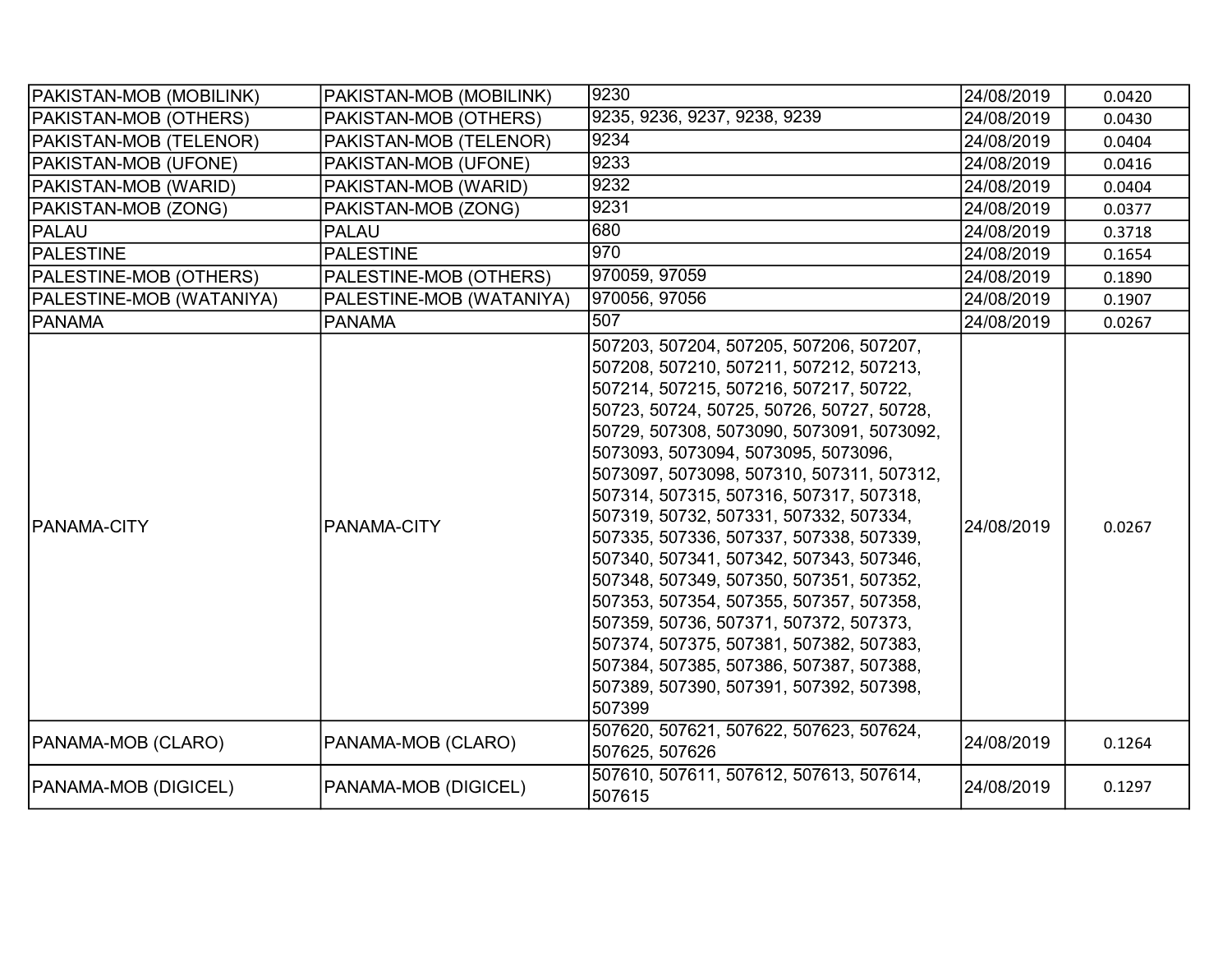| <b>PANAMA-MOB (MOVISTAR)</b> | PANAMA-MOB (MOVISTAR)   | 507616, 507635, 507636, 507638, 507639,<br>50764, 507656, 507657, 507658, 507659,<br>507660, 507661, 507662, 507663, 507664,<br>507681, 507682, 507683, 507685, 507686,<br>507689, 507692, 507693, 507697                                                                                                                                                                                                                                                                                                                                                                                                                                                                                                                                                                                                                                                                                                                                                                                                                                                                                                                                                                                                                  | 24/08/2019 | 0.1264 |
|------------------------------|-------------------------|----------------------------------------------------------------------------------------------------------------------------------------------------------------------------------------------------------------------------------------------------------------------------------------------------------------------------------------------------------------------------------------------------------------------------------------------------------------------------------------------------------------------------------------------------------------------------------------------------------------------------------------------------------------------------------------------------------------------------------------------------------------------------------------------------------------------------------------------------------------------------------------------------------------------------------------------------------------------------------------------------------------------------------------------------------------------------------------------------------------------------------------------------------------------------------------------------------------------------|------------|--------|
| PANAMA-MOB (OTHERS)          | PANAMA-MOB (OTHERS)     | 5076                                                                                                                                                                                                                                                                                                                                                                                                                                                                                                                                                                                                                                                                                                                                                                                                                                                                                                                                                                                                                                                                                                                                                                                                                       | 24/08/2019 | 0.1297 |
| <b>PANAMA-OTHERS</b>         | PANAMA-OTHERS           | 507246, 5072491, 5072492, 5072493,<br>5072494, 5072495, 5072496, 5072497,<br>5072498, 5073099, 507330, 507347, 507370,<br>507376, 507377, 507378, 507380, 507471,<br>507478, 507479, 507700, 5077091, 5077092,<br>5077093, 5077094, 5077095, 5077096,<br>5077097, 5077098, 5077099, 507789, 507832,<br>5078335, 5078336, 5078337, 5078338,<br>5078339, 5078345, 5078346, 5078347,<br>5078348, 5078349, 507836, 507838, 5078391,<br>5078392, 5078395, 5078396, 5078397,<br>5078398, 5078399, 507841, 5078421,<br>5078422, 5078423, 5078424, 5078425,<br>5078426, 5078427, 5078428, 5078429,<br>5078431, 5078432, 5078433, 5078434,<br>5078435, 5078436, 5078437, 5078438,<br>5078439, 5078441, 5078442, 5078443,<br>5078444, 5078445, 5078446, 5078447,<br>5078448, 5078449, 5078455, 5078456,<br>5078457, 5078458, 5078459, 507847, 507848,<br>5078490, 5078495, 5078496, 5078497,<br>5078498, 5078499, 507851, 507853, 5078542,<br>5078543, 5078544, 5078545, 5078546,<br>5078547, 5078548, 5078549, 507877, 507878,<br>507907, 507917, 507918, 507920, 507928,<br>507937, 5079391, 5079392, 5079393,<br>5079394, 5079395, 5079396, 5079397,<br>5079398, 5079399, 507968, 5079691,<br>5079692, 5079693, 5079694, 5079695, | 24/08/2019 | 0.0229 |
| <b>PAPUA-NEW GUINEA</b>      | <b>PAPUA-NEW GUINEA</b> | 675                                                                                                                                                                                                                                                                                                                                                                                                                                                                                                                                                                                                                                                                                                                                                                                                                                                                                                                                                                                                                                                                                                                                                                                                                        | 24/08/2019 | 0.4668 |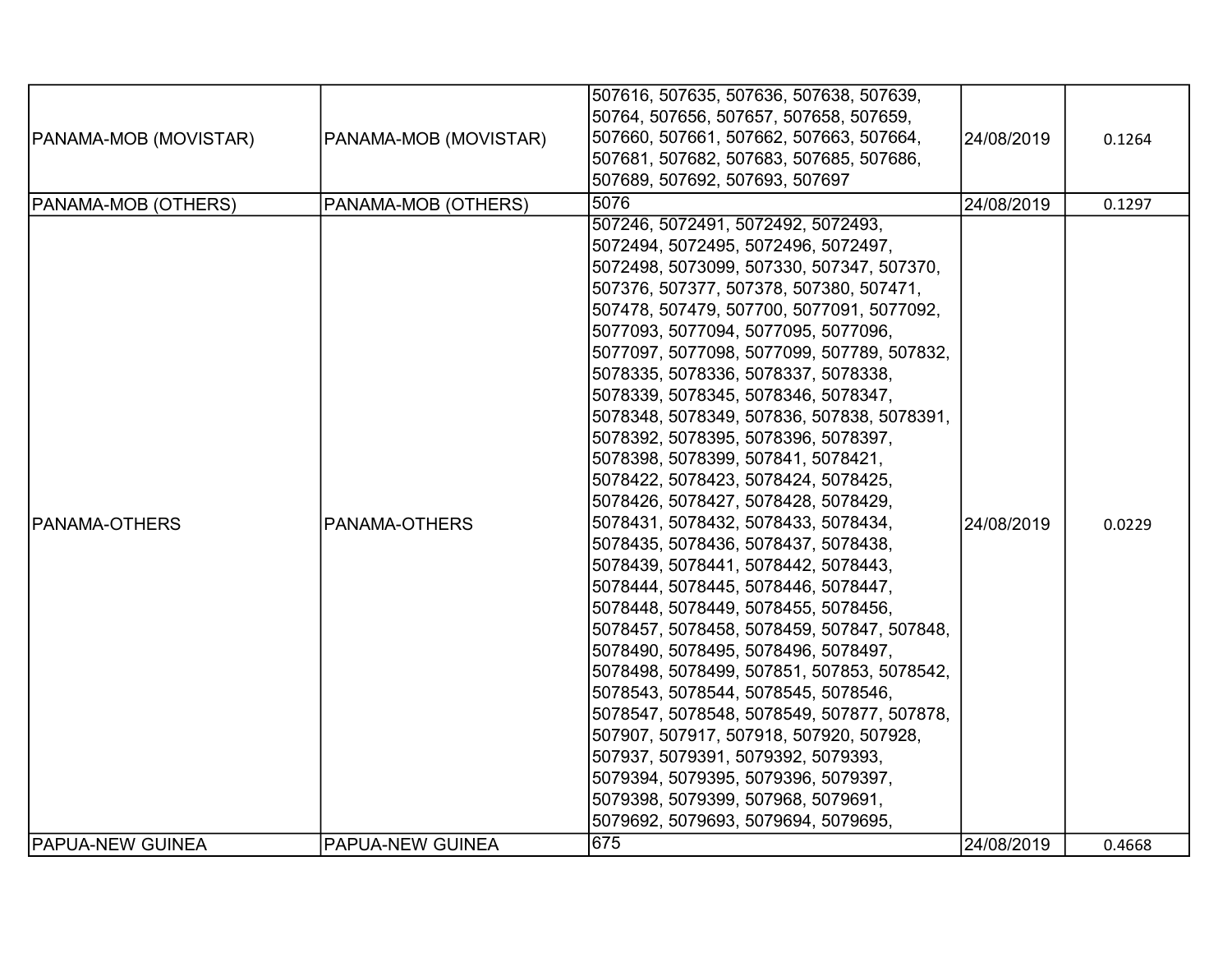| <b>PAPUA-NEW GUINEA-MOB (BEMOEBLOCKED)</b> |                         | 67575, 67576                                                                                                                                                                             | 24/08/2019 | 0.6937 |
|--------------------------------------------|-------------------------|------------------------------------------------------------------------------------------------------------------------------------------------------------------------------------------|------------|--------|
| <b>PAPUA-NEW GUINEA-MOB (DIGI) BLOCKED</b> |                         | 67570, 67571, 67572, 67573, 67574, 67579                                                                                                                                                 | 24/08/2019 | 0.9805 |
|                                            |                         | PAPUA-NEW GUINEA-MOB (OTHER PAPUA-NEW GUINEA-MOB (OTH 675644, 67568, 67569, 67577, 67578                                                                                                 | 24/08/2019 | 0.4537 |
| <b>PARAGUAY</b>                            | <b>PARAGUAY</b>         | 595                                                                                                                                                                                      | 24/08/2019 | 0.0280 |
| <b>PARAGUAY-ASUNCION</b>                   | PARAGUAY-ASUNCION       | 59521                                                                                                                                                                                    | 24/08/2019 | 0.0280 |
| <b>PARAGUAY-MOB (CLARO)</b>                | PARAGUAY-MOB (CLARO)    | 59599                                                                                                                                                                                    | 24/08/2019 | 0.0654 |
| PARAGUAY-MOB (PERSONAL)                    | PARAGUAY-MOB (PERSONAL) | 59597                                                                                                                                                                                    | 24/08/2019 | 0.0615 |
| <b>PARAGUAY-MOB (TIGO)</b>                 | PARAGUAY-MOB (TIGO)     | 59598                                                                                                                                                                                    | 24/08/2019 | 0.0524 |
| PARAGUAY-MOB (VOX)                         | PARAGUAY-MOB (VOX)      | 59595, 59596                                                                                                                                                                             | 24/08/2019 | 0.0615 |
| <b>PERU</b>                                | PERU                    | 51                                                                                                                                                                                       | 24/08/2019 | 0.0072 |
| <b>PERU (RURAL)</b>                        | PERU (RURAL)            | 5118, 51418, 51428, 51438, 51448, 51518,<br>51528, 51538, 51548, 51568, 51618, 51628,<br>51638, 51648, 51658, 51668, 51678, 51728,<br>51738, 51748, 51768, 51828, 51838, 51848           | 24/08/2019 | 0.3234 |
| <b>PERU-LIMA</b>                           | <b>PERU-LIMA</b>        | 511                                                                                                                                                                                      | 24/08/2019 | 0.0069 |
| <b>PERU-MOB (BITEL)</b>                    | PERU-MOB (BITEL)        | 519262, 5192630, 5192631, 5192632,<br>5192633, 5192634, 5192635, 519264, 519265,<br>51927, 51928, 51929, 51930, 51931, 51935,<br>5193734, 5193735, 5193736, 5193737,<br>5193738, 5193739 | 24/08/2019 | 0.0092 |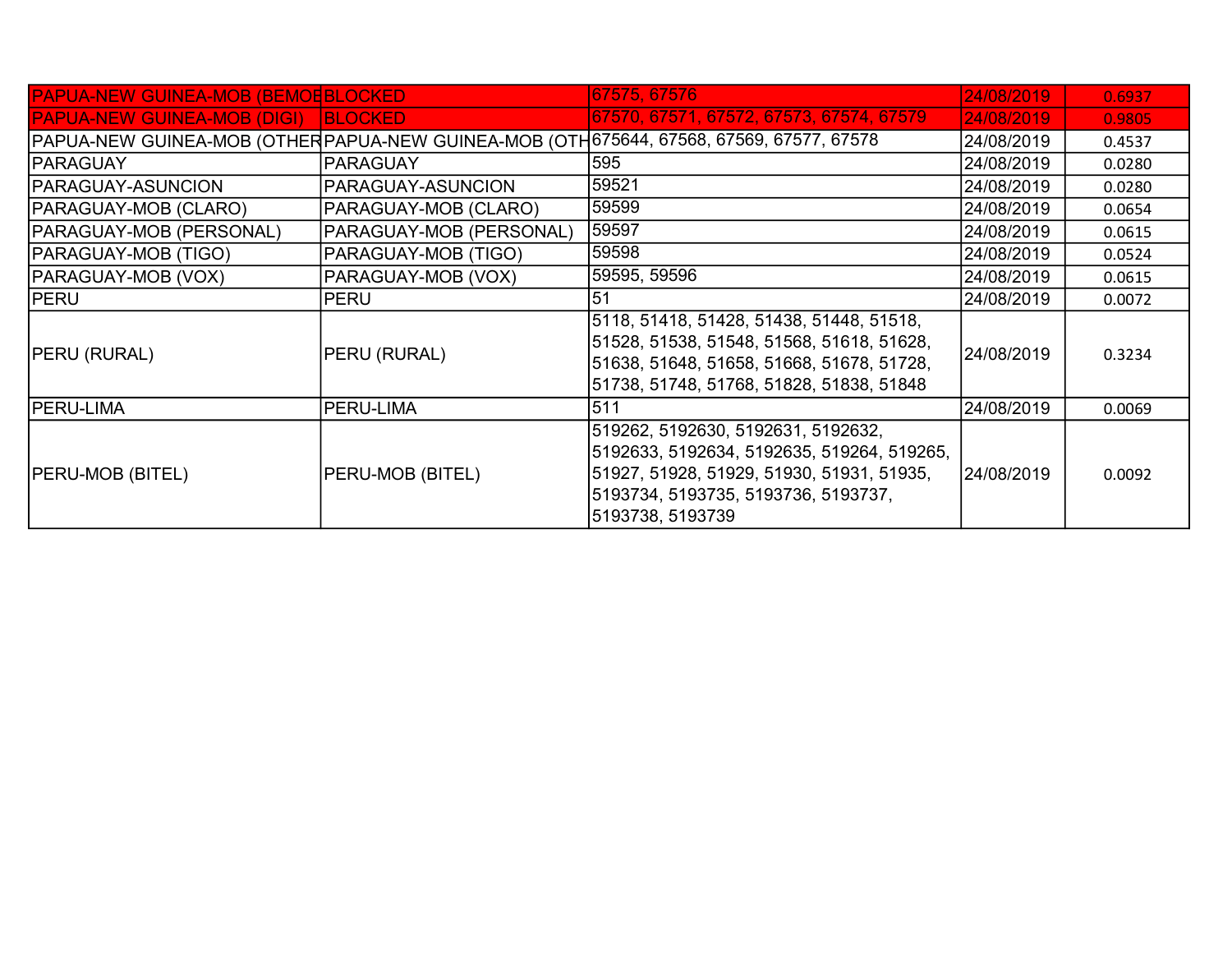|                         |                  | 519325, 519326, 5193270, 5193271, 51940,   |            |        |
|-------------------------|------------------|--------------------------------------------|------------|--------|
|                         |                  | 519410, 519411, 519412, 519413, 519414,    |            |        |
|                         |                  | 519415, 519416, 519417, 519422, 519423,    |            |        |
|                         |                  | 519427, 519433, 519435, 5194370, 5194371,  |            |        |
|                         |                  | 5194372, 5194373, 5194374, 5194375,        |            |        |
|                         |                  | 5194376, 5194377, 519440, 519441, 519442,  |            |        |
|                         |                  | 519443, 519445, 519447, 519466, 519467,    |            |        |
|                         |                  | 5194684, 5194685, 5194686, 5194687,        |            |        |
|                         |                  | 5194688, 5194689, 519477, 5194805,         |            |        |
|                         |                  | 5194806, 5194807, 5194808, 5194809,        |            |        |
|                         |                  | 519482, 519483, 519487, 5194907, 5194908,  |            |        |
|                         |                  | 5194909, 519491, 519492, 519493, 5194970,  |            |        |
|                         |                  | 5194971, 5194972, 5194973, 5194974,        |            |        |
|                         |                  | 5194975, 5194976, 5194977, 5195011,        |            |        |
| <b>PERU-MOB (CLARO)</b> | PERU-MOB (CLARO) | 5195012, 5195013, 5195014, 5195015,        | 24/08/2019 | 0.0082 |
|                         |                  | 5195016, 5195017, 5195018, 5195019,        |            |        |
|                         |                  | 519502, 519503, 519507, 519511, 519512,    |            |        |
|                         |                  | 519513, 519517, 5195211, 5195212, 5195213, |            |        |
|                         |                  | 5195214, 5195215, 5195216, 5195217,        |            |        |
|                         |                  | 5195218, 5195219, 519523, 519524, 5195270, |            |        |
|                         |                  | 5195271, 5195272, 519530, 5195311,         |            |        |
|                         |                  | 5195312, 5195313, 5195314, 5195315,        |            |        |
|                         |                  | 5195316, 5195317, 5195318, 5195319,        |            |        |
|                         |                  | 519532, 519533, 519534, 5195350, 5195351,  |            |        |
|                         |                  | 5195357, 5195358, 5195359, 519537, 519538, |            |        |
|                         |                  | 519541, 5195420, 5195430, 519547, 519557,  |            |        |
|                         |                  | 519562, 519563, 519567, 519570, 519571,    |            |        |
|                         |                  | 519572, 519573, 519577, 5195805, 5195806,  |            |        |
|                         |                  | 5195807, 5195808, 5195809, 519581, 519582, |            |        |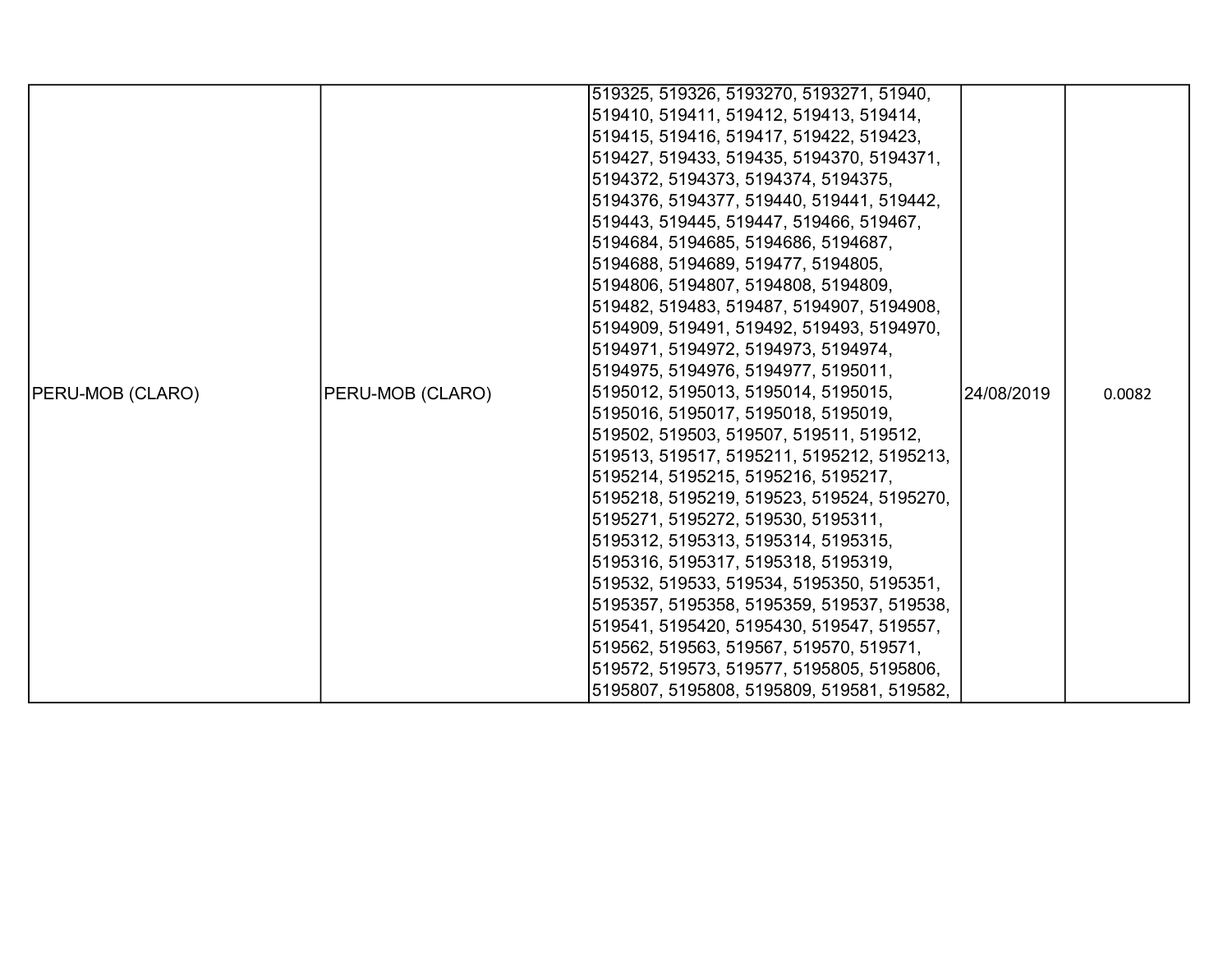|                         |                  | 519370, 519371, 519372, 5193730, 5193731,<br>5193732, 5193733, 519460, 519461, 519462,<br>519463, 519464, 519465, 519471, 519472,<br>519473, 5195010, 5195210, 5195310, 519550,<br>519551, 519552, 519553, 519554, 5195551,<br>5195552, 5195553, 5195554, 5195555,                                                                                                                                                           |            |        |
|-------------------------|------------------|------------------------------------------------------------------------------------------------------------------------------------------------------------------------------------------------------------------------------------------------------------------------------------------------------------------------------------------------------------------------------------------------------------------------------|------------|--------|
|                         |                  | 5195556, 5195557, 5195558, 5195559,<br>519601, 519602, 519603, 519604, 519605,<br>519606, 519607, 519608, 519609, 5196396,                                                                                                                                                                                                                                                                                                   |            |        |
| <b>PERU-MOB (ENTEL)</b> | PERU-MOB (ENTEL) | 5196397, 5196820, 519701, 519703, 519704,<br>519705, 519706, 519707, 519708, 5197099,<br> 519720, 519721, 5197410, 5197720, 519773,<br>519774, 519775, 519776, 519777, 519778,<br> 519779, 5197821, 5198000, 5198001,<br>5198002, 519810, 519811, 519812, 519813,<br>519814, 519815, 519834, 519835, 519940,<br>519941, 519942, 519981, 5199822, 5199823,<br>5199824, 5199825, 5199826, 5199827,<br>5199828, 5199829, 519983 | 24/08/2019 | 0.0086 |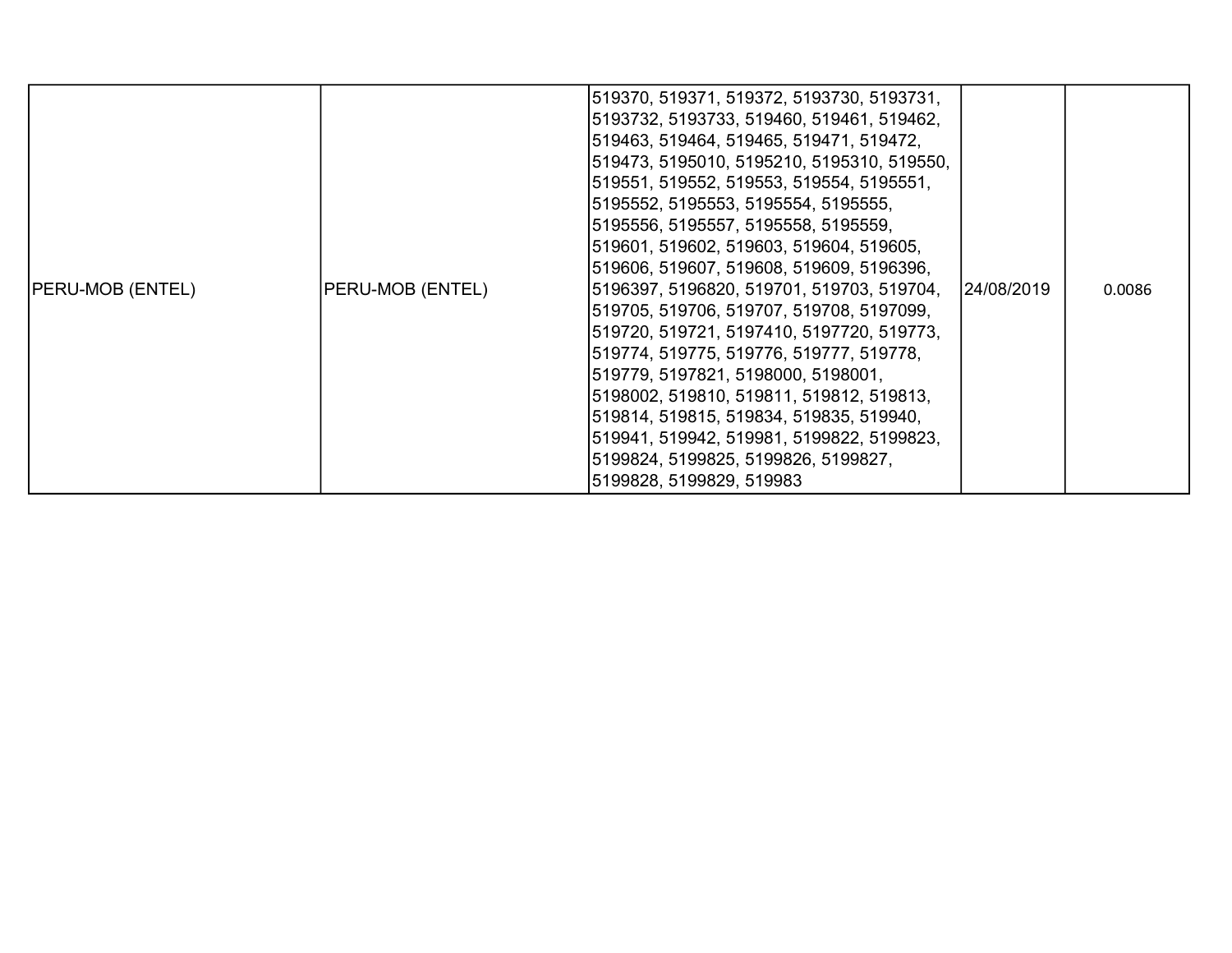| <b>PERU-MOB (MOVISTAR)</b> | PERU-MOB (MOVISTAR) | 519375, 519376, 519377, 519378, 519379,<br>51938, 51939, 519418, 519419, 519420,<br>519421, 519424, 519425, 519426, 519428,<br>519429, 519430, 519431, 519432, 519434,<br>519436, 5194378, 5194379, 519438, 519439,<br>519444, 519446, 519448, 519449, 51945,<br>5194680, 5194681, 5194682, 5194683,<br>519469, 519470, 519474, 519475, 519476,<br>519478, 519479, 519480, 5194800, 5194801,<br>5194802, 5194803, 5194804, 519481, 519484,<br>519485, 519486, 519488, 519489, 519490,<br>5194900, 5194901, 5194902, 5194903,<br>5194904, 5194905, 5194906, 519494, 519495,<br>519496, 5194978, 5194979, 519498, 519499,<br>519500, 519504, 519505, 519506, 519508,<br>519509, 519510, 519514, 519515, 519516,<br>519518, 519519, 519520, 519522, 519525,<br>519526, 519527, 5195273, 5195274, 5195275,<br>5195276, 5195277, 5195278, 5195279,<br>519528, 519529, 5195352, 5195353, 5195354,<br>5195355, 5195356, 519536, 519539, 519540,<br>519542, 519543, 519544, 519545, 519546,<br>519548, 519549, 5195550, 519556, 519558,<br>519559, 51956, 519560, 519561, 519564,<br>519565, 519566, 519568, 519569, 519574,<br>519575, 519576, 519578, 519579, 519580,<br>5195800, 5195801, 5195802, 5195803,<br>5195804, 519584, 5195840, 5195841,<br>5195842, 5195843, 5195844, 5195845, | 24/08/2019 | 0.0092 |
|----------------------------|---------------------|-------------------------------------------------------------------------------------------------------------------------------------------------------------------------------------------------------------------------------------------------------------------------------------------------------------------------------------------------------------------------------------------------------------------------------------------------------------------------------------------------------------------------------------------------------------------------------------------------------------------------------------------------------------------------------------------------------------------------------------------------------------------------------------------------------------------------------------------------------------------------------------------------------------------------------------------------------------------------------------------------------------------------------------------------------------------------------------------------------------------------------------------------------------------------------------------------------------------------------------------------------------------------------------|------------|--------|
| <b>PERU-MOB (OTHERS)</b>   | PERU-MOB (OTHERS)   | 519                                                                                                                                                                                                                                                                                                                                                                                                                                                                                                                                                                                                                                                                                                                                                                                                                                                                                                                                                                                                                                                                                                                                                                                                                                                                                 | 24/08/2019 | 0.0092 |
| <b>PHILIPPINES</b>         | <b>PHILIPPINES</b>  | 63                                                                                                                                                                                                                                                                                                                                                                                                                                                                                                                                                                                                                                                                                                                                                                                                                                                                                                                                                                                                                                                                                                                                                                                                                                                                                  | 24/08/2019 | 0.1135 |
| <b>PHILIPPINES (IPRS)</b>  | PHILIPPINES (IPRS)  | 6310181818, 6310181819                                                                                                                                                                                                                                                                                                                                                                                                                                                                                                                                                                                                                                                                                                                                                                                                                                                                                                                                                                                                                                                                                                                                                                                                                                                              | 24/08/2019 | 0.1135 |
| <b>PHILIPPINES-MANILA</b>  | PHILIPPINES-MANILA  | 632                                                                                                                                                                                                                                                                                                                                                                                                                                                                                                                                                                                                                                                                                                                                                                                                                                                                                                                                                                                                                                                                                                                                                                                                                                                                                 | 24/08/2019 | 0.1135 |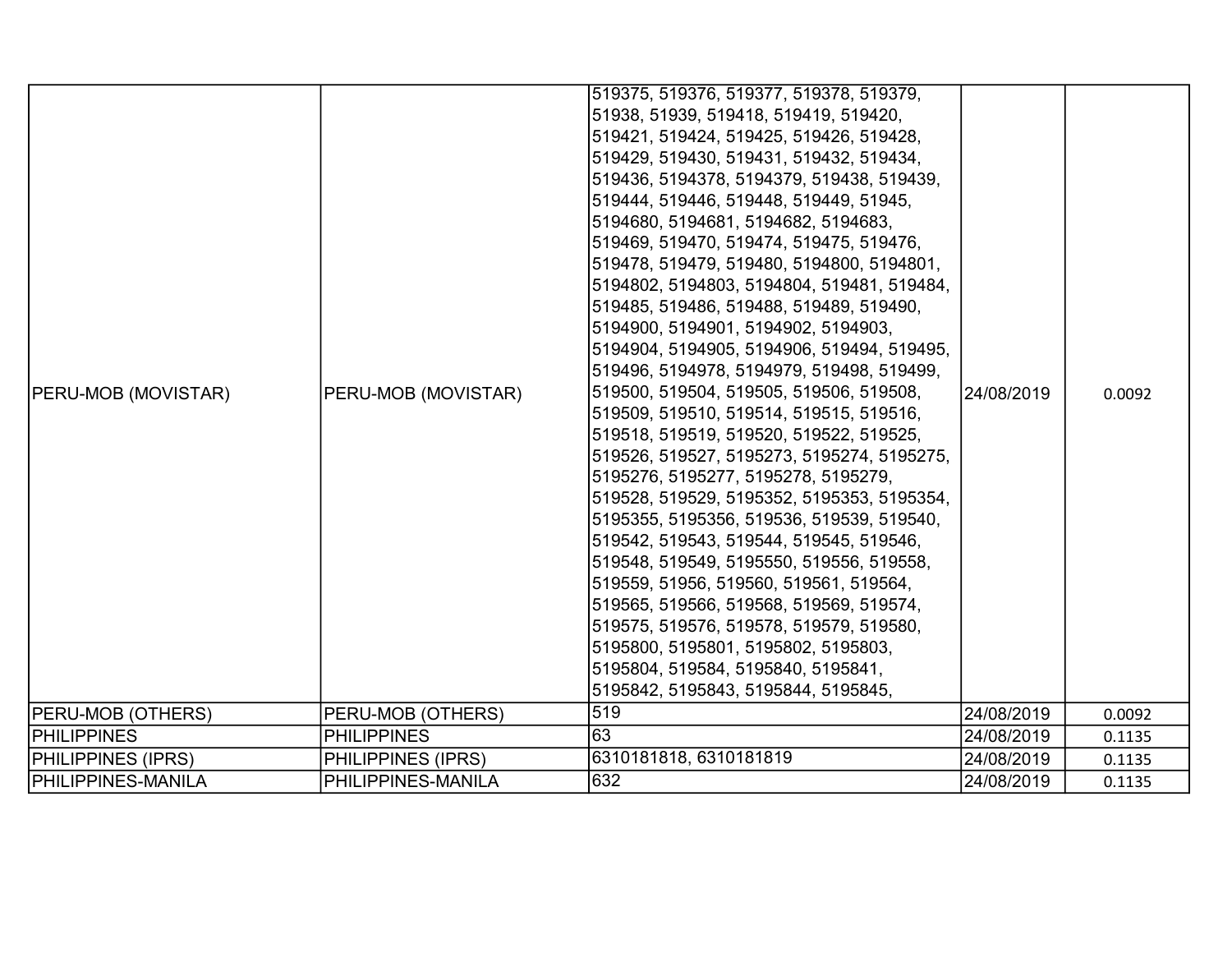| <b>PHILIPPINES-MOB (GLOBE)</b>  | PHILIPPINES-MOB (GLOBE)  | 63817, 63905, 63906, 63915, 63916, 63917,<br>63926, 63927, 63935, 63936, 63937, 63945,<br>63955, 63956, 63965, 63966, 63967, 63975,<br>63976, 63977, 63995, 63996, 63997                                                                         | 24/08/2019 | 0.1213 |
|---------------------------------|--------------------------|--------------------------------------------------------------------------------------------------------------------------------------------------------------------------------------------------------------------------------------------------|------------|--------|
| <b>PHILIPPINES-MOB (OTHERS)</b> | PHILIPPINES-MOB (OTHERS) | 63900, 63901, 63902, 63903, 63904, 63911,<br> 63913, 63914, 63924, 63934, 63940, 63941,<br> 63944, 6395, 6396, 63970, 63971, 63972,<br> 63973, 63974, 63978, 63979, 63990, 63991,<br> 63992, 63993, 63994                                        | 24/08/2019 | 0.1304 |
| <b>PHILIPPINES-MOB (SMART)</b>  | PHILIPPINES-MOB (SMART)  | 63813, 63907, 63908, 63909, 63910, 63912,<br> 63918, 63919, 63920, 63921, 63922, 63923,<br> 63925, 63928, 63929, 63930, 63931, 63932,<br> 63933, 63938, 63939, 63942, 63943, 63946,<br> 63947, 63948, 63949, 63950, 63962, 6398,<br>63998, 63999 | 24/08/2019 | 0.1336 |
| <b>POLAND</b>                   | <b>POLAND</b>            | 48                                                                                                                                                                                                                                               | 24/08/2019 | 0.0200 |
| <b>POLAND (DIRECTORY CALL)</b>  | POLAND (DIRECTORY CALL)  | 48118000, 48118712, 48118811, 48118913                                                                                                                                                                                                           | 24/08/2019 | 0.5327 |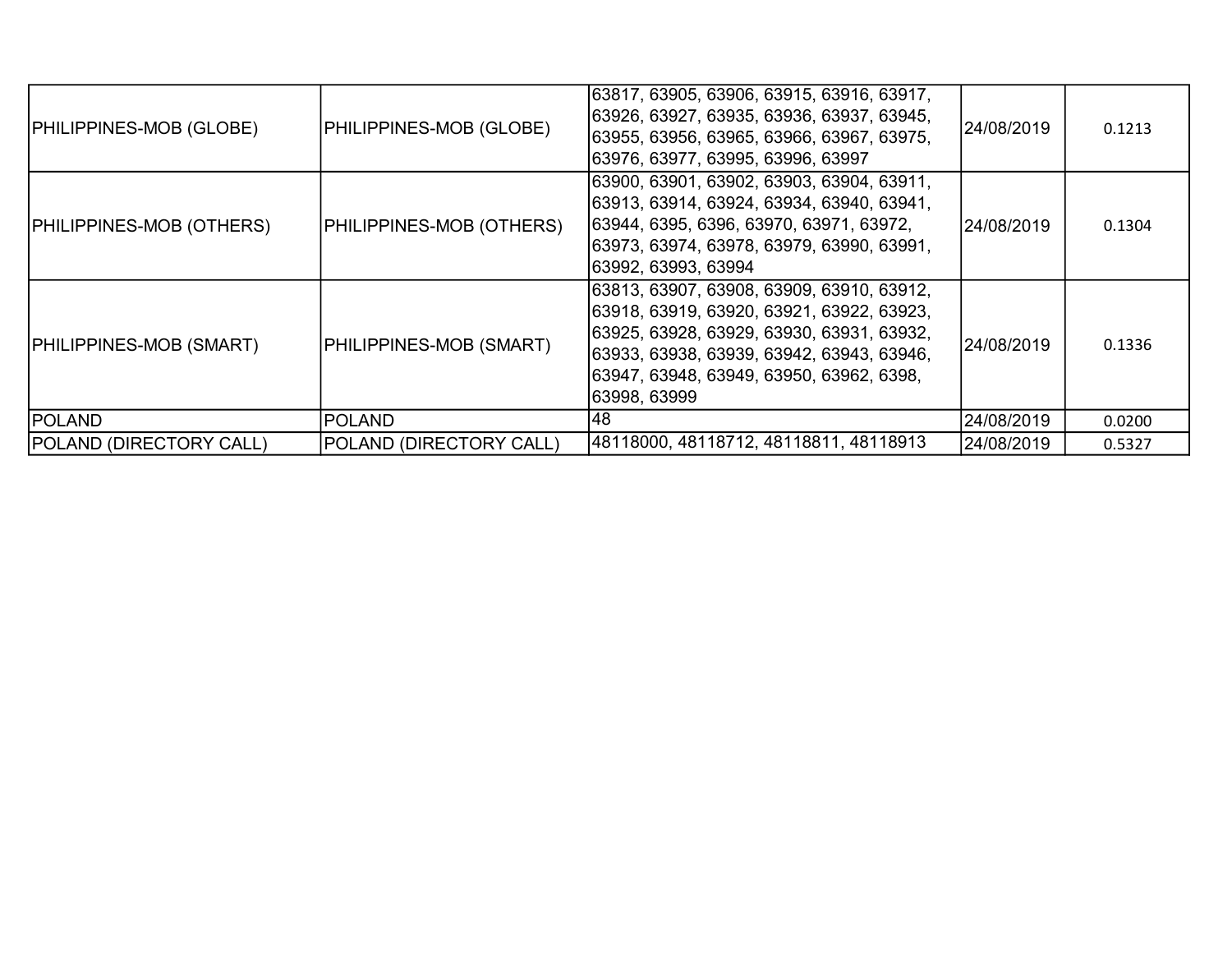|              |              | 48122023, 48122024, 48122031, 48122100, |            |        |
|--------------|--------------|-----------------------------------------|------------|--------|
|              |              | 4812211, 48122121, 48122122, 48122123,  |            |        |
|              |              | 48122124, 48122125, 48122126, 48122133, |            |        |
|              |              | 481222, 48122599, 48122683, 48122719,   |            |        |
|              |              | 48122776, 48122834, 48122887, 48122888, |            |        |
|              |              | 481229, 48123000, 48123001, 48123003,   |            |        |
|              |              | 4812301, 48123065, 48123067, 4812307,   |            |        |
|              |              | 4812311, 4812312, 4812313, 4812314,     |            |        |
|              |              | 48123151, 48123152, 48123153, 48123154, |            |        |
|              |              | 48123155, 48123156, 48123157, 4812321,  |            |        |
|              |              | 48123230, 48123231, 48123232, 48123233, |            |        |
|              |              | 48123234, 48123235, 48123236, 48123238, |            |        |
|              |              | 48123239, 48123241, 48123243, 48123245, |            |        |
|              |              | 48123246, 48123247, 48123248, 48123249, |            |        |
| POLAND (OLO) | POLAND (OLO) | 48123283, 4812331, 4812332, 48123330,   | 24/08/2019 | 0.0142 |
|              |              | 48123332, 48123333, 48123334, 48123335, |            |        |
|              |              | 48123336, 48123337, 48123338, 48123339, |            |        |
|              |              | 4812334, 4812340, 4812341, 4812342,     |            |        |
|              |              | 48123430, 48123433, 48123434, 48123435, |            |        |
|              |              | 4812344, 4812345, 48123461, 48123462,   |            |        |
|              |              | 48123463, 48123464, 48123465, 48123466, |            |        |
|              |              | 4812347, 4812348, 4812349, 4812350,     |            |        |
|              |              | 4812351, 48123520, 48123521, 48123522,  |            |        |
|              |              | 48123523, 48123524, 48123525, 48123526, |            |        |
|              |              | 48123527, 48123528, 4812353, 4812354,   |            |        |
|              |              | 48123550, 48123551, 48123552, 48123553, |            |        |
|              |              | 48123554, 48123555, 48123556, 48123557, |            |        |
|              |              | 48123558, 4812356, 48123571, 48123572,  |            |        |
|              |              | 48123573, 48123574, 48123575, 48123576, |            |        |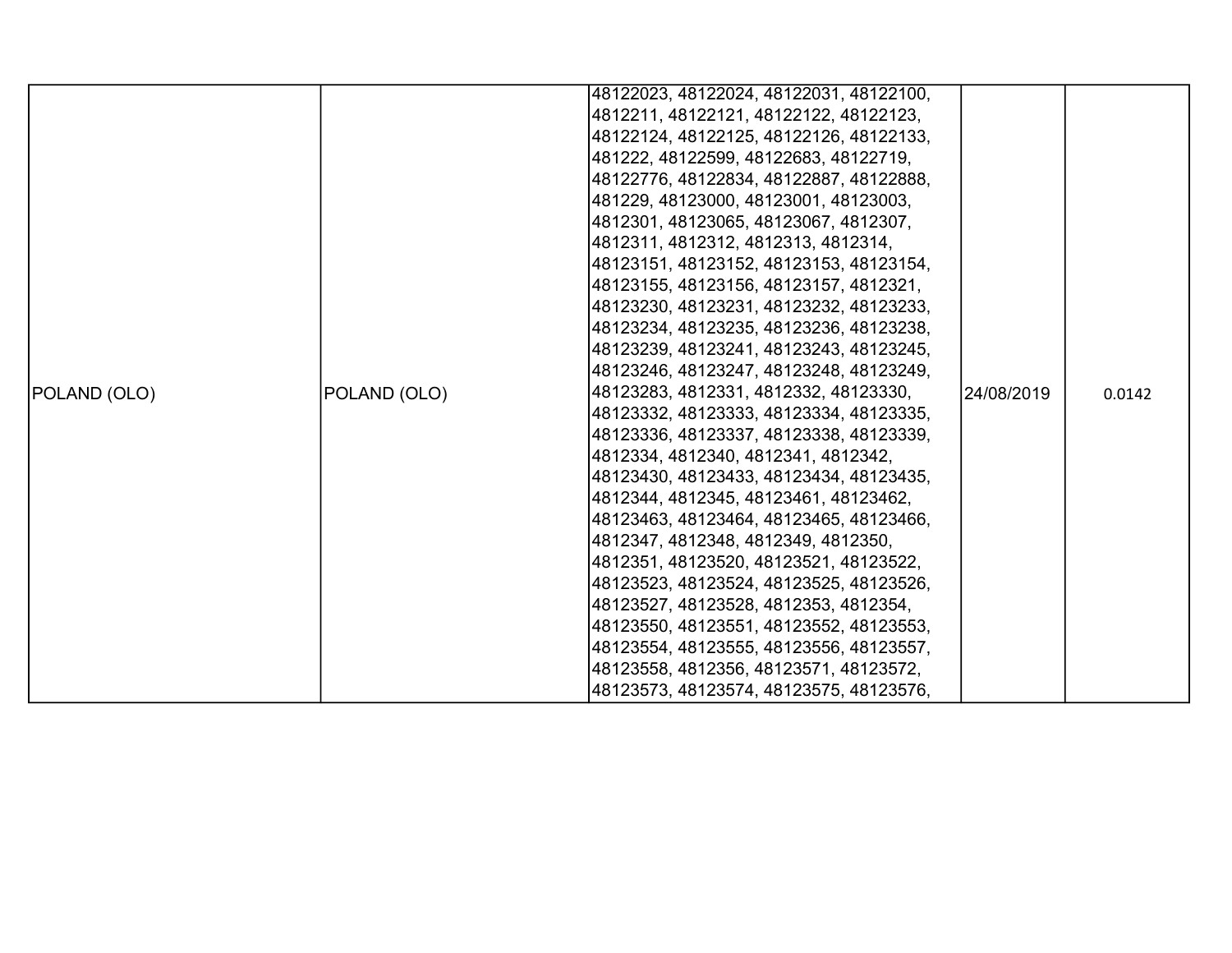|              |              | 48297713, 48297714, 48298881, 48298888, |            |        |
|--------------|--------------|-----------------------------------------|------------|--------|
|              |              | 4829925, 48321000, 48321001, 48321004,  |            |        |
|              |              | 48321112, 48321113, 48321114, 48321322, |            |        |
|              |              | 4832133, 4832134, 4832135, 4832136,     |            |        |
|              |              | 4832137, 4832213, 48322446, 48322534,   |            |        |
|              |              | 48323023, 4832307, 48323080, 48323086,  |            |        |
|              |              | 48323087, 48323088, 48323089, 4832311,  |            |        |
|              |              | 4832312, 4832313, 48323177, 48323178,   |            |        |
|              |              | 48323179, 4832320, 4832321, 48323231,   |            | 0.0142 |
|              |              | 48323268, 48323292, 48323309, 48323322, |            |        |
|              |              | 48323389, 48323395, 48323428, 48323434, |            |        |
|              | POLAND (OLO) | 48323648, 48323649, 48323973, 48323974, | 24/08/2019 |        |
|              |              | 48323975, 48323978, 48323979, 48323999, |            |        |
|              |              | 4832411, 4832413, 48324141, 48324142,   |            |        |
| POLAND (OLO) |              | 4832416, 48324180, 4832420, 4832428,    |            |        |
|              |              | 48324310, 48324333, 48324334, 4832436,  |            |        |
|              |              | 4832437, 4832438, 4832440, 48324410,    |            |        |
|              |              | 48324411, 48324412, 48324414, 48324415, |            |        |
|              |              | 48324416, 48324417, 48324418, 48324419, |            |        |
|              |              | 48324420, 48324421, 48324422, 48324423, |            |        |
|              |              | 48324424, 48324425, 48324426, 48324427, |            |        |
|              |              | 48324428, 4832443, 4832444, 4832445,    |            |        |
|              |              | 48324461, 48324465, 48324466, 48324467, |            |        |
|              |              | 48324468, 4832450, 4832452, 48324548,   |            |        |
|              |              | 4832458, 48324596, 48324598, 48324599,  |            |        |
|              |              | 4832461, 4832462, 4832463, 4832464,     |            |        |
|              |              | 4832465, 4832466, 4832467, 48324697,    |            |        |
|              |              | 48324768, 48324786, 4832479, 4832493,   |            |        |
|              |              | 4832494, 4832495, 48324961, 48324962,   |            |        |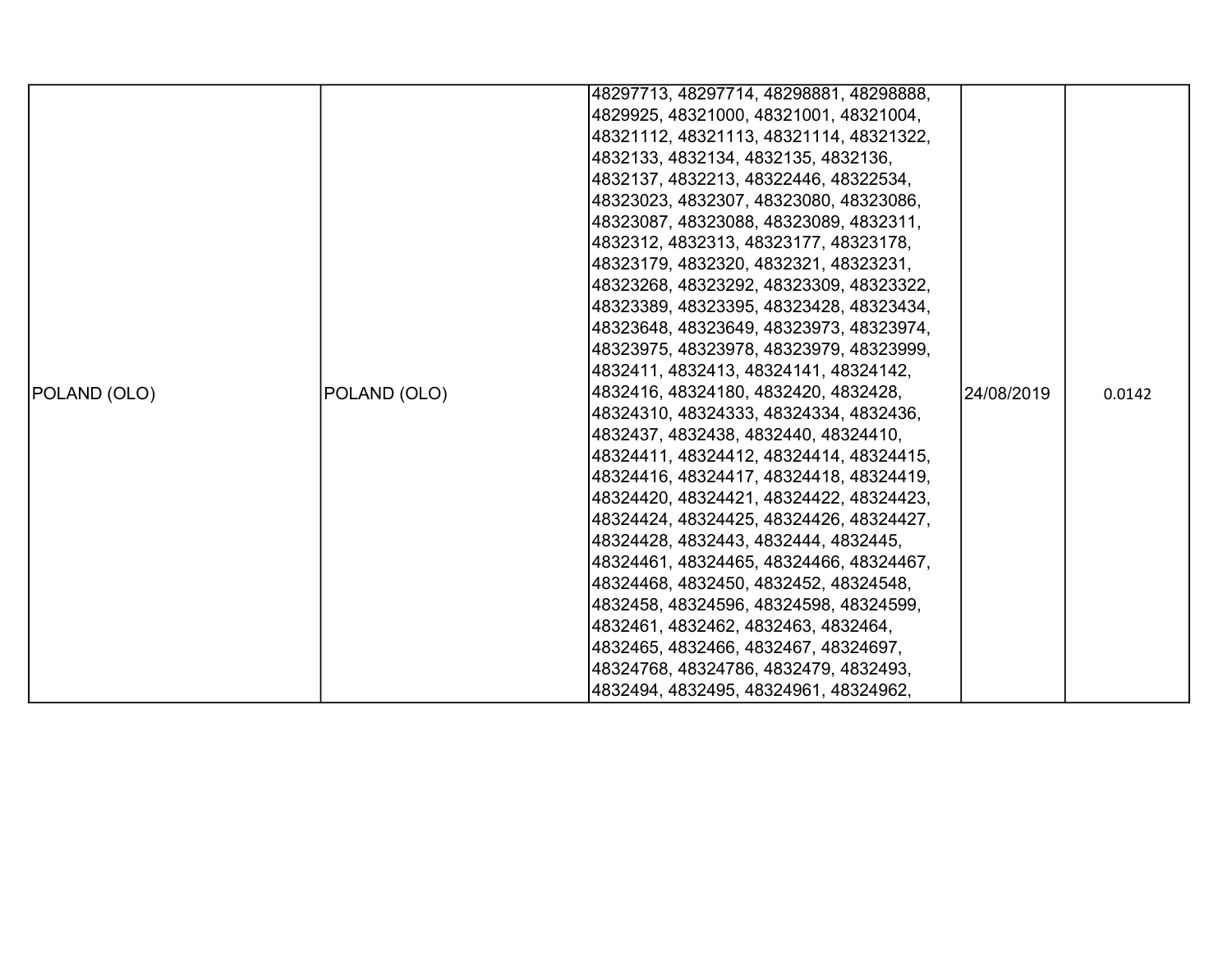| 4852515, 4852516, 4852517, 4852518,                                                   |        |
|---------------------------------------------------------------------------------------|--------|
|                                                                                       |        |
| 4852519, 4852520, 48525210, 48525211,                                                 |        |
| 48525212, 48525213, 48525214, 48525215,                                               |        |
| 48525219, 4852522, 4852523, 4852524,                                                  |        |
| 4852525, 4852526, 4852527, 48525281,                                                  |        |
| 48525282, 48525283, 48525284, 48525285,                                               |        |
| 4852529, 4852541, 4852542, 48525441,                                                  |        |
| 48525444, 48525461, 48525464, 4852550,                                                |        |
| 4852551, 4852552, 4852553, 48525540,                                                  |        |
| 48525541, 48525542, 48525543, 48525544,                                               |        |
| 48525545, 4852555, 48525590, 48525591,                                                |        |
| 48525592, 48525593, 48525594, 48525600,                                               |        |
| 48525601, 48525602, 48525603, 4852561,                                                |        |
| 4852562, 48525630, 48525631, 48525640,                                                |        |
| 48525641, 48525642, 48525643, 4852565,<br>POLAND (OLO)<br>POLAND (OLO)<br>l24/08/2019 | 0.0142 |
| 4852566, 48525670, 48525671, 48525672,                                                |        |
| 48525673, 48525674, 48525675, 48525676,                                               |        |
| 48525680, 48525681, 48525682, 48525683,                                               |        |
| 48525684, 4852569, 4852580, 4852581,                                                  |        |
| 4852582, 4852583, 4852584, 4852585,                                                   |        |
| 4852586, 48525870, 48525871, 48525872,                                                |        |
| 48525873, 48525874, 48525876, 48525877,                                               |        |
| 48525878, 48525880, 48525881, 48525885,                                               |        |
| 48525886, 48525888, 48525892, 48525893,                                               |        |
| 48525894, 48528131, 48528132, 48528133,                                               |        |
| 48528389, 48528808, 4852888, 4854200,                                                 |        |
| 48542357, 48542358, 48542359, 48542374,                                               |        |
| 48542375, 4854239, 48542525, 48542529,                                                |        |
| 48542555, 48542709, 48542808, 4854281,                                                |        |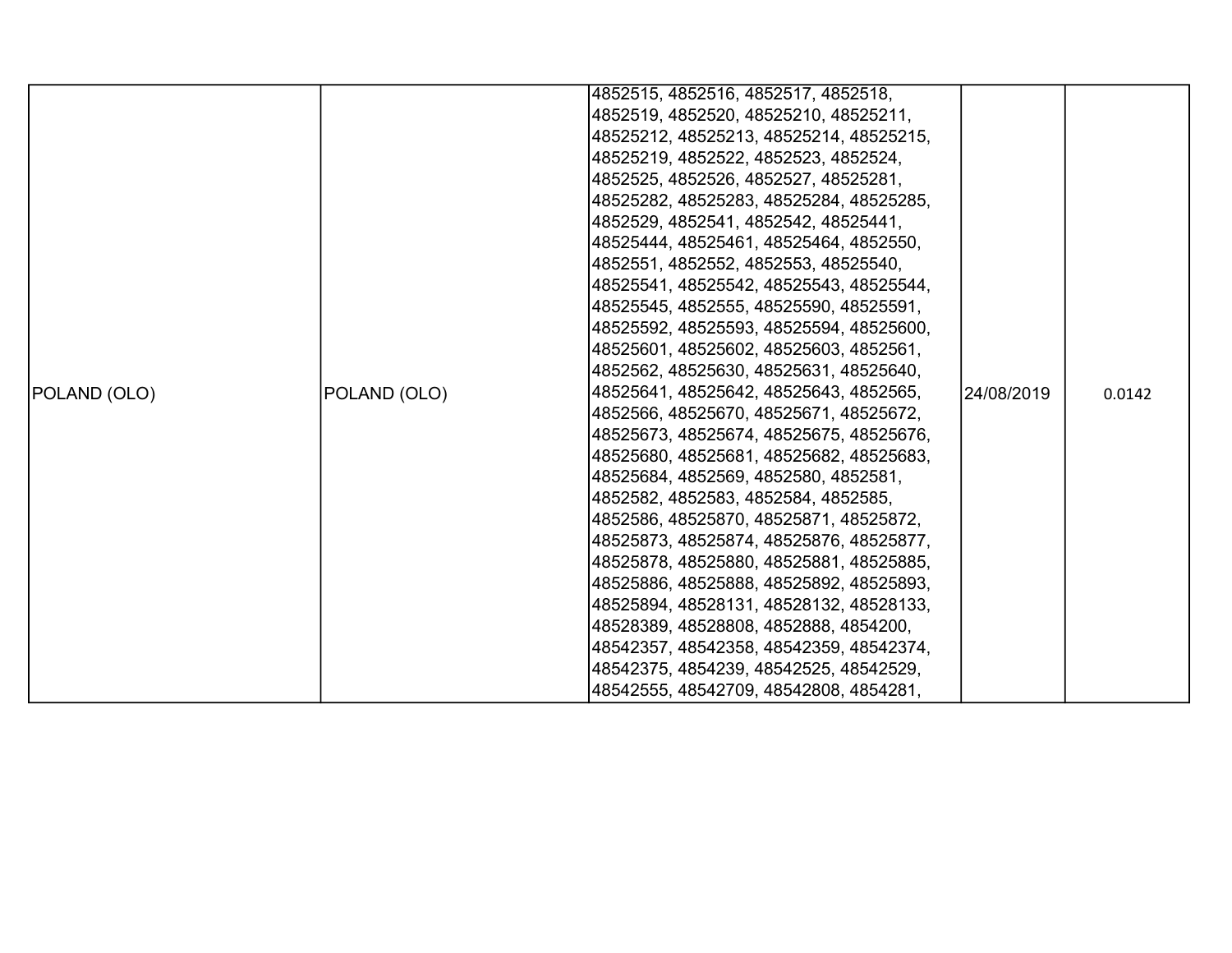|              |              | 48684157, 48684161, 48684162, 48684163,    |            |        |
|--------------|--------------|--------------------------------------------|------------|--------|
|              |              | 48684164, 48684165, 48684166, 48684167,    |            |        |
|              |              | 4868417, 4868418, 4868419, 486842,         |            |        |
|              |              | 4868432, 4868441, 4868444, 48684455,       |            |        |
|              |              | 4868451, 4868452, 4868453, 4868454,        |            |        |
|              |              | 4868455, 4868456, 4868457, 4868458,        |            |        |
|              |              | 4868459, 4868470, 4868475, 4868476,        |            |        |
|              |              | 4868477, 4868478, 4868479, 48685000,       |            |        |
|              |              | 48685060, 48685065, 48685066, 48685555,    |            |        |
|              |              | 48685841, 48685842, 48688121, 48688389,    |            |        |
|              |              | 48688880, 48688881, 48688887, 48688888,    |            |        |
|              |              | 48713000, 48713001, 48713002, 48713003,    |            |        |
|              |              | 48713055, 48713060, 48713061, 48713062,    |            |        |
|              |              | 48713064, 48713065, 48713067, 48713068,    |            |        |
| POLAND (OLO) | POLAND (OLO) | 48713069, 4871307, 48713080, 48713084,     | 24/08/2019 | 0.0142 |
|              |              | 48713087, 48713088, 48713089, 48713317,    |            |        |
|              |              | 4871378, 4871379, 4871382, 48713860,       |            |        |
|              |              | 48713866, 48713867, 48713868, 48713869,    |            |        |
|              |              | 48713940, 48716000, 48716006, 48716007,    |            |        |
|              |              | 48716060, 4871661, 4871665, 4871666,       |            |        |
|              |              | 48716911, 487170, 487171, 487172, 487173,  |            |        |
|              |              | 4871740, 4871741, 48717421, 48717422,      |            |        |
|              |              | 48717423, 4871743, 48717444, 4871746,      |            |        |
|              |              | 4871747, 4871748, 4871749, 487175, 487176, |            |        |
|              |              | 487177, 487178, 487179, 48718111,          |            |        |
|              |              | 48718112, 4871820, 48718222, 48718242,     |            |        |
|              |              | 48718259, 4871826, 4871827, 4871828,       |            |        |
|              |              | 4871829, 48718333, 48718444, 48718555,     |            |        |
|              |              | 4871865, 4871866, 4871871, 48718777,       |            |        |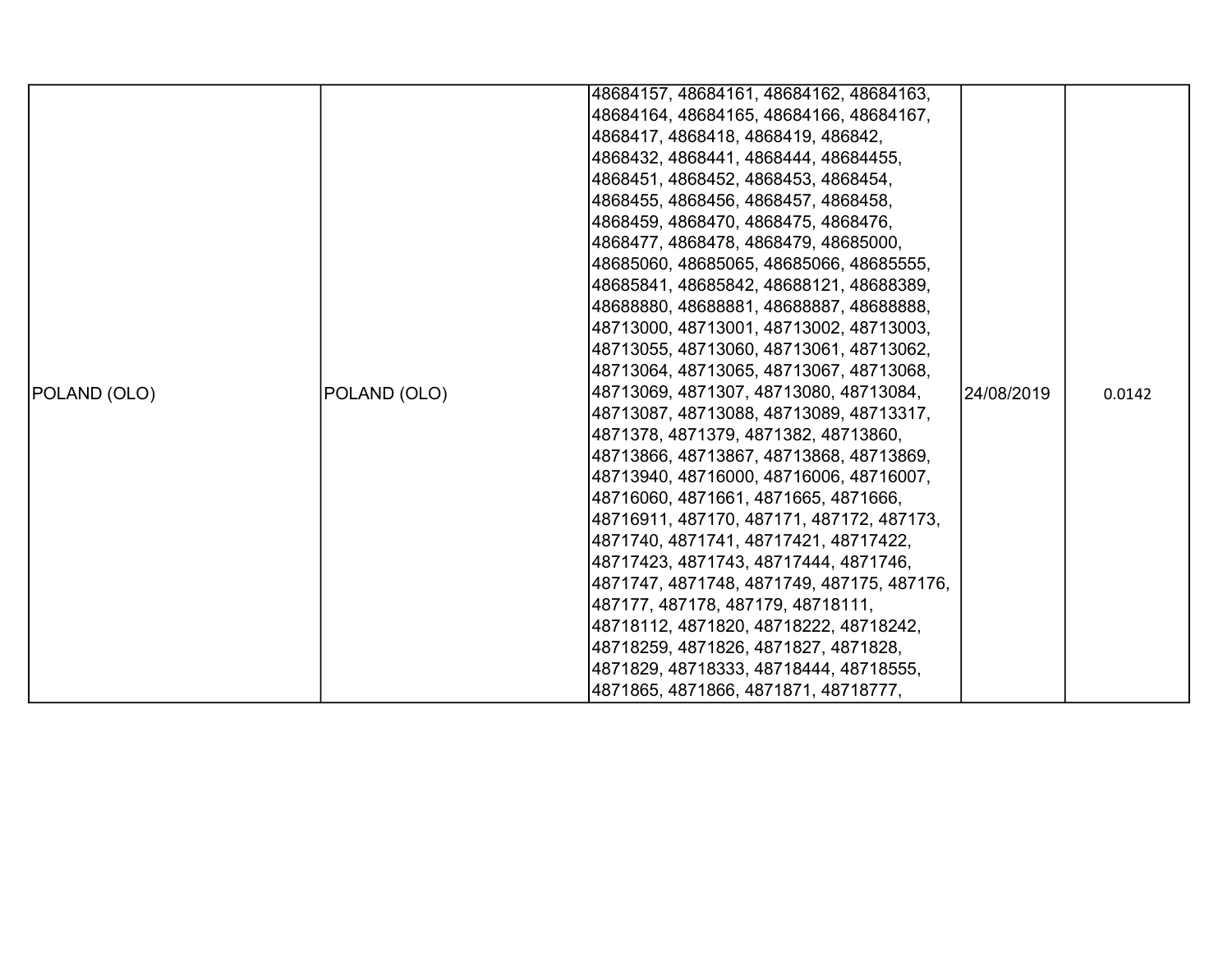|                 |                 | 48877347, 48877351, 48877352, 48877353,   |            |        |
|-----------------|-----------------|-------------------------------------------|------------|--------|
|                 |                 | 48877354, 48877355, 48877356, 48877361,   |            |        |
|                 |                 | 4887737, 4887738, 4887739, 4887777,       |            |        |
|                 |                 | 48878881, 48878887, 48878888, 48893000,   |            |        |
|                 |                 | 48893003, 48893070, 48893071, 48893072,   |            |        |
|                 |                 | 48893073, 48893074, 4889333, 48895000,    |            |        |
|                 |                 | 48895065, 48895127, 48895137, 48895142,   |            |        |
|                 |                 | 48895258, 48895259, 48895313, 48895314,   |            |        |
|                 |                 | 48895315, 4889536, 48895444, 48895500,    |            |        |
|                 |                 | 48895552, 48895553, 48895554, 48895555,   |            |        |
|                 |                 | 48896110, 48896111, 4889612, 48896131,    |            |        |
|                 |                 | 48896132, 48896133, 48896134, 48896135,   |            |        |
|                 |                 | 48896136, 48896137, 48896141, 48896142,   |            |        |
|                 |                 | 48896143, 48896144, 48896145, 48896158,   |            |        |
| POLAND (OLO)    | POLAND (OLO)    | 48896159, 4889617, 48896214, 48896219,    | 24/08/2019 | 0.0142 |
|                 |                 | 48896222, 48896271, 48896272, 48896443,   |            |        |
|                 |                 | 48896444, 48896498, 4889650, 4889651,     |            |        |
|                 |                 | 48896521, 48896522, 48896523, 48896526,   |            |        |
|                 |                 | 4889658, 4889659, 4889670, 48896711,      |            |        |
|                 |                 | 48896712, 48896713, 48896714, 48896715,   |            |        |
|                 |                 | 4889672, 4889673, 4889674, 4889675,       |            |        |
|                 |                 | 4889676, 4889677, 4889678, 4889679,       |            |        |
|                 |                 | 48897158, 4889721, 48897220, 48897221,    |            |        |
|                 |                 | 48897222, 48897223, 48897224, 48897225,   |            |        |
|                 |                 | 48897227, 48897228, 48897229, 48897232,   |            |        |
|                 |                 | 48897519, 48897527, 48897679, 48898881,   |            |        |
|                 |                 | 48898888, 48898989, 48913000, 48913003,   |            |        |
|                 |                 | 4891301, 4891302, 48913030, 48913033,     |            |        |
|                 |                 | 48913070, 48913071, 48913072, 48913073,   |            |        |
|                 |                 | 4812, 4813, 4814, 4815, 4816, 4817, 4818, |            |        |
|                 |                 | 4823, 4824, 4825, 4829, 4832, 4833, 4834, |            |        |
|                 |                 | 4841, 4842, 4843, 4844, 4846, 4848, 4852, |            |        |
| POLAND (ORANGE) | POLAND (ORANGE) | 4854, 4855, 4856, 4858, 4859, 4861, 4862, | 24/08/2019 | 0.0138 |
|                 |                 | 4863, 4865, 4867, 4868, 4871, 4874, 4875, |            |        |
|                 |                 | 4876, 4877, 4881, 4882, 4883, 4884, 4885, |            |        |
|                 |                 | 4886, 4887, 4889, 4891, 4894, 4895        |            |        |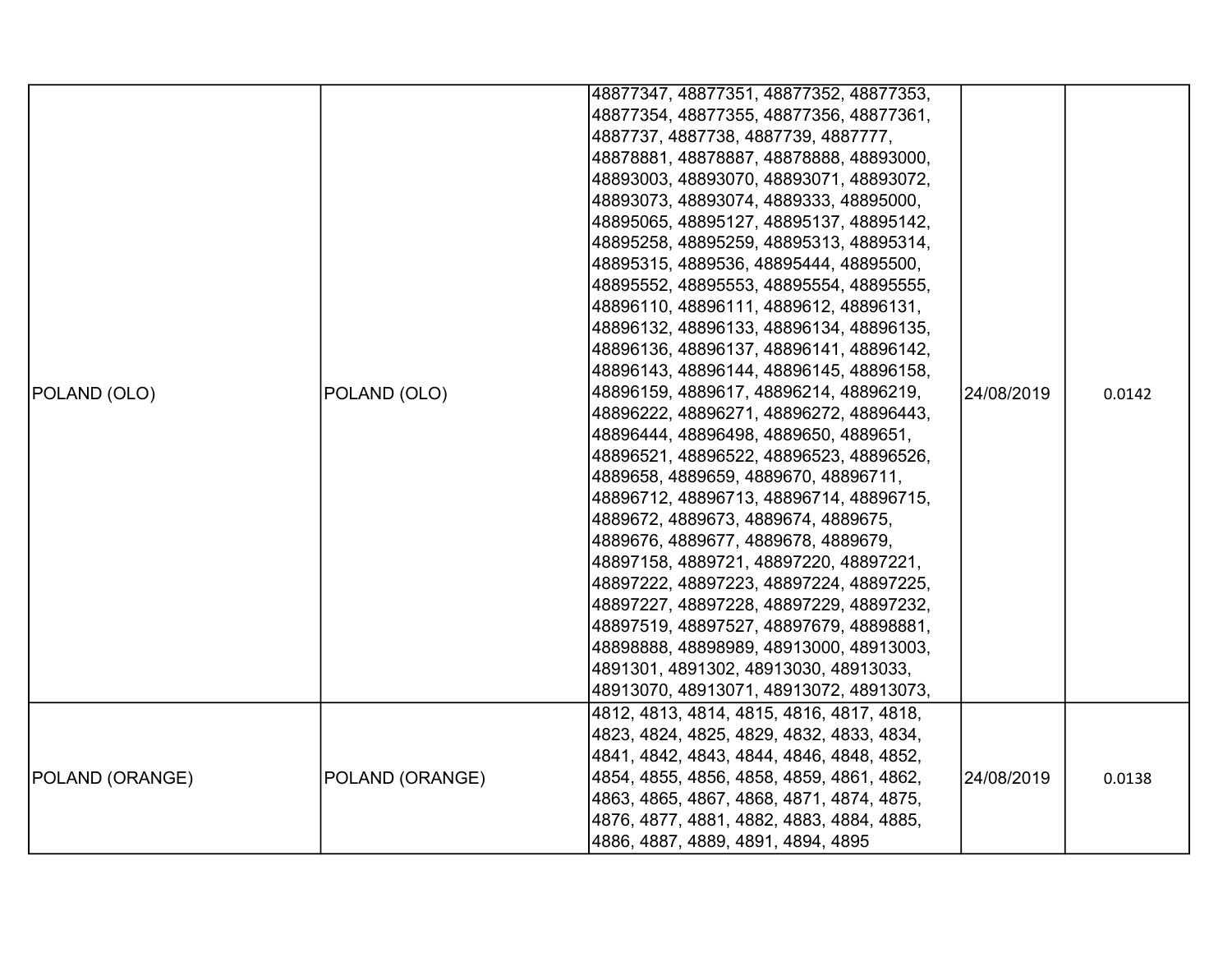| <b>POLAND (PREMIUM)</b>     | <b>BLOCKED</b>              | 482219888, 482219889                                                                                                                                                                                                                                                                                                                                                              | 24/08/2019  | 2.9419 |
|-----------------------------|-----------------------------|-----------------------------------------------------------------------------------------------------------------------------------------------------------------------------------------------------------------------------------------------------------------------------------------------------------------------------------------------------------------------------------|-------------|--------|
| <b>POLAND (SPECIAL SVC)</b> | <b>POLAND (SPECIAL SVC)</b> | 148209                                                                                                                                                                                                                                                                                                                                                                            | 24/08/2019  | 0.5327 |
| <b>POLAND-MOB (AERO 2)</b>  | POLAND-MOB (AERO 2)         | 487200, 487201, 487202, 487203, 487204,<br> 487205, 487206, 487207, 487209, 487280,<br>488811                                                                                                                                                                                                                                                                                     | l24/08/2019 | 0.0198 |
| <b>POLAND-MOB (ORANGE)</b>  | POLAND-MOB (ORANGE)         | 4850, 4851, 485710, 485711, 485712, 485713,<br> 485714, 485715, 485716, 48572, 485730,<br> 485731, 485732, 485733, 485734, 485739,<br> 486901, 486902, 486903, 486904, 486905,<br> 486906, 487800, 487801, 48780200,<br> 48780201, 48780202, 48780203, 48780204,<br> 487805, 487806, 487868, 487869, 487890,<br> 487891, 487892, 487893, 487894, 48797,<br> 48798, 487990, 487996 | 24/08/2019  | 0.0198 |
| <b>POLAND-MOB (OTHERS)</b>  | POLAND-MOB (OTHERS)         | 488844, 488845                                                                                                                                                                                                                                                                                                                                                                    | 24/08/2019  | 0.0198 |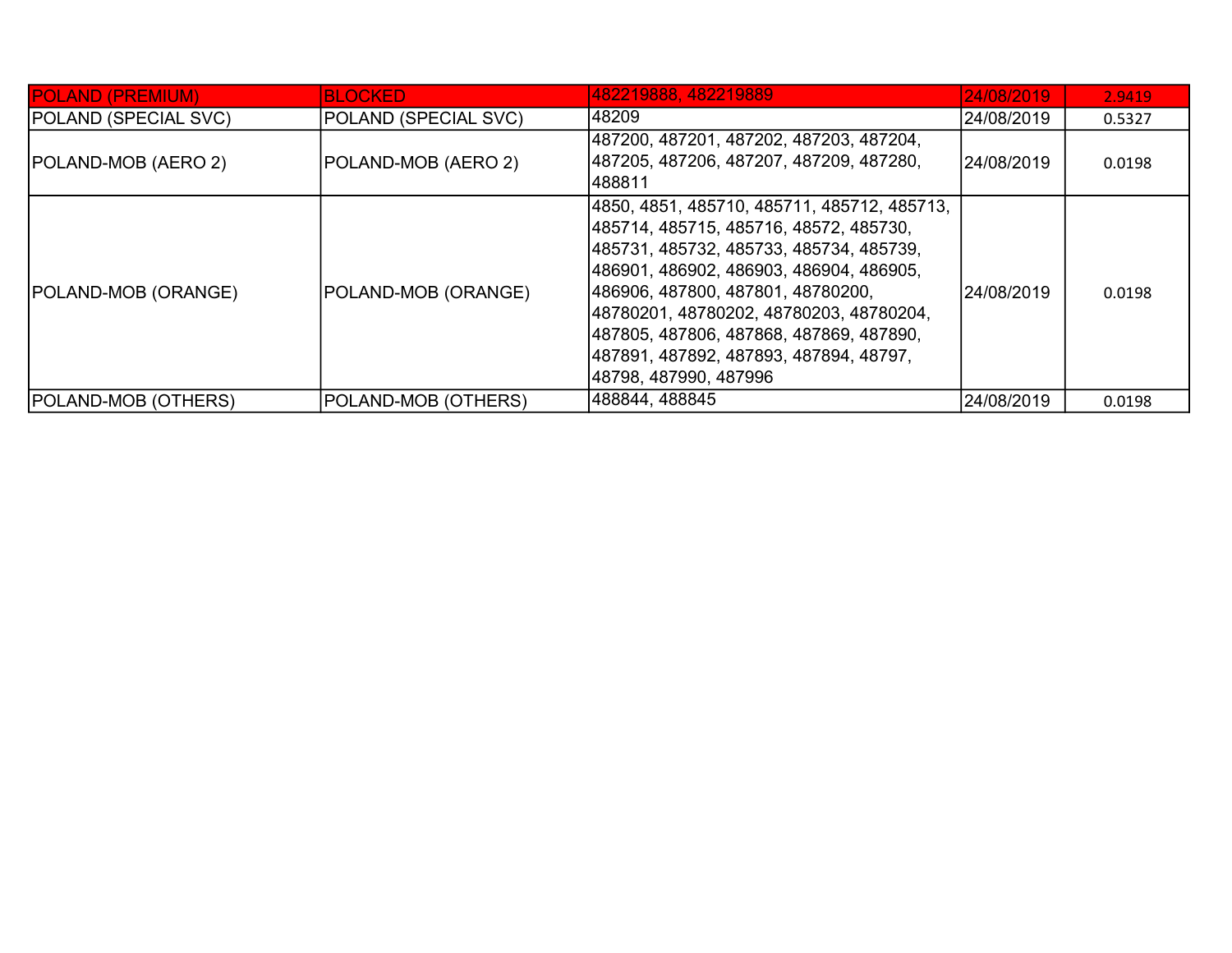|                   |                   | 4845904, 4845905, 4845909, 4845910,                                             |             |        |
|-------------------|-------------------|---------------------------------------------------------------------------------|-------------|--------|
|                   |                   | 4845911, 4845912, 4845913, 4845914,                                             |             |        |
|                   |                   | 484593, 4845945, 4845956, 48530, 48531,                                         |             |        |
|                   |                   | 48533, 48534, 48535, 485360, 485361,                                            |             |        |
|                   |                   | 485362, 485363, 485364, 485365, 485367,                                         |             |        |
|                   |                   | 485368, 485369, 48537, 48570, 485717,                                           |             |        |
|                   |                   | 485718, 485719, 48574, 48575, 48576, 48577,                                     |             |        |
|                   |                   | 48578, 485790, 4857940, 4857943, 4857944,                                       |             |        |
|                   |                   | 4857945, 4857951, 4857952, 4857954,                                             |             |        |
|                   |                   | 4857955, 4857956, 4857957, 4857959,                                             |             |        |
|                   |                   | 485796, 485798, 485799, 486666, 486900,                                         |             |        |
|                   |                   | 486907, 486908, 486909, 4869922, 4869960,                                       |             |        |
|                   |                   | 4869961, 4869962, 4869963, 4869964,                                             |             |        |
|                   |                   | 4869965, 4869970, 4869979, 486998, 486999,                                      |             |        |
| POLAND-MOB (PLAY) | POLAND-MOB (PLAY) | 487208, 487290, 487291, 4872973, 4872974,                                       | 124/08/2019 | 0.0198 |
|                   |                   | 4872978, 4872979, 48730, 48731, 48732,                                          |             |        |
|                   |                   | 48733, 487360, 487367, 487368, 487369,                                          |             |        |
|                   |                   | 487373, 487374, 487375, 487376, 487377,                                         |             |        |
|                   |                   | 487378, 487379, 487390, 4873911, 4873912,                                       |             |        |
|                   |                   | 4873913, 4873914, 4873915, 4873916,                                             |             |        |
|                   |                   | 4873917, 4873918, 487392, 4873930,                                              |             |        |
|                   |                   | 4873990, 4873997, 4873998, 4873999,                                             |             |        |
|                   |                   | 4878021, 4878022, 4878023, 4878024,                                             |             |        |
|                   |                   | 4878027, 4878028, 487804, 487807, 487808,                                       |             |        |
|                   |                   | 487809, 4878607, 4878608, 487861, 487862,                                       |             |        |
|                   |                   | 487863, 487864, 4878678, 48790, 48791,                                          |             |        |
|                   |                   | 48792, 487930, 487931, 487932, 487933,                                          |             |        |
|                   |                   | 487934, 487935, 487936, 487937, 4879380,<br>4879381, 4879382, 4879383, 4879384, |             |        |
|                   |                   |                                                                                 |             |        |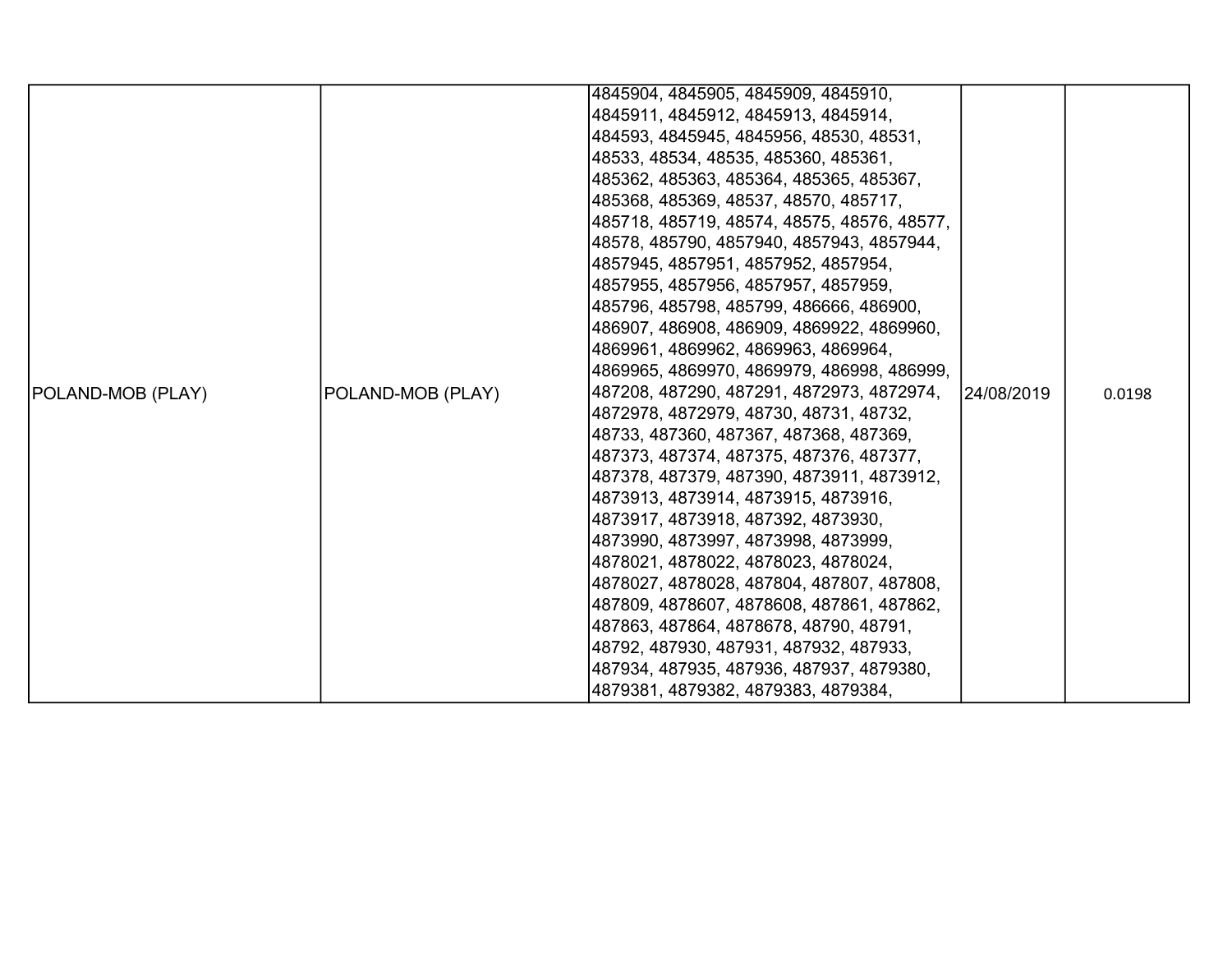|                          |                   | 485793, 4857947, 4857949, 4857950, 485797, |            |        |
|--------------------------|-------------------|--------------------------------------------|------------|--------|
|                          |                   | 48601, 48603, 48605, 48607, 48609, 48661,  |            |        |
|                          |                   | 48663, 48665, 48667, 48669, 48691, 48693,  |            |        |
|                          |                   | 48695, 48697, 4869900, 4869902, 4869903,   |            |        |
|                          |                   | 4869904, 4869905, 4869906, 4869907,        |            |        |
|                          |                   | 4869908, 4869909, 486991, 486992, 486993,  |            |        |
|                          |                   | 486994, 486995, 4869966, 4869967, 4869968, |            |        |
|                          |                   | 4869969, 4869971, 4869972, 4869973,        |            |        |
|                          |                   | 4869975, 4869976, 4869977, 48699821,       |            |        |
|                          |                   | 48699822, 48699823, 48699871, 48699872,    |            |        |
|                          |                   | 48699873, 48699874, 48699875, 48699876,    |            |        |
|                          |                   | 48699881, 48699882, 48699883, 48699884,    |            |        |
|                          |                   | 48699885, 48699886, 48699891, 48699892,    |            |        |
|                          |                   | 48699893, 48699894, 48699895, 48699896,    |            |        |
| <b>POLAND-MOB (PLUS)</b> | POLAND-MOB (PLUS) | 48699897, 48721, 48722, 48723, 48724,      | 24/08/2019 | 0.0198 |
|                          |                   | 48725, 48726, 487270, 487274, 487275,      |            |        |
|                          |                   | 487276, 487277, 487278, 487279, 487292,    |            |        |
|                          |                   | 487293, 487294, 487295, 487296, 4872971,   |            |        |
|                          |                   | 4872976, 4872977, 4872981, 4872982,        |            |        |
|                          |                   | 4872987, 4872988, 4872989, 487299, 487370, |            |        |
|                          |                   | 487371, 487372, 4873919, 4873931, 4873932, |            |        |
|                          |                   | 4873933, 4873934, 4873935, 4873936,        |            |        |
|                          |                   | 4873937, 4873938, 4873939, 487394, 487395, |            |        |
|                          |                   | 487396, 487397, 487398, 4873995, 4873996,  |            |        |
|                          |                   | 4878040, 48781, 48782, 48783, 48785,       |            |        |
|                          |                   | 4878600, 4878601, 4878602, 4878603,        |            |        |
|                          |                   | 4878604, 4878605, 4878606, 4878609,        |            |        |
|                          |                   | 487895, 487896, 487897, 487898, 487899,    |            |        |
|                          |                   | 48793882, 48793883, 48793884, 48793885,    |            |        |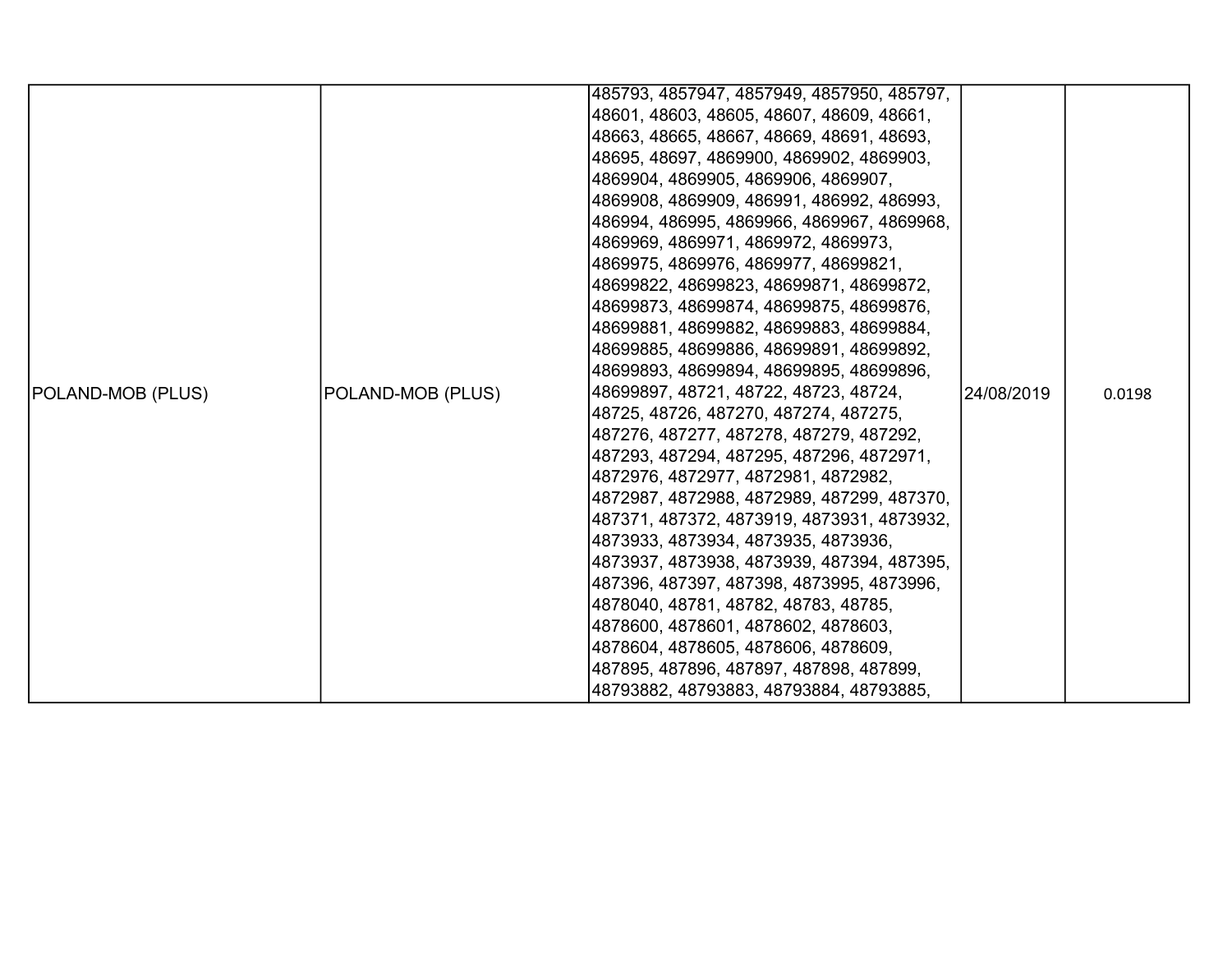| POLAND-MOB (T-MOBILE) | POLAND-MOB (T-MOBILE) | 48532, 48538, 48539, 48600, 48602, 48604,<br> 48606, 48608, 48660, 48662, 48664, 486660,<br> 486661, 486662, 486663, 486664, 486665,<br> 486667, 486668, 486669, 48668, 48692,<br> 48694, 48696, 48698, 487272, 487273,<br> 487281, 487282, 487283, 487284, 487285,<br> 487286, 487287, 487288, 487289, 4872990,<br> 48734, 48735, 487361, 487362, 487363,<br> 487364, 487365, 487366, 4873910, 487803,<br> 48784, 48787, 48788, 487951, 487952,<br> 487953, 487954, 487955, 48880, 488810,<br> 488818, 488819, 48882, 488833, 488838,<br> 488841, 488842, 48886, 48888, 48889 | 124/08/2019 | 0.0198 |
|-----------------------|-----------------------|--------------------------------------------------------------------------------------------------------------------------------------------------------------------------------------------------------------------------------------------------------------------------------------------------------------------------------------------------------------------------------------------------------------------------------------------------------------------------------------------------------------------------------------------------------------------------------|-------------|--------|
|-----------------------|-----------------------|--------------------------------------------------------------------------------------------------------------------------------------------------------------------------------------------------------------------------------------------------------------------------------------------------------------------------------------------------------------------------------------------------------------------------------------------------------------------------------------------------------------------------------------------------------------------------------|-------------|--------|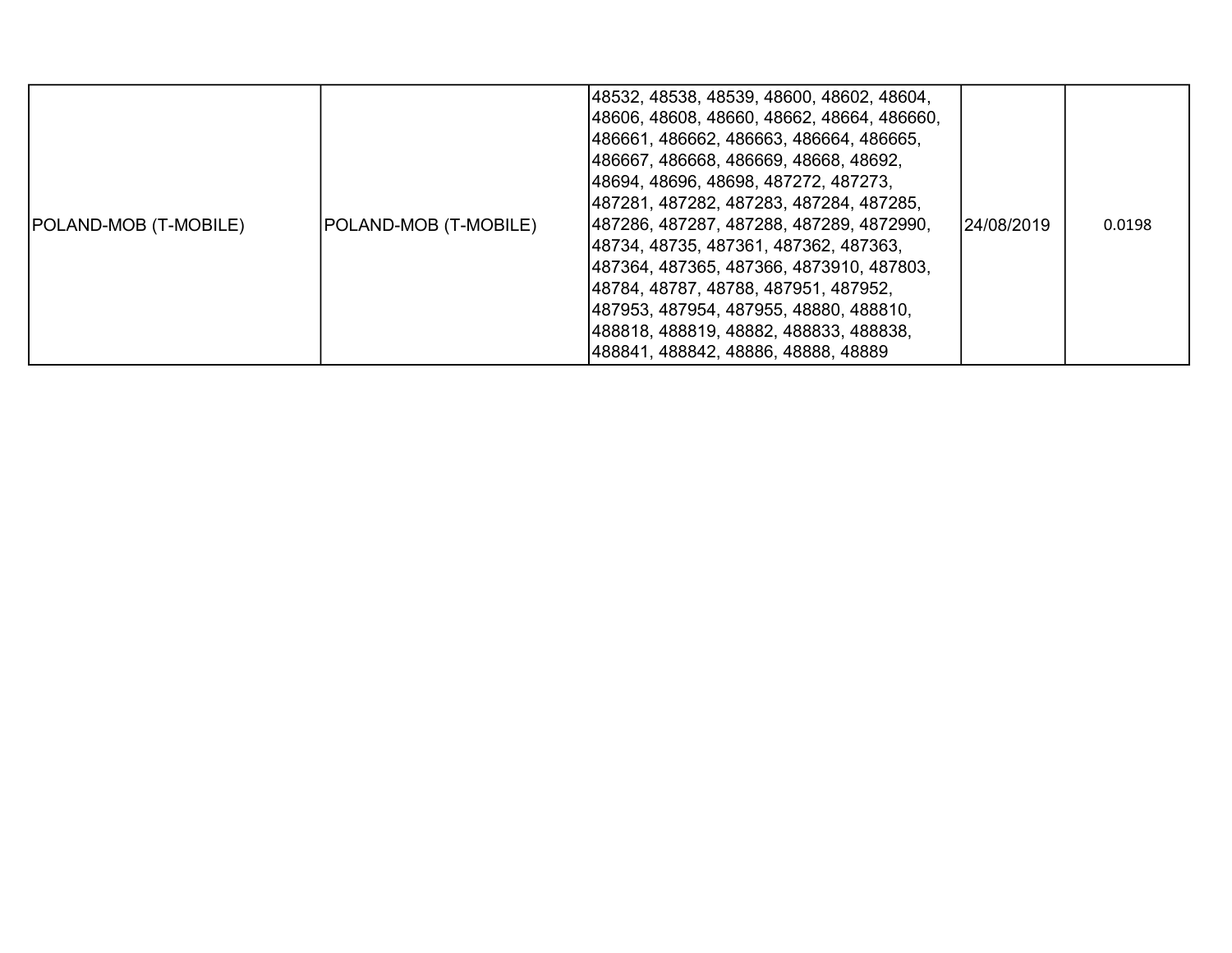|                        |                        | 48221013, 48221014, 48221015, 48221016,    |            |        |
|------------------------|------------------------|--------------------------------------------|------------|--------|
|                        |                        | 48221017, 4822102, 48221030, 4822104,      |            |        |
|                        |                        | 48221055, 4822106, 48221081, 48221085,     |            |        |
|                        |                        | 48221089, 482211, 48221200, 48221201,      |            |        |
|                        |                        | 48221202, 4822121, 48221220, 48221221,     |            |        |
|                        |                        | 48221222, 48221223, 48221225, 48221226,    |            |        |
|                        |                        | 48221227, 48221228, 48221229, 48221230,    |            |        |
|                        |                        | 48221231, 48221233, 48221234, 48221235,    |            |        |
|                        |                        | 48221236, 48221237, 48221238, 48221239,    |            |        |
|                        |                        | 48221241, 48221243, 48221245, 48221252,    |            |        |
|                        |                        | 48221253, 48221254, 48221255, 48221256,    |            |        |
|                        |                        | 48221257, 4822126, 4822127, 4822128,       |            |        |
|                        |                        | 4822129, 482213, 482214, 48221500,         |            |        |
|                        |                        | 48221555, 482216, 48221730, 48221735,      |            |        |
| POLAND-WARSAW (OLO)    | POLAND-WARSAW (OLO)    | 48221736, 48221737, 48221738, 48221739,    | 24/08/2019 | 0.0142 |
|                        |                        | 48221770, 48221777, 48221778, 48221779,    |            |        |
|                        |                        | 48221800, 48221802, 48221812, 48221817,    |            |        |
|                        |                        | 4822182, 48221832, 48221841, 48221842,     |            |        |
|                        |                        | 48221850, 48221851, 48221852, 48221854,    |            |        |
|                        |                        | 48221855, 48221856, 48221858, 48221859,    |            |        |
|                        |                        | 48221861, 48221868, 48221871, 48221877,    |            |        |
|                        |                        | 48221881, 48221882, 48221883, 48221884,    |            |        |
|                        |                        | 48221885, 48221888, 4822189, 482220,       |            |        |
|                        |                        | 482221, 482222, 48222300, 48222301,        |            |        |
|                        |                        | 48222302, 48222303, 48222305, 48222306,    |            |        |
|                        |                        | 48222307, 48222308, 48222309, 4822231,     |            |        |
|                        |                        | 4822232, 4822233, 4822234, 4822235,        |            |        |
|                        |                        | 4822236, 4822237, 4822238, 4822239,        |            |        |
|                        |                        | 482224, 482225, 4822260, 4822261, 4822262, |            |        |
| POLAND-WARSAW (ORANGE) | POLAND-WARSAW (ORANGE) | 4822                                       | 24/08/2019 | 0.0138 |
| PORTUGAL               | <b>PORTUGAL</b>        | 351                                        | 24/08/2019 | 0.0075 |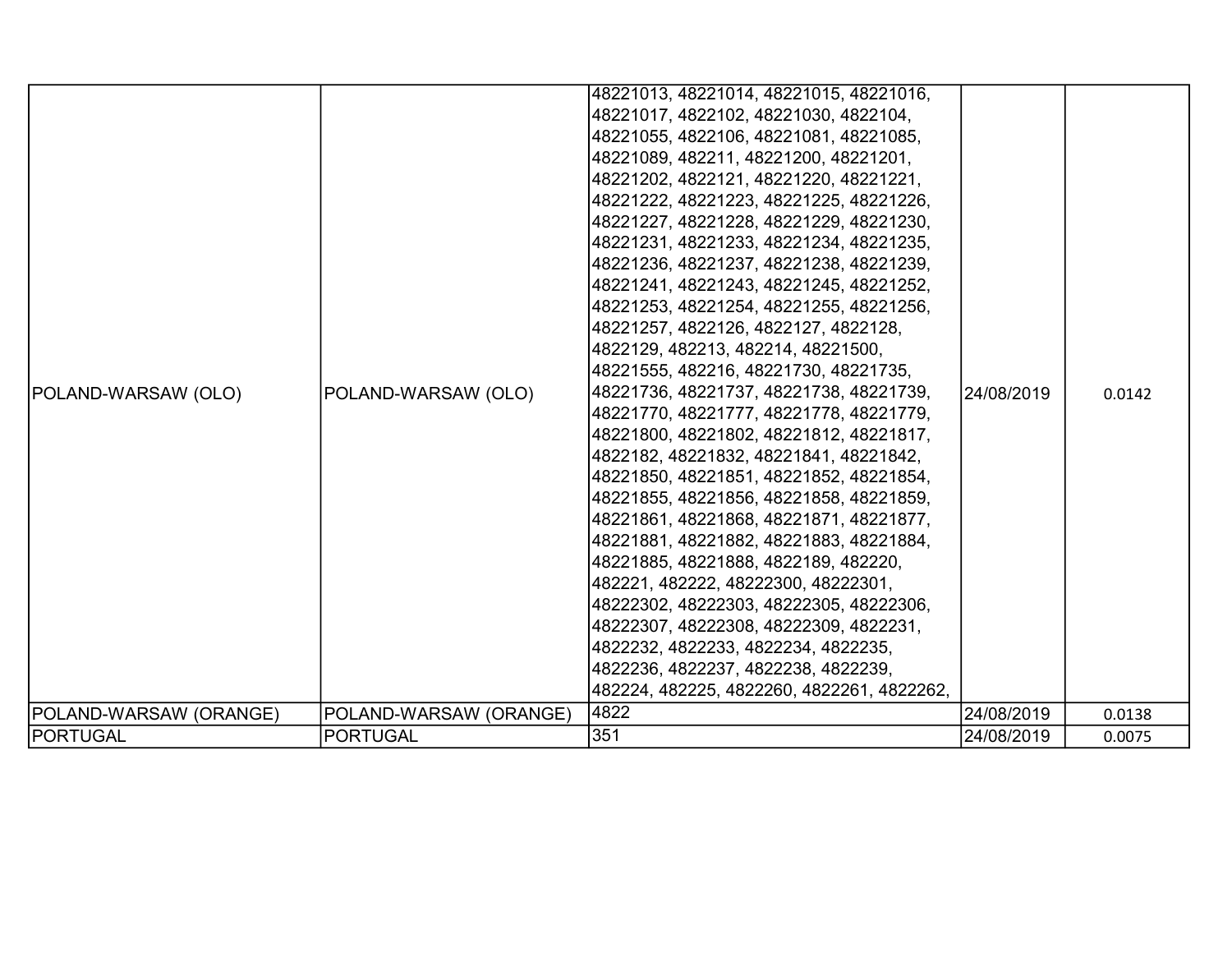| PORTUGAL-MOB (MEO)    | PORTUGAL-MOB (MEO)        | 3511692, 3511696, 3511892, 3511896,<br>35160922, 35160924, 35160925, 35160926,<br>35160927, 35160928, 35163922, 35163924,<br>35163925, 35163926, 35163927, 35163928,<br>3516396, 35165922, 35165924, 35165925,<br>35165926, 35165927, 35165928, 3516596,<br>35166922, 35166924, 35166925, 35166926,<br>35166927, 35166928, 3516696, 351922,<br>351924, 351925, 351926, 351927, 351928,<br>35196                                                                                    | 24/08/2019 | 0.0075 |
|-----------------------|---------------------------|------------------------------------------------------------------------------------------------------------------------------------------------------------------------------------------------------------------------------------------------------------------------------------------------------------------------------------------------------------------------------------------------------------------------------------------------------------------------------------|------------|--------|
| PORTUGAL-MOB (NOS)    | PORTUGAL-MOB (NOS)        | 35116169, 3511693, 35116993, 3511893,<br>3516090, 35160923, 35160929, 3516093,<br>3516094, 3516095, 3516097, 3516098,<br>3516099, 3516390, 35163923, 35163929,<br>3516393, 3516394, 3516395, 3516397,<br>3516398, 3516399, 3516590, 35165923,<br>35165929, 3516593, 3516594, 3516595,<br>3516597, 3516598, 3516599, 3516690,<br>35166923, 35166929, 3516693, 3516694,<br>3516695, 3516697, 3516698, 3516699, 35190,<br>351923, 351929, 35193, 35194, 35195, 35197,<br>35198, 35199 | 24/08/2019 | 0.0160 |
| PORTUGAL-MOB (OTHERS) | PORTUGAL-MOB (OTHERS)     | 351609, 351639, 351659, 351669, 3519                                                                                                                                                                                                                                                                                                                                                                                                                                               | 24/08/2019 | 0.0160 |
| PORTUGAL-MOB (VODAF)  | PORTUGAL-MOB (VODAF)      | 3511691, 3511891, 3516091, 35160920,<br>35160921, 3516391, 35163920, 35163921,<br>3516591, 35165920, 35165921, 3516691,<br>35166920, 35166921, 35191, 351920, 351921                                                                                                                                                                                                                                                                                                               | 24/08/2019 | 0.0160 |
| <b>PUERTO RICO</b>    | PUERTO RICO               | 1787, 1939                                                                                                                                                                                                                                                                                                                                                                                                                                                                         | 24/08/2019 | 0.0776 |
| <b>QATAR</b>          | QATAR                     | $ 974\rangle$                                                                                                                                                                                                                                                                                                                                                                                                                                                                      | 24/08/2019 | 0.1816 |
| QATAR (OOREDOO)       | QATAR (OOREDOO)           | 974401, 974402, 974403, 974404, 97444                                                                                                                                                                                                                                                                                                                                                                                                                                              | 24/08/2019 | 0.1816 |
| QATAR (VODAFONE)      | <b>QATAR (VODAFONE)</b>   | 974400                                                                                                                                                                                                                                                                                                                                                                                                                                                                             | 24/08/2019 | 0.1816 |
| QATAR-MOB (OTHERS)    | <b>QATAR-MOB (OTHERS)</b> | 97433, 974399, 97450, 97455, 974599, 97466                                                                                                                                                                                                                                                                                                                                                                                                                                         | 24/08/2019 | 0.2096 |
| QATAR-MOB (VODAFONE)  | QATAR-MOB (VODAFONE)      | 97430, 97431, 97470, 974740, 974744,<br>974747, 97477                                                                                                                                                                                                                                                                                                                                                                                                                              | 24/08/2019 | 0.2059 |
| <b>REUNION</b>        | <b>REUNION</b>            | 262                                                                                                                                                                                                                                                                                                                                                                                                                                                                                | 24/08/2019 | 0.0127 |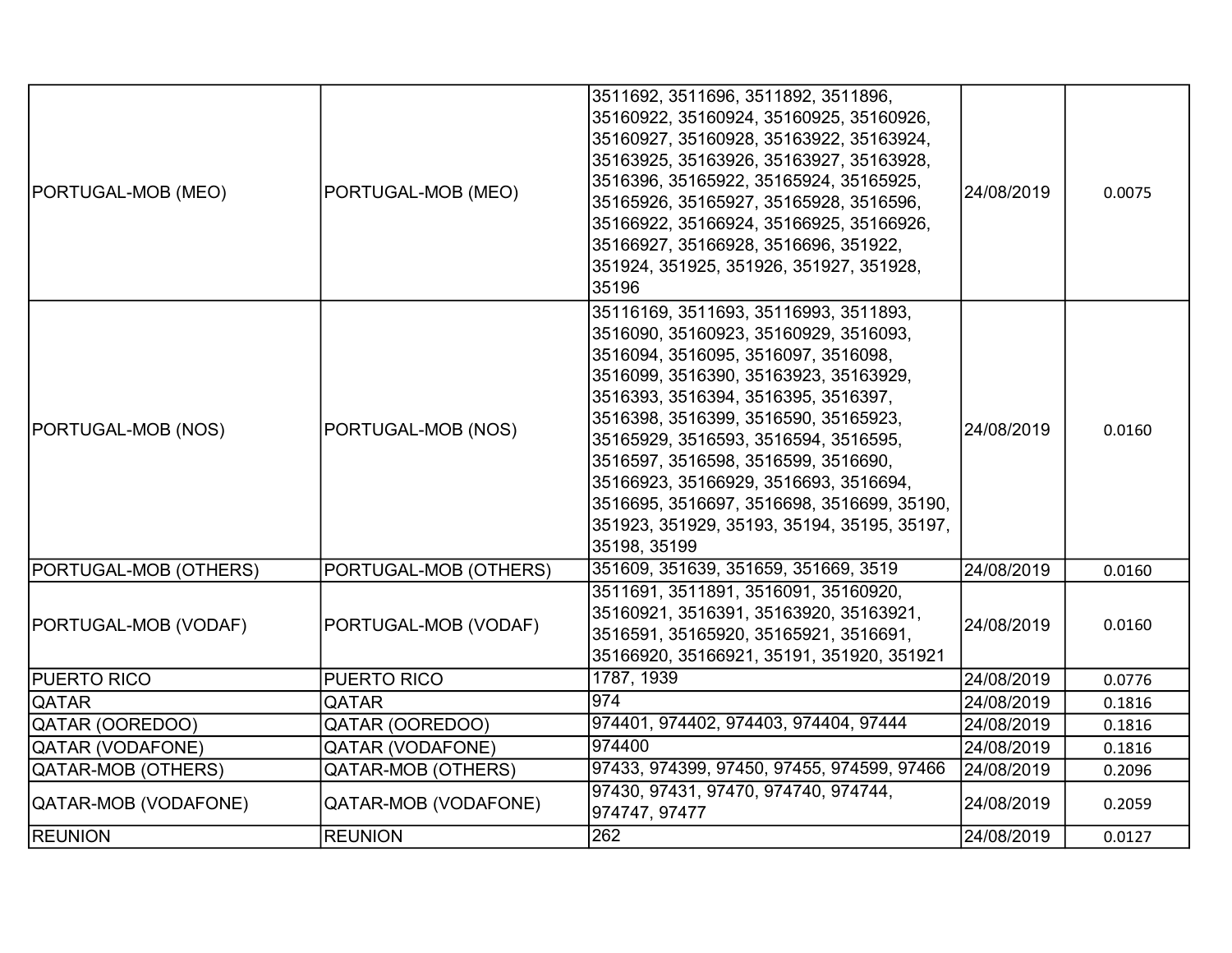|                                                      |                             | 26269200, 26269201, 26269202, 26269203,<br>26269204, 26269205, 26269207, 26269208, |            |        |
|------------------------------------------------------|-----------------------------|------------------------------------------------------------------------------------|------------|--------|
|                                                      |                             | 26269209, 2626922, 2626923, 26269240,                                              |            |        |
|                                                      |                             | 26269241, 26269242, 26269243, 26269244,                                            |            |        |
| <b>REUNION-MOB (ORANGE)</b>                          | <b>REUNION-MOB (ORANGE)</b> | 26269300, 26269306, 26269311, 26269321,                                            | 24/08/2019 | 0.5474 |
|                                                      |                             | 26269322, 26269333, 26269339, 26269355,                                            |            |        |
|                                                      |                             | 26269366, 26269377, 26269388, 26269390,                                            |            |        |
|                                                      |                             | 26269391, 26269392, 26269393, 26269399                                             |            |        |
|                                                      |                             | 262630, 262631, 262632, 262633, 262634,                                            |            |        |
| <b>REUNION-MOB (OTHERS)</b>                          | <b>REUNION-MOB (OTHERS)</b> | 262635, 262636, 262637, 262638, 262692,                                            | 24/08/2019 | 0.5474 |
|                                                      |                             | 262693                                                                             |            |        |
|                                                      |                             | 26269206, 2626921, 26269245, 26269246,                                             |            |        |
|                                                      |                             | 26269247, 26269248, 26269249, 2626925,                                             |            |        |
|                                                      |                             | 2626926, 2626927, 2626928, 26269290,                                               |            |        |
| <b>REUNION-MOB (SFR)</b>                             | <b>REUNION-MOB (SFR)</b>    | 26269291, 26269295, 26269296, 26269297,                                            | 24/08/2019 | 0.5474 |
|                                                      |                             | 26269298, 26269299, 26269301, 26269302,                                            |            |        |
|                                                      |                             | 26269303, 26269304, 26269310, 26269313,                                            |            |        |
|                                                      |                             | 26269320, 26269394, 26269397                                                       |            |        |
| ROMANIA                                              | <b>ROMANIA</b>              | 40                                                                                 | 24/08/2019 | 0.0065 |
|                                                      |                             | 40118, 4090, 4091, 4092, 4093, 4094, 4095,                                         |            |        |
| ROMANIA (SPECIAL SVC)                                | ROMANIA (SPECIAL SVC)       | 4096, 40970, 40972, 40973, 40974, 40975,                                           | 24/08/2019 | 0.5915 |
|                                                      |                             | 40976, 40977, 40978, 40979, 4098, 4099                                             |            |        |
| ROMANIA-MOB (DIGI)                                   | ROMANIA-MOB (DIGI)          | 4077                                                                               | 24/08/2019 | 0.0185 |
| ROMANIA-MOB (ENIGMA)                                 | ROMANIA-MOB (ENIGMA)        | 407000                                                                             | 24/08/2019 | 0.0166 |
| ROMANIA-MOB (LYCA)                                   | ROMANIA-MOB (LYCA)          | 40701                                                                              | 24/08/2019 | 0.0195 |
| ROMANIA-MOB (ORANGE)                                 | ROMANIA-MOB (ORANGE)        | 407120, 4074, 4075                                                                 | 24/08/2019 | 0.0166 |
| ROMANIA-MOB (TELEKOM ROMAN∣ROMANIA-MOB (TELEKOM ROM) |                             | 40706, 40711, 40712, 4076, 40784, 40785,                                           | 24/08/2019 | 0.0185 |
|                                                      |                             | 40786                                                                              |            |        |
| ROMANIA-MOB (TELEMOB)                                | ROMANIA-MOB (TELEMOB)       | 40780, 40781, 40782, 40783, 40787, 40788,                                          | 24/08/2019 | 0.0185 |
|                                                      |                             | 40789                                                                              |            |        |
| ROMANIA-MOB (VODAFONE)                               | ROMANIA-MOB (VODAFONE)      | 4072, 4073, 40799                                                                  | 24/08/2019 | 0.0185 |
| <b>RUSSIA</b>                                        | <b>RUSSIA</b>               | 73, 74, 78, 79                                                                     | 24/08/2019 | 0.0360 |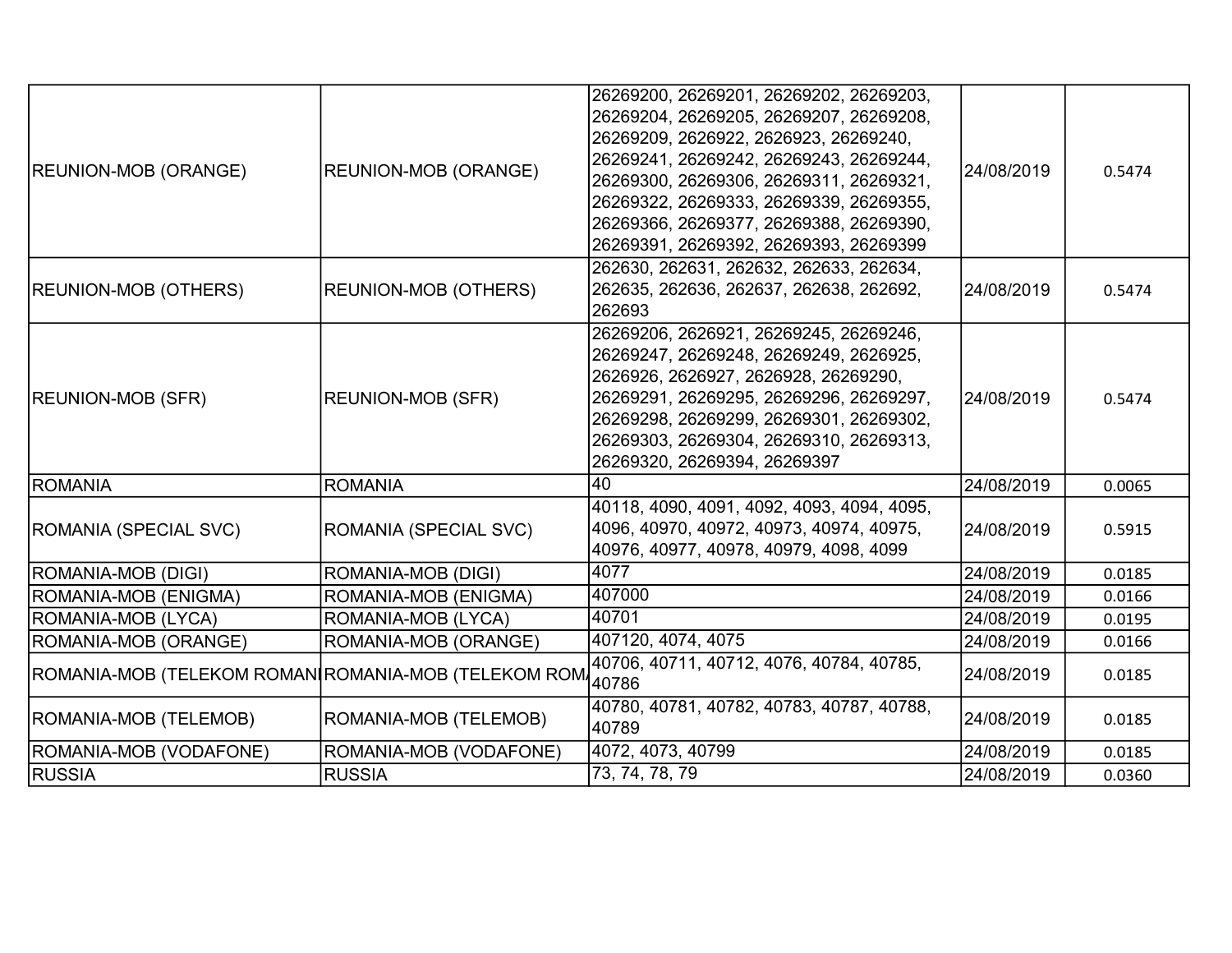|                      |               | 7336, 73422, 73432, 73433, 73452, 73462,      |            |        |
|----------------------|---------------|-----------------------------------------------|------------|--------|
|                      |               | 73492, 73512, 73522, 74712, 74722, 74732,     |            |        |
| <b>RUSSIA (ROC1)</b> | RUSSIA (ROC1) | 74742, 74752, 7477, 74812, 74822, 74832,      | 24/08/2019 | 0.0221 |
|                      |               | 74842, 74852, 74862, 74872, 74912, 74922,     |            |        |
|                      |               | 74932, 74942                                  |            |        |
|                      |               | 7341, 7353, 73812, 73832, 73833, 73842,       |            |        |
|                      |               | 73852, 73882, 7401, 7471, 7472, 7473, 7474,   |            |        |
|                      |               | 7475, 7481, 7482, 7483, 7484, 7485, 7486,     |            |        |
|                      |               | 7487, 7491, 7492, 7493, 7494, 7496, 7498,     |            |        |
| <b>RUSSIA (ROC2)</b> | RUSSIA (ROC2) | 7811, 7813, 7816, 7817, 7820, 7831, 7833,     | 24/08/2019 | 0.0221 |
|                      |               | 7834, 7835, 7836, 7841, 7842, 7844, 7845,     |            |        |
|                      |               | 7846, 7847, 7848, 7851, 7861, 7862, 7863,     |            |        |
|                      |               | 7865, 7866, 7867, 7871, 7872, 7873, 7877,     |            |        |
|                      |               | 7878, 7879                                    |            |        |
|                      |               | 73012, 73022, 7347, 73822, 73902, 73912,      |            |        |
| RUSSIA (ROC3)        | RUSSIA (ROC3) | 7394, 73952, 78142, 78152, 78182, 78212       | 24/08/2019 | 0.0247 |
|                      | RUSSIA (ROC4) | 7342, 7343, 7351, 7352, 7381, 7383, 7384,     |            |        |
| <b>RUSSIA (ROC4)</b> |               | 7385, 7388, 74152, 74162, 74212, 74232,       | 24/08/2019 | 0.0242 |
|                      |               | 74242, 74262, 7814, 7815, 7818, 7821          |            |        |
|                      |               | 71, 72, 7301, 7302, 7303, 7304, 7305, 7306,   |            |        |
|                      |               | 7307, 7308, 7309, 731, 732, 7330, 7331, 7332, |            |        |
|                      |               | 7334, 7335, 7337, 7338, 7339, 7340, 7344,     |            |        |
|                      |               | 7345, 7346, 7348, 7349, 7350, 7354, 7355,     |            |        |
|                      |               | 7356, 7357, 7358, 7359, 736, 737, 7380, 7382, |            |        |
|                      |               | 7386, 7387, 7389, 7390, 7391, 7392, 7393,     |            |        |
|                      |               | 7395, 7396, 7397, 7398, 7399, 7400, 7402,     |            |        |
| RUSSIA (ROC5)        | RUSSIA (ROC5) | 7403, 7404, 7405, 7406, 7407, 7408, 7409,     | 24/08/2019 | 0.0274 |
|                      |               | 741, 742, 743, 744, 745, 746, 7470, 7476,     |            |        |
|                      |               | 7478, 7479, 7480, 7488, 7489, 7490, 7497,     |            |        |
|                      |               | 750, 751, 752, 753, 754, 755, 756, 758, 759,  |            |        |
|                      |               | 76, 780, 7810, 7819, 7822, 7823, 7824, 7825,  |            |        |
|                      |               | 7826, 7827, 7828, 7829, 7830, 7832, 7837,     |            |        |
|                      |               | 7838, 7839, 7843, 7849, 7852, 7853, 7854,     |            |        |
|                      |               | 7855, 7856, 7857, 7858, 7859, 7860, 7864,     |            |        |
|                      |               | 7868, 7869, 7870, 7874, 7875, 7876, 788, 789  |            |        |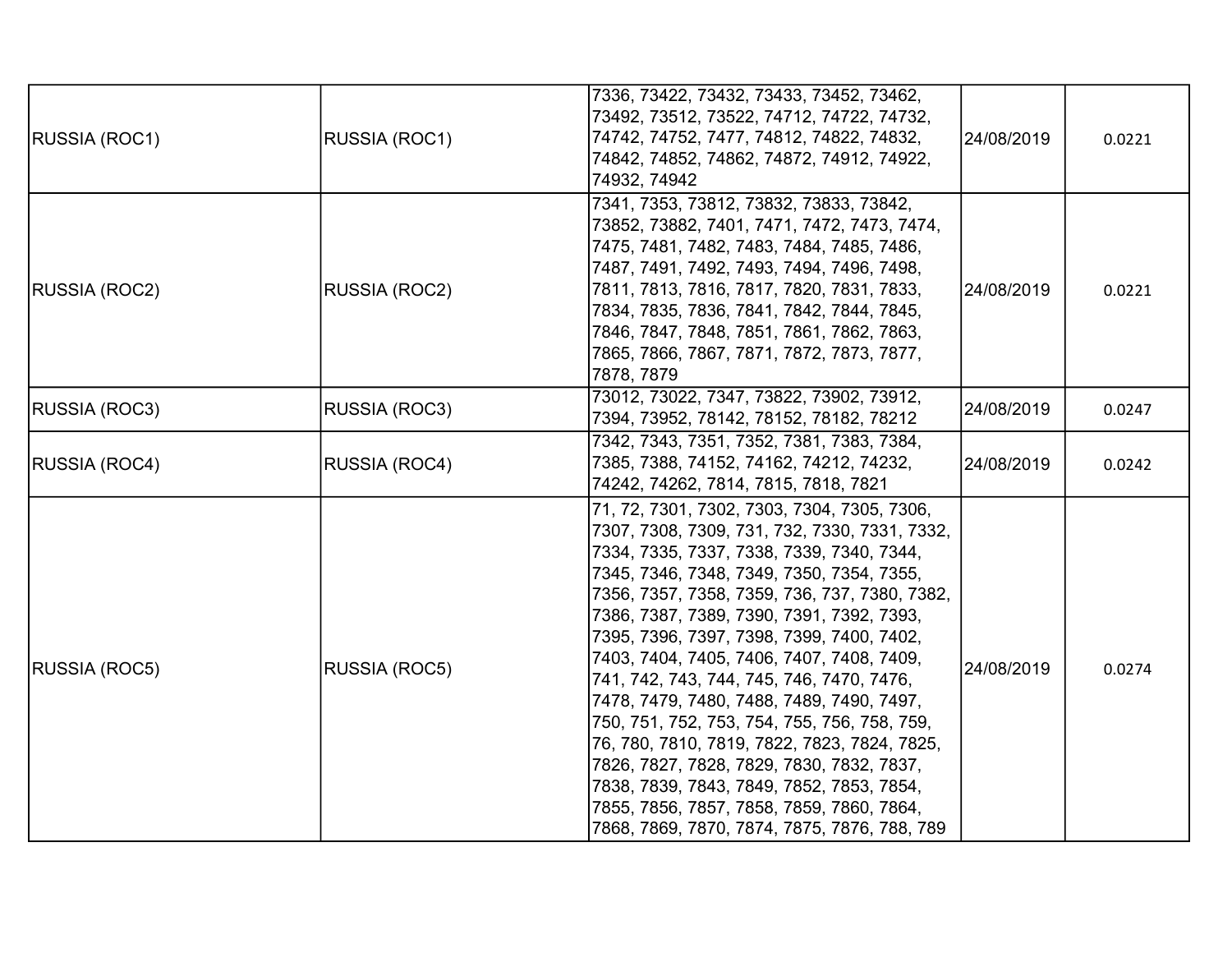| <b>RUSSIA-MOB (BEELINE)</b>   | RUSSIA-MOB (BEELINE) | 7900335, 7900336, 7900337, 7900338,<br>7900339, 7900340, 7900341, 7900342,<br>7900343, 7900344, 790205, 790206, 790207,<br>790252, 7902553, 7902554, 7902555,<br>7902556, 7902557, 7902559, 7902710,<br>7902717, 7903, 790462, 7904700, 7904701,<br>7904702, 7904703, 7904704, 7904705,<br>7904706, 7904726, 7904727, 7905, 7906,<br>7908364, 7908375, 7908376, 7908377,<br>7908378, 7908379, 7908435, 7908436,<br>7908437, 7908438, 7908439, 790844, 790845,<br>7908460, 7908461, 7908462, 7908463,<br>7908464, 790896, 790897, 790898, 790899,<br>7909, 7950668, 7950880, 795100, 795101,<br>795102, 795320, 795321, 795322, 796,<br>7980999, 7983888, 7983999, 7986666 | 24/08/2019         | 0.2516 |
|-------------------------------|----------------------|---------------------------------------------------------------------------------------------------------------------------------------------------------------------------------------------------------------------------------------------------------------------------------------------------------------------------------------------------------------------------------------------------------------------------------------------------------------------------------------------------------------------------------------------------------------------------------------------------------------------------------------------------------------------------|--------------------|--------|
| <b>RUSSIA-MOB (GLOBALTEL)</b> | <b>BLOCKED</b>       | 7954                                                                                                                                                                                                                                                                                                                                                                                                                                                                                                                                                                                                                                                                      | <u>24/08/2019 </u> | 2.0250 |
| <b>RUSSIA-MOB (GTNT)</b>      | <b>BLOCKED</b>       | 7954101                                                                                                                                                                                                                                                                                                                                                                                                                                                                                                                                                                                                                                                                   | <u>24/08/2019 </u> | 2.0250 |
| <b>RUSSIA-MOB (IRIDIUM)</b>   | <b>BLOCKED</b>       | 7954102, 7954103                                                                                                                                                                                                                                                                                                                                                                                                                                                                                                                                                                                                                                                          | 24/08/2019         | 2.0250 |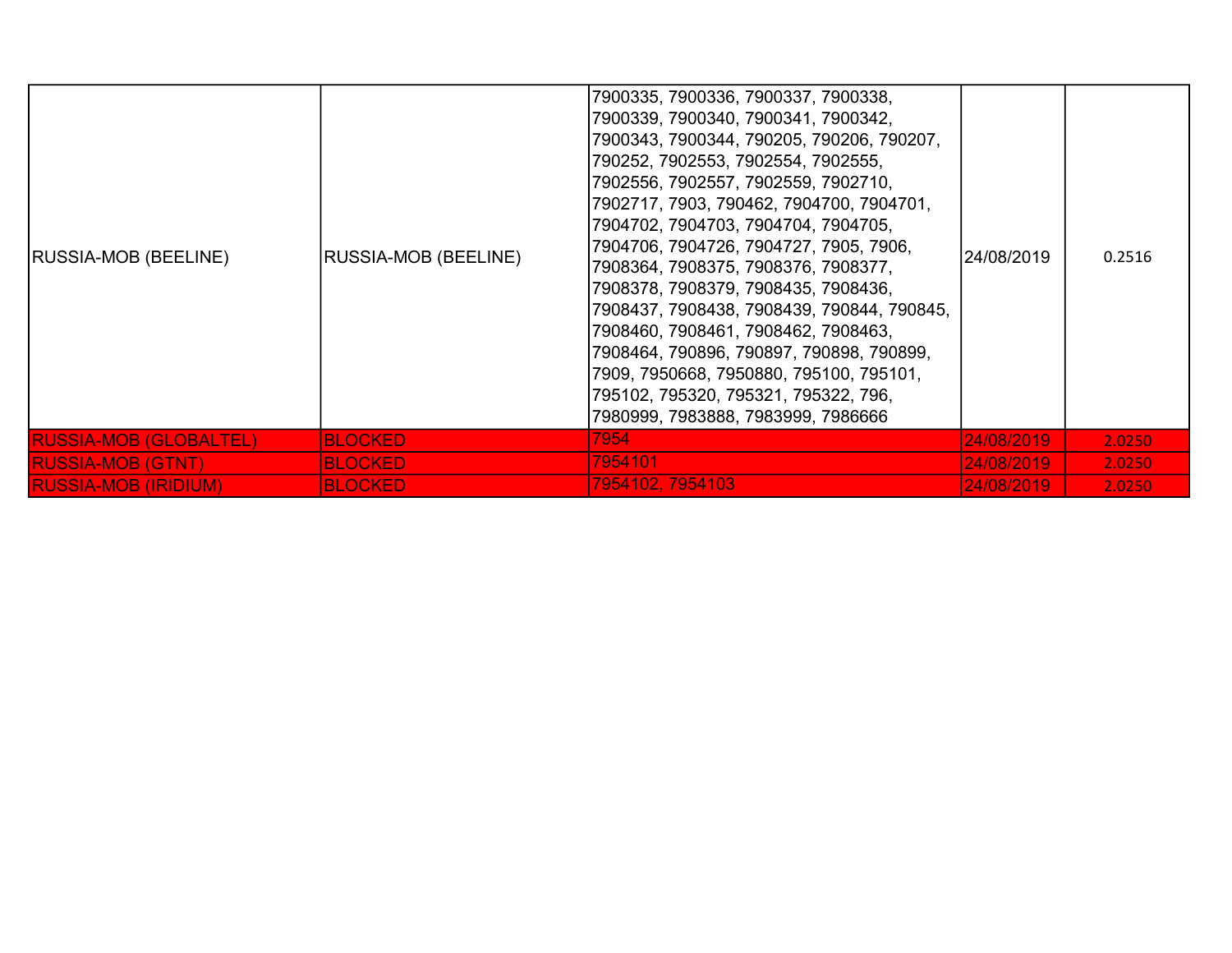| <b>RUSSIA-MOB (MEGAFONE)</b> | <b>RUSSIA-MOB (MEGAFONE)</b> | 790229, 7902320, 7902321, 7902322,<br>7902323, 7902324, 7902327, 7902328,<br>790233, 7902350, 7902351, 7902359, 790237,<br>7902660, 7902661, 7902662, 7902663,<br>7902665, 7902714, 7902716, 7902748,<br>7902749, 7902953, 7902954, 7902955,<br>7902993, 7902994, 7902995, 7904708,<br>7904709, 7904710, 7904711, 7904720,<br>7904721, 7904722, 7904723, 7904728,<br>7904729, 7904730, 7904731, 7904732,<br>7904733, 7904734, 790474, 7908344,<br>7908345, 7908360, 7908361, 7908362,<br>7908363, 7908365, 7908366, 7908367,<br>7908368, 7908369, 7908373, 7908374,<br>790838, 790839, 790840, 790841, 790842,<br>7908430, 7908431, 7908432, 7908433,<br>7908434, 790861, 790862, 790884, 7908850,<br>7908851, 792, 793, 7950669, 7950881,<br>7950882, 7950883, 7950884, 7950885,<br>7950886, 7950887, 795128, 795845, 7996, | 24/08/2019 | 0.2496 |
|------------------------------|------------------------------|------------------------------------------------------------------------------------------------------------------------------------------------------------------------------------------------------------------------------------------------------------------------------------------------------------------------------------------------------------------------------------------------------------------------------------------------------------------------------------------------------------------------------------------------------------------------------------------------------------------------------------------------------------------------------------------------------------------------------------------------------------------------------------------------------------------------------|------------|--------|
|------------------------------|------------------------------|------------------------------------------------------------------------------------------------------------------------------------------------------------------------------------------------------------------------------------------------------------------------------------------------------------------------------------------------------------------------------------------------------------------------------------------------------------------------------------------------------------------------------------------------------------------------------------------------------------------------------------------------------------------------------------------------------------------------------------------------------------------------------------------------------------------------------|------------|--------|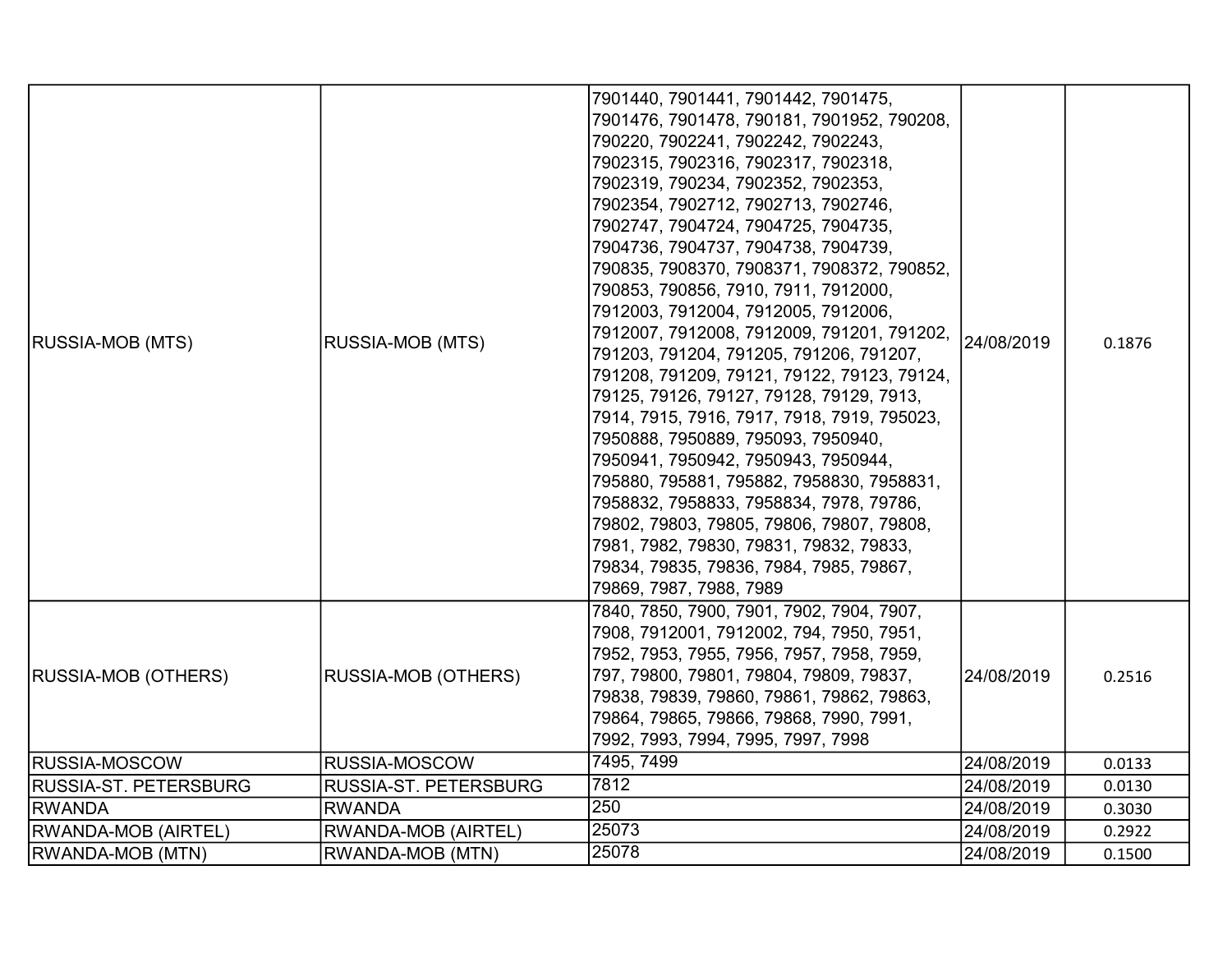| <b>RWANDA-MOB (OTHERS)</b>           | <b>RWANDA-MOB (OTHERS)</b>   | 25075                                                                                                                                                                                                                                                                                                                                                                                               | 24/08/2019 | 0.3093 |
|--------------------------------------|------------------------------|-----------------------------------------------------------------------------------------------------------------------------------------------------------------------------------------------------------------------------------------------------------------------------------------------------------------------------------------------------------------------------------------------------|------------|--------|
| <b>RWANDA-MOB (TIGO)</b>             | RWANDA-MOB (TIGO)            | 25072                                                                                                                                                                                                                                                                                                                                                                                               | 24/08/2019 | 0.2947 |
| <b>SAN MARINO</b>                    | <b>SAN MARINO</b>            | 378                                                                                                                                                                                                                                                                                                                                                                                                 | 24/08/2019 | 0.0198 |
| SAN MARINO (SPECIAL SVC)             | SAN MARINO (SPECIAL SVC)     | 37855, 37858000, 378580010, 378580012,<br>378580013, 378580014, 378580015,<br>378580016, 378580017, 378580018,<br>378580019, 37858002, 37858003, 37858004,<br>37858005, 37858006, 37858007, 37858008,<br>37858009, 3785801, 3785802, 3785803,<br>3785804, 3785805, 3785806, 3785807,<br>3785808, 3785809, 378581, 378582, 378583,<br>378584, 378585, 378586, 378587, 378588,<br>378589, 37866, 3787 | 24/08/2019 | 0.3712 |
| ISAN MARINO-MOB                      | <b>SAN MARINO-MOB</b>        | 37860, 37861, 37862, 37863, 37864, 37865,<br>37867, 37868, 37869                                                                                                                                                                                                                                                                                                                                    | 24/08/2019 | 0.2116 |
| <b>SAO TOME &amp; PRINCIPE</b>       | <b>BLOCKED</b>               | 239                                                                                                                                                                                                                                                                                                                                                                                                 | 24/08/2019 | 1.2085 |
| <b>SAO TOME &amp; PRINCIPE (VAS)</b> | <b>BLOCKED</b>               | 2396                                                                                                                                                                                                                                                                                                                                                                                                | 24/08/2019 | 1.2085 |
| <b>SAUDI ARABIA</b>                  | <b>SAUDI ARABIA</b>          | 966                                                                                                                                                                                                                                                                                                                                                                                                 | 24/08/2019 | 0.0874 |
| SAUDI ARABIA-MOB (ETIHAD)            | SAUDI ARABIA-MOB (ETIHAD)    | 96654, 96656                                                                                                                                                                                                                                                                                                                                                                                        | 24/08/2019 | 0.1235 |
| SAUDI ARABIA-MOB (LEBARA)            | SAUDI ARABIA-MOB (LEBARA)    | 966576, 966577, 966578                                                                                                                                                                                                                                                                                                                                                                              | 24/08/2019 | 0.1147 |
| SAUDI ARABIA-MOB (OTHERS)            | SAUDI ARABIA-MOB (OTHERS)    | 966579                                                                                                                                                                                                                                                                                                                                                                                              | 24/08/2019 | 0.1213 |
| SAUDI ARABIA-MOB (STC)               | SAUDI ARABIA-MOB (STC)       | 96650, 96653, 96655                                                                                                                                                                                                                                                                                                                                                                                 | 24/08/2019 | 0.1229 |
| SAUDI ARABIA-MOB (VIRGIN)            | SAUDI ARABIA-MOB (VIRGIN)    | 966570, 966571, 966572, 9665730, 9665731,<br>9665732, 9665733, 9665734                                                                                                                                                                                                                                                                                                                              | 24/08/2019 | 0.1213 |
| SAUDI ARABIA-MOB (ZAIN)              | SAUDI ARABIA-MOB (ZAIN)      | 96658, 96659                                                                                                                                                                                                                                                                                                                                                                                        | 24/08/2019 | 0.1193 |
| <b>SAUDI ARABIA-RIYADH</b>           | SAUDI ARABIA-RIYADH          | 966112, 966114                                                                                                                                                                                                                                                                                                                                                                                      | 24/08/2019 | 0.0950 |
| SENEGAL                              | <b>SENEGAL</b>               | $\overline{221}$                                                                                                                                                                                                                                                                                                                                                                                    | 24/08/2019 | 0.2279 |
| <b>SENEGAL (SPECIAL SVC)</b>         | <b>SENEGAL (SPECIAL SVC)</b> | 221818                                                                                                                                                                                                                                                                                                                                                                                              | 24/08/2019 | 0.2389 |
| SENEGAL (TIGO)                       | <b>SENEGAL (TIGO)</b>        | 22132824                                                                                                                                                                                                                                                                                                                                                                                            | 24/08/2019 | 0.4225 |
| SENEGAL-MOB (EXPRESSO)               | SENEGAL-MOB (EXPRESSO)       | 22170                                                                                                                                                                                                                                                                                                                                                                                               | 24/08/2019 | 0.4005 |
| SENEGAL-MOB (HAYO)                   | SENEGAL-MOB (HAYO)           | 22172                                                                                                                                                                                                                                                                                                                                                                                               | 24/08/2019 | 0.3884 |
| SENEGAL-MOB (ORANGE)                 | SENEGAL-MOB (ORANGE)         | 22177, 22178                                                                                                                                                                                                                                                                                                                                                                                        | 24/08/2019 | 0.3065 |
| SENEGAL-MOB (TIGO)                   | SENEGAL-MOB (TIGO)           | 22132, 22176                                                                                                                                                                                                                                                                                                                                                                                        | 24/08/2019 | 0.3821 |
| <b>SERBIA</b>                        | <b>SERBIA</b>                | 381                                                                                                                                                                                                                                                                                                                                                                                                 | 24/08/2019 | 0.1685 |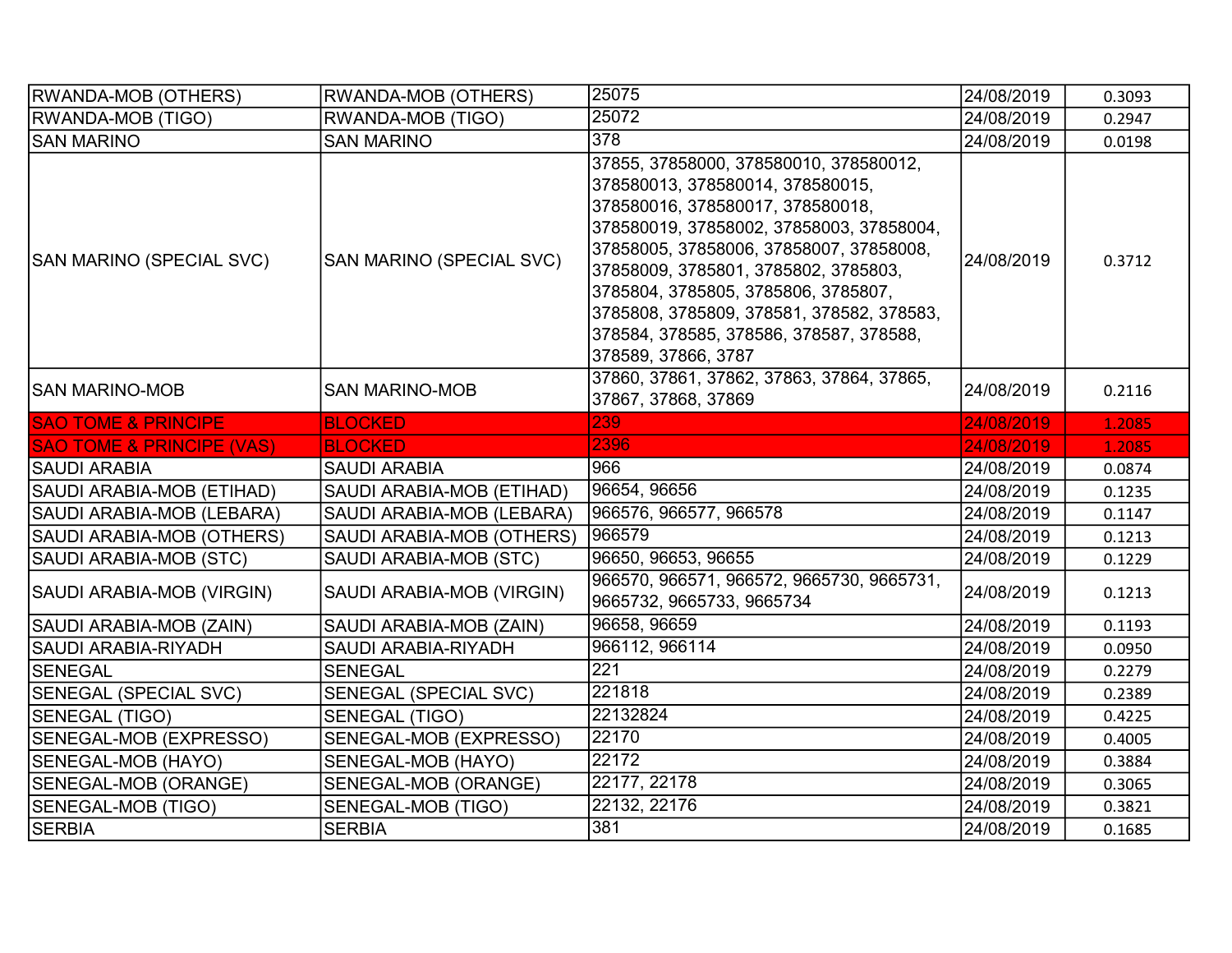| SERBIA (ORION)                    | SERBIA (ORION)                         | 3811051, 3811059, 38111410, 38111411,<br>38111412, 38111413, 38111414, 38111415,<br>38111421, 3811149, 3811241, 3811249,<br>3811341, 3811349, 3811451, 3811459,<br>3811561, 3811569, 3811661, 3811669,<br>3811731, 3811739, 38118310, 3811839,<br>3811921, 3811929, 3812061, 3812069,<br>38121310, 381213810, 38121399, 3812281,<br>3812289, 38123051, 38123059, 3812361, | 24/08/2019 | 0.4152 |
|-----------------------------------|----------------------------------------|---------------------------------------------------------------------------------------------------------------------------------------------------------------------------------------------------------------------------------------------------------------------------------------------------------------------------------------------------------------------------|------------|--------|
|                                   |                                        | 3812369, 3812421, 38124230, 38124231,<br>3812429, 3812531, 3812539, 3812621,<br>38126220, 3812629, 3812721, 3812729,<br>38129310, 3813081, 3813089, 3813161,<br>3813169, 3813189, 3813241, 3813249,<br>3813331, 3813339, 38134210, 3813429,<br>3813578, 3813579, 3813621, 3813629,<br>3813721, 3813729                                                                    |            |        |
| SERBIA (SPECIAL SVC)              | <b>SERBIA (SPECIAL SVC)</b>            | 38176                                                                                                                                                                                                                                                                                                                                                                     | 24/08/2019 | 0.3858 |
| SERBIA-MOB (MTS)                  | SERBIA-MOB (MTS)                       | 38164, 38165, 38166                                                                                                                                                                                                                                                                                                                                                       | 24/08/2019 | 0.4050 |
| <b>SERBIA-MOB (OTHERS)</b>        | <b>SERBIA-MOB (OTHERS)</b>             | 381677, 381678                                                                                                                                                                                                                                                                                                                                                            | 24/08/2019 | 0.4137 |
| SERBIA-MOB (TELENOR)              | SERBIA-MOB (TELENOR)                   | 38162, 38163, 38169                                                                                                                                                                                                                                                                                                                                                       | 24/08/2019 | 0.4182 |
| SERBIA-MOB (VIP)                  | SERBIA-MOB (VIP)                       | 38160, 38161, 38168                                                                                                                                                                                                                                                                                                                                                       | 24/08/2019 | 0.4050 |
| <b>SEYCHELLES</b>                 | <b>BLOCKED</b>                         | 248                                                                                                                                                                                                                                                                                                                                                                       | 24/08/2019 | 0.6605 |
| <b>SEYCHELLES (SPECIAL SVC)</b>   | <b>BLOCKED</b>                         | 2484206, 24842710, 2486410, 2486411,<br>2486412, 2486413, 2486414, 2486415, 248642                                                                                                                                                                                                                                                                                        | 24/08/2019 | 0.6917 |
| <b>SEYCHELLES-MOB (AIRTEL)</b>    | <b>BLOCKED</b>                         | 24827, 24828                                                                                                                                                                                                                                                                                                                                                              | 24/08/2019 | 0.6803 |
| <b>SEYCHELLES-MOB (OTHERS)</b>    | <b>BLOCKED</b>                         | 24825, 24826, 2485, 2487                                                                                                                                                                                                                                                                                                                                                  | 24/08/2019 | 0.6917 |
| <b>SIERRA LEONE</b>               | <b>SIERRA LEONE</b>                    | 232                                                                                                                                                                                                                                                                                                                                                                       | 24/08/2019 | 0.4534 |
| <b>SIERRA LEONE (SPECIAL SVC)</b> | <b>BLOCKED</b>                         | 23221, 23222, 23232                                                                                                                                                                                                                                                                                                                                                       | 24/08/2019 | 1.4729 |
| SIERRA LEONE-MOB (AFRICELL)       |                                        | SIERRA LEONE-MOB (AFRICELL 23230, 23277, 23280, 23288, 23299                                                                                                                                                                                                                                                                                                              | 24/08/2019 | 0.4583 |
| SIERRA LEONE-MOB (AIRTEL)         | SIERRA LEONE-MOB (AIRTEL)              | 23275, 23276, 23278, 23279                                                                                                                                                                                                                                                                                                                                                | 24/08/2019 | 0.4284 |
| SIERRA LEONE-MOB (COMIUM)         | SIERRA LEONE-MOB (COMIUM) 23233, 23234 |                                                                                                                                                                                                                                                                                                                                                                           | 24/08/2019 | 0.4789 |
| SIERRA LEONE-MOB (OTHERS)         |                                        | SIERRA LEONE-MOB (OTHERS) 23225, 23240, 23244, 23250, 23255, 23256                                                                                                                                                                                                                                                                                                        | 24/08/2019 | 0.4532 |
| SINGAPORE                         | <b>SINGAPORE</b>                       | 65                                                                                                                                                                                                                                                                                                                                                                        | 24/08/2019 | 0.0091 |
| SINGAPORE (VOIP)                  | SINGAPORE (VOIP)                       | 653                                                                                                                                                                                                                                                                                                                                                                       | 24/08/2019 | 0.0072 |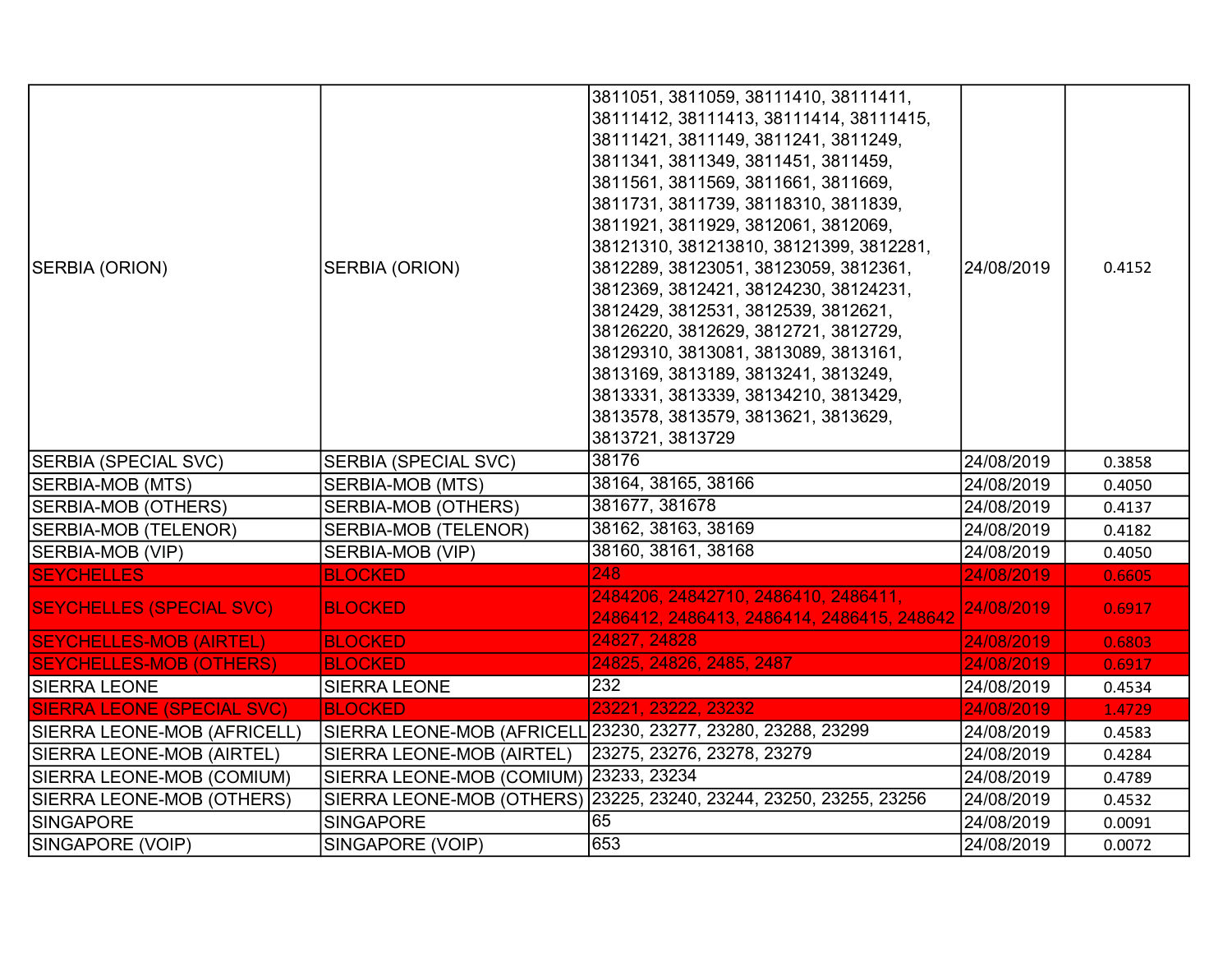| ISINGAPORE-MOB                                                                         | SINGAPORE-MOB                           | 658, 659                                                                                                                                                                                                                                                                                                                                                                                                                                                       | 24/08/2019 | 0.0143 |
|----------------------------------------------------------------------------------------|-----------------------------------------|----------------------------------------------------------------------------------------------------------------------------------------------------------------------------------------------------------------------------------------------------------------------------------------------------------------------------------------------------------------------------------------------------------------------------------------------------------------|------------|--------|
| <b>SLOVAK REPUBLIC</b>                                                                 | <b>SLOVAK REPUBLIC</b>                  | 1421                                                                                                                                                                                                                                                                                                                                                                                                                                                           | 24/08/2019 | 0.0059 |
| SLOVAK REPUBLIC (ORANGE)                                                               | SLOVAK REPUBLIC (ORANGE)                | 4213239, 4213338, 4213339, 4213438,<br> 4213439, 4213538, 4213539, 4213638,<br> 4213639, 4213738, 4213739, 4213838,<br> 4213839, 4214138, 4214139, 4214238,<br> 4214239, 4214338, 4214339, 4214438,<br> 4214439, 4214538, 4214539, 4214638,<br> 4214639, 4214738, 4214739, 4214838,<br> 4214839, 4215138, 4215139, 4215238,<br> 4215239, 4215338, 4215339, 4215438,<br> 4215439, 4215538, 4215539, 4215638,<br> 4215639, 4215738, 4215739, 4215838,<br>4215839 | 24/08/2019 | 0.0062 |
| <b>SLOVAK REPUBLIC (VAS)</b>                                                           | <b>SLOVAK REPUBLIC (VAS)</b>            | 42118                                                                                                                                                                                                                                                                                                                                                                                                                                                          | 24/08/2019 | 0.0059 |
|                                                                                        |                                         | 421905, 421906, 421907, 421908, 421915,<br>SLOVAK REPUBLIC-MOB (ORANGESLOVAK REPUBLIC-MOB (ORAN 421916, 421917, 421918, 421919, 421945                                                                                                                                                                                                                                                                                                                         | 24/08/2019 | 0.0260 |
| SLOVAK REPUBLIC-MOB (SWAN)                                                             | SLOVAK REPUBLIC-MOB (SWAN421950, 421951 |                                                                                                                                                                                                                                                                                                                                                                                                                                                                | 24/08/2019 | 0.0260 |
|                                                                                        |                                         | SLOVAK REPUBLIC-MOB (TELEFONSLOVAK REPUBLIC-MOB (TELEF421940, 421944, 421947, 421948, 421949                                                                                                                                                                                                                                                                                                                                                                   | 24/08/2019 | 0.0260 |
| SLOVAK REPUBLIC-MOB (T-MOBILISLOVAK REPUBLIC-MOB (T-MOI 421910, 421911, 421912, 421914 |                                         | 421901, 421902, 421903, 421904, 421909,                                                                                                                                                                                                                                                                                                                                                                                                                        | 24/08/2019 | 0.0260 |
| <b>SLOVENIA</b>                                                                        | <b>SLOVENIA</b>                         | 386                                                                                                                                                                                                                                                                                                                                                                                                                                                            | 24/08/2019 | 0.0082 |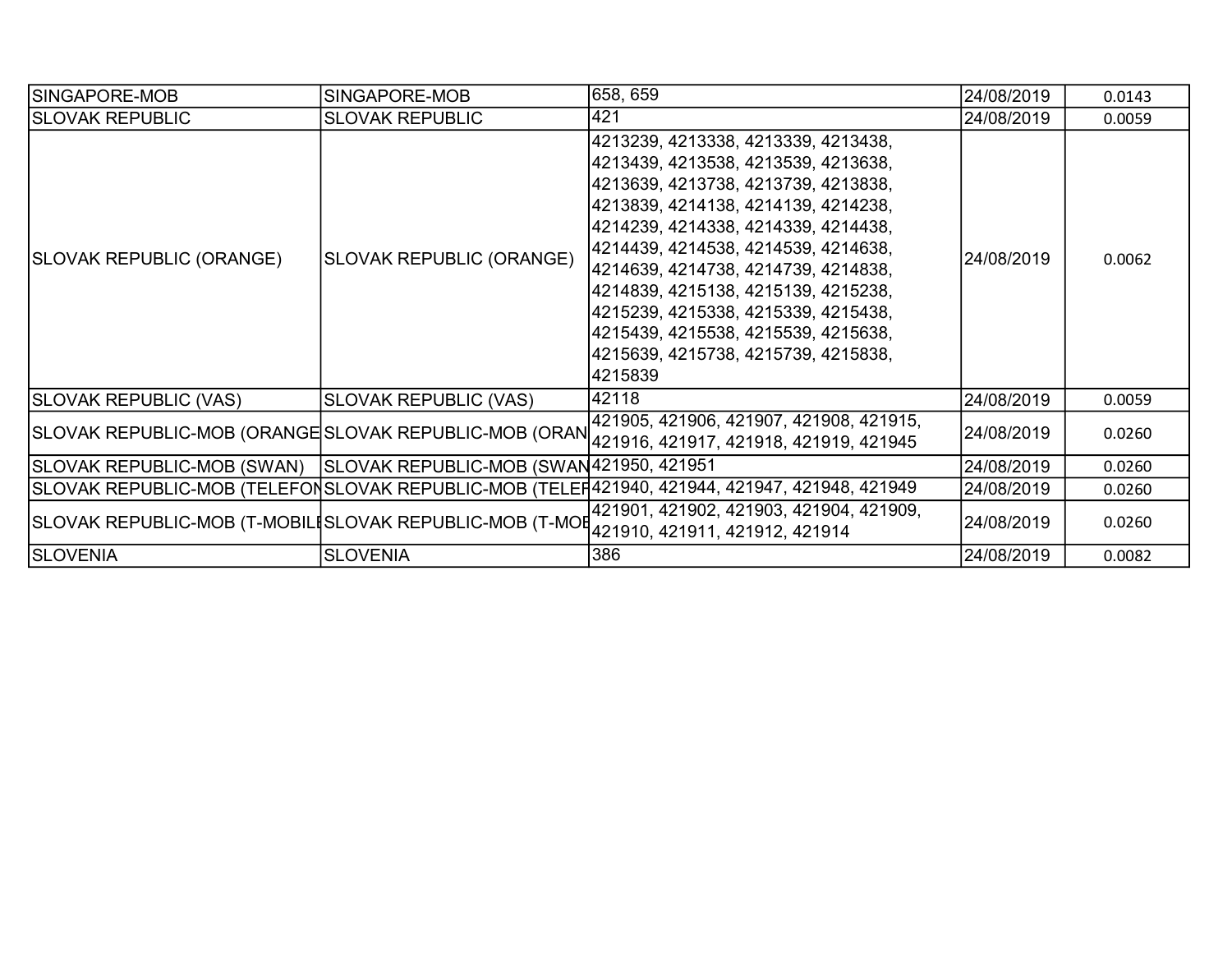| SLOVENIA (ALTERNATIVE) | SLOVENIA (ALTERNATIVE) | 38612432, 38612926, 38612927, 38613087,<br>3861320, 3861330, 3861400, 3861401,<br>38614440, 38615550, 38615555, 3861600,<br>3861601, 3861620, 3861777, 3861810,<br>38618280, 38618281, 38618282, 38618283,<br>38618888, 38618889, 38622926, 38622927,<br>3862444, 38625552, 38625555, 3862600,<br>3862620, 3862621, 3862707, 3862820,<br>38628280, 38628281, 38628884, 38632432,<br>38632926, 38632927, 38635550, 38635555,<br>3863600, 3863620, 3863777, 38638280,<br>38638281, 38638282, 38638283, 3863830,<br>38638888, 38642926, 38642927, 38645550,<br>38645555, 3864600, 3864620, 3864777,<br>38648280, 38648281, 3864840, 38652926,<br>38652927, 38655550, 38655555, 3865600,<br>3865620, 3865777, 38658280, 3865850,<br>38658888, 386590, 386591, 3865920,<br>3865921, 3865922, 3865923, 3865924,<br>3865925, 386593, 386594, 386595, 3865968,<br>3865969, 386597, 38672926, 38672927,<br>38675550, 38675555, 3867600, 3867620,<br>3867777, 38678280, 3867870, 3868160,<br>3868161, 3868162, 3868181, 3868188,<br>3868222, 3868227, 3868228, 3868280,<br>3868281, 3868282, 3868288, 386833, 386838,<br>3869804, 3869806, 3869809, 3869810,<br>3869812, 3869813, 3869815, 3869816,<br>3869818, 3869820, 3869824, 3869826, | 24/08/2019 | 0.0082 |
|------------------------|------------------------|----------------------------------------------------------------------------------------------------------------------------------------------------------------------------------------------------------------------------------------------------------------------------------------------------------------------------------------------------------------------------------------------------------------------------------------------------------------------------------------------------------------------------------------------------------------------------------------------------------------------------------------------------------------------------------------------------------------------------------------------------------------------------------------------------------------------------------------------------------------------------------------------------------------------------------------------------------------------------------------------------------------------------------------------------------------------------------------------------------------------------------------------------------------------------------------------------------------------------------|------------|--------|
| SLOVENIA-MOB (IPKO)    | SLOVENIA-MOB (IPKO)    | 38643, 38649                                                                                                                                                                                                                                                                                                                                                                                                                                                                                                                                                                                                                                                                                                                                                                                                                                                                                                                                                                                                                                                                                                                                                                                                                     | 24/08/2019 | 0.5144 |
| SLOVENIA-MOB (OTHERS)  | SLOVENIA-MOB (OTHERS)  | 3866555, 3866560, 3866570, 3869807,<br>3869822, 3869823                                                                                                                                                                                                                                                                                                                                                                                                                                                                                                                                                                                                                                                                                                                                                                                                                                                                                                                                                                                                                                                                                                                                                                          | 24/08/2019 | 0.0228 |
| SLOVENIA-MOB (SI MOB)  | SLOVENIA-MOB (SI MOB)  | 38630, 38640, 38668, 386696, 386699,<br>3869801, 3869803                                                                                                                                                                                                                                                                                                                                                                                                                                                                                                                                                                                                                                                                                                                                                                                                                                                                                                                                                                                                                                                                                                                                                                         | 24/08/2019 | 0.0228 |
| SLOVENIA-MOB (T2)      | SLOVENIA-MOB (T2)      | 3866406, 386641, 386642, 386643, 386644,<br>386645, 3869814                                                                                                                                                                                                                                                                                                                                                                                                                                                                                                                                                                                                                                                                                                                                                                                                                                                                                                                                                                                                                                                                                                                                                                      | 24/08/2019 | 0.0228 |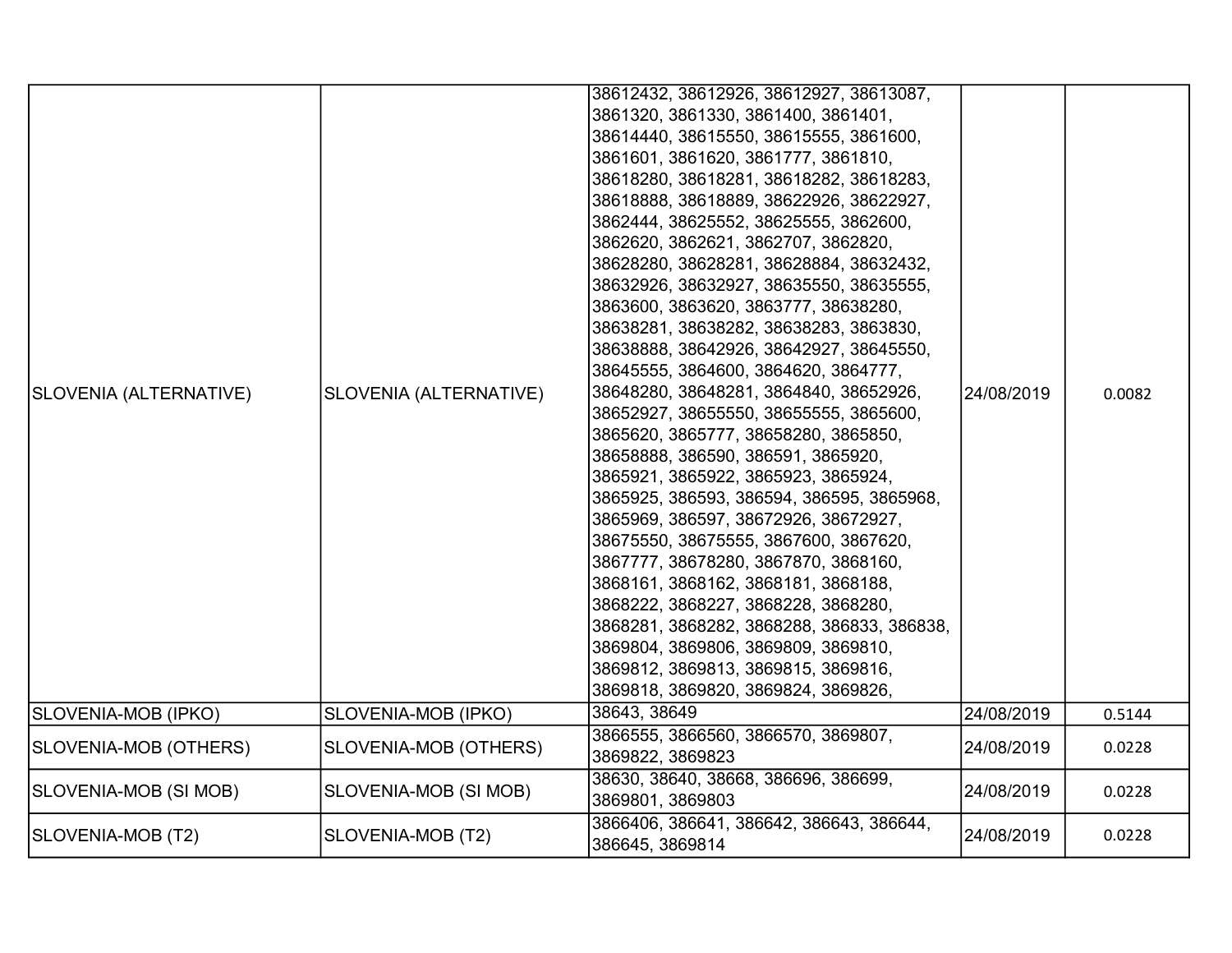|                            |                         | SLOVENIA-MOB (TELEKOM SLOVEISLOVENIA-MOB (TELEKOM SLO 38631, 38641, 38651, 3869800, 3869817 | 24/08/2019  | 0.0228 |
|----------------------------|-------------------------|---------------------------------------------------------------------------------------------|-------------|--------|
| SLOVENIA-MOB (TELEMACH)    | SLOVENIA-MOB (TELEMACH) | 386651, 38670, 3869802                                                                      | 24/08/2019  | 0.0228 |
| <b>SOLOMON ISLANDS</b>     | <b>BLOCKED</b>          | 677                                                                                         | 24/08/2019  | 1.0144 |
| <b>SOLOMON ISLANDS-MOB</b> | <b>BLOCKED</b>          | 6779                                                                                        | 24/08/2019  | 1.0144 |
| <b>SOMALIA</b>             | ISOMALIA                | 252                                                                                         | 24/08/2019  | 0.4798 |
| SOMALIA (GOLIS)            | SOMALIA (GOLIS)         | 25242, 25245, 25246, 25255, 25257, 25258,                                                   | l24/08/2019 | 0.3455 |
|                            |                         | 25288, 25290, 25291                                                                         |             |        |
| SOMALIA (HORMUUD)          | SOMALIA (HORMUUD)       | 25215, 25216, 25218, 25234, 25243, 25261                                                    | l24/08/2019 | 0.3164 |
| SOMALIA (TELESOM)          | SOMALIA (TELESOM)       | 25220, 25224, 25225, 25226, 25227, 25263                                                    | 24/08/2019  | 0.3835 |
| <b>SOUTH AFRICA</b>        | <b>SOUTH AFRICA</b>     | 127                                                                                         | 24/08/2019  | 0.1603 |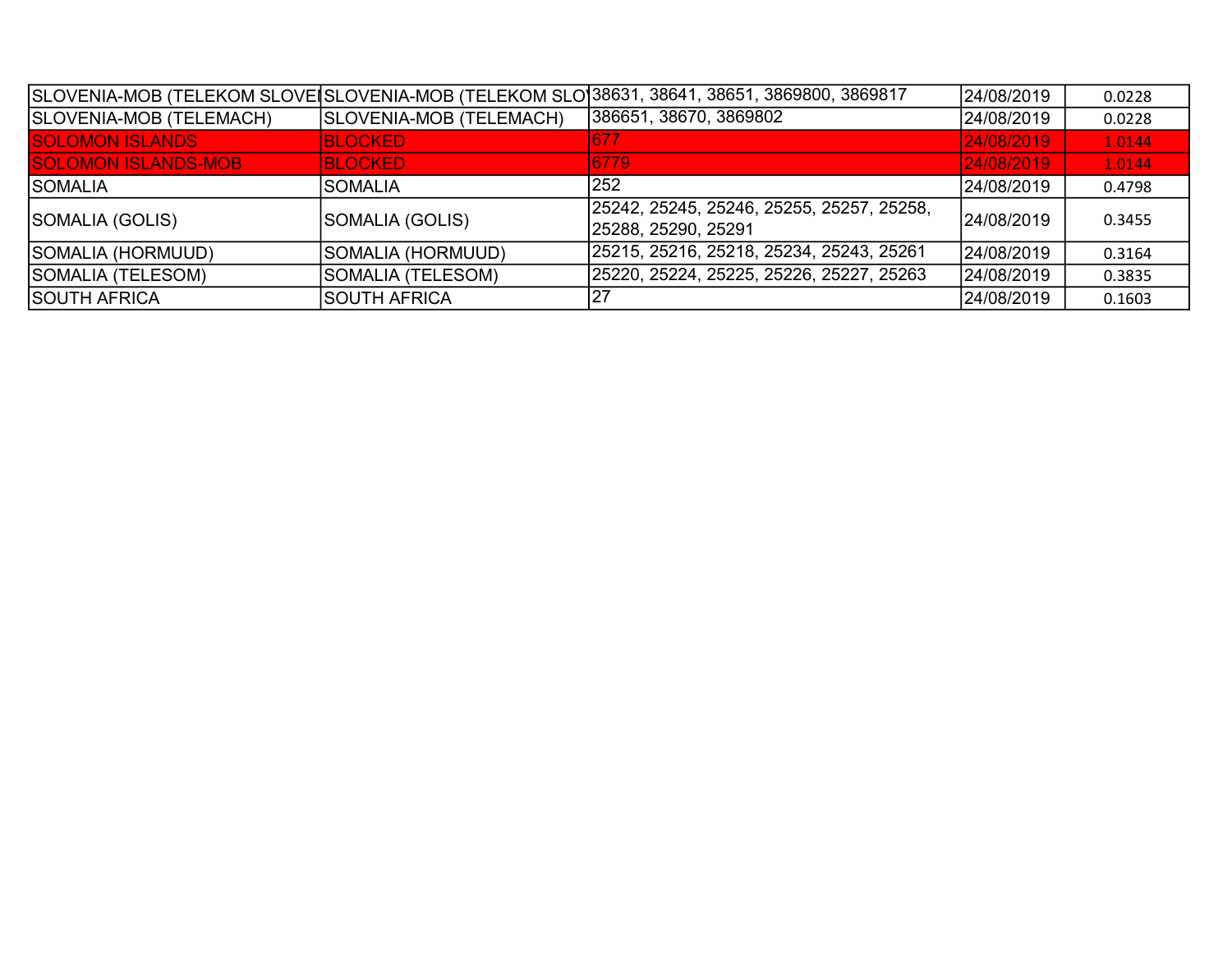|                    |                    | 2710001251, 2710001252, 2710001253,       |            |        |
|--------------------|--------------------|-------------------------------------------|------------|--------|
|                    |                    | 2710001254, 2710001255, 2710001256,       |            |        |
|                    |                    | 2710001257, 2710001258, 2710001259,       |            |        |
|                    |                    | 271000126, 271000127, 271000128,          |            |        |
|                    |                    | 271000129, 271000135, 271000136,          |            |        |
|                    |                    | 271000137, 271000138, 271000139,          |            |        |
|                    |                    | 27100014, 271000150, 271000151,           |            |        |
|                    |                    | 271000152, 271000153, 271000154,          |            |        |
|                    |                    | 271000155, 2710001560, 2710001561,        |            |        |
|                    |                    | 2710001562, 2710001563, 2710001564,       |            |        |
|                    |                    | 2710001565, 27100016, 27100017, 27100018, |            |        |
|                    |                    | 271000190, 271000191, 271000192,          |            |        |
|                    |                    | 271000193, 271000194, 271000195,          |            |        |
|                    |                    | 2710001960, 2710001961, 2710001962,       |            |        |
| SOUTH AFRICA (VAN) | SOUTH AFRICA (VAN) | 2710001963, 2710001964, 2710001999,       | 24/08/2019 | 0.3758 |
|                    |                    | 2710003, 27100040, 27100041, 27100042,    |            |        |
|                    |                    | 27100043, 27100044, 27100050, 27100051,   |            |        |
|                    |                    | 27100052, 27100053, 27100054, 27100055,   |            |        |
|                    |                    | 27100056, 27100060, 27100061, 27100062,   |            |        |
|                    |                    | 27100063, 27100065, 27100070, 27100071,   |            |        |
|                    |                    | 27100072, 27100073, 27100074, 27100075,   |            |        |
|                    |                    | 27100083, 27100085, 27100090, 27100091,   |            |        |
|                    |                    | 27100095, 27100096, 27100100, 27100101,   |            |        |
|                    |                    | 27100105, 27100107, 27100120, 27100123,   |            |        |
|                    |                    | 27100125, 27100130, 27100131, 27100132,   |            |        |
|                    |                    | 27100133, 27100134, 27100150, 27100151,   |            |        |
|                    |                    | 27100152, 27100153, 27100155, 2710020,    |            |        |
|                    |                    | 27100210, 27100215, 27100230, 27100240,   |            |        |
|                    |                    | 2710025, 27100300, 27100301, 27100302,    |            |        |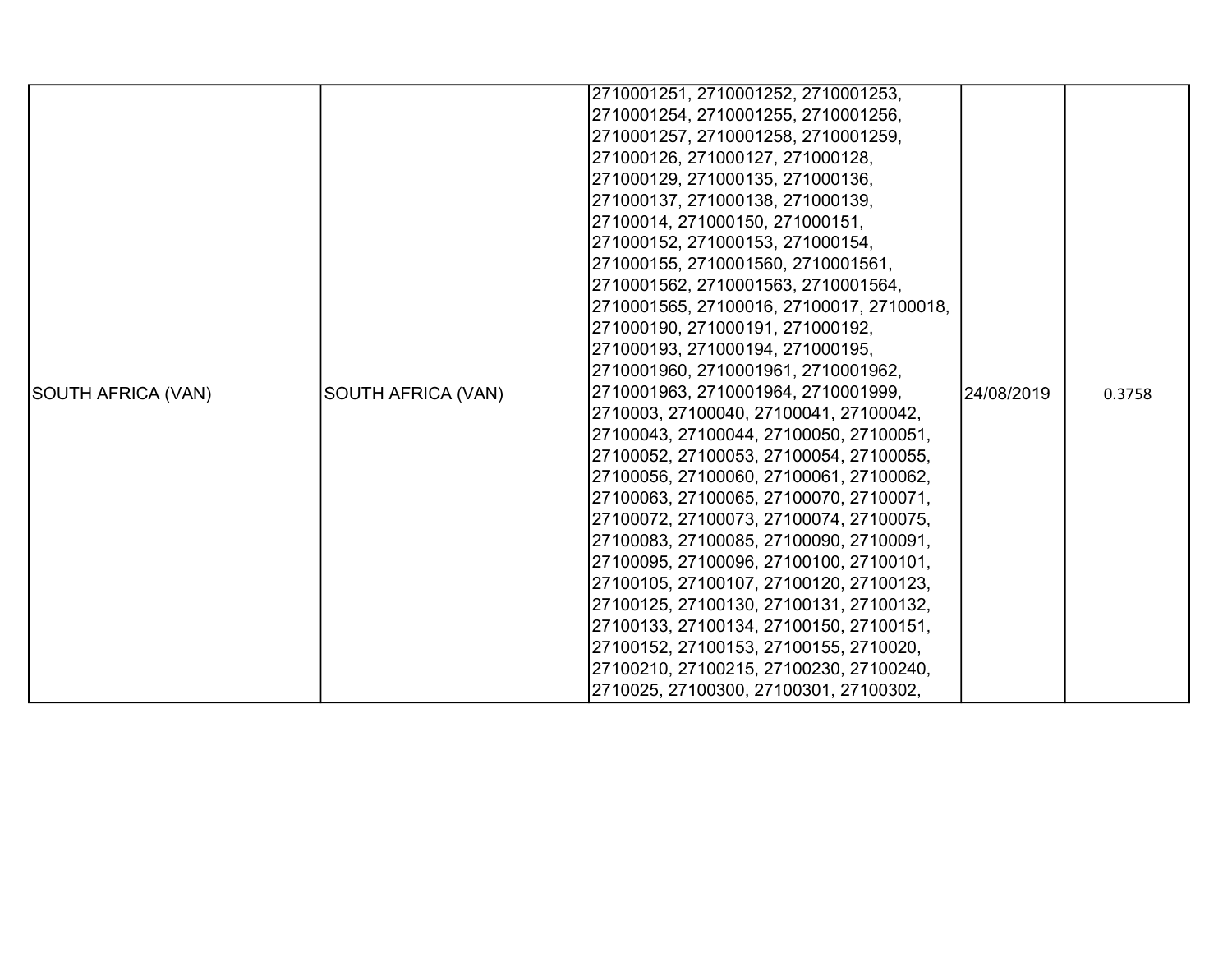|                    |                           | 2731940, 2731941, 2731942, 2731943,     |            |        |
|--------------------|---------------------------|-----------------------------------------|------------|--------|
|                    |                           | 2731944, 2731945, 2731960, 2731961,     |            |        |
|                    |                           | 2731962, 2731963, 2731964, 27319800,    |            |        |
|                    |                           | 2732000, 2732001, 27320030, 27320040,   |            |        |
|                    |                           |                                         |            |        |
|                    |                           | 27320070, 27320085, 27320090, 27320240, |            |        |
|                    |                           | 27320320, 27321500, 27323300, 27323305, |            |        |
|                    |                           | 27324260, 27324920, 27325740, 27326480, |            |        |
|                    |                           | 27328800, 27328860, 27328861, 27328862, |            |        |
|                    |                           | 27328863, 27328864, 2732940, 2733001,   |            |        |
|                    |                           | 2733004, 27330070, 27330085, 27330090,  |            |        |
|                    |                           | 27330125, 27330155, 27330240, 27330320, |            |        |
|                    |                           | 27330321, 27330322, 27330323, 27330324, |            |        |
|                    |                           | 27330500, 27331010, 27331080, 27331330, |            |        |
|                    |                           | 27331500, 27331610, 27333320, 27333500, |            |        |
| SOUTH AFRICA (VAN) | <b>SOUTH AFRICA (VAN)</b> | 27334010, 27334035, 27334260, 27334920, | 24/08/2019 | 0.3758 |
|                    |                           | 27335550, 27336480, 27337530, 27337860, |            |        |
|                    |                           | 27338800, 2733940, 2734001, 27340040,   |            |        |
|                    |                           | 27340070, 27340085, 27340090, 27340240, |            |        |
|                    |                           | 27340320, 27340620, 27340650, 27341080, |            |        |
|                    |                           | 27341500, 27342850, 27343300, 27343305, |            |        |
|                    |                           | 27344260, 27344300, 27344920, 27348800, |            |        |
|                    |                           | 27349400, 27349401, 27349402, 27349403, |            |        |
|                    |                           | 27349404, 2735001, 27350040, 27350070,  |            |        |
|                    |                           | 27350085, 27350090, 27350240, 27350320, |            |        |
|                    |                           | 27350650, 27350680, 27351080, 27351500, |            |        |
|                    |                           | 27351610, 27352850, 27353500, 27353560, |            |        |
|                    |                           | 27354260, 27354920, 27358800, 27359400, |            |        |
|                    |                           | 27359401, 27359402, 27359403, 27359404, |            |        |
|                    |                           | 27360040, 27360070, 27360090, 27360240, |            |        |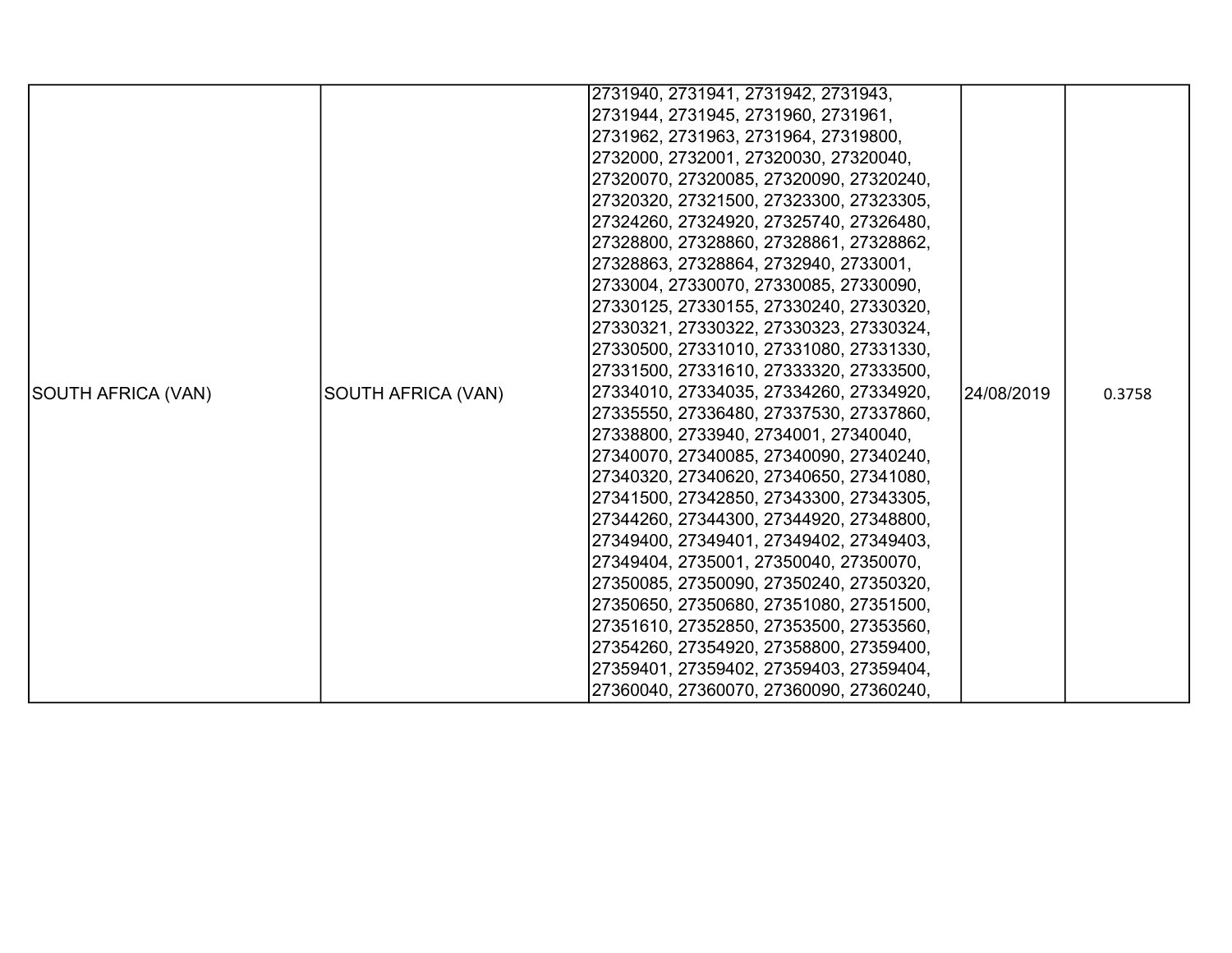| ISOUTH AFRICA-CAPE TOWN   | SOUTH AFRICA-CAPE TOWN                   | 27210077, 27210078, 27210079, 2721008,<br>2721009, 27210102, 27210103, 27210104,<br>27210105, 27210107, 27210108, 27210109,<br>2721011, 2721012, 27210135, 27210136,<br>27210137, 27210138, 27210139, 2721014,<br>2721015, 2721016, 2721017, 2721018,<br>2721019, 27210203, 27210204, 27210205,<br>27210206, 27210207, 27210208, 27210209,<br>2721021, 2721022, 2721023, 2721024,<br>2721025, 2721026, 2721027, 2721028,<br>2721029, 27210301, 27210302, 27210303,<br>27210304, 27210305, 27210306, 27210307,<br>27210308, 27210309, 2721031, 2721032,<br>2721033, 2721034, 27210352, 27210353,<br>27210354, 27210355, 27210356, 27210357,<br>27210358, 27210359, 27210363, 27210364,<br>27210365, 27210366, 27210367, 27210368,<br>27210369, 2721037, 2721038, 2721039,<br>2721041, 2721042, 2721043, 2721044,<br>2721045, 2721046, 2721047, 2721048,<br>2721049, 2721051, 2721052, 2721053,<br>2721054, 2721055, 2721056, 2721057,<br>2721058, 2721059, 2721061, 2721062,<br>2721063, 2721064, 27210651, 27210652,<br>27210653, 27210654, 27210655, 27210656,<br>27210657, 27210658, 27210659, 2721066,<br>2721067, 2721068, 2721069, 2721070,<br>2721071, 27210721, 27210722, 27210723,<br>27210724, 27210725, 27210726, 27210727, | 24/08/2019 | 0.1603 |
|---------------------------|------------------------------------------|---------------------------------------------------------------------------------------------------------------------------------------------------------------------------------------------------------------------------------------------------------------------------------------------------------------------------------------------------------------------------------------------------------------------------------------------------------------------------------------------------------------------------------------------------------------------------------------------------------------------------------------------------------------------------------------------------------------------------------------------------------------------------------------------------------------------------------------------------------------------------------------------------------------------------------------------------------------------------------------------------------------------------------------------------------------------------------------------------------------------------------------------------------------------------------------------------------------------------------------|------------|--------|
| SOUTH AFRICA-JOHANNESBURG | SOUTH AFRICA-JOHANNESBUR <sup>2711</sup> |                                                                                                                                                                                                                                                                                                                                                                                                                                                                                                                                                                                                                                                                                                                                                                                                                                                                                                                                                                                                                                                                                                                                                                                                                                       | 24/08/2019 | 0.1603 |
| SOUTH AFRICA-MOB (CELLC)  | SOUTH AFRICA-MOB (CELLC)                 | 27610, 27611, 27612, 27613, 27615, 27616,<br>27617, 27618, 27619, 2762, 27641, 27642,<br>27643, 27644, 27645, 27650, 27651, 27652,<br>27653, 27654, 2774, 2784                                                                                                                                                                                                                                                                                                                                                                                                                                                                                                                                                                                                                                                                                                                                                                                                                                                                                                                                                                                                                                                                        | 24/08/2019 | 0.2400 |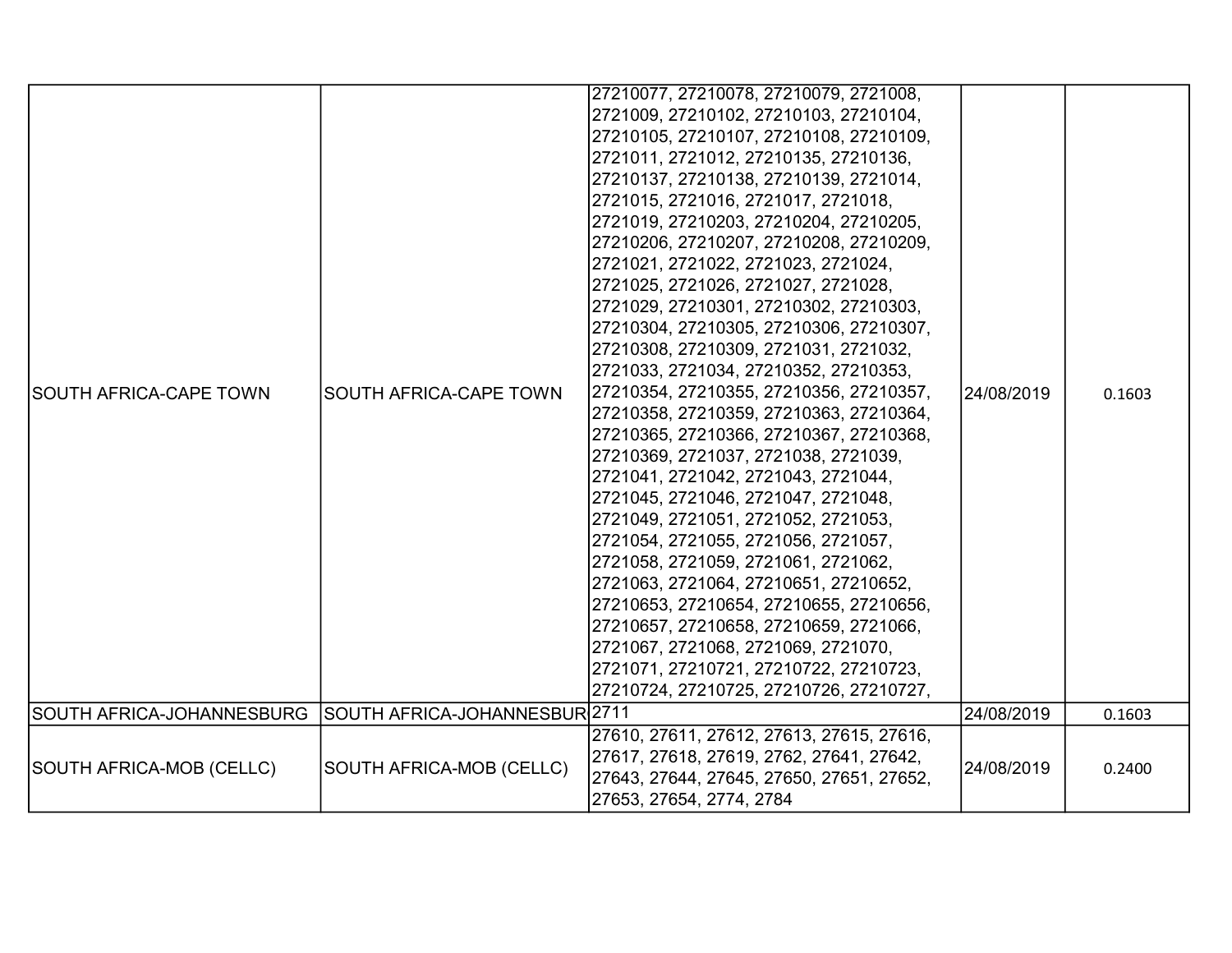| SOUTH AFRICA-MOB (MTN) | SOUTH AFRICA-MOB (MTN) | 27633, 27634, 27635, 27638, 27639, 27640,<br>27655, 27656, 27657, 27710, 27717, 27718,<br> 27719, 2773, 2778, 27810, 2783, 2787049,<br> 2787121, 2787131, 2787260, 2787740,<br> 2787741, 2787742, 2787743, 2787750,<br>2787751, 27877520, 27877540, 27877541,<br> 27877542, 27877544, 27877545, 27877546,<br>27877547, 27877548, 27877549, 27878450,<br> 27878451, 279602001, 279602002,<br> 279603000, 279603001, 279603002,<br>279603003 | 124/08/2019 | 0.1508 |
|------------------------|------------------------|--------------------------------------------------------------------------------------------------------------------------------------------------------------------------------------------------------------------------------------------------------------------------------------------------------------------------------------------------------------------------------------------------------------------------------------------|-------------|--------|
|------------------------|------------------------|--------------------------------------------------------------------------------------------------------------------------------------------------------------------------------------------------------------------------------------------------------------------------------------------------------------------------------------------------------------------------------------------------------------------------------------------|-------------|--------|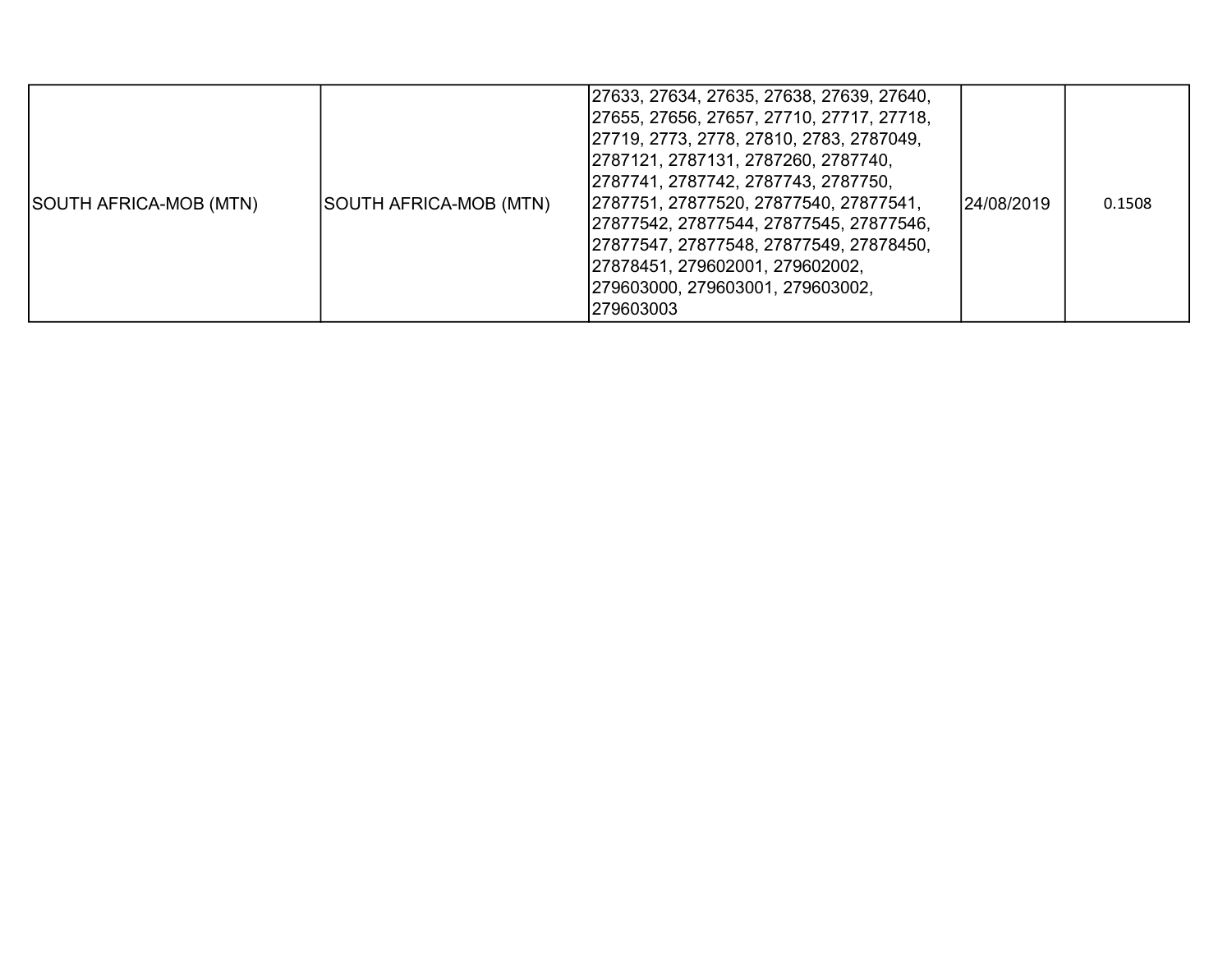| SOUTH AFRICA-MOB (NEOTEL) |                        | 2780010003, 2780010004, 27800123001,<br>27800223221, 2780034724, 27800378800,<br>2780039000, 2780039001, 2780039002,<br>27800397864, 27800397935, 27800472672,<br>27800546367, 27800600123, 27800627837,<br>27800672672, 27800766684, 2780080001,<br>2780080002, 2780080003, 27800864839,<br>27800873287, 27860002020, 27860002525,<br>27860003600, 2786000799, 27860022626,<br>2786002765, 27860036000, 27860046293,<br>27860047332, 27860047665, 27860048294,<br>27860067332, 2786006970, 2786007332,<br>27860073330, 27860073682, 27860076293,<br>2786010178, 27860112765, 27860116293,<br>SOUTH AFRICA-MOB (NEOTEL) 27860146293, 27860177272, 27860227252,<br>27860227354, 27860266827, 27860287822,<br>27860347243, 27860360000, 2786036739,<br>27860378800, 27860422626, 27860437226,<br>27860462478, 27860467837, 27860633325,<br>27860644878, 27860668273, 27860688837,<br>278606907, 278606908, 278606909,<br>278606910, 278606911, 278606912,<br>278606913, 278606914, 278606915,<br>278606916, 27860698294, 27860723000,<br>27860726293, 27860727665, 27860729292,<br>27860729869, 27860747322, 27860764840,<br>27860764842, 27860766522, 27860864878,<br>27860866827, 27860887665, 27860983000,<br>27861001234, 27861004247, 27861010002,<br>27614, 27658, 27659, 27670, 27671, 27672, | 24/08/2019 | 0.3758 |
|---------------------------|------------------------|----------------------------------------------------------------------------------------------------------------------------------------------------------------------------------------------------------------------------------------------------------------------------------------------------------------------------------------------------------------------------------------------------------------------------------------------------------------------------------------------------------------------------------------------------------------------------------------------------------------------------------------------------------------------------------------------------------------------------------------------------------------------------------------------------------------------------------------------------------------------------------------------------------------------------------------------------------------------------------------------------------------------------------------------------------------------------------------------------------------------------------------------------------------------------------------------------------------------------------------------------------------------------------------------------|------------|--------|
| SOUTH AFRICA-MOB (TSA)    | SOUTH AFRICA-MOB (TSA) | 27676, 27677, 27680, 27681, 27682, 27683,<br>27684, 27685, 27811, 27812, 27813, 27814,<br>27815, 27817, 279600000                                                                                                                                                                                                                                                                                                                                                                                                                                                                                                                                                                                                                                                                                                                                                                                                                                                                                                                                                                                                                                                                                                                                                                                  | 24/08/2019 | 0.2400 |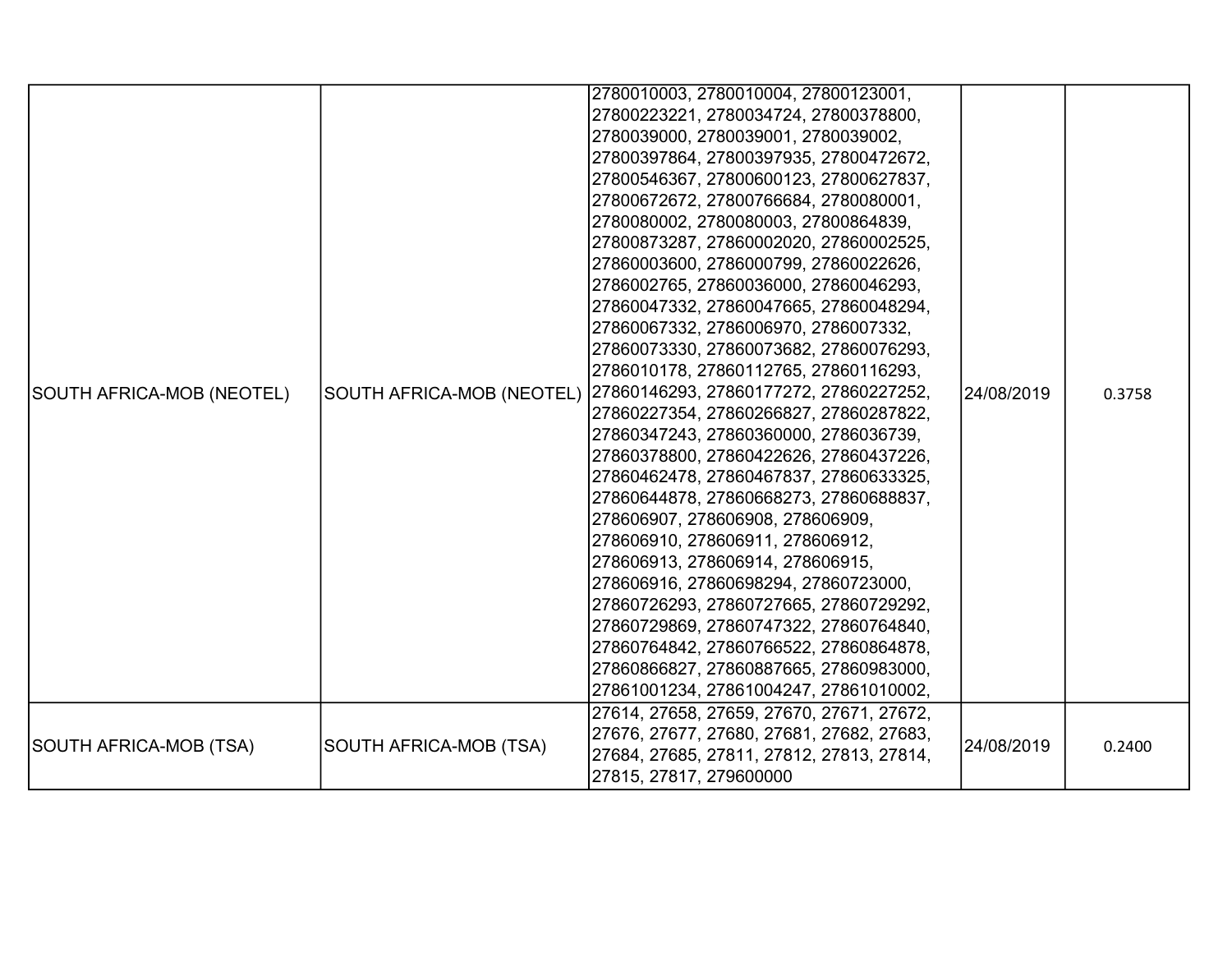| SOUTH AFRICA-MOB (VODAC)        | SOUTH AFRICA-MOB (VODAC)                            | 27214931, 27214932, 27214933, 27324931,<br>27434922, 27444922, 27564921, 27574921,<br>27606, 27607, 27608, 27609, 27636, 27637,<br>27646, 27647, 27648, 27649, 27660, 27661,<br>27662, 27663, 27664, 27665, 27673, 27674,<br>27675, 27711, 27712, 27713, 27714, 27715,<br>27716, 2772, 2776, 2779, 27818, 2782,<br>2787086, 2787087, 2787285, 2787286,<br>2787287, 2787288, 2787289, 279602005,<br>279602006, 279602007, 279602010,<br>279602011                          | 24/08/2019 | 0.1508 |
|---------------------------------|-----------------------------------------------------|---------------------------------------------------------------------------------------------------------------------------------------------------------------------------------------------------------------------------------------------------------------------------------------------------------------------------------------------------------------------------------------------------------------------------------------------------------------------------|------------|--------|
| <b>SOUTH AFRICA-MOB (WBS)</b>   | SOUTH AFRICA-MOB (WBS)                              | 27816                                                                                                                                                                                                                                                                                                                                                                                                                                                                     | 24/08/2019 | 0.2461 |
| <b>SOUTH SUDAN</b>              | <b>SOUTH SUDAN</b>                                  | 211                                                                                                                                                                                                                                                                                                                                                                                                                                                                       | 24/08/2019 | 0.4775 |
| SOUTH SUDAN-MOB (GEMTEL)        | SOUTH SUDAN-MOB (GEMTEL)                            | 21197                                                                                                                                                                                                                                                                                                                                                                                                                                                                     | 24/08/2019 | 0.4763 |
| SOUTH SUDAN-MOB (MTN)           | <b>SOUTH SUDAN-MOB (MTN)</b>                        | 21192, 21199                                                                                                                                                                                                                                                                                                                                                                                                                                                              | 24/08/2019 | 0.4737 |
| <b>SOUTH SUDAN-MOB (OTHERS)</b> | SOUTH SUDAN-MOB (OTHERS) 21193, 21194, 21196, 21198 |                                                                                                                                                                                                                                                                                                                                                                                                                                                                           | 24/08/2019 | 0.4763 |
| <b>SOUTH SUDAN-MOB (VIVCEL)</b> | <b>SOUTH SUDAN-MOB (VIVCEL)</b>                     | 21195                                                                                                                                                                                                                                                                                                                                                                                                                                                                     | 24/08/2019 | 0.3775 |
| SOUTH SUDAN-MOB (ZAIN)          | SOUTH SUDAN-MOB (ZAIN)                              | 21190, 21191                                                                                                                                                                                                                                                                                                                                                                                                                                                              | 24/08/2019 | 0.4763 |
| SPAIN                           | <b>SPAIN</b>                                        | 34                                                                                                                                                                                                                                                                                                                                                                                                                                                                        | 24/08/2019 | 0.0057 |
| <b>SPAIN (NOMADIC SERVICES)</b> | <b>SPAIN (NOMADIC SERVICES)</b>                     | 3451                                                                                                                                                                                                                                                                                                                                                                                                                                                                      | 24/08/2019 | 0.0333 |
| SPAIN (SPECIAL SVC)             | <b>SPAIN (SPECIAL SVC)</b>                          | 34902                                                                                                                                                                                                                                                                                                                                                                                                                                                                     | 24/08/2019 | 0.3124 |
| SPAIN-MOB (MOVISTAR)            | SPAIN-MOB (MOVISTAR)                                | 34606, 34608, 34609, 346122, 346124,<br>346125, 34616, 34618, 34619, 34620, 346211,<br>346212, 34626, 34628, 34629, 34630, 34631,<br>34632, 346345, 34636, 34638, 34639, 34642,<br>34643, 34646, 34648, 34649, 34650, 34659,<br>34660, 34669, 34676, 34679, 34680, 346810,<br>346811, 346812, 346813, 346814, 346815,<br>34682, 34683, 346840, 346841, 346842,<br>346843, 346845, 346846, 34686, 346889,<br>34689, 34690, 346940, 34696, 34699, 347110,<br>347170, 347177 | 24/08/2019 | 0.0143 |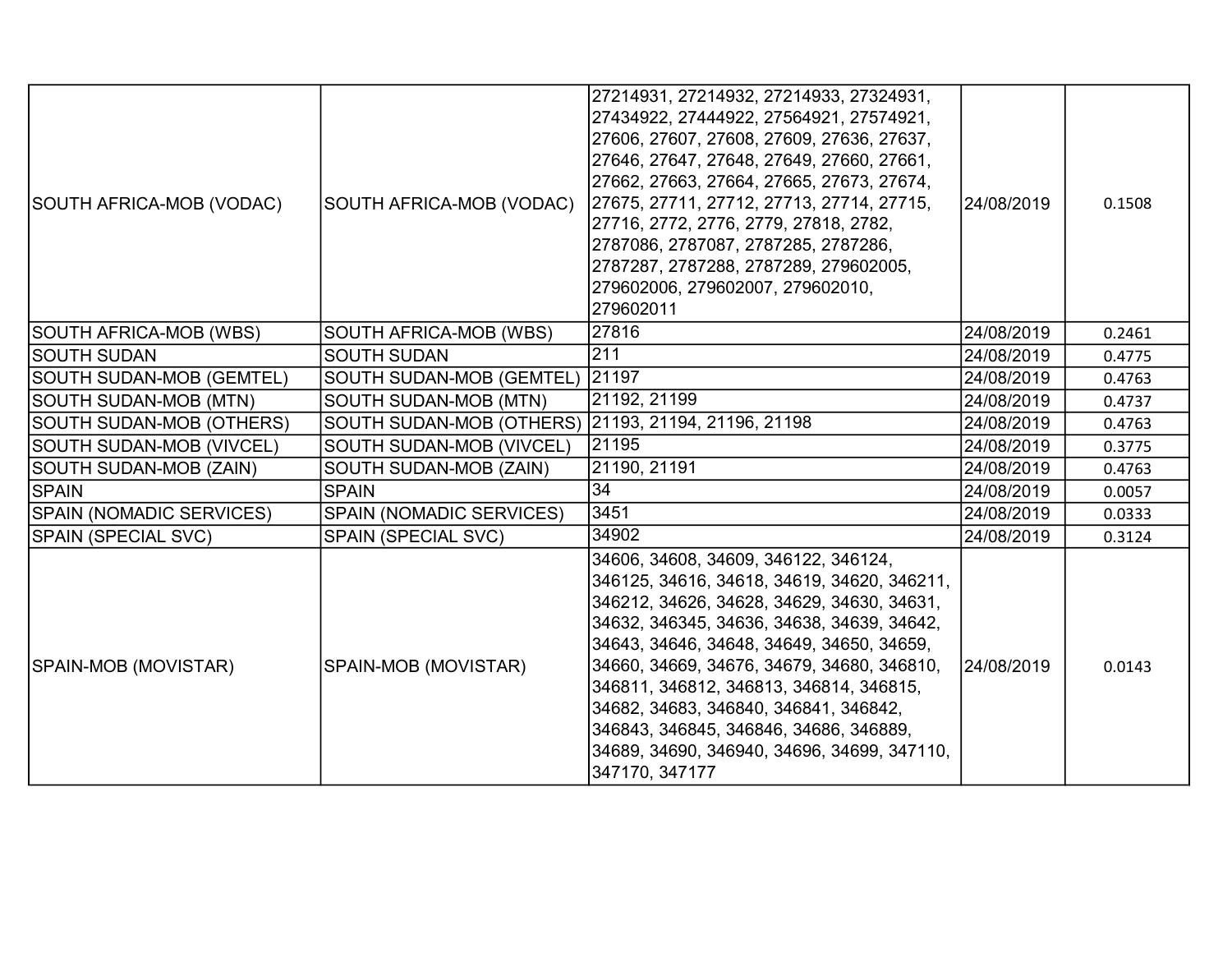| SPAIN-MOB (ORANGE)   | SPAIN-MOB (ORANGE)   | 34590590, 34590656, 346016, 346018,<br>346019, 346022, 346029, 346045, 34605,<br>346110, 346120, 346121, 34615, 346236,<br>34625, 34635, 34640, 34644, 34645, 34651,<br>34652, 34653, 34654, 34655, 34656, 34657,<br>34658, 34665, 346681, 346685, 34675,<br>346816, 346844, 346847, 34685, 34688,<br>34691, 34692, 34693, 346944, 346945,<br>346946, 34695, 346980, 346982, 346983,<br>346984, 346985, 346986, 346987, 346988,<br>347444, 347446, 347477, 347478 | 24/08/2019 | 0.0143 |
|----------------------|----------------------|-------------------------------------------------------------------------------------------------------------------------------------------------------------------------------------------------------------------------------------------------------------------------------------------------------------------------------------------------------------------------------------------------------------------------------------------------------------------|------------|--------|
| SPAIN-MOB (OTHERS)   | SPAIN-MOB (OTHERS)   | 34590, 346, 3471, 3472, 3473, 3474, 3475,<br>3476, 3477, 3478, 3479                                                                                                                                                                                                                                                                                                                                                                                               | 24/08/2019 | 0.1949 |
| SPAIN-MOB (VODAFONE) | SPAIN-MOB (VODAFONE) | 34590600, 34600, 346010, 346011, 346012,<br>346013, 346014, 346015, 346017, 346024,<br>346025, 346026, 346027, 34603, 346040,<br>346041, 346042, 346043, 34607, 34610,<br>346111, 346112, 346113, 346114, 346116,<br>34617, 34627, 34634, 34637, 34647, 34661,<br>34662, 34663, 34664, 34666, 34667, 34670,<br>34671, 34672, 34673, 34674, 34677, 34678,<br>34687, 34697, 346981, 346989, 347111,<br>347117, 347171, 347277                                       | 24/08/2019 | 0.0143 |
| SPAIN-MOB (YOIGO)    | SPAIN-MOB (YOIGO)    | 34590622, 34622, 346230, 346231, 34633,<br>347221, 347222, 347223, 347224, 347225,<br>347226, 347227, 347228                                                                                                                                                                                                                                                                                                                                                      | 24/08/2019 | 0.0143 |
| <b>SRI LANKA</b>     | <b>SRI LANKA</b>     | 94                                                                                                                                                                                                                                                                                                                                                                                                                                                                | 24/08/2019 | 0.1565 |
| SRI LANKA (DIALOG)   | SRI LANKA (DIALOG)   | 94117, 94217, 94237, 94247, 94257, 94267,<br> 94277, 94317, 94327, 94337, 94347, 94357,<br> 94367, 94377, 94387, 94417, 94457, 94477,<br> 94517, 94527, 94547, 94557, 94577, 94637,<br>94657, 94667, 94677, 94817, 94917                                                                                                                                                                                                                                          | 24/08/2019 | 0.1565 |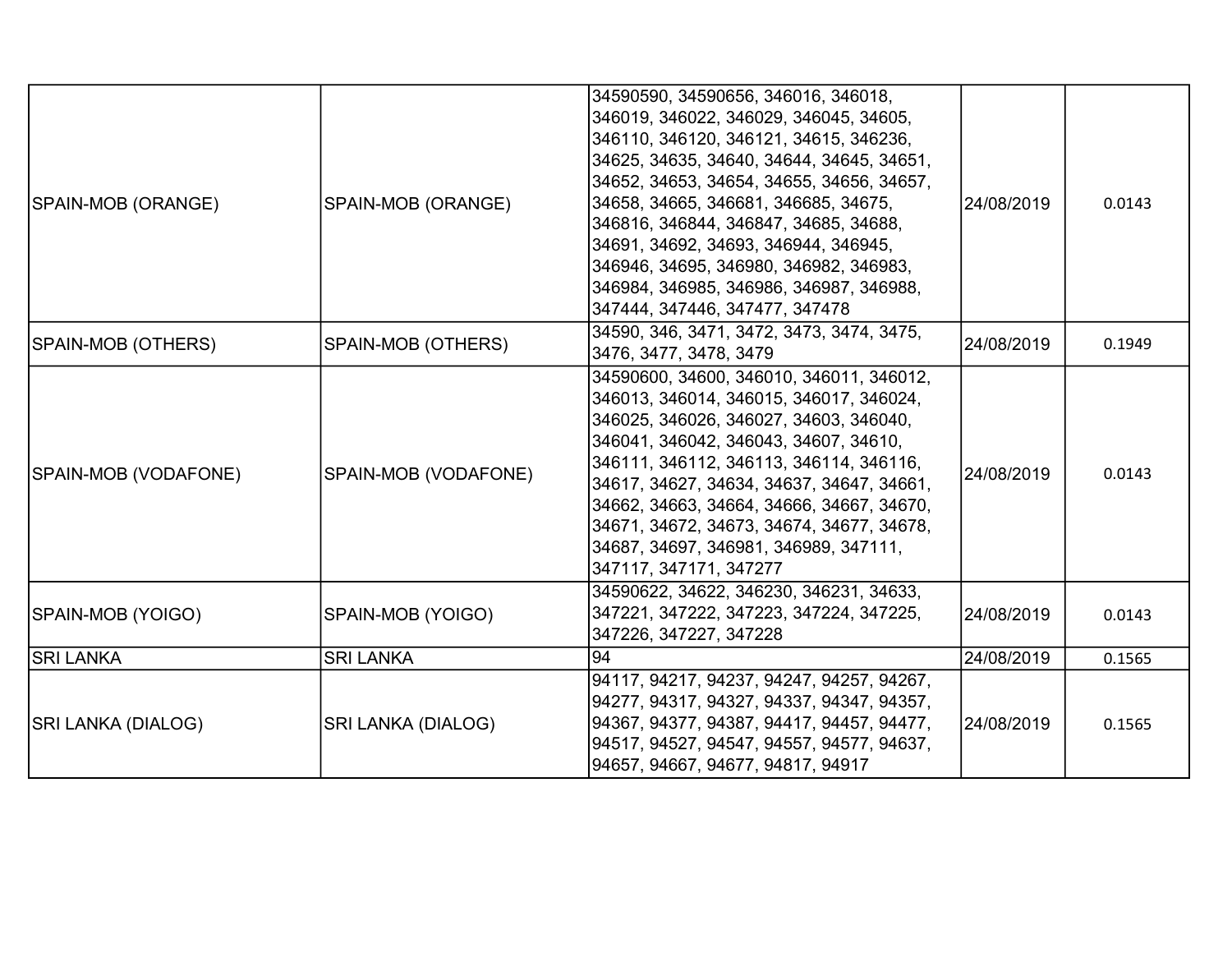| <b>SRI LANKA (OFF-NET)</b>    | <b>SRI LANKA (OFF-NET)</b>   | 94115, 94215, 94235, 94245, 94255, 94265,<br>94275, 94315, 94325, 94335, 94345, 94355,<br>94365, 94375, 94385, 94415, 94455, 94475,<br>94515, 94525, 94545, 94555, 94575, 94635,<br>94655, 94665, 94675, 94815, 94915                                                                                                                                                                                                                                    | 24/08/2019 | 0.1565 |
|-------------------------------|------------------------------|----------------------------------------------------------------------------------------------------------------------------------------------------------------------------------------------------------------------------------------------------------------------------------------------------------------------------------------------------------------------------------------------------------------------------------------------------------|------------|--------|
| <b>SRI LANKA (ON-NET)</b>     | SRI LANKA (ON-NET)           | 94112, 94113, 9419733, 94212, 94213, 94232,<br>94233, 94242, 94243, 94252, 94253, 94262,<br>94263, 94272, 94273, 94312, 94313, 94322,<br>94323, 94332, 94333, 94342, 94343, 94352,<br>94353, 94362, 94363, 94372, 94373, 94382,<br>94383, 94412, 94413, 94452, 94453, 94472,<br>94473, 94512, 94513, 94522, 94523, 94542,<br>94543, 94552, 94553, 94572, 94573, 94632,<br>94633, 94652, 94653, 94662, 94663, 94672,<br>94673, 94812, 94813, 94912, 94913 | 24/08/2019 | 0.1565 |
| <b>SRI LANKA (SUNTEL)</b>     | <b>SRI LANKA (SUNTEL)</b>    | 94114, 94214, 94234, 94244, 94254, 94264,<br>94274, 94314, 94324, 94334, 94344, 94354,<br>94364, 94374, 94384, 94414, 94454, 94474,<br>94514, 94524, 94544, 94554, 94574, 94634,<br>94654, 94664, 94674, 94814, 94914                                                                                                                                                                                                                                    | 24/08/2019 | 0.1603 |
| <b>SRI LANKA-MOB (AIRTEL)</b> | SRI LANKA-MOB (AIRTEL)       | 9475                                                                                                                                                                                                                                                                                                                                                                                                                                                     | 24/08/2019 | 0.1734 |
| SRI LANKA-MOB (DIALOG)        | SRI LANKA-MOB (DIALOG)       | 9476, 9477                                                                                                                                                                                                                                                                                                                                                                                                                                               | 24/08/2019 | 0.1702 |
| SRI LANKA-MOB (ETISALAT)      | SRI LANKA-MOB (ETISALAT)     | 9472                                                                                                                                                                                                                                                                                                                                                                                                                                                     | 24/08/2019 | 0.1702 |
| SRI LANKA-MOB (HUTCH)         | SRI LANKA-MOB (HUTCH)        | 9478                                                                                                                                                                                                                                                                                                                                                                                                                                                     | 24/08/2019 | 0.1563 |
| SRI LANKA-MOB (MOBIT)         | <b>SRI LANKA-MOB (MOBIT)</b> | 94702, 94703, 94704, 94705, 9471                                                                                                                                                                                                                                                                                                                                                                                                                         | 24/08/2019 | 0.1551 |
| <b>ST. HELENA</b>             | <b>BLOCKED</b>               | 290                                                                                                                                                                                                                                                                                                                                                                                                                                                      | 24/08/2019 | 1.6077 |
| ST. KITTS                     | ST. KITTS                    | 1869                                                                                                                                                                                                                                                                                                                                                                                                                                                     | 24/08/2019 | 0.1929 |
| ST. KITTS-MOB (DIGICEL)       | ST. KITTS-MOB (DIGICEL)      | 1869760, 1869762, 1869763, 1869764,<br>1869765, 1869766, 1869767                                                                                                                                                                                                                                                                                                                                                                                         | 24/08/2019 | 0.2061 |
| ST. KITTS-MOB (OTHERS)        | ST. KITTS-MOB (OTHERS)       | 1869556, 1869557, 1869558, 1869565,<br>1869566, 1869567, 186966                                                                                                                                                                                                                                                                                                                                                                                          | 24/08/2019 | 0.1929 |
| <b>ST. LUCIA</b>              | <b>ST. LUCIA</b>             | 1758                                                                                                                                                                                                                                                                                                                                                                                                                                                     | 24/08/2019 | 0.1799 |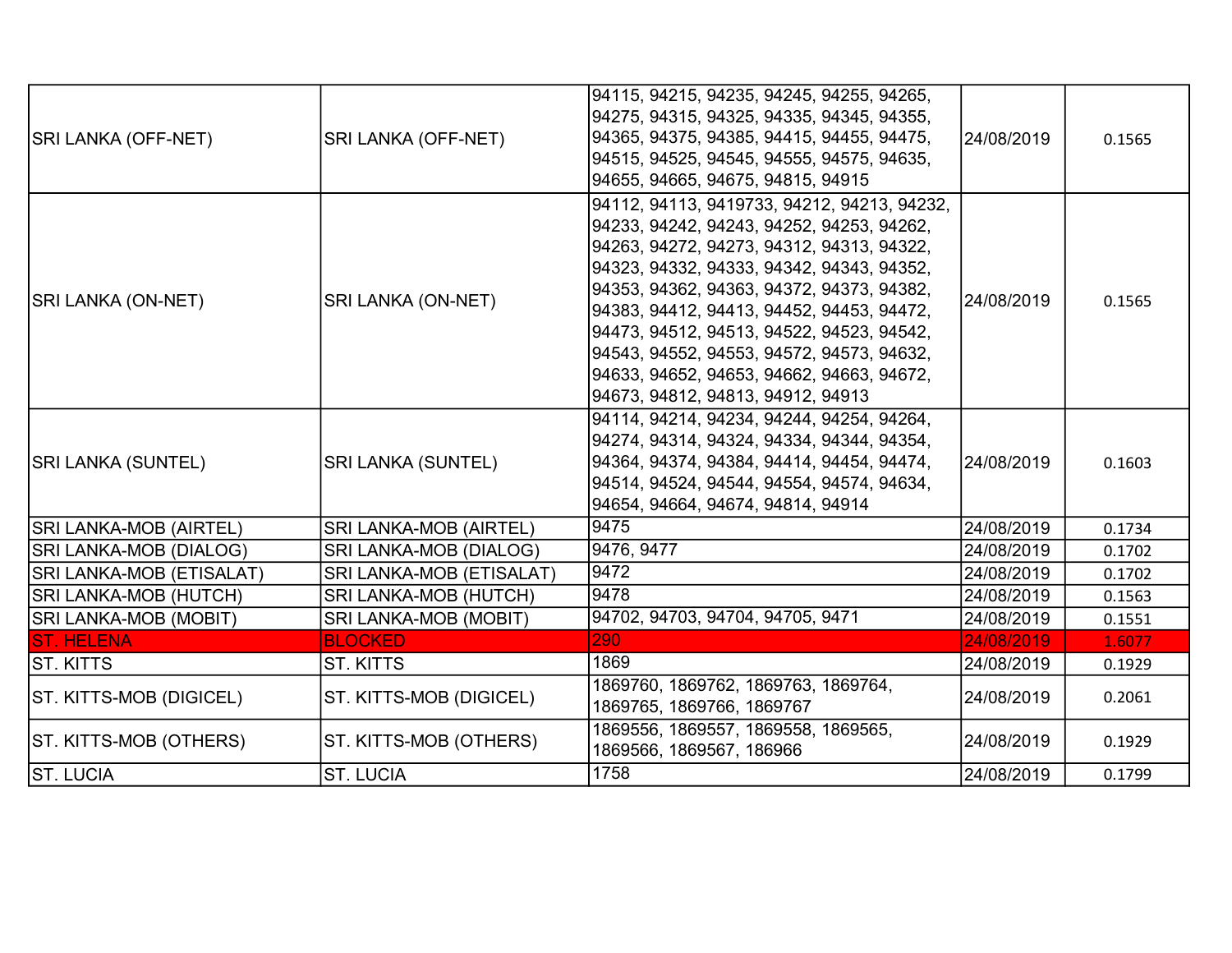|                                       |                                      | 1758518, 1758519, 1758520, 1758712,       |            |        |
|---------------------------------------|--------------------------------------|-------------------------------------------|------------|--------|
|                                       |                                      | 1758713, 1758714, 1758715, 1758716,       |            |        |
| ST. LUCIA-MOB (DIGICEL)               | ST. LUCIA-MOB (DIGICEL)              | 1758717, 1758718, 1758719, 175872,        | 24/08/2019 | 0.2061 |
|                                       |                                      | 1758730, 1758731, 1758732, 1758733        |            |        |
|                                       |                                      | 1758284, 1758285, 1758286, 1758287,       |            |        |
|                                       |                                      | 1758384, 1758460, 1758461, 1758481,       |            |        |
| ST. LUCIA-MOB (OTHERS)                | ST. LUCIA-MOB (OTHERS)               | 1758482, 1758484, 1758485, 1758486,       | 24/08/2019 | 0.1929 |
|                                       |                                      | 1758487, 1758488, 1758489, 1758584,       |            |        |
|                                       |                                      | 1758638, 1758784, 1758785                 |            |        |
| ST. MAARTEN/NLD                       | <b>ST. MAARTEN/NLD</b>               | 1721                                      | 24/08/2019 | 0.0900 |
| ST. MAARTEN/NLD (SPECIAL SVC) BLOCKED |                                      | 1721603, 1721604, 1721605                 | 24/08/2019 | 1.4382 |
|                                       |                                      | 1721522, 1721523, 1721524, 1721526,       |            |        |
|                                       |                                      | 1721527, 1721528, 1721529, 172155,        |            |        |
| <b>ST. MAARTEN/NLD-MOB</b>            | <b>ST. MAARTEN/NLD-MOB</b>           | 1721580, 1721581, 1721582, 1721583,       | 24/08/2019 | 0.1173 |
|                                       |                                      | 1721584, 1721585, 1721586, 1721587,       |            |        |
|                                       |                                      | 1721588, 1721589                          |            |        |
| <b>ST. PIERRE &amp; MIQUELON</b>      | <b>ST. PIERRE &amp; MIQUELON</b>     | 508                                       | 24/08/2019 | 0.1557 |
| <b>ST. PIERRE &amp; MIQUELON-MOB</b>  | <b>ST. PIERRE &amp; MIQUELON-MOB</b> | 50840, 50855                              | 24/08/2019 | 0.4762 |
| <b>ST. VINCENT</b>                    | <b>ST. VINCENT</b>                   | 1784                                      | 24/08/2019 | 0.2061 |
|                                       |                                      | 1784430, 1784431, 1784432, 1784433,       |            |        |
| ST. VINCENT-MOB (DIGICEL)             | ST. VINCENT-MOB (DIGICEL)            | 1784434, 1784435, 1784526, 1784527,       | 24/08/2019 | 0.2296 |
|                                       |                                      | 1784528, 1784529, 1784530, 1784531,       |            |        |
|                                       |                                      | 1784532, 1784533, 1784534                 |            |        |
|                                       |                                      | 1784454, 1784455, 1784491, 1784492,       |            |        |
| ST. VINCENT-MOB (FLOW)                | ST. VINCENT-MOB (FLOW)               | 1784493, 1784494, 1784495, 1784496,       | 24/08/2019 | 0.2465 |
|                                       |                                      | 1784497, 1784498, 1784593                 |            |        |
| <b>SUDAN</b>                          | <b>SUDAN</b>                         | 249                                       | 24/08/2019 | 0.1587 |
| SUDAN-MOB (MTN)                       | SUDAN-MOB (MTN)                      | 24992, 24993, 24999                       | 24/08/2019 | 0.1651 |
| SUDAN-MOB (OTHERS)                    | SUDAN-MOB (OTHERS)                   | 24994, 24995, 24997                       | 24/08/2019 | 0.1587 |
| SUDAN-MOB (SUDATEL)                   | SUDAN-MOB (SUDATEL)                  | 24910, 24911, 24912                       | 24/08/2019 | 0.1435 |
| SUDAN-MOB (ZAIN)                      | SUDAN-MOB (ZAIN)                     | 24990, 24991, 24996                       | 24/08/2019 | 0.1591 |
| <b>SURINAME</b>                       | <b>SURINAME</b>                      | 597                                       | 24/08/2019 | 0.1369 |
| SURINAME-MOB (DIGICEL)                | SURINAME-MOB (DIGICEL)               | 59771, 59772, 59774, 59776, 59781, 59782, | 24/08/2019 | 0.2855 |
|                                       |                                      | 59783, 59784                              |            |        |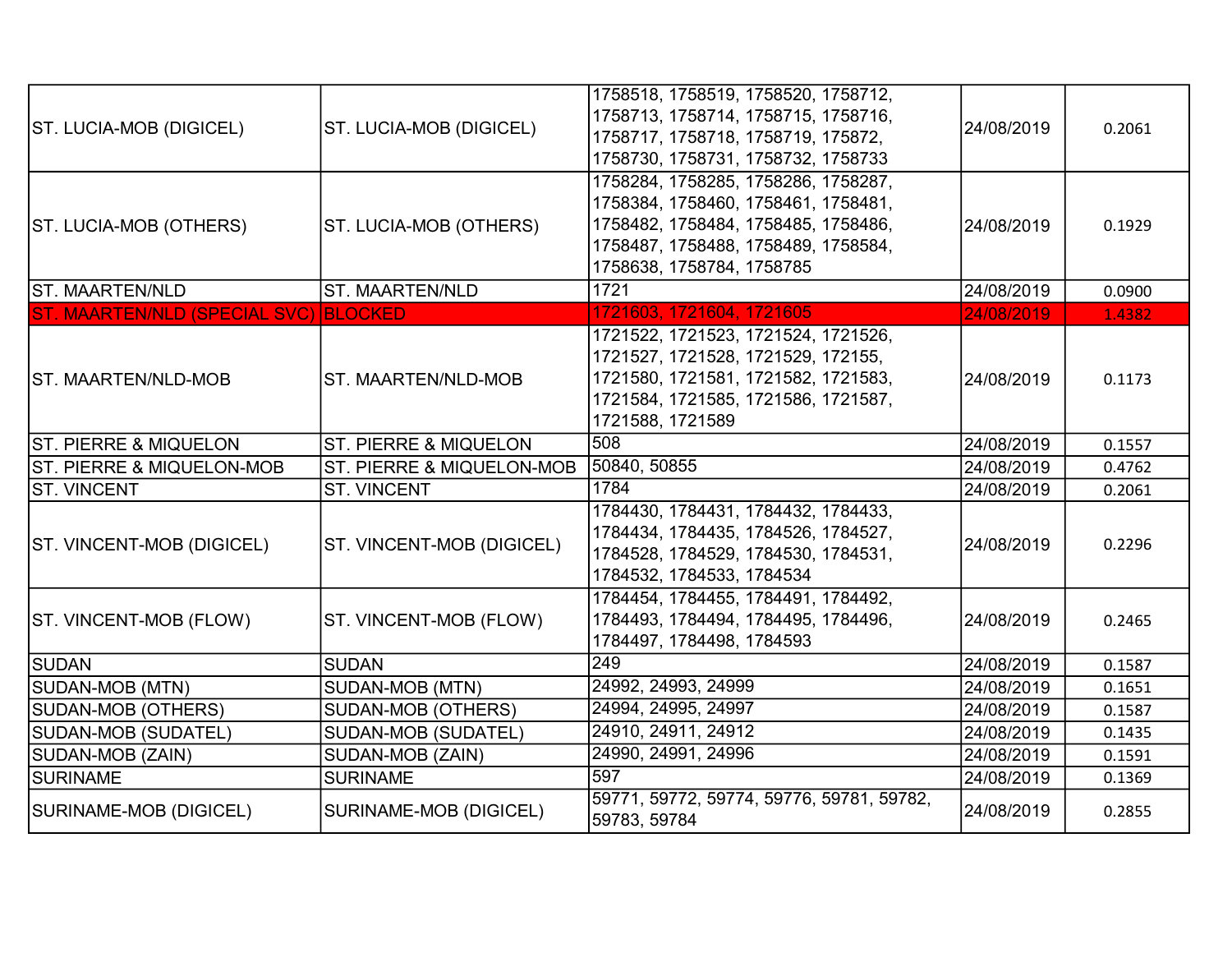| SURINAME-MOB (OTHERS)  | SURINAME-MOB (OTHERS)  | 5975900, 59773, 59775, 59777, 59785, 59786,<br>59787, 59788, 59789                                                                                                                                                                                                                                                                                                                                                                                                                                                                                                                                                                                                                                                                                                                                                                                                                                                                                                                                                                                                                                               | 24/08/2019 | 0.1890 |
|------------------------|------------------------|------------------------------------------------------------------------------------------------------------------------------------------------------------------------------------------------------------------------------------------------------------------------------------------------------------------------------------------------------------------------------------------------------------------------------------------------------------------------------------------------------------------------------------------------------------------------------------------------------------------------------------------------------------------------------------------------------------------------------------------------------------------------------------------------------------------------------------------------------------------------------------------------------------------------------------------------------------------------------------------------------------------------------------------------------------------------------------------------------------------|------------|--------|
| SWAZILAND              | <b>SWAZILAND</b>       | 268                                                                                                                                                                                                                                                                                                                                                                                                                                                                                                                                                                                                                                                                                                                                                                                                                                                                                                                                                                                                                                                                                                              | 24/08/2019 | 0.1165 |
| SWAZILAND-MOB (MTN)    | SWAZILAND-MOB (MTN)    | 26832, 26833, 26834, 26835, 26876, 26878                                                                                                                                                                                                                                                                                                                                                                                                                                                                                                                                                                                                                                                                                                                                                                                                                                                                                                                                                                                                                                                                         | 24/08/2019 | 0.2415 |
| SWAZILAND-MOB (OTHERS) | SWAZILAND-MOB (OTHERS) | 2686, 26877, 26879                                                                                                                                                                                                                                                                                                                                                                                                                                                                                                                                                                                                                                                                                                                                                                                                                                                                                                                                                                                                                                                                                               | 24/08/2019 | 0.2478 |
| <b>SWEDEN</b>          | <b>SWEDEN</b>          | 46                                                                                                                                                                                                                                                                                                                                                                                                                                                                                                                                                                                                                                                                                                                                                                                                                                                                                                                                                                                                                                                                                                               | 24/08/2019 | 0.0069 |
| SWEDEN (VAS)           | <b>SWEDEN (VAS)</b>    | 4620, 4675, 4677                                                                                                                                                                                                                                                                                                                                                                                                                                                                                                                                                                                                                                                                                                                                                                                                                                                                                                                                                                                                                                                                                                 | 24/08/2019 | 0.0069 |
| SWEDEN-MOB (COMVIQ)    | SWEDEN-MOB (COMVIQ)    | 46252, 46254, 46700, 467015, 467016,<br> 467017880, 467017881, 467017882,<br>467017884, 467017885, 467017886,<br> 467017887, 467017888, 467017889, 46704,<br> 46707, 4671912, 467200, 467201, 467202,<br> 467203, 467204, 4672149, 46722, 46726004,<br> 46726005, 467283, 467284, 467285, 467286,<br> 467287, 467290, 467291, 467292, 467293,<br> 467294, 4673120, 4673171, 467321, 467322,<br>4673454, 4673460, 4673461, 467355, 467356,<br> 467357, 467358, 467359, 46736, 46737,<br> 4673866, 4673867, 4673868, 467387, 467389,<br>46739, 467605, 467606, 467607, 467608,<br> 467609, 467615, 46762, 467640, 467641,<br> 467642, 4676470, 4676471, 4676472,<br>4676473, 4676474, 4676475, 4676476,<br> 4676477, 46764940, 467649410, 467649411,<br> 467649412, 467649413, 467649414, 4676495,<br> 4676496, 46765, 467665, 4676667, 467668,<br>4676695, 4676696, 4676697, 4676698,<br> 4676699, 467670, 467671, 4676720, 4676721,<br> 4676722, 4676723, 4676724, 4676725,<br>467672673, 467674, 467675, 467690, 467691,<br> 467692, 467693, 467694, 467901, 467902,<br> 467903, 467904, 467905, 467906, 467907 | 24/08/2019 | 0.0150 |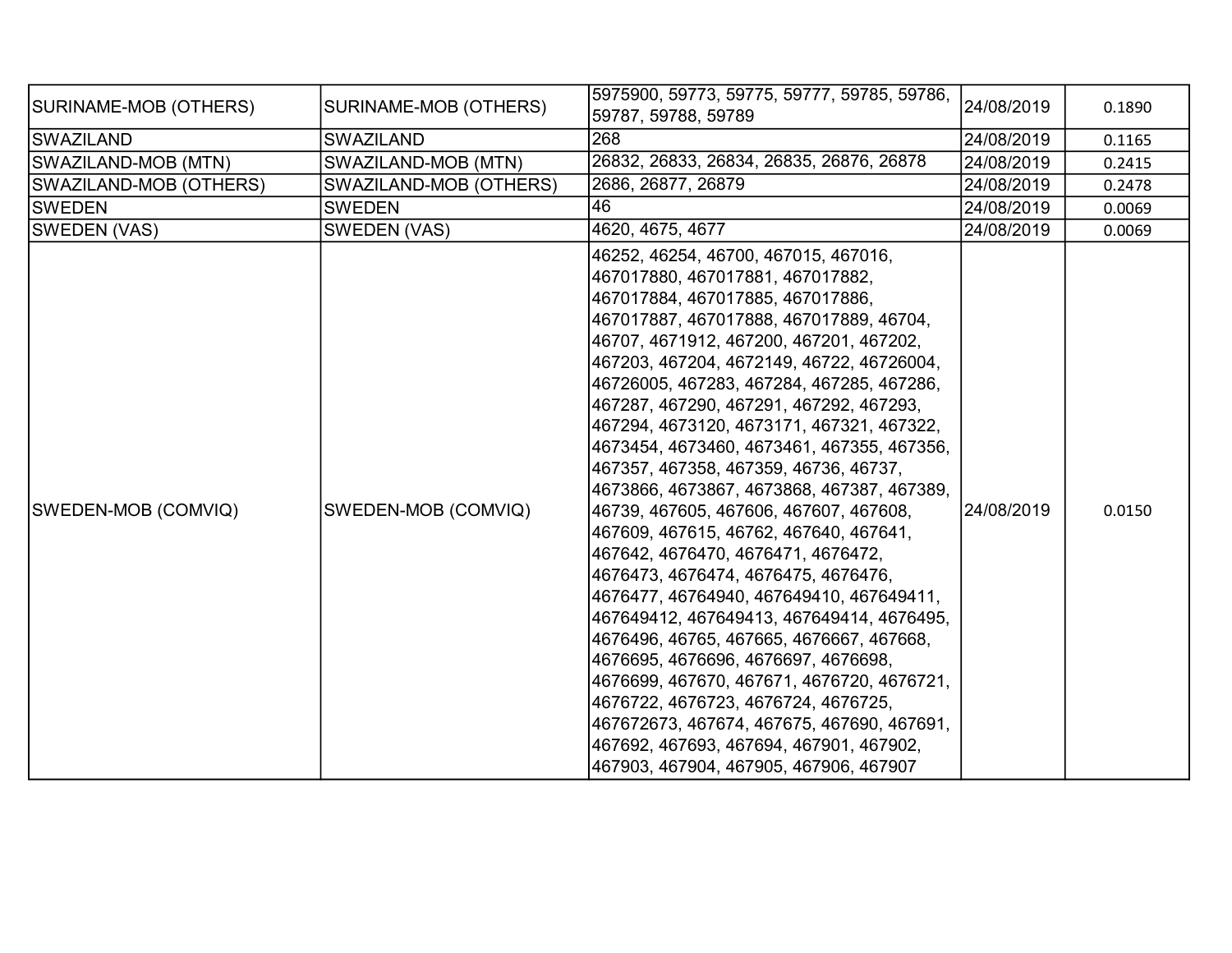| SWEDEN-MOB (HI3G)         | SWEDEN-MOB (HI3G)    | 46675, 467230, 467231, 467232, 467233,<br>467350, 467351, 467352, 467353, 467354,<br> 467600, 467601, 467602, 467603, 467604,<br> 467616, 467617, 467618, 467619, 467630,<br> 467631, 467632, 467633, 467634, 467639,<br> 467930, 467931, 467932, 467933, 467934,<br>467999                                                                                                                                                                                                                                                                                                                                                                                                                                                                                                                                                                                                                                                     | 24/08/2019 | 0.0150  |
|---------------------------|----------------------|---------------------------------------------------------------------------------------------------------------------------------------------------------------------------------------------------------------------------------------------------------------------------------------------------------------------------------------------------------------------------------------------------------------------------------------------------------------------------------------------------------------------------------------------------------------------------------------------------------------------------------------------------------------------------------------------------------------------------------------------------------------------------------------------------------------------------------------------------------------------------------------------------------------------------------|------------|---------|
| SWEDEN-MOB (LYCA)         | SWEDEN-MOB (LYCA)    | 467276, 467277, 467278, 4673475, 4673476,<br> 4673477, 4673478, 4673479, 467348, 467349,<br> 467643, 467644, 467645, 4676460, 4676461,<br> 4676462, 4676463, 4676464, 467695, 467696,<br>467697                                                                                                                                                                                                                                                                                                                                                                                                                                                                                                                                                                                                                                                                                                                                 | 24/08/2019 | 0.0142  |
| SWEDEN-MOB (OTHERS)       | SWEDEN-MOB (OTHERS)  | 46676, 4670, 4671, 4672, 4673, 4676, 4679                                                                                                                                                                                                                                                                                                                                                                                                                                                                                                                                                                                                                                                                                                                                                                                                                                                                                       | 24/08/2019 | 0.0142  |
| <b>SWEDEN-MOB (PAGER)</b> | <b>BLOCKED</b>       | 4674                                                                                                                                                                                                                                                                                                                                                                                                                                                                                                                                                                                                                                                                                                                                                                                                                                                                                                                            | 24/08/2019 | 13.2249 |
| SWEDEN-MOB (TELENOR)      | SWEDEN-MOB (TELENOR) | 46701972, 46701973, 46701974, 46701975,<br> 46701976, 46701990, 46701991, 46701992,<br>46701993, 46701994, 46701995, 46708,<br> 46709, 467100000, 467190001, 467190002,<br> 467190003, 467190004, 467190005,<br> 467190007, 467190008, 467190009,<br>467190011, 467190019, 467191005,<br> 467191011, 4672059, 467215, 467216,<br>467217, 467218, 467219, 4672342, 467235,<br>467236, 467237, 467238, 467239, 46724000,<br>467244, 4672644, 467288, 467296, 467297,<br>467298, 467299, 467310, 4673125, 4673126,<br>4673128, 467314, 467315, 467320, 467323,<br>467324, 467325, 467326, 467328, 46733,<br> 467340, 467341, 467342, 467343, 467344,<br> 4673457, 4673458, 4673462, 4673463,<br> 4673464, 4673465, 4673466, 4673467,<br> 4673468, 4673469, 467385, 467386, 467388,<br> 467635, 467636, 467637, 467660, 467661,<br> 467662, 467663, 467664, 4676668, 4676727,<br> 467685, 467686, 467687, 467688, 467689,<br>467997 | 24/08/2019 | 0.0142  |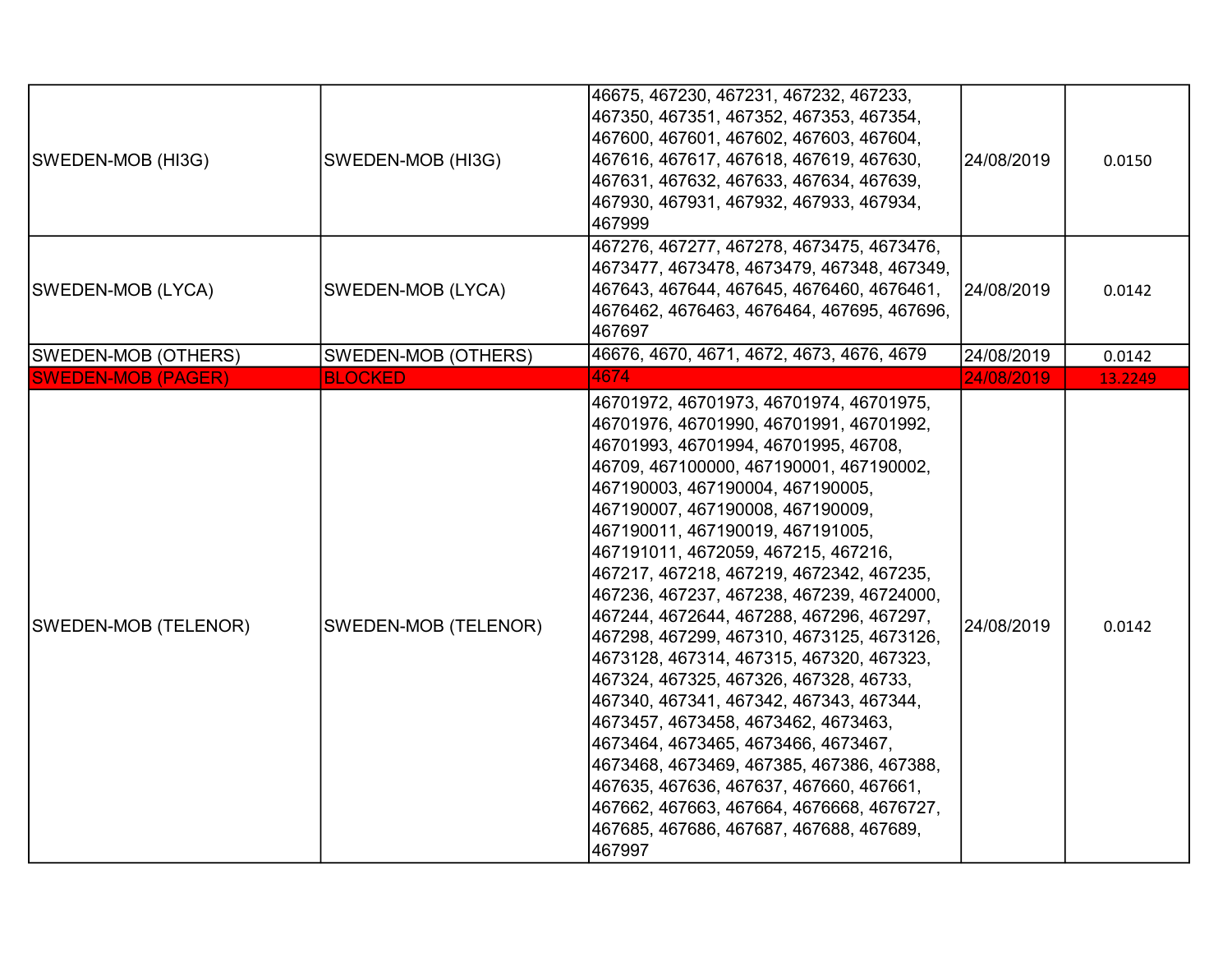| <b>SWEDEN-MOB (TELIA)</b>     | <b>SWEDEN-MOB (TELIA)</b> | 467013, 467017, 467018, 4670190, 4670191,<br>4670193, 4670198, 46702, 46703, 46705,<br>46706, 467190000, 467191010, 46720502,<br>46720503, 46720504, 46720505, 46720506,<br>46720507, 46720509, 4672055, 4672056,<br>46720582, 46720583, 46720584, 46720585,<br>46720586, 467206, 467207, 46720801,<br>46720802, 46720803, 46720807, 46720808,<br>46720902, 46720908, 467210, 467211,<br>467220, 467221, 467222, 467223, 467224,<br>46723401, 46723404, 46723405, 46723406,<br>46723407, 4672341, 46724008, 4672402,<br>467245, 467246, 467247, 467248, 467249,<br>46725, 46726006, 4672666, 46726996,<br>467270, 467271, 467272, 467273, 467274,<br>467280, 46728198, 467289, 46730, 467311,<br>46731211, 46731212, 467316, 4673173,<br>4673174, 4673175, 467318, 467327, 467329,<br>4673456, 46734747, 467380, 467381, 467382,<br>467383, 467384, 46738641, 467610, 467611,<br>467612, 467613, 467614, 467638, 46766696,<br>46766697, 46766698, 4676670, 4676671,<br>4676672, 4676673, 4676674, 4676676,<br>4676677, 467673, 467676, 467677, 467678,<br>467679, 467680, 467681, 467682, 467683,<br>467684, 467910 | 24/08/2019 | 0.0142 |
|-------------------------------|---------------------------|---------------------------------------------------------------------------------------------------------------------------------------------------------------------------------------------------------------------------------------------------------------------------------------------------------------------------------------------------------------------------------------------------------------------------------------------------------------------------------------------------------------------------------------------------------------------------------------------------------------------------------------------------------------------------------------------------------------------------------------------------------------------------------------------------------------------------------------------------------------------------------------------------------------------------------------------------------------------------------------------------------------------------------------------------------------------------------------------------------------------|------------|--------|
| <b>SWITZERLAND</b>            | <b>SWITZERLAND</b>        | 41                                                                                                                                                                                                                                                                                                                                                                                                                                                                                                                                                                                                                                                                                                                                                                                                                                                                                                                                                                                                                                                                                                                  | 24/08/2019 | 0.0172 |
| SWITZERLAND (CORPORATE)       | SWITZERLAND (CORPORATE)   | 4158                                                                                                                                                                                                                                                                                                                                                                                                                                                                                                                                                                                                                                                                                                                                                                                                                                                                                                                                                                                                                                                                                                                | 24/08/2019 | 0.0172 |
| SWITZERLAND-MOB (BEEONE)      | SWITZERLAND-MOB (BEEONE)  | 417780, 417781, 418607780, 418607781                                                                                                                                                                                                                                                                                                                                                                                                                                                                                                                                                                                                                                                                                                                                                                                                                                                                                                                                                                                                                                                                                | 24/08/2019 | 0.2243 |
| SWITZERLAND-MOB (LYCA)        | SWITZERLAND-MOB (LYCA)    | 41779, 41860779                                                                                                                                                                                                                                                                                                                                                                                                                                                                                                                                                                                                                                                                                                                                                                                                                                                                                                                                                                                                                                                                                                     | 24/08/2019 | 0.4055 |
| SWITZERLAND-MOB (OTHERS)      |                           | SWITZERLAND-MOB (OTHERS) 4174, 417788, 417789, 418607788, 418607789 24/08/2019                                                                                                                                                                                                                                                                                                                                                                                                                                                                                                                                                                                                                                                                                                                                                                                                                                                                                                                                                                                                                                      |            | 0.4446 |
| <b>SWITZERLAND-MOB (SALT)</b> | <b>BLOCKED</b>            | 4178, 4186078                                                                                                                                                                                                                                                                                                                                                                                                                                                                                                                                                                                                                                                                                                                                                                                                                                                                                                                                                                                                                                                                                                       | 24/08/2019 | 0.8063 |
| SWITZERLAND-MOB (SUNRISE)     | SWITZERLAND-MOB (SUNRISE) | 4176, 41772, 4177316, 4186076, 41860772,<br>4186077316                                                                                                                                                                                                                                                                                                                                                                                                                                                                                                                                                                                                                                                                                                                                                                                                                                                                                                                                                                                                                                                              | 24/08/2019 | 0.4724 |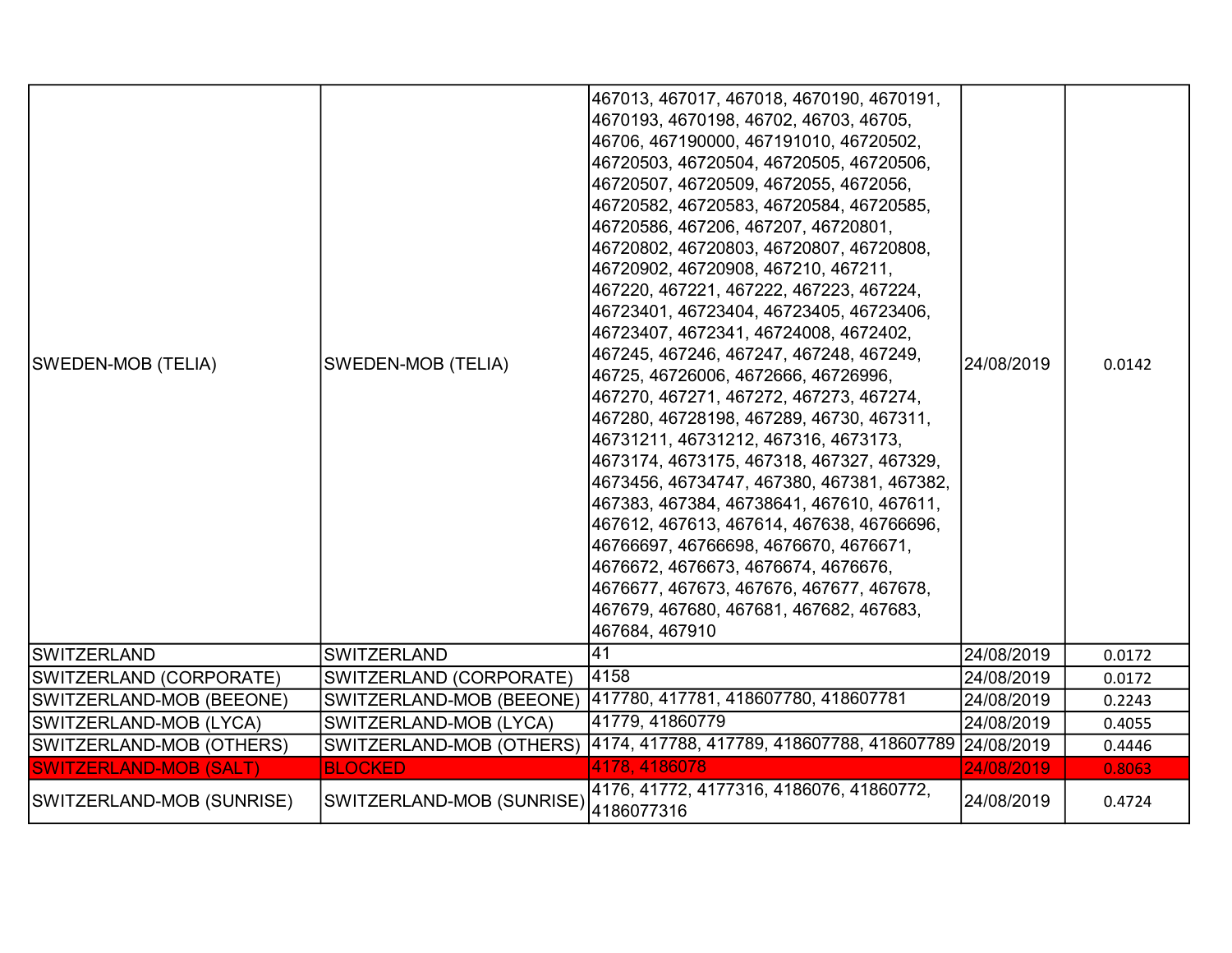| SWITZERLAND-MOB (SWISSCOM) SWITZERLAND-MOB (SWISSCOI418607552, 418607553, 418607700, |                                               | 41754, 417550, 417551, 417552, 417553,<br>417700, 417701, 417702, 417703, 417704,<br>417705, 417706, 417707, 417708, 417709,<br>417710, 417712, 417713, 417715, 41774,<br>417750, 417751, 417752, 417753, 4179,<br>41860754, 418607550, 418607551,<br>418607701, 418607702, 418607703,<br>418607704, 418607705, 418607706,<br>418607707, 418607708, 418607709,<br>418607710, 418607712, 418607713,<br>418607715, 41860774, 418607750,<br>418607751, 418607752, 418607753, 4186079 | 24/08/2019 | 0.4055 |
|--------------------------------------------------------------------------------------|-----------------------------------------------|-----------------------------------------------------------------------------------------------------------------------------------------------------------------------------------------------------------------------------------------------------------------------------------------------------------------------------------------------------------------------------------------------------------------------------------------------------------------------------------|------------|--------|
| SWITZERLAND-MOB (UPC)                                                                | SWITZERLAND-MOB (UPC)                         | 417840, 417841, 417842, 418607840,<br>418607841, 418607842                                                                                                                                                                                                                                                                                                                                                                                                                        | 24/08/2019 | 0.4804 |
| <b>SYRIA</b>                                                                         | <b>SYRIA</b>                                  | 963                                                                                                                                                                                                                                                                                                                                                                                                                                                                               | 24/08/2019 | 0.2243 |
| SYRIA-MOB (MTN)                                                                      | SYRIA-MOB (MTN)                               | 96394, 96395, 96396                                                                                                                                                                                                                                                                                                                                                                                                                                                               | 24/08/2019 | 0.1681 |
| SYRIA-MOB (OTHERS)                                                                   | SYRIA-MOB (OTHERS)                            | 96390, 96391, 96392, 96393, 96397, 96398,<br>96399                                                                                                                                                                                                                                                                                                                                                                                                                                | 24/08/2019 | 0.1681 |
| <b>TAIWAN</b>                                                                        | <b>TAIWAN</b>                                 | 886                                                                                                                                                                                                                                                                                                                                                                                                                                                                               | 24/08/2019 | 0.0148 |
| <b>TAIWAN-MOB (CHT)</b>                                                              | TAIWAN-MOB (CHT)                              | 886921, 886928, 886932, 886933, 8869340,<br>8869341, 8869342, 8869343, 8869344,<br>886937, 886963, 8869650, 8869651, 8869652,<br>8869653, 8869654, 8869655, 8869656,<br>8869657, 8869658, 8869664, 8869665,<br>8869666, 8869667, 886972, 8869740,<br>8869741, 886975, 886978, 8869842, 8869843,<br>886988, 886991                                                                                                                                                                 | 24/08/2019 | 0.1258 |
| TAIWAN-MOB (OTHERS)                                                                  | TAIWAN-MOB (OTHERS)                           | 8869                                                                                                                                                                                                                                                                                                                                                                                                                                                                              | 24/08/2019 | 0.1258 |
| <b>TAJIKISTAN</b>                                                                    | <b>TAJIKISTAN</b>                             | 992                                                                                                                                                                                                                                                                                                                                                                                                                                                                               | 24/08/2019 | 0.1630 |
| TAJIKISTAN (PRS)                                                                     | TAJIKISTAN (PRS)                              | 992601                                                                                                                                                                                                                                                                                                                                                                                                                                                                            | 24/08/2019 | 0.1251 |
| <b>TAJIKISTAN-DUSHANBE</b>                                                           | TAJIKISTAN-DUSHANBE                           | 992372                                                                                                                                                                                                                                                                                                                                                                                                                                                                            | 24/08/2019 | 0.1340 |
| TAJIKISTAN-MOB (BABILON-M)                                                           | TAJIKISTAN-MOB (BABILON-M)                    | 992918, 99298                                                                                                                                                                                                                                                                                                                                                                                                                                                                     | 24/08/2019 | 0.1680 |
| TAJIKISTAN-MOB (BEELINE)                                                             | TAJIKISTAN-MOB (BEELINE)                      | 992911, 992915, 992917, 992919                                                                                                                                                                                                                                                                                                                                                                                                                                                    | 24/08/2019 | 0.1760 |
| TAJIKISTAN-MOB (MEGAFONE)                                                            | TAJIKISTAN-MOB (MEGAFONE) 99255, 99288, 99290 |                                                                                                                                                                                                                                                                                                                                                                                                                                                                                   | 24/08/2019 | 0.1603 |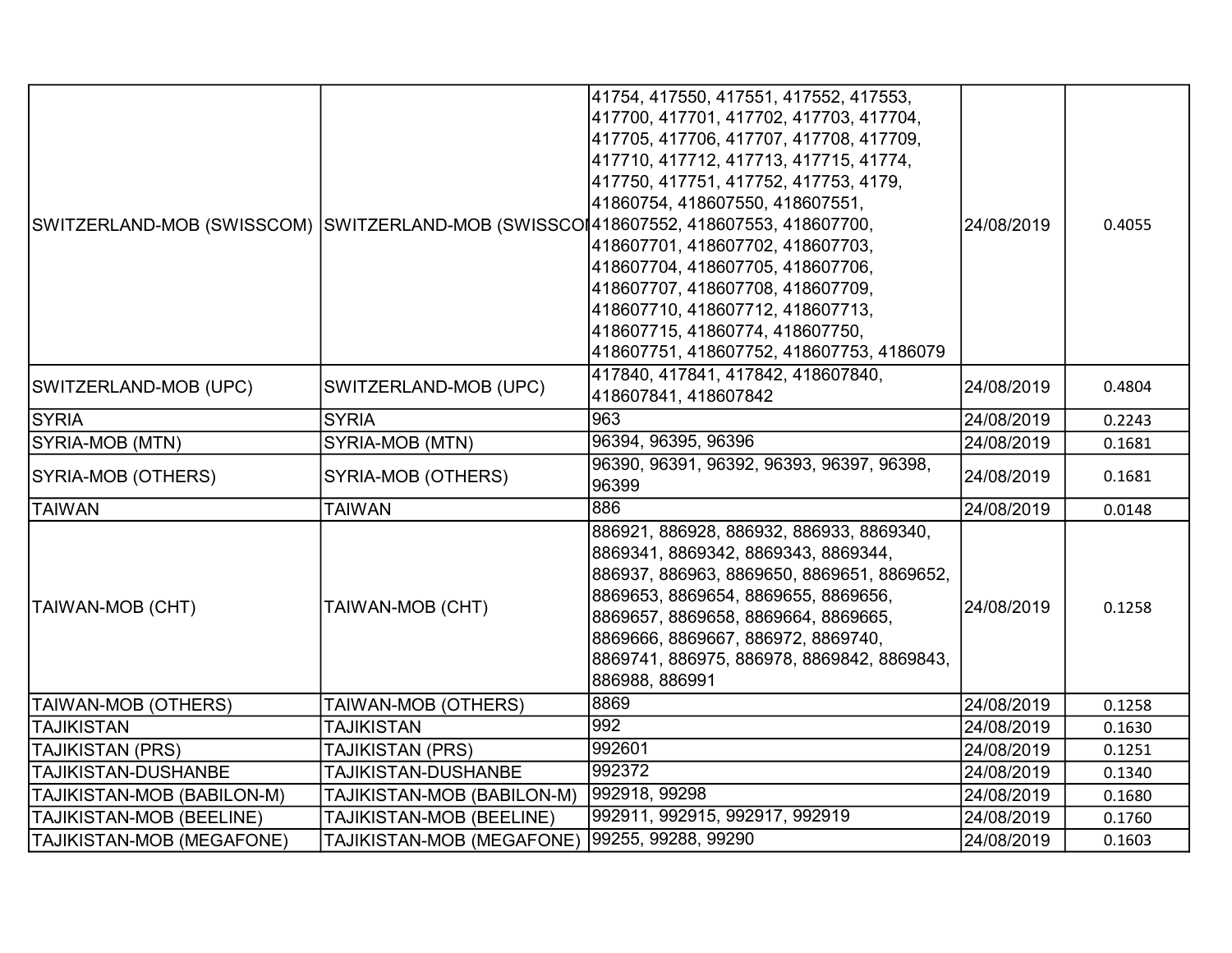| TAJIKISTAN-MOB (OTHERS)       | TAJIKISTAN-MOB (OTHERS) | 992910, 992912, 992913, 992914, 992916,<br> 99294, 99295, 99296, 99297, 99299 | 24/08/2019 | 0.1656 |
|-------------------------------|-------------------------|-------------------------------------------------------------------------------|------------|--------|
| <b>TAJIKISTAN-MOB (TCELL)</b> | TAJIKISTAN-MOB (TCELL)  | 99250, 99277, 99292, 99293                                                    | 24/08/2019 | 0.1816 |
| <b>TANZANIA</b>               | <b>TANZANIA</b>         | 255                                                                           | 24/08/2019 | 0.3221 |
| <b>TANZANIA-MOB (AIRTEL)</b>  | TANZANIA-MOB (AIRTEL)   | 25568, 25569, 25578                                                           | 24/08/2019 | 0.3221 |
| TANZANIA-MOB (BENSON)         | TANZANIA-MOB (BENSON)   | 25579                                                                         | 24/08/2019 | 0.3221 |
| TANZANIA-MOB (OTHERS)         | TANZANIA-MOB (OTHERS)   | 25561, 25562, 25570, 25572, 25573                                             | 24/08/2019 | 0.3259 |
| TANZANIA-MOB (SMILE)          | TANZANIA-MOB (SMILE)    | 25566                                                                         | 24/08/2019 | 0.3221 |
| TANZANIA-MOB (TIGO)           | TANZANIA-MOB (TIGO)     | 25565, 25567, 25571                                                           | 24/08/2019 | 0.3221 |
| TANZANIA-MOB (VODACOM)        | TANZANIA-MOB (VODACOM)  | 25574, 25575, 25576                                                           | 24/08/2019 | 0.3498 |
| TANZANIA-MOB (ZANTEL)         | TANZANIA-MOB (ZANTEL)   | 25577                                                                         | 24/08/2019 | 0.3221 |
| <b>THAILAND</b>               | <b>THAILAND</b>         | 166                                                                           | 24/08/2019 | 0.0430 |
| <b>THAILAND (VOIP)</b>        | <b>THAILAND (VOIP)</b>  | 6660                                                                          | 24/08/2019 | 0.0430 |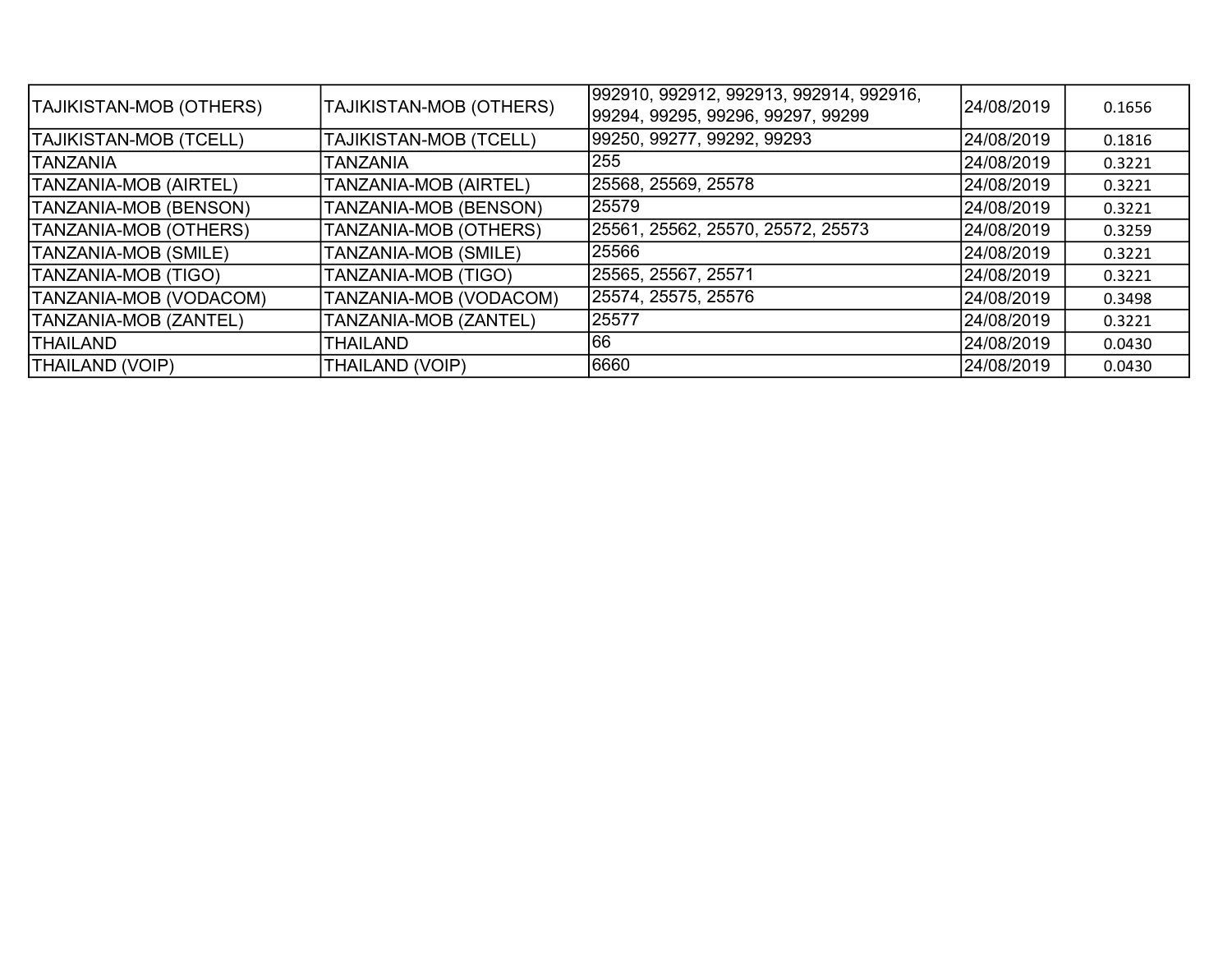|                    |                    | 6680803, 6680804, 6680805, 6680806,        |            |        |
|--------------------|--------------------|--------------------------------------------|------------|--------|
|                    |                    | 6680807, 6680808, 6680809, 6680810,        |            |        |
|                    |                    | 6680812, 6680813, 6680814, 6680815,        |            |        |
|                    |                    | 6680816, 6680817, 6680818, 6680819,        |            |        |
|                    |                    | 6680820, 6680821, 6680823, 6680824,        |            |        |
|                    |                    | 6680825, 6680826, 6680827, 6680828,        |            |        |
|                    |                    | 6680829, 6680830, 6680831, 6680832,        |            |        |
|                    |                    | 6680834, 6680835, 6680836, 6680837,        |            |        |
|                    |                    | 6680838, 6680839, 6680840, 6680841,        |            |        |
|                    |                    | 6680842, 6680843, 6680845, 6680846,        |            |        |
|                    |                    | 6680847, 6680848, 6680849, 6680850,        |            |        |
|                    |                    | 6680851, 6680852, 6680853, 6680854,        |            |        |
|                    |                    | 6680856, 6680857, 6680858, 6680859,        |            |        |
|                    |                    | 6680860, 6680861, 6680862, 6680863,        |            |        |
| THAILAND-MOB (AIS) | THAILAND-MOB (AIS) | 6680864, 6680865, 6680867, 6680868,        | 24/08/2019 | 0.0430 |
|                    |                    | 6680869, 668087, 6680880, 6680881,         |            |        |
|                    |                    | 6680882, 6680883, 6680884, 6680885,        |            |        |
|                    |                    | 6680886, 6680887, 6680889, 6680890,        |            |        |
|                    |                    | 6680891, 6680892, 6680893, 6680894, 66810, |            |        |
|                    |                    | 6681100, 6681101, 6681102, 6681103,        |            |        |
|                    |                    | 6681104, 6681107, 6681110, 6681113,        |            |        |
|                    |                    | 6681116, 6681122, 6681123, 6681126,        |            |        |
|                    |                    | 6681129, 668113, 668114, 668115, 668116,   |            |        |
|                    |                    | 668117, 668118, 668119, 668125, 668126,    |            |        |
|                    |                    | 668127, 668128, 6681290, 6681291, 6681292, |            |        |
|                    |                    | 6681293, 6681294, 6681296, 6681297,        |            |        |
|                    |                    | 6681298, 6681299, 668136, 668137, 668138,  |            |        |
|                    |                    | 668170, 668172, 668173, 668174, 668175,    |            |        |
|                    |                    | 668176, 668177, 668178, 668179, 66818,     |            |        |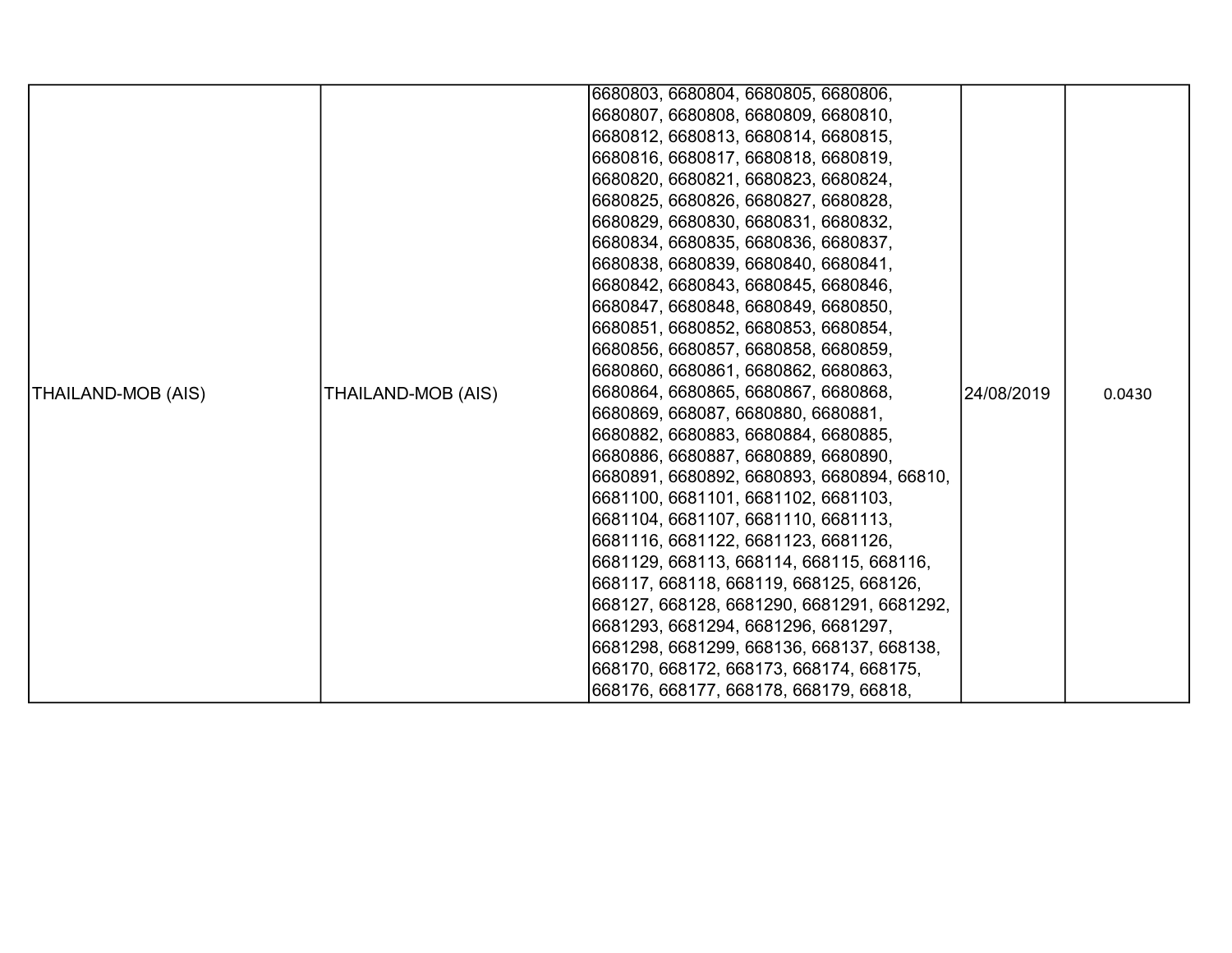| <b>THAILAND-MOB (DTAC)</b><br>THAILAND-MOB (OTHERS) | THAILAND-MOB (DTAC)<br>THAILAND-MOB (OTHERS) | 6681413, 6681414, 6681415, 6681416,<br>668142, 668143, 668144, 668145, 668147,<br>668148, 668149, 668153, 668154, 668155,<br>668156, 668157, 668158, 668159, 668160,<br>6681611, 6681612, 6681613, 6681614,<br>6681615, 6681616, 6681617, 6681618,<br> 6681619, 6681620, 6681621, 6681622,<br>6681623, 6681625, 6681626, 6681627,<br> 6681628, 6681629, 6681631, 6681632,<br>6681633, 6681634, 6681636, 6681637,<br>6681638, 6681639, 668164, 6681650,<br>6681651, 6681652, 6681653, 6681654,<br>6681655, 6681657, 6681658, 6681659,<br>668166, 668167, 668168, 668169, 668171,<br>66823, 66824, 66827, 66831, 668328, 668329,<br>668341, 668354, 668355, 668356, 668357,<br>668358, 668359, 668362, 668363, 668364,<br>668365, 668366, 668367, 668369, 668372,<br>668373, 668374, 668376, 668395, 668396,<br>668430, 668440, 668451, 668459, 66846,<br>66850, 66851, 66853, 668540, 668541,<br>668549, 668561, 668590, 668591, 668592,<br>668675, 668676, 668677, 668678, 668679,<br>66868, 66869, 66873, 66874, 66875, 66876,<br>66877, 66880, 66881, 668820, 668821,<br>668822, 668823, 668824, 6688801, 6688802,<br>666, 668, 669 | 24/08/2019<br>24/08/2019 | 0.0430<br>0.0430 |
|-----------------------------------------------------|----------------------------------------------|---------------------------------------------------------------------------------------------------------------------------------------------------------------------------------------------------------------------------------------------------------------------------------------------------------------------------------------------------------------------------------------------------------------------------------------------------------------------------------------------------------------------------------------------------------------------------------------------------------------------------------------------------------------------------------------------------------------------------------------------------------------------------------------------------------------------------------------------------------------------------------------------------------------------------------------------------------------------------------------------------------------------------------------------------------------------------------------------------------------------------------------|--------------------------|------------------|
| THAILAND-MOB (SATELLITE)                            | THAILAND-MOB (SATELLITE)                     | 6681200, 6681201                                                                                                                                                                                                                                                                                                                                                                                                                                                                                                                                                                                                                                                                                                                                                                                                                                                                                                                                                                                                                                                                                                                      | 24/08/2019               | 0.0430           |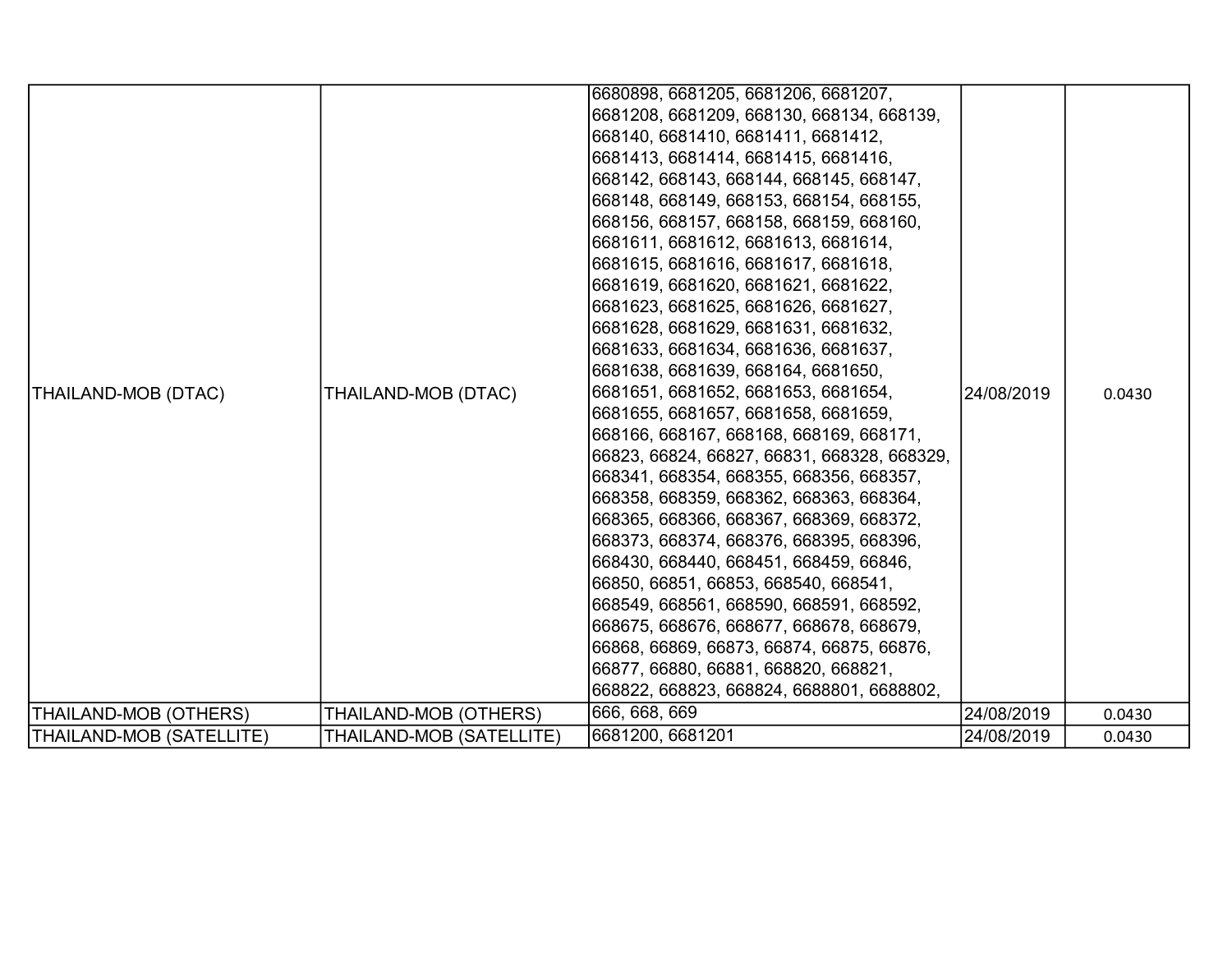| THAILAND-MOB (TRUE)                                     | THAILAND-MOB (TRUE)          | 66802, 66803, 66809, 66820, 66825, 66826,<br>6682900, 668291, 668292, 668293, 668294,<br>668296, 668297, 668298, 668299, 668320,<br>668321, 668322, 668323, 668324, 668325,<br>668326, 668327, 668340, 668342, 668343,<br>668344, 668345, 668346, 668347, 668348,<br>668349, 668350, 668351, 668352, 668353,<br>668360, 668361, 668368, 668370, 668371,<br> 668375, 668377, 668378, 668379, 66838,<br>668390, 668391, 668392, 668393, 668394,<br>668397, 668398, 668399, 66840, 66841,<br>66842, 668450, 668458, 668497, 668498,<br>668499, 66855, 66858, 668593, 668594,<br>668595, 668596, 668597, 668598, 668599,<br>66865, 66866, 668670, 668671, 668672,<br>668673, 668674, 66886, 668891, 668892,<br>668893, 668894, 668895, 668896, 668897,<br>668898, 6688990, 6688991, 6688992,<br>6688993, 6688994, 6688995, 66891 | 24/08/2019 | 0.0430 |
|---------------------------------------------------------|------------------------------|------------------------------------------------------------------------------------------------------------------------------------------------------------------------------------------------------------------------------------------------------------------------------------------------------------------------------------------------------------------------------------------------------------------------------------------------------------------------------------------------------------------------------------------------------------------------------------------------------------------------------------------------------------------------------------------------------------------------------------------------------------------------------------------------------------------------------|------------|--------|
| TOGO                                                    | <b>TOGO</b>                  | 228                                                                                                                                                                                                                                                                                                                                                                                                                                                                                                                                                                                                                                                                                                                                                                                                                          | 24/08/2019 | 0.2629 |
| <b>TOGO (INTERACTIVE TV)</b>                            | <b>TOGO (INTERACTIVE TV)</b> | 228426, 228427, 228626, 228627                                                                                                                                                                                                                                                                                                                                                                                                                                                                                                                                                                                                                                                                                                                                                                                               | 24/08/2019 | 0.2625 |
| TOGO-MOB (MOOV)                                         | TOGO-MOB (MOOV)              | 22879, 22896, 22897, 22898, 22899                                                                                                                                                                                                                                                                                                                                                                                                                                                                                                                                                                                                                                                                                                                                                                                            | 24/08/2019 | 0.3704 |
| TOGO-MOB (TOGOCEL)                                      | TOGO-MOB (TOGOCEL)           | 228700, 228701, 228702, 228703, 228704,<br>228705, 22890, 22891, 22892, 22893                                                                                                                                                                                                                                                                                                                                                                                                                                                                                                                                                                                                                                                                                                                                                | 24/08/2019 | 0.2321 |
| <b>TOKELAU</b>                                          | <b>BLOCKED</b>               | 690                                                                                                                                                                                                                                                                                                                                                                                                                                                                                                                                                                                                                                                                                                                                                                                                                          | 24/08/2019 | 1.8164 |
| <b>TONGA</b>                                            | <b>BLOCKED</b>               | 676                                                                                                                                                                                                                                                                                                                                                                                                                                                                                                                                                                                                                                                                                                                                                                                                                          | 24/08/2019 | 0.9818 |
| <b>TRINIDAD &amp; TOBAGO</b>                            | <b>TRINIDAD &amp; TOBAGO</b> | 1868                                                                                                                                                                                                                                                                                                                                                                                                                                                                                                                                                                                                                                                                                                                                                                                                                         | 24/08/2019 | 0.0651 |
| TRINIDAD & TOBAGO-MOB (DIGICETRINIDAD & TOBAGO-MOB (DIG |                              | 1868266, 1868267, 1868268, 1868269,<br>186827, 186828, 186829, 1868301, 1868302,<br>1868303, 1868304, 1868305, 1868306,<br>1868307, 1868308, 1868309, 1868310,<br>1868312, 1868313, 1868314, 1868315,<br>1868316, 1868317, 1868318, 1868319,<br>186832, 186833, 186834, 186835, 186836,<br>186837, 186838, 186839                                                                                                                                                                                                                                                                                                                                                                                                                                                                                                            | 24/08/2019 | 0.1741 |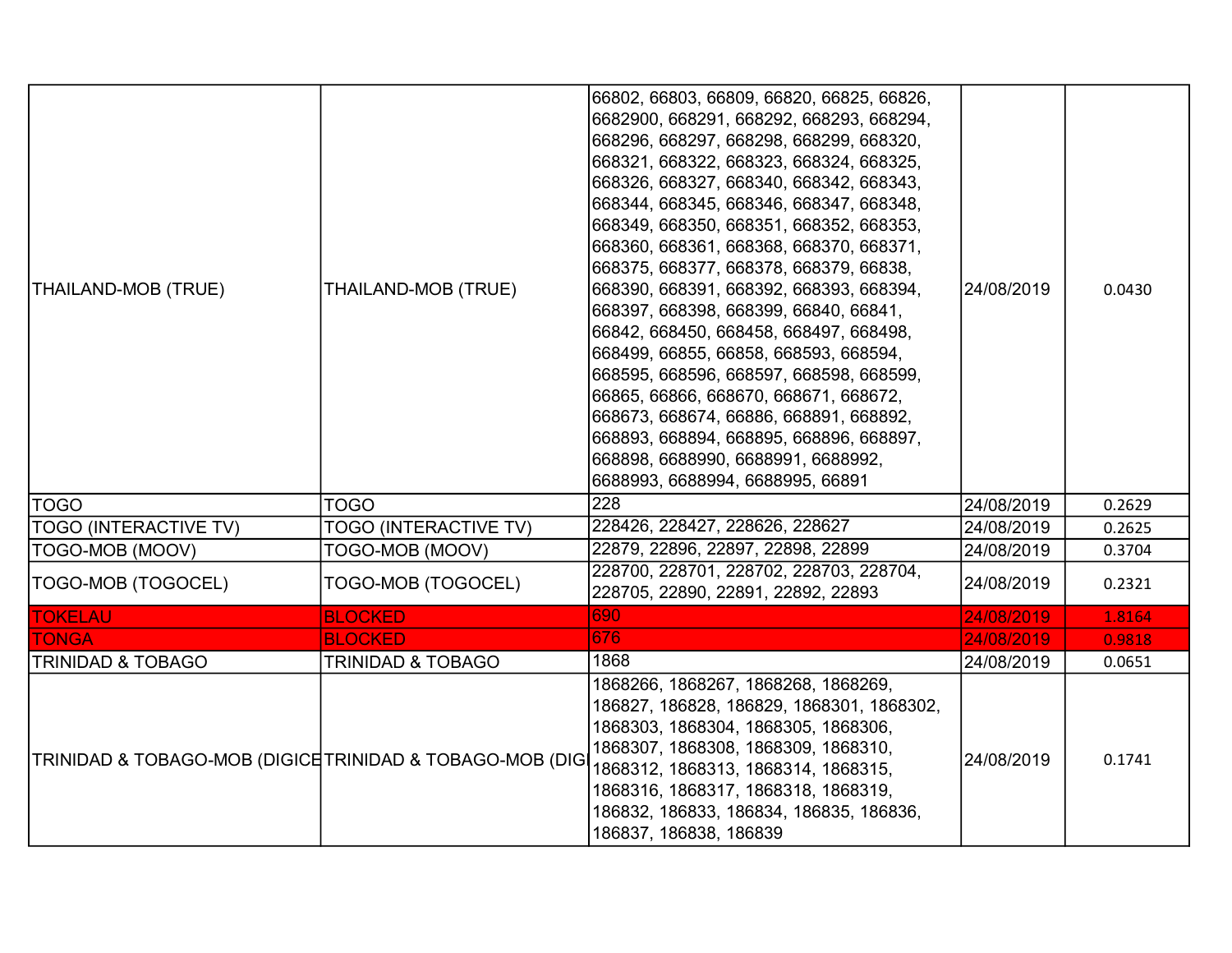| TRINIDAD & TOBAGO-MOB (OTHERTRINIDAD & TOBAGO-MOB (OTH        |                              | 186846, 186847, 186848, 186849, 1868620,<br>1868678, 186868, 1868701, 1868702,<br>1868703, 1868704, 1868705, 1868706,<br>1868707, 1868708, 1868709, 1868710,<br>1868712, 1868713, 1868714, 1868715,<br>1868716, 1868717, 1868718, 1868719,<br>186872, 186873, 186874, 186875, 186876,<br>186877, 186878, 186879, 18689003 | 24/08/2019 | 0.1577 |
|---------------------------------------------------------------|------------------------------|---------------------------------------------------------------------------------------------------------------------------------------------------------------------------------------------------------------------------------------------------------------------------------------------------------------------------|------------|--------|
| <b>TUNISIA</b>                                                | <b>BLOCKED</b>               | $\overline{216}$                                                                                                                                                                                                                                                                                                          | 24/08/2019 | 0.8436 |
| <b>TUNISIA (VAS)</b>                                          | <b>BLOCKED</b>               | 21680, 21681, 21682, 21688                                                                                                                                                                                                                                                                                                | 24/08/2019 | 0.8445 |
| <b>TUNISIA-MOB (LYCA)</b>                                     | <b>BLOCKED</b>               | 216430, 216431, 216432, 216433, 216434,<br>216435, 216436, 216437                                                                                                                                                                                                                                                         | 24/08/2019 | 0.8436 |
| <b>TUNISIA-MOB (OOREDOO)</b>                                  | <b>BLOCKED</b>               | 2162, 21646                                                                                                                                                                                                                                                                                                               | 24/08/2019 | 0.8376 |
| <b>TUNISIA-MOB (ORANGE)</b>                                   | <b>BLOCKED</b>               | 21630, 21631, 21632, 2165                                                                                                                                                                                                                                                                                                 | 24/08/2019 | 0.8295 |
| <b>TUNISIA-MOB (OTHERS)</b>                                   | <b>BLOCKED</b>               | 21640, 21641, 21642, 21644, 2169                                                                                                                                                                                                                                                                                          | 24/08/2019 | 0.8412 |
| <b>TURKEY</b>                                                 | <b>TURKEY</b>                | 90                                                                                                                                                                                                                                                                                                                        | 24/08/2019 | 0.0333 |
| <b>TURKEY (CUSTOMER SVC)</b>                                  | <b>TURKEY (CUSTOMER SVC)</b> | 90444                                                                                                                                                                                                                                                                                                                     | 24/08/2019 | 0.0303 |
| <b>TURKEY (CYPRUS)</b>                                        | <b>TURKEY (CYPRUS)</b>       | 90392                                                                                                                                                                                                                                                                                                                     | 24/08/2019 | 0.0325 |
| TURKEY (DIRECTORY ASSISTANC┇TURKEY (DIRECTORY ASSISTAӍ9011811 |                              |                                                                                                                                                                                                                                                                                                                           | 24/08/2019 | 0.2683 |
| <b>TURKEY (SPECIAL SVC)</b>                                   | <b>TURKEY (SPECIAL SVC)</b>  | 90850                                                                                                                                                                                                                                                                                                                     | 24/08/2019 | 0.0311 |
| <b>TURKEY-ADANA</b>                                           | <b>TURKEY-ADANA</b>          | 90322                                                                                                                                                                                                                                                                                                                     | 24/08/2019 | 0.0303 |
| <b>TURKEY-ANKARA</b>                                          | <b>TURKEY-ANKARA</b>         | 90312                                                                                                                                                                                                                                                                                                                     | 24/08/2019 | 0.0303 |
| <b>TURKEY-ANTALYA</b>                                         | <b>TURKEY-ANTALYA</b>        | 90242                                                                                                                                                                                                                                                                                                                     | 24/08/2019 | 0.0303 |
| <b>TURKEY-BURSA</b>                                           | <b>TURKEY-BURSA</b>          | 90224                                                                                                                                                                                                                                                                                                                     | 24/08/2019 | 0.0303 |
| <b>TURKEY-DIYARBAKIR</b>                                      | <b>TURKEY-DIYARBAKIR</b>     | 90412                                                                                                                                                                                                                                                                                                                     | 24/08/2019 | 0.0333 |
| <b>TURKEY-ERZURUM</b>                                         | TURKEY-ERZURUM               | 90442                                                                                                                                                                                                                                                                                                                     | 24/08/2019 | 0.0333 |
| <b>TURKEY-ESKISEHIR</b>                                       | <b>TURKEY-ESKISEHIR</b>      | 90222                                                                                                                                                                                                                                                                                                                     | 24/08/2019 | 0.0333 |
| <b>TURKEY-GAZIANTEP</b>                                       | <b>TURKEY-GAZIANTEP</b>      | 90342                                                                                                                                                                                                                                                                                                                     | 24/08/2019 | 0.0333 |
| <b>TURKEY-ISTANBUL</b>                                        | <b>TURKEY-ISTANBUL</b>       | 90212, 90216                                                                                                                                                                                                                                                                                                              | 24/08/2019 | 0.0303 |
| <b>TURKEY-IZMIR</b>                                           | <b>TURKEY-IZMIR</b>          | 90232                                                                                                                                                                                                                                                                                                                     | 24/08/2019 | 0.0303 |
| <b>TURKEY-IZMIT</b>                                           | <b>TURKEY-IZMIT</b>          | 90262                                                                                                                                                                                                                                                                                                                     | 24/08/2019 | 0.0333 |
| <b>TURKEY-KAYSERI</b>                                         | <b>TURKEY-KAYSERI</b>        | 90352                                                                                                                                                                                                                                                                                                                     | 24/08/2019 | 0.0333 |
| <b>TURKEY-KONYA</b>                                           | <b>TURKEY-KONYA</b>          | 90332                                                                                                                                                                                                                                                                                                                     | 24/08/2019 | 0.0333 |
| <b>TURKEY-MOB (AVEA)</b>                                      | <b>TURKEY-MOB (AVEA)</b>     | 9050, 9055                                                                                                                                                                                                                                                                                                                | 24/08/2019 | 0.1892 |
| <b>TURKEY-MOB (GLOBALSTAR)</b>                                | <b>BLOCKED</b>               | 9059                                                                                                                                                                                                                                                                                                                      | 24/08/2019 | 0.6650 |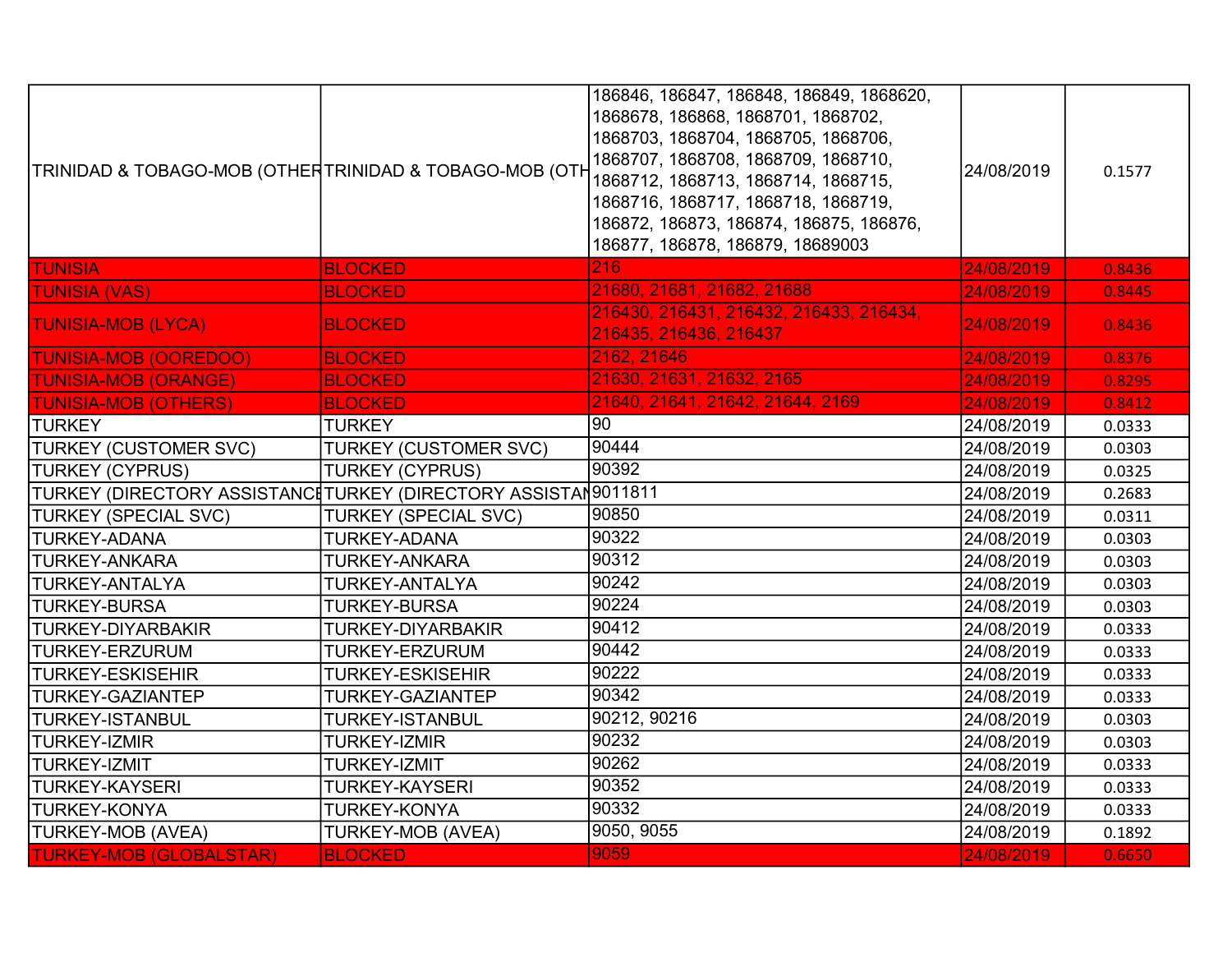| <b>TURKEY-MOB (KKTCELL)</b>                                | <b>TURKEY-MOB (KKTCELL)</b> | 9053382, 9053383, 9053384, 9053385,<br>9053386, 9053387, 9053388                                                                                                                                                                                                                                                                                                                                                                             | 24/08/2019 | 0.2272 |
|------------------------------------------------------------|-----------------------------|----------------------------------------------------------------------------------------------------------------------------------------------------------------------------------------------------------------------------------------------------------------------------------------------------------------------------------------------------------------------------------------------------------------------------------------------|------------|--------|
| TURKEY-MOB (NCTELSIM)                                      | TURKEY-MOB (NCTELSIM)       | 9054285, 9054286, 9054287, 9054288,<br>9054698, 9054699, 9054881, 9054882,<br>9054883, 9054884, 9054885, 9054886,<br>9054887, 9054888, 9054889                                                                                                                                                                                                                                                                                               | 24/08/2019 | 0.2096 |
| <b>TURKEY-MOB (OTHERS)</b>                                 | <b>TURKEY-MOB (OTHERS)</b>  | 9051, 9052, 9056, 9057, 9058                                                                                                                                                                                                                                                                                                                                                                                                                 | 24/08/2019 | 0.2243 |
| TURKEY-MOB (TURK CELL)                                     | TURKEY-MOB (TURK CELL)      | 905332, 905333, 905334, 905335, 905336,<br>905337, 9053380, 9053381, 9053389, 905339,<br>90534, 90535, 90536, 90537, 90538, 90539,<br>9056161                                                                                                                                                                                                                                                                                                | 24/08/2019 | 0.1802 |
| TURKEY-MOB (VODAFONE)                                      | TURKEY-MOB (VODAFONE)       | 90540, 90541, 905420, 905421, 905422,<br>905423, 905424, 905425, 905426, 905427,<br>9054280, 9054281, 9054282, 9054283,<br>9054284, 9054289, 905429, 90543, 90544,<br>90545, 905460, 905461, 905462, 905463,<br>905464, 905465, 905466, 905467, 905468,<br>9054690, 9054691, 9054692, 9054693,<br>9054694, 9054695, 9054696, 9054697, 90547,<br>905480, 905481, 905482, 905483, 905484,<br>905485, 905486, 905487, 9054880, 905489,<br>90549 | 24/08/2019 | 0.1892 |
| <b>TURKEY-MUGLA</b>                                        | <b>TURKEY-MUGLA</b>         | 90252                                                                                                                                                                                                                                                                                                                                                                                                                                        | 24/08/2019 | 0.0333 |
| <b>TURKEY-SAMSUN</b>                                       | <b>TURKEY-SAMSUN</b>        | 90362                                                                                                                                                                                                                                                                                                                                                                                                                                        | 24/08/2019 | 0.0303 |
| <b>TURKEY-TRABZON</b>                                      | <b>TURKEY-TRABZON</b>       | 90462                                                                                                                                                                                                                                                                                                                                                                                                                                        | 24/08/2019 | 0.0333 |
| <b>TURKMENISTAN</b>                                        | <b>TURKMENISTAN</b>         | 993                                                                                                                                                                                                                                                                                                                                                                                                                                          | 24/08/2019 | 0.1063 |
| <b>TURKMENISTAN-MOB</b>                                    | TURKMENISTAN-MOB            | 9936                                                                                                                                                                                                                                                                                                                                                                                                                                         | 24/08/2019 | 0.1486 |
| <b>TURKS &amp; CAICOS</b>                                  | <b>TURKS &amp; CAICOS</b>   | 1649                                                                                                                                                                                                                                                                                                                                                                                                                                         | 24/08/2019 | 0.1851 |
| TURKS & CAICOS-MOB (DIGICEL)   TURKS & CAICOS-MOB (DIGICEL |                             | 1649331, 1649332, 1649333, 1649338,<br>1649339, 1649341, 1649342, 1649343,<br>1649344, 1649345, 1649346, 1649347,<br>1649348, 1649349                                                                                                                                                                                                                                                                                                        | 24/08/2019 | 0.2111 |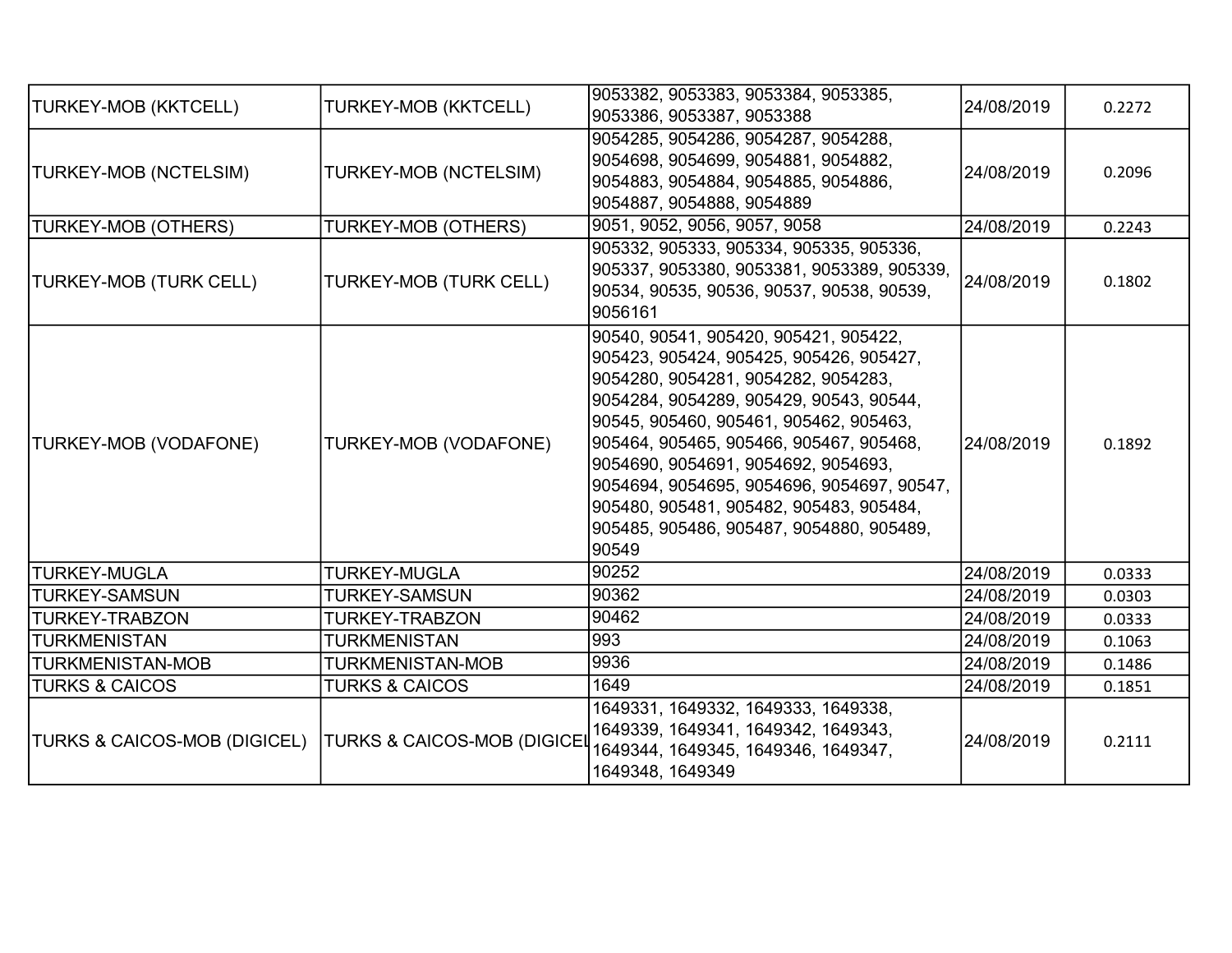| <b>TURKS &amp; CAICOS-MOB (FLOW)</b> | <b>TURKS &amp; CAICOS-MOB (FLOW)</b> | 1649231, 1649232, 1649239, 1649241,<br>1649242, 1649243, 1649244, 1649245,<br>1649246, 1649247, 1649431, 1649432,<br>1649433, 1649441, 1649442, 1649443                                                                                                                                                                                                                                         | 24/08/2019 | 0.1851 |
|--------------------------------------|--------------------------------------|-------------------------------------------------------------------------------------------------------------------------------------------------------------------------------------------------------------------------------------------------------------------------------------------------------------------------------------------------------------------------------------------------|------------|--------|
| TURKS & CAICOS-MOB (OTHERS)          |                                      | 164930, 164931, 164932, 1649330, 1649334,<br> TURKS & CAICOS-MOB (OTHER 1649335, 1649336, 1649337, 1649340,<br>164935, 164936, 164937, 164938, 164939                                                                                                                                                                                                                                           | 24/08/2019 | 0.2126 |
| TUVALU                               | <b>BLOCKED</b>                       | 688                                                                                                                                                                                                                                                                                                                                                                                             | 24/08/2019 | 1.5295 |
| <b>UAE</b>                           | <b>UAE</b>                           | 971                                                                                                                                                                                                                                                                                                                                                                                             | 24/08/2019 | 0.1758 |
| UAE (DU)                             | UAE (DU)                             | 9712440, 9712442, 9713736, 971424,<br>9714275, 9714276, 9714277, 9714278,<br>9714279, 971436, 9714374, 9714375,<br>9714390, 97143914, 97143915, 97143916,<br>97143917, 97143918, 97143919, 971442,<br>971443, 971444, 971445, 9714510, 9714512,<br>9714513, 9714514, 971455, 971456, 9714770,<br>9714818, 9714871, 9714876, 9716678,<br>9716702, 9716704, 9716715, 9716716,<br>9717277, 9719290 | 24/08/2019 | 0.1758 |
| UAE-MOB (DU)                         | UAE-MOB (DU)                         | 97152, 97155, 97158                                                                                                                                                                                                                                                                                                                                                                             | 24/08/2019 | 0.1758 |
| <b>UAE-MOB (OTHERS)</b>              | <b>UAE-MOB (OTHERS)</b>              | 97150, 97154, 97156, 97183                                                                                                                                                                                                                                                                                                                                                                      | 24/08/2019 | 0.1758 |
| <b>UGANDA</b>                        | <b>UGANDA</b>                        | 256                                                                                                                                                                                                                                                                                                                                                                                             | 24/08/2019 | 0.3723 |
| UGANDA (MTN)                         | <b>UGANDA (MTN)</b>                  | 25630, 25631, 25633, 25634, 25635, 25636,<br>25637, 25638                                                                                                                                                                                                                                                                                                                                       | 24/08/2019 | 0.3804 |
| UGANDA-MOB (AFRICELL)                | <b>UGANDA-MOB (AFRICELL)</b>         | 256204, 25673, 25679                                                                                                                                                                                                                                                                                                                                                                            | 24/08/2019 | 0.3697 |
| UGANDA-MOB (AIRTEL)                  | UGANDA-MOB (AIRTEL)                  | 25670, 25675                                                                                                                                                                                                                                                                                                                                                                                    | 24/08/2019 | 0.3173 |
| UGANDA-MOB (MTN)                     | <b>UGANDA-MOB (MTN)</b>              | 25632, 25639, 25677, 25678                                                                                                                                                                                                                                                                                                                                                                      | 24/08/2019 | 0.3403 |
| UGANDA-MOB (OTHERS)                  | <b>UGANDA-MOB (OTHERS)</b>           | 256477, 25671, 25672, 25676, 256902                                                                                                                                                                                                                                                                                                                                                             | 24/08/2019 | 0.4394 |
| UGANDA-MOB (SMILE)                   | <b>UGANDA-MOB (SMILE)</b>            | 256720                                                                                                                                                                                                                                                                                                                                                                                          | 24/08/2019 | 0.3358 |
| UGANDA-MOB (SURETEL)                 | <b>UGANDA-MOB (SURETEL)</b>          | 25674                                                                                                                                                                                                                                                                                                                                                                                           | 24/08/2019 | 0.3418 |
| UK.                                  | <b>UK</b>                            | 44                                                                                                                                                                                                                                                                                                                                                                                              | 24/08/2019 | 0.0081 |
| UK (CORPORATE RATE)                  | UK (CORPORATE RATE)                  | 4455                                                                                                                                                                                                                                                                                                                                                                                            | 24/08/2019 | 0.0096 |
| UK (NTS/LOCAL PLUS RATE)             | UK (NTS/LOCAL PLUS RATE)             | 44843, 44844                                                                                                                                                                                                                                                                                                                                                                                    | 24/08/2019 | 0.1292 |
| UK (NTS/LOCAL RATE)                  | UK (NTS/LOCAL RATE)                  | 44845                                                                                                                                                                                                                                                                                                                                                                                           | 24/08/2019 | 0.1292 |
| UK (NTS/NATIONAL RATE)               | UK (NTS/NATIONAL RATE)               | 44870, 44871, 44872, 44873                                                                                                                                                                                                                                                                                                                                                                      | 24/08/2019 | 0.2544 |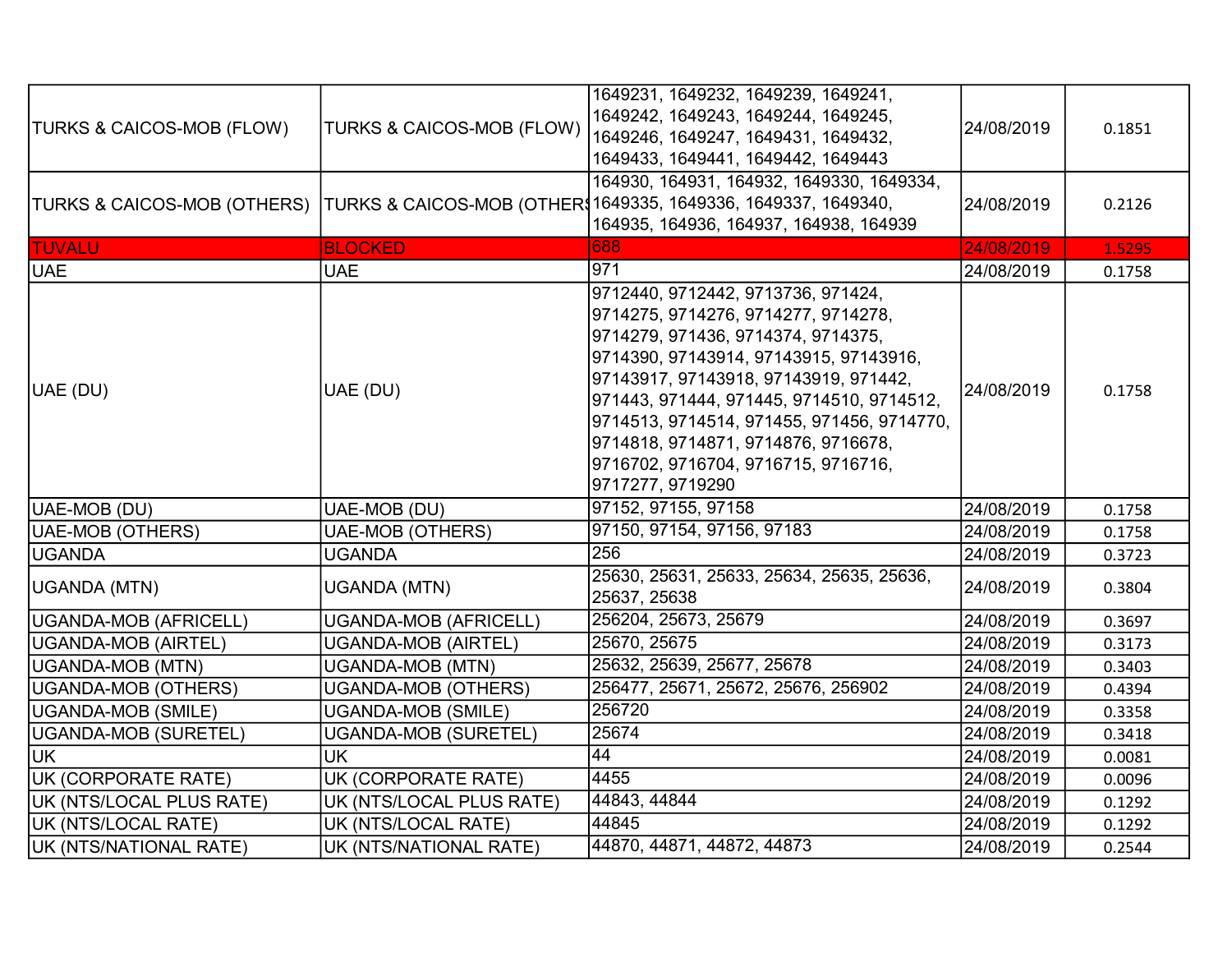| UK (VOIP-VAS)        | <b>BLOCKED</b>       | 44560183                                                                                                                                                                                                                                                                                                                                                                                                                                                                                                                                                                                                                                                                                                                                                                                                                                                                                                                                                                                                                             | 24/08/2019 | 0.7384 |
|----------------------|----------------------|--------------------------------------------------------------------------------------------------------------------------------------------------------------------------------------------------------------------------------------------------------------------------------------------------------------------------------------------------------------------------------------------------------------------------------------------------------------------------------------------------------------------------------------------------------------------------------------------------------------------------------------------------------------------------------------------------------------------------------------------------------------------------------------------------------------------------------------------------------------------------------------------------------------------------------------------------------------------------------------------------------------------------------------|------------|--------|
| UK (WIDE)            | UK (WIDE)            | 443                                                                                                                                                                                                                                                                                                                                                                                                                                                                                                                                                                                                                                                                                                                                                                                                                                                                                                                                                                                                                                  | 24/08/2019 | 0.0159 |
| UK-MOB (3G)          | UK-MOB (3G)          | 447307, 447308, 447309, 447310, 447311,<br> 447312, 447365, 447366, 447367, 447378,<br>447380, 447383, 4473890, 4473891, 447397,<br> 447400, 447401, 447402, 447403, 447411,<br> 447412, 447413, 447414, 4474170, 4474180,<br> 447426, 447427, 447428, 447429, 447445,<br> 447446, 447447, 447449, 447450, 4474527,<br> 4474528, 4474529, 447453, 447454, 447455,<br> 447456, 4474586, 4474589, 447460, 447462,<br> 447463, 4474652, 4474654, 4474656,<br> 4474657, 4474658, 4474659, 447472, 447473,<br> 447474, 447475, 447476, 447477, 447478,<br>447479, 447480, 447481, 447482, 4474884,<br> 4474885, 4474887, 4474889, 447490, 447491,<br>447492, 4475326, 4475327, 4475328, 447533,<br> 4475378, 4475379, 447575, 447576, 447577,<br>447578, 447588, 447723, 447727, 447728,<br>447735, 447737, 447782, 447828, 447830,<br>447832, 447838, 447846, 447848, 447853,<br>447859, 447861, 447862, 447863, 447865,<br>447868, 447869, 447877, 447878, 447882,<br>447883, 447886, 447888, 447897, 447898,<br>447915, 447916, 447988 | 24/08/2019 | 0.0150 |
| UK-MOB (ALTERNATIVE) | UK-MOB (ALTERNATIVE) | 4474585, 4475377, 4475598, 4477442,<br>4477443, 44775520, 44775522, 44775530,<br>44775532, 44775533, 44775534, 44775535,<br> 44775539, 44775555, 4478229, 4478939,<br>4479110, 4479787                                                                                                                                                                                                                                                                                                                                                                                                                                                                                                                                                                                                                                                                                                                                                                                                                                               | 24/08/2019 | 0.2202 |
| UK-MOB (JERSEY)      | UK-MOB (JERSEY)      | 447509, 447797, 4478297, 4478298, 4478299,<br>4478391, 4478392, 4478397, 4478398,<br> 4479111, 4479117, 447937                                                                                                                                                                                                                                                                                                                                                                                                                                                                                                                                                                                                                                                                                                                                                                                                                                                                                                                       | 24/08/2019 | 0.3834 |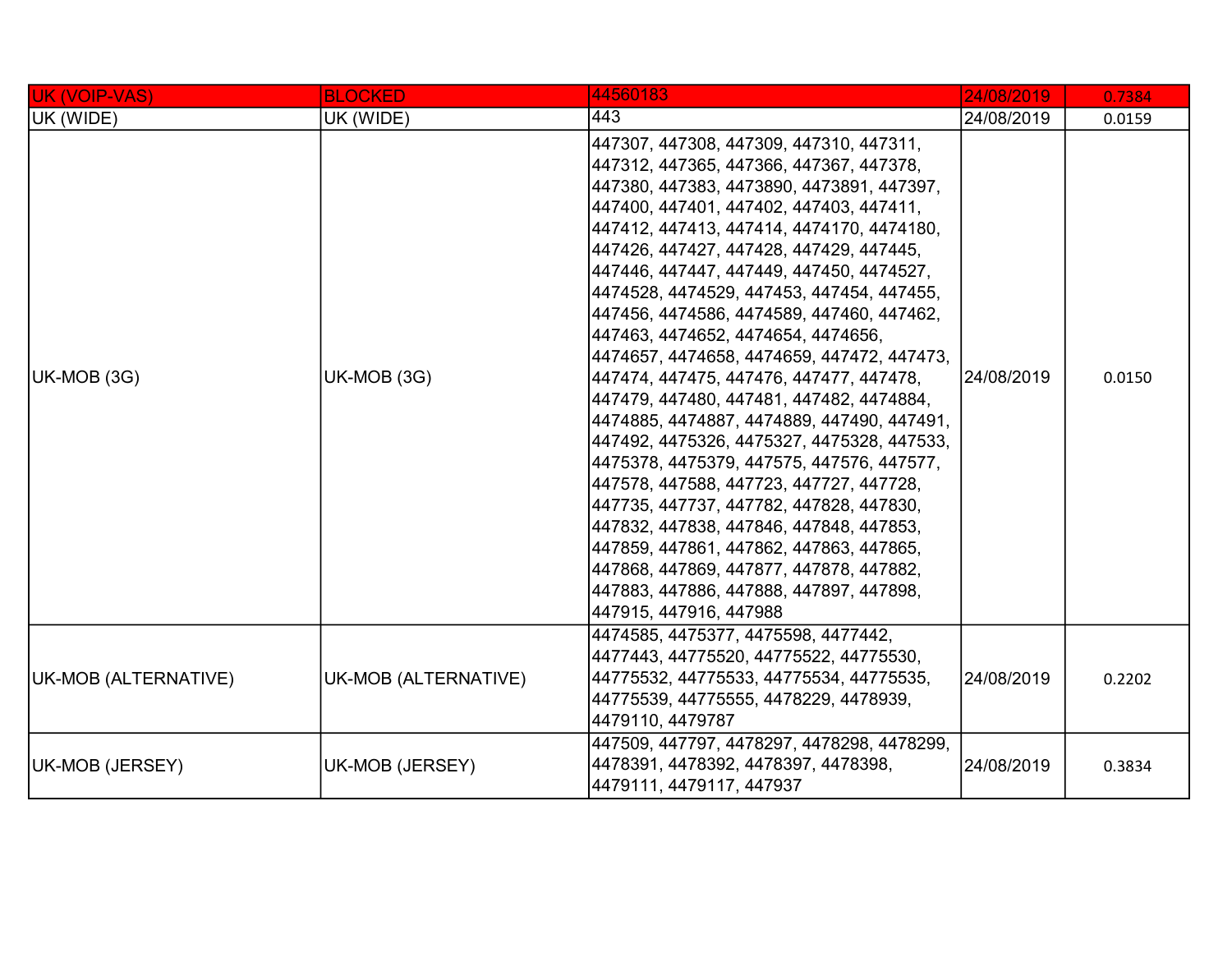| UK-MOB (LYCA) | UK-MOB (LYCA) | 447404, 447405, 4474173, 4474174, 4474175,<br> 447424, 447438, 4474400, 4474401, 4474402,<br> 4474403, 4474404, 4474405, 4474406,<br> 4474407, 447448, 447459, 447466                                                                                                                                                                                                                                                                                                                                                                                                                                                                                                                                                                                                                                                                                                                                                                                                                                                                                                                                                                                                                                                                                                            | 24/08/2019 | 0.0150 |
|---------------|---------------|----------------------------------------------------------------------------------------------------------------------------------------------------------------------------------------------------------------------------------------------------------------------------------------------------------------------------------------------------------------------------------------------------------------------------------------------------------------------------------------------------------------------------------------------------------------------------------------------------------------------------------------------------------------------------------------------------------------------------------------------------------------------------------------------------------------------------------------------------------------------------------------------------------------------------------------------------------------------------------------------------------------------------------------------------------------------------------------------------------------------------------------------------------------------------------------------------------------------------------------------------------------------------------|------------|--------|
| UK-MOB (O2)   | UK-MOB (O2)   | 447395, 447430, 447431, 447461, 447489,<br> 447499, 44751, 447521, 447522, 447523,<br> 447525, 447526, 44754, 44756, 44759,<br> 447701, 447702, 447703, 447704, 447705,<br> 447706, 447707, 447708, 447709, 447710,<br> 447711, 447712, 447713, 447714, 447715,<br> 447716, 447718, 447719, 447720, 447724,<br> 447725, 447729, 447730, 447731, 447732,<br> 447734, 447736, 447738, 447739, 447740,<br> 447742, 447743, 447745, 447746, 447749,<br> 447750, 447751, 447752, 4477531, 4477532,<br> 4477533, 4477534, 4477535, 4477536,<br> 4477537, 4477538, 4477539, 447754, 447756,<br> 447759, 447761, 447762, 447763, 447764,<br> 447783, 447784, 447793, 447801, 447802,<br> 447803, 447808, 447809, 447819, 447820,<br> 447821, 447834, 447835, 447840, 447841,<br> 447842, 447843, 447844, 447845, 447849,<br> 447850, 447851, 447856, 447857, 447858,<br> 447860, 4478640, 4478641, 4478642,<br> 4478643, 4478645, 4478646, 4478647,<br> 4478648, 4478649, 447871, 4478720,<br> 4478721, 4478723, 4478724, 4478725,<br> 4478726, 4478728, 4478729, 447873,<br> 4478740, 4478741, 4478742, 4478743,<br> 4478746, 4478747, 4478748, 4478749,<br> 447885, 447889, 4478923, 4478924, 4478926,<br> 4478927, 4478928, 4478929, 4478932,<br> 4478934, 4478935, 4478936, 4478937, | 24/08/2019 | 0.0150 |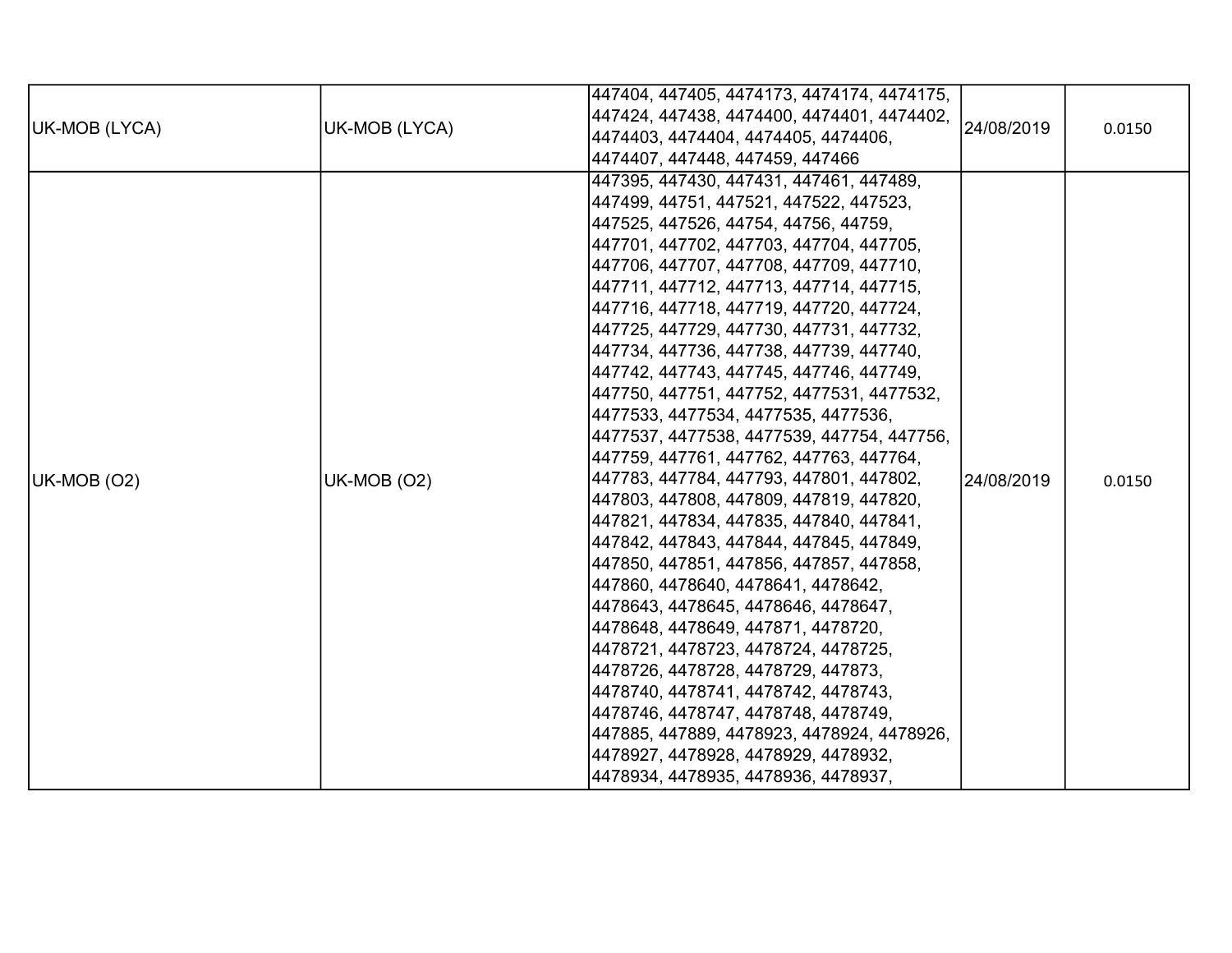| UK-MOB (ORANGE)     | UK-MOB (ORANGE) | 447409, 447410, 447416, 447419, 447420,<br> 447421, 447422, 447527, 447528, 447529,<br> 447530, 447531, 4475320, 4475321, 4475322,<br> 4475323, 4475324, 4475325, 447536, 447556,<br> 447579, 447580, 447581, 447582, 447583,<br> 447772, 447773, 447779, 447790, 447791,<br> 447792, 447794, 447800, 447805, 447807,<br> 447811, 447812, 447813, 447814, 447815,<br> 447816, 447817, 447837, 447854, 447855,<br> 447866, 447870, 447875, 447890, 447891,<br> 447896, 447929, 447964, 447965, 447966,<br> 447967, 447968, 447969, 447970, 447971,<br> 447972, 447973, 447974, 447975, 447976,<br> 447977, 447980, 447989 | 24/08/2019 | 0.0150 |
|---------------------|-----------------|--------------------------------------------------------------------------------------------------------------------------------------------------------------------------------------------------------------------------------------------------------------------------------------------------------------------------------------------------------------------------------------------------------------------------------------------------------------------------------------------------------------------------------------------------------------------------------------------------------------------------|------------|--------|
| UK-MOB (OTHERS)     | UK-MOB (OTHERS) | 447                                                                                                                                                                                                                                                                                                                                                                                                                                                                                                                                                                                                                      | 24/08/2019 | 0.0428 |
| <b>UK-MOB (PNS)</b> | UK-MOB (PNS)    | 4470                                                                                                                                                                                                                                                                                                                                                                                                                                                                                                                                                                                                                     | 24/08/2019 | 0.2900 |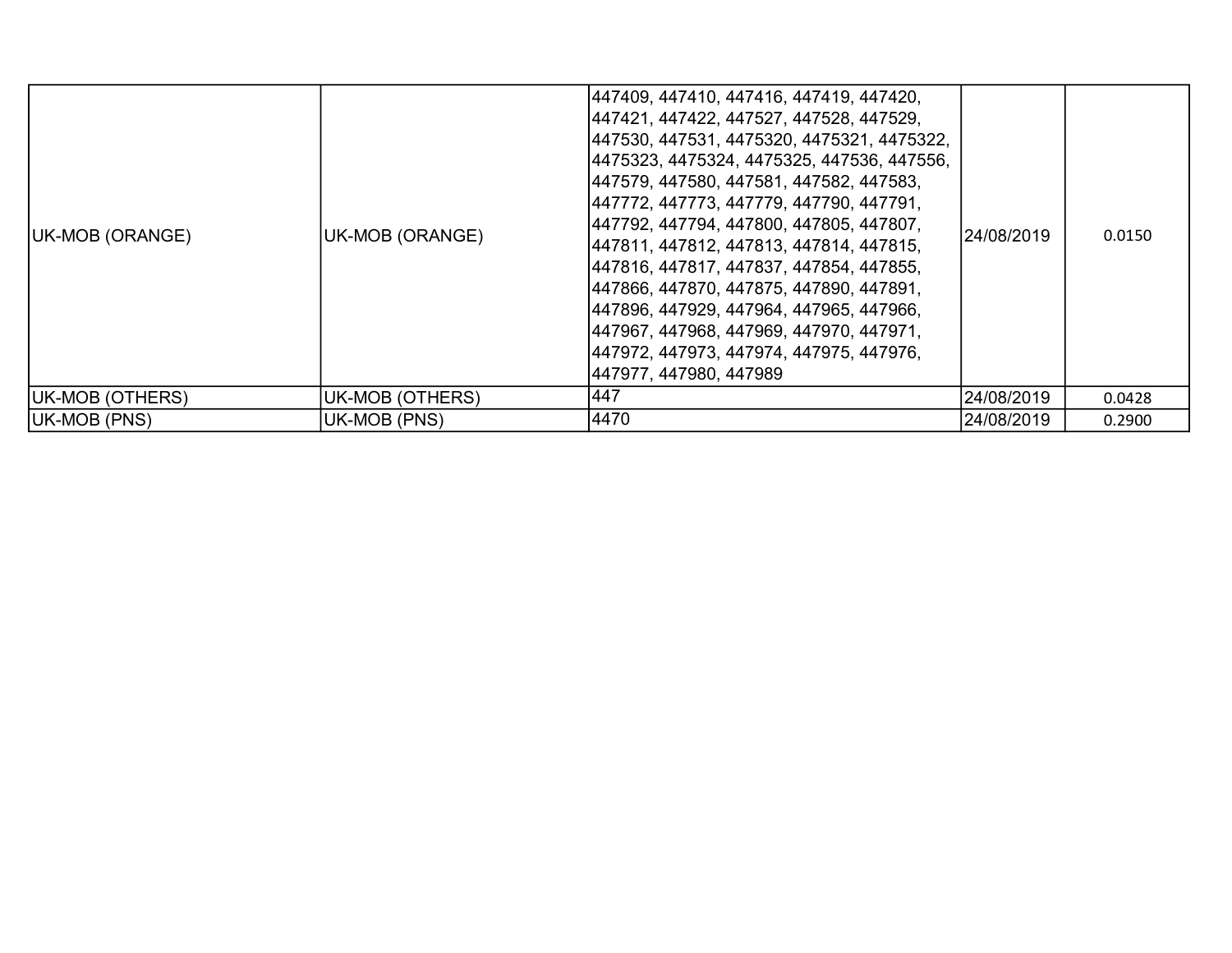|                 |                                                                                                                                                                                                                                                                                                                                                                                  | 4473684, 4473685, 4473686, 4473688, |            |        |
|-----------------|----------------------------------------------------------------------------------------------------------------------------------------------------------------------------------------------------------------------------------------------------------------------------------------------------------------------------------------------------------------------------------|-------------------------------------|------------|--------|
|                 |                                                                                                                                                                                                                                                                                                                                                                                  | 4473689, 4473780, 4473896, 4474060, |            |        |
|                 |                                                                                                                                                                                                                                                                                                                                                                                  | 4474061, 4474062, 4474063, 4474064, |            |        |
|                 |                                                                                                                                                                                                                                                                                                                                                                                  | 4474066, 4474067, 4474068, 4474080, |            |        |
|                 |                                                                                                                                                                                                                                                                                                                                                                                  | 4474081, 4474082, 4474088, 4474089, |            |        |
|                 |                                                                                                                                                                                                                                                                                                                                                                                  | 4474176, 4474177, 4474182, 4474183, |            |        |
|                 |                                                                                                                                                                                                                                                                                                                                                                                  | 4474185, 4474186, 4474188, 4474390, |            |        |
|                 |                                                                                                                                                                                                                                                                                                                                                                                  | 4474409, 4474413, 4474414, 4474419, |            |        |
|                 |                                                                                                                                                                                                                                                                                                                                                                                  | 4474510, 4474511, 4474512, 4474513, |            |        |
|                 |                                                                                                                                                                                                                                                                                                                                                                                  | 4474514, 4474518, 4474519, 4474570, |            |        |
|                 |                                                                                                                                                                                                                                                                                                                                                                                  | 4474571, 4474573, 4474575, 4474580, |            |        |
|                 | UK-MOB (TIER 1)                                                                                                                                                                                                                                                                                                                                                                  | 4474581, 4474583, 4474584, 4474587, | 24/08/2019 |        |
|                 |                                                                                                                                                                                                                                                                                                                                                                                  |                                     |            |        |
| UK-MOB (TIER 1) |                                                                                                                                                                                                                                                                                                                                                                                  |                                     |            | 0.0428 |
|                 |                                                                                                                                                                                                                                                                                                                                                                                  |                                     |            |        |
|                 |                                                                                                                                                                                                                                                                                                                                                                                  |                                     |            |        |
|                 |                                                                                                                                                                                                                                                                                                                                                                                  |                                     |            |        |
|                 | 4474588, 4474650, 4474651, 4474882,<br> 4474883, 4474888, 4475200, 4475202,<br> 4475206, 4475207, 4475588, 4475594,<br> 4475599, 4475718, 4475891, 4475892,<br> 4475893, 4475894, 4475895, 4475896,<br> 4475897, 4477000, 4477552, 44775531,<br> 44775536, 44775537, 44775538, 44775547,<br> 44775551, 44775552, 44775553, 44775554,<br> 44775556, 44775557, 44775558, 44775559, |                                     |            |        |
|                 |                                                                                                                                                                                                                                                                                                                                                                                  |                                     |            |        |
|                 |                                                                                                                                                                                                                                                                                                                                                                                  |                                     |            |        |
|                 |                                                                                                                                                                                                                                                                                                                                                                                  |                                     |            |        |
|                 |                                                                                                                                                                                                                                                                                                                                                                                  | 4478220, 4478222, 4478226, 4478227, |            |        |
|                 |                                                                                                                                                                                                                                                                                                                                                                                  | 4478644, 4478722, 4478730, 4478745, |            |        |
|                 |                                                                                                                                                                                                                                                                                                                                                                                  | 4478920, 4478921, 4478925, 4478930, |            |        |
|                 |                                                                                                                                                                                                                                                                                                                                                                                  | 4478931, 4478938, 4479112, 4479118, |            |        |
|                 |                                                                                                                                                                                                                                                                                                                                                                                  | 4479245, 4479780, 4479781, 4479782, |            |        |
|                 |                                                                                                                                                                                                                                                                                                                                                                                  | 4479783, 4479784, 4479786, 4479788, |            |        |
|                 |                                                                                                                                                                                                                                                                                                                                                                                  | 4479789                             |            |        |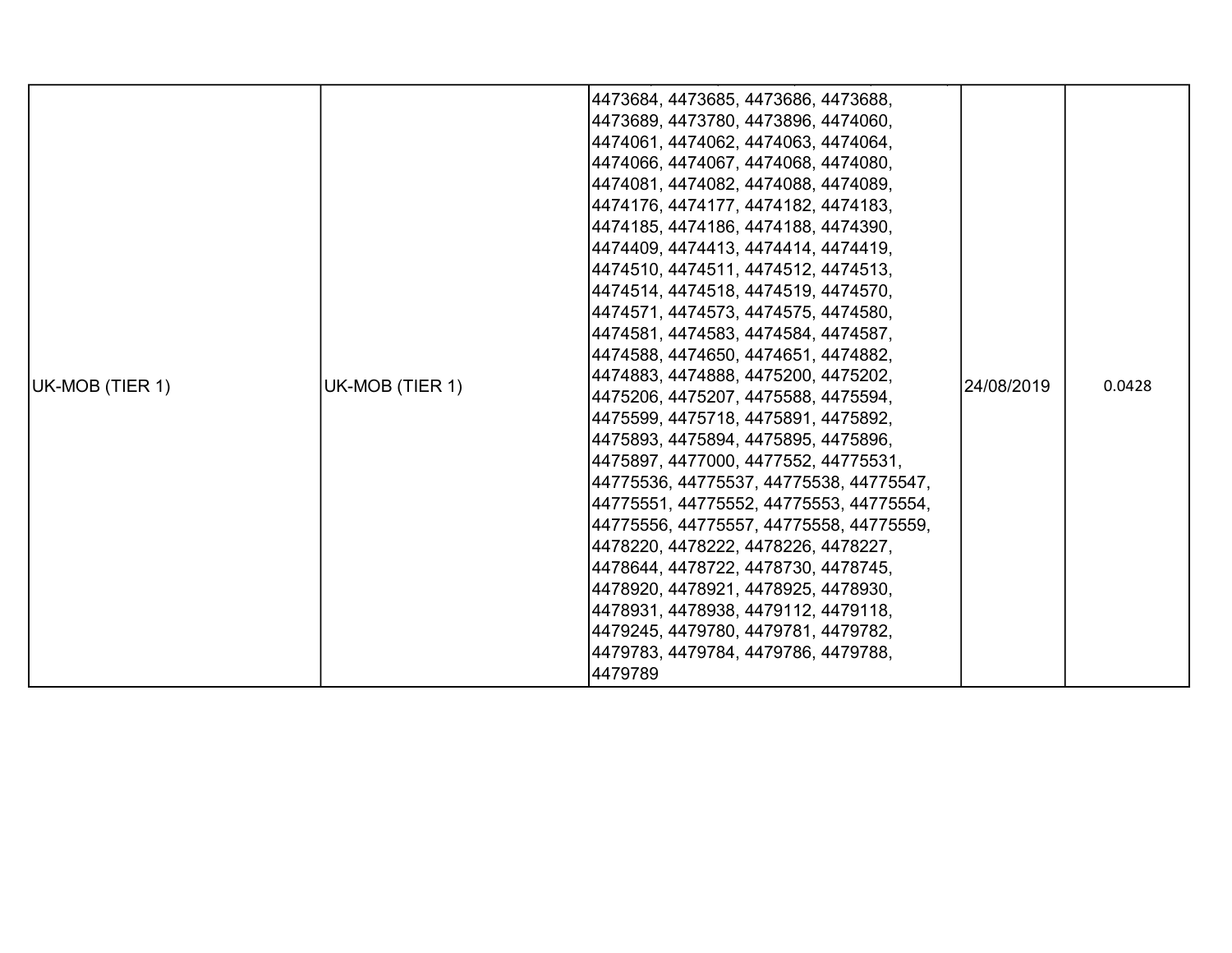| UK-MOB (T-MOBILE) | UK-MOB (T-MOBILE) | 447300, 447301, 447302, 447303, 447304,<br> 447375, 447376, 447377, 447396, 447398,<br> 447399, 447415, 447432, 447433, 447434,<br> 447483, 447484, 447485, 447486, 447487,<br> 447494, 447495, 447496, 447497, 447498,<br> 447504, 447505, 447506, 447507, 447508,<br> 447534, 447535, 447538, 447539, 447550,<br> 447572, 447573, 447574, 447722, 447726,<br> 447757, 447758, 447777, 447804, 447806,<br> 447847, 447852, 447903, 447904, 447905,<br> 447906, 447908, 447910, 447913, 447914,<br> 447930, 447931, 447932, 447939, 44794,<br> 447950, 447951, 447952, 447953, 447954,<br> 447956, 447957, 447958, 447959, 447960,<br> 447961, 447962, 447963, 447981, 447982,<br> 447983, 447984, 447985, 447986, 447987 | 24/08/2019 | 0.0150 |
|-------------------|-------------------|---------------------------------------------------------------------------------------------------------------------------------------------------------------------------------------------------------------------------------------------------------------------------------------------------------------------------------------------------------------------------------------------------------------------------------------------------------------------------------------------------------------------------------------------------------------------------------------------------------------------------------------------------------------------------------------------------------------------------|------------|--------|
|-------------------|-------------------|---------------------------------------------------------------------------------------------------------------------------------------------------------------------------------------------------------------------------------------------------------------------------------------------------------------------------------------------------------------------------------------------------------------------------------------------------------------------------------------------------------------------------------------------------------------------------------------------------------------------------------------------------------------------------------------------------------------------------|------------|--------|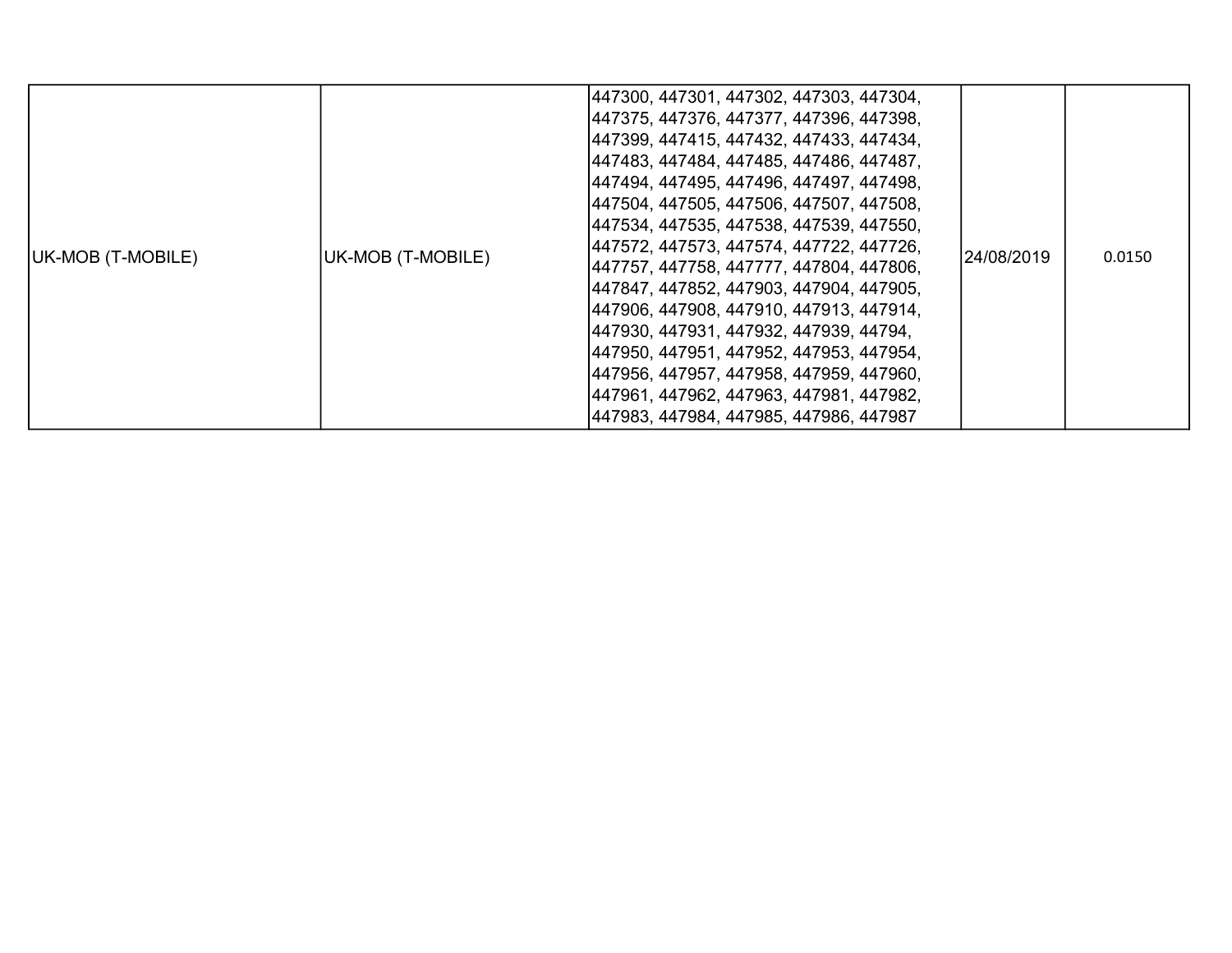| UK-MOB (VODAFONE)         | UK-MOB (VODAFONE)               | 447340, 447341, 447342, 4473687, 447379,<br>447384, 447385, 447386, 447387, 447388,<br>4473897, 4473898, 447391, 447392, 447393,<br> 447407, 447423, 447425, 447435, 447436,<br>447437, 4474416, 447442, 447443, 447444,<br>447464, 447467, 447468, 447469, 447470,<br>447471, 447493, 447500, 447501, 447502,<br>447503, 4475374, 447551, 447552, 447553,<br>447554, 447555, 447557, 447570, 447584,<br>447585, 447586, 447587, 447717, 447721,<br>447733, 447741, 447747, 447748, 447760,<br>447765, 447766, 447767, 447768, 447769,<br> 447770, 447771, 447774, 447775, 447776,<br>447778, 447780, 447785, 447786, 447787,<br>447788, 447789, 447795, 447796, 447798,<br>447799, 447810, 447818, 4478228, 447823,<br>447824, 447825, 447826, 447827, 447831,<br>447833, 447836, 4478361, 4478369, 447867,<br>447876, 447879, 447880, 447881, 447884,<br>447887, 447899, 447900, 447901, 447909,<br> 447917, 447918, 447919, 447920, 447979,<br>447990 | 24/08/2019 | 0.0150 |
|---------------------------|---------------------------------|----------------------------------------------------------------------------------------------------------------------------------------------------------------------------------------------------------------------------------------------------------------------------------------------------------------------------------------------------------------------------------------------------------------------------------------------------------------------------------------------------------------------------------------------------------------------------------------------------------------------------------------------------------------------------------------------------------------------------------------------------------------------------------------------------------------------------------------------------------------------------------------------------------------------------------------------------------|------------|--------|
| <b>IUKRAINE</b>           | <b>UKRAINE</b>                  | 380                                                                                                                                                                                                                                                                                                                                                                                                                                                                                                                                                                                                                                                                                                                                                                                                                                                                                                                                                      | 24/08/2019 | 0.1450 |
| UKRAINE (SPECIAL SVC)     | <b>UKRAINE (SPECIAL SVC)</b>    | 38070010, 38089                                                                                                                                                                                                                                                                                                                                                                                                                                                                                                                                                                                                                                                                                                                                                                                                                                                                                                                                          | 24/08/2019 | 0.1448 |
| UKRAINE-DONETSK           | UKRAINE-DONETSK                 | 38062, 380642, 380643, 380644, 380645,<br>380647                                                                                                                                                                                                                                                                                                                                                                                                                                                                                                                                                                                                                                                                                                                                                                                                                                                                                                         | 24/08/2019 | 0.1450 |
| UKRAINE-KIEV              | UKRAINE-KIEV                    | 38044                                                                                                                                                                                                                                                                                                                                                                                                                                                                                                                                                                                                                                                                                                                                                                                                                                                                                                                                                    | 24/08/2019 | 0.1450 |
| UKRAINE-MOB (INTERTELE)   | UKRAINE-MOB (INTERTELE)         | 38094                                                                                                                                                                                                                                                                                                                                                                                                                                                                                                                                                                                                                                                                                                                                                                                                                                                                                                                                                    | 24/08/2019 | 0.2096 |
| UKRAINE-MOB (KYIV STAR)   | UKRAINE-MOB (KYIV STAR)         | 38067, 38068, 38096, 38097, 38098                                                                                                                                                                                                                                                                                                                                                                                                                                                                                                                                                                                                                                                                                                                                                                                                                                                                                                                        | 24/08/2019 | 0.2464 |
| UKRAINE-MOB (LIFECELL)    | <b>UKRAINE-MOB (LIFECELL)</b>   | 38063, 38073, 38093                                                                                                                                                                                                                                                                                                                                                                                                                                                                                                                                                                                                                                                                                                                                                                                                                                                                                                                                      | 24/08/2019 | 0.2574 |
| UKRAINE-MOB (PRS)         | <b>UKRAINE-MOB (PRS)</b>        | 3808929                                                                                                                                                                                                                                                                                                                                                                                                                                                                                                                                                                                                                                                                                                                                                                                                                                                                                                                                                  | 24/08/2019 | 0.1448 |
| UKRAINE-MOB (TELESYSTEMS) | UKRAINE-MOB (TELESYSTEMS) 38092 |                                                                                                                                                                                                                                                                                                                                                                                                                                                                                                                                                                                                                                                                                                                                                                                                                                                                                                                                                          | 24/08/2019 | 0.2096 |
| UKRAINE-MOB (TRIMOB)      | UKRAINE-MOB (TRIMOB)            | 38091                                                                                                                                                                                                                                                                                                                                                                                                                                                                                                                                                                                                                                                                                                                                                                                                                                                                                                                                                    | 24/08/2019 | 0.2096 |
| UKRAINE-MOB (VODAFONE)    | UKRAINE-MOB (VODAFONE)          | 38050, 38066, 38095, 38099                                                                                                                                                                                                                                                                                                                                                                                                                                                                                                                                                                                                                                                                                                                                                                                                                                                                                                                               | 24/08/2019 | 0.2492 |
| URUGUAY                   | <b>URUGUAY</b>                  | 598                                                                                                                                                                                                                                                                                                                                                                                                                                                                                                                                                                                                                                                                                                                                                                                                                                                                                                                                                      | 24/08/2019 | 0.0551 |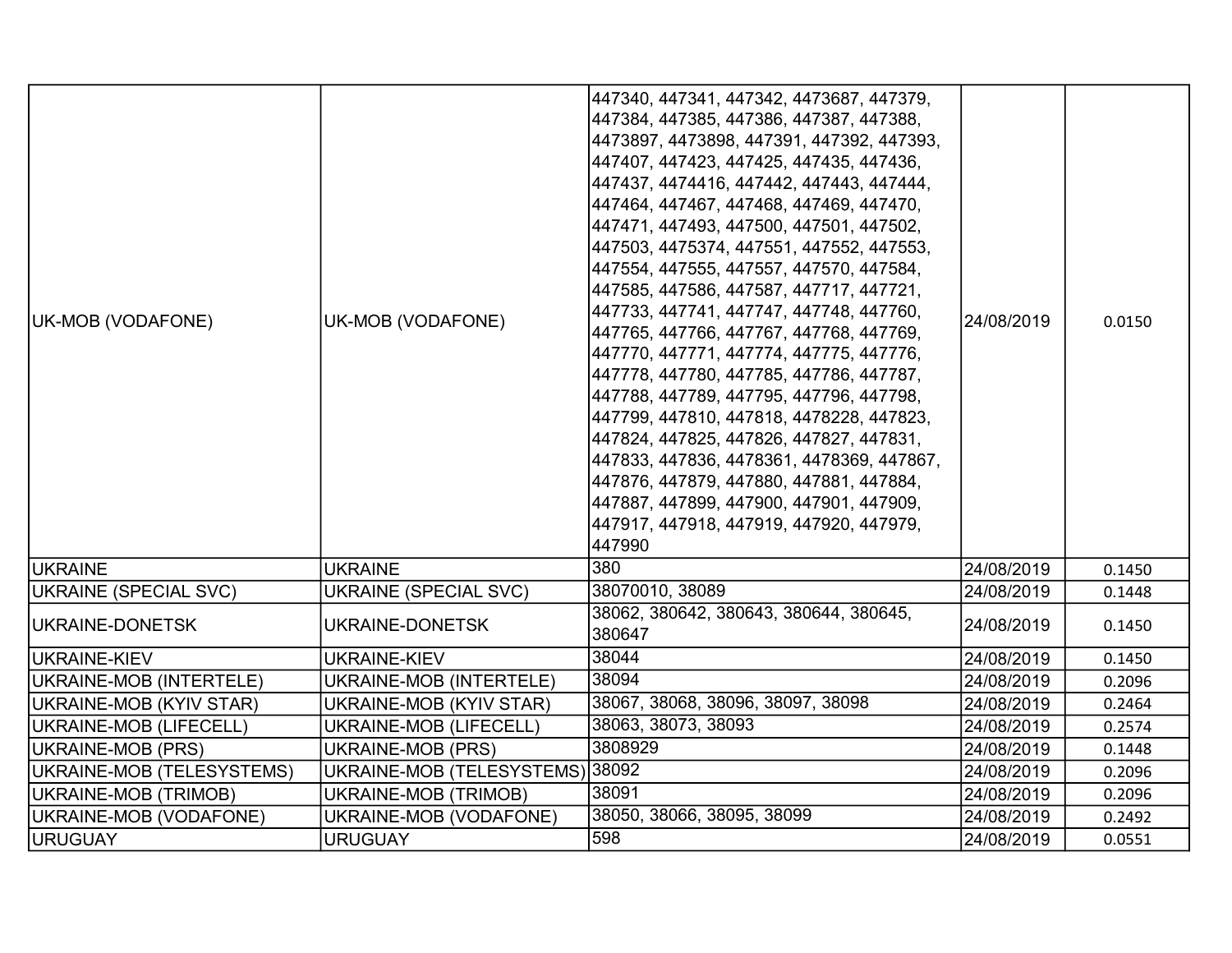| URUGUAY-MOB (CLARO)    | URUGUAY-MOB (CLARO)         | 59896, 59897                                                                                                                                                                                                                                                                                                                                                                                                                                                                                                                                                                                                                                                                                                                                                                                                                                                                                                                                                                                                                                                                                                                                                                                                                                                                                                                                          | 24/08/2019 | 0.0848 |
|------------------------|-----------------------------|-------------------------------------------------------------------------------------------------------------------------------------------------------------------------------------------------------------------------------------------------------------------------------------------------------------------------------------------------------------------------------------------------------------------------------------------------------------------------------------------------------------------------------------------------------------------------------------------------------------------------------------------------------------------------------------------------------------------------------------------------------------------------------------------------------------------------------------------------------------------------------------------------------------------------------------------------------------------------------------------------------------------------------------------------------------------------------------------------------------------------------------------------------------------------------------------------------------------------------------------------------------------------------------------------------------------------------------------------------|------------|--------|
| URUGUAY-MOB (MOVISTAR) | URUGUAY-MOB (MOVISTAR)      | 59893, 59894, 59895                                                                                                                                                                                                                                                                                                                                                                                                                                                                                                                                                                                                                                                                                                                                                                                                                                                                                                                                                                                                                                                                                                                                                                                                                                                                                                                                   | 24/08/2019 | 0.1594 |
| URUGUAY-MOB (OTHERS)   | <b>URUGUAY-MOB (OTHERS)</b> | 5989                                                                                                                                                                                                                                                                                                                                                                                                                                                                                                                                                                                                                                                                                                                                                                                                                                                                                                                                                                                                                                                                                                                                                                                                                                                                                                                                                  | 24/08/2019 | 0.1607 |
| URUGUAY-MONTEVIDEO     | URUGUAY-MONTEVIDEO          | 5982                                                                                                                                                                                                                                                                                                                                                                                                                                                                                                                                                                                                                                                                                                                                                                                                                                                                                                                                                                                                                                                                                                                                                                                                                                                                                                                                                  | 24/08/2019 | 0.0374 |
| US VIRGIN ISLANDS      | <b>US VIRGIN ISLANDS</b>    | 1340                                                                                                                                                                                                                                                                                                                                                                                                                                                                                                                                                                                                                                                                                                                                                                                                                                                                                                                                                                                                                                                                                                                                                                                                                                                                                                                                                  | 24/08/2019 | 0.0776 |
| <b>USA</b>             | <b>USA</b>                  | 1209, 1210, 1212, 1213, 1214, 1215, 1216,<br>1217, 1218, 1219, 1220, 1223, 1224, 1225,<br>1228, 1229, 1231, 1234, 1239, 1240, 1248,<br>1251, 1252, 1253, 1254, 1256, 1260, 1262,<br>1267, 1269, 1270, 1272, 1276, 1279, 1281,<br>1301, 1302, 1303, 1304, 1305, 1307, 1308,<br>1309, 1310, 1312, 1313, 1314, 1315, 1316,<br>1317, 1318, 1319, 1320, 1321, 1323, 1325,<br>1330, 1331, 1332, 1334, 1336, 1337, 1339,<br>1346, 1347, 1351, 1352, 1360, 1361, 1364,<br>1380, 1385, 1386, 1401, 1402, 1404, 1405,<br>1406, 1407, 1408, 1409, 1410, 1412, 1413,<br>1414, 1415, 1417, 1419, 1423, 1424, 1425,<br>1430, 1432, 1434, 1435, 1440, 1442, 1443,<br>1445, 1458, 1463, 1469, 1470, 1475, 1478,<br>1479, 1480, 1484, 1501, 1502, 1503, 1504,<br>1505, 1507, 1508, 1509, 1510, 1512, 1513,<br>1515, 1516, 1517, 1518, 1520, 1530, 1531,<br>1534, 1539, 1540, 1541, 1551, 1559, 1561,<br>1562, 1563, 1564, 1567, 1570, 1571, 1573,<br>1574, 1575, 1580, 1585, 1586, 1601, 1602,<br>1603, 1605, 1606, 1607, 1608, 1609, 1610,<br>1612, 1614, 1615, 1616, 1617, 1618, 1619,<br>1620, 1623, 1626, 1628, 1629, 1630, 1631,<br>1636, 1640, 1641, 1646, 1650, 1651, 1657,<br>1660, 1661, 1662, 1667, 1669, 1678, 1680,<br>1681, 1682, 1701, 1702, 1703, 1704, 1706,<br>1707, 1708, 1710, 1712, 1713, 1714, 1715,<br>1716, 1717, 1718, 1719, 1720, 1724, 1725, | 24/08/2019 | 0.0776 |
| USA (ALASKA)           | USA (ALASKA)                | 1907                                                                                                                                                                                                                                                                                                                                                                                                                                                                                                                                                                                                                                                                                                                                                                                                                                                                                                                                                                                                                                                                                                                                                                                                                                                                                                                                                  | 24/08/2019 | 0.0776 |
| USA (HAWAII)           | USA (HAWAII)                | 1808                                                                                                                                                                                                                                                                                                                                                                                                                                                                                                                                                                                                                                                                                                                                                                                                                                                                                                                                                                                                                                                                                                                                                                                                                                                                                                                                                  | 24/08/2019 | 0.0776 |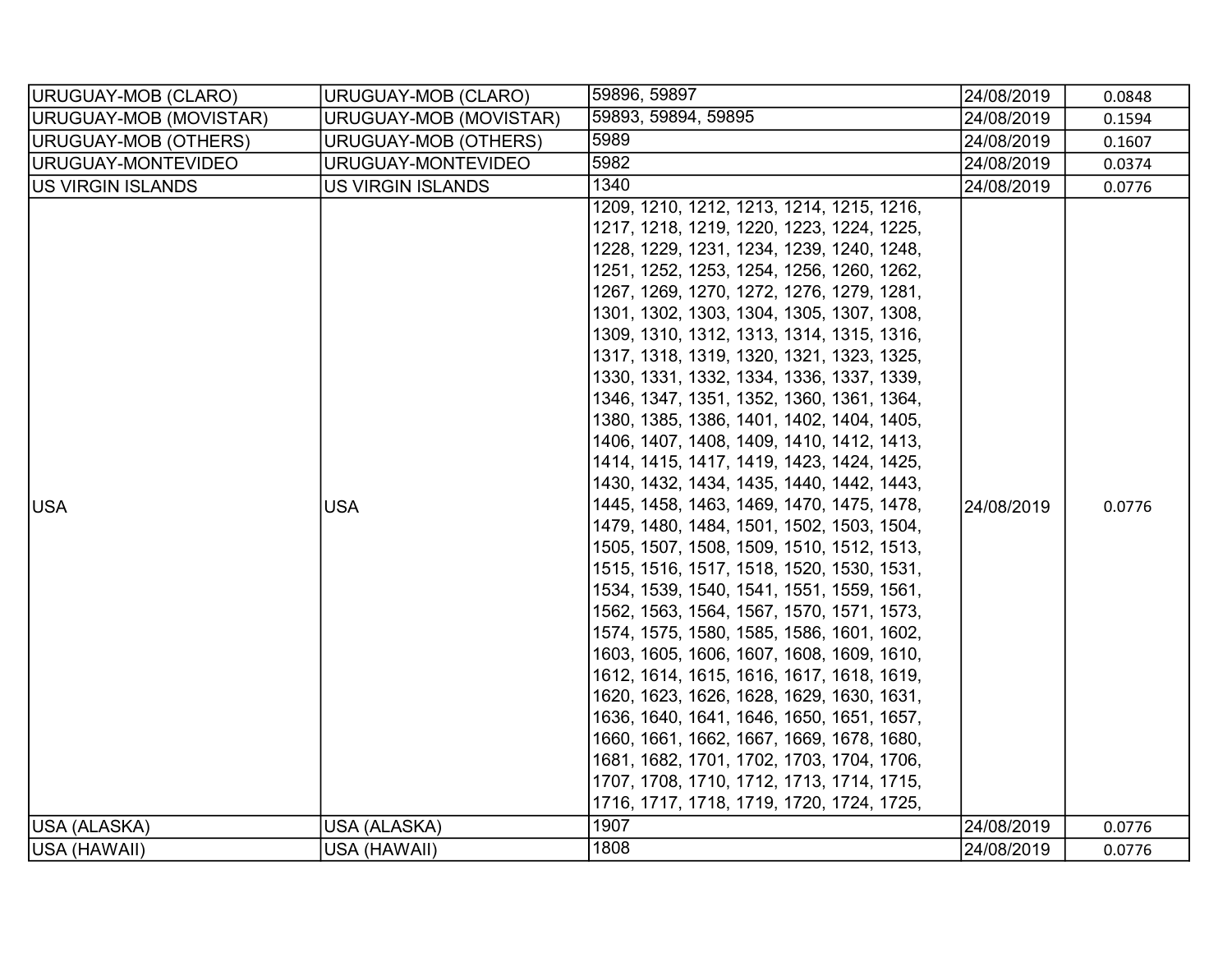| USA (TOLL-FREE)              | USA (TOLL-FREE)          | 1888                      | 24/08/2019 | 0.0052 |
|------------------------------|--------------------------|---------------------------|------------|--------|
| <b>IUZBEKISTAN</b>           | <b>UZBEKISTAN</b>        | 998                       | 24/08/2019 | 0.0985 |
| UZBEKISTAN-MOB (BEELINE)     | UZBEKISTAN-MOB (BEELINE) | 99890, 99891              | 24/08/2019 | 0.0985 |
| UZBEKISTAN-MOB (MTS)         | UZBEKISTAN-MOB (MTS)     | 99892, 99897              | 24/08/2019 | 0.0985 |
| UZBEKISTAN-MOB (OTHERS)      | UZBEKISTAN-MOB (OTHERS)  | 9989                      | 24/08/2019 | 0.0985 |
| UZBEKISTAN-MOB (UCELL)       | UZBEKISTAN-MOB (UCELL)   | 99893, 99894              | 24/08/2019 | 0.0985 |
| UZBEKISTAN-TASHKENT          | UZBEKISTAN-TASHKENT      | 998711, 998712, 998713    | 24/08/2019 | 0.0985 |
| <b>VANUATU</b>               | <b>BLOCKED</b>           | 678                       | 24/08/2019 | 1.0209 |
| <b>VANUATU-MOB (DIGICEL)</b> | <b>BLOCKED</b>           | 67830, 67833, 67835, 6785 | 24/08/2019 | 1.1497 |
| <b>VENEZUELA</b>             | <b>VENEZUELA</b>         | 158                       | 24/08/2019 | 0.0125 |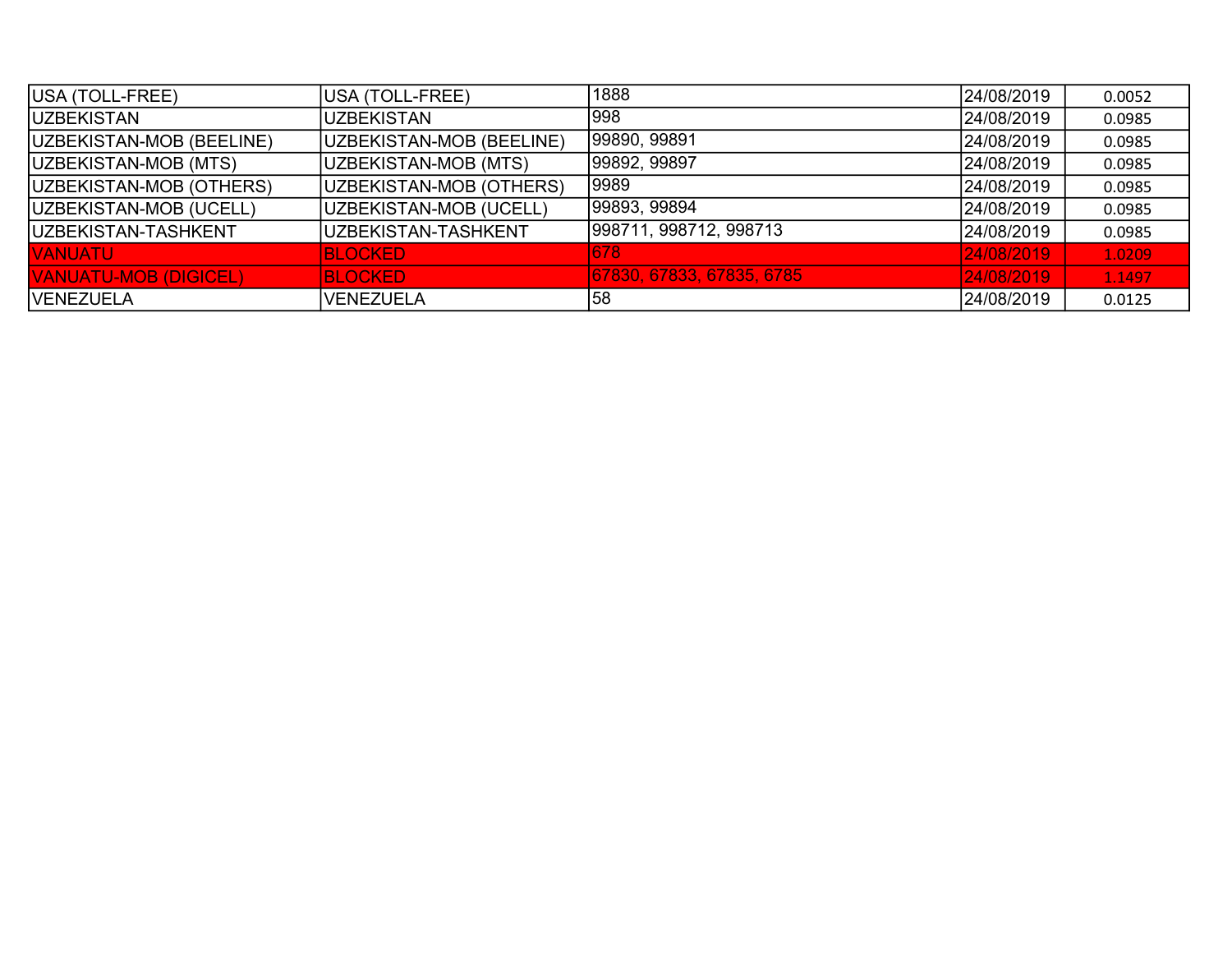| 58235352, 58235651, 58235652, 58235741,<br>58235742, 58237231, 58237241, 58237311,<br>58237321, 58237411, 58237421, 58237511,<br>58237521, 58238231, 58238232, 58238471,<br>58238472, 58238541, 58238542, 58238651,<br>58238652, 58239391, 58239392, 58240701,<br>58240702, 58240703, 58241412, 58241451,<br>58241452, 58241921, 58241922, 58242421,<br>58242422, 58243431, 58243432, 58243951,<br>58243952, 58244241, 58244242, 58244251,<br>58244252, 58244441, 58244442, 58245451,<br>58245452, 58245541, 58245542, 58246461,<br>58246462, 58246551, 58246552, 58246661,<br>58246662, 58246751, 58246752, 58247571,<br>VENEZUELA (DIGITEL)<br>l24/08/2019<br>0.0234<br>58247572, 58247631, 58247632, 58247700,<br>58247704, 58247705, 58247706, 58247771,<br>58247772, 58248951, 58249321, 58249322,<br>58249941, 58249942, 58251240, 58251241,<br>58251851, 58251852, 58252510, 58252511,<br>58252512, 58253281, 58253282, 58253910,<br>58253911, 58254481, 58254482, 58254681,<br>58254682, 58255710, 58255711, 58256730,<br>58256740, 58257740, 58258581, 58258582,<br>58258621, 58258622, 58258851, 58258852,<br>58259881, 58259882, 58259991, 58259992,<br>58261201, 58261312, 58261411, 58261412,<br>58262200, 58262210, 58262220, 58262230, |                     |  | 58234682, 58234771, 58234772, 58235351, |  |  |
|-------------------------------------------------------------------------------------------------------------------------------------------------------------------------------------------------------------------------------------------------------------------------------------------------------------------------------------------------------------------------------------------------------------------------------------------------------------------------------------------------------------------------------------------------------------------------------------------------------------------------------------------------------------------------------------------------------------------------------------------------------------------------------------------------------------------------------------------------------------------------------------------------------------------------------------------------------------------------------------------------------------------------------------------------------------------------------------------------------------------------------------------------------------------------------------------------------------------------------------------------------|---------------------|--|-----------------------------------------|--|--|
|                                                                                                                                                                                                                                                                                                                                                                                                                                                                                                                                                                                                                                                                                                                                                                                                                                                                                                                                                                                                                                                                                                                                                                                                                                                       |                     |  |                                         |  |  |
|                                                                                                                                                                                                                                                                                                                                                                                                                                                                                                                                                                                                                                                                                                                                                                                                                                                                                                                                                                                                                                                                                                                                                                                                                                                       |                     |  |                                         |  |  |
|                                                                                                                                                                                                                                                                                                                                                                                                                                                                                                                                                                                                                                                                                                                                                                                                                                                                                                                                                                                                                                                                                                                                                                                                                                                       |                     |  |                                         |  |  |
|                                                                                                                                                                                                                                                                                                                                                                                                                                                                                                                                                                                                                                                                                                                                                                                                                                                                                                                                                                                                                                                                                                                                                                                                                                                       |                     |  |                                         |  |  |
|                                                                                                                                                                                                                                                                                                                                                                                                                                                                                                                                                                                                                                                                                                                                                                                                                                                                                                                                                                                                                                                                                                                                                                                                                                                       |                     |  |                                         |  |  |
|                                                                                                                                                                                                                                                                                                                                                                                                                                                                                                                                                                                                                                                                                                                                                                                                                                                                                                                                                                                                                                                                                                                                                                                                                                                       |                     |  |                                         |  |  |
|                                                                                                                                                                                                                                                                                                                                                                                                                                                                                                                                                                                                                                                                                                                                                                                                                                                                                                                                                                                                                                                                                                                                                                                                                                                       |                     |  |                                         |  |  |
|                                                                                                                                                                                                                                                                                                                                                                                                                                                                                                                                                                                                                                                                                                                                                                                                                                                                                                                                                                                                                                                                                                                                                                                                                                                       |                     |  |                                         |  |  |
|                                                                                                                                                                                                                                                                                                                                                                                                                                                                                                                                                                                                                                                                                                                                                                                                                                                                                                                                                                                                                                                                                                                                                                                                                                                       |                     |  |                                         |  |  |
|                                                                                                                                                                                                                                                                                                                                                                                                                                                                                                                                                                                                                                                                                                                                                                                                                                                                                                                                                                                                                                                                                                                                                                                                                                                       |                     |  |                                         |  |  |
|                                                                                                                                                                                                                                                                                                                                                                                                                                                                                                                                                                                                                                                                                                                                                                                                                                                                                                                                                                                                                                                                                                                                                                                                                                                       |                     |  |                                         |  |  |
|                                                                                                                                                                                                                                                                                                                                                                                                                                                                                                                                                                                                                                                                                                                                                                                                                                                                                                                                                                                                                                                                                                                                                                                                                                                       |                     |  |                                         |  |  |
|                                                                                                                                                                                                                                                                                                                                                                                                                                                                                                                                                                                                                                                                                                                                                                                                                                                                                                                                                                                                                                                                                                                                                                                                                                                       |                     |  |                                         |  |  |
|                                                                                                                                                                                                                                                                                                                                                                                                                                                                                                                                                                                                                                                                                                                                                                                                                                                                                                                                                                                                                                                                                                                                                                                                                                                       |                     |  |                                         |  |  |
|                                                                                                                                                                                                                                                                                                                                                                                                                                                                                                                                                                                                                                                                                                                                                                                                                                                                                                                                                                                                                                                                                                                                                                                                                                                       | VENEZUELA (DIGITEL) |  |                                         |  |  |
|                                                                                                                                                                                                                                                                                                                                                                                                                                                                                                                                                                                                                                                                                                                                                                                                                                                                                                                                                                                                                                                                                                                                                                                                                                                       |                     |  |                                         |  |  |
|                                                                                                                                                                                                                                                                                                                                                                                                                                                                                                                                                                                                                                                                                                                                                                                                                                                                                                                                                                                                                                                                                                                                                                                                                                                       |                     |  |                                         |  |  |
|                                                                                                                                                                                                                                                                                                                                                                                                                                                                                                                                                                                                                                                                                                                                                                                                                                                                                                                                                                                                                                                                                                                                                                                                                                                       |                     |  |                                         |  |  |
|                                                                                                                                                                                                                                                                                                                                                                                                                                                                                                                                                                                                                                                                                                                                                                                                                                                                                                                                                                                                                                                                                                                                                                                                                                                       |                     |  |                                         |  |  |
|                                                                                                                                                                                                                                                                                                                                                                                                                                                                                                                                                                                                                                                                                                                                                                                                                                                                                                                                                                                                                                                                                                                                                                                                                                                       |                     |  |                                         |  |  |
|                                                                                                                                                                                                                                                                                                                                                                                                                                                                                                                                                                                                                                                                                                                                                                                                                                                                                                                                                                                                                                                                                                                                                                                                                                                       |                     |  |                                         |  |  |
|                                                                                                                                                                                                                                                                                                                                                                                                                                                                                                                                                                                                                                                                                                                                                                                                                                                                                                                                                                                                                                                                                                                                                                                                                                                       |                     |  |                                         |  |  |
|                                                                                                                                                                                                                                                                                                                                                                                                                                                                                                                                                                                                                                                                                                                                                                                                                                                                                                                                                                                                                                                                                                                                                                                                                                                       |                     |  |                                         |  |  |
|                                                                                                                                                                                                                                                                                                                                                                                                                                                                                                                                                                                                                                                                                                                                                                                                                                                                                                                                                                                                                                                                                                                                                                                                                                                       |                     |  |                                         |  |  |
|                                                                                                                                                                                                                                                                                                                                                                                                                                                                                                                                                                                                                                                                                                                                                                                                                                                                                                                                                                                                                                                                                                                                                                                                                                                       |                     |  |                                         |  |  |
|                                                                                                                                                                                                                                                                                                                                                                                                                                                                                                                                                                                                                                                                                                                                                                                                                                                                                                                                                                                                                                                                                                                                                                                                                                                       |                     |  |                                         |  |  |
|                                                                                                                                                                                                                                                                                                                                                                                                                                                                                                                                                                                                                                                                                                                                                                                                                                                                                                                                                                                                                                                                                                                                                                                                                                                       |                     |  |                                         |  |  |
|                                                                                                                                                                                                                                                                                                                                                                                                                                                                                                                                                                                                                                                                                                                                                                                                                                                                                                                                                                                                                                                                                                                                                                                                                                                       |                     |  |                                         |  |  |
|                                                                                                                                                                                                                                                                                                                                                                                                                                                                                                                                                                                                                                                                                                                                                                                                                                                                                                                                                                                                                                                                                                                                                                                                                                                       |                     |  | 58262270, 58263310, 58263340, 58264210, |  |  |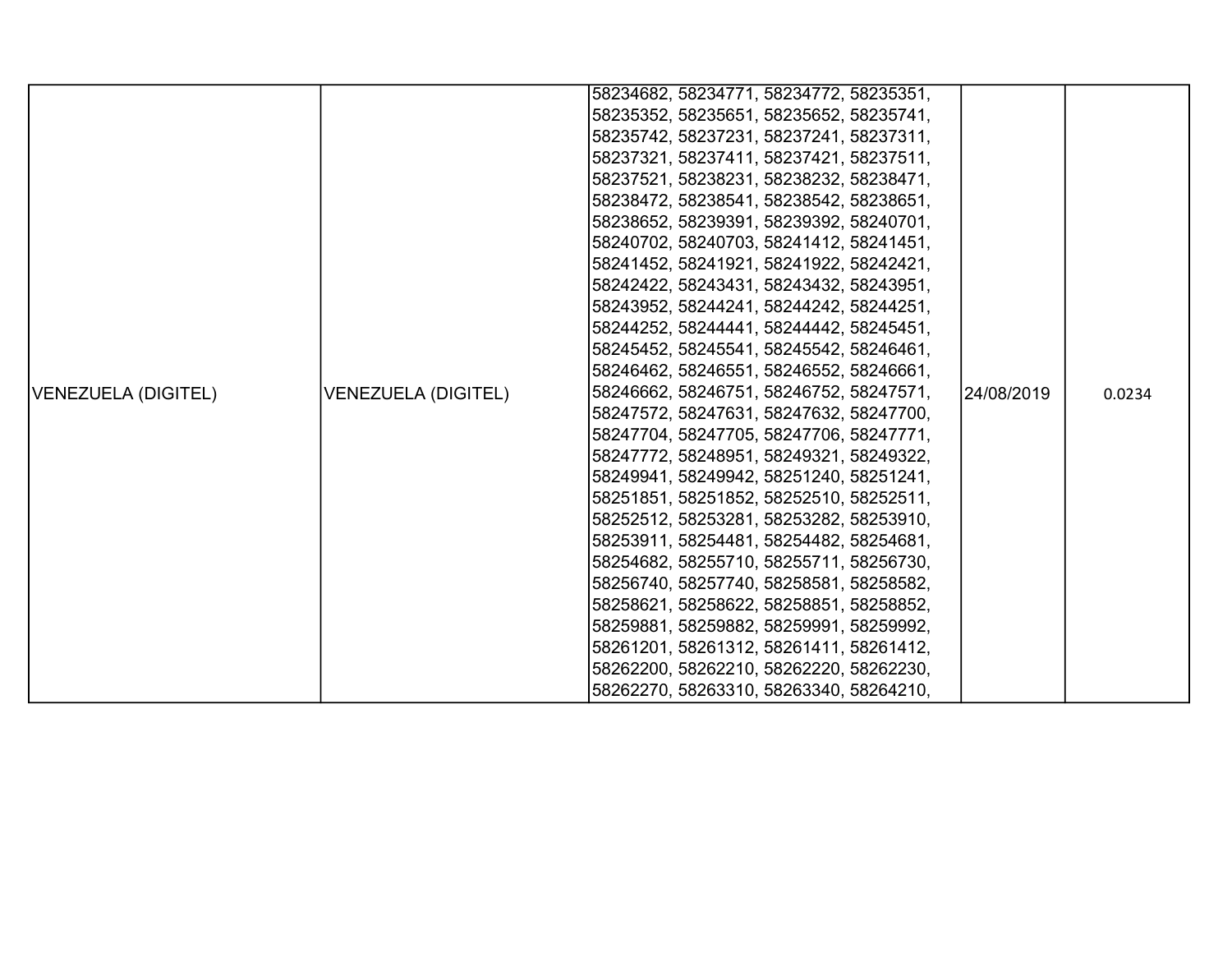| VENEZUELA (TELEFONICA) | VENEZUELA (TELEFONICA) | 58235500, 58235514, 58235515, 58237400,<br>58237414, 58238414, 58238500, 58238514,<br>58238515, 58239400, 58239414, 58239415,<br>58239500, 58239514, 58239515, 58239516,<br>58239600, 58240400, 58240414, 58240415,<br>58240416, 58240417, 58240419, 58241200,<br>58241300, 58241413, 58241414, 58241415,<br>58241416, 58241417, 58241424, 58241513,<br>58241514, 58241515, 58241516, 58241600,<br>58241613, 58241614, 58241615, 58241616,<br>58241617, 58241618, 58241619, 58241700,<br>58241714, 58241813, 58241814, 58241815,<br>58241816, 58241817, 58242401, 58242414,<br>58242415, 58242416, 58242417, 58242500,<br>58243200, 58243201, 58243214, 58243215,<br>58243216, 58243217, 58243218, 58243219,<br>58243220, 58243300, 58243414, 58243614,<br>58243615, 58244400, 58244414, 58244415,<br>58244416, 58244417, 58244418, 58244419,<br>58244500, 58244514, 58244515, 58245400,<br>58245414, 58245415, 58245500, 58245514,<br>58245515, 58246400, 58246414, 58246415,<br>58246416, 58246417, 58247414, 58247415,<br>58247417, 58247500, 58247514, 58247515,<br>58247516, 58247517, 58247518, 58247519,<br>58247520, 58247521, 58248400, 58248414,<br>58248415, 58249400, 58249414, 58249415,<br>58249416, 58249515, 58251414, 58251415,<br>58251416, 58251417, 58251418, 58251419, | 24/08/2019 | 0.0202 |
|------------------------|------------------------|---------------------------------------------------------------------------------------------------------------------------------------------------------------------------------------------------------------------------------------------------------------------------------------------------------------------------------------------------------------------------------------------------------------------------------------------------------------------------------------------------------------------------------------------------------------------------------------------------------------------------------------------------------------------------------------------------------------------------------------------------------------------------------------------------------------------------------------------------------------------------------------------------------------------------------------------------------------------------------------------------------------------------------------------------------------------------------------------------------------------------------------------------------------------------------------------------------------------------------------------------------------------------------------------|------------|--------|
| VENEZUELA-CARACAS      | VENEZUELA-CARACAS      | 58212                                                                                                                                                                                                                                                                                                                                                                                                                                                                                                                                                                                                                                                                                                                                                                                                                                                                                                                                                                                                                                                                                                                                                                                                                                                                                       | 24/08/2019 | 0.0130 |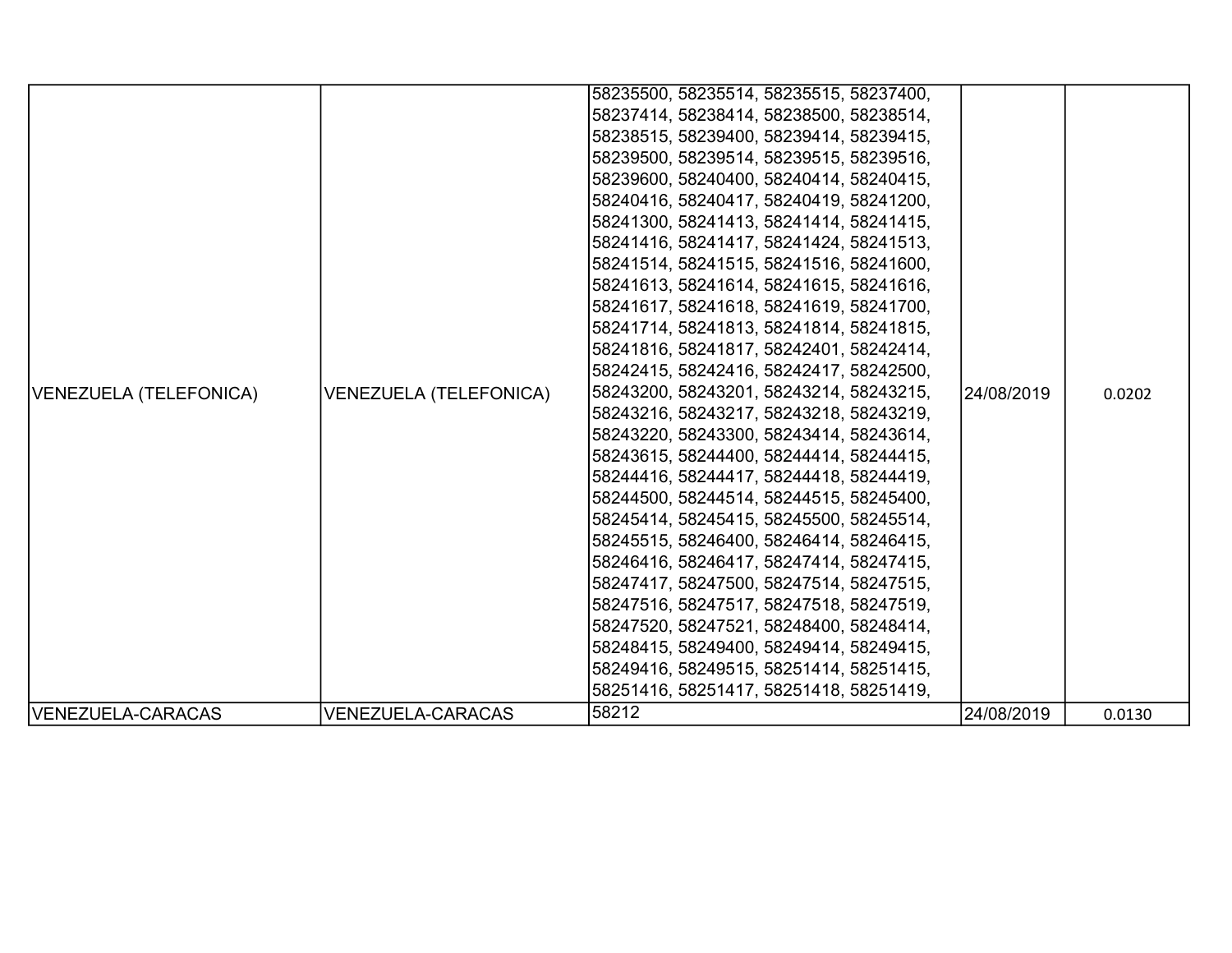|                          |                          | 5821231, 58212320, 58212335, 58212435,  |            |        |
|--------------------------|--------------------------|-----------------------------------------|------------|--------|
|                          |                          | 58212635, 58212650, 58212651, 58212688, |            |        |
|                          |                          | 58212710, 58212720, 58212735, 58212740, |            |        |
|                          |                          | 58212750, 58212770, 58212771, 58212772, |            |        |
|                          |                          | 58212845, 58212935, 58234770, 58235773, |            |        |
|                          |                          | 58238773, 58239635, 58239688, 58239770, |            |        |
|                          |                          | 58239935, 58241335, 58241435, 58241635, |            |        |
|                          |                          | 58241688, 58241774, 58241775, 58241935, |            |        |
|                          |                          | 58242688, 58242780, 58243335, 58243535, |            |        |
|                          |                          | 58243635, 58243688, 58243740, 58243935, |            |        |
|                          |                          | 58244425, 58244635, 58244688, 58244773, |            |        |
|                          |                          | 58244935, 58245635, 58245688, 58245772, |            |        |
|                          |                          | 58245935, 58246688, 58246773, 58247688, |            |        |
|                          |                          | 58247773, 58249773, 58251335, 58251435, |            |        |
| VENEZUELA-CARACAS (DIGI) | VENEZUELA-CARACAS (DIGI) | 58251635, 58251688, 58251711, 58251720, | 24/08/2019 | 0.0234 |
|                          |                          | 58251935, 58252635, 58252779, 58252935, |            |        |
|                          |                          | 58253775, 58254635, 58254688, 58254775, |            |        |
|                          |                          | 58254935, 58255635, 58255688, 58255775, |            |        |
|                          |                          | 58255935, 58256688, 58256775, 58257688, |            |        |
|                          |                          | 58257775, 58258688, 58258773, 58259775, |            |        |
|                          |                          | 58261335, 58261435, 58261635, 58261688, |            |        |
|                          |                          | 58261770, 58261771, 58261772, 58261935, |            |        |
|                          |                          | 58262772, 58263772, 58264635, 58264688, |            |        |
|                          |                          | 58264772, 58264935, 58265635, 58265688, |            |        |
|                          |                          | 58265772, 58265935, 58266772, 58267688, |            |        |
|                          |                          | 58267772, 58268688, 58268775, 58269400, |            |        |
|                          |                          | 58269635, 58269688, 58269775, 58269935, |            |        |
|                          |                          | 58271635, 58271688, 58271771, 58271935, |            |        |
|                          |                          | 58272635, 58272772, 58272935, 58273335, |            |        |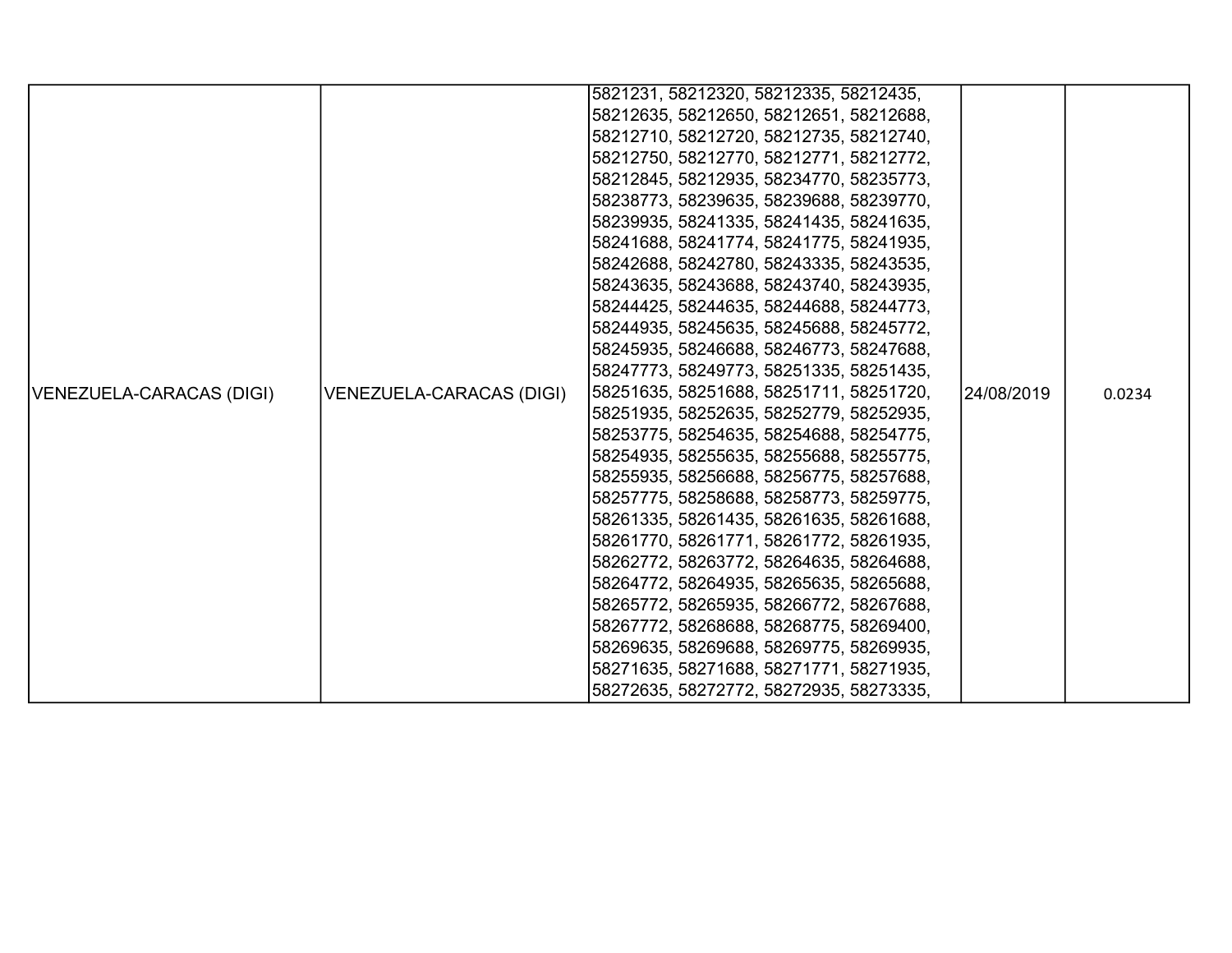| VENEZUELA-CARACAS (TELE) | VENEZUELA-CARACAS (TELE)        | 58212200, 58212210, 58212211, 58212212,<br>58212213, 58212214, 58212215, 58212216,<br> 58212217, 58212219, 58212227, 58212229,<br>58212300, 58212324, 58212325, 58212326,<br>58212327, 58212329, 58212400, 58212414,<br>58212415, 58212416, 58212417, 58212418,<br>58212419, 58212421, 58212424, 58212425,<br>58212427, 58212428, 58212429, 58212514,<br>58212515, 58212516, 58212517, 58212518,<br>58212519, 58212524, 58212525, 58212526,<br>58212527, 58212528, 58212529, 58212600,<br>58212610, 58212613, 58212614, 58212615,<br>58212618, 58212619, 58212620, 58212621,<br>58212624, 58212625, 58212626, 58212627,<br>58212628, 58212629, 58212630, 58212643,<br>58212644, 58212645, 58212646, 58212647,<br>58212648, 58212649, 58212652, 58212653,<br>58212654, 58212655, 58212656, 58212657,<br>58212658, 58212659, 58212700, 58212714,<br>58212715, 58212716, 58212717, 58212718,<br>58212719, 58212721, 58212722, 58212723,<br>58212724, 58212725, 58212726, 58212727,<br>58212728, 58212729, 58212814, 58212815,<br>58212816, 58212817, 58212818, 58212819,<br>5821282, 58212914, 58212915, 58212917,<br>58212918, 58212919, 58212920 | 24/08/2019 | 0.0202 |
|--------------------------|---------------------------------|-------------------------------------------------------------------------------------------------------------------------------------------------------------------------------------------------------------------------------------------------------------------------------------------------------------------------------------------------------------------------------------------------------------------------------------------------------------------------------------------------------------------------------------------------------------------------------------------------------------------------------------------------------------------------------------------------------------------------------------------------------------------------------------------------------------------------------------------------------------------------------------------------------------------------------------------------------------------------------------------------------------------------------------------------------------------------------------------------------------------------------------------------|------------|--------|
| VENEZUELA-MOB (DIGITEL)  | <b>VENEZUELA-MOB (DIGITEL)</b>  | 58412                                                                                                                                                                                                                                                                                                                                                                                                                                                                                                                                                                                                                                                                                                                                                                                                                                                                                                                                                                                                                                                                                                                                           | 24/08/2019 | 0.0796 |
| VENEZUELA-MOB (MOVILNET) | VENEZUELA-MOB (MOVILNET)        | 58416, 58426                                                                                                                                                                                                                                                                                                                                                                                                                                                                                                                                                                                                                                                                                                                                                                                                                                                                                                                                                                                                                                                                                                                                    | 24/08/2019 | 0.0355 |
| VENEZUELA-MOB (MOVISTAR) | <b>VENEZUELA-MOB (MOVISTAR)</b> | 58414, 58424                                                                                                                                                                                                                                                                                                                                                                                                                                                                                                                                                                                                                                                                                                                                                                                                                                                                                                                                                                                                                                                                                                                                    | 24/08/2019 | 0.1076 |
| VENEZUELA-MOB (OTHERS)   | <b>VENEZUELA-MOB (OTHERS)</b>   | 584                                                                                                                                                                                                                                                                                                                                                                                                                                                                                                                                                                                                                                                                                                                                                                                                                                                                                                                                                                                                                                                                                                                                             | 24/08/2019 | 0.0430 |
| <b>VIETNAM</b>           | <b>VIETNAM</b>                  | 84                                                                                                                                                                                                                                                                                                                                                                                                                                                                                                                                                                                                                                                                                                                                                                                                                                                                                                                                                                                                                                                                                                                                              | 24/08/2019 | 0.0664 |
| VIETNAM (PREMIUM)        | <b>VIETNAM (PREMIUM)</b>        | 8419001, 8419005                                                                                                                                                                                                                                                                                                                                                                                                                                                                                                                                                                                                                                                                                                                                                                                                                                                                                                                                                                                                                                                                                                                                | 24/08/2019 | 0.0664 |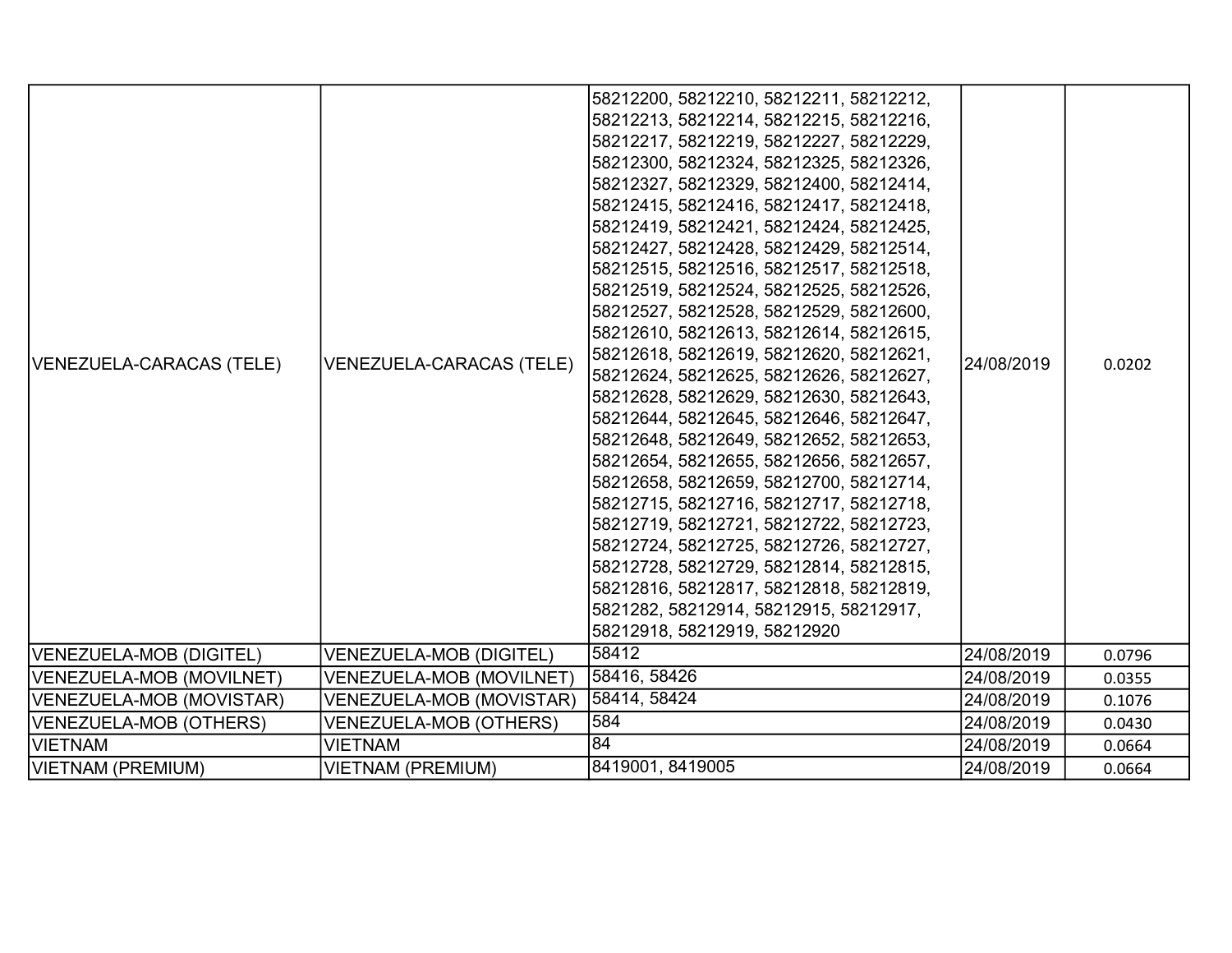| VIETNAM (VIETTEL)          | <b>VIETNAM (VIETTEL)</b>                          | 842032, 842036, 842042, 842046, 842052,<br>842056, 842062, 842066, 842072, 842076,<br>842082, 842086, 842092, 842096, 842102,<br>842106, 842112, 842116, 842122, 842126,<br>842132, 842136, 842142, 842146, 842152,<br>842156, 842162, 842166, 842182, 842186,<br>842192, 842196, 842202, 842206, 842212,<br>842216, 842222, 842226, 842252, 842256,<br>842262, 842266, 842272, 842276, 842282,<br>842286, 842292, 842296, 842322, 842326,<br>842332, 842336, 842342, 842346, 842352,<br>842356, 842362, 842366, 842372, 842376,<br>842382, 842386, 842392, 842396, 84242,<br>84246, 842512, 842516, 842522, 842526,<br>842542, 842546, 842552, 842556, 842562,<br>842566, 842572, 842576, 842582, 842586,<br>842592, 842596, 842602, 842606, 842612,<br>842616, 842622, 842626, 842632, 842636,<br>842692, 842696, 842702, 842706, 842712,<br>842716, 842722, 842726, 842732, 842736,<br>842742, 842746, 842752, 842756, 842762,<br>842766, 842772, 842776, 84282, 84286,<br>842902, 842906, 842912, 842916, 842922,<br>842926, 842932, 842936, 842942, 842946,<br>842962, 842966, 842972, 842976, 842992,<br>842996 | 24/08/2019 | 0.0664 |
|----------------------------|---------------------------------------------------|-----------------------------------------------------------------------------------------------------------------------------------------------------------------------------------------------------------------------------------------------------------------------------------------------------------------------------------------------------------------------------------------------------------------------------------------------------------------------------------------------------------------------------------------------------------------------------------------------------------------------------------------------------------------------------------------------------------------------------------------------------------------------------------------------------------------------------------------------------------------------------------------------------------------------------------------------------------------------------------------------------------------------------------------------------------------------------------------------------------------------|------------|--------|
| VIETNAM-CITIES             | <b>VIETNAM-CITIES</b>                             | 842203, 842253, 84243, 842513, 842583,<br>842723, 842743, 84283                                                                                                                                                                                                                                                                                                                                                                                                                                                                                                                                                                                                                                                                                                                                                                                                                                                                                                                                                                                                                                                       | 24/08/2019 | 0.0651 |
| VIETNAM-MOB (G-TEL)        | <b>VIETNAM-MOB (G-TEL)</b>                        | 8459, 84993, 84994, 84995, 84996, 84997                                                                                                                                                                                                                                                                                                                                                                                                                                                                                                                                                                                                                                                                                                                                                                                                                                                                                                                                                                                                                                                                               | 24/08/2019 | 0.0640 |
| VIETNAM-MOB (MOBIFONE)     | <b>VIETNAM-MOB (MOBIFONE)</b>                     | 8493                                                                                                                                                                                                                                                                                                                                                                                                                                                                                                                                                                                                                                                                                                                                                                                                                                                                                                                                                                                                                                                                                                                  | 24/08/2019 | 0.0646 |
| VIETNAM-MOB (S-FONE)       | <b>VIETNAM-MOB (S-FONE)</b>                       | 8495                                                                                                                                                                                                                                                                                                                                                                                                                                                                                                                                                                                                                                                                                                                                                                                                                                                                                                                                                                                                                                                                                                                  | 24/08/2019 | 0.0640 |
| VIETNAM-MOB (VIETNAMOBILE) | VIETNAM-MOB (VIETNAMOBILE) 8456, 8458, 8487, 8492 |                                                                                                                                                                                                                                                                                                                                                                                                                                                                                                                                                                                                                                                                                                                                                                                                                                                                                                                                                                                                                                                                                                                       | 24/08/2019 | 0.0640 |
| VIETNAM-MOB (VIETTEL)      | VIETNAM-MOB (VIETTEL)                             | 8432, 8433, 8434, 8435, 8436, 8437, 8438,<br>8439, 84866, 84868, 84869, 8496, 8497, 8498                                                                                                                                                                                                                                                                                                                                                                                                                                                                                                                                                                                                                                                                                                                                                                                                                                                                                                                                                                                                                              | 24/08/2019 | 0.0640 |
| VIETNAM-MOB (VINAPHONE)    | VIETNAM-MOB (VINAPHONE)                           | 8494                                                                                                                                                                                                                                                                                                                                                                                                                                                                                                                                                                                                                                                                                                                                                                                                                                                                                                                                                                                                                                                                                                                  | 24/08/2019 | 0.0619 |
| <b>WALLIS &amp; FUTUNA</b> | <b>WALLIS &amp; FUTUNA</b>                        | 681                                                                                                                                                                                                                                                                                                                                                                                                                                                                                                                                                                                                                                                                                                                                                                                                                                                                                                                                                                                                                                                                                                                   | 24/08/2019 | 0.3038 |